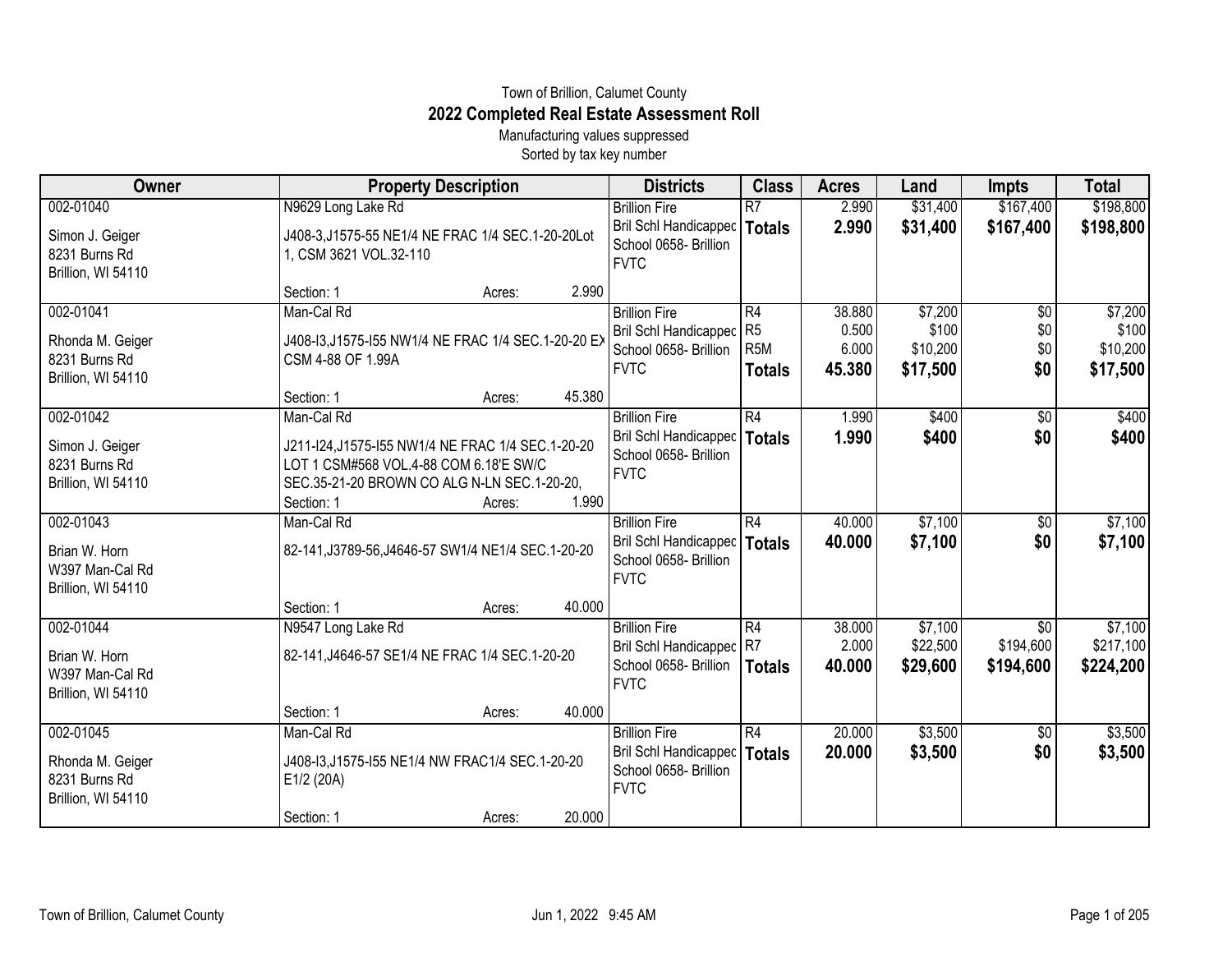| Owner                | <b>Property Description</b>                     |        |        | <b>Districts</b>             | <b>Class</b>    | <b>Acres</b> | Land     | <b>Impts</b>    | <b>Total</b> |
|----------------------|-------------------------------------------------|--------|--------|------------------------------|-----------------|--------------|----------|-----------------|--------------|
| 002-01046            | W397 Man-Cal Rd                                 |        |        | <b>Brillion Fire</b>         | $\overline{R7}$ | 22.660       | \$90,500 | \$2,231,000     | \$2,321,500  |
| Hornstead Dairy, LLC | J2550-6, J3789-57 NE1/4 NW FRAC 1/4 SEC.1-20-20 |        |        | Bril Schl Handicapped   X4   |                 | 4.250        | \$0      | \$0             | \$0          |
| W397 Man-Cal Rd      | W1/2 (26.91AC)                                  |        |        | School 0658- Brillion        | <b>Totals</b>   | 26.910       | \$90,500 | \$2,231,000     | \$2,321,500  |
| Brillion, WI 54110   |                                                 |        |        | <b>FVTC</b>                  |                 |              |          |                 |              |
|                      | Section: 1                                      | Acres: | 26.910 |                              |                 |              |          |                 |              |
| 002-01047            | Man-Cal Rd                                      |        |        | <b>Brillion Fire</b>         | R4              | 35.950       | \$6,400  | $\overline{30}$ | \$6,400      |
| Woldt Farms, LLC     | 89-306, J4600-26 NW1/4 NW FRAC 1/4 SEC.1-20-20  |        |        | <b>Bril Schl Handicapped</b> | R <sub>5</sub>  | 2.500        | \$1,700  | \$0             | \$1,700      |
| N9594 County Pp      |                                                 |        |        | School 0658- Brillion        | R <sub>7</sub>  | 8.000        | \$24,000 | \$31,200        | \$55,200     |
| Brillion, WI 54110   |                                                 |        |        | <b>FVTC</b>                  | <b>Totals</b>   | 46.450       | \$32,100 | \$31,200        | \$63,300     |
|                      | Section: 1                                      | Acres: | 46.450 |                              |                 |              |          |                 |              |
| 002-01048            | N9594 County Pp                                 |        |        | <b>Brillion Fire</b>         | R4              | 19.500       | \$3,300  | $\overline{50}$ | \$3,300      |
| Woldt Farms, LLC     | 89-306, J4600-26 SW1/4 NW FRAC 1/4 SEC.1-20-20  |        |        | <b>Bril Schl Handicapped</b> | R7              | 16.500       | \$72,000 | \$1,350,900     | \$1,422,900  |
| N9594 County Pp      |                                                 |        |        | School 0658- Brillion        | X4              | 4.000        | \$0      | \$0             | \$0          |
| Brillion, WI 54110   |                                                 |        |        | <b>FVTC</b>                  | <b>Totals</b>   | 40.000       | \$75,300 | \$1,350,900     | \$1,426,200  |
|                      | Section: 1                                      | Acres: | 40.000 |                              |                 |              |          |                 |              |
| 002-01049            |                                                 |        |        | <b>Brillion Fire</b>         | R4              | 17.500       | \$3,200  | \$0             | \$3,200      |
| Brian W. Horn        | J3789-56, J3789-57, J4646-57 NW FRAC 1/4        |        |        | <b>Bril Schl Handicapped</b> | R <sub>5M</sub> | 2.500        | \$4,000  | \$0             | \$4,000      |
| W397 Man-Cal Rd      | SEC.1-20-20 E1/2 SE1/4                          |        |        | School 0658- Brillion        | <b>Totals</b>   | 20.000       | \$7,200  | \$0             | \$7,200      |
| Brillion, WI 54110   |                                                 |        |        | <b>FVTC</b>                  |                 |              |          |                 |              |
|                      | Section: 1                                      | Acres: | 20.000 |                              |                 |              |          |                 |              |
| 002-01050            |                                                 |        |        | <b>Brillion Fire</b>         | $\overline{R7}$ | 15.500       | \$46,500 | \$166,500       | \$213,000    |
| Woldt Farms, LLC     | 89-306, J4600-26 SE1/4 NW FRAC 1/4 SEC.1-20-20  |        |        | Bril Schl Handicapped   X4   |                 | 4.500        | \$0      | \$0             | \$0          |
| N9594 County Pp      | W <sub>1/2</sub>                                |        |        | School 0658- Brillion        | Totals          | 20.000       | \$46,500 | \$166,500       | \$213,000    |
| Brillion, WI 54110   |                                                 |        |        | <b>FVTC</b>                  |                 |              |          |                 |              |
|                      | Section: 1                                      | Acres: | 20.000 |                              |                 |              |          |                 |              |
| 002-01051            | County Rd PP                                    |        |        | <b>Brillion Fire</b>         | R4              | 15.000       | \$2,900  | $\sqrt{6}$      | \$2,900      |
| Woldt Farms, LLC     | 141-139, J1273-I20 NE1/4 SW1/4 SEC. 1-20-20     |        |        | <b>Bril Schl Handicapped</b> | R <sub>5M</sub> | 25.000       | \$40,000 | \$0             | \$40,000     |
| N9594 County Rd Pp   |                                                 |        |        | School 0658- Brillion        | <b>Totals</b>   | 40.000       | \$42,900 | \$0             | \$42,900     |
| Brillion, WI 54110   |                                                 |        |        | <b>FVTC</b>                  |                 |              |          |                 |              |
|                      | Section: 1                                      | Acres: | 40.000 |                              |                 |              |          |                 |              |
| 002-01052            | County Pp                                       |        |        | <b>Brillion Fire</b>         | R4              | 36.280       | \$6,200  | $\overline{30}$ | \$6,200      |
| Woldt Farms, LLC     | 141-139, J1273-I20 NW1/4 SW1/4 SEC.1-20-20 EX   |        |        | <b>Bril Schl Handicapped</b> | R <sub>5</sub>  | 0.720        | \$100    | \$0             | \$100        |
| N9594 County Rd Pp   | N375'OF S360'OF W349.5'                         |        |        | School 0658- Brillion        | <b>Totals</b>   | 37.000       | \$6,300  | \$0             | \$6,300      |
| Brillion, WI 54110   |                                                 |        |        | <b>FVTC</b>                  |                 |              |          |                 |              |
|                      | Section: 1                                      | Acres: | 37.000 |                              |                 |              |          |                 |              |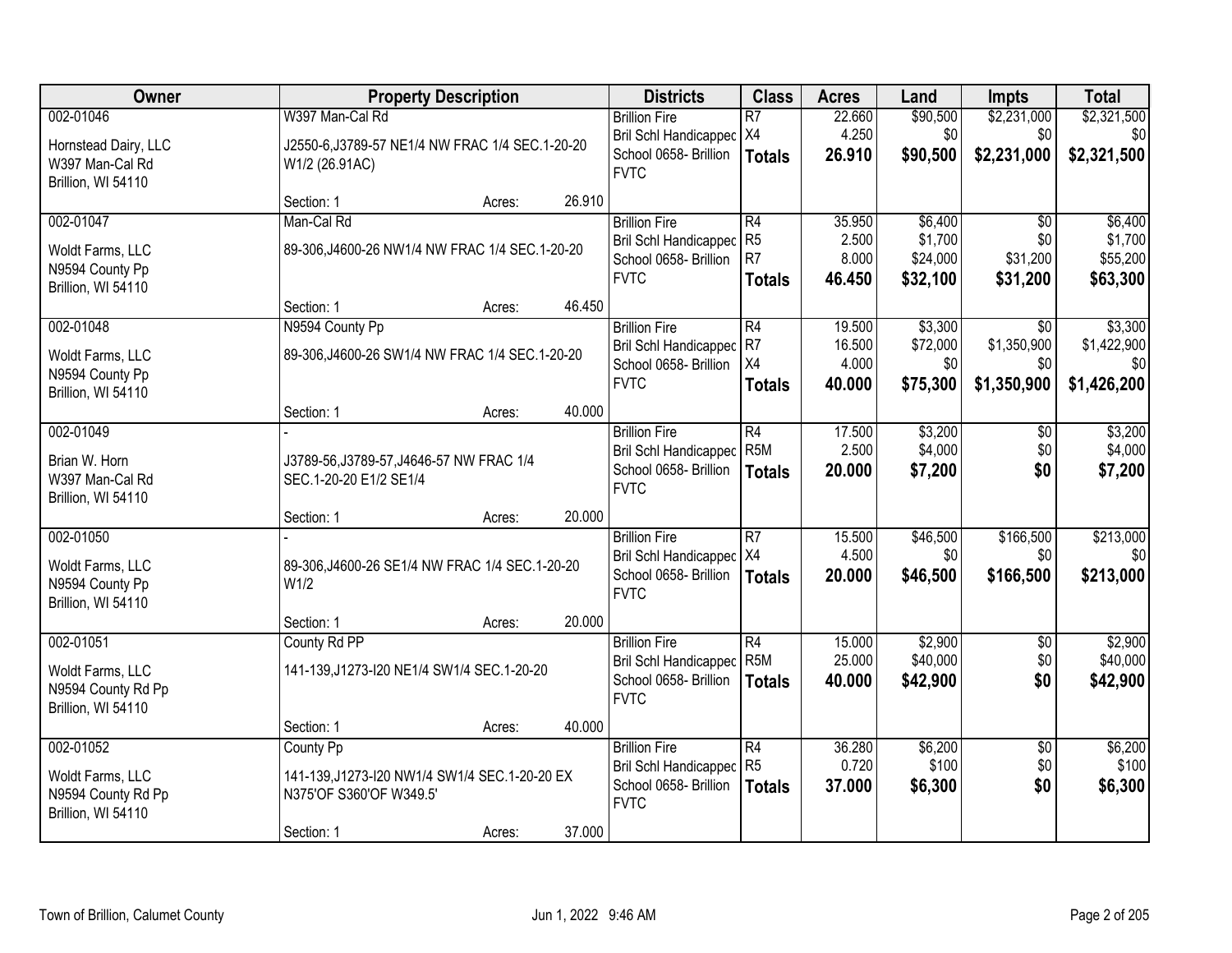| Owner                                                                  |                                                          | <b>Property Description</b>                                                                              |        |                                                                                              | <b>Class</b>                                            | <b>Acres</b>                       | Land                                       | Impts                              | <b>Total</b>                               |
|------------------------------------------------------------------------|----------------------------------------------------------|----------------------------------------------------------------------------------------------------------|--------|----------------------------------------------------------------------------------------------|---------------------------------------------------------|------------------------------------|--------------------------------------------|------------------------------------|--------------------------------------------|
| 002-01053<br>Dale L. Meetz<br>N9436 County Pp<br>Brillion, WI 54110    | N9436 County Pp                                          | J2463-2, J4233-9 NW1/4 SW1/4 SEC.1-20-20 COM360'N<br>OF SW/C NW-SW, E349.5', N375', W349.5', S375'TO POE |        | <b>Brillion Fire</b><br>Bril Schl Handicapped<br>School 0658- Brillion<br><b>FVTC</b>        | $\overline{R1}$<br><b>Totals</b>                        | 3.000<br>3.000                     | \$29,000<br>\$29,000                       | \$162,100<br>\$162,100             | \$191,100<br>\$191,100                     |
|                                                                        | Section: 1                                               | Acres:                                                                                                   | 3.000  |                                                                                              |                                                         |                                    |                                            |                                    |                                            |
| 002-01054<br>Woldt Farms, LLC<br>N9594 County Pp<br>Brillion, WI 54110 | County Pp<br>S562.1'                                     | 147-176, J4600-26 SW1/4 SW1/4 SEC. 1-20-20 EX                                                            |        | <b>Brillion Fire</b><br>Bril Schl Handicapped<br>School 0658- Brillion<br><b>FVTC</b>        | R4<br><b>Totals</b>                                     | 22.960<br>22.960                   | \$4,000<br>\$4,000                         | \$0<br>\$0                         | \$4,000<br>\$4,000                         |
|                                                                        | Section: 1                                               | Acres:                                                                                                   | 22.960 |                                                                                              |                                                         |                                    |                                            |                                    |                                            |
| 002-01055<br>Mary A. Klos<br>W404 County K<br>Brillion, WI 54110-9104  | W404 County K<br>EX CSM 6-228 3.20A                      | J533-32, J1365-48 SW& SE1/4 SW1/4 SEC.1-20-20 CON<br>SW/C SW1/4 N562.1', E1550', S562.1', W1550'TO POB,  |        | <b>Brillion Fire</b><br><b>Bril Schl Handicapped</b><br>School 0658- Brillion<br><b>FVTC</b> | R4<br>R <sub>5</sub><br>R <sub>7</sub><br><b>Totals</b> | 10.220<br>4.580<br>2.000<br>16,800 | \$1,800<br>\$2,300<br>\$22,500<br>\$26,600 | \$0<br>\$0<br>\$72,200<br>\$72,200 | \$1,800<br>\$2,300<br>\$94,700<br>\$98,800 |
| 002-01056                                                              | Section: 1<br>W480 County K                              | Acres:                                                                                                   | 16.800 | <b>Brillion Fire</b>                                                                         | $\overline{R1}$                                         | 3.200                              | \$29,300                                   | \$124,200                          | \$153,500                                  |
| Terry A. Lane<br>W480 County K<br>Brillion, WI 54110                   | S329.5', W515'TO POB                                     | J1979-3 SW1/4 SW1/4 SEC. 1-20-20 LOT 1 CSM#889<br>VOL.6-228 COM SW/C SEC.1, N358', SE515.79'             |        | <b>Bril Schl Handicapped</b><br>School 0658- Brillion<br><b>FVTC</b>                         | <b>Totals</b>                                           | 3.200                              | \$29,300                                   | \$124,200                          | \$153,500                                  |
| 002-01057                                                              | Section: 1<br>County K                                   | Acres:                                                                                                   | 3.200  | <b>Brillion Fire</b>                                                                         | $\overline{R4}$                                         | 37.040                             | \$7,200                                    | $\overline{50}$                    | \$7,200                                    |
| Woldt Farms, LLC<br>N9594 County Pp<br>Brillion, WI 54110              | S562.1'OF W230'                                          | 147-176, J4600-26 SE1/4 SW1/4 SEC.1-20-20 EX                                                             |        | Bril Schl Handicapped<br>School 0658- Brillion<br><b>FVTC</b>                                | <b>Totals</b>                                           | 37.040                             | \$7,200                                    | \$0                                | \$7,200                                    |
|                                                                        | Section: 1                                               | Acres:                                                                                                   | 37.040 |                                                                                              |                                                         |                                    |                                            |                                    |                                            |
| 002-01058<br>Amy Krahn<br>11225 Long Lake Rd<br>Brillion, WI 54110     | Long Lake Rd<br>X-490, J5174-64 NE1/4 SE1/4 SEC. 1-20-20 |                                                                                                          |        | <b>Brillion Fire</b><br><b>Bril Schl Handicapped</b><br>School 0658- Brillion<br><b>FVTC</b> | $\overline{R4}$<br><b>Totals</b>                        | 40.000<br>40.000                   | \$7,700<br>\$7,700                         | $\overline{50}$<br>\$0             | \$7,700<br>\$7,700                         |
|                                                                        | Section: 1                                               | Acres:                                                                                                   | 40.000 |                                                                                              |                                                         |                                    |                                            |                                    |                                            |
| 002-01059<br>Woldt Farms, LLC<br>N9594 Co Pp<br>Brillion, WI 54110     | County Rd K<br>88-576, J1575-155 NW1/4 SE1/4 SEC.1-20-20 |                                                                                                          | 40.000 | <b>Brillion Fire</b><br><b>Bril Schl Handicapped</b><br>School 0658- Brillion<br><b>FVTC</b> | $\overline{R4}$<br><b>Totals</b>                        | 40.000<br>40.000                   | \$7,700<br>\$7,700                         | $\overline{50}$<br>\$0             | \$7,700<br>\$7,700                         |
|                                                                        | Section: 1                                               | Acres:                                                                                                   |        |                                                                                              |                                                         |                                    |                                            |                                    |                                            |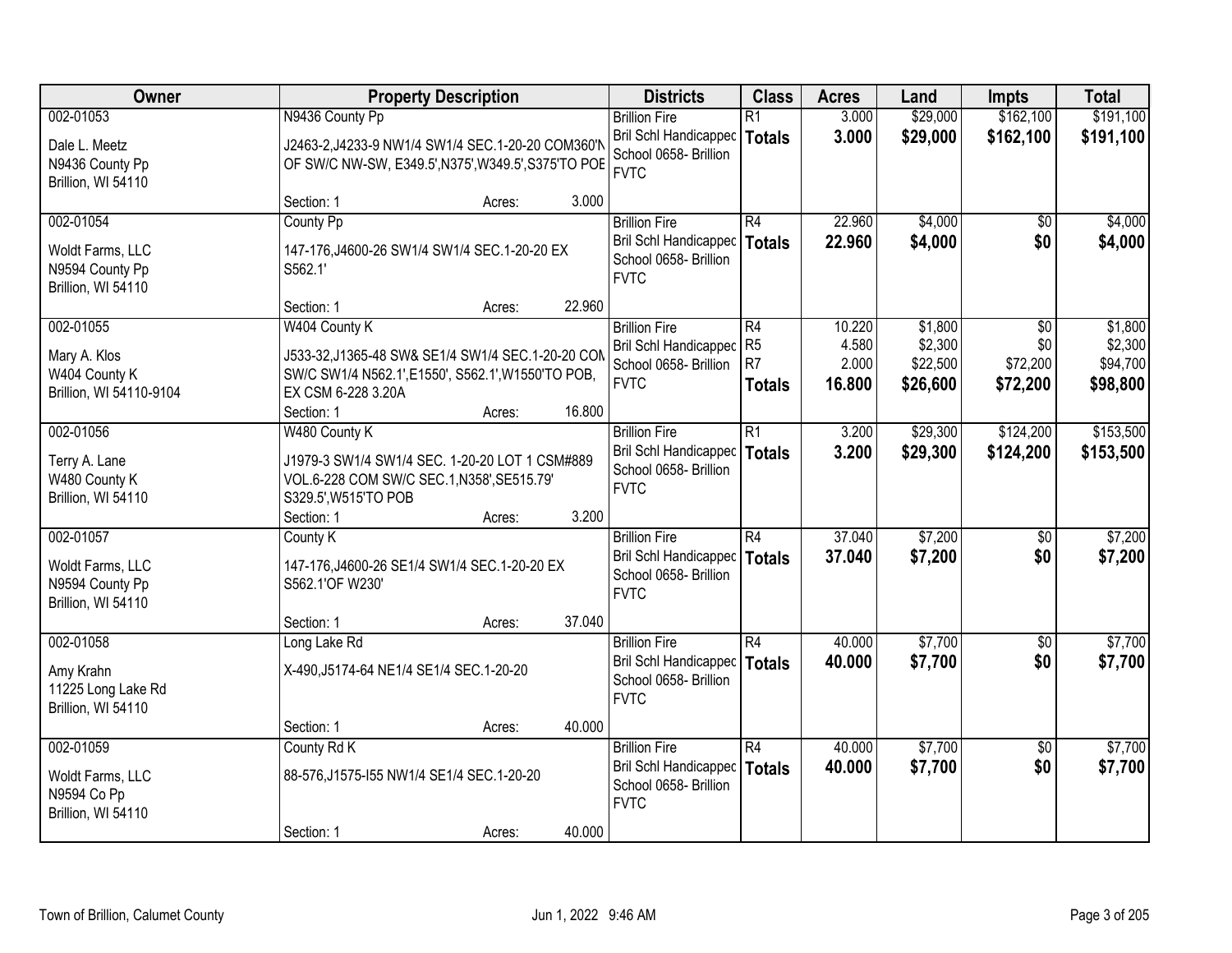| Owner                                                                        | <b>Property Description</b>                                                                                                                                                                  | <b>Districts</b>                                                                      | <b>Class</b>                                | <b>Acres</b>                       | Land                                    | <b>Impts</b>                                   | <b>Total</b>                             |
|------------------------------------------------------------------------------|----------------------------------------------------------------------------------------------------------------------------------------------------------------------------------------------|---------------------------------------------------------------------------------------|---------------------------------------------|------------------------------------|-----------------------------------------|------------------------------------------------|------------------------------------------|
| 002-01060<br>Woldt Farms, LLC<br>N9594 County Trunk Pp<br>Brillion, WI 54110 | County K<br>J293-48, J4917-10 E1/2 SW1/4 SE1/4 SEC.1-20-20 EX<br>S208.71'OF W208.7'& EX E20RDS OF S 10RD                                                                                     | <b>Brillion Fire</b><br>Bril Schl Handicapped<br>School 0658- Brillion<br><b>FVTC</b> | R4<br>Totals                                | 17.750<br>17.750                   | \$3,300<br>\$3,300                      | $\overline{50}$<br>\$0                         | \$3,300<br>\$3,300                       |
| 002-01061<br>Woldt Farms, LLC<br>N9594 Co Pp<br>Brillion, WI 54110           | 17.750<br>Section: 1<br>Acres:<br>County K<br>122-52, J1575-55 W1/2 SW1/4 SE1/4 SEC.1-20-20 EX<br>1AC, EX DOC#539315 (.36AC)                                                                 | <b>Brillion Fire</b><br>Bril Schl Handicapped<br>School 0658- Brillion<br><b>FVTC</b> | R4<br>Totals                                | 18.640<br>18.640                   | \$3,600<br>\$3,600                      | $\overline{50}$<br>\$0                         | \$3,600<br>\$3,600                       |
| 002-01062<br>Woldt Farms, LLC<br>N9594 County Trunk Pp<br>Brillion, WI 54110 | 18.640<br>Section: 1<br>Acres:<br>W208 County K<br>J737-13, J737-14 SW1/4 SE1/4 SEC. 1-20-20 E20RDS<br>OF S10RDS<br>1.250<br>Section: 1<br>Acres:                                            | <b>Brillion Fire</b><br>Bril Schl Handicapped<br>School 0658- Brillion<br><b>FVTC</b> | R4<br>Totals                                | 1.250<br>1.250                     | \$200<br>\$200                          | \$0<br>\$0                                     | \$200<br>\$200                           |
| 002-01063<br>Jones Abigail Sheffer<br>W264 County K<br>Brillion, WI 54110    | W264 County K<br>104-411, J4920-44, J4933-39 SW1/4 SE1/4 SEC. 1-20-20<br>COM354'9IN E SW/C SE, N185', E235', S185', W235'TO<br>POB<br>1.000<br>Section: 1<br>Acres:                          | <b>Brillion Fire</b><br>Bril Schl Handicapped<br>School 0658- Brillion<br><b>FVTC</b> | R1<br><b>Totals</b>                         | 1.000<br>1.000                     | \$14,500<br>\$14,500                    | \$100,300<br>\$100,300                         | \$114,800<br>\$114,800                   |
| 002-01064<br>Rhonda M. Geiger<br>8231 Burns Rd<br>Brillion, WI 54110         | W216 County K<br>124-28, J1575-55 SW1/4 SE1/4 SEC.1-20-20 COM SW/C<br>E1/2 SW-SE, N208.71', E208.71, S208.71', W208.71'TO<br>POB & PRT DESC DOC#539315<br>1.360<br>Section: 1<br>Acres:      | <b>Brillion Fire</b><br>Bril Schl Handicapped<br>School 0658- Brillion<br><b>FVTC</b> | R4<br>R7<br>Totals                          | 0.360<br>1.000<br>1.360            | \$100<br>\$7,000<br>\$7,100             | $\overline{50}$<br>\$9,700<br>\$9,700          | \$100<br>\$16,700<br>\$16,800            |
| 002-01065<br>Albert D. Geiger<br>W132 County K<br>Brillion, WI 54110         | W132 County K<br>J293-48, J3465-27 SE1/4 SE1/4 SEC. 1-20-20 LOT 1<br>CSM#1903 VOL.13-303 COM412.55'W SE/C<br>SEC.1, W420', W420', N520', E420', S520'TO POB<br>5.010<br>Section: 1<br>Acres: | <b>Brillion Fire</b><br>Bril Schl Handicapped<br>School 0658- Brillion<br><b>FVTC</b> | R4<br>R7<br>Totals                          | 3.010<br>2.000<br>5.010            | \$400<br>\$22,500<br>\$22,900           | \$0<br>\$235,300<br>\$235,300                  | \$400<br>\$257,800<br>\$258,200          |
| 002-01066<br>Albert D. Geiger<br>W132 County K<br>Brillion, WI 54110         | County K<br>J293-48, J4917-10 SE1/4 SE1/4 SEC.1-20-20 EX<br>CSM13-303, 5.01AC<br>34.990<br>Section: 1<br>Acres:                                                                              | <b>Brillion Fire</b><br>Bril Schl Handicapped<br>School 0658- Brillion<br><b>FVTC</b> | R4<br>R <sub>5</sub><br>R7<br><b>Totals</b> | 32.990<br>1.000<br>1.000<br>34.990 | \$6,300<br>\$100<br>\$5,000<br>\$11,400 | $\overline{30}$<br>\$0<br>\$40,000<br>\$40,000 | \$6,300<br>\$100<br>\$45,000<br>\$51,400 |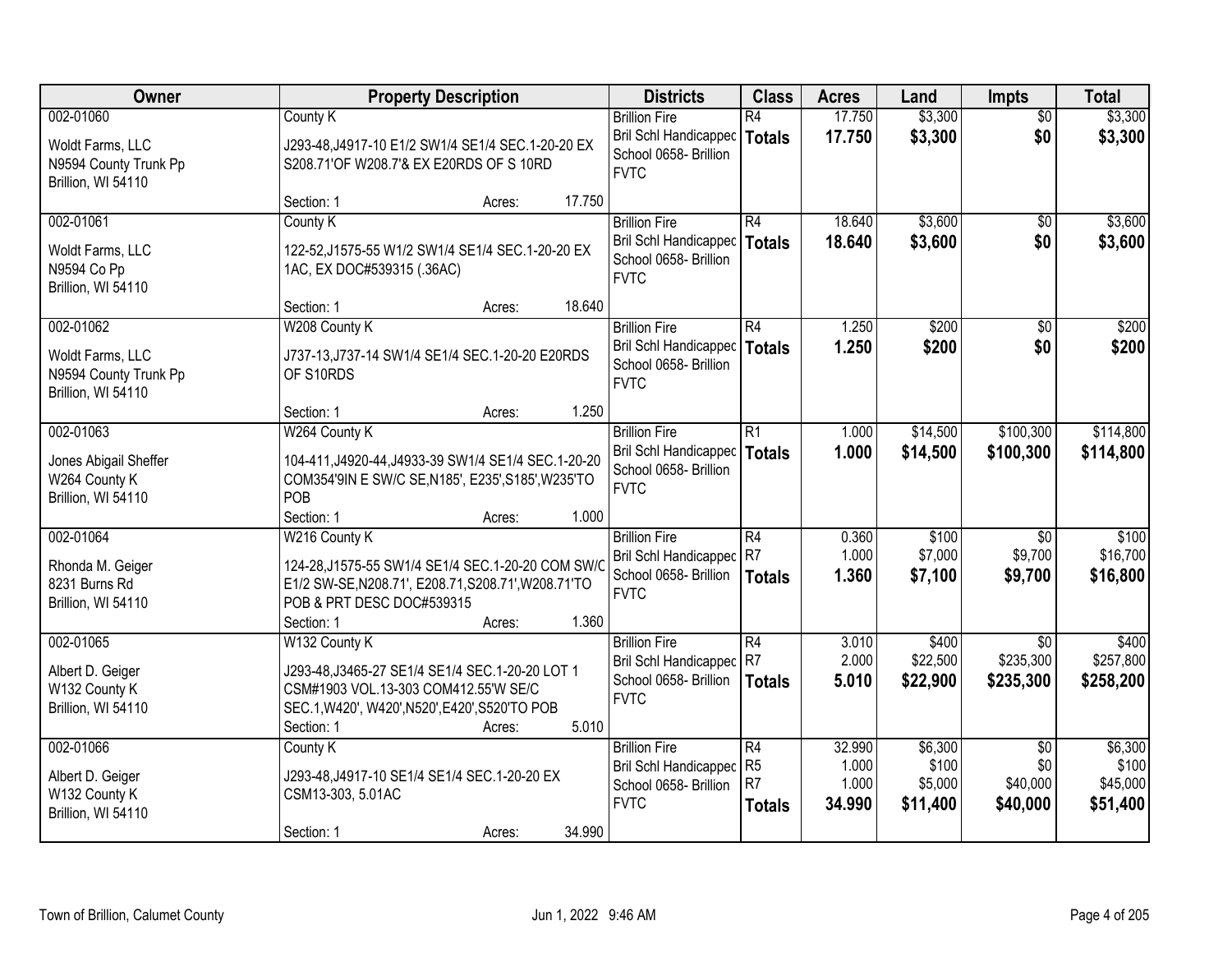| Owner                                                                                      | <b>Property Description</b>                                                                                                                                                                   | <b>Districts</b> | <b>Class</b>                                                                                   | <b>Acres</b>                                              | Land                                       | <b>Impts</b>                                     | <b>Total</b>                                |                                                  |
|--------------------------------------------------------------------------------------------|-----------------------------------------------------------------------------------------------------------------------------------------------------------------------------------------------|------------------|------------------------------------------------------------------------------------------------|-----------------------------------------------------------|--------------------------------------------|--------------------------------------------------|---------------------------------------------|--------------------------------------------------|
| 002-01067<br>Brian W. Horn<br>W397 Man-Cal Rd<br>Brillion, WI 54110                        | Man-Cal Rd<br>J2695-56, J3789-57 NE1/4 NE FRAC 1/4 SEC.2-20-20<br>EX 1.6A FOR RD                                                                                                              |                  | <b>Brillion Fire</b><br>Bril Schl Handicapped<br>School 0658- Brillion<br><b>FVTC</b>          | R4<br>Totals                                              | 44.550<br>44.550                           | \$6,300<br>\$6,300                               | $\overline{50}$<br>\$0                      | \$6,300<br>\$6,300                               |
|                                                                                            | Section: 2<br>Acres:                                                                                                                                                                          | 44.550           |                                                                                                |                                                           |                                            |                                                  |                                             |                                                  |
| 002-01068<br>Brett J. Wittman<br>W641 Man-Cal Rd<br>Brillion, WI 54110                     | W641 Man-Cal Rd<br>J4859-21, J4862-58 NW1/4 NE FRAC 1/4 SEC.2-20-20<br>LOT 1 CSM#3295 VOL.28-133                                                                                              |                  | <b>Brillion Fire</b><br><b>Bril Schl Handicapped</b><br>School 0658- Brillion<br><b>FVTC</b>   | R7<br>Totals                                              | 1.738<br>1.738                             | \$20,100<br>\$20,100                             | \$92,500<br>\$92,500                        | \$112,600<br>\$112,600                           |
|                                                                                            | Section: 2<br>Acres:                                                                                                                                                                          | 1.738            |                                                                                                |                                                           |                                            |                                                  |                                             |                                                  |
| 002-01069<br>Mark J. Wittman<br>W615 Man-Cal Rd<br>Brillion, WI 54110                      | W641 Man-Cal Rd<br>J4859-21, J4862-58 SW1/4 NE FRAC 1/4 SEC.2-20-20                                                                                                                           |                  | <b>Brillion Fire</b><br>Bril Schl Handicapped R4<br>School 0658- Brillion<br><b>FVTC</b>       | IR1<br>R5<br><b>Totals</b>                                | 5.000<br>31.000<br>4.000<br>40.000         | \$40,000<br>\$4,600<br>\$2,800<br>\$47,400       | \$17,400<br>\$0<br>\$0<br>\$17,400          | \$57,400<br>\$4,600<br>\$2,800<br>\$64,800       |
|                                                                                            | Section: 2<br>Acres:                                                                                                                                                                          | 40.000           |                                                                                                |                                                           |                                            |                                                  |                                             |                                                  |
| 002-01070<br>Hornstead Dairy, LLC<br>W397 Man-Cal Rd<br>Brillion, WI 54110                 | N9545 County Pp<br>J2695-56, J3789-57 SE1/4, NE FRAC1/4, S.2-20-20 EX<br>1.53A FOR RD & EX CSM#1149 VOL.8-12                                                                                  |                  | <b>Brillion Fire</b><br>Bril Schl Handicapped<br>School 0658- Brillion<br><b>FVTC</b>          | R4<br>R7<br><b>Totals</b>                                 | 32.290<br>5.000<br>37.290                  | \$4,300<br>\$20,000<br>\$24,300                  | $\sqrt{6}$<br>\$442,700<br>\$442,700        | \$4,300<br>\$462,700<br>\$467,000                |
|                                                                                            | Section: 2<br>Acres:                                                                                                                                                                          | 37.290           |                                                                                                |                                                           |                                            |                                                  |                                             |                                                  |
| 002-01071<br>Jackson Brice<br>N9527 County Rd Pp<br>Brillion, WI 54110                     | N9527 County Pp<br>J850-58, J2350-15 SE1/4 NE FRAC 1/4 SEC.2-20-20<br>LOT 1 CSM#1149 VOL.8-122 COM 224.24'N<br>E1/4/C, N214', W253', S28', W41', S186', E294' EX E50'<br>Section: 2<br>Acres: | 1.180            | <b>Brillion Fire</b><br>Bril Schl Handicapped   Totals<br>School 0658- Brillion<br><b>FVTC</b> | $\overline{R1}$                                           | 1.180<br>1.180                             | \$16,100<br>\$16,100                             | \$135,400<br>\$135,400                      | \$151,500<br>\$151,500                           |
| 002-01072<br>Mark J. Wittman<br>W615 Man-Cal Rd<br>Brillion, WI 54110                      | Man-Cal Rd<br>J4859-21, J4862-58 NE1/4 NW FRAC1/4 SEC.2-20-20<br>E1/3 E1/2 - 14.45AC M/L EX HWY/ROW VOL.73-239<br>Section: 2<br>Acres:                                                        | 14.450           | <b>Brillion Fire</b><br>Bril Schl Handicapped R4<br>School 0658- Brillion<br><b>FVTC</b>       | R1<br>R <sub>5</sub><br>R <sub>5</sub> M<br><b>Totals</b> | 2.500<br>7.260<br>1.190<br>3.500<br>14.450 | \$5,000<br>\$900<br>\$900<br>\$5,600<br>\$12,400 | $\overline{30}$<br>\$0<br>\$0<br>\$0<br>\$0 | \$5,000<br>\$900<br>\$900<br>\$5,600<br>\$12,400 |
| 002-01073<br>Ketels Debbra J Rev Living Trust<br>533 Sweet Meadow Ln<br>Kaukauna, WI 54130 | Man-Cal Rd<br>J3839-53, J3838-56 E1/2 NW FRAC 1/4 SEC.2-20-20<br>N1/2 W2/3 - 29.89AC M/L EX CSM#1729 V.12-139<br>Section: 2<br>Acres:                                                         | 20.830           | <b>Brillion Fire</b><br>Bril Schl Handicapped<br>School 0658- Brillion<br><b>FVTC</b>          | $\overline{R5}$<br>R <sub>5</sub> M<br><b>Totals</b>      | 7.500<br>13.330<br>20.830                  | \$4,900<br>\$21,400<br>\$26,300                  | $\overline{50}$<br>\$0<br>\$0               | \$4,900<br>\$21,400<br>\$26,300                  |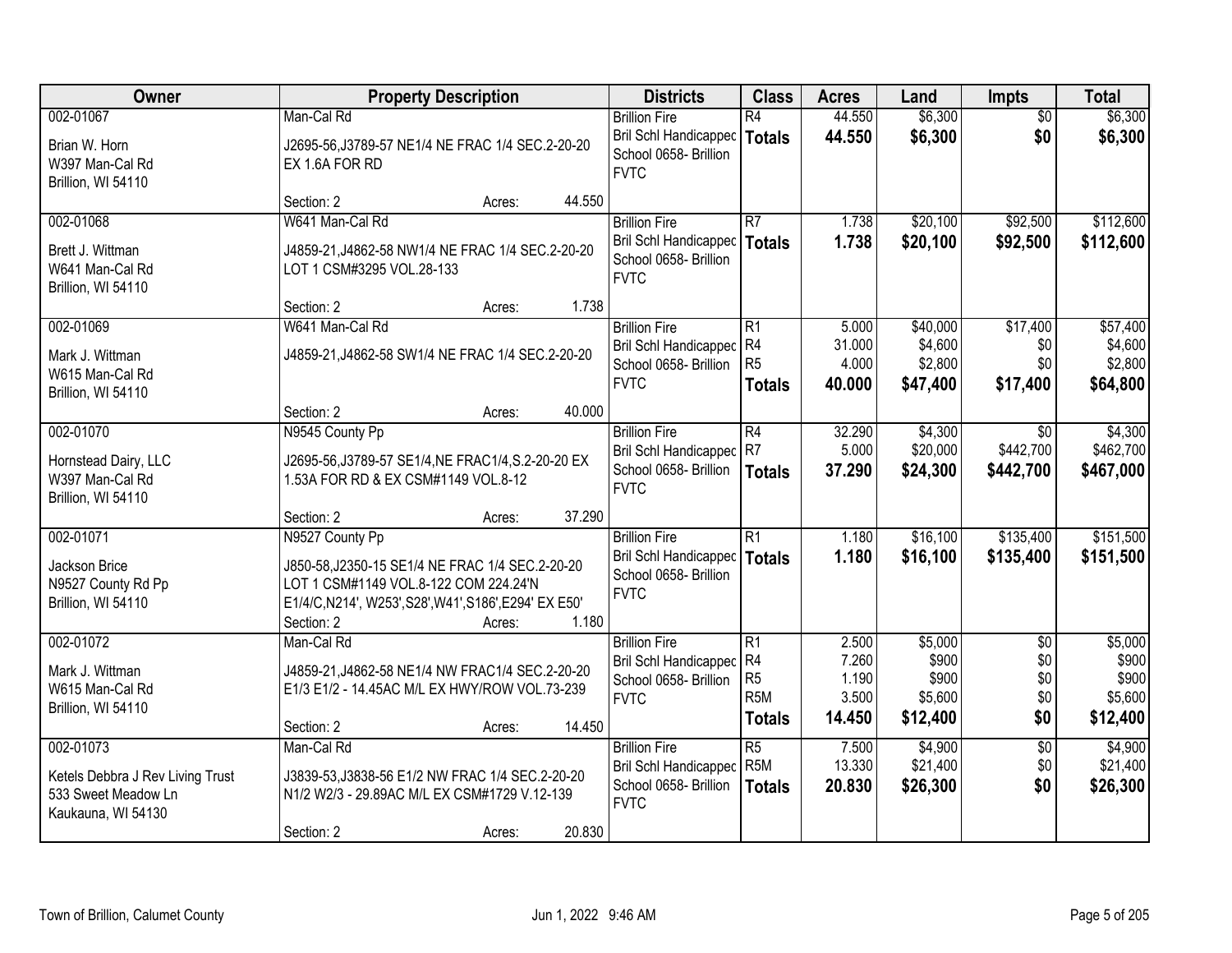| Owner                            | <b>Property Description</b>                         | <b>Districts</b>             | <b>Class</b>     | <b>Acres</b> | Land      | <b>Impts</b>    | <b>Total</b> |
|----------------------------------|-----------------------------------------------------|------------------------------|------------------|--------------|-----------|-----------------|--------------|
| 002-01074                        | W773 Man-Cal Rd                                     | <b>Brillion Fire</b>         | $\overline{R2}$  | 3.190        | \$29,100  | \$173,500       | \$202,600    |
| Ketels Debbra J Rev Living Trust | J2498-22 J3839-56 NE1/4 NW FRAC1/4 SC.2-20-20       | Bril Schl Handicapped        | Totals           | 3.190        | \$29,100  | \$173,500       | \$202,600    |
| 533 Sweet Meadow Ln              | LOT 1 CSM#1729 VOL.12-139 COM1326.02'E              | School 0658- Brillion        |                  |              |           |                 |              |
| Kaukauna, WI 54130               | NW/C, S467', E311.36', NE39.86', NLY430.94',        | <b>FVTC</b>                  |                  |              |           |                 |              |
|                                  | 3.190<br>Section: 2<br>Acres:                       |                              |                  |              |           |                 |              |
| 002-01075                        | W771 Man-Cal Rd                                     | <b>Brillion Fire</b>         | R1               | 4.870        | \$36,000  | \$243,400       | \$279,400    |
|                                  |                                                     | Bril Schl Handicapped        | <b>Totals</b>    | 4.870        | \$36,000  | \$243,400       | \$279,400    |
| Dennis A. Ketels                 | J2766-50 NE1/4 NW FRAC1/4 SC.2-20-20 LOT 2          | School 0658- Brillion        |                  |              |           |                 |              |
| W771 Man-Cal Rd                  | CSM#1729 VOL.12-139 COM1575.4'E NW/C E135.82',      | <b>FVTC</b>                  |                  |              |           |                 |              |
| Brillion, WI 54110               | S440.63', SE214.14', SLY ALG<br>Section: 2<br>4.870 |                              |                  |              |           |                 |              |
| 002-01076                        | Acres:<br>N9680 Winkler Rd                          | <b>Brillion Fire</b>         | R1               | 5.590        | \$36,300  | \$230,600       | \$266,900    |
|                                  |                                                     | <b>Bril Schl Handicapped</b> | R <sub>2</sub>   | 11.160       | \$53,000  | \$276,700       | \$329,700    |
| Michelle L. Kempen               | J4280-15, J6244-67 NW1/4 NW FRAC 1/4 SEC.2-20-20    | School 0658- Brillion        | R4               | 17.230       | \$3,200   | \$0             | \$3,200      |
| N9680 Winkler Rd                 |                                                     | <b>FVTC</b>                  | R <sub>5</sub>   | 1.750        | \$700     | \$0             | \$700        |
| Brillion, WI 54110               |                                                     |                              | R <sub>5</sub> M | 7.610        | \$12,200  | \$0             | \$12,200     |
|                                  | 43.340<br>Section: 2<br>Acres:                      |                              | <b>Totals</b>    | 43.340       | \$105,400 | \$507,300       | \$612,700    |
| 002-01077                        | <b>Winkler Rd</b>                                   | <b>Brillion Fire</b>         | R4               | 42.320       | \$6,700   | $\overline{60}$ | \$6,700      |
|                                  |                                                     | Bril Schl Handicapped        | R <sub>5</sub>   | 1.020        | \$100     | \$0             | \$100        |
| Linda L. Schnell                 | J357-50 SW1/4 NW FRAC 1/4 SEC 2-20-20               | School 0658- Brillion        | <b>Totals</b>    | 43.340       | \$6,800   | \$0             | \$6,800      |
| N9555 Winkler Rd                 |                                                     | <b>FVTC</b>                  |                  |              |           |                 |              |
| Brillion, WI 54110               |                                                     |                              |                  |              |           |                 |              |
|                                  | 43.340<br>Section: 2<br>Acres:                      |                              |                  |              |           |                 |              |
| 002-01078                        |                                                     | <b>Brillion Fire</b>         | R4               | 6.000        | \$1,200   | \$0             | \$1,200      |
| Mark J. Wittman                  | J4859-21, J4862-58 SE1/4 NW FRAC1/4 SEC.2-20-20     | Bril Schl Handicapped        | R <sub>5</sub>   | 6.440        | \$4,500   | \$0             | \$4,500      |
| W615 Man-Cal Rd                  | E1/3 E1/2 - 14.44AC M/L                             | School 0658- Brillion        | R <sub>5</sub> M | 2.000        | \$3,200   | \$0             | \$3,200      |
| Brillion, WI 54110               |                                                     | <b>FVTC</b>                  | <b>Totals</b>    | 14.440       | \$8,900   | \$0             | \$8,900      |
|                                  | 14.440<br>Section: 2<br>Acres:                      |                              |                  |              |           |                 |              |
| 002-01079                        |                                                     | <b>Brillion Fire</b>         | $\overline{R5}$  | 3.500        | \$2,500   | \$0             | \$2,500      |
| Ketels Debbra J Rev Living Trust | J2498-22, J3839-56 E1/2 NW FRAC1/4 SEC.2-20-20      | Bril Schl Handicapped        | R <sub>6</sub>   | 25.390       | \$38,100  | \$0             | \$38,100     |
| 533 Sweet Meadow Ln              | S1/2 W2/3 - 28.89AC M/L                             | School 0658- Brillion        | <b>Totals</b>    | 28,890       | \$40,600  | \$0             | \$40,600     |
| Kaukauna, WI 54130               |                                                     | <b>FVTC</b>                  |                  |              |           |                 |              |
|                                  | 28.890<br>Section: 2<br>Acres:                      |                              |                  |              |           |                 |              |
| 002-01080                        |                                                     | <b>Brillion Fire</b>         | R4               | 20.200       | \$3,400   | \$0             | \$3,400      |
|                                  |                                                     | <b>Bril Schl Handicapped</b> | R <sub>5</sub>   | 16.500       | \$11,600  | \$0             | \$11,600     |
| Mark J. Wittman                  | J36-23, J4859-21, J4862-58 NE-SW & PRT NW-SE        | School 0658- Brillion        | R <sub>5</sub> M | 17.500       | \$28,000  | \$0             | \$28,000     |
| W615 Man-Cal Rd                  | SEC.2-20-20 COM1323.37'E W1/4/C TO C/COR &          | <b>FVTC</b>                  | <b>Totals</b>    | 54.200       | \$43,000  | \$0             | \$43,000     |
| Brillion, WI 54110               | POB, E458.86', S1337'TO S/L NW-SE, W429.95'TO W/L   |                              |                  |              |           |                 |              |
|                                  | 54.200<br>Section: 2<br>Acres:                      |                              |                  |              |           |                 |              |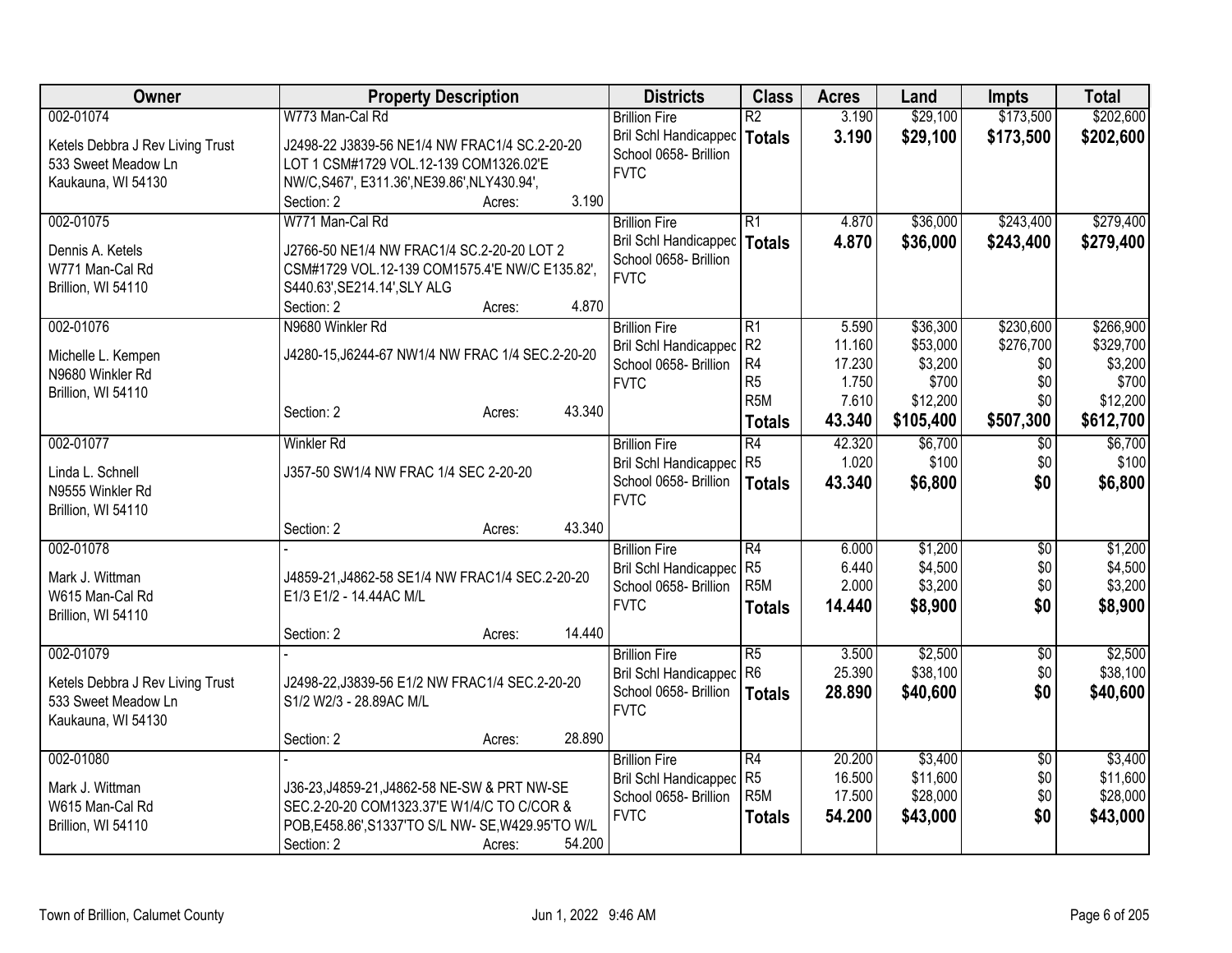| Owner                                                                              |                                                  | <b>Property Description</b>                        |        | <b>Districts</b>                                                                             | <b>Class</b>                                       | <b>Acres</b>              | Land                            | <b>Impts</b>                  | <b>Total</b>                    |
|------------------------------------------------------------------------------------|--------------------------------------------------|----------------------------------------------------|--------|----------------------------------------------------------------------------------------------|----------------------------------------------------|---------------------------|---------------------------------|-------------------------------|---------------------------------|
| 002-01081<br>Nathan J. Schnell<br>W979 County Rd K<br>Brillion, WI 54110           | <b>Winkler Rd</b>                                | J1057-20, J357-50 NW1/4 SW1/4 SEC 2-20-20          |        | <b>Brillion Fire</b><br>Bril Schl Handicapped<br>School 0658- Brillion<br><b>FVTC</b>        | $\overline{R4}$<br>R <sub>5</sub><br><b>Totals</b> | 39.000<br>1.000<br>40.000 | \$5,800<br>\$100<br>\$5,900     | $\overline{50}$<br>\$0<br>\$0 | \$5,800<br>\$100<br>\$5,900     |
|                                                                                    | Section: 2                                       | Acres:                                             | 40.000 |                                                                                              |                                                    |                           |                                 |                               |                                 |
| 002-01082<br>Nathan J. Schnell<br>W979 County Rd K<br>Brillion, WI 54110           | County K<br>J357-50 SW1/4 SW1/4 SEC.2-20-20      |                                                    |        | <b>Brillion Fire</b><br><b>Bril Schl Handicapped</b><br>School 0658- Brillion<br><b>FVTC</b> | R4<br>R <sub>5</sub><br><b>Totals</b>              | 38.000<br>2.000<br>40.000 | \$6,000<br>\$100<br>\$6,100     | \$0<br>\$0<br>\$0             | \$6,000<br>\$100<br>\$6,100     |
|                                                                                    | Section: 2                                       | Acres:                                             | 40.000 |                                                                                              |                                                    |                           |                                 |                               |                                 |
| 002-01083<br>Linda L. Schnell<br>N9555 Winkler Rd<br>Brillion, WI 54110            | County K<br>149-265 E1/2 SE1/4 SW1/4 SEC.2-20-20 |                                                    |        | <b>Brillion Fire</b><br>Bril Schl Handicapped<br>School 0658- Brillion<br><b>FVTC</b>        | R5<br>R <sub>6</sub><br><b>Totals</b>              | 17.650<br>2.350<br>20.000 | \$12,400<br>\$7,500<br>\$19,900 | \$0<br>\$0<br>\$0             | \$12,400<br>\$7,500<br>\$19,900 |
|                                                                                    | Section: 2                                       | Acres:                                             | 20.000 |                                                                                              |                                                    |                           |                                 |                               |                                 |
| 002-01084<br>Linda L. Schnell<br>N9555 Winkler Rd<br>Brillion, WI 54110            | County K<br>J357-50 W1/2 SE1/4 SW1/4 SEC.2-20-20 |                                                    |        | <b>Brillion Fire</b><br>Bril Schl Handicapped<br>School 0658- Brillion<br><b>FVTC</b>        | R4<br>R <sub>5</sub><br><b>Totals</b>              | 9.000<br>11.000<br>20,000 | \$1,700<br>\$7,700<br>\$9,400   | $\sqrt[6]{3}$<br>\$0<br>\$0   | \$1,700<br>\$7,700<br>\$9,400   |
|                                                                                    | Section: 2                                       | Acres:                                             | 20.000 |                                                                                              |                                                    |                           |                                 |                               |                                 |
| 002-01085<br>Deborah J. Wittman<br>W522 County K<br>Brillion, WI 54110             | County Pp                                        | J4859-21, J4862-58 NE1/4 SE1/4 SEC.2-20-20         |        | <b>Brillion Fire</b><br><b>Bril Schl Handicapped</b><br>School 0658- Brillion<br><b>FVTC</b> | $\overline{R4}$<br>R <sub>5</sub><br><b>Totals</b> | 34.000<br>6.000<br>40.000 | \$4,800<br>\$3,900<br>\$8,700   | $\overline{50}$<br>\$0<br>\$0 | \$4,800<br>\$3,900<br>\$8,700   |
|                                                                                    | Section: 2                                       | Acres:                                             | 40.000 |                                                                                              |                                                    |                           |                                 |                               |                                 |
| 002-01086<br>Deborah J. Wittman<br>W522 County K<br>Brillion, WI 54110             | EX PRT #329452                                   | J36-23, J4859-21, J4862-58 NW1/4 SE1/4 SEC.2-20-20 |        | <b>Brillion Fire</b><br>Bril Schl Handicapped R5<br>School 0658- Brillion<br><b>FVTC</b>     | R4<br><b>Totals</b>                                | 23.860<br>2.500<br>26,360 | \$3,800<br>\$1,700<br>\$5,500   | $\overline{50}$<br>\$0<br>\$0 | \$3,800<br>\$1,700<br>\$5,500   |
|                                                                                    | Section: 2                                       | Acres:                                             | 26.360 |                                                                                              |                                                    |                           |                                 |                               |                                 |
| 002-01087<br>Jannette Trucking Excavating<br>W1414 Ortleep Rd<br>Chilton, WI 53014 | County K                                         | J150-I18, J652-I52 SW1/4 SE1/4 SEC.2-20-20         |        | <b>Brillion Fire</b><br>Bril Schl Handicapped<br>School 0658- Brillion<br><b>FVTC</b>        | R5<br>R <sub>6</sub><br><b>Totals</b>              | 9.000<br>31.000<br>40.000 | \$6,300<br>\$93,000<br>\$99,300 | $\overline{50}$<br>\$0<br>\$0 | \$6,300<br>\$93,000<br>\$99,300 |
|                                                                                    | Section: 2                                       | Acres:                                             | 40.000 |                                                                                              |                                                    |                           |                                 |                               |                                 |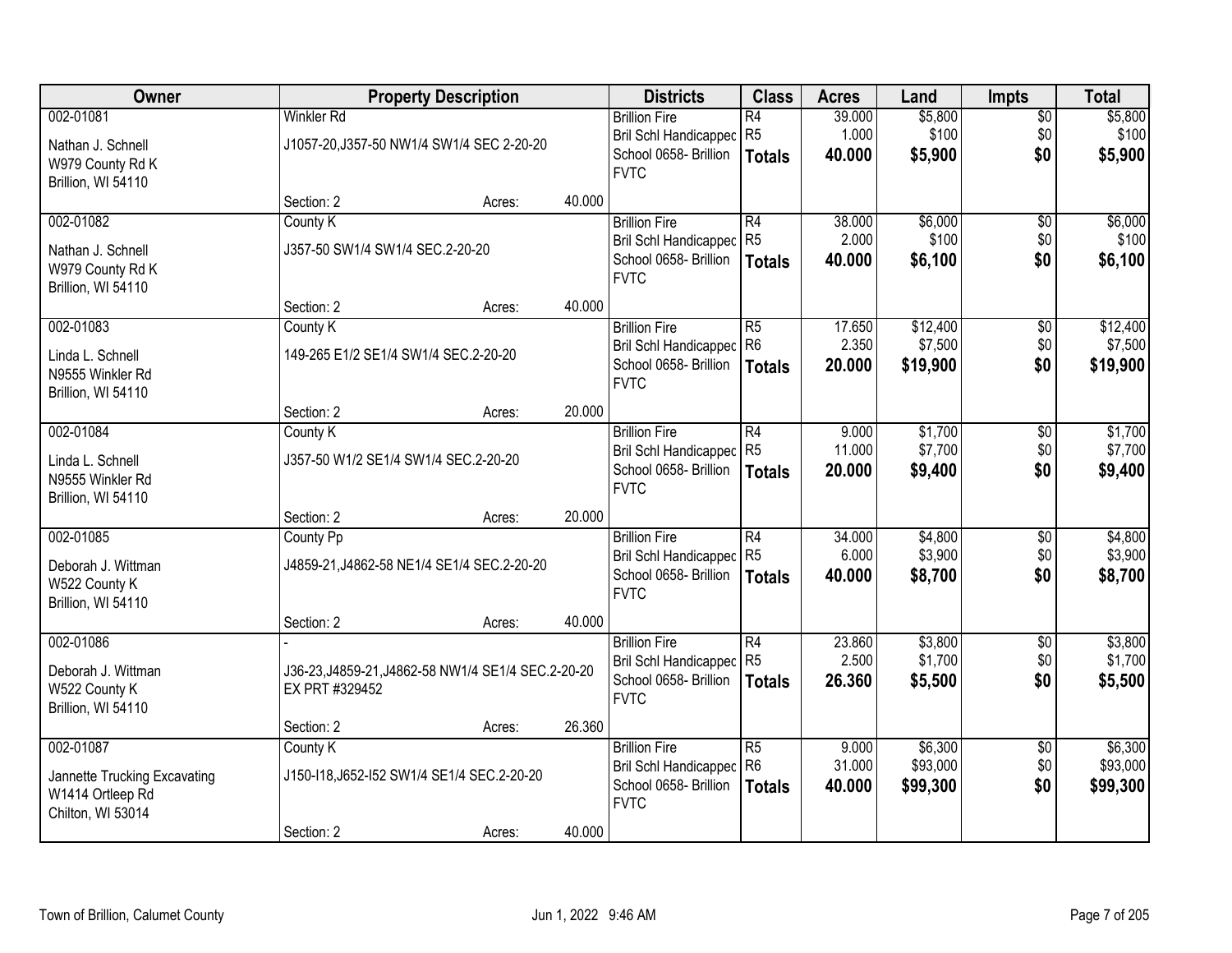| Owner                  |                                                   | <b>Property Description</b> |        |                              | <b>Class</b>     | <b>Acres</b> | Land     | <b>Impts</b>    | <b>Total</b> |
|------------------------|---------------------------------------------------|-----------------------------|--------|------------------------------|------------------|--------------|----------|-----------------|--------------|
| 002-01088              | W522 County K                                     |                             |        | <b>Brillion Fire</b>         | $\overline{R4}$  | 27.000       | \$4,800  | $\overline{50}$ | \$4,800      |
| Deborah J. Wittman     | J4859-21, J4862-58 SE1/4 SE1/4 SEC.2-20-20        |                             |        | Bril Schl Handicapped        | R <sub>5</sub> M | 11.000       | \$16,500 | \$0             | \$16,500     |
| W522 County K          |                                                   |                             |        | School 0658- Brillion        | R <sub>7</sub>   | 2.000        | \$22,500 | \$242,700       | \$265,200    |
| Brillion, WI 54110     |                                                   |                             |        | <b>FVTC</b>                  | <b>Totals</b>    | 40.000       | \$43,800 | \$242,700       | \$286,500    |
|                        | Section: 2                                        | Acres:                      | 40.000 |                              |                  |              |          |                 |              |
| 002-01089              | Man-Cal Rd                                        |                             |        | <b>Brillion Fire</b>         | $\overline{R4}$  | 6.000        | \$1,200  | \$0             | \$1,200      |
| Ronald G. Kuchenbecker | 177-556, J2931-3 NE1/4 NE FRAC 1/4 SEC.3-20-20    |                             |        | <b>Bril Schl Handicapped</b> | R <sub>5</sub>   | 5.500        | \$3,900  | \$0             | \$3,900      |
| N9684 Boettcher Rd     |                                                   |                             |        | School 0658- Brillion        | R <sub>5</sub> M | 35.270       | \$52,900 | \$0             | \$52,900     |
| Brillion, WI 54110     |                                                   |                             |        | <b>FVTC</b>                  | <b>Totals</b>    | 46.770       | \$58,000 | \$0             | \$58,000     |
|                        | Section: 3                                        | Acres:                      | 46.770 |                              |                  |              |          |                 |              |
| 002-01090              | N9684 Boettcher Rd                                |                             |        | <b>Brillion Fire</b>         | R4               | 31.430       | \$5,600  | $\overline{50}$ | \$5,600      |
| Ronald G. Kuchenbecker | 177-556, J2931-3 NW1/4 NE FRAC 1/4 SEC.3-20-20    |                             |        | <b>Bril Schl Handicapped</b> | R <sub>5</sub> M | 14.000       | \$22,000 | \$0             | \$22,000     |
| N9684 Boettcher Rd     |                                                   |                             |        | School 0658- Brillion        | R <sub>7</sub>   | 1.000        | \$13,500 | \$120,400       | \$133,900    |
| Brillion, WI 54110     |                                                   |                             |        | <b>FVTC</b>                  | <b>Totals</b>    | 46.430       | \$41,100 | \$120,400       | \$161,500    |
|                        | Section: 3                                        | Acres:                      | 46.430 |                              |                  |              |          |                 |              |
| 002-01091              |                                                   |                             |        | <b>Brillion Fire</b>         | R4               | 20.000       | \$3,900  | $\sqrt[6]{}$    | \$3,900      |
| Ronald G. Kuchenbecker | 177-556, J2931-3 SW1/4 NE FRAC 1/4 SEC.3-20-20    |                             |        | Bril Schl Handicapped        | <b>Totals</b>    | 20.000       | \$3,900  | \$0             | \$3,900      |
| N9684 Boettcher Rd     | N1/2                                              |                             |        | School 0658- Brillion        |                  |              |          |                 |              |
| Brillion, WI 54110     |                                                   |                             |        | <b>FVTC</b>                  |                  |              |          |                 |              |
|                        | Section: 3                                        | Acres:                      | 20.000 |                              |                  |              |          |                 |              |
| 002-01092              | <b>Bastian Rd</b>                                 |                             |        | <b>Brillion Fire</b>         | $\overline{R4}$  | 20.000       | \$3,900  | $\overline{50}$ | \$3,900      |
| Solid Rock Trust       | J1475-I4, J1475-I11 SW1/4 NE FRAC 1/4 SEC.3-20-20 |                             |        | <b>Bril Schl Handicapped</b> | <b>Totals</b>    | 20.000       | \$3,900  | \$0             | \$3,900      |
| W962 Rusch Rd          | S1/2 181-331,332                                  |                             |        | School 0658- Brillion        |                  |              |          |                 |              |
| Brillion, WI 54110     |                                                   |                             |        | <b>FVTC</b>                  |                  |              |          |                 |              |
|                        | Section: 3                                        | Acres:                      | 20.000 |                              |                  |              |          |                 |              |
| 002-01093              | Winkler Rd                                        |                             |        | <b>Brillion Fire</b>         | $\overline{R4}$  | 20.000       | \$3,700  | $\overline{50}$ | \$3,700      |
| Linda L. Schnell       | 149-265 SE1/4 NE FRAC 1/4 SEC.3-20-20 N1/2        |                             |        | <b>Bril Schl Handicapped</b> | <b>Totals</b>    | 20.000       | \$3,700  | \$0             | \$3,700      |
| N9555 Winkler Rd       |                                                   |                             |        | School 0658- Brillion        |                  |              |          |                 |              |
| Brillion, WI 54110     |                                                   |                             |        | <b>FVTC</b>                  |                  |              |          |                 |              |
|                        | Section: 3                                        | Acres:                      | 20.000 |                              |                  |              |          |                 |              |
| 002-01094              | N9555 Winkler Rd                                  |                             |        | <b>Brillion Fire</b>         | $\overline{R1}$  | 5.500        | \$38,500 | \$221,900       | \$260,400    |
| Linda L. Schnell       | 149-265 SE1/4 NE FRAC 1/4 SEC.3-20-20 S1/2, EX    |                             |        | Bril Schl Handicapped        | R <sub>4</sub>   | 9.670        | \$1,900  | \$0             | \$1,900      |
| N9555 Winkler Rd       | CSM#638 VOL. 4-274                                |                             |        | School 0658- Brillion        | R <sub>5</sub>   | 1.500        | \$1,100  | \$0             | \$1,100      |
| Brillion, WI 54110     |                                                   |                             |        | <b>FVTC</b>                  | <b>Totals</b>    | 16.670       | \$41,500 | \$221,900       | \$263,400    |
|                        | Section: 3                                        | Acres:                      | 16.670 |                              |                  |              |          |                 |              |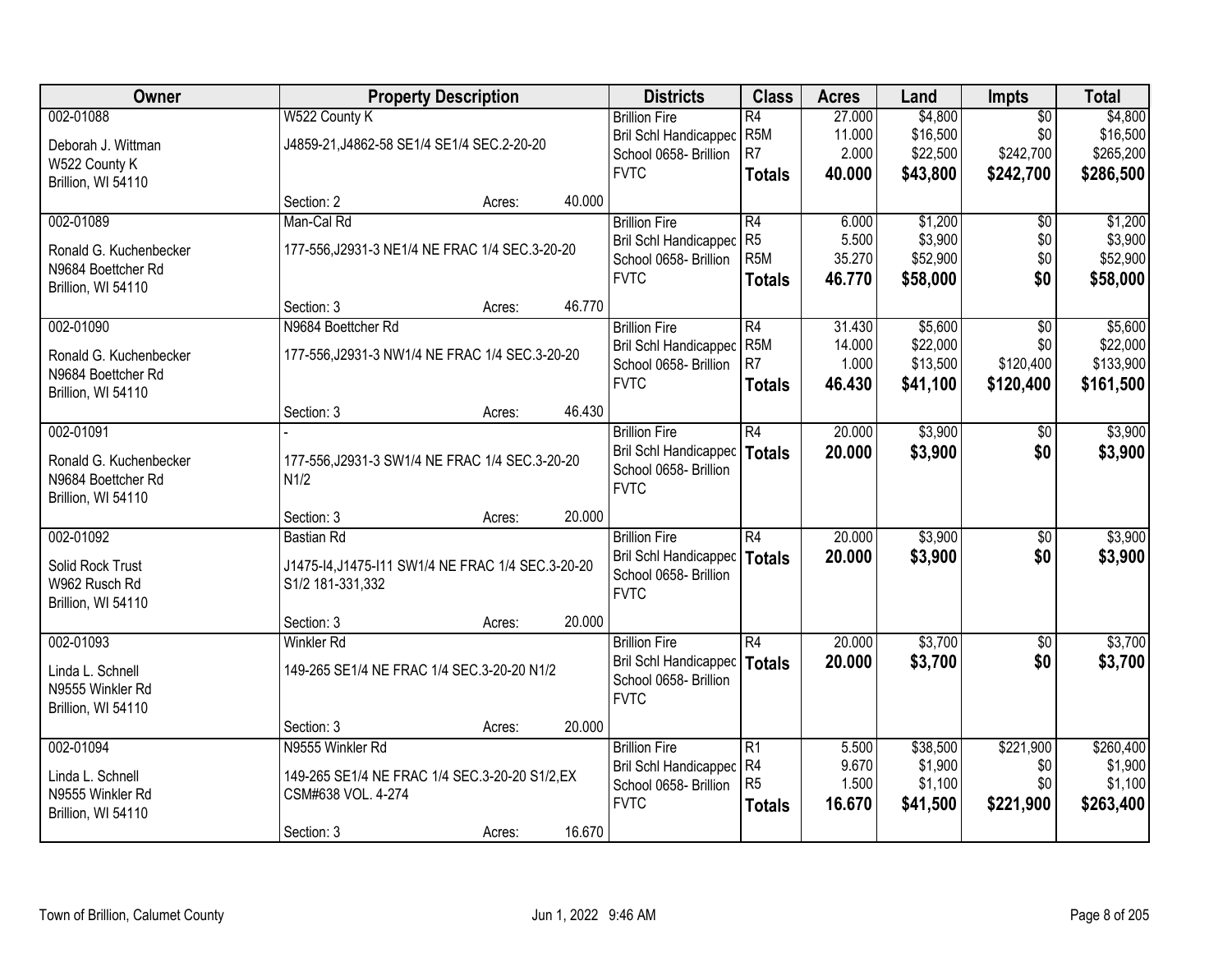| Owner                                                                           | <b>Property Description</b>                                                                                                                                                                          | <b>Districts</b>                                                                             | <b>Class</b>                                              | <b>Acres</b>                        | Land                                        | <b>Impts</b>                                   | <b>Total</b>                                  |
|---------------------------------------------------------------------------------|------------------------------------------------------------------------------------------------------------------------------------------------------------------------------------------------------|----------------------------------------------------------------------------------------------|-----------------------------------------------------------|-------------------------------------|---------------------------------------------|------------------------------------------------|-----------------------------------------------|
| 002-01095<br>James G. Pahl<br>N9505 Winkler Rd<br>Brillion, WI 54110            | N9505 Winkler Rd<br>167-779 SE1/4 NE1/4 SEC.3-20-20 TRACT 1 CSM#638<br>VOL.4-274                                                                                                                     | <b>Brillion Fire</b><br>Bril Schl Handicapped<br>School 0658- Brillion<br><b>FVTC</b>        | $\overline{R1}$<br><b>Totals</b>                          | 3.330<br>3.330                      | \$30,800<br>\$30,800                        | \$162,800<br>\$162,800                         | \$193,600<br>\$193,600                        |
|                                                                                 | 3.330<br>Section: 3<br>Acres:                                                                                                                                                                        |                                                                                              |                                                           |                                     |                                             |                                                |                                               |
| 002-01096<br>Ronald G. Kuchenbecker<br>N9684 Boettcher Rd<br>Brillion, WI 54110 | N9684 Boettcher Rd<br>177-556, J2931-3 NE1/4 NW FRAC 1/4 SEC.3-20-20<br>N16.05AC OF E1/2 EX .08AC FOR RD (J1559-I24)<br>15.970<br>Section: 3                                                         | <b>Brillion Fire</b><br><b>Bril Schl Handicapped</b><br>School 0658- Brillion<br><b>FVTC</b> | R4<br>R <sub>5</sub> M<br>R <sub>7</sub><br><b>Totals</b> | 6.340<br>8.630<br>1.000<br>15.970   | \$1,200<br>\$13,000<br>\$7,000<br>\$21,200  | $\overline{50}$<br>\$0<br>\$26,000<br>\$26,000 | \$1,200<br>\$13,000<br>\$33,000<br>\$47,200   |
| 002-01097                                                                       | Acres:                                                                                                                                                                                               | <b>Brillion Fire</b>                                                                         | R4                                                        | 6.920                               | \$1,200                                     | \$0                                            | \$1,200                                       |
| Solid Rock Trust<br>W962 Rusch Rd<br>Brillion, WI 54110                         | J1475-4, J1475-11 NE1/4 NWFRAC 1/4 SEC.3-20-20<br>S28RDS OF E1/2 EX RD/ROW .08AC(J1559-I26)                                                                                                          | Bril Schl Handicapped<br>School 0658- Brillion<br><b>FVTC</b>                                | Totals                                                    | 6.920                               | \$1,200                                     | \$0                                            | \$1,200                                       |
|                                                                                 | 6.920<br>Section: 3<br>Acres:                                                                                                                                                                        |                                                                                              |                                                           |                                     |                                             |                                                |                                               |
| 002-01098<br>Patrick L. Geiger<br>N9670 Bastian Rd<br>Brillion, WI 54110        | Man-Cal Rd<br>J159-17, J1394-8 NE1/4 NW FRAC1/4 SEC.3-20-20<br>W23.04A                                                                                                                               | <b>Brillion Fire</b><br>School 6734 -<br>Wrightstown<br><b>FVTC</b>                          | R4<br>R <sub>5</sub> M<br><b>Totals</b>                   | 18.000<br>5.040<br>23.040           | \$3,100<br>\$8,100<br>\$11,200              | \$0<br>\$0<br>\$0                              | \$3,100<br>\$8,100<br>\$11,200                |
|                                                                                 | 23.040<br>Section: 3<br>Acres:                                                                                                                                                                       |                                                                                              |                                                           |                                     |                                             |                                                |                                               |
| 002-01099<br>Town of Brillion<br>Brillion, WI 54110                             | <b>Boettcher Rd</b><br>J1559-24, J1559-26 NW1/2 NW FRAC 1/4 SEC.3-20-20<br>BOETTCHER RD/ROW .16AC                                                                                                    | <b>Brillion Fire</b><br><b>Bril Schl Handicapped</b><br>School 0658- Brillion<br><b>FVTC</b> | X4<br>Totals                                              | 0.160<br>0.160                      | $\overline{50}$<br>\$0                      | $\overline{50}$<br>\$0                         | $\sqrt{50}$<br>\$0                            |
|                                                                                 | 0.160<br>Section: 3<br>Acres:                                                                                                                                                                        |                                                                                              |                                                           |                                     |                                             |                                                |                                               |
| 002-01100<br>Patrick L. Geiger<br>N9670 Bastian Rd<br>Brillion, WI 54110        | N9670 Bastian Rd<br>J159-17, J1394-8 NW1/4 NW FRAC 1/4 SEC.3-20-20 EX<br>CSM9-334 4.09A                                                                                                              | <b>Brillion Fire</b><br>School 6734 -<br>Wrightstown<br><b>FVTC</b>                          | R1<br>R <sub>4</sub><br>R <sub>5</sub> M<br><b>Totals</b> | 4.500<br>26.800<br>10.360<br>41.660 | \$37,300<br>\$4,900<br>\$16,600<br>\$58,800 | \$345,900<br>\$0<br>\$0<br>\$345,900           | \$383,200<br>\$4,900<br>\$16,600<br>\$404,700 |
|                                                                                 | 41.660<br>Section: 3<br>Acres:                                                                                                                                                                       |                                                                                              |                                                           |                                     |                                             |                                                |                                               |
| 002-01101<br>Mark C. Farrell<br>W1229 Man-Cal Rd<br>Brillion, WI 54110          | W1229 Man-Cal Rd<br>J159-17, J1405-36 NW1/4 NW FRAC 1/4 SEC.3-20-20<br>LOT 1 CSM#1375 VOL.9-334 COM542.35'E OF<br>NW/C, E476', S426.55', W368.19', NW434.39' TO POB<br>4.090<br>Section: 3<br>Acres: | <b>Brillion Fire</b><br>School 6734 -<br>Wrightstown<br><b>FVTC</b>                          | $\overline{R1}$<br><b>Totals</b>                          | 4.090<br>4.090                      | \$32,900<br>\$32,900                        | \$150,700<br>\$150,700                         | \$183,600<br>\$183,600                        |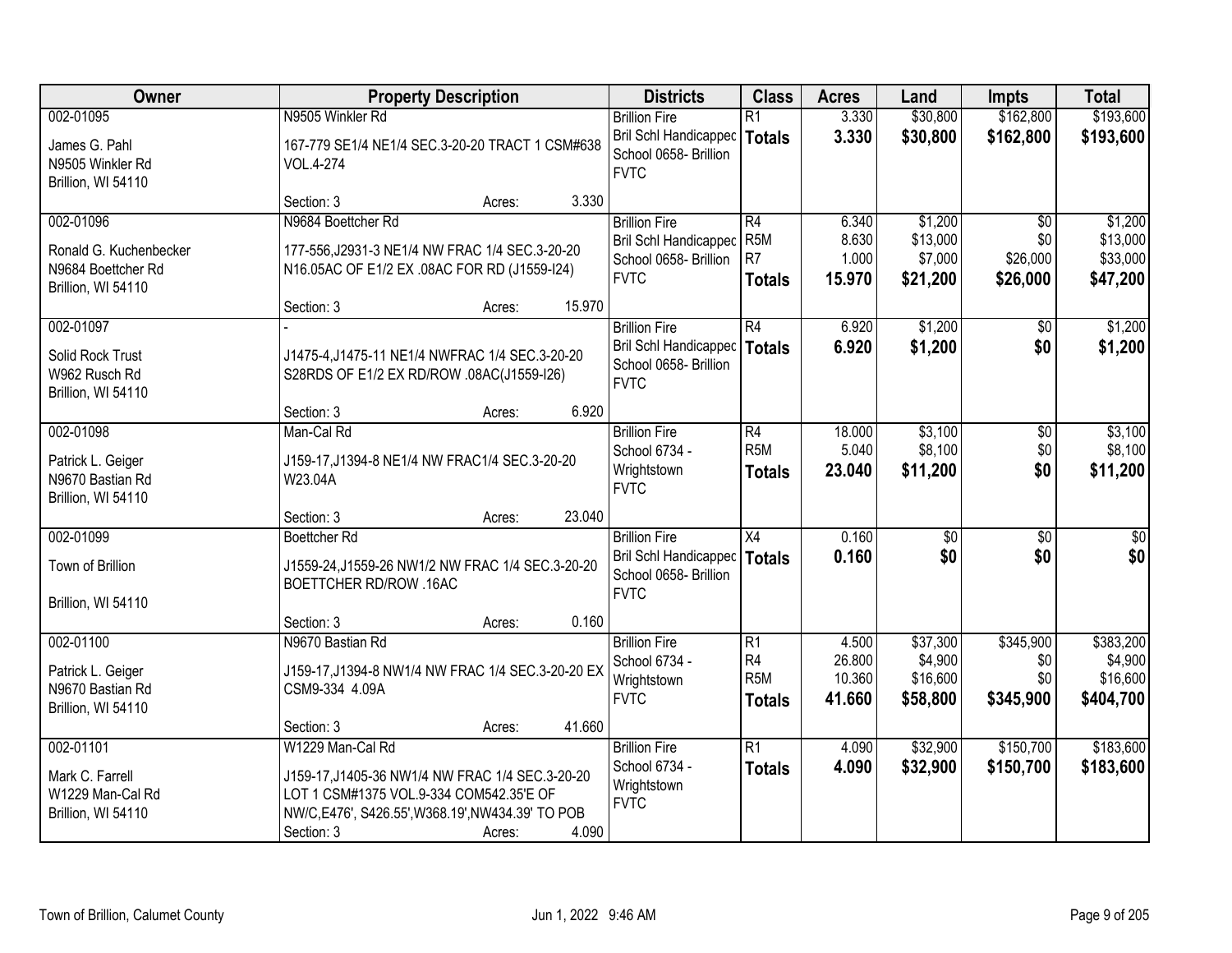| Owner                                                                    |                                                                                                                                                                              | <b>Property Description</b> |        |                                                                                       | <b>Class</b>                        | <b>Acres</b>    | Land                 | <b>Impts</b>           | <b>Total</b>           |
|--------------------------------------------------------------------------|------------------------------------------------------------------------------------------------------------------------------------------------------------------------------|-----------------------------|--------|---------------------------------------------------------------------------------------|-------------------------------------|-----------------|----------------------|------------------------|------------------------|
| 002-01102                                                                | <b>Bastian Rd</b>                                                                                                                                                            |                             |        | <b>Brillion Fire</b><br>School 6734 -                                                 | $\overline{R4}$<br>R <sub>5</sub> M | 38.000<br>2.000 | \$7,200<br>\$3,200   | $\sqrt{$0}$<br>\$0     | \$7,200<br>\$3,200     |
| Patrick L. Geiger<br>N9670 Bastian Rd<br>Brillion, WI 54110              | J159-17, J1394-8 SW1/4 NW FRAC 1/4 SEC.3-20-20                                                                                                                               |                             |        | Wrightstown<br><b>FVTC</b>                                                            | <b>Totals</b>                       | 40.000          | \$10,400             | \$0                    | \$10,400               |
|                                                                          | Section: 3                                                                                                                                                                   | Acres:                      | 40.000 |                                                                                       |                                     |                 |                      |                        |                        |
| 002-01103                                                                | <b>Bastian Rd</b>                                                                                                                                                            |                             |        | <b>Brillion Fire</b>                                                                  | R4                                  | 20.000          | \$3,900              | \$0                    | \$3,900                |
| Solid Rock Trust<br>W962 Rusch Rd<br>Brillion, WI 54110                  | J1475-4, J1475-11 SE1/4 NW FRAC 1/4 SEC.3-20-20<br>E1/2 181-331,332                                                                                                          |                             |        | Bril Schl Handicapped<br>School 0658- Brillion<br><b>FVTC</b>                         | <b>Totals</b>                       | 20.000          | \$3,900              | \$0                    | \$3,900                |
|                                                                          | Section: 3                                                                                                                                                                   | Acres:                      | 20.000 |                                                                                       |                                     |                 |                      |                        |                        |
| 002-01104                                                                |                                                                                                                                                                              |                             |        | <b>Brillion Fire</b>                                                                  | R4                                  | 19.000          | \$3,500              | \$0                    | \$3,500                |
| Patrick L. Geiger<br>N9670 Bastian Rd<br>Brillion, WI 54110              | J159-17, J1394-8 SE1/4 NW FRAC 1/4 SEC.3-20-20<br>W1/2                                                                                                                       |                             |        | School 6734 -<br>Wrightstown<br><b>FVTC</b>                                           | R <sub>5</sub> M<br><b>Totals</b>   | 1.000<br>20.000 | \$1,600<br>\$5,100   | \$0<br>\$0             | \$1,600<br>\$5,100     |
|                                                                          | Section: 3                                                                                                                                                                   | Acres:                      | 20.000 |                                                                                       |                                     |                 |                      |                        |                        |
| 002-01105                                                                | N9435 Boettcher Rd                                                                                                                                                           |                             |        | <b>Brillion Fire</b>                                                                  | R4                                  | 38.000          | \$7,300              | $\sqrt{6}$             | \$7,300                |
| Solid Rock Trust<br>W962 Rusch Rd<br>Brillion, WI 54110                  | J1475-4, J1475-11 NE1/4 SW1/4 SEC.3-20-20<br>181-331,332                                                                                                                     |                             |        | <b>Bril Schl Handicapped</b><br>School 0658- Brillion<br><b>FVTC</b>                  | R7<br><b>Totals</b>                 | 2.000<br>40.000 | \$12,000<br>\$19,300 | \$13,600<br>\$13,600   | \$25,600<br>\$32,900   |
|                                                                          | Section: 3                                                                                                                                                                   | Acres:                      | 40.000 |                                                                                       |                                     |                 |                      |                        |                        |
| 002-01106                                                                | <b>Bastian Rd</b>                                                                                                                                                            |                             |        | <b>Brillion Fire</b>                                                                  | $\overline{R4}$                     | 31.000          | \$6,000              | \$0                    | \$6,000                |
| Solid Rock Trust<br>W962 Rusch Rd<br>Brillion, WI 54110                  | J1475-4, J1475-11 NW1/4 SW1/4 SEC.3-20-20<br>181-331,332                                                                                                                     |                             |        | Bril Schl Handicapped<br>School 0658- Brillion<br><b>FVTC</b>                         | R <sub>5</sub> M<br><b>Totals</b>   | 9.000<br>40.000 | \$14,400<br>\$20,400 | \$0<br>\$0             | \$14,400<br>\$20,400   |
|                                                                          | Section: 3                                                                                                                                                                   | Acres:                      | 40.000 |                                                                                       |                                     |                 |                      |                        |                        |
| 002-01107                                                                | N9398 Bastian Rd                                                                                                                                                             |                             |        | <b>Brillion Fire</b>                                                                  | R1                                  | 4.888           | \$36,100             | \$212,800              | \$248,900              |
| Jacob A. Schiess<br>N9398 Bastian Rd<br>Brillion, WI 54110               | W-357,180-35 SW1/4 SW1/4 SEC.3-20-20 LOT 1<br>CSM#3332 VOL.28-250 PREV DESC AS CSM#2501 EX<br>HWY ROW VOL.85-347                                                             |                             |        | Bril Schl Handicapped<br>School 0658- Brillion<br><b>FVTC</b>                         | <b>Totals</b>                       | 4.888           | \$36,100             | \$212,800              | \$248,900              |
|                                                                          | Section: 3                                                                                                                                                                   | Acres:                      | 4.888  |                                                                                       |                                     |                 |                      |                        |                        |
| 002-01108<br>Christopher M. Nies<br>W1152 County K<br>Brillion, WI 54110 | W1152 County K<br>W-357,180-35 SE1/4 SW1/4 SEC.3-20-20 LOT 1<br>CSM#2444 VOL.19-8 COM 274.34'W S1/4/C,N33.57'&<br>POB, N258.78', W653.92', S264.77' TO N/L CTY<br>Section: 3 | Acres:                      | 3.982  | <b>Brillion Fire</b><br>Bril Schl Handicapped<br>School 0658- Brillion<br><b>FVTC</b> | R1<br>Totals                        | 3.982<br>3.982  | \$34,400<br>\$34,400 | \$212,700<br>\$212,700 | \$247,100<br>\$247,100 |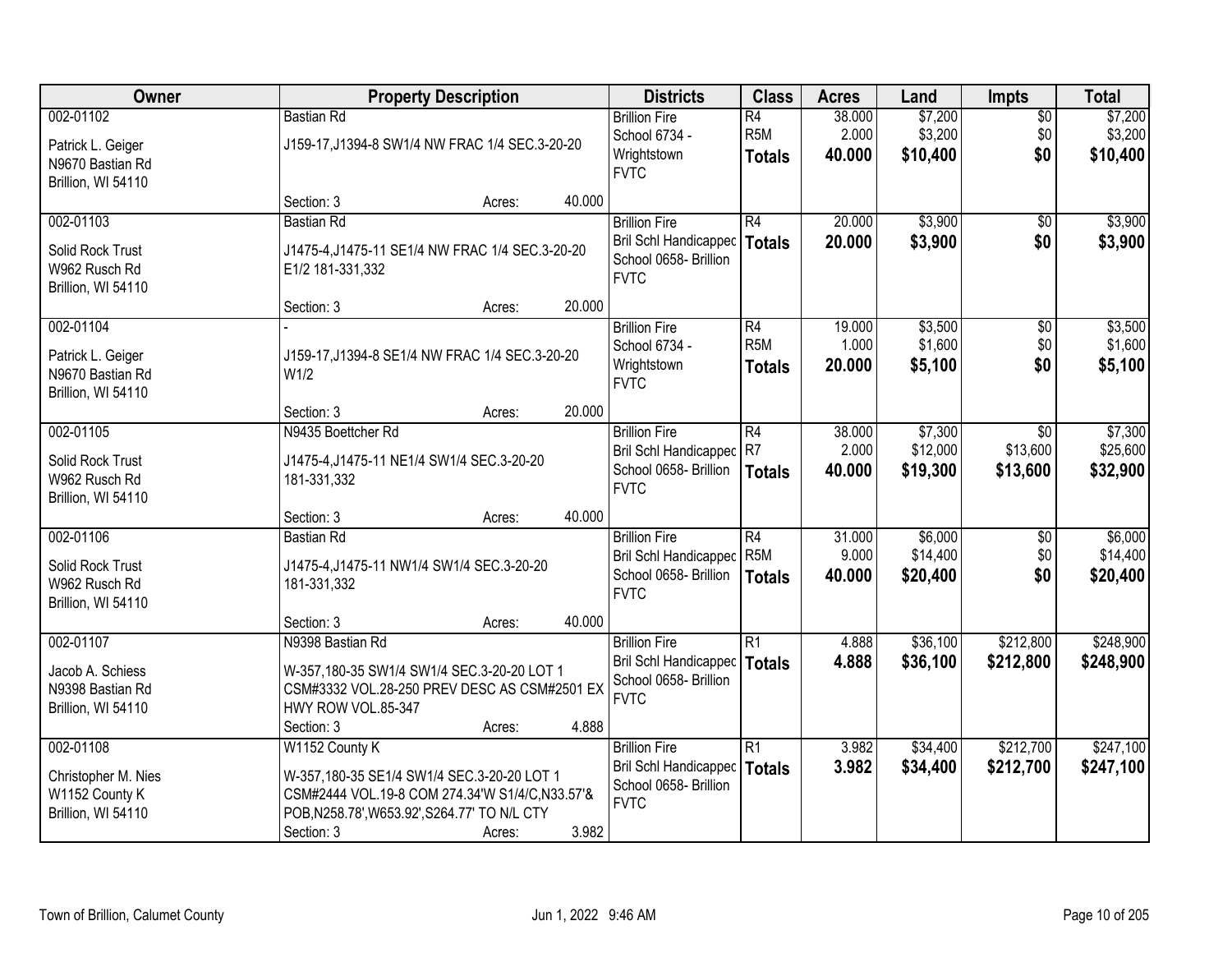| Owner                                  | <b>Property Description</b>                                                                           |        |        | <b>Districts</b>                                        | <b>Class</b>          | <b>Acres</b>    | Land               | <b>Impts</b>           | <b>Total</b>       |
|----------------------------------------|-------------------------------------------------------------------------------------------------------|--------|--------|---------------------------------------------------------|-----------------------|-----------------|--------------------|------------------------|--------------------|
| 002-01109                              | <b>Winkler Rd</b>                                                                                     |        |        | <b>Brillion Fire</b><br><b>Bril Schl Handicapped</b>    | R4<br>R <sub>5M</sub> | 39.000<br>1.000 | \$7,300<br>\$1,500 | $\overline{50}$<br>\$0 | \$7,300<br>\$1,500 |
| Nathan J. Schnell                      | 149-265 NE1/4 SE1/4 SEC.3-20-20                                                                       |        |        | School 0658- Brillion                                   | <b>Totals</b>         | 40,000          | \$8,800            | \$0                    | \$8,800            |
| W979 County Rd K<br>Brillion, WI 54110 |                                                                                                       |        |        | <b>FVTC</b>                                             |                       |                 |                    |                        |                    |
|                                        | Section: 3                                                                                            | Acres: | 40.000 |                                                         |                       |                 |                    |                        |                    |
| 002-01110                              |                                                                                                       |        |        | <b>Brillion Fire</b>                                    | R4                    | 34.000          | \$6,500            | \$0                    | \$6,500            |
| Dennis R. Bastian                      | J3261-25, J3527-26 NW1/4 SE1/4 SEC.3-20-20                                                            |        |        | <b>Bril Schl Handicapped</b><br>School 0658- Brillion   | R <sub>5M</sub>       | 6.000           | \$9,600            | \$0                    | \$9,600            |
| W1045 County K                         |                                                                                                       |        |        | <b>FVTC</b>                                             | <b>Totals</b>         | 40.000          | \$16,100           | \$0                    | \$16,100           |
| Brillion, WI 54110                     |                                                                                                       |        | 40.000 |                                                         |                       |                 |                    |                        |                    |
| 002-01111                              | Section: 3<br>County K                                                                                | Acres: |        | <b>Brillion Fire</b>                                    | R4                    | 36.460          | \$7,000            | \$0                    | \$7,000            |
|                                        |                                                                                                       |        |        | Bril Schl Handicapped                                   | R7                    | 2.500           | \$14,500           | \$5,200                | \$19,700           |
| Linda L. Bastian<br>W1045 County K     | J3261-25, J3527-26 SW1/4 SE1/4 SEC. 3-20-20 EX CSM<br>13-168, INCL ING/EGR EASE ALG E/LINE SAID CSM & |        |        | School 0658- Brillion                                   | Totals                | 38.960          | \$21,500           | \$5,200                | \$26,700           |
| Brillion, WI 54110                     | EX HWY/ROW VOL U-626 .27A                                                                             |        |        | <b>FVTC</b>                                             |                       |                 |                    |                        |                    |
|                                        | Section: 3                                                                                            | Acres: | 38.960 |                                                         |                       |                 |                    |                        |                    |
| 002-01112                              | W1074 County K                                                                                        |        |        | <b>Brillion Fire</b>                                    | R1                    | 1.040           | \$14,900           | \$104,200              | \$119,100          |
| Brent D. Buboltz                       | J2634-5, J3232-27 SW1/4 SE1/4 SEC.3-20-20 LOT 1                                                       |        |        | Bril Schl Handicapped<br>School 0658- Brillion          | <b>Totals</b>         | 1.040           | \$14,900           | \$104,200              | \$119,100          |
| W1074 County K                         | CSM#1862 REC.VOL.13-168 COM167.89'N&33.01'E                                                           |        |        | <b>FVTC</b>                                             |                       |                 |                    |                        |                    |
| Brillion, WI 54110                     | S1/4/C, E359.21', S133.18', W271.49',<br>Section: 3                                                   | Acres: | 1.040  |                                                         |                       |                 |                    |                        |                    |
| 002-01113                              | County K                                                                                              |        |        | Forest Jct Fire                                         | R4                    | 40.000          | \$7,400            | $\overline{50}$        | \$7,400            |
| Nathan J. Schnell                      | 149-265 SE1/4 SE1/4 SEC.3-20-20                                                                       |        |        | Bril Schl Handicapped                                   | Totals                | 40.000          | \$7,400            | \$0                    | \$7,400            |
| W979 County Rd K                       |                                                                                                       |        |        | School 0658- Brillion                                   |                       |                 |                    |                        |                    |
| Brillion, WI 54110                     |                                                                                                       |        |        | <b>FVTC</b>                                             |                       |                 |                    |                        |                    |
|                                        | Section: 3                                                                                            | Acres: | 40.000 |                                                         |                       |                 |                    |                        |                    |
| 002-01114                              | Man-Cal Rd                                                                                            |        |        | Forest Jct Fire                                         | R4                    | 45.380          | \$8,800            | \$0                    | \$8,800            |
| Bernard G. Geiger Jr                   | J2634-5, J3075-22 NE1/4 NE FRAC 1/4 SEC.4-20-20                                                       |        |        | Bril Schl Handicapped   Totals<br>School 0658- Brillion |                       | 45.380          | \$8,800            | \$0                    | \$8,800            |
| N9141 Boettcher Rd                     |                                                                                                       |        |        | <b>FVTC</b>                                             |                       |                 |                    |                        |                    |
| Brillion, WI 54110                     | Section: 4                                                                                            | Acres: | 45.380 |                                                         |                       |                 |                    |                        |                    |
| 002-01115                              | Man-Cal Rd                                                                                            |        |        | Forest Jct Fire                                         | R4                    | 22.460          | \$4,300            | $\overline{30}$        | \$4,300            |
| David Heezen                           | J3101-34, J3279-13 NW1/4 NE FRAC 1/4 SEC.4-20-20                                                      |        |        | Bril Schl Handicapped                                   | Totals                | 22.460          | \$4,300            | \$0                    | \$4,300            |
| 8182 Weber Rd                          | E1/2                                                                                                  |        |        | School 0658- Brillion                                   |                       |                 |                    |                        |                    |
| Greenleaf, WI 54126                    |                                                                                                       |        |        | <b>FVTC</b>                                             |                       |                 |                    |                        |                    |
|                                        | Section: 4                                                                                            | Acres: | 22.460 |                                                         |                       |                 |                    |                        |                    |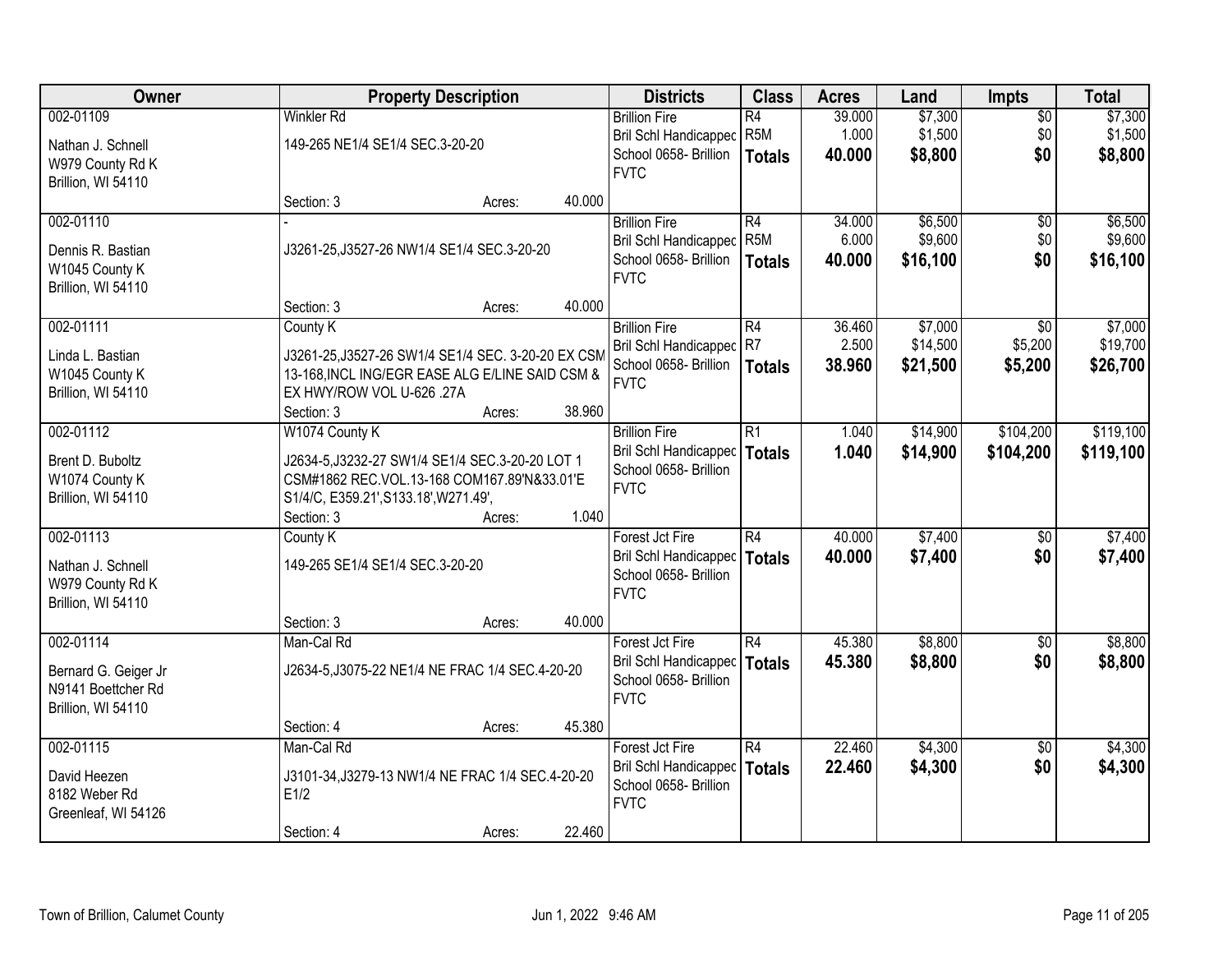| Owner                                                                                              | <b>Property Description</b>                                                                                                                                                  |                  | <b>Districts</b>                                                                        | <b>Class</b>                                | <b>Acres</b>                        | Land                                        | <b>Impts</b>                                | <b>Total</b>                                  |
|----------------------------------------------------------------------------------------------------|------------------------------------------------------------------------------------------------------------------------------------------------------------------------------|------------------|-----------------------------------------------------------------------------------------|---------------------------------------------|-------------------------------------|---------------------------------------------|---------------------------------------------|-----------------------------------------------|
| 002-01116<br>Janis N. Stebane<br>W1589 Man-Cal Rd<br>Brillion, WI 54110                            | Man-Cal Rd<br>117-191 W1/2 NW NE FRAC1/4 SEC.4-20-20 EX PRT<br>LT1 CSM#2591 VOL.20-223                                                                                       |                  | Forest Jct Fire<br>Bril Schl Handicapped<br>School 0658- Brillion<br><b>FVTC</b>        | R4<br>R <sub>5M</sub><br><b>Totals</b>      | 21.827<br>0.500<br>22.327           | \$4,200<br>\$800<br>\$5,000                 | $\overline{50}$<br>\$0<br>\$0               | \$4,200<br>\$800<br>\$5,000                   |
|                                                                                                    | Section: 4                                                                                                                                                                   | 22.327<br>Acres: |                                                                                         |                                             |                                     |                                             |                                             |                                               |
| 002-01117<br>Bernard G. Geiger Jr<br>N9141 Boettcher Rd<br>Brillion, WI 54110                      | <b>Bastian Rd</b><br>J2634-5, J3075-22 SW1/4 NE FRAC 1/4 SEC.4-20-20                                                                                                         |                  | Forest Jct Fire<br><b>Bril Schl Handicapped</b><br>School 0658- Brillion<br><b>FVTC</b> | R4<br>R <sub>5M</sub><br><b>Totals</b>      | 20.000<br>20.000<br>40.000          | \$3,700<br>\$30,000<br>\$33,700             | \$0<br>\$0<br>\$0                           | \$3,700<br>\$30,000<br>\$33,700               |
|                                                                                                    | Section: 4                                                                                                                                                                   | 40.000<br>Acres: |                                                                                         |                                             |                                     |                                             |                                             |                                               |
| 002-01118<br>Bernard G. Geiger Jr<br>N9141 Boettcher Rd<br>Brillion, WI 54110                      | <b>Bastian Rd</b><br>J2634-5, J3075-22 SE1/4 NE FRAC 1/4 SEC.4-20-20                                                                                                         |                  | Forest Jct Fire<br><b>Bril Schl Handicapped</b><br>School 0658- Brillion<br><b>FVTC</b> | R4<br><b>Totals</b>                         | 40.000<br>40.000                    | \$7,600<br>\$7,600                          | \$0<br>\$0                                  | \$7,600<br>\$7,600                            |
|                                                                                                    | Section: 4                                                                                                                                                                   | 40.000<br>Acres: |                                                                                         |                                             |                                     |                                             |                                             |                                               |
| 002-01119<br>Janis N. Stebane<br>W1589 Man-Cal Rd<br>Brillion, WI 54110                            | W1589 Man-Cal Rd<br>117-191 NE1/4 NW FRAC 1/4 SEC.4-20-20 & PRT<br>DESC DOC#545901EX PRT LT1 CSM#2591<br>VOL.20-223 & EX DOC#545900<br>Section: 4                            | 40.760           | Forest Jct Fire<br><b>Bril Schl Handicapped</b><br>School 0658- Brillion<br><b>FVTC</b> | R4<br>R <sub>5</sub><br>R7<br><b>Totals</b> | 22.370<br>15.390<br>3.000<br>40.760 | \$4,300<br>\$10,400<br>\$31,500<br>\$46,200 | $\sqrt{6}$<br>\$0<br>\$124,000<br>\$124,000 | \$4,300<br>\$10,400<br>\$155,500<br>\$170,200 |
| 002-01120                                                                                          | W1241 Man-Cal Rd                                                                                                                                                             | Acres:           | Forest Jct Fire                                                                         | R4                                          | 19.740                              | \$3,800                                     | $\overline{50}$                             | \$3,800                                       |
| Steven J. Brooks<br>W1259 Man Cal Rd<br>Brillion, WI 54110                                         | J2865-36, J2956-31 NW1/4 NW FRAC 1/4<br>SEC.4-20-20COM517.27'E NW/C SEC 4, E795.65',<br>S1140.97', W788.93', N1139.86' TO POB<br>Section: 4                                  | 20.740<br>Acres: | <b>Bril Schl Handicapped</b><br>School 0658- Brillion<br><b>FVTC</b>                    | R7<br>Totals                                | 1.000<br>20.740                     | \$7,000<br>\$10,800                         | \$18,300<br>\$18,300                        | \$25,300<br>\$29,100                          |
| 002-01121<br>Duane M & Laurie A Vanderheiden Rev<br>Trust<br>N4596 Mccabe Rd<br>Kaukauna, WI 54130 | Man-Cal Rd<br>J2865-36, J2956-31 SW1/4 NW1/4 & NW-NW<br>SEC.4-20-20COM158.79'E NW/C SEC.4, E358.45',<br>S1139.86', E788.93', S1616.23', W1181.6', N2744.12' TO<br>Section: 4 | 53.000<br>Acres: | Forest Jct Fire<br><b>Bril Schl Handicapped</b><br>School 0658- Brillion<br><b>FVTC</b> | R4<br>Totals                                | 53.000<br>53.000                    | \$10,200<br>\$10,200                        | \$0<br>\$0                                  | \$10,200<br>\$10,200                          |
| 002-01122<br>Janis N. Stebane<br>W1589 Man-Cal Rd<br>Brillion, WI 54110                            | 117-191 SE1/4 NW FRAC 1/4 SEC.4-20-20 EX<br>DOC#545900<br>Section: 4                                                                                                         | 39.650<br>Acres: | Forest Jct Fire<br>Bril Schl Handicapped<br>School 0658- Brillion<br><b>FVTC</b>        | R4<br>R <sub>5M</sub><br><b>Totals</b>      | 28.650<br>11.000<br>39.650          | \$5,300<br>\$16,500<br>\$21,800             | $\overline{30}$<br>\$0<br>\$0               | \$5,300<br>\$16,500<br>\$21,800               |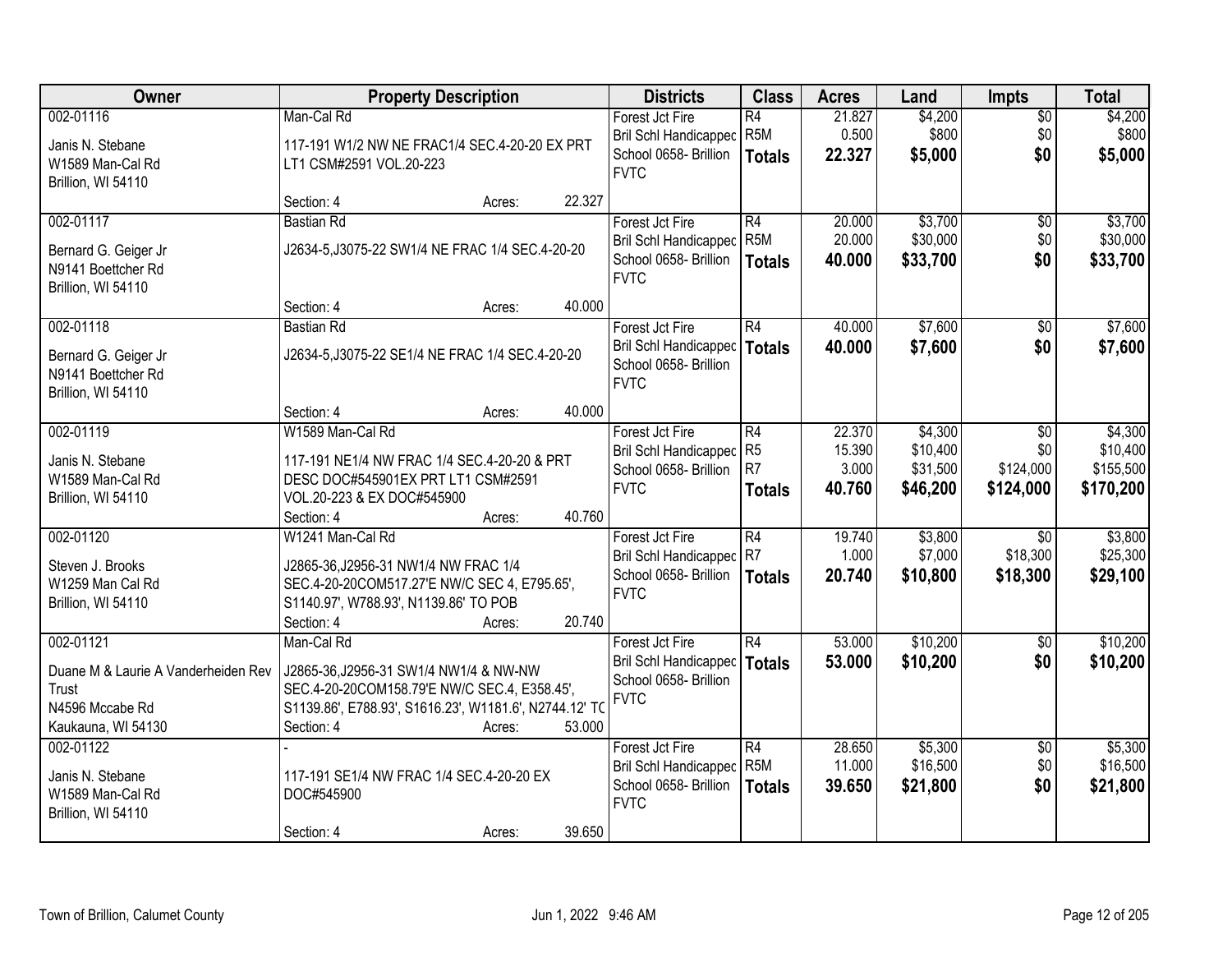| Owner                                                                         |                                      | <b>Property Description</b>                         |        | <b>Districts</b>                                                                        | <b>Class</b>                                              | <b>Acres</b>                       | Land                                       | Impts                                            | <b>Total</b>                                 |
|-------------------------------------------------------------------------------|--------------------------------------|-----------------------------------------------------|--------|-----------------------------------------------------------------------------------------|-----------------------------------------------------------|------------------------------------|--------------------------------------------|--------------------------------------------------|----------------------------------------------|
| 002-01123<br>Nathan J. Schnell<br>W979 County Rd K<br>Brillion, WI 54110      |                                      | 182-257, J3055-55, J4545-20 NE1/4 SW1/4 SEC.4-20-20 |        | Forest Jct Fire<br>Bril Schl Handicapped<br>School 0658- Brillion<br><b>FVTC</b>        | R4<br><b>Totals</b>                                       | 40.000<br>40.000                   | \$7,500<br>\$7,500                         | $\overline{50}$<br>\$0                           | \$7,500<br>\$7,500                           |
|                                                                               | Section: 4                           | Acres:                                              | 40.000 |                                                                                         |                                                           |                                    |                                            |                                                  |                                              |
| 002-01124<br>Nathan J. Schnell<br>W979 County Rd K<br>Brillion, WI 54110      | SEC.4-20-20                          | 182-257, J3055-55, J4545-20 E1/2 NW1/4 SW1/4        |        | Forest Jct Fire<br><b>Bril Schl Handicapped</b><br>School 0658- Brillion<br><b>FVTC</b> | R4<br><b>Totals</b>                                       | 20.000<br>20.000                   | \$3,900<br>\$3,900                         | \$0<br>\$0                                       | \$3,900<br>\$3,900                           |
|                                                                               | Section: 4                           | Acres:                                              | 20.000 |                                                                                         |                                                           |                                    |                                            |                                                  |                                              |
| 002-01125<br>Aak Holdings III, LLC<br>N9434 Cemetery Rd<br>Brillion, WI 54110 | 135-115 W1/2 NW1/4 SW1/4 SEC.4-20-20 |                                                     |        | Forest Jct Fire<br><b>Bril Schl Handicapped</b><br>School 0658- Brillion<br><b>FVTC</b> | R4<br>R <sub>5</sub><br>R <sub>5</sub> M<br><b>Totals</b> | 13.000<br>3.800<br>3.200<br>20,000 | \$2,400<br>\$2,700<br>\$5,100<br>\$10,200  | \$0<br>\$0<br>\$0<br>\$0                         | \$2,400<br>\$2,700<br>\$5,100<br>\$10,200    |
|                                                                               | Section: 4                           | Acres:                                              | 20.000 |                                                                                         |                                                           |                                    |                                            |                                                  |                                              |
| 002-01126<br>Nathan J. Schnell<br>W979 County Rd K<br>Brillion, WI 54110      | County K<br>W840'                    | J3055-55, J4545-20 SW1/4 SW1/4 SEC.4-20-20 EX       |        | Forest Jct Fire<br><b>Bril Schl Handicapped</b><br>School 0658- Brillion<br><b>FVTC</b> | R4<br>R <sub>7</sub><br><b>Totals</b>                     | 13.550<br>1.000<br>14.550          | \$2,600<br>\$7,000<br>\$9,600              | \$0<br>\$25,700<br>\$25,700                      | \$2,600<br>\$32,700<br>\$35,300              |
|                                                                               | Section: 4                           | Acres:                                              | 14.550 |                                                                                         |                                                           |                                    |                                            |                                                  |                                              |
| 002-01127<br>Jason J. Schwarz<br>W1654 County K<br>Brillion, WI 54110         | W1654 County K<br>W840'              | 182-257, J3056-34, J5596-64 SW1/4 SW1/4 SEC.4-20-20 |        | Forest Jct Fire<br><b>Bril Schl Handicapped</b><br>School 0658- Brillion<br><b>FVTC</b> | $\overline{R4}$<br>R <sub>5</sub><br>R7<br><b>Totals</b>  | 16.000<br>7.450<br>2.000<br>25.450 | \$2,700<br>\$5,200<br>\$22,500<br>\$30,400 | $\overline{30}$<br>\$0<br>\$122,900<br>\$122,900 | \$2,700<br>\$5,200<br>\$145,400<br>\$153,300 |
|                                                                               | Section: 4                           | Acres:                                              | 25.450 |                                                                                         |                                                           |                                    |                                            |                                                  |                                              |
| 002-01128<br>Nathan J. Schnell<br>W979 County Rd K<br>Brillion, WI 54110      | County K                             | 182-257, J3055-55, J4545-20 SE1/4 SW1/4 SEC.4-20-20 |        | Forest Jct Fire<br>Bril Schl Handicapped<br>School 0658- Brillion<br><b>FVTC</b>        | $\overline{R4}$<br><b>Totals</b>                          | 40.000<br>40.000                   | \$7,600<br>\$7,600                         | $\overline{50}$<br>\$0                           | \$7,600<br>\$7,600                           |
|                                                                               | Section: 4                           | Acres:                                              | 40.000 |                                                                                         |                                                           |                                    |                                            |                                                  |                                              |
| 002-01129<br>Prairie View Stock F Days<br>530 N Main St<br>Brillion, WI 54110 | Bastian Rd                           | J1422-49, J1886-17 NE1/4 SE1/4 SEC. 4-20-20         |        | Forest Jct Fire<br><b>Bril Schl Handicapped</b><br>School 0658- Brillion<br><b>FVTC</b> | $\overline{R4}$<br><b>Totals</b>                          | 40.000<br>40.000                   | \$7,600<br>\$7,600                         | $\overline{50}$<br>\$0                           | \$7,600<br>\$7,600                           |
|                                                                               | Section: 4                           | Acres:                                              | 40.000 |                                                                                         |                                                           |                                    |                                            |                                                  |                                              |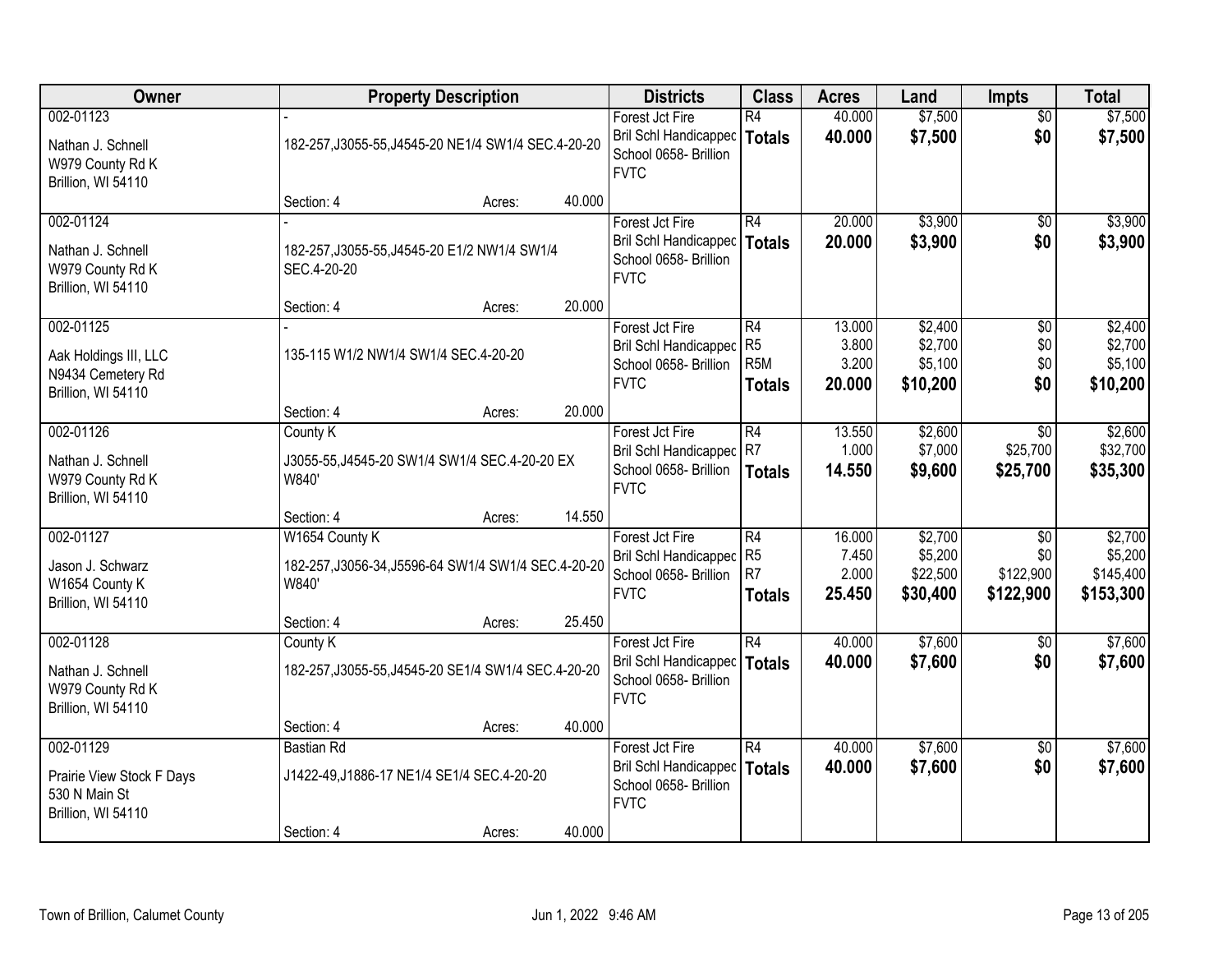| Owner                                                                         | <b>Property Description</b>                                                                                                                                                                                                    | <b>Districts</b>                                                                 | <b>Class</b>                                              | <b>Acres</b>                       | Land                                      | <b>Impts</b>                                   | <b>Total</b>                               |
|-------------------------------------------------------------------------------|--------------------------------------------------------------------------------------------------------------------------------------------------------------------------------------------------------------------------------|----------------------------------------------------------------------------------|-----------------------------------------------------------|------------------------------------|-------------------------------------------|------------------------------------------------|--------------------------------------------|
| 002-01130<br>Bernard G. Geiger Jr<br>N9141 Boettcher Rd<br>Brillion, WI 54110 | County K<br>93-580, J5000-58 PRT NW & SE 1/4 SEC.4-20-20, COM<br>S1/4/C,N2519.14'TO CEN/COR E1325.62'ALG N/L<br>SE1/4 TO E/L NW-SE, S1290.47'TO S/L NW-SE,                                                                     | Forest Jct Fire<br>Bril Schl Handicapped<br>School 0658- Brillion<br><b>FVTC</b> | R4<br>R <sub>5</sub> M<br><b>Totals</b>                   | 31.580<br>9.000<br>40.580          | \$5,800<br>\$14,400<br>\$20,200           | $\sqrt{$0}$<br>\$0<br>\$0                      | \$5,800<br>\$14,400<br>\$20,200            |
| 002-01131<br>Prairie View Stock F Days<br>530 N Main St<br>Brillion, WI 54110 | 40.580<br>Section: 4<br>Acres:<br>County K<br>93-580, J5018-54 SW1/4 SE1/4 SEC. 4-20-20<br>COM20.02'E S1/4/C,N1260.04'TO N/L<br>SW-SE, E1303.09'TO E/L SW-                                                                     | Forest Jct Fire<br>Bril Schl Handicapped<br>School 0658- Brillion<br><b>FVTC</b> | R4<br>R <sub>5</sub> M<br>R <sub>7</sub><br><b>Totals</b> | 35.310<br>1.780<br>1.000<br>38.090 | \$6,500<br>\$2,700<br>\$7,000<br>\$16,200 | $\overline{50}$<br>\$0<br>\$10,600<br>\$10,600 | \$6,500<br>\$2,700<br>\$17,600<br>\$26,800 |
| 002-01132<br>Doris Stanelle<br>W1422 County Trunk K<br>Brillion, WI 54110     | 38.090<br>Section: 4<br>Acres:<br>W1422 County K<br>90-54 SW1/4 SE1/4 SEC.4-20-20 E287' OF S205'<br>1.350<br>Section: 4<br>Acres:                                                                                              | Forest Jct Fire<br>Bril Schl Handicapped<br>School 0658- Brillion<br><b>FVTC</b> | R1<br>Totals                                              | 1.350<br>1.350                     | \$17,700<br>\$17,700                      | \$79,100<br>\$79,100                           | \$96,800<br>\$96,800                       |
| 002-01133<br>Prairie View Stock F Days<br>530 N Main St<br>Brillion, WI 54110 | County K<br>J1422-49, J1886-17 SE1/4 SE1/4 SEC.4-20-20 EX CSM<br>10-279 1.3AC                                                                                                                                                  | Forest Jct Fire<br>Bril Schl Handicapped<br>School 0658- Brillion<br><b>FVTC</b> | R4<br>R <sub>5</sub><br>R <sub>7</sub><br><b>Totals</b>   | 35.200<br>1.000<br>2.500<br>38.700 | \$6,700<br>\$700<br>\$14,500<br>\$21,900  | $\sqrt[6]{3}$<br>\$0<br>\$41,300<br>\$41,300   | \$6,700<br>\$700<br>\$55,800<br>\$63,200   |
| 002-01134<br>Jon S. Day<br>530 N Main St<br>Brillion, WI 54110                | 38.700<br>Section: 4<br>Acres:<br>W1340 County K<br>J1422-49, J2135-17 SE1/4 SE1/4 SEC.4-20-20 LOT 1<br>CSM10-279, COM215.86'W SE/C, W339.99', NLY110.17',<br>NE65.62', E309', S171.06'TO POB<br>Section: 4<br>1.300<br>Acres: | Forest Jct Fire<br>Bril Schl Handicapped<br>School 0658- Brillion<br><b>FVTC</b> | $\overline{R1}$<br><b>Totals</b>                          | 1.300<br>1.300                     | \$17,200<br>\$17,200                      | \$83,200<br>\$83,200                           | \$100,400<br>\$100,400                     |
| 002-01135<br>Dennis Brooks<br>N9327 Harwood Rd<br>Kaukauna, WI 54130          | Man-Cal Rd<br>J2865-36, J2956-31 NE1/4 NE FRAC 1/4 SEC.5-20-20<br>LYG E OF RR, EX ROW DESC DOC#545657<br>13.670<br>Section: 5<br>Acres:                                                                                        | Forest Jct Fire<br>Bril Schl Handicapped<br>School 0658- Brillion<br><b>FVTC</b> | R4<br>Totals                                              | 13.670<br>13.670                   | \$2,600<br>\$2,600                        | \$0<br>\$0                                     | \$2,600<br>\$2,600                         |
| 002-01136<br>Nathan J. Schnell<br>W979 County Rd K<br>Brillion, WI 54110      | Man-Cal Rd<br>J95-29, J3101-34 NE1/4 NE FRAC1/4 SEC.5-20-20 LYG<br>W OF RR, EX HWY VOL.58, PG 448, & EX J2745-11 .32/<br>HWY 57/ROW<br>19.960<br>Section: 5<br>Acres:                                                          | Forest Jct Fire<br>Bril Schl Handicapped<br>School 0658- Brillion<br><b>FVTC</b> | R4<br><b>Totals</b>                                       | 19.960<br>19.960                   | \$3,800<br>\$3,800                        | $\overline{50}$<br>\$0                         | \$3,800<br>\$3,800                         |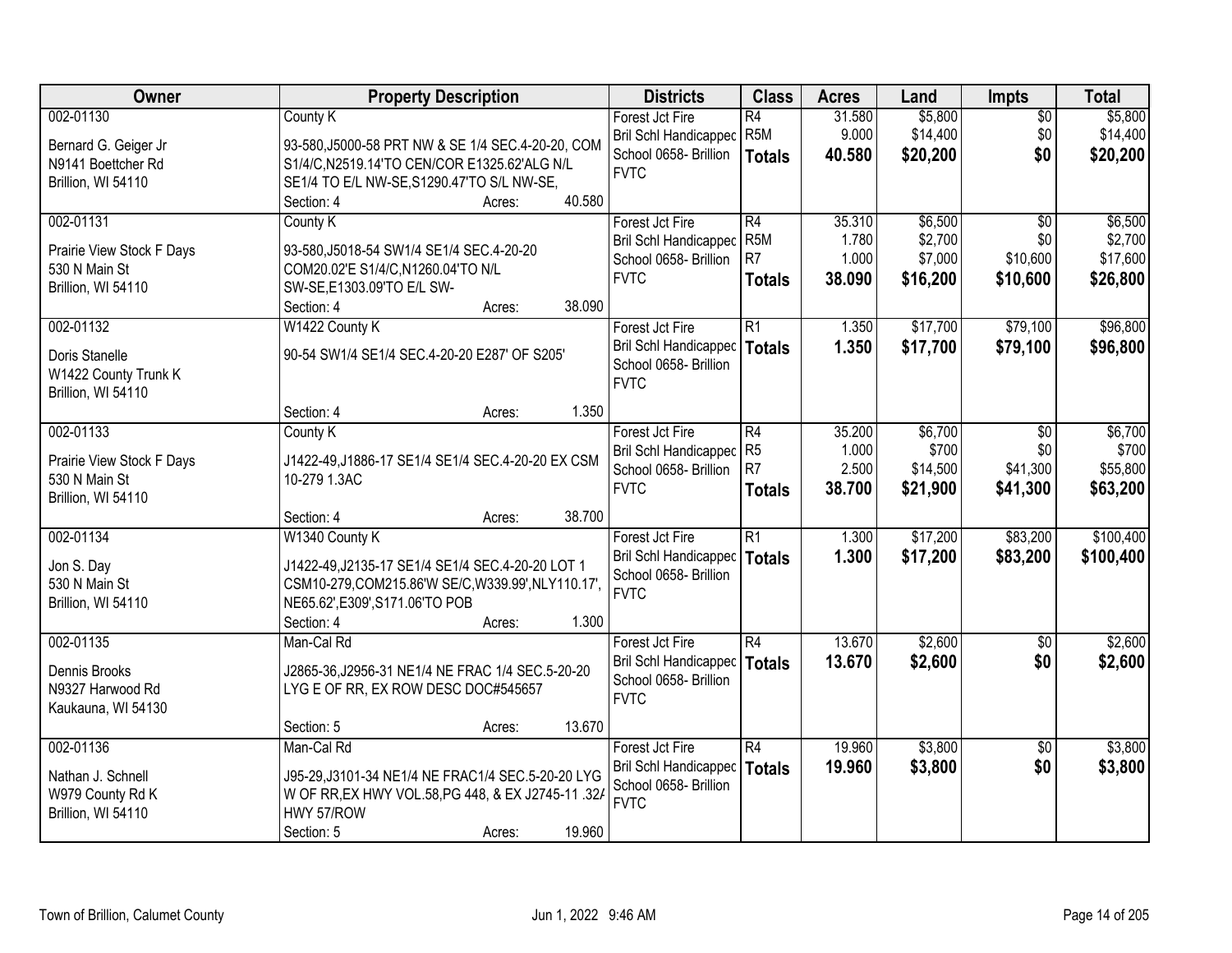| Owner                                                                     |                                                                                                                                                                        | <b>Property Description</b> |        | <b>Districts</b>                                                                        | <b>Class</b>                                         | <b>Acres</b>              | Land                            | <b>Impts</b>                            | <b>Total</b>                      |
|---------------------------------------------------------------------------|------------------------------------------------------------------------------------------------------------------------------------------------------------------------|-----------------------------|--------|-----------------------------------------------------------------------------------------|------------------------------------------------------|---------------------------|---------------------------------|-----------------------------------------|-----------------------------------|
| 002-01137<br>Nathan J. Schnell<br>W979 County Rd K<br>Brillion, WI 54110  | Holmes Rd<br>J95-29, J3101-34 NW1/4 NE FRAC 1/4 SEC.5-20-20 EX<br>CSM 6-210 4.30A                                                                                      |                             |        | Forest Jct Fire<br>School 0658- Brillion<br><b>FVTC</b>                                 | $\overline{R4}$<br>R <sub>5</sub> M<br><b>Totals</b> | 27.380<br>6.000<br>33.380 | \$4,900<br>\$10,200<br>\$15,100 | $\overline{50}$<br>\$0<br>\$0           | \$4,900<br>\$10,200<br>\$15,100   |
|                                                                           | Section: 5                                                                                                                                                             | Acres:                      | 33.380 |                                                                                         |                                                      |                           |                                 |                                         |                                   |
| 002-01138<br>Eric E. Egelseer<br>12 Ramlen Ct<br>Appleton, WI 54915       | W1863 Man-Cal Rd<br>2576-17, J691-11 NW1/4 NE1/4 SEC.5-20-20 LOT 1<br>CSM#883 VOL.6-210 COM 292'E N1/4/C SEC.5, CONT<br>E703', S267', W703', N267'TO POB<br>Section: 5 | Acres:                      | 4.300  | Forest Jct Fire<br>Bril Schl Handicapped<br>School 0658- Brillion<br><b>FVTC</b>        | $\overline{R1}$<br><b>Totals</b>                     | 4.300<br>4.300            | \$36,200<br>\$36,200            | \$110,400<br>\$110,400                  | \$146,600<br>\$146,600            |
| 002-01139                                                                 | <b>Holmes Rd</b>                                                                                                                                                       |                             |        | Forest Jct Fire                                                                         | R4                                                   | 32.800                    | \$6,300                         | \$0                                     | \$6,300                           |
| Nathan J. Schnell<br>W979 County Rd K<br>Brillion, WI 54110               | J95-29, J3101-34 SW & SE-NE FRAC1/4 SEC.5-29-20<br>LYG W OF HWY EX RR & EX 2A FOR WAYSIDE                                                                              |                             |        | School 0658- Brillion<br><b>FVTC</b>                                                    | R <sub>5</sub> M<br><b>Totals</b>                    | 5.000<br>37.800           | \$8,000<br>\$14,300             | \$0<br>\$0                              | \$8,000<br>\$14,300               |
|                                                                           | Section: 5                                                                                                                                                             | Acres:                      | 37.800 |                                                                                         |                                                      |                           |                                 |                                         |                                   |
| 002-01140<br>Dennis Brooks<br>N9327 Harwood Rd<br>Kaukauna, WI 54130      | J2865-36, J2956-31 SE1/4 NE FRAC 1/4 SEC.5-20-20<br>LYG E OF RR                                                                                                        |                             |        | Forest Jct Fire<br><b>Bril Schl Handicapped</b><br>School 0658- Brillion<br><b>FVTC</b> | $\overline{R4}$<br>R <sub>5</sub> M<br><b>Totals</b> | 24.750<br>5.000<br>29.750 | \$4,800<br>\$8,000<br>\$12,800  | \$0<br>\$0<br>\$0                       | \$4,800<br>\$8,000<br>\$12,800    |
|                                                                           | Section: 5                                                                                                                                                             | Acres:                      | 29.750 |                                                                                         |                                                      |                           |                                 |                                         |                                   |
| 002-01141<br>Andrea Sckimke<br>387 Windmill Dr<br>Kaukauna, WI 54130      | N9585 Hwy 57<br>103-622 PRT S1/2 NE FR1/4 SEC.5-20-20 LOT 1<br>CSM#2529 VOL19-323 COM1195.31',366.07'NE& 56.94<br>NW C/COR, NW256.23', NLY 477.85'<br>Section: 5       | Acres:                      | 6.360  | Forest Jct Fire<br><b>Bril Schl Handicapped</b><br>School 0658- Brillion<br><b>FVTC</b> | $\overline{R1}$<br><b>Totals</b>                     | 6.363<br>6.363            | \$47,500<br>\$47,500            | \$289,800<br>\$289,800                  | \$337,300<br>\$337,300            |
| 002-01142<br>Deborah J. Stebane<br>W2053 Man-Cal Rd<br>Kaukauna, WI 54130 | W1979 Man-Cal Rd<br>84-252 NE1/4 NW FRAC 1/4 SEC.5-20-20                                                                                                               |                             |        | Forest Jct Fire<br><b>Bril Schl Handicapped</b><br>School 0658- Brillion<br><b>FVTC</b> | $\overline{R4}$<br>R7<br><b>Totals</b>               | 37.970<br>2.000<br>39.970 | \$6,700<br>\$22,500<br>\$29,200 | \$0<br>\$22,100<br>\$22,100             | \$6,700<br>\$44,600<br>\$51,300   |
|                                                                           | Section: 5                                                                                                                                                             | Acres:                      | 39.970 |                                                                                         |                                                      |                           |                                 |                                         |                                   |
| 002-01143<br>Deborah J. Stebane<br>W2053 Man-Cal Rd<br>Kaukauna, WI 54130 | W2053 Man-Cal Rd<br>84-252 NW1/4 NW FRAC 1/4 SEC.5-20-20<br>Section: 5                                                                                                 | Acres:                      | 38.580 | Forest Jct Fire<br><b>Bril Schl Handicapped</b><br>School 0658- Brillion<br><b>FVTC</b> | $\overline{R4}$<br>R7<br><b>Totals</b>               | 36.580<br>2.000<br>38.580 | \$7,100<br>\$22,500<br>\$29,600 | $\overline{50}$<br>\$94,200<br>\$94,200 | \$7,100<br>\$116,700<br>\$123,800 |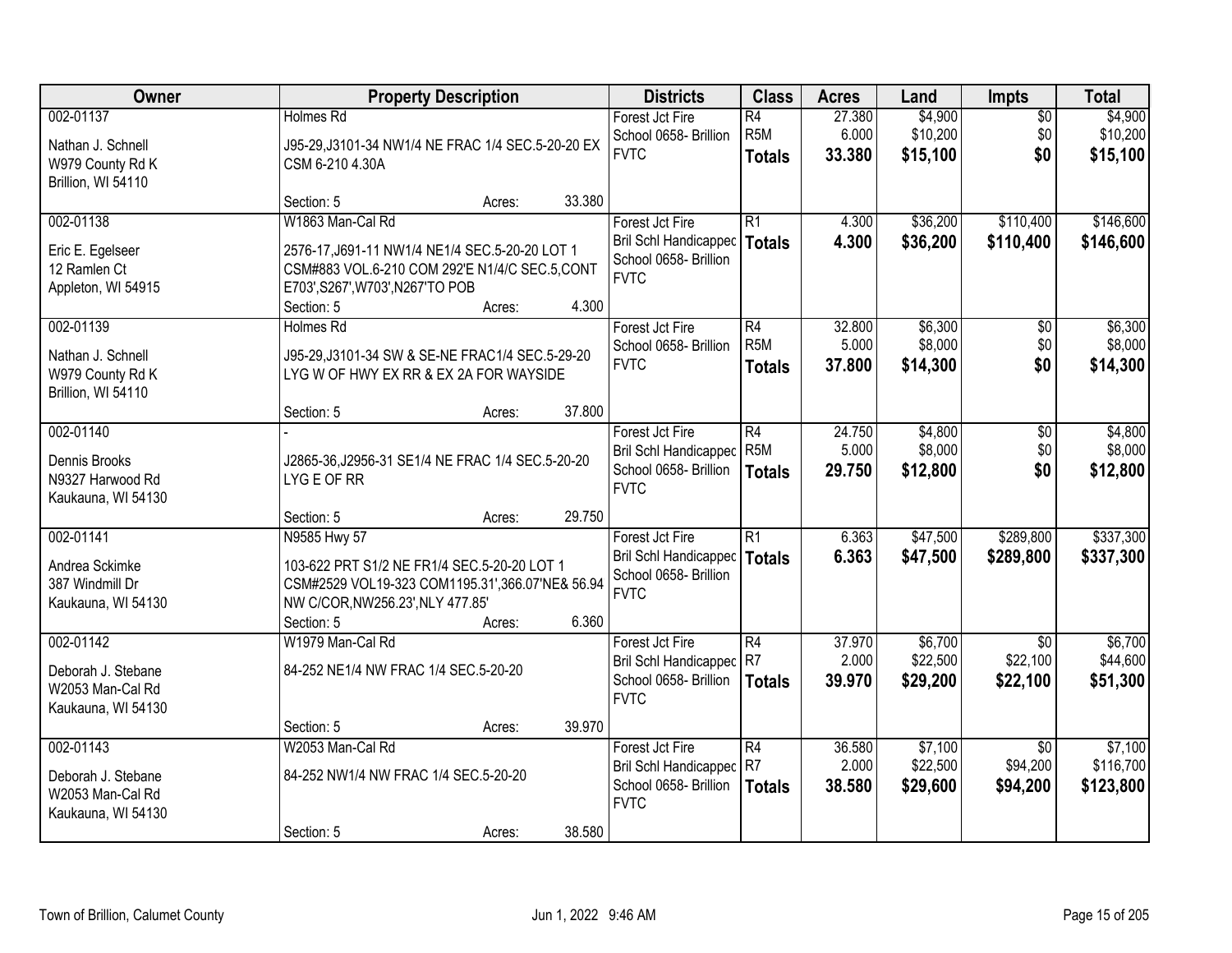| Owner                                                                               | <b>Property Description</b>                                                                                                                                                                           | <b>Districts</b>                                                                        | <b>Class</b>                            | <b>Acres</b>               | Land                            | Impts                         | <b>Total</b>                    |
|-------------------------------------------------------------------------------------|-------------------------------------------------------------------------------------------------------------------------------------------------------------------------------------------------------|-----------------------------------------------------------------------------------------|-----------------------------------------|----------------------------|---------------------------------|-------------------------------|---------------------------------|
| 002-01144<br>Deborah J. Stebane<br>W2053 Man-Cal Rd<br>Kaukauna, WI 54130           | 66-314 SW1/4 NW FRAC 1/4 SEC.5-20-20                                                                                                                                                                  | Forest Jct Fire<br><b>Bril Schl Handicapped</b><br>School 0658- Brillion<br><b>FVTC</b> | $\overline{R4}$<br><b>Totals</b>        | 40.000<br>40.000           | \$7,700<br>\$7,700              | $\overline{50}$<br>\$0        | \$7,700<br>\$7,700              |
|                                                                                     | 40.000<br>Section: 5<br>Acres:                                                                                                                                                                        |                                                                                         |                                         |                            |                                 |                               |                                 |
| 002-01145<br>Deborah J. Stebane<br>W2053 Man-Cal Rd<br>Kaukauna, WI 54130           | 84-252 SE1/4 NW1/4 SEC.5-20-20                                                                                                                                                                        | Forest Jct Fire<br><b>Bril Schl Handicapped</b><br>School 0658- Brillion<br><b>FVTC</b> | R4<br>R <sub>5</sub> M<br><b>Totals</b> | 25.000<br>15.000<br>40.000 | \$4,100<br>\$24,000<br>\$28,100 | \$0<br>\$0<br>\$0             | \$4,100<br>\$24,000<br>\$28,100 |
|                                                                                     | 40.000<br>Section: 5<br>Acres:                                                                                                                                                                        |                                                                                         |                                         |                            |                                 |                               |                                 |
| 002-01146<br>Delores J. Bastian<br>N9319 Holmes Rd<br>Brillion, WI 54110            | N9453 Holmes Rd<br>164-407, J1584-30 NE1/4 SW1/4 SEC.5-20-20 EX AS<br>DESC IN V.176-782                                                                                                               | Forest Jct Fire<br>Bril Schl Handicapped R7<br>School 0658- Brillion<br><b>FVTC</b>     | R4<br><b>Totals</b>                     | 35.650<br>1.250<br>36.900  | \$6,900<br>\$8,300<br>\$15,200  | \$0<br>\$58,400<br>\$58,400   | \$6,900<br>\$66,700<br>\$73,600 |
|                                                                                     | 36.900<br>Section: 5<br>Acres:                                                                                                                                                                        |                                                                                         |                                         |                            |                                 |                               |                                 |
| 002-01147<br><b>Christin Scharrer</b><br>2314 Kennsington Ave<br>Plymouth, WI 53073 | N9453 Holmes Rd<br>179-782, J423-22 NE1/4 SW1/4 SEC.5-20-20 LOT 1<br>CSM#737 VOL.5-185 COM887.7'N S1/4/C SEC.5,N1277<br>.84', W123.87', S77.35', W53.89', S193.54'TO<br>5.010<br>Section: 5<br>Acres: | Forest Jct Fire<br>Bril Schl Handicapped R4<br>School 0658- Brillion<br><b>FVTC</b>     | $\overline{R1}$<br><b>Totals</b>        | 1.010<br>4.000<br>5.010    | \$14,600<br>\$600<br>\$15,200   | \$124,900<br>\$0<br>\$124,900 | \$139,500<br>\$600<br>\$140,100 |
| 002-01148<br>Nathan J. Schnell<br>W979 County Rd K<br>Brillion, WI 54110            | Schmidt Rd<br>J1664-3,J1671-42 PRT NW1/4 SW1/4 SEC.5-20-20Outlo<br>1, CSM 3824 VOL.34-268<br>0.220<br>Section: 5<br>Acres:                                                                            | Forest Jct Fire<br>Bril Schl Handicapped<br>School 0658- Brillion<br><b>FVTC</b>        | R5M<br><b>Totals</b>                    | 0.220<br>0.220             | \$400<br>\$400                  | $\overline{50}$<br>\$0        | \$400<br>\$400                  |
| 002-01149<br>James R. Stanelle<br>W2020 Schmidt Rd<br>Brillion, WI 54110            | W2020 Schmidt Rd<br>J1664-3, J1671-42, J5093-16 SW1/4 SW1/4 SEC.5-20-20<br>LOT 1 CSM #3364 VOL.29-82 PREV DESC AS<br>CSM#2274<br>6.070<br>Section: 5<br>Acres:                                        | Forest Jct Fire<br>Bril Schl Handicapped R4<br>School 0658- Brillion<br><b>FVTC</b>     | R1<br><b>Totals</b>                     | 3.800<br>2.270<br>6.070    | \$33,400<br>\$400<br>\$33,800   | \$166,900<br>\$0<br>\$166,900 | \$200,300<br>\$400<br>\$200,700 |
| 002-01150<br>Delores J. Bastian<br>N9319 Holmes Rd<br>Brillion, WI 54110            | Holmes Rd<br>164-407, J1584-30 E1/2 SE1/4 SW1/4 SEC.5-20-20, EX<br>S538.10'OF E155.3' & EX AS DESC IN 176-782<br>16.180<br>Section: 5<br>Acres:                                                       | Forest Jct Fire<br>Bril Schl Handicapped<br>School 0658- Brillion<br><b>FVTC</b>        | $\overline{R4}$<br><b>Totals</b>        | 16.180<br>16.180           | \$3,100<br>\$3,100              | $\overline{50}$<br>\$0        | \$3,100<br>\$3,100              |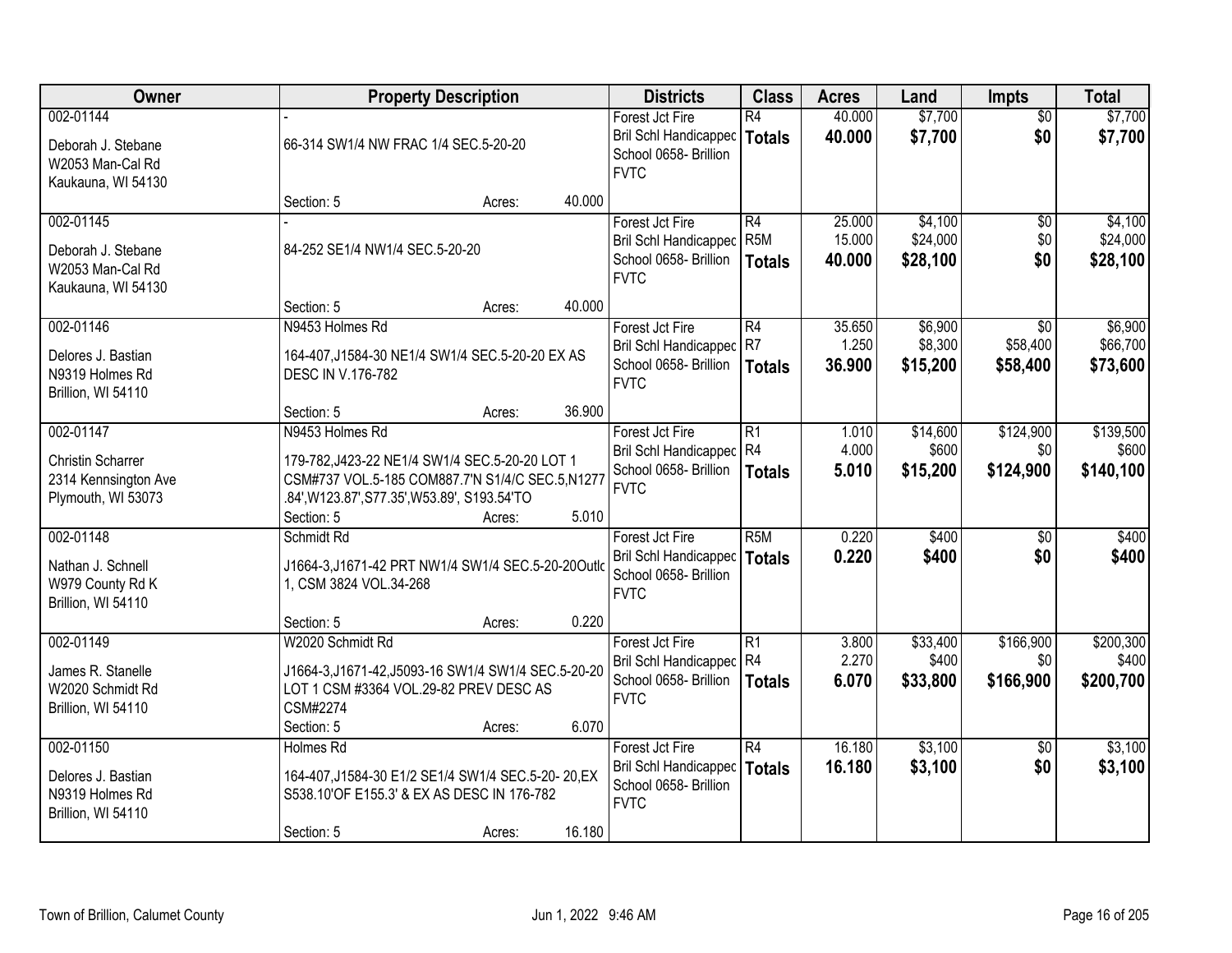| Owner                                                                         |                                                                                                                                                                         | <b>Property Description</b> |        | <b>Districts</b>                                                                        | <b>Class</b>                     | <b>Acres</b>              | Land                           | <b>Impts</b>           | <b>Total</b>                   |
|-------------------------------------------------------------------------------|-------------------------------------------------------------------------------------------------------------------------------------------------------------------------|-----------------------------|--------|-----------------------------------------------------------------------------------------|----------------------------------|---------------------------|--------------------------------|------------------------|--------------------------------|
| 002-01151<br>Catherine L. Knifke<br>W1908 Schmidt Rd<br>Brillion, WI 54110    | W1908 Schmidt Rd<br>J1407-6, J1750-39 S17RDS OF E9 7/17RDS SE1/4<br>SW1/4 SEC.5-20-20                                                                                   |                             |        | Forest Jct Fire<br>Bril Schl Handicapped<br>School 0658- Brillion<br><b>FVTC</b>        | $\overline{R1}$<br><b>Totals</b> | 1.000<br>1.000            | \$14,500<br>\$14,500           | \$68,500<br>\$68,500   | \$83,000<br>\$83,000           |
|                                                                               | Section: 5                                                                                                                                                              | Acres:                      | 1.000  |                                                                                         |                                  |                           |                                |                        |                                |
| 002-01152<br>Delores J. Bastian<br>N9319 Holmes Rd<br>Brillion, WI 54110      | N9319 Holmes Rd<br>127-751 COM280.5'N OF SE/C OF SE1/4 SW1/4<br>SEC.5-20-20, N257.60', W155.3', S257.60', E155.3'TO<br>POB<br>Section: 5                                | Acres:                      | 0.910  | Forest Jct Fire<br><b>Bril Schl Handicapped</b><br>School 0658- Brillion<br><b>FVTC</b> | $\overline{R1}$<br><b>Totals</b> | 0.910<br>0.910            | \$9,700<br>\$9,700             | \$165,500<br>\$165,500 | \$175,200<br>\$175,200         |
| 002-01154<br>Aak Holdings III, LLC<br>N9434 Cemetery Rd<br>Brillion, WI 54110 | 135-115 NE1/4 SE1/4 SEC.5-20-20                                                                                                                                         |                             |        | Forest Jct Fire<br>Bril Schl Handicapped R5<br>School 0658- Brillion<br><b>FVTC</b>     | R4<br><b>Totals</b>              | 34.500<br>5.500<br>40.000 | \$6,500<br>\$3,900<br>\$10,400 | \$0<br>\$0<br>\$0      | \$6,500<br>\$3,900<br>\$10,400 |
|                                                                               | Section: 5                                                                                                                                                              | Acres:                      | 40.000 |                                                                                         |                                  |                           |                                |                        |                                |
| 002-01155<br>Aak Holdings III, LLC<br>N9434 Cemetery Rd<br>Brillion, WI 54110 | 135-115 PT N1/2 NW1/4 SE1/4 SEC.5- 20-20, LYG E OF<br><b>RR</b>                                                                                                         |                             |        | Forest Jct Fire<br><b>Bril Schl Handicapped</b><br>School 0658- Brillion<br><b>FVTC</b> | $\overline{R4}$<br><b>Totals</b> | 0.890<br>0.890            | \$200<br>\$200                 | \$0<br>\$0             | \$200<br>\$200                 |
|                                                                               | Section: 5                                                                                                                                                              | Acres:                      | 0.890  |                                                                                         |                                  |                           |                                |                        |                                |
| 002-01156<br>James H. Bastian<br>N9319 Holmes Rd<br>Brillion, WI 54110        | Holmes Rd<br>164-407, J1584-30 PT N1/2 NW1/4 SE1/4 SEC.5-<br>20-20, LYG W OF RR                                                                                         |                             |        | Forest Jct Fire<br>Bril Schl Handicapped<br>School 0658- Brillion<br><b>FVTC</b>        | $\overline{R4}$<br><b>Totals</b> | 17.480<br>17.480          | \$3,400<br>\$3,400             | $\overline{50}$<br>\$0 | \$3,400<br>\$3,400             |
|                                                                               | Section: 5                                                                                                                                                              | Acres:                      | 17.480 |                                                                                         |                                  |                           |                                |                        |                                |
| 002-01157<br>Aak Holdings III, LLC<br>N9434 Cemetery Rd<br>Brillion, WI 54110 | 135-115 S1/2 NW1/4 SE1/4 SEC.5-20- 20, EX RR & EX<br>CSM 6-171                                                                                                          |                             |        | Forest Jct Fire<br>Bril Schl Handicapped<br>School 0658- Brillion<br><b>FVTC</b>        | $\overline{R4}$<br><b>Totals</b> | 5.150<br>5.150            | \$1,000<br>\$1,000             | $\overline{50}$<br>\$0 | \$1,000<br>\$1,000             |
|                                                                               | Section: 5                                                                                                                                                              | Acres:                      | 5.150  |                                                                                         |                                  |                           |                                |                        |                                |
| 002-01158<br>Delores J. Bastian<br>N9319 Holmes Rd<br>Brillion, WI 54110      | Holmes Rd<br>J161-27, J193-9 PRT S1/2 NW1/4 SE1/4 SEC.5-20-20<br>LOT 1 AS DESC CSM 6-171 COM S1/4/C<br>SEC.5, N1285' POB, N642'E1015', SW678', W 781' POB<br>Section: 5 | Acres:                      | 13.210 | Forest Jct Fire<br>Bril Schl Handicapped<br>School 0658- Brillion<br><b>FVTC</b>        | $\overline{R4}$<br><b>Totals</b> | 13.210<br>13.210          | \$2,600<br>\$2,600             | $\overline{50}$<br>\$0 | \$2,600<br>\$2,600             |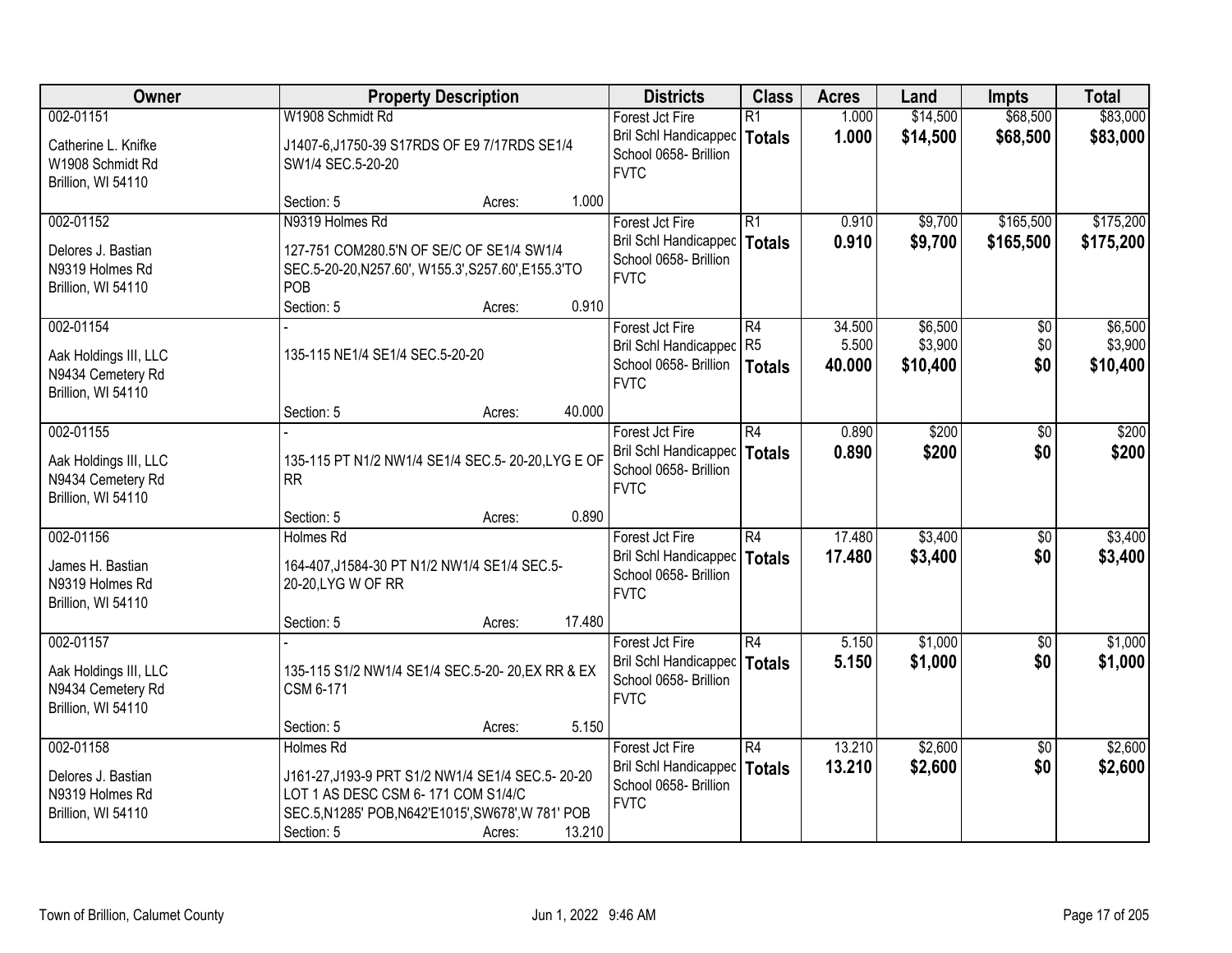| \$3,400<br>002-01159<br>17.550<br>\$3,400<br>Forest Jct Fire<br>R4<br>$\overline{50}$<br>County K<br>\$0<br><b>Bril Schl Handicapped</b><br>17.550<br>\$3,400<br>\$3,400<br><b>Totals</b><br>Nathan J. Schnell<br>J1388-5, J1599-24 SW1/4 SE1/4 SEC.5-20-20 LYG E<br>School 0658- Brillion<br>W979 County Rd K<br>HWY& RR, EX HWY, EX CSM#787 VOL. 5-322 1.09A,<br><b>FVTC</b><br>Brillion, WI 54110<br>EX CSM#1397 VOL.9-389 4.07A<br>Section: 5<br>17.550<br>Acres:<br>\$137,000<br>002-01160<br>W1836 County K<br>R1<br>\$15,300<br>\$121,700<br>Forest Jct Fire<br>1.090<br>1.090<br>\$121,700<br>Bril Schl Handicapped<br>\$15,300<br>\$137,000<br><b>Totals</b><br>Hopfensperger Bonnie M Irr Tr<br>179-692 SW1/4 SE1/4 SEC.5-20-20 LOT 1 CSM#787<br>School 0658- Brillion<br>W1836 County K<br>VOL.5-322 COM 841.63'E S1/4 COR SEC.5,<br><b>FVTC</b><br>Brillion, WI 54110<br>E345.39', NW305.29', W123.74', S203.31'TO POB, INCL<br>1.090<br>Section: 5<br>Acres:<br>\$2,700<br>002-01161<br>R4<br>13.810<br>Forest Jct Fire<br>\$0<br>County K<br>\$0<br>Bril Schl Handicapped<br>13.810<br>\$2,700<br><b>Totals</b><br>J1432-17 SW1/4 SE1/4 SEC.5-20-20 LYG E OF HOMES<br>Delores J. Bastian<br>School 0658- Brillion<br>N9319 Holmes Rd<br>RD & W OF HWY 57/32, EX .21AC HWY 57/ ROW<br><b>FVTC</b><br>J2748-45<br>Brillion, WI 54110<br>13.810<br>Section: 5<br>Acres:<br>002-01162<br>Forest Jct Fire<br>R4<br>3.070<br>\$600<br>County K<br>\$0<br>R7<br>1.000<br>\$7,000<br>\$17,700<br>Bril Schl Handicapped<br>J1464-30 SW1/4 SE1/4 SEC.5-20-20 LOT 1 CSM #1397<br>Hopfensperger Bonnie M Irr Tr<br>School 0658- Brillion<br>4.070<br>\$17,700<br>\$7,600<br>\$25,300<br><b>Totals</b><br>W1836 County K<br>VOL.9-389<br><b>FVTC</b><br>Brillion, WI 54110<br>4.070<br>Section: 5<br>Acres:<br>R4<br>40.000<br>\$7,700<br>002-01163<br>Forest Jct Fire<br>$\overline{50}$<br>County K<br><b>Bril Schl Handicapped</b><br>40.000<br>\$7,700<br>\$0<br>\$7,700<br><b>Totals</b><br>J1388-5, J1599-24 SE1/4 SE1/4 SEC.5-20-20<br>Nathan J. Schnell<br>School 0658- Brillion<br>W979 County Rd K<br><b>FVTC</b><br>Brillion, WI 54110<br>40.000<br>Section: 5<br>Acres:<br>$\overline{\mathsf{X2}}$<br>13.380<br>002-01164<br>Vacated Rr/Row<br>Forest Jct Fire<br>$\sqrt{$0}$<br>$\sqrt{6}$<br>\$0<br>\$0<br>13.380<br>\$0<br>Bril Schl Handicapped<br>Totals<br>362635 VAC RR/ROW THRU SEC.5-20-20<br>State of WI Dnr Vac/Rr<br>School 0658- Brillion<br>101 S Webster St<br><b>FVTC</b><br>PO Box 7921<br>Madison, WI 53707<br>13.380<br>Section: 5<br>Acres:<br>002-01165<br>$\overline{X2}$<br>0.320<br>Hwy 57<br>Forest Jct Fire<br>$\overline{50}$<br>$\overline{50}$<br>\$0<br>0.320<br>\$0<br><b>Bril Schl Handicapped</b><br>\$0<br><b>Totals</b><br>State of WI Dot Hwy 57/Row<br>J2745-11 HWY 57 THRU SEC.5-20-20 PROJECT NO<br>School 0658- Brillion<br>101 S Webster St<br>4805-11-21 (SUBJ TO UTILITY J2994-9)<br><b>FVTC</b><br>Madison, WI 53707<br>0.320 | Owner | <b>Property Description</b> | <b>Districts</b> | <b>Class</b> | <b>Acres</b> | Land | <b>Impts</b> | <b>Total</b> |
|-----------------------------------------------------------------------------------------------------------------------------------------------------------------------------------------------------------------------------------------------------------------------------------------------------------------------------------------------------------------------------------------------------------------------------------------------------------------------------------------------------------------------------------------------------------------------------------------------------------------------------------------------------------------------------------------------------------------------------------------------------------------------------------------------------------------------------------------------------------------------------------------------------------------------------------------------------------------------------------------------------------------------------------------------------------------------------------------------------------------------------------------------------------------------------------------------------------------------------------------------------------------------------------------------------------------------------------------------------------------------------------------------------------------------------------------------------------------------------------------------------------------------------------------------------------------------------------------------------------------------------------------------------------------------------------------------------------------------------------------------------------------------------------------------------------------------------------------------------------------------------------------------------------------------------------------------------------------------------------------------------------------------------------------------------------------------------------------------------------------------------------------------------------------------------------------------------------------------------------------------------------------------------------------------------------------------------------------------------------------------------------------------------------------------------------------------------------------------------------------------------------------------------------------------------------------------------------------------------------------------------------------------------------------------------------------------------------------------------------------------------------------------------------------------------------------------------------------------------------------------------------------------------------------------------------------------------------------------------------------|-------|-----------------------------|------------------|--------------|--------------|------|--------------|--------------|
|                                                                                                                                                                                                                                                                                                                                                                                                                                                                                                                                                                                                                                                                                                                                                                                                                                                                                                                                                                                                                                                                                                                                                                                                                                                                                                                                                                                                                                                                                                                                                                                                                                                                                                                                                                                                                                                                                                                                                                                                                                                                                                                                                                                                                                                                                                                                                                                                                                                                                                                                                                                                                                                                                                                                                                                                                                                                                                                                                                                         |       |                             |                  |              |              |      |              |              |
|                                                                                                                                                                                                                                                                                                                                                                                                                                                                                                                                                                                                                                                                                                                                                                                                                                                                                                                                                                                                                                                                                                                                                                                                                                                                                                                                                                                                                                                                                                                                                                                                                                                                                                                                                                                                                                                                                                                                                                                                                                                                                                                                                                                                                                                                                                                                                                                                                                                                                                                                                                                                                                                                                                                                                                                                                                                                                                                                                                                         |       |                             |                  |              |              |      |              |              |
|                                                                                                                                                                                                                                                                                                                                                                                                                                                                                                                                                                                                                                                                                                                                                                                                                                                                                                                                                                                                                                                                                                                                                                                                                                                                                                                                                                                                                                                                                                                                                                                                                                                                                                                                                                                                                                                                                                                                                                                                                                                                                                                                                                                                                                                                                                                                                                                                                                                                                                                                                                                                                                                                                                                                                                                                                                                                                                                                                                                         |       |                             |                  |              |              |      |              |              |
|                                                                                                                                                                                                                                                                                                                                                                                                                                                                                                                                                                                                                                                                                                                                                                                                                                                                                                                                                                                                                                                                                                                                                                                                                                                                                                                                                                                                                                                                                                                                                                                                                                                                                                                                                                                                                                                                                                                                                                                                                                                                                                                                                                                                                                                                                                                                                                                                                                                                                                                                                                                                                                                                                                                                                                                                                                                                                                                                                                                         |       |                             |                  |              |              |      |              |              |
|                                                                                                                                                                                                                                                                                                                                                                                                                                                                                                                                                                                                                                                                                                                                                                                                                                                                                                                                                                                                                                                                                                                                                                                                                                                                                                                                                                                                                                                                                                                                                                                                                                                                                                                                                                                                                                                                                                                                                                                                                                                                                                                                                                                                                                                                                                                                                                                                                                                                                                                                                                                                                                                                                                                                                                                                                                                                                                                                                                                         |       |                             |                  |              |              |      |              |              |
|                                                                                                                                                                                                                                                                                                                                                                                                                                                                                                                                                                                                                                                                                                                                                                                                                                                                                                                                                                                                                                                                                                                                                                                                                                                                                                                                                                                                                                                                                                                                                                                                                                                                                                                                                                                                                                                                                                                                                                                                                                                                                                                                                                                                                                                                                                                                                                                                                                                                                                                                                                                                                                                                                                                                                                                                                                                                                                                                                                                         |       |                             |                  |              |              |      |              |              |
|                                                                                                                                                                                                                                                                                                                                                                                                                                                                                                                                                                                                                                                                                                                                                                                                                                                                                                                                                                                                                                                                                                                                                                                                                                                                                                                                                                                                                                                                                                                                                                                                                                                                                                                                                                                                                                                                                                                                                                                                                                                                                                                                                                                                                                                                                                                                                                                                                                                                                                                                                                                                                                                                                                                                                                                                                                                                                                                                                                                         |       |                             |                  |              |              |      |              |              |
|                                                                                                                                                                                                                                                                                                                                                                                                                                                                                                                                                                                                                                                                                                                                                                                                                                                                                                                                                                                                                                                                                                                                                                                                                                                                                                                                                                                                                                                                                                                                                                                                                                                                                                                                                                                                                                                                                                                                                                                                                                                                                                                                                                                                                                                                                                                                                                                                                                                                                                                                                                                                                                                                                                                                                                                                                                                                                                                                                                                         |       |                             |                  |              |              |      |              |              |
| \$2,700<br>\$2,700<br>\$600<br>\$24,700<br>\$7,700<br>$\sqrt{50}$<br>$\frac{1}{2}$                                                                                                                                                                                                                                                                                                                                                                                                                                                                                                                                                                                                                                                                                                                                                                                                                                                                                                                                                                                                                                                                                                                                                                                                                                                                                                                                                                                                                                                                                                                                                                                                                                                                                                                                                                                                                                                                                                                                                                                                                                                                                                                                                                                                                                                                                                                                                                                                                                                                                                                                                                                                                                                                                                                                                                                                                                                                                                      |       |                             |                  |              |              |      |              |              |
|                                                                                                                                                                                                                                                                                                                                                                                                                                                                                                                                                                                                                                                                                                                                                                                                                                                                                                                                                                                                                                                                                                                                                                                                                                                                                                                                                                                                                                                                                                                                                                                                                                                                                                                                                                                                                                                                                                                                                                                                                                                                                                                                                                                                                                                                                                                                                                                                                                                                                                                                                                                                                                                                                                                                                                                                                                                                                                                                                                                         |       |                             |                  |              |              |      |              |              |
|                                                                                                                                                                                                                                                                                                                                                                                                                                                                                                                                                                                                                                                                                                                                                                                                                                                                                                                                                                                                                                                                                                                                                                                                                                                                                                                                                                                                                                                                                                                                                                                                                                                                                                                                                                                                                                                                                                                                                                                                                                                                                                                                                                                                                                                                                                                                                                                                                                                                                                                                                                                                                                                                                                                                                                                                                                                                                                                                                                                         |       |                             |                  |              |              |      |              |              |
|                                                                                                                                                                                                                                                                                                                                                                                                                                                                                                                                                                                                                                                                                                                                                                                                                                                                                                                                                                                                                                                                                                                                                                                                                                                                                                                                                                                                                                                                                                                                                                                                                                                                                                                                                                                                                                                                                                                                                                                                                                                                                                                                                                                                                                                                                                                                                                                                                                                                                                                                                                                                                                                                                                                                                                                                                                                                                                                                                                                         |       |                             |                  |              |              |      |              |              |
|                                                                                                                                                                                                                                                                                                                                                                                                                                                                                                                                                                                                                                                                                                                                                                                                                                                                                                                                                                                                                                                                                                                                                                                                                                                                                                                                                                                                                                                                                                                                                                                                                                                                                                                                                                                                                                                                                                                                                                                                                                                                                                                                                                                                                                                                                                                                                                                                                                                                                                                                                                                                                                                                                                                                                                                                                                                                                                                                                                                         |       |                             |                  |              |              |      |              |              |
|                                                                                                                                                                                                                                                                                                                                                                                                                                                                                                                                                                                                                                                                                                                                                                                                                                                                                                                                                                                                                                                                                                                                                                                                                                                                                                                                                                                                                                                                                                                                                                                                                                                                                                                                                                                                                                                                                                                                                                                                                                                                                                                                                                                                                                                                                                                                                                                                                                                                                                                                                                                                                                                                                                                                                                                                                                                                                                                                                                                         |       |                             |                  |              |              |      |              |              |
|                                                                                                                                                                                                                                                                                                                                                                                                                                                                                                                                                                                                                                                                                                                                                                                                                                                                                                                                                                                                                                                                                                                                                                                                                                                                                                                                                                                                                                                                                                                                                                                                                                                                                                                                                                                                                                                                                                                                                                                                                                                                                                                                                                                                                                                                                                                                                                                                                                                                                                                                                                                                                                                                                                                                                                                                                                                                                                                                                                                         |       |                             |                  |              |              |      |              |              |
|                                                                                                                                                                                                                                                                                                                                                                                                                                                                                                                                                                                                                                                                                                                                                                                                                                                                                                                                                                                                                                                                                                                                                                                                                                                                                                                                                                                                                                                                                                                                                                                                                                                                                                                                                                                                                                                                                                                                                                                                                                                                                                                                                                                                                                                                                                                                                                                                                                                                                                                                                                                                                                                                                                                                                                                                                                                                                                                                                                                         |       |                             |                  |              |              |      |              |              |
|                                                                                                                                                                                                                                                                                                                                                                                                                                                                                                                                                                                                                                                                                                                                                                                                                                                                                                                                                                                                                                                                                                                                                                                                                                                                                                                                                                                                                                                                                                                                                                                                                                                                                                                                                                                                                                                                                                                                                                                                                                                                                                                                                                                                                                                                                                                                                                                                                                                                                                                                                                                                                                                                                                                                                                                                                                                                                                                                                                                         |       |                             |                  |              |              |      |              |              |
|                                                                                                                                                                                                                                                                                                                                                                                                                                                                                                                                                                                                                                                                                                                                                                                                                                                                                                                                                                                                                                                                                                                                                                                                                                                                                                                                                                                                                                                                                                                                                                                                                                                                                                                                                                                                                                                                                                                                                                                                                                                                                                                                                                                                                                                                                                                                                                                                                                                                                                                                                                                                                                                                                                                                                                                                                                                                                                                                                                                         |       |                             |                  |              |              |      |              |              |
|                                                                                                                                                                                                                                                                                                                                                                                                                                                                                                                                                                                                                                                                                                                                                                                                                                                                                                                                                                                                                                                                                                                                                                                                                                                                                                                                                                                                                                                                                                                                                                                                                                                                                                                                                                                                                                                                                                                                                                                                                                                                                                                                                                                                                                                                                                                                                                                                                                                                                                                                                                                                                                                                                                                                                                                                                                                                                                                                                                                         |       |                             |                  |              |              |      |              |              |
|                                                                                                                                                                                                                                                                                                                                                                                                                                                                                                                                                                                                                                                                                                                                                                                                                                                                                                                                                                                                                                                                                                                                                                                                                                                                                                                                                                                                                                                                                                                                                                                                                                                                                                                                                                                                                                                                                                                                                                                                                                                                                                                                                                                                                                                                                                                                                                                                                                                                                                                                                                                                                                                                                                                                                                                                                                                                                                                                                                                         |       |                             |                  |              |              |      |              |              |
|                                                                                                                                                                                                                                                                                                                                                                                                                                                                                                                                                                                                                                                                                                                                                                                                                                                                                                                                                                                                                                                                                                                                                                                                                                                                                                                                                                                                                                                                                                                                                                                                                                                                                                                                                                                                                                                                                                                                                                                                                                                                                                                                                                                                                                                                                                                                                                                                                                                                                                                                                                                                                                                                                                                                                                                                                                                                                                                                                                                         |       |                             |                  |              |              |      |              |              |
|                                                                                                                                                                                                                                                                                                                                                                                                                                                                                                                                                                                                                                                                                                                                                                                                                                                                                                                                                                                                                                                                                                                                                                                                                                                                                                                                                                                                                                                                                                                                                                                                                                                                                                                                                                                                                                                                                                                                                                                                                                                                                                                                                                                                                                                                                                                                                                                                                                                                                                                                                                                                                                                                                                                                                                                                                                                                                                                                                                                         |       |                             |                  |              |              |      |              |              |
|                                                                                                                                                                                                                                                                                                                                                                                                                                                                                                                                                                                                                                                                                                                                                                                                                                                                                                                                                                                                                                                                                                                                                                                                                                                                                                                                                                                                                                                                                                                                                                                                                                                                                                                                                                                                                                                                                                                                                                                                                                                                                                                                                                                                                                                                                                                                                                                                                                                                                                                                                                                                                                                                                                                                                                                                                                                                                                                                                                                         |       |                             |                  |              |              |      |              |              |
|                                                                                                                                                                                                                                                                                                                                                                                                                                                                                                                                                                                                                                                                                                                                                                                                                                                                                                                                                                                                                                                                                                                                                                                                                                                                                                                                                                                                                                                                                                                                                                                                                                                                                                                                                                                                                                                                                                                                                                                                                                                                                                                                                                                                                                                                                                                                                                                                                                                                                                                                                                                                                                                                                                                                                                                                                                                                                                                                                                                         |       |                             |                  |              |              |      |              |              |
|                                                                                                                                                                                                                                                                                                                                                                                                                                                                                                                                                                                                                                                                                                                                                                                                                                                                                                                                                                                                                                                                                                                                                                                                                                                                                                                                                                                                                                                                                                                                                                                                                                                                                                                                                                                                                                                                                                                                                                                                                                                                                                                                                                                                                                                                                                                                                                                                                                                                                                                                                                                                                                                                                                                                                                                                                                                                                                                                                                                         |       |                             |                  |              |              |      |              |              |
|                                                                                                                                                                                                                                                                                                                                                                                                                                                                                                                                                                                                                                                                                                                                                                                                                                                                                                                                                                                                                                                                                                                                                                                                                                                                                                                                                                                                                                                                                                                                                                                                                                                                                                                                                                                                                                                                                                                                                                                                                                                                                                                                                                                                                                                                                                                                                                                                                                                                                                                                                                                                                                                                                                                                                                                                                                                                                                                                                                                         |       |                             |                  |              |              |      |              |              |
|                                                                                                                                                                                                                                                                                                                                                                                                                                                                                                                                                                                                                                                                                                                                                                                                                                                                                                                                                                                                                                                                                                                                                                                                                                                                                                                                                                                                                                                                                                                                                                                                                                                                                                                                                                                                                                                                                                                                                                                                                                                                                                                                                                                                                                                                                                                                                                                                                                                                                                                                                                                                                                                                                                                                                                                                                                                                                                                                                                                         |       |                             |                  |              |              |      |              |              |
|                                                                                                                                                                                                                                                                                                                                                                                                                                                                                                                                                                                                                                                                                                                                                                                                                                                                                                                                                                                                                                                                                                                                                                                                                                                                                                                                                                                                                                                                                                                                                                                                                                                                                                                                                                                                                                                                                                                                                                                                                                                                                                                                                                                                                                                                                                                                                                                                                                                                                                                                                                                                                                                                                                                                                                                                                                                                                                                                                                                         |       |                             |                  |              |              |      |              |              |
|                                                                                                                                                                                                                                                                                                                                                                                                                                                                                                                                                                                                                                                                                                                                                                                                                                                                                                                                                                                                                                                                                                                                                                                                                                                                                                                                                                                                                                                                                                                                                                                                                                                                                                                                                                                                                                                                                                                                                                                                                                                                                                                                                                                                                                                                                                                                                                                                                                                                                                                                                                                                                                                                                                                                                                                                                                                                                                                                                                                         |       |                             |                  |              |              |      |              |              |
|                                                                                                                                                                                                                                                                                                                                                                                                                                                                                                                                                                                                                                                                                                                                                                                                                                                                                                                                                                                                                                                                                                                                                                                                                                                                                                                                                                                                                                                                                                                                                                                                                                                                                                                                                                                                                                                                                                                                                                                                                                                                                                                                                                                                                                                                                                                                                                                                                                                                                                                                                                                                                                                                                                                                                                                                                                                                                                                                                                                         |       |                             |                  |              |              |      |              |              |
|                                                                                                                                                                                                                                                                                                                                                                                                                                                                                                                                                                                                                                                                                                                                                                                                                                                                                                                                                                                                                                                                                                                                                                                                                                                                                                                                                                                                                                                                                                                                                                                                                                                                                                                                                                                                                                                                                                                                                                                                                                                                                                                                                                                                                                                                                                                                                                                                                                                                                                                                                                                                                                                                                                                                                                                                                                                                                                                                                                                         |       |                             |                  |              |              |      |              |              |
|                                                                                                                                                                                                                                                                                                                                                                                                                                                                                                                                                                                                                                                                                                                                                                                                                                                                                                                                                                                                                                                                                                                                                                                                                                                                                                                                                                                                                                                                                                                                                                                                                                                                                                                                                                                                                                                                                                                                                                                                                                                                                                                                                                                                                                                                                                                                                                                                                                                                                                                                                                                                                                                                                                                                                                                                                                                                                                                                                                                         |       |                             |                  |              |              |      |              |              |
|                                                                                                                                                                                                                                                                                                                                                                                                                                                                                                                                                                                                                                                                                                                                                                                                                                                                                                                                                                                                                                                                                                                                                                                                                                                                                                                                                                                                                                                                                                                                                                                                                                                                                                                                                                                                                                                                                                                                                                                                                                                                                                                                                                                                                                                                                                                                                                                                                                                                                                                                                                                                                                                                                                                                                                                                                                                                                                                                                                                         |       |                             |                  |              |              |      |              |              |
|                                                                                                                                                                                                                                                                                                                                                                                                                                                                                                                                                                                                                                                                                                                                                                                                                                                                                                                                                                                                                                                                                                                                                                                                                                                                                                                                                                                                                                                                                                                                                                                                                                                                                                                                                                                                                                                                                                                                                                                                                                                                                                                                                                                                                                                                                                                                                                                                                                                                                                                                                                                                                                                                                                                                                                                                                                                                                                                                                                                         |       |                             |                  |              |              |      |              |              |
|                                                                                                                                                                                                                                                                                                                                                                                                                                                                                                                                                                                                                                                                                                                                                                                                                                                                                                                                                                                                                                                                                                                                                                                                                                                                                                                                                                                                                                                                                                                                                                                                                                                                                                                                                                                                                                                                                                                                                                                                                                                                                                                                                                                                                                                                                                                                                                                                                                                                                                                                                                                                                                                                                                                                                                                                                                                                                                                                                                                         |       |                             |                  |              |              |      |              |              |
|                                                                                                                                                                                                                                                                                                                                                                                                                                                                                                                                                                                                                                                                                                                                                                                                                                                                                                                                                                                                                                                                                                                                                                                                                                                                                                                                                                                                                                                                                                                                                                                                                                                                                                                                                                                                                                                                                                                                                                                                                                                                                                                                                                                                                                                                                                                                                                                                                                                                                                                                                                                                                                                                                                                                                                                                                                                                                                                                                                                         |       | Section: 5<br>Acres:        |                  |              |              |      |              |              |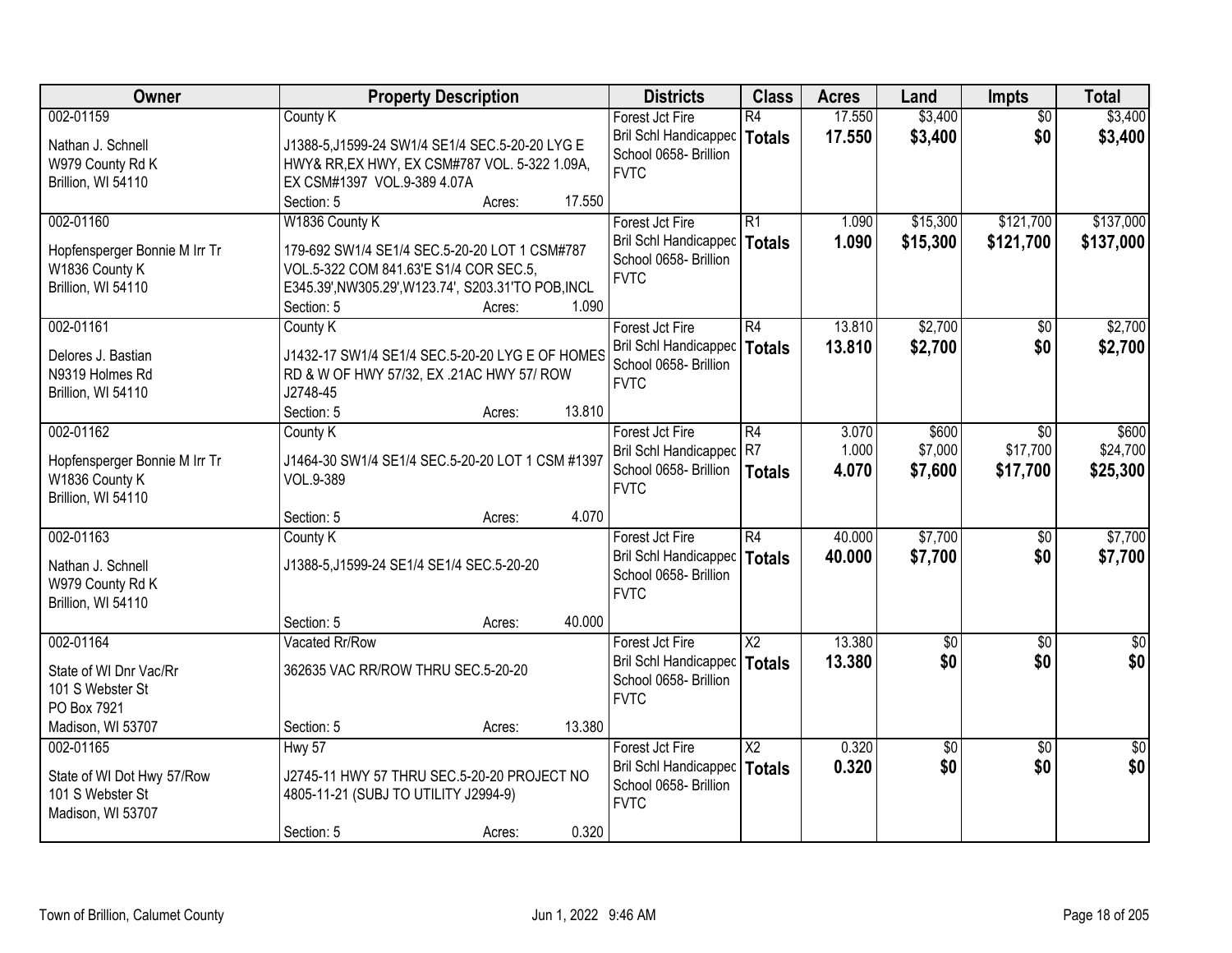| Owner                                                                            | <b>Property Description</b>                                                                                                                                                                 | <b>Districts</b>                                                                        | <b>Class</b>                                              | <b>Acres</b>                         | Land                                       | <b>Impts</b>                                     | <b>Total</b>                               |
|----------------------------------------------------------------------------------|---------------------------------------------------------------------------------------------------------------------------------------------------------------------------------------------|-----------------------------------------------------------------------------------------|-----------------------------------------------------------|--------------------------------------|--------------------------------------------|--------------------------------------------------|--------------------------------------------|
| 002-01166<br>State of WI Dot Hwy 57/Row<br>101 S Webster St<br>Madison, WI 53707 | J2748-45 HWY 57 THRU SEC.5-20-20 PROJECT NO<br>4085-12-21 J2748-45                                                                                                                          | Forest Jct Fire<br>Bril Schl Handicapped<br>School 0658- Brillion<br><b>FVTC</b>        | $\overline{\text{X2}}$<br>Totals                          | 0.210<br>0.210                       | $\overline{50}$<br>\$0                     | $\overline{50}$<br>\$0                           | $\overline{30}$<br>\$0                     |
|                                                                                  | 0.210<br>Section: 5<br>Acres:                                                                                                                                                               |                                                                                         |                                                           |                                      |                                            |                                                  |                                            |
| 002-01167<br>Jose N. Hernandez<br>1411 S Kernan Ave<br>Appleton, WI 54915        | W2159 Man-Cal Rd<br>77-151 NE1/4 NE FRAC 1/4 SEC.6-20-20Lot 2, CSM<br>3655 VOL.32-228                                                                                                       | Forest Jct Fire<br><b>Bril Schl Handicapped</b><br>School 0658- Brillion<br><b>FVTC</b> | R5<br>R <sub>5</sub> M<br>R <sub>7</sub><br><b>Totals</b> | 1.060<br>4.000<br>3.000<br>8.060     | \$700<br>\$6,400<br>\$31,500<br>\$38,600   | $\overline{50}$<br>\$0<br>\$103,700<br>\$103,700 | \$700<br>\$6,400<br>\$135,200<br>\$142,300 |
| 002-01168                                                                        | 8.060<br>Section: 6<br>Acres:<br>Man-Cal Rd                                                                                                                                                 | Forest Jct Fire                                                                         | R4                                                        | 38.430                               | \$7,400                                    | \$0                                              | \$7,400                                    |
| Wink Farm, LLC<br>W6551 County Rd O<br>Hortonville, WI 54944                     | 77-151 NW1/4 NE FRAC 1/4 SEC.6-20-20Lot 4, CSM<br>3655 VOL.32-228                                                                                                                           | Bril Schl Handicapped R5<br>School 0658- Brillion<br><b>FVTC</b>                        | Totals                                                    | 2.000<br>40.430                      | \$100<br>\$7,500                           | \$0<br>\$0                                       | \$100<br>\$7,500                           |
|                                                                                  | 40.430<br>Section: 6<br>Acres:                                                                                                                                                              |                                                                                         |                                                           |                                      |                                            |                                                  |                                            |
| 002-01169<br>Phillip C. Thiele<br>N9512 Cemetery Rd<br>Brillion, WI 54110        | N9512 Cemetery Rd<br>J2988-26, J3951-24 SW1/4 NE FRAC1/4 SEC.6-20-20<br>LOT 1 CSM#1807 VOL.12-396                                                                                           | Forest Jct Fire<br><b>Bril Schl Handicapped</b><br>School 0658- Brillion<br><b>FVTC</b> | $\overline{R1}$<br><b>Totals</b>                          | 2.930<br>2.930                       | \$28,600<br>\$28,600                       | \$123,300<br>\$123,300                           | \$151,900<br>\$151,900                     |
|                                                                                  | 2.930<br>Section: 6<br>Acres:                                                                                                                                                               |                                                                                         |                                                           |                                      |                                            |                                                  |                                            |
| 002-01170<br>Aak Holdings III, LLC<br>N9434 Cemetery Rd<br>Brillion, WI 54110    | N9512 Cemetery Rd<br>J2927-36, J4552-15 SW1/4 NE FRAC 1/4 SEC.6-20-20<br>EX CSM12-396 2.93AC, ESMT DESC<br>J4071-42&DOC#486034 WETLAND RESERVE<br>37.070<br>Section: 6<br>Acres:            | Forest Jct Fire<br><b>Bril Schl Handicapped</b><br>School 0658- Brillion<br><b>FVTC</b> | R4<br>R5<br>Totals                                        | 27.760<br>9.310<br>37.070            | \$5,400<br>\$5,300<br>\$10,700             | \$0<br>\$0<br>\$0                                | \$5,400<br>\$5,300<br>\$10,700             |
| 002-01171<br>Aak Holdings III, LLC<br>N9434 Cemetery Rd<br>Brillion, WI 54110    | Cemetery Rd<br>J2927-36, J4552-15 SE1/4 NE FRAC 1/4 SEC.6-20-20 &<br>EASEMENT DESC J4071-42 WETLAND RESERVE<br>PROGRAM AGREE #66-5F48-7-00060 3.42AC SUBJ<br>40.000<br>Section: 6<br>Acres: | Forest Jct Fire<br>Bril Schl Handicapped<br>School 0658- Brillion<br><b>FVTC</b>        | R4<br>R <sub>5</sub><br>R <sub>5</sub> M<br>Totals        | 16.500<br>12.000<br>11.500<br>40.000 | \$3,200<br>\$6,600<br>\$18,400<br>\$28,200 | $\overline{50}$<br>\$0<br>\$0<br>\$0             | \$3,200<br>\$6,600<br>\$18,400<br>\$28,200 |
| 002-01172<br>Jason L. Kempen<br>W2375 Man-Cal Rd<br>Kaukauna, WI 54130           | W2375 Man-Cal Rd<br>155-768 NE1/4 NW1/4 SEC.6-20-20 COM642.85'W OF<br>NE/C NE-NW, W368.35', S713.5', E837.44',<br>NWLY793.50'TO POB<br>9.570<br>Section: 6<br>Acres:                        | Forest Jct Fire<br><b>Bril Schl Handicapped</b><br>School 0658- Brillion<br><b>FVTC</b> | R1<br>R4<br><b>Totals</b>                                 | 6.570<br>3.000<br>9.570              | \$48,600<br>\$600<br>\$49,200              | \$213,400<br>\$0<br>\$213,400                    | \$262,000<br>\$600<br>\$262,600            |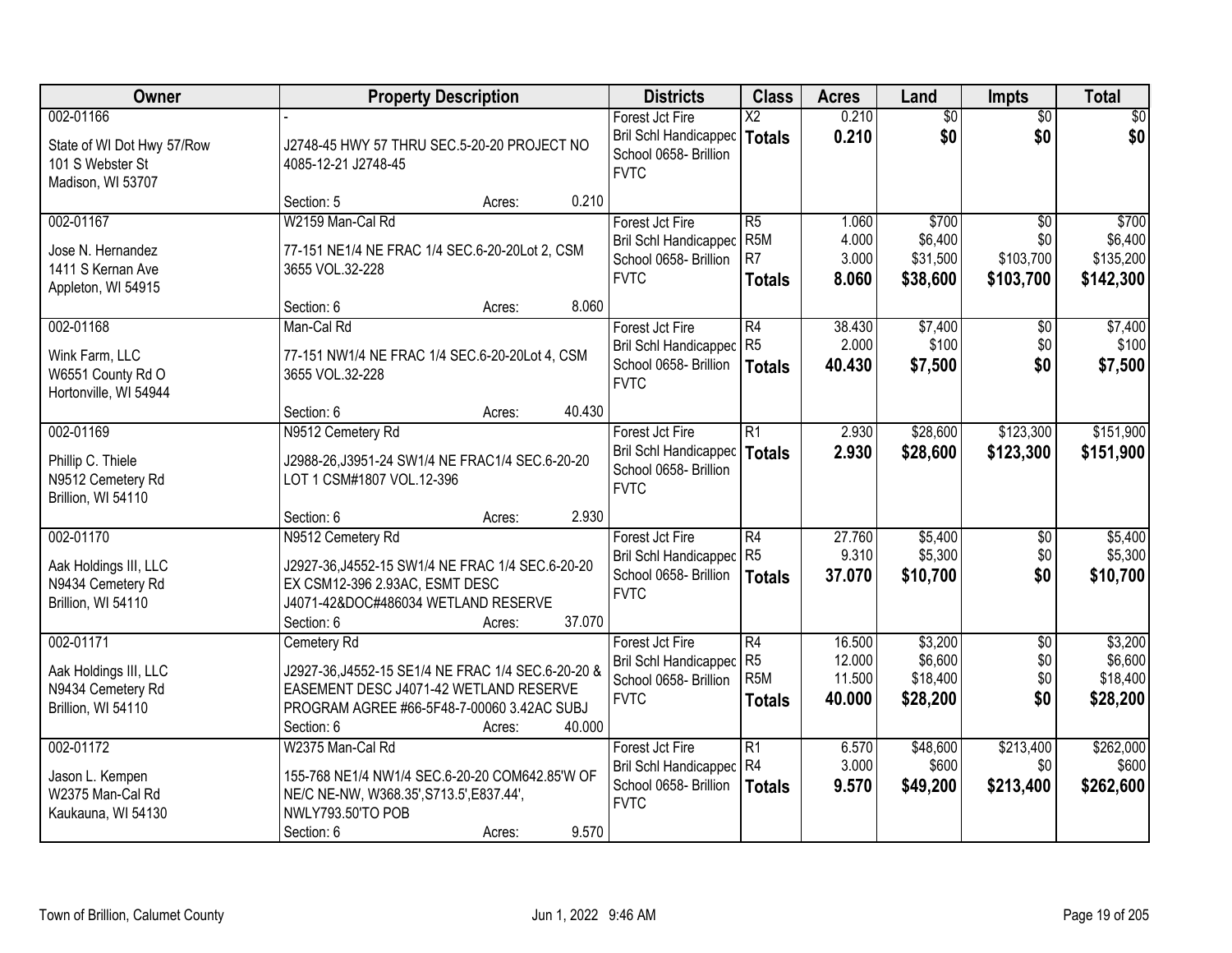| Owner                                              | <b>Property Description</b>                                                | <b>Districts</b>                     | <b>Class</b>    | <b>Acres</b> | Land     | <b>Impts</b>    | <b>Total</b> |
|----------------------------------------------------|----------------------------------------------------------------------------|--------------------------------------|-----------------|--------------|----------|-----------------|--------------|
| 002-01173                                          | N9689 Cemetery Rd                                                          | Forest Jct Fire                      | $\overline{R1}$ | 6.210        | \$46,700 | \$166,500       | \$213,200    |
| Kenneth G. Micke                                   | 133-180 COM N1/4 COR OF SEC.6-20-20                                        | <b>Bril Schl Handicapped</b>         | <b>Totals</b>   | 6.210        | \$46,700 | \$166,500       | \$213,200    |
| N9689 Cemetery Rd                                  | W642.85', SELY1117.5', N911.45'TO POB, EX .55A IN                          | School 0658- Brillion                |                 |              |          |                 |              |
| Brillion, WI 54110                                 | SE/C                                                                       | <b>FVTC</b>                          |                 |              |          |                 |              |
|                                                    | Section: 6<br>6.210<br>Acres:                                              |                                      |                 |              |          |                 |              |
| 002-01174                                          | W2387 Man-Cal Rd                                                           | Forest Jct Fire                      | $\overline{R1}$ | 8.400        | \$58,700 | \$198,600       | \$257,300    |
|                                                    |                                                                            | Bril Schl Handicapped                | <b>Totals</b>   | 8.400        | \$58,700 | \$198,600       | \$257,300    |
| <b>Schmitting Family Trust</b><br>W2387 Man-Cal Rd | J492-44, J865-37 NE1/4 NW FRAC1/4 SC.6-20-20<br>COM1011.2'W N1/4/C, W300', | School 0658- Brillion                |                 |              |          |                 |              |
| Kaukauna, WI 54130                                 | S1395', NELY300.4', N1384.17' TO POB, EX J3269-36                          | <b>FVTC</b>                          |                 |              |          |                 |              |
|                                                    | 8.400<br>Section: 6<br>Acres:                                              |                                      |                 |              |          |                 |              |
| 002-01175                                          | N9647 Cemetery Rd                                                          | Forest Jct Fire                      | R1              | 10.460       | \$69,300 | \$241,800       | \$311,100    |
|                                                    |                                                                            | <b>Bril Schl Handicapped</b>         | <b>Totals</b>   | 10.460       | \$69,300 | \$241,800       | \$311,100    |
| Charles D. Sabel                                   | J1470-21, J1951-25 NE-NW 1/4 S.6-20-20, COM638 .55'S                       | School 0658- Brillion                |                 |              |          |                 |              |
| N9647 Cemetery Rd                                  | N1/4/C,SW1011.91'S662.95'E481.71'TO CSM3-249,N27                           | <b>FVTC</b>                          |                 |              |          |                 |              |
| Brillion, WI 54110                                 | 3.98', NE210.77, NE327.61', SE                                             |                                      |                 |              |          |                 |              |
|                                                    | Section: 6<br>10.460<br>Acres:                                             |                                      |                 |              |          |                 |              |
| 002-01176                                          | N9621 Cemetery Rd                                                          | Forest Jct Fire                      | $\overline{R1}$ | 4.500        | \$37,300 | \$158,300       | \$195,600    |
| Nicky L. Miller                                    | J142-39 NE1/4 NW1/4 SEC 6-20-20 TRACT 1 CSM#496                            | <b>Bril Schl Handicapped</b>         | <b>Totals</b>   | 4.500        | \$37,300 | \$158,300       | \$195,600    |
| N9621 Cemetery Rd                                  | VOL.3-249 EX S80.32'                                                       | School 0658- Brillion<br><b>FVTC</b> |                 |              |          |                 |              |
| Brillion, WI 54110                                 |                                                                            |                                      |                 |              |          |                 |              |
|                                                    | 4.500<br>Section: 6<br>Acres:                                              |                                      |                 |              |          |                 |              |
| 002-01177                                          | Man-Cal Rd                                                                 | Forest Jct Fire                      | $\overline{R4}$ | 22.220       | \$4,100  | $\overline{50}$ | \$4,100      |
| Paul G. Hopfensperger                              | J2561-9, J3269-37 W1/2 NW1/4, AKA-W69.86A OF                               | Bril Schl Handicapped                | <b>Totals</b>   | 22.220       | \$4,100  | \$0             | \$4,100      |
| W2435 Man-Cal Rd                                   | NW-NW FRAC1/4 S.6-20-20, EX 10A(40RDS SQ)IN                                | School 0658- Brillion                |                 |              |          |                 |              |
| Kaukauna, WI 54130                                 | SW/C, EX NW- SW-NW 10AC, EX 8.7A IN SE/C& EX                               | <b>FVTC</b>                          |                 |              |          |                 |              |
|                                                    | 22.220<br>Section: 6<br>Acres:                                             |                                      |                 |              |          |                 |              |
| 002-01178                                          |                                                                            | Forest Jct Fire                      | R4              | 8.000        | \$1,500  | $\overline{50}$ | \$1,500      |
| Aak Holdings III, LLC                              | J146-38 COM 40RDS E SW/C W1/2 NW1/4                                        | Bril Schl Handicapped                | R <sub>5</sub>  | 0.700        | \$400    | \$0             | \$400        |
| N9434 Cemetery Rd                                  | SEC.6-20-20, E27RDS TO 1/4 SEC POST, N ON1/4                               | School 0658- Brillion                | <b>Totals</b>   | 8.700        | \$1,900  | \$0             | \$1,900      |
| Brillion, WI 54110                                 | SEC.LN 60 RDS, SW TO PT 40 RDS N OF POB, S40                               | <b>FVTC</b>                          |                 |              |          |                 |              |
|                                                    | 8.700<br>Section: 6<br>Acres:                                              |                                      |                 |              |          |                 |              |
| 002-01179                                          | W2435 Man-Cal Rd                                                           | Forest Jct Fire                      | $\overline{R1}$ | 7.270        | \$45,600 | \$170,400       | \$216,000    |
|                                                    |                                                                            | <b>Bril Schl Handicapped</b>         | R <sub>4</sub>  | 12.370       | \$2,400  | \$0             | \$2,400      |
| Paul G. Hopfensperger                              | J2561-7, J3269-37 W1/2 NW1/4& NE-NW FRAC1/4                                | School 0658- Brillion                | <b>Totals</b>   | 19.640       | \$48,000 | \$170,400       | \$218,400    |
| W2435 Man-Cal Rd                                   | S.6-20-20, COM690.57' E NW/C                                               | <b>FVTC</b>                          |                 |              |          |                 |              |
| Kaukauna, WI 54130                                 | NW1/4,E463.03',SLY1383.17', W5',S333.99',SW555.38',                        |                                      |                 |              |          |                 |              |
|                                                    | Section: 6<br>19.640<br>Acres:                                             |                                      |                 |              |          |                 |              |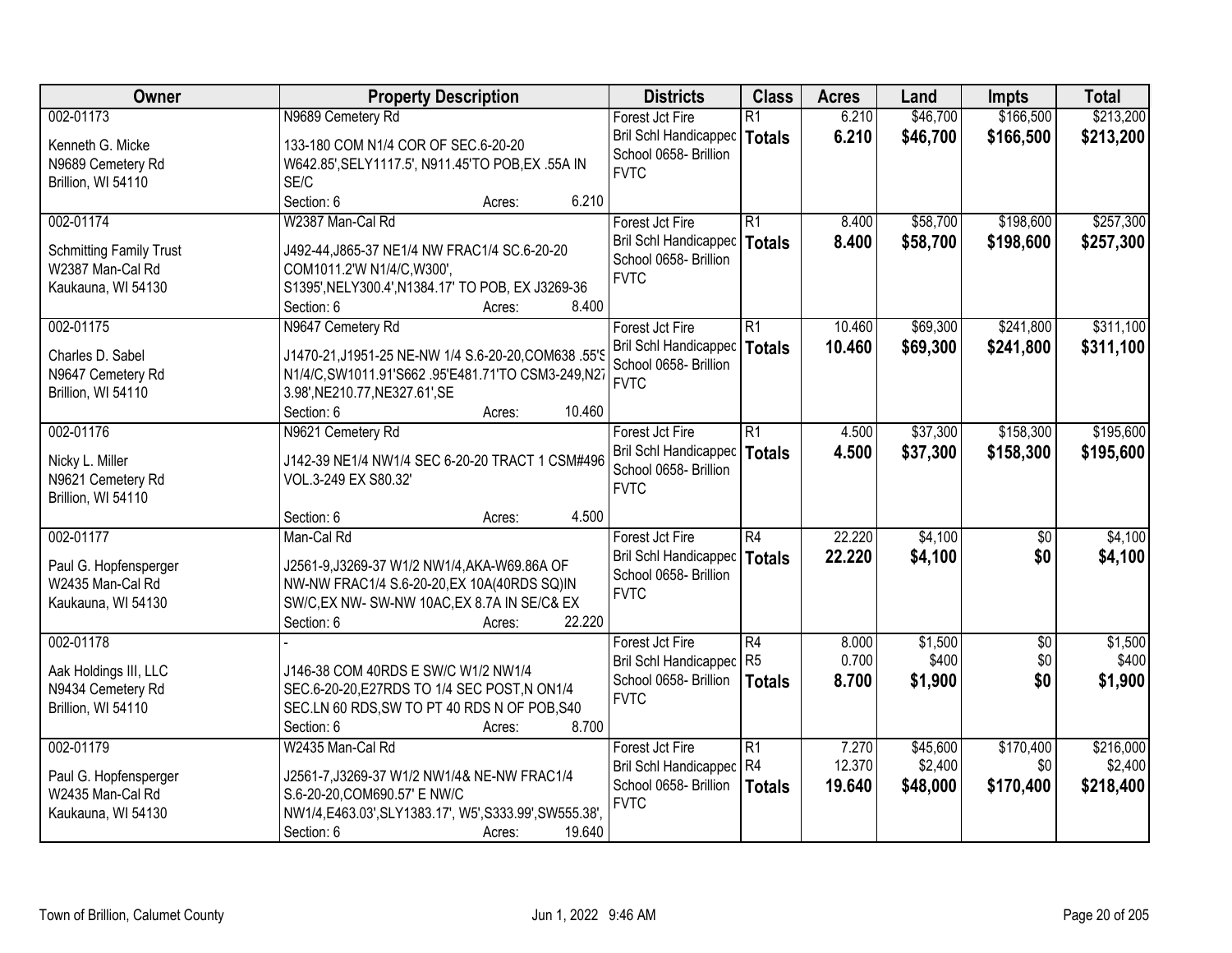| Owner                   | <b>Property Description</b>                            | <b>Districts</b>                               | <b>Class</b>                       | <b>Acres</b>   | Land               | <b>Impts</b>    | <b>Total</b>       |
|-------------------------|--------------------------------------------------------|------------------------------------------------|------------------------------------|----------------|--------------------|-----------------|--------------------|
| 002-01180               | County Rd D                                            | Forest Jct Fire                                | R4                                 | 8.500          | \$1,600            | $\overline{50}$ | \$1,600            |
| Country Aire Farms, LLC | 94-358, J3694-30 NW1/4 SW1/4 NW1/4 SEC.6-20-20 AS      | <b>Bril Schl Handicapped</b>                   | R <sub>5M</sub>                    | 1.500          | \$2,400            | \$0             | \$2,400            |
| 1440 Lamers Clancy Rd   | DESC J3644-30                                          | School 0658- Brillion                          | <b>Totals</b>                      | 10.000         | \$4,000            | \$0             | \$4,000            |
| Greenleaf, WI 54126     |                                                        | <b>FVTC</b>                                    |                                    |                |                    |                 |                    |
|                         | 10.000<br>Section: 6<br>Acres:                         |                                                |                                    |                |                    |                 |                    |
| 002-01181               | County Rd D                                            | Forest Jct Fire                                | R4                                 | 2.000          | \$400              | $\overline{50}$ | \$400              |
| Robert W. Summers       | J151-13, J543-3 S40RDS OF W40RDS SW1/4 NW FRAC         | Bril Schl Handicapped                          | R <sub>5</sub> M                   | 8.000          | \$12,800           | \$0             | \$12,800           |
| N1643 Outagamie Rd      | 1/4 SEC.6-20-20                                        | School 0658- Brillion                          | <b>Totals</b>                      | 10.000         | \$13,200           | \$0             | \$13,200           |
| Kaukauna, WI 54130      |                                                        | <b>FVTC</b>                                    |                                    |                |                    |                 |                    |
|                         | 10.000<br>Section: 6<br>Acres:                         |                                                |                                    |                |                    |                 |                    |
| 002-01182               | Cemetery Rd                                            | Forest Jct Fire                                | R4                                 | 25.470         | \$4,600            | $\sqrt[6]{30}$  | \$4,600            |
| Aak Holdings III, LLC   | J146-38 SE1/4 NW FRAC1/4 SC.6-20-20 EX CSM 6-195       | Bril Schl Handicapped                          | R <sub>5M</sub>                    | 6.640          | \$10,000           | \$0             | \$10,000           |
| N9434 Cemetery Rd       | 3.49AC, EX .07A & EX CSM14-91 4.33AC                   | School 0658- Brillion<br><b>FVTC</b>           | Totals                             | 32.110         | \$14,600           | \$0             | \$14,600           |
| Brillion, WI 54110      |                                                        |                                                |                                    |                |                    |                 |                    |
|                         | 32.110<br>Section: 6<br>Acres:                         |                                                |                                    |                |                    |                 |                    |
| 002-01183               | N9595 Cemetery Rd                                      | Forest Jct Fire                                | R1                                 | 4.490          | \$31,600           | \$270,300       | \$301,900          |
| Faye D. Klessig         | J484-50, J901-30, J5358-26 SE1/4 NW FRAC 1/4           | Bril Schl Handicapped                          | <b>Totals</b>                      | 4.490          | \$31,600           | \$270,300       | \$301,900          |
| N9595 Cemetery Rd       | SEC.6-20-20 LOT1 CSM#877 V6-195,COM N1/4/C             | School 0658- Brillion<br><b>FVTC</b>           |                                    |                |                    |                 |                    |
| Brillion, WI 54110      | S1344'&POB, S200, W789', NE209' E730'TO POB&           |                                                |                                    |                |                    |                 |                    |
|                         | 4.490<br>Section: 6<br>Acres:                          |                                                |                                    |                |                    |                 |                    |
| 002-01184               | N9581 Cemetery Rd                                      | Forest Jct Fire                                | $\overline{R1}$                    | 4.330          | \$36,300           | \$347,100       | \$383,400          |
| Lewis H. Krueger        | J146-38 SE1/4 NW FRAC1/4 SC.6-20-20 COM                | Bril Schl Handicapped   Totals                 |                                    | 4.330          | \$36,300           | \$347,100       | \$383,400          |
| N9581 Cemetery Rd       | 1544.24', S N1/4/C S239.55', W789', N239.55', E789'TO  | School 0658- Brillion<br><b>FVTC</b>           |                                    |                |                    |                 |                    |
| Brillion, WI 54110      | POB                                                    |                                                |                                    |                |                    |                 |                    |
|                         | Section: 6<br>4.330<br>Acres:                          |                                                |                                    |                |                    |                 |                    |
| 002-01185               | Cemetery Rd                                            | Forest Jct Fire                                | R4                                 | 27.190         | \$5,100            | $\overline{50}$ | \$5,100            |
| Aak Holdings III, LLC   | J146-38, J438-9 NE1/4 SW FRAC 1/4 SEC.6-20-20 EX       | Bril Schl Handicapped<br>School 0658- Brillion | R <sub>5</sub><br>R <sub>5</sub> M | 4.490<br>2.000 | \$3,000<br>\$3,200 | \$0<br>\$0      | \$3,000<br>\$3,200 |
| N9434 Cemetery Rd       | CSM 6-195 5.92A & EX 1.0AC SUBJ TO CONS EASE           | <b>FVTC</b>                                    | <b>Totals</b>                      | 33.680         | \$11,300           | \$0             | \$11,300           |
| Brillion, WI 54110      | DOC#383807                                             |                                                |                                    |                |                    |                 |                    |
|                         | 33.680<br>Section: 6<br>Acres:                         |                                                |                                    |                |                    |                 |                    |
| 002-01186               | N9459 Cemetery Rd                                      | Forest Jct Fire                                | R1                                 | 6.390          | \$47,600           | \$69,000        | \$116,600          |
| Benjamin J. Haen        | J1803-57, J3298-58 NE-SW FR1/4&FR SE-NW                | Bril Schl Handicapped<br>School 0658- Brillion | Totals                             | 6.390          | \$47,600           | \$69,000        | \$116,600          |
| 600 Lemongrass Way      | S.6-20-20 TRCT2 CSM#877 VOL.6.195 & COM COM            | <b>FVTC</b>                                    |                                    |                |                    |                 |                    |
| Kaukauna, WI 54130      | SE/C SAID TRCT 2, S116.9', W372.5', N116.9', E372.5'TO |                                                |                                    |                |                    |                 |                    |
|                         | 6.390<br>Section: 6<br>Acres:                          |                                                |                                    |                |                    |                 |                    |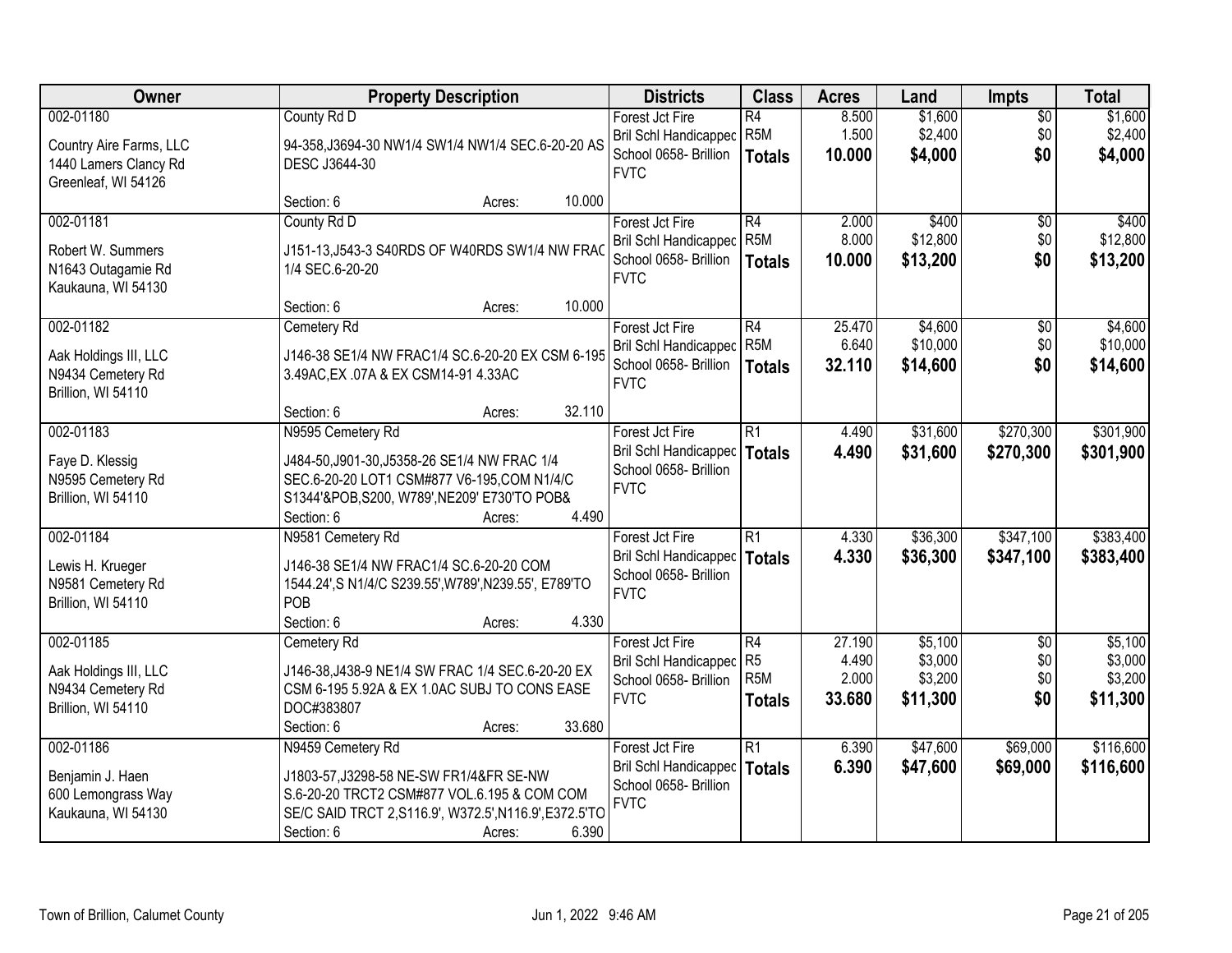| Owner                 |                                                   | <b>Property Description</b> |        | <b>Districts</b>             | <b>Class</b>     | <b>Acres</b> | Land        | Impts           | <b>Total</b>    |
|-----------------------|---------------------------------------------------|-----------------------------|--------|------------------------------|------------------|--------------|-------------|-----------------|-----------------|
| 002-01187             | W2482 Schmidt Rd                                  |                             |        | Forest Jct Fire              | FM <sub>6</sub>  | 19.000       | ( \$57,000) | $\overline{50}$ | $\overline{50}$ |
| Gregory D. Vanlanen   | J3058-56, J3058-57, J3069-22 PRT NW1/4 & SW1/4    |                             |        | <b>Bril Schl Handicapped</b> | R <sub>5</sub>   | 5.250        | \$19,800    | \$0             | \$19,800        |
| W2482 Schmidt Rd      | SW1/4 SEC 6-20-20 LOT 1 CSM#3138 VOL.26-186       |                             |        | School 0658- Brillion        | R <sub>7</sub>   | 2.570        | \$27,600    | \$250,700       | \$278,300       |
| Brillion, WI 54110    |                                                   |                             |        | <b>FVTC</b>                  | <b>Totals</b>    | 26.820       | \$47,400    | \$250,700       | \$298,100       |
|                       | Section: 6                                        | Acres:                      | 26.820 |                              |                  |              |             |                 |                 |
| 002-01188             | Schmidt Rd                                        |                             |        | Forest Jct Fire              | R4               | 47.570       | \$9,100     | \$0             | \$9,100         |
| Aak Holdings III, LLC | J3069-22 PRT SW1/4 SE1/4 SW1/4 SEC 6-20-20 DESC   |                             |        | <b>Bril Schl Handicapped</b> | R <sub>5</sub>   | 1.440        | \$100       | \$0             | \$100           |
| N9434 Cemetery Rd     | AS PARCEL 2 DOC#440228 EX DOC#493390              |                             |        | School 0658- Brillion        | <b>Totals</b>    | 49.010       | \$9,200     | \$0             | \$9,200         |
| Brillion, WI 54110    |                                                   |                             |        | <b>FVTC</b>                  |                  |              |             |                 |                 |
|                       | Section: 6                                        | Acres:                      | 49.010 |                              |                  |              |             |                 |                 |
| 002-01189             | N9333 Cemetery Rd                                 |                             |        | Forest Jct Fire              | X4               | 2.910        | \$0         | \$0             | \$0             |
| Home Cemetery Forest  | 89-523 S38RDS 10'OF E12RDS OF SE1/4 SW FRAC       |                             |        | Bril Schl Handicapped        | <b>Totals</b>    | 2.910        | \$0         | \$0             | \$0             |
|                       | 1/4 SEC.6-20-20                                   |                             |        | School 0658- Brillion        |                  |              |             |                 |                 |
| Brillion, WI 54110    |                                                   |                             |        | <b>FVTC</b>                  |                  |              |             |                 |                 |
|                       | Section: 6                                        | Acres:                      | 2.910  |                              |                  |              |             |                 |                 |
| 002-01190             | Cemetery Rd                                       |                             |        | Forest Jct Fire              | R4               | 26.000       | \$5,000     | \$0             | \$5,000         |
| Aak Holdings III, LLC | J2927-6, J3273-51 NE1/4 SE1/4 SEC.6-20-20         |                             |        | <b>Bril Schl Handicapped</b> | R <sub>5</sub>   | 1.000        | \$700       | \$0             | \$700           |
| N9434 Cemetery Rd     |                                                   |                             |        | School 0658- Brillion        | R <sub>5</sub> M | 13.000       | \$20,800    | \$0             | \$20,800        |
| Brillion, WI 54110    |                                                   |                             |        | <b>FVTC</b>                  | <b>Totals</b>    | 40.000       | \$26,500    | \$0             | \$26,500        |
|                       | Section: 6                                        | Acres:                      | 40.000 |                              |                  |              |             |                 |                 |
| 002-01191             | N9496 Cemetery Rd                                 |                             |        | Forest Jct Fire              | $\overline{R1}$  | 4.720        | \$38,500    | \$84,400        | \$122,900       |
| Jacob W. Binash       | 136-824, J6195-3 NW1/4 SE1/4 SEC.6-20-20 LOT 1    |                             |        | Bril Schl Handicapped        | <b>Totals</b>    | 4.720        | \$38,500    | \$84,400        | \$122,900       |
| N9496 Cemetery Rd     | CSM#1780 VOL.12-317                               |                             |        | School 0658- Brillion        |                  |              |             |                 |                 |
| Brillion, WI 54110    |                                                   |                             |        | <b>FVTC</b>                  |                  |              |             |                 |                 |
|                       | Section: 6                                        | Acres:                      | 4.720  |                              |                  |              |             |                 |                 |
| 002-01192             | Cemetery Rd                                       |                             |        | Forest Jct Fire              | $\overline{R4}$  | 23.890       | \$4,300     | $\overline{50}$ | \$4,300         |
| Aak Holdings III, LLC | J2927-6, J3273-51 NW1/4 SE1/4 SEC.6-20-20 LOT 1   |                             |        | Bril Schl Handicapped        | <b>Totals</b>    | 23.890       | \$4,300     | \$0             | \$4,300         |
| N9434 Cemetery Rd     | CSM#3379 VOL.29-128 SUBJ TO EASE DOC#486034       |                             |        | School 0658- Brillion        |                  |              |             |                 |                 |
| Brillion, WI 54110    |                                                   |                             |        | <b>FVTC</b>                  |                  |              |             |                 |                 |
|                       | Section: 6                                        | Acres:                      | 23.890 |                              |                  |              |             |                 |                 |
| 002-01193             | W2272 Schmidt Rd                                  |                             |        | Forest Jct Fire              | $\overline{R4}$  | 15.730       | \$2,600     | $\overline{50}$ | \$2,600         |
| Diana L. Schaefer     | 142-785, J4218-40 W1/2 OF SW1/4 SE1/4 SEC.6-20-20 |                             |        | Bril Schl Handicapped        | R <sub>5</sub>   | 0.270        | \$100       | \$0             | \$100           |
| W2272 Schmidt Rd      |                                                   |                             |        | School 0658- Brillion        | R <sub>5</sub> M | 2.000        | \$3,000     | \$0             | \$3,000         |
| Brillion, WI 54110    |                                                   |                             |        | <b>FVTC</b>                  | R <sub>7</sub>   | 2.000        | \$22,500    | \$159,500       | \$182,000       |
|                       | Section: 6                                        | Acres:                      | 20.000 |                              | <b>Totals</b>    | 20.000       | \$28,200    | \$159,500       | \$187,700       |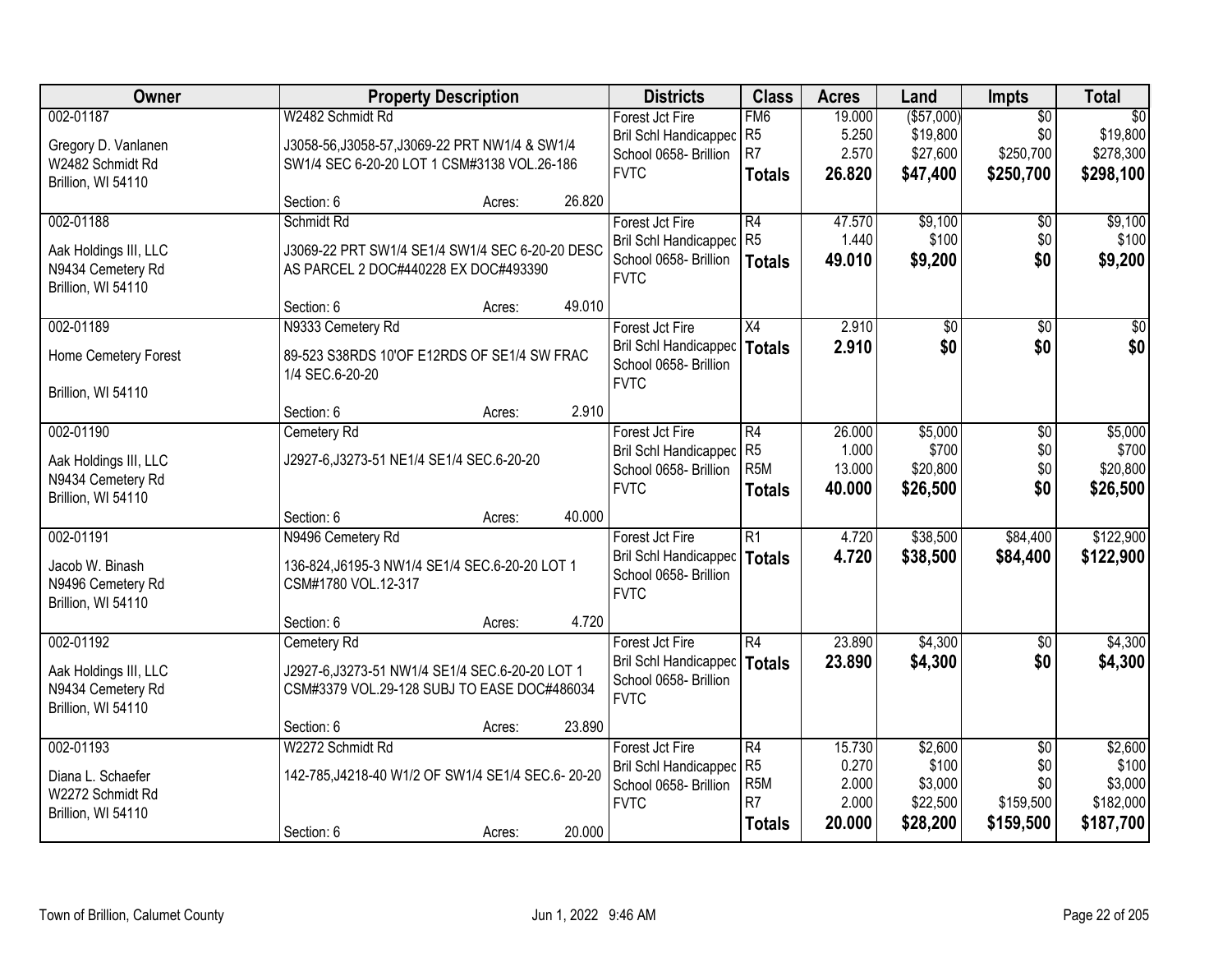| Owner                                                                           | <b>Property Description</b>                                                                                                                                                                           | <b>Districts</b>                                                                          | <b>Class</b>                                            | <b>Acres</b>                       | Land                                       | <b>Impts</b>                                     | <b>Total</b>                                 |
|---------------------------------------------------------------------------------|-------------------------------------------------------------------------------------------------------------------------------------------------------------------------------------------------------|-------------------------------------------------------------------------------------------|---------------------------------------------------------|------------------------------------|--------------------------------------------|--------------------------------------------------|----------------------------------------------|
| 002-01194<br>Dmw Real Estate, LLC<br>7043 Bunker Hill Rd<br>Greenleaf, WI 54126 | Schmidt Rd<br>J1432-14, J2132-49, J4573-1 SW1/4 SE1/4 SEC.6-20-20<br>E1/2                                                                                                                             | Forest Jct Fire<br>Bril Schl Handicapped<br>School 0658- Brillion<br><b>FVTC</b>          | R4<br>R <sub>5</sub><br>Totals                          | 19.500<br>0.500<br>20.000          | \$3,800<br>\$100<br>\$3,900                | $\overline{50}$<br>\$0<br>\$0                    | \$3,800<br>\$100<br>\$3,900                  |
|                                                                                 | 20.000<br>Section: 6<br>Acres:                                                                                                                                                                        |                                                                                           |                                                         |                                    |                                            |                                                  |                                              |
| 002-01195<br>Dmw Real Estate, LLC<br>7043 Bunker Hill Rd<br>Greenleaf, WI 54126 | Schmidt Rd<br>J1432-14, J2132-49, J4573-1 SE1/4 SE1/4 SEC.6-20-20                                                                                                                                     | Forest Jct Fire<br><b>Bril Schl Handicapped</b><br>School 0658- Brillion<br><b>FVTC</b>   | R4<br>R <sub>5</sub> M<br><b>Totals</b>                 | 34,000<br>6.000<br>40.000          | \$6,600<br>\$9,600<br>\$16,200             | \$0<br>\$0<br>\$0                                | \$6,600<br>\$9,600<br>\$16,200               |
|                                                                                 | 40.000<br>Section: 6<br>Acres:                                                                                                                                                                        |                                                                                           |                                                         |                                    |                                            |                                                  |                                              |
| 002-01196<br>Debra R. Schneider<br>W2143 Schmidt Rd<br>Brillion, WI 54110       | W2143 Schmidt Rd<br>J379-16, J1441-23, J4933-5 NE1/4 NE1/4 SEC. 7-20-20<br>EX CSM#998 VOL.7-80 ASSES.INCL/LOC.ID#1197                                                                                 | Forest Jct Fire<br>Bril Schl Handicapped<br>School 0658- Brillion<br><b>FVTC</b>          | R4<br>R7<br>Totals                                      | 36.000<br>2.780<br>38,780          | \$7,000<br>\$29,500<br>\$36,500            | \$0<br>\$251,000<br>\$251,000                    | \$7,000<br>\$280,500<br>\$287,500            |
|                                                                                 | 38.780<br>Section: 7<br>Acres:                                                                                                                                                                        |                                                                                           |                                                         |                                    |                                            |                                                  |                                              |
| 002-01197<br>Debra R. Schneider<br>W2143 Schmidt Rd<br>Brillion, WI 54110       | W2143 Schmidt Rd<br>J379-16,J1186-57 NE1/4 NE1/4 SEC.7-20-20 LOT 1<br>CSM#998 VOL.7-80 COM2059.26'E N1/4/C, E290.4',<br>S183', W290.4', N183'TO POB<br>1.220<br>Section: 7<br>Acres:                  | Forest Jct Fire<br><b>Bril Schl Handicapped</b><br>School 0658- Brillion<br><b>FVTC</b>   |                                                         | Assessed with 002-01196            |                                            |                                                  |                                              |
| 002-01198<br>Michael R. Micke<br>W2255 Schmidt Rd<br>Brillion, WI 54110         | W2255 Schmidt Rd<br>109-448 NW1/4 NE1/4 SEC.7-20-20 EX N18RDS OF<br>W12RDS & EX CSM#1668 VOL.11-294 10.77AC EX<br>CSM#2098 VOL.15-107 4.43AC<br>23.450<br>Section: 7<br>Acres:                        | Forest Jct Fire<br>Bril Schl Handicapped<br>School 0658- Brillion<br><b>FVTC</b>          | R4<br>R <sub>5</sub><br>R <sub>7</sub><br><b>Totals</b> | 18.070<br>2.380<br>3.000<br>23.450 | \$3,300<br>\$1,400<br>\$31,500<br>\$36,200 | $\overline{50}$<br>\$0<br>\$164,900<br>\$164,900 | \$3,300<br>\$1,400<br>\$196,400<br>\$201,100 |
| 002-01199<br>Ronald E. Davidson<br>N9292 Cemetery Rd<br>Brillion, WI 54110      | N9292 Cemetery Rd<br>109-449 N18RDS OF W12RDS NW1/4 NE1/4<br>SEC.7-20-20<br>1.350<br>Section: 7<br>Acres:                                                                                             | Forest Jct Fire<br>Bril Schl Handicapped   Totals<br>School 0658- Brillion<br><b>FVTC</b> | R1                                                      | 1.350<br>1.350                     | \$17,700<br>\$17,700                       | \$95,700<br>\$95,700                             | \$113,400<br>\$113,400                       |
| 002-01200<br>Donald W. Micke<br>N9230 Cemetery Rd<br>Brillion, WI 54110         | N9230 Cemetery Rd<br>109-448, J2506-39 NW1/4 NE1/4 SEC. 7-20-20 LOT 1<br>CSM11-294, COM320'S N1/4 COR, E408.64', SLY ALG<br>C/L DITCH 908.2', W492.01', N973'TO POB<br>10.770<br>Section: 7<br>Acres: | Forest Jct Fire<br>Bril Schl Handicapped<br>School 0658- Brillion<br><b>FVTC</b>          | R1<br>R4<br>R5<br><b>Totals</b>                         | 5.520<br>4.850<br>0.400<br>10.770  | \$42,900<br>\$900<br>\$100<br>\$43,900     | \$199,600<br>\$0<br>\$0<br>\$199,600             | \$242,500<br>\$900<br>\$100<br>\$243,500     |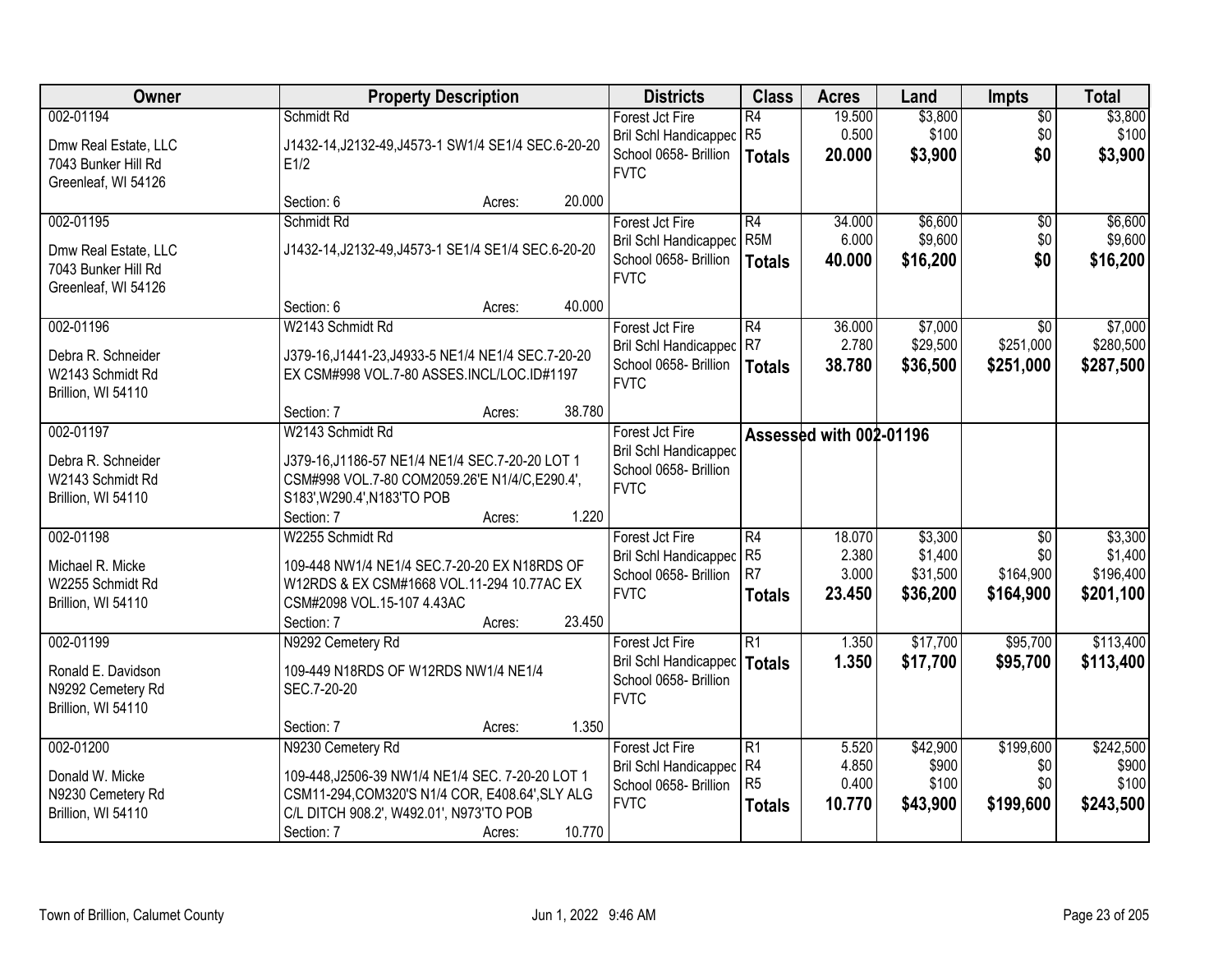| Owner                                                                                  |                                                                                                                                                                       | <b>Property Description</b> |        | <b>Districts</b>                                                                        | <b>Class</b>                                         | <b>Acres</b>              | Land                            | Impts                         | <b>Total</b>                      |
|----------------------------------------------------------------------------------------|-----------------------------------------------------------------------------------------------------------------------------------------------------------------------|-----------------------------|--------|-----------------------------------------------------------------------------------------|------------------------------------------------------|---------------------------|---------------------------------|-------------------------------|-----------------------------------|
| 002-01201<br>Debra R. Schneider<br>W2143 Schmidt Rd<br>Brillion, WI 54110              | Cemetery Rd<br>129-808, J1441-23, J4933-5 SW1/4 NE1/4 SEC. 7-20-20                                                                                                    |                             |        | Forest Jct Fire<br><b>Bril Schl Handicapped</b><br>School 0658- Brillion<br><b>FVTC</b> | R4<br>R <sub>5</sub><br><b>Totals</b>                | 39.000<br>1.000<br>40,000 | \$7,300<br>\$600<br>\$7,900     | $\overline{50}$<br>\$0<br>\$0 | \$7,300<br>\$600<br>\$7,900       |
|                                                                                        | Section: 7                                                                                                                                                            | Acres:                      | 40.000 |                                                                                         |                                                      |                           |                                 |                               |                                   |
| 002-01202<br>Debra R. Schneider<br>W2143 Schmidt Rd<br>Brillion, WI 54110              | 129-808, J1441-23, J4933-5 SE1/4 NE1/4 SEC. 7-20-20<br>EX HWY                                                                                                         |                             |        | Forest Jct Fire<br><b>Bril Schl Handicapped</b><br>School 0658- Brillion<br><b>FVTC</b> | $\overline{R4}$<br>R <sub>5</sub> M<br><b>Totals</b> | 36.900<br>3.000<br>39.900 | \$7,100<br>\$4,800<br>\$11,900  | \$0<br>\$0<br>\$0             | \$7,100<br>\$4,800<br>\$11,900    |
|                                                                                        | Section: 7                                                                                                                                                            | Acres:                      | 39.900 |                                                                                         |                                                      |                           |                                 |                               |                                   |
| 002-01203<br>Daniel D. Micke<br>N9201 Cemetery Rd<br>Brillion, WI 54110                | N9201 Cemetery Rd<br>J1043-11, J3064-47, J5440-53 NE1/4 NW1/4<br>SEC.7-20-20 E11.5AC                                                                                  |                             |        | Forest Jct Fire<br>Bril Schl Handicapped R4<br>School 0658- Brillion<br><b>FVTC</b>     | $\overline{R1}$<br><b>Totals</b>                     | 1.000<br>10.500<br>11.500 | \$14,500<br>\$1,900<br>\$16,400 | \$90,600<br>\$0<br>\$90,600   | \$105,100<br>\$1,900<br>\$107,000 |
|                                                                                        | Section: 7                                                                                                                                                            | Acres:                      | 11.500 |                                                                                         |                                                      |                           |                                 |                               |                                   |
| 002-01204<br>Aak Holdings III, LLC<br>N9434 Cemetery Rd<br>Brillion, WI 54110          | Schmidt Rd<br>135-115 W28.50A NE1/4 NW FRAC 1/4 SEC.7-20-20                                                                                                           |                             |        | Forest Jct Fire<br><b>Bril Schl Handicapped</b><br>School 0658- Brillion<br><b>FVTC</b> | R4<br><b>Totals</b>                                  | 28.500<br>28.500          | \$5,500<br>\$5,500              | $\sqrt[6]{}$<br>\$0           | \$5,500<br>\$5,500                |
|                                                                                        | Section: 7                                                                                                                                                            | Acres:                      | 28.500 |                                                                                         |                                                      |                           |                                 |                               |                                   |
| 002-01205<br>Aak Holdings III, LLC<br>N9434 Cemetery Rd<br>Brillion, WI 54110          | Micke Rd<br>135-115 NW1/4 OF NW FRAC 1/4 SEC.7-20-20 EX<br>CSM 6-95 N234' OF W434'                                                                                    |                             |        | Forest Jct Fire<br><b>Bril Schl Handicapped</b><br>School 0658- Brillion<br><b>FVTC</b> | $\overline{R4}$<br>R <sub>5</sub><br><b>Totals</b>   | 30.960<br>0.750<br>31.710 | \$6,000<br>\$100<br>\$6,100     | $\overline{50}$<br>\$0<br>\$0 | \$6,000<br>\$100<br>\$6,100       |
|                                                                                        | Section: 7                                                                                                                                                            | Acres:                      | 31.710 |                                                                                         |                                                      |                           |                                 |                               |                                   |
| 002-01206<br>Keith Finch<br>W2481 Schmidt Rd<br>Brillion, WI 54110                     | W2481 Schmidt Rd<br>J109-45, J2761-8 LOT 1 CSM#837 VOL.6-95 BEING<br>PRT OF NW1/4 OF NW FRAC 1/4 SEC.7-20-20 COM<br>NW/C E434', S234', W434', N234' POB<br>Section: 7 | Acres:                      | 2.330  | Forest Jct Fire<br><b>Bril Schl Handicapped</b><br>School 0658- Brillion<br><b>FVTC</b> | $\overline{R1}$<br><b>Totals</b>                     | 2.330<br>2.330            | \$25,300<br>\$25,300            | \$164,500<br>\$164,500        | \$189,800<br>\$189,800            |
| 002-01207<br>Micke Wayne E&Paula M RI Trust<br>N9390 County Rd D<br>Brillion, WI 54110 | Schmidt Rd<br>J1112-11, J1861-49 SW1/4 OF NW FRAC 1/4 SEC.7-<br>$20 - 20$<br>Section: 7                                                                               | Acres:                      | 34.040 | Forest Jct Fire<br><b>Bril Schl Handicapped</b><br>School 0658- Brillion<br><b>FVTC</b> | R4<br>R <sub>5</sub><br><b>Totals</b>                | 33.040<br>1.000<br>34.040 | \$6,400<br>\$100<br>\$6,500     | $\overline{50}$<br>\$0<br>\$0 | \$6,400<br>\$100<br>\$6,500       |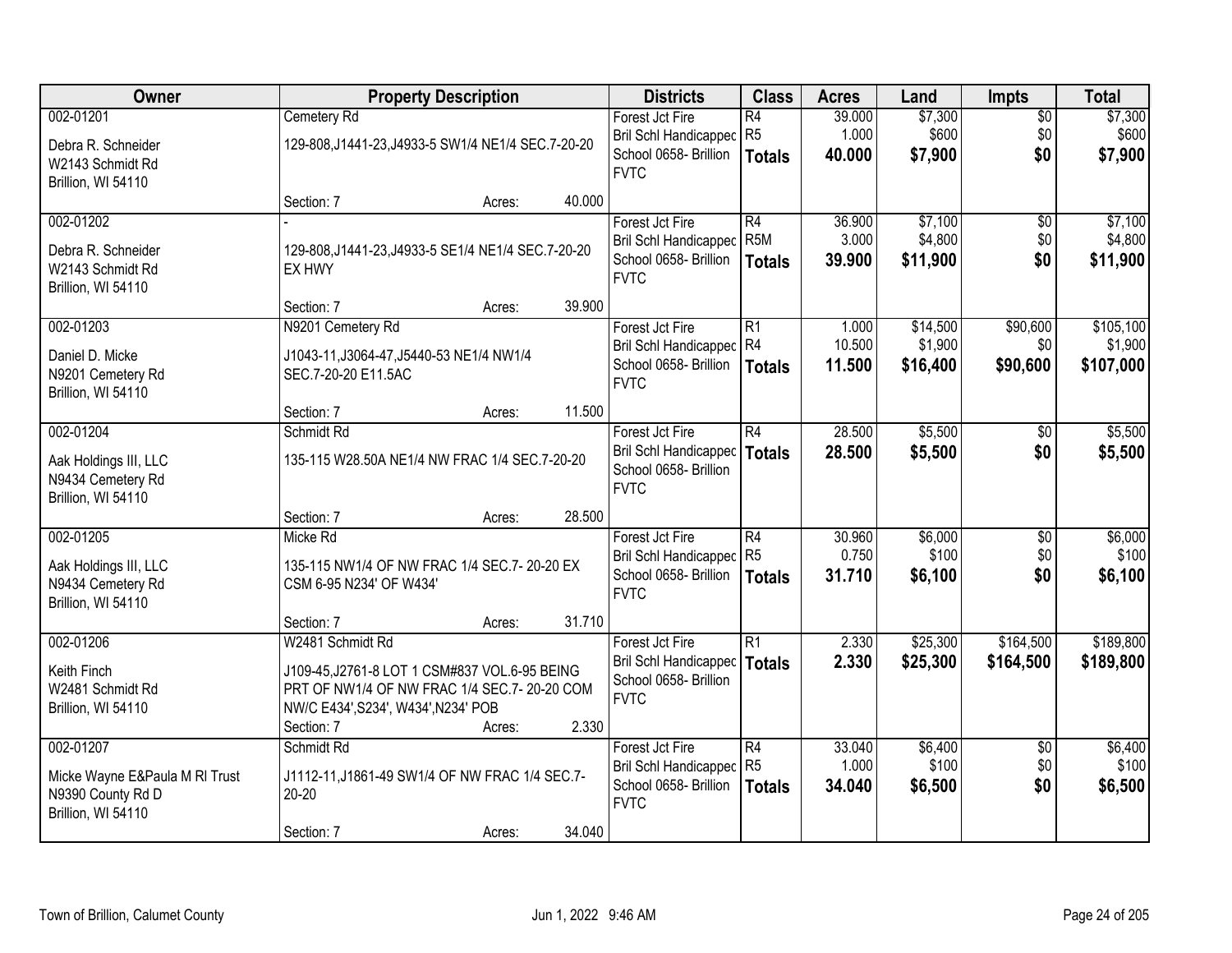| Owner                                                                           | <b>Property Description</b>                                                                                                                          | <b>Districts</b>                                                                                                                          | <b>Class</b>                         | <b>Acres</b>                     | Land                                   | <b>Impts</b>                                     | <b>Total</b>                             |
|---------------------------------------------------------------------------------|------------------------------------------------------------------------------------------------------------------------------------------------------|-------------------------------------------------------------------------------------------------------------------------------------------|--------------------------------------|----------------------------------|----------------------------------------|--------------------------------------------------|------------------------------------------|
| 002-01208<br>Dmw Real Estate, LLC<br>7043 Bunker Hill Rd<br>Greenleaf, WI 54126 | Cemetery Rd<br>J1223-26, J4220-59 SE1/4 NW FRAC 1/4 SEC.7-20-20                                                                                      | Forest Jct Fire<br>Bril Schl Handicapped   Totals<br>School 0658- Brillion<br><b>FVTC</b>                                                 | R4                                   | 40.000<br>40.000                 | \$7,600<br>\$7,600                     | $\sqrt{6}$<br>\$0                                | \$7,600<br>\$7,600                       |
|                                                                                 | 40.000<br>Section: 7<br>Acres:                                                                                                                       |                                                                                                                                           |                                      |                                  |                                        |                                                  |                                          |
| 002-01209<br>Aak Holdings III, LLC<br>N9434 Cemetery Rd<br>Brillion, WI 54110   | 85-409, J2952-26 LC, J5001-47 NE1/4 SW FRAC 1/4<br>SEC.7-20-20 EX RR & EX E10.00A IN SAN DIST<br>29.620<br>Section: 7<br>Acres:                      | Forest Jct Fire<br>Bril Schl Handicapped   Totals<br>School 0658- Brillion<br><b>FVTC</b>                                                 | R4                                   | 29.620<br>29.620                 | \$5,700<br>\$5,700                     | \$0<br>\$0                                       | \$5,700<br>\$5,700                       |
| 002-01210<br>Justin W. Knifke<br>N9067 Cemetery Rd<br>Brillion, WI 54110        | N9067 Cemetery Rd<br>85-409 NE1/4 SW FRAC1/4 SEC.7-20-20 PRT E10AC<br>IN SAN DIST. LOT 1 CSM#1772 VOL.12-283<br>7.030<br>Section: 7<br>Acres:        | <b>Forest Junction</b><br>Sanitary District #5<br>Forest Jct Fire<br><b>Bril Schl Handicapped</b><br>School 0658- Brillion<br><b>FVTC</b> | R4<br>R <sub>5</sub><br>R7<br>Totals | 4.530<br>0.500<br>2.000<br>7.030 | \$900<br>\$100<br>\$22,500<br>\$23,500 | $\overline{50}$<br>\$0<br>\$126,100<br>\$126,100 | \$900<br>\$100<br>\$148,600<br>\$149,600 |
| 002-01211<br>Aak Holdings III, LLC<br>N9434 Cemetery Rd<br>Brillion, WI 54110   | Cemetery Rd<br>85-499, J2952-26, J5001-47 NE1/4 NW FRAC1/4<br>SEC.7-20-20 E10AC IN SAN DIST, EX CSM12-283<br>7.03AC<br>2.970<br>Section: 7<br>Acres: | <b>Forest Junction</b><br>Sanitary District #5<br>Forest Jct Fire<br><b>Bril Schl Handicapped</b><br>School 0658- Brillion<br><b>FVTC</b> | R4<br>R5<br><b>Totals</b>            | 2.630<br>0.340<br>2.970          | \$500<br>\$100<br>\$600                | $\overline{60}$<br>\$0<br>\$0                    | \$500<br>\$100<br>\$600                  |
| 002-01212<br>Aak Holdings III, LLC<br>N9434 Cemetery Rd<br>Brillion, WI 54110   | US Highway 10<br>J2885-5, J3969-46 W68.16A SW1/4 SEC.7-20-20, EX<br>RR, EX HWY ROW .39AC (J2331-1)<br>65.710<br>Section: 7<br>Acres:                 | <b>Forest Junction</b><br>Sanitary District #5<br>Forest Jct Fire<br><b>Bril Schl Handicapped</b><br>School 0658- Brillion<br><b>FVTC</b> | R4<br>R <sub>5</sub><br>Totals       | 65.000<br>0.710<br>65.710        | \$12,600<br>\$500<br>\$13,100          | $\sqrt{6}$<br>\$0<br>\$0                         | \$12,600<br>\$500<br>\$13,100            |
| 002-01213<br>Aak Holdings III, LLC<br>N9434 Cemetery Rd<br>Brillion, WI 54110   | 132-467, J3574-11 W250'OF RR R.O.W. NW1/4 SW1/4<br>SEC.7-20-20<br>0.500<br>Section: 7<br>Acres:                                                      | <b>Forest Junction</b><br>Sanitary District #5<br>Forest Jct Fire<br>Bril Schl Handicapped<br>School 0658- Brillion<br><b>FVTC</b>        | R5<br><b>Totals</b>                  | 0.500<br>0.500                   | \$400<br>\$400                         | $\overline{50}$<br>\$0                           | \$400<br>\$400                           |
| 002-01214<br>Aak Holdings III, LLC<br>N9434 Cemetery Rd<br>Brillion, WI 54110   | US Highway 10<br>J1717-4, J2885-5 NW1/4 NW1/4 SEC.7-20-20<br>ABANDONED RR DESC. IN J1717-4-5<br>2.380<br>Section: 7<br>Acres:                        | <b>Forest Junction</b><br>Sanitary District #5<br>Forest Jct Fire<br><b>Bril Schl Handicapped</b><br>School 0658- Brillion<br><b>FVTC</b> | R5<br><b>Totals</b>                  | 2.380<br>2.380                   | \$1,700<br>\$1,700                     | $\overline{50}$<br>\$0                           | \$1,700<br>\$1,700                       |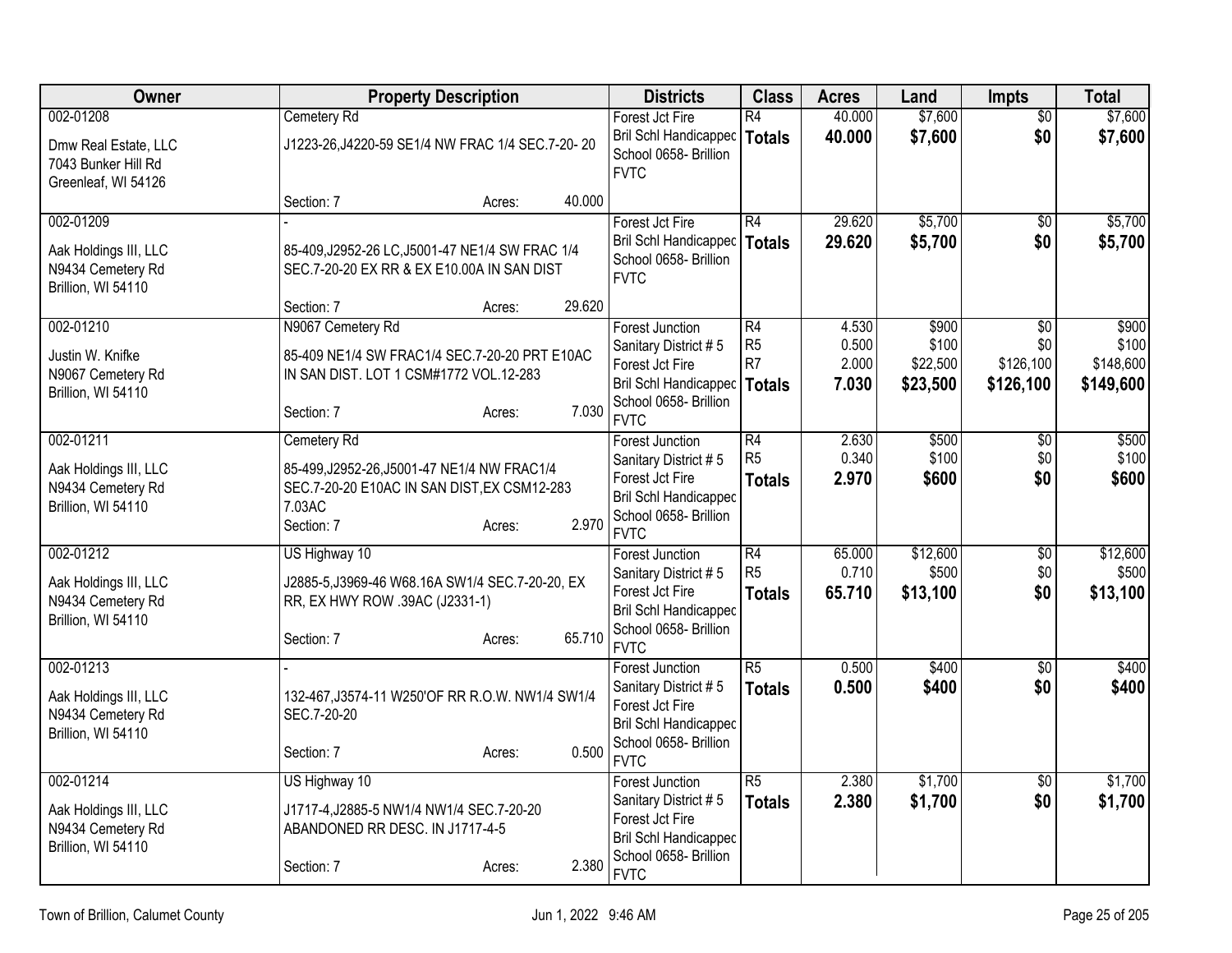| Owner                                            | <b>Property Description</b>                                                        | <b>Districts</b>                        | <b>Class</b>    | <b>Acres</b> | Land      | <b>Impts</b>    | <b>Total</b> |
|--------------------------------------------------|------------------------------------------------------------------------------------|-----------------------------------------|-----------------|--------------|-----------|-----------------|--------------|
| 002-01215                                        | Hwy 10                                                                             | <b>Forest Junction</b>                  | $\overline{R4}$ | 7.320        | \$1,400   | $\overline{30}$ | \$1,400      |
| Aak Holdings III, LLC                            | J2819-56 SE1/4 SW FRAC1/4 SEC.7-20-20 EX RR, EX                                    | Sanitary District #5                    | <b>Totals</b>   | 7.320        | \$1,400   | \$0             | \$1,400      |
| N9434 Cemetery Rd                                | COM SW/C OF E1/2 OF                                                                | Forest Jct Fire                         |                 |              |           |                 |              |
| Brillion, WI 54110                               | SW1/4, N1335', SELY705.5, S976', W600'TO POB & EX                                  | <b>Bril Schl Handicapped</b>            |                 |              |           |                 |              |
|                                                  | 7.320<br>Section: 7<br>Acres:                                                      | School 0658- Brillion<br><b>FVTC</b>    |                 |              |           |                 |              |
| 002-01216                                        | W2374 US Highway 10                                                                | <b>Forest Junction</b>                  | $\overline{R2}$ | 15.930       | \$165,000 | \$627,700       | \$792,700    |
|                                                  |                                                                                    | Sanitary District #5                    | <b>Totals</b>   | 15.930       | \$165,000 | \$627,700       | \$792,700    |
| Charles A. Tesch                                 | 84-546, J1154-39, J4439-21 COM SW/C OF E1/2 OF                                     | Forest Jct Fire                         |                 |              |           |                 |              |
| W2374 Hwy 10                                     | SW1/4, N1335', SELY705.5', S976', W600'TO                                          | <b>Bril Schl Handicapped</b>            |                 |              |           |                 |              |
| Brillion, WI 54110-9107                          | POB, SEC. 7-20-20                                                                  | School 0658- Brillion                   |                 |              |           |                 |              |
|                                                  | 15.930<br>Section: 7<br>Acres:                                                     | <b>FVTC</b>                             |                 |              |           |                 |              |
| 002-01217                                        | W2346 US Highway 10                                                                | Forest Junction                         | $\overline{R2}$ | 4.370        | \$75,100  | \$216,200       | \$291,300    |
| Mek Enterprises LLP                              | J1950-31, J3378-25 SE1/4 SW1/4 SEC. 7-20-20 LOT 1                                  | Sanitary District #5                    | <b>Totals</b>   | 4.370        | \$75,100  | \$216,200       | \$291,300    |
| W2346 Hwy 10                                     | CSM#1558 VOL.10-374 & PRT LOT 2 CSM#1558 COM                                       | Forest Jct Fire                         |                 |              |           |                 |              |
| PO Box 34                                        | NW/C LOT 2,E50.84',S780.02',N804.02 TO POB                                         | <b>Bril Schl Handicapped</b>            |                 |              |           |                 |              |
| Forest Junction, WI 54123                        | 4.370<br>Section: 7<br>Acres:                                                      | School 0658- Brillion                   |                 |              |           |                 |              |
|                                                  |                                                                                    | <b>FVTC</b>                             | R2              |              |           |                 |              |
| 002-01218                                        | W2322 Hwy 10                                                                       | <b>Forest Junction</b>                  |                 | 6.080        | \$91,100  | \$351,100       | \$442,200    |
| H&J Real Estate Holdings, LLC                    | J1324-49, J2832-25 SE1/4 SW1/4 SEC. 7-20-20 LOT 2                                  | Sanitary District #5<br>Forest Jct Fire | <b>Totals</b>   | 6.080        | \$91,100  | \$351,100       | \$442,200    |
| W2322 Us Hwy 10                                  | CSM#1558 VOL.10-374 EX DOC#501900 EX HWY                                           | Bril Schl Handicapped                   |                 |              |           |                 |              |
| Brillion, WI 54110                               | ROW DOC#476824 EASE ON LOT 1                                                       | School 0658- Brillion                   |                 |              |           |                 |              |
|                                                  | 6.080<br>Section: 7<br>Acres:                                                      | <b>FVTC</b>                             |                 |              |           |                 |              |
| 002-01219                                        | W2322 Hwy 10                                                                       | <b>Forest Junction</b>                  | $\overline{R2}$ | 1.740        | \$13,100  | \$49,100        | \$62,200     |
|                                                  |                                                                                    | Sanitary District #5                    | <b>Totals</b>   | 1.740        | \$13,100  | \$49,100        | \$62,200     |
| H&J Real Estate Holdings, LLC<br>W2322 Us Hwy 10 | J2200-20, J2819-56 ABANDONED RR IN E1/2 SW1/4<br>SEC.7-20-20 EX HWY ROW DOC#476824 | Forest Jct Fire                         |                 |              |           |                 |              |
| Brillion, WI 54110                               |                                                                                    | <b>Bril Schl Handicapped</b>            |                 |              |           |                 |              |
|                                                  | 1.740<br>Section: 7<br>Acres:                                                      | School 0658- Brillion                   |                 |              |           |                 |              |
|                                                  |                                                                                    | <b>FVTC</b>                             |                 |              |           |                 |              |
| 002-01220                                        | Hwy 57                                                                             | Forest Junction                         | $\overline{R5}$ | 1.590        | \$1,100   | \$0             | \$1,100      |
| Aak Holdings III, LLC                            | J2885-5, J3969-46 PRT E1/2 SW1/4 SEC.7-20-20                                       | Sanitary District #5                    | <b>Totals</b>   | 1.590        | \$1,100   | \$0             | \$1,100      |
| N9434 Cemetery Rd                                | ABANDONED RR - DESC. IN J1717-4&5                                                  | Forest Jct Fire                         |                 |              |           |                 |              |
| Brillion, WI 54110                               |                                                                                    | <b>Bril Schl Handicapped</b>            |                 |              |           |                 |              |
|                                                  | 1.590<br>Section: 7<br>Acres:                                                      | School 0658- Brillion<br><b>FVTC</b>    |                 |              |           |                 |              |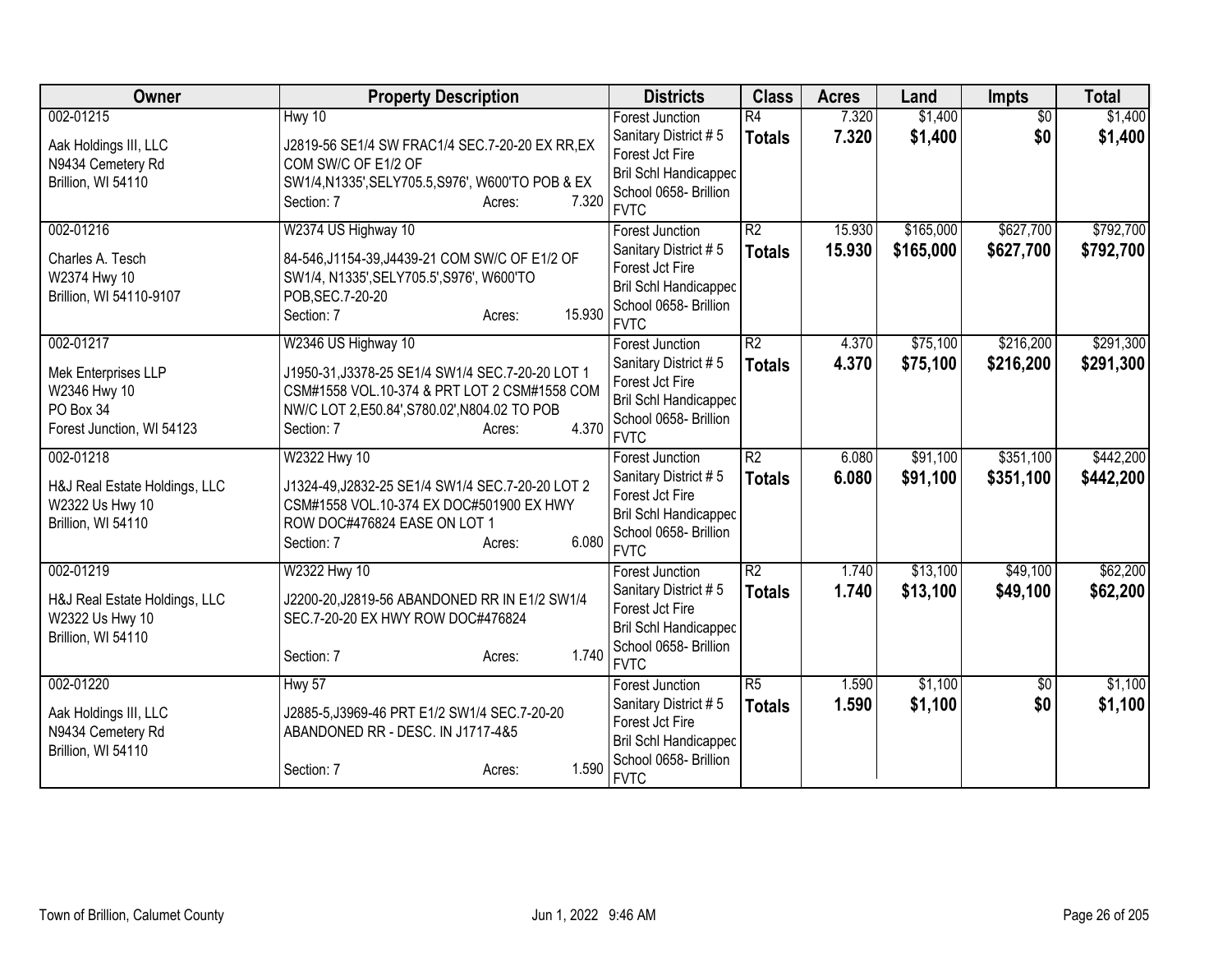| Owner                                                                                                       | <b>Property Description</b>                                                                                                                                                                    | <b>Districts</b>                                                                                                                          | <b>Class</b>                                       | <b>Acres</b>              | Land                          | Impts                                 | <b>Total</b>                  |
|-------------------------------------------------------------------------------------------------------------|------------------------------------------------------------------------------------------------------------------------------------------------------------------------------------------------|-------------------------------------------------------------------------------------------------------------------------------------------|----------------------------------------------------|---------------------------|-------------------------------|---------------------------------------|-------------------------------|
| 002-01222<br>State of WI Dot Hwy 57/Row<br>101 S Webster St<br>Madison, WI 53707                            | 171-316 14.64A AS DESC.IN V171-316 BEING PRT OF<br>NE1/4 SE1/4 SEC.7-20-20, EX. 5A TO STANELLE, EX<br>9.06A TO SEEGER EX 4.94A FOR HWY ROW<br>0.610<br>Section: 7<br>Acres:                    | <b>Forest Junction</b><br>Sanitary District #5<br>Forest Jct Fire<br>Bril Schl Handicapped<br>School 0658- Brillion<br><b>FVTC</b>        | $\overline{\mathsf{x2}}$<br><b>Totals</b>          | 0.610<br>0.610            | $\overline{60}$<br>\$0        | $\overline{50}$<br>\$0                | \$0<br>\$0                    |
| 002-01223<br>Debra R. Schneider<br>W2143 Schmidt Rd<br>Brillion, WI 54110                                   | Hwy 57<br>J2859-9, J2952-16 COM NW/C NE1/4 SE1/4 S7-20-<br>20, S649.87', NE ALG N-ROW HWY 57 1371.56' TO N-L<br>OF SE1/4, W1207.9' TO POB<br>9.060<br>Section: 7<br>Acres:                     | <b>Forest Junction</b><br>Sanitary District #5<br>Forest Jct Fire<br><b>Bril Schl Handicapped</b><br>School 0658- Brillion<br><b>FVTC</b> | $\overline{R4}$<br>R <sub>7</sub><br><b>Totals</b> | 8.810<br>0.250<br>9.060   | \$1,700<br>\$1,800<br>\$3,500 | $\overline{30}$<br>\$1,600<br>\$1,600 | \$1,700<br>\$3,400<br>\$5,100 |
| 002-01224<br>Aak Holdings III, LLC<br>N9434 Cemetery Rd<br>Brillion, WI 54110                               | Cemetery Rd<br>85-409, J2952-26 LC, J5001-47 NW1/4 SE1/4<br>SEC.7-20-20 LYG N&W NEW HWY 57, COM 1833.01'N<br>S1/4/C, N764.37'TO C/COR SEC.7,<br>26.000<br>Section: 7<br>Acres:                 | <b>Forest Junction</b><br>Sanitary District #5<br>Forest Jct Fire<br><b>Bril Schl Handicapped</b><br>School 0658- Brillion<br><b>FVTC</b> | R4<br>R <sub>5</sub><br><b>Totals</b>              | 25.000<br>1.000<br>26.000 | \$4,800<br>\$600<br>\$5,400   | \$0<br>\$0<br>\$0                     | \$4,800<br>\$600<br>\$5,400   |
| 002-01225<br>John William Hammen<br>N9028 Cemetery Rd<br>Brillion, WI 54110                                 | N9028 Cemetery Rd<br>115-645 PCL W1/2 SE1/4 SEC.7-20-20 COM SW/C BNC<br>INTERS C/L HWY 10 &CEMETERY RD, N1027'&<br>POB, CONT N804.5', E472.7', SLY 168.7', SW<br>6.000<br>Section: 7<br>Acres: | <b>Forest Junction</b><br>Sanitary District #5<br>Forest Jct Fire<br><b>Bril Schl Handicapped</b><br>School 0658- Brillion<br><b>FVTC</b> | $\overline{R1}$<br><b>Totals</b>                   | 6.000<br>6.000            | \$45,500<br>\$45,500          | \$66,000<br>\$66,000                  | \$111,500<br>\$111,500        |
| 002-01226<br>State of WI Dot Hwy 57/Row<br>101 S Webster St<br>Madison, WI 53707                            | <b>Hwy 57</b><br>171-46 W1/2 SE1/4 SEC.7-20-20 HWY 57/ROW<br>DESC.IN VOL.171-46, EX CSM9-28, EX. 16.71AC, AND<br><b>EX 10.42AC</b><br>5.220<br>Section: 7<br>Acres:                            | Forest Jct Fire<br>Bril Schl Handicapped<br>School 0658- Brillion<br><b>FVTC</b>                                                          | $\overline{X2}$<br><b>Totals</b>                   | 5.220<br>5.220            | $\sqrt{50}$<br>\$0            | $\sqrt{6}$<br>\$0                     | \$0<br>\$0                    |
| 002-01227<br>Assm Grds Un Meth Ch Forest<br>Camp Forest Inc<br>N8893 Church St<br>Forest Junction, WI 54123 | Hwy 10<br>171-46 SW1/4 SE1/4 SEC.7-20-20 THT PRT DESC. IN<br>VOL.171-46 EX J2292-30 EX HWY ROW DOC#471091<br>10.380<br>Section: 7<br>Acres:                                                    | <b>Forest Junction</b><br>Sanitary District #5<br>Forest Jct Fire<br><b>Bril Schl Handicapped</b><br>School 0658- Brillion<br><b>FVTC</b> | $\overline{X4}$<br><b>Totals</b>                   | 10.380<br>10.380          | $\sqrt{50}$<br>\$0            | $\overline{50}$<br>\$0                | $\overline{50}$<br>\$0        |
| 002-01228<br>Aak Holdings III, LLC<br>N9434 Cemetery Rd<br>Brillion, WI 54110                               | Hwy 10<br>171-46, J2292-30 W1/2 SE1/4 SEC. 7-20-20<br>COM898.51'N&152.59'E S1/4/C TO SE<br>HWY/ROW, NE891.08', NELY ALG<br>16.170<br>Section: 7<br>Acres:                                      | <b>Forest Junction</b><br>Sanitary District #5<br>Forest Jct Fire<br><b>Bril Schl Handicapped</b><br>School 0658- Brillion<br><b>FVTC</b> | R4<br>R <sub>5</sub> M<br><b>Totals</b>            | 15.170<br>1.000<br>16.170 | \$2,900<br>\$1,500<br>\$4,400 | $\frac{1}{20}$<br>\$0<br>\$0          | \$2,900<br>\$1,500<br>\$4,400 |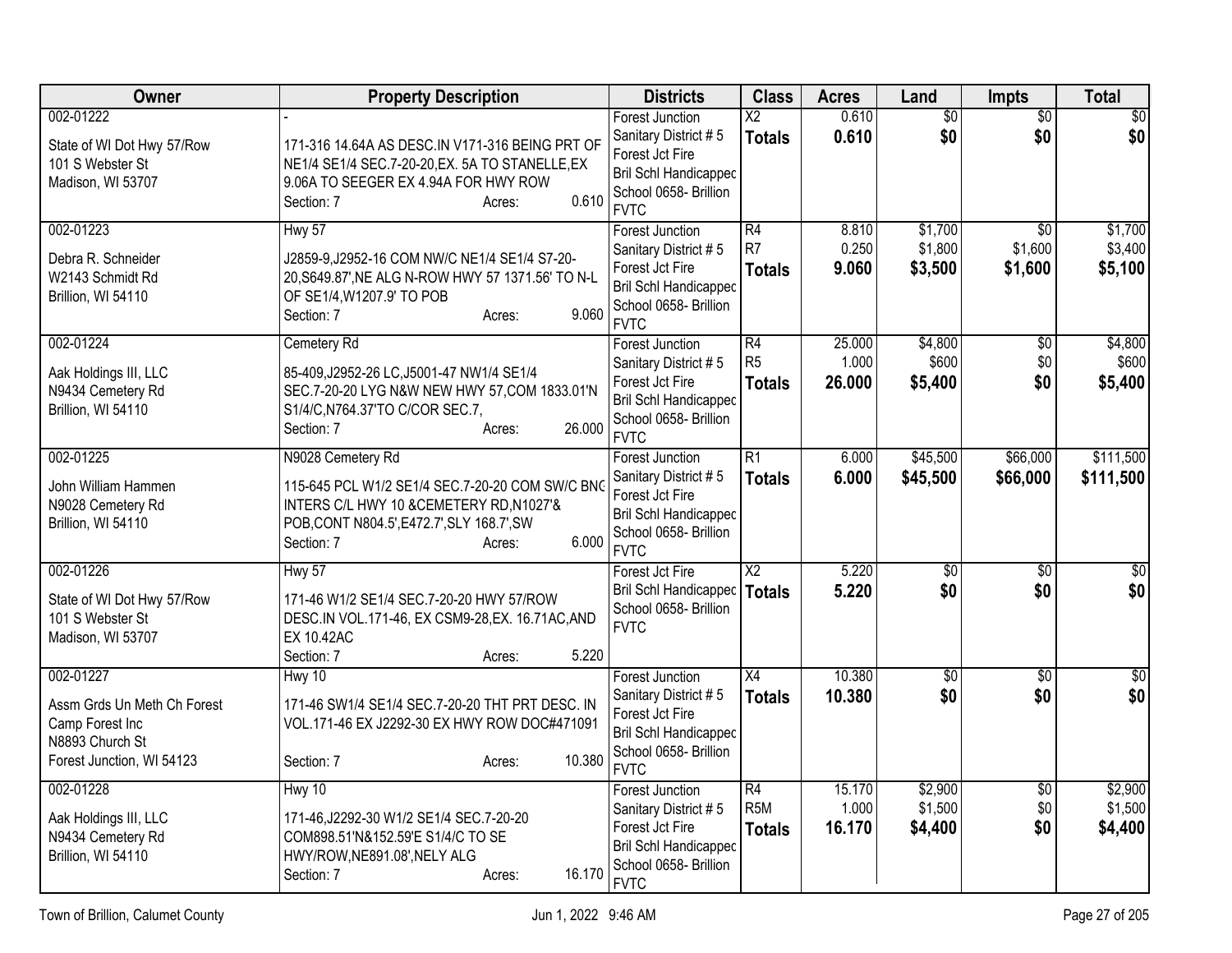| Owner                                                                                 | <b>Property Description</b>                                                                                                                                                                                    | <b>Districts</b>                                                                                                                          | <b>Class</b>                     | <b>Acres</b>   | Land                   | <b>Impts</b>           | <b>Total</b>           |
|---------------------------------------------------------------------------------------|----------------------------------------------------------------------------------------------------------------------------------------------------------------------------------------------------------------|-------------------------------------------------------------------------------------------------------------------------------------------|----------------------------------|----------------|------------------------|------------------------|------------------------|
| 002-01229<br>Forest Assembly Ground Inc<br>d.b.a. Camp Forest Inc<br>Camp Forest Inc  | W2230 Hwy 10<br>49-412 S500' OF E610'SW1/4 SE1/4 SEC.7-20-20,LYG<br>E OF RR EX.S100' OF E70'                                                                                                                   | Forest Jct Fire<br><b>Bril Schl Handicapped</b><br>School 0658- Brillion<br><b>FVTC</b>                                                   | $\overline{X4}$<br><b>Totals</b> | 6.730<br>6.730 | $\overline{60}$<br>\$0 | $\overline{30}$<br>\$0 | \$0<br>\$0             |
| W2230 Hwy 10<br>Forest Junction, WI 54123                                             | 6.730<br>Section: 7<br>Acres:                                                                                                                                                                                  |                                                                                                                                           |                                  |                |                        |                        |                        |
| 002-01230<br>Junction Sanitary Forest Dist<br>PO Box 132<br>Forest Junction, WI 54123 | W2230 US Highway 10<br>179-493 TOWER- COM 9.01'S&1326.31'W &80'N SE/C<br>SEC.7-20-20, N 100', W60', S100.39', E70'TO POB<br>(TOWER)<br>0.150<br>Section: 7<br>Acres:                                           | Forest Jct Fire<br>Bril Schl Handicapped<br>School 0658- Brillion<br><b>FVTC</b>                                                          | X4<br><b>Totals</b>              | 0.150<br>0.150 | \$0<br>\$0             | $\overline{50}$<br>\$0 | $\sqrt{50}$<br>\$0     |
| 002-01231<br>Eileen A. Rueden<br><b>PO Box 200</b><br>Forest Junction, WI 54123       | N8926 State Highway 57<br>J2845-56, J5395-53, J5687-2 SW1/4 SE1/4 SEC.7-20-20<br>LT1 LOT 1 CSM#1798 VOL.12-374 SUBJ TO ING/EGR<br>EASE ALG S/L CSM VOL.12-374 DESC.J5687-2 EX<br>2.090<br>Section: 7<br>Acres: | <b>Forest Junction</b><br>Sanitary District #5<br>Forest Jct Fire<br><b>Bril Schl Handicapped</b><br>School 0658- Brillion<br><b>FVTC</b> | $\overline{R2}$<br><b>Totals</b> | 2.090<br>2.090 | \$43,000<br>\$43,000   | \$184,800<br>\$184,800 | \$227,800<br>\$227,800 |
| 002-01232<br>Paudel Corporation<br>7025 N Smoketree pass<br>Appleton, WI 54913        | N8914 State Highway 57<br>J1525-29, J2860-23 SW1/4 SE1/4 SEC. 7-20-20 LOT 2<br>CSM#1354 VOL.9-281, COM149.58'N &55'E S1/4<br>COR, N140.83', E409.56'TO RR, SELY445.07'TO<br>2.890<br>Section: 7<br>Acres:      | <b>Forest Junction</b><br>Sanitary District #5<br>Forest Jct Fire<br><b>Bril Schl Handicapped</b><br>School 0658- Brillion<br><b>FVTC</b> | $\overline{R2}$<br><b>Totals</b> | 2.890<br>2.890 | \$56,200<br>\$56,200   | \$347,600<br>\$347,600 | \$403,800<br>\$403,800 |
| 002-01234<br>Lanetta M. Stanelle<br>N5899 Hwy 57<br>Hilbert, WI 54129                 | Hwy 57<br>J1670-42, J2203-43 ABANDONED RR IN SW1/4 OF<br>SE1/4 SEC. 7-20-20 LYG E OF & ADJ. TO LOT 2 CSM<br>9-281<br>1.020<br>Section: 7<br>Acres:                                                             | <b>Forest Junction</b><br>Sanitary District #5<br>Forest Jct Fire<br>Bril Schl Handicapped<br>School 0658- Brillion<br><b>FVTC</b>        | $\overline{R2}$<br><b>Totals</b> | 1.020<br>1.020 | \$1,300<br>\$1,300     | $\sqrt[6]{}$<br>\$0    | \$1,300<br>\$1,300     |
| 002-01236<br>Mark W. Walker<br>W2108 Hwy 10<br>Forest Junction, WI 54123              | Hwy 10<br>155-613, J3292-20 SE1/4 SE1/4 SEC. 7-20-20 COM40'N<br>SE/C,N120',W100', S105',SWLY TO PT 117'W OF<br>POB, E117'TO POB EX HWY ROW (E50')<br>0.250<br>Section: 7<br>Acres:                             | <b>Forest Junction</b><br>Sanitary District #5<br>Forest Jct Fire<br><b>Bril Schl Handicapped</b><br>School 0658- Brillion<br><b>FVTC</b> | $\overline{R5}$<br><b>Totals</b> | 0.250<br>0.250 | \$200<br>\$200         | \$0<br>\$0             | \$200<br>\$200         |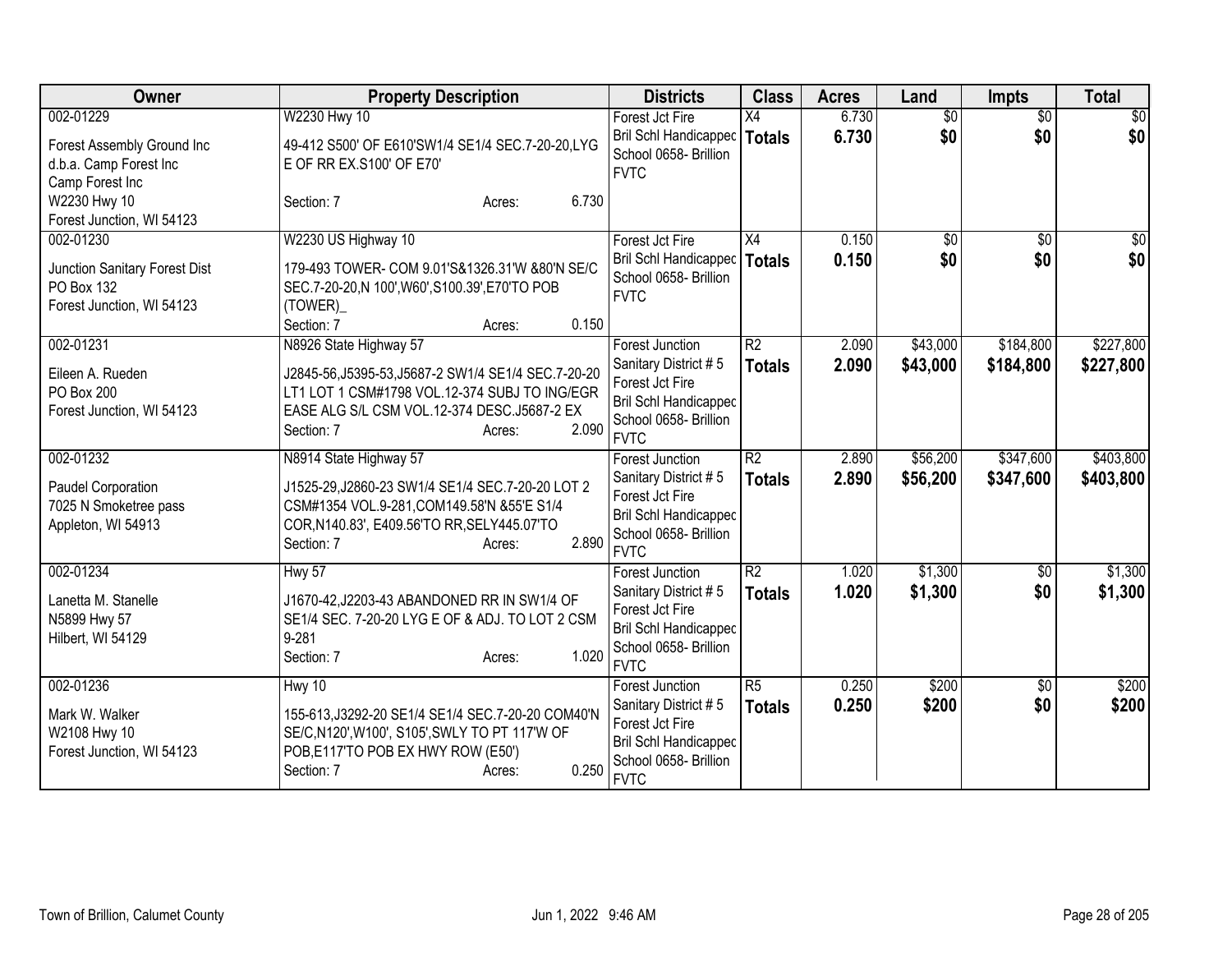| Owner                                                                                    | <b>Property Description</b>                                                                                                                                                                       | <b>Districts</b>                                                                                                                   | <b>Class</b>                            | <b>Acres</b>              | Land                           | Impts                         | <b>Total</b>                    |
|------------------------------------------------------------------------------------------|---------------------------------------------------------------------------------------------------------------------------------------------------------------------------------------------------|------------------------------------------------------------------------------------------------------------------------------------|-----------------------------------------|---------------------------|--------------------------------|-------------------------------|---------------------------------|
| 002-01237<br>Mark W. Walker<br>W2108 Hwy 10<br>Forest Junction, WI 54123                 | W2108 Hwy 10<br>J1224-38, J1224-40 SE1/4 SE1/4 SEC. 7-20-20 PRT LOT<br>1 CSM#1302 VOL.9-156 COM151'N & 50'W<br>SE/C, N181.35', W745.55', S261.45, E15.49', S40',<br>5.000<br>Section: 7<br>Acres: | <b>Forest Junction</b><br>Sanitary District #5<br>Forest Jct Fire<br>Bril Schl Handicapped<br>School 0658- Brillion<br><b>FVTC</b> | R1<br><b>Totals</b>                     | 5.000<br>5.000            | \$32,500<br>\$32,500           | \$109,000<br>\$109,000        | \$141,500<br>\$141,500          |
| 002-01238<br>State of WI Dot Hwy 10/Row<br>101 S Webster St<br>Madison, WI 53707         | Hwy 10<br>J2331-1 SW1/4 NW1/4 SEC.7-20-20 PRT HWY 10/ROW<br><b>DESC J2331-1</b><br>0.390<br>Section: 7<br>Acres:                                                                                  | Forest Junction<br>Sanitary District #5<br>Forest Jct Fire<br><b>Bril Schl Handicapped</b><br>School 0658- Brillion<br><b>FVTC</b> | $\overline{\text{X2}}$<br><b>Totals</b> | 0.390<br>0.390            | $\overline{50}$<br>\$0         | $\overline{50}$<br>\$0        | $\overline{50}$<br>\$0          |
| 002-01239<br>Mark L. Stanelle<br>W1639 County K<br>Brillion, WI 54110                    | County K<br>J2259-21, J2295-46 E1/2 NE1/4 NE1/4 SEC.8-20-20                                                                                                                                       | Forest Jct Fire<br>Bril Schl Handicapped   Totals<br>School 0658- Brillion<br><b>FVTC</b>                                          | R4                                      | 20.000<br>20,000          | \$3,900<br>\$3,900             | \$0<br>\$0                    | \$3,900<br>\$3,900              |
|                                                                                          | 20.000<br>Section: 8<br>Acres:                                                                                                                                                                    |                                                                                                                                    |                                         |                           |                                |                               |                                 |
| 002-01240<br>Bernhardt Thomas L Revocable Trust<br>621 Rosehill Rd<br>Kaukauna, WI 54130 | County K<br>J56-19, J1441-26 NE1/4 NE1/4 SEC.8-20-20 W1/2 EX<br>PRT CSM 6-201 OF 1.7A SW/C                                                                                                        | Forest Jct Fire<br>Bril Schl Handicapped   Totals<br>School 0658- Brillion<br><b>FVTC</b>                                          | R4                                      | 18.300<br>18.300          | \$3,500<br>\$3,500             | \$0<br>\$0                    | \$3,500<br>\$3,500              |
|                                                                                          | 18.300<br>Section: 8<br>Acres:                                                                                                                                                                    |                                                                                                                                    |                                         |                           |                                |                               |                                 |
| 002-01241<br>Bernhardt Thomas L Revocable Trust<br>621 Rosehill Rd<br>Kaukauna, WI 54130 | N9076 Holmes Rd<br>J56-19, J1441-26 NW1/4 NE1/4 SEC.8-20-20 EX RR, EX<br>PRT CSM6-201 3.56 AC & EX 4.29AC HWY 57/ROW<br>J2894-23 - EX PRT LYG W OF HWY 57<br>28.760<br>Section: 8<br>Acres:       | Forest Jct Fire<br>Bril Schl Handicapped R7<br>School 0658- Brillion<br><b>FVTC</b>                                                | R4<br>Totals                            | 27.760<br>1.000<br>28.760 | \$5,400<br>\$7,000<br>\$12,400 | \$0<br>\$6,500<br>\$6,500     | \$5,400<br>\$13,500<br>\$18,900 |
| 002-01242<br>Corey M. Schneider<br>W1825 County Rd K<br>Brillion, WI 54110               | W1825 County K<br>179-792, J705-1 NW1/4 NE1/4 SEC.8-20-20 LOT 1<br>CSM#879 VOL.6-201, COM 932.25'E NW/C<br>NE1/4, S362.92', E191.47', S308.8', SE327.62',<br>5.260<br>Section: 8<br>Acres:        | Forest Jct Fire<br>Bril Schl Handicapped<br>School 0658- Brillion<br><b>FVTC</b>                                                   | R1<br>R <sub>5</sub><br>Totals          | 3.660<br>1.600<br>5.260   | \$32,600<br>\$900<br>\$33,500  | \$113,000<br>\$0<br>\$113,000 | \$145,600<br>\$900<br>\$146,500 |
| 002-01243<br>Bernhardt Thomas L Revocable Trust<br>621 Rosehill Rd<br>Kaukauna, WI 54130 | Holmes Rd<br>J56-19, J1441-26 SW1/4 NE1/4 SEC.8-20-20 EX LOT 1<br>CSM#2457 VOL.19-52<br>14.181<br>Section: 8<br>Acres:                                                                            | Forest Jct Fire<br>Bril Schl Handicapped<br>School 0658- Brillion<br><b>FVTC</b>                                                   | R4<br>Totals                            | 14.181<br>14.181          | \$2,700<br>\$2,700             | $\overline{30}$<br>\$0        | \$2,700<br>\$2,700              |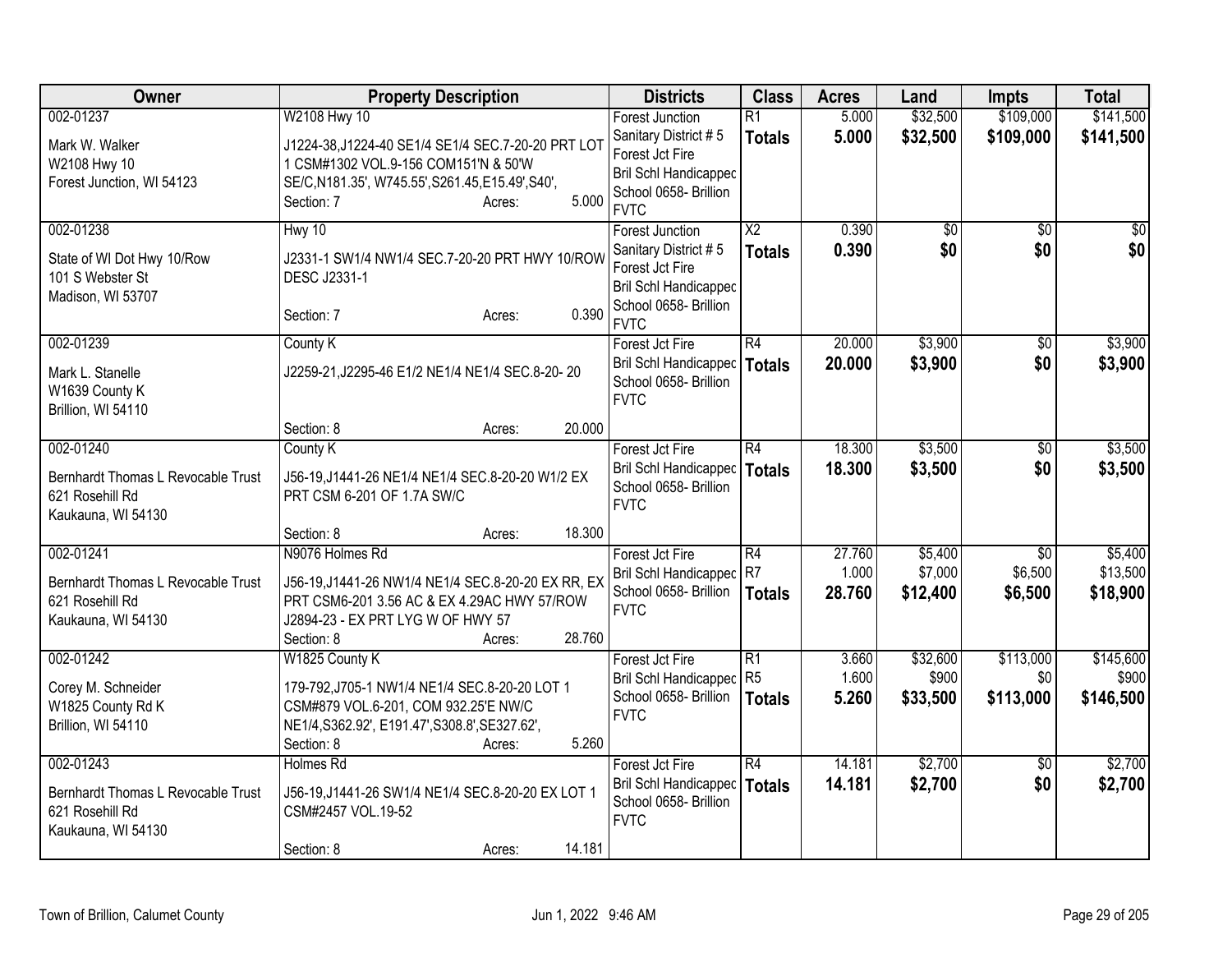| Owner                                                                                                         | <b>Property Description</b>                                                                                                                                                                                                           | <b>Districts</b>                                                                        | <b>Class</b>                                              | <b>Acres</b>                       | Land                                       | <b>Impts</b>                         | <b>Total</b>                                 |
|---------------------------------------------------------------------------------------------------------------|---------------------------------------------------------------------------------------------------------------------------------------------------------------------------------------------------------------------------------------|-----------------------------------------------------------------------------------------|-----------------------------------------------------------|------------------------------------|--------------------------------------------|--------------------------------------|----------------------------------------------|
| 002-01244<br>Mark L. Stanelle<br>W1639 County K                                                               | J2259-21, J2295-46 E1/2 SE1/4 NE1/4 SEC.8-20-20                                                                                                                                                                                       | Forest Jct Fire<br>Bril Schl Handicapped<br>School 0658- Brillion<br><b>FVTC</b>        | $\overline{R4}$<br><b>Totals</b>                          | 20.000<br>20.000                   | \$3,900<br>\$3,900                         | $\overline{50}$<br>\$0               | \$3,900<br>\$3,900                           |
| Brillion, WI 54110                                                                                            | 20.000<br>Section: 8<br>Acres:                                                                                                                                                                                                        |                                                                                         |                                                           |                                    |                                            |                                      |                                              |
| 002-01245<br>Bernhardt Thomas L Revocable Trust<br>621 Rosehill Rd<br>Kaukauna, WI 54130                      | J56-19, J1441-26 SE1/4 NE1/4 SEC.8-20-20 W1/2                                                                                                                                                                                         | Forest Jct Fire<br>Bril Schl Handicapped<br>School 0658- Brillion<br><b>FVTC</b>        | R4<br>R <sub>5</sub><br>R <sub>5</sub> M<br><b>Totals</b> | 10.490<br>5.780<br>3.730<br>20.000 | \$2,000<br>\$4,000<br>\$6,000<br>\$12,000  | $\overline{50}$<br>\$0<br>\$0<br>\$0 | \$2,000<br>\$4,000<br>\$6,000<br>\$12,000    |
| 002-01246<br>Dale Steinfest<br>W1991 Schmidt Rd<br>Brillion, WI 54110                                         | 20.000<br>Section: 8<br>Acres:<br>W1991 Schmidt Rd<br>J1388-5, J1717-17 NE1/4 NW1/4 SEC.8-20-20 & PRT<br>NW-NE LYG W OF HWY 57EX RR & EX 3.10AC HWY<br>57/ ROW J2916-35 & EX .11AC DESC DOC.#349068<br>Section: 8<br>36.920<br>Acres: | Forest Jct Fire<br>Bril Schl Handicapped<br>School 0658- Brillion<br><b>FVTC</b>        | R4<br>R <sub>5</sub><br>R7<br><b>Totals</b>               | 31.920<br>2.000<br>3.000<br>36.920 | \$6,200<br>\$8,000<br>\$31,500<br>\$45,700 | \$0<br>\$0<br>\$255,700<br>\$255,700 | \$6,200<br>\$8,000<br>\$287,200<br>\$301,400 |
| 002-01247<br>Dean R. Stanelle<br>W2051 Schmidt Rd<br>Brillion, WI 54110                                       | W2051 Schmidt Rd<br>J1664-3,J1671-42 NW1/4 NW1/4 SEC.8-20-20 LOT 1<br>CSM#3363 VOL.29-79<br>6.090<br>Section: 8<br>Acres:                                                                                                             | Forest Jct Fire<br>Bril Schl Handicapped<br>School 0658- Brillion<br><b>FVTC</b>        | R1<br>R4<br><b>Totals</b>                                 | 2.000<br>4.090<br>6.090            | \$23,500<br>\$800<br>\$24,300              | \$182,100<br>\$0<br>\$182,100        | \$205,600<br>\$800<br>\$206,400              |
| 002-01248<br>Nathan Schnell<br>W979 County K<br>Brillion, WI 54110                                            | Schmidt Rd<br>J1664-3,J1671-42 SW1/4 NW1/4 SEC.8-20-20 EX HWY&<br>EX .75AC HWY 57/ROW J2748-44 SUBJ TO CONS<br>EASE DOC#383854<br>38.380<br>Section: 8<br>Acres:                                                                      | Forest Jct Fire<br><b>Bril Schl Handicapped</b><br>School 0658- Brillion<br><b>FVTC</b> | $\overline{R4}$<br>R <sub>5</sub><br><b>Totals</b>        | 30.880<br>7.500<br>38.380          | \$6,000<br>\$5,300<br>\$11,300             | \$0<br>\$0<br>\$0                    | \$6,000<br>\$5,300<br>\$11,300               |
| 002-01249<br>Dale Steinfest<br>W1991 Schmidt Rd<br>Brillion, WI 54110                                         | J1388-5, J1717-17 SE1/4 NW1/4 SEC.8-20-20 EX RR, EX<br>S230'LYG E OF RR EX 4.11AC HWY 57/ROW J2416-35<br>&EX PRT LYG E OF RR DOC#349068<br>23.250<br>Section: 8<br>Acres:                                                             | Forest Jct Fire<br>Bril Schl Handicapped R5<br>School 0658- Brillion<br><b>FVTC</b>     | R4<br><b>Totals</b>                                       | 22.180<br>1.070<br>23.250          | \$4,300<br>\$700<br>\$5,000                | $\sqrt{$0}$<br>\$0<br>\$0            | \$4,300<br>\$700<br>\$5,000                  |
| 002-01250<br>American Transmission Co, LLC<br>N19 W23993 Ridgeview Pkwy W<br>PO Box 6113<br>De Pere, WI 54115 | N9099 Holmes Rd<br>0-184, J5346-58 NE & SE1/4 NW1/4 SEC.8-20-20<br>S230'LYG E OF RR & PRT DESC DOC.#349068 LYG N<br>OF S230' & PRT NE-NW, ALL LYG E OF RR<br>10.550<br>Section: 8<br>Acres:                                           | Forest Jct Fire<br>Bril Schl Handicapped<br>School 0658- Brillion<br><b>FVTC</b>        | X4<br><b>Totals</b>                                       | 10.550<br>10.550                   | $\overline{50}$<br>\$0                     | $\overline{50}$<br>\$0               | \$0<br>\$0                                   |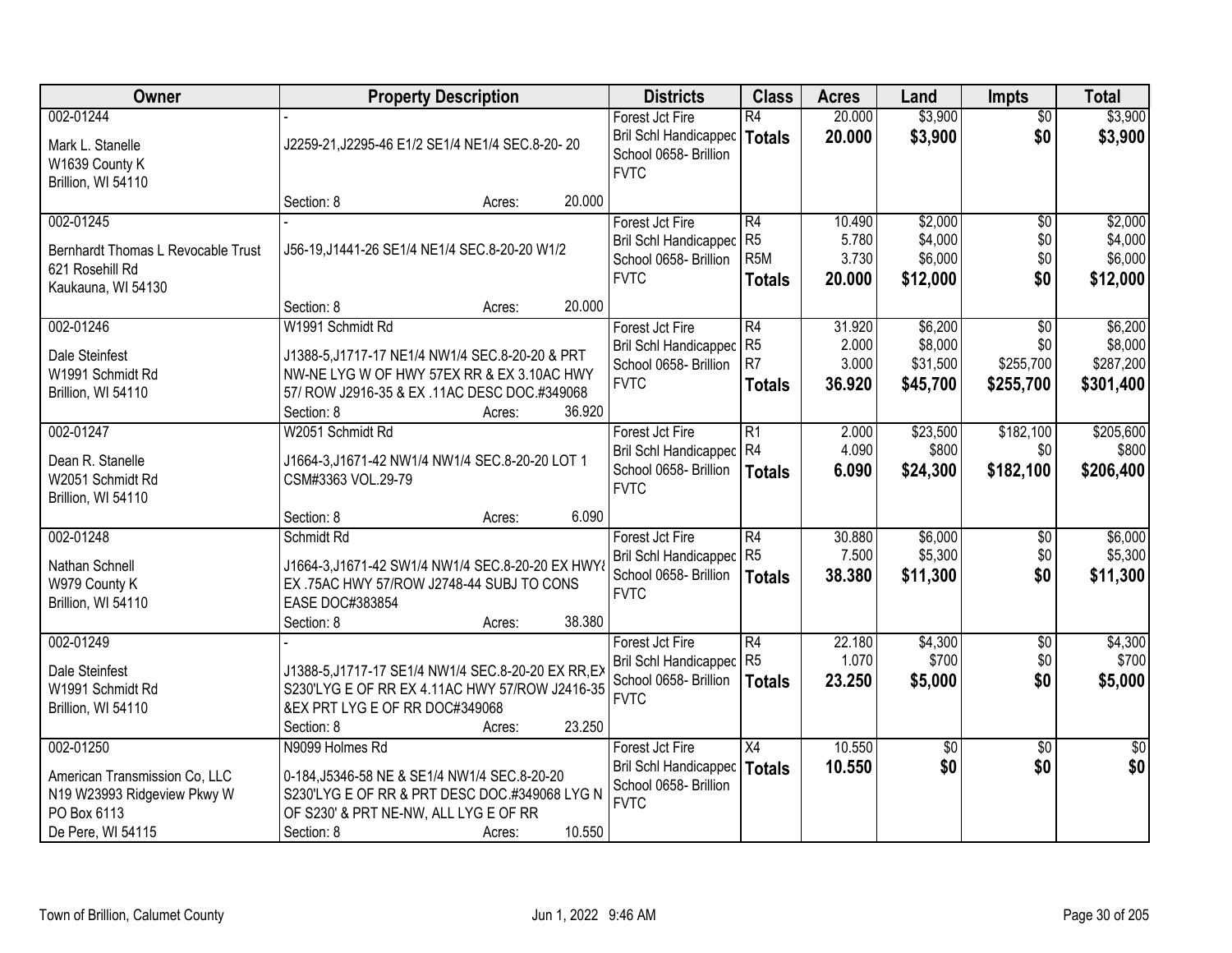| <b>Owner</b>                                                                                    | <b>Property Description</b>                                                                                                                                                                            | <b>Districts</b>                                                                                                                          | <b>Class</b>                                         | <b>Acres</b>              | Land                          | Impts                         | <b>Total</b>                  |
|-------------------------------------------------------------------------------------------------|--------------------------------------------------------------------------------------------------------------------------------------------------------------------------------------------------------|-------------------------------------------------------------------------------------------------------------------------------------------|------------------------------------------------------|---------------------------|-------------------------------|-------------------------------|-------------------------------|
| 002-01251<br>Dale Steinfest<br>W1991 Schmidt Rd<br>Brillion, WI 54110                           | J1388-5, J1717-17 N1/2 NE1/4 SW1/4 SEC.8-20-20, LYG<br>NW OF RR/ROW<br>7.420<br>Section: 8<br>Acres:                                                                                                   | <b>Forest Junction</b><br>Sanitary District #5<br>Forest Jct Fire<br><b>Bril Schl Handicapped</b><br>School 0658- Brillion<br><b>FVTC</b> | $\overline{R4}$<br>R <sub>5</sub><br><b>Totals</b>   | 7.000<br>0.420<br>7.420   | \$1,400<br>\$300<br>\$1,700   | $\overline{50}$<br>\$0<br>\$0 | \$1,400<br>\$300<br>\$1,700   |
| 002-01252<br>American Transmission Co, LLC<br>N19 W23993 Ridgeview Pkwy W<br>PO Box 6113        | N9099 Holmes Rd<br>80-184, J5346-61 NE1/4 SW1/4 SEC.8-20-20 N170' LYG<br>E OF RR                                                                                                                       | Forest Jct Fire<br><b>Bril Schl Handicapped</b><br>School 0658- Brillion<br><b>FVTC</b>                                                   | $\overline{X4}$<br><b>Totals</b>                     | 2.840<br>2.840            | $\overline{50}$<br>\$0        | $\overline{50}$<br>\$0        | $\overline{50}$<br>\$0        |
| De Pere, WI 54115<br>002-01253<br>Huebner Farms, LLC<br>N930 County Rd Gg<br>Kaukauna, WI 54130 | 2.840<br>Section: 8<br>Acres:<br><b>Holmes Rd</b><br>127-810, J746-2 S1/2 NE1/4 SW1/4 SEC.8-20-20 EX RR<br>& EX THAT PT W&N OF RR<br>15.370<br>Section: 8<br>Acres:                                    | <b>Forest Junction</b><br>Sanitary District #5<br>Forest Jct Fire<br><b>Bril Schl Handicapped</b><br>School 0658- Brillion<br><b>FVTC</b> | $\overline{R4}$<br><b>Totals</b>                     | 15.370<br>15.370          | \$3,000<br>\$3,000            | $\overline{50}$<br>\$0        | \$3,000<br>\$3,000            |
| 002-01254<br>Bonnie M. Hopfensperger<br>W1836 County K<br>Brillion, WI 54110                    | <b>Holmes Rd</b><br>J1464-30 NE1/4 SW1/4 SEC.8-20-20 LOT 1 CSM#1396<br>VOL.9-387, COM 170'S C/COR SEC.8, S486.64',<br>W844.66'TO RR/ROW, NE ALG RR/ROW<br>8.400<br>Section: 8<br>Acres:                | <b>Forest Junction</b><br>Sanitary District #5<br>Forest Jct Fire<br><b>Bril Schl Handicapped</b><br>School 0658- Brillion<br><b>FVTC</b> | $\overline{R4}$<br>R <sub>5</sub><br><b>Totals</b>   | 3.550<br>4.850<br>8.400   | \$700<br>\$3,400<br>\$4,100   | $\overline{50}$<br>\$0<br>\$0 | \$700<br>\$3,400<br>\$4,100   |
| 002-01255<br><b>Stanelle Arthur Estate</b><br>W2088 Stanelle Rd<br>Brillion, WI 54110           | <b>Holmes Rd</b><br>80-573,180-328 NW1/4 SW1/4 SEC.8-20-20 & PRT OF<br>S1/2 NE1/4 SW1/4 LYG W & N OF RR, EX 7.43AC, EX<br>STANELLE ACRES, EX STANELLE ACRES 1ST ADDN<br>Section: 8<br>15.460<br>Acres: | <b>Forest Junction</b><br>Sanitary District #5<br>Forest Jct Fire<br><b>Bril Schl Handicapped</b><br>School 0658- Brillion<br><b>FVTC</b> | $\overline{R4}$<br>R <sub>5</sub> M<br><b>Totals</b> | 13.320<br>2.140<br>15.460 | \$2,600<br>\$3,200<br>\$5,800 | \$0<br>\$0<br>\$0             | \$2,600<br>\$3,200<br>\$5,800 |
| 002-01256<br>Lanetta M. Stanelle<br>N5899 Hwy 57<br>Hilbert, WI 54129                           | W2088 Stanelle Rd<br>J828-58, J3465-14, 350087 NW1/4 SW1/4 SEC.8-20-20<br>LOT 2 CSM#2921 VOL.24-57<br>4.723<br>Section: 8<br>Acres:                                                                    | <b>Forest Junction</b><br>Sanitary District #5<br>Forest Jct Fire<br><b>Bril Schl Handicapped</b><br>School 0658- Brillion<br><b>FVTC</b> | $\overline{R4}$<br>R <sub>5</sub><br><b>Totals</b>   | 1.500<br>3.223<br>4.723   | \$300<br>\$2,300<br>\$2,600   | $\overline{50}$<br>\$0<br>\$0 | \$300<br>\$2,300<br>\$2,600   |
| 002-01257<br>Shawn C. Luedtke<br>W2092 Stanelle Rd<br>Brillion, WI 54110                        | W2092 Stanelle Rd<br>J1454-48, J2046-42 NW1/4 SW1/4 SEC.8-20-20 LOT 1<br>CSM#466 VOL.3-168<br>0.510<br>Section: 8<br>Acres:                                                                            | <b>Forest Junction</b><br>Sanitary District #5<br>Forest Jct Fire<br><b>Bril Schl Handicapped</b><br>School 0658- Brillion<br><b>FVTC</b> | $\overline{R1}$<br><b>Totals</b>                     | 0.510<br>0.510            | \$13,600<br>\$13,600          | \$48,900<br>\$48,900          | \$62,500<br>\$62,500          |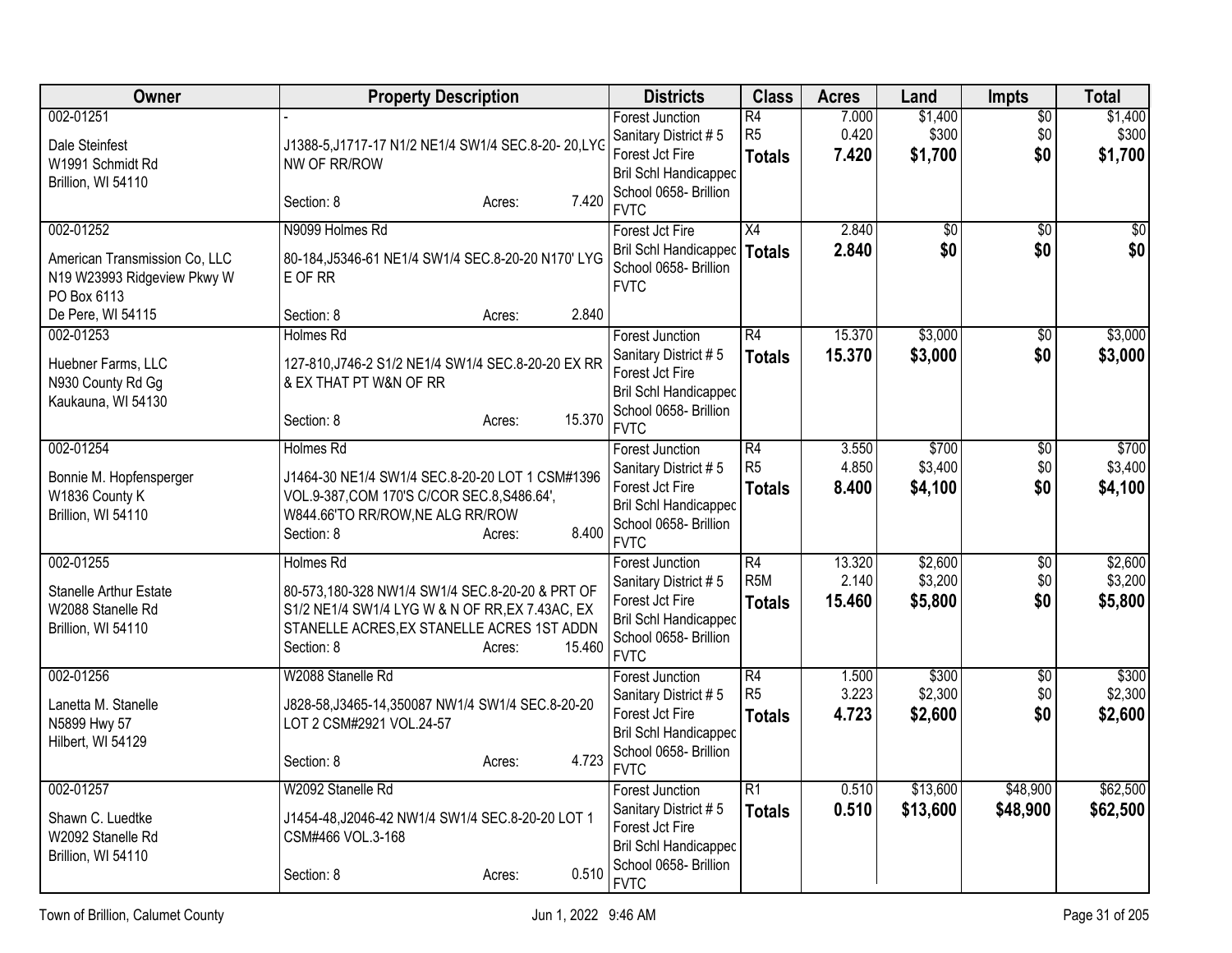| Owner                                | <b>Property Description</b>                                                                          | <b>Districts</b>                                      | <b>Class</b>                     | <b>Acres</b>   | Land                 | <b>Impts</b>         | <b>Total</b>           |
|--------------------------------------|------------------------------------------------------------------------------------------------------|-------------------------------------------------------|----------------------------------|----------------|----------------------|----------------------|------------------------|
| 002-01259                            | W2064 Stanelle Rd                                                                                    | <b>Forest Junction</b><br>Sanitary District #5        | $\overline{R1}$<br><b>Totals</b> | 0.620<br>0.620 | \$15,300<br>\$15,300 | \$97,900<br>\$97,900 | \$113,200<br>\$113,200 |
| Wendy C. Miller<br>W2064 Stanelle Rd | 152-697 NW1/4 SW1/4 SEC.8-20-20 LOT 2 CSM #466<br>VOL.3-168, COM 2105.33'N OF SW/C SEC.8, E375. 85'& | Forest Jct Fire                                       |                                  |                |                      |                      |                        |
| Brillion, WI 54110                   | POB, E165', N163.2', W165', S163.2' TO POB                                                           | <b>Bril Schl Handicapped</b>                          |                                  |                |                      |                      |                        |
|                                      | 0.620<br>Section: 8<br>Acres:                                                                        | School 0658- Brillion<br><b>FVTC</b>                  |                                  |                |                      |                      |                        |
| 002-01260                            | W2050 Cafe Ct                                                                                        | <b>Forest Junction</b>                                | $\overline{R1}$                  | 0.670          | \$16,100             | \$180,400            | \$196,500              |
| Joan Ott                             | J3176-6,J6025-5,J6166-32 NW1/14 SW1/4 SEC.8-20-20                                                    | Sanitary District #5                                  | <b>Totals</b>                    | 0.670          | \$16,100             | \$180,400            | \$196,500              |
| W2050 Cafe Ct                        | LOT 1 CSM#729 VOL.5-165 COM SE/C LT2                                                                 | Forest Jct Fire                                       |                                  |                |                      |                      |                        |
| Brillion, WI 54110                   | CSM#466,E131.68', N328.95', W113.98', N66.02'&POB,                                                   | <b>Bril Schl Handicapped</b><br>School 0658- Brillion |                                  |                |                      |                      |                        |
|                                      | 0.670<br>Section: 8<br>Acres:                                                                        | <b>FVTC</b>                                           |                                  |                |                      |                      |                        |
| 002-01261                            | Stanelle Rd                                                                                          | Forest Junction                                       | X4                               | 1.120          | \$0                  | \$0                  | \$0                    |
| Town of Brillion                     | 181-511 NW1/4 NW1/4 SEC.8-20-20 STANELLE RD                                                          | Sanitary District #5                                  | <b>Totals</b>                    | 1.120          | \$0                  | \$0                  | \$0                    |
| Stanelle Rd                          | BEING DESC AS: COM2105.33'N SW/C SEC.8, E673                                                         | Forest Jct Fire                                       |                                  |                |                      |                      |                        |
| Brillion, WI 54110                   | 53', N328.95', W113.98', N66.02', E180', S469, 97', W739.53                                          | Bril Schl Handicapped<br>School 0658- Brillion        |                                  |                |                      |                      |                        |
|                                      | 1.120<br>Section: 8<br>Acres:                                                                        | <b>FVTC</b>                                           |                                  |                |                      |                      |                        |
| 002-01262                            |                                                                                                      | <b>Forest Junction</b>                                | $\overline{X2}$                  | 0.470          | $\overline{50}$      | $\overline{50}$      | $\sqrt{30}$            |
| State of WI Dot Hwy 57/Row           | 58-545,170-296,183-583 NW1/4 SW1/4 SEC.8-20-20                                                       | Sanitary District #5                                  | <b>Totals</b>                    | 0.470          | \$0                  | \$0                  | \$0                    |
| 101 S Webster St                     | TRIANGULAR PIECE IN NW/C & PRT LYG BTW OLD                                                           | Forest Jct Fire<br>Bril Schl Handicapped              |                                  |                |                      |                      |                        |
| Madison, WI 53707                    | HWY 57/ROW (1931- PROJ 465-B) & W/L SEC.8                                                            | School 0658- Brillion                                 |                                  |                |                      |                      |                        |
|                                      | 0.470<br>Section: 8<br>Acres:                                                                        | <b>FVTC</b>                                           |                                  |                |                      |                      |                        |
| 002-01263                            | N9063 Lanetta Dr                                                                                     | Forest Junction                                       | R1                               | 0.490          | \$13,200             | \$68,300             | \$81,500               |
| David L. Foss                        | J2894-51, J2894-53 NW1/4 SW1/4 SEC.8-20-20 LOT 1                                                     | Sanitary District #5                                  | <b>Totals</b>                    | 0.490          | \$13,200             | \$68,300             | \$81,500               |
| N9063 Lanetta Dr                     | CSM#1740 VOL.12-178                                                                                  | Forest Jct Fire<br><b>Bril Schl Handicapped</b>       |                                  |                |                      |                      |                        |
| Brillion, WI 54110                   |                                                                                                      | School 0658- Brillion                                 |                                  |                |                      |                      |                        |
|                                      | 0.490<br>Section: 8<br>Acres:                                                                        | <b>FVTC</b>                                           |                                  |                |                      |                      |                        |
| 002-01264                            | N9077 Lanetta Dr                                                                                     | Forest Junction                                       | R1                               | 0.500          | \$13,400             | \$125,500            | \$138,900              |
| Kenneth M. Rahmer                    | J2849-51, J2896-53 NW1/4 SW1/4 SEC.8-20-20 LOT 2                                                     | Sanitary District #5                                  | <b>Totals</b>                    | 0.500          | \$13,400             | \$125,500            | \$138,900              |
| N9077 Lanetta Dr                     | CSM#1740 VOL.12-178 COM2105.33'N,541.85' & 163.2                                                     | Forest Jct Fire                                       |                                  |                |                      |                      |                        |
| Brillion, WI 54110                   | SW/C SEC.8, N162.39', E131.72'TO W/L                                                                 | <b>Bril Schl Handicapped</b><br>School 0658- Brillion |                                  |                |                      |                      |                        |
|                                      | 0.500<br>Section: 8<br>Acres:                                                                        | <b>FVTC</b>                                           |                                  |                |                      |                      |                        |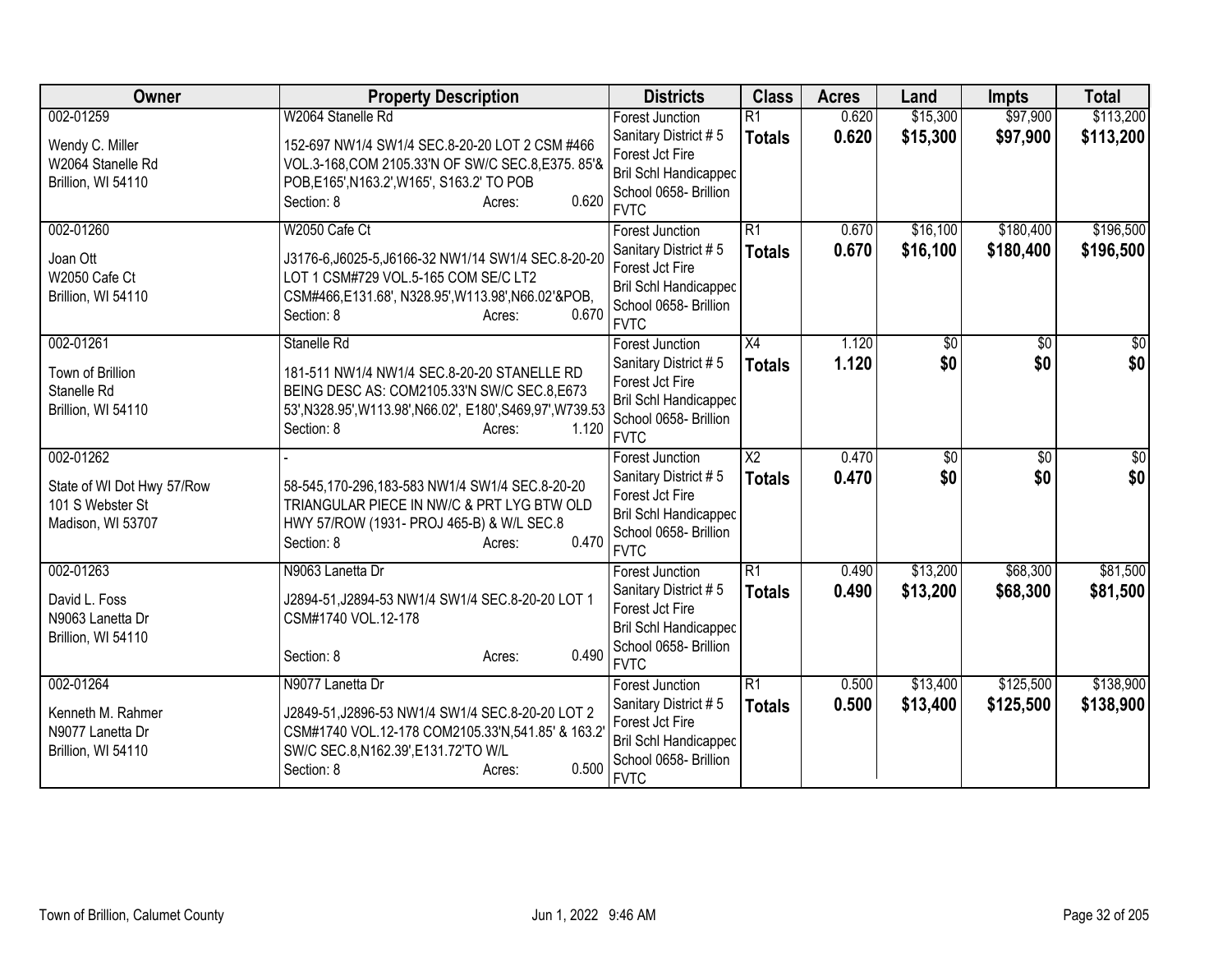| <b>Owner</b>                         | <b>Property Description</b>                      | <b>Districts</b>                                      | <b>Class</b>    | <b>Acres</b> | Land     | <b>Impts</b>    | <b>Total</b> |
|--------------------------------------|--------------------------------------------------|-------------------------------------------------------|-----------------|--------------|----------|-----------------|--------------|
| 002-01265                            | Hwy 10                                           | <b>Forest Junction</b>                                | R4              | 22.150       | \$4,300  | $\overline{30}$ | \$4,300      |
| <b>Stanelle Arthur Estate</b>        | 80-573 SW &SE SW1/4 SEC.8-20-20 LYG W RRLot 2,   | Sanitary District #5                                  | <b>Totals</b>   | 22.150       | \$4,300  | \$0             | \$4,300      |
| W2088 Stanelle Rd                    | CSM 3879 VOL.35-189                              | Forest Jct Fire                                       |                 |              |          |                 |              |
| Brillion, WI 54110                   |                                                  | <b>Bril Schl Handicapped</b><br>School 0658- Brillion |                 |              |          |                 |              |
|                                      | 22.150<br>Section: 8<br>Acres:                   | <b>FVTC</b>                                           |                 |              |          |                 |              |
| 002-01266                            | W2080 Hwy 10                                     | <b>Forest Junction</b>                                | $\overline{R1}$ | 0.530        | \$15,800 | \$127,400       | \$143,200    |
| Kristina D. Keyes                    | J3048-14, J3980-56 SW1/4 SW1/4 SEC.8-20-20       | Sanitary District #5                                  | <b>Totals</b>   | 0.530        | \$15,800 | \$127,400       | \$143,200    |
| W2080 Hwy 10                         | COM443'E & ABT 25'N OF SW/C OF                   | Forest Jct Fire                                       |                 |              |          |                 |              |
| PO Box 153                           | SW-SW, E200', N115', W200', S115'TO POB          | <b>Bril Schl Handicapped</b>                          |                 |              |          |                 |              |
| Forest Junction, WI 54123            | 0.530<br>Section: 8<br>Acres:                    | School 0658- Brillion                                 |                 |              |          |                 |              |
|                                      |                                                  | <b>FVTC</b>                                           |                 |              |          |                 |              |
| 002-01267                            | N8922 Church St                                  | <b>Forest Junction</b>                                | $\overline{R1}$ | 0.680        | \$17,900 | \$116,200       | \$134,100    |
| Marissa Hansen                       | J4155-5, J4224-33 SW1/4 SW1/4 SEC.8-20-20        | Sanitary District #5                                  | <b>Totals</b>   | 0.680        | \$17,900 | \$116,200       | \$134,100    |
| N8922 Church St                      | COM295.75'N SW/C, E213', N140 FT, W213', S140'TO | Forest Jct Fire                                       |                 |              |          |                 |              |
| Brillion, WI 54110                   | POB EX ROW                                       | <b>Bril Schl Handicapped</b><br>School 0658- Brillion |                 |              |          |                 |              |
|                                      | 0.680<br>Section: 8<br>Acres:                    | <b>FVTC</b>                                           |                 |              |          |                 |              |
| 002-01268                            | N8912 Church St                                  | <b>Forest Junction</b>                                | $\overline{R1}$ | 0.370        | \$13,000 | \$127,000       | \$140,000    |
|                                      |                                                  | Sanitary District #5                                  | <b>Totals</b>   | 0.370        | \$13,000 | \$127,000       | \$140,000    |
| Nathan S. Lealiou<br>N8912 Church St | 82-473 SW1/4 SW1/4 SEC.8-20-20 COM               | Forest Jct Fire                                       |                 |              |          |                 |              |
| Brillion, WI 54110                   | SW/C,N189.75'&POB,E150', N106',W150',S106'TO POB | <b>Bril Schl Handicapped</b>                          |                 |              |          |                 |              |
|                                      | 0.370<br>Section: 8<br>Acres:                    | School 0658- Brillion                                 |                 |              |          |                 |              |
|                                      |                                                  | <b>FVTC</b>                                           |                 |              |          |                 |              |
| 002-01269                            | W2096 Hwy 10                                     | <b>Forest Junction</b>                                | $\overline{R1}$ | 0.280        | \$11,400 | \$119,700       | \$131,100    |
| Joseph G. Kalies                     | 148-321, J559-45 COM189.75'N&50'E SW/C SW1/4     | Sanitary District #5                                  | <b>Totals</b>   | 0.280        | \$11,400 | \$119,700       | \$131,100    |
| W2096 Hwy 10                         | SW1/4 SEC.8-20-20, E100'S TO HWY10 ROW, W TO PT  | Forest Jct Fire                                       |                 |              |          |                 |              |
| PO Box 104                           | WHERE CURVE INTERS W-L 50'N OF C-L HWY10,N       | <b>Bril Schl Handicapped</b>                          |                 |              |          |                 |              |
| Forest Junction, WI 54123            | 0.280<br>Section: 8<br>Acres:                    | School 0658- Brillion                                 |                 |              |          |                 |              |
|                                      |                                                  | <b>FVTC</b>                                           |                 |              |          |                 |              |
| 002-01270                            | County Fi                                        | Forest Junction                                       | R4              | 3.400        | \$700    | \$0             | \$700        |
| Huebner Farms, LLC                   | 127-810, J745-55 PT OF SW1/4 SW1/4 SEC.8-20-20   | Sanitary District #5                                  | <b>Totals</b>   | 3.400        | \$700    | \$0             | \$700        |
| N930 County Rd Gg                    | LYG S & E OF RR, EX HWY                          | Forest Jct Fire<br>Bril Schl Handicapped              |                 |              |          |                 |              |
| Kaukauna, WI 54130                   |                                                  | School 0658- Brillion                                 |                 |              |          |                 |              |
|                                      | 3.400<br>Section: 8<br>Acres:                    | <b>FVTC</b>                                           |                 |              |          |                 |              |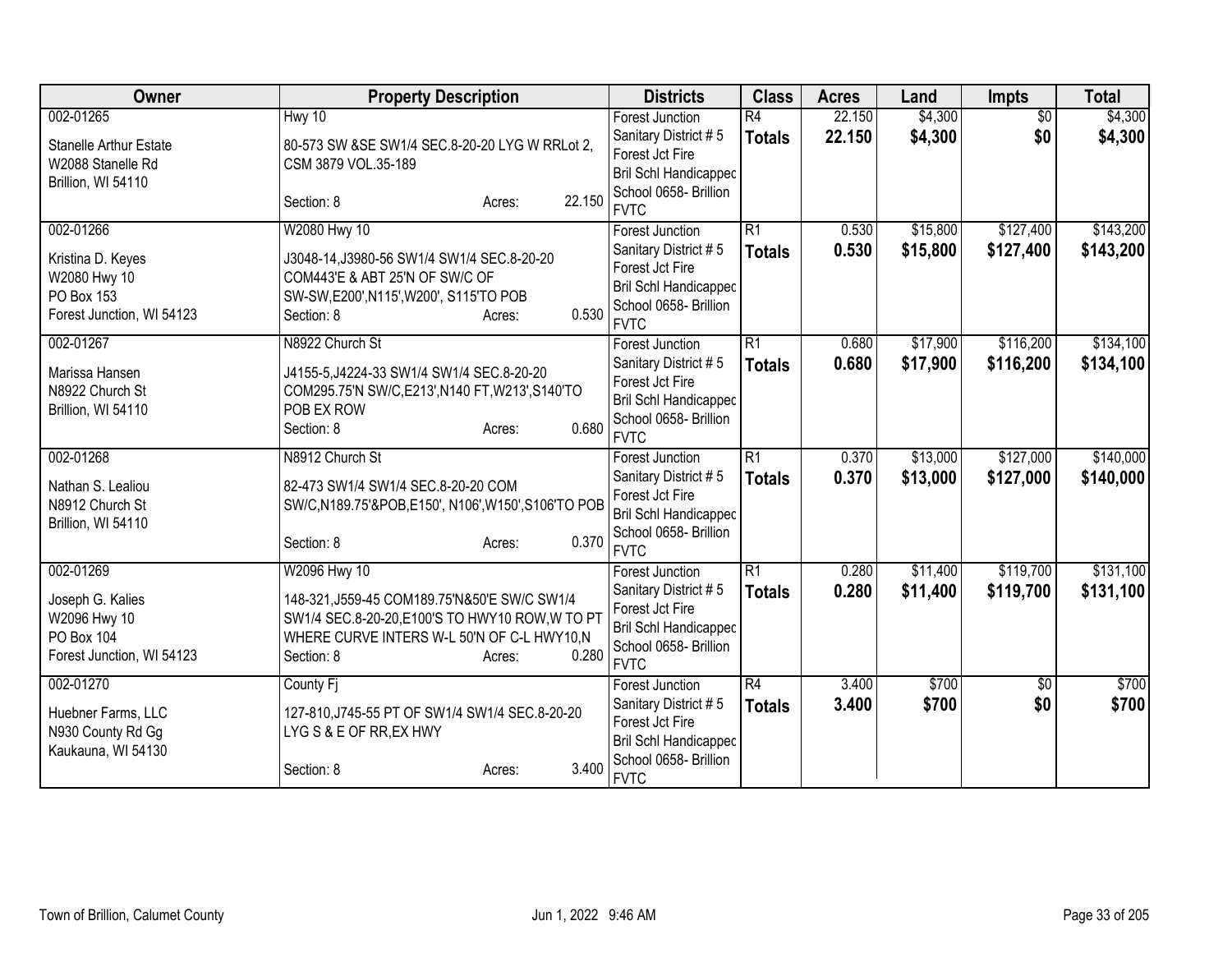| 002-01271<br>W2090 Hwy 10<br>0.760<br>\$18,900<br>\$145,100<br>\$164,000<br>$\overline{R1}$<br><b>Forest Junction</b><br>0.760<br>\$18,900<br>\$145,100<br>Sanitary District #5<br><b>Totals</b><br><b>Richard Boehler</b><br>J361-33, J3066-50 SW1/4 SW1/4 SEC.8-20-20 LOT 1<br>Forest Jct Fire<br>W2090 Hwy 10<br>CSM#807 VOL.6-18<br><b>Bril Schl Handicapped</b><br>Forest Junction, WI 54123<br>School 0658- Brillion<br>0.760<br>Section: 8<br>Acres:<br><b>FVTC</b><br>$\overline{R1}$<br>\$18,900<br>\$81,400<br>002-01272<br>W2086 Hwy 10<br>0.760<br><b>Forest Junction</b><br>0.760<br>\$18,900<br>\$81,400<br>Sanitary District #5<br><b>Totals</b><br>J3066-50, J3124-49 SW1/4 SW1/4 SEC.8-20-20 LOT 2<br>Scott A. Kratz<br>Forest Jct Fire<br>W2086 Hwy 10<br>CSM#807 VOL.6-18<br><b>Bril Schl Handicapped</b><br>PO Box 172<br>School 0658- Brillion<br>0.760<br>Forest Junction, WI 54123<br>Section: 8<br>Acres:<br><b>FVTC</b><br>002-01273<br>Hwy 10<br>$\overline{R1}$<br>\$4,900<br>0.290<br>\$0<br><b>Forest Junction</b><br>0.290<br>\$4,900<br>\$0<br>Sanitary District #5<br><b>Totals</b><br>J24-138, J559-45 OUTLOT 1 CSM 6-18 BEING PRT OF<br>Joseph G. Kalies<br>Forest Jct Fire<br>W2096 Hwy 10<br>SW1/4 SW1/4 SEC.8-20-20<br><b>Bril Schl Handicapped</b><br>PO Box 104<br>School 0658- Brillion<br>0.290<br>Forest Junction, WI 54123<br>Section: 8<br>Acres:<br><b>FVTC</b><br>\$6,500<br>$\overline{R1}$<br>002-01274<br>Church St<br>0.150<br>$\overline{50}$<br><b>Forest Junction</b><br>0.150<br>\$6,500<br>\$0<br>Sanitary District #5<br><b>Totals</b><br>J25-26 SW1/4 SW1/4 SEC.8-20-20 OUTLOT 2<br>Nathan S. Lealiou<br>Forest Jct Fire<br>N8912 Church St<br>CSM#807 VOL.6-18<br><b>Bril Schl Handicapped</b><br>Brillion, WI 54110<br>School 0658- Brillion<br>0.150<br>Section: 8<br>Acres:<br><b>FVTC</b><br>002-01275<br>N8930 Church St<br>$\overline{R1}$<br>\$18,600<br>\$76,900<br>0.730<br><b>Forest Junction</b><br>0.730<br>\$18,600<br>\$76,900<br>Sanitary District #5<br><b>Totals</b><br>Jb Investments Group, LLC<br>80-573, J1819-3 SW1/4 SW1/4 SEC.8-20-20 LOT 1<br>Forest Jct Fire<br>CSM#1525 VOL.10-291,COM 435.75'N & 50.02'E<br>215 Medallion Blvd Apt f<br>Bril Schl Handicapped<br>Madeira Beach, FL 33708-1955<br>SW/C, N195', E162.98', S195', W162.98'TO POB<br>School 0658- Brillion<br>0.730<br>Section: 8<br>Acres:<br><b>FVTC</b><br>002-01276<br>N8942 Church St<br>$\overline{R1}$<br>\$15,200<br>\$95,800<br>0.490<br>Forest Junction<br>Sanitary District #5<br>0.490<br>\$15,200<br>\$95,800<br><b>Totals</b><br>80-573, J2948-27, J5046-68 SW1/4 SW1/4 SEC.8-20-20<br>Loren D. Madden<br>Forest Jct Fire<br>LOT 1 CSM#1775 VOL.12-293 COM630.75'N &50.02'E<br>N8942 Church St<br><b>Bril Schl Handicapped</b><br>SW/C, N130', E162.98', S130', W12.98' TO POB<br>Brillion, WI 54110<br>School 0658- Brillion<br>0.490<br>Section: 8<br>Acres:<br><b>FVTC</b> | Owner | <b>Property Description</b> | <b>Districts</b> | <b>Class</b> | <b>Acres</b> | Land | <b>Impts</b> | <b>Total</b> |
|-----------------------------------------------------------------------------------------------------------------------------------------------------------------------------------------------------------------------------------------------------------------------------------------------------------------------------------------------------------------------------------------------------------------------------------------------------------------------------------------------------------------------------------------------------------------------------------------------------------------------------------------------------------------------------------------------------------------------------------------------------------------------------------------------------------------------------------------------------------------------------------------------------------------------------------------------------------------------------------------------------------------------------------------------------------------------------------------------------------------------------------------------------------------------------------------------------------------------------------------------------------------------------------------------------------------------------------------------------------------------------------------------------------------------------------------------------------------------------------------------------------------------------------------------------------------------------------------------------------------------------------------------------------------------------------------------------------------------------------------------------------------------------------------------------------------------------------------------------------------------------------------------------------------------------------------------------------------------------------------------------------------------------------------------------------------------------------------------------------------------------------------------------------------------------------------------------------------------------------------------------------------------------------------------------------------------------------------------------------------------------------------------------------------------------------------------------------------------------------------------------------------------------------------------------------------------------------------------------------------------------------------------------------------------------------------------------------------------------------------------------------------------------------------------------------------------------------------------------------------------------------------------------------------------------------------------|-------|-----------------------------|------------------|--------------|--------------|------|--------------|--------------|
|                                                                                                                                                                                                                                                                                                                                                                                                                                                                                                                                                                                                                                                                                                                                                                                                                                                                                                                                                                                                                                                                                                                                                                                                                                                                                                                                                                                                                                                                                                                                                                                                                                                                                                                                                                                                                                                                                                                                                                                                                                                                                                                                                                                                                                                                                                                                                                                                                                                                                                                                                                                                                                                                                                                                                                                                                                                                                                                                               |       |                             |                  |              |              |      |              |              |
|                                                                                                                                                                                                                                                                                                                                                                                                                                                                                                                                                                                                                                                                                                                                                                                                                                                                                                                                                                                                                                                                                                                                                                                                                                                                                                                                                                                                                                                                                                                                                                                                                                                                                                                                                                                                                                                                                                                                                                                                                                                                                                                                                                                                                                                                                                                                                                                                                                                                                                                                                                                                                                                                                                                                                                                                                                                                                                                                               |       |                             |                  |              |              |      |              | \$164,000    |
|                                                                                                                                                                                                                                                                                                                                                                                                                                                                                                                                                                                                                                                                                                                                                                                                                                                                                                                                                                                                                                                                                                                                                                                                                                                                                                                                                                                                                                                                                                                                                                                                                                                                                                                                                                                                                                                                                                                                                                                                                                                                                                                                                                                                                                                                                                                                                                                                                                                                                                                                                                                                                                                                                                                                                                                                                                                                                                                                               |       |                             |                  |              |              |      |              |              |
| \$100,300<br>\$100,300<br>\$4,900<br>\$4,900<br>\$6,500<br>\$6,500<br>\$95,500                                                                                                                                                                                                                                                                                                                                                                                                                                                                                                                                                                                                                                                                                                                                                                                                                                                                                                                                                                                                                                                                                                                                                                                                                                                                                                                                                                                                                                                                                                                                                                                                                                                                                                                                                                                                                                                                                                                                                                                                                                                                                                                                                                                                                                                                                                                                                                                                                                                                                                                                                                                                                                                                                                                                                                                                                                                                |       |                             |                  |              |              |      |              |              |
|                                                                                                                                                                                                                                                                                                                                                                                                                                                                                                                                                                                                                                                                                                                                                                                                                                                                                                                                                                                                                                                                                                                                                                                                                                                                                                                                                                                                                                                                                                                                                                                                                                                                                                                                                                                                                                                                                                                                                                                                                                                                                                                                                                                                                                                                                                                                                                                                                                                                                                                                                                                                                                                                                                                                                                                                                                                                                                                                               |       |                             |                  |              |              |      |              |              |
|                                                                                                                                                                                                                                                                                                                                                                                                                                                                                                                                                                                                                                                                                                                                                                                                                                                                                                                                                                                                                                                                                                                                                                                                                                                                                                                                                                                                                                                                                                                                                                                                                                                                                                                                                                                                                                                                                                                                                                                                                                                                                                                                                                                                                                                                                                                                                                                                                                                                                                                                                                                                                                                                                                                                                                                                                                                                                                                                               |       |                             |                  |              |              |      |              |              |
|                                                                                                                                                                                                                                                                                                                                                                                                                                                                                                                                                                                                                                                                                                                                                                                                                                                                                                                                                                                                                                                                                                                                                                                                                                                                                                                                                                                                                                                                                                                                                                                                                                                                                                                                                                                                                                                                                                                                                                                                                                                                                                                                                                                                                                                                                                                                                                                                                                                                                                                                                                                                                                                                                                                                                                                                                                                                                                                                               |       |                             |                  |              |              |      |              |              |
|                                                                                                                                                                                                                                                                                                                                                                                                                                                                                                                                                                                                                                                                                                                                                                                                                                                                                                                                                                                                                                                                                                                                                                                                                                                                                                                                                                                                                                                                                                                                                                                                                                                                                                                                                                                                                                                                                                                                                                                                                                                                                                                                                                                                                                                                                                                                                                                                                                                                                                                                                                                                                                                                                                                                                                                                                                                                                                                                               |       |                             |                  |              |              |      |              |              |
|                                                                                                                                                                                                                                                                                                                                                                                                                                                                                                                                                                                                                                                                                                                                                                                                                                                                                                                                                                                                                                                                                                                                                                                                                                                                                                                                                                                                                                                                                                                                                                                                                                                                                                                                                                                                                                                                                                                                                                                                                                                                                                                                                                                                                                                                                                                                                                                                                                                                                                                                                                                                                                                                                                                                                                                                                                                                                                                                               |       |                             |                  |              |              |      |              |              |
|                                                                                                                                                                                                                                                                                                                                                                                                                                                                                                                                                                                                                                                                                                                                                                                                                                                                                                                                                                                                                                                                                                                                                                                                                                                                                                                                                                                                                                                                                                                                                                                                                                                                                                                                                                                                                                                                                                                                                                                                                                                                                                                                                                                                                                                                                                                                                                                                                                                                                                                                                                                                                                                                                                                                                                                                                                                                                                                                               |       |                             |                  |              |              |      |              |              |
|                                                                                                                                                                                                                                                                                                                                                                                                                                                                                                                                                                                                                                                                                                                                                                                                                                                                                                                                                                                                                                                                                                                                                                                                                                                                                                                                                                                                                                                                                                                                                                                                                                                                                                                                                                                                                                                                                                                                                                                                                                                                                                                                                                                                                                                                                                                                                                                                                                                                                                                                                                                                                                                                                                                                                                                                                                                                                                                                               |       |                             |                  |              |              |      |              |              |
|                                                                                                                                                                                                                                                                                                                                                                                                                                                                                                                                                                                                                                                                                                                                                                                                                                                                                                                                                                                                                                                                                                                                                                                                                                                                                                                                                                                                                                                                                                                                                                                                                                                                                                                                                                                                                                                                                                                                                                                                                                                                                                                                                                                                                                                                                                                                                                                                                                                                                                                                                                                                                                                                                                                                                                                                                                                                                                                                               |       |                             |                  |              |              |      |              |              |
|                                                                                                                                                                                                                                                                                                                                                                                                                                                                                                                                                                                                                                                                                                                                                                                                                                                                                                                                                                                                                                                                                                                                                                                                                                                                                                                                                                                                                                                                                                                                                                                                                                                                                                                                                                                                                                                                                                                                                                                                                                                                                                                                                                                                                                                                                                                                                                                                                                                                                                                                                                                                                                                                                                                                                                                                                                                                                                                                               |       |                             |                  |              |              |      |              |              |
|                                                                                                                                                                                                                                                                                                                                                                                                                                                                                                                                                                                                                                                                                                                                                                                                                                                                                                                                                                                                                                                                                                                                                                                                                                                                                                                                                                                                                                                                                                                                                                                                                                                                                                                                                                                                                                                                                                                                                                                                                                                                                                                                                                                                                                                                                                                                                                                                                                                                                                                                                                                                                                                                                                                                                                                                                                                                                                                                               |       |                             |                  |              |              |      |              |              |
|                                                                                                                                                                                                                                                                                                                                                                                                                                                                                                                                                                                                                                                                                                                                                                                                                                                                                                                                                                                                                                                                                                                                                                                                                                                                                                                                                                                                                                                                                                                                                                                                                                                                                                                                                                                                                                                                                                                                                                                                                                                                                                                                                                                                                                                                                                                                                                                                                                                                                                                                                                                                                                                                                                                                                                                                                                                                                                                                               |       |                             |                  |              |              |      |              |              |
|                                                                                                                                                                                                                                                                                                                                                                                                                                                                                                                                                                                                                                                                                                                                                                                                                                                                                                                                                                                                                                                                                                                                                                                                                                                                                                                                                                                                                                                                                                                                                                                                                                                                                                                                                                                                                                                                                                                                                                                                                                                                                                                                                                                                                                                                                                                                                                                                                                                                                                                                                                                                                                                                                                                                                                                                                                                                                                                                               |       |                             |                  |              |              |      |              |              |
|                                                                                                                                                                                                                                                                                                                                                                                                                                                                                                                                                                                                                                                                                                                                                                                                                                                                                                                                                                                                                                                                                                                                                                                                                                                                                                                                                                                                                                                                                                                                                                                                                                                                                                                                                                                                                                                                                                                                                                                                                                                                                                                                                                                                                                                                                                                                                                                                                                                                                                                                                                                                                                                                                                                                                                                                                                                                                                                                               |       |                             |                  |              |              |      |              |              |
|                                                                                                                                                                                                                                                                                                                                                                                                                                                                                                                                                                                                                                                                                                                                                                                                                                                                                                                                                                                                                                                                                                                                                                                                                                                                                                                                                                                                                                                                                                                                                                                                                                                                                                                                                                                                                                                                                                                                                                                                                                                                                                                                                                                                                                                                                                                                                                                                                                                                                                                                                                                                                                                                                                                                                                                                                                                                                                                                               |       |                             |                  |              |              |      |              |              |
|                                                                                                                                                                                                                                                                                                                                                                                                                                                                                                                                                                                                                                                                                                                                                                                                                                                                                                                                                                                                                                                                                                                                                                                                                                                                                                                                                                                                                                                                                                                                                                                                                                                                                                                                                                                                                                                                                                                                                                                                                                                                                                                                                                                                                                                                                                                                                                                                                                                                                                                                                                                                                                                                                                                                                                                                                                                                                                                                               |       |                             |                  |              |              |      |              |              |
| \$95,500<br>\$111,000<br>\$111,000                                                                                                                                                                                                                                                                                                                                                                                                                                                                                                                                                                                                                                                                                                                                                                                                                                                                                                                                                                                                                                                                                                                                                                                                                                                                                                                                                                                                                                                                                                                                                                                                                                                                                                                                                                                                                                                                                                                                                                                                                                                                                                                                                                                                                                                                                                                                                                                                                                                                                                                                                                                                                                                                                                                                                                                                                                                                                                            |       |                             |                  |              |              |      |              |              |
|                                                                                                                                                                                                                                                                                                                                                                                                                                                                                                                                                                                                                                                                                                                                                                                                                                                                                                                                                                                                                                                                                                                                                                                                                                                                                                                                                                                                                                                                                                                                                                                                                                                                                                                                                                                                                                                                                                                                                                                                                                                                                                                                                                                                                                                                                                                                                                                                                                                                                                                                                                                                                                                                                                                                                                                                                                                                                                                                               |       |                             |                  |              |              |      |              |              |
|                                                                                                                                                                                                                                                                                                                                                                                                                                                                                                                                                                                                                                                                                                                                                                                                                                                                                                                                                                                                                                                                                                                                                                                                                                                                                                                                                                                                                                                                                                                                                                                                                                                                                                                                                                                                                                                                                                                                                                                                                                                                                                                                                                                                                                                                                                                                                                                                                                                                                                                                                                                                                                                                                                                                                                                                                                                                                                                                               |       |                             |                  |              |              |      |              |              |
|                                                                                                                                                                                                                                                                                                                                                                                                                                                                                                                                                                                                                                                                                                                                                                                                                                                                                                                                                                                                                                                                                                                                                                                                                                                                                                                                                                                                                                                                                                                                                                                                                                                                                                                                                                                                                                                                                                                                                                                                                                                                                                                                                                                                                                                                                                                                                                                                                                                                                                                                                                                                                                                                                                                                                                                                                                                                                                                                               |       |                             |                  |              |              |      |              |              |
|                                                                                                                                                                                                                                                                                                                                                                                                                                                                                                                                                                                                                                                                                                                                                                                                                                                                                                                                                                                                                                                                                                                                                                                                                                                                                                                                                                                                                                                                                                                                                                                                                                                                                                                                                                                                                                                                                                                                                                                                                                                                                                                                                                                                                                                                                                                                                                                                                                                                                                                                                                                                                                                                                                                                                                                                                                                                                                                                               |       |                             |                  |              |              |      |              |              |
|                                                                                                                                                                                                                                                                                                                                                                                                                                                                                                                                                                                                                                                                                                                                                                                                                                                                                                                                                                                                                                                                                                                                                                                                                                                                                                                                                                                                                                                                                                                                                                                                                                                                                                                                                                                                                                                                                                                                                                                                                                                                                                                                                                                                                                                                                                                                                                                                                                                                                                                                                                                                                                                                                                                                                                                                                                                                                                                                               |       |                             |                  |              |              |      |              |              |
|                                                                                                                                                                                                                                                                                                                                                                                                                                                                                                                                                                                                                                                                                                                                                                                                                                                                                                                                                                                                                                                                                                                                                                                                                                                                                                                                                                                                                                                                                                                                                                                                                                                                                                                                                                                                                                                                                                                                                                                                                                                                                                                                                                                                                                                                                                                                                                                                                                                                                                                                                                                                                                                                                                                                                                                                                                                                                                                                               |       |                             |                  |              |              |      |              |              |
|                                                                                                                                                                                                                                                                                                                                                                                                                                                                                                                                                                                                                                                                                                                                                                                                                                                                                                                                                                                                                                                                                                                                                                                                                                                                                                                                                                                                                                                                                                                                                                                                                                                                                                                                                                                                                                                                                                                                                                                                                                                                                                                                                                                                                                                                                                                                                                                                                                                                                                                                                                                                                                                                                                                                                                                                                                                                                                                                               |       |                             |                  |              |              |      |              |              |
|                                                                                                                                                                                                                                                                                                                                                                                                                                                                                                                                                                                                                                                                                                                                                                                                                                                                                                                                                                                                                                                                                                                                                                                                                                                                                                                                                                                                                                                                                                                                                                                                                                                                                                                                                                                                                                                                                                                                                                                                                                                                                                                                                                                                                                                                                                                                                                                                                                                                                                                                                                                                                                                                                                                                                                                                                                                                                                                                               |       |                             |                  |              |              |      |              |              |
|                                                                                                                                                                                                                                                                                                                                                                                                                                                                                                                                                                                                                                                                                                                                                                                                                                                                                                                                                                                                                                                                                                                                                                                                                                                                                                                                                                                                                                                                                                                                                                                                                                                                                                                                                                                                                                                                                                                                                                                                                                                                                                                                                                                                                                                                                                                                                                                                                                                                                                                                                                                                                                                                                                                                                                                                                                                                                                                                               |       |                             |                  |              |              |      |              |              |
|                                                                                                                                                                                                                                                                                                                                                                                                                                                                                                                                                                                                                                                                                                                                                                                                                                                                                                                                                                                                                                                                                                                                                                                                                                                                                                                                                                                                                                                                                                                                                                                                                                                                                                                                                                                                                                                                                                                                                                                                                                                                                                                                                                                                                                                                                                                                                                                                                                                                                                                                                                                                                                                                                                                                                                                                                                                                                                                                               |       |                             |                  |              |              |      |              |              |
|                                                                                                                                                                                                                                                                                                                                                                                                                                                                                                                                                                                                                                                                                                                                                                                                                                                                                                                                                                                                                                                                                                                                                                                                                                                                                                                                                                                                                                                                                                                                                                                                                                                                                                                                                                                                                                                                                                                                                                                                                                                                                                                                                                                                                                                                                                                                                                                                                                                                                                                                                                                                                                                                                                                                                                                                                                                                                                                                               |       |                             |                  |              |              |      |              |              |
|                                                                                                                                                                                                                                                                                                                                                                                                                                                                                                                                                                                                                                                                                                                                                                                                                                                                                                                                                                                                                                                                                                                                                                                                                                                                                                                                                                                                                                                                                                                                                                                                                                                                                                                                                                                                                                                                                                                                                                                                                                                                                                                                                                                                                                                                                                                                                                                                                                                                                                                                                                                                                                                                                                                                                                                                                                                                                                                                               |       |                             |                  |              |              |      |              |              |
|                                                                                                                                                                                                                                                                                                                                                                                                                                                                                                                                                                                                                                                                                                                                                                                                                                                                                                                                                                                                                                                                                                                                                                                                                                                                                                                                                                                                                                                                                                                                                                                                                                                                                                                                                                                                                                                                                                                                                                                                                                                                                                                                                                                                                                                                                                                                                                                                                                                                                                                                                                                                                                                                                                                                                                                                                                                                                                                                               |       |                             |                  |              |              |      |              |              |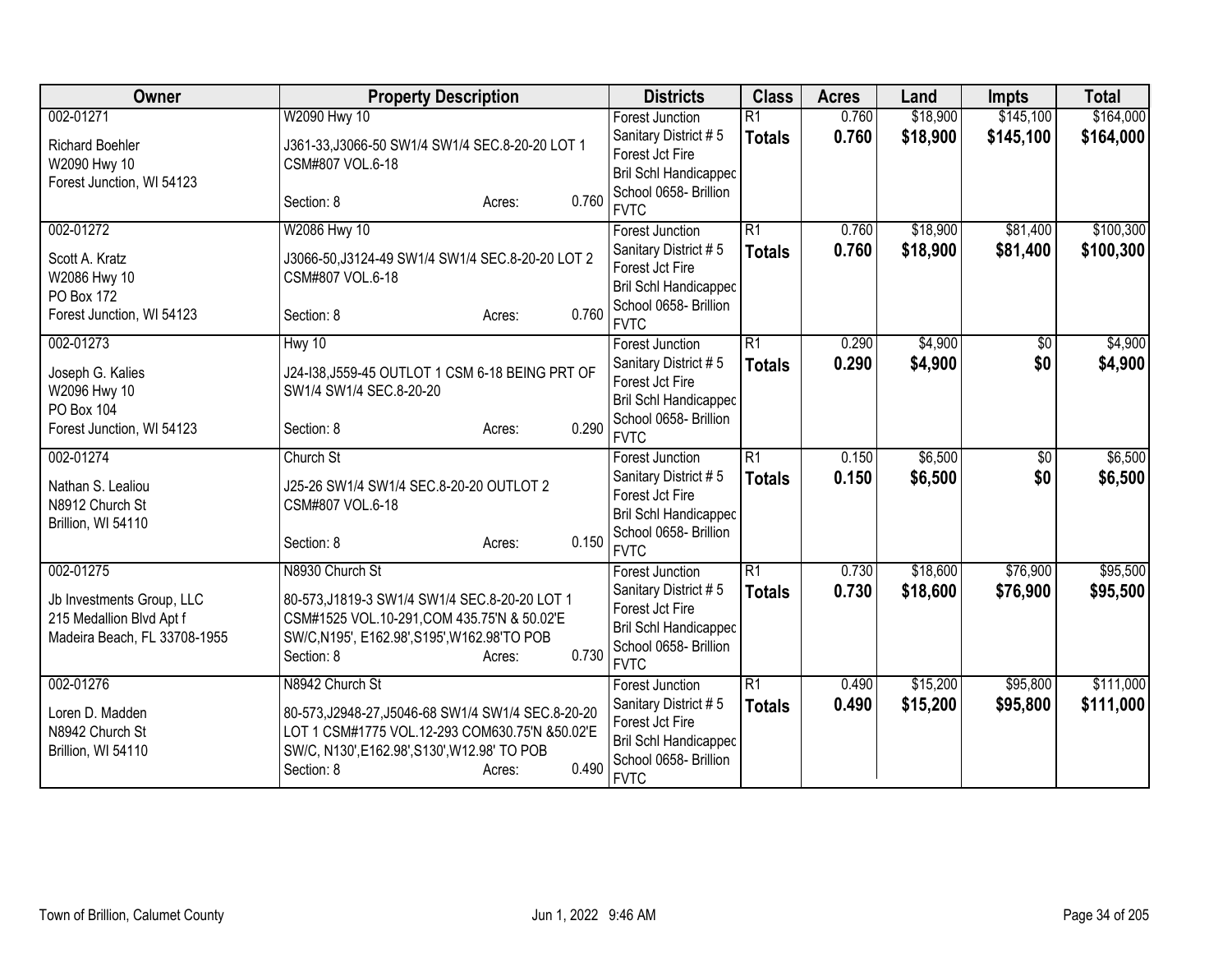| Owner                                                                                    | <b>Property Description</b>                                                                                                                                                                   | <b>Districts</b>                                                                                                                          | <b>Class</b>                                              | <b>Acres</b>                       | Land                                      | <b>Impts</b>                         | <b>Total</b>                              |
|------------------------------------------------------------------------------------------|-----------------------------------------------------------------------------------------------------------------------------------------------------------------------------------------------|-------------------------------------------------------------------------------------------------------------------------------------------|-----------------------------------------------------------|------------------------------------|-------------------------------------------|--------------------------------------|-------------------------------------------|
| 002-01277<br>Huebner Farms, LLC<br>N930 County Rd Gg<br>Kaukauna, WI 54130               | Hwy 10<br>127-810, J745-55 SE1/4 SW1/4 SEC.8-20-20 EX RR, EX<br>N100'OF S336'OF E150' EX 1.25AC, EX HWY, EX<br>CSM13-218, EX CSM14-295 \$ EX CSM#2547 VOL<br>31.501<br>Section: 8<br>Acres:   | <b>Forest Junction</b><br>Sanitary District #5<br>Forest Jct Fire<br><b>Bril Schl Handicapped</b><br>School 0658- Brillion<br><b>FVTC</b> | $\overline{R4}$<br>R <sub>5</sub><br><b>Totals</b>        | 30.631<br>0.870<br>31.501          | \$5,900<br>\$600<br>\$6,500               | $\overline{50}$<br>\$0<br>\$0        | \$5,900<br>\$600<br>\$6,500               |
| 002-01278<br>Jamie L. Bell<br>N8923 Holmes Rd<br>Brillion, WI 54110                      | N8923 Holmes Rd<br>J2833-1, J3937-23 SE1/4 SW1/4 SEC.8-20-20 LOT 1<br>CSM14-295, COM 50'N S1/4/C, W190', N401', E190',<br>S401'TO POB, RES E33'RD<br>1.750<br>Section: 8<br>Acres:            | <b>Forest Junction</b><br>Sanitary District #5<br>Forest Jct Fire<br><b>Bril Schl Handicapped</b><br>School 0658- Brillion<br><b>FVTC</b> | R1<br><b>Totals</b>                                       | 1.750<br>1.750                     | \$21,300<br>\$21,300                      | \$129,000<br>\$129,000               | \$150,300<br>\$150,300                    |
| 002-01279<br>Zachary J. Brochtrup<br>W1952 Hwy 10<br>Brillion, WI 54110                  | W1952 Hwy 10<br>J627-54, J3370-56, J5789-9 SE1/4 SW1/4 SEC.8-20-20<br>LOT 1 CSM#1878 VOL.13-218 COM591.11'S &48'N<br>S1/4/C, W114.85', NW220.97', NW243.28',<br>1.950<br>Section: 8<br>Acres: | <b>Forest Junction</b><br>Sanitary District #5<br>Forest Jct Fire<br>Bril Schl Handicapped<br>School 0658- Brillion<br><b>FVTC</b>        | $\overline{R1}$<br><b>Totals</b>                          | 1.950<br>1.950                     | \$23,100<br>\$23,100                      | \$90,500<br>\$90,500                 | \$113,600<br>\$113,600                    |
| 002-01280<br>Bernhardt Thomas L Revocable Trust<br>621 Rosehill Rd<br>Kaukauna, WI 54130 | J56-19, J1441-26 NE1/4 SE1/4 SEC.8-20-20                                                                                                                                                      | Forest Jct Fire<br>Bril Schl Handicapped<br>School 0658- Brillion<br><b>FVTC</b>                                                          | R4<br>R <sub>5</sub><br>R <sub>5</sub> M<br><b>Totals</b> | 30.000<br>4.600<br>5.400<br>40.000 | \$5,800<br>\$3,200<br>\$8,700<br>\$17,700 | $\overline{50}$<br>\$0<br>\$0<br>\$0 | \$5,800<br>\$3,200<br>\$8,700<br>\$17,700 |
|                                                                                          | Section: 8<br>40.000<br>Acres:                                                                                                                                                                |                                                                                                                                           |                                                           |                                    |                                           |                                      |                                           |
| 002-01281<br>Bernhardt Thomas L Revocable Trust<br>621 Rosehill Rd<br>Kaukauna, WI 54130 | <b>Holmes Rd</b><br>J56-19, J1441-26 NW1/4 SE1/4 SEC.8-20-20Lot 2, CSM<br>3792 VOL.34-148 NOT IN SANITARY DISTRICT<br>26.890<br>Section: 8<br>Acres:                                          | Forest Jct Fire<br>Bril Schl Handicapped   Totals<br>School 0658- Brillion<br><b>FVTC</b>                                                 | R4                                                        | 26.890<br>26,890                   | \$5,200<br>\$5,200                        | $\sqrt{$0}$<br>\$0                   | \$5,200<br>\$5,200                        |
| 002-01282<br>Beau F. Steinke<br>N9076 Holmes Rd<br>Brillion, WI 54110                    | N9076 Holmes Rd<br>J56-19, J1441-26 NW1/4 SE1/4 SEC.8-20-20Lot 1, CSM<br>3792 VOL.34-148- LYG IN SANITARY DISTRICT<br>4.490<br>Section: 8<br>Acres:                                           | <b>Forest Junction</b><br>Sanitary District #5<br>Forest Jct Fire<br>Bril Schl Handicapped<br>School 0658- Brillion<br><b>FVTC</b>        | R4<br>R <sub>7</sub><br><b>Totals</b>                     | 2.490<br>2.000<br>4.490            | \$500<br>\$22,500<br>\$23,000             | \$0<br>\$164,800<br>\$164,800        | \$500<br>\$187,300<br>\$187,800           |
| 002-01283<br>Huebner Farms, LLC<br>N930 County Rd Gg<br>Kaukauna, WI 54130               | Rusch Rd<br>178-687, J745-57 SW1/4 SE1/4 SEC.8-20-20 EX W10A<br>30.000<br>Section: 8<br>Acres:                                                                                                | Forest Jct Fire<br>Bril Schl Handicapped<br>School 0658- Brillion<br><b>FVTC</b>                                                          | R4<br>Totals                                              | 30.000<br>30.000                   | \$5,800<br>\$5,800                        | $\overline{50}$<br>\$0               | \$5,800<br>\$5,800                        |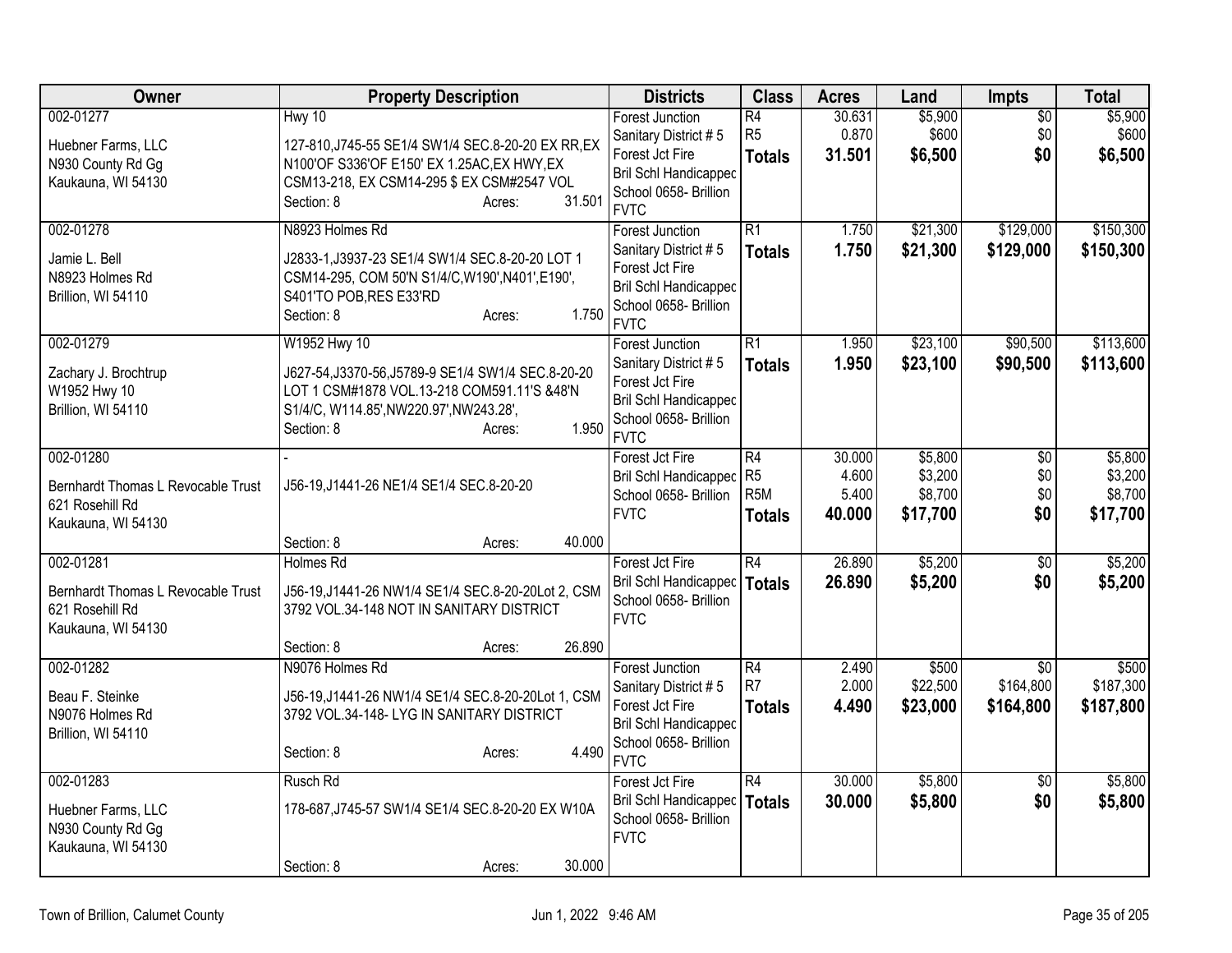| Owner                                                                                       | <b>Property Description</b>                                                                                                                                              |                  | <b>Districts</b>                                                                                                                   | <b>Class</b>                                       | <b>Acres</b>                        | Land                                      | <b>Impts</b>                         | <b>Total</b>                              |
|---------------------------------------------------------------------------------------------|--------------------------------------------------------------------------------------------------------------------------------------------------------------------------|------------------|------------------------------------------------------------------------------------------------------------------------------------|----------------------------------------------------|-------------------------------------|-------------------------------------------|--------------------------------------|-------------------------------------------|
| 002-01284<br>Huebner Farms, LLC<br>N930 County Rd Gg<br>Kaukauna, WI 54130                  | Holmes Rd<br>178-687, J745-57 SW1/4 SE1/4 SEC.8-20-20 EX<br>CSM#2621 VOL.20-342 EX CSM#3475 VOL.30-204 EX<br>9.54A LYG IN SANITARY DIST<br>Section: 8                    | 6.260<br>Acres:  | Forest Junction<br>Sanitary District #5<br>Forest Jct Fire<br>Bril Schl Handicapped<br>School 0658- Brillion<br><b>FVTC</b>        | $\overline{R4}$<br><b>Totals</b>                   | 6.260<br>6.260                      | \$1,200<br>\$1,200                        | $\overline{50}$<br>\$0               | \$1,200<br>\$1,200                        |
| 002-01285<br>Donald F. Born<br>W190 Robinhood Ct<br>Sherwood, WI 54169                      | N8964 Holmes Rd<br>103-102, J3418-8 SW1/4 SE1/4 SEC.8-20-20 LOT 1<br>CSM#3475 VOL.30-204<br>Section: 8                                                                   | 2.140<br>Acres:  | Forest Junction<br>Sanitary District #5<br>Forest Jct Fire<br><b>Bril Schl Handicapped</b><br>School 0658- Brillion<br><b>FVTC</b> | R1<br><b>Totals</b>                                | 2.140<br>2.140                      | \$24,300<br>\$24,300                      | \$57,400<br>\$57,400                 | \$81,700<br>\$81,700                      |
| 002-01286<br>Junction Sanitary Forest Dist<br>PO Box 132<br>Forest Junction, WI 54123       | N8906 Holmes Rd<br>179-492 SW1/4 SE1/4 SEC.8-20-20 LOT 1 CSM#2621<br>VOL.20-342 COM66'N S1/4/C, N390.51, E205.88<br>FT, SE388.86', W216.99'TO POB AFF CORR<br>Section: 8 | 1.576<br>Acres:  | Forest Jct Fire<br>Bril Schl Handicapped<br>School 0658- Brillion<br><b>FVTC</b>                                                   | X4<br>Totals                                       | 1.576<br>1.576                      | $\overline{50}$<br>\$0                    | \$0<br>\$0                           | $\overline{50}$<br>\$0                    |
| 002-01287<br>Huebner Farms, LLC<br>N930 County Rd Gg<br>Kaukauna, WI 54130                  | Rusch Rd<br>178-687, J745-57 SE1/4 SE1/4 SEC.8-20-20<br>Section: 8                                                                                                       | 40.000<br>Acres: | Forest Jct Fire<br>Bril Schl Handicapped<br>School 0658- Brillion<br><b>FVTC</b>                                                   | R4<br>R <sub>5</sub><br>R <sub>5</sub> M<br>Totals | 26.000<br>11.500<br>2.500<br>40.000 | \$5,000<br>\$8,100<br>\$4,000<br>\$17,100 | $\overline{50}$<br>\$0<br>\$0<br>\$0 | \$5,000<br>\$8,100<br>\$4,000<br>\$17,100 |
| 002-01288<br>State of WI Dnr Vac/Rr<br>101 S Webster St<br>PO Box 7921<br>Madison, WI 53707 | Vacated Rr/Row<br>362635 VACATED RR THRU SEC.8-20-20<br>Section: 8                                                                                                       | 13.040<br>Acres: | Forest Jct Fire<br>Bril Schl Handicapped<br>School 0658- Brillion<br><b>FVTC</b>                                                   | $\overline{X2}$<br><b>Totals</b>                   | 13.040<br>13.040                    | $\sqrt{6}$<br>\$0                         | $\overline{50}$<br>\$0               | $\sqrt{50}$<br>\$0                        |
| 002-01289<br>State of WI Dot Hwy 57/Row<br>101 S Webster St<br>Madison, WI 53707            | J2916-35, J2894-23, J2748-44 HWY 57 THRU<br>SEC.8-20-20 PROJECT NO 4085-12-21<br>Section: 8                                                                              | 12.270<br>Acres: | Forest Jct Fire<br>Bril Schl Handicapped<br>School 0658- Brillion<br><b>FVTC</b>                                                   | $\overline{X2}$<br><b>Totals</b>                   | 12.270<br>12.270                    | $\overline{50}$<br>\$0                    | $\overline{50}$<br>\$0               | $\sqrt{50}$<br>\$0                        |
| 002-01290<br>Prairie View Stock F Days<br>530 N Main St<br>Brillion, WI 54110               | County K<br>J1422-49, J1886-17 NE1/4 NE1/4 SEC.9-20-20 E1/2<br>Section: 9                                                                                                | 20.000<br>Acres: | Forest Jct Fire<br>Bril Schl Handicapped<br>School 0658- Brillion<br><b>FVTC</b>                                                   | R4<br>R <sub>5</sub><br><b>Totals</b>              | 18.500<br>1.500<br>20.000           | \$3,500<br>\$100<br>\$3,600               | $\overline{60}$<br>\$0<br>\$0        | \$3,500<br>\$100<br>\$3,600               |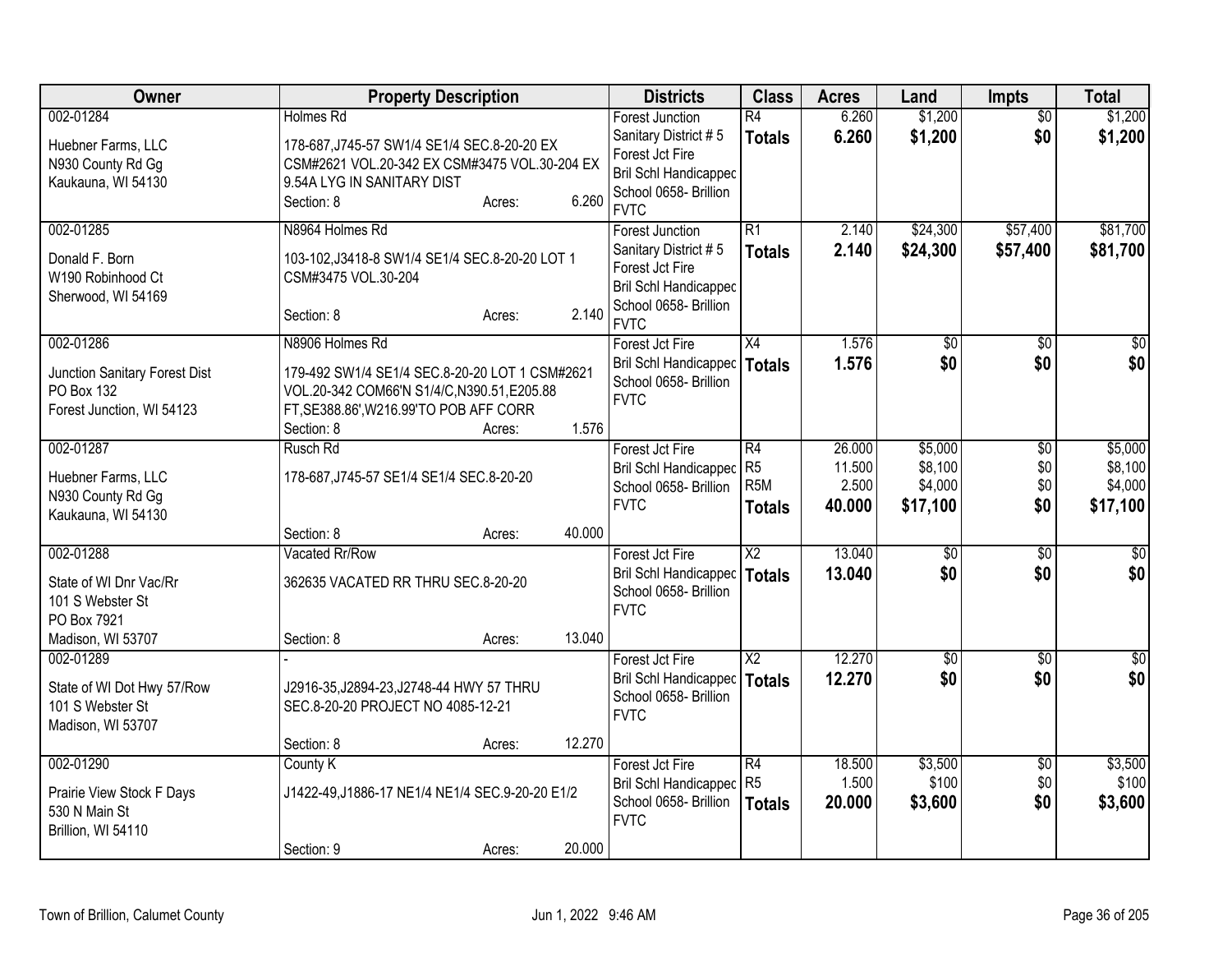| Owner                                |                                                            | <b>Property Description</b> |        | <b>Districts</b>                                                  | <b>Class</b>                          | <b>Acres</b>              | Land                        | <b>Impts</b>                  | <b>Total</b>                |
|--------------------------------------|------------------------------------------------------------|-----------------------------|--------|-------------------------------------------------------------------|---------------------------------------|---------------------------|-----------------------------|-------------------------------|-----------------------------|
| 002-01291<br>Mark L. Stanelle        | County K<br>180-834, J1899-39 W1/2 NE1/4 NE1/4 SEC.9-20-20 |                             |        | Forest Jct Fire<br>Bril Schl Handicapped<br>School 0658- Brillion | R4<br>R <sub>5</sub><br><b>Totals</b> | 19.500<br>0.500<br>20.000 | \$3,300<br>\$100<br>\$3,400 | $\overline{50}$<br>\$0<br>\$0 | \$3,300<br>\$100<br>\$3,400 |
| W1639 County K<br>Brillion, WI 54110 |                                                            |                             |        | <b>FVTC</b>                                                       |                                       |                           |                             |                               |                             |
|                                      | Section: 9                                                 | Acres:                      | 20.000 |                                                                   |                                       |                           |                             |                               |                             |
| 002-01292                            | W1411 County K                                             |                             |        | Forest Jct Fire                                                   | R4                                    | 18.500                    | \$3,600                     | $\overline{30}$               | \$3,600                     |
| Mark L. Stanelle                     | 180-834, J1899-39 E1/2 NW1/4 NE1/4 SEC.9-20-20 EX          |                             |        | Bril Schl Handicapped                                             | R7                                    | 1.000                     | \$7,000                     | \$19,100                      | \$26,100                    |
| W1639 County K<br>Brillion, WI 54110 | E125'OF N175'                                              |                             |        | School 0658- Brillion<br><b>FVTC</b>                              | <b>Totals</b>                         | 19.500                    | \$10,600                    | \$19,100                      | \$29,700                    |
|                                      | Section: 9                                                 | Acres:                      | 19.500 |                                                                   |                                       |                           |                             |                               |                             |
| 002-01293                            | W1411 County K                                             |                             |        | Forest Jct Fire                                                   | R1                                    | 0.500                     | \$7,100                     | \$69,600                      | \$76,700                    |
| Mark L. Stanelle                     | J1982-24, J2259-13 COM1346'W OF NE/C OF NE1/4              |                             |        | Bril Schl Handicapped                                             | <b>Totals</b>                         | 0.500                     | \$7,100                     | \$69,600                      | \$76,700                    |
| W1639 County K                       | SEC.9-20-20, S175', W125', N175', E125'TO POB              |                             |        | School 0658- Brillion                                             |                                       |                           |                             |                               |                             |
| Brillion, WI 54110                   |                                                            |                             |        | <b>FVTC</b>                                                       |                                       |                           |                             |                               |                             |
|                                      | Section: 9                                                 | Acres:                      | 0.500  |                                                                   |                                       |                           |                             |                               |                             |
| 002-01294                            | County K                                                   |                             |        | Forest Jct Fire                                                   | R4                                    | 19.500                    | \$3,800                     | \$0                           | \$3,800                     |
| Kay L. Schumacher                    | 180-834, J1899-39 W1/2 NW1/4 NE1/4 SEC.9-20-20             |                             |        | <b>Bril Schl Handicapped</b>                                      | R5                                    | 0.500                     | \$100                       | \$0                           | \$100                       |
| 320 Bentwood Dr                      |                                                            |                             |        | School 0658- Brillion                                             | <b>Totals</b>                         | 20.000                    | \$3,900                     | \$0                           | \$3,900                     |
| Brillion, WI 54110                   |                                                            |                             |        | <b>FVTC</b>                                                       |                                       |                           |                             |                               |                             |
|                                      | Section: 9                                                 | Acres:                      | 20.000 |                                                                   |                                       |                           |                             |                               |                             |
| 002-01295                            | County Rd K                                                |                             |        | Forest Jct Fire                                                   | R4                                    | 20.000                    | \$3,900                     | $\overline{50}$               | \$3,900                     |
| Mark L. Stanelle                     | 180-834, J1899-39 E1/2 SW1/4 NE1/4 SEC.9-20-20             |                             |        | Bril Schl Handicapped                                             | Totals                                | 20,000                    | \$3,900                     | \$0                           | \$3,900                     |
| W1639 County K                       |                                                            |                             |        | School 0658- Brillion                                             |                                       |                           |                             |                               |                             |
| Brillion, WI 54110                   |                                                            |                             |        | <b>FVTC</b>                                                       |                                       |                           |                             |                               |                             |
|                                      | Section: 9                                                 | Acres:                      | 20.000 |                                                                   |                                       |                           |                             |                               |                             |
| 002-01296                            | County Rd K                                                |                             |        | Forest Jct Fire                                                   | R4                                    | 11.000                    | \$2,000                     | $\sqrt{6}$                    | \$2,000                     |
| Kay L. Schumacher                    | 180-834, J1899-39 W1/2 SW1/4 NE1/4 SEC.9-20-20             |                             |        | <b>Bril Schl Handicapped</b>                                      | R <sub>5</sub>                        | 4.000                     | \$2,800                     | \$0                           | \$2,800                     |
| 320 Bentwood Dr                      |                                                            |                             |        | School 0658- Brillion                                             | R <sub>5</sub> M                      | 5.000                     | \$8,000                     | \$0                           | \$8,000                     |
| Brillion, WI 54110                   |                                                            |                             |        | <b>FVTC</b>                                                       | <b>Totals</b>                         | 20,000                    | \$12,800                    | \$0                           | \$12,800                    |
|                                      | Section: 9                                                 | Acres:                      | 20.000 |                                                                   |                                       |                           |                             |                               |                             |
| 002-01297                            | <b>Bastian Rd</b>                                          |                             |        | Forest Jct Fire                                                   | R4                                    | 17.300                    | \$3,300                     | $\overline{30}$               | \$3,300                     |
| Meetz Conrad & Grace Rev Lvg Trust   | 100-730, J5800-66 E1/2 SE1/4 NE1/4 SEC.9-20-20             |                             |        | Bril Schl Handicapped                                             | R <sub>5</sub>                        | 0.500                     | \$100                       | \$0                           | \$100                       |
| N9025 Bastian Rd                     |                                                            |                             |        | School 0658- Brillion                                             | R <sub>5</sub> M                      | 2.200                     | \$3,500                     | \$0                           | \$3,500                     |
| Brillion, WI 54110                   |                                                            |                             |        | <b>FVTC</b>                                                       | <b>Totals</b>                         | 20.000                    | \$6,900                     | \$0                           | \$6,900                     |
|                                      | Section: 9                                                 | Acres:                      | 20.000 |                                                                   |                                       |                           |                             |                               |                             |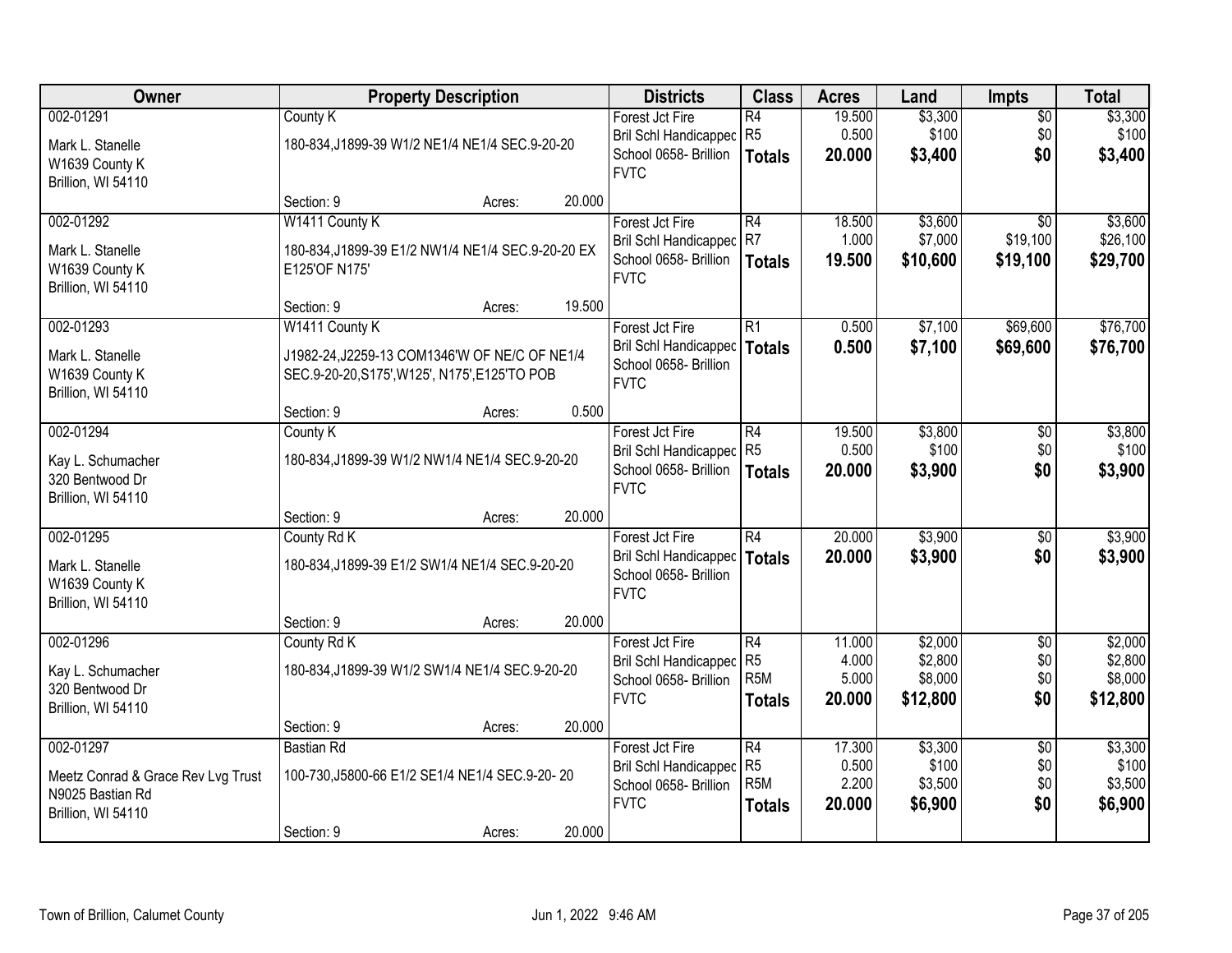| Owner                                                                       |                                                                                                                                                                        | <b>Property Description</b> |        | <b>Districts</b>                                                                        | <b>Class</b>                                                         | <b>Acres</b>                       | Land                                        | Impts                                         | <b>Total</b>                                  |
|-----------------------------------------------------------------------------|------------------------------------------------------------------------------------------------------------------------------------------------------------------------|-----------------------------|--------|-----------------------------------------------------------------------------------------|----------------------------------------------------------------------|------------------------------------|---------------------------------------------|-----------------------------------------------|-----------------------------------------------|
| 002-01298<br>Mark L. Stanelle<br>W1639 County K<br>Brillion, WI 54110       | County Rd K<br>180-834, J1899-39 W1/2 SE1/4 NE1/4 SEC.9-20-20                                                                                                          |                             |        | Forest Jct Fire<br><b>Bril Schl Handicapped</b><br>School 0658- Brillion<br><b>FVTC</b> | $\overline{R4}$<br>R <sub>5</sub> M<br><b>Totals</b>                 | 13.000<br>7.000<br>20.000          | \$2,300<br>\$11,200<br>\$13,500             | $\overline{50}$<br>\$0<br>\$0                 | \$2,300<br>\$11,200<br>\$13,500               |
|                                                                             | Section: 9                                                                                                                                                             | Acres:                      | 20.000 |                                                                                         |                                                                      |                                    |                                             |                                               |                                               |
| 002-01299<br>Bernard G. Geiger Jr<br>N9670 Bastian Rd<br>Brillion, WI 54110 | County K<br>W-357 E1/2 E1/2 NW1/4 SEC 9-20-20 EX J4668-59<br>16.75 AC                                                                                                  |                             |        | Forest Jct Fire<br><b>Bril Schl Handicapped</b><br>School 0658- Brillion<br><b>FVTC</b> | $\overline{R4}$<br>R <sub>5</sub><br><b>Totals</b>                   | 23.582<br>0.500<br>24.082          | \$4,600<br>\$100<br>\$4,700                 | $\overline{50}$<br>\$0<br>\$0                 | \$4,600<br>\$100<br>\$4,700                   |
|                                                                             | Section: 9                                                                                                                                                             | Acres:                      | 24.082 |                                                                                         |                                                                      |                                    |                                             |                                               |                                               |
| 002-01300<br>David D. Schnell<br>W1599 County K<br>Brillion, WI 54110       | W1599 County K<br>J124-34 W1/2 NE1/4 NW1/4 SEC.9-20-20                                                                                                                 |                             |        | Forest Jct Fire<br><b>Bril Schl Handicapped</b><br>School 0658- Brillion<br><b>FVTC</b> | R1<br>R4<br>R <sub>5</sub><br><b>Totals</b>                          | 2.000<br>16.500<br>1.500<br>20.000 | \$23,500<br>\$3,100<br>\$800<br>\$27,400    | \$231,100<br>\$0<br>\$0<br>\$231,100          | \$254,600<br>\$3,100<br>\$800<br>\$258,500    |
|                                                                             | Section: 9                                                                                                                                                             | Acres:                      | 20.000 |                                                                                         |                                                                      |                                    |                                             |                                               |                                               |
| 002-01301<br>Susan L. Stanelle<br>W1639 County K<br>Brillion, WI 54110      | W1639 County K<br>J2259-21, J2295-46 NW1/4 NW1/4 SEC.9-20-20                                                                                                           |                             |        | Forest Jct Fire<br><b>Bril Schl Handicapped</b><br>School 0658- Brillion<br><b>FVTC</b> | $\overline{R4}$<br>R <sub>5</sub><br>R <sub>7</sub><br><b>Totals</b> | 33.240<br>4.760<br>2.000<br>40.000 | \$6,200<br>\$10,600<br>\$22,500<br>\$39,300 | $\sqrt[6]{}$<br>\$0<br>\$166,200<br>\$166,200 | \$6,200<br>\$10,600<br>\$188,700<br>\$205,500 |
|                                                                             | Section: 9                                                                                                                                                             | Acres:                      | 40.000 |                                                                                         |                                                                      |                                    |                                             |                                               |                                               |
| 002-01302<br>Mark L. Stanelle<br>W1639 County K<br>Brillion, WI 54110       | J2259-21, J2295-46 SW1/4 NW1/4 SEC.9-20-20                                                                                                                             |                             |        | Forest Jct Fire<br><b>Bril Schl Handicapped</b><br>School 0658- Brillion<br><b>FVTC</b> | $\overline{R4}$<br>R <sub>5</sub> M<br><b>Totals</b>                 | 34.000<br>6.000<br>40.000          | \$6,400<br>\$9,600<br>\$16,000              | $\overline{50}$<br>\$0<br>\$0                 | \$6,400<br>\$9,600<br>\$16,000                |
|                                                                             | Section: 9                                                                                                                                                             | Acres:                      | 40.000 |                                                                                         |                                                                      |                                    |                                             |                                               |                                               |
| 002-01303<br>James A. Schumacher<br>320 Bentwood Dr<br>Brillion, WI 54110   | W-357, J4668-59 E1/2 E1/2 NW1/4 SEC 9-20-20 COM<br>635.36'W N1/4/C, S1489.30', E296.82', S298.24', E336.5',<br>S910.40', W657.10', N2692.32' E25' TO POB<br>Section: 9 | Acres:                      | 16.750 | Forest Jct Fire<br>Bril Schl Handicapped<br>School 0658- Brillion<br><b>FVTC</b>        | $\overline{R6}$<br><b>Totals</b>                                     | 16.750<br>16.750                   | \$50,300<br>\$50,300                        | $\overline{50}$<br>\$0                        | \$50,300<br>\$50,300                          |
| 002-01304<br>David D. Schnell<br>W1599 County K<br>Brillion, WI 54110       | J124-34 W1/2 SE1/4 NW1/4 SEC.9-20-20<br>Section: 9                                                                                                                     | Acres:                      | 20.000 | Forest Jct Fire<br><b>Bril Schl Handicapped</b><br>School 0658- Brillion<br><b>FVTC</b> | R4<br>R <sub>5</sub><br>R <sub>5</sub> M<br><b>Totals</b>            | 11.000<br>4.500<br>4.500<br>20.000 | \$2,100<br>\$3,200<br>\$6,800<br>\$12,100   | $\overline{50}$<br>\$0<br>\$0<br>\$0          | \$2,100<br>\$3,200<br>\$6,800<br>\$12,100     |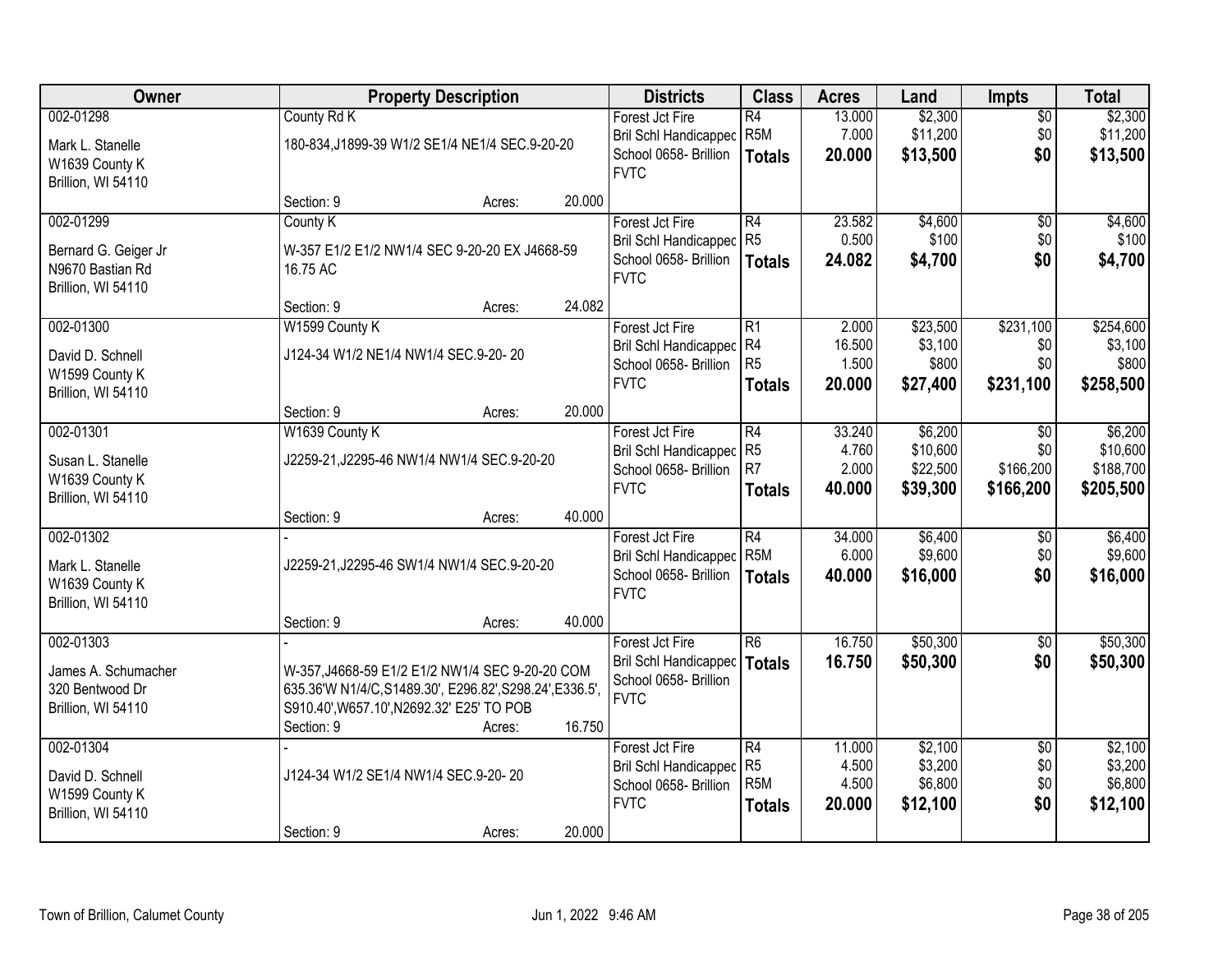| Owner                         |                                                  | <b>Property Description</b> |        | <b>Districts</b>                                      | <b>Class</b>                       | <b>Acres</b>   | Land               | <b>Impts</b>    | <b>Total</b>       |
|-------------------------------|--------------------------------------------------|-----------------------------|--------|-------------------------------------------------------|------------------------------------|----------------|--------------------|-----------------|--------------------|
| 002-01305                     |                                                  |                             |        | Forest Jct Fire                                       | R4                                 | 14.000         | \$2,700            | $\sqrt{$0}$     | \$2,700            |
| Timothy W. Krueger            | W-213 E1/2 NE1/4 SW1/4 SEC.9-20-20               |                             |        | Bril Schl Handicapped<br>School 0658- Brillion        | R <sub>5</sub><br>R <sub>5</sub> M | 3.100<br>2.900 | \$2,200<br>\$4,400 | \$0<br>\$0      | \$2,200<br>\$4,400 |
| W1444 Rusch Rd                |                                                  |                             |        | <b>FVTC</b>                                           |                                    | 20.000         | \$9,300            | \$0             | \$9,300            |
| Brillion, WI 54110            |                                                  |                             |        |                                                       | <b>Totals</b>                      |                |                    |                 |                    |
|                               | Section: 9                                       | Acres:                      | 20.000 |                                                       |                                    |                |                    |                 |                    |
| 002-01306                     |                                                  |                             |        | Forest Jct Fire                                       | $\overline{R4}$                    | 4.000          | \$600              | $\overline{50}$ | \$600              |
| Timothy W. Krueger            | 71-439 E1/2 OF W1/2 NE1/4 SW1/4 SEC.9-20-20      |                             |        | <b>Bril Schl Handicapped</b><br>School 0658- Brillion | R <sub>5</sub><br>R <sub>5</sub> M | 2.000<br>4.000 | \$1,400<br>\$6,000 | \$0<br>\$0      | \$1,400<br>\$6,000 |
| W1444 Rusch Rd                |                                                  |                             |        | <b>FVTC</b>                                           | <b>Totals</b>                      | 10.000         | \$8,000            | \$0             | \$8,000            |
| Brillion, WI 54110            |                                                  |                             |        |                                                       |                                    |                |                    |                 |                    |
|                               | Section: 9                                       | Acres:                      | 10.000 |                                                       |                                    |                |                    |                 |                    |
| 002-01309                     | W1650 Rusch Rd                                   |                             |        | Forest Jct Fire                                       | X4                                 | 17.530         | $\overline{50}$    | \$0             | $\sqrt{50}$        |
| Junction Sanitary Forest Dist | 173-119 COM W1/4 COR SEC.9-20-20, E              |                             |        | <b>Bril Schl Handicapped</b><br>School 0658- Brillion | Totals                             | 17.530         | \$0                | \$0             | \$0                |
| PO Box 132                    | 1175', S650', W1175', N650'TO POB (POND)         |                             |        | <b>FVTC</b>                                           |                                    |                |                    |                 |                    |
| Forest Junction, WI 54123     |                                                  |                             |        |                                                       |                                    |                |                    |                 |                    |
|                               | Section: 9                                       | Acres:                      | 17.530 |                                                       |                                    |                |                    |                 |                    |
| 002-01310                     | W1636 Rusch Rd                                   |                             |        | Forest Jct Fire                                       | R4                                 | 2.900          | \$600              | \$0             | \$600              |
| Keith R. Huebner              | J413-43, J745-53 SW1/4 SW1/4 SEC.9-20-20 LOT 1   |                             |        | <b>Bril Schl Handicapped</b>                          | R7                                 | 2.100          | \$23,400           | \$55,800        | \$79,200           |
| W1636 Rusch Rd                | CSM#3050 VOL25-204 SUBJ TO DRIVEWAY EASE         |                             |        | School 0658- Brillion<br><b>FVTC</b>                  | <b>Totals</b>                      | 5.000          | \$24,000           | \$55,800        | \$79,800           |
| Brillion, WI 54110            | DOC#424303                                       |                             |        |                                                       |                                    |                |                    |                 |                    |
|                               | Section: 9                                       | Acres:                      | 5.000  |                                                       |                                    |                |                    |                 |                    |
| 002-01312                     | Rusch Rd                                         |                             |        | Forest Jct Fire                                       | $\overline{R4}$                    | 14.500         | \$2,800            | \$0             | \$2,800            |
| Timothy W. Krueger            | J136-4, J225-37 TRACT 40RDS IN WIDTH E TO W & IN |                             |        | <b>Bril Schl Handicapped</b>                          | R <sub>5</sub>                     | 0.500          | \$100              | \$0             | \$100              |
| W1444 Rusch Rd                | SW1/4 SW1/4 SEC.9-20-20 BEING TRACT LYG S OF     |                             |        | School 0658- Brillion<br><b>FVTC</b>                  | <b>Totals</b>                      | 15.000         | \$2,900            | \$0             | \$2,900            |
| Brillion, WI 54110            | <b>DRAINAGE DITCH</b>                            |                             |        |                                                       |                                    |                |                    |                 |                    |
|                               | Section: 9                                       | Acres:                      | 15.000 |                                                       |                                    |                |                    |                 |                    |
| 002-01313                     | Rusch Rd                                         |                             |        | Forest Jct Fire                                       | R4                                 | 19.500         | \$3,800            | $\sqrt{6}$      | \$3,800            |
| Timothy W. Krueger            | W-213 E1/2 SE1/4 SW1/4 SEC.9-20-20               |                             |        | Bril Schl Handicapped R5                              |                                    | 0.500          | \$100              | \$0             | \$100              |
| W1444 Rusch Rd                |                                                  |                             |        | School 0658- Brillion<br><b>FVTC</b>                  | Totals                             | 20.000         | \$3,900            | \$0             | \$3,900            |
| Brillion, WI 54110            |                                                  |                             |        |                                                       |                                    |                |                    |                 |                    |
|                               | Section: 9                                       | Acres:                      | 20.000 |                                                       |                                    |                |                    |                 |                    |
| 002-01315                     | Rusch Rd                                         |                             |        | Forest Jct Fire                                       | R4                                 | 8.650          | \$1,500            | $\overline{60}$ | \$1,500            |
| Timothy W. Krueger            | 105-750 E1/2 OF W1/2 SE1/4 SW1/4 SEC.9-20-20, EX |                             |        | <b>Bril Schl Handicapped</b>                          | R <sub>5</sub>                     | 0.100          | \$100              | \$0             | \$100              |
| W1444 Rusch Rd                | 1.25A                                            |                             |        | School 0658- Brillion<br><b>FVTC</b>                  | <b>Totals</b>                      | 8.750          | \$1,600            | \$0             | \$1,600            |
| Brillion, WI 54110            |                                                  |                             |        |                                                       |                                    |                |                    |                 |                    |
|                               | Section: 9                                       | Acres:                      | 8.750  |                                                       |                                    |                |                    |                 |                    |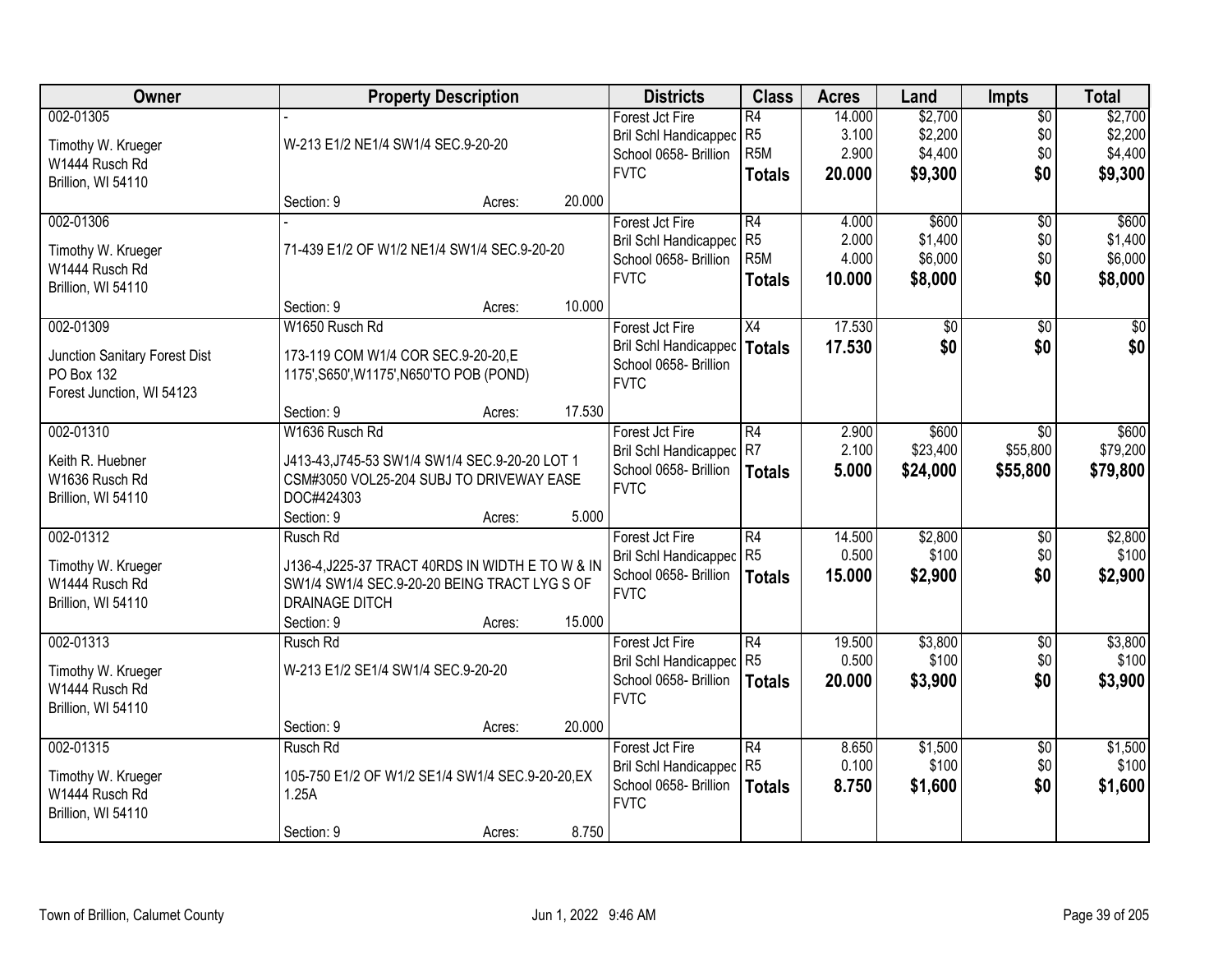| Owner                              | <b>Property Description</b>                        |        |        | <b>Districts</b>             | <b>Class</b>     | <b>Acres</b> | Land     | <b>Impts</b>    | <b>Total</b> |
|------------------------------------|----------------------------------------------------|--------|--------|------------------------------|------------------|--------------|----------|-----------------|--------------|
| 002-01316                          | W1562 Rusch Rd                                     |        |        | Forest Jct Fire              | R1               | 1.250        | \$16,800 | \$97,800        | \$114,600    |
| James M. Calaway                   | 128-592,104-302, COM 113'W OF SE/C E1/2 W1/2       |        |        | Bril Schl Handicapped        | Totals           | 1.250        | \$16,800 | \$97,800        | \$114,600    |
| W1562 Rusch Rd                     | SE1/4 SW1/4 SEC.9-20-20,N 300', W196', S300', E TO |        |        | School 0658- Brillion        |                  |              |          |                 |              |
| Brillion, WI 54110                 | POB                                                |        |        | <b>FVTC</b>                  |                  |              |          |                 |              |
|                                    | Section: 9                                         | Acres: | 1.250  |                              |                  |              |          |                 |              |
| 002-01317                          | N9025 Bastian Rd                                   |        |        | Forest Jct Fire              | R4               | 34.680       | \$6,600  | $\overline{50}$ | \$6,600      |
| Meetz Conrad & Grace Rev Lvg Trust | 100-730, J5800-66 NE1/4 SE1/4 SEC.9-20-20          |        |        | <b>Bril Schl Handicapped</b> | R5               | 0.610        | \$100    | \$0             | \$100        |
| N9025 Bastian Rd                   |                                                    |        |        | School 0658- Brillion        | R <sub>5</sub> M | 1.360        | \$2,100  | \$0             | \$2,100      |
| Brillion, WI 54110                 |                                                    |        |        | <b>FVTC</b>                  | R7               | 3.350        | \$32,600 | \$162,200       | \$194,800    |
|                                    | Section: 9                                         | Acres: | 40.000 |                              | <b>Totals</b>    | 40.000       | \$41,400 | \$162,200       | \$203,600    |
| 002-01318                          |                                                    |        |        | Forest Jct Fire              | R4               | 34.000       | \$6,600  | \$0             | \$6,600      |
| Timothy W. Krueger                 | W-213 NW1/4 SE1/4 SEC.9-20-20                      |        |        | Bril Schl Handicapped        | R <sub>5</sub>   | 4.400        | \$9,200  | \$0             | \$9,200      |
| W1444 Rusch Rd                     |                                                    |        |        | School 0658- Brillion        | R <sub>5M</sub>  | 1.600        | \$2,600  | \$0             | \$2,600      |
| Brillion, WI 54110                 |                                                    |        |        | <b>FVTC</b>                  | <b>Totals</b>    | 40.000       | \$18,400 | \$0             | \$18,400     |
|                                    | Section: 9                                         | Acres: | 40.000 |                              |                  |              |          |                 |              |
| 002-01319                          | W1444 Rusch Rd                                     |        |        | Forest Jct Fire              | R4               | 3.900        | \$800    | \$0             | \$800        |
| Sara L. Krueger                    | W-213 PRT SW1/4 SE1/4 SEC.9-20-20 LOT 1            |        |        | <b>Bril Schl Handicapped</b> | R <sub>5</sub>   | 0.350        | \$100    | \$0             | \$100        |
| W1444 Rusch Rd                     | CSM#3106 VOL.26-79                                 |        |        | School 0658- Brillion        | R7               | 3.000        | \$31,500 | \$156,100       | \$187,600    |
| Brillion, WI 54110                 |                                                    |        |        | <b>FVTC</b>                  | <b>Totals</b>    | 7.250        | \$32,400 | \$156,100       | \$188,500    |
|                                    | Section: 9                                         | Acres: | 7.250  |                              |                  |              |          |                 |              |
| 002-01320                          | Rusch Rd                                           |        |        | Forest Jct Fire              | R4               | 38.000       | \$7,100  | $\overline{50}$ | \$7,100      |
| Patrick L. Geiger                  | 100-730, J5800-66 SE1/4 SE1/4 SEC.9-20-20          |        |        | <b>Bril Schl Handicapped</b> | R <sub>5</sub>   | 2.000        | \$100    | \$0             | \$100        |
| N9670 Bastian Rd                   |                                                    |        |        | School 0658- Brillion        | <b>Totals</b>    | 40.000       | \$7,200  | \$0             | \$7,200      |
| Brillion, WI 54110                 |                                                    |        |        | <b>FVTC</b>                  |                  |              |          |                 |              |
|                                    | Section: 9                                         | Acres: | 40.000 |                              |                  |              |          |                 |              |
| 002-01321                          | W979 County K                                      |        |        | <b>Brillion Fire</b>         | R4               | 36.000       | \$6,200  | $\overline{50}$ | \$6,200      |
| Nathan J. Schnell                  | 149-265 NE1/4 NE1/4 SEC.10-20-20                   |        |        | Bril Schl Handicapped        | R7               | 4.000        | \$34,500 | \$416,000       | \$450,500    |
| W979 County Rd K                   |                                                    |        |        | School 0658- Brillion        | Totals           | 40.000       | \$40,700 | \$416,000       | \$456,700    |
| Brillion, WI 54110                 |                                                    |        |        | <b>FVTC</b>                  |                  |              |          |                 |              |
|                                    | Section: 10                                        | Acres: | 40.000 |                              |                  |              |          |                 |              |
| 002-01322                          | N9250 Boettcher Rd                                 |        |        | <b>Brillion Fire</b>         | R1               | 1.190        | \$16,200 | \$327,500       | \$343,700    |
| Matthew M. Schmidt                 | J2634-7, J3261-25 NW1/4 NE1/4 SEC.10-20-20 LOT 1   |        |        | <b>Bril Schl Handicapped</b> | R4               | 12.895       | \$2,500  | \$0             | \$2,500      |
| N9250 Boettcher Rd                 | CSM#2908 VOL.24-12                                 |        |        | School 0658- Brillion        | R <sub>5M</sub>  | 1.060        | \$1,600  | \$0             | \$1,600      |
| Brillion, WI 54110                 |                                                    |        |        | <b>FVTC</b>                  | <b>Totals</b>    | 15.145       | \$20,300 | \$327,500       | \$347,800    |
|                                    | Section: 10                                        | Acres: | 15.145 |                              |                  |              |          |                 |              |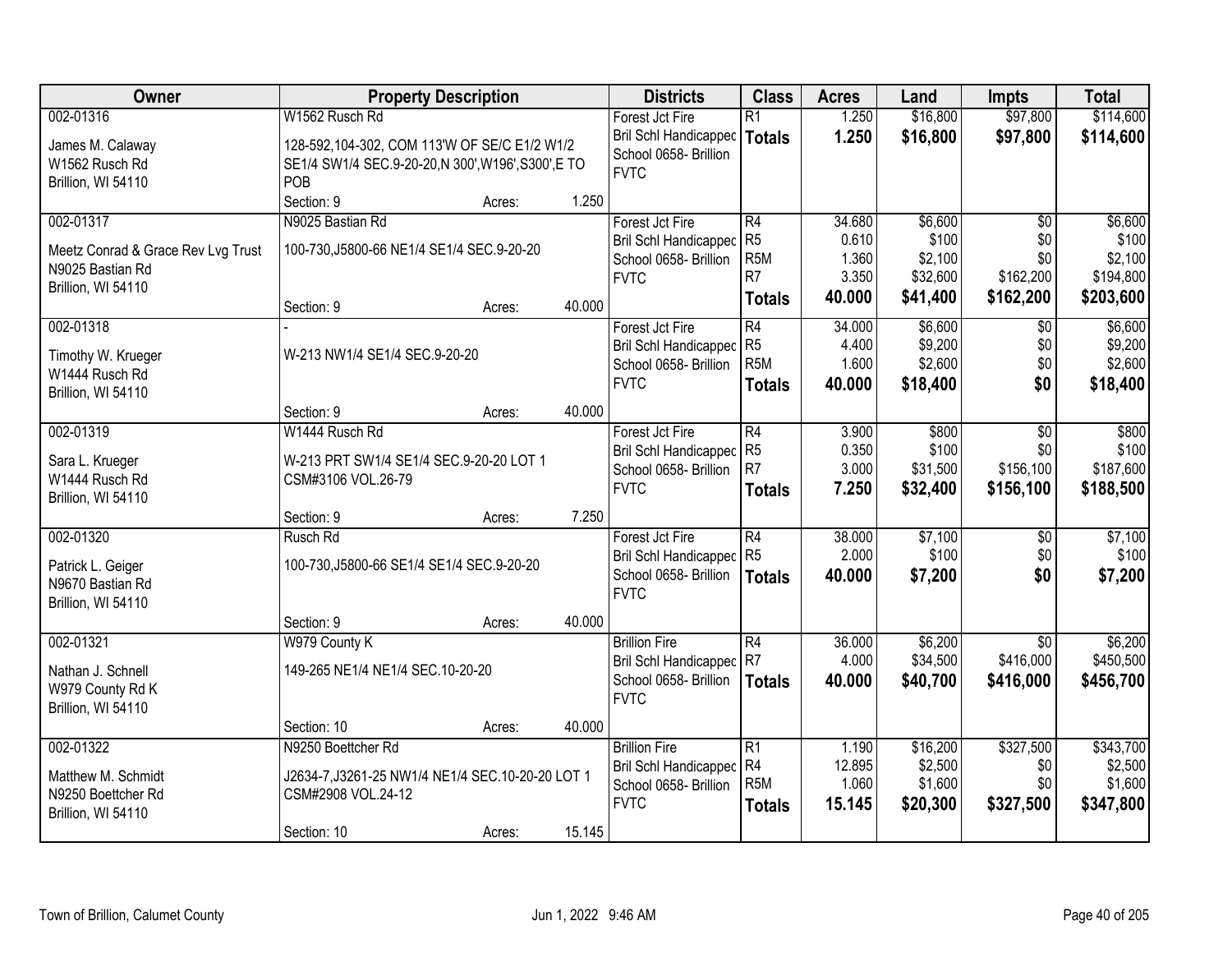| Owner                                 | <b>Property Description</b>                                                                           | <b>Districts</b>                     | <b>Class</b>     | <b>Acres</b> | Land     | <b>Impts</b>    | <b>Total</b> |
|---------------------------------------|-------------------------------------------------------------------------------------------------------|--------------------------------------|------------------|--------------|----------|-----------------|--------------|
| 002-01323                             | W1045 County K                                                                                        | <b>Brillion Fire</b>                 | $\overline{R1}$  | 1.000        | \$14,500 | \$104,300       | \$118,800    |
| Linda L. Bastian                      | 139-39 COM NW/C OF NW1/4 NE1/4                                                                        | Bril Schl Handicapped                | R4               | 6.190        | \$1,200  | \$0             | \$1,200      |
| W1045 County K                        | SEC.10-20-20, E832', S416', W832', N416'TO POB                                                        | School 0658- Brillion                | R <sub>5</sub>   | 0.760        | \$100    | \$0             | \$100        |
| Brillion, WI 54110                    |                                                                                                       | <b>FVTC</b>                          | <b>Totals</b>    | 7.950        | \$15,800 | \$104,300       | \$120,100    |
|                                       | 7.950<br>Section: 10<br>Acres:                                                                        |                                      |                  |              |          |                 |              |
| 002-01324                             | N9148 Boettcher Rd                                                                                    | <b>Brillion Fire</b>                 | $\overline{R1}$  | 2.273        | \$25,000 | \$95,300        | \$120,300    |
| Jodie L. Tamm                         | J3969-16, J6520-52 SW1/4 NE1/4 SEC.10-20-20 CSM                                                       | <b>Bril Schl Handicapped</b>         | <b>Totals</b>    | 2.273        | \$25,000 | \$95,300        | \$120,300    |
| N9148 Boettcher Rd                    | 3032 VOL.25-128                                                                                       | School 0658- Brillion                |                  |              |          |                 |              |
| Brillion, WI 54110                    |                                                                                                       | <b>FVTC</b>                          |                  |              |          |                 |              |
|                                       | 2.273<br>Section: 10<br>Acres:                                                                        |                                      |                  |              |          |                 |              |
| 002-01325                             |                                                                                                       | <b>Brillion Fire</b>                 | $\overline{R4}$  | 18.380       | \$3,000  | $\overline{50}$ | \$3,000      |
| Christopher L. Tamm                   | J2634-7, J3053-3 SE1/4 NE1/4 SEC.10-20-20                                                             | <b>Bril Schl Handicapped</b>         | R <sub>5</sub>   | 8.120        | \$5,700  | \$0             | \$5,700      |
| N9148 Boettcher Rd                    |                                                                                                       | School 0658- Brillion                | R <sub>5</sub> M | 13.500       | \$20,300 | \$0             | \$20,300     |
| Brillion, WI 54110                    |                                                                                                       | <b>FVTC</b>                          | <b>Totals</b>    | 40.000       | \$29,000 | \$0             | \$29,000     |
|                                       | 40.000<br>Section: 10<br>Acres:                                                                       |                                      |                  |              |          |                 |              |
| 002-01326                             | County K                                                                                              | <b>Brillion Fire</b>                 | $\overline{R4}$  | 2.970        | \$600    | $\overline{50}$ | \$600        |
| Bernard G. Geiger Jr                  | W-357 NE1/4 NW1/4 SEC.10-20-20 N26RDS OF                                                              | <b>Bril Schl Handicapped</b>         | R <sub>5</sub>   | 0.610        | \$100    | \$0             | \$100        |
| N9141 Boettcher Rd                    | E22RDS                                                                                                | School 0658- Brillion                | <b>Totals</b>    | 3.580        | \$700    | \$0             | \$700        |
| Brillion, WI 54110                    |                                                                                                       | <b>FVTC</b>                          |                  |              |          |                 |              |
|                                       | 3.580<br>Section: 10<br>Acres:                                                                        |                                      |                  |              |          |                 |              |
| 002-01328                             | N9207 Boettcher Rd                                                                                    | <b>Brillion Fire</b>                 | $\overline{R1}$  | 2.000        | \$23,500 | \$144,700       | \$168,200    |
|                                       |                                                                                                       | <b>Bril Schl Handicapped</b>         | R4               | 5.000        | \$1,000  | \$0             | \$1,000      |
| Richard S. Berg<br>N9207 Boettcher Rd | J2936-1, J3611-26 E1/2 NW1/4 SEC.10-20-20 LOT 1<br>CSM 12-90, COM757.14'S N1/4 COR, S575', NW758.55', | School 0658- Brillion                | R <sub>5</sub>   | 3.000        | \$1,700  | \$0             | \$1,700      |
| Brillion, WI 54110                    | N575', SE758.55'TO POB                                                                                | <b>FVTC</b>                          | <b>Totals</b>    | 10.000       | \$26,200 | \$144,700       | \$170,900    |
|                                       | Section: 10<br>10.000<br>Acres:                                                                       |                                      |                  |              |          |                 |              |
| 002-01329                             | County K                                                                                              | <b>Brillion Fire</b>                 | R4               | 90.500       | \$17,200 | $\overline{50}$ | \$17,200     |
|                                       |                                                                                                       | Bril Schl Handicapped                | R <sub>5</sub> M | 3.334        | \$5,400  | \$0             | \$5,400      |
| Patrick L. Geiger                     | 178-369, J2300-49 NW1/4 NW1/4 SEC.10-20-20 THT                                                        | School 0658- Brillion                | <b>Totals</b>    | 93.834       | \$22,600 | \$0             | \$22,600     |
| N9670 Bastian Rd                      | PRT N120AC NW1/4 DESC DOC#354310 & LOT 2                                                              | <b>FVTC</b>                          |                  |              |          |                 |              |
| Brillion, WI 54110                    | CSM#3118 VOL.26-114(PREV DESC CSM#2548)                                                               |                                      |                  |              |          |                 |              |
|                                       | 93.834<br>Section: 10<br>Acres:                                                                       |                                      |                  |              |          |                 |              |
| 002-01330                             | N9160 Bastian Rd                                                                                      | <b>Brillion Fire</b>                 | $\overline{R1}$  | 8.140        | \$57,300 | \$269,100       | \$326,400    |
| Alicia K. Derber                      | 178-369, J2300-49 PRT SW1/4 NW1/4 SEC.10-20-20                                                        | Bril Schl Handicapped                | R4               | 2.550        | \$300    | \$0             | \$300        |
| N9160 Bastian Rd                      | LOT 1 CSM#3118 VOL.26-114, PREV DESC AS                                                               | School 0658- Brillion<br><b>FVTC</b> | <b>Totals</b>    | 10.690       | \$57,600 | \$269,100       | \$326,700    |
| Brillion, WI 54110                    | CSM#2548 VOL.20-28                                                                                    |                                      |                  |              |          |                 |              |
|                                       | 10.690<br>Section: 10<br>Acres:                                                                       |                                      |                  |              |          |                 |              |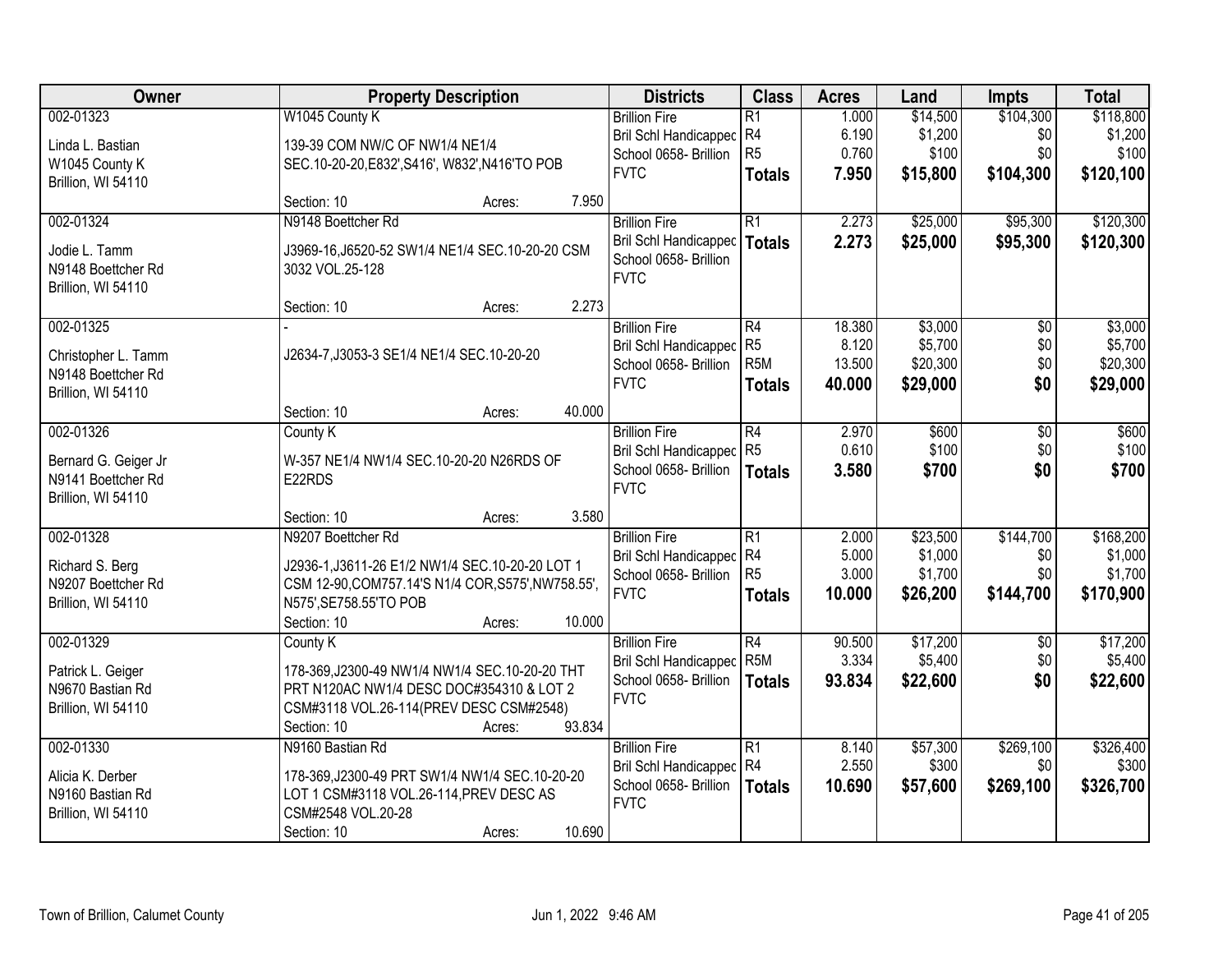| Owner                |                                                       | <b>Property Description</b> |        | <b>Districts</b>                                      | <b>Class</b>     | <b>Acres</b> | Land     | <b>Impts</b>    | <b>Total</b> |
|----------------------|-------------------------------------------------------|-----------------------------|--------|-------------------------------------------------------|------------------|--------------|----------|-----------------|--------------|
| 002-01333            | N9141 Boettcher Rd                                    |                             |        | <b>Brillion Fire</b>                                  | $\overline{R1}$  | 2.000        | \$23,500 | \$299,000       | \$322,500    |
| Bernard G. Geiger Jr | 102-400, J74-8, J5031-31 S1/2 SE1/4 & SW1/4 NW1/4     |                             |        | <b>Bril Schl Handicapped</b>                          | R4               | 26.000       | \$5,000  | \$0             | \$5,000      |
| N9141 Boettcher Rd   | SEC 10-20-20 LOT 1 CSM #2268 VOL 17-30 COM            |                             |        | School 0658- Brillion                                 | R <sub>5</sub> M | 12.000       | \$19,200 | \$0             | \$19,200     |
| Brillion, WI 54110   | W1/4/C, N660.69', E2640.17' S664.77', W2639.94'TO POB |                             |        | <b>FVTC</b>                                           | <b>Totals</b>    | 40.000       | \$47,700 | \$299,000       | \$346,700    |
|                      | Section: 10                                           | Acres:                      | 40.000 |                                                       |                  |              |          |                 |              |
| 002-01334            | N9057 Boettcher Rd                                    |                             |        | <b>Brillion Fire</b>                                  | R4               | 38.840       | \$7,500  | \$0             | \$7,500      |
| Patrick L. Geiger    | 102-400, J74-8 NE1/4 SW1/4 SEC. 10-20-20 EX S140'OF   |                             |        | <b>Bril Schl Handicapped</b>                          | <b>Totals</b>    | 38.840       | \$7,500  | \$0             | \$7,500      |
| N9670 Bastian Rd     | N635'OF E363'                                         |                             |        | School 0658- Brillion                                 |                  |              |          |                 |              |
| Brillion, WI 54110   |                                                       |                             |        | <b>FVTC</b>                                           |                  |              |          |                 |              |
|                      | Section: 10                                           | Acres:                      | 38.840 |                                                       |                  |              |          |                 |              |
| 002-01335            | N9057 Boettcher Rd                                    |                             |        | <b>Brillion Fire</b>                                  | $\overline{R1}$  | 1.160        | \$15,900 | \$79,300        | \$95,200     |
| David Geiger         | 102-400, J4011-55 COM515'S OF NE/C OF NE1/4           |                             |        | <b>Bril Schl Handicapped</b>                          | <b>Totals</b>    | 1.160        | \$15,900 | \$79,300        | \$95,200     |
| N9057 Boettcher Rd   | SW1/4 SEC.10-20-20, W363', S140', E363', N140'TO POB  |                             |        | School 0658- Brillion                                 |                  |              |          |                 |              |
| Brillion, WI 54110   |                                                       |                             |        | <b>FVTC</b>                                           |                  |              |          |                 |              |
|                      | Section: 10                                           | Acres:                      | 1.160  |                                                       |                  |              |          |                 |              |
| 002-01336            | <b>Bastian Rd</b>                                     |                             |        | <b>Brillion Fire</b>                                  | R4               | 27.000       | \$5,200  | \$0             | \$5,200      |
| Patrick L. Geiger    | 102-400, J74-I8 NW1/4 SW1/4 SEC. 10-20-20             |                             |        | <b>Bril Schl Handicapped</b>                          | R <sub>5</sub>   | 5.750        | \$3,400  | \$0             | \$3,400      |
| N9670 Bastian Rd     |                                                       |                             |        | School 0658- Brillion                                 | R <sub>5</sub> M | 7.250        | \$11,600 | \$0             | \$11,600     |
| Brillion, WI 54110   |                                                       |                             |        | <b>FVTC</b>                                           | <b>Totals</b>    | 40.000       | \$20,200 | \$0             | \$20,200     |
|                      | Section: 10                                           | Acres:                      | 40.000 |                                                       |                  |              |          |                 |              |
| 002-01337            | Rusch Rd                                              |                             |        | <b>Brillion Fire</b>                                  | $\overline{R4}$  | 40.000       | \$7,500  | $\overline{50}$ | \$7,500      |
| Patrick L. Geiger    | J74-8 SW1/4 SW1/4 SEC.10-20-20                        |                             |        | <b>Bril Schl Handicapped</b>                          | <b>Totals</b>    | 40.000       | \$7,500  | \$0             | \$7,500      |
| N9670 Bastian Rd     |                                                       |                             |        | School 0658- Brillion<br><b>FVTC</b>                  |                  |              |          |                 |              |
| Brillion, WI 54110   |                                                       |                             |        |                                                       |                  |              |          |                 |              |
|                      | Section: 10                                           | Acres:                      | 40.000 |                                                       |                  |              |          |                 |              |
| 002-01338            | N8919 Boettcher Rd                                    |                             |        | <b>Brillion Fire</b>                                  | $\overline{R4}$  | 35.500       | \$6,900  | $\overline{50}$ | \$6,900      |
| Patrick L. Geiger    | J74-8 SE1/4 SW1/4 SEC.10-20-20                        |                             |        | Bril Schl Handicapped R7                              |                  | 4.500        | \$36,000 | \$413,000       | \$449,000    |
| N9670 Bastian Rd     |                                                       |                             |        | School 0658- Brillion<br><b>FVTC</b>                  | <b>Totals</b>    | 40,000       | \$42,900 | \$413,000       | \$455,900    |
| Brillion, WI 54110   |                                                       |                             |        |                                                       |                  |              |          |                 |              |
|                      | Section: 10                                           | Acres:                      | 40.000 |                                                       |                  |              |          |                 |              |
| 002-01339            |                                                       |                             |        | <b>Brillion Fire</b>                                  | $\overline{R5}$  | 15.000       | \$10,500 | $\overline{50}$ | \$10,500     |
| Andy R. Schuh        | 119-703 E1/2 NE1/4 SE1/4 SEC.10-20-20                 |                             |        | <b>Bril Schl Handicapped</b><br>School 0658- Brillion | R <sub>6</sub>   | 5.000        | \$16,000 | \$0             | \$16,000     |
| N8793 Long Lake Rd   |                                                       |                             |        | <b>FVTC</b>                                           | <b>Totals</b>    | 20.000       | \$26,500 | \$0             | \$26,500     |
| Brillion, WI 54110   |                                                       |                             |        |                                                       |                  |              |          |                 |              |
|                      | Section: 10                                           | Acres:                      | 20.000 |                                                       |                  |              |          |                 |              |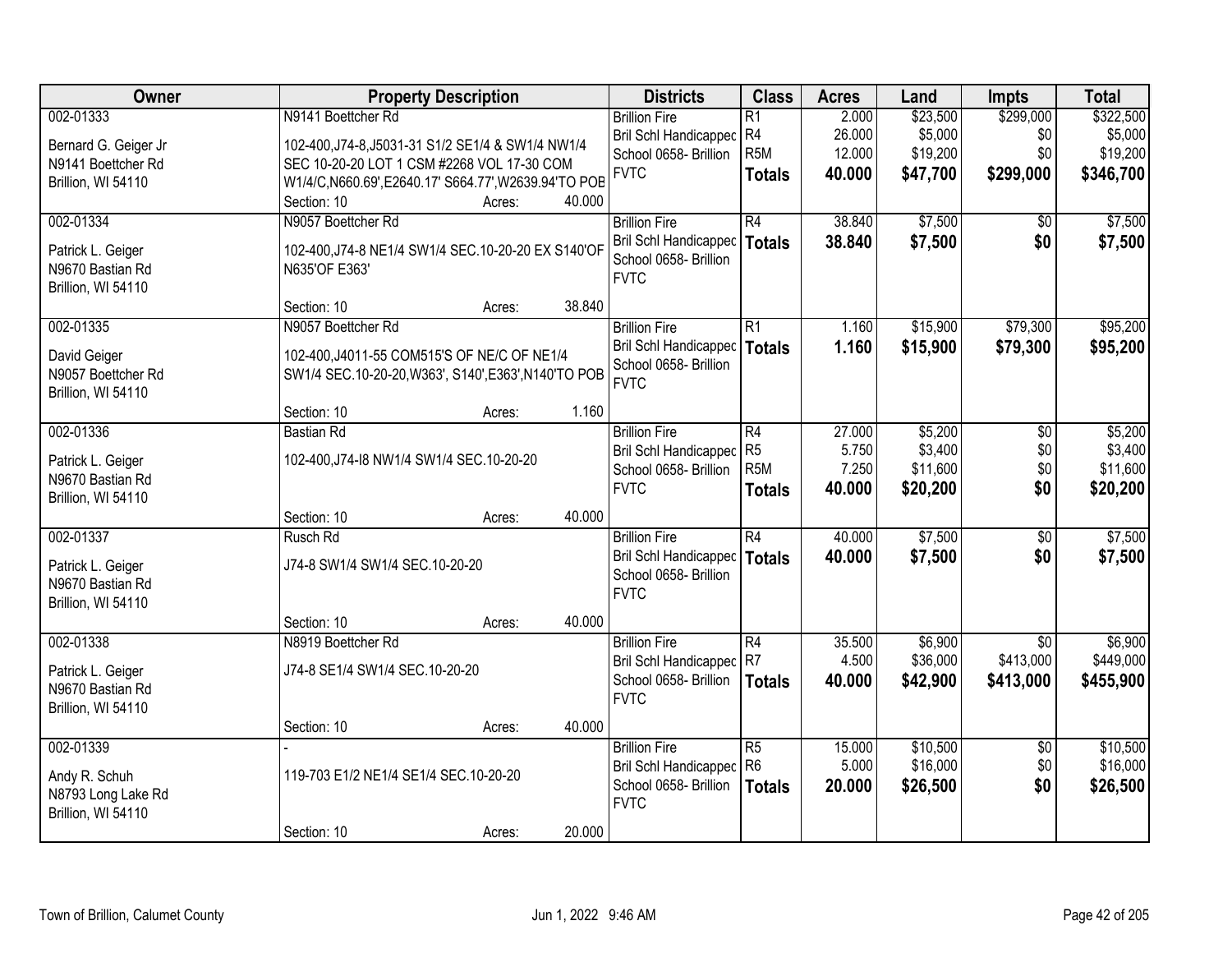| Owner                             |                                                                           | <b>Property Description</b> |        | <b>Districts</b>               | <b>Class</b>     | <b>Acres</b> | Land     | <b>Impts</b>    | <b>Total</b> |
|-----------------------------------|---------------------------------------------------------------------------|-----------------------------|--------|--------------------------------|------------------|--------------|----------|-----------------|--------------|
| 002-01340                         |                                                                           |                             |        | <b>Brillion Fire</b>           | R4               | 1.000        | \$100    | $\overline{50}$ | \$100        |
| Tamm Gary&Lynn Revoc Liv Trust    | J3969-16, J6520-52 W1/2 NE1/4 SE1/4 SEC.10-20-20                          |                             |        | Bril Schl Handicapped          | R <sub>5</sub>   | 18.000       | \$12,600 | \$0             | \$12,600     |
| N8645 Boettcher Rd                |                                                                           |                             |        | School 0658- Brillion          | R <sub>5</sub> M | 1.000        | \$1,600  | \$0             | \$1,600      |
| Brillion, WI 54110                |                                                                           |                             |        | <b>FVTC</b>                    | <b>Totals</b>    | 20.000       | \$14,300 | \$0             | \$14,300     |
|                                   | Section: 10                                                               | Acres:                      | 20.000 |                                |                  |              |          |                 |              |
| 002-01341                         | <b>Boettcher Rd</b>                                                       |                             |        | <b>Brillion Fire</b>           | R4               | 31.000       | \$5,800  | $\overline{50}$ | \$5,800      |
|                                   |                                                                           |                             |        | <b>Bril Schl Handicapped</b>   | R <sub>5</sub>   | 6.700        | \$4,700  | \$0             | \$4,700      |
| Tamm Gary&Lynn Revoc Liv Trust    | J3969-16, J6520-52 NW1/4 SE1/4 SEC. 10-20-20                              |                             |        | School 0658- Brillion          | R <sub>5</sub> M | 2.300        | \$3,500  | \$0             | \$3,500      |
| N8645 Boettcher Rd                |                                                                           |                             |        | <b>FVTC</b>                    | <b>Totals</b>    | 40.000       | \$14,000 | \$0             | \$14,000     |
| Brillion, WI 54110                | Section: 10                                                               | Acres:                      | 40.000 |                                |                  |              |          |                 |              |
| 002-01342                         | W1076 Rusch Rd                                                            |                             |        | <b>Brillion Fire</b>           | R1               | 2.000        | \$23,500 | \$105,500       | \$129,000    |
|                                   |                                                                           |                             |        | Bril Schl Handicapped R4       |                  | 2.500        | \$500    | \$0             | \$500        |
| Jacob M. Lamers                   | 169-793, J1191-26 SW1/4 SE1/4 SEC.10-20-20 LOT 1                          |                             |        | School 0658- Brillion          | R <sub>5</sub>   | 0.500        | \$100    | \$0             | \$100        |
| W1076 Rusch Rd                    | CSM#2630 VOL.20-376 COM186.26'E S1/4/C,N156.72',                          |                             |        | <b>FVTC</b>                    | <b>Totals</b>    | 5.000        | \$24,100 | \$105,500       | \$129,600    |
| Brillion, WI 54110                | NE40.83', N52.9', E899.45', S235.57', W937.41'TO POB                      |                             |        |                                |                  |              |          |                 |              |
|                                   | Section: 10                                                               | Acres:                      | 5.000  |                                |                  |              |          |                 |              |
| 002-01343                         | W962 Rusch Rd                                                             |                             |        | <b>Brillion Fire</b>           | R4               | 35.500       | \$4,000  | $\overline{30}$ | \$4,000      |
| Solid Rock Trust                  | J1475-15, J1475-19 SE1/4 SE1/4, EX S16RDS OF                              |                             |        | Bril Schl Handicapped          | R7               | 2.000        | \$22,500 | \$111,800       | \$134,300    |
| W962 Rusch Rd                     | E25RDS SEC.10-20-20                                                       |                             |        | School 0658- Brillion          | <b>Totals</b>    | 37.500       | \$26,500 | \$111,800       | \$138,300    |
| Brillion, WI 54110                |                                                                           |                             |        | <b>FVTC</b>                    |                  |              |          |                 |              |
|                                   | Section: 10                                                               | Acres:                      | 37.500 |                                |                  |              |          |                 |              |
| 002-01344                         | W908 Rusch Rd                                                             |                             |        | <b>Brillion Fire</b>           | $\overline{R1}$  | 1.178        | \$16,100 | \$178,700       | \$194,800    |
| Jason M. Stender                  | 1-603.31-570 SE1/4 SE1/4 SEC.10-20-20 LOT 1                               |                             |        | Bril Schl Handicapped   Totals |                  | 1.178        | \$16,100 | \$178,700       | \$194,800    |
| W908 Rusch Rd                     | CSM#2865 VOL.23-247 SUBJ TO ING/EGR EASE                                  |                             |        | School 0658- Brillion          |                  |              |          |                 |              |
| Brillion, WI 54110                | DOC403726                                                                 |                             |        | <b>FVTC</b>                    |                  |              |          |                 |              |
|                                   | Section: 10                                                               | Acres:                      | 1.178  |                                |                  |              |          |                 |              |
| 002-01345                         | Rusch Rd                                                                  |                             |        | <b>Brillion Fire</b>           | R4               | 1.000        | \$100    | $\sqrt{6}$      | \$100        |
|                                   |                                                                           |                             |        | Bril Schl Handicapped   Totals |                  | 1.000        | \$100    | \$0             | \$100        |
| Solid Rock Trust<br>W962 Rusch Rd | J1475-15, J1475-19 W10RDS OF E25RDS OF S16RDS<br>SE1/4 SE1/4 SEC.10-20-20 |                             |        | School 0658- Brillion          |                  |              |          |                 |              |
| Brillion, WI 54110                |                                                                           |                             |        | <b>FVTC</b>                    |                  |              |          |                 |              |
|                                   | Section: 10                                                               | Acres:                      | 1.000  |                                |                  |              |          |                 |              |
| 002-01346                         | N9293 County Pp                                                           |                             |        | <b>Brillion Fire</b>           | R1               | 1.200        | \$16,300 | \$127,000       | \$143,300    |
|                                   |                                                                           |                             |        | <b>Bril Schl Handicapped</b>   | Totals           | 1.200        | \$16,300 | \$127,000       | \$143,300    |
| Ryan C. Ott                       | J444-41, J5748-9 NE1/4 NE1/4 SEC.11-20-20 COM                             |                             |        | School 0658- Brillion          |                  |              |          |                 |              |
| N9293 County Pp                   | NE/C SEC.11-20-20, S330'                                                  |                             |        | <b>FVTC</b>                    |                  |              |          |                 |              |
| Brillion, WI 54110                | WLY170.9', N307.8', E167.1'TO POB                                         |                             |        |                                |                  |              |          |                 |              |
|                                   | Section: 11                                                               | Acres:                      | 1.200  |                                |                  |              |          |                 |              |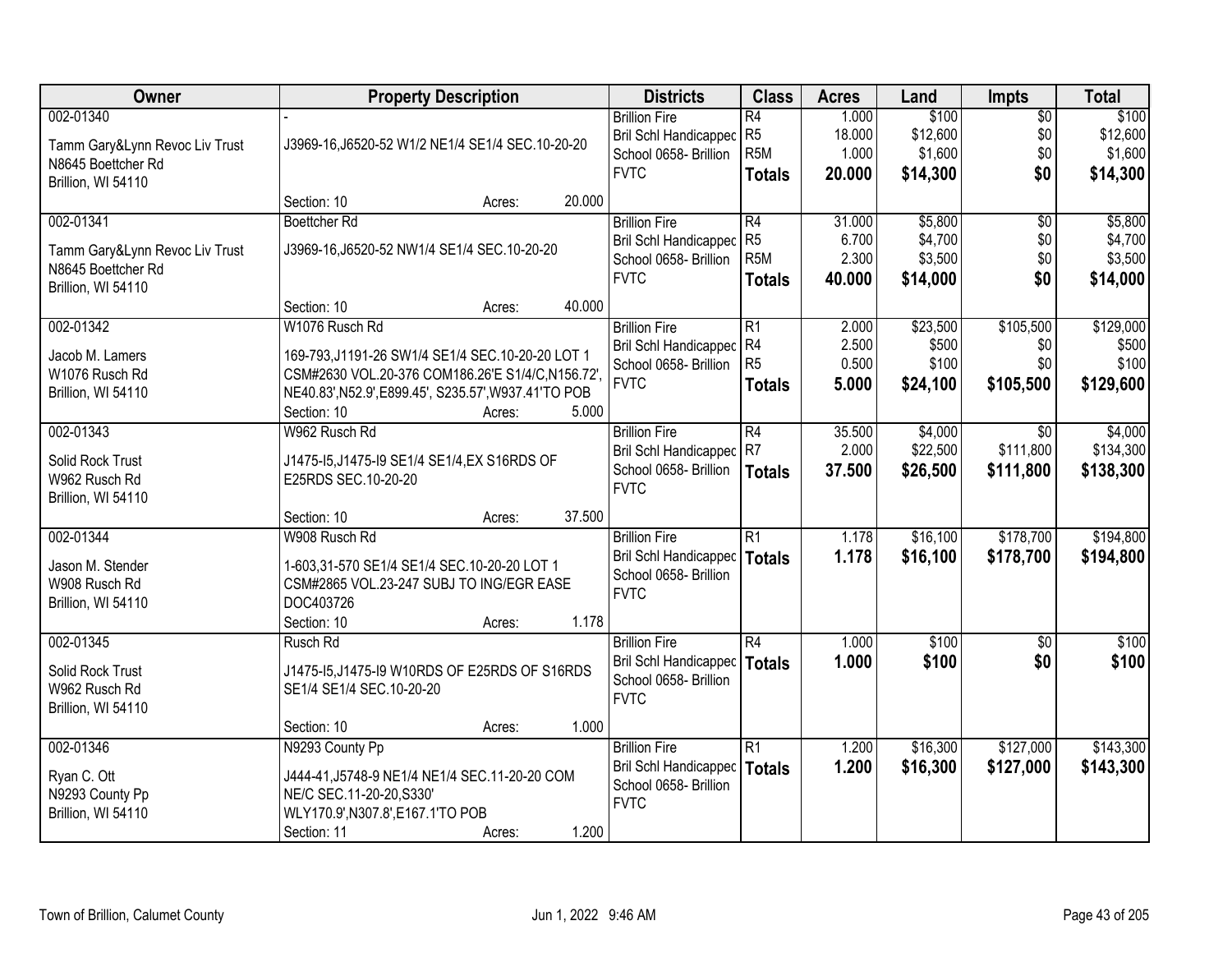| Owner                                                                      | <b>Property Description</b>                                                                                                                               |                  | <b>Districts</b>                                                                      | <b>Class</b>                             | <b>Acres</b>               | Land                            | <b>Impts</b>                      | <b>Total</b>                    |
|----------------------------------------------------------------------------|-----------------------------------------------------------------------------------------------------------------------------------------------------------|------------------|---------------------------------------------------------------------------------------|------------------------------------------|----------------------------|---------------------------------|-----------------------------------|---------------------------------|
| 002-01347                                                                  | County Pp                                                                                                                                                 |                  | <b>Brillion Fire</b>                                                                  | X4                                       | 1.500                      | $\overline{50}$                 | $\overline{50}$                   | $\overline{30}$                 |
| Tn Brillion (Bluff Cemetery<br>County Pp<br>Brillion, WI 54110             | 45-160 NE1/4 NE1/4 SEC.11-20-2 COM 338'S OF NE/C<br>NE1/4, NE1/4, S191', W337', N193' SELY TO POB                                                         |                  | Bril Schl Handicapped<br>School 0658- Brillion<br><b>FVTC</b>                         | <b>Totals</b>                            | 1.500                      | \$0                             | \$0                               | \$0                             |
|                                                                            | Section: 11                                                                                                                                               | 1.500<br>Acres:  |                                                                                       |                                          |                            |                                 |                                   |                                 |
| 002-01348<br>Mark J & Janet K Wittman Living Trust<br>W615 Man-Cal Rd      | W533 County K<br>85-531, J1355-7 NE1/4 NE1/4 SEC.11-20-20Lot 1, CSM                                                                                       |                  | <b>Brillion Fire</b><br>Bril Schl Handicapped<br>School 0658- Brillion                | R4<br>R <sub>5</sub> M<br>R <sub>7</sub> | 1.500<br>2.000<br>1.000    | \$300<br>\$3,000<br>\$7,000     | $\overline{30}$<br>\$0<br>\$6,500 | \$300<br>\$3,000<br>\$13,500    |
| Brillion, WI 54110                                                         | 3858 VOL.35-108                                                                                                                                           |                  | <b>FVTC</b>                                                                           | <b>Totals</b>                            | 4.500                      | \$10,300                        | \$6,500                           | \$16,800                        |
|                                                                            | Section: 11                                                                                                                                               | 4.500<br>Acres:  |                                                                                       |                                          |                            |                                 |                                   |                                 |
| 002-01349                                                                  | County Pp                                                                                                                                                 |                  | <b>Brillion Fire</b>                                                                  | R6                                       | 8.080                      | \$27,500                        | \$0                               | \$27,500                        |
| Kempen Excavating, LLC<br>N9680 Winkler Rd<br>Brillion, WI 54110           | J289-5 NE1/4 NE1/4 SEC.11-20-20, COM521.1'S NE/C<br>S.11, S239.85', W373.81', S378.87', NW99.4',<br>NW147.41', NW131.95', NW77.74',                       |                  | Bril Schl Handicapped<br>School 0658- Brillion<br><b>FVTC</b>                         | <b>Totals</b>                            | 8.080                      | \$27,500                        | \$0                               | \$27,500                        |
|                                                                            | Section: 11                                                                                                                                               | 8.080<br>Acres:  |                                                                                       |                                          |                            |                                 |                                   |                                 |
| 002-01350                                                                  | N9235 County Pp                                                                                                                                           |                  | <b>Brillion Fire</b>                                                                  | R1                                       | 3.470                      | \$30,400                        | \$168,200                         | \$198,600                       |
| Marilyn T. Bohman<br>N9235 County Pp<br>Brillion, WI 54110                 | J688-23, J4232-26 NE1/4 NE1/4 SEC.11-20-20 LOT 1<br>CSM #341 VOL.2-220 COM 756'S NE/C SEC.11, W373',<br>SE378', SE377', N424'TO POB<br>Section: 11        | 3.470            | Bril Schl Handicapped<br>School 0658- Brillion<br><b>FVTC</b>                         | Totals                                   | 3.470                      | \$30,400                        | \$168,200                         | \$198,600                       |
| 002-01351                                                                  | W533 County K                                                                                                                                             | Acres:           | <b>Brillion Fire</b>                                                                  | $\overline{R1}$                          | 2.200                      | \$24,600                        | \$122,400                         | \$147,000                       |
| Patrick D. Sheehan<br>W533 County K<br>Brillion, WI 54110                  | J2348-33 NE1/4 NE1/4 SEC.11-20-20 LOT 1 CSM<br>#1631 VOL.11-187, COM167.1'W NE/C, S268.28',<br>NW175.47', NW164.87', N265', E340.4' TO POB<br>Section: 11 | 2.200<br>Acres:  | Bril Schl Handicapped   Totals<br>School 0658- Brillion<br><b>FVTC</b>                |                                          | 2.200                      | \$24,600                        | \$122,400                         | \$147,000                       |
| 002-01352                                                                  | Jodar Rd                                                                                                                                                  |                  | <b>Brillion Fire</b>                                                                  | R4                                       | 36.500                     | \$6,800                         | $\overline{50}$                   | \$6,800                         |
| Penny J. Steinke<br>W640 Rusch Rd<br>Brillion, WI 54110                    | 153-682, J5415-36, J5594-21 NW1/4 NE1/4<br>SEC.11-20-20                                                                                                   |                  | Bril Schl Handicapped R5<br>School 0658- Brillion<br><b>FVTC</b>                      | Totals                                   | 3.500<br>40.000            | \$2,500<br>\$9,300              | \$0<br>\$0                        | \$2,500<br>\$9,300              |
|                                                                            | Section: 11                                                                                                                                               | 40.000<br>Acres: |                                                                                       |                                          |                            |                                 |                                   |                                 |
| 002-01353<br>Hornstead Dairy, LLC<br>W397 Man-Cal Rd<br>Brillion, WI 54110 | Jodar Rd<br>85-531, J1355-7 E1/2 SW1/4 NE1/4 SEC.11-20-20                                                                                                 |                  | <b>Brillion Fire</b><br>Bril Schl Handicapped<br>School 0658- Brillion<br><b>FVTC</b> | R4<br>R <sub>5</sub> M<br><b>Totals</b>  | 10.000<br>10.000<br>20.000 | \$1,900<br>\$16,000<br>\$17,900 | $\overline{50}$<br>\$0<br>\$0     | \$1,900<br>\$16,000<br>\$17,900 |
|                                                                            | Section: 11                                                                                                                                               | 20.000<br>Acres: |                                                                                       |                                          |                            |                                 |                                   |                                 |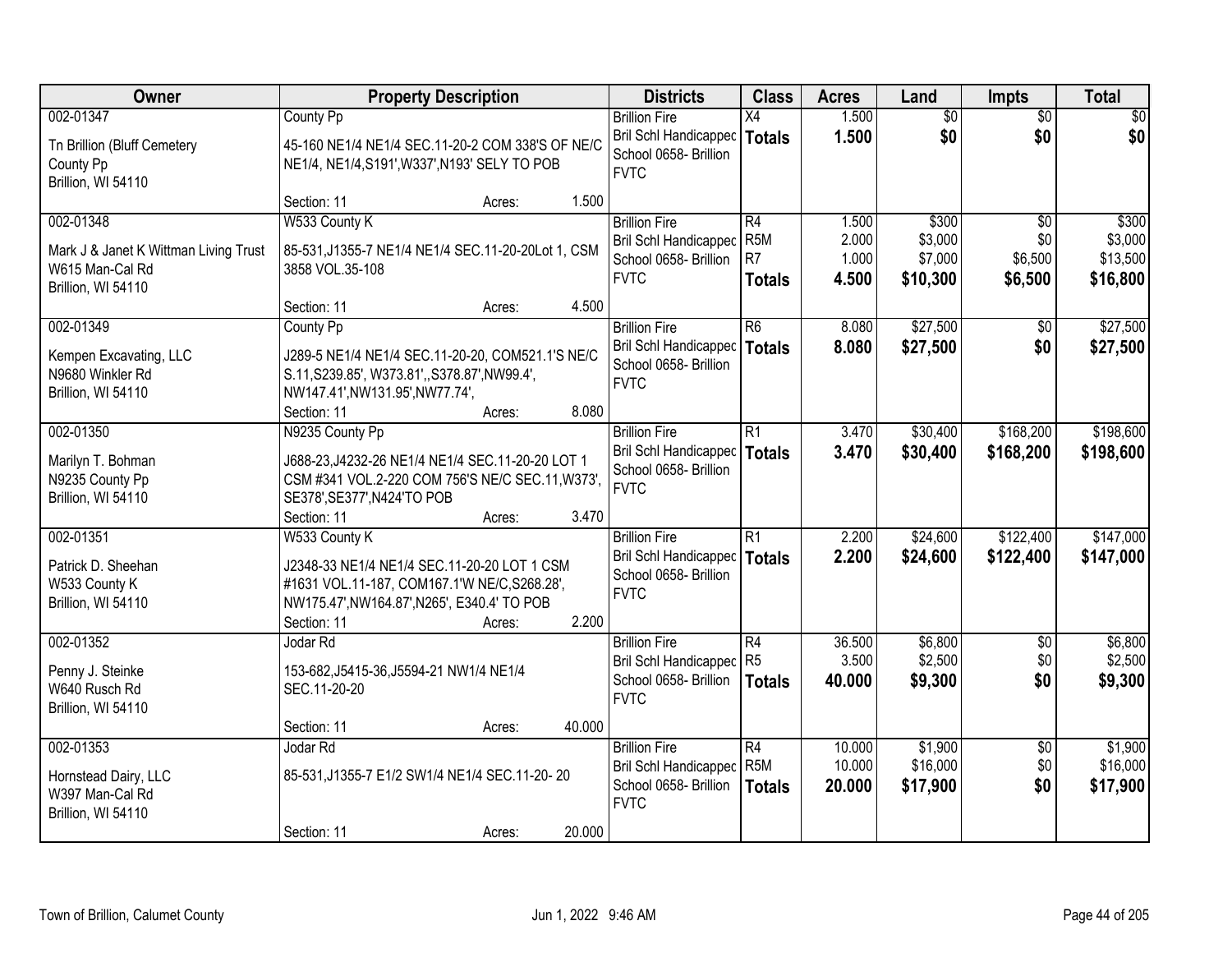| Owner                                     | <b>Property Description</b>                           | <b>Districts</b>             | <b>Class</b>    | <b>Acres</b> | Land     | <b>Impts</b>    | <b>Total</b> |
|-------------------------------------------|-------------------------------------------------------|------------------------------|-----------------|--------------|----------|-----------------|--------------|
| 002-01354                                 | Jodar Rd                                              | <b>Brillion Fire</b>         | $\overline{R4}$ | 10.000       | \$1,900  | $\overline{50}$ | \$1,900      |
| Penny J. Steinke                          | 153-682, J5415-36, J5594-21 N1/2 W1/2 SW1/4 NE1/4     | Bril Schl Handicapped        | <b>Totals</b>   | 10,000       | \$1,900  | \$0             | \$1,900      |
| W640 Rusch Rd                             | SEC. 11-20-20, INCL EASE OVER E30'OF N10AC W1/2       | School 0658- Brillion        |                 |              |          |                 |              |
| Brillion, WI 54110                        | SW-NE EX HWY VOL.98-415                               | <b>FVTC</b>                  |                 |              |          |                 |              |
|                                           | 10.000<br>Section: 11<br>Acres:                       |                              |                 |              |          |                 |              |
| 002-01355                                 | Jodar Rd                                              | <b>Brillion Fire</b>         | $\overline{R1}$ | 0.124        | \$2,000  | \$7,500         | \$9,500      |
|                                           |                                                       | <b>Bril Schl Handicapped</b> | R <sub>6</sub>  | 9.876        | \$31,600 | \$0             | \$31,600     |
| <b>Buboltz David a&amp;Diane Liv Trst</b> | 153-796, J4734-66 S10A OF W1/2 SW1/4 NE1/4            | School 0658- Brillion        | <b>Totals</b>   | 10.000       | \$33,600 | \$7,500         | \$41,100     |
| 433 Fawn Dr                               | SEC.11-20-20 SUBJ TO EASE OVER E30' FOR               | <b>FVTC</b>                  |                 |              |          |                 |              |
| Brillion, WI 54110                        | BENEFIT OF #1354                                      |                              |                 |              |          |                 |              |
|                                           | 10.000<br>Section: 11<br>Acres:                       |                              |                 |              |          |                 |              |
| 002-01356                                 | County Pp                                             | <b>Brillion Fire</b>         | R4              | 17.590       | \$3,200  | \$0             | \$3,200      |
| Hornstead Dairy, LLC                      | 85-531, J1355-7 N1/2 SE1/4 NE1/4 SEC.11-20-20, EX     | <b>Bril Schl Handicapped</b> | Totals          | 17.590       | \$3,200  | \$0             | \$3,200      |
| W397 Man-Cal Rd                           | <b>CSM 3-110</b>                                      | School 0658- Brillion        |                 |              |          |                 |              |
| Brillion, WI 54110                        |                                                       | <b>FVTC</b>                  |                 |              |          |                 |              |
|                                           | 17.590<br>Section: 11<br>Acres:                       |                              |                 |              |          |                 |              |
| 002-01357                                 | N9189 County Pp                                       | <b>Brillion Fire</b>         | R1              | 4.250        | \$35,900 | \$206,900       | \$242,800    |
|                                           |                                                       | Bril Schl Handicapped        | <b>Totals</b>   | 4.250        | \$35,900 | \$206,900       | \$242,800    |
| Melanie B. Aldridge                       | J1509-1, J2174-34 PRT E1/2 NE1/4 SEC.11-20-20 CSM     | School 0658- Brillion        |                 |              |          |                 |              |
| N9189 County Rd Pp                        | #445 VOL3-110, COM1109.88'S NE/C                      | <b>FVTC</b>                  |                 |              |          |                 |              |
| Brillion, WI 54110                        | SEC.11, S368', W455', NLY 433', SE476.4' TO POB       |                              |                 |              |          |                 |              |
|                                           | 4.250<br>Section: 11<br>Acres:                        |                              |                 |              |          |                 |              |
| 002-01358                                 | <b>County Pp</b>                                      | <b>Brillion Fire</b>         | $\overline{R4}$ | 20.000       | \$3,500  | \$0             | \$3,500      |
| Kelsey S. Woldt                           | J5180-10 S1/2 SE1/4 NE1/4 SEC.11-20-20                | Bril Schl Handicapped        | Totals          | 20,000       | \$3,500  | \$0             | \$3,500      |
| N9594 County Pp                           |                                                       | School 0658- Brillion        |                 |              |          |                 |              |
| Brillion, WI 54110                        |                                                       | <b>FVTC</b>                  |                 |              |          |                 |              |
|                                           | 20.000<br>Section: 11<br>Acres:                       |                              |                 |              |          |                 |              |
| 002-01359                                 | County K                                              | <b>Brillion Fire</b>         | R4              | 30.940       | \$4,900  | \$0             | \$4,900      |
|                                           |                                                       | Bril Schl Handicapped        | R5              | 7.000        | \$4,600  | \$0             | \$4,600      |
| Penny J. Steinke                          | 153-682, J5415-36, J5594-21 NE1/4 NW1/4               | School 0658- Brillion        | <b>Totals</b>   | 37.940       | \$9,500  | \$0             | \$9,500      |
| W640 Rusch Rd                             | SEC.11-20-20, EX W1/2 OF FOLL: COM 1199'E &40' S      | <b>FVTC</b>                  |                 |              |          |                 |              |
| Brillion, WI 54110                        | OF NW/C, E265', S676', W265' N676'TO POB              |                              |                 |              |          |                 |              |
|                                           | 37.940<br>Section: 11<br>Acres:                       |                              |                 |              |          |                 |              |
| 002-01360                                 | W797 County Rd K                                      | <b>Brillion Fire</b>         | $\overline{R1}$ | 1.000        | \$12,500 | \$238,900       | \$251,400    |
| Terry T. Meetz                            | 122-201 NE1/4 NW1/4 SEC.11-20-20 COM1199'E &          | <b>Bril Schl Handicapped</b> | R2              | 3.120        | \$28,900 | \$289,400       | \$318,300    |
| W797 County Rd K                          | 40'S OF NW/C OF SEC.11, E265', S676', W265', N676' TO | School 0658- Brillion        | <b>Totals</b>   | 4.120        | \$41,400 | \$528,300       | \$569,700    |
| Brillion, WI 54110                        | POB                                                   | <b>FVTC</b>                  |                 |              |          |                 |              |
|                                           | 4.120<br>Section: 11<br>Acres:                        |                              |                 |              |          |                 |              |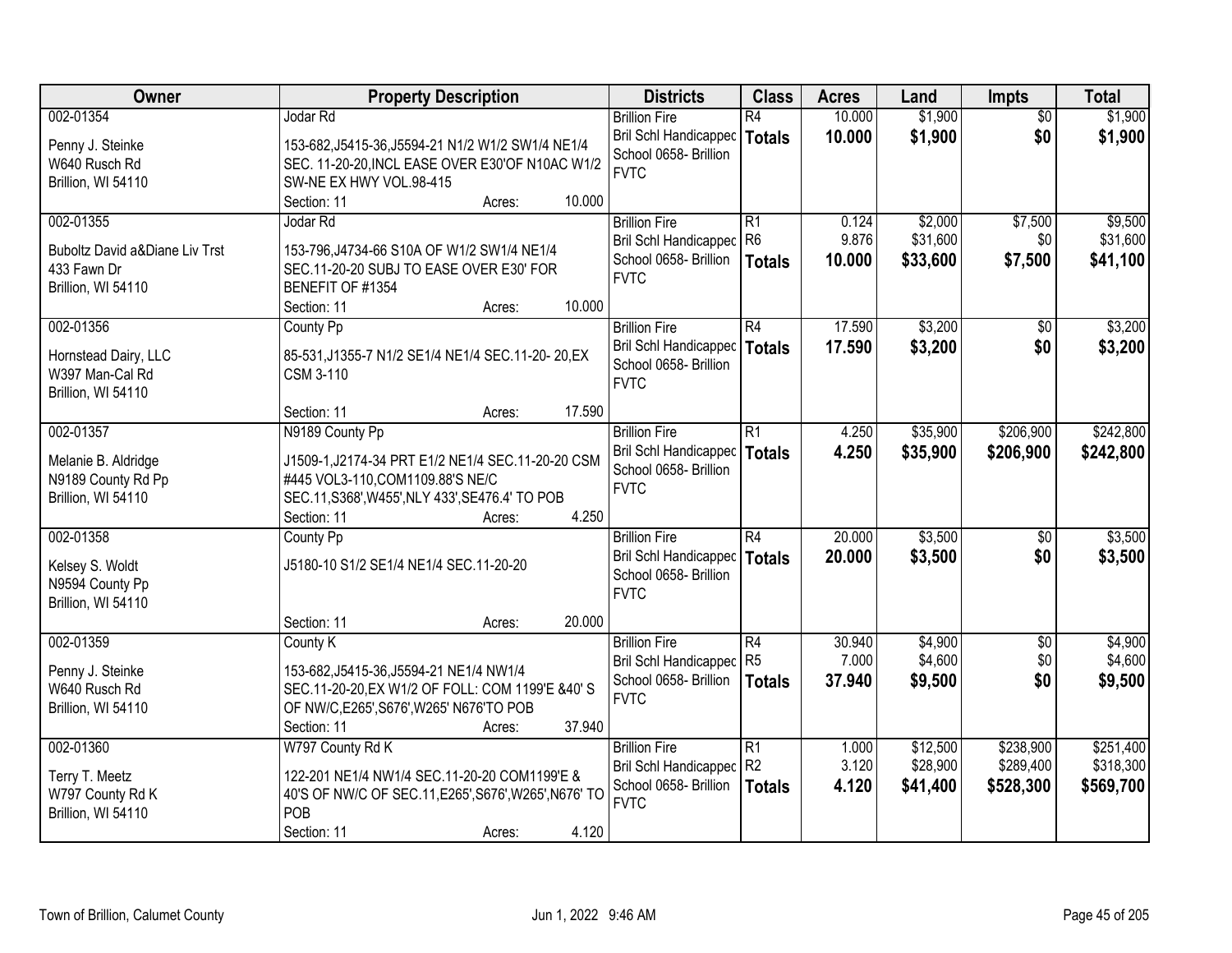| Owner                           | <b>Property Description</b>                      |        |        | <b>Districts</b>               | <b>Class</b>    | <b>Acres</b> | Land     | <b>Impts</b>    | <b>Total</b> |
|---------------------------------|--------------------------------------------------|--------|--------|--------------------------------|-----------------|--------------|----------|-----------------|--------------|
| 002-01361                       | County K                                         |        |        | <b>Brillion Fire</b>           | $\overline{R4}$ | 16.940       | \$2,900  | $\overline{50}$ | \$2,900      |
| Penny J. Steinke                | 153-682, J5415-36, J5594-21 NW1/4 NW1/4          |        |        | Bril Schl Handicapped          | R <sub>5M</sub> | 21.000       | \$33,600 | \$0             | \$33,600     |
| W640 Rusch Rd                   | SEC.11-20-20, EX E1/2 OF FOLL: COM 1199'E &40' S |        |        | School 0658- Brillion          | Totals          | 37.940       | \$36,500 | \$0             | \$36,500     |
| Brillion, WI 54110              | OF NW/C, E265', S676', W265' N676'TO POB         |        |        | <b>FVTC</b>                    |                 |              |          |                 |              |
|                                 | Section: 11                                      | Acres: | 37.940 |                                |                 |              |          |                 |              |
| 002-01362                       | N9161 Jodar Rd                                   |        |        | <b>Brillion Fire</b>           | R4              | 31.000       | \$6,000  | $\overline{50}$ | \$6,000      |
| Susan K. Schisel                | J2744-44, J4429-45, 5439-29 SW1/4 NW1/4          |        |        | <b>Bril Schl Handicapped</b>   | R <sub>5</sub>  | 9.000        | \$16,500 | \$0             | \$16,500     |
| N9157 Jodar Rd                  | SEC.11-20-20                                     |        |        | School 0658- Brillion          | <b>Totals</b>   | 40.000       | \$22,500 | \$0             | \$22,500     |
| Brillion, WI 54110              |                                                  |        |        | <b>FVTC</b>                    |                 |              |          |                 |              |
|                                 | Section: 11                                      | Acres: | 40.000 |                                |                 |              |          |                 |              |
| 002-01363                       | N9157 Jodar Rd                                   |        |        | <b>Brillion Fire</b>           | R4              | 35.230       | \$6,400  | \$0             | \$6,400      |
| Susan K. Schisel                | J2744-44, J4429-45, J5439-29 SE1/4 NW1/4         |        |        | Bril Schl Handicapped          | R7              | 3.000        | \$31,500 | \$230,000       | \$261,500    |
| N9157 Jodar Rd                  | SEC.11-20-20 EX CSM#2147 V.15-261 #2147 1.77AC   |        |        | School 0658- Brillion          | Totals          | 38.230       | \$37,900 | \$230,000       | \$267,900    |
| Brillion, WI 54110              |                                                  |        |        | <b>FVTC</b>                    |                 |              |          |                 |              |
|                                 | Section: 11                                      | Acres: | 38.230 |                                |                 |              |          |                 |              |
| 002-01364                       |                                                  |        |        | <b>Brillion Fire</b>           | R4              | 36.000       | \$6,200  | \$0             | \$6,200      |
| Levash John & Sheri Rev Lv Trst | 3099-1 NE1/4 SW1/4 SEC.11-20-20                  |        |        | <b>Bril Schl Handicapped</b>   | R <sub>5M</sub> | 4.000        | \$6,800  | \$0             | \$6,800      |
| W715 Rusch Rd                   |                                                  |        |        | School 0658- Brillion          | <b>Totals</b>   | 40.000       | \$13,000 | \$0             | \$13,000     |
| Brillion, WI 54110              |                                                  |        |        | <b>FVTC</b>                    |                 |              |          |                 |              |
|                                 | Section: 11                                      | Acres: | 40.000 |                                |                 |              |          |                 |              |
| 002-01365                       |                                                  |        |        | <b>Brillion Fire</b>           | R4              | 36.000       | \$6,900  | $\overline{50}$ | \$6,900      |
| Andy R. Schuh                   | 119-703 NW1/4 SW1/4 SEC.11-20-20                 |        |        | <b>Bril Schl Handicapped</b>   | R <sub>5</sub>  | 4.000        | \$2,600  | \$0             | \$2,600      |
| N8793 Long Lake Rd              |                                                  |        |        | School 0658- Brillion          | Totals          | 40.000       | \$9,500  | \$0             | \$9,500      |
| Brillion, WI 54110              |                                                  |        |        | <b>FVTC</b>                    |                 |              |          |                 |              |
|                                 | Section: 11                                      | Acres: | 40.000 |                                |                 |              |          |                 |              |
| 002-01366                       | W824 Rusch Rd                                    |        |        | <b>Brillion Fire</b>           | $\overline{R1}$ | 6.060        | \$45,800 | \$101,200       | \$147,000    |
| Sandra Buboltz                  | 119-703 SW1/4 SW1/4 SEC.11-20-20 LOT 1 CSM#3359  |        |        | Bril Schl Handicapped   Totals |                 | 6.060        | \$45,800 | \$101,200       | \$147,000    |
| W824 Rusch Rd                   | VOL.29-67                                        |        |        | School 0658- Brillion          |                 |              |          |                 |              |
| Brillion, WI 54110              |                                                  |        |        | <b>FVTC</b>                    |                 |              |          |                 |              |
|                                 | Section: 11                                      | Acres: | 6.060  |                                |                 |              |          |                 |              |
| 002-01367                       | W902 Rusch Rd                                    |        |        | <b>Brillion Fire</b>           | R1              | 1.322        | \$17,400 | \$97,800        | \$115,200    |
| Billie J. Meetz                 | 1-602 SW1/4 SW1/4 SEC.11-20-20 LOT 2 CSM#2865    |        |        | Bril Schl Handicapped          | <b>Totals</b>   | 1.322        | \$17,400 | \$97,800        | \$115,200    |
| W902 Rusch Rd                   | VOL.23-247 SUBJ TO ING/EGR EASE DOC403726        |        |        | School 0658- Brillion          |                 |              |          |                 |              |
| Brillion, WI 54110              |                                                  |        |        | <b>FVTC</b>                    |                 |              |          |                 |              |
|                                 | Section: 11                                      | Acres: | 1.322  |                                |                 |              |          |                 |              |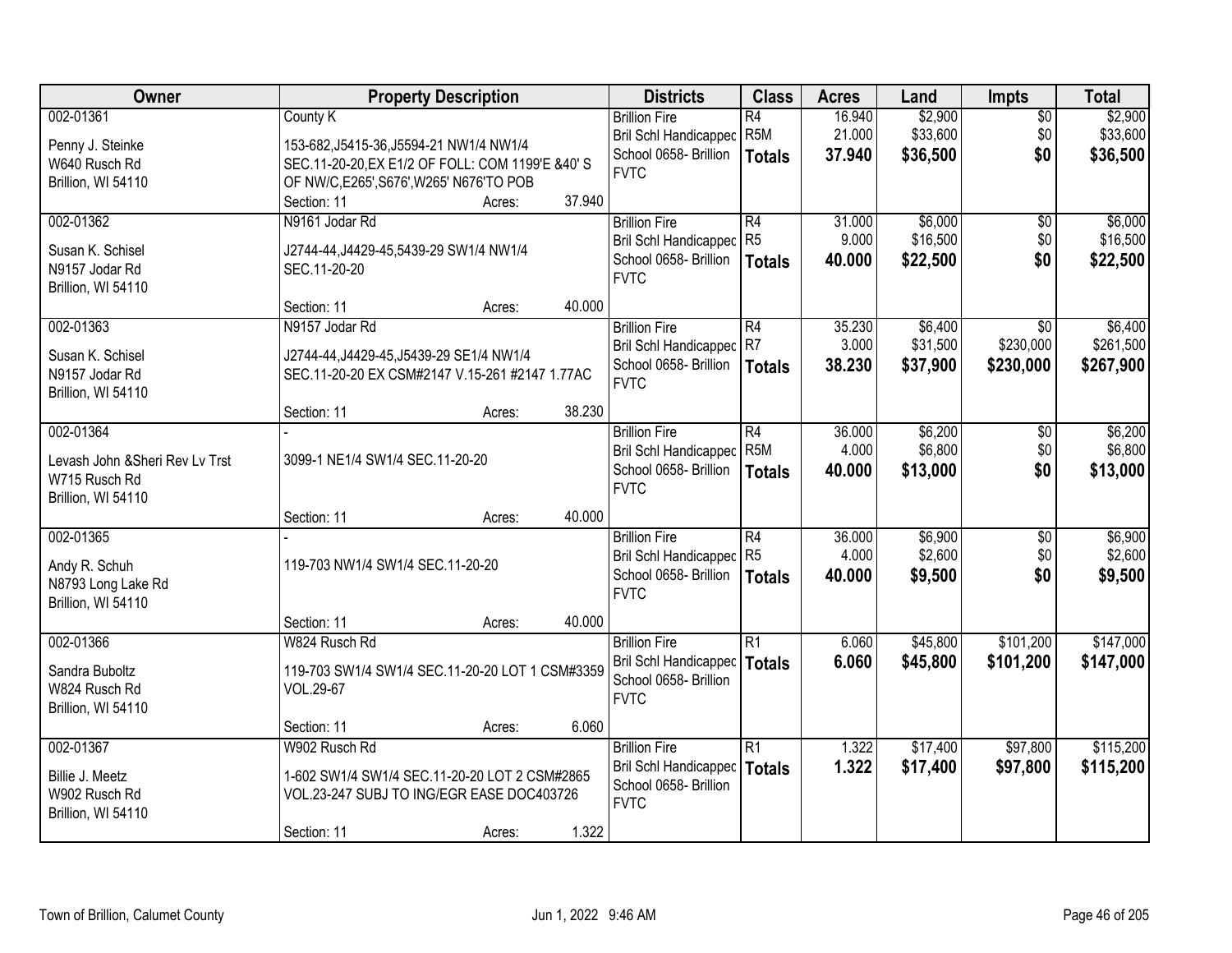| Owner                              |                                                                                           | <b>Property Description</b> |        | <b>Districts</b>             | <b>Class</b>     | <b>Acres</b> | Land     | Impts           | <b>Total</b> |
|------------------------------------|-------------------------------------------------------------------------------------------|-----------------------------|--------|------------------------------|------------------|--------------|----------|-----------------|--------------|
| 002-01368                          | W716 Rusch Rd                                                                             |                             |        | <b>Brillion Fire</b>         | $\overline{R4}$  | 33.000       | \$5,300  | $\overline{50}$ | \$5,300      |
| Levash John & Sheri Rev Lv Trst    | 3099-1 SE1/4 SW1/4 SEC.11-20-20                                                           |                             |        | <b>Bril Schl Handicapped</b> | R <sub>5</sub>   | 5.000        | \$3,300  | \$0             | \$3,300      |
| W715 Rusch Rd                      |                                                                                           |                             |        | School 0658- Brillion        | R <sub>7</sub>   | 2.000        | \$22,500 | \$20,900        | \$43,400     |
| Brillion, WI 54110                 |                                                                                           |                             |        | <b>FVTC</b>                  | <b>Totals</b>    | 40.000       | \$31,100 | \$20,900        | \$52,000     |
|                                    | Section: 11                                                                               | Acres:                      | 40.000 |                              |                  |              |          |                 |              |
| 002-01369                          | Rusch Rd                                                                                  |                             |        | <b>Brillion Fire</b>         | R4               | 30.380       | \$5,900  | $\overline{30}$ | \$5,900      |
|                                    |                                                                                           |                             |        | <b>Bril Schl Handicapped</b> | R <sub>5</sub> M | 1.000        | \$1,600  | \$0             | \$1,600      |
| Charles W. Tesch<br>W407 Rusch Rd  | 93-596 NE1/4 SE1/4 SEC.11-20-20 EX S140'OF<br>S421'OF E400', EX N218'OF S639'OF E400', EX |                             |        | School 0658- Brillion        | <b>Totals</b>    | 31.380       | \$7,500  | \$0             | \$7,500      |
| Brillion, WI 54110-9107            | N285'OF S924'OF E400', & EX CSM#546 VOL.4-26                                              |                             |        | <b>FVTC</b>                  |                  |              |          |                 |              |
|                                    | Section: 11                                                                               | Acres:                      | 31.380 |                              |                  |              |          |                 |              |
| 002-01370                          | N9027 County Pp                                                                           |                             |        | <b>Brillion Fire</b>         | $\overline{R1}$  | 1.290        | \$18,800 | \$210,600       | \$229,400    |
|                                    |                                                                                           |                             |        | <b>Bril Schl Handicapped</b> | <b>Totals</b>    | 1.290        | \$18,800 | \$210,600       | \$229,400    |
| Dylan M. Steinbach                 | 85-439,91-579,106-551,141-97 NE1/4 SE1/4                                                  |                             |        | School 0658- Brillion        |                  |              |          |                 |              |
| N9027 County Highway Pp            | SEC.11-20-20 COM1601'N OF SE/C OF SE1/4,                                                  |                             |        | <b>FVTC</b>                  |                  |              |          |                 |              |
| Brillion, WI 54110                 | W400', N140', E400', S140'TO POB                                                          |                             |        |                              |                  |              |          |                 |              |
|                                    | Section: 11                                                                               | Acres:                      | 1.290  |                              |                  |              |          |                 |              |
| 002-01371                          | N9039 County Pp                                                                           |                             |        | <b>Brillion Fire</b>         | $\overline{R1}$  | 2.000        | \$23,500 | \$172,600       | \$196,100    |
| Melissa A. Schultz                 | 97-616,143-130,J368-60 NE1/4 SE1/4 SEC.11-20-20                                           |                             |        | <b>Bril Schl Handicapped</b> | <b>Totals</b>    | 2.000        | \$23,500 | \$172,600       | \$196,100    |
| N9039 County Pp                    | COM421'N OF SE/C NE1/4, W400', N218', E400', S218'TO                                      |                             |        | School 0658- Brillion        |                  |              |          |                 |              |
| Brillion, WI 54110                 | POB & WELL AGREEMENT VOL.120-182                                                          |                             |        | <b>FVTC</b>                  |                  |              |          |                 |              |
|                                    | Section: 11                                                                               | Acres:                      | 2.000  |                              |                  |              |          |                 |              |
| 002-01372                          | N9051 County Pp                                                                           |                             |        | <b>Brillion Fire</b>         | $\overline{R1}$  | 2.620        | \$27,000 | \$147,800       | \$174,800    |
|                                    |                                                                                           |                             |        | <b>Bril Schl Handicapped</b> | <b>Totals</b>    | 2.620        | \$27,000 | \$147,800       | \$174,800    |
| Joshua M. Jeske<br>N9051 County Pp | 102-228, J329-32 NE1/4 SE1/4 SEC. 11-20-20<br>COM639'N OF SE/C OF NE1/4                   |                             |        | School 0658- Brillion        |                  |              |          |                 |              |
| Brillion, WI 54110                 | SE1/4, W400', N285', E400', S285'TO POB                                                   |                             |        | <b>FVTC</b>                  |                  |              |          |                 |              |
|                                    | Section: 11                                                                               | Acres:                      | 2.620  |                              |                  |              |          |                 |              |
| 002-01373                          | N9015 County Pp                                                                           |                             |        | <b>Brillion Fire</b>         | $\overline{R1}$  | 2.170        | \$24,400 | \$160,800       | \$185,200    |
|                                    |                                                                                           |                             |        | Bril Schl Handicapped        | <b>Totals</b>    | 2.170        | \$24,400 | \$160,800       | \$185,200    |
| Pritzl Donald & Sandra Ir Tr       | 160-496 NE1/4 SE1/4 SEC.11-20-20 LOT 1 CSM #546                                           |                             |        | School 0658- Brillion        |                  |              |          |                 |              |
| N9015 County Pp                    | VOL.4-26 COM 1401'N SE/C SC.11, W472.52'                                                  |                             |        | <b>FVTC</b>                  |                  |              |          |                 |              |
| Brillion, WI 54110                 | N200', E472.52', S200'TO POB                                                              |                             |        |                              |                  |              |          |                 |              |
|                                    | Section: 11                                                                               | Acres:                      | 2.170  |                              |                  |              |          |                 |              |
| 002-01374                          |                                                                                           |                             |        | <b>Brillion Fire</b>         | $\overline{R4}$  | 39.000       | \$7,300  | $\overline{50}$ | \$7,300      |
| Penny J. Steinke                   | 153-682, J5415-36, J5594-21 NW1/4 SE1/4                                                   |                             |        | <b>Bril Schl Handicapped</b> | R <sub>5</sub> M | 1.000        | \$1,500  | \$0             | \$1,500      |
| W640 Rusch Rd                      | SEC.11-20-20                                                                              |                             |        | School 0658- Brillion        | <b>Totals</b>    | 40.000       | \$8,800  | \$0             | \$8,800      |
| Brillion, WI 54110                 |                                                                                           |                             |        | <b>FVTC</b>                  |                  |              |          |                 |              |
|                                    | Section: 11                                                                               | Acres:                      | 40.000 |                              |                  |              |          |                 |              |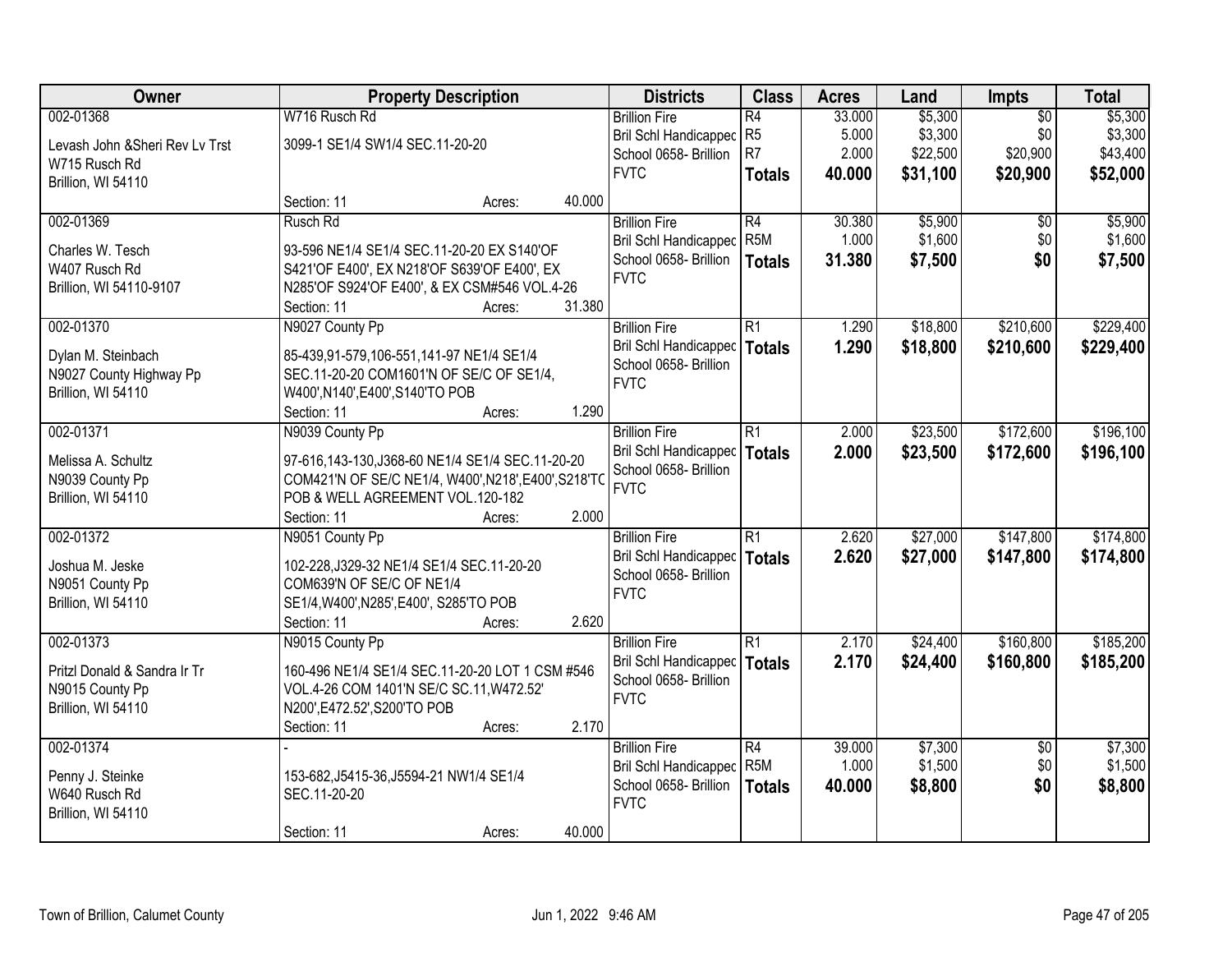| Owner                                    |                                         | <b>Property Description</b>                          |        | <b>Districts</b>                               | <b>Class</b>    | <b>Acres</b> | Land     | Impts           | <b>Total</b> |
|------------------------------------------|-----------------------------------------|------------------------------------------------------|--------|------------------------------------------------|-----------------|--------------|----------|-----------------|--------------|
| 002-01375                                | W640 Rusch Rd                           |                                                      |        | <b>Brillion Fire</b>                           | $\overline{R4}$ | 37.600       | \$6,800  | $\overline{50}$ | \$6,800      |
| Penny J. Steinke                         |                                         | 153-682, J5415-36, J5594-21 SW1/4 SE1/4 SEC.11-20-20 |        | Bril Schl Handicapped                          | R7              | 2.400        | \$26,100 | \$232,800       | \$258,900    |
| W640 Rusch Rd                            |                                         |                                                      |        | School 0658- Brillion                          | <b>Totals</b>   | 40.000       | \$32,900 | \$232,800       | \$265,700    |
| Brillion, WI 54110                       |                                         |                                                      |        | <b>FVTC</b>                                    |                 |              |          |                 |              |
|                                          | Section: 11                             | Acres:                                               | 40.000 |                                                |                 |              |          |                 |              |
| 002-01376                                | W516 Rusch Rd                           |                                                      |        | <b>Brillion Fire</b>                           | R4              | 34.000       | \$6,400  | $\overline{30}$ | \$6,400      |
| Charles W. Tesch                         | 93-596 SE1/4 SE1/4 SEC.11-20-20         |                                                      |        | <b>Bril Schl Handicapped</b>                   | R <sub>5</sub>  | 4.000        | \$13,000 | \$0             | \$13,000     |
| W407 Rusch Rd                            |                                         |                                                      |        | School 0658- Brillion                          | R <sub>7</sub>  | 2.000        | \$22,500 | \$110,500       | \$133,000    |
| Brillion, WI 54110-9107                  |                                         |                                                      |        | <b>FVTC</b>                                    | <b>Totals</b>   | 40.000       | \$41,900 | \$110,500       | \$152,400    |
|                                          | Section: 11                             | Acres:                                               | 40.000 |                                                |                 |              |          |                 |              |
| 002-01377                                | Long Lake Rd                            |                                                      |        | <b>Brillion Fire</b>                           | R4              | 38.000       | \$6,900  | $\overline{50}$ | \$6,900      |
|                                          |                                         |                                                      |        | <b>Bril Schl Handicapped</b>                   | R <sub>5</sub>  | 2.000        | \$1,300  | \$0             | \$1,300      |
| Schuh Anna M Rev Trst                    | 93-316 NE1/4 NE1/4 SEC.12-20-20         |                                                      |        | School 0658- Brillion                          | <b>Totals</b>   | 40.000       | \$8,200  | \$0             | \$8,200      |
| 24426 Marquette Rd<br>Brillion, WI 54110 |                                         |                                                      |        | <b>FVTC</b>                                    |                 |              |          |                 |              |
|                                          | Section: 12                             | Acres:                                               | 40.000 |                                                |                 |              |          |                 |              |
| 002-01378                                | County K                                |                                                      |        | <b>Brillion Fire</b>                           | $\overline{R4}$ | 32.890       | \$6,400  | \$0             | \$6,400      |
|                                          |                                         |                                                      |        | <b>Bril Schl Handicapped</b>                   | <b>Totals</b>   | 32.890       | \$6,400  | \$0             | \$6,400      |
| Brian W. Horn                            | J2550-7, J2695-56, J4811-59 NW1/4 NE1/4 |                                                      |        | School 0658- Brillion                          |                 |              |          |                 |              |
| W397 Man-Cal Rd                          | SEC.12-20-20 EX CSM#528 VOL3-326 & EX   |                                                      |        | <b>FVTC</b>                                    |                 |              |          |                 |              |
| Brillion, WI 54110                       |                                         | CSM#1056 VOL.7-238 2AC INCL DRIVEWAY EASE            |        |                                                |                 |              |          |                 |              |
| 002-01379                                | Section: 12<br>W239 County K            | Acres:                                               | 32.890 |                                                | $\overline{R1}$ | 5.110        | \$40,600 | \$155,100       | \$195,700    |
|                                          |                                         |                                                      |        | <b>Brillion Fire</b>                           |                 |              |          |                 |              |
| Anna C. Schmidt                          |                                         | 157-213 NW1/4 NE1/4 SEC.12-20-20 LOT 1 CSM#528       |        | Bril Schl Handicapped<br>School 0658- Brillion | <b>Totals</b>   | 5.110        | \$40,600 | \$155,100       | \$195,700    |
| W239 County K                            | VOL.3-326 COM NE/C NW-NE, W700', S340', |                                                      |        | <b>FVTC</b>                                    |                 |              |          |                 |              |
| Brillion, WI 54110                       |                                         | E700', N340'TO POB EX W80'OF N190'.3AC BNG PRT       |        |                                                |                 |              |          |                 |              |
|                                          | Section: 12                             | Acres:                                               | 5.110  |                                                |                 |              |          |                 |              |
| 002-01380                                | W255 County K                           |                                                      |        | <b>Brillion Fire</b>                           | R1              | 2.000        | \$23,500 | \$25,500        | \$49,000     |
| Amy J. Kalies                            |                                         | J1310-16, J2422-52 NW1/4 NE1/4 SEC.12-20-20 LOT 1    |        | Bril Schl Handicapped                          | <b>Totals</b>   | 2.000        | \$23,500 | \$25,500        | \$49,000     |
| W255 County K                            |                                         | CSM#1056 VOL.7-238 SUBJ TO DRIVEWAY EASE             |        | School 0658- Brillion                          |                 |              |          |                 |              |
| Brillion, WI 54110                       | J470-43                                 |                                                      |        | <b>FVTC</b>                                    |                 |              |          |                 |              |
|                                          | Section: 12                             | Acres:                                               | 2.000  |                                                |                 |              |          |                 |              |
| 002-01381                                | County K                                |                                                      |        | <b>Brillion Fire</b>                           | $\overline{R4}$ | 39.990       | \$7,600  | $\overline{50}$ | \$7,600      |
| Brian W. Horn                            |                                         | J470-41, J4811-59 SW1/4 NE1/4 SEC.12-20-20 EX COM    |        | Bril Schl Handicapped                          | <b>Totals</b>   | 39.990       | \$7,600  | \$0             | \$7,600      |
| W397 Man-Cal Rd                          | SE/C, N11', SE17'10IN, W14'TO POB       |                                                      |        | School 0658- Brillion                          |                 |              |          |                 |              |
| Brillion, WI 54110                       |                                         |                                                      |        | <b>FVTC</b>                                    |                 |              |          |                 |              |
|                                          | Section: 12                             | Acres:                                               | 39.990 |                                                |                 |              |          |                 |              |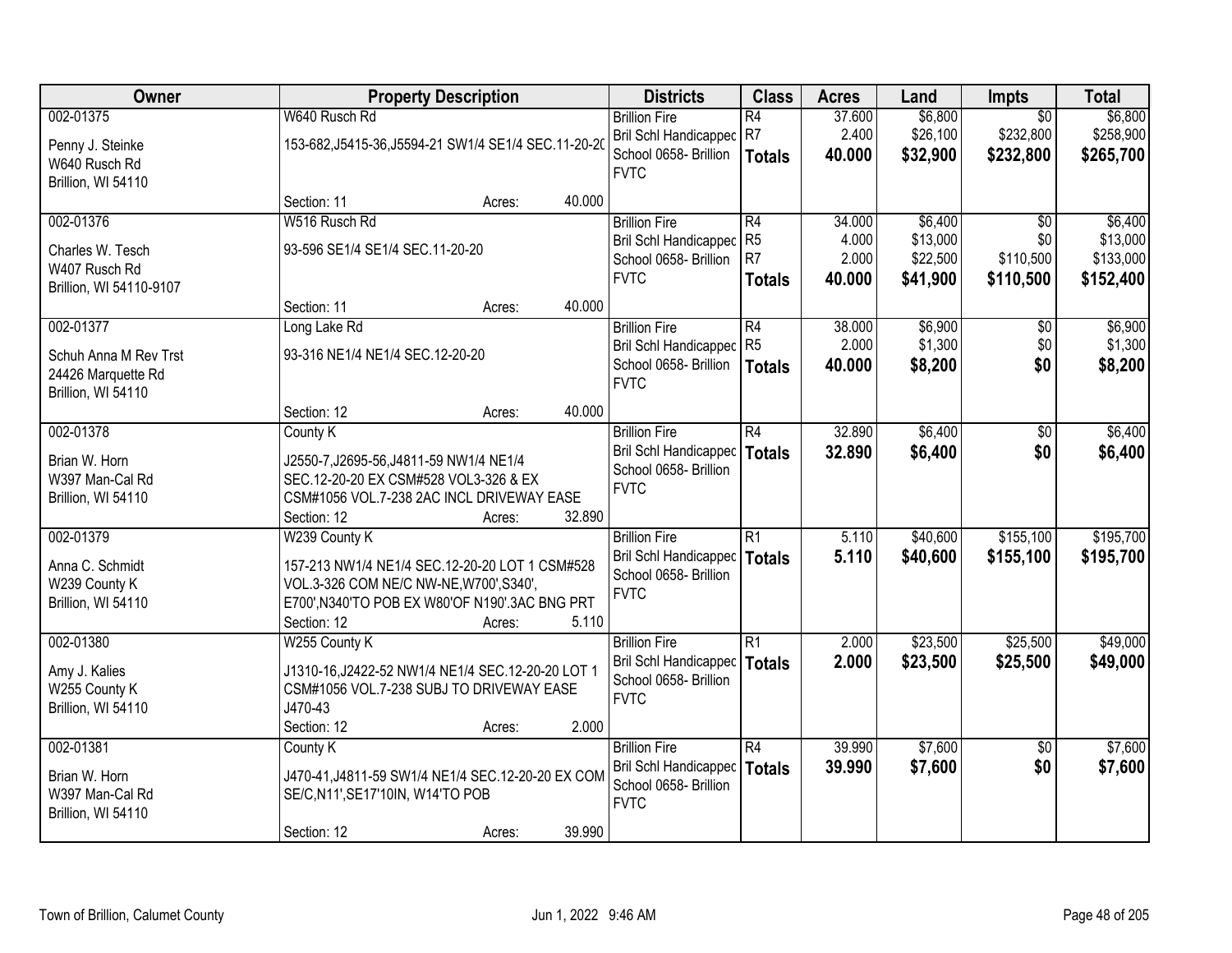| Owner                                                                          | <b>Property Description</b>                                                                                                                                                                  | <b>Districts</b>                                                                             | <b>Class</b>                           | <b>Acres</b>               | Land                             | Impts                                     | <b>Total</b>                     |
|--------------------------------------------------------------------------------|----------------------------------------------------------------------------------------------------------------------------------------------------------------------------------------------|----------------------------------------------------------------------------------------------|----------------------------------------|----------------------------|----------------------------------|-------------------------------------------|----------------------------------|
| 002-01382<br>Leann S. Buboltz<br>Donald Buboltz<br>N9149 Long Lake Rd          | N9149 Long Lake Rd<br>93-316 SE1/4 NE1/4 SEC.12-20-20 LOT 1 CSM#2783<br>VOL.22-251                                                                                                           | <b>Brillion Fire</b><br><b>Bril Schl Handicapped</b><br>School 0658- Brillion<br><b>FVTC</b> | $\overline{R4}$<br>R7<br><b>Totals</b> | 6.300<br>3.700<br>10.000   | \$700<br>\$33,600<br>\$34,300    | $\overline{50}$<br>\$136,800<br>\$136,800 | \$700<br>\$170,400<br>\$171,100  |
| Brillion, WI 54110                                                             | 10.000<br>Section: 12<br>Acres:                                                                                                                                                              |                                                                                              |                                        |                            |                                  |                                           |                                  |
| 002-01383<br>Brian W. Horn<br>W397 Man-Cal Rd<br>Brillion, WI 54110            | County K<br>J2695-56, J3789-57 NE1/4 NW1/4 SEC. 12-20-20                                                                                                                                     | <b>Brillion Fire</b><br>Bril Schl Handicapped<br>School 0658- Brillion<br><b>FVTC</b>        | R4<br><b>Totals</b>                    | 40.000<br>40.000           | \$7,200<br>\$7,200               | $\overline{50}$<br>\$0                    | \$7,200<br>\$7,200               |
|                                                                                | 40.000<br>Section: 12<br>Acres:                                                                                                                                                              |                                                                                              |                                        |                            |                                  |                                           |                                  |
| 002-01384<br>Deborah J. Wittman<br>W522 County K<br>Brillion, WI 54110         | County K<br>85-531, J1355-7 W1/2 NW1/4 SEC.12-20-20 EX<br>CSM#350 VOL.2-243, EX CSM# 378 VOL.3-203 & EX<br>CSM#773 VOL 5-286<br>36.960<br>Section: 12<br>Acres:                              | <b>Brillion Fire</b><br><b>Bril Schl Handicapped</b><br>School 0658- Brillion<br><b>FVTC</b> | R4<br>R <sub>5</sub><br><b>Totals</b>  | 36.460<br>0.500<br>36.960  | \$5,800<br>\$400<br>\$6,200      | \$0<br>\$0<br>\$0                         | \$5,800<br>\$400<br>\$6,200      |
| 002-01385<br>Mitchell L. Guderski<br>N9188 County Pp<br>Brillion, WI 54110     | N9188 County Pp<br>178-151, J2196-42, J5151-35 SW1/4 NW1/4<br>SEC.12-20-20, LOT 1 CSM#350 VOL.2-243,COM<br>1456.87 S NW/C OF SEC.12, S375' NELY<br>2.210<br>Section: 12<br>Acres:            | <b>Brillion Fire</b><br><b>Bril Schl Handicapped</b><br>School 0658- Brillion<br><b>FVTC</b> | $\overline{R1}$<br><b>Totals</b>       | 2.210<br>2.210             | \$24,700<br>\$24,700             | \$127,100<br>\$127,100                    | \$151,800<br>\$151,800           |
| 002-01386<br>Bonita M. Brown<br>N9112 County Pp<br>Brillion, WI 54110          | N9112 County Pp<br>152-822, J2046-13, J5129-43 SW1/4 NW1/4<br>SEC.12-20-20 PRT LOT1 CSM3-203&PRT LOT 1<br>CSM5-286,COMW1/4 COR,N350 .43',E372.93',S350.43'<br>Section: 12<br>3.000<br>Acres: | <b>Brillion Fire</b><br><b>Bril Schl Handicapped</b><br>School 0658- Brillion<br><b>FVTC</b> | $\overline{R1}$<br><b>Totals</b>       | 3.000<br>3.000             | \$29,000<br>\$29,000             | \$183,700<br>\$183,700                    | \$212,700<br>\$212,700           |
| 002-01387<br>James H. Schultz<br>N9156 County Pp<br>Brillion, WI 54110         | N9156 County Pp<br>2129-19 SW1/4 NW1/4 SEC.12-20-20 LOT 1 CSM<br>11-54, COM1871.84' S NW/C SEC.12, NE450', SE406<br>.23', W436.11', N209.44'TO POB<br>3.000<br>Section: 12<br>Acres:         | <b>Brillion Fire</b><br>Bril Schl Handicapped<br>School 0658- Brillion<br><b>FVTC</b>        | $\overline{R1}$<br><b>Totals</b>       | 3.000<br>3.000             | \$28,500<br>\$28,500             | \$107,000<br>\$107,000                    | \$135,500<br>\$135,500           |
| 002-01388<br>Robert W. Schultz<br>21323 Sunny Slope Rd<br>Reedsville, WI 54230 | County Pp<br>J748-32, J1604-11 W1/2 NW1/4 SEC.12-20-20 LOT 1<br>CSM 5-286, EX .55AC; ALSO PRT LOT 1 CSM3-203<br>.43AC, EX CSM11-54 3AC<br>34.830<br>Section: 12<br>Acres:                    | <b>Brillion Fire</b><br>Bril Schl Handicapped<br>School 0658- Brillion<br><b>FVTC</b>        | R5<br>R <sub>6</sub><br><b>Totals</b>  | 16.200<br>18.630<br>34.830 | \$10,400<br>\$55,900<br>\$66,300 | $\overline{30}$<br>\$0<br>\$0             | \$10,400<br>\$55,900<br>\$66,300 |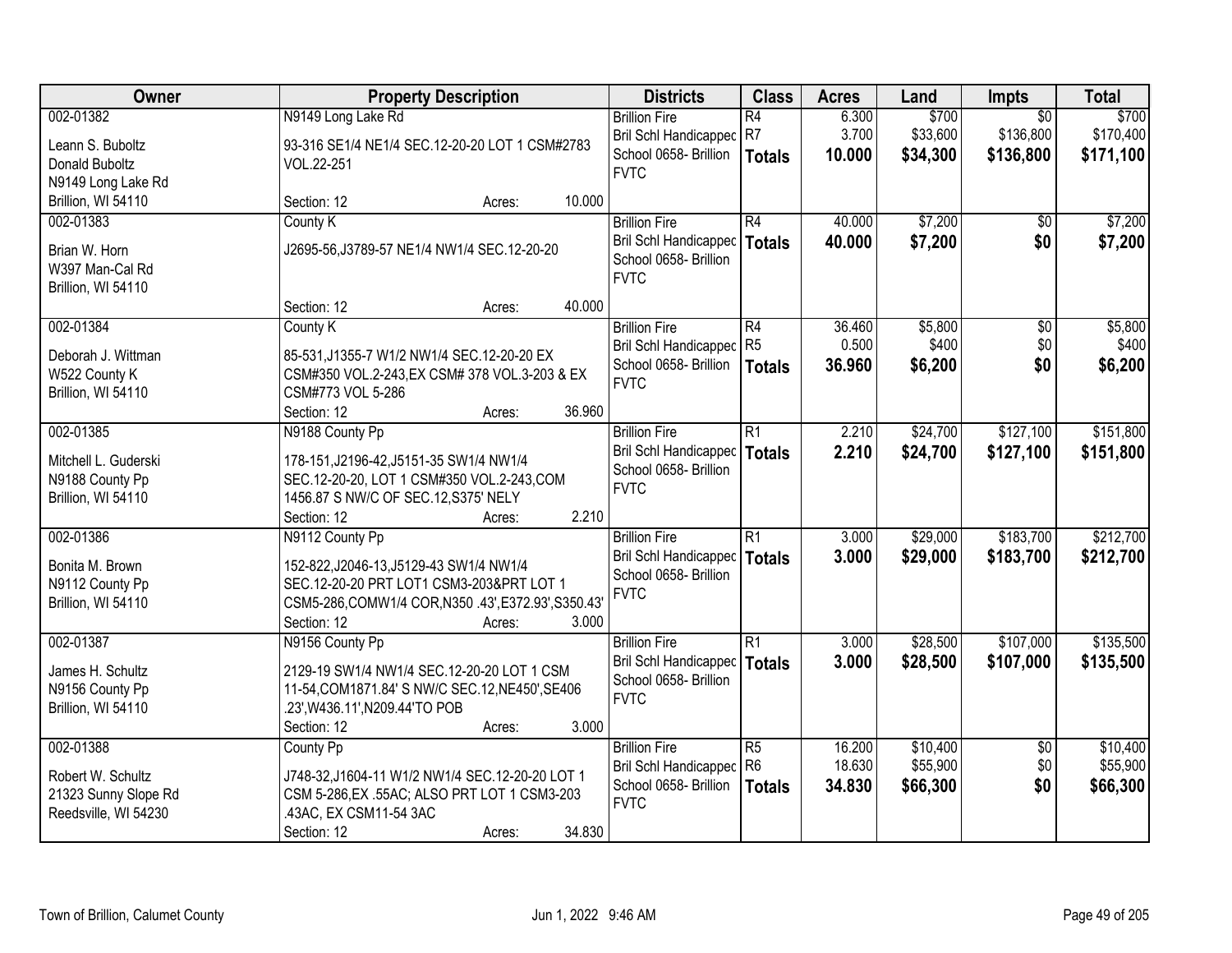| Owner               |                                                 | <b>Property Description</b> |        | <b>Districts</b>             | <b>Class</b>     | <b>Acres</b> | Land     | Impts           | <b>Total</b> |
|---------------------|-------------------------------------------------|-----------------------------|--------|------------------------------|------------------|--------------|----------|-----------------|--------------|
| 002-01389           |                                                 |                             |        | <b>Brillion Fire</b>         | R4               | 34.000       | \$5,300  | $\overline{50}$ | \$5,300      |
| Brian W. Horn       | J2695-56, J3789-57 SE1/4 NW1/4 SEC. 12-20-20    |                             |        | Bril Schl Handicapped        | R <sub>5</sub>   | 2.000        | \$1,100  | \$0             | \$1,100      |
| W397 Man-Cal Rd     |                                                 |                             |        | School 0658- Brillion        | R <sub>5</sub> M | 4.000        | \$6,000  | \$0             | \$6,000      |
| Brillion, WI 54110  |                                                 |                             |        | <b>FVTC</b>                  | <b>Totals</b>    | 40.000       | \$12,400 | \$0             | \$12,400     |
|                     | Section: 12                                     | Acres:                      | 40.000 |                              |                  |              |          |                 |              |
| 002-01390           |                                                 |                             |        | <b>Brillion Fire</b>         | R4               | 28,000       | \$4,700  | \$0             | \$4,700      |
|                     |                                                 |                             |        | <b>Bril Schl Handicapped</b> | R <sub>5</sub>   | 4.000        | \$2,500  | \$0             | \$2,500      |
| Kelsey S. Woldt     | J5180-10 NE1/4 SW1/4 SEC 12-20-20 EX COM NE/C   |                             |        | School 0658- Brillion        | R <sub>5</sub> M | 7.990        | \$12,000 | \$0             | \$12,000     |
| N9594 County Pp     | SW1/4,S13', NW TO PT ON N/L SW/C,E19'TO POB SUB |                             |        | <b>FVTC</b>                  | <b>Totals</b>    | 39.990       | \$19,200 | \$0             | \$19,200     |
| Brillion, WI 54110  | TO RIGHT OF OCCUPANCY DESC. J5270-31            |                             |        |                              |                  |              |          |                 |              |
|                     | Section: 12                                     | Acres:                      | 39.990 |                              |                  |              |          |                 |              |
| 002-01391           | N9058 County Pp                                 |                             |        | <b>Brillion Fire</b>         | R4               | 0.870        | \$200    | \$0             | \$200        |
| James A. Woldt      | J5180-10 NW1/4 SW1/4 SEC 12-20-20 LOT 1         |                             |        | Bril Schl Handicapped        | IR7              | 2.000        | \$22,500 | \$117,300       | \$139,800    |
| N9058 County Pp     | CSM#3520 VOL.31-68                              |                             |        | School 0658- Brillion        | <b>Totals</b>    | 2.870        | \$22,700 | \$117,300       | \$140,000    |
| Brillion, WI 54110  |                                                 |                             |        | <b>FVTC</b>                  |                  |              |          |                 |              |
|                     | Section: 12                                     | Acres:                      | 2.870  |                              |                  |              |          |                 |              |
| 002-01392           | W478 Rusch Rd                                   |                             |        | <b>Brillion Fire</b>         | R4               | 32.000       | \$4,900  | $\overline{50}$ | \$4,900      |
| <b>William Nate</b> | 174-317 SW1/4 SW1/4 SEC.12-20-20                |                             |        | Bril Schl Handicapped        | R <sub>5</sub>   | 6.000        | \$4,200  | \$0             | \$4,200      |
| W478 Rusch Rd       |                                                 |                             |        | School 0658- Brillion        | R7               | 2.000        | \$22,500 | \$101,700       | \$124,200    |
| Brillion, WI 54110  |                                                 |                             |        | <b>FVTC</b>                  | <b>Totals</b>    | 40.000       | \$31,600 | \$101,700       | \$133,300    |
|                     | Section: 12                                     | Acres:                      | 40.000 |                              |                  |              |          |                 |              |
| 002-01393           | Rusch Rd                                        |                             |        | <b>Brillion Fire</b>         | $\overline{R4}$  | 31.000       | \$6,000  | $\overline{50}$ | \$6,000      |
|                     |                                                 |                             |        | <b>Bril Schl Handicapped</b> | R <sub>5</sub>   | 8.000        | \$5,600  | \$0             | \$5,600      |
| <b>William Nate</b> | 174-317 SE1/4 SW1/4 SEC.12-20-20                |                             |        | School 0658- Brillion        | R <sub>5</sub> M | 1.000        | \$1,600  | \$0             | \$1,600      |
| W478 Rusch Rd       |                                                 |                             |        | <b>FVTC</b>                  | <b>Totals</b>    | 40.000       | \$13,200 | \$0             | \$13,200     |
| Brillion, WI 54110  |                                                 |                             |        |                              |                  |              |          |                 |              |
|                     | Section: 12                                     | Acres:                      | 40.000 |                              |                  |              |          |                 |              |
| 002-01394           | Long Lake Rd                                    |                             |        | <b>Brillion Fire</b>         | R4               | 11.509       | \$2,000  | $\sqrt{6}$      | \$2,000      |
| Leann S. Buboltz    | 93-316 NE1/4 SE1/4 SEC.12-20-20 LOT 2 CSM#2783  |                             |        | Bril Schl Handicapped        | R <sub>5</sub>   | 8.810        | \$6,200  | \$0             | \$6,200      |
| Donald Buboltz      | VOL.22-251                                      |                             |        | School 0658- Brillion        | <b>Totals</b>    | 20.319       | \$8,200  | \$0             | \$8,200      |
| N9149 Long Lake Rd  |                                                 |                             |        | <b>FVTC</b>                  |                  |              |          |                 |              |
| Brillion, WI 54110  | Section: 12                                     | Acres:                      | 20.319 |                              |                  |              |          |                 |              |
| 002-01395           |                                                 |                             |        | <b>Brillion Fire</b>         | R4               | 18.020       | \$3,200  | $\overline{50}$ | \$3,200      |
|                     |                                                 |                             |        | Bril Schl Handicapped        | R <sub>5</sub>   | 19.000       | \$30,800 | \$0             | \$30,800     |
| Brian W. Horn       | J2695-56, J3789-57 NW1/4 SE1/4 SEC. 12-20-20 &  |                             |        | School 0658- Brillion        | R <sub>5</sub> M | 3.000        | \$4,800  | \$0             | \$4,800      |
| W397 Man-Cal Rd     | TRIANGLE SW/C NE1/4 & IN NE/C OF SW1/4          |                             |        | <b>FVTC</b>                  | <b>Totals</b>    | 40.020       | \$38,800 | \$0             | \$38,800     |
| Brillion, WI 54110  | SEC.12-20-20 SUBJ TO HWY/ROW VOL.91-352         |                             |        |                              |                  |              |          |                 |              |
|                     | Section: 12                                     | Acres:                      | 40.020 |                              |                  |              |          |                 |              |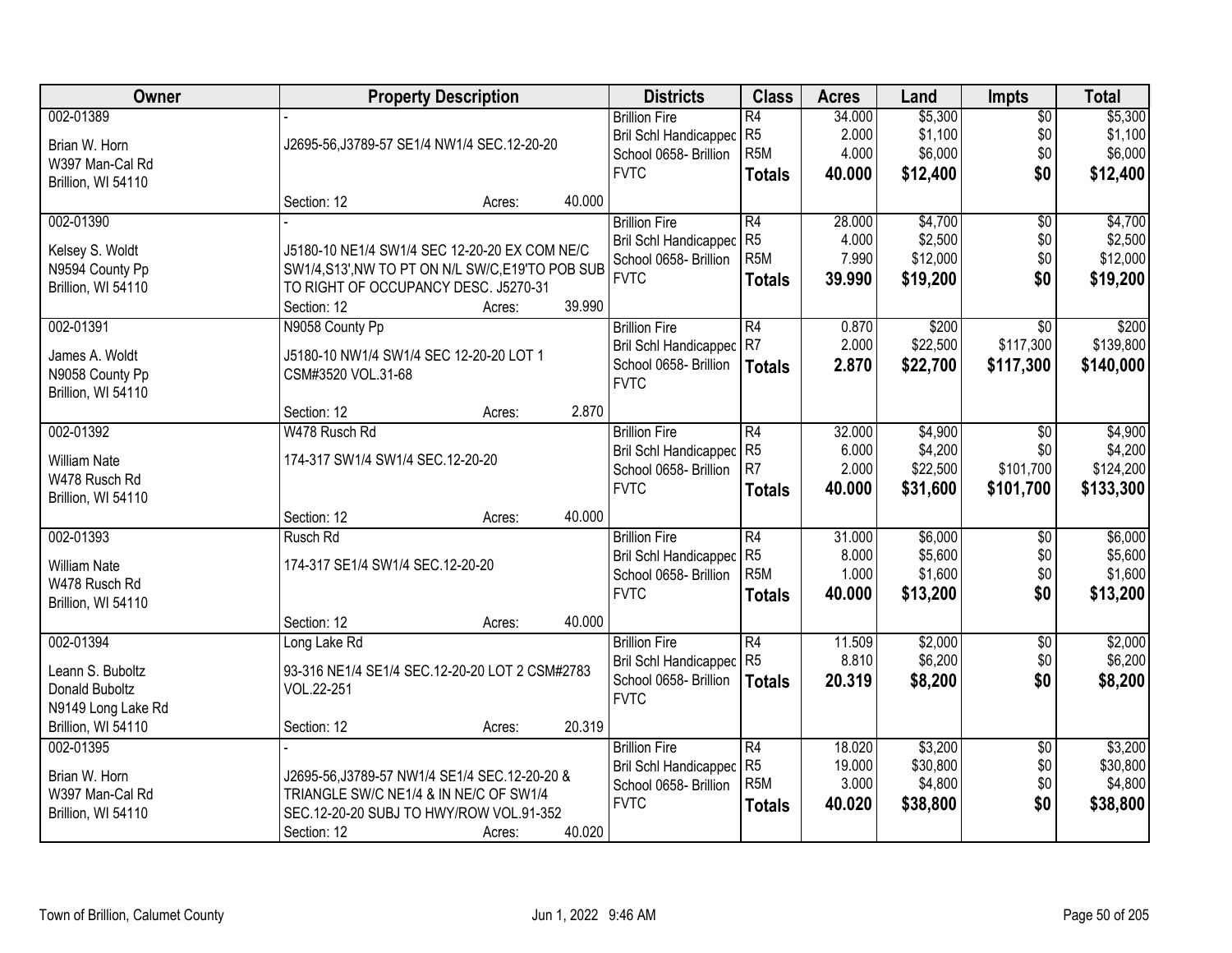| Owner                                          |                                                       | <b>Property Description</b> |        | <b>Districts</b>                               | <b>Class</b>                      | <b>Acres</b>     | Land                | <b>Impts</b>    | <b>Total</b>        |
|------------------------------------------------|-------------------------------------------------------|-----------------------------|--------|------------------------------------------------|-----------------------------------|------------------|---------------------|-----------------|---------------------|
| 002-01396                                      | Rusch Rd                                              |                             |        | <b>Brillion Fire</b>                           | FM <sub>6</sub>                   | 28.000           | (\$47,600)          | $\sqrt{$0}$     | \$0                 |
| Bohman Lawr & Marcella Rv Lv Tr                | 117-568 SW1/4 SE1/4 SEC.12-20-20                      |                             |        | Bril Schl Handicapped<br>School 0658- Brillion | R4<br><b>Totals</b>               | 12.000<br>40.000 | \$2,300<br>\$2,300  | \$0<br>\$0      | \$2,300<br>\$2,300  |
| N8819 County Pp                                |                                                       |                             |        | <b>FVTC</b>                                    |                                   |                  |                     |                 |                     |
| Brillion, WI 54110                             | Section: 12                                           | Acres:                      | 40.000 |                                                |                                   |                  |                     |                 |                     |
| 002-01397                                      | W144 Rusch Rd                                         |                             |        | <b>Brillion Fire</b>                           | R4                                | 25.800           | \$5,000             | $\overline{50}$ | \$5,000             |
|                                                | 74-172,91-142 SE1/4 SE1/4 SEC.12-20-20                |                             |        | <b>Bril Schl Handicapped</b>                   | R <sub>5</sub>                    | 8.230            | \$5,800             | \$0             | \$5,800             |
| Schuh Arnold&Marilyn RI Trust<br>W144 Rusch Rd |                                                       |                             |        | School 0658- Brillion                          | R <sub>5</sub> M                  | 3.770            | \$6,100             | \$0             | \$6,100             |
| Brillion, WI 54110                             |                                                       |                             |        | <b>FVTC</b>                                    | R <sub>7</sub>                    | 2.200            | \$24,300            | \$158,800       | \$183,100           |
|                                                | Section: 12                                           | Acres:                      | 40.000 |                                                | <b>Totals</b>                     | 40.000           | \$41,200            | \$158,800       | \$200,000           |
| 002-01398                                      | Rusch Rd                                              |                             |        | <b>Brillion Fire</b>                           | R4                                | 36.000           | \$7,000             | $\sqrt{6}$      | \$7,000             |
| Schuh Anna M Rev Trst                          | J186-30, J3979-42, J4178-40 NE1/4 NE1/4 SEC. 13-20-20 |                             |        | Bril Schl Handicapped<br>School 0658- Brillion | R <sub>5</sub>                    | 1.770            | \$100               | \$0             | \$100               |
| 24426 Marquette Rd                             | EX CSM#2071 VOL.15-15 2.23AC                          |                             |        | <b>FVTC</b>                                    | <b>Totals</b>                     | 37.770           | \$7,100             | \$0             | \$7,100             |
| Brillion, WI 54110                             |                                                       |                             |        |                                                |                                   |                  |                     |                 |                     |
| 002-01399                                      | Section: 13<br>Rusch Rd                               | Acres:                      | 37.770 | <b>Brillion Fire</b>                           | R4                                | 40.000           | \$7,600             | $\sqrt[6]{3}$   | \$7,600             |
|                                                |                                                       |                             |        | Bril Schl Handicapped                          | <b>Totals</b>                     | 40,000           | \$7,600             | \$0             | \$7,600             |
| Schuh Arnold&Marilyn RI Trust<br>W144 Rusch Rd | 90-240,91-142 NW1/4 NE1/4 SEC.13-20-20                |                             |        | School 0658- Brillion                          |                                   |                  |                     |                 |                     |
| Brillion, WI 54110                             |                                                       |                             |        | <b>FVTC</b>                                    |                                   |                  |                     |                 |                     |
|                                                | Section: 13                                           | Acres:                      | 40.000 |                                                |                                   |                  |                     |                 |                     |
| 002-01400                                      |                                                       |                             |        | <b>Brillion Fire</b>                           | $\overline{R4}$                   | 35.500           | \$6,700             | $\overline{50}$ | \$6,700             |
| Schuh Arnold&Marilyn RI Trust                  | 90-240,91-142 SW1/4 NE1/4 SEC.13-20-20                |                             |        | Bril Schl Handicapped                          | R <sub>5</sub>                    | 1.500            | \$1,100             | \$0             | \$1,100             |
| W144 Rusch Rd                                  |                                                       |                             |        | School 0658- Brillion<br><b>FVTC</b>           | R <sub>5</sub> M<br><b>Totals</b> | 3.000<br>40.000  | \$4,800<br>\$12,600 | \$0<br>\$0      | \$4,800<br>\$12,600 |
| Brillion, WI 54110                             |                                                       |                             |        |                                                |                                   |                  |                     |                 |                     |
| 002-01401                                      | Section: 13                                           | Acres:                      | 40.000 | <b>Brillion Fire</b>                           | $\overline{R4}$                   | 27.780           | \$5,200             | $\overline{50}$ | \$5,200             |
|                                                | N8793 Long Lake Rd                                    |                             |        | Bril Schl Handicapped                          | R <sub>5</sub>                    | 6.220            | \$4,000             | \$0             | \$4,000             |
| Andy R. Schuh                                  | J3979-42, J4178-40 SE1/4 NE1/4 SEC.13-20-20           |                             |        | School 0658- Brillion                          | R <sub>5</sub> M                  | 4.000            | \$6,400             | \$0             | \$6,400             |
| N8793 Long Lake Rd<br>Brillion, WI 54110       |                                                       |                             |        | <b>FVTC</b>                                    | R <sub>7</sub>                    | 2.000            | \$22,500            | \$216,100       | \$238,600           |
|                                                | Section: 13                                           | Acres:                      | 40.000 |                                                | <b>Totals</b>                     | 40.000           | \$38,100            | \$216,100       | \$254,200           |
| 002-01402                                      | Rusch Rd                                              |                             |        | <b>Brillion Fire</b>                           | $\overline{R4}$                   | 31.450           | \$6,100             | $\overline{30}$ | \$6,100             |
| Schuh Arnold&Marilyn RI Trust                  | 105-673 NE1/4 NW1/4 SEC.13-20-20 EX CSM#378           |                             |        | Bril Schl Handicapped                          | <b>Totals</b>                     | 31.450           | \$6,100             | \$0             | \$6,100             |
| W144 Rusch Rd                                  | VOL.2-318 (5AC) EX CSM#1864 VOL.13-172                |                             |        | School 0658- Brillion<br><b>FVTC</b>           |                                   |                  |                     |                 |                     |
| Brillion, WI 54110                             |                                                       |                             |        |                                                |                                   |                  |                     |                 |                     |
|                                                | Section: 13                                           | Acres:                      | 31.450 |                                                |                                   |                  |                     |                 |                     |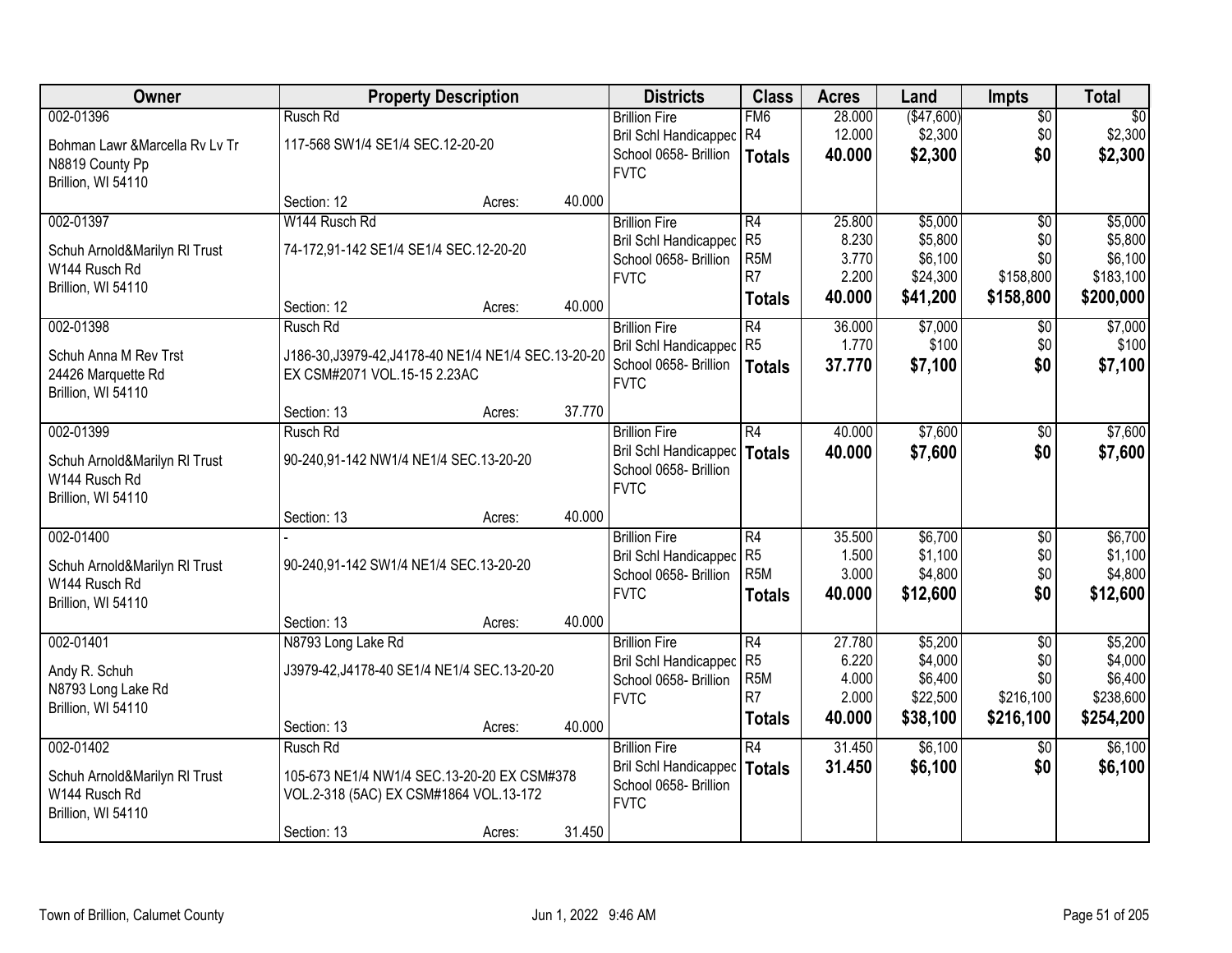| Owner                                                                   |                                                                                                     | <b>Property Description</b> |        | <b>Districts</b>                                                                             | <b>Class</b>                                              | <b>Acres</b>                       | Land                                    | <b>Impts</b>                         | <b>Total</b>                            |
|-------------------------------------------------------------------------|-----------------------------------------------------------------------------------------------------|-----------------------------|--------|----------------------------------------------------------------------------------------------|-----------------------------------------------------------|------------------------------------|-----------------------------------------|--------------------------------------|-----------------------------------------|
| 002-01403                                                               | W357 Rusch Rd                                                                                       |                             |        | <b>Brillion Fire</b>                                                                         | $\overline{R1}$                                           | 5.000                              | \$40,000                                | \$98,600                             | \$138,600                               |
| Clyde L. Yarne<br>W357 Rusch Rd<br>Brillion, WI 54110                   | 143-59 PRT NE1/4 NW1/4 SEC.13-20-20 LOT 1<br>CSM#378 VOL.2-318                                      |                             |        | <b>Bril Schl Handicapped</b><br>School 0658- Brillion<br><b>FVTC</b>                         | <b>Totals</b>                                             | 5.000                              | \$40,000                                | \$98,600                             | \$138,600                               |
|                                                                         | Section: 13                                                                                         | Acres:                      | 5.000  |                                                                                              |                                                           |                                    |                                         |                                      |                                         |
| 002-01404                                                               | W399 Rusch Rd                                                                                       |                             |        | <b>Brillion Fire</b>                                                                         | $\overline{R1}$                                           | 3.550                              | \$32,000                                | \$298,100                            | \$330,100                               |
| Kary E. Scharf<br>W399 Rusch Rd<br>Brillion, WI 54110                   | J3259-27 NE1/4 NW1/4 SEC.13-20-20 LOT 1<br>CSM#1864 VOL.13-172                                      |                             |        | <b>Bril Schl Handicapped</b><br>School 0658- Brillion<br><b>FVTC</b>                         | <b>Totals</b>                                             | 3.550                              | \$32,000                                | \$298,100                            | \$330,100                               |
|                                                                         | Section: 13                                                                                         | Acres:                      | 3.550  |                                                                                              |                                                           |                                    |                                         |                                      |                                         |
| 002-01405                                                               | Rusch Rd                                                                                            |                             |        | <b>Brillion Fire</b>                                                                         | $\overline{R4}$                                           | 7.000                              | \$1,000                                 | $\overline{50}$                      | \$1,000                                 |
| Charles W. Tesch<br>W407 Rusch Rd<br>Brillion, WI 54110-9107            | 93-596 N1/2 NW1/4 NW1/4 SEC.13-20-20 EX 8AC                                                         |                             |        | <b>Bril Schl Handicapped</b><br>School 0658- Brillion<br><b>FVTC</b>                         | R <sub>5</sub><br><b>Totals</b>                           | 5.000<br>12.000                    | \$18,800<br>\$19,800                    | \$0<br>\$0                           | \$18,800<br>\$19,800                    |
|                                                                         | Section: 13                                                                                         | Acres:                      | 12.000 |                                                                                              |                                                           |                                    |                                         |                                      |                                         |
| 002-01406                                                               | W407 Rusch Rd                                                                                       |                             |        | <b>Brillion Fire</b>                                                                         | $\overline{R1}$                                           | 8.000                              | \$56,500                                | \$219,100                            | \$275,600                               |
| Charles A. Tesch<br>W2374 Hwy 10<br>Brillion, WI 54110-9107             | 146-225 NW1/4 NW1/4 SEC.13-20-20 COM1323.16'E<br>OF NW/C SEC.13, S665.45', W523.24', N666.25'TO POB |                             |        | <b>Bril Schl Handicapped</b><br>School 0658- Brillion<br><b>FVTC</b>                         | <b>Totals</b>                                             | 8.000                              | \$56,500                                | \$219,100                            | \$275,600                               |
|                                                                         | Section: 13                                                                                         | Acres:                      | 8.000  |                                                                                              |                                                           |                                    |                                         |                                      |                                         |
| 002-01407                                                               | County Pp                                                                                           |                             |        | <b>Brillion Fire</b>                                                                         | $\overline{R4}$                                           | 18.480                             | \$3,500                                 | $\overline{50}$                      | \$3,500                                 |
| Gregory S. Bohman<br>N9235 County Pp<br>Brillion, WI 54110              | J590-I33, J597-39 S1/2 NW1/4 NW1/4 SEC.13-20-20 EX<br>1.19A                                         |                             |        | <b>Bril Schl Handicapped</b><br>School 0658- Brillion<br><b>FVTC</b>                         | R <sub>5</sub><br><b>Totals</b>                           | 0.330<br>18.810                    | \$100<br>\$3,600                        | \$0<br>\$0                           | \$100<br>\$3,600                        |
|                                                                         | Section: 13                                                                                         | Acres:                      | 18.810 |                                                                                              |                                                           |                                    |                                         |                                      |                                         |
| 002-01408                                                               | N8820 County Pp                                                                                     |                             |        | <b>Brillion Fire</b>                                                                         | $\overline{R1}$                                           | 1.190                              | \$16,200                                | \$169,200                            | \$185,400                               |
| Dennis L. Schwalbe<br>N8820 County Pp<br>Brillion, WI 54110             | 173-403, J5525-57 S1/2 NW1/4 NW1/4 SEC.13-20-20<br>LOT 1 CSM#685 VOL.5-58                           |                             |        | <b>Bril Schl Handicapped</b><br>School 0658- Brillion<br><b>FVTC</b>                         | <b>Totals</b>                                             | 1.190                              | \$16,200                                | \$169,200                            | \$185,400                               |
|                                                                         | Section: 13                                                                                         | Acres:                      | 1.190  |                                                                                              |                                                           |                                    |                                         |                                      |                                         |
| 002-01409<br>Gregory S. Bohman<br>N9235 County Pp<br>Brillion, WI 54110 | County Pp<br>J590-I33, J597-39 SW1/4 NW1/4 SEC.13-20-20 EX CSM<br>8-18 2.56A                        |                             |        | <b>Brillion Fire</b><br><b>Bril Schl Handicapped</b><br>School 0658- Brillion<br><b>FVTC</b> | R4<br>R <sub>5</sub><br>R <sub>5</sub> M<br><b>Totals</b> | 34.540<br>2.500<br>0.400<br>37.440 | \$6,000<br>\$8,800<br>\$600<br>\$15,400 | $\overline{50}$<br>\$0<br>\$0<br>\$0 | \$6,000<br>\$8,800<br>\$600<br>\$15,400 |
|                                                                         | Section: 13                                                                                         | Acres:                      | 37.440 |                                                                                              |                                                           |                                    |                                         |                                      |                                         |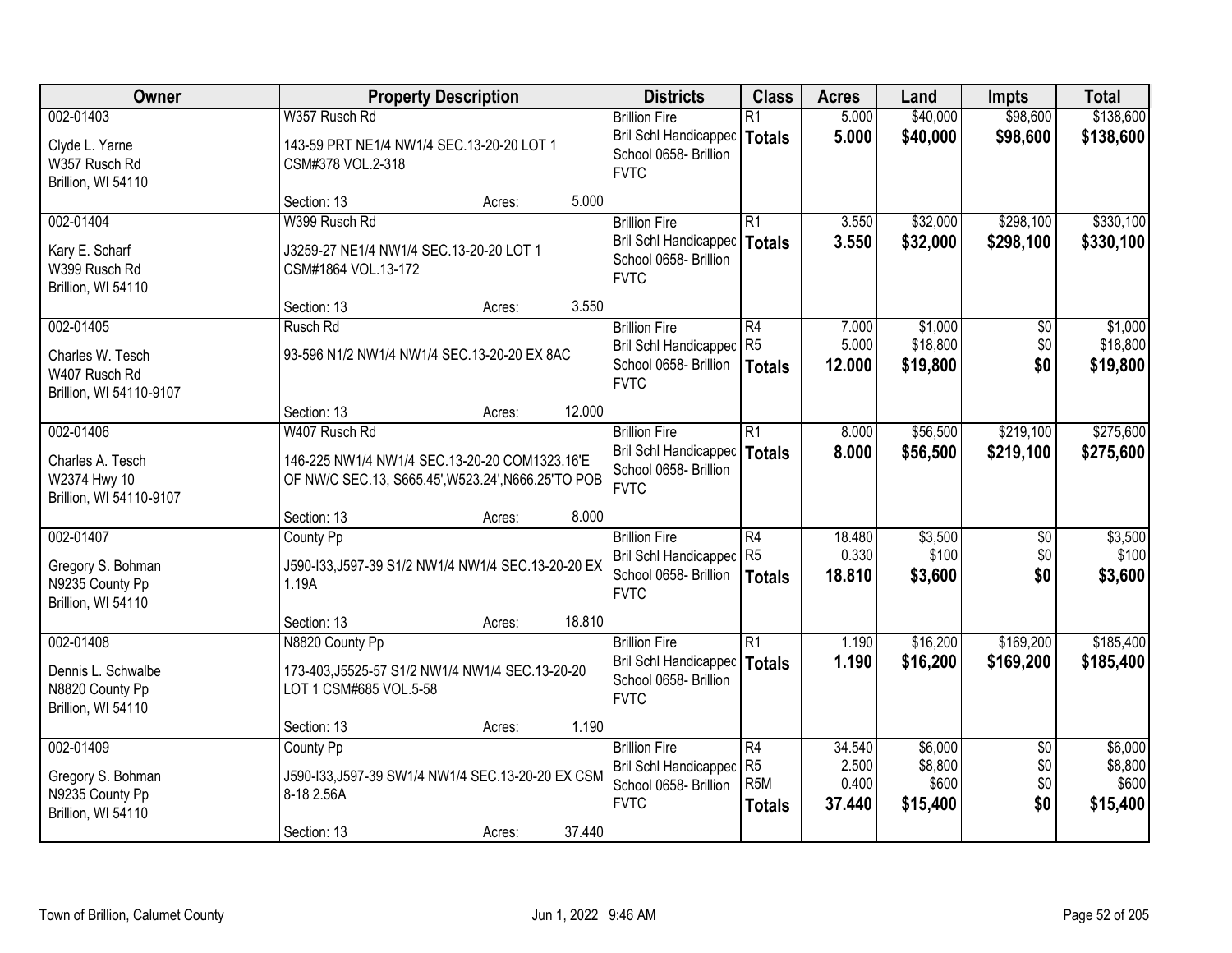| Owner                                                                                  |                                                                                                          | <b>Property Description</b>                               |        | <b>Districts</b>                                                                             | <b>Class</b>                                                           | <b>Acres</b>                       | Land                                      | <b>Impts</b>                              | <b>Total</b>                              |
|----------------------------------------------------------------------------------------|----------------------------------------------------------------------------------------------------------|-----------------------------------------------------------|--------|----------------------------------------------------------------------------------------------|------------------------------------------------------------------------|------------------------------------|-------------------------------------------|-------------------------------------------|-------------------------------------------|
| 002-01410                                                                              | N8776 County Pp                                                                                          |                                                           |        | <b>Brillion Fire</b>                                                                         | $\overline{R1}$                                                        | 2.560                              | \$26,600                                  | \$121,600                                 | \$148,200                                 |
| Gary Bubolz Doris L Reidy<br>N8776 County Pp<br>Brillion, WI 54110                     | <b>VOL.8-18</b>                                                                                          | J675-28 SW1/4 NW1/4 SEC.13-20-20 LOT 1 CSM#1109           |        | Bril Schl Handicapped<br>School 0658- Brillion<br><b>FVTC</b>                                | <b>Totals</b>                                                          | 2.560                              | \$26,600                                  | \$121,600                                 | \$148,200                                 |
|                                                                                        | Section: 13                                                                                              | Acres:                                                    | 2.560  |                                                                                              |                                                                        |                                    |                                           |                                           |                                           |
| 002-01411<br>Schuh Arnold&Marilyn RI Trust<br>W144 Rusch Rd<br>Brillion, WI 54110      | 105-673 N1/2 SE1/4 NW1/4 SEC.13-20-20                                                                    |                                                           |        | <b>Brillion Fire</b><br><b>Bril Schl Handicapped</b><br>School 0658- Brillion<br><b>FVTC</b> | $\overline{R4}$<br>R <sub>5</sub><br>R <sub>5</sub> M<br><b>Totals</b> | 16.000<br>1.000<br>3.000<br>20.000 | \$2,900<br>\$700<br>\$4,500<br>\$8,100    | $\overline{50}$<br>\$0<br>\$0<br>\$0      | \$2,900<br>\$700<br>\$4,500<br>\$8,100    |
|                                                                                        | Section: 13                                                                                              | Acres:                                                    | 20.000 |                                                                                              |                                                                        |                                    |                                           |                                           |                                           |
| 002-01412<br>Gregory S. Bohman<br>N9235 County Pp<br>Brillion, WI 54110                | County Pp                                                                                                | J590-33, J597-39 S1/2 SE1/4 NW1/4 SEC.13-20-20            |        | <b>Brillion Fire</b><br>Bril Schl Handicapped<br>School 0658- Brillion<br><b>FVTC</b>        | $\overline{R4}$<br>R <sub>5</sub><br>R <sub>5</sub> M<br><b>Totals</b> | 12.000<br>2.000<br>6.000<br>20,000 | \$2,100<br>\$1,400<br>\$9,000<br>\$12,500 | $\overline{50}$<br>\$0<br>\$0<br>\$0      | \$2,100<br>\$1,400<br>\$9,000<br>\$12,500 |
|                                                                                        | Section: 13                                                                                              | Acres:                                                    | 20.000 |                                                                                              |                                                                        |                                    |                                           |                                           |                                           |
| 002-01413<br>North Wittmann Family Farm Tr<br>W383 Harvestore Rd<br>Brillion, WI 54110 | 112-216 NE1/4 SW1/4 SEC.13-20-20 E1/2                                                                    |                                                           |        | <b>Brillion Fire</b><br>Bril Schl Handicapped<br>School 0658- Brillion<br><b>FVTC</b>        | $\overline{R4}$<br><b>Totals</b>                                       | 20.000<br>20.000                   | \$3,900<br>\$3,900                        | \$0<br>\$0                                | \$3,900<br>\$3,900                        |
|                                                                                        | Section: 13                                                                                              | Acres:                                                    | 20.000 |                                                                                              |                                                                        |                                    |                                           |                                           |                                           |
| 002-01414<br>Dennis J. Hoyer<br>W466 Harvestore Rd<br>Brillion, WI 54110               | County Pp<br>J1614-40 NW1/4 SW1/4 SEC.13-20-20 EX CSM#1459<br>VOL.10-107 1.56AC                          |                                                           |        | <b>Brillion Fire</b><br>Bril Schl Handicapped<br>School 0658- Brillion<br><b>FVTC</b>        | $\overline{R4}$<br><b>Totals</b>                                       | 38.440<br>38.440                   | \$7,300<br>\$7,300                        | \$0<br>\$0                                | \$7,300<br>\$7,300                        |
|                                                                                        | Section: 13                                                                                              | Acres:                                                    | 38.440 |                                                                                              |                                                                        |                                    |                                           |                                           |                                           |
| 002-01415<br>Matthew A. Hoyer<br>N8616 County Pp<br>Brillion, WI 54110                 | N8616 County Pp<br>CSM 10-107, COM1008'S W1/4 COR, E287', S234.96',<br>W292', N235'TO POB<br>Section: 13 | 136-52, J1614-39 NW1/4 SW1/4 SEC.13-20-20 LOT 1<br>Acres: | 1.560  | <b>Brillion Fire</b><br><b>Bril Schl Handicapped</b><br>School 0658- Brillion<br><b>FVTC</b> | $\overline{R1}$<br><b>Totals</b>                                       | 1.560<br>1.560                     | \$19,500<br>\$19,500                      | \$169,400<br>\$169,400                    | \$188,900<br>\$188,900                    |
| 002-01416<br>Dennis J. Hoyer<br>W466 Harvestore Rd<br>Brillion, WI 54110               | W466 Harvestore Rd<br>J1614-40 SW1/4 SW1/4 SEC.13-20-20<br>Section: 13                                   | Acres:                                                    | 40.000 | <b>Brillion Fire</b><br><b>Bril Schl Handicapped</b><br>School 0658- Brillion<br><b>FVTC</b> | $\overline{R4}$<br>R7<br><b>Totals</b>                                 | 38.000<br>2.000<br>40.000          | \$7,200<br>\$22,500<br>\$29,700           | $\overline{50}$<br>\$134,900<br>\$134,900 | \$7,200<br>\$157,400<br>\$164,600         |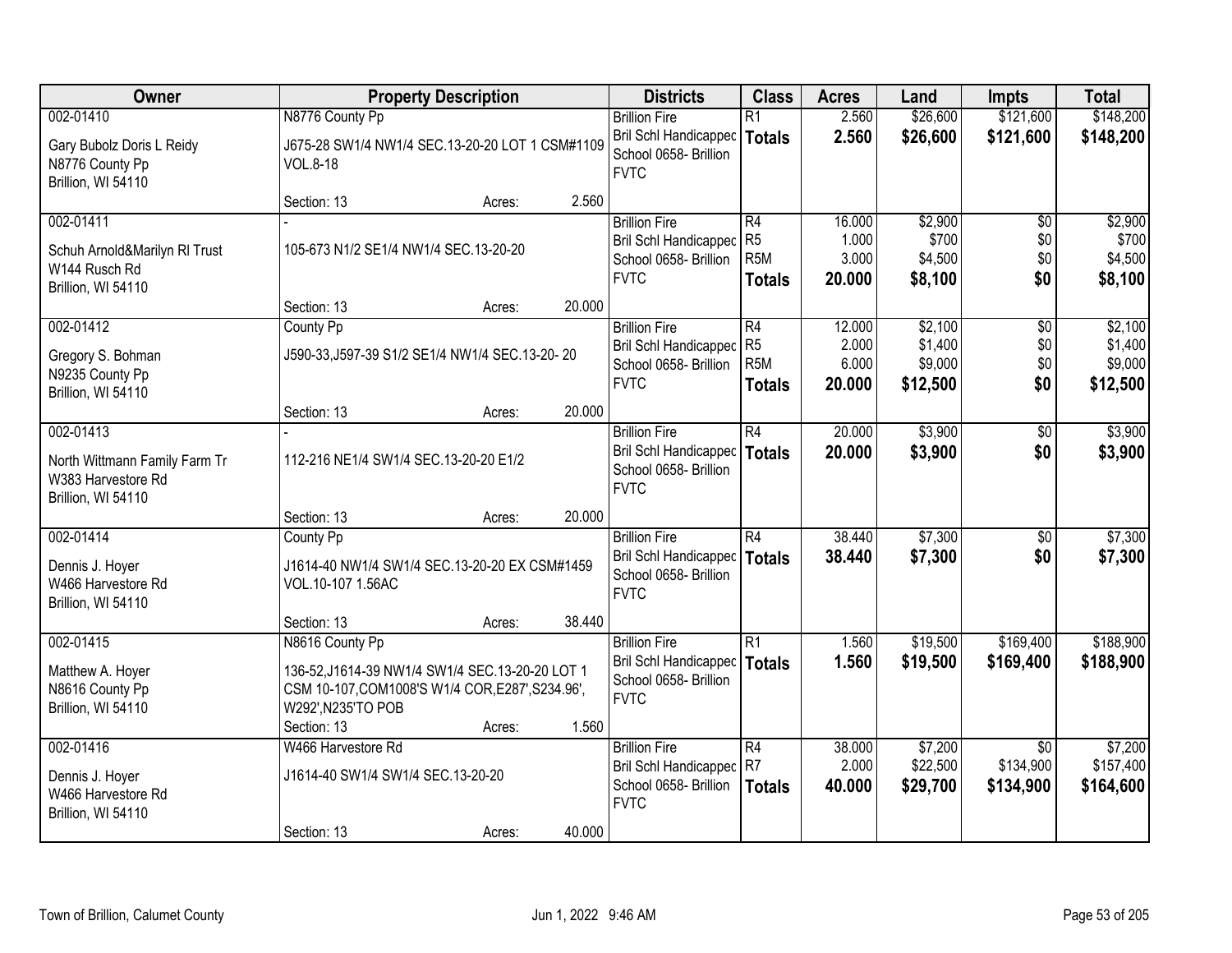| Owner                 |                                                   | <b>Property Description</b> |        | <b>Districts</b>                                      | <b>Class</b>                      | <b>Acres</b>    | Land                | <b>Impts</b>                 | <b>Total</b>         |
|-----------------------|---------------------------------------------------|-----------------------------|--------|-------------------------------------------------------|-----------------------------------|-----------------|---------------------|------------------------------|----------------------|
| 002-01417             | Harvestore Rd                                     |                             |        | <b>Brillion Fire</b>                                  | R4                                | 18.720          | \$3,500             | $\overline{50}$              | \$3,500              |
| James J. Kilgas       | 112-216 SE1/4 SW1/4 SEC.13-20-20 W1/2             |                             |        | <b>Bril Schl Handicapped</b>                          | R <sub>5</sub>                    | 0.280           | \$100               | \$0                          | \$100                |
| W383 Harvestore Rd    |                                                   |                             |        | School 0658- Brillion                                 | R <sub>7</sub>                    | 1.000           | \$7,000             | \$59,700                     | \$66,700             |
| Brillion, WI 54110    |                                                   |                             |        | <b>FVTC</b>                                           | <b>Totals</b>                     | 20.000          | \$10,600            | \$59,700                     | \$70,300             |
|                       | Section: 13                                       | Acres:                      | 20.000 |                                                       |                                   |                 |                     |                              |                      |
| 002-01418             | Long Lake Rd                                      |                             |        | <b>Brillion Fire</b>                                  | R4                                | 38.650          | \$7,400             | $\overline{50}$              | \$7,400              |
| Paul P. Rasmussen     | J365-I7, J762-31 NE1/4 SE1/4 SEC.13-20-20, EX CSM |                             |        | <b>Bril Schl Handicapped</b>                          | <b>Totals</b>                     | 38.650          | \$7,400             | \$0                          | \$7,400              |
| 8513 Long Lake Rd     | 3-209 13PD-467                                    |                             |        | School 0658- Brillion<br><b>FVTC</b>                  |                                   |                 |                     |                              |                      |
| Brillion, WI 54110    |                                                   |                             |        |                                                       |                                   |                 |                     |                              |                      |
|                       | Section: 13                                       | Acres:                      | 38.650 |                                                       |                                   |                 |                     |                              |                      |
| 002-01419             | N8629 Long Lake Rd                                |                             |        | <b>Brillion Fire</b>                                  | $\overline{R1}$                   | 1.350           | \$17,700            | \$71,900                     | \$89,600             |
| Bryan R. Johnston     | J109-24, J978-48 TRACT 1 CSM#480 VOL.3-209 PRT    |                             |        | Bril Schl Handicapped                                 | <b>Totals</b>                     | 1.350           | \$17,700            | \$71,900                     | \$89,600             |
| N8628 Long Lake Rd    | NE1/4 SE1/4 SEC.13-20-20                          |                             |        | School 0658- Brillion<br><b>FVTC</b>                  |                                   |                 |                     |                              |                      |
| Brillion, WI 54110    |                                                   |                             |        |                                                       |                                   |                 |                     |                              |                      |
|                       | Section: 13                                       | Acres:                      | 1.350  |                                                       |                                   |                 |                     |                              |                      |
| 002-01420             |                                                   |                             |        | <b>Brillion Fire</b>                                  | R4                                | 40.000          | \$7,700             | $\sqrt[6]{}$                 | \$7,700              |
| Schuh Anna M Rev Trst | J3979-42, J4178-40 NW1/4 SE1/4 SEC.13-20-20       |                             |        | Bril Schl Handicapped                                 | <b>Totals</b>                     | 40.000          | \$7,700             | \$0                          | \$7,700              |
| 24426 Marquette Rd    |                                                   |                             |        | School 0658- Brillion<br><b>FVTC</b>                  |                                   |                 |                     |                              |                      |
| Brillion, WI 54110    |                                                   |                             |        |                                                       |                                   |                 |                     |                              |                      |
|                       | Section: 13                                       | Acres:                      | 40.000 |                                                       |                                   |                 |                     |                              |                      |
| 002-01421             | W240 Harvestore Rd                                |                             |        | <b>Brillion Fire</b>                                  | $\overline{R1}$                   | 2.120           | \$24,200            | \$153,400                    | \$177,600            |
| William L. Rank       | 103-139 SW1/4 SE1/4 SEC.13-20-20 LOT 2 CSM#2712   |                             |        | Bril Schl Handicapped                                 | R <sub>5</sub>                    | 0.678           | \$500               | \$0                          | \$500                |
| 2240 Harvestore Rd    | VOL.21-403 ASMT INCL ID#28088 (LOT 1)             |                             |        | School 0658- Brillion<br><b>FVTC</b>                  | <b>Totals</b>                     | 2.798           | \$24,700            | \$153,400                    | \$178,100            |
| Brillion, WI 54110    |                                                   |                             |        |                                                       |                                   |                 |                     |                              |                      |
|                       | Section: 13                                       | Acres:                      | 2.798  |                                                       |                                   |                 |                     |                              |                      |
| 002-01422             | W192 Harvestore Rd                                |                             |        | <b>Brillion Fire</b>                                  | $\overline{R4}$                   | 37.000          | \$7,100             | $\overline{50}$              | \$7,100              |
| Rodney Haese          | 91-64 SE1/4 SE1/4 SEC.13-20-20                    |                             |        | Bril Schl Handicapped R7<br>School 0658- Brillion     |                                   | 3.000<br>40.000 | \$31,500            | \$138,000                    | \$169,500            |
| W192 Harvestore Rd    |                                                   |                             |        | <b>FVTC</b>                                           | <b>Totals</b>                     |                 | \$38,600            | \$138,000                    | \$176,600            |
| Brillion, WI 54110    |                                                   |                             |        |                                                       |                                   |                 |                     |                              |                      |
|                       | Section: 13                                       | Acres:                      | 40.000 |                                                       |                                   |                 |                     |                              |                      |
| 002-01423             | N8819 County Pp                                   |                             |        | <b>Brillion Fire</b>                                  | $\overline{R4}$<br>R <sub>7</sub> | 42.360<br>2.000 | \$7,200<br>\$22,500 | $\overline{50}$<br>\$166,800 | \$7,200<br>\$189,300 |
| Gregory S. Bohman     | 117-568 NE1/4 NE1/4 SEC.14-20-20 & PRT SE-NE      |                             |        | <b>Bril Schl Handicapped</b><br>School 0658- Brillion |                                   | 44.360          |                     | \$166,800                    |                      |
| N9235 County Pp       | DESC DOC'S#390937 & DOC#535396                    |                             |        | <b>FVTC</b>                                           | <b>Totals</b>                     |                 | \$29,700            |                              | \$196,500            |
| Brillion, WI 54110    |                                                   |                             |        |                                                       |                                   |                 |                     |                              |                      |
|                       | Section: 14                                       | Acres:                      | 44.360 |                                                       |                                   |                 |                     |                              |                      |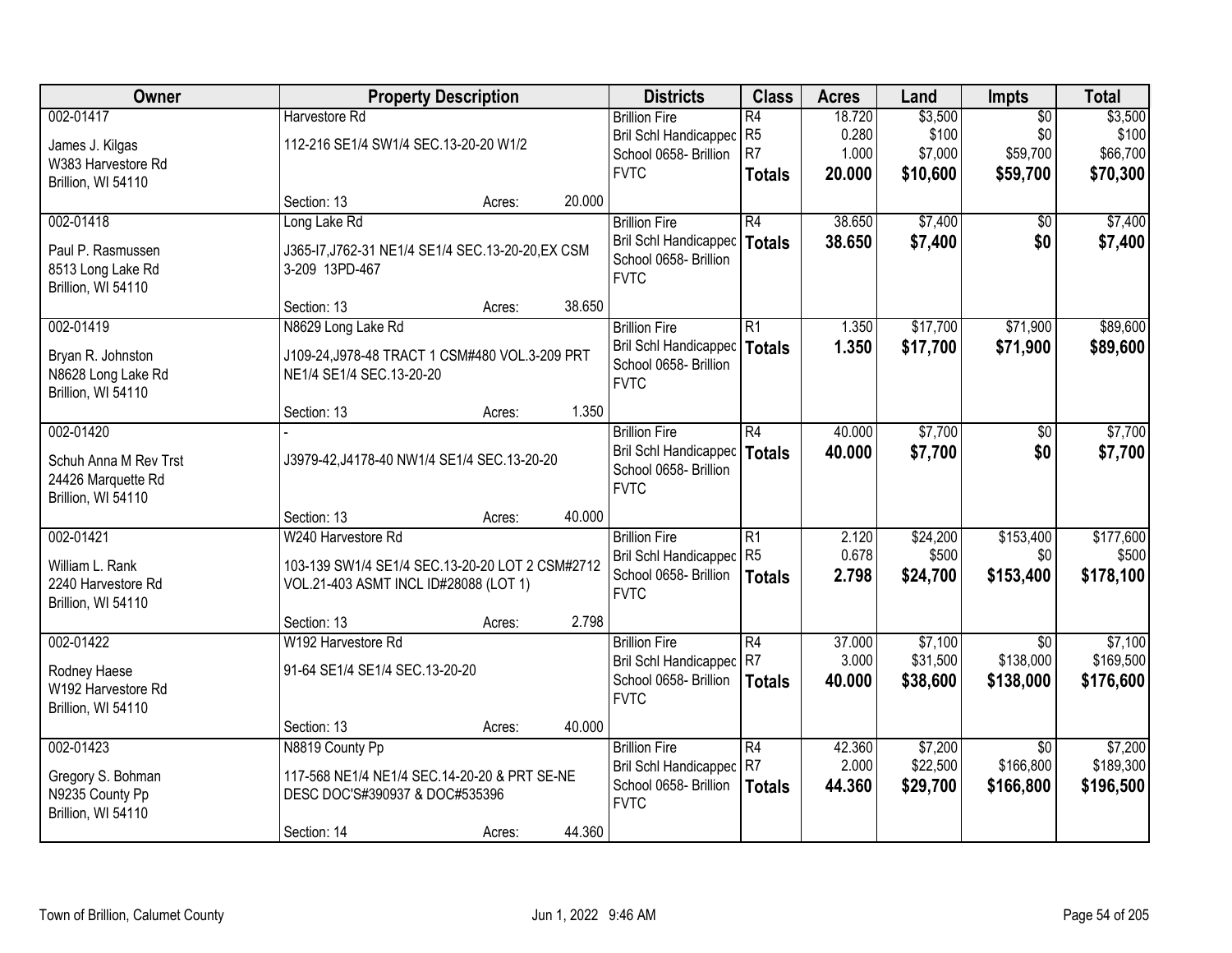| Owner                                                                               |                                                                                                                                                                                      | <b>Property Description</b> |        | <b>Districts</b>                                                                               | <b>Class</b>                                             | <b>Acres</b>                       | Land                                       | <b>Impts</b>                              | <b>Total</b>                               |
|-------------------------------------------------------------------------------------|--------------------------------------------------------------------------------------------------------------------------------------------------------------------------------------|-----------------------------|--------|------------------------------------------------------------------------------------------------|----------------------------------------------------------|------------------------------------|--------------------------------------------|-------------------------------------------|--------------------------------------------|
| 002-01424<br>Levash John & Sheri Rev Lv Trst<br>W715 Rusch Rd<br>Brillion, WI 54110 | Rusch Rd<br>J3099-1 NW1/4 NE1/4 SEC.14-20-20 EX PRT J3638-41<br><b>TO CITY</b>                                                                                                       |                             |        | <b>Brillion Fire</b><br>Bril Schl Handicapped<br>School 0658- Brillion<br><b>FVTC</b>          | R4<br>Totals                                             | 39.060<br>39.060                   | \$6,900<br>\$6,900                         | $\overline{50}$<br>\$0                    | \$6,900<br>\$6,900                         |
|                                                                                     | Section: 14                                                                                                                                                                          | Acres:                      | 39.060 |                                                                                                |                                                          |                                    |                                            |                                           |                                            |
| 002-01425<br>Gregory S. Bohman<br>N9235 County Pp<br>Brillion, WI 54110             | County Rd PP<br>117-568 SW1/4 NE1/4 SEC.14-20-20 EX J3639-16<br>6.5AC                                                                                                                |                             |        | <b>Brillion Fire</b><br>Bril Schl Handicapped<br>School 0658- Brillion<br><b>FVTC</b>          | R4<br>R <sub>5</sub><br><b>Totals</b>                    | 30.000<br>3.500<br>33.500          | \$5,100<br>\$2,300<br>\$7,400              | $\overline{50}$<br>\$0<br>\$0             | \$5,100<br>\$2,300<br>\$7,400              |
|                                                                                     | Section: 14                                                                                                                                                                          | Acres:                      | 33.500 |                                                                                                |                                                          |                                    |                                            |                                           |                                            |
| 002-01426<br><b>William Nate</b><br>W478 Rusch Rd<br>Brillion, WI 54110             | County Pp<br>174-319 SE1/4 NE1/4 SEC.14-20-20 EX N16 RDS OF<br>E20 RDS, EX CTH PP, EX 5.01AC, EX J3639-22 .57AC<br>&EX 1 ACRE DESC.DOC#390937<br>Section: 14                         | Acres:                      | 31.420 | <b>Brillion Fire</b><br>Bril Schl Handicapped<br>School 0658- Brillion<br><b>FVTC</b>          | R4<br>R <sub>5</sub><br>R <sub>5M</sub><br><b>Totals</b> | 18.420<br>4.000<br>9.000<br>31.420 | \$3,300<br>\$2,600<br>\$13,500<br>\$19,400 | \$0<br>\$0<br>\$0<br>\$0                  | \$3,300<br>\$2,600<br>\$13,500<br>\$19,400 |
| 002-01427                                                                           | N8795 County Pp                                                                                                                                                                      |                             |        | <b>Brillion Fire</b>                                                                           | R1                                                       | 2.000                              | \$23,500                                   | \$185,200                                 | \$208,700                                  |
| Holly J. Aldrich<br>N8795 County Pp<br>Brillion, WI 54110                           | J1717-10 SE1/4 NE1/4 SEC.14-20-20 COM NE/C<br>SE-NE, W20RDS, S16RDS, E20RDS, N16RDS TO POB                                                                                           |                             |        | Bril Schl Handicapped<br>School 0658- Brillion<br><b>FVTC</b>                                  | <b>Totals</b>                                            | 2.000                              | \$23,500                                   | \$185,200                                 | \$208,700                                  |
|                                                                                     | Section: 14                                                                                                                                                                          | Acres:                      | 2.000  |                                                                                                |                                                          |                                    |                                            |                                           |                                            |
| 002-01428<br>Gregory S. Bohman<br>N9235 County Pp<br>Brillion, WI 54110             | N8749 County Pp<br>176-189 SE1/4 NE1/4 SEC.14-20-20 COM E1/4 COR<br>SEC.14, N638.25', W47.16'TO POB, W502.84',<br>N119.72', SE207.65, N104.45', E258.97', S173.86' TO<br>Section: 14 | Acres:                      | 1.710  | <b>Brillion Fire</b><br>Bril Schl Handicapped   Totals<br>School 0658- Brillion<br><b>FVTC</b> | $\overline{R1}$                                          | 1.710<br>1.710                     | \$20,900<br>\$20,900                       | \$68,700<br>\$68,700                      | \$89,600<br>\$89,600                       |
| 002-01429<br>Levash John & Sheri Rev Ly Trst<br>W715 Rusch Rd<br>Brillion, WI 54110 | Rusch Rd<br>J3099-1 W1/2 NE1/4 NW1/4 S.14-20-20<br>Section: 14                                                                                                                       | Acres:                      | 20.000 | <b>Brillion Fire</b><br>Bril Schl Handicapped<br>School 0658- Brillion<br><b>FVTC</b>          | R4<br><b>Totals</b>                                      | 20.000<br>20,000                   | \$3,900<br>\$3,900                         | \$0<br>\$0                                | \$3,900<br>\$3,900                         |
| 002-01430<br>Levash John & Sheri Rev Lv Trst<br>W715 Rusch Rd<br>Brillion, WI 54110 | W715 Rusch Rd<br>J3099-1, J3685-10 E1/2 NE1/4 NW1/4 SEC.14-20-20<br>Section: 14                                                                                                      | Acres:                      | 18.920 | <b>Brillion Fire</b><br><b>Bril Schl Handicapped</b><br>School 0658- Brillion<br><b>FVTC</b>   | R4<br>R7<br><b>Totals</b>                                | 14.920<br>4.000<br>18.920          | \$2,100<br>\$34,500<br>\$36,600            | $\overline{50}$<br>\$451,500<br>\$451,500 | \$2,100<br>\$486,000<br>\$488,100          |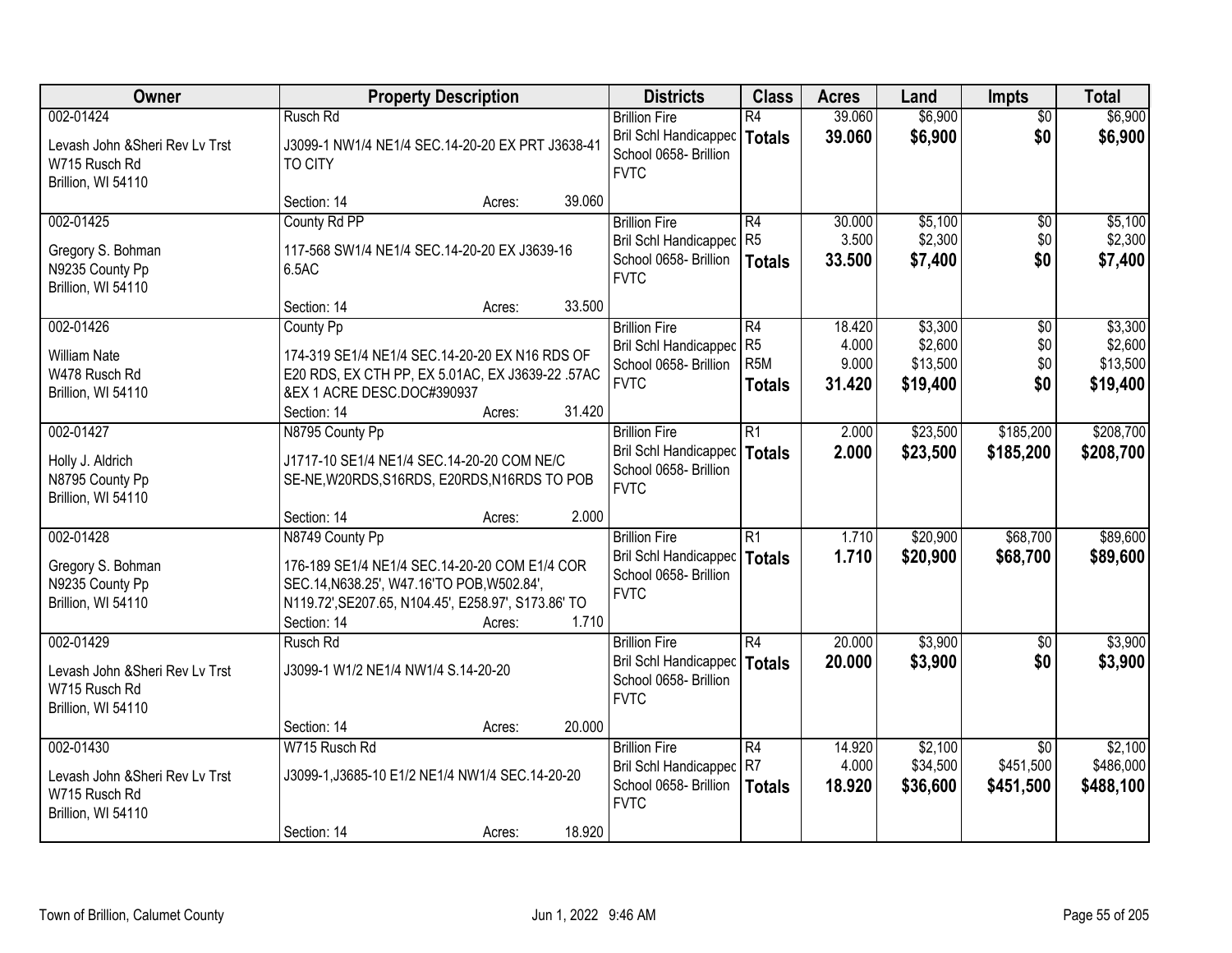| Owner                           |                                   | <b>Property Description</b>                     |        | <b>Districts</b>             | <b>Class</b>    | <b>Acres</b> | Land     | Impts           | <b>Total</b> |
|---------------------------------|-----------------------------------|-------------------------------------------------|--------|------------------------------|-----------------|--------------|----------|-----------------|--------------|
| 002-01431                       | Rusch Rd                          |                                                 |        | <b>Brillion Fire</b>         | R4              | 33.210       | \$6,000  | $\overline{50}$ | \$6,000      |
| Solid Rock Trust                |                                   | J1475-15, J1475-19 NW1/4 NW1/4 SEC. 14-20-20 EX |        | <b>Bril Schl Handicapped</b> | <b>Totals</b>   | 33.210       | \$6,000  | \$0             | \$6,000      |
| W962 Rusch Rd                   |                                   | N441'OF W297' & EX E370' OF W667'OF N441.375'   |        | School 0658- Brillion        |                 |              |          |                 |              |
| Brillion, WI 54110              |                                   |                                                 |        | <b>FVTC</b>                  |                 |              |          |                 |              |
|                                 | Section: 14                       | Acres:                                          | 33.210 |                              |                 |              |          |                 |              |
| 002-01432                       | W899 Rusch Rd                     |                                                 |        | <b>Brillion Fire</b>         | $\overline{R1}$ | 3.000        | \$29,000 | \$103,400       | \$132,400    |
| Patricia Kufner                 |                                   | 141-300, J3559-47 NW1/4 NW1/4 SEC. 14-20-20 COM |        | <b>Bril Schl Handicapped</b> | <b>Totals</b>   | 3.000        | \$29,000 | \$103,400       | \$132,400    |
| W899 Rusch Rd                   |                                   | NW/C,E18RDS,S26.75RDS, W18RDS, N26.75RDS TO     |        | School 0658- Brillion        |                 |              |          |                 |              |
| Brillion, WI 54110              | POB                               |                                                 |        | <b>FVTC</b>                  |                 |              |          |                 |              |
|                                 | Section: 14                       | Acres:                                          | 3.000  |                              |                 |              |          |                 |              |
| 002-01433                       | W857 Rusch Rd                     |                                                 |        | <b>Brillion Fire</b>         | R1              | 1.530        | \$19,300 | \$107,800       | \$127,100    |
| Marshall J. Wittman             | J327-11 COM297'E NW/C NW1/4 NW1/4 |                                                 |        | <b>Bril Schl Handicapped</b> | <b>Totals</b>   | 1.530        | \$19,300 | \$107,800       | \$127,100    |
| W857 Rusch Rd                   |                                   | SEC.14-20-20, S180', E370', N180', W370'TO POB  |        | School 0658- Brillion        |                 |              |          |                 |              |
| Brillion, WI 54110              |                                   |                                                 |        | <b>FVTC</b>                  |                 |              |          |                 |              |
|                                 | Section: 14                       | Acres:                                          | 1.530  |                              |                 |              |          |                 |              |
| 002-01434                       | Rusch Rd                          |                                                 |        | <b>Brillion Fire</b>         | R1              | 0.500        | \$7,100  | \$1,100         | \$8,200      |
| Solid Rock Trust                |                                   | J1475-5, J1475-19 COM297'E OF NW/C NW1/4 NW1/4  |        | Bril Schl Handicapped R4     |                 | 1.730        | \$300    | \$0             | \$300        |
| W962 Rusch Rd                   |                                   | SEC.14-20-20, S180'TO POINT, S261.375', E370',  |        | School 0658- Brillion        | <b>Totals</b>   | 2.230        | \$7,400  | \$1,100         | \$8,500      |
| Brillion, WI 54110              | N261.375', W370'TO POB            |                                                 |        | <b>FVTC</b>                  |                 |              |          |                 |              |
|                                 | Section: 14                       | Acres:                                          | 2.230  |                              |                 |              |          |                 |              |
| 002-01435                       |                                   |                                                 |        | <b>Brillion Fire</b>         | $\overline{R4}$ | 32.000       | \$5,800  | $\overline{50}$ | \$5,800      |
| Solid Rock Trust                |                                   | J1475-15, J1475-19 SW1/4 NW1/4 SEC. 14-20-20    |        | <b>Bril Schl Handicapped</b> | R <sub>5</sub>  | 8.000        | \$5,600  | \$0             | \$5,600      |
| W962 Rusch Rd                   |                                   |                                                 |        | School 0658- Brillion        | <b>Totals</b>   | 40.000       | \$11,400 | \$0             | \$11,400     |
| Brillion, WI 54110              |                                   |                                                 |        | <b>FVTC</b>                  |                 |              |          |                 |              |
|                                 | Section: 14                       | Acres:                                          | 40.000 |                              |                 |              |          |                 |              |
| 002-01436                       |                                   |                                                 |        | <b>Brillion Fire</b>         | $\overline{R4}$ | 40.000       | \$7,600  | $\overline{50}$ | \$7,600      |
| Levash John & Sheri Rev Lv Trst | J3099-1 SE1/4 NW1/4 SEC.14-20-20  |                                                 |        | <b>Bril Schl Handicapped</b> | <b>Totals</b>   | 40.000       | \$7,600  | \$0             | \$7,600      |
| W715 Rusch Rd                   |                                   |                                                 |        | School 0658- Brillion        |                 |              |          |                 |              |
| Brillion, WI 54110              |                                   |                                                 |        | <b>FVTC</b>                  |                 |              |          |                 |              |
|                                 | Section: 14                       | Acres:                                          | 40.000 |                              |                 |              |          |                 |              |
| 002-01437                       | W817 Harvestore Rd                |                                                 |        | <b>Brillion Fire</b>         | $\overline{R4}$ | 40.000       | \$7,700  | $\overline{50}$ | \$7,700      |
| Joseph R. Levash                |                                   | J416-19, J3073-45 NE1/4 SW1/4 SEC. 14-20-20     |        | Bril Schl Handicapped        | <b>Totals</b>   | 40.000       | \$7,700  | \$0             | \$7,700      |
| 104 Bentwood Dr                 |                                   |                                                 |        | School 0658- Brillion        |                 |              |          |                 |              |
| Brillion, WI 54110              |                                   |                                                 |        | <b>FVTC</b>                  |                 |              |          |                 |              |
|                                 | Section: 14                       | Acres:                                          | 40.000 |                              |                 |              |          |                 |              |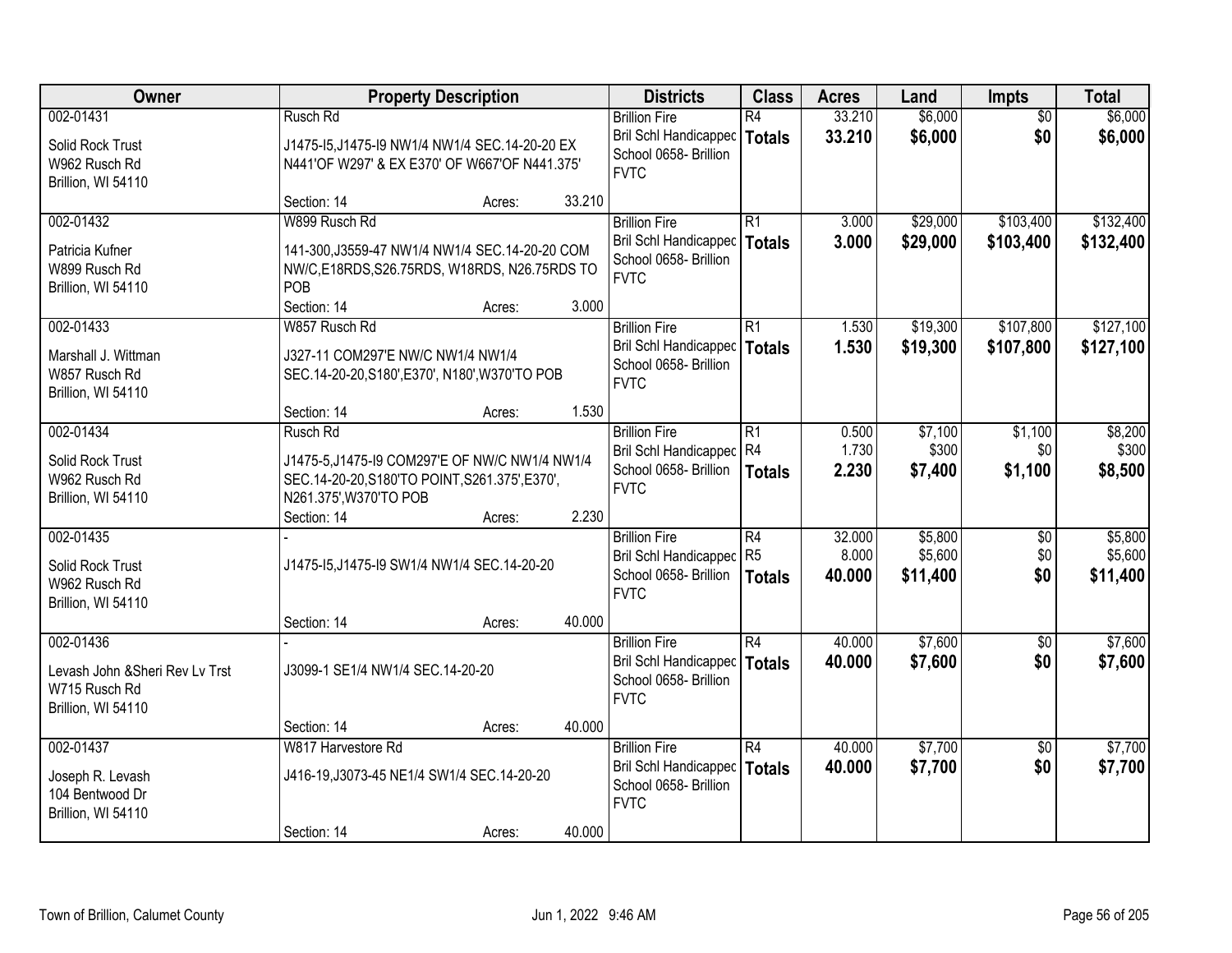| Owner                      |                                                            | <b>Property Description</b> |        | <b>Districts</b>                                     | <b>Class</b>     | <b>Acres</b> | Land     | <b>Impts</b>    | <b>Total</b> |
|----------------------------|------------------------------------------------------------|-----------------------------|--------|------------------------------------------------------|------------------|--------------|----------|-----------------|--------------|
| 002-01438                  |                                                            |                             |        | <b>Brillion Fire</b>                                 | $\overline{R4}$  | 33.810       | \$6,400  | $\overline{50}$ | \$6,400      |
| Eb Tesch Irrevocable Trust | 100-30 NW1/4 SW1/4 SEC.14-20-20                            |                             |        | <b>Bril Schl Handicapped</b>                         | R <sub>5</sub>   | 3.000        | \$2,000  | \$0             | \$2,000      |
| 220 Achievement Dr Rm 121  |                                                            |                             |        | School 0658- Brillion                                | R <sub>5</sub> M | 3.190        | \$4,800  | \$0             | \$4,800      |
| Brillion, WI 54110         |                                                            |                             |        | <b>FVTC</b>                                          | <b>Totals</b>    | 40.000       | \$13,200 | \$0             | \$13,200     |
|                            | Section: 14                                                | Acres:                      | 40.000 |                                                      |                  |              |          |                 |              |
| 002-01439                  | W920 Harvestore Rd                                         |                             |        | <b>Brillion Fire</b>                                 | $\overline{R1}$  | 2.000        | \$23,500 | \$101,200       | \$124,700    |
| Lue Her                    | 100-30, J5488-33 SW1/4 SW1/4 SEC. 14&SE1/4 SE/4            |                             |        | <b>Bril Schl Handicapped</b>                         | R <sub>5</sub>   | 8.000        | \$4,400  | \$0             | \$4,400      |
| W920 Harvestore Rd         | SEC.15-20-20, LOT 1 CSM #2347 VOL.17-276, COM              |                             |        | School 0658- Brillion                                | <b>Totals</b>    | 10.000       | \$27,900 | \$101,200       | \$129,100    |
| Brillion, WI 54110         | 2639.02'W S1/4/C,N485.03',W906.21',S480' E906.24'TO        |                             |        | <b>FVTC</b>                                          |                  |              |          |                 |              |
|                            | Section: 14                                                | Acres:                      | 10.000 |                                                      |                  |              |          |                 |              |
| 002-01440                  | W768 Harvestore Rd                                         |                             |        | <b>Brillion Fire</b>                                 | R4               | 34.270       | \$6,500  | \$0             | \$6,500      |
|                            |                                                            |                             |        | Bril Schl Handicapped                                | R <sub>5</sub>   | 0.280        | \$0      | \$0             | 30           |
| Joseph R. Levash           | J416-19, J3073-45 SE1/4 SW1/4 SEC. 14-20-20 EX             |                             |        | School 0658- Brillion                                | <b>Totals</b>    | 34.550       | \$6,500  | \$0             | \$6,500      |
| 104 Bentwood Dr            | W296'OF E965' OF S2238', & EX J3638-47                     |                             |        | <b>FVTC</b>                                          |                  |              |          |                 |              |
| Brillion, WI 54110         |                                                            |                             | 34.550 |                                                      |                  |              |          |                 |              |
| 002-01441                  | Section: 14<br>W768 Harvestore Rd                          | Acres:                      |        |                                                      | $\overline{R1}$  | 1.590        | \$19,800 | \$73,000        | \$92,800     |
|                            |                                                            |                             |        | <b>Brillion Fire</b><br><b>Bril Schl Handicapped</b> |                  |              |          |                 |              |
| Charlotte M. Ferrie        | J4256-13 SE1/4 SW1/4 SEC.14-20-20 COM669'W OF              |                             |        | School 0658- Brillion                                | <b>Totals</b>    | 1.590        | \$19,800 | \$73,000        | \$92,800     |
| W768 Harvestore Rd         | SE/C SW1/4, W296', N229', E296', S238'TO POB               |                             |        | <b>FVTC</b>                                          |                  |              |          |                 |              |
| Brillion, WI 54110         |                                                            |                             |        |                                                      |                  |              |          |                 |              |
|                            | Section: 14                                                | Acres:                      | 1.590  |                                                      |                  |              |          |                 |              |
| 002-01442                  | N8643 County Pp                                            |                             |        | <b>Brillion Fire</b>                                 | $\overline{R4}$  | 36.480       | \$7,000  | \$0             | \$7,000      |
| Richard L. Levash          | J824-20, J1015-32 NE1/4 SE1/4 SEC. 14-20-20 EX LOT         |                             |        | <b>Bril Schl Handicapped</b>                         | <b>Totals</b>    | 36.480       | \$7,000  | \$0             | \$7,000      |
| W580 Harvestore Rd         | CSM8-317 3.2AC & EX J3638-53                               |                             |        | School 0658- Brillion                                |                  |              |          |                 |              |
| Brillion, WI 54110         |                                                            |                             |        | <b>FVTC</b>                                          |                  |              |          |                 |              |
|                            | Section: 14                                                | Acres:                      | 36.480 |                                                      |                  |              |          |                 |              |
| 002-01443                  | N8643 County Pp                                            |                             |        | <b>Brillion Fire</b>                                 | $\overline{R1}$  | 3.200        | \$30,100 | \$90,600        | \$120,700    |
| Lucas C. Wenzel            | J1009-34, J1819-4 NE1/4 SE1/4 SEC. 14-20-20 LOT 1          |                             |        | Bril Schl Handicapped                                | <b>Totals</b>    | 3.200        | \$30,100 | \$90,600        | \$120,700    |
| N8643 County Pp            | CSM#1211 VOL.8-317                                         |                             |        | School 0658- Brillion                                |                  |              |          |                 |              |
| Brillion, WI 54110         |                                                            |                             |        | <b>FVTC</b>                                          |                  |              |          |                 |              |
|                            | Section: 14                                                | Acres:                      | 3.200  |                                                      |                  |              |          |                 |              |
| 002-01444                  |                                                            |                             |        | <b>Brillion Fire</b>                                 | R4               | 21.080       | \$4,100  | $\overline{50}$ | \$4,100      |
| Richard L. Levash          |                                                            |                             |        | <b>Bril Schl Handicapped</b>                         | R <sub>5</sub> M | 2.000        | \$3,000  | \$0             | \$3,000      |
| W580 Harvestore Rd         | J824-20, J1015-32 NW1/4 SE1/4 SEC.14-20-20, EX<br>J3638-53 |                             |        | School 0658- Brillion                                | <b>Totals</b>    | 23.080       | \$7,100  | \$0             | \$7,100      |
| Brillion, WI 54110         |                                                            |                             |        | <b>FVTC</b>                                          |                  |              |          |                 |              |
|                            | Section: 14                                                | Acres:                      | 23.080 |                                                      |                  |              |          |                 |              |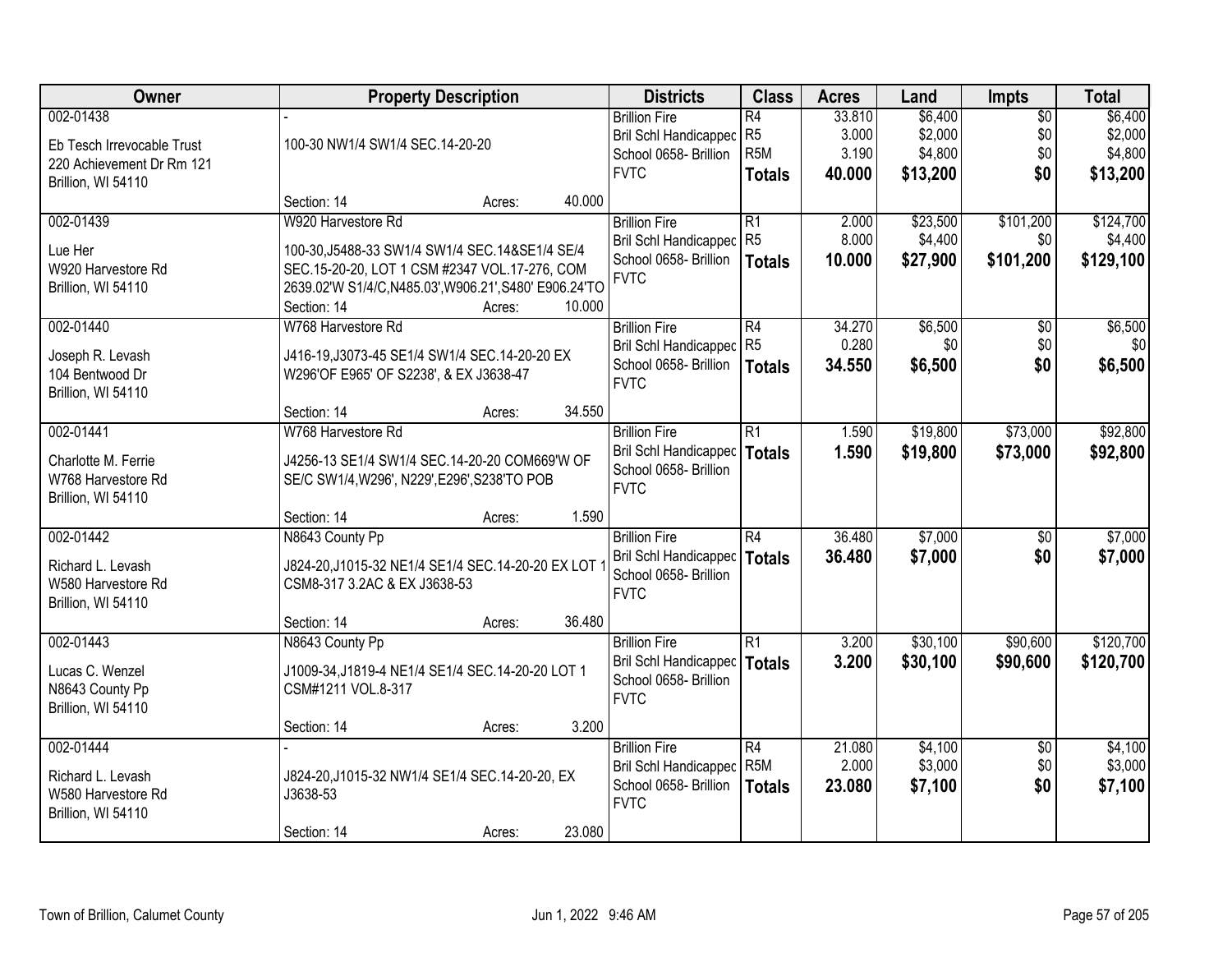| Owner                                                                         | <b>Property Description</b>                                                                                                                                                   |                  | <b>Districts</b>                                                                                      | <b>Class</b>                          | <b>Acres</b>              | Land                           | Impts                                   | <b>Total</b>                    |
|-------------------------------------------------------------------------------|-------------------------------------------------------------------------------------------------------------------------------------------------------------------------------|------------------|-------------------------------------------------------------------------------------------------------|---------------------------------------|---------------------------|--------------------------------|-----------------------------------------|---------------------------------|
| 002-01445<br>Richard L. Levash<br>W580 Harvestore Rd<br>Brillion, WI 54110    | Harvestore Rd<br>J824-20, J1015-32 SW1/4 SE1/4 SEC. 14-20-20 EX<br>J3638-53                                                                                                   |                  | <b>Brillion Fire</b><br><b>Bril Schl Handicapped</b><br>School 0658- Brillion<br><b>FVTC</b>          | R4<br>R <sub>5</sub><br><b>Totals</b> | 19.500<br>0.600<br>20.100 | \$3,800<br>\$100<br>\$3,900    | $\overline{50}$<br>\$0<br>\$0           | \$3,800<br>\$100<br>\$3,900     |
|                                                                               | Section: 14                                                                                                                                                                   | 20.100<br>Acres: |                                                                                                       |                                       |                           |                                |                                         |                                 |
| 002-01446<br>City of Brillion<br>130 Calumet St<br>Brillion, WI 54110         | J3638-41, J3638-47, J3638-53, J3639-16, J3639-22 PRT<br>SEC.14-20-20 LOCATED WITHIN DRAINAGE AREA                                                                             |                  | <b>Brillion Fire</b><br><b>Bril Schl Handicapped</b><br>School 0658- Brillion<br><b>FVTC</b>          | X4<br><b>Totals</b>                   | 50.090<br>50.090          | $\overline{50}$<br>\$0         | $\overline{50}$<br>\$0                  | $\overline{30}$<br>\$0          |
| 002-01447                                                                     | Section: 14<br>W580 Harvestore Rd                                                                                                                                             | 50.090<br>Acres: | <b>Brillion Fire</b>                                                                                  | R4                                    | 33.790                    | \$6,500                        | \$0                                     | \$6,500                         |
| Richard L. Levash<br>W580 Harvestore Rd<br>Brillion, WI 54110                 | J824-20, J1015-32 SE1/4 SE1/4 SEC. 14-20-20 EX<br>E248.7' OF S208.8' & EX CSM#1016 V.7-129                                                                                    |                  | Bril Schl Handicapped R7<br>School 0658- Brillion<br><b>FVTC</b>                                      | <b>Totals</b>                         | 3.890<br>37.680           | \$34,200<br>\$40,700           | \$158,200<br>\$158,200                  | \$192,400<br>\$198,900          |
|                                                                               | Section: 14                                                                                                                                                                   | 37.680<br>Acres: |                                                                                                       |                                       |                           |                                |                                         |                                 |
| 002-01448<br>Steven C. Gilbertson<br>W508 Harvestore Rd<br>Brillion, WI 54110 | W508 Harvestore Rd<br>J3130-55, J3836-40 SE1/4 SE1/4 SEC. 14-20-20 COM<br>SE/C, W248.71', N208.85', E248.71' S208.71' TO POB                                                  |                  | <b>Brillion Fire</b><br><b>Bril Schl Handicapped</b><br>School 0658- Brillion<br><b>FVTC</b>          | $\overline{R1}$<br><b>Totals</b>      | 1.190<br>1.190            | \$16,200<br>\$16,200           | \$116,300<br>\$116,300                  | \$132,500<br>\$132,500          |
|                                                                               | Section: 14                                                                                                                                                                   | 1.190<br>Acres:  |                                                                                                       |                                       |                           |                                |                                         |                                 |
| 002-01449<br>William J. Wynen<br>W560 Harvestore Rd<br>Brillion, WI 54110     | W560 Harvestore Rd<br>J1166-34, J1166-36 SE1/4 SE1/4 SEC.14-20-20 COM<br>787.58'E SE/C, N323.40' W150', S323.40', E150' & POB<br>ALSO DESC. AS LOT 1 CSM 7-129<br>Section: 14 | 1.110<br>Acres:  | <b>Brillion Fire</b><br><b>Bril Schl Handicapped</b><br>School 0658- Brillion<br><b>FVTC</b>          | $\overline{R1}$<br><b>Totals</b>      | 1.110<br>1.110            | \$15,500<br>\$15,500           | \$149,500<br>\$149,500                  | \$165,000<br>\$165,000          |
| 002-01450<br>Solid Rock Trust<br>W962 Rusch Rd<br>Brillion, WI 54110          | W1005 Rusch Rd<br>J1475-15, J1475-19 NE1/4 NE1/4 SEC. 15-20-20<br>Section: 15                                                                                                 | 40.000<br>Acres: | <b>Brillion Fire</b><br>Bril Schl Handicapped R7<br>School 0658- Brillion<br><b>FVTC</b>              | $\overline{R4}$<br><b>Totals</b>      | 39.000<br>1.000<br>40,000 | \$7,100<br>\$7,000<br>\$14,100 | $\overline{50}$<br>\$21,800<br>\$21,800 | \$7,100<br>\$28,800<br>\$35,900 |
| 002-01451<br>Andrea D. Chupita<br>N8862 Boettcher Rd<br>Brillion, WI 54110    | N8862 Boettcher Rd<br>J852-34-35 NW1/4 NE1/4 SEC.15-20-20 LOT 1<br>CSM#3428 VOL.30-50<br>Section: 15                                                                          | Acres:           | <b>Brillion Fire</b><br><b>Bril Schl Handicapped</b><br>School 0658- Brillion<br><b>FVTC</b><br>3.180 | $\overline{R1}$<br><b>Totals</b>      | 3.180<br>3.180            | \$30,000<br>\$30,000           | \$84,100<br>\$84,100                    | \$114,100<br>\$114,100          |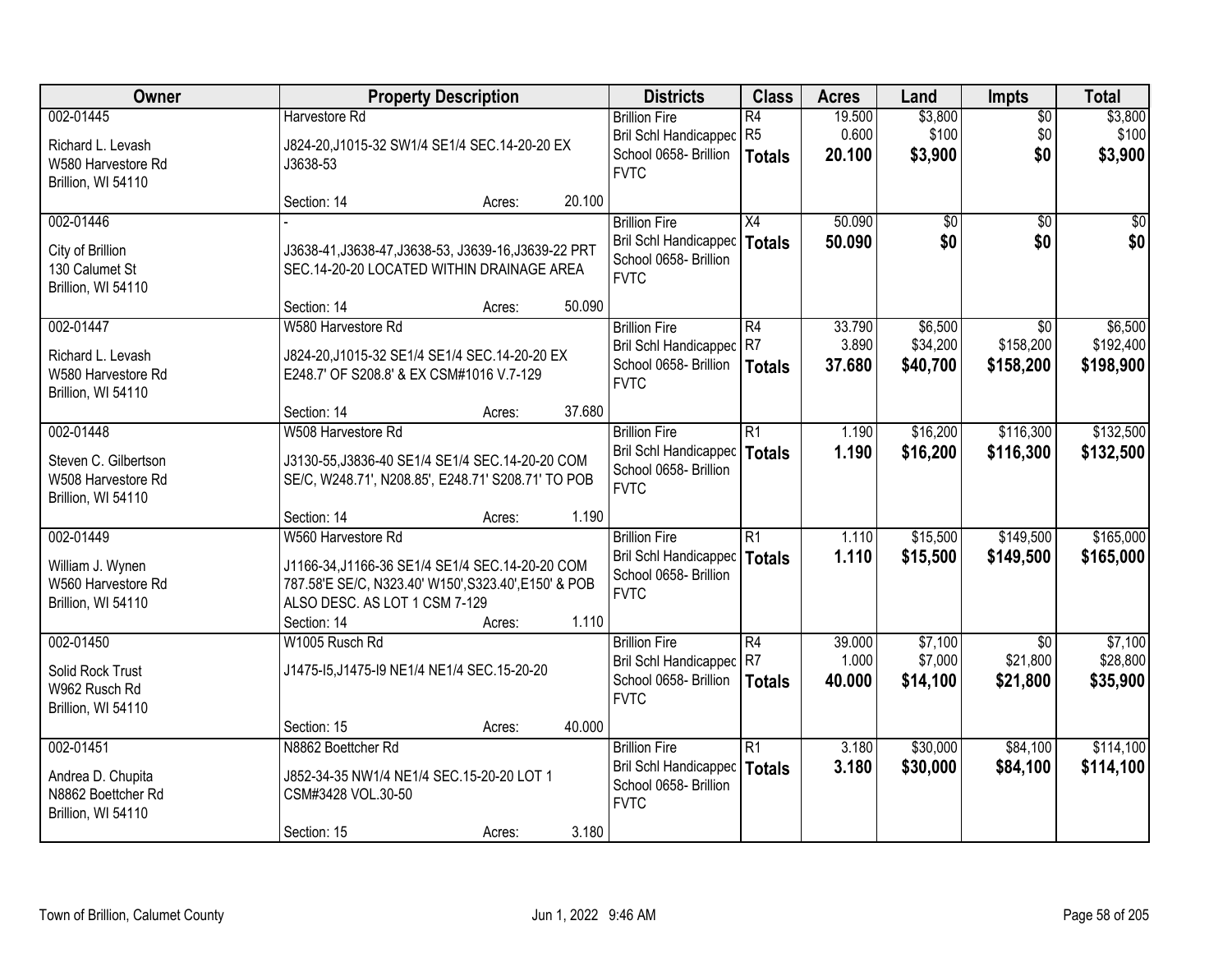| Owner                                                                                  | <b>Property Description</b>                                                                                                                                                                          | <b>Districts</b>                                                                             | <b>Class</b>                                         | <b>Acres</b>               | Land                            | <b>Impts</b>                            | <b>Total</b>                     |
|----------------------------------------------------------------------------------------|------------------------------------------------------------------------------------------------------------------------------------------------------------------------------------------------------|----------------------------------------------------------------------------------------------|------------------------------------------------------|----------------------------|---------------------------------|-----------------------------------------|----------------------------------|
| 002-01452<br>Boettcher David&Deb Rv Liv Tr<br>N8789 Boettcher Rd<br>Brillion, WI 54110 | W1005 Rusch Rd<br>J339-9, J852-34 PT NW1/4 NE1/4 SEC.15-20-20 COM<br>NE/C, S20CH 3L, W9CH 30L, NE9CH 19L, ELY 6CH<br>39L, N11CH 30L TO C/L HWY, E75L TO POB,                                         | <b>Brillion Fire</b><br><b>Bril Schl Handicapped</b><br>School 0658- Brillion<br><b>FVTC</b> | $\overline{R6}$<br>R7<br><b>Totals</b>               | 7.200<br>1.000<br>8.200    | \$24,500<br>\$7,000<br>\$31,500 | $\overline{50}$<br>\$11,600<br>\$11,600 | \$24,500<br>\$18,600<br>\$43,100 |
| 002-01453<br>Robert W. Schmidt<br>W1095 Rusch Rd<br>Brillion, WI 54110                 | 8.200<br>Section: 15<br>Acres:<br>W1095 Rusch Rd<br>94-248, J1516-18, J5279-67 NW1/4 NE1/4 SEC. 15-20-20<br>COM NW/C NW-NE, E10RDS, S8RDS, W10RDS,<br>N8RDS TO POB<br>0.500<br>Section: 15<br>Acres: | <b>Brillion Fire</b><br><b>Bril Schl Handicapped</b><br>School 0658- Brillion<br><b>FVTC</b> | $\overline{R1}$<br><b>Totals</b>                     | 0.500<br>0.500             | \$7,100<br>\$7,100              | \$99,000<br>\$99,000                    | \$106,100<br>\$106,100           |
| 002-01454<br>Boettcher David&Deb Ry Liv Tr<br>N8789 Boettcher Rd<br>Brillion, WI 54110 | <b>Boettcher Rd</b><br>J852-34 SW1/4 NE1/4 SEC.15-20-20                                                                                                                                              | <b>Brillion Fire</b><br><b>Bril Schl Handicapped</b><br>School 0658- Brillion<br><b>FVTC</b> | R4<br>R <sub>5</sub> M<br><b>Totals</b>              | 34.000<br>6.000<br>40.000  | \$6,100<br>\$9,000<br>\$15,100  | \$0<br>\$0<br>\$0                       | \$6,100<br>\$9,000<br>\$15,100   |
| 002-01455<br>Solid Rock Trust<br>W962 Rusch Rd<br>Brillion, WI 54110                   | Section: 15<br>40.000<br>Acres:<br>Rusch Rd<br>J1475-15, J1475-19 N30A SE1/4 NE1/4 SEC. 15-20-20                                                                                                     | <b>Brillion Fire</b><br><b>Bril Schl Handicapped</b><br>School 0658- Brillion<br><b>FVTC</b> | R4<br>R <sub>5</sub> M<br><b>Totals</b>              | 19.000<br>11.000<br>30.000 | \$3,600<br>\$16,500<br>\$20,100 | \$0<br>\$0<br>\$0                       | \$3,600<br>\$16,500<br>\$20,100  |
| 002-01456<br>Boettcher David&Deb Rv Liv Tr<br>N8789 Boettcher Rd<br>Brillion, WI 54110 | 30.000<br>Section: 15<br>Acres:<br><b>Boettcher Rd</b><br>94-34, J852-34 SE1/4 NW1/4 SEC. 15-20-20 S1/4 (AKA<br>S10AC) & N2RDS OF NW-SE SEC.15-20-20                                                 | <b>Brillion Fire</b><br><b>Bril Schl Handicapped</b><br>School 0658- Brillion<br><b>FVTC</b> | $\overline{R4}$<br>R <sub>5</sub> M<br><b>Totals</b> | 3.000<br>8.000<br>11.000   | \$500<br>\$12,000<br>\$12,500   | $\overline{50}$<br>\$0<br>\$0           | \$500<br>\$12,000<br>\$12,500    |
| 002-01457<br>Boettcher David&Deb Rv Liv Tr<br>N8789 Boettcher Rd<br>Brillion, WI 54110 | 11.000<br>Section: 15<br>Acres:<br><b>Boettcher Rd</b><br>94-34, J852-34 NE1/4 NW1/4 SEC. 15-20-20<br>40.000<br>Section: 15<br>Acres:                                                                | <b>Brillion Fire</b><br><b>Bril Schl Handicapped</b><br>School 0658- Brillion<br><b>FVTC</b> | $\overline{R4}$<br><b>Totals</b>                     | 40.000<br>40.000           | \$7,600<br>\$7,600              | $\overline{50}$<br>\$0                  | \$7,600<br>\$7,600               |
| 002-01458<br>Timothy W. Krueger<br>W1444 Rusch Rd<br>Brillion, WI 54110                | Rusch Rd<br>101-398,178-810 NW1/4 NW1/4 SEC.15-20-20<br>40.000<br>Section: 15<br>Acres:                                                                                                              | <b>Brillion Fire</b><br><b>Bril Schl Handicapped</b><br>School 0658- Brillion<br><b>FVTC</b> | $\overline{R4}$<br><b>Totals</b>                     | 40.000<br>40.000           | \$7,700<br>\$7,700              | $\overline{50}$<br>\$0                  | \$7,700<br>\$7,700               |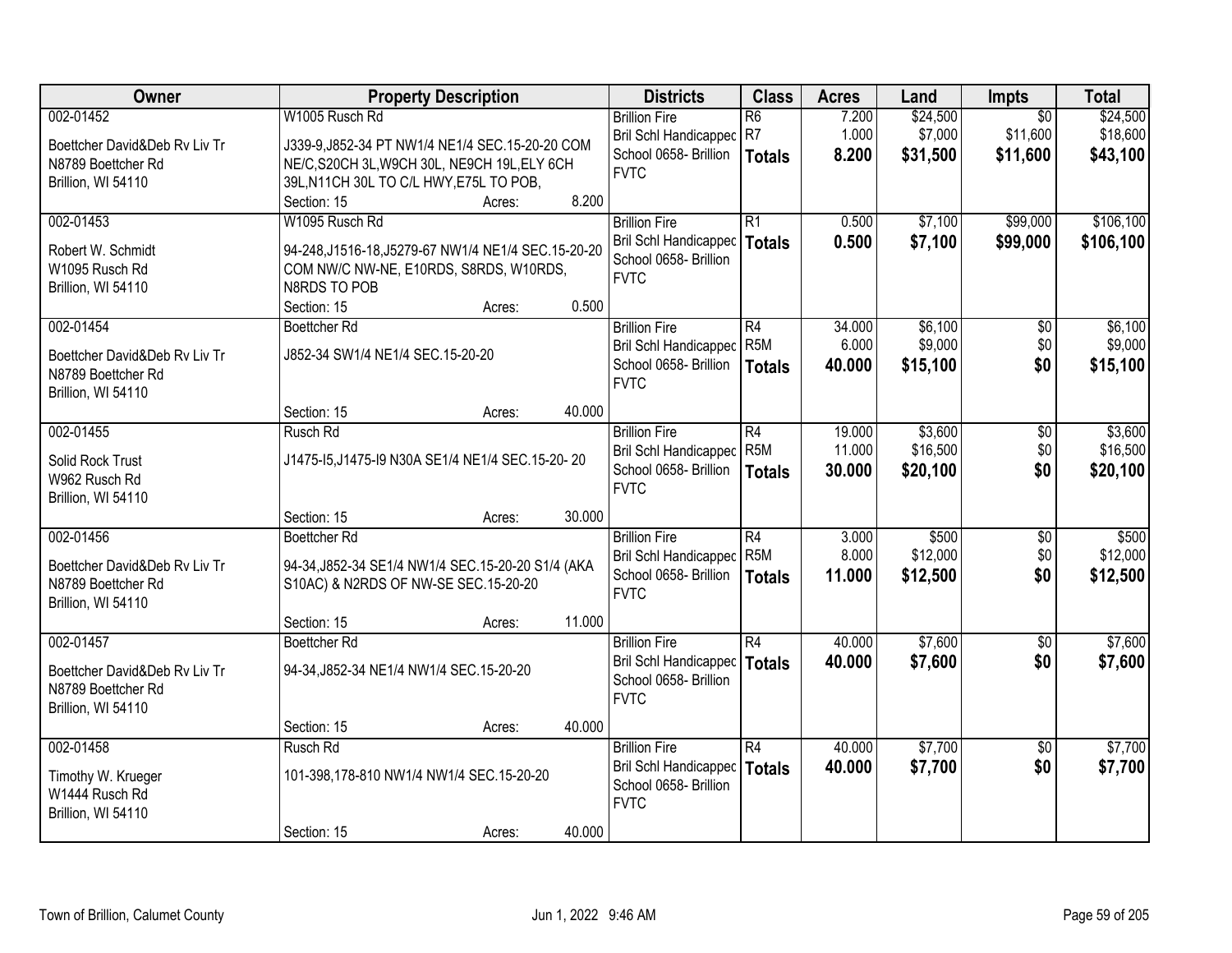| Owner                                                                     | <b>Property Description</b>                                                                           |                  | <b>Districts</b>                                                              | <b>Class</b>                                          | <b>Acres</b>             | Land                         | <b>Impts</b>                  | <b>Total</b>                 |
|---------------------------------------------------------------------------|-------------------------------------------------------------------------------------------------------|------------------|-------------------------------------------------------------------------------|-------------------------------------------------------|--------------------------|------------------------------|-------------------------------|------------------------------|
| 002-01459                                                                 | N8702 Bastian Rd                                                                                      |                  | <b>Brillion Fire</b>                                                          | R4                                                    | 37.210                   | \$7,200                      | $\overline{50}$               | \$7,200                      |
| Timothy W. Krueger<br>W1444 Rusch Rd<br>Brillion, WI 54110                | 101-398,178-810 SW1/4 NW1/4 SEC.15-20-20 EX<br>S300.57' OF E417.29', SUBJ TO EASE DESC<br>VOL.101-398 |                  | <b>Bril Schl Handicapped</b><br>School 0658- Brillion<br><b>FVTC</b>          | <b>Totals</b>                                         | 37.210                   | \$7,200                      | \$0                           | \$7,200                      |
|                                                                           | Section: 15                                                                                           | 37.210<br>Acres: |                                                                               |                                                       |                          |                              |                               |                              |
| 002-01460<br>Catherine E. Pakala                                          | N8702 Bastian Rd<br>101-398, J3034-10 SW1/4 & NW1/4 SEC. 15-20-20                                     |                  | <b>Brillion Fire</b><br><b>Bril Schl Handicapped</b><br>School 0658- Brillion | $\overline{R1}$<br><b>Totals</b>                      | 2.880<br>2.880           | \$28,300<br>\$28,300         | \$100,500<br>\$100,500        | \$128,800<br>\$128,800       |
| N8702 Bastian Rd<br>Brillion, WI 54110                                    | COM911.39'E W/1/4/C,N300.57',<br>E417.29', S300.57', W417.29' POB ING/EGR EASE<br>Section: 15         | 2.880<br>Acres:  | <b>FVTC</b>                                                                   |                                                       |                          |                              |                               |                              |
| 002-01461                                                                 | N8789 Boettcher Rd                                                                                    |                  | <b>Brillion Fire</b>                                                          | R4                                                    | 37.920                   | \$7,200                      | $\overline{50}$               | \$7,200                      |
| Boettcher David&Deb Ry Liv Tr<br>N8789 Boettcher Rd<br>Brillion, WI 54110 | 94-34, J852-34 SE1/4 NW1/4 SEC. 15-20-20 EX. 08<br>DESC J3033-58                                      |                  | Bril Schl Handicapped<br>School 0658- Brillion<br><b>FVTC</b>                 | R7<br><b>Totals</b>                                   | 2.000<br>39.920          | \$22,500<br>\$29,700         | \$189,700<br>\$189,700        | \$212,200<br>\$219,400       |
|                                                                           | Section: 15                                                                                           | 39.920<br>Acres: |                                                                               |                                                       |                          |                              |                               |                              |
| 002-01462                                                                 | N8665 Boettcher Rd                                                                                    |                  | <b>Brillion Fire</b>                                                          | R4<br>R <sub>5</sub>                                  | 31.965<br>2.250          | \$6,100<br>\$5,700           | $\sqrt[6]{}$<br>\$0           | \$6,100<br>\$5,700           |
| Steven A. Tamm<br>3104 Upshur Ave Apt c<br>29 Palms, CA 92277             | J55-12 NE1/4 SW1/4 SEC.15-20-20 EX CSM#3031<br>VOL.25-125                                             |                  | <b>Bril Schl Handicapped</b><br>School 0658- Brillion<br><b>FVTC</b>          | R <sub>7</sub><br><b>Totals</b>                       | 3.000<br>37.215          | \$31,500<br>\$43,300         | \$95,900<br>\$95,900          | \$127,400<br>\$139,200       |
|                                                                           | Section: 15                                                                                           | 37.215<br>Acres: |                                                                               |                                                       |                          |                              |                               |                              |
| 002-01463<br>Tamm Gary&Lynn Revoc Liv Trust                               | <b>Bastian Rd</b><br>J55-12 NW1/4 SW1/4 SEC.15-20-20                                                  |                  | <b>Brillion Fire</b><br><b>Bril Schl Handicapped</b><br>School 0658- Brillion | $\overline{R4}$<br>R <sub>5</sub><br>R <sub>5</sub> M | 32.500<br>0.500<br>7.000 | \$6,100<br>\$400<br>\$11,200 | $\overline{30}$<br>\$0<br>\$0 | \$6,100<br>\$400<br>\$11,200 |
| N8645 Boettcher Rd<br>Brillion, WI 54110                                  |                                                                                                       |                  | <b>FVTC</b>                                                                   | <b>Totals</b>                                         | 40.000                   | \$17,700                     | \$0                           | \$17,700                     |
|                                                                           | Section: 15                                                                                           | 40.000<br>Acres: |                                                                               |                                                       |                          |                              |                               |                              |
| 002-01464                                                                 | W1224 Harvestore Rd                                                                                   |                  | <b>Brillion Fire</b>                                                          | $\overline{R4}$                                       | 38.100                   | \$7,200                      | $\overline{50}$               | \$7,200                      |
| Dmw Real Estate, LLC<br>7043 Bunker Hill Rd<br>Greenleaf, WI 54126        | J4610-54, J4699-33, J4703-28 SW1/4 SW1/4<br>SEC.15-20-20, EX S176' OF E350'                           |                  | Bril Schl Handicapped<br>School 0658- Brillion<br><b>FVTC</b>                 | R7<br><b>Totals</b>                                   | 0.500<br>38,600          | \$3,500<br>\$10,700          | \$6,600<br>\$6,600            | \$10,100<br>\$17,300         |
|                                                                           | Section: 15                                                                                           | 38.600<br>Acres: |                                                                               |                                                       |                          |                              |                               |                              |
| 002-01465<br>Michelle A. Knox                                             | W1224 Harvestore Rd<br>176-622 SW1/4 SW1/4 SEC.15-20-20 LOT 1 CSM#27                                  |                  | <b>Brillion Fire</b><br><b>Bril Schl Handicapped</b>                          | $\overline{R1}$<br><b>Totals</b>                      | 1.400<br>1.400           | \$18,100<br>\$18,100         | \$160,900<br>\$160,900        | \$179,000<br>\$179,000       |
| W1224 Harvestore Rd<br>Brillion, WI 54110                                 | VOL.1-57 COM SE/C SW-SW, N176', W350',<br>S176', E350'TO POB                                          |                  | School 0658- Brillion<br><b>FVTC</b>                                          |                                                       |                          |                              |                               |                              |
|                                                                           | Section: 15                                                                                           | 1.400<br>Acres:  |                                                                               |                                                       |                          |                              |                               |                              |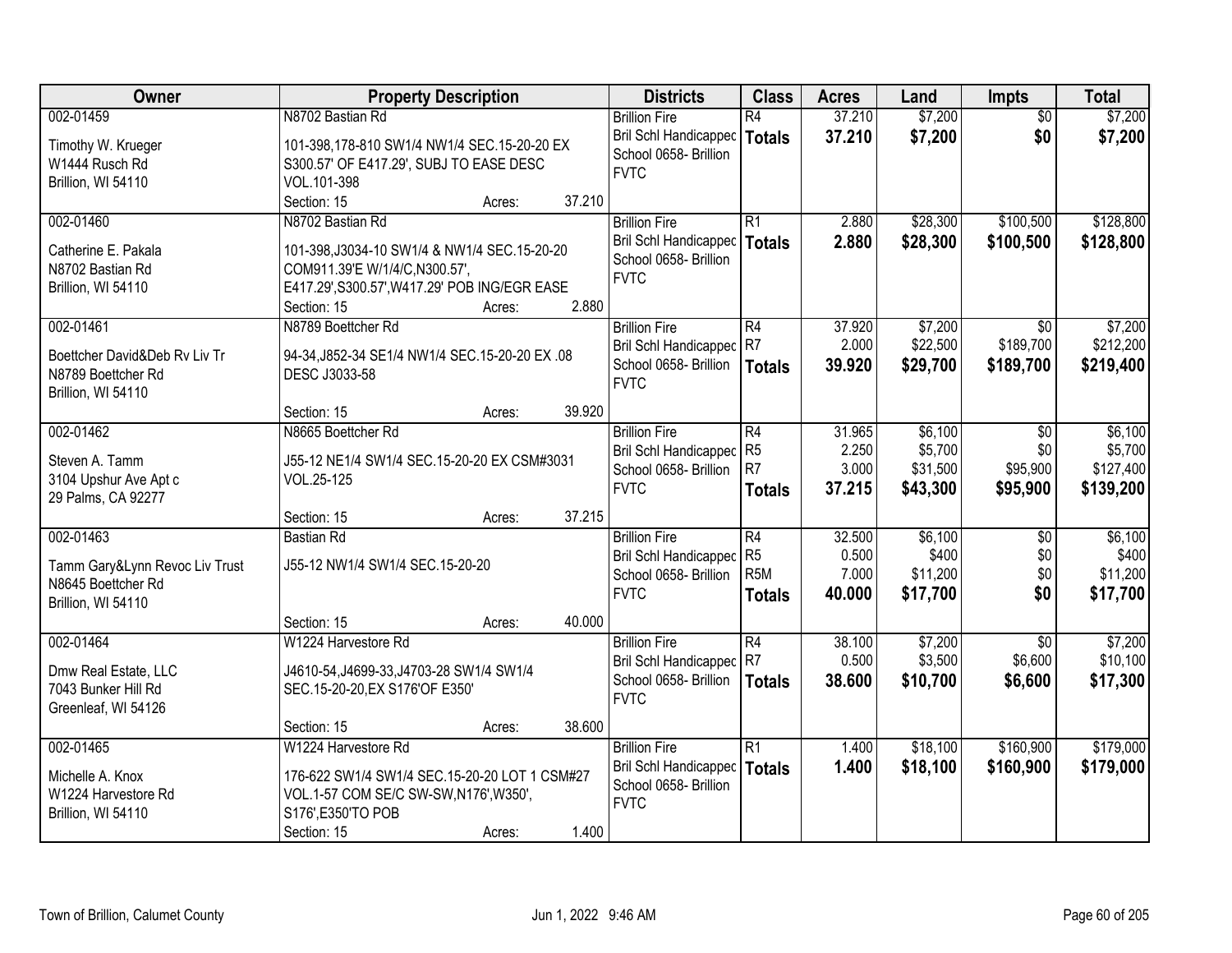| \$5,900<br>002-01466<br>W1134 Harvestore Rd<br>30.664<br>\$5,900<br><b>Brillion Fire</b><br>R4<br>$\overline{50}$<br>R <sub>5</sub><br>0.400<br>\$100<br>\$0<br>\$100<br>Bril Schl Handicapped<br>Dmw Real Estate, LLC<br>J4610-54, J4699-33, J4703-28 SE1/4 SW1/4<br>School 0658- Brillion<br>\$0<br>31.064<br>\$6,000<br>\$6,000<br><b>Totals</b><br>7043 Bunker Hill Rd<br>SEC.15-20-20 EX CSM#2196 VOL.16-105<br><b>FVTC</b><br>Greenleaf, WI 54126<br>31.064<br>Section: 15<br>Acres:<br>R4<br>\$3,000<br>002-01467<br>20.000<br><b>Boettcher Rd</b><br><b>Brillion Fire</b><br>$\overline{50}$<br>\$0<br>Bril Schl Handicapped<br>20.000<br>\$3,000<br>\$3,000<br>Totals<br>100-30 E1/2 NE1/4 SE1/4 SEC.15-20-20<br>Eb Tesch Irrevocable Trust<br>School 0658- Brillion<br>220 Achievement Dr Rm 121<br><b>FVTC</b><br>Brillion, WI 54110<br>20.000<br>Section: 15<br>Acres:<br>\$2,900<br>002-01468<br><b>Brillion Fire</b><br>R4<br>20.000<br><b>Boettcher Rd</b><br>\$0<br>\$0<br><b>Bril Schl Handicapped</b><br>20.000<br>\$2,900<br><b>Totals</b><br>111-412, J852-34 NE1/4 SE1/4 SEC. 15-20-20 W1/2<br>Boettcher David&Deb Ry Liv Tr<br>School 0658- Brillion<br>N8789 Boettcher Rd<br><b>FVTC</b><br>Brillion, WI 54110<br>20.000<br>Section: 15<br>Acres:<br>\$5,500<br>002-01469<br><b>Boettcher Rd</b><br><b>Brillion Fire</b><br>R4<br>37.000<br>\$0<br>\$1,300<br>Bril Schl Handicapped R5<br>2.000<br>\$0<br>Boettcher David&Deb Ry Liv Tr<br>J852-34 NW1/4 SE1/4 SEC.15-20-20 EX N2RDS<br>School 0658- Brillion<br>\$0<br>39.000<br>\$6,800<br>\$6,800<br><b>Totals</b><br>N8789 Boettcher Rd<br><b>FVTC</b><br>Brillion, WI 54110<br>39.000<br>Section: 15<br>Acres:<br>R4<br>32.500<br>\$5,700<br>002-01470<br><b>Boettcher Rd</b><br><b>Brillion Fire</b><br>$\overline{50}$<br>R <sub>5</sub><br>2.500<br>\$1,400<br>\$0<br><b>Bril Schl Handicapped</b><br>Boettcher David&Deb Rv Liv Tr<br>94-34, J852-34 SW1/4 SE1/4 SEC. 15-20-20 EX<br>School 0658- Brillion<br>35.000<br>\$7,100<br>\$0<br>\$7,100<br>Totals<br>N8789 Boettcher Rd<br>W336.6'OF S647'<br><b>FVTC</b><br>Brillion, WI 54110<br>35.000<br>Section: 15<br>Acres:<br>IR1<br>\$62,100<br>002-01471<br>N8540 Boettcher Rd<br><b>Brillion Fire</b><br>5.000<br>\$40,000<br><b>Bril Schl Handicapped</b><br>5.000<br>\$40,000<br>\$62,100<br>Totals<br>Paul R. Heinrich Jr<br>93-251, J2500-19 W336.6' OF S647' OF SW1/4 SE1/4<br>School 0658- Brillion<br>N8540 Boettcher Rd<br>SEC.15-20-20<br><b>FVTC</b><br>Brillion, WI 54110<br>5.000<br>Section: 15<br>Acres:<br>17.190<br>\$3,300<br>002-01472<br>R4<br>Harvestore Rd<br><b>Brillion Fire</b><br>$\overline{30}$<br>17.190<br><b>Bril Schl Handicapped</b><br>\$3,300<br>\$0<br>\$3,300<br>Totals<br>Eb Tesch Irrevocable Trust<br>100-30 E1/2 SE1/4 SE1/4 SEC 15-20-20 EX PRT<br>School 0658- Brillion<br>220 Achievement Dr Rm 121<br>CSM#2347, VOL17-276 | Owner | <b>Property Description</b> | <b>Districts</b> | <b>Class</b> | <b>Acres</b> | Land | <b>Impts</b> | <b>Total</b> |
|------------------------------------------------------------------------------------------------------------------------------------------------------------------------------------------------------------------------------------------------------------------------------------------------------------------------------------------------------------------------------------------------------------------------------------------------------------------------------------------------------------------------------------------------------------------------------------------------------------------------------------------------------------------------------------------------------------------------------------------------------------------------------------------------------------------------------------------------------------------------------------------------------------------------------------------------------------------------------------------------------------------------------------------------------------------------------------------------------------------------------------------------------------------------------------------------------------------------------------------------------------------------------------------------------------------------------------------------------------------------------------------------------------------------------------------------------------------------------------------------------------------------------------------------------------------------------------------------------------------------------------------------------------------------------------------------------------------------------------------------------------------------------------------------------------------------------------------------------------------------------------------------------------------------------------------------------------------------------------------------------------------------------------------------------------------------------------------------------------------------------------------------------------------------------------------------------------------------------------------------------------------------------------------------------------------------------------------------------------------------------------------------------------------------------------------------------------------------------------------------------------------------------------------------------------------------------------------------------------------------------------------------------------------------------------------------------------------------------------------------------------------------------------------------------------------------------------------------------------------------------------------------------------|-------|-----------------------------|------------------|--------------|--------------|------|--------------|--------------|
|                                                                                                                                                                                                                                                                                                                                                                                                                                                                                                                                                                                                                                                                                                                                                                                                                                                                                                                                                                                                                                                                                                                                                                                                                                                                                                                                                                                                                                                                                                                                                                                                                                                                                                                                                                                                                                                                                                                                                                                                                                                                                                                                                                                                                                                                                                                                                                                                                                                                                                                                                                                                                                                                                                                                                                                                                                                                                                            |       |                             |                  |              |              |      |              |              |
|                                                                                                                                                                                                                                                                                                                                                                                                                                                                                                                                                                                                                                                                                                                                                                                                                                                                                                                                                                                                                                                                                                                                                                                                                                                                                                                                                                                                                                                                                                                                                                                                                                                                                                                                                                                                                                                                                                                                                                                                                                                                                                                                                                                                                                                                                                                                                                                                                                                                                                                                                                                                                                                                                                                                                                                                                                                                                                            |       |                             |                  |              |              |      |              |              |
| \$3,000<br>\$2,900<br>\$2,900<br>\$5,500<br>\$1,300<br>\$5,700<br>\$1,400<br>\$102,100<br>\$102,100<br>\$3,300                                                                                                                                                                                                                                                                                                                                                                                                                                                                                                                                                                                                                                                                                                                                                                                                                                                                                                                                                                                                                                                                                                                                                                                                                                                                                                                                                                                                                                                                                                                                                                                                                                                                                                                                                                                                                                                                                                                                                                                                                                                                                                                                                                                                                                                                                                                                                                                                                                                                                                                                                                                                                                                                                                                                                                                             |       |                             |                  |              |              |      |              |              |
|                                                                                                                                                                                                                                                                                                                                                                                                                                                                                                                                                                                                                                                                                                                                                                                                                                                                                                                                                                                                                                                                                                                                                                                                                                                                                                                                                                                                                                                                                                                                                                                                                                                                                                                                                                                                                                                                                                                                                                                                                                                                                                                                                                                                                                                                                                                                                                                                                                                                                                                                                                                                                                                                                                                                                                                                                                                                                                            |       |                             |                  |              |              |      |              |              |
|                                                                                                                                                                                                                                                                                                                                                                                                                                                                                                                                                                                                                                                                                                                                                                                                                                                                                                                                                                                                                                                                                                                                                                                                                                                                                                                                                                                                                                                                                                                                                                                                                                                                                                                                                                                                                                                                                                                                                                                                                                                                                                                                                                                                                                                                                                                                                                                                                                                                                                                                                                                                                                                                                                                                                                                                                                                                                                            |       |                             |                  |              |              |      |              |              |
|                                                                                                                                                                                                                                                                                                                                                                                                                                                                                                                                                                                                                                                                                                                                                                                                                                                                                                                                                                                                                                                                                                                                                                                                                                                                                                                                                                                                                                                                                                                                                                                                                                                                                                                                                                                                                                                                                                                                                                                                                                                                                                                                                                                                                                                                                                                                                                                                                                                                                                                                                                                                                                                                                                                                                                                                                                                                                                            |       |                             |                  |              |              |      |              |              |
|                                                                                                                                                                                                                                                                                                                                                                                                                                                                                                                                                                                                                                                                                                                                                                                                                                                                                                                                                                                                                                                                                                                                                                                                                                                                                                                                                                                                                                                                                                                                                                                                                                                                                                                                                                                                                                                                                                                                                                                                                                                                                                                                                                                                                                                                                                                                                                                                                                                                                                                                                                                                                                                                                                                                                                                                                                                                                                            |       |                             |                  |              |              |      |              |              |
|                                                                                                                                                                                                                                                                                                                                                                                                                                                                                                                                                                                                                                                                                                                                                                                                                                                                                                                                                                                                                                                                                                                                                                                                                                                                                                                                                                                                                                                                                                                                                                                                                                                                                                                                                                                                                                                                                                                                                                                                                                                                                                                                                                                                                                                                                                                                                                                                                                                                                                                                                                                                                                                                                                                                                                                                                                                                                                            |       |                             |                  |              |              |      |              |              |
|                                                                                                                                                                                                                                                                                                                                                                                                                                                                                                                                                                                                                                                                                                                                                                                                                                                                                                                                                                                                                                                                                                                                                                                                                                                                                                                                                                                                                                                                                                                                                                                                                                                                                                                                                                                                                                                                                                                                                                                                                                                                                                                                                                                                                                                                                                                                                                                                                                                                                                                                                                                                                                                                                                                                                                                                                                                                                                            |       |                             |                  |              |              |      |              |              |
|                                                                                                                                                                                                                                                                                                                                                                                                                                                                                                                                                                                                                                                                                                                                                                                                                                                                                                                                                                                                                                                                                                                                                                                                                                                                                                                                                                                                                                                                                                                                                                                                                                                                                                                                                                                                                                                                                                                                                                                                                                                                                                                                                                                                                                                                                                                                                                                                                                                                                                                                                                                                                                                                                                                                                                                                                                                                                                            |       |                             |                  |              |              |      |              |              |
|                                                                                                                                                                                                                                                                                                                                                                                                                                                                                                                                                                                                                                                                                                                                                                                                                                                                                                                                                                                                                                                                                                                                                                                                                                                                                                                                                                                                                                                                                                                                                                                                                                                                                                                                                                                                                                                                                                                                                                                                                                                                                                                                                                                                                                                                                                                                                                                                                                                                                                                                                                                                                                                                                                                                                                                                                                                                                                            |       |                             |                  |              |              |      |              |              |
|                                                                                                                                                                                                                                                                                                                                                                                                                                                                                                                                                                                                                                                                                                                                                                                                                                                                                                                                                                                                                                                                                                                                                                                                                                                                                                                                                                                                                                                                                                                                                                                                                                                                                                                                                                                                                                                                                                                                                                                                                                                                                                                                                                                                                                                                                                                                                                                                                                                                                                                                                                                                                                                                                                                                                                                                                                                                                                            |       |                             |                  |              |              |      |              |              |
|                                                                                                                                                                                                                                                                                                                                                                                                                                                                                                                                                                                                                                                                                                                                                                                                                                                                                                                                                                                                                                                                                                                                                                                                                                                                                                                                                                                                                                                                                                                                                                                                                                                                                                                                                                                                                                                                                                                                                                                                                                                                                                                                                                                                                                                                                                                                                                                                                                                                                                                                                                                                                                                                                                                                                                                                                                                                                                            |       |                             |                  |              |              |      |              |              |
|                                                                                                                                                                                                                                                                                                                                                                                                                                                                                                                                                                                                                                                                                                                                                                                                                                                                                                                                                                                                                                                                                                                                                                                                                                                                                                                                                                                                                                                                                                                                                                                                                                                                                                                                                                                                                                                                                                                                                                                                                                                                                                                                                                                                                                                                                                                                                                                                                                                                                                                                                                                                                                                                                                                                                                                                                                                                                                            |       |                             |                  |              |              |      |              |              |
|                                                                                                                                                                                                                                                                                                                                                                                                                                                                                                                                                                                                                                                                                                                                                                                                                                                                                                                                                                                                                                                                                                                                                                                                                                                                                                                                                                                                                                                                                                                                                                                                                                                                                                                                                                                                                                                                                                                                                                                                                                                                                                                                                                                                                                                                                                                                                                                                                                                                                                                                                                                                                                                                                                                                                                                                                                                                                                            |       |                             |                  |              |              |      |              |              |
|                                                                                                                                                                                                                                                                                                                                                                                                                                                                                                                                                                                                                                                                                                                                                                                                                                                                                                                                                                                                                                                                                                                                                                                                                                                                                                                                                                                                                                                                                                                                                                                                                                                                                                                                                                                                                                                                                                                                                                                                                                                                                                                                                                                                                                                                                                                                                                                                                                                                                                                                                                                                                                                                                                                                                                                                                                                                                                            |       |                             |                  |              |              |      |              |              |
|                                                                                                                                                                                                                                                                                                                                                                                                                                                                                                                                                                                                                                                                                                                                                                                                                                                                                                                                                                                                                                                                                                                                                                                                                                                                                                                                                                                                                                                                                                                                                                                                                                                                                                                                                                                                                                                                                                                                                                                                                                                                                                                                                                                                                                                                                                                                                                                                                                                                                                                                                                                                                                                                                                                                                                                                                                                                                                            |       |                             |                  |              |              |      |              |              |
|                                                                                                                                                                                                                                                                                                                                                                                                                                                                                                                                                                                                                                                                                                                                                                                                                                                                                                                                                                                                                                                                                                                                                                                                                                                                                                                                                                                                                                                                                                                                                                                                                                                                                                                                                                                                                                                                                                                                                                                                                                                                                                                                                                                                                                                                                                                                                                                                                                                                                                                                                                                                                                                                                                                                                                                                                                                                                                            |       |                             |                  |              |              |      |              |              |
|                                                                                                                                                                                                                                                                                                                                                                                                                                                                                                                                                                                                                                                                                                                                                                                                                                                                                                                                                                                                                                                                                                                                                                                                                                                                                                                                                                                                                                                                                                                                                                                                                                                                                                                                                                                                                                                                                                                                                                                                                                                                                                                                                                                                                                                                                                                                                                                                                                                                                                                                                                                                                                                                                                                                                                                                                                                                                                            |       |                             |                  |              |              |      |              |              |
|                                                                                                                                                                                                                                                                                                                                                                                                                                                                                                                                                                                                                                                                                                                                                                                                                                                                                                                                                                                                                                                                                                                                                                                                                                                                                                                                                                                                                                                                                                                                                                                                                                                                                                                                                                                                                                                                                                                                                                                                                                                                                                                                                                                                                                                                                                                                                                                                                                                                                                                                                                                                                                                                                                                                                                                                                                                                                                            |       |                             |                  |              |              |      |              |              |
|                                                                                                                                                                                                                                                                                                                                                                                                                                                                                                                                                                                                                                                                                                                                                                                                                                                                                                                                                                                                                                                                                                                                                                                                                                                                                                                                                                                                                                                                                                                                                                                                                                                                                                                                                                                                                                                                                                                                                                                                                                                                                                                                                                                                                                                                                                                                                                                                                                                                                                                                                                                                                                                                                                                                                                                                                                                                                                            |       |                             |                  |              |              |      |              |              |
|                                                                                                                                                                                                                                                                                                                                                                                                                                                                                                                                                                                                                                                                                                                                                                                                                                                                                                                                                                                                                                                                                                                                                                                                                                                                                                                                                                                                                                                                                                                                                                                                                                                                                                                                                                                                                                                                                                                                                                                                                                                                                                                                                                                                                                                                                                                                                                                                                                                                                                                                                                                                                                                                                                                                                                                                                                                                                                            |       |                             |                  |              |              |      |              |              |
|                                                                                                                                                                                                                                                                                                                                                                                                                                                                                                                                                                                                                                                                                                                                                                                                                                                                                                                                                                                                                                                                                                                                                                                                                                                                                                                                                                                                                                                                                                                                                                                                                                                                                                                                                                                                                                                                                                                                                                                                                                                                                                                                                                                                                                                                                                                                                                                                                                                                                                                                                                                                                                                                                                                                                                                                                                                                                                            |       |                             |                  |              |              |      |              |              |
|                                                                                                                                                                                                                                                                                                                                                                                                                                                                                                                                                                                                                                                                                                                                                                                                                                                                                                                                                                                                                                                                                                                                                                                                                                                                                                                                                                                                                                                                                                                                                                                                                                                                                                                                                                                                                                                                                                                                                                                                                                                                                                                                                                                                                                                                                                                                                                                                                                                                                                                                                                                                                                                                                                                                                                                                                                                                                                            |       |                             |                  |              |              |      |              |              |
|                                                                                                                                                                                                                                                                                                                                                                                                                                                                                                                                                                                                                                                                                                                                                                                                                                                                                                                                                                                                                                                                                                                                                                                                                                                                                                                                                                                                                                                                                                                                                                                                                                                                                                                                                                                                                                                                                                                                                                                                                                                                                                                                                                                                                                                                                                                                                                                                                                                                                                                                                                                                                                                                                                                                                                                                                                                                                                            |       |                             |                  |              |              |      |              |              |
|                                                                                                                                                                                                                                                                                                                                                                                                                                                                                                                                                                                                                                                                                                                                                                                                                                                                                                                                                                                                                                                                                                                                                                                                                                                                                                                                                                                                                                                                                                                                                                                                                                                                                                                                                                                                                                                                                                                                                                                                                                                                                                                                                                                                                                                                                                                                                                                                                                                                                                                                                                                                                                                                                                                                                                                                                                                                                                            |       |                             |                  |              |              |      |              |              |
|                                                                                                                                                                                                                                                                                                                                                                                                                                                                                                                                                                                                                                                                                                                                                                                                                                                                                                                                                                                                                                                                                                                                                                                                                                                                                                                                                                                                                                                                                                                                                                                                                                                                                                                                                                                                                                                                                                                                                                                                                                                                                                                                                                                                                                                                                                                                                                                                                                                                                                                                                                                                                                                                                                                                                                                                                                                                                                            |       |                             |                  |              |              |      |              |              |
|                                                                                                                                                                                                                                                                                                                                                                                                                                                                                                                                                                                                                                                                                                                                                                                                                                                                                                                                                                                                                                                                                                                                                                                                                                                                                                                                                                                                                                                                                                                                                                                                                                                                                                                                                                                                                                                                                                                                                                                                                                                                                                                                                                                                                                                                                                                                                                                                                                                                                                                                                                                                                                                                                                                                                                                                                                                                                                            |       |                             |                  |              |              |      |              |              |
|                                                                                                                                                                                                                                                                                                                                                                                                                                                                                                                                                                                                                                                                                                                                                                                                                                                                                                                                                                                                                                                                                                                                                                                                                                                                                                                                                                                                                                                                                                                                                                                                                                                                                                                                                                                                                                                                                                                                                                                                                                                                                                                                                                                                                                                                                                                                                                                                                                                                                                                                                                                                                                                                                                                                                                                                                                                                                                            |       |                             |                  |              |              |      |              |              |
|                                                                                                                                                                                                                                                                                                                                                                                                                                                                                                                                                                                                                                                                                                                                                                                                                                                                                                                                                                                                                                                                                                                                                                                                                                                                                                                                                                                                                                                                                                                                                                                                                                                                                                                                                                                                                                                                                                                                                                                                                                                                                                                                                                                                                                                                                                                                                                                                                                                                                                                                                                                                                                                                                                                                                                                                                                                                                                            |       |                             |                  |              |              |      |              |              |
|                                                                                                                                                                                                                                                                                                                                                                                                                                                                                                                                                                                                                                                                                                                                                                                                                                                                                                                                                                                                                                                                                                                                                                                                                                                                                                                                                                                                                                                                                                                                                                                                                                                                                                                                                                                                                                                                                                                                                                                                                                                                                                                                                                                                                                                                                                                                                                                                                                                                                                                                                                                                                                                                                                                                                                                                                                                                                                            |       |                             |                  |              |              |      |              |              |
|                                                                                                                                                                                                                                                                                                                                                                                                                                                                                                                                                                                                                                                                                                                                                                                                                                                                                                                                                                                                                                                                                                                                                                                                                                                                                                                                                                                                                                                                                                                                                                                                                                                                                                                                                                                                                                                                                                                                                                                                                                                                                                                                                                                                                                                                                                                                                                                                                                                                                                                                                                                                                                                                                                                                                                                                                                                                                                            |       |                             |                  |              |              |      |              |              |
| Brillion, WI 54110                                                                                                                                                                                                                                                                                                                                                                                                                                                                                                                                                                                                                                                                                                                                                                                                                                                                                                                                                                                                                                                                                                                                                                                                                                                                                                                                                                                                                                                                                                                                                                                                                                                                                                                                                                                                                                                                                                                                                                                                                                                                                                                                                                                                                                                                                                                                                                                                                                                                                                                                                                                                                                                                                                                                                                                                                                                                                         |       |                             | <b>FVTC</b>      |              |              |      |              |              |
| 17.190<br>Section: 15<br>Acres:                                                                                                                                                                                                                                                                                                                                                                                                                                                                                                                                                                                                                                                                                                                                                                                                                                                                                                                                                                                                                                                                                                                                                                                                                                                                                                                                                                                                                                                                                                                                                                                                                                                                                                                                                                                                                                                                                                                                                                                                                                                                                                                                                                                                                                                                                                                                                                                                                                                                                                                                                                                                                                                                                                                                                                                                                                                                            |       |                             |                  |              |              |      |              |              |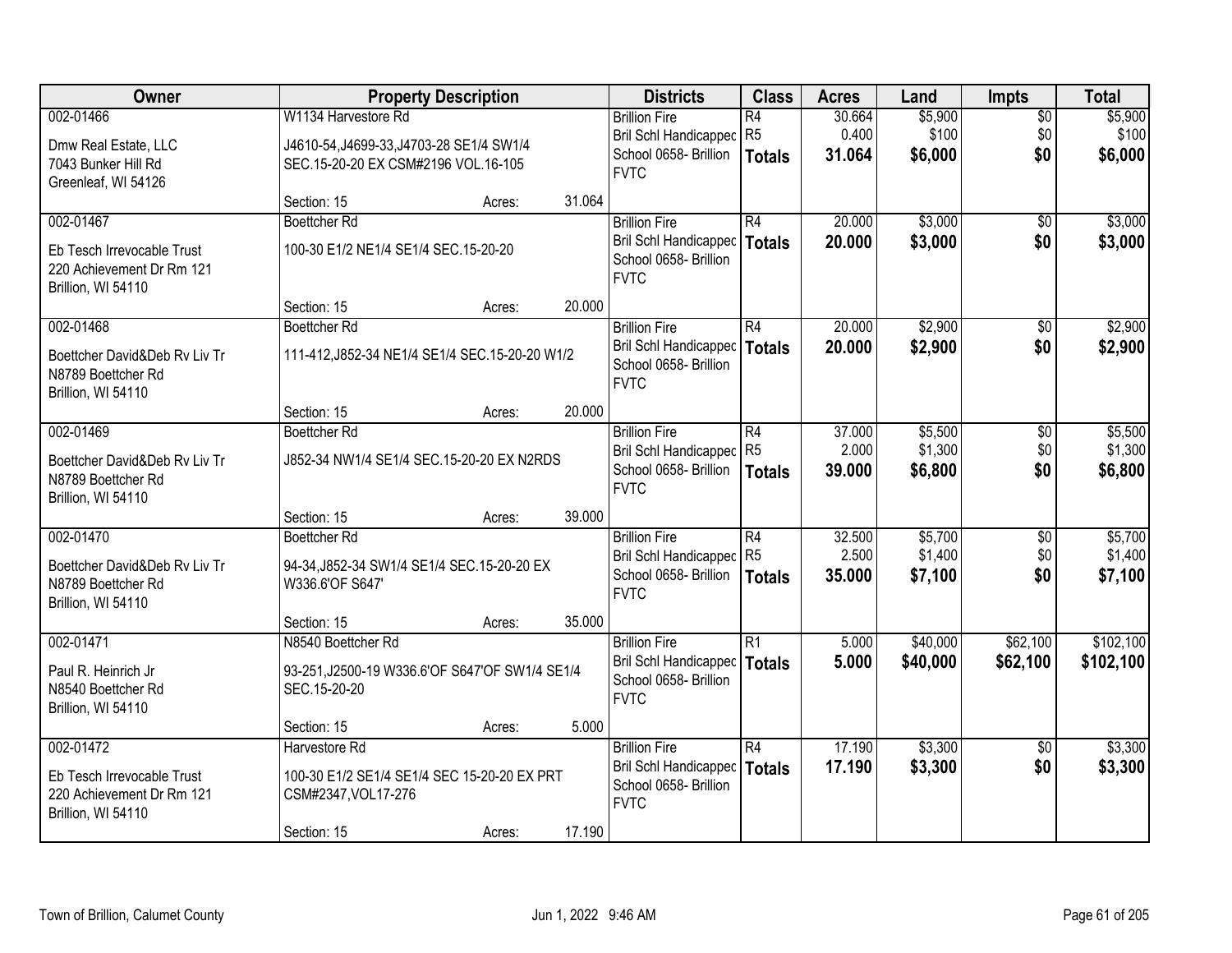| Owner                                    |                                                                             | <b>Property Description</b> |        | <b>Districts</b>                                     | <b>Class</b>                      | <b>Acres</b>    | Land                | <b>Impts</b>           | <b>Total</b>        |
|------------------------------------------|-----------------------------------------------------------------------------|-----------------------------|--------|------------------------------------------------------|-----------------------------------|-----------------|---------------------|------------------------|---------------------|
| 002-01473                                | <b>Boettcher Rd</b>                                                         |                             |        | <b>Brillion Fire</b><br><b>Bril Schl Handicapped</b> | $\overline{R4}$                   | 19.000          | \$3,500             | $\overline{50}$<br>\$0 | \$3,500             |
| Boettcher David&Deb Rv Liv Tr            | 111-412, J852-34 SE1/4 SE1/4 SEC. 15-20-20 W1/2, EX                         |                             |        | School 0658- Brillion                                | <b>Totals</b>                     | 19.000          | \$3,500             |                        | \$3,500             |
| N8789 Boettcher Rd<br>Brillion, WI 54110 | 1A                                                                          |                             |        | <b>FVTC</b>                                          |                                   |                 |                     |                        |                     |
|                                          | Section: 15                                                                 | Acres:                      | 19.000 |                                                      |                                   |                 |                     |                        |                     |
| 002-01474                                | W980 Harvestore Rd                                                          |                             |        | <b>Brillion Fire</b>                                 | $\overline{R1}$                   | 1.000           | \$14,500            | \$130,800              | \$145,300           |
| Travis M. Moore                          | 175-197, J4176-45 COM194'E OF SW/C OF W1/2 SE1/4                            |                             |        | Bril Schl Handicapped<br>School 0658- Brillion       | Totals                            | 1.000           | \$14,500            | \$130,800              | \$145,300           |
| W980 Harvestore Rd                       | SE1/4 SEC.15-20-20, N178', E201', SELY210', W317' TO                        |                             |        | <b>FVTC</b>                                          |                                   |                 |                     |                        |                     |
| Brillion, WI 54110                       | POB<br>Section: 15                                                          | Acres:                      | 1.000  |                                                      |                                   |                 |                     |                        |                     |
| 002-01475                                | <b>Bastian Rd</b>                                                           |                             |        | Forest Jct Fire                                      | R4                                | 33.000          | \$6,400             | \$0                    | \$6,400             |
| Timothy W. Krueger                       | 94-643,178-810 NE1/4 NE1/4 SEC.16-20-20                                     |                             |        | Bril Schl Handicapped                                | R <sub>5</sub>                    | 5.000           | \$2,200             | \$0                    | \$2,200             |
| W1444 Rusch Rd                           |                                                                             |                             |        | School 0658- Brillion<br><b>FVTC</b>                 | R <sub>5</sub> M<br><b>Totals</b> | 2.000<br>40,000 | \$3,000<br>\$11,600 | \$0<br>\$0             | \$3,000<br>\$11,600 |
| Brillion, WI 54110                       |                                                                             |                             |        |                                                      |                                   |                 |                     |                        |                     |
| 002-01476                                | Section: 16<br>Rusch Rd                                                     | Acres:                      | 40.000 | Forest Jct Fire                                      | R4                                | 18.530          | \$3,600             | $\sqrt[6]{3}$          | \$3,600             |
|                                          |                                                                             |                             |        | Bril Schl Handicapped                                | R <sub>5</sub>                    | 0.210           | \$0                 | \$0                    | \$0                 |
| Deborah J. Geiger<br>W1537 Rusch Rd      | J745-54, J1126-45 E1/2 NW1/4 NE1/4 SEC.16-20-20 EX<br>PCL IN NE/C 370'X150' |                             |        | School 0658- Brillion                                | <b>Totals</b>                     | 18.740          | \$3,600             | \$0                    | \$3,600             |
| Brillion, WI 54110                       |                                                                             |                             |        | <b>FVTC</b>                                          |                                   |                 |                     |                        |                     |
|                                          | Section: 16                                                                 | Acres:                      | 18.740 |                                                      |                                   |                 |                     |                        |                     |
| 002-01477                                | W1419 Rusch Rd                                                              |                             |        | Forest Jct Fire                                      | $\overline{R1}$                   | 1.280           | \$17,000            | \$69,600               | \$86,600            |
| Rachael Elizabeth Bruce                  | J1217-57, J1284-57, J5123-34 NW1/4 NE1/4                                    |                             |        | Bril Schl Handicapped<br>School 0658- Brillion       | Totals                            | 1.280           | \$17,000            | \$69,600               | \$86,600            |
| W1419 Rusch Rd                           | SEC.16-20-20 COM NE/C OF E1/2 OF W1/2,                                      |                             |        | <b>FVTC</b>                                          |                                   |                 |                     |                        |                     |
| Brillion, WI 54110                       | W370', S150', E370', N150'TO POB<br>Section: 16                             | Acres:                      | 1.280  |                                                      |                                   |                 |                     |                        |                     |
| 002-01478                                | Rusch Rd                                                                    |                             |        | Forest Jct Fire                                      | R4                                | 19.500          | \$3,800             | \$0                    | \$3,800             |
| Deborah J. Geiger                        | 127-475, J1126-37 W1/2 NW1/4 NE1/4 SEC.16-20-20                             |                             |        | Bril Schl Handicapped                                | R5                                | 0.500           | \$100               | \$0                    | \$100               |
| W1537 Rusch Rd                           |                                                                             |                             |        | School 0658- Brillion<br><b>FVTC</b>                 | <b>Totals</b>                     | 20.000          | \$3,900             | \$0                    | \$3,900             |
| Brillion, WI 54110                       |                                                                             |                             |        |                                                      |                                   |                 |                     |                        |                     |
| 002-01479                                | Section: 16                                                                 | Acres:                      | 20.000 |                                                      | R4                                | 18.000          | \$3,500             |                        | \$3,500             |
|                                          |                                                                             |                             |        | Forest Jct Fire<br>Bril Schl Handicapped             | R <sub>5</sub> M                  | 2.000           | \$3,200             | $\overline{60}$<br>\$0 | \$3,200             |
| Deborah J. Geiger<br>W1537 Rusch Rd      | J745-54, J1126-45 E1/2 SW1/4 NE1/4 SEC.16-20-20                             |                             |        | School 0658- Brillion                                | <b>Totals</b>                     | 20.000          | \$6,700             | \$0                    | \$6,700             |
| Brillion, WI 54110                       |                                                                             |                             |        | <b>FVTC</b>                                          |                                   |                 |                     |                        |                     |
|                                          | Section: 16                                                                 | Acres:                      | 20.000 |                                                      |                                   |                 |                     |                        |                     |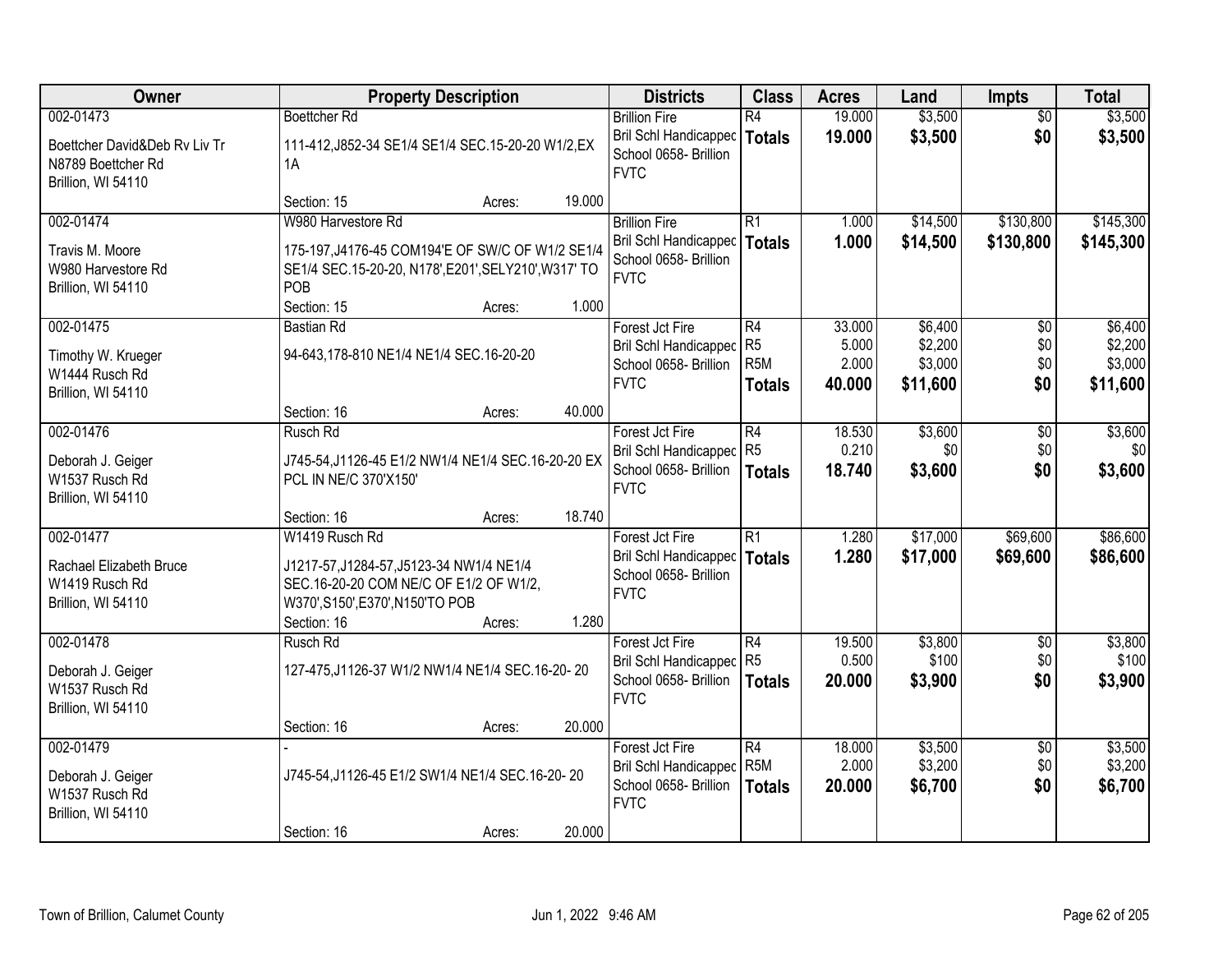| Owner                                                                                 |                                                                                                                                                                                                 | <b>Property Description</b> |        | <b>Districts</b>                                                                        | <b>Class</b>                                              | <b>Acres</b>                       | Land                                      | <b>Impts</b>                              | <b>Total</b>                               |
|---------------------------------------------------------------------------------------|-------------------------------------------------------------------------------------------------------------------------------------------------------------------------------------------------|-----------------------------|--------|-----------------------------------------------------------------------------------------|-----------------------------------------------------------|------------------------------------|-------------------------------------------|-------------------------------------------|--------------------------------------------|
| 002-01480<br>Deborah J. Geiger<br>W1537 Rusch Rd<br>Brillion, WI 54110                | 127-475, J1126-37 W1/2 SW1/4 NE1/4 SEC.16-20-20                                                                                                                                                 |                             |        | Forest Jct Fire<br><b>Bril Schl Handicapped</b><br>School 0658- Brillion<br><b>FVTC</b> | $\overline{R4}$<br><b>Totals</b>                          | 20.000<br>20.000                   | \$3,900<br>\$3,900                        | $\overline{50}$<br>\$0                    | \$3,900<br>\$3,900                         |
|                                                                                       | Section: 16                                                                                                                                                                                     | Acres:                      | 20.000 |                                                                                         |                                                           |                                    |                                           |                                           |                                            |
| 002-01481<br>Krueger Homer&Barb Rev Lv Trst<br>N8745 Bastian Rd<br>Brillion, WI 54110 | N8745 Bastian Rd<br>94-643,178-810 SE1/4 NE1/4 SEC.16-20-20 LOT 1<br>CSM#2504 VOL 19-231 COM 559.82'N E/1/4/C, W185.7<br>N107.62', W161.43', N110.18', E346.02', S217.78' TO POE<br>Section: 16 | Acres:                      | 1.336  | Forest Jct Fire<br>Bril Schl Handicapped<br>School 0658- Brillion<br><b>FVTC</b>        | $\overline{R7}$<br><b>Totals</b>                          | 1.336<br>1.336                     | \$16,500<br>\$16,500                      | \$126,900<br>\$126,900                    | \$143,400<br>\$143,400                     |
| 002-01482<br>Deborah J. Geiger<br>W1537 Rusch Rd<br>Brillion, WI 54110                | W1537 Rusch Rd<br>127-475, J1126-37 NE1/4 NW1/4 SEC. 16-20-20                                                                                                                                   |                             |        | Forest Jct Fire<br>Bril Schl Handicapped<br>School 0658- Brillion<br><b>FVTC</b>        | R4<br>R <sub>5</sub><br>R <sub>7</sub><br><b>Totals</b>   | 37.290<br>0.710<br>2.000<br>40.000 | \$7,200<br>\$400<br>\$22,500<br>\$30,100  | \$0<br>\$0<br>\$161,200<br>\$161,200      | \$7,200<br>\$400<br>\$183,700<br>\$191,300 |
|                                                                                       | Section: 16                                                                                                                                                                                     | Acres:                      | 40.000 |                                                                                         |                                                           |                                    |                                           |                                           |                                            |
| 002-01483<br>Donald R. Huebner<br>454 Manhattan St<br>Chilton, WI 53014               | W1665 Rusch Rd<br>J370-152, J745-54 NW1/4 NW1/4 SEC. 16-20-20 LOT 2<br>CSM#3050 VOL.25-204                                                                                                      |                             |        | Forest Jct Fire<br><b>Bril Schl Handicapped</b><br>School 0658- Brillion<br><b>FVTC</b> | R4<br>R7<br><b>Totals</b>                                 | 6.000<br>4.000<br>10.000           | \$1,200<br>\$34,500<br>\$35,700           | $\overline{50}$<br>\$124,400<br>\$124,400 | \$1,200<br>\$158,900<br>\$160,100          |
|                                                                                       | Section: 16                                                                                                                                                                                     | Acres:                      | 10.000 |                                                                                         |                                                           |                                    |                                           |                                           |                                            |
| 002-01485<br>Deborah J. Geiger<br>W1537 Rusch Rd<br>Brillion, WI 54110                | 127-475, J1126-37 E21.5A SE1/4 NW1/4 SEC.16-20-20                                                                                                                                               |                             |        | Forest Jct Fire<br><b>Bril Schl Handicapped</b><br>School 0658- Brillion<br><b>FVTC</b> | $\overline{R4}$<br>R <sub>5</sub> M<br><b>Totals</b>      | 17.500<br>4.000<br>21.500          | \$3,400<br>\$6,000<br>\$9,400             | \$0<br>\$0<br>\$0                         | \$3,400<br>\$6,000<br>\$9,400              |
|                                                                                       | Section: 16                                                                                                                                                                                     | Acres:                      | 21.500 |                                                                                         |                                                           |                                    |                                           |                                           |                                            |
| 002-01486<br>Deborah J. Geiger<br>W1537 Rusch Rd<br>Brillion, WI 54110                | J1850-14, J3230-7 SE1/4 NW1/4 SEC. 16-20-20 W18.5A0                                                                                                                                             |                             |        | Forest Jct Fire<br>Bril Schl Handicapped<br>School 0658- Brillion<br><b>FVTC</b>        | $\overline{R4}$<br>R <sub>5</sub><br><b>Totals</b>        | 17.000<br>1.500<br>18.500          | \$3,300<br>\$1,100<br>\$4,400             | $\sqrt{$0}$<br>\$0<br>\$0                 | \$3,300<br>\$1,100<br>\$4,400              |
|                                                                                       | Section: 16                                                                                                                                                                                     | Acres:                      | 18.500 |                                                                                         |                                                           |                                    |                                           |                                           |                                            |
| 002-01487<br>Shiloh Dairy, LLC<br>6592 Ridge Royal Dr<br>Greenleaf, WI 54126          | US Highway 10<br>J2300-50, J3230-45 NE1/4 SW1/4 SEC. 16-20-20<br>Section: 16                                                                                                                    |                             | 40.000 | Forest Jct Fire<br><b>Bril Schl Handicapped</b><br>School 0658- Brillion<br><b>FVTC</b> | R4<br>R <sub>5</sub><br>R <sub>5</sub> M<br><b>Totals</b> | 32.000<br>5.000<br>3.000<br>40.000 | \$6,200<br>\$3,500<br>\$4,500<br>\$14,200 | $\overline{60}$<br>\$0<br>\$0<br>\$0      | \$6,200<br>\$3,500<br>\$4,500<br>\$14,200  |
|                                                                                       |                                                                                                                                                                                                 | Acres:                      |        |                                                                                         |                                                           |                                    |                                           |                                           |                                            |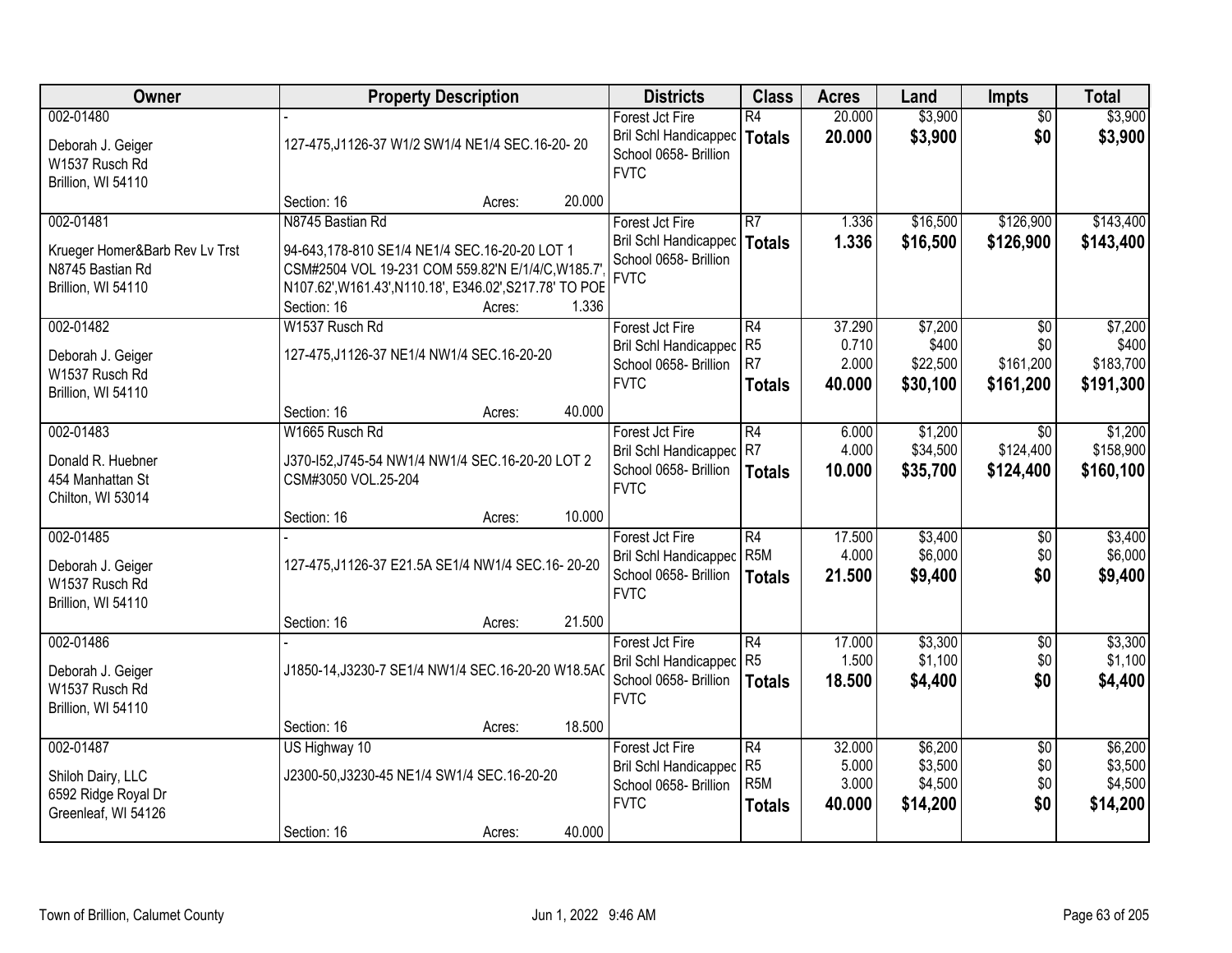| 002-01488<br>Eickert Scott & Mary J Rv Lv Tr<br>W1688 Hwy 10<br>Brillion, WI 54110  | W1688 Hwy 10<br>J2300-50, J3230-45 NW1/4 SW1/4 SEC. 16-20-20 LYG N<br>OF RRLot 1, CSM 3955 VOL.36-101<br>Section: 16<br>Hwy 10<br>J2300-50, J3230-45 SW1/4 SW1/4 SEC. 16-20-20, LYG N | Acres: | 5.620  | Forest Jct Fire<br><b>Bril Schl Handicapped</b><br>School 0658- Brillion<br><b>FVTC</b> | R4<br>R <sub>5</sub><br>R <sub>7</sub><br><b>Totals</b> | 0.690<br>0.850<br>4.080<br>5.620 | \$100<br>\$100<br>\$34,700<br>\$34,900 | $\overline{50}$<br>\$0<br>\$176,400<br>\$176,400 | \$100<br>\$100<br>\$211,100           |
|-------------------------------------------------------------------------------------|---------------------------------------------------------------------------------------------------------------------------------------------------------------------------------------|--------|--------|-----------------------------------------------------------------------------------------|---------------------------------------------------------|----------------------------------|----------------------------------------|--------------------------------------------------|---------------------------------------|
|                                                                                     |                                                                                                                                                                                       |        |        |                                                                                         |                                                         |                                  |                                        |                                                  | \$211,300                             |
|                                                                                     |                                                                                                                                                                                       |        |        |                                                                                         |                                                         |                                  |                                        |                                                  |                                       |
| 002-01489<br>Shiloh Dairy, LLC<br>6592 Ridge Royal Dr<br>Greenleaf, WI 54126        | OF RR                                                                                                                                                                                 |        |        | Forest Jct Fire<br>Bril Schl Handicapped<br>School 0658- Brillion<br><b>FVTC</b>        | $\overline{R4}$<br><b>Totals</b>                        | 7.830<br>7.830                   | \$1,500<br>\$1,500                     | \$0<br>\$0                                       | \$1,500<br>\$1,500                    |
|                                                                                     | Section: 16                                                                                                                                                                           | Acres: | 7.830  |                                                                                         |                                                         |                                  |                                        |                                                  |                                       |
| 002-01490<br>Levash John & Sheri Rev Ly Trst<br>W715 Rusch Rd<br>Brillion, WI 54110 | <b>Keuer Rd</b><br>J1408-21, J4028-64 W14.43A SW1/4 SW1/4 SEC.16-<br>20-20, LYG S OF RR                                                                                               |        |        | Forest Jct Fire<br><b>Bril Schl Handicapped</b><br>School 0658- Brillion<br><b>FVTC</b> | $\overline{R4}$<br>R <sub>5</sub><br><b>Totals</b>      | 12.930<br>1.500<br>14.430        | \$2,500<br>\$100<br>\$2,600            | $\overline{50}$<br>\$0<br>\$0                    | \$2,500<br>\$100<br>\$2,600           |
|                                                                                     | Section: 16                                                                                                                                                                           | Acres: | 14.430 |                                                                                         |                                                         |                                  |                                        |                                                  |                                       |
| 002-01491<br>Levash John & Sheri Rev Ly Trst<br>W715 Rusch Rd<br>Brillion, WI 54110 | Harvestore Rd<br>J1408-21, J4028-64 E14.44A SW1/4 SW1/4 SEC.16-<br>20-20, LYG S OF RR                                                                                                 |        |        | Forest Jct Fire<br><b>Bril Schl Handicapped</b><br>School 0658- Brillion<br><b>FVTC</b> | R4<br>R <sub>5</sub><br><b>Totals</b>                   | 13.940<br>0.500<br>14.440        | \$2,700<br>\$100<br>\$2,800            | \$0<br>\$0<br>\$0                                | \$2,700<br>\$100<br>\$2,800           |
|                                                                                     | Section: 16                                                                                                                                                                           | Acres: | 14.440 |                                                                                         |                                                         |                                  |                                        |                                                  |                                       |
| 002-01492<br>Dmw Real Estate, LLC<br>7043 Bunker Hill Rd<br>Greenleaf, WI 54126     | Harvestore Rd<br>94-368, J4017-15 SE1/4 SW1/4 SEC. 16-20-20 EX RR                                                                                                                     |        |        | Forest Jct Fire<br><b>Bril Schl Handicapped</b><br>School 0658- Brillion<br><b>FVTC</b> | $\overline{R4}$<br>R <sub>5</sub><br><b>Totals</b>      | 36.210<br>0.750<br>36.960        | \$6,800<br>\$100<br>\$6,900            | $\overline{50}$<br>\$0<br>\$0                    | \$6,800<br>\$100<br>\$6,900           |
|                                                                                     | Section: 16                                                                                                                                                                           | Acres: | 36.960 |                                                                                         |                                                         |                                  |                                        |                                                  |                                       |
| 002-01493<br>Shiloh Dairy, LLC<br>6592 Ridge Royale Dr<br>Greenleaf, WI 54126       | N8681 Bastian Rd<br>J4699-33, J4724-22, J4702-24 SE1/4 SEC. 16-20-20Lot 2,<br>CSM 3926 VOL.36-7                                                                                       |        |        | Forest Jct Fire<br>Bril Schl Handicapped R7<br>School 0658- Brillion<br><b>FVTC</b>     | R4<br><b>Totals</b>                                     | 19.850<br>48.760<br>68.610       | \$2,900<br>\$85,600<br>\$88,500        | $\overline{50}$<br>\$3,175,500<br>\$3,175,500    | \$2,900<br>\$3,261,100<br>\$3,264,000 |
|                                                                                     | Section: 16                                                                                                                                                                           | Acres: | 68.610 |                                                                                         |                                                         |                                  |                                        |                                                  |                                       |
| 002-01494<br>Shiloh Dairy, LLC<br>6592 Ridge Royale Dr<br>Greenleaf, WI 54126       | N8601 Bastian Rd<br>J1469-51, J3849-57 PRT SE1/4 SEC. 16-20-20Lot 1,<br>CSM 3926 VOL.36-7<br>Section: 16                                                                              | Acres: | 2.000  | Forest Jct Fire<br><b>Bril Schl Handicapped</b><br>School 0658- Brillion<br><b>FVTC</b> | $\overline{R4}$<br><b>Totals</b>                        | 2.000<br>2.000                   | \$100<br>\$100                         | $\overline{50}$<br>\$0                           | \$100<br>\$100                        |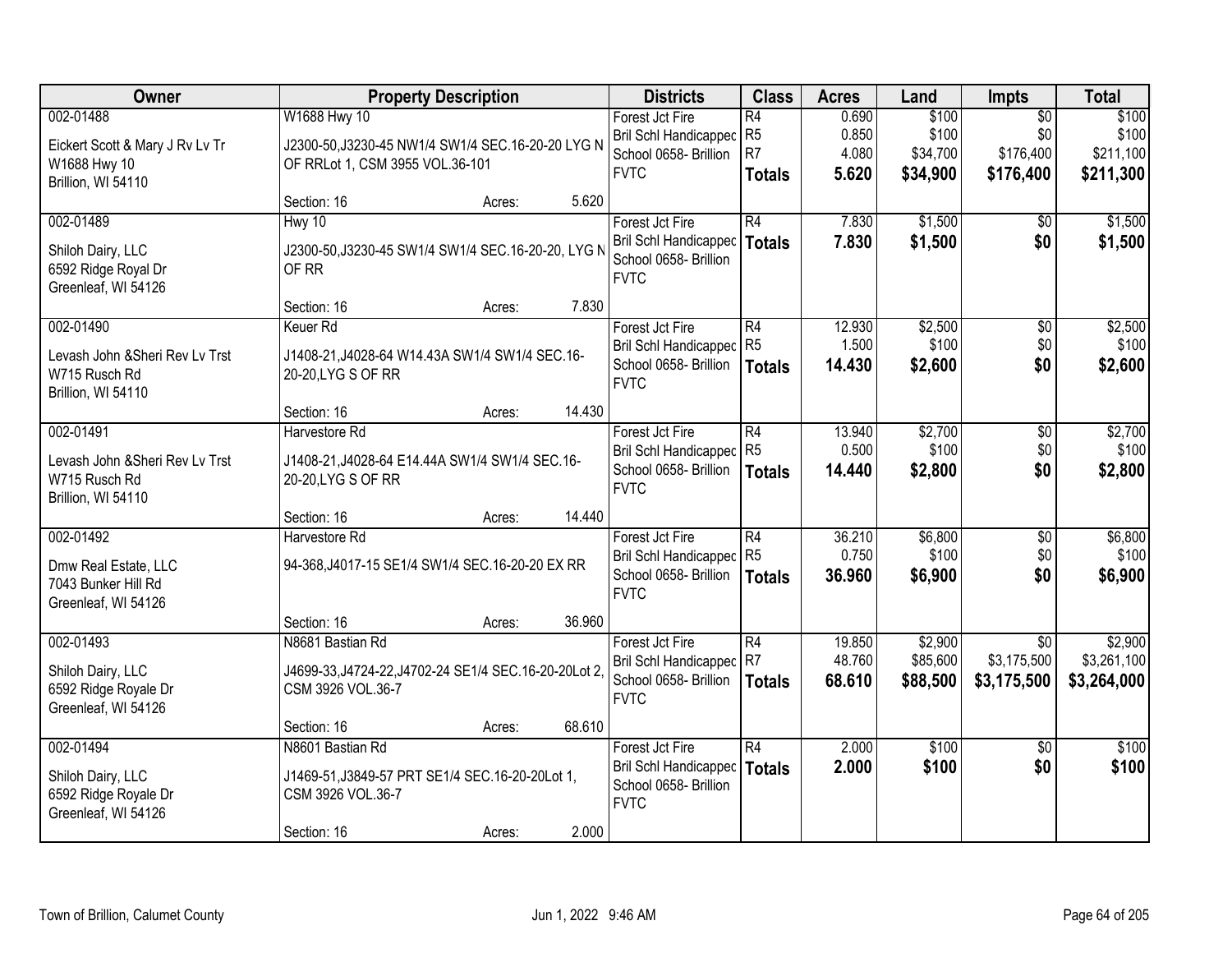| Owner                                                     |                                                                                                  | <b>Property Description</b> |        | <b>Districts</b>                                              | <b>Class</b>     | <b>Acres</b> | Land            | <b>Impts</b>    | <b>Total</b>    |
|-----------------------------------------------------------|--------------------------------------------------------------------------------------------------|-----------------------------|--------|---------------------------------------------------------------|------------------|--------------|-----------------|-----------------|-----------------|
| 002-01495                                                 | Harvestor Rd                                                                                     |                             |        | Forest Jct Fire                                               | R <sub>5</sub> M | 20.000       | \$32,000        | $\overline{50}$ | \$32,000        |
| Deborah J. Geiger<br>W1537 Rusch Rd<br>Brillion, WI 54110 | J1513-13, J3648-55 N1/2 NW1/4 SE1/4 SEC.16-20-20                                                 |                             |        | Bril Schl Handicapped<br>School 0658- Brillion<br><b>FVTC</b> | <b>Totals</b>    | 20.000       | \$32,000        | \$0             | \$32,000        |
|                                                           | Section: 16                                                                                      | Acres:                      | 20.000 |                                                               |                  |              |                 |                 |                 |
| 002-01496                                                 |                                                                                                  |                             |        | Forest Jct Fire                                               | X4               | 11.650       | $\overline{50}$ | $\overline{50}$ | $\overline{30}$ |
| Town of Brillion                                          | J1824-56, J3676-42 PRT S1/2 N1/2 SE1/4 S.16-20<br>-20, CM1969.47'N&2000'W SE/C SE1/4, W636.52'TO |                             |        | Bril Schl Handicapped<br>School 0658- Brillion                | Totals           | 11.650       | \$0             | \$0             | \$0             |
| Brillion, WI 54110                                        | FENCE/LINE S681.38', E647.61', N675.47' TO POB-INCL<br>Section: 16                               | Acres:                      | 11.650 | <b>FVTC</b>                                                   |                  |              |                 |                 |                 |
| 002-01497                                                 |                                                                                                  |                             |        | Forest Jct Fire                                               | R4               | 33.870       | \$6,300         | \$0             | \$6,300         |
| Shiloh Dairy, LLC                                         | 93-269, J4132-35 SW1/4 SE1/4 SEC. 16-20-20 EX                                                    |                             |        | Bril Schl Handicapped                                         | R <sub>5</sub>   | 1.000        | \$600           | \$0             | \$600           |
| 6592 Ridge Royale Dr                                      | 1.66AC TO TOWNSHIP J3676-42, ACCESS TO                                                           |                             |        | School 0658- Brillion                                         | R <sub>5</sub> M | 3.470        | \$2,500         | \$0             | \$2,500         |
| Greenleaf, WI 54126                                       | ID#1496 SUBJ TO CONTROLLED ACCESS                                                                |                             |        | <b>FVTC</b>                                                   | <b>Totals</b>    | 38.340       | \$9,400         | \$0             | \$9,400         |
|                                                           | Section: 16                                                                                      | Acres:                      | 38.340 |                                                               |                  |              |                 |                 |                 |
| 002-01499                                                 | N8537 Bastian Rd                                                                                 |                             |        | Forest Jct Fire                                               | $\overline{R1}$  | 11.000       | \$45,000        | \$175,400       | \$220,400       |
| Gary V. Schultz Jr                                        | J2640-15, J3425-3 SE1/4 SE1/4 SEC. 16-20-20Lot 1,                                                |                             |        | Bril Schl Handicapped                                         | R4               | 2.000        | \$400           | \$0             | \$400           |
| N8537 Bastian Rd                                          | CSM 3932 VOL.36-27                                                                               |                             |        | School 0658- Brillion                                         | <b>Totals</b>    | 13.000       | \$45,400        | \$175,400       | \$220,800       |
| Brillion, WI 54110                                        |                                                                                                  |                             |        | <b>FVTC</b>                                                   |                  |              |                 |                 |                 |
|                                                           | Section: 16                                                                                      | Acres:                      | 13.000 |                                                               |                  |              |                 |                 |                 |
| 002-01500                                                 |                                                                                                  |                             |        | Forest Jct Fire                                               | $\overline{X2}$  | 6.360        | $\overline{50}$ | $\overline{30}$ | $\overline{30}$ |
| State of WI Dot Vac/Rr                                    | 165-718, J1277-24 VACATED RR/ROW THRU                                                            |                             |        | Bril Schl Handicapped                                         | Totals           | 6.360        | \$0             | \$0             | \$0             |
| 101 S Webster St                                          | SEC.16-20-20                                                                                     |                             |        | School 0658- Brillion                                         |                  |              |                 |                 |                 |
| Madison, WI 53707                                         |                                                                                                  |                             |        | <b>FVTC</b>                                                   |                  |              |                 |                 |                 |
|                                                           | Section: 16                                                                                      | Acres:                      | 6.360  |                                                               |                  |              |                 |                 |                 |
| 002-01501                                                 | W1820 Rusch Rd                                                                                   |                             |        | Forest Jct Fire                                               | R4               | 34.510       | \$6,500         | $\overline{50}$ | \$6,500         |
| Rusch Harland L Family Trust                              | J169-35, J3322-51 NE, SE, NW OF NE1/4 SEC. 17-20-20                                              |                             |        | Bril Schl Handicapped                                         | R5               | 0.650        | \$100           | \$0             | \$100           |
| 215 Glen Hollow Rd                                        | LOT 3 CSM#3393 VOL.29-171 & PRT ROW DESC                                                         |                             |        | School 0658- Brillion                                         | R7               | 1.000        | \$7,000         | \$800           | \$7,800         |
| Madison, WI 53705                                         | V.61-183 (.87AC)                                                                                 |                             |        | <b>FVTC</b>                                                   | <b>Totals</b>    | 36.160       | \$13,600        | \$800           | \$14,400        |
|                                                           | Section: 17                                                                                      | Acres:                      | 36.160 |                                                               |                  |              |                 |                 |                 |
| 002-01502                                                 | W1715 Rusch Rd                                                                                   |                             |        | Forest Jct Fire                                               | $\overline{R1}$  | 1.390        | \$18,000        | \$93,600        | \$111,600       |
| Rebecca Ott                                               | J1079-49, J1231-54 NE1/4 NE1/4 SEC.17-20-20 LOT 1                                                |                             |        | <b>Bril Schl Handicapped</b>                                  | <b>Totals</b>    | 1.390        | \$18,000        | \$93,600        | \$111,600       |
| W1715 Rusch Rd                                            | CSM#3393 VOL.29-171                                                                              |                             |        | School 0658- Brillion                                         |                  |              |                 |                 |                 |
| Brillion, WI 54110                                        |                                                                                                  |                             |        | <b>FVTC</b>                                                   |                  |              |                 |                 |                 |
|                                                           | Section: 17                                                                                      | Acres:                      | 1.390  |                                                               |                  |              |                 |                 |                 |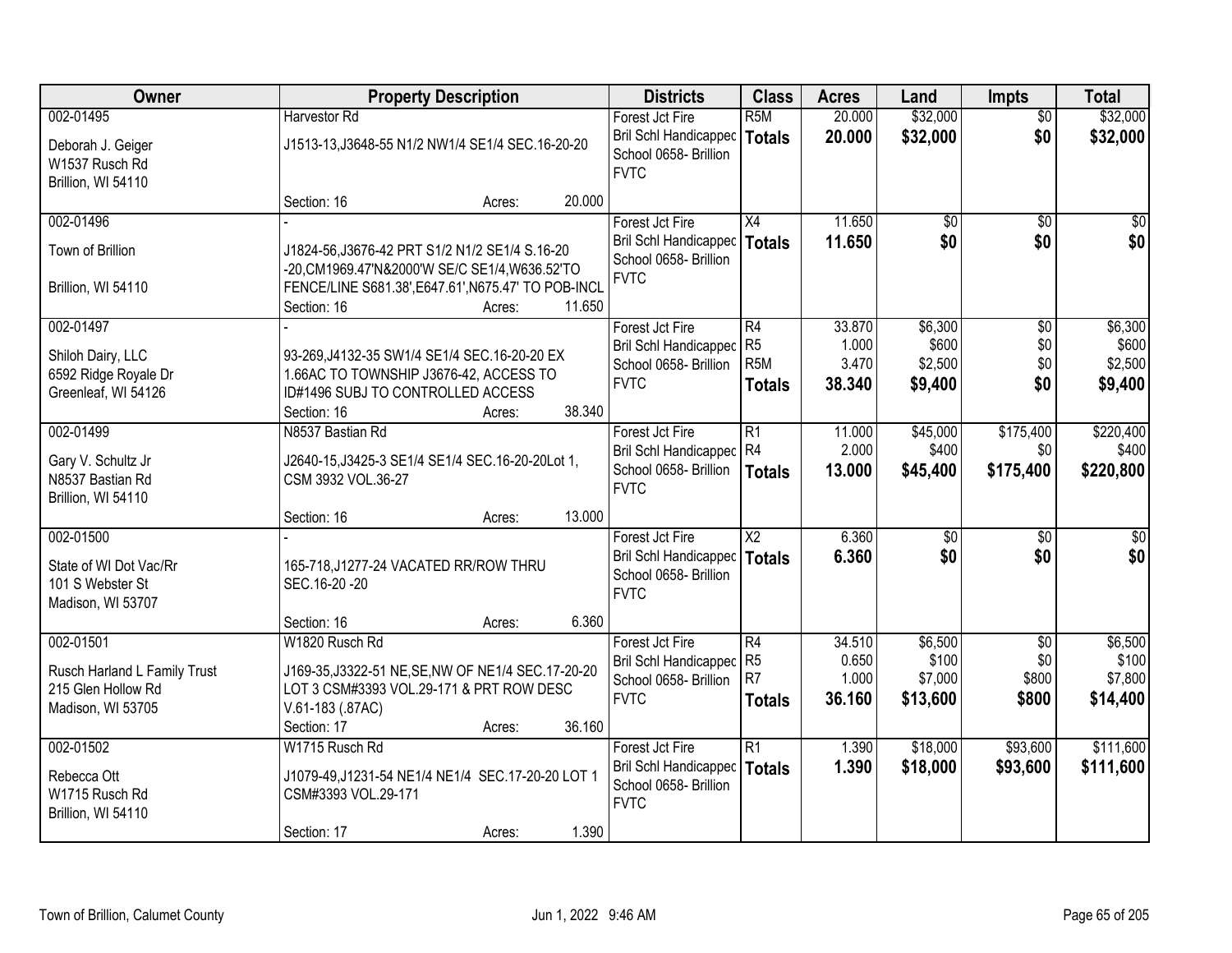| Owner                                                                            | <b>Property Description</b>                                                                                                                                                                               | <b>Districts</b>                                                                                                                          | <b>Class</b>                                            | <b>Acres</b>                                | Land                                                  | <b>Impts</b>                                | <b>Total</b>                                            |
|----------------------------------------------------------------------------------|-----------------------------------------------------------------------------------------------------------------------------------------------------------------------------------------------------------|-------------------------------------------------------------------------------------------------------------------------------------------|---------------------------------------------------------|---------------------------------------------|-------------------------------------------------------|---------------------------------------------|---------------------------------------------------------|
| 002-01503<br>Huebner Farms, LLC et al<br>N930 County Rd Gg<br>Kaukauna, WI 54130 | Hwy 10<br>127-810, J745-52 E1/2 NW1/4 NE1/4 SEC.17-20-20 EX<br>PCL N & E OF HWY 10 & EX HWY/ROW 3.17AC<br>DOC#400279<br>11.830<br>Section: 17<br>Acres:                                                   | Forest Jct Fire<br>Bril Schl Handicapped<br>School 0658- Brillion<br><b>FVTC</b>                                                          | $\overline{R4}$<br>Totals                               | 11.830<br>11.830                            | \$2,300<br>\$2,300                                    | $\overline{50}$<br>\$0                      | \$2,300<br>\$2,300                                      |
| 002-01504<br>Huebner Farms, LLC<br>N930 County Rd Gg<br>Kaukauna, WI 54130       | Hwy 10<br>J127-33, J746-1 W1/2 NW1/4 NE1/4 SEC.17-20-20 EX<br>CSM#1294 V9-137, EX J2723-18 & EX HWY/ROW<br>2.39AC DOC#400279<br>15.680<br>Section: 17<br>Acres:                                           | <b>Forest Junction</b><br>Sanitary District #5<br>Forest Jct Fire<br><b>Bril Schl Handicapped</b><br>School 0658- Brillion<br><b>FVTC</b> | R4<br><b>Totals</b>                                     | 15.680<br>15.680                            | \$3,000<br>\$3,000                                    | $\overline{30}$<br>\$0                      | \$3,000<br>\$3,000                                      |
| 002-01506<br>Ag Electrical Services, LLC<br>W1825 Rusch Rd<br>Brillion, WI 54110 | W1825 Rusch Rd<br>83-475 NW1/4 NE1/4 SEC.17-20-20 LOT 2 CSM#3393<br>VOL.29-171<br>3.680<br>Section: 17<br>Acres:                                                                                          | Forest Jct Fire<br>Bril Schl Handicapped R4<br>School 0658- Brillion<br><b>FVTC</b>                                                       | R <sub>2</sub><br>Totals                                | 1.000<br>2.680<br>3.680                     | \$25,000<br>\$500<br>\$25,500                         | \$102,300<br>\$0<br>\$102,300               | \$127,300<br>\$500<br>\$127,800                         |
| 002-01507<br>Huebner Farms, LLC<br>N930 County Rd Gg<br>Kaukauna, WI 54130       | Hwy 10<br>127-810, J745-49 E1/2 SW1/4 NE1/4 SEC. 17-20-20 EX<br>HWY/ROW .15AC DOC#400279<br>19.850<br>Section: 17<br>Acres:                                                                               | Forest Jct Fire<br><b>Bril Schl Handicapped</b><br>School 0658- Brillion<br><b>FVTC</b>                                                   | R4<br>R <sub>5</sub><br><b>Totals</b>                   | 18.850<br>1.000<br>19.850                   | \$3,600<br>\$600<br>\$4,200                           | $\overline{60}$<br>\$0<br>\$0               | \$3,600<br>\$600<br>\$4,200                             |
| 002-01508<br>Huebner Farms, LLC<br>N930 County Rd Gg<br>Kaukauna, WI 54130       | J127-33, J746-1 W1/2 SW1/4 NE1/4 SEC.17-20-20 EX<br><b>RR</b><br>18.960<br>Section: 17<br>Acres:                                                                                                          | <b>Forest Junction</b><br>Sanitary District #5<br>Forest Jct Fire<br><b>Bril Schl Handicapped</b><br>School 0658- Brillion<br><b>FVTC</b> | R4<br>R <sub>5</sub><br><b>Totals</b>                   | 17.960<br>1.000<br>18.960                   | \$3,400<br>\$700<br>\$4,100                           | $\overline{50}$<br>\$0<br>\$0               | \$3,400<br>\$700<br>\$4,100                             |
| 002-01509<br>John W. Wittmann<br>N8715 Keuer Rd<br>Brillion, WI 54110            | N8715 Keuer Rd<br>J169-34, J3403-17, J3636-44 SE&NE1/4 NE1/4<br>SEC.17-20-20 & PCL NE1/4, COM E/1/C, W1139' ALG<br>S/L,N ALG HWY/ROW1526', E530.75', S276.72', E665.46<br>Section: 17<br>34.570<br>Acres: | Forest Jct Fire<br>Bril Schl Handicapped<br>School 0658- Brillion<br><b>FVTC</b>                                                          | R1<br>R4<br>R <sub>5</sub><br>R <sub>5M</sub><br>Totals | 2.000<br>23.570<br>6.000<br>3.000<br>34.570 | \$23,500<br>\$4,300<br>\$4,200<br>\$4,800<br>\$36,800 | \$196,900<br>\$0<br>\$0<br>\$0<br>\$196,900 | \$220,400<br>\$4,300<br>\$4,200<br>\$4,800<br>\$233,700 |
| 002-01510<br>Huebner Farms, LLC<br>N930 County Rd Gg<br>Kaukauna, WI 54130       | J127-33, J746-1 NE1/4 NW1/4 SEC.17-20-20 E1/2, EX<br>HWY DESC. VOL.169-267 EX PRT J2842-57 & EX<br>CSM15-37 #2062 5.00AC & EX CSM#3468 VOL.30-182<br>10.620<br>Section: 17<br>Acres:                      | Forest Jct Fire<br><b>Bril Schl Handicapped</b><br>School 0658- Brillion<br><b>FVTC</b>                                                   | $\overline{R4}$<br>Totals                               | 10.620<br>10.620                            | \$2,100<br>\$2,100                                    | $\overline{50}$<br>\$0                      | \$2,100<br>\$2,100                                      |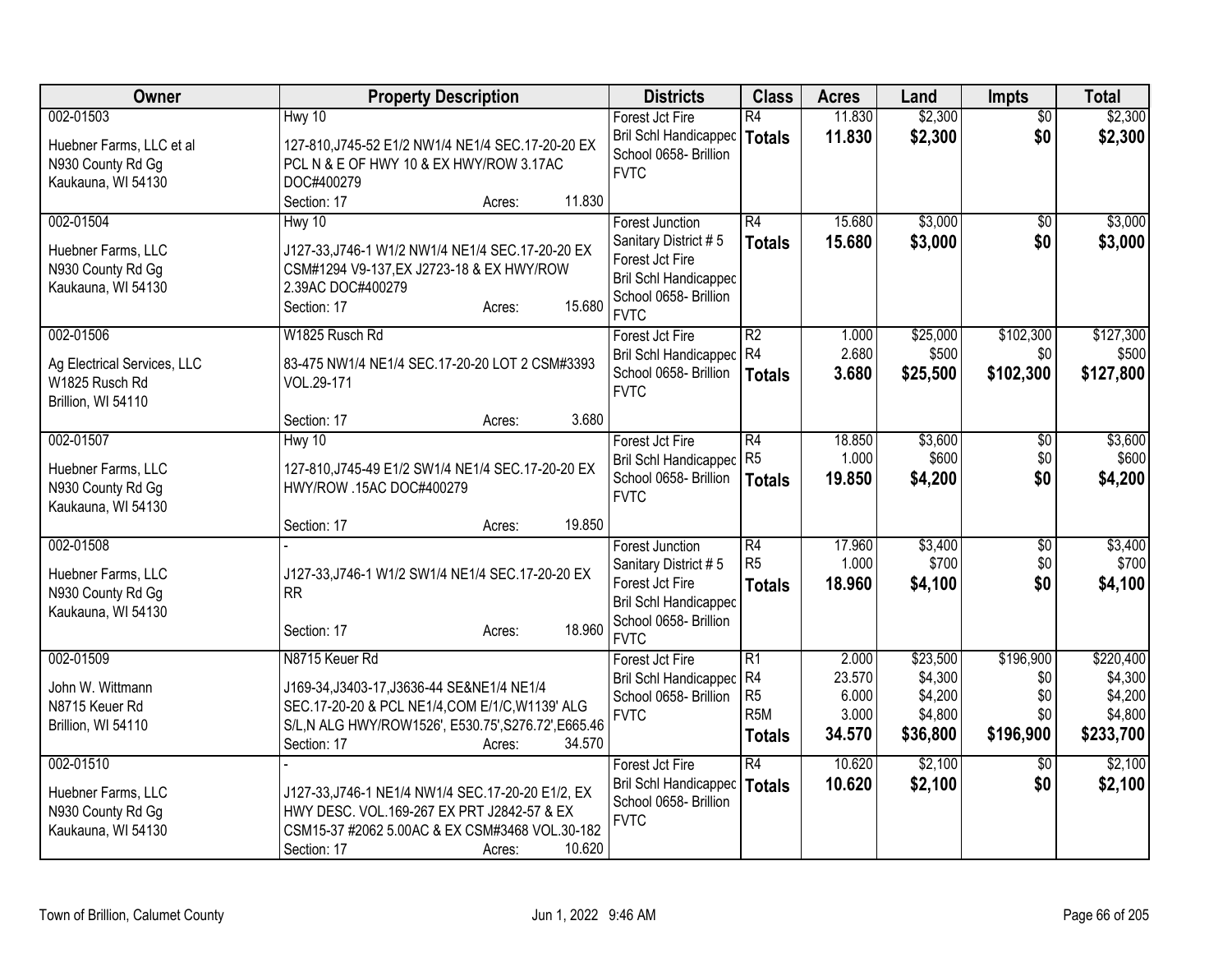| <b>Owner</b>                                                                                     | <b>Property Description</b>                                                                                                                                                                            | <b>Districts</b>                                                                                                                          | <b>Class</b>                                       | <b>Acres</b>            | Land                            | Impts                         | <b>Total</b>                      |
|--------------------------------------------------------------------------------------------------|--------------------------------------------------------------------------------------------------------------------------------------------------------------------------------------------------------|-------------------------------------------------------------------------------------------------------------------------------------------|----------------------------------------------------|-------------------------|---------------------------------|-------------------------------|-----------------------------------|
| 002-01511<br>Huebner Farms, LLC<br>N930 County Rd Gg<br>Kaukauna, WI 54130                       | 127-810, J745-55 NE1/4 NW1/4 SEC.17-20-20 W1/2, EX<br>HWY, EX PRT J2738-111 & EX PRT J2842-157 & EX<br>CSM#3468 VOL.30-182<br>10.980<br>Section: 17<br>Acres:                                          | <b>Forest Junction</b><br>Sanitary District #5<br>Forest Jct Fire<br><b>Bril Schl Handicapped</b><br>School 0658- Brillion<br><b>FVTC</b> | $\overline{R4}$<br><b>Totals</b>                   | 10.980<br>10.980        | \$2,100<br>\$2,100              | $\overline{50}$<br>\$0        | \$2,100<br>\$2,100                |
| 002-01512<br>Huebner Farms, LLC<br>N930 County Rd Gg<br>Kaukauna, WI 54130                       | Randolph St<br>J2842-57, J3130-33 N1/2 NW1/4 SEC.17-20-20<br>COM375.08', W&51.28'S N1/4/C, S700', W1533.84'-E/L<br>RR, NE7.76' E1172.19', N678.23'TO RD, NE95<br>1.660<br>Section: 17<br>Acres:        | Forest Jct Fire<br><b>Bril Schl Handicapped</b><br>School 0658- Brillion<br><b>FVTC</b>                                                   | $\overline{R4}$<br><b>Totals</b>                   | 1.660<br>1.660          | \$300<br>\$300                  | $\overline{30}$<br>\$0        | \$300<br>\$300                    |
| 002-01513<br>Lance A. Morgan<br>N8850 Randolph St<br>Brillion, WI 54110                          | N8850 Randolph St<br>J2738-11, J3130-33 N1/2 NW1/4 SEC.17-20-20<br>COM1157.08'W & 128.96'S N1/4/C S616', W748.27'TO<br>RR, NE662.56', E504.28'TO POB<br>9.050<br>Section: 17<br>Acres:                 | <b>Forest Junction</b><br>Sanitary District #5<br>Forest Jct Fire<br><b>Bril Schl Handicapped</b><br>School 0658- Brillion<br><b>FVTC</b> | $\overline{R1}$<br>R <sub>4</sub><br><b>Totals</b> | 2.000<br>7.050<br>9.050 | \$23,500<br>\$1,400<br>\$24,900 | \$235,300<br>\$0<br>\$235,300 | \$258,800<br>\$1,400<br>\$260,200 |
| 002-01514<br>Huebner Farms, LLC<br>N930 County Rd Gg<br>Kaukauna, WI 54130                       | 150-117, J745-50 W1/2 NW1/4 SEC.17-20-20 PRT LYG<br>N & E OF RR EX PRT J2738-111 & EX PRT J2842-157<br>7.380<br>Section: 17<br>Acres:                                                                  | <b>Forest Junction</b><br>Sanitary District #5<br>Forest Jct Fire<br><b>Bril Schl Handicapped</b><br>School 0658- Brillion<br><b>FVTC</b> | $\overline{R4}$<br><b>Totals</b>                   | 7.380<br>7.380          | \$1,300<br>\$1,300              | \$0<br>\$0                    | \$1,300<br>\$1,300                |
| 002-01515<br>Otto Schley<br>N8796 Milwaukee St<br><b>PO Box 152</b><br>Forest Junction, WI 54123 | N8796 Milwaukee St<br>168-771, J4858-10 NW1/4 NW1/4 SEC.17-20-20 TRCT 1<br>CSM #454 VOL3-137, COM NW/C, S881.18', SELY ALG<br>RR 633 .97', NLY50.66'& POB, N239.89',<br>2.090<br>Section: 17<br>Acres: | <b>Forest Junction</b><br>Sanitary District #5<br>Forest Jct Fire<br><b>Bril Schl Handicapped</b><br>School 0658- Brillion<br><b>FVTC</b> | $\overline{R1}$<br><b>Totals</b>                   | 2.090<br>2.090          | \$25,200<br>\$25,200            | \$75,000<br>\$75,000          | \$100,200<br>\$100,200            |
| 002-01516<br>Linda S. Stanelle<br>N8860 Church St<br>PO Box 92<br>Forest Junction, WI 54123      | N8860 Church St<br>163-412, J973-26, J5031-27 NW1/4 NW1/4 SEC. 17-20-20<br>COM 225'N INTR OF C-L RR & N-S<br>SEC./LN, E175', N75', W175', S75' TO POB<br>0.380<br>Section: 17<br>Acres:                | <b>Forest Junction</b><br>Sanitary District #5<br>Forest Jct Fire<br><b>Bril Schl Handicapped</b><br>School 0658- Brillion<br><b>FVTC</b> | $\overline{R1}$<br><b>Totals</b>                   | 0.380<br>0.380          | \$13,200<br>\$13,200            | \$74,400<br>\$74,400          | \$87,600<br>\$87,600              |
| 002-01517<br>Rocky Ray A A. Braden<br>PO Box 81<br>Forest Junction, WI 54123                     | N8874 Church St<br>82-624, J2395-13, J4811-54 W1/2 NW1/4<br>SEC.17-20-20Lot 1, CSM 3706 VOL.33-133<br>8.520<br>Section: 17<br>Acres:                                                                   | <b>Forest Junction</b><br>Sanitary District #5<br>Forest Jct Fire<br><b>Bril Schl Handicapped</b><br>School 0658- Brillion<br><b>FVTC</b> | $\overline{R1}$<br><b>Totals</b>                   | 8.520<br>8.520          | \$41,300<br>\$41,300            | \$152,200<br>\$152,200        | \$193,500<br>\$193,500            |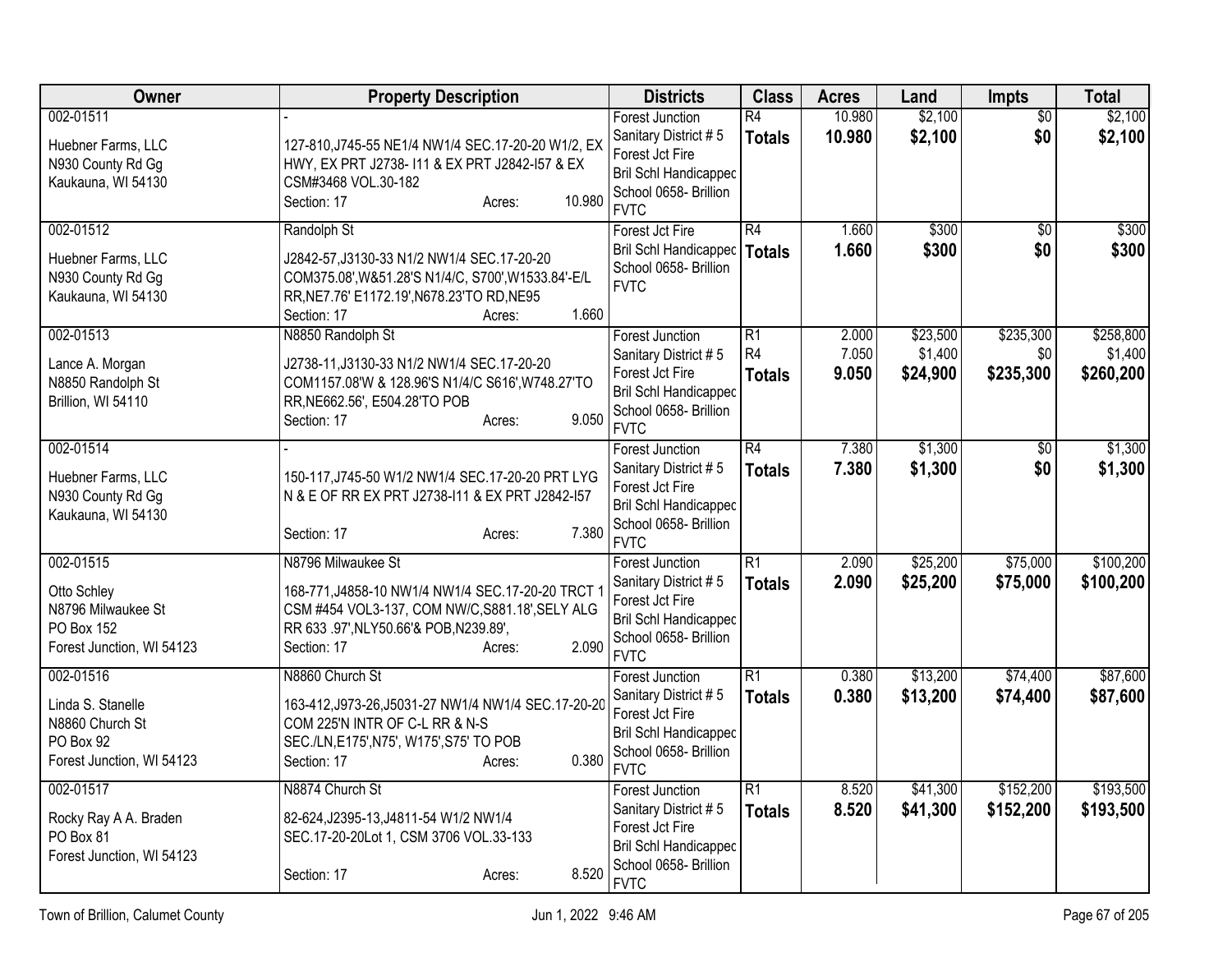| Owner                                                                                                                   | <b>Property Description</b>                                                                                                                                                                              | <b>Districts</b>                                                                                                                          | <b>Class</b>                     | <b>Acres</b>   | Land                   | Impts                  | <b>Total</b>            |
|-------------------------------------------------------------------------------------------------------------------------|----------------------------------------------------------------------------------------------------------------------------------------------------------------------------------------------------------|-------------------------------------------------------------------------------------------------------------------------------------------|----------------------------------|----------------|------------------------|------------------------|-------------------------|
| 002-01518<br>Town of Brillion<br>Humble Ln<br>Brillion, WI 54110                                                        | Humble Ln<br>179-491, J2364-39 RDWY FR HUMBLE LA., COM 463<br>.18'S&33'E NW/C SEC.17-20-<br>20, S43', E142', S7', E90'N32' W15', N18', W217'TO POB<br>0.400<br>Section: 17<br>Acres:                     | Forest Jct Fire<br>Bril Schl Handicapped<br>School 0658- Brillion<br><b>FVTC</b>                                                          | $\overline{X4}$<br><b>Totals</b> | 0.400<br>0.400 | $\overline{50}$<br>\$0 | $\overline{50}$<br>\$0 | $\overline{\$0}$<br>\$0 |
| 002-01519<br>Rachel M. Swick<br>W2085 Humble Ln<br><b>PO Box 174</b><br>Forest Junction, WI 54123                       | W2085 Humble Ln<br>J2364-40, J3565-52 NW1/4 NW1/4 SEC.17-20-20<br>TRACT 1 CSM#456 VOL.3-142 & OL 2 CSM#1613<br>VOL.11-128<br>0.360<br>Section: 17<br>Acres:                                              | <b>Forest Junction</b><br>Sanitary District #5<br>Forest Jct Fire<br><b>Bril Schl Handicapped</b><br>School 0658- Brillion<br><b>FVTC</b> | $\overline{R1}$<br><b>Totals</b> | 0.360<br>0.360 | \$12,900<br>\$12,900   | \$61,000<br>\$61,000   | \$73,900<br>\$73,900    |
| 002-01520<br>Jill J. Dowland<br>N8882 Church St<br>PO Box 81<br>Forest Junction, WI 54123                               | N8882 Church St<br>J1195-40, J3999-28 PRT NW1/4 NW1/4 SEC. 17-20-20<br>LOT 1 CSM#3225 VOL.27-174<br>0.650<br>Section: 17<br>Acres:                                                                       | Forest Junction<br>Sanitary District #5<br>Forest Jct Fire<br>Bril Schl Handicapped<br>School 0658- Brillion<br><b>FVTC</b>               | $\overline{R1}$<br><b>Totals</b> | 0.650<br>0.650 | \$17,400<br>\$17,400   | \$75,900<br>\$75,900   | \$93,300<br>\$93,300    |
| 002-01521<br>Zion United Methodist Church<br>N8893 Church St<br>PO Box 66                                               | Church St<br>79-250,83-336 NW1/4 NW1/4 SEC.17-20-20 COM<br>NW/C,S127.7'&POB,E175', S100',W175',N100' TO POB                                                                                              | Forest Jct Fire<br><b>Bril Schl Handicapped</b><br>School 0658- Brillion<br><b>FVTC</b>                                                   | $\overline{X4}$<br><b>Totals</b> | 0.340<br>0.340 | \$0<br>\$0             | \$0<br>\$0             | \$0<br>\$0              |
| Forest Junction, WI 54123<br>002-01522<br>Linda S. Matzke<br>N8888 Church St<br>PO Box 184<br>Forest Junction, WI 54123 | 0.340<br>Section: 17<br>Acres:<br>N8888 Church St<br>J760-53, J3767-25, J4757-18 NW1/4 NW1/4<br>SEC.17-20-20 COM 580'N INTER RR & N/S<br>SEC.LINE, N90'TO SW/C VOL.83-<br>0.360<br>Section: 17<br>Acres: | <b>Forest Junction</b><br>Sanitary District #5<br>Forest Jct Fire<br><b>Bril Schl Handicapped</b><br>School 0658- Brillion<br><b>FVTC</b> | $\overline{R1}$<br><b>Totals</b> | 0.360<br>0.360 | \$12,900<br>\$12,900   | \$82,300<br>\$82,300   | \$95,200<br>\$95,200    |
| 002-01523<br>Eugene E. Pingel<br>W2091 Hwy 10<br>PO Box 52<br>Forest Junction, WI 54123                                 | W2091 Hwy 10<br>J498-45, J1517-20 PRT NW1/4 NW1/4 SEC.17-20-<br>20, COM NW/COR SEC. 17, S8.98' TH ALG C-L HWY<br>E218.97', S 125' POB, ALG S-L E134', S112 FT,<br>0.350<br>Section: 17<br>Acres:         | <b>Forest Junction</b><br>Sanitary District #5<br>Forest Jct Fire<br><b>Bril Schl Handicapped</b><br>School 0658- Brillion<br><b>FVTC</b> | $\overline{R1}$<br><b>Totals</b> | 0.350<br>0.350 | \$12,700<br>\$12,700   | \$128,700<br>\$128,700 | \$141,400<br>\$141,400  |
| 002-01524<br><b>Briah Lynn Mcvey</b><br>N8854 Church St<br>Forest Junction, WI 54123                                    | N8854 Church St<br>86-550, 157-415 NW1/4 SEC. 17-20-20 LOT 1<br>CSM#1019 VOL.7-136<br>0.410<br>Section: 17<br>Acres:                                                                                     | <b>Forest Junction</b><br>Sanitary District #5<br>Forest Jct Fire<br><b>Bril Schl Handicapped</b><br>School 0658- Brillion<br><b>FVTC</b> | $\overline{R1}$<br><b>Totals</b> | 0.410<br>0.410 | \$13,700<br>\$13,700   | \$64,200<br>\$64,200   | \$77,900<br>\$77,900    |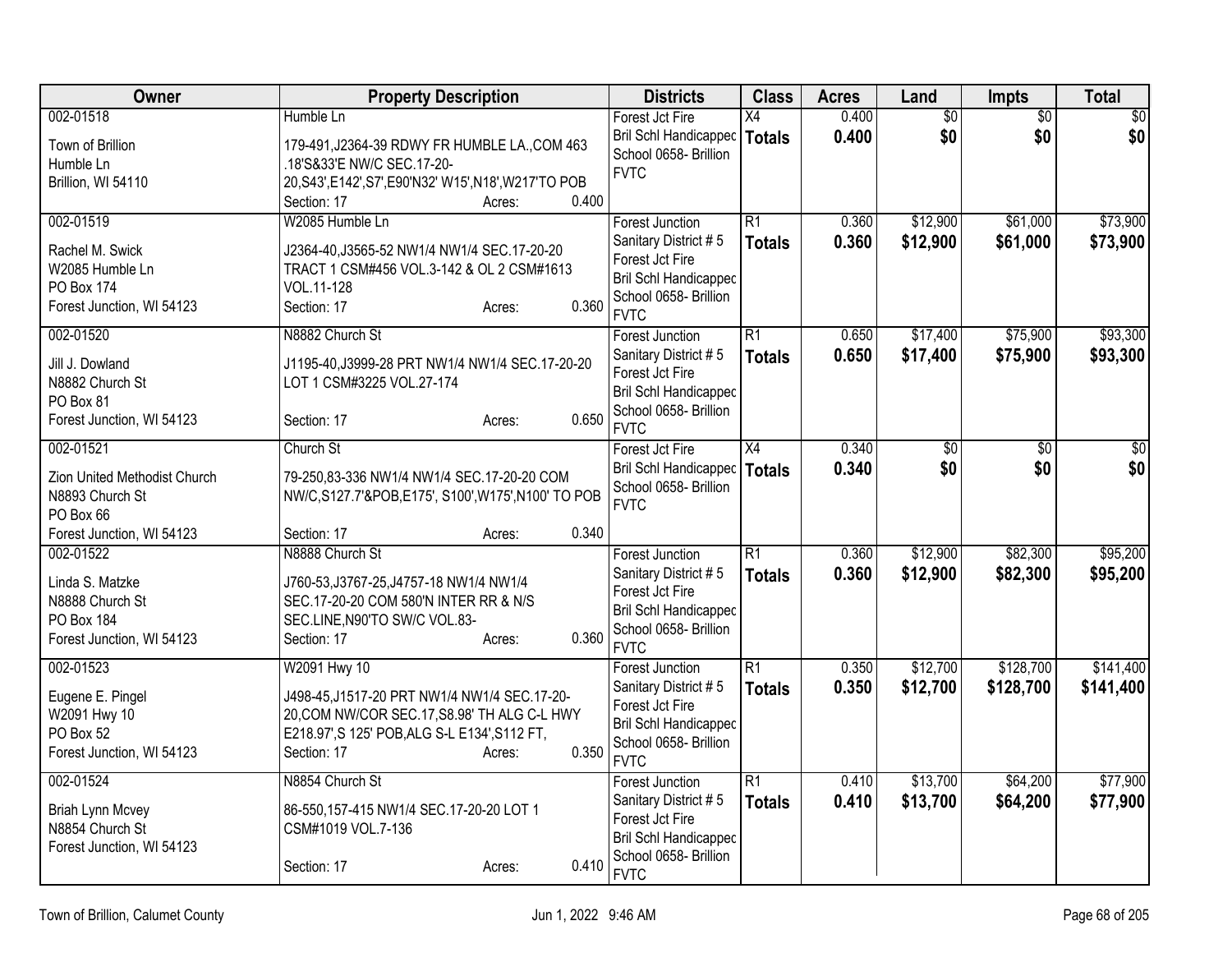| Owner                                                                                            | <b>Property Description</b>                                                                                                                                                                                            | <b>Districts</b>                                                                                                                          | <b>Class</b>                                                           | <b>Acres</b>                       | Land                                     | Impts                    | <b>Total</b>                             |
|--------------------------------------------------------------------------------------------------|------------------------------------------------------------------------------------------------------------------------------------------------------------------------------------------------------------------------|-------------------------------------------------------------------------------------------------------------------------------------------|------------------------------------------------------------------------|------------------------------------|------------------------------------------|--------------------------|------------------------------------------|
| 002-01525<br>Dean R. Stanelle<br>W2051 Schmidt Rd<br>Brillion, WI 54110                          | W2090 Campground Rd<br>J415-42, J2986-11, J4802-57 NW1/4 SEC.17-20-20 LOTS<br>2 & 3 CSM#1019 VOL.7-136<br>0.240<br>Section: 17<br>Acres:                                                                               | <b>Forest Junction</b><br>Sanitary District #5<br>Forest Jct Fire<br><b>Bril Schl Handicapped</b><br>School 0658- Brillion<br><b>FVTC</b> | $\overline{R1}$<br><b>Totals</b>                                       | 0.240<br>0.240                     | \$10,500<br>\$10,500                     | \$67,700<br>\$67,700     | \$78,200<br>\$78,200                     |
| 002-01526<br>James F. Heimerl<br>N8866 Church St<br>PO Box 93<br>Forest Junction, WI 54123       | N8866 Church St<br>J114-13 COM 300'N-C-L OF RR, E175',<br>N75', W175', S75'TO POB, NW1/4 NW1/4 SEC.17-20-20<br>0.300<br>Section: 17<br>Acres:                                                                          | Forest Junction<br>Sanitary District #5<br>Forest Jct Fire<br><b>Bril Schl Handicapped</b><br>School 0658- Brillion<br><b>FVTC</b>        | $\overline{R1}$<br><b>Totals</b>                                       | 0.300<br>0.300                     | \$11,800<br>\$11,800                     | \$117,600<br>\$117,600   | \$129,400<br>\$129,400                   |
| 002-01527<br>State of WI Dot Hwy 10/Row<br>101 S Webster St<br>Madison, WI 53707                 | Hwy 10<br>85-315,175-733 NW1/4 NW1/4 SEC.17-20-20 HWY<br>10/ROW THRU SEC.17-N77'7IN OF W190.5'LYG S OF<br>S/L HWY & E E/L CHURCH RD&DOC#'S 395999,<br>13.090<br>Section: 17<br>Acres:                                  | Forest Jct Fire<br>Bril Schl Handicapped<br>School 0658- Brillion<br><b>FVTC</b>                                                          | $\overline{X2}$<br><b>Totals</b>                                       | 13.090<br>13.090                   | \$0<br>\$0                               | \$0<br>\$0               | \$0<br>\$0                               |
| 002-01529<br>Amber S. Guevara-Foss<br>W2079 Humble Ln<br>Forest Junction, WI 54123               | W2079 Humble Ln<br>J2488-41, J5122-13 NW1/4 NW1/4 SEC.17-20-20 LOT 1<br>CSM#1613 VOL.11-128 COM463.18'S,250'E,18'S,15'W,<br>32'S & 15'E NW1/4/C, SEC. 17, E135', S125', W135', N125'<br>0.390<br>Section: 17<br>Acres: | <b>Forest Junction</b><br>Sanitary District #5<br>Forest Jct Fire<br><b>Bril Schl Handicapped</b><br>School 0658- Brillion<br><b>FVTC</b> | $\overline{R1}$<br><b>Totals</b>                                       | 0.390<br>0.390                     | \$13,400<br>\$13,400                     | \$68,000<br>\$68,000     | \$81,400<br>\$81,400                     |
| 002-01530<br>Keller Revoc Trust<br>W2208 County Rd Hr<br>Brillion, WI 54110                      | 140-781 SW1/4 NW1/4 SEC.17-20-20 COM W1/4/C<br>SEC.17, NE347', E 285', N62', E185', N238', E144'<br>N307', NE86', NW201', N222' TO RR ROW, E ALG ROW<br>17.530<br>Section: 17<br>Acres:                                | <b>Forest Junction</b><br>Sanitary District #5<br>Forest Jct Fire<br><b>Bril Schl Handicapped</b><br>School 0658- Brillion<br><b>FVTC</b> | $\overline{R1}$<br>R <sub>4</sub><br>R <sub>5</sub> M<br><b>Totals</b> | 0.500<br>14.760<br>2.270<br>17.530 | \$3,600<br>\$2,600<br>\$3,400<br>\$9,600 | \$0<br>\$0<br>\$0<br>\$0 | \$3,600<br>\$2,600<br>\$3,400<br>\$9,600 |
| 002-01531<br>Michael Hinske<br>N8760 Randolph St<br>Forest Junction, WI 54123                    | Randolph St<br>171-79 PLAT OF BALDWIN (FOREST JNCT) LOTS 5<br>BLK 5 & LOT 8 BLK 6 & PRT VAC HARRISON&<br><b>WALNUT STS</b><br>0.340<br>Section: 17<br>Acres:                                                           | <b>Forest Junction</b><br>Sanitary District #5<br>Forest Jct Fire<br><b>Bril Schl Handicapped</b><br>School 0658- Brillion<br><b>FVTC</b> | $\overline{R1}$<br><b>Totals</b>                                       | 0.340<br>0.340                     | \$1,700<br>\$1,700                       | \$4,500<br>\$4,500       | \$6,200<br>\$6,200                       |
| 002-01532<br>Benjamin A. Johnson<br>PO Box 181<br>N8742 Randolph St<br>Forest Junction, WI 54123 | N8742 Randolph St<br>J2944-56, J5170-53, J5170-54 PT SW1/4 NW1/4<br>SEC.17-20-20 ALL LOT 4 & PRT LOT 3 BALD WIN'S<br>ADDN, COM SE/C LOT 4, S30', NW TO SW/C LOT 4, E<br>0.220<br>Section: 17<br>Acres:                 | <b>Forest Junction</b><br>Sanitary District #5<br>Forest Jct Fire<br><b>Bril Schl Handicapped</b><br>School 0658- Brillion<br><b>FVTC</b> | $\overline{R1}$<br><b>Totals</b>                                       | 0.220<br>0.220                     | \$9,600<br>\$9,600                       | \$97,000<br>\$97,000     | \$106,600<br>\$106,600                   |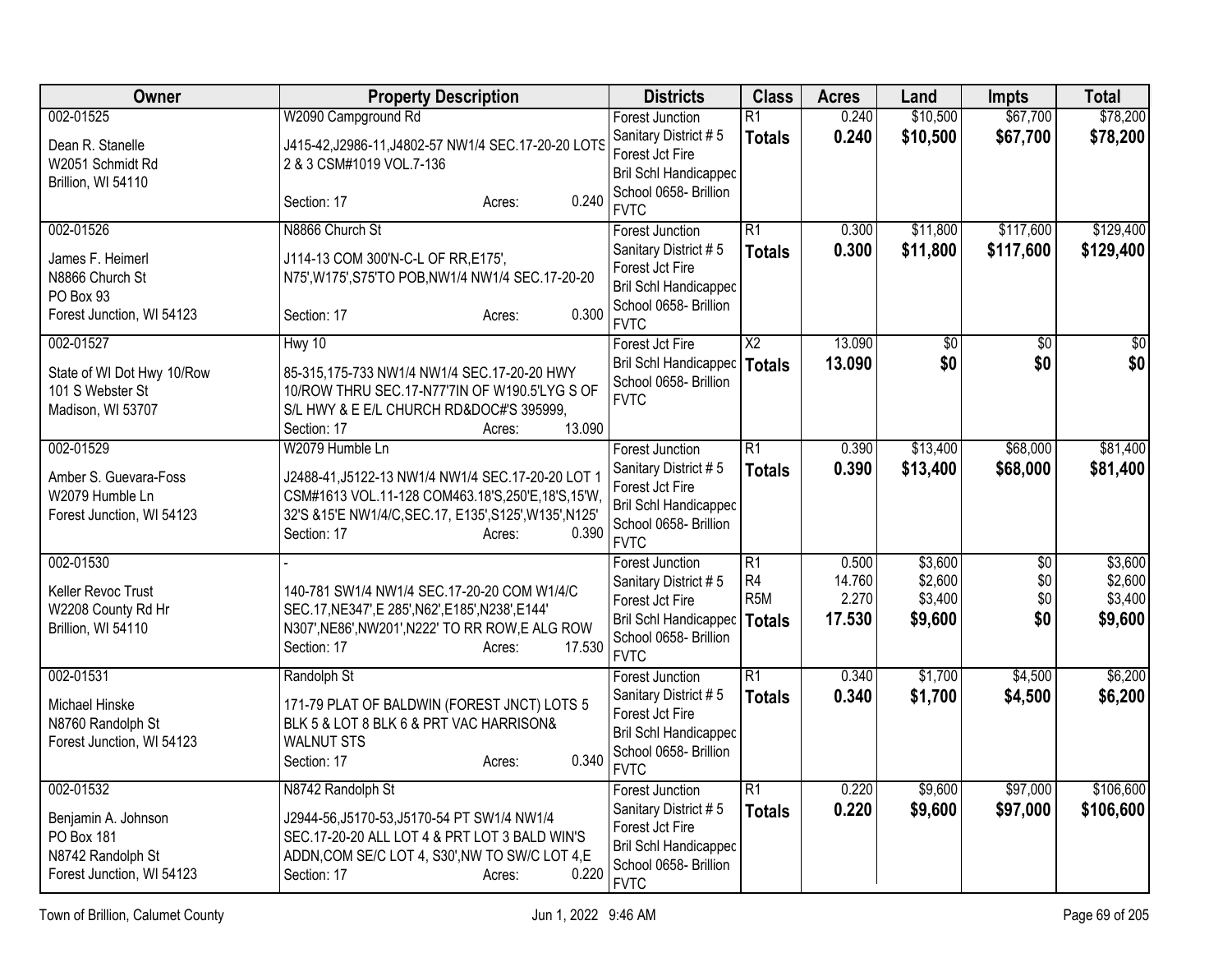| <b>Owner</b>                                                                             | <b>Property Description</b>                                                                                                                                                                                     | <b>Districts</b>                                                                                                                          | <b>Class</b>                                                         | <b>Acres</b>                       | Land                                      | <b>Impts</b>                  | <b>Total</b>                              |
|------------------------------------------------------------------------------------------|-----------------------------------------------------------------------------------------------------------------------------------------------------------------------------------------------------------------|-------------------------------------------------------------------------------------------------------------------------------------------|----------------------------------------------------------------------|------------------------------------|-------------------------------------------|-------------------------------|-------------------------------------------|
| 002-01533<br>Jeffrey B. Zickert<br>N8738 Randolph St<br>Forest Junction, WI 54123        | N8738 Randolph St<br>J4067-61, J4147-33 SW1/4 NW1/4 SEC.17-20-20 LOTS<br>1,2 BLK 5 VIL OF BALDWIN&COM SE/C LOT 2 BLK5<br>E66', N70', NW TO NW/C LOT3, SW55', E90', S50'TO POB<br>0.690<br>Section: 17<br>Acres: | <b>Forest Junction</b><br>Sanitary District #5<br>Forest Jct Fire<br>Bril Schl Handicapped<br>School 0658- Brillion<br><b>FVTC</b>        | R1<br><b>Totals</b>                                                  | 0.690<br>0.690                     | \$18,000<br>\$18,000                      | \$177,300<br>\$177,300        | \$195,300<br>\$195,300                    |
| 002-01534<br>Old Milwaukee Street Storage, LLC<br>W2120 Huebner Rd<br>Brillion, WI 54110 | N8710 Church St<br>J3944-8-12, J5032-8 SW1/4 NW1/4 SEC.17-20-20 LOT1<br>CSM#955 VOL 6-395, & .07AC DESC DOC#563465 &<br>PRT VACATED ST DOC#560809<br>1.900<br>Section: 17<br>Acres:                             | <b>Forest Junction</b><br>Sanitary District #5<br>Forest Jct Fire<br><b>Bril Schl Handicapped</b><br>School 0658- Brillion<br><b>FVTC</b> | $\overline{R2}$<br><b>Totals</b>                                     | 1.900<br>1.900                     | \$39,900<br>\$39,900                      | \$213,300<br>\$213,300        | \$253,200<br>\$253,200                    |
| 002-01535<br>Huebner Farms, LLC<br>N930 County Rd Gg<br>Kaukauna, WI 54130               | J127-33, J746-1 E1/2 SE1/4 NW1/4 SEC.17-20-20 EX<br><b>RR</b><br>18.280<br>Section: 17<br>Acres:                                                                                                                | <b>Forest Junction</b><br>Sanitary District #5<br>Forest Jct Fire<br><b>Bril Schl Handicapped</b><br>School 0658- Brillion<br><b>FVTC</b> | R4<br>R <sub>5</sub><br>R <sub>5</sub> M<br><b>Totals</b>            | 8.230<br>4.000<br>6.050<br>18.280  | \$1,600<br>\$2,800<br>\$9,100<br>\$13,500 | \$0<br>\$0<br>\$0<br>\$0      | \$1,600<br>\$2,800<br>\$9,100<br>\$13,500 |
| 002-01536<br>Huebner Farms, LLC<br>N930 County Rd Gg<br>Kaukauna, WI 54130               | 127-810, J746-2, J746-3 W1/2 SE1/4 NW1/4<br>SEC.17-20-20 EX RR<br>18.280<br>Section: 17<br>Acres:                                                                                                               | Forest Junction<br>Sanitary District #5<br>Forest Jct Fire<br><b>Bril Schl Handicapped</b><br>School 0658- Brillion<br><b>FVTC</b>        | R4<br>R <sub>5</sub><br><b>Totals</b>                                | 17.280<br>1.000<br>18.280          | \$3,300<br>\$700<br>\$4,000               | $\overline{50}$<br>\$0<br>\$0 | \$3,300<br>\$700<br>\$4,000               |
| 002-01537<br>Keller Revoc Trust<br>W2208 County Rd Hr<br>Brillion, WI 54110              | 140-781 N1/2 NE1/4 SW1/4 SEC.17-20-20<br>20.000<br>Section: 17<br>Acres:                                                                                                                                        | <b>Forest Junction</b><br>Sanitary District #5<br>Forest Jct Fire<br><b>Bril Schl Handicapped</b><br>School 0658- Brillion<br><b>FVTC</b> | $\overline{R4}$<br><b>Totals</b>                                     | 20.000<br>20,000                   | \$3,900<br>\$3,900                        | $\overline{50}$<br>\$0        | \$3,900<br>\$3,900                        |
| 002-01538<br>Keller Revoc Trust Etal<br>W2208 County Hr<br>Brillion, WI 54110            | J3020-57, J4647-63, J4647-64 S1/2 NE1/4 SW1/4<br>SEC.17-20-20<br>20.000<br>Section: 17<br>Acres:                                                                                                                | Forest Jct Fire<br>Bril Schl Handicapped<br>School 0658- Brillion<br><b>FVTC</b>                                                          | R4<br><b>Totals</b>                                                  | 20.000<br>20.000                   | \$3,900<br>\$3,900                        | $\overline{50}$<br>\$0        | \$3,900<br>\$3,900                        |
| 002-01539<br>Keller Revoc Trust<br>W2208 County Rd Hr<br>Brillion, WI 54110              | Randolph St<br>140-781 NW1/4 SW1/4 SEC.17-20-20 N1/2-EX<br>DOC#563398<br>19.650<br>Section: 17<br>Acres:                                                                                                        | <b>Forest Junction</b><br>Sanitary District #5<br>Forest Jct Fire<br><b>Bril Schl Handicapped</b><br>School 0658- Brillion<br><b>FVTC</b> | $\overline{R4}$<br>R <sub>5</sub><br>R <sub>7</sub><br><b>Totals</b> | 18.650<br>0.500<br>0.500<br>19.650 | \$3,400<br>\$100<br>\$3,500<br>\$7,000    | \$0<br>\$0<br>\$800<br>\$800  | \$3,400<br>\$100<br>\$4,300<br>\$7,800    |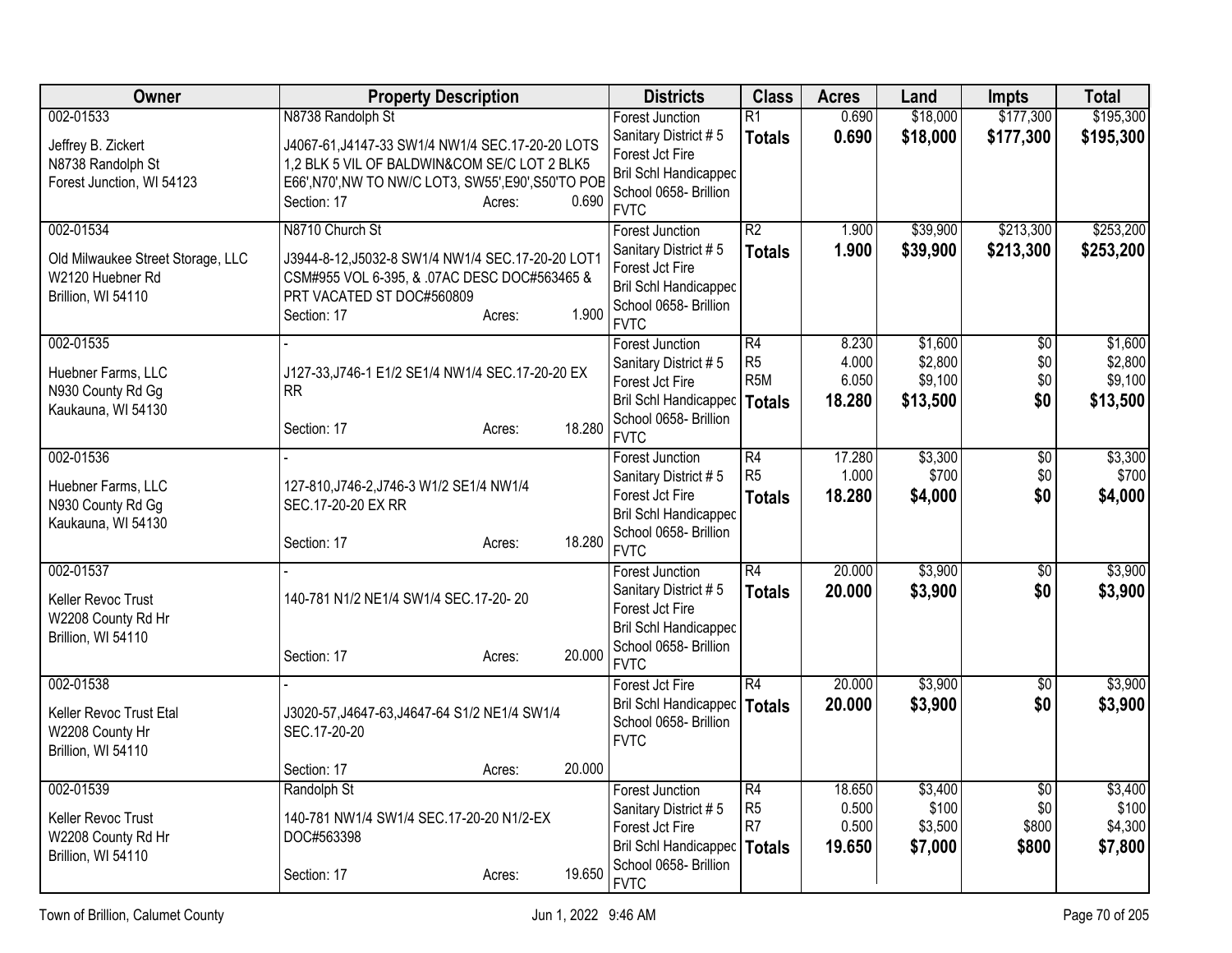| Owner                                                                         | <b>Property Description</b>                                                                                                                                                             |        | <b>Districts</b>                                                                          | <b>Class</b>                          | <b>Acres</b>              | Land                          | <b>Impts</b>                  | <b>Total</b>                  |
|-------------------------------------------------------------------------------|-----------------------------------------------------------------------------------------------------------------------------------------------------------------------------------------|--------|-------------------------------------------------------------------------------------------|---------------------------------------|---------------------------|-------------------------------|-------------------------------|-------------------------------|
| 002-01540<br>Keller Revoc Trust Etal<br>W2208 County Hr<br>Brillion, WI 54110 | Church St<br>J3020-57, J4647-63, J6880-28 S1/2 NW1/4 SW1/4<br>SEC.17-20-20, EX PRT CSM 10-370                                                                                           |        | Forest Jct Fire<br>Bril Schl Handicapped<br>School 0658- Brillion<br><b>FVTC</b>          | R4<br>Totals                          | 17.000<br>17.000          | \$3,200<br>\$3,200            | $\overline{50}$<br>\$0        | \$3,200<br>\$3,200            |
|                                                                               | Section: 17<br>Acres:                                                                                                                                                                   | 17.000 |                                                                                           |                                       |                           |                               |                               |                               |
| 002-01541<br>Matthew R. Jensen<br>N8602 Church St<br>Brillion, WI 54110       | N8602 Church St<br>J1935-24, J2422-34 PRT W1/2 SW1/4 SEC.17-20-20 LT<br>CSM#1557 VOL.10-370, COM1183.77'N SW/C,E466.69'<br>N466.69', W466.69', S466.69' TO POB<br>Section: 17<br>Acres: | 5.000  | Forest Jct Fire<br>Bril Schl Handicapped<br>School 0658- Brillion<br><b>FVTC</b>          | R1<br>Totals                          | 5.000<br>5.000            | \$40,000<br>\$40,000          | \$127,900<br>\$127,900        | \$167,900<br>\$167,900        |
| 002-01542                                                                     | Harvestore Rd                                                                                                                                                                           |        | Forest Jct Fire                                                                           | R4                                    | 18.710                    | \$3,600                       | \$0                           | \$3,600                       |
| Shiloh Dairy, LLC<br>6592 Ridge Royale Dr<br>Greenleaf, WI 54126              | J2859-9, J2859-12 SW1/4 SW1/4 SEC.17-20-20Lot 2,<br>CSM 3720 VOL.33-177                                                                                                                 |        | Bril Schl Handicapped R5<br>School 0658- Brillion<br><b>FVTC</b>                          | Totals                                | 0.770<br>19.480           | \$100<br>\$3,700              | \$0<br>\$0                    | \$100<br>\$3,700              |
|                                                                               | Section: 17<br>Acres:                                                                                                                                                                   | 19.480 |                                                                                           |                                       |                           |                               |                               |                               |
| 002-01543<br>Keller Revoc Trust Etal<br>W2208 County Hr<br>Brillion, WI 54110 | J3020-57, J4647-63 N10A SW1/4 SW1/4 SEC. 17-20-20<br>EX PRT CSM#1557 VOL.10-370                                                                                                         |        | Forest Jct Fire<br>Bril Schl Handicapped<br>School 0658- Brillion<br><b>FVTC</b>          | R4<br>Totals                          | 8.000<br>8.000            | \$1,500<br>\$1,500            | $\sqrt[6]{}$<br>\$0           | \$1,500<br>\$1,500            |
|                                                                               | Section: 17<br>Acres:                                                                                                                                                                   | 8.000  |                                                                                           |                                       |                           |                               |                               |                               |
| 002-01544<br>Betty J. Zarling<br>W2070 Harvestore Rd<br>Brillion, WI 54110    | W2070 Harvestore Rd<br>J2859-9, J2859-12 SW1/4 SW1/4 SEC. 17-20-20Lot 1,<br>CSM 3720 VOL.33-177                                                                                         |        | Forest Jct Fire<br>Bril Schl Handicapped   Totals<br>School 0658- Brillion<br><b>FVTC</b> | $\overline{R1}$                       | 2.100<br>2.100            | \$24,100<br>\$24,100          | \$107,100<br>\$107,100        | \$131,200<br>\$131,200        |
|                                                                               | Section: 17<br>Acres:                                                                                                                                                                   | 2.100  |                                                                                           |                                       |                           |                               |                               |                               |
| 002-01545<br>Keller Revoc Trust Etal<br>W2208 County Hr<br>Brillion, WI 54110 | J3020-57, J4647-63 N10A SE1/4 SW1/4 SEC.17-20-20                                                                                                                                        |        | Forest Jct Fire<br>Bril Schl Handicapped   Totals<br>School 0658- Brillion<br><b>FVTC</b> | R4                                    | 10.000<br>10.000          | \$1,900<br>\$1,900            | \$0<br>\$0                    | \$1,900<br>\$1,900            |
|                                                                               | Section: 17<br>Acres:                                                                                                                                                                   | 10.000 |                                                                                           |                                       |                           |                               |                               |                               |
| 002-01546<br>Travis G. Speirs<br>6592 Ridge Royale Dr<br>Greenleaf, WI 54126  | Harvestore Rd<br>J1082-12, J2732-52 S60A S1/2 SW1/4 SEC.17-20-20, EX<br>W950'<br>Section: 17<br>Acres:                                                                                  | 38.410 | Forest Jct Fire<br>Bril Schl Handicapped<br>School 0658- Brillion<br><b>FVTC</b>          | R4<br>R <sub>5</sub><br><b>Totals</b> | 34.410<br>4.000<br>38.410 | \$6,400<br>\$1,500<br>\$7,900 | $\overline{60}$<br>\$0<br>\$0 | \$6,400<br>\$1,500<br>\$7,900 |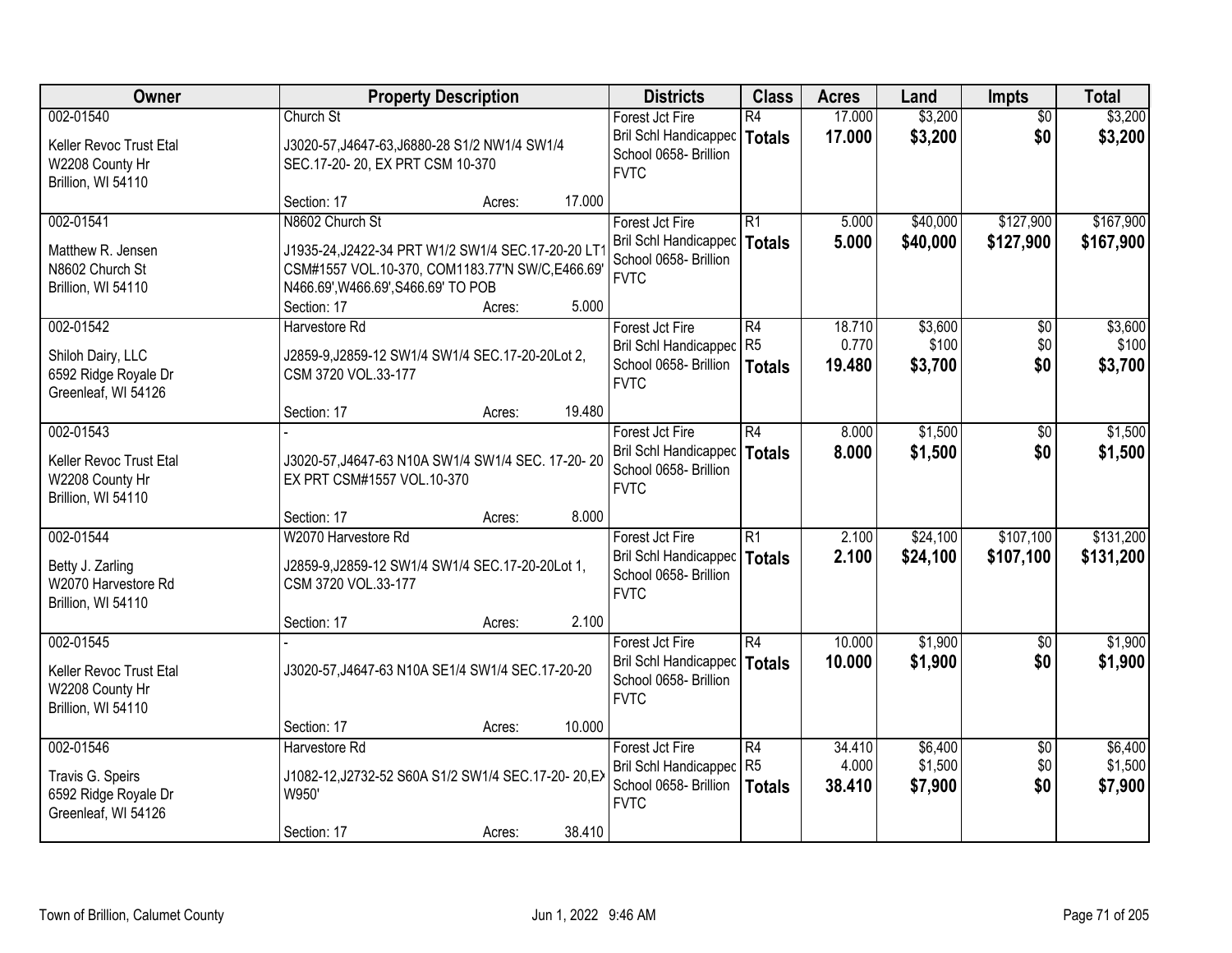| <b>Owner</b>                                                                    | <b>Property Description</b>                                                                                                                                                                                     | <b>Districts</b>                                                                        | <b>Class</b>                                                         | <b>Acres</b>                       | Land                                       | <b>Impts</b>                                | <b>Total</b>                                 |
|---------------------------------------------------------------------------------|-----------------------------------------------------------------------------------------------------------------------------------------------------------------------------------------------------------------|-----------------------------------------------------------------------------------------|----------------------------------------------------------------------|------------------------------------|--------------------------------------------|---------------------------------------------|----------------------------------------------|
| 002-01547<br>Kevin F. Fischer<br>N8591 Keuer Rd<br>Brillion, WI 54110           | N8591 Keuer Rd<br>J3644-28, J4397-56 NE1/4 SE1/4 SEC.17-20-20 LYG S &<br>W OF HWY 10, EX RR SUBJ TO EASMT DOC#424663                                                                                            | Forest Jct Fire<br>Bril Schl Handicapped<br>School 0658- Brillion<br><b>FVTC</b>        | R4<br>R <sub>5</sub><br><b>Totals</b>                                | 12.160<br>4.000<br>16.160          | \$2,100<br>\$2,800<br>\$4,900              | $\overline{50}$<br>\$0<br>\$0               | \$2,100<br>\$2,800<br>\$4,900                |
|                                                                                 | 16.160<br>Section: 17<br>Acres:                                                                                                                                                                                 |                                                                                         |                                                                      |                                    |                                            |                                             |                                              |
| 002-01548<br>Shirley Parkin<br>N8687 Keuer Rd<br>Brillion, WI 54110             | Keuer <sub>Rd</sub><br>J2821-35, J3710-58 NE1/4 SE1/4 SEC.17-20-20<br>COM430'S E1/4/C, S712.02'TO C/L HWY<br>10, NW703.69', NWLY ALG CRVE 1017.78'TO N/L<br>10.130<br>Section: 17<br>Acres:                     | Forest Jct Fire<br>Bril Schl Handicapped<br>School 0658- Brillion<br><b>FVTC</b>        | $\overline{R4}$<br><b>Totals</b>                                     | 10.130<br>10.130                   | \$2,000<br>\$2,000                         | \$0<br>\$0                                  | \$2,000<br>\$2,000                           |
| 002-01549<br><b>Shirley Parkin</b><br>N8687 Keuer Rd<br>Brillion, WI 54110      | N8687 Keuer Rd<br>J1889-26, J3710-58 NE1/4 SE1/4 SEC.17-20-20 COM<br>NE/C NE-SE, W530', S430', E530', N430' TO POB<br>5.230<br>Section: 17<br>Acres:                                                            | Forest Jct Fire<br>Bril Schl Handicapped<br>School 0658- Brillion<br><b>FVTC</b>        | $\overline{R1}$<br><b>Totals</b>                                     | 5.230<br>5.230                     | \$41,300<br>\$41,300                       | \$170,900<br>\$170,900                      | \$212,200<br>\$212,200                       |
| 002-01550<br>Dmw Real Estate, LLC<br>7043 Bunker Hill Rd<br>Greenleaf, WI 54126 | Harvestore Rd<br>94-368, J4017-15 NW1/4 SE1/4 SEC. 17-20-20 EX RR                                                                                                                                               | Forest Jct Fire<br><b>Bril Schl Handicapped</b><br>School 0658- Brillion<br><b>FVTC</b> | R4<br>R <sub>5</sub> M<br><b>Totals</b>                              | 33.600<br>4.000<br>37.600          | \$6,400<br>\$6,400<br>\$12,800             | $\sqrt[6]{}$<br>\$0<br>\$0                  | \$6,400<br>\$6,400<br>\$12,800               |
|                                                                                 | 37.600<br>Section: 17<br>Acres:                                                                                                                                                                                 |                                                                                         |                                                                      |                                    |                                            |                                             |                                              |
| 002-01551<br>Dmw Real Estate, LLC<br>7043 Bunker Hill Rd<br>Greenleaf, WI 54126 | Harvestore Rd<br>94-368, J4017-15 SW1/4 SE1/4 SEC. 17-20-20 EX<br>CSM#2040 VOL.14-311 12AC                                                                                                                      | Forest Jct Fire<br><b>Bril Schl Handicapped</b><br>School 0658- Brillion<br><b>FVTC</b> | $\overline{R4}$<br>R <sub>5</sub><br><b>Totals</b>                   | 27.690<br>0.310<br>28,000          | \$5,400<br>\$100<br>\$5,500                | $\overline{50}$<br>\$0<br>\$0               | \$5,400<br>\$100<br>\$5,500                  |
|                                                                                 | 28.000<br>Section: 17<br>Acres:                                                                                                                                                                                 |                                                                                         |                                                                      |                                    |                                            |                                             |                                              |
| 002-01552<br>Jay F. Post<br>W1836 Harvestore Rd<br>Brillion, WI 54110           | W1836 Harvestore Rd<br>94-368, J3997-1, J5252-55 SW1/4 SE1/4 SEC. 17-20-20<br>LOT1 CSM14-311, COM453'E S1/4/C, N618.88', E844.64'<br>S618.88', W844.64'TO POB RES S33'FOR RD<br>12.000<br>Section: 17<br>Acres: | Forest Jct Fire<br><b>Bril Schl Handicapped</b><br>School 0658- Brillion<br><b>FVTC</b> | R4<br>R <sub>5</sub><br>R <sub>7</sub><br><b>Totals</b>              | 9.690<br>0.310<br>2.000<br>12.000  | \$1,900<br>\$100<br>\$22,500<br>\$24,500   | $\sqrt{6}$<br>\$0<br>\$119,400<br>\$119,400 | \$1,900<br>\$100<br>\$141,900<br>\$143,900   |
| 002-01553<br>Kevin F. Fischer<br>N8591 Keuer Rd<br>Brillion, WI 54110           | N8591 Keuer Rd<br>J3644-28, J4397-56 SE1/4 SE1/4 SEC.17-20-20, EX COM<br>SW/C N275.75', E112', N50 E73', SE53', E344', S282.7',<br>W559.2'TO POB<br>36.210<br>Section: 17<br>Acres:                             | Forest Jct Fire<br><b>Bril Schl Handicapped</b><br>School 0658- Brillion<br><b>FVTC</b> | $\overline{R1}$<br>R <sub>4</sub><br>R <sub>5</sub><br><b>Totals</b> | 1.500<br>30.710<br>4.000<br>36.210 | \$19,000<br>\$5,800<br>\$2,600<br>\$27,400 | \$261,200<br>\$0<br>\$0<br>\$261,200        | \$280,200<br>\$5,800<br>\$2,600<br>\$288,600 |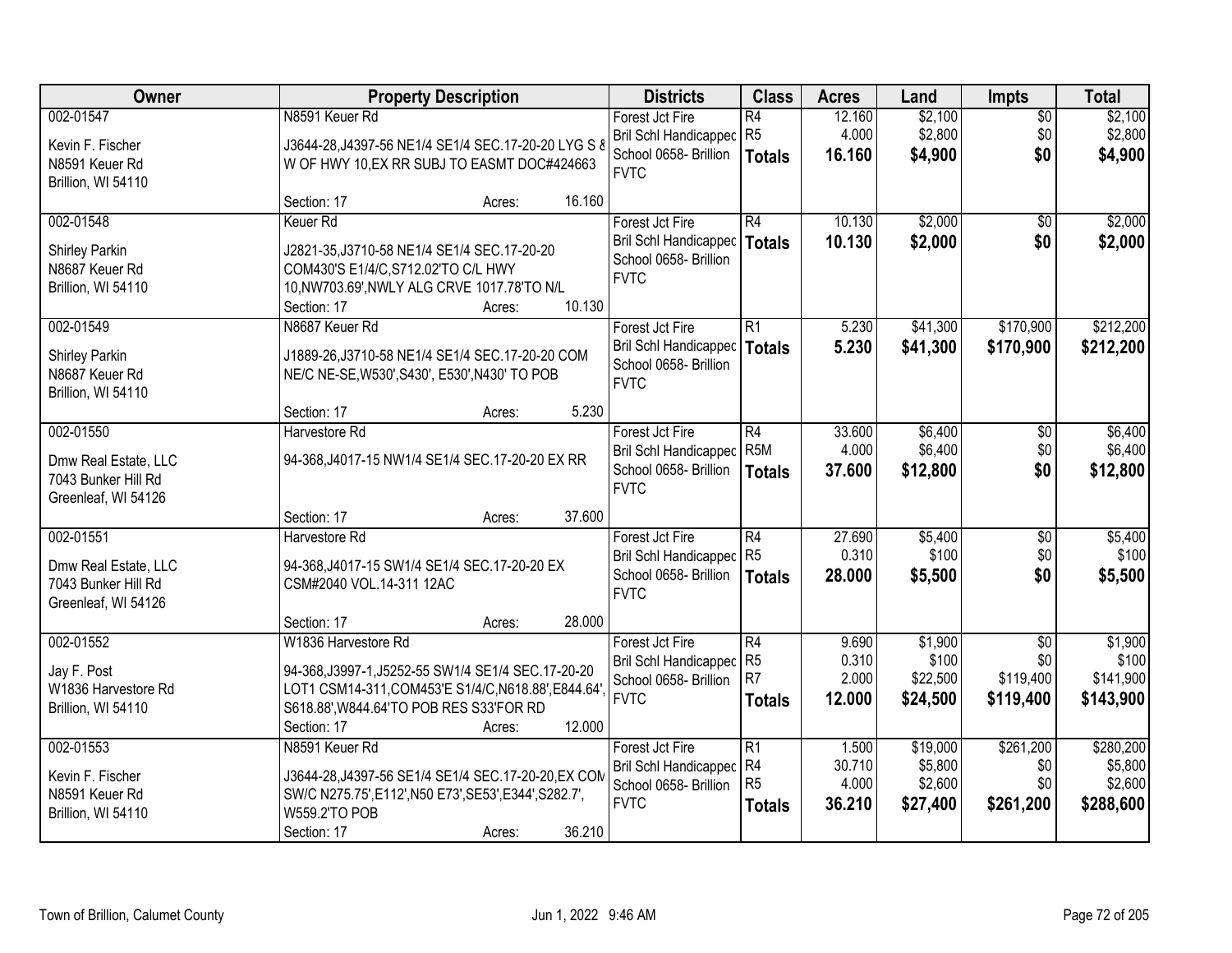| Owner                                                                                            | <b>Property Description</b>                                                                                                                                                                                          | <b>Districts</b>                                                                                                                          | <b>Class</b>                     | <b>Acres</b>     | Land                   | <b>Impts</b>           | <b>Total</b>            |
|--------------------------------------------------------------------------------------------------|----------------------------------------------------------------------------------------------------------------------------------------------------------------------------------------------------------------------|-------------------------------------------------------------------------------------------------------------------------------------------|----------------------------------|------------------|------------------------|------------------------|-------------------------|
| 002-01554<br>Aaron M. Pakala<br>W1786 Harvestore Rd<br>Brillion, WI 54110                        | W1786 Harvestore Rd<br>156-511,114-609 SE1/4 SE1/4 SEC.17-20-20 COM205'E<br>SW/C OF SE-SE, NWLY 233.75', W28', N134', ELY73',<br>SELY53', SLY282.70', W354.2' TO POB                                                 | Forest Jct Fire<br>Bril Schl Handicapped<br>School 0658- Brillion<br><b>FVTC</b>                                                          | R1<br>Totals                     | 2.510<br>2.510   | \$26,300<br>\$26,300   | \$147,500<br>\$147,500 | \$173,800<br>\$173,800  |
| 002-01555<br>Richard R. Payne<br>222 Linden Ct<br>Neenah, WI 54956                               | 2.510<br>Section: 17<br>Acres:<br>W1798 Harvestore Rd<br>88-312,171-525 SE1/4 SE1/4 SEC.17-20-20 COM SW/C<br>E1/2 SE1/4, N275.75', E154', S42', E28', SELY 233.75',<br>W205'TO POB<br>0.280<br>Section: 17<br>Acres: | Forest Jct Fire<br>Bril Schl Handicapped   Totals<br>School 0658- Brillion<br><b>FVTC</b>                                                 | R <sub>1</sub>                   | 0.280<br>0.280   | \$4,400<br>\$4,400     | \$86,500<br>\$86,500   | \$90,900<br>\$90,900    |
| 002-01556<br>State of WI Dot Vac/Rr<br>101 S Webster St<br>Madison, WI 53707                     | Vacated Rr/Row<br>329596 VACATED RR THRU SEC.17-20-20<br><b>EAST/WEST LINE</b><br>3.440<br>Section: 17<br>Acres:                                                                                                     | Forest Jct Fire<br>Bril Schl Handicapped   Totals<br>School 0658- Brillion<br><b>FVTC</b>                                                 | $\overline{\text{X2}}$           | 3.440<br>3.440   | $\overline{50}$<br>\$0 | \$0<br>\$0             | $\overline{\$0}$<br>\$0 |
| 002-01558<br>Beach Fay M Revoc Trust<br>N8817 Main St<br>PO Box 185<br>Forest Junction, WI 54123 | Main St<br>J1543-12 ABAND.RR IN NW1/4 NE1/4 SEC<br>17-20-20.COM823.14'S&362.63' SE<br>NW/C,CONT.SE140.59', SW126.67'TO C/L MILL ST,<br>0.430<br>Section: 17<br>Acres:                                                | <b>Forest Junction</b><br>Sanitary District #5<br>Forest Jct Fire<br><b>Bril Schl Handicapped</b><br>School 0658- Brillion<br><b>FVTC</b> | R1<br><b>Totals</b>              | 0.430<br>0.430   | \$7,000<br>\$7,000     | \$700<br>\$700         | \$7,700<br>\$7,700      |
| 002-01559<br>State of WI Dnr Vac/Rr<br>101 S Webster St<br>PO Box 7921<br>Madison, WI 53707      | J1517-49, J1670-42 ABANDONED RR IN SEC. 17-20-<br>20, LYG BTW E/L WEST CENTRAL RR AND W/L E1/2<br>SE1/4 SEC.17<br>8.970<br>Section: 17<br>Acres:                                                                     | <b>Forest Junction</b><br>Sanitary District #5<br>Forest Jct Fire<br><b>Bril Schl Handicapped</b><br>School 0658- Brillion<br><b>FVTC</b> | $\overline{X2}$<br><b>Totals</b> | 8.970<br>8.970   | $\overline{60}$<br>\$0 | $\overline{50}$<br>\$0 | $\sqrt{50}$<br>\$0      |
| 002-01560<br>Connie J. Ott<br>PO Box 112<br>Forest Junction, WI 54123                            | $Hwy$ 10<br>122-260, J3001-16 PT OF NE1/4 NE1/4 LYY N OF RR &<br>W OF FOREST JUNCTION VILLAGE, EX .05AC FOR<br>HWY & EX CSM12-167<br>0.080<br>Section: 18<br>Acres:                                                  | <b>Forest Junction</b><br>Sanitary District #5<br>Forest Jct Fire<br>Bril Schl Handicapped<br>School 0658- Brillion<br><b>FVTC</b>        | R1<br><b>Totals</b>              | 0.080<br>0.080   | \$1,300<br>\$1,300     | \$1,700<br>\$1,700     | \$3,000<br>\$3,000      |
| 002-01562<br>Stanelle Arthur Tstm Trust<br>W2088 Stanelle Rd<br>Brillion, WI 54110               | Hwy 57<br>82-69,159-561,180-328 NW1/4 NE1/4 SEC.18-20-20 EX<br>CSM4-298 .99A, EX LOT 1 CSM 1243 NOW DESC WITH<br>CSM3038, EX LOT 2 CSM1243, EX CSM9-271 1.94AC,<br>20.826<br>Section: 18<br>Acres:                   | <b>Forest Junction</b><br>Sanitary District #5<br>Forest Jct Fire<br>Bril Schl Handicapped<br>School 0658- Brillion<br><b>FVTC</b>        | R4<br><b>Totals</b>              | 20.826<br>20.826 | \$3,700<br>\$3,700     | \$0<br>\$0             | \$3,700<br>\$3,700      |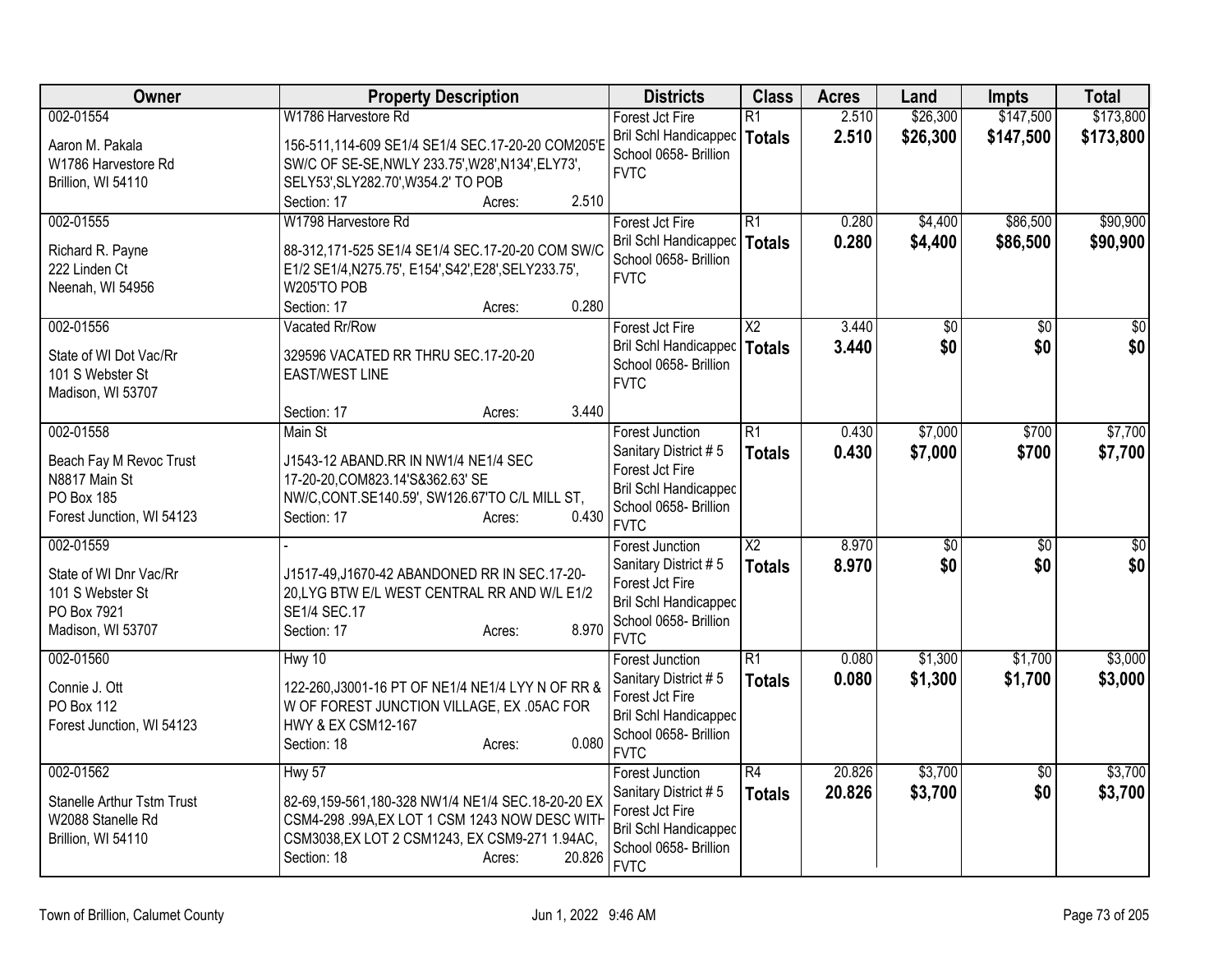| Owner                     | <b>Property Description</b>                           | <b>Districts</b>                               | <b>Class</b>    | <b>Acres</b> | Land     | <b>Impts</b>    | <b>Total</b> |
|---------------------------|-------------------------------------------------------|------------------------------------------------|-----------------|--------------|----------|-----------------|--------------|
| 002-01563                 | N8848 Hwy 57                                          | Forest Junction                                | $\overline{R1}$ | 0.800        | \$19,100 | \$88,000        | \$107,100    |
| Hammer Family Trust       | J1417-29, J3015-36 COM696'S NW/C NW1/4 NE1/4          | Sanitary District #5                           | <b>Totals</b>   | 0.800        | \$19,100 | \$88,000        | \$107,100    |
| N8848 Hwy 57              | SEC.18-20-20, E290.6', S150', W290.6', N150'TO POB EX | Forest Jct Fire                                |                 |              |          |                 |              |
| Brillion, WI 54110        | HWY ROW DOC#470159(CORR#475 471)                      | <b>Bril Schl Handicapped</b>                   |                 |              |          |                 |              |
|                           | 0.800<br>Section: 18<br>Acres:                        | School 0658- Brillion<br><b>FVTC</b>           |                 |              |          |                 |              |
| 002-01564                 | N8890 State Highway 57                                | <b>Forest Junction</b>                         | $\overline{R2}$ | 0.990        | \$14,700 | $\overline{50}$ | \$14,700     |
|                           |                                                       | Sanitary District #5                           | <b>Totals</b>   | 0.990        | \$14,700 | \$0             | \$14,700     |
| Prestige Auto Sales, Inc. | J192-34 COM N1/4 COR SEC.18-20-20, S130', E196'TO     | Forest Jct Fire                                |                 |              |          |                 |              |
| N8890 Hwy 57              | POB, E160', S270', W160', N270'TO POB TRACT 1         | <b>Bril Schl Handicapped</b>                   |                 |              |          |                 |              |
| Brillion, WI 54110        | CSM#648 VOL4-298                                      | School 0658- Brillion                          |                 |              |          |                 |              |
|                           | 0.990<br>Section: 18<br>Acres:                        | <b>FVTC</b>                                    |                 |              |          |                 |              |
| 002-01565                 | N8890 State Highway 57                                | Forest Junction                                | $\overline{R2}$ | 0.570        | \$18,500 | \$704,300       | \$722,800    |
| Prestige Auto Sales, Inc. | J192-32, J1189-17 NW1/4 NE1/4 SEC.18-20-20 COM        | Sanitary District #5                           | <b>Totals</b>   | 0.570        | \$18,500 | \$704,300       | \$722,800    |
| N8890 Hwy 57              | INTR E-L HWY& S-L TN RD W50', N50', E210', S50', W14' | Forest Jct Fire                                |                 |              |          |                 |              |
| Brillion, WI 54110        | S121', W146', N121'TO POB EX HWY ROW DOC#47622        | <b>Bril Schl Handicapped</b>                   |                 |              |          |                 |              |
|                           | 0.570<br>Section: 18<br>Acres:                        | School 0658- Brillion                          |                 |              |          |                 |              |
|                           |                                                       | <b>FVTC</b>                                    |                 |              |          |                 |              |
| 002-01566                 | Hwy 57                                                | <b>Forest Junction</b>                         | R2              | 0.330        | \$11,500 | $\overline{50}$ | \$11,500     |
| Jeffrey Meulemans         | 94-503, J192-32 COM121'S OF 50'LYG S OF HWY 10        | Sanitary District #5                           | <b>Totals</b>   | 0.330        | \$11,500 | \$0             | \$11,500     |
| N8890 Hwy 57              | NW1/4 NE1/4 SEC.18-20-20 S149.18', E146', N149.18',   | Forest Jct Fire                                |                 |              |          |                 |              |
| Brillion, WI 54110        | W146'TO POB EX HWY ROW DOC#476202                     | Bril Schl Handicapped<br>School 0658- Brillion |                 |              |          |                 |              |
|                           | 0.330<br>Section: 18<br>Acres:                        | <b>FVTC</b>                                    |                 |              |          |                 |              |
| 002-01567                 | W2265 Keller St                                       | Forest Junction                                | $\overline{R2}$ | 3.340        | \$62,300 | \$144,600       | \$206,900    |
|                           |                                                       | Sanitary District #5                           | <b>Totals</b>   | 3.340        | \$62,300 | \$144,600       | \$206,900    |
| Dkm Holdings, LLC         | J1089-47, J3153-19, J3166-6 NW1/4 NE1/4               | Forest Jct Fire                                |                 |              |          |                 |              |
| PO Box 29                 | SEC.18-20-20 LOT 1 CSM 3038 VOL 25-149 (INCL LOT      | <b>Bril Schl Handicapped</b>                   |                 |              |          |                 |              |
| Fond Du Lac, WI 54936     | 1 CSM#1243 VOL 9-14)<br>3.340                         | School 0658- Brillion                          |                 |              |          |                 |              |
|                           | Section: 18<br>Acres:                                 | <b>FVTC</b>                                    |                 |              |          |                 |              |
| 002-01568                 | W2257 Keller St                                       | Forest Junction                                | $\overline{R2}$ | 1.210        | \$28,500 | \$266,400       | \$294,900    |
| Sks Investment Club LLC   | J1089-46 NW1/4 NE1/4 SEC.18-20-20 LOT 2               | Sanitary District #5                           | <b>Totals</b>   | 1.210        | \$28,500 | \$266,400       | \$294,900    |
| 23415 W Hilltop           | CSM#1858 VOL.13-158 EX E80'                           | Forest Jct Fire                                |                 |              |          |                 |              |
| Brillion, WI 54110        |                                                       | <b>Bril Schl Handicapped</b>                   |                 |              |          |                 |              |
|                           | 1.210<br>Section: 18<br>Acres:                        | School 0658- Brillion                          |                 |              |          |                 |              |
|                           |                                                       | <b>FVTC</b>                                    |                 |              |          |                 |              |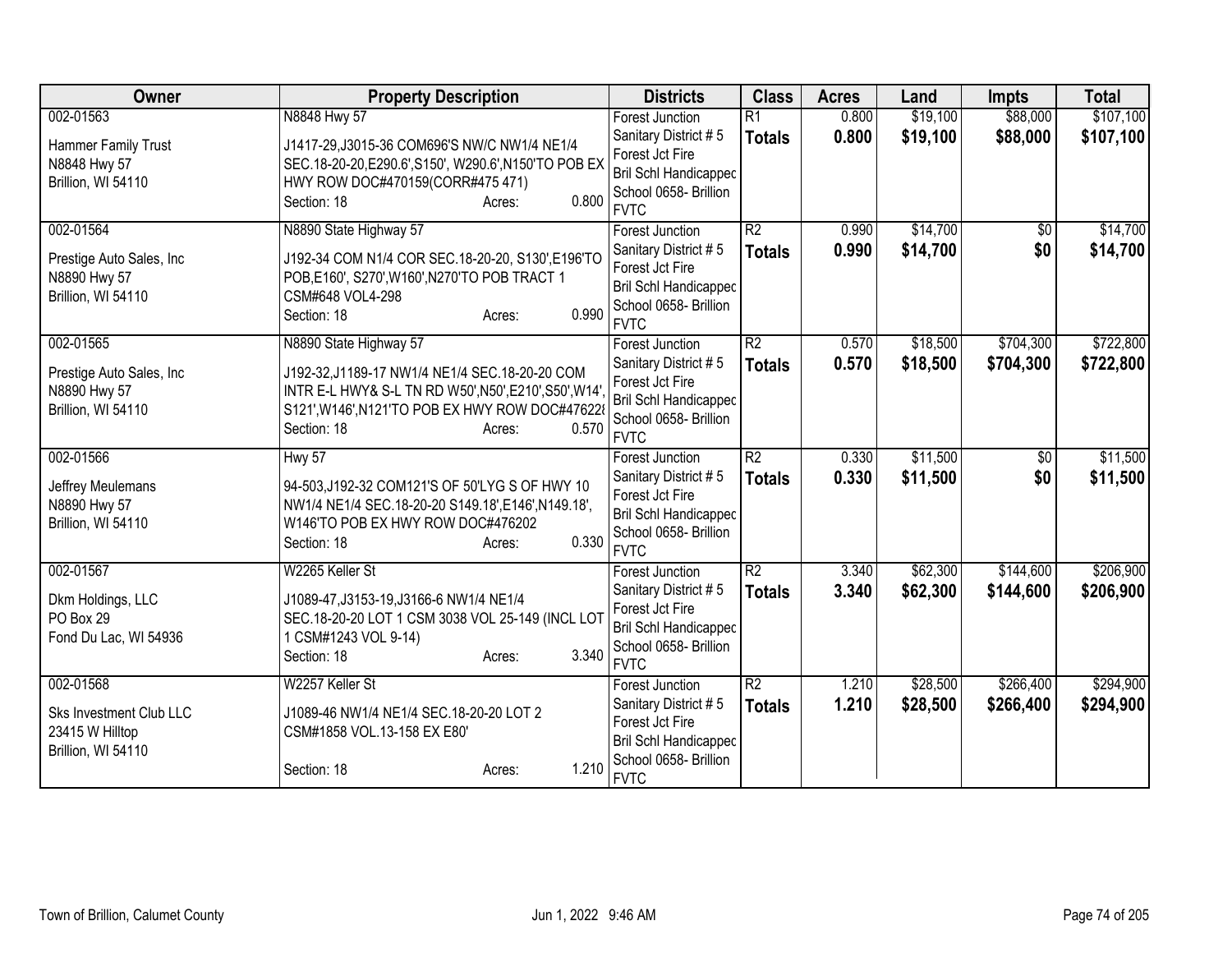| <b>Owner</b>                                                                                            | <b>Property Description</b>                                                                                                                                                                              | <b>Districts</b>                                                                                                                          | <b>Class</b>                     | <b>Acres</b>     | Land                 | <b>Impts</b>           | <b>Total</b>           |
|---------------------------------------------------------------------------------------------------------|----------------------------------------------------------------------------------------------------------------------------------------------------------------------------------------------------------|-------------------------------------------------------------------------------------------------------------------------------------------|----------------------------------|------------------|----------------------|------------------------|------------------------|
| 002-01569<br>Sks Inc<br>23415 W Hilltop Rd<br>Brillion, WI 54110                                        | Keller St<br>J3355-28 NW1/4 NE1/4 SEC.18-20-20 E80' LOT 2<br>CSM#1858 VOL.13-158<br>0.500<br>Section: 18<br>Acres:                                                                                       | <b>Forest Junction</b><br>Sanitary District #5<br>Forest Jct Fire<br>Bril Schl Handicapped<br>School 0658- Brillion<br><b>FVTC</b>        | $\overline{R2}$<br><b>Totals</b> | 0.500<br>0.500   | \$17,400<br>\$17,400 | \$135,300<br>\$135,300 | \$152,700<br>\$152,700 |
| 002-01570<br>Jeffrey Meulemans<br>N8890 Hwy 57<br>Brillion, WI 54110                                    | Hwy 57<br>82-69,159-561,180-328 NW1/4 NE1/4 SEC.18-20-20<br>LOT 1 CSM#3529 VOL.31-98 PREV DESC AS<br>CSM#1350<br>1.490<br>Section: 18<br>Acres:                                                          | <b>Forest Junction</b><br>Sanitary District #5<br>Forest Jct Fire<br><b>Bril Schl Handicapped</b><br>School 0658- Brillion<br><b>FVTC</b> | $\overline{R2}$<br><b>Totals</b> | 1.490<br>1.490   | \$33,100<br>\$33,100 | $\overline{50}$<br>\$0 | \$33,100<br>\$33,100   |
| 002-01572<br>Vicki Zobel<br>PO Box 50<br>W2233 Keller Rd<br>Forest Junction, WI 54123                   | W2233 Keller St<br>J3355-27 NW1/4 NE1/4 SEC.18-20-20 LOT 1<br>CSM#1858 VOL13-158, COM 129.88'S & 790'E N1/4/C,<br>E329.58', SE159.57', S398.64', W470.56', N475.87' TO<br>5.000<br>Section: 18<br>Acres: | <b>Forest Junction</b><br>Sanitary District #5<br>Forest Jct Fire<br><b>Bril Schl Handicapped</b><br>School 0658- Brillion<br><b>FVTC</b> | R2<br><b>Totals</b>              | 5.000<br>5.000   | \$83,000<br>\$83,000 | \$253,200<br>\$253,200 | \$336,200<br>\$336,200 |
| 002-01573<br><b>Stanelle Arthur Estate</b><br>W2088 Stanelle Rd<br>Brillion, WI 54110                   | Hwy 57<br>82-69,159-561,180-328 SW1/4 NE1/4 SEC.18-20-20                                                                                                                                                 | Forest Jct Fire<br><b>Bril Schl Handicapped</b><br>School 0658- Brillion<br><b>FVTC</b>                                                   | R4<br><b>Totals</b>              | 40.000<br>40.000 | \$6,300<br>\$6,300   | $\overline{50}$<br>\$0 | \$6,300<br>\$6,300     |
| 002-01574<br>Shelby Lee Beth Tennessen<br>N8785 Po Box 14<br>Forest Junction, WI 54123                  | 40.000<br>Section: 18<br>Acres:<br>N8785 Church St<br>J2570-18, J3528-33 SE1/4 NE1/4 SEC. 18-20-20 COM<br>1046'N E/1/4/C, W285', N105', E285.31', S94.82'TO POB<br>0.650<br>Section: 18<br>Acres:        | <b>Forest Junction</b><br>Sanitary District #5<br>Forest Jct Fire<br><b>Bril Schl Handicapped</b><br>School 0658- Brillion<br><b>FVTC</b> | $\overline{R1}$<br><b>Totals</b> | 0.650<br>0.650   | \$17,400<br>\$17,400 | \$76,000<br>\$76,000   | \$93,400<br>\$93,400   |
| 002-01575<br>Weber Carl G Revoc Liv Trust<br>N8761 Church St<br>PO Box 134<br>Forest Junction, WI 54123 | N8761 Church St<br>132-712 PT OF SE1/4 NE1/4 COM462'S OF NE/C<br>W330', S198', E55', N85', E275', N113'TO POB SEC.<br>18-20-20<br>0.960<br>Section: 18<br>Acres:                                         | <b>Forest Junction</b><br>Sanitary District #5<br>Forest Jct Fire<br><b>Bril Schl Handicapped</b><br>School 0658- Brillion<br><b>FVTC</b> | $\overline{R1}$<br><b>Totals</b> | 0.960<br>0.960   | \$19,800<br>\$19,800 | \$146,600<br>\$146,600 | \$166,400<br>\$166,400 |
| 002-01576<br>Drayton A. Polzin<br>N8757 Church St<br>Brillion, WI 54110                                 | N8757 Church St<br>92-389, J3150-32 SE1/4 NE1/4 SEC. 18-20-20 COM<br>35'N SE/C NE-SE-NE, N50' W275', S85', E75', N35', E200'<br>TO POB<br>0.380<br>Section: 18<br>Acres:                                 | <b>Forest Junction</b><br>Sanitary District #5<br>Forest Jct Fire<br><b>Bril Schl Handicapped</b><br>School 0658- Brillion<br><b>FVTC</b> | $\overline{R1}$<br><b>Totals</b> | 0.380<br>0.380   | \$13,200<br>\$13,200 | \$142,300<br>\$142,300 | \$155,500<br>\$155,500 |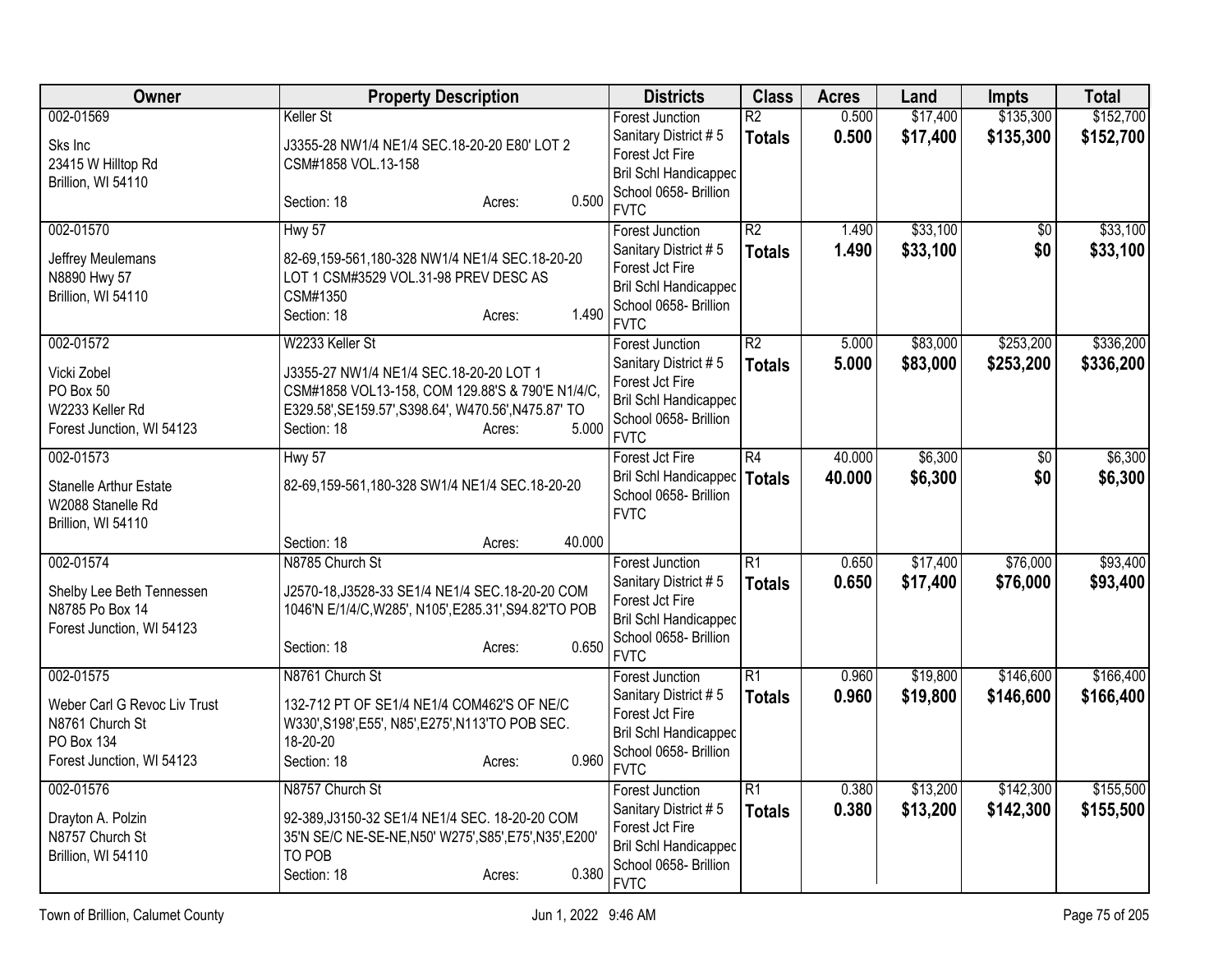| Owner                              | <b>Property Description</b>                           | <b>Districts</b>                        | <b>Class</b>    | <b>Acres</b> | Land     | <b>Impts</b>    | <b>Total</b> |
|------------------------------------|-------------------------------------------------------|-----------------------------------------|-----------------|--------------|----------|-----------------|--------------|
| 002-01577                          | N8753 Church St                                       | Forest Junction                         | $\overline{R1}$ | 0.160        | \$7,000  | \$96,100        | \$103,100    |
| Abraham Lucas Gonnering            | J4999-65 SE1/4 NE1/4 SEC.18-20-20 COM SE/C NE1/4      | Sanitary District #5                    | <b>Totals</b>   | 0.160        | \$7,000  | \$96,100        | \$103,100    |
| N8753 Church St                    | N35', W200', S35', E200'TO POB                        | Forest Jct Fire                         |                 |              |          |                 |              |
| Brillion, WI 54110                 |                                                       | <b>Bril Schl Handicapped</b>            |                 |              |          |                 |              |
|                                    | 0.160<br>Section: 18<br>Acres:                        | School 0658- Brillion                   |                 |              |          |                 |              |
|                                    |                                                       | <b>FVTC</b>                             |                 |              |          |                 |              |
| 002-01578                          | N8761 Church St                                       | Forest Junction                         | $\overline{R1}$ | 1.500        | \$10,000 | $\overline{50}$ | \$10,000     |
| Weber Carl G Revoc Liv Trust       | 94-155 SE1/4 SE1/4 SEC.18-20-20 W20RDS OF             | Sanitary District #5                    | <b>Totals</b>   | 1.500        | \$10,000 | \$0             | \$10,000     |
| N8761 Church St                    | E40RDS OF S12RDS OF N40RDS                            | Forest Jct Fire                         |                 |              |          |                 |              |
| PO Box 134                         |                                                       | <b>Bril Schl Handicapped</b>            |                 |              |          |                 |              |
| Forest Junction, WI 54123          | 1.500<br>Section: 18<br>Acres:                        | School 0658- Brillion<br><b>FVTC</b>    |                 |              |          |                 |              |
| 002-01579                          | N8747 Church St                                       | <b>Forest Junction</b>                  | $\overline{R1}$ | 0.610        | \$10,100 | \$201,700       | \$211,800    |
|                                    |                                                       |                                         |                 |              |          |                 |              |
| Darrel L. Hanson                   | 148-320 SE1/4 NE1/4 SEC.18-20-20Lot 1, CSM 3777       | Sanitary District #5<br>Forest Jct Fire | <b>Totals</b>   | 0.610        | \$10,100 | \$201,700       | \$211,800    |
| PO Box 131                         | VOL.34-98                                             | <b>Bril Schl Handicapped</b>            |                 |              |          |                 |              |
| N8747 Church St                    |                                                       | School 0658- Brillion                   |                 |              |          |                 |              |
| Forest Junction, WI 54123          | 0.610<br>Section: 18<br>Acres:                        | <b>FVTC</b>                             |                 |              |          |                 |              |
| 002-01580                          | N8725 Church St                                       | <b>Forest Junction</b>                  | $\overline{R1}$ | 4.000        | \$30,000 | \$71,100        | \$101,100    |
|                                    |                                                       | Sanitary District #5                    | <b>Totals</b>   | 4.000        | \$30,000 | \$71,100        | \$101,100    |
| Robyn M. Graham<br>N8725 Church St | 87-391 SE1/4 NE1/4 SEC.18-20-20 COM 14RDS N OF        | Forest Jct Fire                         |                 |              |          |                 |              |
| Brillion, WI 54110                 | SE/C SE-NE, N16RDS, W40RDS, S16RDS, E140RDS TO<br>POB | <b>Bril Schl Handicapped</b>            |                 |              |          |                 |              |
|                                    | 4.000<br>Section: 18<br>Acres:                        | School 0658- Brillion                   |                 |              |          |                 |              |
|                                    |                                                       | <b>FVTC</b>                             |                 |              |          |                 |              |
| 002-01581                          | W2108 Huebner Rd                                      | Forest Junction                         | $\overline{R1}$ | 2.000        | \$25,000 | \$70,900        | \$95,900     |
| Thomas R. Vandeloo                 | 131-140, J538-13 N8RDS OF S14RDS OF E40RDS            | Sanitary District #5                    | <b>Totals</b>   | 2.000        | \$25,000 | \$70,900        | \$95,900     |
| PO Box 200                         | SE1/4 NE1/4 SEC.18-20-20                              | Forest Jct Fire                         |                 |              |          |                 |              |
| Forest Junction, WI 54123          |                                                       | <b>Bril Schl Handicapped</b>            |                 |              |          |                 |              |
|                                    | 2.000<br>Section: 18<br>Acres:                        | School 0658- Brillion                   |                 |              |          |                 |              |
|                                    |                                                       | <b>FVTC</b>                             |                 |              |          |                 |              |
| 002-01582                          | W2114 Huebner Rd                                      | <b>Forest Junction</b>                  | $\overline{R1}$ | 1.370        | \$19,600 | \$163,100       | \$182,700    |
| Ricky J. Brunette                  | J683-27, J1340-32, SE1/4 SE1/4 SEC. 18-20-20 PRT      | Sanitary District #5                    | <b>Totals</b>   | 1.370        | \$19,600 | \$163,100       | \$182,700    |
| W2114 Huebner Rd                   | SE-SE & PRT LOT 1 CSM#1707, COM126.84'W               | Forest Jct Fire                         |                 |              |          |                 |              |
| Brillion, WI 54110                 | E/14/C,W53.58', SW10.72',W480.94',N109',E576.62'TO    | <b>Bril Schl Handicapped</b>            |                 |              |          |                 |              |
|                                    | 1.370<br>Section: 18<br>Acres:                        | School 0658- Brillion<br><b>FVTC</b>    |                 |              |          |                 |              |
|                                    |                                                       |                                         |                 |              |          |                 |              |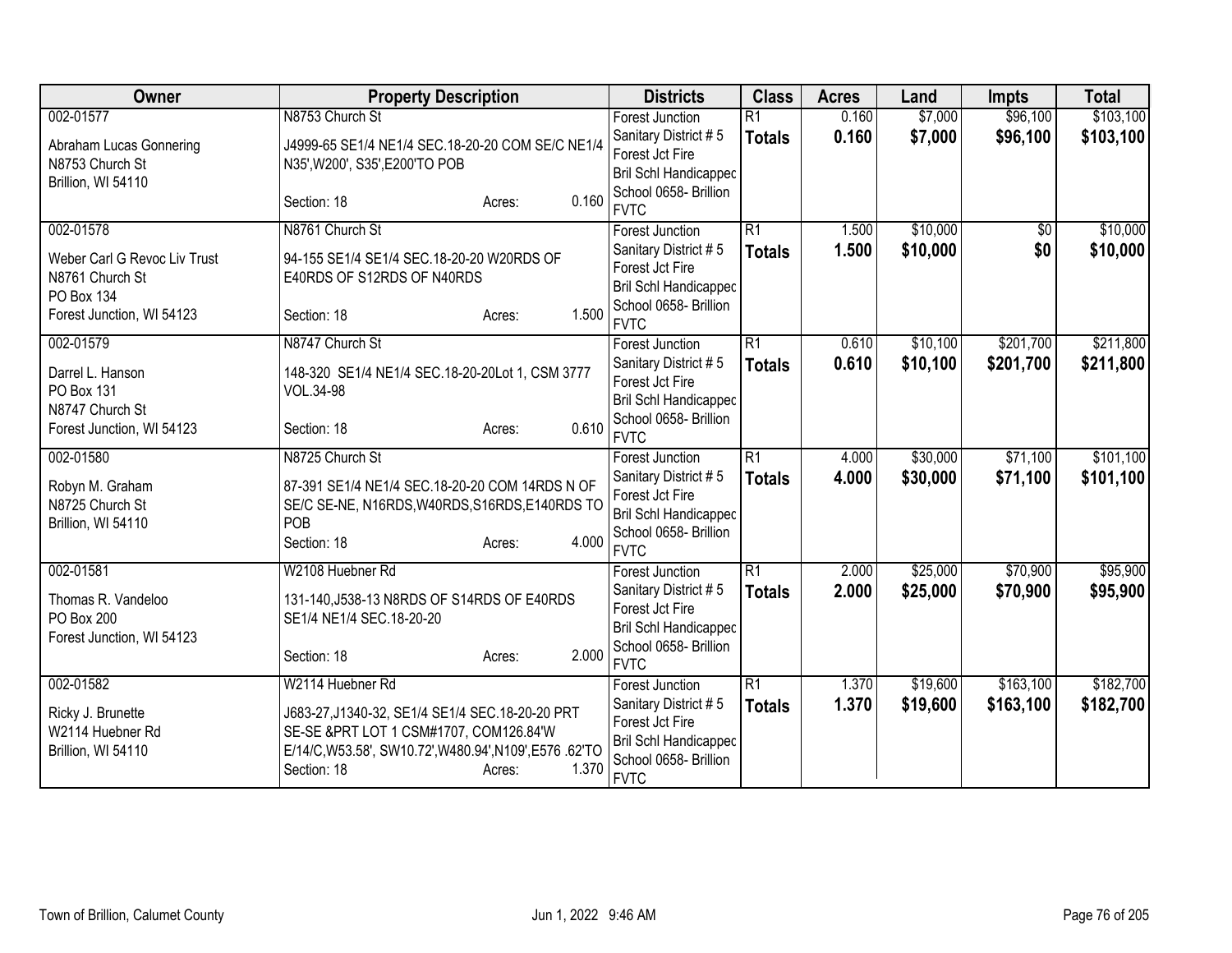| Owner                                                                                              | <b>Property Description</b>                                                                                                                                                | <b>Districts</b>                                                                                                                          | <b>Class</b>                      | <b>Acres</b>              | Land                              | <b>Impts</b>                  | <b>Total</b>                      |
|----------------------------------------------------------------------------------------------------|----------------------------------------------------------------------------------------------------------------------------------------------------------------------------|-------------------------------------------------------------------------------------------------------------------------------------------|-----------------------------------|---------------------------|-----------------------------------|-------------------------------|-----------------------------------|
| 002-01583                                                                                          | N8771 Church St                                                                                                                                                            | <b>Forest Junction</b>                                                                                                                    | $\overline{R1}$                   | 1.220                     | \$18,400                          | \$153,000                     | \$171,400                         |
| Andrew B. Braman<br>N8771 Church<br>Brillion, WI 54110                                             | J3528-32, J3528-39 SE1/4 NE1/4 SEC.18-20-20<br>COM863.71'N E1/4/C, N149.29'<br>W300', SW67.26', S120', E360' TO POB<br>1.220<br>Section: 18<br>Acres:                      | Sanitary District #5<br>Forest Jct Fire<br><b>Bril Schl Handicapped</b><br>School 0658- Brillion<br><b>FVTC</b>                           | <b>Totals</b>                     | 1.220                     | \$18,400                          | \$153,000                     | \$171,400                         |
| 002-01584                                                                                          | Church St                                                                                                                                                                  | Forest Jct Fire                                                                                                                           | X4                                | 24.290                    | $\overline{60}$                   | $\overline{50}$               | $\overline{50}$                   |
| Forest Junction Civic Leag, Inc<br>W2115 Keller St<br>Brillion, WI 54110                           | 87-251, J3528-31, J3528-37 SE1/4 NE1/4 SEC. 18-20-20<br>DESC J3528-31&37 & INCLUDES LOC.ID# 1561 &<br>2159<br>24.290<br>Section: 18<br>Acres:                              | <b>Bril Schl Handicapped</b><br>School 0658- Brillion<br><b>FVTC</b>                                                                      | <b>Totals</b>                     | 24.290                    | \$0                               | \$0                           | \$0                               |
| 002-01585                                                                                          | N8795 Church St                                                                                                                                                            | Forest Jct Fire                                                                                                                           | X4                                | 2.470                     | \$0                               | $\overline{50}$               | $\overline{50}$                   |
| Limits Youth Outreac Outer<br>N8199 Church St<br>PO Box 65<br>Forest Junction, WI 54123            | 87-42, J3528-35 SE1/4 NE1/4 SEC. 18-20-20<br>COM1140.82'N E1/4/C, W285.31<br>FT, S19.58', W274.5', N200'TO N/L<br>2.470<br>Section: 18<br>Acres:                           | <b>Bril Schl Handicapped</b><br>School 0658- Brillion<br><b>FVTC</b>                                                                      | <b>Totals</b>                     | 2.470                     | \$0                               | \$0                           | \$0                               |
| 002-01586                                                                                          |                                                                                                                                                                            | <b>Forest Junction</b>                                                                                                                    | $\overline{R4}$                   | 9.750                     | \$1,900                           | $\overline{50}$               | \$1,900                           |
| <b>Stanelle Arthur Estate</b><br>W2088 Stanelle Rd<br>Brillion, WI 54110                           | 82-69,159-561,180-328 COM SW/C SE1/4 NE1/4 SEC.<br>18-20-20, N651.75', E682.3', S651.75', W682.3'TO POB                                                                    | Sanitary District #5<br>Forest Jct Fire<br><b>Bril Schl Handicapped</b><br>School 0658- Brillion                                          | R <sub>5</sub> M<br><b>Totals</b> | 0.500<br>10.250           | \$800<br>\$2,700                  | \$0<br>\$0                    | \$800<br>\$2,700                  |
|                                                                                                    | 10.250<br>Section: 18<br>Acres:                                                                                                                                            | <b>FVTC</b>                                                                                                                               |                                   |                           |                                   |                               |                                   |
| 002-01587<br>Great Lakes Communities-Wis, LLC<br>N86 W14041 Beacon St<br>Menomonee Falls, WI 53051 | W2377 Hwy 10<br>J696-23, J4403-1 NE-NW FRAC 1/4 SEC. 18-20-20 AS<br>DESC DOC#383578 EX NLY 15AC IN SAN DIST EX<br>HWY ROW DOC#478039                                       | Forest Jct Fire<br>Bril Schl Handicapped R4<br>School 0658- Brillion<br><b>FVTC</b>                                                       | $\overline{R2}$<br><b>Totals</b>  | 10.000<br>9.590<br>19.590 | \$120,500<br>\$1,900<br>\$122,400 | \$181,100<br>\$0<br>\$181,100 | \$301,600<br>\$1,900<br>\$303,500 |
|                                                                                                    | 19.590<br>Section: 18<br>Acres:                                                                                                                                            |                                                                                                                                           |                                   |                           |                                   |                               |                                   |
| 002-01588<br>Great Lakes Communities-Wis, LLC<br>N86 W14041 Beacon St<br>Menomonee Falls, WI 53051 | W2389 Hwy 10<br>J696-23, J4403-1 NE-NW FRAC 1/4 SEC. 18-20-20 NLY<br>15AC IN SAN DIST BEING PART OF DOC#383578 EX<br>HWY ROW DOC#478039<br>14.790<br>Section: 18<br>Acres: | Forest Junction<br>Sanitary District #5<br>Forest Jct Fire<br><b>Bril Schl Handicapped</b><br>School 0658- Brillion<br><b>FVTC</b>        | $\overline{R2}$<br><b>Totals</b>  | 14.790<br>14.790          | \$156,400<br>\$156,400            | \$278,300<br>\$278,300        | \$434,700<br>\$434,700            |
| 002-01589<br>Ronald G. Kuusisto Jr<br>W2391 Hwy 10<br>Brillion, WI 54110                           | W2391 US Highway 10<br>147-516, J2000-1 NE1/4 NW1/4 SEC. 18-20-20 LOT 1<br>CSM#394 VOL.2-358<br>1.550<br>Section: 18<br>Acres:                                             | <b>Forest Junction</b><br>Sanitary District #5<br>Forest Jct Fire<br><b>Bril Schl Handicapped</b><br>School 0658- Brillion<br><b>FVTC</b> | $\overline{R2}$<br><b>Totals</b>  | 1.550<br>1.550            | \$34,100<br>\$34,100              | \$385,600<br>\$385,600        | \$419,700<br>\$419,700            |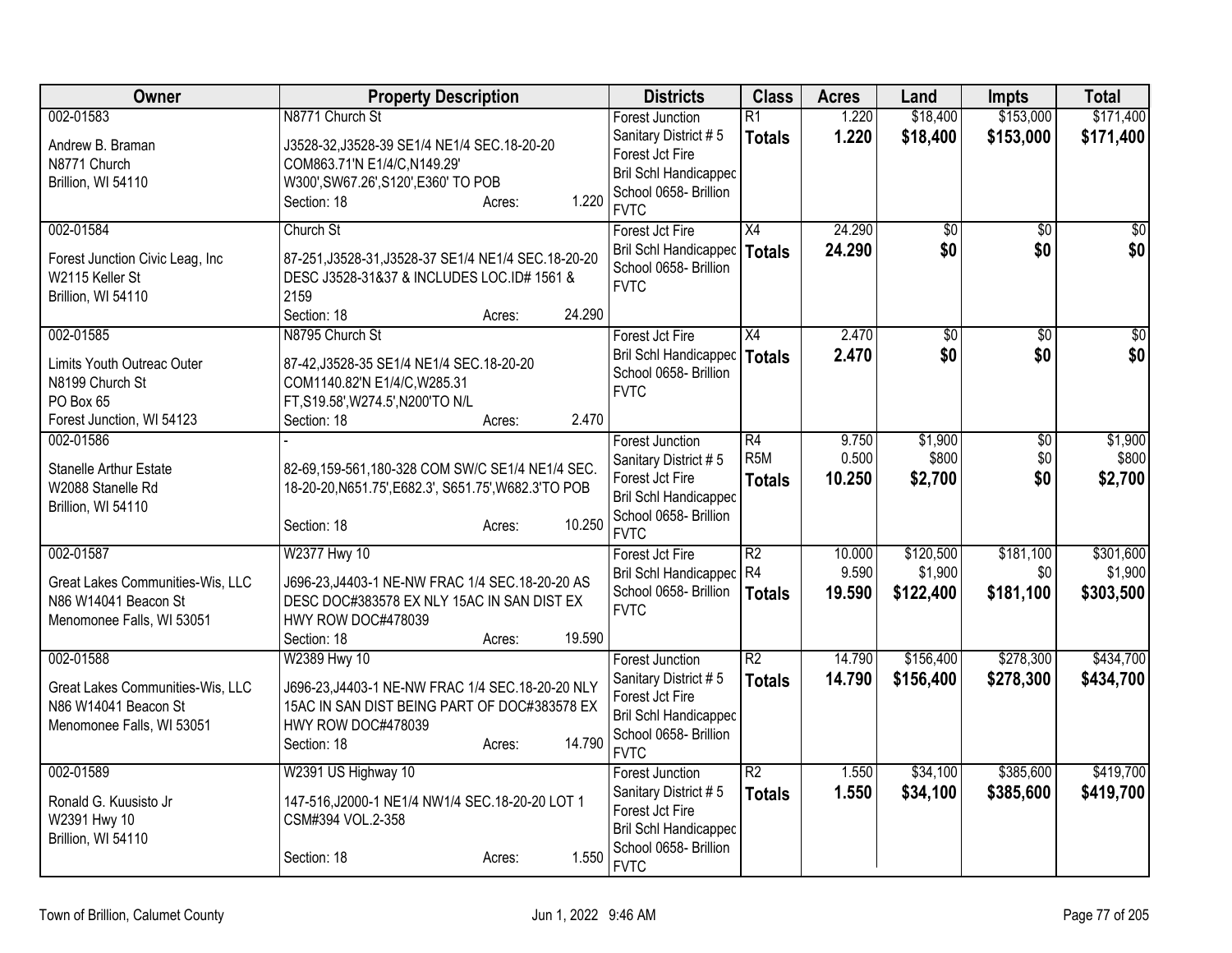| Owner                                                                       | <b>Property Description</b>                                                                                                                                                           | <b>Districts</b>                                                                                                | <b>Class</b>    | <b>Acres</b>     | Land                | <b>Impts</b> | <b>Total</b>        |
|-----------------------------------------------------------------------------|---------------------------------------------------------------------------------------------------------------------------------------------------------------------------------------|-----------------------------------------------------------------------------------------------------------------|-----------------|------------------|---------------------|--------------|---------------------|
| 002-01590                                                                   | W2313 Hwy 10                                                                                                                                                                          | <b>Forest Junction</b>                                                                                          | $\overline{R1}$ | 0.640            | \$17,300            | \$50,200     | \$67,500            |
| Jason Sheldon<br>W2313 Ush 10<br>Brillion, WI 54110                         | 141-496, J2482-53 COM181.32'S & 153.2'W OF N1/4<br>COR SEC.18-20-20, W230.4', N194.15', E223.69',<br>S186.35'TO POB NE1/4 NW1/4 EX HWY ROW<br>0.640<br>Section: 18<br>Acres:          | Sanitary District #5<br>Forest Jct Fire<br>Bril Schl Handicapped<br>School 0658- Brillion<br><b>FVTC</b>        | <b>Totals</b>   | 0.640            | \$17,300            | \$50,200     | \$67,500            |
| 002-01591                                                                   | N8897 Hwy 57                                                                                                                                                                          | <b>Forest Junction</b>                                                                                          | $\overline{X2}$ | 1.110            | $\overline{50}$     | $\sqrt{6}$   | $\sqrt{50}$         |
| State of WI Dot Hwy 57/Row<br>101 S Webster St<br>Madison, WI 53707         | 139-6,154-54,J3996-48 COM N1/4 COR SEC.18-20-20,<br>S389.97', W314.54', N208.71', E160.75', N181', E153'TO<br>POB INCL CSM#499 VOL.3-255 EX HWY ROW<br>1.110<br>Section: 18<br>Acres: | Sanitary District #5<br>Forest Jct Fire<br><b>Bril Schl Handicapped</b><br>School 0658- Brillion<br><b>FVTC</b> | <b>Totals</b>   | 1.110            | \$0                 | \$0          | \$0                 |
| 002-01592                                                                   | W2377 Hwy 10                                                                                                                                                                          | Forest Jct Fire                                                                                                 | R1              | 0.610            | \$7,900             | \$123,000    | \$130,900           |
| Kelly Lee<br>W2377 Highway 10 #17<br>Forest Junction, WI 54123              | J896-45 NE1/4 NW FRAC 1/4 SEC.18-20-20 LOT 1<br>CSM#1189 VOL.8-224                                                                                                                    | Bril Schl Handicapped   Totals<br>School 0658- Brillion<br><b>FVTC</b>                                          |                 | 0.610            | \$7,900             | \$123,000    | \$130,900           |
|                                                                             | 0.610<br>Section: 18<br>Acres:                                                                                                                                                        |                                                                                                                 |                 |                  |                     |              |                     |
| 002-01593                                                                   | Hwy 10                                                                                                                                                                                | Forest Jct Fire                                                                                                 | R4              | 30.000           | \$5,800             | $\sqrt[6]{}$ | \$5,800             |
| Aak Holdings III, LLC<br>N9434 Cemetery Rd<br>Brillion, WI 54110            | J2885-5, J3969-46 NW1/4 NW FRAC 1/4 SEC.18-20-20                                                                                                                                      | Bril Schl Handicapped   R5M<br>School 0658- Brillion<br><b>FVTC</b>                                             | <b>Totals</b>   | 4.250<br>34.250  | \$6,400<br>\$12,200 | \$0<br>\$0   | \$6,400<br>\$12,200 |
|                                                                             | 34.250<br>Section: 18<br>Acres:                                                                                                                                                       |                                                                                                                 |                 |                  |                     |              |                     |
| 002-01594<br>Tinedale Farms, LLC<br>2768 Poplar St<br>Wrightstown, WI 54180 | J2366-34, J3783-43, J4772-30 SW1/4 NW FRAC 1/4<br>SEC.18-20-20                                                                                                                        | Forest Jct Fire<br>Bril Schl Handicapped<br>School 0658- Brillion<br><b>FVTC</b>                                | R4<br>Totals    | 34.240<br>34.240 | \$6,300<br>\$6,300  | \$0<br>\$0   | \$6,300<br>\$6,300  |
|                                                                             | 34.240<br>Section: 18<br>Acres:                                                                                                                                                       |                                                                                                                 |                 |                  |                     |              |                     |
| 002-01595                                                                   | Hwy 57                                                                                                                                                                                | Forest Jct Fire                                                                                                 | R4              | 36.100           | \$7,000             | \$0          | \$7,000             |
| Tinedale Farms, LLC<br>2768 Poplar St<br>Wrightstown, WI 54180              | J2366-34, J3783-43, J4772-30 SE1/4 NW FRAC 1/4<br>SEC.18-20-20, EX S450'OF E265' & EX HWY/ROW<br>5/14/31 EX DOC#531699                                                                | Bril Schl Handicapped<br>School 0658- Brillion<br><b>FVTC</b>                                                   | <b>Totals</b>   | 36.100           | \$7,000             | \$0          | \$7,000             |
| 002-01596                                                                   | 36.100<br>Section: 18<br>Acres:<br>N8717 Hwy 57                                                                                                                                       | Forest Jct Fire                                                                                                 | R1              | 3.900            | \$34,000            | \$139,100    | \$173,100           |
| Gerald A. Nikolai<br>N8717 Hwy 57<br>Brillion, WI 54110                     | J2133-56, J3481-56 SE1/4 NW FRAC 1/4 SEC. 18-20-20<br>COM SE/C SE-NW, N450', W265', S450', E265'TO POB &<br>PRT DESC DOC#531699<br>3.900<br>Section: 18<br>Acres:                     | Bril Schl Handicapped<br>School 0658- Brillion<br><b>FVTC</b>                                                   | Totals          | 3.900            | \$34,000            | \$139,100    | \$173,100           |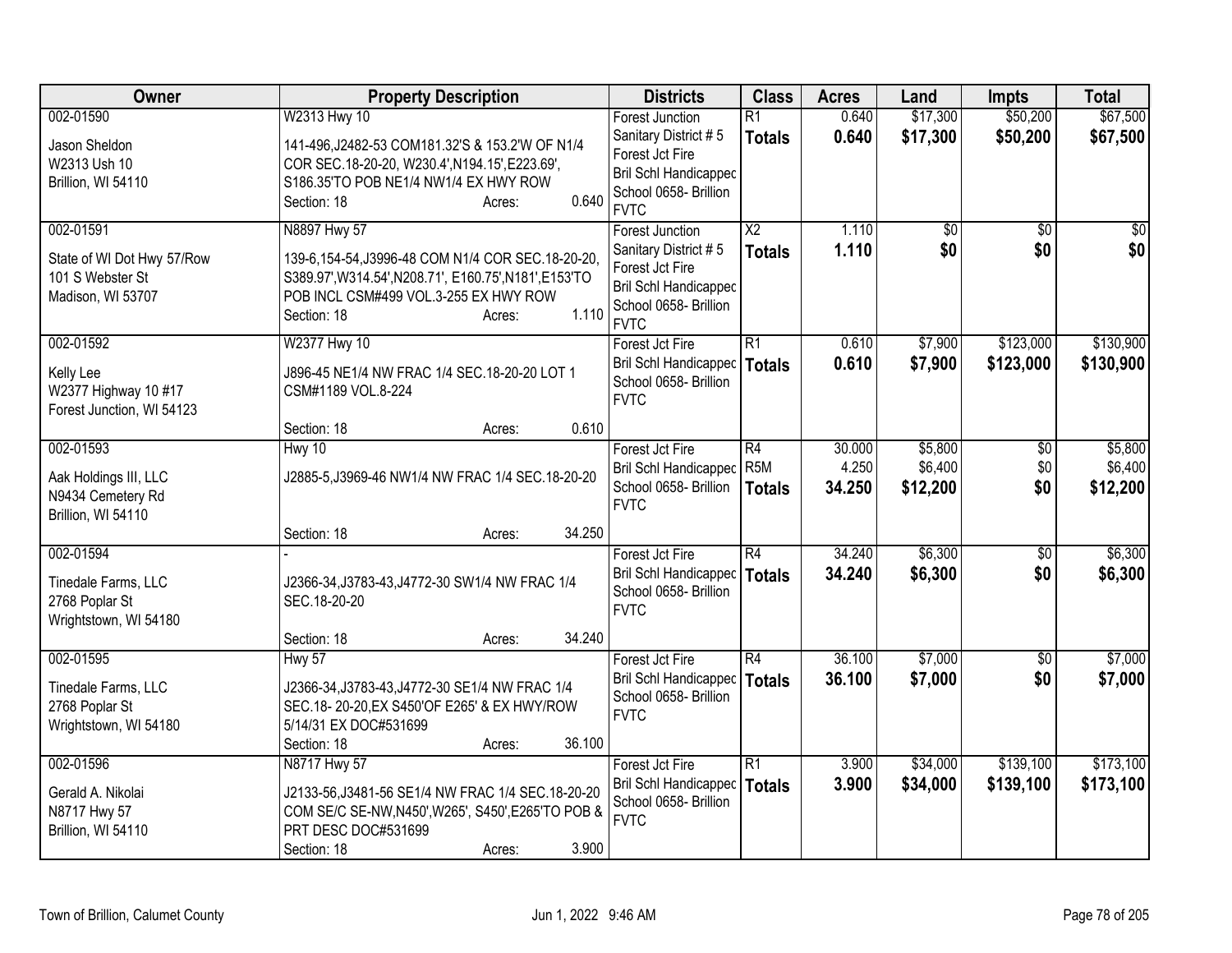| Owner                                                                        |                                                                                                                                                                     | <b>Property Description</b> |        |                                                                                  | <b>Class</b>                           | <b>Acres</b>              | Land                          | <b>Impts</b>                  | <b>Total</b>                    |
|------------------------------------------------------------------------------|---------------------------------------------------------------------------------------------------------------------------------------------------------------------|-----------------------------|--------|----------------------------------------------------------------------------------|----------------------------------------|---------------------------|-------------------------------|-------------------------------|---------------------------------|
| 002-01597<br>Gerald A. Nikolai<br>N8717 Hwy 57<br>Brillion, WI 54110         | Hwy 57<br>J2133-56, J3481-56 NE1/4 SW1/4 SEC. 18-20-20 EX 20A<br>EX DOC#531700                                                                                      |                             |        | Forest Jct Fire<br>Bril Schl Handicapped<br>School 0658- Brillion<br><b>FVTC</b> | R4<br>R <sub>5M</sub><br><b>Totals</b> | 14.740<br>3.000<br>17.740 | \$2,800<br>\$4,800<br>\$7,600 | $\overline{50}$<br>\$0<br>\$0 | \$2,800<br>\$4,800<br>\$7,600   |
|                                                                              | Section: 18                                                                                                                                                         | Acres:                      | 17.740 |                                                                                  |                                        |                           |                               |                               |                                 |
| 002-01598<br>Bonnie M. Hopfensperger<br>W1836 County K<br>Brillion, WI 54110 | Hwy 57<br>J2859-9, J2923-22 NE1/4 SW1/4 SEC.18-20-20 COM<br>S1/4 COR SEC.18, N1329.52', W66.8'& POB, W ALG<br>S-LN NE-SW 1179.7', N309.3', E303.21',<br>Section: 18 | Acres:                      | 20.000 | Forest Jct Fire<br>Bril Schl Handicapped<br>School 0658- Brillion<br><b>FVTC</b> | R4<br>Totals                           | 20.000<br>20.000          | \$3,900<br>\$3,900            | $\overline{50}$<br>\$0        | \$3,900<br>\$3,900              |
| 002-01599                                                                    | Hwy 57                                                                                                                                                              |                             |        | Forest Jct Fire                                                                  | R4                                     | 39.520                    | \$7,600                       | \$0                           | \$7,600                         |
| Tinedale Farms, LLC<br>2768 Poplar St<br>Wrightstown, WI 54180               | J2366-34, J3783-43, J4772-30 NW1/4 SW FRAC 1/4<br>SEC.18-20-20 SUBJ TO ING/EGR DESC.J2681-53 &<br>PRT DESC DOC#531700<br>Section: 18                                | Acres:                      | 39.520 | <b>Bril Schl Handicapped</b><br>School 0658- Brillion<br><b>FVTC</b>             | Totals                                 | 39.520                    | \$7,600                       | \$0                           | \$7,600                         |
| 002-01600                                                                    | W2420 Harvestore Rd                                                                                                                                                 |                             |        | Forest Jct Fire                                                                  | R4                                     | 34.710                    | \$6,700                       | $\sqrt{6}$                    | \$6,700                         |
| Gregory A. Vanthiel<br>W2420 Harvestore Rd<br>Hilbert, WI 54129              | J2366-34, J2681-53 SW1/4 SW FRAC 1/4 SEC. 18-20-20                                                                                                                  |                             |        | Bril Schl Handicapped<br>School 0658- Brillion<br><b>FVTC</b>                    | R <sub>5</sub><br>R7<br><b>Totals</b>  | 0.560<br>2.000<br>37.270  | \$400<br>\$22,500<br>\$29,600 | \$0<br>\$115,900<br>\$115,900 | \$400<br>\$138,400<br>\$145,500 |
|                                                                              | Section: 18                                                                                                                                                         | Acres:                      | 37.270 |                                                                                  |                                        |                           |                               |                               |                                 |
| 002-01601<br>Tinedale Farms, LLC<br>2768 Poplar St<br>Wrightstown, WI 54180  | Harvestore Rd<br>172-584, J83-33 SE1/4 SW1/4 SEC. 18-20-20 EX 5.01AC<br>& EX .22AC HWY 57 /ROW J2793-58                                                             |                             |        | Forest Jct Fire<br>Bril Schl Handicapped<br>School 0658- Brillion<br><b>FVTC</b> | R4<br><b>Totals</b>                    | 34.770<br>34.770          | \$6,600<br>\$6,600            | $\overline{50}$<br>\$0        | \$6,600<br>\$6,600              |
|                                                                              | Section: 18                                                                                                                                                         | Acres:                      | 34.770 |                                                                                  |                                        |                           |                               |                               |                                 |
| 002-01602<br>Jhan D. Lehman<br>N8547 Hwy 57<br>Hilbert, WI 54129             | N8547 Hwy 57<br>J2799-1, J4138-16 SE1/4 SW1/4 SEC.18-20-20 COM<br>1329.47'N & 66.6'W OF S1/4 COR, W229', S953', E229',<br>N953' TO POB<br>Section: 18               | Acres:                      | 5.010  | Forest Jct Fire<br>Bril Schl Handicapped<br>School 0658- Brillion<br><b>FVTC</b> | IR1<br>Totals                          | 5.010<br>5.010            | \$40,100<br>\$40,100          | \$116,900<br>\$116,900        | \$157,000<br>\$157,000          |
| 002-01603                                                                    | Church St                                                                                                                                                           |                             |        | Forest Jct Fire                                                                  | $\overline{R2}$                        | 1.520                     | \$16,700                      | \$41,400                      | \$58,100                        |
| Roger F. Brooks<br>W2563 Man-Cal Rd<br>Kaukauna, WI 54130                    | J4567-50, J5799-64, J5799-65 PR NE1/4 SE1/4 SEC<br>18-20-20 COM E1/4/C, S545.77', W223.49' TO E/L RR,<br>NE ALG E/L RR582.4' E19.67' TO POB<br>Section: 18          | Acres:                      | 1.520  | Bril Schl Handicapped<br>School 0658- Brillion<br><b>FVTC</b>                    | Totals                                 | 1.520                     | \$16,700                      | \$41,400                      | \$58,100                        |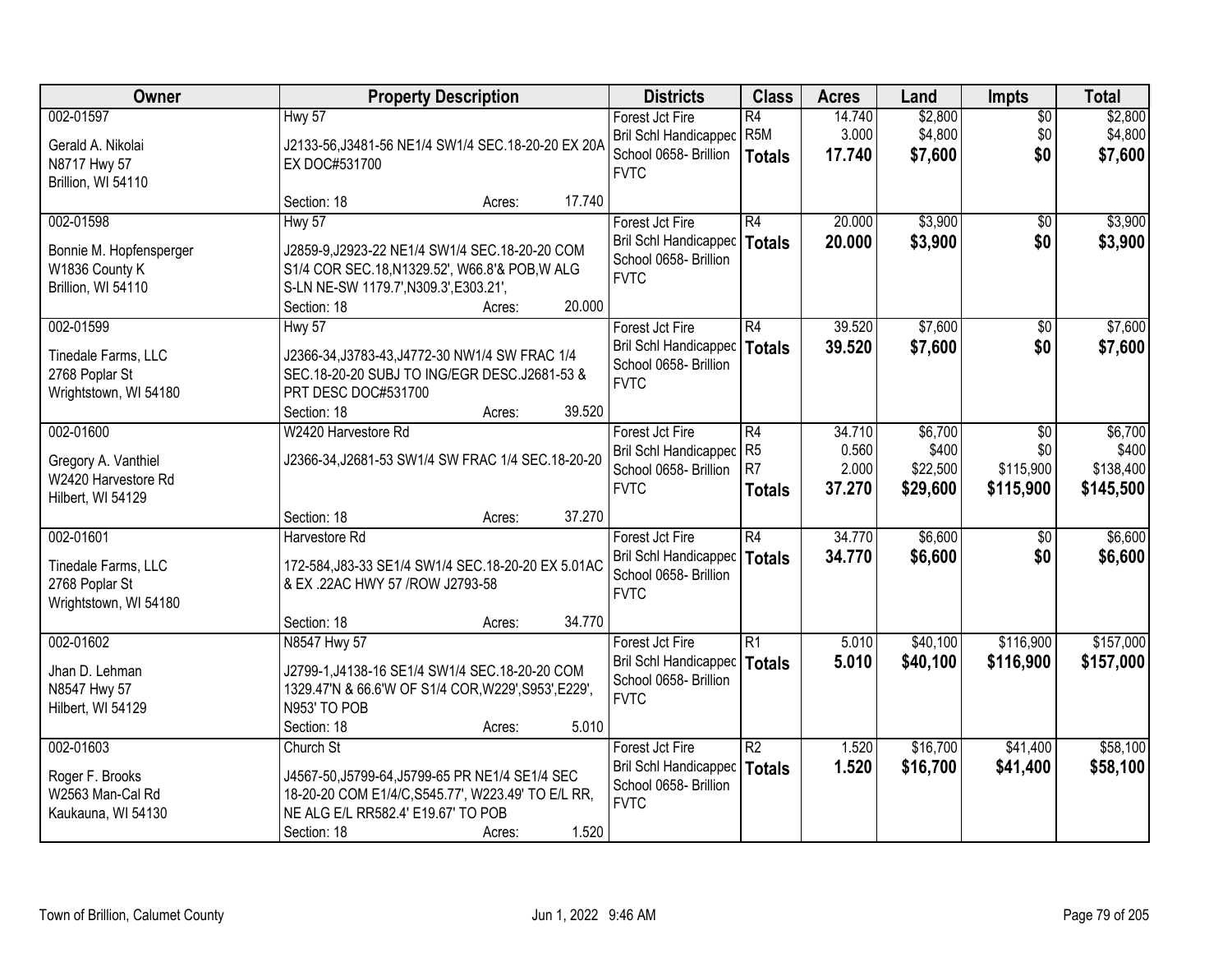| Owner                                                                         | <b>Property Description</b>                                                                                                                                                                                                         | <b>Districts</b>                                                                                                                   | <b>Class</b>                                                    | <b>Acres</b>                                | Land                                                  | <b>Impts</b>                                | <b>Total</b>                                            |
|-------------------------------------------------------------------------------|-------------------------------------------------------------------------------------------------------------------------------------------------------------------------------------------------------------------------------------|------------------------------------------------------------------------------------------------------------------------------------|-----------------------------------------------------------------|---------------------------------------------|-------------------------------------------------------|---------------------------------------------|---------------------------------------------------------|
| 002-01604<br>Keller Revoc Trust Etal<br>W2208 County Hr<br>Brillion, WI 54110 | Church St<br>J3020-57, J4647-63-64 NE1/4 SE1/4 SEC. 18-20-20 CON<br>44.5RDS N SE/C SEC 18, N79RS, W TO E/L RR, SWLY<br>TO PT 44.5RDS N S/L SEC 18, E TO POB                                                                         | Forest Jct Fire<br>Bril Schl Handicapped R5<br>School 0658- Brillion<br><b>FVTC</b>                                                | R4<br><b>Totals</b>                                             | 4.810<br>1.330<br>6.140                     | \$900<br>\$100<br>\$1,000                             | $\sqrt{6}$<br>\$0<br>\$0                    | \$900<br>\$100<br>\$1,000                               |
| 002-01605<br>Robert L. Gosz Jr<br>W2120 Huebner Rd<br>Brillion, WI 54110      | 6.140<br>Section: 18<br>Acres:<br>W2120 Huebner Rd<br>J2651-12, J3789-33 N1/2 SE1/4 SEC.18-20-20 LOT 1<br>CSM#1707 VOL.2-73, COM 126.84'W<br>E1/4/C, W1385.32', S650 .4', E1137.04'TO W/L RR, NE<br>16.010<br>Section: 18<br>Acres: | <b>Forest Junction</b><br>Sanitary District #5<br>Forest Jct Fire<br>Bril Schl Handicapped<br>School 0658- Brillion<br><b>FVTC</b> | R1<br>R4<br>R <sub>5</sub> M<br>Totals                          | 1.750<br>7.650<br>6.610<br>16.010           | \$22,900<br>\$1,200<br>\$10,600<br>\$34,700           | \$155,900<br>\$0<br>\$0<br>\$155,900        | \$178,800<br>\$1,200<br>\$10,600<br>\$190,600           |
| 002-01606<br>Dallas R. Flenz<br>N8658 Hwy 57<br>Brillion, WI 54110            | J3623-29, J3794-31 S1/2 OF NE SE SEC18-20-20 W OF<br>RR NOT IN SANITARY DIST                                                                                                                                                        | Forest Jct Fire<br><b>Bril Schl Handicapped</b><br>School 0658- Brillion<br><b>FVTC</b>                                            | $\overline{R4}$<br>R <sub>5</sub><br><b>Totals</b>              | 12.920<br>0.500<br>13.420                   | \$2,400<br>\$400<br>\$2,800                           | $\overline{50}$<br>\$0<br>\$0               | \$2,400<br>\$400<br>\$2,800                             |
| 002-01607<br>Dallas R. Flenz<br>N8658 Hwy 57<br>Brillion, WI 54110            | 13.420<br>Section: 18<br>Acres:<br>N8658 Hwy 57<br>J2187-25, J3325-34 NW1/4 SE1/4 SEC. 18-20-20 COM<br>C/COR, E ALG N/L 1148.8', 1124.75', TO S/L, W ALG S/L<br>TO W/L, N1329.53' TO POB<br>35.000<br>Section: 18<br>Acres:         | Forest Jct Fire<br><b>Bril Schl Handicapped</b><br>School 0658- Brillion<br><b>FVTC</b>                                            | R1<br>R4<br>R <sub>5</sub><br>R <sub>5</sub> M<br><b>Totals</b> | 2.000<br>29.000<br>2.000<br>2.000<br>35.000 | \$23,500<br>\$5,600<br>\$1,400<br>\$3,200<br>\$33,700 | \$327,100<br>\$0<br>\$0<br>\$0<br>\$327,100 | \$350,600<br>\$5,600<br>\$1,400<br>\$3,200<br>\$360,800 |
| 002-01608<br>Dallas R. Flenz<br>N8658 Hwy 57<br>Brillion, WI 54110            | J3623-29, J3794-31 NW1/4 SE1/4 SEC. 18-20-20 EX<br>J2187-25&26 35AC & EX J2651-12 2.71AC<br>2.290<br>Section: 18<br>Acres:                                                                                                          | Forest Jct Fire<br>Bril Schl Handicapped<br>School 0658- Brillion<br><b>FVTC</b>                                                   | R4<br>Totals                                                    | 2.290<br>2.290                              | \$400<br>\$400                                        | $\overline{50}$<br>\$0                      | \$400<br>\$400                                          |
| 002-01609<br>Lori M. Gosz<br>W2120 Huebner Rd<br>Brillion, WI 54110           | J2651-12, J3789-33 NW1/4 SE1/4 SEC. 18-20-20 THT<br>PRT J2651-12 NOT IN SANITARY DISTRICT<br>2.710<br>Section: 18<br>Acres:                                                                                                         | Forest Jct Fire<br>Bril Schl Handicapped<br>School 0658- Brillion<br><b>FVTC</b>                                                   | $\overline{R5}$<br>R6<br><b>Totals</b>                          | 1.070<br>1.640<br>2.710                     | \$800<br>\$5,200<br>\$6,000                           | $\sqrt[6]{}$<br>\$0<br>\$0                  | \$800<br>\$5,200<br>\$6,000                             |
| 002-01610<br>Dallas R. Flenz<br>N8658 Hwy 57<br>Brillion, WI 54110            | Hwy 57<br>J3623-29, J3794-31 SW1/4 SE1/4 SEC. 18-20-20 EX<br>S10RDS OF W16RDS & EX CSM 10-28 4AC<br>35.000<br>Section: 18<br>Acres:                                                                                                 | Forest Jct Fire<br>Bril Schl Handicapped<br>School 0658- Brillion<br><b>FVTC</b>                                                   | R4<br><b>Totals</b>                                             | 35.000<br>35.000                            | \$6,800<br>\$6,800                                    | \$0<br>\$0                                  | \$6,800<br>\$6,800                                      |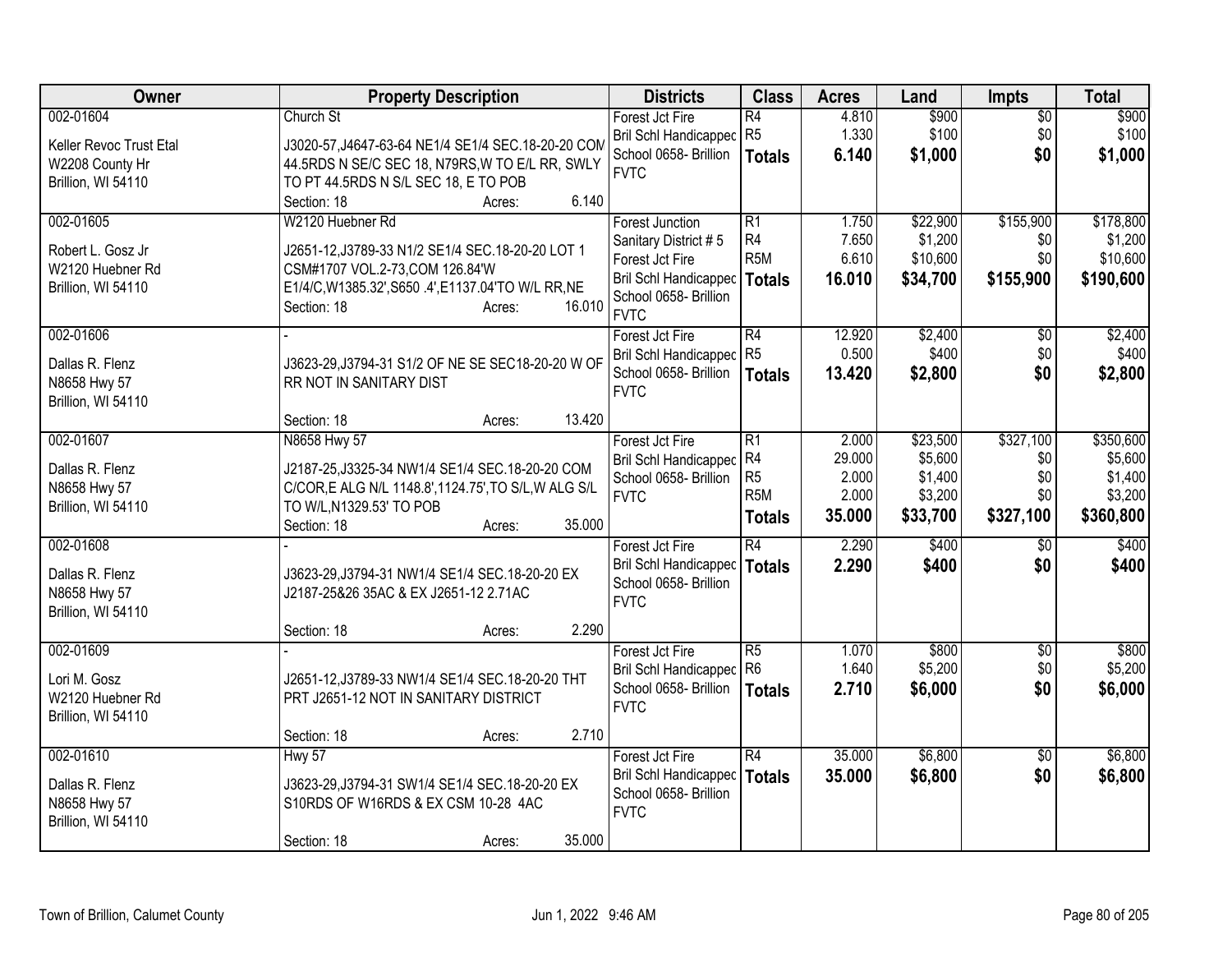| Owner                   | <b>Property Description</b>                                                                   | <b>Districts</b>                                      | <b>Class</b>     | <b>Acres</b>   | Land             | <b>Impts</b>           | <b>Total</b>     |
|-------------------------|-----------------------------------------------------------------------------------------------|-------------------------------------------------------|------------------|----------------|------------------|------------------------|------------------|
| 002-01611               | N8502 Hwy 57                                                                                  | Forest Jct Fire                                       | $\overline{R1}$  | 1.000          | \$14,500         | \$86,900               | \$101,400        |
| Jacob J. Bader          | 130-820 S10RDS OF W16RDS SW1/4 SE1/4                                                          | Bril Schl Handicapped                                 | <b>Totals</b>    | 1.000          | \$14,500         | \$86,900               | \$101,400        |
| N8502 Hwy 57            | SEC.18-20-20 COM SW/C SE 1/4, N165', E264', S165',                                            | School 0658- Brillion                                 |                  |                |                  |                        |                  |
| Hilbert, WI 54129       | W264'TO POB                                                                                   | <b>FVTC</b>                                           |                  |                |                  |                        |                  |
|                         | Section: 18<br>1.000<br>Acres:                                                                |                                                       |                  |                |                  |                        |                  |
| 002-01612               | W2242 Harvestore Rd                                                                           | Forest Jct Fire                                       | $\overline{R1}$  | 4.000          | \$34,500         | \$268,700              | \$303,200        |
|                         |                                                                                               | <b>Bril Schl Handicapped</b>                          | <b>Totals</b>    | 4.000          | \$34,500         | \$268,700              | \$303,200        |
| Jonah R. Popp           | J1564-46 SW1/4 SE1/4 SEC.18-20-20 LOT 1 CSM#1427                                              | School 0658- Brillion                                 |                  |                |                  |                        |                  |
| W2242 Harvestore Rd     | VOL.10-28 COM686.43'3 S1/4 COR, N526.25',                                                     | <b>FVTC</b>                                           |                  |                |                  |                        |                  |
| Hilbert, WI 54129       | E331.1', S526.25', W331.1'TO POB<br>4.000<br>Section: 18                                      |                                                       |                  |                |                  |                        |                  |
| 002-01613               | Acres:                                                                                        |                                                       | $\overline{R4}$  |                |                  |                        |                  |
|                         | Church St                                                                                     | Forest Jct Fire                                       | R <sub>5</sub>   | 7.770<br>0.440 | \$1,400<br>\$100 | $\overline{50}$<br>\$0 | \$1,400<br>\$100 |
| Keller Revoc Trust Etal | J3020-57, J4647-63 SE1/4 SE1/4 SEC.18-20-20 COM                                               | <b>Bril Schl Handicapped</b><br>School 0658- Brillion |                  | 8.210          |                  | \$0                    |                  |
| W2208 County Hr         | 44.5RDS N SE/C SEC 18, N79RS, W TO E/L RR, SWLY                                               | <b>FVTC</b>                                           | <b>Totals</b>    |                | \$1,500          |                        | \$1,500          |
| Brillion, WI 54110      | TO PT 44.5RDS N S/L SEC 18, E TO POB                                                          |                                                       |                  |                |                  |                        |                  |
|                         | 8.210<br>Section: 18<br>Acres:                                                                |                                                       |                  |                |                  |                        |                  |
| 002-01614               | Church St                                                                                     | Forest Jct Fire                                       | R4               | 14.290         | \$2,600          | $\overline{50}$        | \$2,600          |
| Travis G. Speirs        | J1082-12, J2732-52 S44.5RDS OF SE1/4 SE1/4                                                    | Bril Schl Handicapped                                 | <b>Totals</b>    | 14.290         | \$2,600          | \$0                    | \$2,600          |
| 6592 Ridge Royale Dr    | SEC.18-20-20, LYG E OF RR                                                                     | School 0658- Brillion                                 |                  |                |                  |                        |                  |
| Greenleaf, WI 54126     |                                                                                               | <b>FVTC</b>                                           |                  |                |                  |                        |                  |
|                         | 14.290<br>Section: 18<br>Acres:                                                               |                                                       |                  |                |                  |                        |                  |
| 002-01615               | Harvestore Rd                                                                                 | Forest Jct Fire                                       | $\overline{R4}$  | 12.250         | \$2,200          | $\overline{50}$        | \$2,200          |
|                         |                                                                                               | <b>Bril Schl Handicapped</b>                          | R <sub>5</sub> M | 2.000          | \$3,200          | \$0                    | \$3,200          |
| Dallas R. Flenz         | J3623-29, J3794-31 PT SE1/4 SE1/4 SEC.18-20-20 LYG                                            | School 0658- Brillion                                 | <b>Totals</b>    | 14.250         | \$5,400          | \$0                    | \$5,400          |
| N8658 Hwy 57            | W OF RR                                                                                       | <b>FVTC</b>                                           |                  |                |                  |                        |                  |
| Brillion, WI 54110      | 14.250                                                                                        |                                                       |                  |                |                  |                        |                  |
| 002-01616               | Section: 18<br>Acres:<br>Keller St                                                            | <b>Forest Junction</b>                                | $\overline{R1}$  | 0.910          | \$4,900          | $\sqrt{6}$             | \$4,900          |
|                         |                                                                                               | Sanitary District #5                                  |                  | 0.910          | \$4,900          | \$0                    |                  |
| Bruce W. Keller         | J1517-47, J1777-25, J4647-65 VACATED RR THRU                                                  | Forest Jct Fire                                       | <b>Totals</b>    |                |                  |                        | \$4,900          |
| W2208 County Hr         | S.18-20-20 LOT1 CSM#1736 VOL.12-167, COM823.14'S                                              | <b>Bril Schl Handicapped</b>                          |                  |                |                  |                        |                  |
| Brillion, WI 54110      | 160.11'NW,49.5'NE&135'NW NE/C,SW130.6'-S/L                                                    | School 0658- Brillion                                 |                  |                |                  |                        |                  |
|                         | 0.910<br>Section: 18<br>Acres:                                                                | <b>FVTC</b>                                           |                  |                |                  |                        |                  |
| 002-01617               | Keller St                                                                                     | <b>Forest Junction</b>                                | $\overline{R1}$  | 0.470          | \$3,700          | $\sqrt{$0}$            | \$3,700          |
| Bruce W. Keller         |                                                                                               | Sanitary District #5                                  | <b>Totals</b>    | 0.470          | \$3,700          | \$0                    | \$3,700          |
| W2208 County Hr         | J1517-47, J1777-25, J4647-65 PRT VAC RR THRU<br>S.18-20-20 & PRT NE-NE ALL NOW DESC. AS LOT 2 | Forest Jct Fire                                       |                  |                |                  |                        |                  |
| Brillion, WI 54110      | CSM#1736 VOL.12-167, COM823.14'S & 1160.11'NW                                                 | <b>Bril Schl Handicapped</b>                          |                  |                |                  |                        |                  |
|                         | 0.470<br>Section: 18<br>Acres:                                                                | School 0658- Brillion                                 |                  |                |                  |                        |                  |
|                         |                                                                                               | <b>FVTC</b>                                           |                  |                |                  |                        |                  |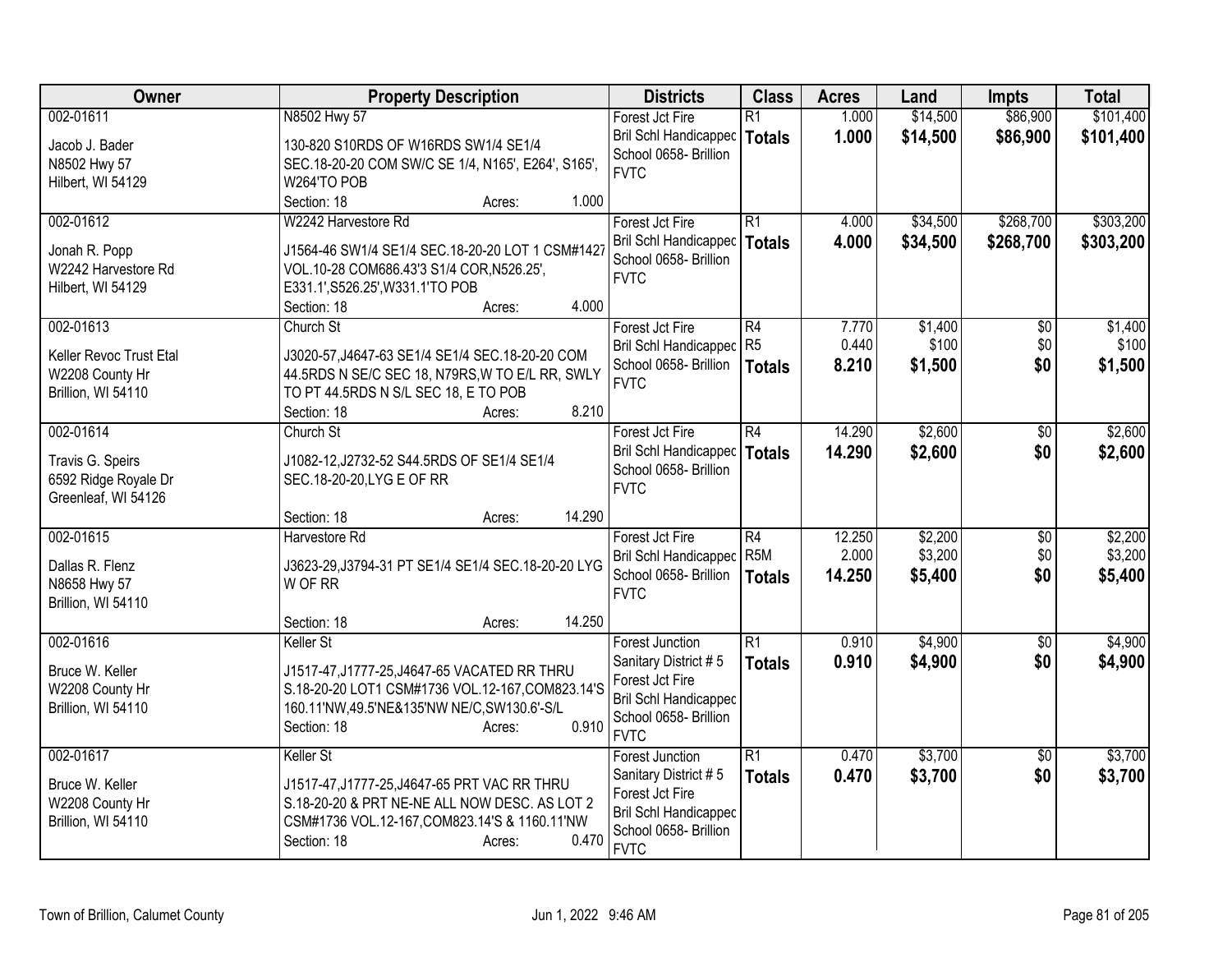| Owner                                                                             | <b>Property Description</b>                                                                                                                                                          | <b>Districts</b>                                                                                                | <b>Class</b>                     | <b>Acres</b>   | Land               | <b>Impts</b>           | <b>Total</b>       |
|-----------------------------------------------------------------------------------|--------------------------------------------------------------------------------------------------------------------------------------------------------------------------------------|-----------------------------------------------------------------------------------------------------------------|----------------------------------|----------------|--------------------|------------------------|--------------------|
| 002-01618<br>Bruce W. Keller                                                      | Keller St<br>J1517-47, J1777-25, J4647-65 VACATED RR THRU                                                                                                                            | <b>Forest Junction</b><br>Sanitary District #5                                                                  | $\overline{R1}$<br><b>Totals</b> | 0.590<br>0.590 | \$8,300<br>\$8,300 | $\overline{50}$<br>\$0 | \$8,300<br>\$8,300 |
| W2208 County Hr<br>Brillion, WI 54110                                             | S.18-20-20 NOW DESC.LT2 CSM#1868 VOL.13-189<br>BNG PRT LT3 CSM12-167, COM823.14'S&438.3 FT NW<br>0.590<br>Section: 18<br>Acres:                                                      | Forest Jct Fire<br><b>Bril Schl Handicapped</b><br>School 0658- Brillion<br><b>FVTC</b>                         |                                  |                |                    |                        |                    |
| 002-01619                                                                         | Keller St                                                                                                                                                                            | Forest Junction                                                                                                 | $\overline{R1}$                  | 0.920          | \$19,600           | $\overline{50}$        | \$19,600           |
| Connie Ott<br>W2168 Campground Rd<br>PO Box 112<br>Forest Junction, WI 54123      | J1777-25, J3291-40 VACATED RR THRU SC.18-20-20<br>LT1 CSM13-189 BNG PRT LT 3<br>CSM12-167, COM823.14'S&693. 91'NW NE/C<br>0.920<br>Section: 18<br>Acres:                             | Sanitary District #5<br>Forest Jct Fire<br><b>Bril Schl Handicapped</b><br>School 0658- Brillion<br><b>FVTC</b> | <b>Totals</b>                    | 0.920          | \$19,600           | \$0                    | \$19,600           |
| 002-01620                                                                         | Church St                                                                                                                                                                            | <b>Forest Junction</b>                                                                                          | $\overline{R1}$                  | 1.070          | \$8,500            | \$0                    | \$8,500            |
| Lisa A. Keller<br>W2115 Keller St<br>PO Box 203<br>Forest Junction, WI 54123-0203 | J1985-52, J3291-41 NE1/4 NE1/4 SEC. 18-20-20 LOT 1<br>CSM#1372 VOL.9-326, COM 823.14'S NE/C<br>SEC.18-20-20, NW483.3', SW100', SE497.26', N116.08'<br>1.070<br>Section: 18<br>Acres: | Sanitary District #5<br>Forest Jct Fire<br><b>Bril Schl Handicapped</b><br>School 0658- Brillion<br><b>FVTC</b> | <b>Totals</b>                    | 1.070          | \$8,500            | \$0                    | \$8,500            |
| 002-01621                                                                         | State Highway 57                                                                                                                                                                     | Forest Jct Fire                                                                                                 | $\overline{\text{X2}}$           | 0.220          | $\overline{50}$    | $\overline{50}$        | $\sqrt{30}$        |
| State of WI Dot Hwy 57/Row<br>101 S Webster St<br>Madison, WI 53707               | J2793-58 HWY 57 THRU SEC.18-20-20 PROJECT NO<br>4085-12-21                                                                                                                           | <b>Bril Schl Handicapped</b><br>School 0658- Brillion<br><b>FVTC</b>                                            | <b>Totals</b>                    | 0.220          | \$0                | \$0                    | \$0                |
|                                                                                   | 0.220<br>Section: 18<br>Acres:                                                                                                                                                       |                                                                                                                 |                                  |                |                    |                        |                    |
| 002-01622                                                                         | Harvestore Rd                                                                                                                                                                        | Forest Jct Fire                                                                                                 | R4                               | 35.345         | \$6,800            | $\overline{50}$        | \$6,800            |
| Keller Revoc Trust Etal<br>W2208 County Hr<br>Brillion, WI 54110                  | J85-39, J1757-3 ALL NE1/4 NE1/4 LYG E OF RR<br>SEC.19-20-20 EX .48A & EX CSM 2271 VOL 17-38<br>(2.32A)<br>35.345<br>Section: 19<br>Acres:                                            | <b>Bril Schl Handicapped</b><br>School 0658- Brillion<br><b>FVTC</b>                                            | <b>Totals</b>                    | 35.345         | \$6,800            | \$0                    | \$6,800            |
| 002-01623                                                                         | N8471 Church St                                                                                                                                                                      | Forest Jct Fire                                                                                                 | $\overline{R1}$                  | 2.315          | \$22,700           | \$112,800              | \$135,500          |
| Thomas J. Lowery<br>N8471 Church St<br>Brillion, WI 54110                         | J4916-8, J5217-60, J5251-05 NE1/4 NE1/4 SEC. 19-20-20<br>LOT 1 CSM 2271 VOL 17-38, COM<br>NE/C, W400.43', W251.98', N400.34 FT, E251.96'TO POB<br>2.315<br>Section: 19<br>Acres:     | <b>Bril Schl Handicapped</b><br>School 0658- Brillion<br><b>FVTC</b>                                            | <b>Totals</b>                    | 2.315          | \$22,700           | \$112,800              | \$135,500          |
| 002-01624                                                                         | W2245 Harvestore Rd                                                                                                                                                                  | Forest Jct Fire                                                                                                 | R4                               | 1.110          | \$200              | \$0                    | \$200              |
| Kenneth A. Sprangers<br>W2245 Harvestore Rd<br>Hilbert, WI 54129                  | J2366-34, J3836-51 ALL NE1/4 NE1/4 LYG W OF RR<br>SEC.19-20-20                                                                                                                       | <b>Bril Schl Handicapped</b><br>School 0658- Brillion<br><b>FVTC</b>                                            | <b>Totals</b>                    | 1.110          | \$200              | \$0                    | \$200              |
|                                                                                   | 1.110<br>Section: 19<br>Acres:                                                                                                                                                       |                                                                                                                 |                                  |                |                    |                        |                    |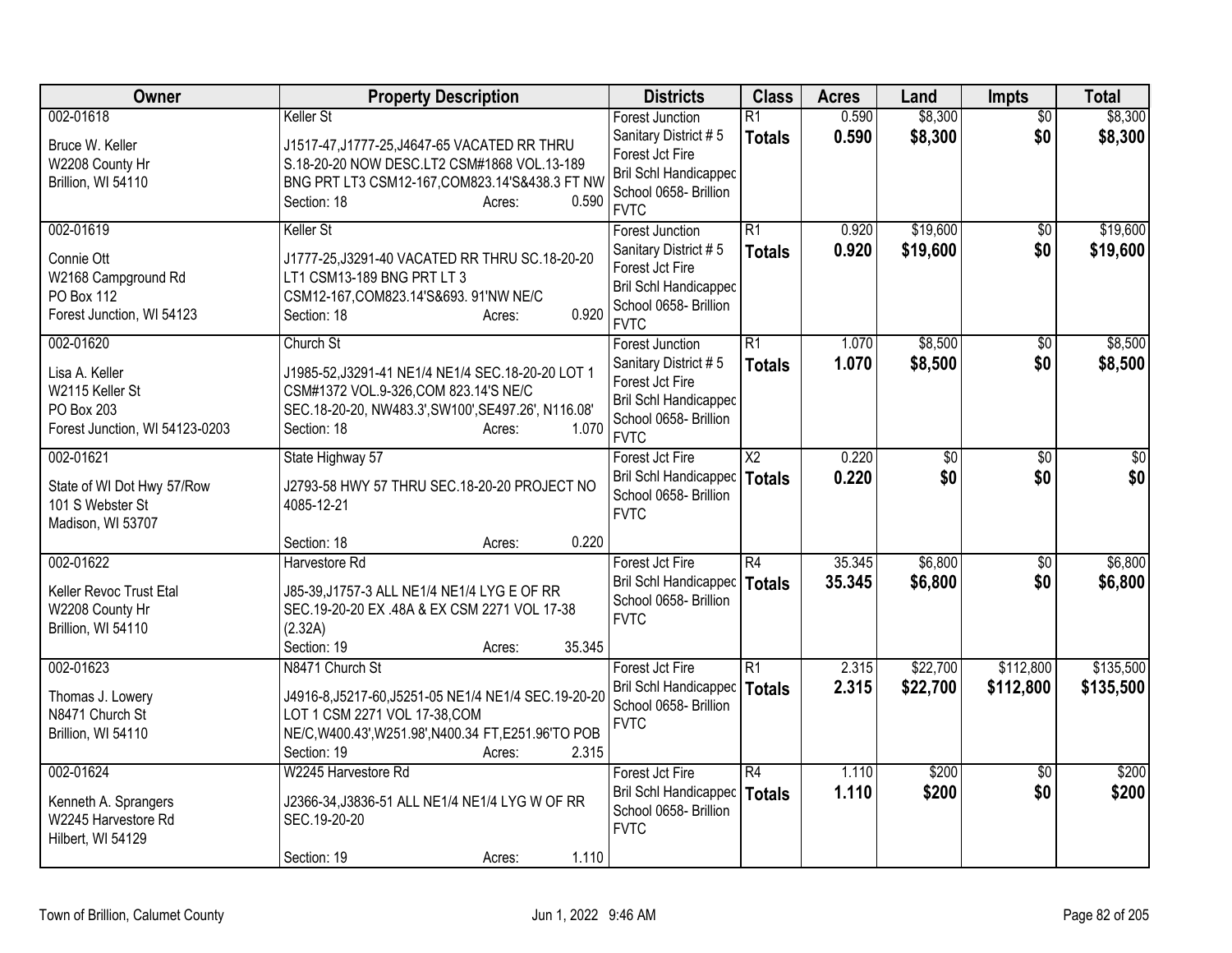| Owner                                    |                                                    | <b>Property Description</b> |        | <b>Districts</b>                                | <b>Class</b>          | <b>Acres</b>    | Land                | <b>Impts</b>     | <b>Total</b>         |
|------------------------------------------|----------------------------------------------------|-----------------------------|--------|-------------------------------------------------|-----------------------|-----------------|---------------------|------------------|----------------------|
| 002-01625                                | W2245 Harvestore Rd                                |                             |        | Forest Jct Fire<br><b>Bril Schl Handicapped</b> | $\overline{R1}$<br>R4 | 2.350<br>33.210 | \$25,400<br>\$6,200 | \$254,900<br>\$0 | \$280,300<br>\$6,200 |
| Kenneth A. Sprangers                     | J2366-34, J3836-51 NW1/4 NE1/4 SEC.19-20-20 LYG W  |                             |        | School 0658- Brillion                           | R <sub>5</sub>        | 1.500           | \$900               | \$0              | \$900                |
| W2245 Harvestore Rd<br>Hilbert, WI 54129 | OF RR, EX .20AC HWY 57 / ROW J2748-43, & EX 1.AC   |                             |        | <b>FVTC</b>                                     | <b>Totals</b>         | 37.060          | \$32,500            | \$254,900        | \$287,400            |
|                                          | Section: 19                                        | Acres:                      | 37.060 |                                                 |                       |                 |                     |                  |                      |
| 002-01626                                | Harvestore Rd                                      |                             |        | Forest Jct Fire                                 | R4                    | 1.180           | \$200               | $\overline{50}$  | \$200                |
| Keller Revoc Trust Etal                  | J85-39, J1757-3 ALL NW1/4 NE1/4 LYG E OF RR        |                             |        | <b>Bril Schl Handicapped</b>                    | <b>Totals</b>         | 1.180           | \$200               | \$0              | \$200                |
| W2208 County Hr                          | SEC.19-20-20                                       |                             |        | School 0658- Brillion                           |                       |                 |                     |                  |                      |
| Brillion, WI 54110                       |                                                    |                             |        | <b>FVTC</b>                                     |                       |                 |                     |                  |                      |
|                                          | Section: 19                                        | Acres:                      | 1.180  |                                                 |                       |                 |                     |                  |                      |
| 002-01627                                | <b>Irish Rd</b>                                    |                             |        | Forest Jct Fire                                 | R4                    | 24.020          | \$4,600             | \$0              | \$4,600              |
| Keller Revoc Trust Etal                  | 145-93, J1922-45 SW1/4 NE1/4 SEC. 19-20-20, EX 12A |                             |        | <b>Bril Schl Handicapped</b>                    | <b>Totals</b>         | 24.020          | \$4,600             | \$0              | \$4,600              |
| W2208 County Hr                          | EOF RR, EX RR, EX.04A FOR HWY, EX CTH HR/ROW       |                             |        | School 0658- Brillion                           |                       |                 |                     |                  |                      |
| Brillion, WI 54110                       | .67A (J1166-I7)                                    |                             |        | <b>FVTC</b>                                     |                       |                 |                     |                  |                      |
|                                          | Section: 19                                        | Acres:                      | 24.020 |                                                 |                       |                 |                     |                  |                      |
| 002-01628                                | W2208 County Hr                                    |                             |        | Forest Jct Fire                                 | $\overline{R1}$       | 2.000           | \$20,500            | \$160,600        | \$181,100            |
| Keller Revoc Trust                       | 145-93 PT SW1/4 NE1/4 SEC.19-20-20 LYG E OF        |                             |        | <b>Bril Schl Handicapped</b>                    | R <sub>2</sub>        | 3.500           | \$30,000            | \$179,800        | \$209,800            |
| W2208 County Hr                          | RR, EX .63A HR/ROW (J1166-I17)                     |                             |        | School 0658- Brillion                           | R <sub>5</sub>        | 5.870           | \$4,100             | \$0              | \$4,100              |
| Brillion, WI 54110                       |                                                    |                             |        | <b>FVTC</b>                                     | <b>Totals</b>         | 11.370          | \$54,600            | \$340,400        | \$395,000            |
|                                          | Section: 19                                        | Acres:                      | 11.370 |                                                 |                       |                 |                     |                  |                      |
| 002-01629                                | Church St                                          |                             |        | Forest Jct Fire                                 | $\overline{R4}$       | 31.530          | \$6,100             | \$0              | \$6,100              |
| Keller Revoc Trust Etal                  | J85-39, J1757-3 SE1/4 NE1/4 SEC. 19-20-20, EX CTH  |                             |        | <b>Bril Schl Handicapped</b>                    | R <sub>5</sub>        | 7.000           | \$4,900             | \$0              | \$4,900              |
| W2208 County Hr                          | HR/ROW 1.47A(J1166-I7)                             |                             |        | School 0658- Brillion                           | <b>Totals</b>         | 38.530          | \$11,000            | \$0              | \$11,000             |
| Brillion, WI 54110                       |                                                    |                             |        | <b>FVTC</b>                                     |                       |                 |                     |                  |                      |
|                                          | Section: 19                                        | Acres:                      | 38.530 |                                                 |                       |                 |                     |                  |                      |
| 002-01630                                | Harvestore Rd                                      |                             |        | Forest Jct Fire                                 | R4                    | 34.690          | \$6,500             | $\overline{50}$  | \$6,500              |
| Kevin H. Lamers                          | J1174-17, J5142-48 NE1/4 NW FRAC1/4 SEC.19-20-20   |                             |        | Bril Schl Handicapped                           | R <sub>5</sub> M      | 5.000           | \$8,000             | \$0              | \$8,000              |
| N8444 Rosner Rd                          | EX .31AC HWY 57/ROW J2748-42                       |                             |        | School 0658- Brillion<br><b>FVTC</b>            | <b>Totals</b>         | 39,690          | \$14,500            | \$0              | \$14,500             |
| Hilbert, WI 54129                        |                                                    |                             |        |                                                 |                       |                 |                     |                  |                      |
|                                          | Section: 19                                        | Acres:                      | 39.690 |                                                 |                       |                 |                     |                  |                      |
| 002-01631                                | N8444 Rosner Rd                                    |                             |        | Forest Jct Fire                                 | R4                    | 13.090          | \$2,500             | $\overline{30}$  | \$2,500              |
| Kevin H. Lamers                          | J1174-17, J5142-48 NW1/4 NW FRAC 1/4 SEC.19-20-20  |                             |        | <b>Bril Schl Handicapped</b>                    | R <sub>7</sub>        | 2.000           | \$22,500            | \$92,000         | \$114,500            |
| N8444 Rosner Rd                          | LOT 1 CSM#2518 VOL.19-284 COM NW/C,                |                             |        | School 0658- Brillion<br><b>FVTC</b>            | <b>Totals</b>         | 15.090          | \$25,000            | \$92,000         | \$117,000            |
| Hilbert, WI 54129                        | E500', S1312.58', W499.99', N1316.98' TO POB       |                             |        |                                                 |                       |                 |                     |                  |                      |
|                                          | Section: 19                                        | Acres:                      | 15.090 |                                                 |                       |                 |                     |                  |                      |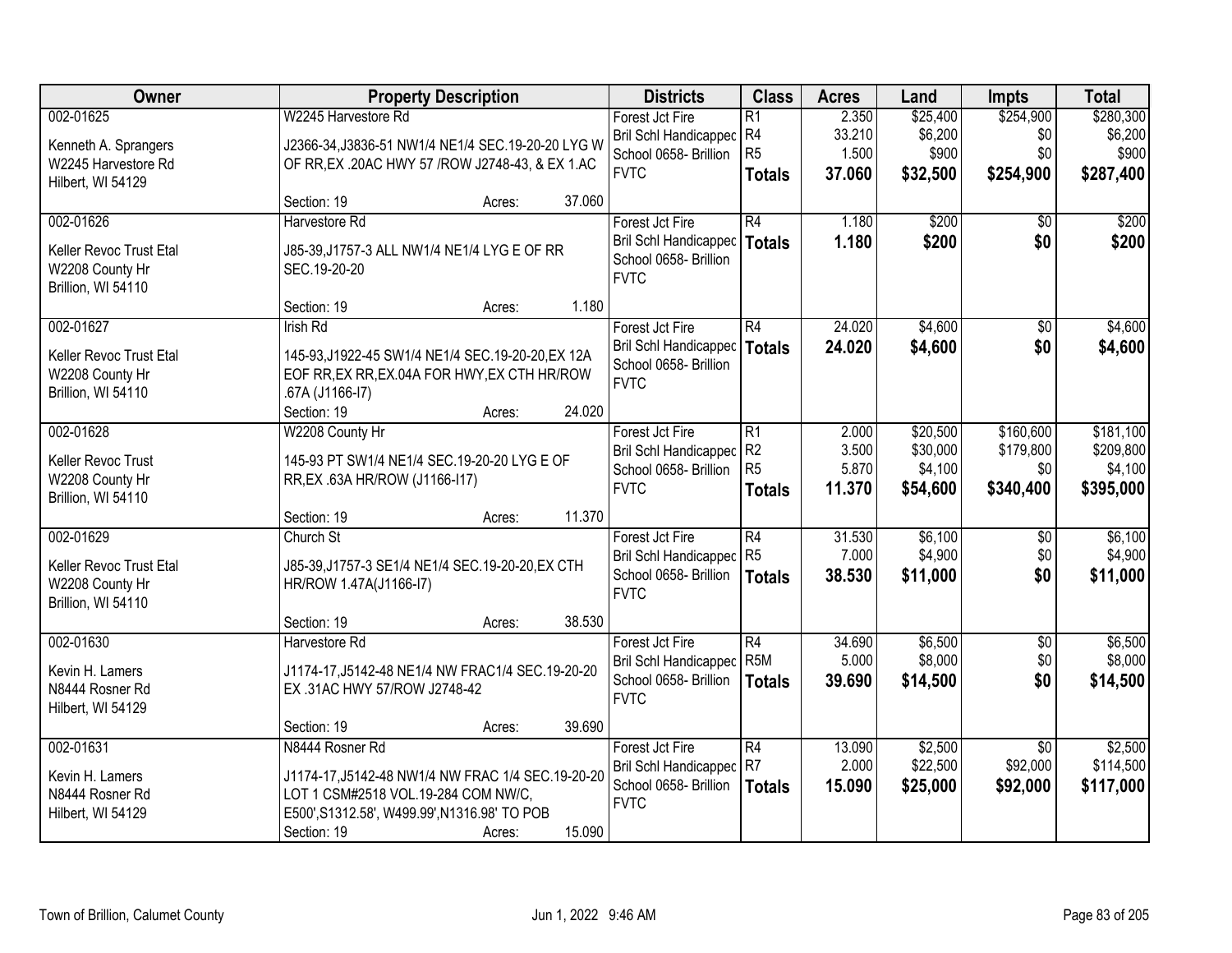| Owner                                          |                                                                                                    | <b>Property Description</b> |        | <b>Districts</b>             | <b>Class</b>     | <b>Acres</b> | Land     | <b>Impts</b>    | <b>Total</b> |
|------------------------------------------------|----------------------------------------------------------------------------------------------------|-----------------------------|--------|------------------------------|------------------|--------------|----------|-----------------|--------------|
| 002-01632                                      | Rosner Rd                                                                                          |                             |        | Forest Jct Fire              | $\overline{R4}$  | 27.780       | \$5,300  | $\overline{50}$ | \$5,300      |
| Ott Lyle & Sharon Rev Liv Trst                 | J1082-12, J2213-11, J4813-6 SW1/4 NW FRAC 1/4                                                      |                             |        | Bril Schl Handicapped        | R <sub>5</sub>   | 4.000        | \$2,500  | \$0             | \$2,500      |
| N8329 Hwy 57                                   | SEC.19-20-20LOT 2 CSM#3616 VOL.32-96                                                               |                             |        | School 0658- Brillion        | R <sub>7</sub>   | 0.500        | \$3,500  | \$0             | \$3,500      |
| Hilbert, WI 54129                              |                                                                                                    |                             |        | <b>FVTC</b>                  | <b>Totals</b>    | 32.280       | \$11,300 | \$0             | \$11,300     |
|                                                | Section: 19                                                                                        | Acres:                      | 32.280 |                              |                  |              |          |                 |              |
| 002-01633                                      | N8329 Hwy 57                                                                                       |                             |        | Forest Jct Fire              | $\overline{R1}$  | 2.000        | \$25,000 | \$184,200       | \$209,200    |
| Lyle W. Ott                                    | 88-583, J4989-61 SE1/4 NW FRAC 1/4 SEC. 19-20-20 EX                                                |                             |        | Bril Schl Handicapped        | R4               | 32.000       | \$6,200  | \$0             | \$6,200      |
| N8329 Hwy 57                                   | HWY/ROW VOL.58-417                                                                                 |                             |        | School 0658- Brillion        | R <sub>5</sub>   | 6.000        | \$4,200  | \$0             | \$4,200      |
| Hilbert, WI 54129                              |                                                                                                    |                             |        | <b>FVTC</b>                  | <b>Totals</b>    | 40.000       | \$35,400 | \$184,200       | \$219,600    |
|                                                | Section: 19                                                                                        | Acres:                      | 40.000 |                              |                  |              |          |                 |              |
| 002-01634                                      | Hwy 57                                                                                             |                             |        | Forest Jct Fire              | R4               | 18.240       | \$3,400  | $\sqrt{6}$      | \$3,400      |
|                                                | 175-433, J397-11, J4813-6 NE1/4 SW FRAC 1/4 SEC. 19-                                               |                             |        | <b>Bril Schl Handicapped</b> | R <sub>5</sub>   | 10.640       | \$7,500  | \$0             | \$7,500      |
| Ott Lyle & Sharon Rev Liv Trst<br>N8329 Hwy 57 | 20-20, EX CSM5-494 & EX 1.11AC HWY 57/ROW                                                          |                             |        | School 0658- Brillion        | R <sub>5</sub> M | 5.000        | \$7,500  | \$0             | \$7,500      |
| Hilbert, WI 54129                              | J2793-57                                                                                           |                             |        | <b>FVTC</b>                  | <b>Totals</b>    | 33.880       | \$18,400 | \$0             | \$18,400     |
|                                                | Section: 19                                                                                        | Acres:                      | 33.880 |                              |                  |              |          |                 |              |
| 002-01635                                      | N8287 Hwy 57                                                                                       |                             |        | Forest Jct Fire              | R1               | 4.950        | \$39,700 | \$145,100       | \$184,800    |
|                                                |                                                                                                    |                             |        | Bril Schl Handicapped        | <b>Totals</b>    | 4.950        | \$39,700 | \$145,100       | \$184,800    |
| Allen L. Kamke<br>N8287 Hwy 57                 | J386-25, J1240-35 NE1/4 SW1/4 SEC. 19-20-20 LOT 1<br>CSM #776 VOL.5-294 EX .06AC HWY 57/ROW J2788- |                             |        | School 0658- Brillion        |                  |              |          |                 |              |
| Hilbert, WI 54129                              | 32                                                                                                 |                             |        | <b>FVTC</b>                  |                  |              |          |                 |              |
|                                                | Section: 19                                                                                        | Acres:                      | 4.950  |                              |                  |              |          |                 |              |
| 002-01636                                      | Rosner Rd                                                                                          |                             |        | Forest Jct Fire              | $\overline{R4}$  | 34.310       | \$6,000  | \$0             | \$6,000      |
|                                                |                                                                                                    |                             |        | Bril Schl Handicapped        | Totals           | 34.310       | \$6,000  | \$0             | \$6,000      |
| Keller Revoc Trust Etal                        | 118-530, J2247-58 NW1/4 SW FRAC 1/4 SEC. 19-20-20                                                  |                             |        | School 0658- Brillion        |                  |              |          |                 |              |
| W2208 County Hr                                |                                                                                                    |                             |        | <b>FVTC</b>                  |                  |              |          |                 |              |
| Brillion, WI 54110                             |                                                                                                    |                             |        |                              |                  |              |          |                 |              |
|                                                | Section: 19                                                                                        | Acres:                      | 34.310 |                              |                  |              |          |                 |              |
| 002-01637                                      | Hwy 57                                                                                             |                             |        | Forest Jct Fire              | R4               | 24.000       | \$4,200  | $\overline{50}$ | \$4,200      |
| Scott F. Zimmer                                | 179-743, J3306-47 SW1/4 SW FRAC 1/4 SEC. 19-20-20                                                  |                             |        | Bril Schl Handicapped        | R <sub>5</sub>   | 8.300        | \$5,400  | \$0             | \$5,400      |
| N8189 Hwy 57                                   |                                                                                                    |                             |        | School 0658- Brillion        | R <sub>5</sub> M | 2.000        | \$1,100  | \$0             | \$1,100      |
| Hilbert, WI 54129                              |                                                                                                    |                             |        | <b>FVTC</b>                  | <b>Totals</b>    | 34.300       | \$10,700 | \$0             | \$10,700     |
|                                                | Section: 19                                                                                        | Acres:                      | 34.300 |                              |                  |              |          |                 |              |
| 002-01638                                      | N8189 Hwy 57                                                                                       |                             |        | Forest Jct Fire              | R4               | 30.000       | \$5,300  | $\overline{50}$ | \$5,300      |
| Renee I. Zimmer                                | 179-743, J3306-47 SE1/4 SW FRAC1/4 SEC. 19-20-                                                     |                             |        | Bril Schl Handicapped        | R <sub>7</sub>   | 2.810        | \$29,800 | \$128,800       | \$158,600    |
| N8189 Hwy 57                                   | 20, EX RR & EX 2.26AC HWY 57 / ROW J2836-18                                                        |                             |        | School 0658- Brillion        | <b>Totals</b>    | 32.810       | \$35,100 | \$128,800       | \$163,900    |
| Hilbert, WI 54129                              |                                                                                                    |                             |        | <b>FVTC</b>                  |                  |              |          |                 |              |
|                                                | Section: 19                                                                                        | Acres:                      | 32.810 |                              |                  |              |          |                 |              |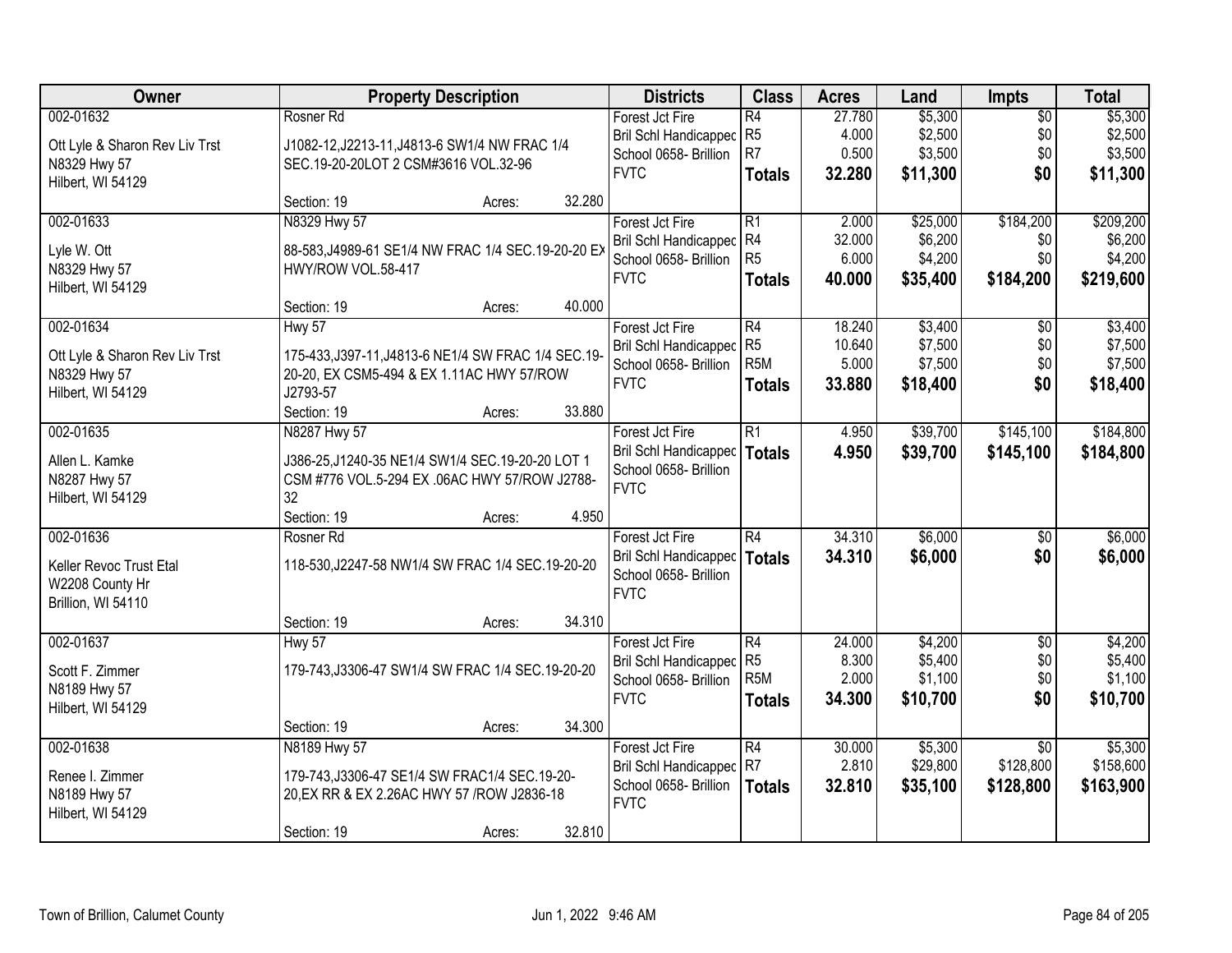| Owner                                                            | <b>Property Description</b>                                                                                             | <b>Districts</b>                                                     | <b>Class</b>    | <b>Acres</b> | Land     | <b>Impts</b>    | <b>Total</b> |
|------------------------------------------------------------------|-------------------------------------------------------------------------------------------------------------------------|----------------------------------------------------------------------|-----------------|--------------|----------|-----------------|--------------|
| 002-01639                                                        | County Hr                                                                                                               | Forest Jct Fire                                                      | R4              | 36.710       | \$7,100  | $\overline{50}$ | \$7,100      |
| Keller Revoc Trust Etal<br>W2208 County Hr<br>Brillion, WI 54110 | 114-388, J1757-3 NE1/4 SE1/4 SEC 19-20-20, EX EX<br>CTY HR/ROW 1.47A(J1166-7)& EX PRT LT1<br>CSM#2383 VOL18-80 (1.82AC) | <b>Bril Schl Handicapped</b><br>School 0658- Brillion<br><b>FVTC</b> | <b>Totals</b>   | 36.710       | \$7,100  | \$0             | \$7,100      |
|                                                                  | 36.710<br>Section: 19<br>Acres:                                                                                         |                                                                      |                 |              |          |                 |              |
| 002-01640                                                        | County Hr                                                                                                               | Forest Jct Fire                                                      | R4              | 18.000       | \$2,800  | $\overline{50}$ | \$2,800      |
| Keller Revoc Trust Etal                                          | 164-346, J1922-45 NW1/4 SE1/4 SEC. 19-20-20, EX                                                                         | <b>Bril Schl Handicapped</b>                                         | R <sub>5</sub>  | 9.590        | \$6,500  | \$0             | \$6,500      |
| W2208 County Hr                                                  | RR, EX 8.7A LYG W/RR, EX CTH HR/ROW .44A                                                                                | School 0658- Brillion                                                | Totals          | 27.590       | \$9,300  | \$0             | \$9,300      |
| Brillion, WI 54110                                               | $(J1166-I7)$                                                                                                            | <b>FVTC</b>                                                          |                 |              |          |                 |              |
|                                                                  | 27.590<br>Section: 19<br>Acres:                                                                                         |                                                                      |                 |              |          |                 |              |
| 002-01641                                                        | W2275 County Hr                                                                                                         | Forest Jct Fire                                                      | R2              | 3.000        | \$28,500 | \$220,400       | \$248,900    |
| <b>Visions Coop Country</b>                                      | 169-188 NW1/4 SE1/4 SEC.19-20-20 COM 1205.69'N                                                                          | Bril Schl Handicapped R4                                             |                 | 5.310        | \$1,000  | \$0             | \$1,000      |
| 1010 W Ryan St                                                   | S1/4 COR, N1408.67', E538.04', SW1502.84' ALG RR TO                                                                     | School 0658- Brillion                                                | Totals          | 8.310        | \$29,500 | \$220,400       | \$249,900    |
| Brillion, WI 54110                                               | POB, EX.04A FOR HWY & EX CTH HR/ROW .35A                                                                                | <b>FVTC</b>                                                          |                 |              |          |                 |              |
|                                                                  | 8.310<br>Section: 19<br>Acres:                                                                                          |                                                                      |                 |              |          |                 |              |
| 002-01642                                                        | Center Rd                                                                                                               | Forest Jct Fire                                                      | R4              | 36.800       | \$6,900  | \$0             | \$6,900      |
| Keller Revoc Trust                                               | 11AC 153-624 SW1/4 SE1/4 SEC.19-20-20 EX RR & EX.11AC                                                                   | Bril Schl Handicapped R5                                             |                 | 2.760        | \$1,800  | \$0             | \$1,800      |
| W2208 County Hr                                                  | HWY 57/ROW J2793-56                                                                                                     | School 0658- Brillion                                                | <b>Totals</b>   | 39.560       | \$8,700  | \$0             | \$8,700      |
| Brillion, WI 54110                                               |                                                                                                                         | <b>FVTC</b>                                                          |                 |              |          |                 |              |
|                                                                  | 39.560<br>Section: 19<br>Acres:                                                                                         |                                                                      |                 |              |          |                 |              |
| 002-01643                                                        | Church St                                                                                                               | Forest Jct Fire                                                      | $\overline{R4}$ | 36.660       | \$7,100  | $\overline{50}$ | \$7,100      |
| Keller Revoc Trust                                               | 153-624, J5799-47 SE1/4 SE1/4 SEC. 19-20-20 EX COM                                                                      | Bril Schl Handicapped                                                | <b>Totals</b>   | 36.660       | \$7,100  | \$0             | \$7,100      |
| W2208 County Hr                                                  | 365'N SE/C, W276', N352.35', E277.43', S358.56' TO POB                                                                  | School 0658- Brillion                                                |                 |              |          |                 |              |
| Brillion, WI 54110                                               | 2.34A & EX 1AC CSM#2383                                                                                                 | <b>FVTC</b>                                                          |                 |              |          |                 |              |
|                                                                  | Section: 19<br>36.660<br>Acres:                                                                                         |                                                                      |                 |              |          |                 |              |
| 002-01644                                                        | N8135 Church St                                                                                                         | Forest Jct Fire                                                      | R <sub>1</sub>  | 1.000        | \$14,500 | \$62,100        | \$76,600     |
| Ott Douglas J Rev Liv Tr                                         | J395-12 COM365'N OF SE/C OF SE1/4 SE1/4                                                                                 | <b>Bril Schl Handicapped</b>                                         | <b>Totals</b>   | 1.000        | \$14,500 | \$62,100        | \$76,600     |
| N8118 Church St                                                  | SEC.19-20-20, W276', N159', E124', S42', E151', S128'TO                                                                 | School 0658- Brillion                                                |                 |              |          |                 |              |
| Brillion, WI 54110                                               | POB                                                                                                                     | <b>FVTC</b>                                                          |                 |              |          |                 |              |
|                                                                  | 1.000<br>Section: 19<br>Acres:                                                                                          |                                                                      |                 |              |          |                 |              |
| 002-01645                                                        | Church St                                                                                                               | Forest Jct Fire                                                      | R1              | 1.340        | \$17,600 | \$2,900         | \$20,500     |
|                                                                  | J478-56 SE1/4 SE1/4 SEC.19-20-20 LOT 1 CSM#1027                                                                         | <b>Bril Schl Handicapped</b>                                         | <b>Totals</b>   | 1.340        | \$17,600 | \$2,900         | \$20,500     |
| Ott Douglas J Rev Liv Tr<br>N8118 Church St                      | VOL.7-156 COM 491.55'N SE/C SEC.19,                                                                                     | School 0658- Brillion                                                |                 |              |          |                 |              |
| Brillion, WI 54110                                               | N230.56', W277.43', S193.35' E124.25', S42', E150.81' TO                                                                | <b>FVTC</b>                                                          |                 |              |          |                 |              |
|                                                                  | 1.340<br>Section: 19<br>Acres:                                                                                          |                                                                      |                 |              |          |                 |              |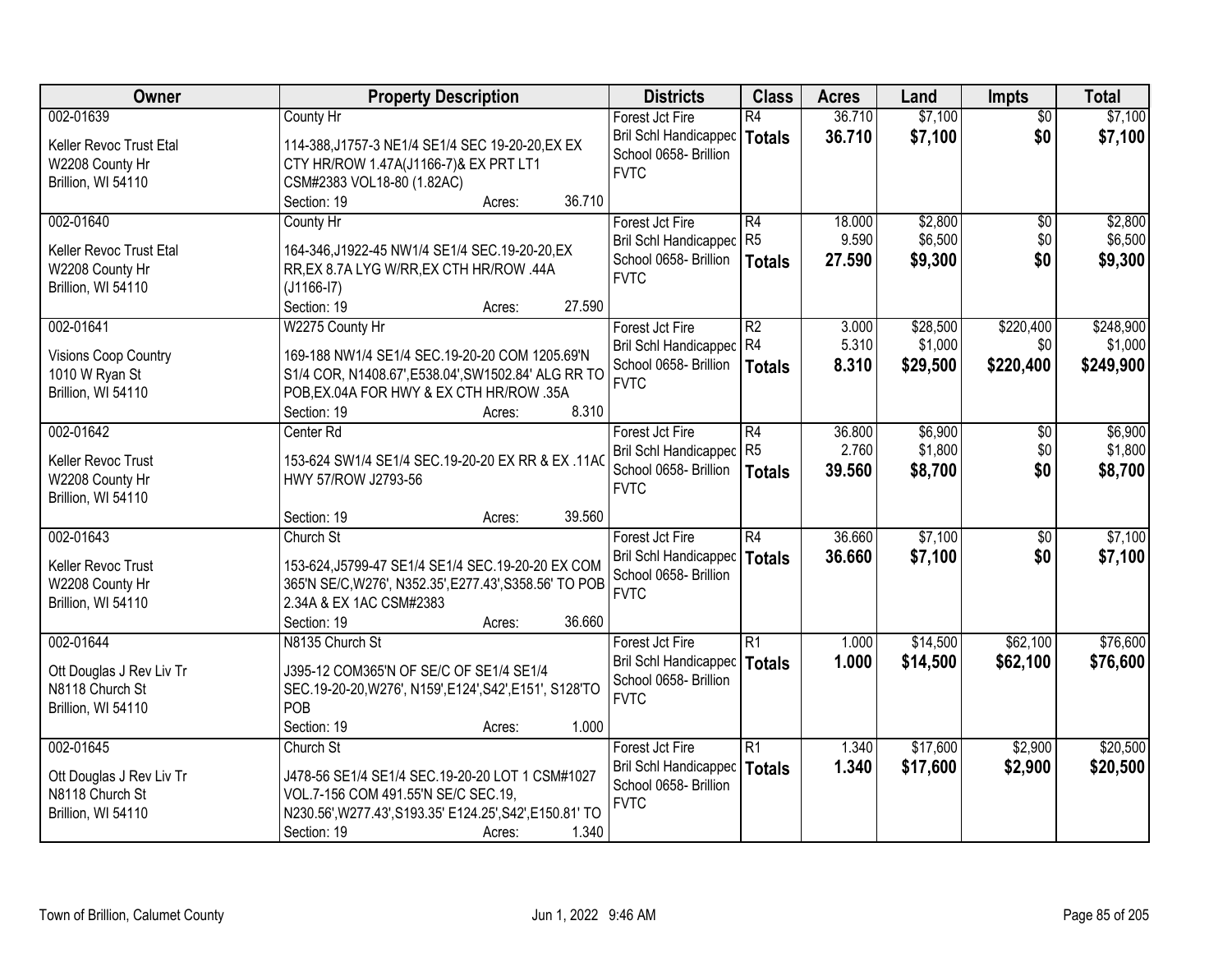| Owner                                                                            |                                                                                                                                                                                      | <b>Property Description</b> |        | <b>Districts</b>                                                                        | <b>Class</b>                            | <b>Acres</b>            | Land                          | Impts                       | <b>Total</b>                    |
|----------------------------------------------------------------------------------|--------------------------------------------------------------------------------------------------------------------------------------------------------------------------------------|-----------------------------|--------|-----------------------------------------------------------------------------------------|-----------------------------------------|-------------------------|-------------------------------|-----------------------------|---------------------------------|
| 002-01646                                                                        | Vacated Rr/Row                                                                                                                                                                       |                             |        | Forest Jct Fire                                                                         | $\overline{\mathsf{X2}}$                | 13.080                  | $\overline{50}$               | $\overline{50}$             | $\overline{50}$                 |
| State of WI Dnr Vac/Rr<br>101 S Webster St<br>PO Box 7921                        | 362635 VACATED RR THRU SEC.19-20-20                                                                                                                                                  |                             |        | <b>Bril Schl Handicapped</b><br>School 0658- Brillion<br><b>FVTC</b>                    | <b>Totals</b>                           | 13.080                  | \$0                           | \$0                         | \$0                             |
| Madison, WI 53707                                                                | Section: 19                                                                                                                                                                          | Acres:                      | 13.080 |                                                                                         |                                         |                         |                               |                             |                                 |
| 002-01647<br>State of WI Dot Hwy 57/Row<br>101 S Webster St<br>Madison, WI 53707 | J2748-43, J2788-32, J2748-42,<br>J2793-57, J2793-56, J2836-18 HWY 57 THRU<br>SEC.19-20-20 PROJECT NO 4805-12-21<br>Section: 19                                                       | Acres:                      | 4.050  | Forest Jct Fire<br><b>Bril Schl Handicapped</b><br>School 0658- Brillion<br><b>FVTC</b> | $\overline{\text{X2}}$<br><b>Totals</b> | 4.050<br>4.050          | $\overline{50}$<br>\$0        | $\overline{30}$<br>\$0      | $\overline{50}$<br>\$0          |
| 002-01648                                                                        | Harvestore Rd                                                                                                                                                                        |                             |        | Forest Jct Fire                                                                         | R4                                      | 31.260                  | \$6,000                       | \$0                         | \$6,000                         |
| Shiloh Dairy, LLC<br>6592 Ridge Royale Dr<br>Greenleaf, WI 54126                 | 175-231, J2811-52 NE1/4 NE1/4 SEC. 20-20-20 EX<br>CSM#967 VOL.6-425 EX J1318-18 & EX J2737-52                                                                                        |                             |        | Bril Schl Handicapped R5<br>School 0658- Brillion<br><b>FVTC</b>                        | <b>Totals</b>                           | 0.740<br>32.000         | \$100<br>\$6,100              | \$0<br>\$0                  | \$100<br>\$6,100                |
|                                                                                  | Section: 20                                                                                                                                                                          | Acres:                      | 32.000 |                                                                                         |                                         |                         |                               |                             |                                 |
| 002-01649<br>Maxwell R. Schmelter<br>W1661 Harvestore Rd<br>Brillion, WI 54110   | W1711 Harvestore Rd<br>J1318-18, J2790-24, J2737-52 NE1/4 NE1/4<br>SEC.20-20-20 LOT 1 CSM#967 VOL.6-425 & J1318-18<br>& J2737-52 DESC AS COM SE/C SAID CSM, S465.82',<br>Section: 20 | Acres:                      | 8.000  | Forest Jct Fire<br><b>Bril Schl Handicapped</b><br>School 0658- Brillion<br><b>FVTC</b> | $\overline{R1}$<br>R4<br><b>Totals</b>  | 5.000<br>3.000<br>8.000 | \$40,000<br>\$500<br>\$40,500 | \$93,400<br>\$0<br>\$93,400 | \$133,400<br>\$500<br>\$133,900 |
| 002-01650                                                                        | Harvestore Rd                                                                                                                                                                        |                             |        | Forest Jct Fire                                                                         | $\overline{R4}$                         | 21.680                  | \$4,200                       | $\overline{50}$             | \$4,200                         |
| Jeanne L. Hagenow<br>N8352 Hacker Rd<br>Brillion, WI 54110                       | J2778-1, J2778-3 NW1/4 NE1/4 SEC.20-20-20 EX 18.9A                                                                                                                                   |                             |        | Bril Schl Handicapped<br>School 0658- Brillion<br><b>FVTC</b>                           | R <sub>5</sub><br><b>Totals</b>         | 0.230<br>21.910         | \$0<br>\$4,200                | \$0<br>\$0                  | 30 <br>\$4,200                  |
|                                                                                  | Section: 20                                                                                                                                                                          | Acres:                      | 21.910 |                                                                                         |                                         |                         |                               |                             |                                 |
| 002-01651<br>Jeffrey Gerdmann<br>N4267 Killarney Ln<br>Kaukauna, WI 54130        | Harvestore Rd<br>J1429-49, J2061-8 NW1/4 NE1/4 SEC.20-20-20<br>COM94.38'E NW/C NE1/4,E1026 .15',S773.9',W1010.66<br>N773.9'TO POB<br>Section: 20                                     | Acres:                      | 18.090 | Forest Jct Fire<br><b>Bril Schl Handicapped</b><br>School 0658- Brillion<br><b>FVTC</b> | $\overline{R6}$<br><b>Totals</b>        | 18.090<br>18.090        | \$54,300<br>\$54,300          | $\overline{50}$<br>\$0      | \$54,300<br>\$54,300            |
| 002-01652                                                                        | N8352 Hacker Rd                                                                                                                                                                      |                             |        | Forest Jct Fire                                                                         | $\overline{R4}$                         | 18.840                  | \$3,600                       | $\overline{30}$             | \$3,600                         |
| Jeanne L. Hagenow<br>N8352 Hacker Rd<br>Brillion, WI 54110                       | J2778-1, J2778-3 SW1/4 NE1/4 SEC.20-20-20Lot 2, CSM<br>3847 VOL.35-69                                                                                                                |                             |        | <b>Bril Schl Handicapped</b><br>School 0658- Brillion<br><b>FVTC</b>                    | R <sub>7</sub><br><b>Totals</b>         | 3.000<br>21.840         | \$31,500<br>\$35,100          | \$164,200<br>\$164,200      | \$195,700<br>\$199,300          |
|                                                                                  | Section: 20                                                                                                                                                                          | Acres:                      | 21.840 |                                                                                         |                                         |                         |                               |                             |                                 |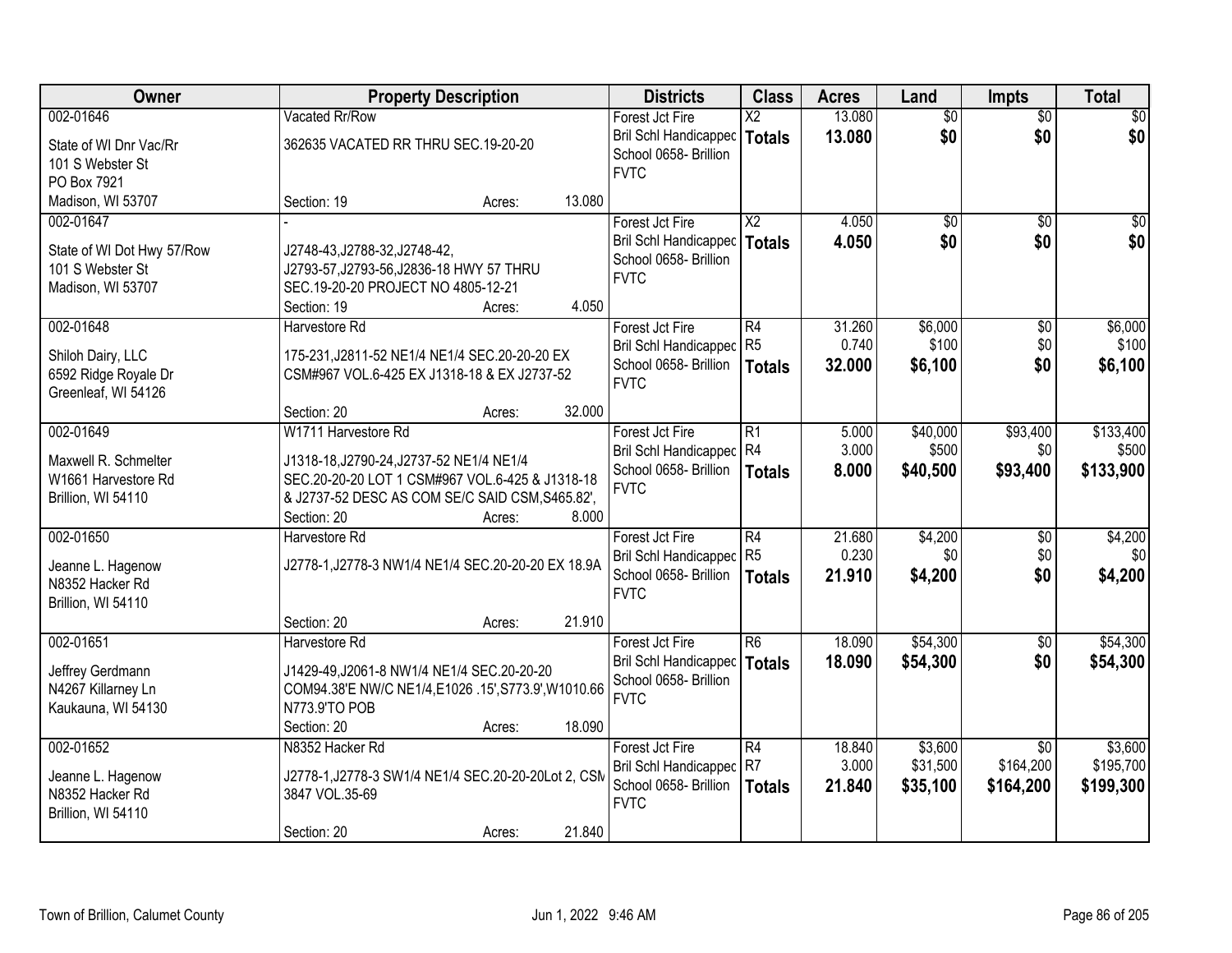| Owner                                                                         | <b>Property Description</b>                                                                                                                                                                      | <b>Districts</b>                                                                        | <b>Class</b>                                         | <b>Acres</b>              | Land                         | <b>Impts</b>                  | <b>Total</b>                  |
|-------------------------------------------------------------------------------|--------------------------------------------------------------------------------------------------------------------------------------------------------------------------------------------------|-----------------------------------------------------------------------------------------|------------------------------------------------------|---------------------------|------------------------------|-------------------------------|-------------------------------|
| 002-01654                                                                     | County Hr                                                                                                                                                                                        | Forest Jct Fire                                                                         | R4                                                   | 21.930                    | \$4,200                      | $\overline{50}$               | \$4,200                       |
| Shiloh Dairy, LLC<br>6592 Ridge Royale Dr<br>Greenleaf, WI 54126              | 175-231, J2811-52 SE1/4 NE1/4 SEC.20-20-20 EX SWLY<br>18.07A                                                                                                                                     | Bril Schl Handicapped<br>School 0658- Brillion<br><b>FVTC</b>                           | <b>Totals</b>                                        | 21.930                    | \$4,200                      | \$0                           | \$4,200                       |
|                                                                               | 21.930<br>Section: 20<br>Acres:                                                                                                                                                                  |                                                                                         |                                                      |                           |                              |                               |                               |
| 002-01655                                                                     | W1776 County Hr                                                                                                                                                                                  | Forest Jct Fire                                                                         | R4                                                   | 12.060                    | \$2,300                      | $\overline{50}$               | \$2,300                       |
| Nicky L. Bangart<br>W1776 County Hr<br>Brillion, WI 54110                     | J1171-51 COM E1/4C SEC.20-20-20, W TO SW/C SE1/4<br>NE1/4 N997.2', SE 803.21, SE741.83, S71.45' TO POB, EX<br>CTH HR/ROW 1.41A (J1165-155)                                                       | <b>Bril Schl Handicapped</b><br>School 0658- Brillion<br><b>FVTC</b>                    | R <sub>5</sub><br>R <sub>5</sub> M<br>R <sub>7</sub> | 0.600<br>2.000<br>2.000   | \$100<br>\$3,200<br>\$22,500 | \$0<br>\$0<br>\$133,700       | \$100<br>\$3,200<br>\$156,200 |
|                                                                               | 16.660<br>Section: 20<br>Acres:                                                                                                                                                                  |                                                                                         | <b>Totals</b>                                        | 16.660                    | \$28,100                     | \$133,700                     | \$161,800                     |
| 002-01656<br>Jeanne L. Hagenow<br>N8352 Hacker Rd<br>Brillion, WI 54110       | Harvestore Rd<br>J2778-1, J2778-3 E1/2 NE1/4 NW1/4 SEC.20-20-20                                                                                                                                  | Forest Jct Fire<br>Bril Schl Handicapped<br>School 0658- Brillion<br><b>FVTC</b>        | R4<br>R <sub>5</sub><br><b>Totals</b>                | 19.500<br>0.500<br>20.000 | \$3,800<br>\$100<br>\$3,900  | $\sqrt[6]{}$<br>\$0<br>\$0    | \$3,800<br>\$100<br>\$3,900   |
|                                                                               | 20.000<br>Section: 20<br>Acres:                                                                                                                                                                  |                                                                                         |                                                      |                           |                              |                               |                               |
| 002-01657<br>Keller Revoc Trust Etal<br>W2208 County Hr                       | Harvestore Rd<br>J2796-8,J4647-63 W1/2 NE1/4 NW1/4 SEC.20-20-20 EX<br>CSM#881 VOL. 6-205 5.78A                                                                                                   | Forest Jct Fire<br>Bril Schl Handicapped<br>School 0658- Brillion                       | R4<br>R <sub>5</sub><br><b>Totals</b>                | 13.930<br>0.290<br>14.220 | \$2,700<br>\$100<br>\$2,800  | $\sqrt[6]{3}$<br>\$0<br>\$0   | \$2,700<br>\$100<br>\$2,800   |
| Brillion, WI 54110                                                            | 14.220<br>Section: 20<br>Acres:                                                                                                                                                                  | <b>FVTC</b>                                                                             |                                                      |                           |                              |                               |                               |
| 002-01658<br>Robert J. Geiger<br>31445 Red Oak Dr<br>Brighton, IL 62012       | W1987 Harvestore Rd<br>J160-10, J1005-44 PRT W1/2 NE1/4 NW1/4 SEC.20<br>20-20 LOT 1 AS DESC CSM 6-205 COM<br>N1/4/C, W1049' POB, W280', S924', E284', N876'POB<br>5.780<br>Section: 20<br>Acres: | Forest Jct Fire<br>Bril Schl Handicapped<br>School 0658- Brillion<br><b>FVTC</b>        | $\overline{R1}$<br>Totals                            | 5.780<br>5.780            | \$22,100<br>\$22,100         | \$9,700<br>\$9,700            | \$31,800<br>\$31,800          |
| 002-01659<br>Keller Revoc Trust Etal<br>W2208 County Hr<br>Brillion, WI 54110 | Harvestore Rd<br>J2796-8, J4647-63 NW1/4 NW1/4 SEC.20-20-20 EX<br>CSM#3027 VOL.25-109<br>31.640<br>Section: 20<br>Acres:                                                                         | Forest Jct Fire<br>Bril Schl Handicapped R5<br>School 0658- Brillion<br><b>FVTC</b>     | R4<br><b>Totals</b>                                  | 30.000<br>1.640<br>31.640 | \$5,700<br>\$100<br>\$5,800  | $\sqrt{$0}$<br>\$0<br>\$0     | \$5,700<br>\$100<br>\$5,800   |
| 002-01660<br>Keller Revoc Trust Etal<br>W2208 County Hr<br>Brillion, WI 54110 | County Hr<br>J2796-8, J4647-63, J6880-28 SW/14 NW1/4<br>SEC.20-20-02, EX W12RDS OF S10RDS, EX PRT CSM<br>8-26 .12A, EX CSM9-233 5A, EX CTY HR/ROW.90A<br>33.230<br>Section: 20<br>Acres:         | Forest Jct Fire<br><b>Bril Schl Handicapped</b><br>School 0658- Brillion<br><b>FVTC</b> | R4<br>R <sub>5</sub><br><b>Totals</b>                | 32.320<br>0.910<br>33.230 | \$6,200<br>\$100<br>\$6,300  | $\overline{50}$<br>\$0<br>\$0 | \$6,200<br>\$100<br>\$6,300   |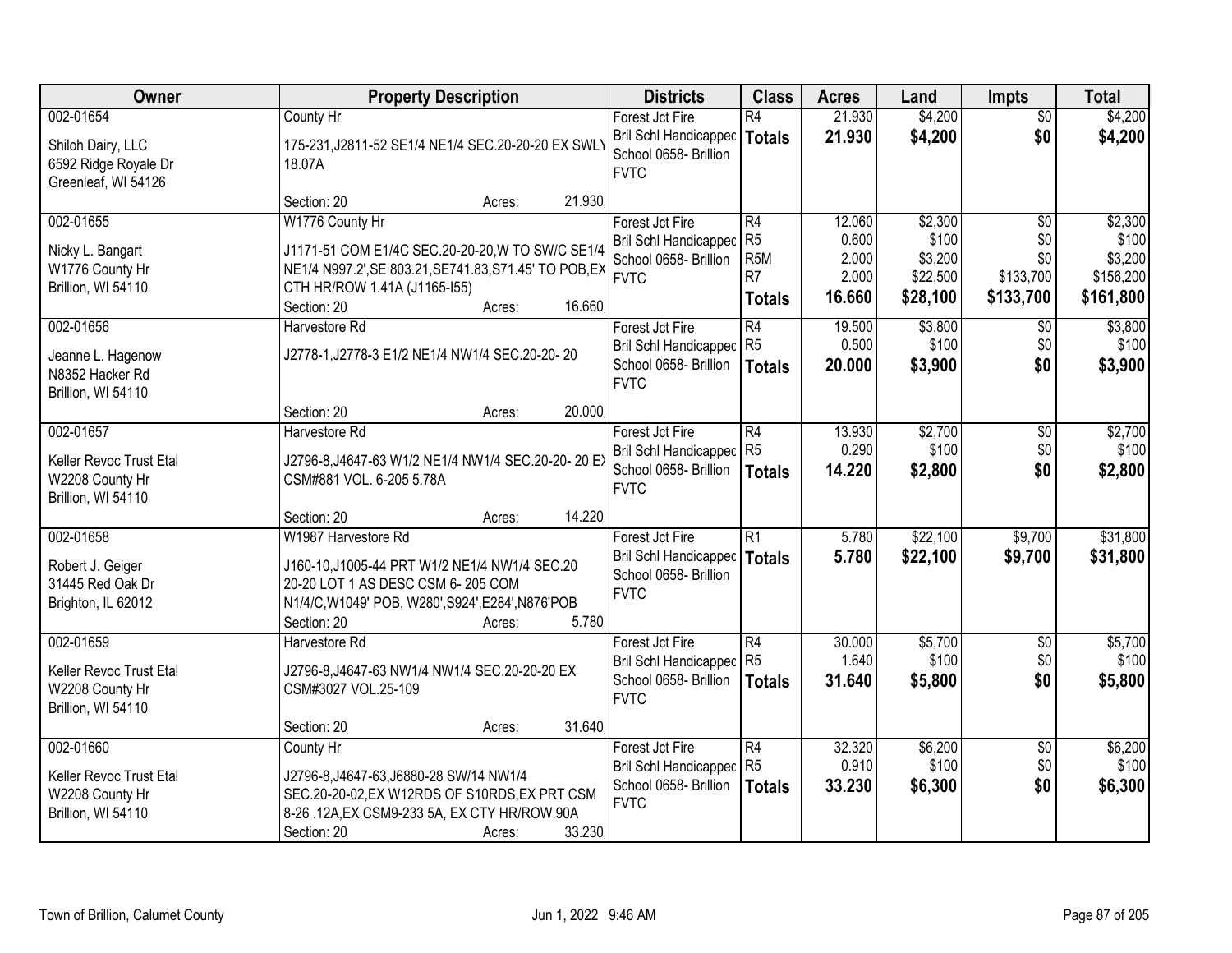| Owner                          | <b>Property Description</b>                                                                         | <b>Districts</b>                               | <b>Class</b>    | <b>Acres</b> | Land     | <b>Impts</b>    | <b>Total</b> |
|--------------------------------|-----------------------------------------------------------------------------------------------------|------------------------------------------------|-----------------|--------------|----------|-----------------|--------------|
| 002-01661                      | W2090 County Hr                                                                                     | Forest Jct Fire                                | $\overline{R1}$ | 0.520        | \$7,200  | \$106,900       | \$114,100    |
| Donna M. Vanlanen              | J293-36 COM SW/C SW1/4 NW1/4 SEC.20 -20-20, N                                                       | <b>Bril Schl Handicapped</b>                   | <b>Totals</b>   | 0.520        | \$7,200  | \$106,900       | \$114,100    |
| W2090 County Hr                | ALG C/L ST & W/L NW1/4 192.5', E225', S192.5', W225'                                                | School 0658- Brillion                          |                 |              |          |                 |              |
| Brillion, WI 54110             | TO POB, EX CTY HR/ROW .23A (J1184-153)                                                              | <b>FVTC</b>                                    |                 |              |          |                 |              |
|                                | 0.520<br>Section: 20<br>Acres:                                                                      |                                                |                 |              |          |                 |              |
| 002-01662                      | County Hr                                                                                           | Forest Jct Fire                                | R1              | 1.000        | \$14,500 | \$16,800        | \$31,300     |
| Vaness Lorelei D Rev Liv Trust |                                                                                                     | Bril Schl Handicapped R4                       |                 | 4.000        | \$600    | \$0             | \$600        |
| W1992 County Hr                | J1316-9, J3980-28 SW1/4 NW1/4 SEC.20-20-20 LOT 1<br>CSM9-233, COM1317.91'W & 40.25'N C/COR, WLY ALG | School 0658- Brillion                          | <b>Totals</b>   | 5.000        | \$15,100 | \$16,800        | \$31,900     |
| Brillion, WI 54110             | HWY/ ROW 295.34', N734.87', E295', S737.17'TO POB                                                   | <b>FVTC</b>                                    |                 |              |          |                 |              |
|                                | 5.000<br>Section: 20<br>Acres:                                                                      |                                                |                 |              |          |                 |              |
| 002-01663                      | County Hr                                                                                           | Forest Jct Fire                                | R4              | 18.910       | \$3,600  | \$0             | \$3,600      |
|                                |                                                                                                     | Bril Schl Handicapped R5                       |                 | 0.500        | \$100    | \$0             | \$100        |
| Jeanne L. Hagenow              | J2778-1, J2778-3 E1/2 SE1/4 NW1/4 SEC.20-20-20, EX                                                  | School 0658- Brillion                          | <b>Totals</b>   | 19.410       | \$3,700  | \$0             | \$3,700      |
| N8352 Hacker Rd                | CTH HR/ROW .59A (J1241-156)                                                                         | <b>FVTC</b>                                    |                 |              |          |                 |              |
| Brillion, WI 54110             |                                                                                                     |                                                |                 |              |          |                 |              |
|                                | 19.410<br>Section: 20<br>Acres:                                                                     |                                                |                 |              |          |                 |              |
| 002-01664                      | County Hr                                                                                           | Forest Jct Fire                                | R4              | 16.810       | \$3,200  | \$0             | \$3,200      |
| Keller Revoc Trust Etal        | J2796-8,J4647-63 W1/2 SE1/4 NW1/4 SEC.20-20-20,EX                                                   | Bril Schl Handicapped<br>School 0658- Brillion | R5              | 0.300        | \$100    | \$0             | \$100        |
| W2208 County Hr                | PRT CSM#1113 VOL. 8-26 1.39A, EX CTY HR/ROW                                                         | <b>FVTC</b>                                    | <b>Totals</b>   | 17.110       | \$3,300  | \$0             | \$3,300      |
| Brillion, WI 54110             | .45A (J1166-I1)                                                                                     |                                                |                 |              |          |                 |              |
|                                | 17.110<br>Section: 20<br>Acres:                                                                     |                                                |                 |              |          |                 |              |
| 002-01665                      | W1992 County Hr                                                                                     | Forest Jct Fire                                | $\overline{R1}$ | 1.220        | \$16,500 | \$143,000       | \$159,500    |
| Vaness Lorelei D Rev Liv Trust | J619-24 SE1/4 NW1/4 SEC.20-20-20 LOT1                                                               | Bril Schl Handicapped                          | Totals          | 1.220        | \$16,500 | \$143,000       | \$159,500    |
| W1992 County Hr                | CSM8-26, COM1317.91'E W1/4 COR, N248.34', E264.35'                                                  | School 0658- Brillion                          |                 |              |          |                 |              |
| Brillion, WI 54110             | S248.34', W264.36'TO POB, EX CTY HR/ROW                                                             | <b>FVTC</b>                                    |                 |              |          |                 |              |
|                                | Section: 20<br>1.220<br>Acres:                                                                      |                                                |                 |              |          |                 |              |
| 002-01666                      | County Hr                                                                                           | Forest Jct Fire                                | R4              | 33.850       | \$6,500  | $\overline{50}$ | \$6,500      |
| Ott Annette R Rev L Tr         | 174-572 NE1/4 SW1/4 SEC.20-20-20 EX EX LOT 1                                                        | Bril Schl Handicapped R5                       |                 | 0.500        | \$100    | \$0             | \$100        |
| N8118 Church Rd                | CSM#1477 VOL. 5-136, EX CTY HR/R0W .64A                                                             | School 0658- Brillion                          | Totals          | 34.350       | \$6,600  | \$0             | \$6,600      |
| Brillion, WI 54110             | $(J1166-14)$                                                                                        | <b>FVTC</b>                                    |                 |              |          |                 |              |
|                                | 34.350<br>Section: 20<br>Acres:                                                                     |                                                |                 |              |          |                 |              |
| 002-01667                      | W1929 County Hr                                                                                     | Forest Jct Fire                                | R1              | 4.340        | \$36,400 | \$95,900        | \$132,300    |
|                                |                                                                                                     | Bril Schl Handicapped                          | <b>Totals</b>   | 4.340        | \$36,400 | \$95,900        | \$132,300    |
| Richard D. Mcwilliams          | J1062-52, J1418-1 NE1/4 SW1/4 SEC.20-20-20 LOT 1                                                    | School 0658- Brillion                          |                 |              |          |                 |              |
| W1929 County Hr                | CSM 5-136, EX COUNTY HR/ROW .67A (J1166-I25)                                                        | <b>FVTC</b>                                    |                 |              |          |                 |              |
| Brillion, WI 54110             |                                                                                                     |                                                |                 |              |          |                 |              |
|                                | 4.340<br>Section: 20<br>Acres:                                                                      |                                                |                 |              |          |                 |              |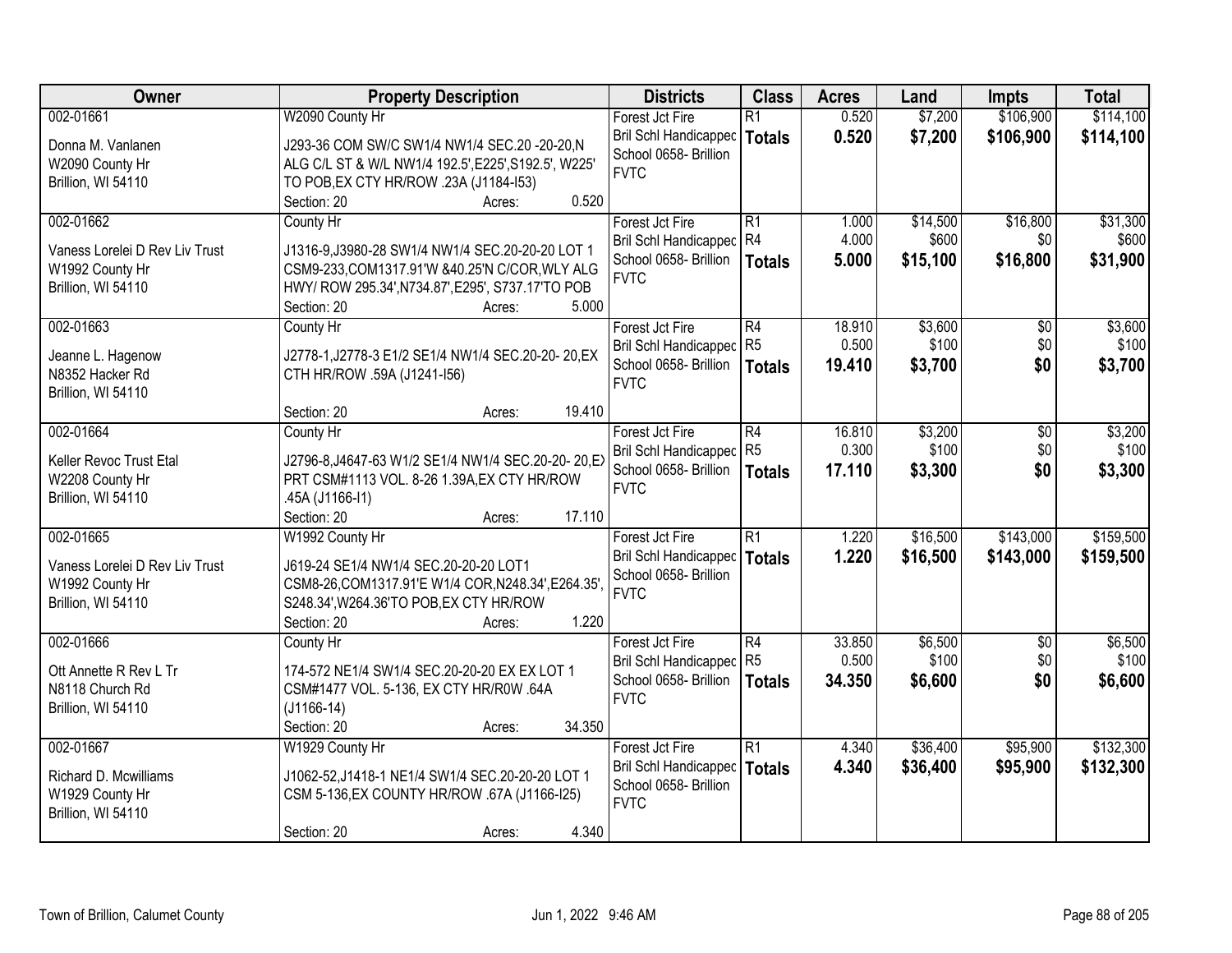| Owner                  | <b>Property Description</b>                        | <b>Districts</b>                                      | <b>Class</b>     | <b>Acres</b> | Land     | <b>Impts</b>    | <b>Total</b> |
|------------------------|----------------------------------------------------|-------------------------------------------------------|------------------|--------------|----------|-----------------|--------------|
| 002-01668              | Church St                                          | Forest Jct Fire                                       | R4               | 27.090       | \$5,200  | $\overline{50}$ | \$5,200      |
| D&S Ott Farm, LLC      | J4784-37, J4784-36 NW1/4 SW1/4 SEC 20-20-20 EX     | Bril Schl Handicapped                                 | R <sub>5</sub>   | 6.310        | \$4,300  | \$0             | \$4,300      |
| N8135 Church St        | N10RDS OF W17.5RDS EX CTY HR/ROW .91A              | School 0658- Brillion                                 | R <sub>5</sub> M | 4.600        | \$6,900  | \$0             | \$6,900      |
|                        |                                                    | <b>FVTC</b>                                           | <b>Totals</b>    | 38.000       | \$16,400 | \$0             | \$16,400     |
| Brillion, WI 54110     | $(J1165-56)$                                       |                                                       |                  |              |          |                 |              |
|                        | 38.000<br>Section: 20<br>Acres:                    |                                                       |                  |              |          |                 |              |
| 002-01669              | W2095 County Hr                                    | Forest Jct Fire                                       | R1               | 1.040        | \$14,900 | \$102,400       | \$117,300    |
| Daniel L. Nelson       | J1343-21, J2188-46 W17.5RDS OF N10RDS NW1/4        | Bril Schl Handicapped                                 | Totals           | 1.040        | \$14,900 | \$102,400       | \$117,300    |
| W2095 County Hr        | SW1/4 SEC.20-20-20, EX CTY HR/ROW .05A             | School 0658- Brillion                                 |                  |              |          |                 |              |
| Brillion, WI 54110     | $(J1166-I28)$                                      | <b>FVTC</b>                                           |                  |              |          |                 |              |
|                        | 1.040<br>Section: 20<br>Acres:                     |                                                       |                  |              |          |                 |              |
| 002-01670              | N8130 Church St                                    | Forest Jct Fire                                       | R4               | 34.470       | \$6,700  | $\sqrt{6}$      | \$6,700      |
|                        |                                                    | Bril Schl Handicapped                                 | R <sub>5</sub>   | 2.100        | \$5,800  | \$0             | \$5,800      |
| D&S Ott Farm, LLC      | J4784-37, J4784-36 SW1/4 SW1/4 SEC 20-20-20 EX     | School 0658- Brillion                                 | R7               | 2.000        | \$12,000 | \$14,900        | \$26,900     |
| N8135 Church St        | CSM#1477 1.34AC, EX DOC# 429353 .09AC              | <b>FVTC</b>                                           | <b>Totals</b>    | 38.570       | \$24,500 | \$14,900        | \$39,400     |
| Brillion, WI 54110     |                                                    |                                                       |                  |              |          |                 |              |
|                        | 38.570<br>Section: 20<br>Acres:                    |                                                       |                  |              |          |                 |              |
| 002-01671              | N8118 Church St                                    | Forest Jct Fire                                       | R1               | 1.430        | \$18,400 | \$164,300       | \$182,700    |
| Ott Annette R Rev L Tr | J1690-11 SW1/4 SW1/4 SEC.20-20-20 CSM#1477         | Bril Schl Handicapped                                 | <b>Totals</b>    | 1.430        | \$18,400 | \$164,300       | \$182,700    |
| N8118 Church Rd        | VOL.10-152, COM SW/C N235', E249', S235', W249'TO  | School 0658- Brillion                                 |                  |              |          |                 |              |
| Brillion, WI 54110     | POB & PRT DESC IN DOC#429353 .09AC                 | <b>FVTC</b>                                           |                  |              |          |                 |              |
|                        | 1.430<br>Section: 20<br>Acres:                     |                                                       |                  |              |          |                 |              |
| 002-01672              | Center Rd                                          | Forest Jct Fire                                       | R4               | 39.000       | \$7,500  | $\overline{50}$ | \$7,500      |
|                        |                                                    |                                                       | R <sub>5</sub>   | 1.000        | \$100    | \$0             | \$100        |
| Paul G. Berghuis       | J4720-35, J4741-46, J5766-28 SE1/4 SW1/4           | <b>Bril Schl Handicapped</b><br>School 0658- Brillion |                  |              |          | \$0             |              |
| N7990 Church St        | SEC.20-20-20                                       | <b>FVTC</b>                                           | <b>Totals</b>    | 40.000       | \$7,600  |                 | \$7,600      |
| Brillion, WI 54110     |                                                    |                                                       |                  |              |          |                 |              |
|                        | 40.000<br>Section: 20<br>Acres:                    |                                                       |                  |              |          |                 |              |
| 002-01674              | W1759 County Hr                                    | Forest Jct Fire                                       | R1               | 4.000        | \$34,500 | \$104,600       | \$139,100    |
| Kara L. Maki           | J5235-26, J5235-27, J5885-26 NE1/4 SE1/4 SEC       | Bril Schl Handicapped R5                              |                  | 6.000        | \$4,200  | \$0             | \$4,200      |
| W1759 County Hr        | 20-20-20 LOT1 CSM #2310 VOL 17-148, COM            | School 0658- Brillion                                 | Totals           | 10.000       | \$38,700 | \$104,600       | \$143,300    |
|                        | 2625.37'W& 33'S E1/4/C, E458',                     | <b>FVTC</b>                                           |                  |              |          |                 |              |
| Brillion, WI 54110     | 10.000                                             |                                                       |                  |              |          |                 |              |
|                        | Section: 20<br>Acres:                              |                                                       |                  |              |          |                 |              |
| 002-01675              | W1797 County Hr                                    | Forest Jct Fire                                       | R1               | 2.000        | \$23,500 | \$61,100        | \$84,600     |
| Tanya L. Flynn         | 93-421, J343-23 W10AA NE1/4 SE1/4 SEC. 20-20-20 EX | <b>Bril Schl Handicapped</b>                          | R4               | 7.680        | \$1,500  | \$0             | \$1,500      |
| W1797 County Hr        | CTY HR/ROW .32A (J1166-I26)                        | School 0658- Brillion                                 | <b>Totals</b>    | 9.680        | \$25,000 | \$61,100        | \$86,100     |
| Brillion, WI 54110     |                                                    | <b>FVTC</b>                                           |                  |              |          |                 |              |
|                        | 9.680<br>Section: 20<br>Acres:                     |                                                       |                  |              |          |                 |              |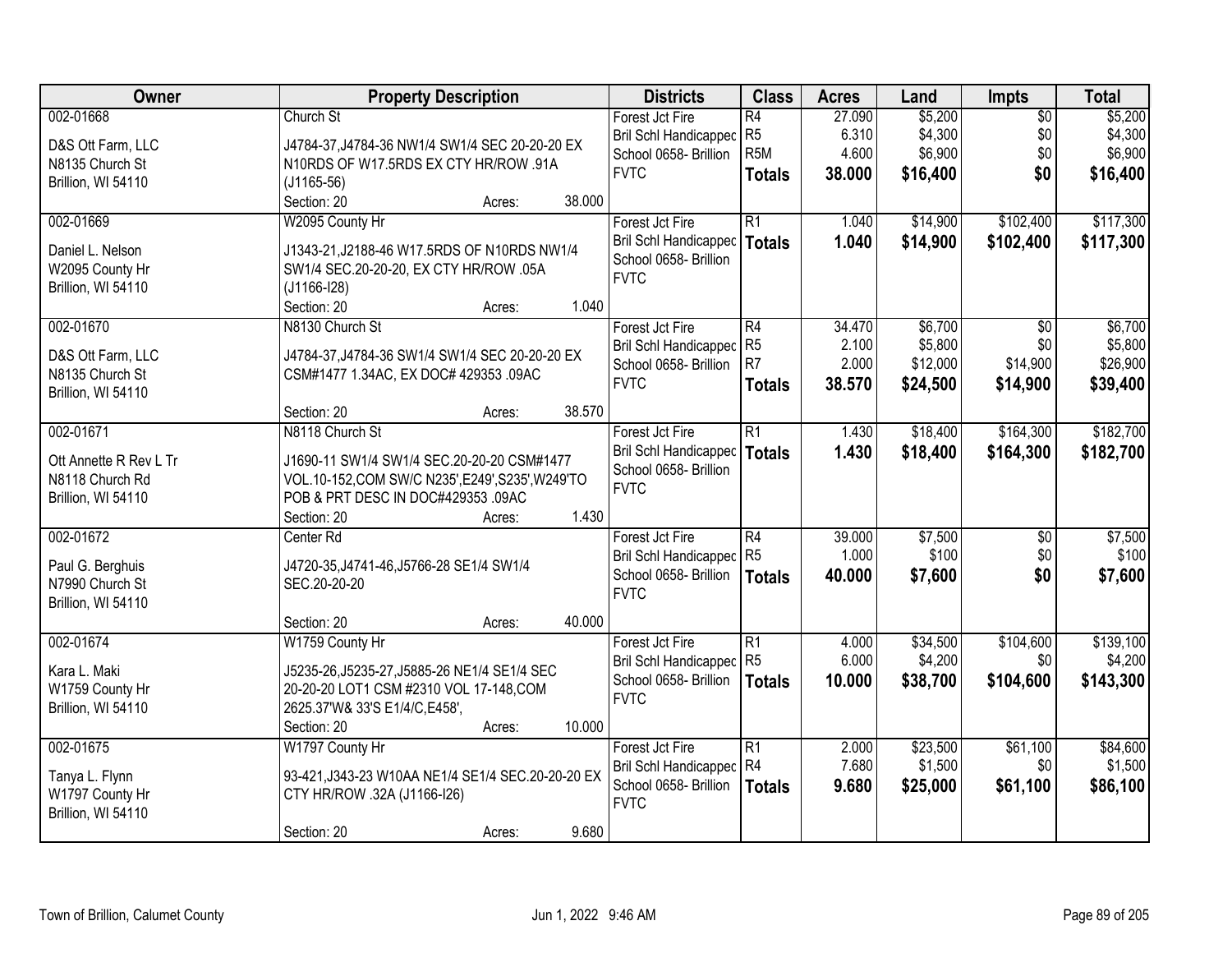| Owner                | <b>Property Description</b>                          | <b>Districts</b>               | <b>Class</b>    | <b>Acres</b> | Land     | <b>Impts</b>    | <b>Total</b> |
|----------------------|------------------------------------------------------|--------------------------------|-----------------|--------------|----------|-----------------|--------------|
| 002-01676            | County Hr                                            | Forest Jct Fire                | $\overline{R4}$ | 36.600       | \$7,100  | $\overline{50}$ | \$7,100      |
| Paul G. Berghuis     | J4720-35, J4741-46, J5766-28 NW1/4 SE1/4             | <b>Bril Schl Handicapped</b>   | Totals          | 36.600       | \$7,100  | \$0             | \$7,100      |
| N7990 Church St      | SEC.20-20-20, EX LOTS 1&2 CSM 6-216, EX CTY          | School 0658- Brillion          |                 |              |          |                 |              |
| Brillion, WI 54110   | HR/ROW .96A (J1178-I10)                              | <b>FVTC</b>                    |                 |              |          |                 |              |
|                      | 36.600<br>Section: 20<br>Acres:                      |                                |                 |              |          |                 |              |
| 002-01677            | W1875 County Hr                                      | Forest Jct Fire                | R1              | 0.960        | \$9,900  | \$186,100       | \$196,000    |
|                      |                                                      | Bril Schl Handicapped          | Totals          | 0.960        | \$9,900  | \$186,100       | \$196,000    |
| Dustin A. Ketels     | J762-43, J1269-7, J5036-60 NW1/4 SE1/4 SEC.20-20-20  | School 0658- Brillion          |                 |              |          |                 |              |
| W1875 County Hr      | LOT 1 CSM#885 VOL.6-216 COM 2075'W                   | <b>FVTC</b>                    |                 |              |          |                 |              |
| Brillion, WI 54110   | E1/4/C, W375', S283', E175', N283'E200'TO POB EX CTY |                                |                 |              |          |                 |              |
|                      | 0.960<br>Section: 20<br>Acres:                       |                                |                 |              |          |                 |              |
| 002-01678            | W1875 County Hr                                      | Forest Jct Fire                | R1              | 1.090        | \$15,300 | \$100           | \$15,400     |
| Dustin A. Ketels     | J167-7, J5036-60 NW1/4 SE1/4 SEC.20-20-20, LOT 2     | Bril Schl Handicapped   Totals |                 | 1.090        | \$15,300 | \$100           | \$15,400     |
| W1875 County Hr      | CSM#885 VOL.6-216 COM2075'W E1/4/C, W200', S283',    | School 0658- Brillion          |                 |              |          |                 |              |
| Brillion, WI 54110   | E200', N283'TO POB EX CTY HR/ROW .21A (J1166-I29)    | <b>FVTC</b>                    |                 |              |          |                 |              |
|                      | Section: 20<br>1.090<br>Acres:                       |                                |                 |              |          |                 |              |
| 002-01679            | Center Rd                                            | Forest Jct Fire                | R4              | 19.200       | \$3,700  | $\sqrt{6}$      | \$3,700      |
|                      |                                                      | Bril Schl Handicapped          | <b>Totals</b>   | 19.200       | \$3,700  | \$0             | \$3,700      |
| Paul G. Berghuis     | J4720-35, J4741-46, 5766-28 SW1/4 SE1/4              | School 0658- Brillion          |                 |              |          |                 |              |
| N7990 Church St      | SEC.20-20-20, EX CSM 4-296, EX CSM 6-415             | <b>FVTC</b>                    |                 |              |          |                 |              |
| Brillion, WI 54110   |                                                      |                                |                 |              |          |                 |              |
|                      | 19.200<br>Section: 20<br>Acres:                      |                                |                 |              |          |                 |              |
| 002-01680            | W1896 Center Rd                                      | Forest Jct Fire                | $\overline{R1}$ | 2.660        | \$27,100 | \$233,000       | \$260,100    |
| Joyce M School       | 167-672 TRACT 1 CSM#647 VOL.4-296, PRT OF SW1/4      | Bril Schl Handicapped          | Totals          | 2.660        | \$27,100 | \$233,000       | \$260,100    |
| W1896 Center Rd      | SE1/4 SEC.20-20-20                                   | School 0658- Brillion          |                 |              |          |                 |              |
| Brillion, WI 54110   |                                                      | <b>FVTC</b>                    |                 |              |          |                 |              |
|                      | 2.660<br>Section: 20<br>Acres:                       |                                |                 |              |          |                 |              |
| 002-01681            | W1873 Center Rd                                      | Forest Jct Fire                | R1              | 5.000        | \$40,000 | \$185,200       | \$225,200    |
|                      |                                                      | Bril Schl Handicapped R6       |                 | 13.140       | \$42,000 | \$0             | \$42,000     |
| Rose M. Guthrie      | J1560-14, J3142-21 SW1/4 SE1/4 SEC.20-20-20 LOT 1    | School 0658- Brillion          | Totals          | 18.140       | \$82,000 | \$185,200       | \$267,200    |
| W1873 Center Rd      | AS DESC CSM6-415, COM NE/C CSM                       | <b>FVTC</b>                    |                 |              |          |                 |              |
| Brillion, WI 54110   | 647, W264', N134', NE 98', NE213', NE376', NE118',   |                                |                 |              |          |                 |              |
|                      | 18.140<br>Section: 20<br>Acres:                      |                                |                 |              |          |                 |              |
| 002-01682            | W1703 County Hr                                      | Forest Jct Fire                | R4              | 47.670       | \$9,200  | $\overline{30}$ | \$9,200      |
| Donald Erwin Zarling | J2052-23, J3596-51, J5235-25 NE & SE1/4 SE1/4 SEC    | Bril Schl Handicapped          | R7              | 1.000        | \$13,500 | \$29,800        | \$43,300     |
| 318 S Milwaukee St   | 20-20-20 LOT 2 CSM #2310 VOL 17-148 COM 56.28'S      | School 0658- Brillion          | <b>Totals</b>   | 48.670       | \$22,700 | \$29,800        | \$52,500     |
| Plymouth, WI 53073   | E1/4/C, S2583, 08', W987.66', N1645.13', E458',      | <b>FVTC</b>                    |                 |              |          |                 |              |
|                      | 48.670<br>Section: 20<br>Acres:                      |                                |                 |              |          |                 |              |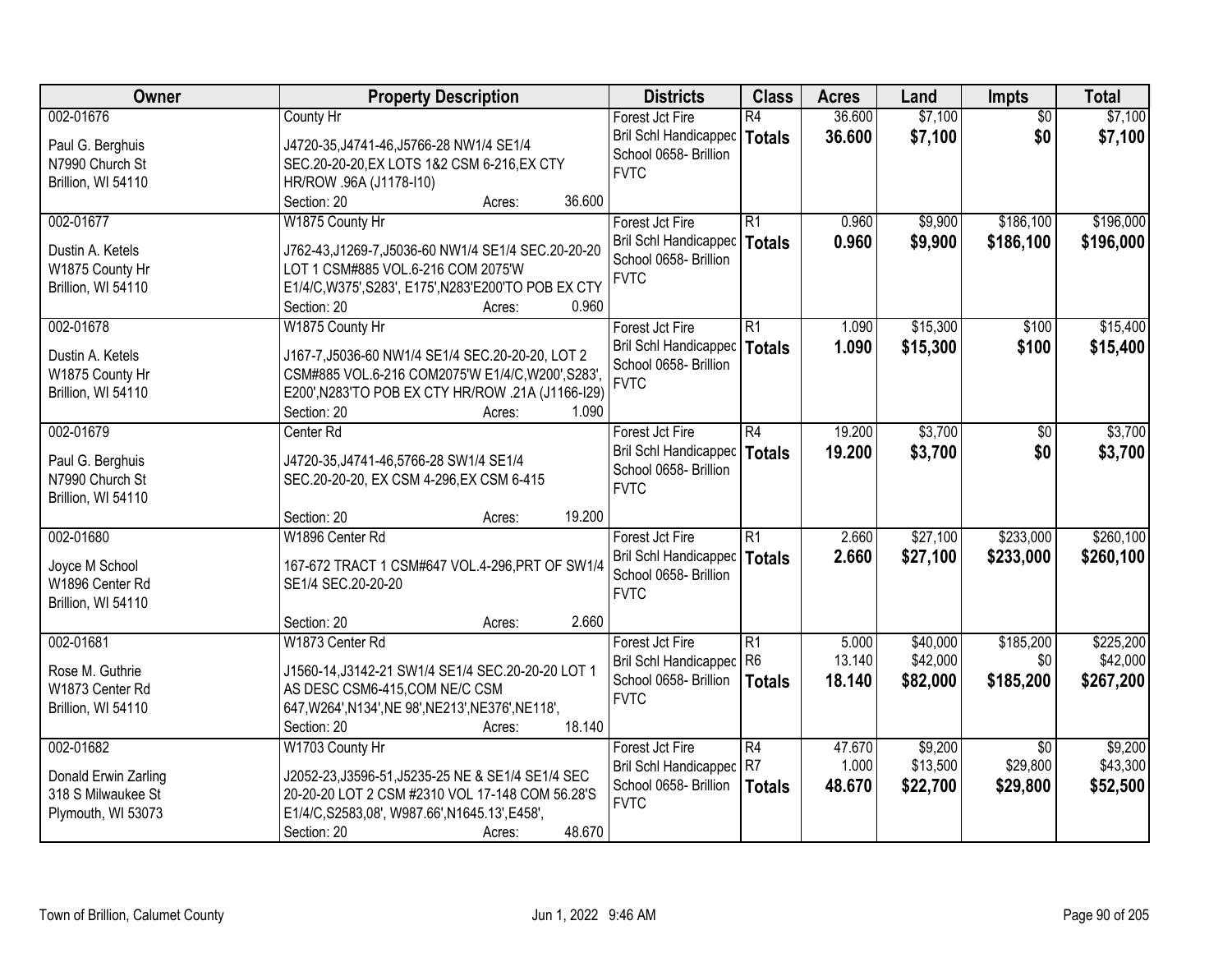| Owner                                                                         | <b>Property Description</b>                                                                                                                                                                              | <b>Districts</b>                                                                        | <b>Class</b>                                              | <b>Acres</b>                                 | Land                                                   | <b>Impts</b>                                | <b>Total</b>                                             |
|-------------------------------------------------------------------------------|----------------------------------------------------------------------------------------------------------------------------------------------------------------------------------------------------------|-----------------------------------------------------------------------------------------|-----------------------------------------------------------|----------------------------------------------|--------------------------------------------------------|---------------------------------------------|----------------------------------------------------------|
| 002-01683<br>Branden J. Flynn<br>W1797 County Hr<br>Brillion, WI 54110        | Center Rd<br>93-421, J343-23 W10A SE1/4 SE1/4 SEC. 20-20-20                                                                                                                                              | Forest Jct Fire<br>Bril Schl Handicapped<br>School 0658- Brillion<br><b>FVTC</b>        | R4<br><b>Totals</b>                                       | 10.000<br>10.000                             | \$1,900<br>\$1,900                                     | $\overline{50}$<br>\$0                      | \$1,900<br>\$1,900                                       |
|                                                                               | 10.000<br>Section: 20<br>Acres:                                                                                                                                                                          |                                                                                         |                                                           |                                              |                                                        |                                             |                                                          |
| 002-01684<br>Constance K. Borchardt<br>8817 County W<br>Greenleaf, WI 54126   | Harvestore Rd<br>J4610-54, J4699-33, J4702-21 PT OF E1/2 NE1/4<br>SEC.21-20-20, LYGN OF RR                                                                                                               | Forest Jct Fire<br><b>Bril Schl Handicapped</b><br>School 0658- Brillion<br><b>FVTC</b> | R4<br>R <sub>5</sub> M<br><b>Totals</b>                   | 32.660<br>2.000<br>34.660                    | \$6,100<br>\$3,000<br>\$9,100                          | \$0<br>\$0<br>\$0                           | \$6,100<br>\$3,000<br>\$9,100                            |
|                                                                               | 34.660<br>Section: 21<br>Acres:                                                                                                                                                                          |                                                                                         |                                                           |                                              |                                                        |                                             |                                                          |
| 002-01685<br>Kenneth O. Hedrich<br>N8339 Bastian Rd<br>Brillion, WI 54110     | US Highway 10<br>171-354, J1175-1 PT NE1/4 NE1/4 SEC.21-20-20 LYG S<br>OF RR                                                                                                                             | Forest Jct Fire<br>Bril Schl Handicapped<br>School 0658- Brillion<br><b>FVTC</b>        | R4<br>Totals                                              | 3.600<br>3.600                               | \$700<br>\$700                                         | \$0<br>\$0                                  | \$700<br>\$700                                           |
|                                                                               | 3.600<br>Section: 21<br>Acres:                                                                                                                                                                           |                                                                                         |                                                           |                                              |                                                        |                                             |                                                          |
| 002-01686<br>Stanley D. Andrew<br>N9403 Noe Rd<br>Appleton, WI 54915          | W1440 Hwy 10<br>J3145-34, J3145-55, 4599-29 PT NW1/4 NE1/4<br>SEC.21-20-20 LYG N OF HWY, EX HWY/ROW 4.22A                                                                                                | Forest Jct Fire<br>Bril Schl Handicapped R4<br>School 0658- Brillion<br><b>FVTC</b>     | R1<br><b>Totals</b>                                       | 1.100<br>5.710<br>6.810                      | \$15,400<br>\$1,100<br>\$16,500                        | \$12,400<br>\$0<br>\$12,400                 | \$27,800<br>\$1,100<br>\$28,900                          |
|                                                                               | 6.810<br>Section: 21<br>Acres:                                                                                                                                                                           |                                                                                         |                                                           |                                              |                                                        |                                             |                                                          |
| 002-01687<br>Kenneth O. Hedrich<br>N8339 Bastian Rd<br>Brillion, WI 54110     | Hwy 10<br>171-354, J1175-1 PT E1/2 NW1/4 NE1/4 SEC.21-<br>20-20, LYG S OF RR                                                                                                                             | Forest Jct Fire<br>Bril Schl Handicapped<br>School 0658- Brillion<br><b>FVTC</b>        | $\overline{R4}$<br>R <sub>5</sub> M<br><b>Totals</b>      | 7.130<br>2.000<br>9.130                      | \$1,300<br>\$1,400<br>\$2,700                          | \$0<br>\$0<br>\$0                           | \$1,300<br>\$1,400<br>\$2,700                            |
|                                                                               | 9.130<br>Section: 21<br>Acres:                                                                                                                                                                           |                                                                                         |                                                           |                                              |                                                        |                                             |                                                          |
| 002-01688<br>Donald J. Schmelter<br>W1495 Harvestore Rd<br>Brillion, WI 54110 | W1495 Harvestore Rd<br>J2696-55 PRT NE &NW1/4 SEC.21-20-20 COM47.67'N<br>C/COR, N1273.84', W61.62', N1116.61' TO RD, ELY<br>195.93'TO RR, SE610.68', S207 1.99'TO N/L<br>35.000<br>Section: 21<br>Acres: | Forest Jct Fire<br>Bril Schl Handicapped R4<br>School 0658- Brillion<br><b>FVTC</b>     | R1<br>R <sub>5</sub><br>R <sub>5</sub> M<br><b>Totals</b> | 2.000<br>20.000<br>3.000<br>10.000<br>35.000 | \$23,500<br>\$3,900<br>\$12,000<br>\$9,400<br>\$48,800 | \$189,700<br>\$0<br>\$0<br>\$0<br>\$189,700 | \$213,200<br>\$3,900<br>\$12,000<br>\$9,400<br>\$238,500 |
| 002-01689<br>Gayla A. Hedrich Rlt<br>N8339 Bastian Rd<br>Brillion, WI 54110   | County Hr<br>171-354, J1175-1 E1/2 SW1/4 NE1/4 SEC.21-20-20 EX<br>CTH HR/ROW .60A (J1166-I12)<br>19.400<br>Section: 21<br>Acres:                                                                         | Forest Jct Fire<br><b>Bril Schl Handicapped</b><br>School 0658- Brillion<br><b>FVTC</b> | $\overline{R4}$<br>R <sub>5</sub> M<br><b>Totals</b>      | 17.400<br>2.000<br>19.400                    | \$3,400<br>\$1,400<br>\$4,800                          | $\overline{30}$<br>\$0<br>\$0               | \$3,400<br>\$1,400<br>\$4,800                            |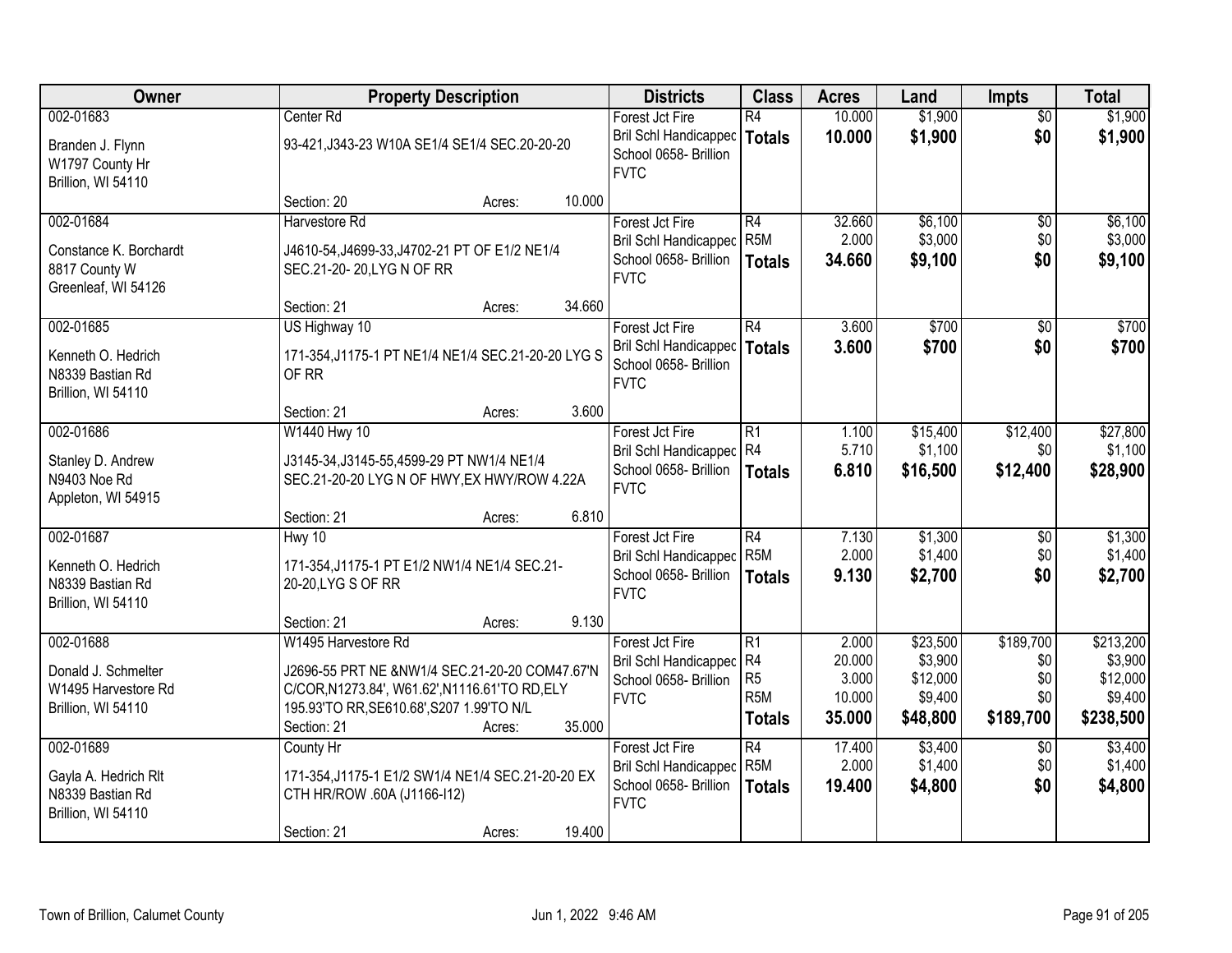| Owner                           | <b>Property Description</b>                        | <b>Districts</b>             | <b>Class</b>     | <b>Acres</b> | Land     | Impts           | <b>Total</b> |
|---------------------------------|----------------------------------------------------|------------------------------|------------------|--------------|----------|-----------------|--------------|
| 002-01690                       | N8339 Bastian Rd                                   | Forest Jct Fire              | $\overline{R4}$  | 34.240       | \$6,600  | $\overline{50}$ | \$6,600      |
| Kenneth O. Hedrich              | 171-354, J1175-1 SE1/4 NE1/4 SEC.21-20-20 LYG S OF | Bril Schl Handicapped        | R7               | 2.000        | \$22,500 | \$173,000       | \$195,500    |
| N8339 Bastian Rd                | RR, EX S13RDS OF E 9.5 RDS, EX W102' OF E259' OF S | School 0658- Brillion        | <b>Totals</b>    | 36.240       | \$29,100 | \$173,000       | \$202,100    |
| Brillion, WI 54110              | 215', EX CTH HR/ROW .73A (J1166-I12)               | <b>FVTC</b>                  |                  |              |          |                 |              |
|                                 | 36.240<br>Section: 21<br>Acres:                    |                              |                  |              |          |                 |              |
| 002-01691                       | N8303 Bastian Rd                                   | Forest Jct Fire              | $\overline{R1}$  | 1.180        | \$16,100 | \$146,300       | \$162,400    |
|                                 |                                                    | Bril Schl Handicapped        | <b>Totals</b>    | 1.180        | \$16,100 | \$146,300       | \$162,400    |
| John Paul Cornell Jr            | J1550-44, J1558-20 COM SE/C NE1/4 SEC.21-20-20     | School 0658- Brillion        |                  |              |          |                 |              |
| N8303 Bastian Rd                | W259', N215', E259', S TO POB, EX CTH HR/ROW .09A  | <b>FVTC</b>                  |                  |              |          |                 |              |
| Brillion, WI 54110              | $(J1166-I11)$                                      |                              |                  |              |          |                 |              |
|                                 | 1.180<br>Section: 21<br>Acres:                     |                              |                  |              |          |                 |              |
| 002-01692                       | Harvestore Rd                                      | Forest Jct Fire              | R4               | 11.710       | \$2,300  | \$0             | \$2,300      |
| Levash John & Sheri Rev Lv Trst | J1408-21, J4028-64 NE1/4 NW1/4 SEC.21-20-20 LOT 1  | <b>Bril Schl Handicapped</b> | R <sub>5</sub>   | 0.300        | \$100    | \$0             | \$100        |
| W715 Rusch Rd                   | CSM12-273, COM1623.92' E NW/C SEC.21, E396.52',    | School 0658- Brillion        | <b>Totals</b>    | 12.010       | \$2,400  | \$0             | \$2,400      |
| Brillion, WI 54110              | S1320.27', W396.53', N1319.58 FT TO POB            | <b>FVTC</b>                  |                  |              |          |                 |              |
|                                 | 12.010<br>Section: 21<br>Acres:                    |                              |                  |              |          |                 |              |
| 002-01693                       | Hwy 10                                             | Forest Jct Fire              | $\overline{R4}$  | 15.000       | \$2,900  | \$0             | \$2,900      |
|                                 |                                                    | <b>Bril Schl Handicapped</b> |                  |              |          | \$0             |              |
| Susan M. Schmelter              | J2897-14 NE1/4 NW1/4 SEC.21-20-20 L0T2             | School 0658- Brillion        | <b>Totals</b>    | 15.000       | \$2,900  |                 | \$2,900      |
| W1495 Harvestore Rd             | CSM12-273, COM2020.44'W NW/C                       | <b>FVTC</b>                  |                  |              |          |                 |              |
| Brillion, WI 54110              | SEC.21, S1320.27', E534. 16', N1116.61', NWLY ALG  |                              |                  |              |          |                 |              |
|                                 | 15.000<br>Section: 21<br>Acres:                    |                              |                  |              |          |                 |              |
| 002-01694                       | W1661 Harvestore Rd                                | Forest Jct Fire              | $\overline{R4}$  | 3.130        | \$600    | $\overline{50}$ | \$600        |
|                                 |                                                    | <b>Bril Schl Handicapped</b> | R <sub>5</sub> M | 6.000        | \$4,200  | \$0             | \$4,200      |
| Maxwell R. Schmelter            | J1408-21, J2864-50 NW1/4 NW1/4 SEC.21-20-20 COM    | School 0658- Brillion        | <b>Totals</b>    | 9.130        | \$4,800  | \$0             | \$4,800      |
| W1661 Harvestore Rd             | NW/C,E99',S976.25',E785 FT,S340.67'TO S/L NW-NW,   | <b>FVTC</b>                  |                  |              |          |                 |              |
| Brillion, WI 54110              | W884'TO SW/C NW-NW, N1316.75 FT TO POB             |                              |                  |              |          |                 |              |
|                                 | 9.130<br>Section: 21<br>Acres:                     |                              |                  |              |          |                 |              |
| 002-01695                       | W1659 Harvestore Rd                                | Forest Jct Fire              | $\overline{R1}$  | 1.000        | \$14,500 | \$1,600         | \$16,100     |
| Colleen M. Vanderloop           | J2846-32, J5568-35 NE & NW1/4 NW1/4                | Bril Schl Handicapped R4     |                  | 4.060        | \$800    | \$0             | \$800        |
| W1661 Harvestore Rd             | SEC.21-20-20Lot 1, CSM 3235 VOL.27-206             | School 0658- Brillion        | <b>Totals</b>    | 5.060        | \$15,300 | \$1,600         | \$16,900     |
| Brillion, WI 54110              |                                                    | <b>FVTC</b>                  |                  |              |          |                 |              |
|                                 | 5.060<br>Section: 21<br>Acres:                     |                              |                  |              |          |                 |              |
| 002-01696                       | W1628 County Hr                                    | Forest Jct Fire              | R4               | 30.710       | \$5,900  | $\overline{30}$ | \$5,900      |
|                                 |                                                    | <b>Bril Schl Handicapped</b> | R <sub>5</sub>   | 3.910        | \$2,800  | \$0             | \$2,800      |
| Colette Geiger                  | J2125-41, J2831-23 SW1/4 NW1/4 SEC.21-20-20 EX     | School 0658- Brillion        | R <sub>7</sub>   | 4.000        | \$34,500 | \$145,400       | \$179,900    |
| W1628 County Hr                 | CTH HR/ROW 1.38A (J1178-I12)                       | <b>FVTC</b>                  | <b>Totals</b>    | 38.620       | \$43,200 | \$145,400       | \$188,600    |
| Brillion, WI 54110              |                                                    |                              |                  |              |          |                 |              |
|                                 | 38.620<br>Section: 21<br>Acres:                    |                              |                  |              |          |                 |              |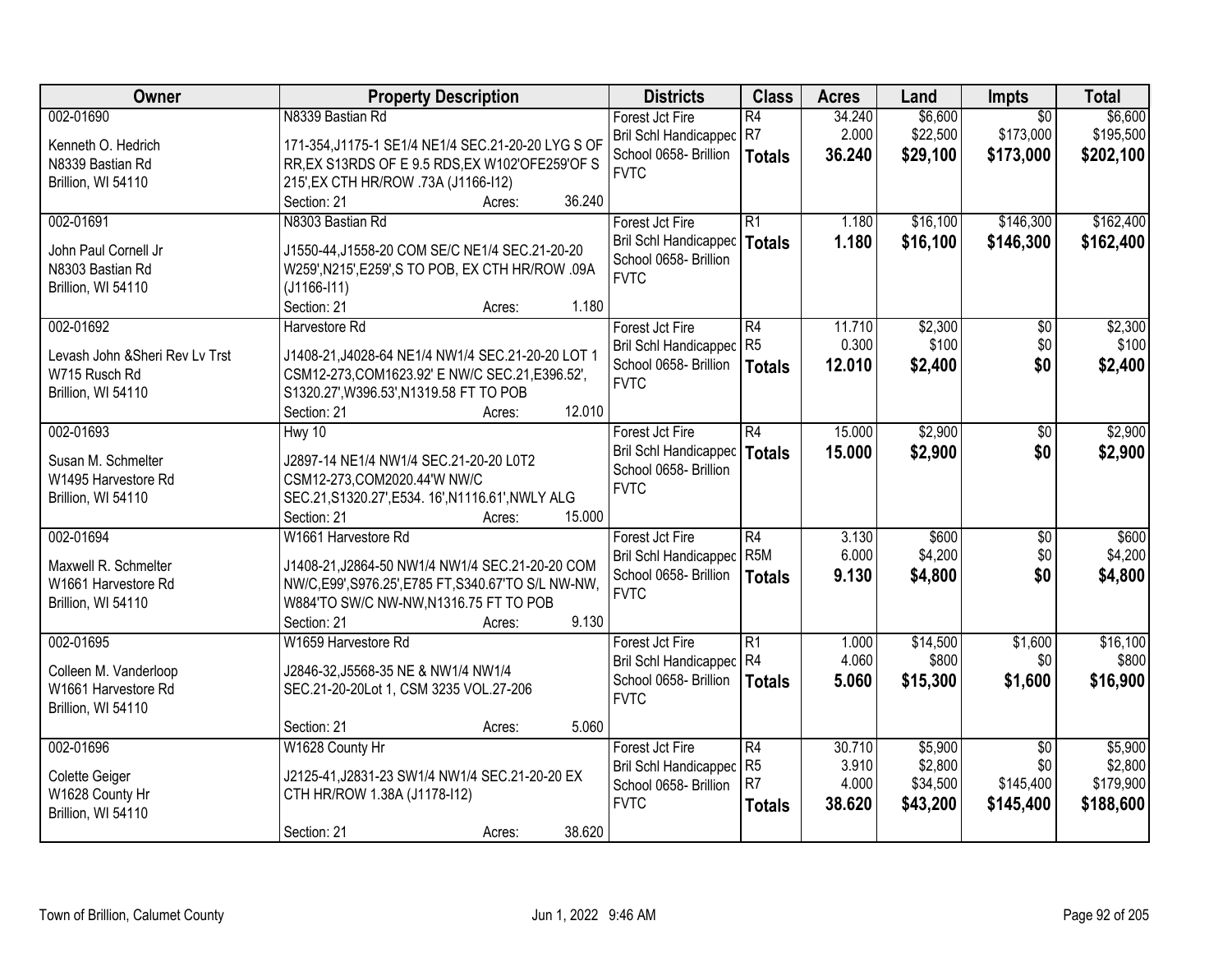| Owner                                                                              | <b>Property Description</b>                                                                                                                   |                  | <b>Districts</b>                                                                        | <b>Class</b>                                              | <b>Acres</b>                     | Land                                     | <b>Impts</b>                         | <b>Total</b>                               |
|------------------------------------------------------------------------------------|-----------------------------------------------------------------------------------------------------------------------------------------------|------------------|-----------------------------------------------------------------------------------------|-----------------------------------------------------------|----------------------------------|------------------------------------------|--------------------------------------|--------------------------------------------|
| 002-01697<br>Colette Geiger<br>W1628 County Hr<br>Brillion, WI 54110               | County Hr<br>J2125-41, J2831-23 SE1/4 NW1/4 SEC. 21-20-20 EX<br>CTH HR/ROW 1.40A (J1178-I12)                                                  |                  | Forest Jct Fire<br><b>Bril Schl Handicapped</b><br>School 0658- Brillion<br><b>FVTC</b> | $\overline{R4}$<br><b>Totals</b>                          | 38.600<br>38.600                 | \$7,500<br>\$7,500                       | $\overline{50}$<br>\$0               | \$7,500<br>\$7,500                         |
|                                                                                    | Section: 21                                                                                                                                   | 38.600<br>Acres: |                                                                                         |                                                           |                                  |                                          |                                      |                                            |
| 002-01698<br>Kenneth O. Hedrich<br>N8339 Bastian Rd<br>Brillion, WI 54110          | County Hr<br>88-267,183-650,J5352-10 NE1/4 SW1/4 SEC.21-20-20<br>EX CTH HR/ROW 1.40A (J1179-119)                                              |                  | Forest Jct Fire<br>Bril Schl Handicapped<br>School 0658- Brillion<br><b>FVTC</b>        | R4<br><b>Totals</b>                                       | 38.600<br>38.600                 | \$7,400<br>\$7,400                       | \$0<br>\$0                           | \$7,400<br>\$7,400                         |
|                                                                                    | Section: 21                                                                                                                                   | 38.600<br>Acres: |                                                                                         |                                                           |                                  |                                          |                                      |                                            |
| 002-01699<br>Amy RIt Thiel<br>W1627 County Hr<br>Brillion, WI 54110                | W1627 County Hr<br>J2140-18, J3043-15 NW1/4 SW1/4 SEC. 21-20-20 LOT<br>1, CSM#2126 VOL. 15-193                                                |                  | Forest Jct Fire<br>Bril Schl Handicapped<br>School 0658- Brillion<br><b>FVTC</b>        | R4<br>R <sub>5</sub> M<br>R <sub>7</sub><br><b>Totals</b> | 4.220<br>3.000<br>2.000<br>9.220 | \$800<br>\$4,500<br>\$22,500<br>\$27,800 | \$0<br>\$0<br>\$433,300<br>\$433,300 | \$800<br>\$4,500<br>\$455,800<br>\$461,100 |
|                                                                                    | Section: 21                                                                                                                                   | 9.220<br>Acres:  |                                                                                         |                                                           |                                  |                                          |                                      |                                            |
| 002-01700<br>Kenneth O. Hedrich<br>N8339 Bastian Rd<br>Brillion, WI 54110          | County Rd HR<br>J2140-18, J3043-15 SW1/4 SW1/4 SEC. 21-20-20                                                                                  |                  | Forest Jct Fire<br><b>Bril Schl Handicapped</b><br>School 0658- Brillion<br><b>FVTC</b> | R4<br><b>Totals</b>                                       | 40.000<br>40,000                 | \$7,700<br>\$7,700                       | $\sqrt[6]{3}$<br>\$0                 | \$7,700<br>\$7,700                         |
|                                                                                    | Section: 21                                                                                                                                   | 40.000<br>Acres: |                                                                                         |                                                           |                                  |                                          |                                      |                                            |
| 002-01701<br>Kenneth O. Hedrich<br>N8339 Bastian Rd<br>Brillion, WI 54110          | County Rd HR<br>88-267,183-650,J5352-10 SE1/4 SW1/4 SEC.21-20-20                                                                              |                  | Forest Jct Fire<br>Bril Schl Handicapped<br>School 0658- Brillion<br><b>FVTC</b>        | $\overline{R4}$<br>R <sub>5</sub> M<br><b>Totals</b>      | 35.000<br>5.000<br>40.000        | \$6,800<br>\$7,500<br>\$14,300           | \$0<br>\$0<br>\$0                    | \$6,800<br>\$7,500<br>\$14,300             |
|                                                                                    | Section: 21                                                                                                                                   | 40.000<br>Acres: |                                                                                         |                                                           |                                  |                                          |                                      |                                            |
| 002-01702<br>Eickert Mary D Rev Liv Trst<br>N8865 Tiffany Ln<br>Brillion, WI 54110 | <b>Bastian Rd</b><br>J1510-1, J4608-62, J4725-23 NE1/4 SE1/4<br>SEC.21-20-20, EX 5.05A, EX CTH HR/ROW . 90A<br>$(J1192 - 150)$<br>Section: 21 | 34.050<br>Acres: | Forest Jct Fire<br>Bril Schl Handicapped<br>School 0658- Brillion<br><b>FVTC</b>        | $\overline{R4}$<br><b>Totals</b>                          | 34.050<br>34.050                 | \$6,600<br>\$6,600                       | $\overline{50}$<br>\$0               | \$6,600<br>\$6,600                         |
| 002-01703                                                                          | W1345 County Hr                                                                                                                               |                  | Forest Jct Fire                                                                         | $\overline{R1}$                                           | 4.490                            | \$37,200                                 | \$64,400                             | \$101,600                                  |
| Darrell W. Fischer<br>W1345 County Hr<br>Brillion, WI 54110                        | J321-20, J1253-35 COM 950'W NE/C SE1/4 SEC.21<br>-20-20, S400', E550', N400', W 550'TO POB, EX CTH<br>HR/ROW .56A (J1166-I21)<br>Section: 21  | 4.490<br>Acres:  | Bril Schl Handicapped<br>School 0658- Brillion<br><b>FVTC</b>                           | <b>Totals</b>                                             | 4.490                            | \$37,200                                 | \$64,400                             | \$101,600                                  |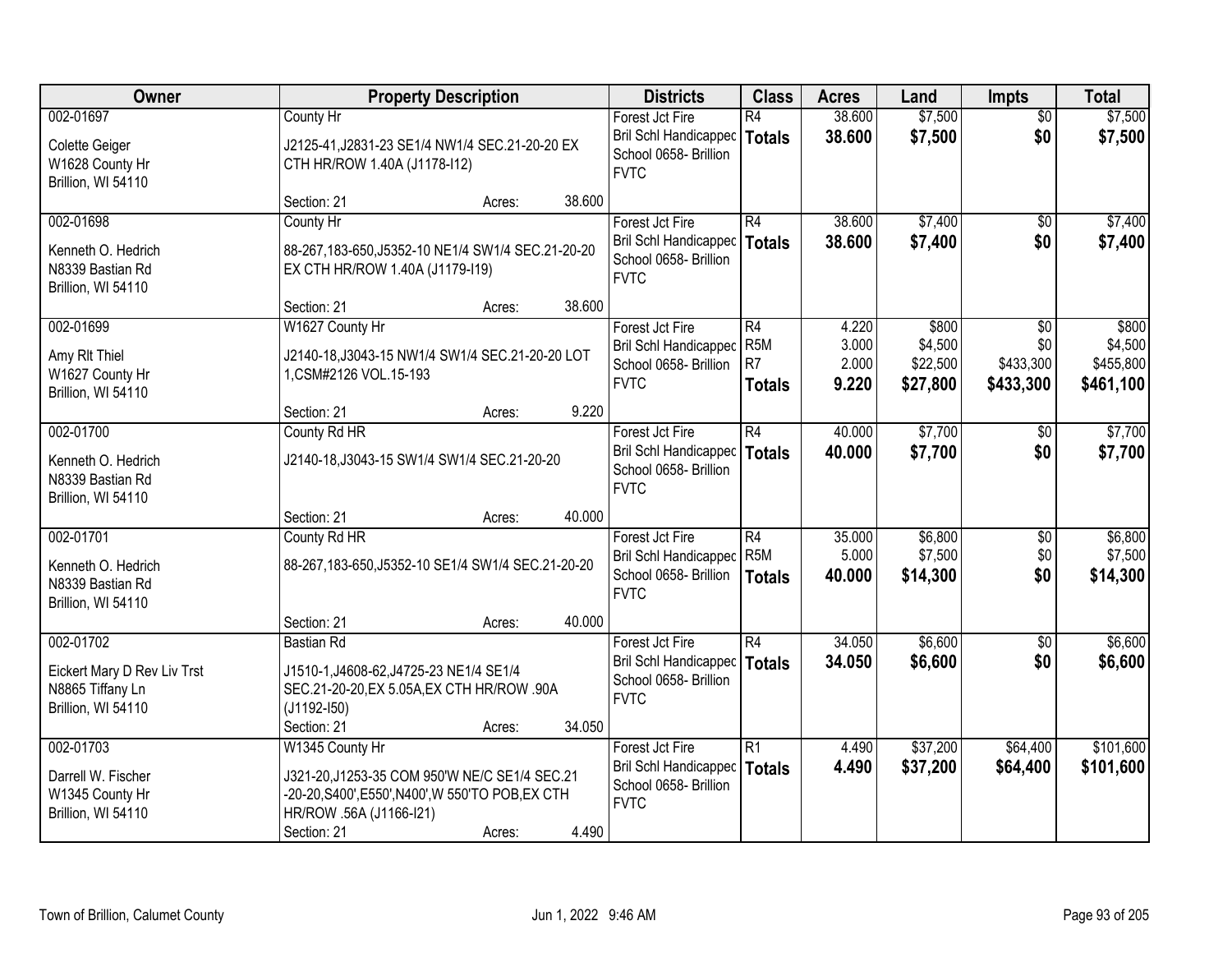| Owner                                                                              |                                                                                                                                                                                        | <b>Property Description</b> |                 | <b>Districts</b>                                                                        | <b>Class</b>                                 | <b>Acres</b>                       | Land                                      | <b>Impts</b>             | <b>Total</b>                              |
|------------------------------------------------------------------------------------|----------------------------------------------------------------------------------------------------------------------------------------------------------------------------------------|-----------------------------|-----------------|-----------------------------------------------------------------------------------------|----------------------------------------------|------------------------------------|-------------------------------------------|--------------------------|-------------------------------------------|
| 002-01704<br>Gayla A. Hedrich Rlt<br>N8339 Bastian Rd<br>Brillion, WI 54110        | <b>Hacker Rd</b><br>J466-5, J466-6 NW1/4 SE1/4 SEC.21-20-20, EX N198'OF<br>E341.5', EX CTH HR/ ROW 1.02A (J1166-I3)                                                                    |                             |                 | Forest Jct Fire<br>Bril Schl Handicapped<br>School 0658- Brillion<br><b>FVTC</b>        | R4<br><b>Totals</b>                          | 37.480<br>37.480                   | \$7,200<br>\$7,200                        | $\overline{50}$<br>\$0   | \$7,200<br>\$7,200                        |
| 002-01705<br>Paul L. Eickert<br>W1409 County Hr<br>Brillion, WI 54110              | Section: 21<br>W1409 County Hr<br>J172-32, J3156-50 COM NE/C N1/2 NW1/4 SE1/4<br>SEC.21-20-20, S198', W341.5', N198', E341.5' TO POB, EX<br>CTH HR/ROW .36A (J1191-I58)<br>Section: 21 | Acres:<br>Acres:            | 37.480<br>1.140 | Forest Jct Fire<br>Bril Schl Handicapped<br>School 0658- Brillion<br><b>FVTC</b>        | R1<br><b>Totals</b>                          | 1.140<br>1.140                     | \$15,800<br>\$15,800                      | \$137,400<br>\$137,400   | \$153,200<br>\$153,200                    |
| 002-01706<br>Eickert Mary D Rev Liv Trst<br>N8865 Tiffany Ln<br>Brillion, WI 54110 | <b>Bastian Rd</b><br>J3710-20, J4610-54, J4725-23 SW1/4 SE1/4<br>SEC.21-20-20<br>Section: 21                                                                                           | Acres:                      | 40.000          | Forest Jct Fire<br><b>Bril Schl Handicapped</b><br>School 0658- Brillion<br><b>FVTC</b> | R4<br>R5<br>R <sub>5M</sub><br><b>Totals</b> | 29.500<br>4.500<br>6.000<br>40.000 | \$5,700<br>\$3,200<br>\$9,000<br>\$17,900 | \$0<br>\$0<br>\$0<br>\$0 | \$5,700<br>\$3,200<br>\$9,000<br>\$17,900 |
| 002-01707<br>Eickert Mary D Rev Liv Trst<br>N8865 Tiffany Ln<br>Brillion, WI 54110 | <b>Bastian Rd</b><br>J3710-20, J4610-54, J4725-23 SE1/4 SE1/4<br>SEC.21-20-20 EX CSM9-423 3.04AC<br>Section: 21                                                                        | Acres:                      | 36.960          | Forest Jct Fire<br>Bril Schl Handicapped<br>School 0658- Brillion<br><b>FVTC</b>        | R4<br><b>Totals</b>                          | 36.960<br>36.960                   | \$7,100<br>\$7,100                        | $\sqrt[6]{}$<br>\$0      | \$7,100<br>\$7,100                        |
| 002-01708<br>Michael J. Quella<br>N8273 Bastian Rd<br>Brillion, WI 54110           | N8273 Bastian Rd<br>J1485-27 SE1/4 SE1/4 SEC.21-20-20 TRACT 1<br>CSM#1409 VOL.9-423, COM551'N<br>SE/C, W195.6', N653.71, E195.44', S661.67'TO POB<br>Section: 21                       | Acres:                      | 3.040           | Forest Jct Fire<br><b>Bril Schl Handicapped</b><br>School 0658- Brillion<br><b>FVTC</b> | $\overline{R1}$<br>Totals                    | 3.040<br>3.040                     | \$29,200<br>\$29,200                      | \$166,700<br>\$166,700   | \$195,900<br>\$195,900                    |
| 002-01709<br>State of WI Dot Vac/Rr<br>101 S Webster St<br>Madison, WI 53707       | 165-718, J1277-26 VAC RR/ROW THRU SEC.21-20-20<br>Section: 21                                                                                                                          | Acres:                      | 7.450           | Forest Jct Fire<br><b>Bril Schl Handicapped</b><br>School 0658- Brillion<br><b>FVTC</b> | $\overline{\mathsf{X2}}$<br>Totals           | 7.450<br>7.450                     | $\sqrt{$0}$<br>\$0                        | \$0<br>\$0               | $\sqrt{50}$<br>\$0                        |
| 002-01710<br>State of WI Dot Hwy 10/Row<br>101 S Webster St<br>Madison, WI 53707   | Hwy 10<br>J1006-23, J1017-27 NE1/4 NW1/4 & NW1/4 NE1/4<br>SEC.21-20-20 HWY 10/R0W<br>Section: 21                                                                                       | Acres:                      | 2.570           | Forest Jct Fire<br><b>Bril Schl Handicapped</b><br>School 0658- Brillion<br><b>FVTC</b> | $\overline{X2}$<br>Totals                    | 2.570<br>2.570                     | $\overline{50}$<br>\$0                    | $\overline{50}$<br>\$0   | $\frac{1}{2}$<br>\$0                      |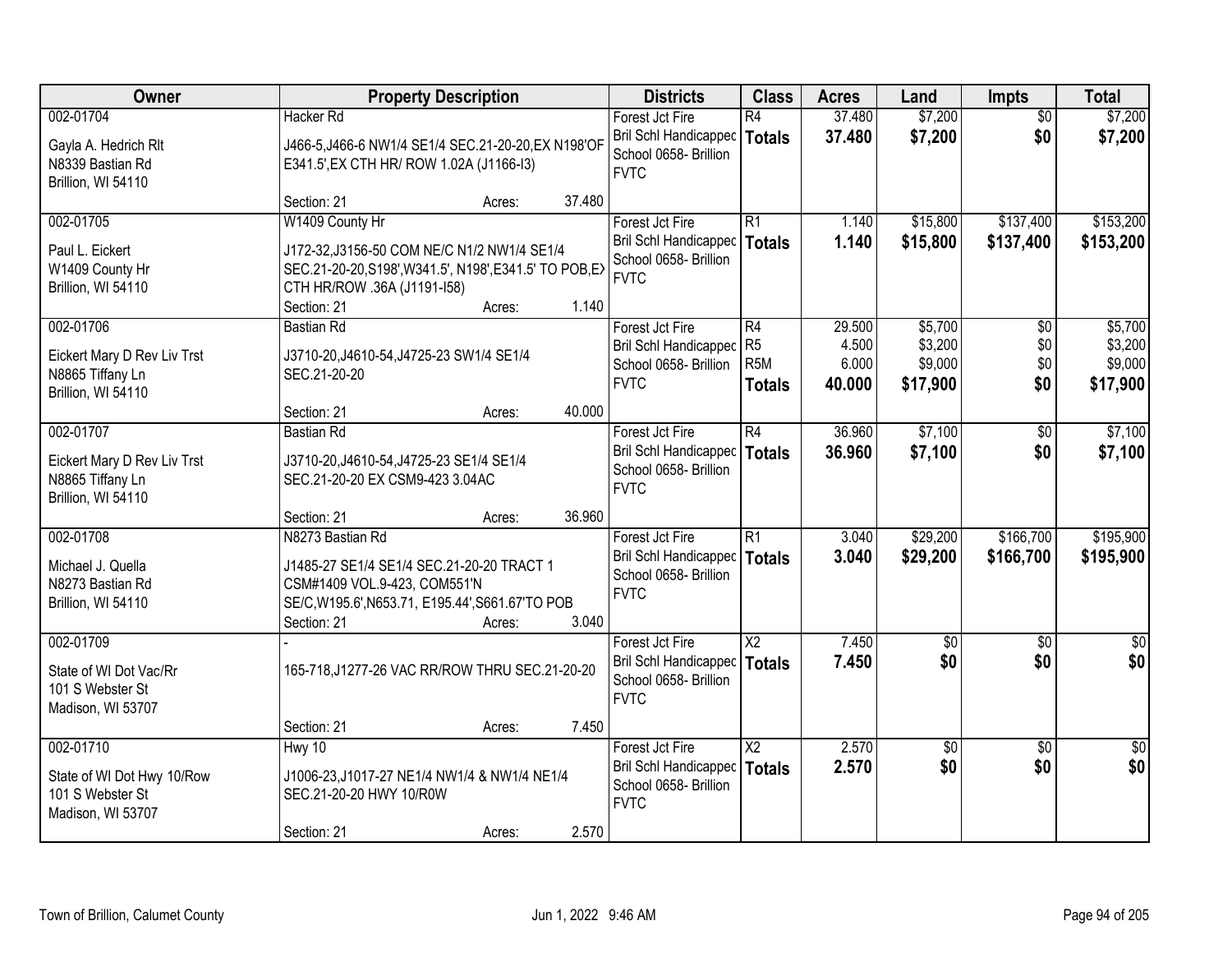| Owner                                                                                   |                                                                                                                                                          | <b>Property Description</b> |        | <b>Districts</b>                                                                      | <b>Class</b>                                             | <b>Acres</b>                       | Land                                       | <b>Impts</b>                     | <b>Total</b>                               |
|-----------------------------------------------------------------------------------------|----------------------------------------------------------------------------------------------------------------------------------------------------------|-----------------------------|--------|---------------------------------------------------------------------------------------|----------------------------------------------------------|------------------------------------|--------------------------------------------|----------------------------------|--------------------------------------------|
| 002-01711<br>Tamm Gary&Lynn Revoc Liv Trust<br>N8645 Boettcher Rd<br>Brillion, WI 54110 | Harvestore Rd<br>155-831, J196-29 NE1/4 NE1/4 SEC.22-20-20, EX<br>W645.9'OF N355.8'                                                                      |                             |        | <b>Brillion Fire</b><br>Bril Schl Handicapped<br>School 0658- Brillion<br><b>FVTC</b> | R4<br>Totals                                             | 34.830<br>34.830                   | \$5,400<br>\$5,400                         | $\overline{50}$<br>\$0           | \$5,400<br>\$5,400                         |
| 002-01712                                                                               | Section: 22<br>W979 Harvestore Rd                                                                                                                        | Acres:                      | 34.830 | <b>Brillion Fire</b>                                                                  | R1                                                       | 2.970                              | \$28,800                                   | \$115,100                        | \$143,900                                  |
| Boettcher David&Deb Rv Liv Tr<br>N8789 Boettcher Rd<br>Brillion, WI 54110               | 124-542, J1086-54, J5367-51 COM951'W NE1/4 NE1/4<br>SEC. 22-20-20, W368.9', S346', E369.9', N355.8'TO POB<br>ALSO DESC. LOT 1 CSM 1-274<br>Section: 22   | Acres:                      | 2.970  | Bril Schl Handicapped   Totals<br>School 0658- Brillion<br><b>FVTC</b>                |                                                          | 2.970                              | \$28,800                                   | \$115,100                        | \$143,900                                  |
| 002-01713                                                                               | Harvestore Rd                                                                                                                                            |                             |        | <b>Brillion Fire</b>                                                                  | R5                                                       | 2.200                              | \$1,500                                    | $\sqrt{6}$                       | \$1,500                                    |
| Boettcher David&Deb Ry Liv Tr<br>N8789 Boettcher Rd<br>Brillion, WI 54110               | 126-834, J1086-54, J5367-51 COM674'W NE/C NE1/4<br>NE1/4 SEC.22-20-20, W277', S355.8', E277', N355.8'TO<br>POB ALSO DESC. LOT 1 CSM 1-375<br>Section: 22 | Acres:                      | 2.200  | Bril Schl Handicapped<br>School 0658- Brillion<br><b>FVTC</b>                         | Totals                                                   | 2.200                              | \$1,500                                    | \$0                              | \$1,500                                    |
| 002-01714                                                                               | Harvestore Rd                                                                                                                                            |                             |        | <b>Brillion Fire</b>                                                                  | R4                                                       | 28.000                             | \$4,000                                    | \$0                              | \$4,000                                    |
| Tamm Gary&Lynn Revoc Liv Trust<br>N8645 Boettcher Rd<br>Brillion, WI 54110              | J55-12 NW1/4 NE1/4 SEC.22-20-20                                                                                                                          |                             |        | <b>Bril Schl Handicapped</b><br>School 0658- Brillion<br><b>FVTC</b>                  | R <sub>5</sub><br>R <sub>5M</sub><br><b>Totals</b>       | 11.000<br>1.000<br>40.000          | \$7,000<br>\$1,500<br>\$12,500             | \$0<br>\$0<br>\$0                | \$7,000<br>\$1,500<br>\$12,500             |
|                                                                                         | Section: 22                                                                                                                                              | Acres:                      | 40.000 |                                                                                       |                                                          |                                    |                                            |                                  |                                            |
| 002-01715<br>Linda L. Schnell<br>N9555 Winkler Rd<br>Brillion, WI 54110                 | W1072 Hacker Rd<br>90-21, J1255-26 SW1/4 NE1/4 SEC.22-20-20, EX<br>CSM#521 VOL.3-307, 1.12A<br>Section: 22                                               | Acres:                      | 38.880 | <b>Brillion Fire</b><br>Bril Schl Handicapped<br>School 0658- Brillion<br><b>FVTC</b> | $\overline{R1}$<br>R4<br>R <sub>5</sub><br><b>Totals</b> | 1.000<br>28.880<br>9.000<br>38.880 | \$14,500<br>\$5,100<br>\$6,000<br>\$25,600 | \$2,200<br>\$0<br>\$0<br>\$2,200 | \$16,700<br>\$5,100<br>\$6,000<br>\$27,800 |
| 002-01716                                                                               | W1096 Hacker Rd                                                                                                                                          |                             |        | <b>Brillion Fire</b>                                                                  | $\overline{R1}$                                          | 1.120                              | \$15,600                                   | \$135,900                        | \$151,500                                  |
| James Gast<br>W1096 Hacker Rd<br>Brillion, WI 54110                                     | J1178-28, J2503-47 TRACT 1 CSM 3-307, PT OF SW1/4<br>NE1/4 SEC.22-20-20                                                                                  |                             |        | Bril Schl Handicapped<br>School 0658- Brillion<br><b>FVTC</b>                         | <b>Totals</b>                                            | 1.120                              | \$15,600                                   | \$135,900                        | \$151,500                                  |
|                                                                                         | Section: 22                                                                                                                                              | Acres:                      | 1.120  |                                                                                       |                                                          |                                    |                                            |                                  |                                            |
| 002-01717<br>Linda L. Schnell<br>N9555 Winkler Rd<br>Brillion, WI 54110                 | <b>Hacker Rd</b><br>118-91, J1255-26 SE1/4 NE1/4 SEC.22-20-20                                                                                            |                             |        | <b>Brillion Fire</b><br>Bril Schl Handicapped<br>School 0658- Brillion<br><b>FVTC</b> | R4<br>R <sub>5</sub><br><b>Totals</b>                    | 37,600<br>2.400<br>40.000          | \$4,900<br>\$1,600<br>\$6,500              | $\overline{50}$<br>\$0<br>\$0    | \$4,900<br>\$1,600<br>\$6,500              |
|                                                                                         | Section: 22                                                                                                                                              | Acres:                      | 40.000 |                                                                                       |                                                          |                                    |                                            |                                  |                                            |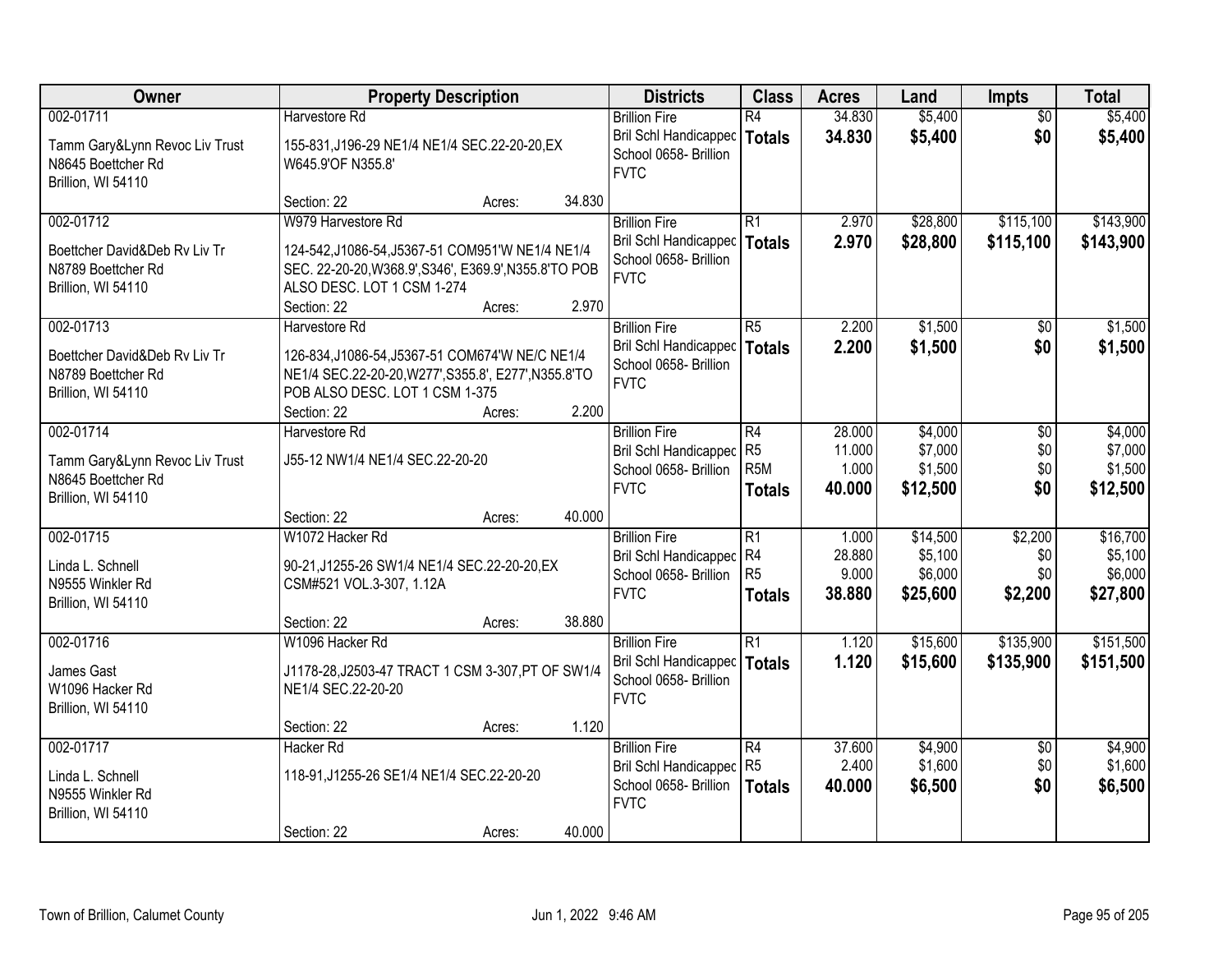| Owner                         |                                                  | <b>Property Description</b> |        | <b>Districts</b>             | <b>Class</b>   | <b>Acres</b> | Land     | <b>Impts</b>    | <b>Total</b> |
|-------------------------------|--------------------------------------------------|-----------------------------|--------|------------------------------|----------------|--------------|----------|-----------------|--------------|
| 002-01718                     | W1175 Harvestore Rd                              |                             |        | <b>Brillion Fire</b>         | R4             | 37.166       | \$6,700  | $\overline{50}$ | \$6,700      |
| Boettcher David&Deb Rv Liv Tr | 118-750, J852-34 NE1/4 NW1/4 SEC.22-20-20 EX     |                             |        | Bril Schl Handicapped        | R <sub>5</sub> | 0.650        | \$100    | \$0             | \$100        |
| N8789 Boettcher Rd            | CSM#2798 VOL.22-308(1.684A)                      |                             |        | School 0658- Brillion        | R7             | 1.500        | \$9,500  | \$42,500        | \$52,000     |
| Brillion, WI 54110            |                                                  |                             |        | <b>FVTC</b>                  | <b>Totals</b>  | 39.316       | \$16,300 | \$42,500        | \$58,800     |
|                               | Section: 22                                      | Acres:                      | 39.316 |                              |                |              |          |                 |              |
| 002-01719                     |                                                  |                             |        | <b>Brillion Fire</b>         | R4             | 32.770       | \$6,100  | $\overline{50}$ | \$6,100      |
|                               |                                                  |                             |        | <b>Bril Schl Handicapped</b> | Totals         | 32.770       | \$6,100  | \$0             | \$6,100      |
| Dmw Real Estate, LLC          | J4610-54, J4699-33, J4703-28 NW1/4 NW1/4         |                             |        | School 0658- Brillion        |                |              |          |                 |              |
| 7043 Bunker Hill Rd           | SEC.22-20-20 EX 3.11AC & EX CSM9-434 3.4AC & EX  |                             |        | <b>FVTC</b>                  |                |              |          |                 |              |
| Greenleaf, WI 54126           | .72 AC DESC. VOL 85-605                          |                             |        |                              |                |              |          |                 |              |
|                               | Section: 22                                      | Acres:                      | 32.770 |                              |                |              |          |                 |              |
| 002-01720                     | Bastian Rd                                       |                             |        | <b>Brillion Fire</b>         | X <sub>2</sub> | 0.410        | \$0      | \$0             | \$0          |
| State of WI Dot Hwy 10/Row    | 94-488 PRT W1/2 NW1/4 SEC.22-20-20 E336.75'LYG N |                             |        | Bril Schl Handicapped        | Totals         | 0.410        | \$0      | \$0             | \$0          |
| 101 S Webster St              | C/L HWY 10 DESC VOL.94.488, EX E301.75' OF       |                             |        | School 0658- Brillion        |                |              |          |                 |              |
| Madison, WI 53707             | S569.5'OF N803', EX N233.5' & EX CSM#2530        |                             |        | <b>FVTC</b>                  |                |              |          |                 |              |
|                               | Section: 22                                      | Acres:                      | 0.410  |                              |                |              |          |                 |              |
| 002-01721                     | W1217 Harvestore Rd                              |                             |        | <b>Brillion Fire</b>         | R1             | 3.400        | \$31,200 | \$248,200       | \$279,400    |
|                               |                                                  |                             |        | Bril Schl Handicapped        | Totals         | 3.400        | \$31,200 | \$248,200       | \$279,400    |
| Jason Seefeldt                | J1507-56, J5289-66 NW1/4 NW1/4 SEC.22-20-20 TRCT |                             |        | School 0658- Brillion        |                |              |          |                 |              |
| W1217 Harvestore Rd           | 1 CSM9-434, COM618.33'E NW/C, E698.78', S221.14' |                             |        | <b>FVTC</b>                  |                |              |          |                 |              |
| Brillion, WI 54110            | ALG E/L NW-NW, NELY ALG DITCH 723.7', N5DEG      |                             |        |                              |                |              |          |                 |              |
|                               | Section: 22                                      | Acres:                      | 3.400  |                              |                |              |          |                 |              |
| 002-01723                     | Hwy 10                                           |                             |        | <b>Brillion Fire</b>         | R4             | 10.230       | \$2,000  | $\overline{30}$ | \$2,000      |
| Gayla A. Hedrich Rlt          | J2210-24 SW-NW1/4 SEC.22-20-02 LOT 1 CSM#1577    |                             |        | Bril Schl Handicapped        | R <sub>5</sub> | 0.250        | \$100    | \$0             | \$100        |
| N8339 Bastian Rd              | VOL.11-20                                        |                             |        | School 0658- Brillion        | <b>Totals</b>  | 10.480       | \$2,100  | \$0             | \$2,100      |
| Brillion, WI 54110            |                                                  |                             |        | <b>FVTC</b>                  |                |              |          |                 |              |
|                               | Section: 22                                      | Acres:                      | 10.480 |                              |                |              |          |                 |              |
| 002-01724                     | <b>Bastian Rd</b>                                |                             |        | <b>Brillion Fire</b>         | R4             | 1.190        | \$200    | $\overline{30}$ | \$200        |
| Kenneth O. Hedrich            | 171-354, J1175-1 COM455'N SW/C NW1/4 SEC.22-     |                             |        | Bril Schl Handicapped        | R5             | 0.210        | \$100    | \$0             | \$100        |
|                               |                                                  |                             |        | School 0658- Brillion        | R7             | 1.000        | \$13,500 | \$5,200         | \$18,700     |
| N8339 Bastian Rd              | 20-20, E211', N437', NE245', S552'TO POB         |                             |        | <b>FVTC</b>                  | <b>Totals</b>  | 2.400        | \$13,800 | \$5,200         | \$19,000     |
| Brillion, WI 54110            | Section: 22                                      | Acres:                      | 2.400  |                              |                |              |          |                 |              |
| 002-01725                     | W1216 County Hr                                  |                             |        | <b>Brillion Fire</b>         | R1             | 1.810        | \$21,800 | \$192,300       | \$214,100    |
|                               |                                                  |                             |        | Bril Schl Handicapped        | Totals         | 1.810        | \$21,800 | \$192,300       | \$214,100    |
| Kevin D. Eggert               | J1167-1, J1934-11, J3024-24 COM SE/C SW1/4       |                             |        | School 0658- Brillion        |                |              |          |                 |              |
| W1216 County Hr               | NW1/4SEC.22-20-20, N257', NWLY 466', SLY         |                             |        | <b>FVTC</b>                  |                |              |          |                 |              |
| Brillion, WI 54110            | 484', E398'TO POB EX W190' & COM 208'W SE/C      |                             |        |                              |                |              |          |                 |              |
|                               | Section: 22                                      | Acres:                      | 1.810  |                              |                |              |          |                 |              |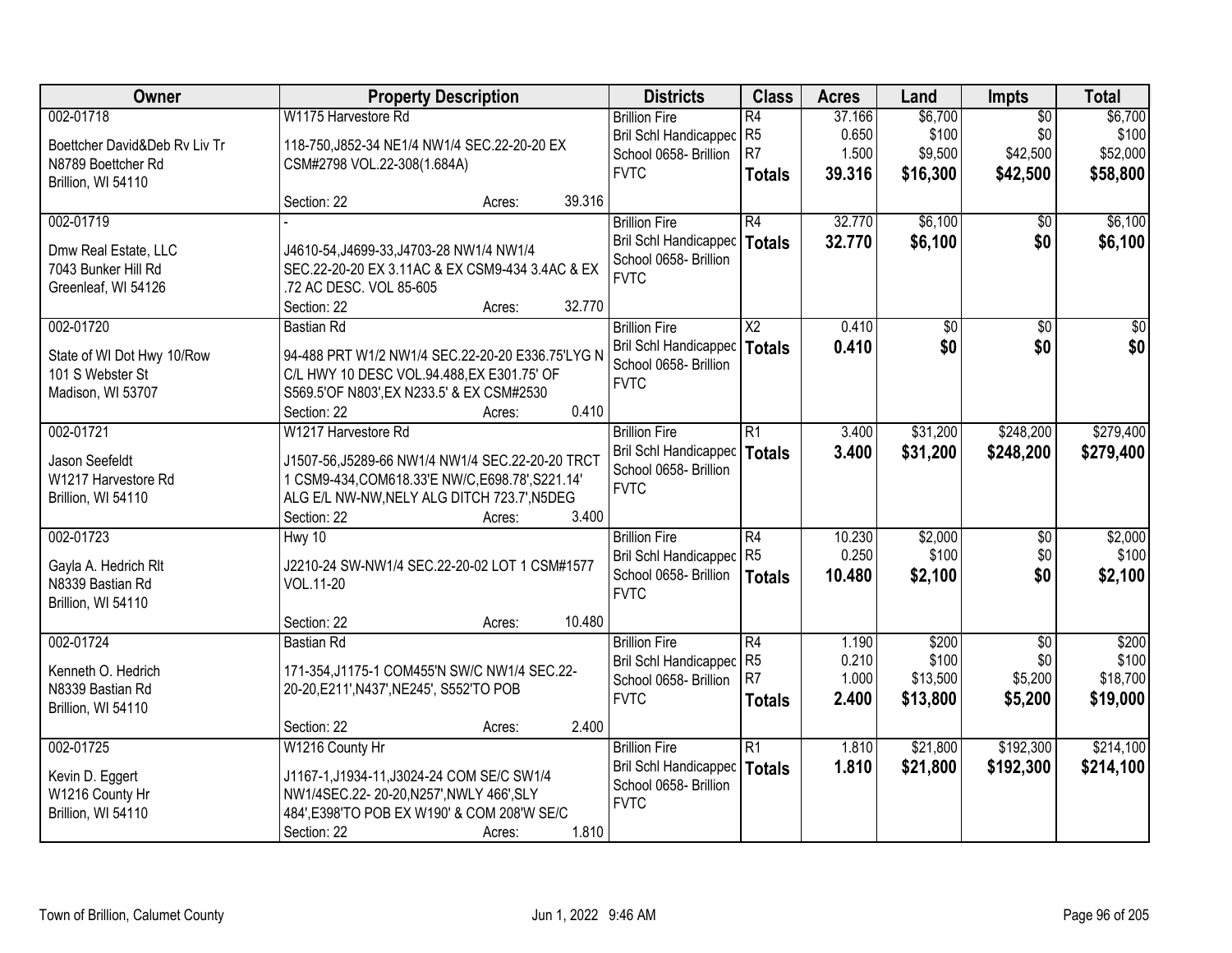| Owner                                                                     | <b>Property Description</b>                                                                                                                                                                   | <b>Districts</b>                                                                      | <b>Class</b>                     | <b>Acres</b>     | Land                 | <b>Impts</b>           | <b>Total</b>           |
|---------------------------------------------------------------------------|-----------------------------------------------------------------------------------------------------------------------------------------------------------------------------------------------|---------------------------------------------------------------------------------------|----------------------------------|------------------|----------------------|------------------------|------------------------|
| 002-01726                                                                 | W1220 County Hr                                                                                                                                                                               | <b>Brillion Fire</b>                                                                  | $\overline{R1}$                  | 3.690            | \$32,800             | \$139,700              | \$172,500              |
| Marlene A. Konrad<br>W1220 County Hr<br>Brillion, WI 54110                | J1329-26, J3383-50 COM208'W SE/C SW1/4 NW1/4<br>SEC.22-20-20, CONT W354.5', N577.5'TO RR, SELY<br>ALG RR TO PT 380'N OF POB, S380'TO POB EX SELY                                              | <b>Bril Schl Handicapped</b><br>School 0658- Brillion<br><b>FVTC</b>                  | <b>Totals</b>                    | 3.690            | \$32,800             | \$139,700              | \$172,500              |
|                                                                           | 3.690<br>Section: 22<br>Acres:                                                                                                                                                                |                                                                                       |                                  |                  |                      |                        |                        |
| 002-01727<br>Dmw Real Estate, LLC<br>7043 Bunker Hill Rd                  | Hwy 10<br>J4610-54, J4699-33, J4703-28 SW1/4 NW1/4<br>SEC.22-20-20 LOT 1 CSM#1543 VOL.10-338                                                                                                  | <b>Brillion Fire</b><br>Bril Schl Handicapped<br>School 0658- Brillion<br><b>FVTC</b> | R4<br><b>Totals</b>              | 10.650<br>10.650 | \$2,100<br>\$2,100   | $\overline{50}$<br>\$0 | \$2,100<br>\$2,100     |
| Greenleaf, WI 54126                                                       | 10.650<br>Section: 22<br>Acres:                                                                                                                                                               |                                                                                       |                                  |                  |                      |                        |                        |
| 002-01728                                                                 | W1194 Hwy 10                                                                                                                                                                                  | <b>Brillion Fire</b>                                                                  | $\overline{R1}$                  | 1.000            | \$14,500             | \$163,800              | \$178,300              |
| Sara L. Matzdorf<br>W1194 Hwy 10<br>Brillion, WI 54110                    | 70-519 SW1/4 NW1/4 SEC.22-20-20 LOT 2 CSM#1543<br>VOL.10-338                                                                                                                                  | Bril Schl Handicapped<br>School 0658- Brillion<br><b>FVTC</b>                         | <b>Totals</b>                    | 1.000            | \$14,500             | \$163,800              | \$178,300              |
|                                                                           | Section: 22<br>1.000<br>Acres:                                                                                                                                                                |                                                                                       |                                  |                  |                      |                        |                        |
| 002-01730                                                                 | County Hr                                                                                                                                                                                     | <b>Brillion Fire</b>                                                                  | $\overline{R4}$                  | 14.678           | \$2,800              | \$0                    | \$2,800                |
| Boettcher David&Deb Rv Liv Tr<br>N8789 Boettcher Rd<br>Brillion, WI 54110 | 118-750, J852-34 SE1/4 NW1/4 SEC.22-20-20 LYG N OF<br>HWY, EX RR, EX 1.55 AC & EX 2AC, EX 13.1519 AC<br>ANNEXED TO CITY J5302-40 EX DOC#393836                                                | <b>Bril Schl Handicapped</b><br>School 0658- Brillion<br><b>FVTC</b>                  | <b>Totals</b>                    | 14.678           | \$2,800              | \$0                    | \$2,800                |
| 002-01731                                                                 | 14.678<br>Section: 22<br>Acres:<br>W1174 Hwy 10                                                                                                                                               |                                                                                       | $\overline{R1}$                  | 1.550            |                      | \$146,800              | \$166,300              |
| Brad M. Shimek<br>W1174 Highway 10<br>Brillion, WI 54110                  | 95-463, J4756-32 N293'OF W231' SE1/4 NW1/4<br>SEC.22-20-20, LYG N OF HWY10 & RR                                                                                                               | <b>Brillion Fire</b><br>Bril Schl Handicapped<br>School 0658- Brillion<br><b>FVTC</b> | <b>Totals</b>                    | 1.550            | \$19,500<br>\$19,500 | \$146,800              | \$166,300              |
|                                                                           | 1.550<br>Section: 22<br>Acres:                                                                                                                                                                |                                                                                       |                                  |                  |                      |                        |                        |
| 002-01732<br>Harry R. Kwasny Sr<br>W1152 Hwy 10<br>Brillion, WI 54110     | W1152 Hwy 10<br>J952-33, J1266-12 SE1/4 NW1/4 SEC.22-20-20 COM<br>INTR N/L HWY10& SE/C V79-359(ABT320'SELY SW/C<br>NW1/4)LYG N OF HWY 10, SELY 340', N515',<br>Section: 22<br>3.490<br>Acres: | <b>Brillion Fire</b><br>Bril Schl Handicapped<br>School 0658- Brillion<br><b>FVTC</b> | $\overline{R1}$<br><b>Totals</b> | 3.490<br>3.490   | \$31,700<br>\$31,700 | \$183,600<br>\$183,600 | \$215,300<br>\$215,300 |
| 002-01733                                                                 | County Hr                                                                                                                                                                                     | <b>Brillion Fire</b>                                                                  | $\overline{R1}$                  | 1.450            | \$8,600              | $\overline{50}$        | \$8,600                |
| Kevin D. Eggert<br>W1216 County Hr<br>Brillion, WI 54110                  | J1167-1, J1934-11 PT SE1/4 NW1/4 SEC.22-20-20 LYG<br>S OF HWY, EX J5360-6 FOR CTY HR/ROW .05AC                                                                                                | Bril Schl Handicapped<br>School 0658- Brillion<br><b>FVTC</b>                         | <b>Totals</b>                    | 1.450            | \$8,600              | \$0                    | \$8,600                |
|                                                                           | 1.450<br>Section: 22<br>Acres:                                                                                                                                                                |                                                                                       |                                  |                  |                      |                        |                        |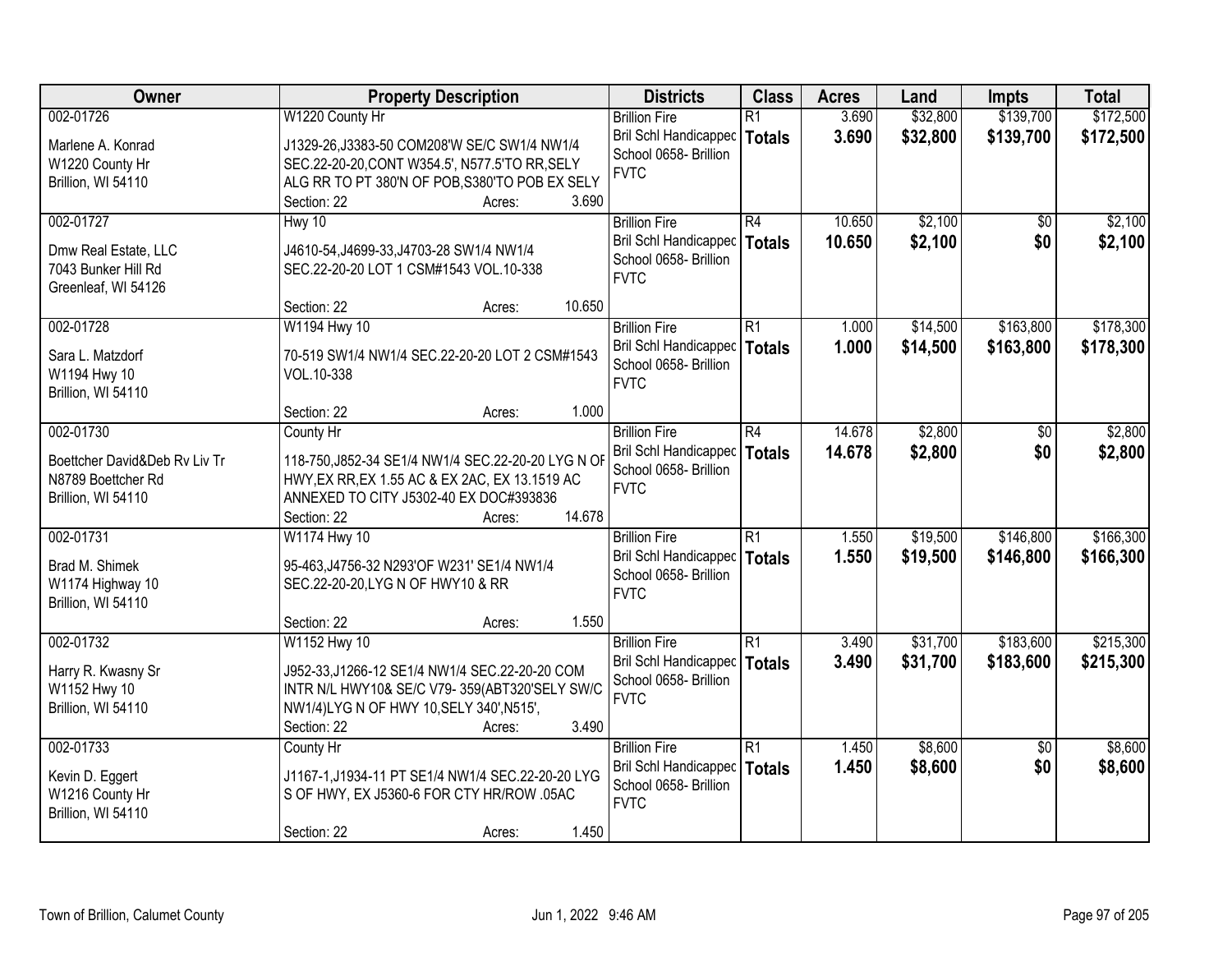| Owner                          | <b>Property Description</b>                                              | <b>Districts</b>                     | <b>Class</b>           | <b>Acres</b> | Land            | <b>Impts</b>    | <b>Total</b>    |
|--------------------------------|--------------------------------------------------------------------------|--------------------------------------|------------------------|--------------|-----------------|-----------------|-----------------|
| 002-01734                      | County Hr                                                                | <b>Brillion Fire</b>                 | X4                     | 1.133        | $\overline{60}$ | $\overline{50}$ | $\overline{50}$ |
| <b>Public Schools Brillion</b> | J3179-45, J4765-05, J5342-54 NE1/4 SW1/4                                 | Bril Schl Handicapped                | <b>Totals</b>          | 1.133        | \$0             | \$0             | \$0             |
| 315 S Main St                  | SEC.22-20-20 EX RR & EX HWY/ROW 1.06A EX PRT                             | School 0658- Brillion                |                        |              |                 |                 |                 |
| Brillion, WI 54110             | ANNEX TO CITY J4802-43                                                   | <b>FVTC</b>                          |                        |              |                 |                 |                 |
|                                | 1.133<br>Section: 22<br>Acres:                                           |                                      |                        |              |                 |                 |                 |
| 002-01735                      | <b>Bastian Rd</b>                                                        | <b>Brillion Fire</b>                 | R4                     | 37.150       | \$7,200         | \$0             | \$7,200         |
| Richard L. Levash              | 163-352, J3179-45 NW1/4 SW1/4 SEC.22-20-20, EX                           | <b>Bril Schl Handicapped</b>         | <b>Totals</b>          | 37.150       | \$7,200         | \$0             | \$7,200         |
| W580 Harvestore Rd             | 2.1A, EX CTY HR/ROW.68A J1166-4 & EX CTY HR/ROV                          | School 0658- Brillion                |                        |              |                 |                 |                 |
| Brillion, WI 54110             | .07AC J5360-5                                                            | <b>FVTC</b>                          |                        |              |                 |                 |                 |
|                                | 37.150<br>Section: 22<br>Acres:                                          |                                      |                        |              |                 |                 |                 |
| 002-01736                      | W1249 County Hr                                                          | <b>Brillion Fire</b>                 | R1                     | 1.890        | \$22,500        | \$218,400       | \$240,900       |
|                                |                                                                          | Bril Schl Handicapped                | <b>Totals</b>          | 1.890        | \$22,500        | \$218,400       | \$240,900       |
| Debra J. Tilque                | J2683-27, J3383-36, J5784-35 NW1/4 SW1/4                                 | School 0658- Brillion                |                        |              |                 |                 |                 |
| W1249 County Hr                | SEC.22.20-20 LOT 1 CSM#360 VOL.2-269 COM 620'E                           | <b>FVTC</b>                          |                        |              |                 |                 |                 |
| Brillion, WI 54110             | W1/4 COR, E250', S365', W250', N365'TO POB EX CTY                        |                                      |                        |              |                 |                 |                 |
|                                | Section: 22<br>1.890<br>Acres:                                           |                                      |                        |              |                 |                 |                 |
| 002-01737                      | <b>Bastian Rd</b>                                                        | <b>Brillion Fire</b>                 | R4                     | 40.000       | \$7,700         | $\sqrt[6]{}$    | \$7,700         |
| Richard L. Levash              | 163-352, J3179-45 SW1/4 SW1/4 SEC.22-20-20                               | <b>Bril Schl Handicapped</b>         | <b>Totals</b>          | 40.000       | \$7,700         | \$0             | \$7,700         |
| W580 Harvestore Rd             |                                                                          | School 0658- Brillion<br><b>FVTC</b> |                        |              |                 |                 |                 |
| Brillion, WI 54110             |                                                                          |                                      |                        |              |                 |                 |                 |
|                                | 40.000<br>Section: 22<br>Acres:                                          |                                      |                        |              |                 |                 |                 |
| 002-01739                      | W1064 Hwy 10                                                             | <b>Brillion Fire</b>                 | $\overline{R1}$        | 1.500        | \$19,000        | \$149,500       | \$168,500       |
| Jason J. Hartl                 | J328-12, J3607-2, J5073-25 NW1/4 SE1/4 SEC.22-20-20                      | Bril Schl Handicapped                | <b>Totals</b>          | 1.500        | \$19,000        | \$149,500       | \$168,500       |
| W1064 Hwy 10                   | LOT 1 CSM#342 VOL.2-223 COM W1/4 COR                                     | School 0658- Brillion                |                        |              |                 |                 |                 |
| Brillion, WI 54110             | SEC.22, E3243.86', S299.48'POB, S270.72', NW553'                         | <b>FVTC</b>                          |                        |              |                 |                 |                 |
|                                | 1.500<br>Section: 22<br>Acres:                                           |                                      |                        |              |                 |                 |                 |
| 002-01740                      | Hwy 10                                                                   | <b>Brillion Fire</b>                 | $\overline{R1}$        | 4.340        | \$34,400        | \$8,900         | \$43,300        |
|                                |                                                                          | Bril Schl Handicapped                | <b>Totals</b>          | 4.340        | \$34,400        | \$8,900         | \$43,300        |
| Jason J. Hartl                 | 156-413, J156-415, J332-30 NW1/4 SE1/4 SEC. 22-20-20                     | School 0658- Brillion                |                        |              |                 |                 |                 |
| W1064 Hwy 10                   | LOT 1 CSM#516 VOL.3-296 COM C1/4 COR                                     | <b>FVTC</b>                          |                        |              |                 |                 |                 |
| Brillion, WI 54110             | SEC.22, E606.18', S308.90', W482.73', NW104.48',<br>4.340<br>Section: 22 |                                      |                        |              |                 |                 |                 |
| 002-01741                      | Acres:<br>Vacated Rr/Row                                                 | <b>Brillion Fire</b>                 | $\overline{\text{X2}}$ | 7.040        | $\sqrt{50}$     | $\overline{50}$ | $\overline{50}$ |
|                                |                                                                          | Bril Schl Handicapped                |                        | 7.040        | \$0             | \$0             | \$0             |
| State of WI Dot Vac/Rr         | J1277-26, J1277-24 VACATED RR THRU SC.22-20-20                           | School 0658- Brillion                | <b>Totals</b>          |              |                 |                 |                 |
| 101 S Webster St               | EX PRT IN SE1/4 ANNEXED TO CITY OF BRILLION                              | <b>FVTC</b>                          |                        |              |                 |                 |                 |
| Madison, WI 53707              |                                                                          |                                      |                        |              |                 |                 |                 |
|                                | 7.040<br>Section: 22<br>Acres:                                           |                                      |                        |              |                 |                 |                 |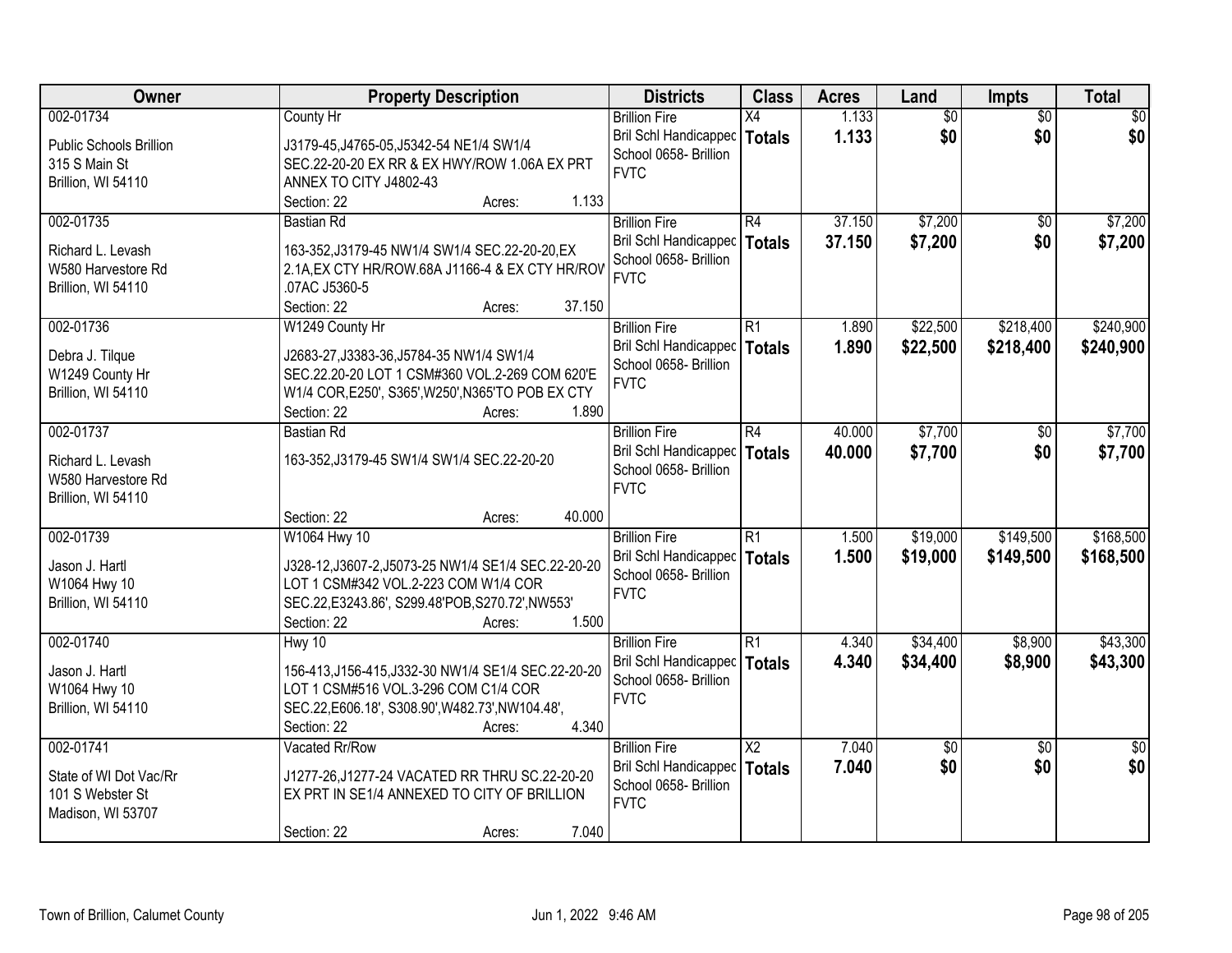| Owner                                                                  | <b>Property Description</b>                                                                                                                                                     | <b>Districts</b>                                                                               | <b>Class</b>              | <b>Acres</b>              | Land                        | <b>Impts</b>                 | <b>Total</b>                |
|------------------------------------------------------------------------|---------------------------------------------------------------------------------------------------------------------------------------------------------------------------------|------------------------------------------------------------------------------------------------|---------------------------|---------------------------|-----------------------------|------------------------------|-----------------------------|
| 002-01742                                                              | Hwy 10                                                                                                                                                                          | <b>Brillion Fire</b>                                                                           | $\overline{X2}$           | 1.440                     | $\overline{60}$             | $\overline{50}$              | $\overline{50}$             |
| State of WI Dot Hwy 10/Row<br>101 S Webster St<br>Madison, WI 53707    | J1069-50, J5360-3 NE1/4 SE1/4 SEC.22-20-20 HWY<br><b>10/ROW</b>                                                                                                                 | Bril Schl Handicapped<br>School 0658- Brillion<br><b>FVTC</b>                                  | Totals                    | 1.440                     | \$0                         | \$0                          | \$0                         |
|                                                                        | Section: 22<br>Acres:                                                                                                                                                           | 1.440                                                                                          |                           |                           |                             |                              |                             |
| 002-01743                                                              | N8417 County Pp                                                                                                                                                                 | <b>Brillion Fire</b>                                                                           | R1                        | 1.198                     | \$16,300                    | \$124,100                    | \$140,400                   |
| William L. Rank<br>2240 Harvestore Rd<br>Brillion, WI 54110            | W-51, J625-32 NE1/4 NE1/4 SEC. 23-20-20 LOT 1<br>CSM#2713 VOL.21-408                                                                                                            | <b>Bril Schl Handicapped</b><br>School 0658- Brillion<br><b>FVTC</b>                           | Totals                    | 1.198                     | \$16,300                    | \$124,100                    | \$140,400                   |
|                                                                        | Section: 23<br>Acres:                                                                                                                                                           | 1.198                                                                                          |                           |                           |                             |                              |                             |
| 002-01744                                                              | N8409 County Pp                                                                                                                                                                 | <b>Brillion Fire</b>                                                                           | R1                        | 1.000                     | \$14,500                    | \$208,400                    | \$222,900                   |
| Karl F. Liesch<br>Tara L. Liesch<br>N8409 County Rd Pp                 | J1338-29, J2947-38 COM SE/C NE1/4 NE1/4 SEC.<br>23-20-20, W185', N130', E185', S130'TO POB & PRT<br>CSM#2259 COM1224.2'N E/Q/C, W196.96',                                       | Bril Schl Handicapped<br>School 0658- Brillion<br><b>FVTC</b>                                  | Totals                    | 1.000                     | \$14,500                    | \$208,400                    | \$222,900                   |
| Brillion, WI 54110                                                     | Section: 23<br>Acres:                                                                                                                                                           | 1.000                                                                                          |                           |                           |                             |                              |                             |
| 002-01745<br>Woldt Farms, LLC<br>N9594 County Pp<br>Brillion, WI 54110 | Harvestore Rd<br>W-51, J625-32 NW1/4 NE1/4 SEC.23-20-20 EX J3638-35<br>SUBJ TO EASE OF RIGHTS DOC# 387985                                                                       | <b>Brillion Fire</b><br>Bril Schl Handicapped R5<br>School 0658- Brillion<br><b>FVTC</b>       | R4<br><b>Totals</b>       | 20.220<br>0.600<br>20.820 | \$3,900<br>\$100<br>\$4,000 | $\sqrt[6]{30}$<br>\$0<br>\$0 | \$3,900<br>\$100<br>\$4,000 |
|                                                                        | 20.820<br>Section: 23<br>Acres:                                                                                                                                                 |                                                                                                |                           |                           |                             |                              |                             |
| 002-01746<br>Woldt Farms, LLC<br>N9594 County Pp<br>Brillion, WI 54110 | 109-42, J625-32 SW1/4 NE1/4 SEC.23-20-20 EX 1AC &<br>EX J3638-35 SUBJ TO EASE OF RIGHTS DOC#<br>387985                                                                          | <b>Brillion Fire</b><br>Bril Schl Handicapped   Totals<br>School 0658- Brillion<br><b>FVTC</b> | $\overline{R4}$           | 3.670<br>3.670            | \$700<br>\$700              | $\overline{50}$<br>\$0       | \$700<br>\$700              |
|                                                                        | Section: 23<br>Acres:                                                                                                                                                           | 3.670                                                                                          |                           |                           |                             |                              |                             |
| 002-01747<br>Jeffrey Cross<br>W698 Hacker Rd<br>Brillion, WI 54110     | W698 Hacker Rd<br>J152-34, J730-12 SW1/4 NE1/4 SEC.23-20-20 COM<br>SW/C SW-NW, E170', N280.75', W170', S280.75'TO POB                                                           | <b>Brillion Fire</b><br>Bril Schl Handicapped<br>School 0658- Brillion<br><b>FVTC</b>          | $\overline{R1}$<br>Totals | 1.000<br>1.000            | \$14,500<br>\$14,500        | \$28,000<br>\$28,000         | \$42,500<br>\$42,500        |
|                                                                        | Section: 23<br>Acres:                                                                                                                                                           | 1.000                                                                                          |                           |                           |                             |                              |                             |
| 002-01748<br>City of Brillion<br>130 Calumet St<br>Brillion, WI 54110  | <b>Hacker Rd</b><br>J3638-35, J3639-10, J3639-29 PRT N1/2 SEC.23-20-20<br>SPRING CREEK DRAINAGE AREA DESC IN<br>J3638-35, J3639-10& J3639-29<br>87.220<br>Section: 23<br>Acres: | <b>Brillion Fire</b><br>Bril Schl Handicapped<br>School 0658- Brillion<br><b>FVTC</b>          | $\overline{X4}$<br>Totals | 87.220<br>87.220          | $\sqrt{50}$<br>\$0          | $\overline{50}$<br>\$0       | $\overline{50}$<br>\$0      |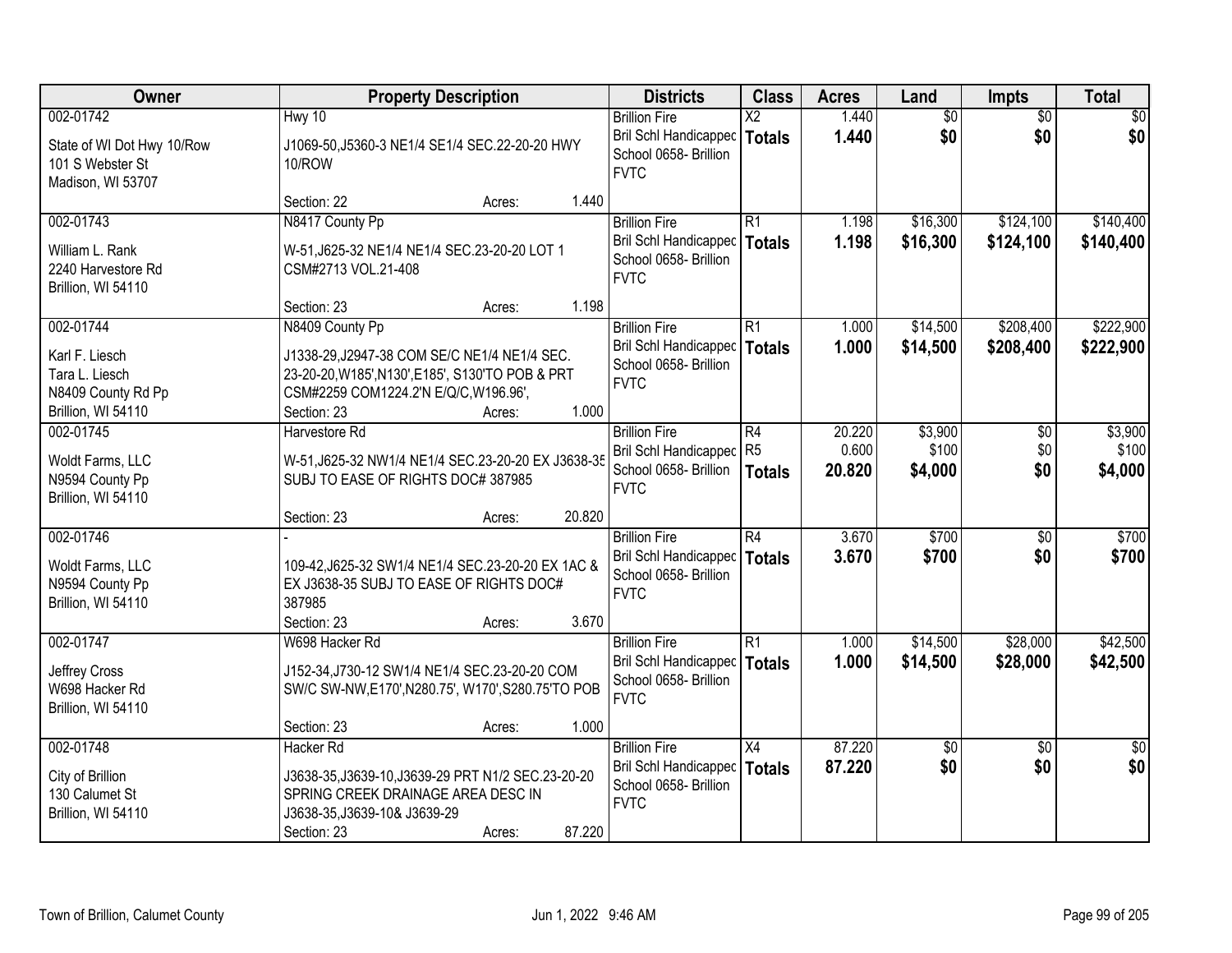| Owner                           | <b>Property Description</b>                         | <b>Districts</b>             | <b>Class</b>    | <b>Acres</b>    | Land     | Impts     | <b>Total</b> |
|---------------------------------|-----------------------------------------------------|------------------------------|-----------------|-----------------|----------|-----------|--------------|
| 002-01749                       | W534 Hacker Rd                                      | <b>Brillion Fire</b>         | $\overline{R1}$ | 1.410           | \$18,200 | \$235,200 | \$253,400    |
| Rebecca A. Krahn                | 109-42, J625-32, J5578-48 SE1/4 NE1/4 SEC.23-20-20  | Bril Schl Handicapped        | <b>Totals</b>   | 1.410           | \$18,200 | \$235,200 | \$253,400    |
| W534 Hacker Rd                  | LOT 1 CSM#2352 VOL17-289, COM 364'W                 | School 0658- Brillion        |                 |                 |          |           |              |
| Brillion, WI 54110              | E1/4/C, W200', N198.56', NE                         | <b>FVTC</b>                  |                 |                 |          |           |              |
|                                 | 1.410<br>Section: 23<br>Acres:                      |                              |                 |                 |          |           |              |
| 002-01750                       | N8303 County Pp                                     | <b>Brillion Fire</b>         | $\overline{R1}$ | 1.550           | \$19,500 | \$138,100 | \$157,600    |
|                                 |                                                     | Bril Schl Handicapped        | <b>Totals</b>   | 1.550           | \$19,500 | \$138,100 | \$157,600    |
| Karen Krepline                  | J2047-31, J3107-35 SE1/4 NE1/4 SEC.23-20-20 COM     | School 0658- Brillion        |                 |                 |          |           |              |
| N8303 County Pp                 | E1/4/C,W133',N183',W155 .51',N150',E288.51',S333'TO | <b>FVTC</b>                  |                 |                 |          |           |              |
| Brillion, WI 54110              | POB, SUBJ TO RD/ROW EASE&INC EASE S1/2 NE1/4        |                              |                 |                 |          |           |              |
|                                 | 1.550<br>Section: 23<br>Acres:                      |                              |                 |                 |          |           |              |
| 002-01751                       | W522 Hacker Rd                                      | <b>Brillion Fire</b>         | $\overline{R1}$ | 0.508           | \$7,100  | \$157,100 | \$164,200    |
| Eric L. Lodes                   | 109-416 SE1/4 NE1/4 23-20-20 COM243'W SE/C          | Bril Schl Handicapped        | <b>Totals</b>   | 0.508           | \$7,100  | \$157,100 | \$164,200    |
| W522 Hacker Rd                  | SE-NE, N174'9IN, W46'6IN, S20'2IN, W74'6IN,         | School 0658- Brillion        |                 |                 |          |           |              |
| Brillion, WI 54110              | S156'9IN, E121'TO POB & 8.25' STRIP ALG N/L DESC    | <b>FVTC</b>                  |                 |                 |          |           |              |
|                                 | 0.508<br>Section: 23<br>Acres:                      |                              |                 |                 |          |           |              |
| 002-01752                       | <b>Hacker Rd</b>                                    | <b>Brillion Fire</b>         | $\overline{R1}$ | 0.471           | \$1,800  | \$0       | \$1,800      |
|                                 |                                                     | <b>Bril Schl Handicapped</b> | <b>Totals</b>   | 0.471           | \$1,800  | \$0       | \$1,800      |
| Eric L. Lodes                   | 92-133 SE1/4 NE1/4 SEC.23-20-20- COM100'W SE/C      | School 0658- Brillion        |                 |                 |          |           |              |
| W522 Hacker Rd                  | SE-NE, N174'9IN, W110', S174'9IN, E110'TO POB &     | <b>FVTC</b>                  |                 |                 |          |           |              |
| Brillion, WI 54110              | 8.25'SRIP LYG N OF N/L DESC DOC#387457<br>0.471     |                              |                 |                 |          |           |              |
| 002-01753                       | Section: 23<br>Acres:<br>W721 Harvestore Rd         |                              | $\overline{R1}$ |                 |          | \$357,600 | \$381,100    |
|                                 |                                                     | <b>Brillion Fire</b>         |                 | 2.000<br>28.840 | \$23,500 |           |              |
| Randall J. Schuman              | J74-10, J5308-53 NE1/4 NW1/4 SEC.23-20-20 EX        | Bril Schl Handicapped R4     |                 |                 | \$5,600  | \$0       | \$5,600      |
| W721 Harvestore Rd              | J3639-10                                            | School 0658- Brillion        | <b>Totals</b>   | 30.840          | \$29,100 | \$357,600 | \$386,700    |
| Brillion, WI 54110              |                                                     | <b>FVTC</b>                  |                 |                 |          |           |              |
|                                 | 30.840<br>Section: 23<br>Acres:                     |                              |                 |                 |          |           |              |
| 002-01754                       | Harvestore Rd                                       | <b>Brillion Fire</b>         | $\overline{R4}$ | 28.810          | \$5,400  | \$0       | \$5,400      |
| Levash John & Sheri Rev Ly Trst | J1029-30.J416-16.J5306-67 NW1/4 NW1/4               | Bril Schl Handicapped        | <b>Totals</b>   | 28.810          | \$5,400  | \$0       | \$5,400      |
| W715 Rusch Rd                   | SEC.23-20-20 EX LOT 1 CSM 7-27 1.19A & EX LOT 1     | School 0658- Brillion        |                 |                 |          |           |              |
| Brillion, WI 54110              | CSM13-142                                           | <b>FVTC</b>                  |                 |                 |          |           |              |
|                                 | Section: 23<br>28.810<br>Acres:                     |                              |                 |                 |          |           |              |
| 002-01755                       | W891 Harvestore Rd                                  | <b>Brillion Fire</b>         | $\overline{R1}$ | 1.190           | \$16,200 | \$135,900 | \$152,100    |
|                                 |                                                     | Bril Schl Handicapped        | <b>Totals</b>   | 1.190           | \$16,200 | \$135,900 | \$152,100    |
| Nicholas B. Boehmke             | J416-15, J1029-30, J5296-45 NW1/4 NW1/4             | School 0658- Brillion        |                 |                 |          |           |              |
| W891 Harvestore Rd              | SEC.23-20-20 LOT 1 CSM#980 VOL.7-27                 | <b>FVTC</b>                  |                 |                 |          |           |              |
| Brillion, WI 54110              |                                                     |                              |                 |                 |          |           |              |
|                                 | 1.190<br>Section: 23<br>Acres:                      |                              |                 |                 |          |           |              |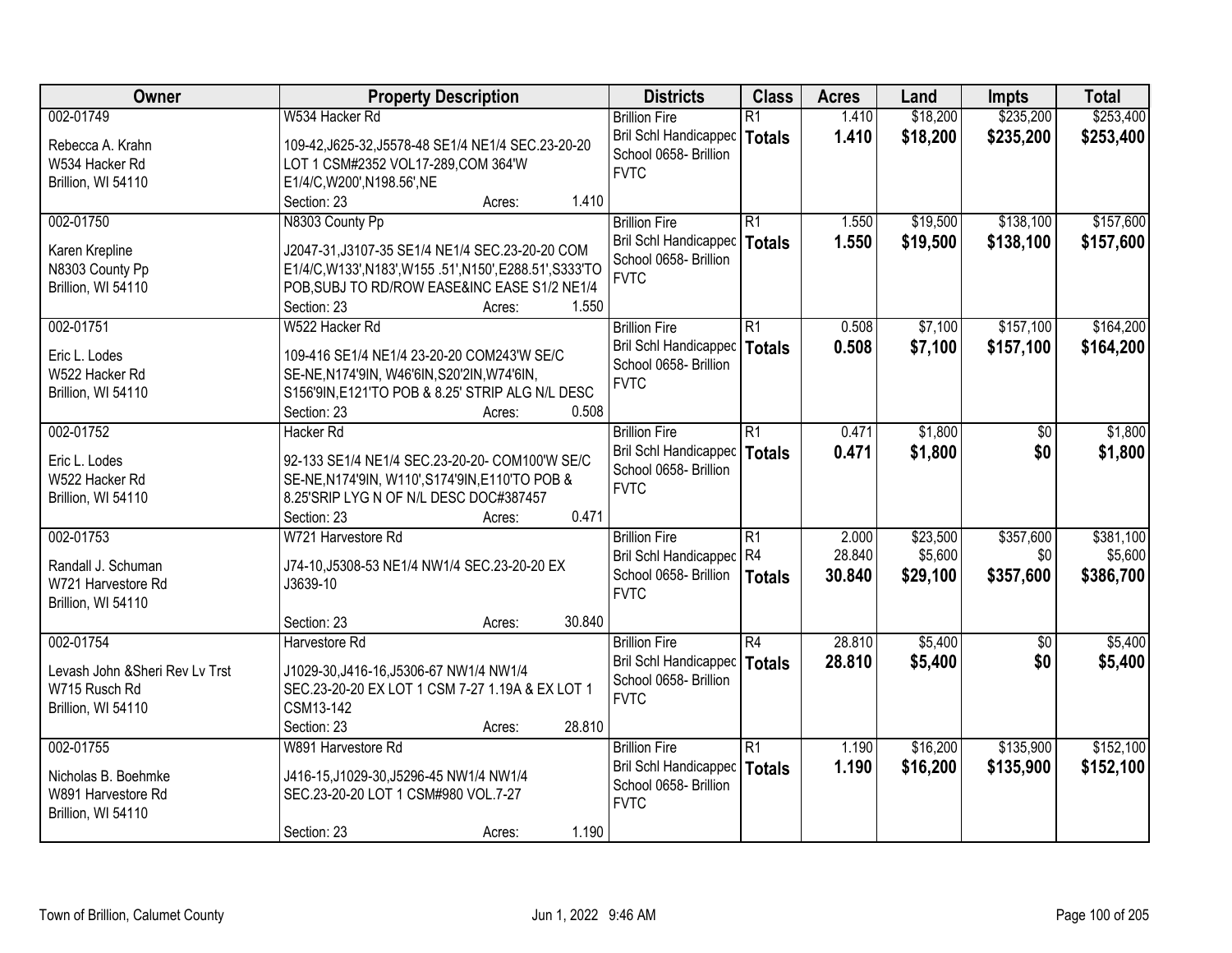| Owner                                                                               | <b>Property Description</b>                                                                                                                                                                | <b>Districts</b>                                                                             | <b>Class</b>                                 | <b>Acres</b>                       | Land                                       | <b>Impts</b>                         | <b>Total</b>                                 |
|-------------------------------------------------------------------------------------|--------------------------------------------------------------------------------------------------------------------------------------------------------------------------------------------|----------------------------------------------------------------------------------------------|----------------------------------------------|------------------------------------|--------------------------------------------|--------------------------------------|----------------------------------------------|
| 002-01756                                                                           | W817 Harvestore Rd                                                                                                                                                                         | <b>Brillion Fire</b>                                                                         | $\overline{R1}$                              | 10.000                             | \$67,500                                   | \$202,800                            | \$270,300                                    |
| Andrew A. Williams<br>W817 Harvestore Rd<br>Brillion, WI 54110                      | J3188-51, J3188-52, J6150-32 NW1/4 NW1/4<br>SEC.23-20-20 LOT 1 CSM 13-142, COM NE/C<br>NW-NW, S871.39', W500', N871.39', E500' TO POB                                                      | <b>Bril Schl Handicapped</b><br>School 0658- Brillion<br><b>FVTC</b>                         | <b>Totals</b>                                | 10.000                             | \$67,500                                   | \$202,800                            | \$270,300                                    |
|                                                                                     | 10.000<br>Section: 23<br>Acres:                                                                                                                                                            |                                                                                              |                                              |                                    |                                            |                                      |                                              |
| 002-01757<br>Levash John & Sheri Rev Ly Trst<br>W715 Rusch Rd<br>Brillion, WI 54110 | Harvestore Rd<br>J1029-30, J416-16, J5306-67 N1/2 SW1/4 NW1/4<br>SEC.23-20-20                                                                                                              | <b>Brillion Fire</b><br>Bril Schl Handicapped<br>School 0658- Brillion<br><b>FVTC</b>        | $\overline{R4}$<br><b>Totals</b>             | 20.000<br>20.000                   | \$3,900<br>\$3,900                         | \$0<br>\$0                           | \$3,900<br>\$3,900                           |
|                                                                                     | 20.000<br>Section: 23<br>Acres:                                                                                                                                                            |                                                                                              |                                              |                                    |                                            |                                      |                                              |
| 002-01758<br>Jessica L. Peterson<br>W844 Hacker Rd<br>Brillion, WI 54110            | W844 Hacker Rd<br>175-428, J934-48 S1/2 SW1/4 NW1/4 SEC.23-20-20                                                                                                                           | <b>Brillion Fire</b><br>Bril Schl Handicapped<br>School 0658- Brillion<br><b>FVTC</b>        | R1<br> R4<br>R <sub>5</sub><br><b>Totals</b> | 2.000<br>15.500<br>2.500<br>20,000 | \$24,500<br>\$3,000<br>\$1,700<br>\$29,200 | \$181,300<br>\$0<br>\$0<br>\$181,300 | \$205,800<br>\$3,000<br>\$1,700<br>\$210,500 |
|                                                                                     | Section: 23<br>20.000<br>Acres:                                                                                                                                                            |                                                                                              |                                              |                                    |                                            |                                      |                                              |
| 002-01759<br>Nicki Ann Schuman<br>W721 Harvestore Rd<br>Brillion, WI 54110          | <b>Hacker Rd</b><br>J74-10, J5308-53 SE1/4 NW1/4 SEC.23-20-20 EX<br>16.46AC & EX J3639-10                                                                                                  | <b>Brillion Fire</b><br>Bril Schl Handicapped<br>School 0658- Brillion<br><b>FVTC</b>        | R4<br>R <sub>5</sub> M<br><b>Totals</b>      | 15.500<br>1.160<br>16.660          | \$3,000<br>\$1,800<br>\$4,800              | \$0<br>\$0<br>\$0                    | \$3,000<br>\$1,800<br>\$4,800                |
|                                                                                     | 16.660<br>Section: 23<br>Acres:                                                                                                                                                            |                                                                                              |                                              |                                    |                                            |                                      |                                              |
| 002-01760<br>Paul H. Gerhartz<br>W712 Hacker Rd<br>Brillion, WI 54110               | W712 Hacker Rd<br>J932-43,J1055-50 SE1/4 NW1/4 SEC.23-20-20 LOT 1<br>CSM#2609 VOL.20-292 COM2193.16'E<br>W1/4/C, N368.45', NE277.78', S158.5', E44.13',<br>2.600<br>Section: 23<br>Acres:  | <b>Brillion Fire</b><br>Bril Schl Handicapped R4<br>School 0658- Brillion<br><b>FVTC</b>     | $\overline{R1}$<br><b>Totals</b>             | 2.000<br>0.600<br>2.600            | \$23,500<br>\$100<br>\$23,600              | \$134,300<br>\$0<br>\$134,300        | \$157,800<br>\$100<br>\$157,900              |
| 002-01761<br>Julie A. Owen<br>PO Box 158<br>Cecil, WI 54111-0158                    | W740 Hacker Rd<br>J1280-9, J1585-45 SE1/4 NW1/4 SEC.23-20-20 LOT 1<br>CSM##902 VOL.6-262 & COM NE/C CSM#902, N14.95',<br>NE153.35', S45.05', W150'TO POB<br>1.210<br>Section: 23<br>Acres: | <b>Brillion Fire</b><br><b>Bril Schl Handicapped</b><br>School 0658- Brillion<br><b>FVTC</b> | $\overline{R1}$<br><b>Totals</b>             | 1.210<br>1.210                     | \$16,400<br>\$16,400                       | \$27,800<br>\$27,800                 | \$44,200<br>\$44,200                         |
| 002-01762<br>Steven T. Binsfeld<br>W713 Hacker Rd<br>Brillion, WI 54110             | W713 Hacker Rd<br>J4810-10, J4712-15 NE1/4 SW1/4 SEC.23-20-20<br>40.000<br>Section: 23<br>Acres:                                                                                           | <b>Brillion Fire</b><br>Bril Schl Handicapped<br>School 0658- Brillion<br><b>FVTC</b>        | $\overline{R1}$<br>R4<br><b>Totals</b>       | 2.000<br>38.000<br>40.000          | \$23,500<br>\$7,300<br>\$30,800            | \$108,100<br>\$0<br>\$108,100        | \$131,600<br>\$7,300<br>\$138,900            |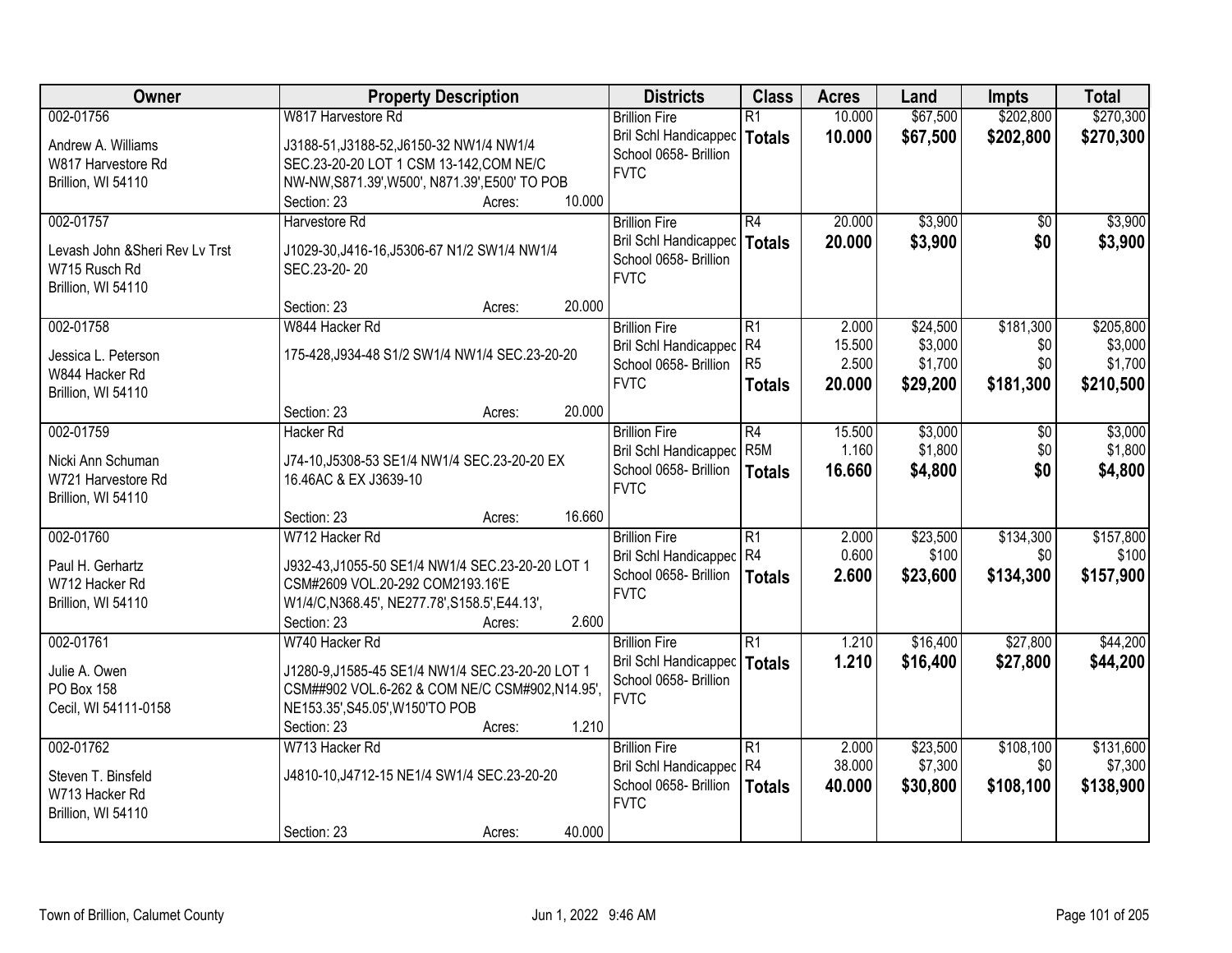| Owner                           |                                                    | <b>Property Description</b> |        |                              | <b>Class</b>    | <b>Acres</b> | Land     | <b>Impts</b>    | <b>Total</b> |
|---------------------------------|----------------------------------------------------|-----------------------------|--------|------------------------------|-----------------|--------------|----------|-----------------|--------------|
| 002-01763                       | <b>Hacker Rd</b>                                   |                             |        | <b>Brillion Fire</b>         | R4              | 37.500       | \$7,200  | $\overline{50}$ | \$7,200      |
| Steven T. Binsfeld              | J4810-10, J4812-15 NW1/4 SW1/4 SEC. 23-20-20       |                             |        | <b>Bril Schl Handicapped</b> | R <sub>5</sub>  | 1.500        | \$1,000  | \$0             | \$1,000      |
| W713 Hacker Rd                  |                                                    |                             |        | School 0658- Brillion        | R <sub>7</sub>  | 1.000        | \$7,000  | \$15,200        | \$22,200     |
| Brillion, WI 54110              |                                                    |                             |        | <b>FVTC</b>                  | <b>Totals</b>   | 40.000       | \$15,200 | \$15,200        | \$30,400     |
|                                 | Section: 23                                        | Acres:                      | 40.000 |                              |                 |              |          |                 |              |
| 002-01764                       | W552 Hacker Rd                                     |                             |        | <b>Brillion Fire</b>         | $\overline{R1}$ | 2.260        | \$24,900 | \$181,500       | \$206,400    |
| Ashley M. Holewinski            | J4269-40, J4269-45 N1/2 NE1/4 SE1/4 SEC.23-20-20   |                             |        | Bril Schl Handicapped        | <b>Totals</b>   | 2.260        | \$24,900 | \$181,500       | \$206,400    |
| W552 Hacker Rd                  | LOT 1 CSM#3054 VOL.25-216, PREV DESC AS LT 2       |                             |        | School 0658- Brillion        |                 |              |          |                 |              |
| Brillion, WI 54110              | CSM#2819 VOL23-61                                  |                             |        | <b>FVTC</b>                  |                 |              |          |                 |              |
|                                 | Section: 23                                        | Acres:                      | 2.260  |                              |                 |              |          |                 |              |
| 002-01765                       | N8235 County Pp                                    |                             |        | <b>Brillion Fire</b>         | $\overline{R1}$ | 11.870       | \$75,000 | \$168,300       | \$243,300    |
| Scott C. Peters                 | J2305-17, J3068-28 NE1/4 SE1/4 SEC.23-20-20 LOT 2  |                             |        | Bril Schl Handicapped        | <b>Totals</b>   | 11.870       | \$75,000 | \$168,300       | \$243,300    |
| N8235 County Pp                 | CSM#1384 VOL.9-356& PRT LOT 1 CSM#1384, COM        |                             |        | School 0658- Brillion        |                 |              |          |                 |              |
| Brillion, WI 54110              | SE/C LOT1 N663.85', W441.52', SE797.87'TO POB      |                             |        | <b>FVTC</b>                  |                 |              |          |                 |              |
|                                 | Section: 23                                        | Acres:                      | 11.870 |                              |                 |              |          |                 |              |
| 002-01766                       | N8217 County Pp                                    |                             |        | <b>Brillion Fire</b>         | R1              | 1.560        | \$19,500 | \$123,300       | \$142,800    |
|                                 |                                                    |                             |        | <b>Bril Schl Handicapped</b> | <b>Totals</b>   | 1.560        | \$19,500 | \$123,300       | \$142,800    |
| Scott A. Kwasny                 | 95-408,162-337 NE1/4 SE1/4 SEC.23-20-20Lot 1, CSM  |                             |        | School 0658- Brillion        |                 |              |          |                 |              |
| N8217 County Pp                 | 3760 VOL.34-45                                     |                             |        | <b>FVTC</b>                  |                 |              |          |                 |              |
| Brillion, WI 54110              |                                                    |                             | 1.560  |                              |                 |              |          |                 |              |
| 002-01767                       | Section: 23<br>N8203 County Pp                     | Acres:                      |        | <b>Brillion Fire</b>         | $\overline{R1}$ | 0.510        | \$7,200  | \$69,400        | \$76,600     |
|                                 |                                                    |                             |        | <b>Bril Schl Handicapped</b> |                 | 0.510        |          |                 |              |
| Michael G. Bartel               | J72-26, J1334-40 NE1/4 SE1/4 SEC.23-20-20 COM SE/C |                             |        | School 0658- Brillion        | <b>Totals</b>   |              | \$7,200  | \$69,400        | \$76,600     |
| N8203 County Pp                 | NE-SE, N7RDS 10'(N125 .5'), W21RDS(346.5'), S7RDS  |                             |        | <b>FVTC</b>                  |                 |              |          |                 |              |
| Brillion, WI 54110              | 10' (125.5'), E21 RDS(346.5') TO POB EX N62'       |                             |        |                              |                 |              |          |                 |              |
|                                 | Section: 23                                        | Acres:                      | 0.510  |                              |                 |              |          |                 |              |
| 002-01768                       | N8209 County Pp                                    |                             |        | <b>Brillion Fire</b>         | $\overline{R1}$ | 0.460        | \$6,600  | \$110,100       | \$116,700    |
| Claire Rev Lt D. Greene-Quinzer | 79-239,91-395,367222 NE1/4 SE1/4 SEC.23-20-20      |                             |        | Bril Schl Handicapped        | <b>Totals</b>   | 0.460        | \$6,600  | \$110,100       | \$116,700    |
| N8209 County Pp                 | COM 7RDS 10'N(125.5') SE/C                         |                             |        | School 0658- Brillion        |                 |              |          |                 |              |
| Brillion, WI 54110              | NE-SE, W320', S62', E320', N62' TO POB             |                             |        | <b>FVTC</b>                  |                 |              |          |                 |              |
|                                 | Section: 23                                        | Acres:                      | 0.460  |                              |                 |              |          |                 |              |
| 002-01769                       | <b>Hacker Rd</b>                                   |                             |        | <b>Brillion Fire</b>         | $\overline{R1}$ | 1.080        | \$10,300 | $\overline{50}$ | \$10,300     |
| Earl O. Krueger                 | 137-571, J1249-58, J4774-65 NW1/4 SE1/4            |                             |        | Bril Schl Handicapped        | <b>Totals</b>   | 1.080        | \$10,300 | \$0             | \$10,300     |
| W609 Hacker Rd                  | SEC.23-20-20 COM NE/C NW-SE, S80RDS,               |                             |        | School 0658- Brillion        |                 |              |          |                 |              |
| Brillion, WI 54110              | W12RDS, N80RDS, E12RDS TO POB EX CSM 10-220 &      |                             |        | <b>FVTC</b>                  |                 |              |          |                 |              |
|                                 | Section: 23                                        | Acres:                      | 1.080  |                              |                 |              |          |                 |              |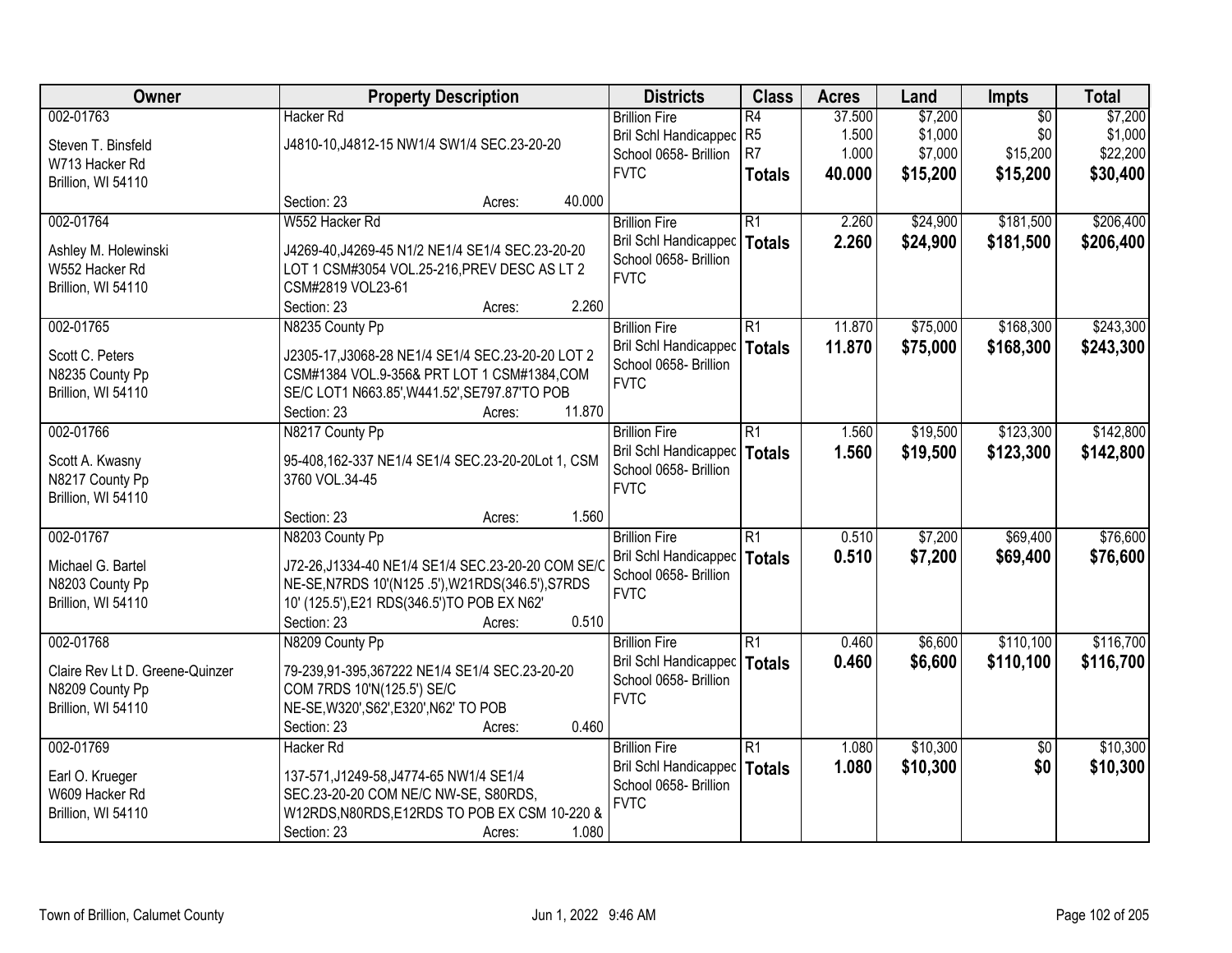| Owner                                                                    | <b>Property Description</b>                                                                                                              | <b>Districts</b>                                                                               | <b>Class</b>                          | <b>Acres</b>              | Land                          | <b>Impts</b>           | <b>Total</b>                  |
|--------------------------------------------------------------------------|------------------------------------------------------------------------------------------------------------------------------------------|------------------------------------------------------------------------------------------------|---------------------------------------|---------------------------|-------------------------------|------------------------|-------------------------------|
| 002-01770                                                                | W601 Hacker Rd                                                                                                                           | <b>Brillion Fire</b>                                                                           | $\overline{R1}$                       | 1.000                     | \$14,500                      | \$189,400              | \$203,900                     |
| Faye C. Pribbernow<br>W601 Hacker Rd<br>Brillion, WI 54110               | 137-571, J1761-35, 379040 NW1/4 SE1/4 SEC. 23-20-20<br>LOT 1 CSM#3120 VOL.26-120 PREV DESC CSM#2819<br>VOL.15.968 (INCL CSM#1502)        | Bril Schl Handicapped<br>School 0658- Brillion<br><b>FVTC</b>                                  | <b>Totals</b>                         | 1.000                     | \$14,500                      | \$189,400              | \$203,900                     |
|                                                                          | 1.000<br>Section: 23<br>Acres:                                                                                                           |                                                                                                |                                       |                           |                               |                        |                               |
| 002-01771<br>Earl O. Krueger<br>W609 Hacker Rd<br>Brillion, WI 54110     | W609 Hacker Rd<br>J1249-58, J2368-49 NW1/4 SE1/4 SEC.23-20-20 TRACT<br>A CSM#338 VOL.2-345 EX.70AC CTY HR/ROW                            | <b>Brillion Fire</b><br><b>Bril Schl Handicapped</b><br>School 0658- Brillion<br><b>FVTC</b>   | R1<br>Totals                          | 0.890<br>0.890            | \$9,600<br>\$9,600            | \$33,100<br>\$33,100   | \$42,700<br>\$42,700          |
|                                                                          | 0.890<br>Section: 23<br>Acres:                                                                                                           |                                                                                                |                                       |                           |                               |                        |                               |
| 002-01772<br>City of Brillion<br>130 Calumet St<br>Brillion, WI 54110    | County Hr<br>J3617-14, J3462-8, J3520-16 NW1/4 SE1/4 SEC.23-20-20<br><b>COUNTY HR ROW</b>                                                | <b>Brillion Fire</b><br>Bril Schl Handicapped<br>School 0658- Brillion<br><b>FVTC</b>          | X4<br><b>Totals</b>                   | 1.540<br>1.540            | \$0<br>\$0                    | \$0<br>\$0             | \$0<br>\$0                    |
|                                                                          | 1.540<br>Section: 23<br>Acres:                                                                                                           |                                                                                                |                                       |                           |                               |                        |                               |
| 002-01773<br>Rodney Haese<br>W192 Harvestore Rd<br>Brillion, WI 54110    | Harvestore Rd<br>91-64 NE1/4 NE1/4 SEC.24-20-20, EX N19RDS OF<br>E17RDS                                                                  | <b>Brillion Fire</b><br><b>Bril Schl Handicapped</b><br>School 0658- Brillion<br><b>FVTC</b>   | R4<br>R <sub>5</sub><br><b>Totals</b> | 35.500<br>2.500<br>38.000 | \$6,800<br>\$1,000<br>\$7,800 | \$0<br>\$0<br>\$0      | \$6,800<br>\$1,000<br>\$7,800 |
|                                                                          | 38.000<br>Section: 24<br>Acres:                                                                                                          |                                                                                                |                                       |                           |                               |                        |                               |
| 002-01774<br>Janet L. Kalies<br>W105 Harvestore Rd<br>Brillion, WI 54110 | W105 Harvestore Rd<br>130-391 NE1/4 NE1/4 SEC.24-20-20 COM NE/C<br>SEC.24, S19RDS, W17RDS, N19RDS, E17RDS TO POB<br>2.000<br>Section: 24 | <b>Brillion Fire</b><br>Bril Schl Handicapped   Totals<br>School 0658- Brillion<br><b>FVTC</b> | $\overline{R1}$                       | 2.000<br>2.000            | \$23,500<br>\$23,500          | \$70,500<br>\$70,500   | \$94,000<br>\$94,000          |
| 002-01775                                                                | Acres:<br>Harvestore Rd                                                                                                                  | <b>Brillion Fire</b>                                                                           | R4                                    | 39.000                    | \$7,500                       | $\sqrt{6}$             | \$7,500                       |
| Woldt Farms, LLC<br>N9594 County Pp<br>Brillion, WI 54110                | 103-139 NW1/4 NE1/4 SEC.24-20-20                                                                                                         | Bril Schl Handicapped R5<br>School 0658- Brillion<br><b>FVTC</b>                               | Totals                                | 1.000<br>40.000           | \$100<br>\$7,600              | \$0<br>\$0             | \$100<br>\$7,600              |
|                                                                          | 40.000<br>Section: 24<br>Acres:                                                                                                          |                                                                                                |                                       |                           |                               |                        |                               |
| 002-01776<br>Woldt Farms, LLC<br>N9594 County Pp<br>Brillion, WI 54110   | <b>Hacker Rd</b><br>109-498 SW1/4 NE1/4 SEC.24-20-20                                                                                     | <b>Brillion Fire</b><br>Bril Schl Handicapped<br>School 0658- Brillion<br><b>FVTC</b>          | R4<br><b>Totals</b>                   | 40.000<br>40.000          | \$7,700<br>\$7,700            | $\overline{30}$<br>\$0 | \$7,700<br>\$7,700            |
|                                                                          | 40.000<br>Section: 24<br>Acres:                                                                                                          |                                                                                                |                                       |                           |                               |                        |                               |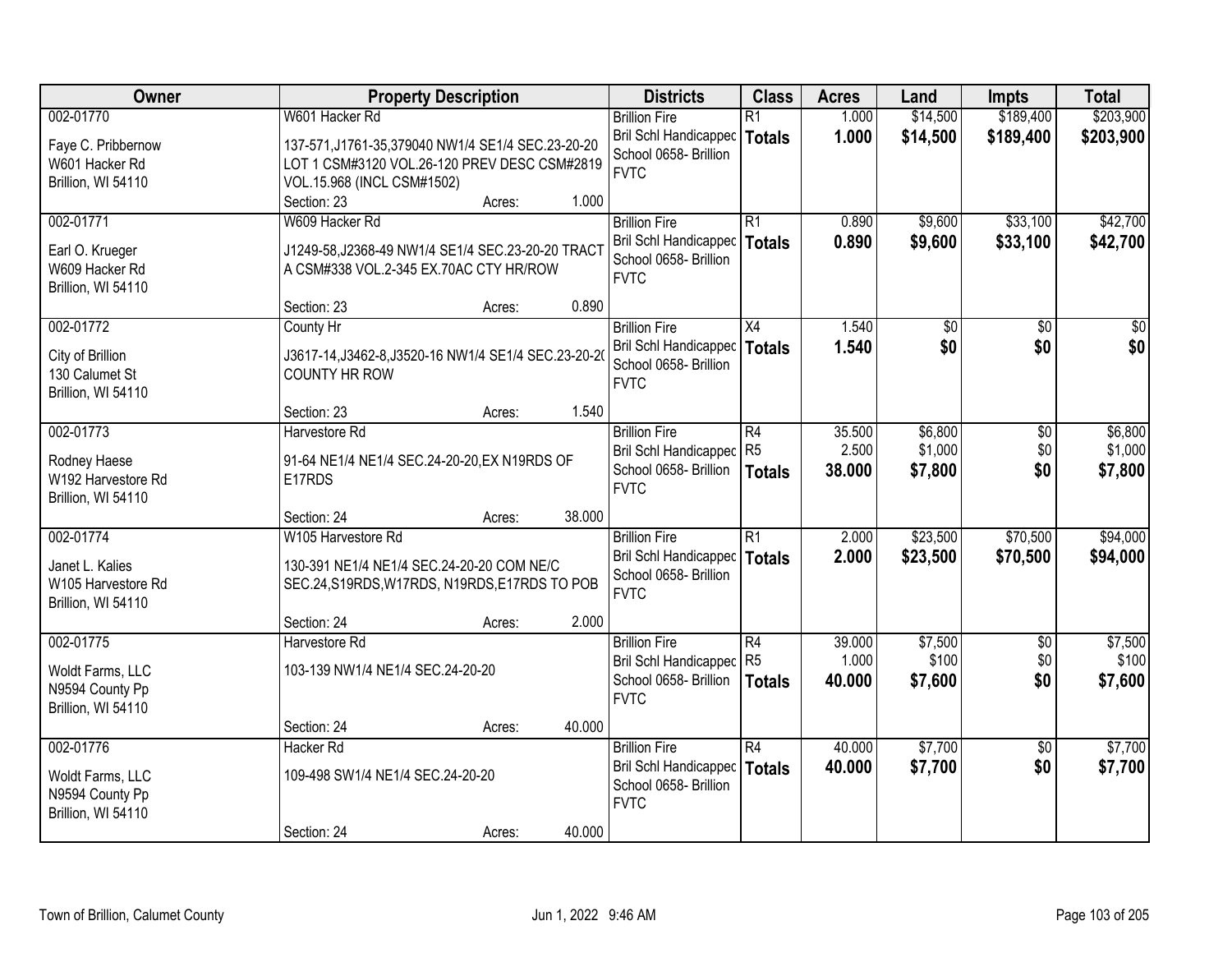| Owner                                 | <b>Property Description</b>                              |        |        | <b>Districts</b>                     | <b>Class</b>    | <b>Acres</b> | Land        | Impts           | <b>Total</b> |
|---------------------------------------|----------------------------------------------------------|--------|--------|--------------------------------------|-----------------|--------------|-------------|-----------------|--------------|
| 002-01777                             | N8363 Long Lake Rd                                       |        |        | <b>Brillion Fire</b>                 | $\overline{R4}$ | 37.100       | \$7,200     | $\overline{50}$ | \$7,200      |
| Paul P. Rasmussen                     | 109-430, J4496-26 SE1/4 NE1/4 SEC.24-20-20               |        |        | Bril Schl Handicapped                | R <sub>5</sub>  | 1.900        | \$800       | \$0             | \$800        |
| 8513 Long Lake Rd                     |                                                          |        |        | School 0658- Brillion                | R <sub>7</sub>  | 1.000        | \$7,000     | \$8,400         | \$15,400     |
| Brillion, WI 54110                    |                                                          |        |        | <b>FVTC</b>                          | <b>Totals</b>   | 40.000       | \$15,000    | \$8,400         | \$23,400     |
|                                       | Section: 24                                              | Acres: | 40.000 |                                      |                 |              |             |                 |              |
| 002-01778                             | W383 Harvestore Rd                                       |        |        | <b>Brillion Fire</b>                 | R4              | 38.200       | \$7,000     | $\overline{30}$ | \$7,000      |
|                                       | 112-216 NE1/4 NW1/4 SEC.24-20-20                         |        |        | <b>Bril Schl Handicapped</b>         | R <sub>5</sub>  | 0.800        | \$100       | \$0             | \$100        |
| James J. Kilgas<br>W383 Harvestore Rd |                                                          |        |        | School 0658- Brillion                | R <sub>7</sub>  | 1.000        | \$13,500    | \$154,300       | \$167,800    |
| Brillion, WI 54110                    |                                                          |        |        | <b>FVTC</b>                          | <b>Totals</b>   | 40.000       | \$20,600    | \$154,300       | \$174,900    |
|                                       | Section: 24                                              | Acres: | 40.000 |                                      |                 |              |             |                 |              |
| 002-01779                             | Harvestore Rd                                            |        |        | <b>Brillion Fire</b>                 | R4              | 38.000       | \$7,100     | \$0             | \$7,100      |
|                                       |                                                          |        |        | <b>Bril Schl Handicapped</b>         | R <sub>5</sub>  | 2.000        | \$100       | \$0             | \$100        |
| Woldt Farms, LLC                      | J414-49 NW1/4 NW1/4 SEC.24-20-20                         |        |        | School 0658- Brillion                | <b>Totals</b>   | 40.000       | \$7,200     | \$0             | \$7,200      |
| N9594 County Pp                       |                                                          |        |        | <b>FVTC</b>                          |                 |              |             |                 |              |
| Brillion, WI 54110                    | Section: 24                                              | Acres: | 40.000 |                                      |                 |              |             |                 |              |
| 002-01780                             | <b>Hacker Rd</b>                                         |        |        | <b>Brillion Fire</b>                 | R4              | 31.150       | \$5,900     | \$0             | \$5,900      |
|                                       |                                                          |        |        | <b>Bril Schl Handicapped</b>         | R <sub>5</sub>  | 1.400        | \$100       | \$0             | \$100        |
| Karen Binsfeld                        | J2233-43, J4789-59, J5200-29 SW1/4 NW1/4                 |        |        | School 0658- Brillion                | <b>Totals</b>   | 32.550       | \$6,000     | \$0             | \$6,000      |
| 959 2 1/2 Ave                         | SEC.24-20-20 EX E37RDS OF S13.5RDS(?) 3AC REC            |        |        | <b>FVTC</b>                          |                 |              |             |                 |              |
| Prairie Farm, WI 54762                | V.36-53 & V.55-37, & EX N8 2/3RDS 4ACRES REC             |        |        |                                      |                 |              |             |                 |              |
|                                       | Section: 24                                              | Acres: | 32.550 |                                      |                 |              |             |                 |              |
| 002-01781                             | N8396 County Pp                                          |        |        | <b>Brillion Fire</b>                 | $\overline{R1}$ | 4.330        | \$36,300    | \$115,400       | \$151,700    |
| Alicia M. Johnston                    | 128-355 SW1/4 NW1/4 SEC.24-20-20 N 8 2/3RDS              |        |        | Bril Schl Handicapped                | <b>Totals</b>   | 4.330        | \$36,300    | \$115,400       | \$151,700    |
| N8396 County Pp                       |                                                          |        |        | School 0658- Brillion<br><b>FVTC</b> |                 |              |             |                 |              |
| Brillion, WI 54110                    |                                                          |        |        |                                      |                 |              |             |                 |              |
|                                       | Section: 24                                              | Acres: | 4.330  |                                      |                 |              |             |                 |              |
| 002-01782                             | W400 Hacker Rd                                           |        |        | <b>Brillion Fire</b>                 | $\overline{X4}$ | 3.120        | $\sqrt{50}$ | $\overline{60}$ | $\sqrt{50}$  |
| St Marys Congr Brillion               | 30-263,55-37 SW1/4 NW1/4 SEC.24-20-20 COM1.5RDS          |        |        | Bril Schl Handicapped                | <b>Totals</b>   | 3.120        | \$0         | \$0             | \$0          |
| 215 Center St                         | N SE/C SW-NW, N12RDS,                                    |        |        | School 0658- Brillion                |                 |              |             |                 |              |
| Brillion, WI 54110                    | W37RDS, S13.5RDS, E24RDS, N1.5RDS E13RDS TO              |        |        | <b>FVTC</b>                          |                 |              |             |                 |              |
|                                       | Section: 24                                              | Acres: | 3.120  |                                      |                 |              |             |                 |              |
| 002-01783                             | Hacker Rd                                                |        |        | <b>Brillion Fire</b>                 | R4              | 40.000       | \$7,600     | $\overline{50}$ | \$7,600      |
| Karen Binsfeld                        |                                                          |        |        | <b>Bril Schl Handicapped</b>         | <b>Totals</b>   | 40.000       | \$7,600     | \$0             | \$7,600      |
| 959 2 1/2 Ave                         | J2233-43, J4789-59, J5200-29 SE1/4 NW1/4<br>SEC.24-20-20 |        |        | School 0658- Brillion                |                 |              |             |                 |              |
| Prairie Farm, WI 54762                |                                                          |        |        | <b>FVTC</b>                          |                 |              |             |                 |              |
|                                       | Section: 24                                              | Acres: | 40.000 |                                      |                 |              |             |                 |              |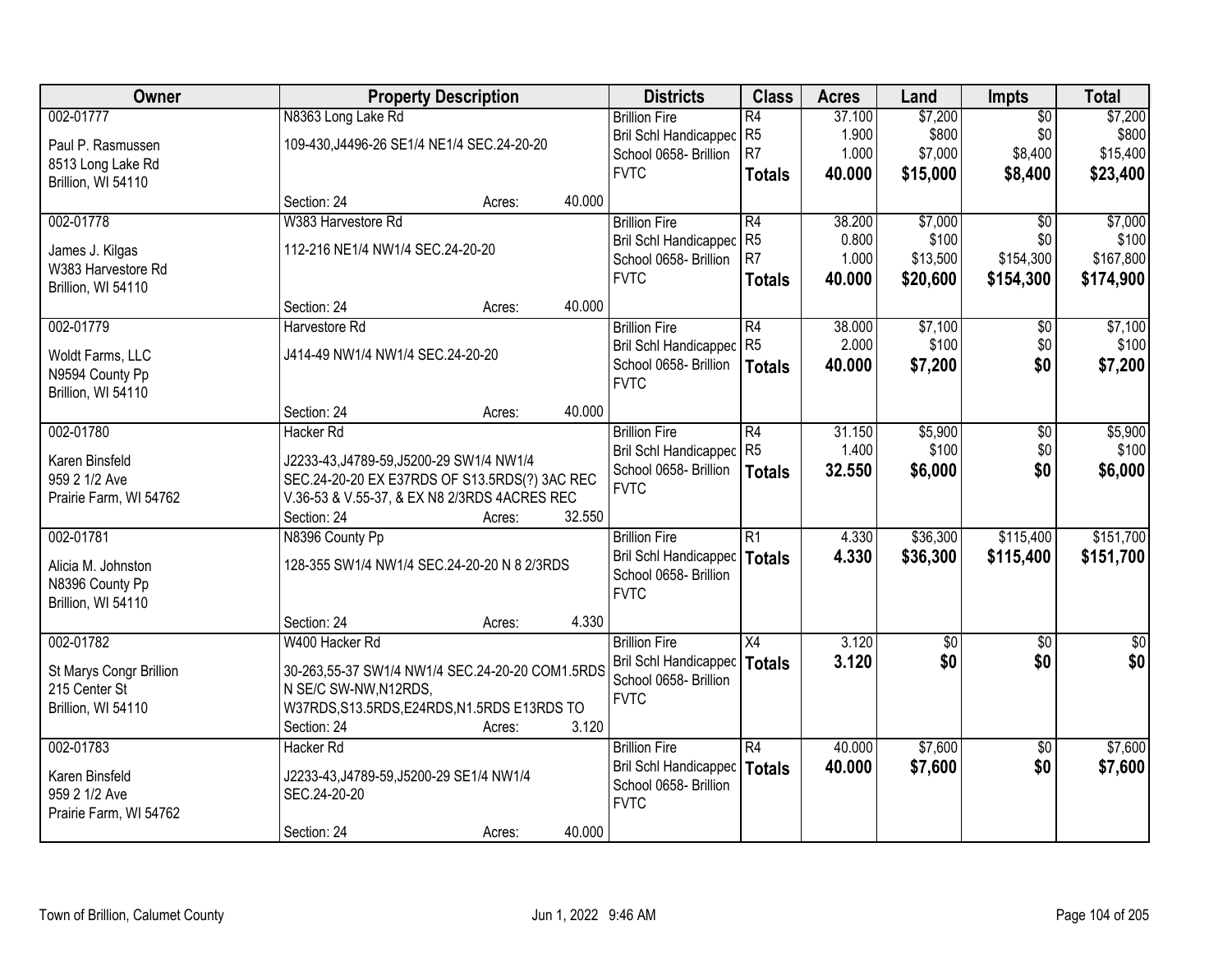| Owner                           | <b>Property Description</b>                          |        |        | <b>Districts</b>                                              | <b>Class</b>    | <b>Acres</b> | Land     | <b>Impts</b>    | <b>Total</b> |
|---------------------------------|------------------------------------------------------|--------|--------|---------------------------------------------------------------|-----------------|--------------|----------|-----------------|--------------|
| 002-01784                       | <b>Hacker Rd</b>                                     |        |        | <b>Brillion Fire</b>                                          | $\overline{R4}$ | 40.000       | \$7,600  | $\overline{50}$ | \$7,600      |
| Heidi Gardner<br>3405 County Pp | J297-53, J378-51 NE1/4 SW1/4 SEC.24-20-20            |        |        | Bril Schl Handicapped<br>School 0658- Brillion<br><b>FVTC</b> | Totals          | 40.000       | \$7,600  | \$0             | \$7,600      |
| De Pere, WI 54115               |                                                      |        |        |                                                               |                 |              |          |                 |              |
|                                 | Section: 24                                          | Acres: | 40.000 |                                                               |                 |              |          |                 |              |
| 002-01785                       | W445 Hacker Rd                                       |        |        | <b>Brillion Fire</b>                                          | R <sub>2</sub>  | 3.000        | \$28,500 | \$13,400        | \$41,900     |
| Nutrition Service Company, Inc. | J4789-52, J4789-53, J4789-54 NW1/4 SW1/4             |        |        | Bril Schl Handicapped R4                                      |                 | 6.200        | \$1,200  | \$0             | \$1,200      |
| W249 Deer Dr                    | SEC.24-20-20 E1/2 N1/2, EX W2RDS                     |        |        | School 0658- Brillion                                         | <b>Totals</b>   | 9.200        | \$29,700 | \$13,400        | \$43,100     |
| Pulaski, WI 54162               |                                                      |        |        | <b>FVTC</b>                                                   |                 |              |          |                 |              |
|                                 | Section: 24                                          | Acres: | 9.200  |                                                               |                 |              |          |                 |              |
| 002-01786                       | N8282 County Rd PP                                   |        |        | <b>Brillion Fire</b>                                          | R2              | 7.250        | \$41,300 | \$67,500        | \$108,800    |
| Alexandria Steven, LLC          | 103-170 NW1/4 SW1/4 SEC.24-20-20 W1/2 N1/2, EX       |        |        | Bril Schl Handicapped                                         | Totals          | 7.250        | \$41,300 | \$67,500        | \$108,800    |
| W1198 County Kk                 | S8RDS & EX W255' OF W1/2 S1/2 N1/2; & W2RDS          |        |        | School 0658- Brillion                                         |                 |              |          |                 |              |
| Kaukauna, WI 54130              | E1/2,EX S8RDS                                        |        |        | <b>FVTC</b>                                                   |                 |              |          |                 |              |
|                                 | Section: 24                                          | Acres: | 7.250  |                                                               |                 |              |          |                 |              |
| 002-01787                       | N8266 County Pp                                      |        |        | <b>Brillion Fire</b>                                          | R1              | 1.200        | \$16,300 | \$78,400        | \$94,700     |
|                                 |                                                      |        |        | Bril Schl Handicapped                                         | <b>Totals</b>   | 1.200        | \$16,300 | \$78,400        | \$94,700     |
| Steven Spatchek                 | 101-491, J2737-50, J4632-66 COM332'S NW/C NW1/4      |        |        | School 0658- Brillion                                         |                 |              |          |                 |              |
| N8266 County Pp                 | SW1/4 SEC.24-20-20, E255', S204', W255', N204'TO POB |        |        | <b>FVTC</b>                                                   |                 |              |          |                 |              |
| Brillion, WI 54110              |                                                      |        |        |                                                               |                 |              |          |                 |              |
| 002-01788                       | Section: 24                                          | Acres: | 1.200  |                                                               | $\overline{R1}$ | 2.100        | \$24,100 | \$143,600       | \$167,700    |
|                                 | N8254 County Pp                                      |        |        | <b>Brillion Fire</b>                                          |                 |              |          |                 |              |
| Karen M. Sittmann               | 105-403, J3786-51 N1/2 NW1/4 SW1/4 SEC.24-20-20      |        |        | Bril Schl Handicapped   Totals<br>School 0658- Brillion       |                 | 2.100        | \$24,100 | \$143,600       | \$167,700    |
| N8254 County Pp                 | COM SW/C NW-SW, E42RDS, N8RDS, W42RDS, S8RDS         |        |        | <b>FVTC</b>                                                   |                 |              |          |                 |              |
| Brillion, WI 54110              | TO POB                                               |        |        |                                                               |                 |              |          |                 |              |
|                                 | Section: 24                                          | Acres: | 2.100  |                                                               |                 |              |          |                 |              |
| 002-01789                       | N8242 County Rd PP                                   |        |        | <b>Brillion Fire</b>                                          | R2              | 4.000        | \$31,500 | \$175,800       | \$207,300    |
| Primary Investment Group, LLP   | J3873-22, J5230-46, J5256-62 S1/2 NW1/4 SW1/4 SEC    |        |        | Bril Schl Handicapped R4                                      |                 | 3.240        | \$600    | \$0             | \$600        |
| 428 W Ryan St                   | 24-20-20 LOT 2 CSM18-235, COM1330.69'N               |        |        | School 0658- Brillion                                         | Totals          | 7.240        | \$32,100 | \$175,800       | \$207,900    |
| PO Box 163                      | SW/C,N205'&POB,N460.34'E725.04                       |        |        | <b>FVTC</b>                                                   |                 |              |          |                 |              |
| Brillion, WI 54110              | Section: 24                                          | Acres: | 7.240  |                                                               |                 |              |          |                 |              |
| 002-01790                       | N8202 County Pp                                      |        |        | <b>Brillion Fire</b>                                          | R1              | 3.219        | \$30,200 | \$129,200       | \$159,400    |
| Jilaine K. Blauert              | J2380-51, J2412-47, J6359-35 S1/2 NW1/4 SW1/4        |        |        | Bril Schl Handicapped                                         | Totals          | 3.219        | \$30,200 | \$129,200       | \$159,400    |
| N8202 County Pp                 | SEC.24-20-20 LOT 1 CSM#2424 VOL.18-235 &EASE         |        |        | School 0658- Brillion                                         |                 |              |          |                 |              |
| Brillion, WI 54110              | J1536-47-58, DESC INCL LOT 1 CSM11-251               |        |        | <b>FVTC</b>                                                   |                 |              |          |                 |              |
|                                 | Section: 24                                          | Acres: | 3.219  |                                                               |                 |              |          |                 |              |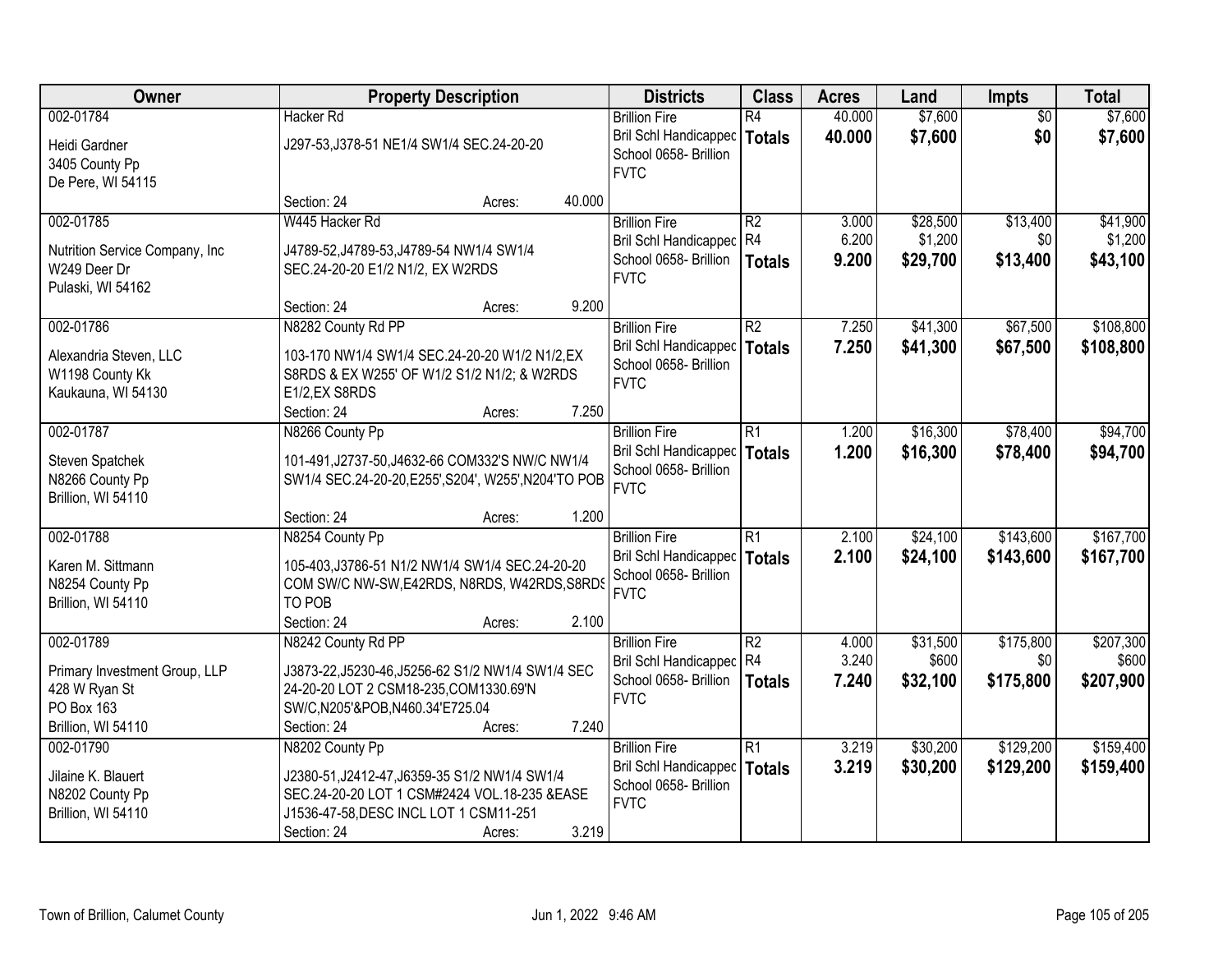| Owner                                                                 |                                                                                             | <b>Property Description</b> |        |                                                                                          | <b>Class</b>                                         | <b>Acres</b>            | Land                          | Impts                         | <b>Total</b>                    |
|-----------------------------------------------------------------------|---------------------------------------------------------------------------------------------|-----------------------------|--------|------------------------------------------------------------------------------------------|------------------------------------------------------|-------------------------|-------------------------------|-------------------------------|---------------------------------|
| 002-01791                                                             | N8238 County Rd PP                                                                          |                             |        | <b>Brillion Fire</b>                                                                     | $\overline{R2}$                                      | 9.020                   | \$46,600                      | \$260,700                     | \$307,300                       |
| Maddam Aerials Corp<br>W6246 Cty Rd Bb Ste E<br>Appleton, WI 54915    | 178-437, J3177-11 NW1/4 SW1/4 SEC.24-20-20 E595'OI<br>S1/2 & EASE FOR ING/EGR DESC J3177-11 |                             |        | Bril Schl Handicapped<br>School 0658- Brillion<br><b>FVTC</b>                            | <b>Totals</b>                                        | 9.020                   | \$46,600                      | \$260,700                     | \$307,300                       |
|                                                                       | Section: 24                                                                                 | Acres:                      | 9.020  |                                                                                          |                                                      |                         |                               |                               |                                 |
| 002-01792                                                             | Hwy 10                                                                                      |                             |        | <b>Brillion Fire</b>                                                                     | R4                                                   | 9.750                   | \$1,200                       | $\overline{50}$               | \$1,200                         |
| Heidi Gardner<br>3405 County Pp<br>De Pere, WI 54115                  | J297-53, J378-51 SE1/4 SW1/4 SEC.24-20-20 E1/2 E1/2                                         |                             |        | <b>Bril Schl Handicapped</b><br>School 0658- Brillion<br><b>FVTC</b>                     | R <sub>5</sub><br><b>Totals</b>                      | 0.250<br>10.000         | \$100<br>\$1,300              | \$0<br>\$0                    | \$100<br>\$1,300                |
|                                                                       | Section: 24                                                                                 | Acres:                      | 10.000 |                                                                                          |                                                      |                         |                               |                               |                                 |
| 002-01793                                                             | Hwy 10                                                                                      |                             |        | <b>Brillion Fire</b>                                                                     | R4                                                   | 9.750                   | \$1,200                       | \$0                           | \$1,200                         |
| Kathie Nespodzany<br>20845 Brook Park Ct<br>Brookfield, WI 53045      | J1335-51 W1/2 OF E1/2 SE1/4 SW1/4 SEC.24-20-20                                              |                             |        | Bril Schl Handicapped<br>School 0658- Brillion<br><b>FVTC</b>                            | R5<br><b>Totals</b>                                  | 0.250<br>10.000         | \$100<br>\$1,300              | \$0<br>\$0                    | \$100<br>\$1,300                |
|                                                                       | Section: 24                                                                                 | Acres:                      | 10.000 |                                                                                          |                                                      |                         |                               |                               |                                 |
| 002-01795                                                             | N8267 Long Lake Rd                                                                          |                             |        | <b>Brillion Fire</b>                                                                     | R4                                                   | 33.200                  | \$6,400                       | \$0                           | \$6,400                         |
| Florence M. Braun Rlt<br>N8267 Long Lake Rd<br>Brillion, WI 54110     | 104-323 NE1/4 SE1/4 SEC.24-20-20                                                            |                             |        | <b>Bril Schl Handicapped</b><br>School 0658- Brillion<br><b>FVTC</b>                     | R <sub>5</sub><br>R <sub>5</sub> M<br>R <sub>7</sub> | 0.800<br>4.000<br>2.000 | \$100<br>\$6,400<br>\$22,500  | \$0<br>\$0<br>\$136,700       | \$100<br>\$6,400<br>\$159,200   |
|                                                                       | Section: 24                                                                                 | Acres:                      | 40.000 |                                                                                          | <b>Totals</b>                                        | 40.000                  | \$35,400                      | \$136,700                     | \$172,100                       |
| 002-01796                                                             | <b>Hacker Rd</b>                                                                            |                             |        | <b>Brillion Fire</b>                                                                     | $\overline{R4}$                                      | 30.820                  | \$5,900                       | $\overline{60}$               | \$5,900                         |
| Heidi Gardner<br>3405 County Pp<br>De Pere, WI 54115                  | J297-53, J378-51 NW1/4 SE1/4 SEC.24-20-20                                                   |                             |        | Bril Schl Handicapped<br>School 0658- Brillion<br><b>FVTC</b>                            | R <sub>5</sub> M<br><b>Totals</b>                    | 9.180<br>40.000         | \$14,700<br>\$20,600          | \$0<br>\$0                    | \$14,700<br>\$20,600            |
|                                                                       | Section: 24                                                                                 | Acres:                      | 40.000 |                                                                                          |                                                      |                         |                               |                               |                                 |
| 002-01797<br>Dawn Blauert<br>W276 Hwy 10<br>Brillion, WI 54110        | W276 Hwy 10<br>J297-53, J378-51 SW1/4 SE1/4 SEC.24-20-20 LOT 1<br>CSM#3048 VOL.25-194       |                             |        | <b>Brillion Fire</b><br>Bril Schl Handicapped R4<br>School 0658- Brillion<br><b>FVTC</b> | $\overline{R1}$<br><b>Totals</b>                     | 1.500<br>2.420<br>3.920 | \$19,000<br>\$500<br>\$19,500 | \$298,400<br>\$0<br>\$298,400 | \$317,400<br>\$500<br>\$317,900 |
|                                                                       | Section: 24                                                                                 | Acres:                      | 3.920  |                                                                                          |                                                      |                         |                               |                               |                                 |
| 002-01798<br>City of Brillion<br>130 Calumet St<br>Brillion, WI 54110 | Hwy 10<br>J3639-1 SW1/4 SE1/4 SEC.24-20-20 DESC. J3639-1                                    |                             |        | <b>Brillion Fire</b><br>Bril Schl Handicapped<br>School 0658- Brillion<br><b>FVTC</b>    | $\overline{X4}$<br><b>Totals</b>                     | 2.060<br>2.060          | $\sqrt{50}$<br>\$0            | $\overline{50}$<br>\$0        | $\overline{50}$<br>\$0          |
|                                                                       | Section: 24                                                                                 | Acres:                      | 2.060  |                                                                                          |                                                      |                         |                               |                               |                                 |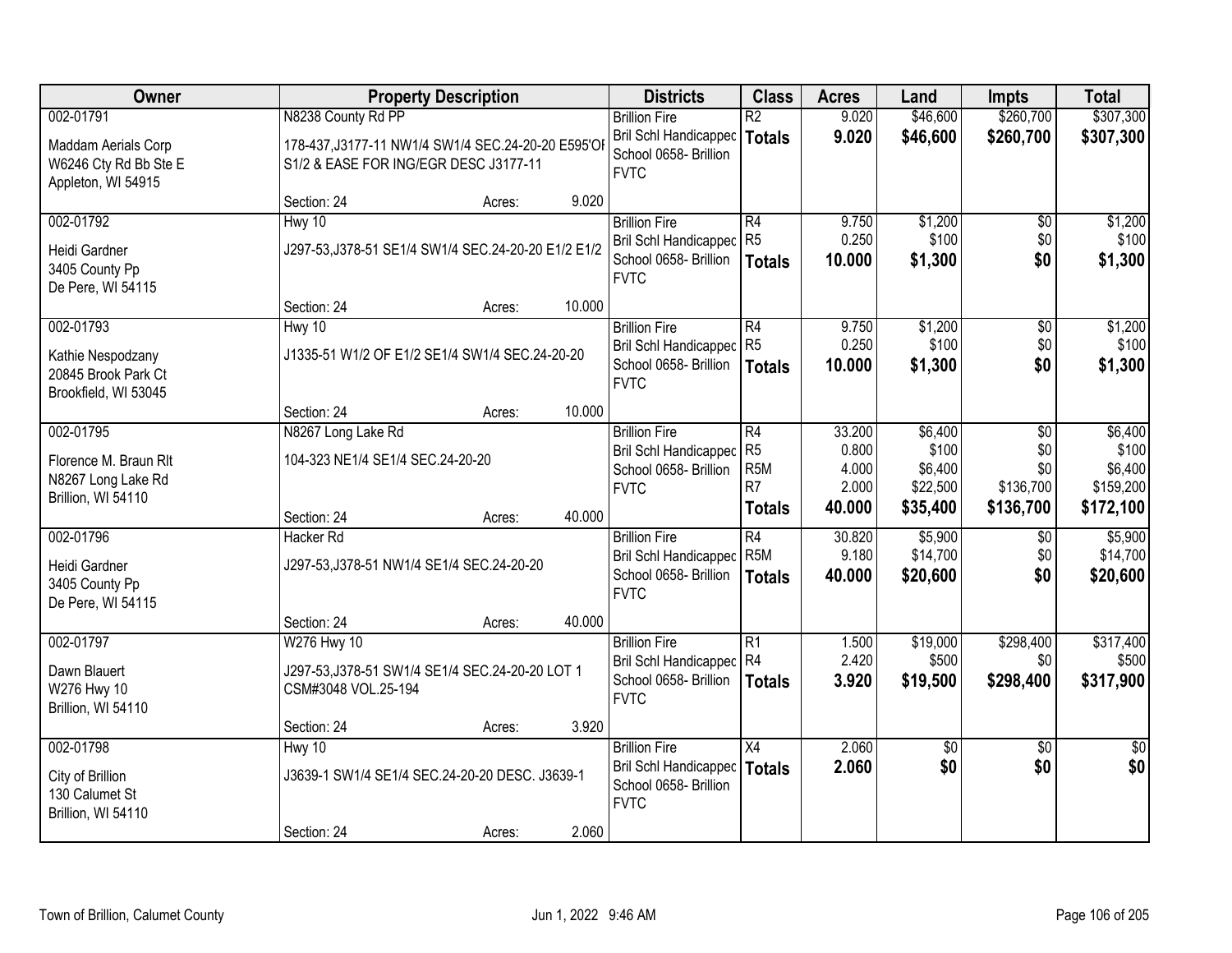| Owner               | <b>Property Description</b>                         |        |        | <b>Districts</b>                     | <b>Class</b>                      | <b>Acres</b>   | Land               | <b>Impts</b>    | <b>Total</b>       |
|---------------------|-----------------------------------------------------|--------|--------|--------------------------------------|-----------------------------------|----------------|--------------------|-----------------|--------------------|
| 002-01799           | W156 Hwy 10                                         |        |        | <b>Brillion Fire</b>                 | R4                                | 30.400         | \$5,700            | $\overline{50}$ | \$5,700            |
| Gordon E. Braun     | 128-331 SE1/4 SE1/4 SEC.24-20-20                    |        |        | Bril Schl Handicapped                | R <sub>5</sub>                    | 0.600          | \$100              | \$0             | \$100              |
| W156 Hwy 10         |                                                     |        |        | School 0658- Brillion                | R <sub>5</sub> M                  | 7.000          | \$11,200           | \$0             | \$11,200           |
| Brillion, WI 54110  |                                                     |        |        | <b>FVTC</b>                          | R <sub>7</sub>                    | 2.000          | \$22,500           | \$296,900       | \$319,400          |
|                     | Section: 24                                         | Acres: | 40.000 |                                      | <b>Totals</b>                     | 40.000         | \$39,500           | \$296,900       | \$336,400          |
| 002-01800           | W175 Hwy 10                                         |        |        | <b>Brillion Fire</b>                 | $\overline{R4}$                   | 35.440         | \$6,500            | $\overline{30}$ | \$6,500            |
| Roman D. Braun      | J644-35 NE1/4 NE1/4 SEC.25-20-20, EX. 94A NE/C      |        |        | Bril Schl Handicapped                | R <sub>5</sub>                    | 1.620          | \$100              | \$0             | \$100              |
| W175 Hwy 10         |                                                     |        |        | School 0658- Brillion                | R <sub>7</sub>                    | 2.000          | \$22,500           | \$113,100       | \$135,600          |
| Brillion, WI 54110  |                                                     |        |        | <b>FVTC</b>                          | <b>Totals</b>                     | 39.060         | \$29,100           | \$113,100       | \$142,200          |
|                     | Section: 25                                         | Acres: | 39.060 |                                      |                                   |                |                    |                 |                    |
| 002-01801           | N8091 Long Lake Rd                                  |        |        | <b>Brillion Fire</b>                 | $\overline{R1}$                   | 0.940          | \$9,800            | \$166,700       | \$176,500          |
| Tylor J. Kuba       | J2794-33, J4292-9 NE1/4 NE1/4 SEC.25-20-20 COM      |        |        | Bril Schl Handicapped                | <b>Totals</b>                     | 0.940          | \$9,800            | \$166,700       | \$176,500          |
| N8091 Long Lake Rd  | INTER S/L HWY 10 & W/L TOWN                         |        |        | School 0658- Brillion                |                                   |                |                    |                 |                    |
| Brillion, WI 54110  | RD, W125', S200', E125'TO W/L TOWN RD, N200'TO POB  |        |        | <b>FVTC</b>                          |                                   |                |                    |                 |                    |
|                     | Section: 25                                         | Acres: | 0.940  |                                      |                                   |                |                    |                 |                    |
| 002-01803           | W303 Hwy 10                                         |        |        | <b>Brillion Fire</b>                 | R1                                | 1.640          | \$20,300           | \$163,000       | \$183,300          |
|                     |                                                     |        |        | <b>Bril Schl Handicapped</b>         | <b>Totals</b>                     | 1.640          | \$20,300           | \$163,000       | \$183,300          |
| Alexander L. Reinke | J4458-29, J4599-27, J4996-6 NW & NE1/4 NE1/4        |        |        | School 0658- Brillion                |                                   |                |                    |                 |                    |
| W303 Hwy 10         | SEC.25-20-20 PARCELS A & B PLAT OF SURVEY           |        |        | <b>FVTC</b>                          |                                   |                |                    |                 |                    |
| Brillion, WI 54110  | DESC. J4996-6, COM 35'S N1/4/C                      |        |        |                                      |                                   |                |                    |                 |                    |
|                     | Section: 25                                         | Acres: | 1.640  |                                      |                                   |                |                    |                 |                    |
| 002-01806           | Long Lake Rd                                        |        |        | <b>Brillion Fire</b>                 | $\overline{R4}$<br>R <sub>5</sub> | 39.640         | \$7,100            | $\overline{50}$ | \$7,100<br>\$2,100 |
| Corey J. Behnke     | 124-114, J5983-40 SE NE & NE SE1/4 SEC.25-20-20     |        |        | Bril Schl Handicapped                | R <sub>5</sub> M                  | 4.280<br>3.000 | \$2,100<br>\$4,500 | \$0<br>\$0      | \$4,500            |
| N7877 Long Lake Rd  | LOT 2 CSM#3360 VOL.29-70                            |        |        | School 0658- Brillion<br><b>FVTC</b> |                                   | 46.920         |                    | \$0             |                    |
| Brillion, WI 54110  |                                                     |        |        |                                      | <b>Totals</b>                     |                | \$13,700           |                 | \$13,700           |
|                     | Section: 25                                         | Acres: | 46.920 |                                      |                                   |                |                    |                 |                    |
| 002-01810           | W313 Hwy 10                                         |        |        | <b>Brillion Fire</b>                 | $\overline{R1}$                   | 0.560          | \$7,500            | \$97,200        | \$104,700          |
| Jonah Robert Popp   | J2122-9,J4032-66 NE1/4 NW1/4 SEC.25-20-20 COM       |        |        | <b>Bril Schl Handicapped</b>         | <b>Totals</b>                     | 0.560          | \$7,500            | \$97,200        | \$104,700          |
| W2242 Harvestore Rd | 30'W NE/C NE-NW, S207', W117', N207', E117'TO POB   |        |        | School 0658- Brillion                |                                   |                |                    |                 |                    |
| Hilbert, WI 54129   | SUBJ. TO HWY/ROW                                    |        |        | <b>FVTC</b>                          |                                   |                |                    |                 |                    |
|                     | Section: 25                                         | Acres: | 0.560  |                                      |                                   |                |                    |                 |                    |
| 002-01812           | W325 Hwy 10                                         |        |        | <b>Brillion Fire</b>                 | $\overline{R1}$                   | 0.390          | \$5,700            | \$69,900        | \$75,600           |
| Kurt G. Stanelle    | J369-53, J4278-30, J4959-60 NE1/4 NW1/4 SEC         |        |        | Bril Schl Handicapped                | <b>Totals</b>                     | 0.390          | \$5,700            | \$69,900        | \$75,600           |
| W325 Hwy 10         | 25-20-20 COM 212'W NE/C W82', S207', E82', N207' TO |        |        | School 0658- Brillion                |                                   |                |                    |                 |                    |
| Brillion, WI 54110  | POB                                                 |        |        | <b>FVTC</b>                          |                                   |                |                    |                 |                    |
|                     | Section: 25                                         | Acres: | 0.390  |                                      |                                   |                |                    |                 |                    |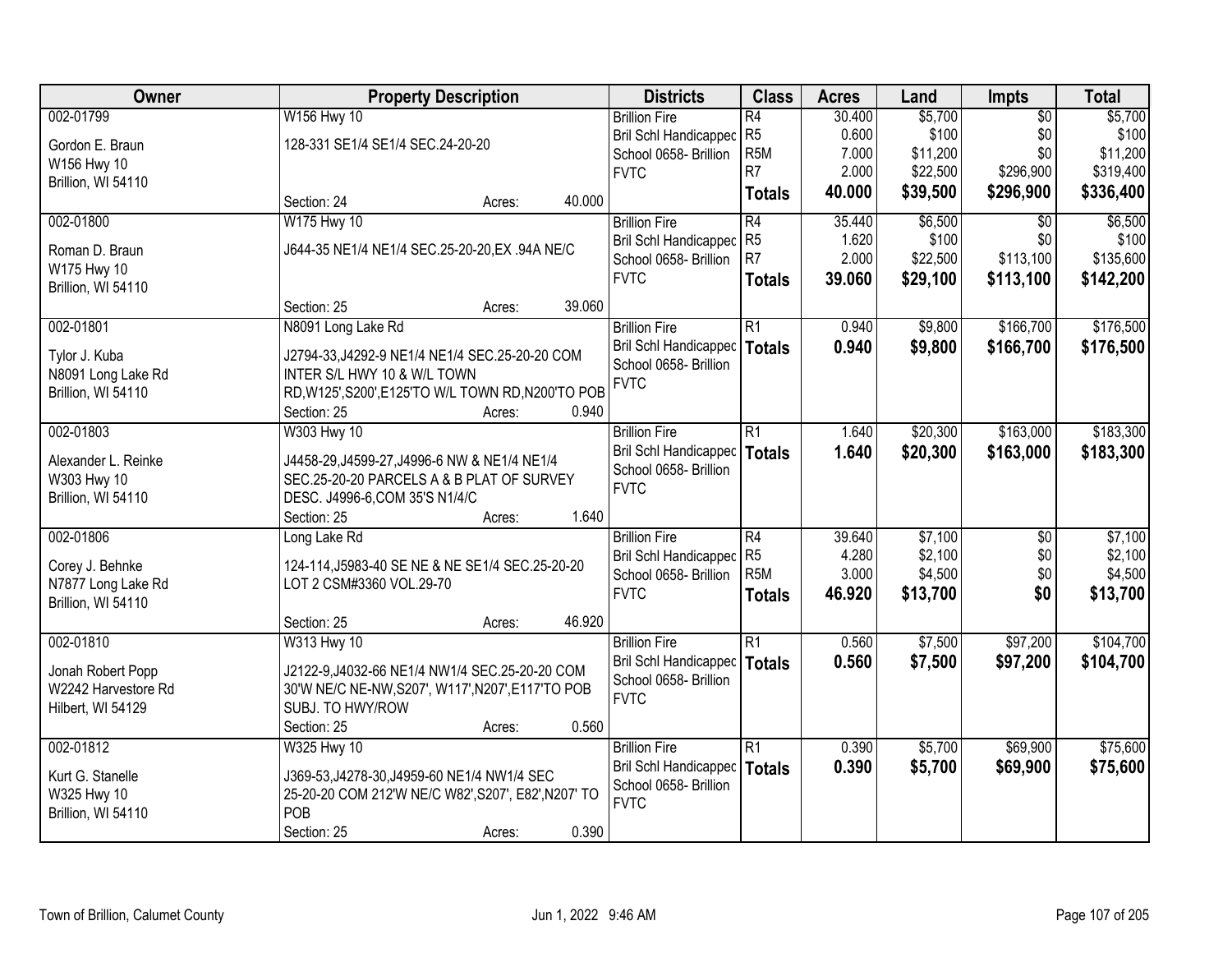| Owner                                                                                 | <b>Property Description</b>                                                                                                                                                  | <b>Districts</b> | <b>Class</b> | <b>Acres</b>                                                                                 | Land                                                     | Impts                              | <b>Total</b>                             |                                      |                                            |
|---------------------------------------------------------------------------------------|------------------------------------------------------------------------------------------------------------------------------------------------------------------------------|------------------|--------------|----------------------------------------------------------------------------------------------|----------------------------------------------------------|------------------------------------|------------------------------------------|--------------------------------------|--------------------------------------------|
| 002-01813                                                                             | W319 Hwy 10                                                                                                                                                                  |                  |              | <b>Brillion Fire</b>                                                                         | $\overline{R1}$                                          | 0.310                              | \$4,800                                  | \$124,000                            | \$128,800                                  |
| Sarah E. Sloma<br>W319 Hwy 10<br>Brillion, WI 54110                                   | 92-640 COM 147'W NE/C NE1/4 NW1/4<br>SEC.25-20-20, W65', S207', E65', N207'TO POB                                                                                            |                  |              | <b>Bril Schl Handicapped</b><br>School 0658- Brillion<br><b>FVTC</b>                         | <b>Totals</b>                                            | 0.310                              | \$4,800                                  | \$124,000                            | \$128,800                                  |
|                                                                                       | Section: 25                                                                                                                                                                  | Acres:           | 0.310        |                                                                                              |                                                          |                                    |                                          |                                      |                                            |
| 002-01815<br>Dianne M. Behnke<br>N7877 Long Lake Rd<br>Brillion, WI 54110             | Long Lake Rd<br>J940-6, J5983-40 NE1/4 SE1/4 SEC. 25-20-20 EX RR, EX<br>S250'OF E210' & EX LOT 1 CSM#2842 VOL.23-148<br>(AFFID CORR 400909) EX LOT 1 CSM#3360<br>Section: 25 | Acres:           | 24.180       | <b>Brillion Fire</b><br><b>Bril Schl Handicapped</b><br>School 0658- Brillion<br><b>FVTC</b> | R4<br><b>Totals</b>                                      | 24.180<br>24.180                   | \$4,700<br>\$4,700                       | $\overline{50}$<br>\$0               | \$4,700<br>\$4,700                         |
| 002-01816                                                                             | N7805 Long Lake Rd                                                                                                                                                           |                  |              | <b>Brillion Fire</b>                                                                         | $\overline{R1}$                                          | 1.210                              | \$16,400                                 | \$109,800                            | \$126,200                                  |
| <b>Billie Jo Strong</b><br>N7805 Long Lake Rd<br>Brillion, WI 54110                   | 141-164, J2767-17 NE1/4 SE1/4 SEC.25-20-20 TRACT '<br>CSM#357 VOL.2-260 COM SE/C NE-SE, N250', W210',<br>S250', E210'TO POB<br>Section: 25                                   | Acres:           | 1.210        | Bril Schl Handicapped<br>School 0658- Brillion<br><b>FVTC</b>                                | <b>Totals</b>                                            | 1.210                              | \$16,400                                 | \$109,800                            | \$126,200                                  |
| 002-01817                                                                             | N7833 Long Lake Rd                                                                                                                                                           |                  |              | <b>Brillion Fire</b>                                                                         | $\overline{R1}$                                          | 2.080                              | \$23,900                                 | \$244,200                            | \$268,100                                  |
| Jennifer L. Brandenburg<br>N7833 Long Lake Rd<br>Brillion, WI 54110                   | J638-10, J1457-45 NE1/4 SE1/4 SEC. 25-20-20 LOT 1<br>CSM#2842 VOL.23-148 AFFID CORREC DOC#400985                                                                             |                  |              | <b>Bril Schl Handicapped</b><br>School 0658- Brillion<br><b>FVTC</b>                         | R4<br><b>Totals</b>                                      | 2.998<br>5.078                     | \$600<br>\$24,500                        | \$0<br>\$244,200                     | \$600<br>\$268,700                         |
|                                                                                       | Section: 25                                                                                                                                                                  | Acres:           | 5.078        |                                                                                              |                                                          |                                    |                                          |                                      |                                            |
| 002-01818<br>Bryan K. Krepline<br>N7718 Round Lake Rd<br>Brillion, WI 54110           | N7718 Round Lake Rd<br>J233-7, J858-54 SW1/4 SE1/4 SEC.25-20-20 S32AC, EX<br>N12RDS OF W20RDS & EX CSM#2538 VOL.19-371 &<br>EX DOC#422532<br>Section: 25                     | Acres:           | 29.435       | <b>Brillion Fire</b><br>Bril Schl Handicapped<br>School 0658- Brillion<br><b>FVTC</b>        | $\overline{R1}$<br>R4<br>R <sub>5</sub><br><b>Totals</b> | 2.000<br>26.685<br>0.750<br>29.435 | \$23,500<br>\$5,200<br>\$100<br>\$28,800 | \$201,900<br>\$0<br>\$0<br>\$201,900 | \$225,400<br>\$5,200<br>\$100<br>\$230,700 |
| 002-01819                                                                             | W280 National Rd                                                                                                                                                             |                  |              | <b>Brillion Fire</b>                                                                         | $\overline{R1}$                                          | 1.029                              | \$14,800                                 | \$150,500                            | \$165,300                                  |
| Todd M. Boettcher<br>W280 National Rd<br>Brillion, WI 54110                           | 98-154, J1222-16 SW1/4 SE1/4 SEC. 25-20-20 LOT 1<br>CSM#2538 VOL.19-371 & ALSO DOC#431565                                                                                    |                  |              | <b>Bril Schl Handicapped</b><br>School 0658- Brillion<br><b>FVTC</b>                         | <b>Totals</b>                                            | 1.029                              | \$14,800                                 | \$150,500                            | \$165,300                                  |
|                                                                                       | Section: 25                                                                                                                                                                  | Acres:           | 1.030        |                                                                                              |                                                          |                                    |                                          |                                      |                                            |
| 002-01820<br>Behnke James&Flor Rev Liv Trst<br>W118 National Rd<br>Brillion, WI 54110 | W118 National Rd<br>94-498, J5983-40 PRT SE1/4 SE1/4 SEC.25-20-20 LOT<br>1 CSM#3093 VOL.26-32                                                                                |                  | 3.360        | <b>Brillion Fire</b><br><b>Bril Schl Handicapped</b><br>School 0658- Brillion<br><b>FVTC</b> | $\overline{R7}$<br><b>Totals</b>                         | 3.360<br>3.360                     | \$32,600<br>\$32,600                     | \$103,000<br>\$103,000               | \$135,600<br>\$135,600                     |
|                                                                                       | Section: 25                                                                                                                                                                  | Acres:           |              |                                                                                              |                                                          |                                    |                                          |                                      |                                            |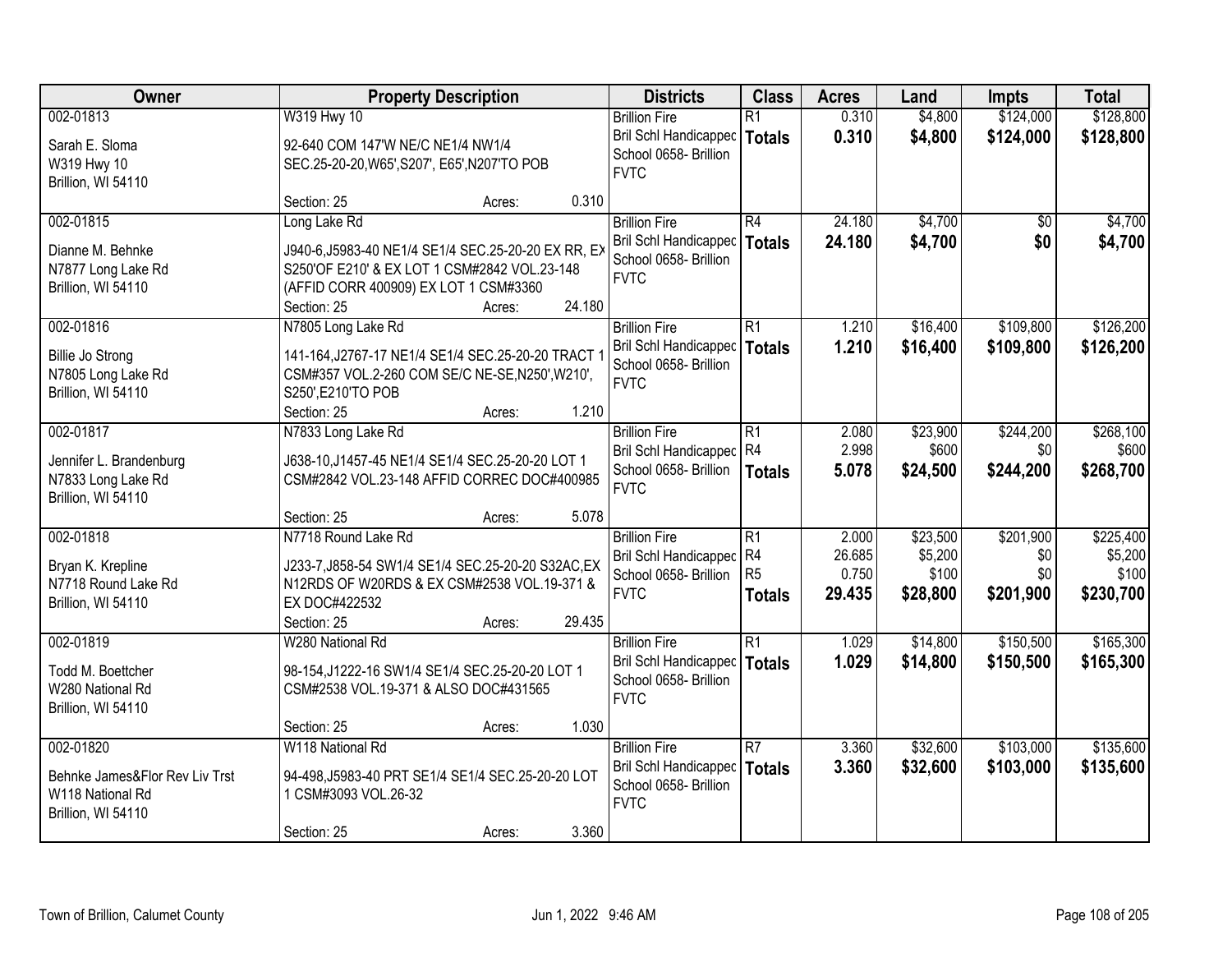| Owner                                | <b>Property Description</b>                          |        |        | <b>Districts</b>                               | <b>Class</b>    | <b>Acres</b> | Land        | <b>Impts</b>      | <b>Total</b>           |
|--------------------------------------|------------------------------------------------------|--------|--------|------------------------------------------------|-----------------|--------------|-------------|-------------------|------------------------|
| 002-01821                            | W176 National Rd                                     |        |        | <b>Brillion Fire</b>                           | R1              | 10.640       | \$70,100    | \$227,100         | \$297,200              |
| David L. Reinke                      | 128-193, J3001-45 SE1/4 SE1/4 SEC. 25-20-20          |        |        | <b>Bril Schl Handicapped</b>                   | R4              | 3.000        | \$500       | \$0               | \$500                  |
| W176 National Rd                     | COM894.48'W SE/C, W450', N1320.08', E450', S1320.3', |        |        | School 0658- Brillion                          | <b>Totals</b>   | 13.640       | \$70,600    | \$227,100         | \$297,700              |
| Brillion, WI 54110                   | TO POB                                               |        |        | <b>FVTC</b>                                    |                 |              |             |                   |                        |
|                                      | Section: 25                                          | Acres: | 13.640 |                                                |                 |              |             |                   |                        |
| 002-01825                            | W655 Center Rd                                       |        |        | <b>Brillion Fire</b>                           | $\overline{R1}$ | 1.000        | \$14,500    | \$99,400          | \$113,900              |
| Wendling James&Patsy Rev Lv Tr       | 126-746, J4719-36 W1/2 SW1/4 NE1/4 SEC.26-20-20, EX  |        |        | <b>Bril Schl Handicapped</b>                   | R <sub>5</sub>  | 14.000       | \$7,700     | \$0               | \$7,700                |
| W655 Center Rd                       | W1/2 SW1/4 SW1/4 NE1/4                               |        |        | School 0658- Brillion                          | <b>Totals</b>   | 15.000       | \$22,200    | \$99,400          | \$121,600              |
| Brillion, WI 54110                   |                                                      |        |        | <b>FVTC</b>                                    |                 |              |             |                   |                        |
|                                      | Section: 26                                          | Acres: | 15.000 |                                                |                 |              |             |                   |                        |
| 002-01826                            | N8005 Wolfschmidt St                                 |        |        | <b>Brillion Fire</b>                           | $\overline{R1}$ | 5.069        | \$13,900    | \$2,100           | \$16,000               |
| John P. Niles III                    | 91-540 W1/2 SW1/4 SW1/4 NE1/4 SEC. 26-20-20 &        |        |        | <b>Bril Schl Handicapped</b>                   | <b>Totals</b>   | 5.069        | \$13,900    | \$2,100           | \$16,000               |
| N8005 Sunset Dr                      | COM135'N SE/C OF SE1/4 NW1/4, W100', N30',           |        |        | School 0658- Brillion                          |                 |              |             |                   |                        |
| Brillion, WI 54110                   | E100', S30'TO POB                                    |        |        | <b>FVTC</b>                                    |                 |              |             |                   |                        |
|                                      | Section: 26                                          | Acres: | 5.069  |                                                |                 |              |             |                   |                        |
| 002-01831                            | Center Rd                                            |        |        | <b>Brillion Fire</b>                           | X <sub>2</sub>  | 25,000       | \$0         | \$0               | \$0                    |
| State of WI                          | 135-204 SW1/4 NW1/4 SEC.26-20-20 E29A, EX E4A        |        |        | <b>Bril Schl Handicapped</b>                   | <b>Totals</b>   | 25.000       | \$0         | \$0               | \$0                    |
| 101 S Webster St                     |                                                      |        |        | School 0658- Brillion                          |                 |              |             |                   |                        |
| PO Box 7921                          |                                                      |        |        | <b>FVTC</b>                                    |                 |              |             |                   |                        |
| Madison, WI 53707                    | Section: 26                                          | Acres: | 25.000 |                                                |                 |              |             |                   |                        |
| 002-01832                            | W805 Center Rd                                       |        |        | <b>Brillion Fire</b>                           | $\overline{R1}$ | 1.400        | \$18,100    | \$148,400         | \$166,500              |
|                                      |                                                      |        |        | <b>Bril Schl Handicapped</b>                   | R <sub>5</sub>  | 3.600        | \$2,400     | \$0               | \$2,400                |
| Michael J. Schmelter                 | 108-630 SW1/4 NW1/4 SEC.26-20-20 E4A OF E29A &       |        |        | School 0658- Brillion                          | <b>Totals</b>   | 5.000        | \$20,500    | \$148,400         | \$168,900              |
| W805 Center Rd<br>Brillion, WI 54110 | W1A OF N35AC SE1/4 NW1/4                             |        |        | <b>FVTC</b>                                    |                 |              |             |                   |                        |
|                                      | Section: 26                                          | Acres: | 5.000  |                                                |                 |              |             |                   |                        |
| 002-01833                            | Center Rd                                            |        |        | <b>Brillion Fire</b>                           | $\overline{X2}$ | 11.000       | $\sqrt{50}$ | $\overline{50}$   | $\frac{1}{6}$          |
|                                      |                                                      |        |        | <b>Bril Schl Handicapped</b>                   | Totals          | 11.000       | \$0         | \$0               | \$0                    |
| State of WI                          | 135-204 SW1/4 NW1/4 SEC.26-20-20 W11A                |        |        | School 0658- Brillion                          |                 |              |             |                   |                        |
| 101 S Webster St                     |                                                      |        |        | <b>FVTC</b>                                    |                 |              |             |                   |                        |
| PO Box 7921                          |                                                      |        | 11.000 |                                                |                 |              |             |                   |                        |
| Madison, WI 53707                    | Section: 26                                          | Acres: |        |                                                | $\overline{X2}$ | 30.000       |             |                   |                        |
| 002-01834                            | W761 Center Rd                                       |        |        | <b>Brillion Fire</b>                           |                 | 30.000       | \$0<br>\$0  | $\sqrt{6}$<br>\$0 | $\overline{50}$<br>\$0 |
| State of WI                          | 143-642 SE1/4 NW1/4 SEC.26-20-20 N35A,EX E16RDS      |        |        | Bril Schl Handicapped<br>School 0658- Brillion | <b>Totals</b>   |              |             |                   |                        |
| 101 S Webster St                     | OF N30RDS, EX W170'OF N256'OF E434' & EX W1A         |        |        | <b>FVTC</b>                                    |                 |              |             |                   |                        |
| PO Box 7921                          |                                                      |        |        |                                                |                 |              |             |                   |                        |
| Madison, WI 53707                    | Section: 26                                          | Acres: | 30.000 |                                                |                 |              |             |                   |                        |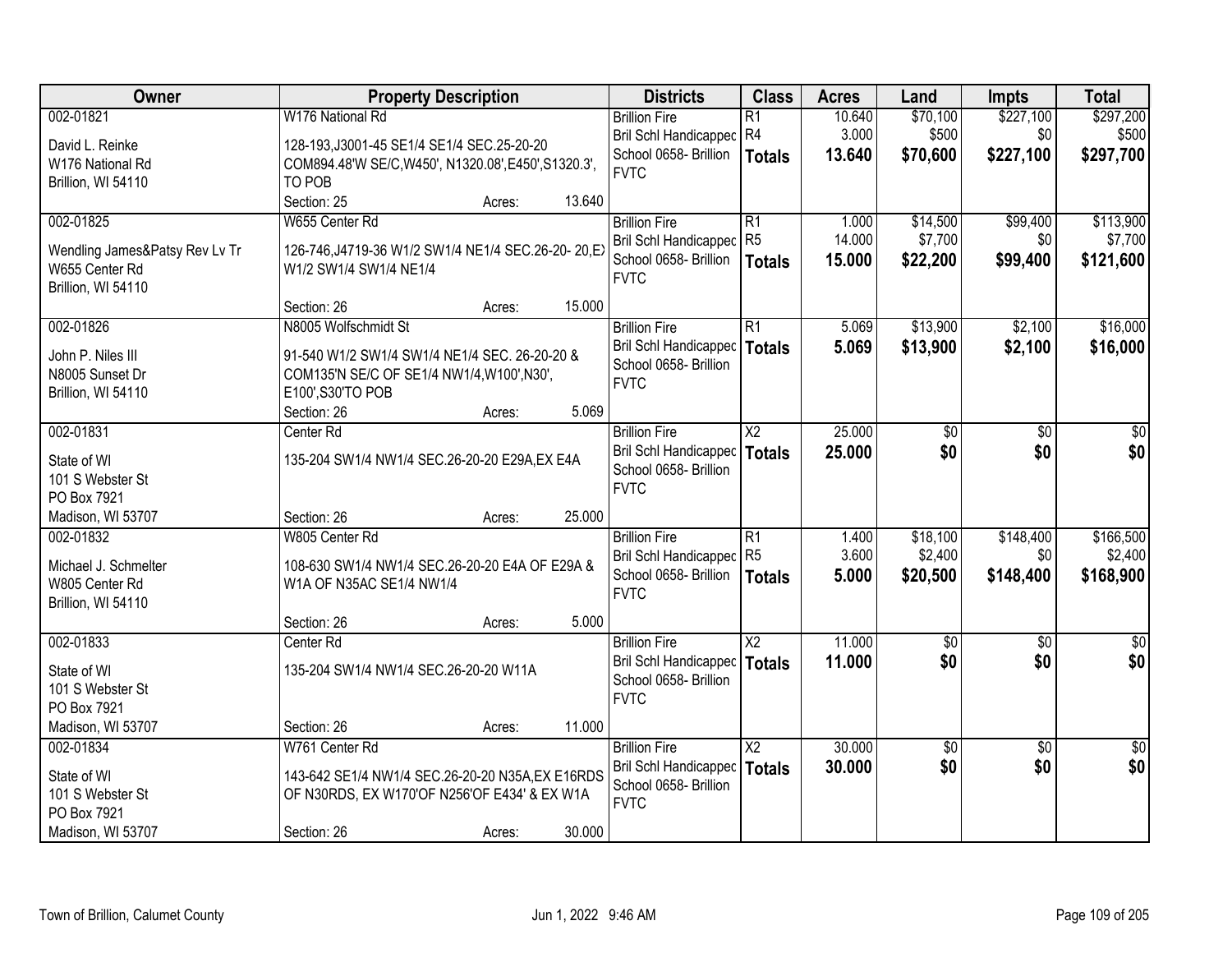| Owner              | <b>Property Description</b>                       |                  | <b>Districts</b>             | <b>Class</b>             | <b>Acres</b> | Land        | <b>Impts</b>    | <b>Total</b>    |
|--------------------|---------------------------------------------------|------------------|------------------------------|--------------------------|--------------|-------------|-----------------|-----------------|
| 002-01835          | W705 Center Rd                                    |                  | <b>Brillion Fire</b>         | $\overline{R1}$          | 2.680        | \$27,200    | \$67,600        | \$94,800        |
| Bruce A. Stache    | 151-654, J1943-36 SE1/4 NW1/4 SEC.26-20-20 COM    |                  | Bril Schl Handicapped        | <b>Totals</b>            | 2.680        | \$27,200    | \$67,600        | \$94,800        |
| W705 Center Rd     | NE/C SE-NW, W16RDS, S30RDS, E16RDS, N30RDS TO     |                  | School 0658- Brillion        |                          |              |             |                 |                 |
| Brillion, WI 54110 | POB EX W55'OF N256' DESC DC#383749                |                  | <b>FVTC</b>                  |                          |              |             |                 |                 |
|                    | Section: 26                                       | 2.680<br>Acres:  |                              |                          |              |             |                 |                 |
| 002-01836          | W727 Center Rd                                    |                  | <b>Brillion Fire</b>         | $\overline{R1}$          | 1.320        | \$17,400    | \$152,700       | \$170,100       |
|                    |                                                   |                  | Bril Schl Handicapped        | <b>Totals</b>            | 1.320        | \$17,400    | \$152,700       | \$170,100       |
| Kenneth J. Nushart | 153-539 SE1/4 NW1/4 SEC.26-20-20 COM16RDS W       |                  | School 0658- Brillion        |                          |              |             |                 |                 |
| W727 Center Rd     | NE/C SE-NW, S256', W170', N256', E170'TO POB& COM |                  | <b>FVTC</b>                  |                          |              |             |                 |                 |
| Brillion, WI 54110 | 209'W NE/C, W55', S256', E55', N256'TO POB        |                  |                              |                          |              |             |                 |                 |
|                    | Section: 26                                       | 1.320<br>Acres:  |                              |                          |              |             |                 |                 |
| 002-01837          | N8005 Wolfschmidt St                              |                  | <b>Brillion Fire</b>         | R1                       | 1.900        | \$22,600    | \$83,100        | \$105,700       |
| John P. Niles III  | 90-234,91-540,96-295 SE1/4 NW1/4 SEC.26-20-20     |                  | Bril Schl Handicapped        | R <sub>5</sub>           | 3.100        | \$2,000     | \$0             | \$2,000         |
| N8005 Sunset Dr    | COM SE/C SE-NW, W80RDS, N10RDS,                   |                  | School 0658- Brillion        | <b>Totals</b>            | 5.000        | \$24,600    | \$83,100        | \$107,700       |
| Brillion, WI 54110 | E80RDS, S10RDS TO POB A/K/A S5AC SE-NW            |                  | <b>FVTC</b>                  |                          |              |             |                 |                 |
|                    | Section: 26                                       | 5.000<br>Acres:  |                              |                          |              |             |                 |                 |
| 002-01838          |                                                   |                  | <b>Brillion Fire</b>         | X <sub>2</sub>           | 36,000       | \$0         | \$0             | \$0             |
|                    |                                                   |                  | <b>Bril Schl Handicapped</b> | <b>Totals</b>            | 36.000       | \$0         | \$0             | \$0             |
| State of WI        | 135-204, 129-26 NE1/4 SW1/4 SEC. 26-20-20 EX N4A  |                  | School 0658- Brillion        |                          |              |             |                 |                 |
| 101 S Webster St   |                                                   |                  | <b>FVTC</b>                  |                          |              |             |                 |                 |
| PO Box 7921        |                                                   |                  |                              |                          |              |             |                 |                 |
| Madison, WI 53707  | Section: 26                                       | 36.000<br>Acres: |                              |                          |              |             |                 |                 |
| 002-01839          | N7995 Sunset Dr                                   |                  | <b>Brillion Fire</b>         | $\overline{R1}$          | 1.460        | \$18,600    | \$11,700        | \$30,300        |
| John P. Niles      | J203-47, J2683-12 NE1/4 SW1/4 SEC.26-20-20 COM    |                  | <b>Bril Schl Handicapped</b> | R <sub>5</sub>           | 2.540        | \$1,600     | \$0             | \$1,600         |
| N8005 Sunset Dr    | NE/C SW1/4, W80RDS, S8RDS, E80RDS, N8RDS TO       |                  | School 0658- Brillion        | <b>Totals</b>            | 4.000        | \$20,200    | \$11,700        | \$31,900        |
| Brillion, WI 54110 | POB                                               |                  | <b>FVTC</b>                  |                          |              |             |                 |                 |
|                    | Section: 26                                       | 4.000<br>Acres:  |                              |                          |              |             |                 |                 |
| 002-01840          |                                                   |                  | <b>Brillion Fire</b>         | $\overline{X2}$          | 40.000       | $\sqrt{50}$ | $\overline{60}$ | $\sqrt{50}$     |
|                    |                                                   |                  | Bril Schl Handicapped        | <b>Totals</b>            | 40.000       | \$0         | \$0             | \$0             |
| State of WI        | 135-204,129-26 NW1/4 SW1/4 SEC.26-20-20           |                  | School 0658- Brillion        |                          |              |             |                 |                 |
| 101 S Webster St   |                                                   |                  | <b>FVTC</b>                  |                          |              |             |                 |                 |
| PO Box 7921        |                                                   |                  |                              |                          |              |             |                 |                 |
| Madison, WI 53707  | Section: 26                                       | 40.000<br>Acres: |                              |                          |              |             |                 |                 |
| 002-01841          |                                                   |                  | <b>Brillion Fire</b>         | $\overline{\mathsf{X2}}$ | 40.000       | \$0         | $\overline{50}$ | $\overline{50}$ |
| State of WI        | 120-825, 129-26 SW1/4 SW1/4 SEC.26-20-20          |                  | <b>Bril Schl Handicapped</b> | <b>Totals</b>            | 40.000       | \$0         | \$0             | \$0             |
| 101 S Webster St   |                                                   |                  | School 0658- Brillion        |                          |              |             |                 |                 |
| PO Box 7921        |                                                   |                  | <b>FVTC</b>                  |                          |              |             |                 |                 |
| Madison, WI 53707  | Section: 26                                       | 40.000<br>Acres: |                              |                          |              |             |                 |                 |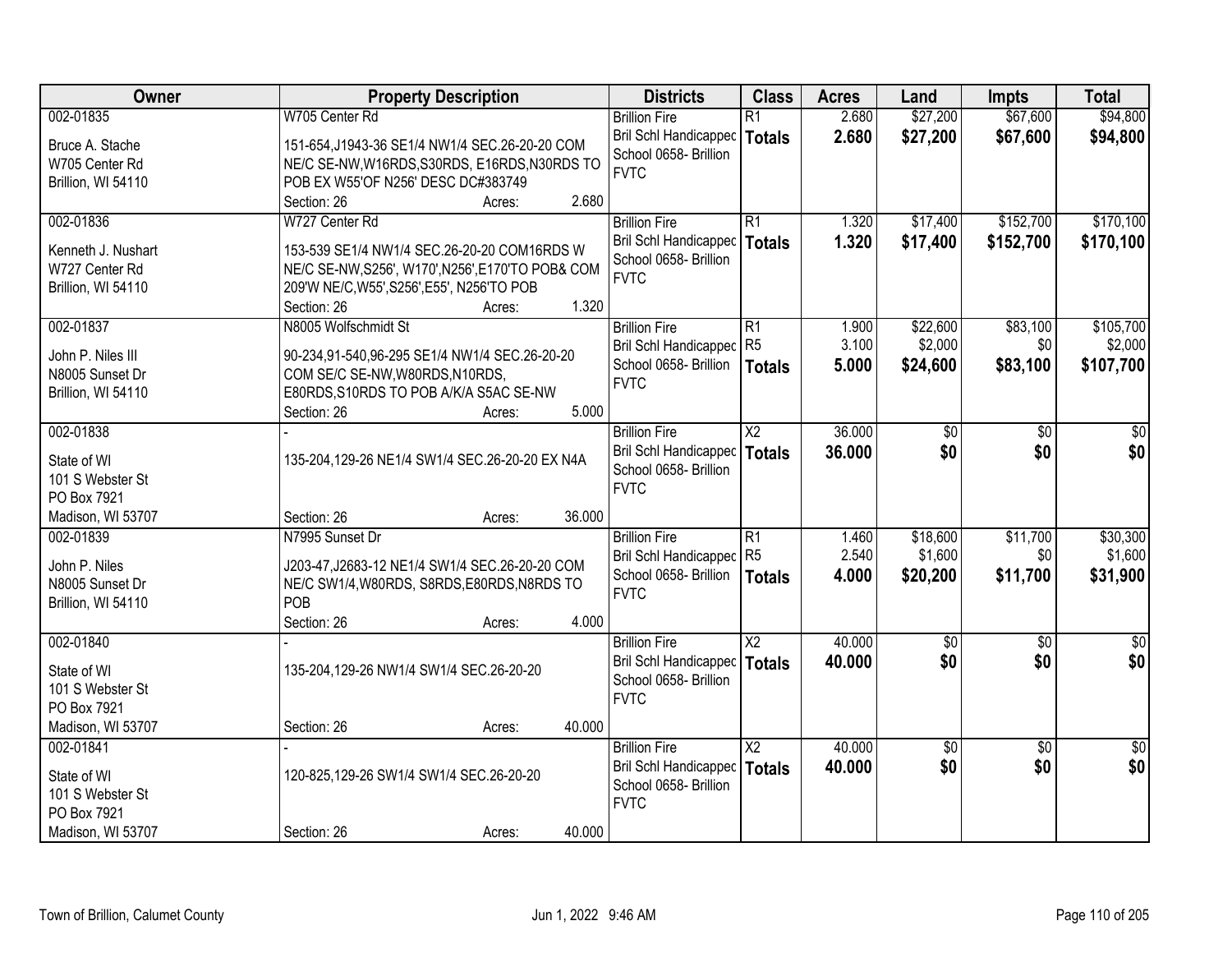| Owner                          |                                                  | <b>Property Description</b> |        | <b>Districts</b>                                  | <b>Class</b>           | <b>Acres</b>    | Land             | <b>Impts</b>           | <b>Total</b>     |
|--------------------------------|--------------------------------------------------|-----------------------------|--------|---------------------------------------------------|------------------------|-----------------|------------------|------------------------|------------------|
| 002-01842                      |                                                  |                             |        | <b>Brillion Fire</b>                              | $\overline{\text{X2}}$ | 25.000          | $\overline{50}$  | $\overline{50}$        | \$0              |
| State of WI                    | 129-26 N1/2 SE1/4 SW1/4 SEC.26-20-20 & W5A OF    |                             |        | Bril Schl Handicapped<br>School 0658- Brillion    | <b>Totals</b>          | 25.000          | \$0              | \$0                    | \$0              |
| 101 S Webster St               | S1/2 SE1/4 NW1/4                                 |                             |        | <b>FVTC</b>                                       |                        |                 |                  |                        |                  |
| PO Box 7921                    | Section: 26                                      |                             | 25.000 |                                                   |                        |                 |                  |                        |                  |
| Madison, WI 53707<br>002-01843 | N7751 Sunset Dr                                  | Acres:                      |        | <b>Brillion Fire</b>                              | $\overline{R1}$        | 1.000           | \$14,500         | \$71,400               | \$85,900         |
|                                |                                                  |                             |        | Bril Schl Handicapped                             | R4                     | 5.000           | \$600            | \$0                    | \$600            |
| Perry L. Prochnow              | 89-167 S1/2 S1/2 SW SEC.26-20-20 EX W25 AC (FKA  |                             |        | School 0658- Brillion                             | R <sub>5</sub>         | 9.000           | \$5,900          | \$0                    | \$5,900          |
| N7751 Sunset Dr                | E15A OF S1/2 SE1/4 SW1/4)                        |                             |        | <b>FVTC</b>                                       | <b>Totals</b>          | 15.000          | \$21,000         | \$71,400               | \$92,400         |
| Brillion, WI 54110             | Section: 26                                      | Acres:                      | 15.000 |                                                   |                        |                 |                  |                        |                  |
| 002-01844                      | W1015 Center Rd                                  |                             |        | <b>Brillion Fire</b>                              | X <sub>2</sub>         | 40.000          | \$0              | $\sqrt{6}$             | $\overline{30}$  |
| State of WI                    | 117-542,135-249 SW1/4 NE1/4 SEC.27-20-20         |                             |        | Bril Schl Handicapped                             | Totals                 | 40.000          | \$0              | \$0                    | \$0              |
| 101 S Webster St               |                                                  |                             |        | School 0658- Brillion                             |                        |                 |                  |                        |                  |
| PO Box 7921                    |                                                  |                             |        | <b>FVTC</b>                                       |                        |                 |                  |                        |                  |
| Madison, WI 53707              | Section: 27                                      | Acres:                      | 40.000 |                                                   |                        |                 |                  |                        |                  |
| 002-01845                      | Center Rd                                        |                             |        | <b>Brillion Fire</b>                              | X <sub>2</sub>         | 40.000          | \$0              | $\sqrt[6]{3}$          | \$0              |
| State of WI                    | 135-204 SE1/4 NE1/4 SEC.27-20-20                 |                             |        | Bril Schl Handicapped                             | <b>Totals</b>          | 40.000          | \$0              | \$0                    | \$0              |
| 101 S Webster St               |                                                  |                             |        | School 0658- Brillion                             |                        |                 |                  |                        |                  |
| PO Box 7921                    |                                                  |                             |        | <b>FVTC</b>                                       |                        |                 |                  |                        |                  |
| Madison, WI 53707              | Section: 27                                      | Acres:                      | 40.000 |                                                   |                        |                 |                  |                        |                  |
| 002-01846                      | Center Rd                                        |                             |        | <b>Brillion Fire</b>                              | $\overline{R4}$        | 19.230          | \$3,700          | \$0                    | \$3,700          |
| Nathan J. Schnell              | J3400-47, J4702-59 W1/2 NE1/4 NW1/4 SEC.27-20-   |                             |        | Bril Schl Handicapped                             | <b>Totals</b>          | 19.230          | \$3,700          | \$0                    | \$3,700          |
| W979 County Rd K               | 20, EX PRT CSM#1560 VOL, 10-380                  |                             |        | School 0658- Brillion<br><b>FVTC</b>              |                        |                 |                  |                        |                  |
| Brillion, WI 54110             |                                                  |                             |        |                                                   |                        |                 |                  |                        |                  |
|                                | Section: 27                                      | Acres:                      | 19.230 |                                                   |                        |                 |                  |                        |                  |
| 002-01847                      | Bastian Rd                                       |                             |        | <b>Brillion Fire</b>                              | R4                     | 19.500          | \$3,800          | $\overline{50}$        | \$3,800          |
| Eickert Mary D Rev Liv Trst    | J3710-20, J4608-62, J4725-23 NW1/4 NW1/4         |                             |        | Bril Schl Handicapped R5<br>School 0658- Brillion |                        | 0.500           | \$100            | \$0<br>\$0             | \$100            |
| N8865 Tiffany Ln               | SEC.27-20-20 N1/2                                |                             |        | <b>FVTC</b>                                       | <b>Totals</b>          | 20,000          | \$3,900          |                        | \$3,900          |
| Brillion, WI 54110             |                                                  |                             |        |                                                   |                        |                 |                  |                        |                  |
|                                | Section: 27                                      | Acres:                      | 20.000 |                                                   |                        |                 |                  |                        |                  |
| 002-01848                      | Center <sub>Rd</sub>                             |                             |        | <b>Brillion Fire</b><br>Bril Schl Handicapped     | R4<br>R <sub>5</sub>   | 14.550<br>1.220 | \$2,800<br>\$100 | $\overline{50}$<br>\$0 | \$2,800<br>\$100 |
| Nathan J. Schnell              | J3400-47-48,J4702-59 S1/2 NW1/4 NW1/4 SEC.27-20- |                             |        | School 0658- Brillion                             | <b>Totals</b>          | 15.770          | \$2,900          | \$0                    | \$2,900          |
| W979 County Rd K               | -20 EX PRT CSM#1560 VOL.10-380                   |                             |        | <b>FVTC</b>                                       |                        |                 |                  |                        |                  |
| Brillion, WI 54110             |                                                  |                             | 15.770 |                                                   |                        |                 |                  |                        |                  |
|                                | Section: 27                                      | Acres:                      |        |                                                   |                        |                 |                  |                        |                  |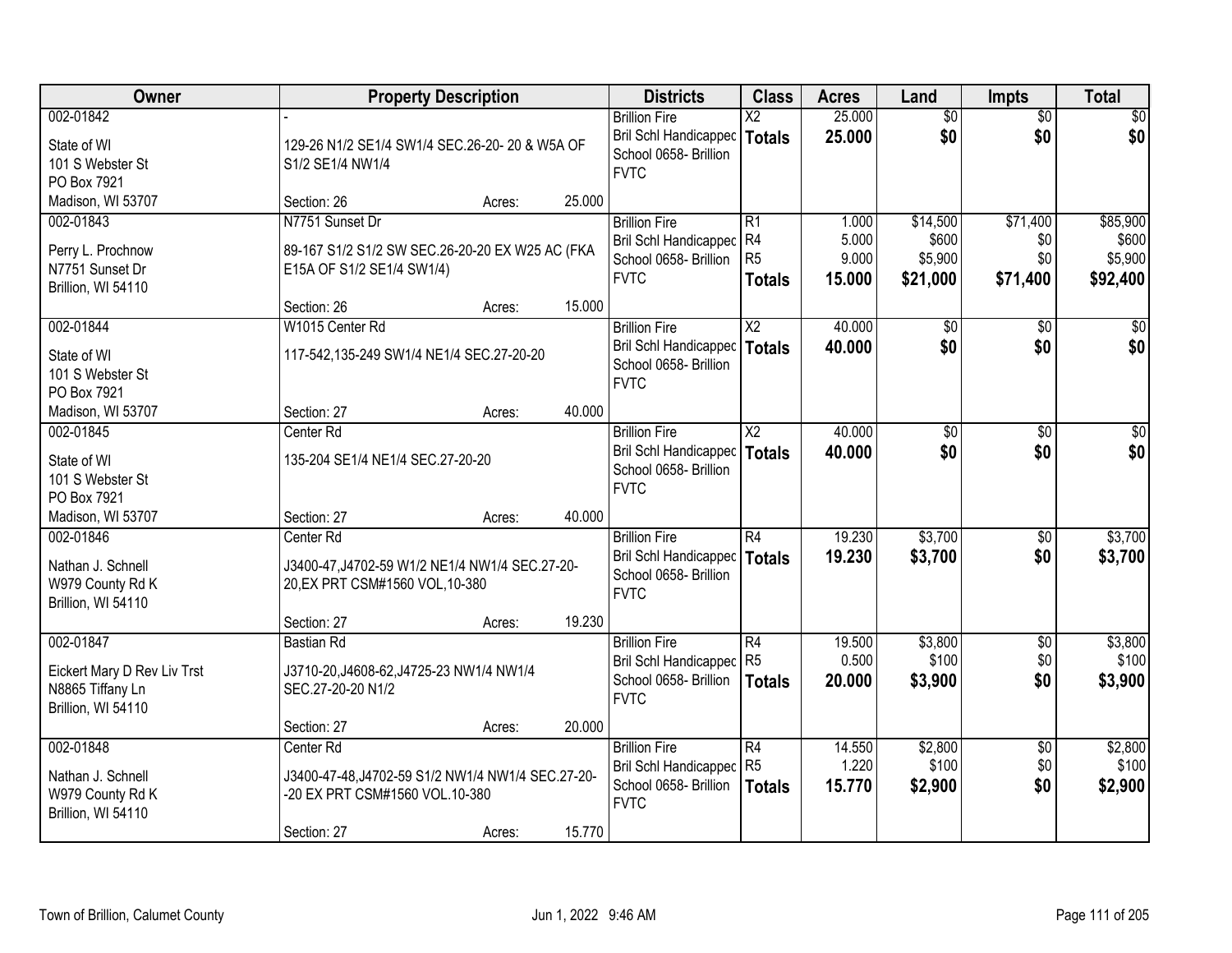| Owner                            | <b>Property Description</b>                                                                      |        |        | <b>Districts</b>                                      | <b>Class</b>             | <b>Acres</b> | Land               | <b>Impts</b>    | <b>Total</b>       |
|----------------------------------|--------------------------------------------------------------------------------------------------|--------|--------|-------------------------------------------------------|--------------------------|--------------|--------------------|-----------------|--------------------|
| 002-01849                        | W1214 Center Rd                                                                                  |        |        | <b>Brillion Fire</b>                                  | $\overline{R1}$          | 5.000        | \$40,000           | \$96,900        | \$136,900          |
| Dennis J. Vanderlinden           | J1960-48, J3479-11 N1/2 NW1/4 SEC.27-20-20 LOT1                                                  |        |        | <b>Bril Schl Handicapped</b>                          | <b>Totals</b>            | 5.000        | \$40,000           | \$96,900        | \$136,900          |
| W1214 Center Rd                  | CSM10-380, COM1321.26'S & 957'E NW/C, E450', N484',                                              |        |        | School 0658- Brillion                                 |                          |              |                    |                 |                    |
| Brillion, WI 54110               | W450', S484' TO POB                                                                              |        |        | <b>FVTC</b>                                           |                          |              |                    |                 |                    |
|                                  | Section: 27                                                                                      | Acres: | 5.000  |                                                       |                          |              |                    |                 |                    |
| 002-01850                        | Center Rd                                                                                        |        |        | <b>Brillion Fire</b>                                  | $\overline{\text{X2}}$   | 37.370       | \$0                | $\overline{50}$ | $\overline{50}$    |
| State of WI                      | 144-329 SW1/4 NW1/4 SEC.27-20-20, EX 1.5A & EX                                                   |        |        | Bril Schl Handicapped                                 | <b>Totals</b>            | 37.370       | \$0                | \$0             | \$0                |
| 101 S Webster St                 | 1.13A                                                                                            |        |        | School 0658- Brillion                                 |                          |              |                    |                 |                    |
| PO Box 7921                      |                                                                                                  |        |        | <b>FVTC</b>                                           |                          |              |                    |                 |                    |
| Madison, WI 53707                | Section: 27                                                                                      | Acres: | 37.370 |                                                       |                          |              |                    |                 |                    |
| 002-01851                        | W1227 Center Rd                                                                                  |        |        | <b>Brillion Fire</b>                                  | $\overline{R1}$          | 1.130        | \$15,700           | \$6,000         | \$21,700           |
| Albert T. Brick                  | 144-329 SW1/4 NW1/4 SEC.27-20-20 COM928.56'E                                                     |        |        | Bril Schl Handicapped                                 | <b>Totals</b>            | 1.130        | \$15,700           | \$6,000         | \$21,700           |
| 704 S Lewis St                   | NW/C SW-NW, E160.81', S303.87', W162.74', N303.87'T                                              |        |        | School 0658- Brillion                                 |                          |              |                    |                 |                    |
| Columbus, WI 53925               | POB                                                                                              |        |        | <b>FVTC</b>                                           |                          |              |                    |                 |                    |
|                                  | Section: 27                                                                                      | Acres: | 1.130  |                                                       |                          |              |                    |                 |                    |
| 002-01852                        | W1215 Center Rd                                                                                  |        |        | <b>Brillion Fire</b>                                  | R1                       | 1.500        | \$19,000           | \$115,400       | \$134,400          |
|                                  |                                                                                                  |        |        | <b>Bril Schl Handicapped</b>                          | <b>Totals</b>            | 1.500        | \$19,000           | \$115,400       | \$134,400          |
| Ryan Cappaert<br>W1215 Center Rd | 135-536 J3879-18 COM 1093.5'E NW/C SW1/4 NW1/4<br>SEC.27-20-20, S300', E218', N300', W218'TO POB |        |        | School 0658- Brillion                                 |                          |              |                    |                 |                    |
| Brillion, WI 54110               |                                                                                                  |        |        | <b>FVTC</b>                                           |                          |              |                    |                 |                    |
|                                  | Section: 27                                                                                      | Acres: | 1.500  |                                                       |                          |              |                    |                 |                    |
| 002-01853                        | W1101 Center Rd                                                                                  |        |        | <b>Brillion Fire</b>                                  | $\overline{\text{X2}}$   | 40.000       | $\sqrt{50}$        | $\overline{50}$ | $\overline{\$0}$   |
|                                  |                                                                                                  |        |        | <b>Bril Schl Handicapped</b>                          | <b>Totals</b>            | 40.000       | \$0                | \$0             | \$0                |
| State of WI                      | 158-161 SE1/4 NW1/4 SEC.27-20-20                                                                 |        |        | School 0658- Brillion                                 |                          |              |                    |                 |                    |
| 101 S Webster St                 |                                                                                                  |        |        | <b>FVTC</b>                                           |                          |              |                    |                 |                    |
| PO Box 7921                      |                                                                                                  |        |        |                                                       |                          |              |                    |                 |                    |
| Madison, WI 53707                | Section: 27                                                                                      | Acres: | 40.000 |                                                       |                          |              |                    |                 |                    |
| 002-01854                        |                                                                                                  |        |        | <b>Brillion Fire</b>                                  | $\overline{X2}$          | 40.000       | $\sqrt{30}$<br>\$0 | $\overline{50}$ | $\sqrt{50}$<br>\$0 |
| State of WI                      | 158-161 NE1/4 SW1/4 SEC.27-20-20                                                                 |        |        | <b>Bril Schl Handicapped</b><br>School 0658- Brillion | <b>Totals</b>            | 40.000       |                    | \$0             |                    |
| 101 S Webster St                 |                                                                                                  |        |        | <b>FVTC</b>                                           |                          |              |                    |                 |                    |
| PO Box 7921                      |                                                                                                  |        |        |                                                       |                          |              |                    |                 |                    |
| Madison, WI 53707                | Section: 27                                                                                      | Acres: | 40.000 |                                                       |                          |              |                    |                 |                    |
| 002-01855                        | <b>Bastian Rd</b>                                                                                |        |        | <b>Brillion Fire</b>                                  | $\overline{\mathsf{X2}}$ | 34.000       | \$0                | $\overline{50}$ | $\overline{50}$    |
| State of WI                      | 158-161 NW1/4 SW1/4 SEC.27-20-20 EX N450'OF                                                      |        |        | <b>Bril Schl Handicapped</b>                          | <b>Totals</b>            | 34.000       | \$0                | \$0             | \$0                |
| 101 S Webster St                 | W582.62'                                                                                         |        |        | School 0658- Brillion                                 |                          |              |                    |                 |                    |
| PO Box 7921                      |                                                                                                  |        |        | <b>FVTC</b>                                           |                          |              |                    |                 |                    |
| Madison, WI 53707                | Section: 27                                                                                      | Acres: | 34.000 |                                                       |                          |              |                    |                 |                    |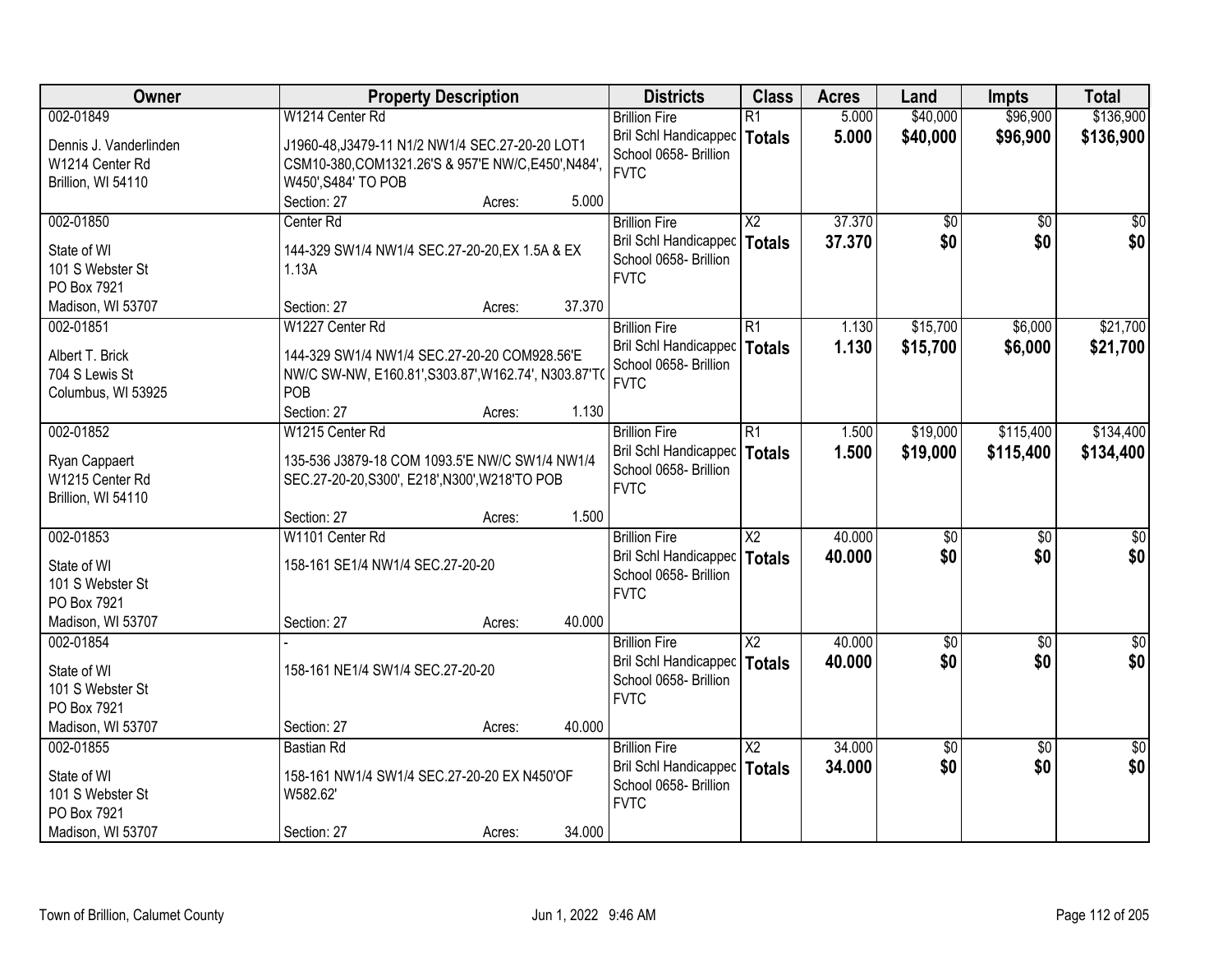| 002-01856<br>N7884 Bastian Rd<br>\$28,500<br>\$157,800<br>\$186,300<br><b>Brillion Fire</b><br>$\overline{R1}$<br>3.000<br>3.000<br>R4<br>\$500<br>\$500<br>Bril Schl Handicapped<br>\$0<br>Glen W. Abel<br>J89-6 COM W1/4 COR SEC.27-20-20, E<br>School 0658- Brillion<br>\$157,800<br>\$186,800<br>6.000<br>\$29,000<br><b>Totals</b><br>N7884 Bastian Rd<br>582.62', S449.84', W567.62', N 450'TO POB<br><b>FVTC</b><br>Brillion, WI 54110<br>6.000<br>Section: 27<br>Acres:<br>$\overline{\text{X2}}$<br>40.500<br>002-01857<br><b>Brillion Fire</b><br>$\overline{50}$<br>$\overline{50}$<br><b>Bastian Rd</b><br>\$0<br><b>Bril Schl Handicapped</b><br>40.500<br>\$0<br><b>Totals</b><br>State of WI<br>82-76,122-353 SW1/4 SW1/4 & S1RD SE1/4 SW1/4<br>School 0658- Brillion<br>101 S Webster St<br>SEC.27-20-20<br><b>FVTC</b><br>PO Box 7921<br>40.500<br>Section: 27<br>Madison, WI 53707<br>Acres:<br>39.500<br>002-01858<br>X2<br>\$0<br>\$0<br><b>Brillion Fire</b><br>\$0<br><b>Bril Schl Handicapped</b><br>\$0<br>39.500<br><b>Totals</b><br>158-161 SE1/4 SW1/4 SEC.27-20-20, EX S1RD<br>State of WI<br>School 0658- Brillion<br>101 S Webster St<br><b>FVTC</b><br>PO Box 7921<br>39.500<br>Madison, WI 53707<br>Section: 27<br>Acres:<br>20.000<br>002-01859<br>X <sub>2</sub><br>\$0<br>\$0<br><b>Brillion Fire</b><br>\$0<br>\$0<br>Bril Schl Handicapped<br>20,000<br><b>Totals</b><br>State of WI Dnr<br>J700-54 N1/2 NE1/4 SE1/4 SEC.27-20-20<br>School 0658- Brillion<br>101 S Webster St<br><b>FVTC</b><br>Madison, WI 53707<br>20.000<br>Section: 27<br>Acres:<br>20.000<br>002-01860<br>$\overline{\text{X2}}$<br>$\overline{50}$<br>$\overline{50}$<br><b>Brillion Fire</b><br>20.000<br>\$0<br><b>Bril Schl Handicapped</b><br>\$0<br><b>Totals</b><br>124-75 S1/2 NE1/4 SE1/4 SEC.27-20-20<br>State of WI<br>School 0658- Brillion<br>101 S Webster St<br><b>FVTC</b><br>PO Box 7921<br>Madison, WI 53707<br>20.000<br>Section: 27<br>Acres:<br>$\overline{\text{X2}}$<br>40.000<br>002-01861<br>$\sqrt{50}$<br>$\overline{50}$<br><b>Brillion Fire</b><br>\$0<br><b>Bril Schl Handicapped</b><br>40.000<br>\$0<br><b>Totals</b><br>115-322,117-542 NW1/4 SE1/4 SEC.27-20-20<br>State of WI<br>School 0658- Brillion<br>101 S Webster St<br><b>FVTC</b><br>PO Box 7921<br>40.000<br>Madison, WI 53707<br>Section: 27<br>Acres:<br>002-01862<br>$\overline{\text{X2}}$<br>40.000<br>\$0<br>$\overline{50}$<br><b>Brillion Fire</b><br>\$0<br>\$0<br><b>Bril Schl Handicapped</b><br>40.000<br><b>Totals</b><br>117-542 SW1/4 SE1/4 SEC.27-20-20<br>State of WI<br>School 0658- Brillion<br>101 S Webster St<br><b>FVTC</b><br>PO Box 7921 | Owner             |             | <b>Property Description</b> |        | <b>Districts</b> | <b>Class</b> | <b>Acres</b> | Land | <b>Impts</b> | <b>Total</b> |
|--------------------------------------------------------------------------------------------------------------------------------------------------------------------------------------------------------------------------------------------------------------------------------------------------------------------------------------------------------------------------------------------------------------------------------------------------------------------------------------------------------------------------------------------------------------------------------------------------------------------------------------------------------------------------------------------------------------------------------------------------------------------------------------------------------------------------------------------------------------------------------------------------------------------------------------------------------------------------------------------------------------------------------------------------------------------------------------------------------------------------------------------------------------------------------------------------------------------------------------------------------------------------------------------------------------------------------------------------------------------------------------------------------------------------------------------------------------------------------------------------------------------------------------------------------------------------------------------------------------------------------------------------------------------------------------------------------------------------------------------------------------------------------------------------------------------------------------------------------------------------------------------------------------------------------------------------------------------------------------------------------------------------------------------------------------------------------------------------------------------------------------------------------------------------------------------------------------------------------------------------------------------------------------------------------------------------------------------------------------------------------------------------------------------------------------------------------------------------------------------------------------------------------------------------------------------------------------------------------------------------------------------------------------------------|-------------------|-------------|-----------------------------|--------|------------------|--------------|--------------|------|--------------|--------------|
|                                                                                                                                                                                                                                                                                                                                                                                                                                                                                                                                                                                                                                                                                                                                                                                                                                                                                                                                                                                                                                                                                                                                                                                                                                                                                                                                                                                                                                                                                                                                                                                                                                                                                                                                                                                                                                                                                                                                                                                                                                                                                                                                                                                                                                                                                                                                                                                                                                                                                                                                                                                                                                                                          |                   |             |                             |        |                  |              |              |      |              |              |
|                                                                                                                                                                                                                                                                                                                                                                                                                                                                                                                                                                                                                                                                                                                                                                                                                                                                                                                                                                                                                                                                                                                                                                                                                                                                                                                                                                                                                                                                                                                                                                                                                                                                                                                                                                                                                                                                                                                                                                                                                                                                                                                                                                                                                                                                                                                                                                                                                                                                                                                                                                                                                                                                          |                   |             |                             |        |                  |              |              |      |              |              |
| $\sqrt{50}$<br>\$0<br>$\sqrt{50}$<br>\$0 <br>\$0<br>\$0<br>$\overline{50}$<br>\$0<br>$\overline{\$0}$<br>\$0<br>$\overline{50}$<br>\$0                                                                                                                                                                                                                                                                                                                                                                                                                                                                                                                                                                                                                                                                                                                                                                                                                                                                                                                                                                                                                                                                                                                                                                                                                                                                                                                                                                                                                                                                                                                                                                                                                                                                                                                                                                                                                                                                                                                                                                                                                                                                                                                                                                                                                                                                                                                                                                                                                                                                                                                                   |                   |             |                             |        |                  |              |              |      |              |              |
|                                                                                                                                                                                                                                                                                                                                                                                                                                                                                                                                                                                                                                                                                                                                                                                                                                                                                                                                                                                                                                                                                                                                                                                                                                                                                                                                                                                                                                                                                                                                                                                                                                                                                                                                                                                                                                                                                                                                                                                                                                                                                                                                                                                                                                                                                                                                                                                                                                                                                                                                                                                                                                                                          |                   |             |                             |        |                  |              |              |      |              |              |
|                                                                                                                                                                                                                                                                                                                                                                                                                                                                                                                                                                                                                                                                                                                                                                                                                                                                                                                                                                                                                                                                                                                                                                                                                                                                                                                                                                                                                                                                                                                                                                                                                                                                                                                                                                                                                                                                                                                                                                                                                                                                                                                                                                                                                                                                                                                                                                                                                                                                                                                                                                                                                                                                          |                   |             |                             |        |                  |              |              |      |              |              |
|                                                                                                                                                                                                                                                                                                                                                                                                                                                                                                                                                                                                                                                                                                                                                                                                                                                                                                                                                                                                                                                                                                                                                                                                                                                                                                                                                                                                                                                                                                                                                                                                                                                                                                                                                                                                                                                                                                                                                                                                                                                                                                                                                                                                                                                                                                                                                                                                                                                                                                                                                                                                                                                                          |                   |             |                             |        |                  |              |              |      |              |              |
|                                                                                                                                                                                                                                                                                                                                                                                                                                                                                                                                                                                                                                                                                                                                                                                                                                                                                                                                                                                                                                                                                                                                                                                                                                                                                                                                                                                                                                                                                                                                                                                                                                                                                                                                                                                                                                                                                                                                                                                                                                                                                                                                                                                                                                                                                                                                                                                                                                                                                                                                                                                                                                                                          |                   |             |                             |        |                  |              |              |      |              |              |
|                                                                                                                                                                                                                                                                                                                                                                                                                                                                                                                                                                                                                                                                                                                                                                                                                                                                                                                                                                                                                                                                                                                                                                                                                                                                                                                                                                                                                                                                                                                                                                                                                                                                                                                                                                                                                                                                                                                                                                                                                                                                                                                                                                                                                                                                                                                                                                                                                                                                                                                                                                                                                                                                          |                   |             |                             |        |                  |              |              |      |              |              |
|                                                                                                                                                                                                                                                                                                                                                                                                                                                                                                                                                                                                                                                                                                                                                                                                                                                                                                                                                                                                                                                                                                                                                                                                                                                                                                                                                                                                                                                                                                                                                                                                                                                                                                                                                                                                                                                                                                                                                                                                                                                                                                                                                                                                                                                                                                                                                                                                                                                                                                                                                                                                                                                                          |                   |             |                             |        |                  |              |              |      |              |              |
|                                                                                                                                                                                                                                                                                                                                                                                                                                                                                                                                                                                                                                                                                                                                                                                                                                                                                                                                                                                                                                                                                                                                                                                                                                                                                                                                                                                                                                                                                                                                                                                                                                                                                                                                                                                                                                                                                                                                                                                                                                                                                                                                                                                                                                                                                                                                                                                                                                                                                                                                                                                                                                                                          |                   |             |                             |        |                  |              |              |      |              |              |
|                                                                                                                                                                                                                                                                                                                                                                                                                                                                                                                                                                                                                                                                                                                                                                                                                                                                                                                                                                                                                                                                                                                                                                                                                                                                                                                                                                                                                                                                                                                                                                                                                                                                                                                                                                                                                                                                                                                                                                                                                                                                                                                                                                                                                                                                                                                                                                                                                                                                                                                                                                                                                                                                          |                   |             |                             |        |                  |              |              |      |              |              |
|                                                                                                                                                                                                                                                                                                                                                                                                                                                                                                                                                                                                                                                                                                                                                                                                                                                                                                                                                                                                                                                                                                                                                                                                                                                                                                                                                                                                                                                                                                                                                                                                                                                                                                                                                                                                                                                                                                                                                                                                                                                                                                                                                                                                                                                                                                                                                                                                                                                                                                                                                                                                                                                                          |                   |             |                             |        |                  |              |              |      |              |              |
|                                                                                                                                                                                                                                                                                                                                                                                                                                                                                                                                                                                                                                                                                                                                                                                                                                                                                                                                                                                                                                                                                                                                                                                                                                                                                                                                                                                                                                                                                                                                                                                                                                                                                                                                                                                                                                                                                                                                                                                                                                                                                                                                                                                                                                                                                                                                                                                                                                                                                                                                                                                                                                                                          |                   |             |                             |        |                  |              |              |      |              |              |
|                                                                                                                                                                                                                                                                                                                                                                                                                                                                                                                                                                                                                                                                                                                                                                                                                                                                                                                                                                                                                                                                                                                                                                                                                                                                                                                                                                                                                                                                                                                                                                                                                                                                                                                                                                                                                                                                                                                                                                                                                                                                                                                                                                                                                                                                                                                                                                                                                                                                                                                                                                                                                                                                          |                   |             |                             |        |                  |              |              |      |              |              |
|                                                                                                                                                                                                                                                                                                                                                                                                                                                                                                                                                                                                                                                                                                                                                                                                                                                                                                                                                                                                                                                                                                                                                                                                                                                                                                                                                                                                                                                                                                                                                                                                                                                                                                                                                                                                                                                                                                                                                                                                                                                                                                                                                                                                                                                                                                                                                                                                                                                                                                                                                                                                                                                                          |                   |             |                             |        |                  |              |              |      |              |              |
|                                                                                                                                                                                                                                                                                                                                                                                                                                                                                                                                                                                                                                                                                                                                                                                                                                                                                                                                                                                                                                                                                                                                                                                                                                                                                                                                                                                                                                                                                                                                                                                                                                                                                                                                                                                                                                                                                                                                                                                                                                                                                                                                                                                                                                                                                                                                                                                                                                                                                                                                                                                                                                                                          |                   |             |                             |        |                  |              |              |      |              |              |
|                                                                                                                                                                                                                                                                                                                                                                                                                                                                                                                                                                                                                                                                                                                                                                                                                                                                                                                                                                                                                                                                                                                                                                                                                                                                                                                                                                                                                                                                                                                                                                                                                                                                                                                                                                                                                                                                                                                                                                                                                                                                                                                                                                                                                                                                                                                                                                                                                                                                                                                                                                                                                                                                          |                   |             |                             |        |                  |              |              |      |              |              |
|                                                                                                                                                                                                                                                                                                                                                                                                                                                                                                                                                                                                                                                                                                                                                                                                                                                                                                                                                                                                                                                                                                                                                                                                                                                                                                                                                                                                                                                                                                                                                                                                                                                                                                                                                                                                                                                                                                                                                                                                                                                                                                                                                                                                                                                                                                                                                                                                                                                                                                                                                                                                                                                                          |                   |             |                             |        |                  |              |              |      |              |              |
|                                                                                                                                                                                                                                                                                                                                                                                                                                                                                                                                                                                                                                                                                                                                                                                                                                                                                                                                                                                                                                                                                                                                                                                                                                                                                                                                                                                                                                                                                                                                                                                                                                                                                                                                                                                                                                                                                                                                                                                                                                                                                                                                                                                                                                                                                                                                                                                                                                                                                                                                                                                                                                                                          |                   |             |                             |        |                  |              |              |      |              |              |
|                                                                                                                                                                                                                                                                                                                                                                                                                                                                                                                                                                                                                                                                                                                                                                                                                                                                                                                                                                                                                                                                                                                                                                                                                                                                                                                                                                                                                                                                                                                                                                                                                                                                                                                                                                                                                                                                                                                                                                                                                                                                                                                                                                                                                                                                                                                                                                                                                                                                                                                                                                                                                                                                          |                   |             |                             |        |                  |              |              |      |              |              |
|                                                                                                                                                                                                                                                                                                                                                                                                                                                                                                                                                                                                                                                                                                                                                                                                                                                                                                                                                                                                                                                                                                                                                                                                                                                                                                                                                                                                                                                                                                                                                                                                                                                                                                                                                                                                                                                                                                                                                                                                                                                                                                                                                                                                                                                                                                                                                                                                                                                                                                                                                                                                                                                                          |                   |             |                             |        |                  |              |              |      |              |              |
|                                                                                                                                                                                                                                                                                                                                                                                                                                                                                                                                                                                                                                                                                                                                                                                                                                                                                                                                                                                                                                                                                                                                                                                                                                                                                                                                                                                                                                                                                                                                                                                                                                                                                                                                                                                                                                                                                                                                                                                                                                                                                                                                                                                                                                                                                                                                                                                                                                                                                                                                                                                                                                                                          |                   |             |                             |        |                  |              |              |      |              |              |
|                                                                                                                                                                                                                                                                                                                                                                                                                                                                                                                                                                                                                                                                                                                                                                                                                                                                                                                                                                                                                                                                                                                                                                                                                                                                                                                                                                                                                                                                                                                                                                                                                                                                                                                                                                                                                                                                                                                                                                                                                                                                                                                                                                                                                                                                                                                                                                                                                                                                                                                                                                                                                                                                          |                   |             |                             |        |                  |              |              |      |              |              |
|                                                                                                                                                                                                                                                                                                                                                                                                                                                                                                                                                                                                                                                                                                                                                                                                                                                                                                                                                                                                                                                                                                                                                                                                                                                                                                                                                                                                                                                                                                                                                                                                                                                                                                                                                                                                                                                                                                                                                                                                                                                                                                                                                                                                                                                                                                                                                                                                                                                                                                                                                                                                                                                                          |                   |             |                             |        |                  |              |              |      |              |              |
|                                                                                                                                                                                                                                                                                                                                                                                                                                                                                                                                                                                                                                                                                                                                                                                                                                                                                                                                                                                                                                                                                                                                                                                                                                                                                                                                                                                                                                                                                                                                                                                                                                                                                                                                                                                                                                                                                                                                                                                                                                                                                                                                                                                                                                                                                                                                                                                                                                                                                                                                                                                                                                                                          |                   |             |                             |        |                  |              |              |      |              |              |
|                                                                                                                                                                                                                                                                                                                                                                                                                                                                                                                                                                                                                                                                                                                                                                                                                                                                                                                                                                                                                                                                                                                                                                                                                                                                                                                                                                                                                                                                                                                                                                                                                                                                                                                                                                                                                                                                                                                                                                                                                                                                                                                                                                                                                                                                                                                                                                                                                                                                                                                                                                                                                                                                          |                   |             |                             |        |                  |              |              |      |              |              |
|                                                                                                                                                                                                                                                                                                                                                                                                                                                                                                                                                                                                                                                                                                                                                                                                                                                                                                                                                                                                                                                                                                                                                                                                                                                                                                                                                                                                                                                                                                                                                                                                                                                                                                                                                                                                                                                                                                                                                                                                                                                                                                                                                                                                                                                                                                                                                                                                                                                                                                                                                                                                                                                                          |                   |             |                             |        |                  |              |              |      |              |              |
|                                                                                                                                                                                                                                                                                                                                                                                                                                                                                                                                                                                                                                                                                                                                                                                                                                                                                                                                                                                                                                                                                                                                                                                                                                                                                                                                                                                                                                                                                                                                                                                                                                                                                                                                                                                                                                                                                                                                                                                                                                                                                                                                                                                                                                                                                                                                                                                                                                                                                                                                                                                                                                                                          |                   |             |                             |        |                  |              |              |      |              |              |
|                                                                                                                                                                                                                                                                                                                                                                                                                                                                                                                                                                                                                                                                                                                                                                                                                                                                                                                                                                                                                                                                                                                                                                                                                                                                                                                                                                                                                                                                                                                                                                                                                                                                                                                                                                                                                                                                                                                                                                                                                                                                                                                                                                                                                                                                                                                                                                                                                                                                                                                                                                                                                                                                          |                   |             |                             |        |                  |              |              |      |              |              |
|                                                                                                                                                                                                                                                                                                                                                                                                                                                                                                                                                                                                                                                                                                                                                                                                                                                                                                                                                                                                                                                                                                                                                                                                                                                                                                                                                                                                                                                                                                                                                                                                                                                                                                                                                                                                                                                                                                                                                                                                                                                                                                                                                                                                                                                                                                                                                                                                                                                                                                                                                                                                                                                                          |                   |             |                             |        |                  |              |              |      |              |              |
|                                                                                                                                                                                                                                                                                                                                                                                                                                                                                                                                                                                                                                                                                                                                                                                                                                                                                                                                                                                                                                                                                                                                                                                                                                                                                                                                                                                                                                                                                                                                                                                                                                                                                                                                                                                                                                                                                                                                                                                                                                                                                                                                                                                                                                                                                                                                                                                                                                                                                                                                                                                                                                                                          |                   |             |                             |        |                  |              |              |      |              |              |
|                                                                                                                                                                                                                                                                                                                                                                                                                                                                                                                                                                                                                                                                                                                                                                                                                                                                                                                                                                                                                                                                                                                                                                                                                                                                                                                                                                                                                                                                                                                                                                                                                                                                                                                                                                                                                                                                                                                                                                                                                                                                                                                                                                                                                                                                                                                                                                                                                                                                                                                                                                                                                                                                          |                   |             |                             |        |                  |              |              |      |              |              |
|                                                                                                                                                                                                                                                                                                                                                                                                                                                                                                                                                                                                                                                                                                                                                                                                                                                                                                                                                                                                                                                                                                                                                                                                                                                                                                                                                                                                                                                                                                                                                                                                                                                                                                                                                                                                                                                                                                                                                                                                                                                                                                                                                                                                                                                                                                                                                                                                                                                                                                                                                                                                                                                                          |                   |             |                             |        |                  |              |              |      |              |              |
| Acres:                                                                                                                                                                                                                                                                                                                                                                                                                                                                                                                                                                                                                                                                                                                                                                                                                                                                                                                                                                                                                                                                                                                                                                                                                                                                                                                                                                                                                                                                                                                                                                                                                                                                                                                                                                                                                                                                                                                                                                                                                                                                                                                                                                                                                                                                                                                                                                                                                                                                                                                                                                                                                                                                   | Madison, WI 53707 | Section: 27 |                             | 40.000 |                  |              |              |      |              |              |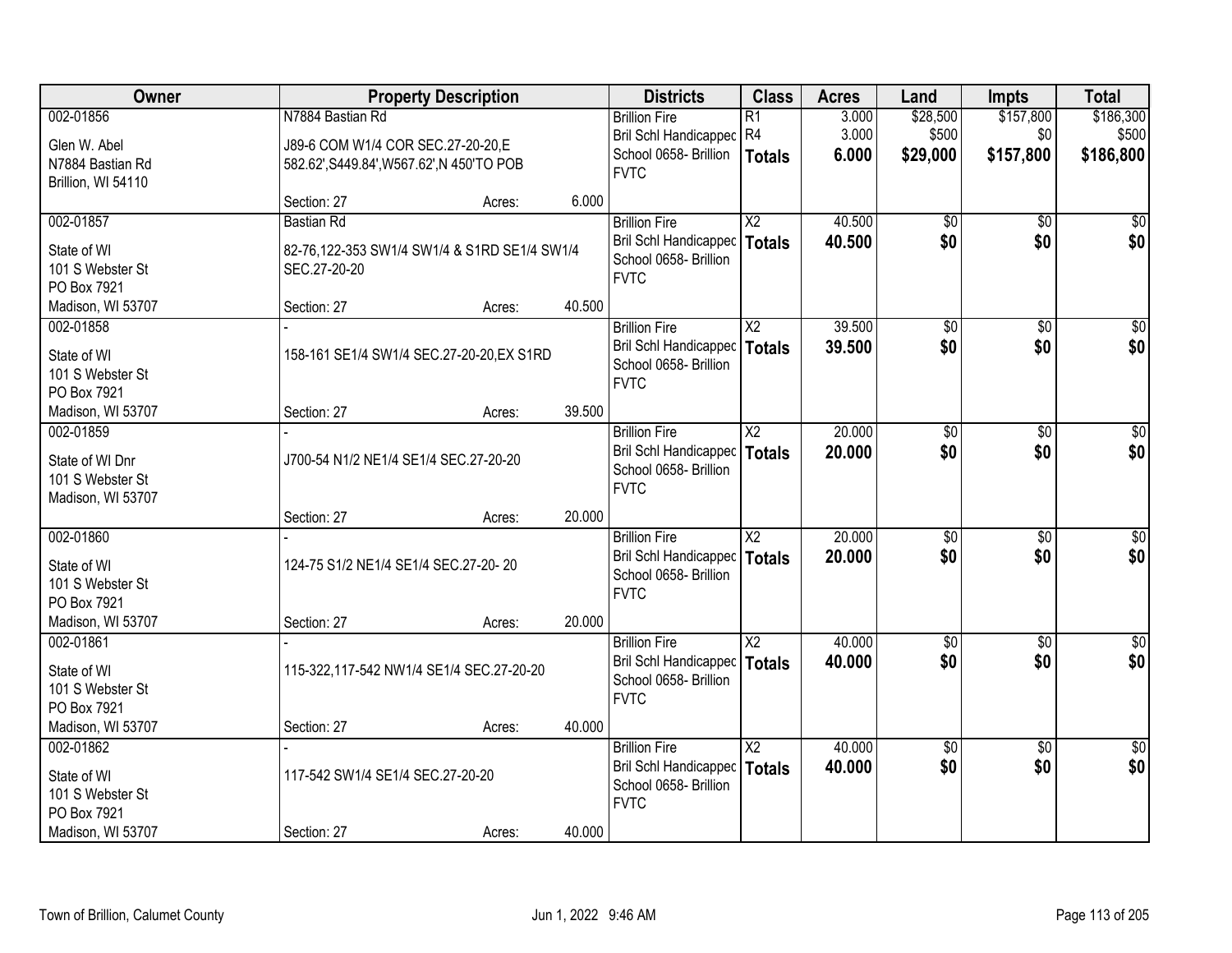| Owner                                                                        | <b>Property Description</b>                                                                                                                                                                      | <b>Districts</b>                                                                      | <b>Class</b>                            | <b>Acres</b>               | Land                            | <b>Impts</b>                  | <b>Total</b>                    |
|------------------------------------------------------------------------------|--------------------------------------------------------------------------------------------------------------------------------------------------------------------------------------------------|---------------------------------------------------------------------------------------|-----------------------------------------|----------------------------|---------------------------------|-------------------------------|---------------------------------|
| 002-01863<br>State of WI<br>101 S Webster St<br>PO Box 7921                  | 117-542 SE1/4 SE1/4 SEC.27-20-20                                                                                                                                                                 | <b>Brillion Fire</b><br>Bril Schl Handicapped<br>School 0658- Brillion<br><b>FVTC</b> | $\overline{\text{X2}}$<br><b>Totals</b> | 40.000<br>40.000           | $\overline{50}$<br>\$0          | $\overline{50}$<br>\$0        | \$0<br>\$0                      |
| Madison, WI 53707                                                            | 40.000<br>Section: 27<br>Acres:                                                                                                                                                                  |                                                                                       |                                         |                            |                                 |                               |                                 |
| 002-01864<br>Gene W. Schmidt<br>708 N Columbus Ave<br>Brillion, WI 54110     | <b>Bastian Rd</b><br>J1450-31, J1455-26 NE1/4 NE1/4 SEC. 28-20-20 EX<br>LOT 1 CSM#1100 VOL. 7-354, COM SE/C<br>W467.5', N467.5', E467.5', S467.5' TO POB 5.1A<br>34.990<br>Section: 28<br>Acres: | Forest Jct Fire<br>Bril Schl Handicapped<br>School 0658- Brillion<br><b>FVTC</b>      | R4<br>Totals                            | 34.990<br>34.990           | \$5,500<br>\$5,500              | \$0<br>\$0                    | \$5,500<br>\$5,500              |
| 002-01865<br>Gene W. Schmidt<br>708 Columbus Ave<br>Brillion, WI 54110       | <b>Bastian Rd</b><br>J1450-31, J1455-25 NE1/4 NE1/4 SEC.28-20-20 LOT 1<br>CSM#1100 VOL 7-354, COM<br>SE/C, W467.5', N467.5', E467.5', S467.5'TO POB<br>5.010<br>Section: 28<br>Acres:            | Forest Jct Fire<br>Bril Schl Handicapped<br>School 0658- Brillion<br><b>FVTC</b>      | R4<br>R <sub>5</sub><br><b>Totals</b>   | 4.330<br>0.680<br>5.010    | \$800<br>\$100<br>\$900         | \$0<br>\$0<br>\$0             | \$800<br>\$100<br>\$900         |
| 002-01866<br>Shiloh Dairy, LLC<br>6592 Ridge Royal Dr<br>Greenleaf, WI 54126 | Center Rd<br>J1450-31, J1455-23 NW1/4 NE1/4 SEC.28.20-20 EX LOT<br>1 CSM#1102 VOL. 8-1, COM SE/C,<br>W364', N600', E364', S600' TO POB 5.01A<br>34.990<br>Section: 28<br>Acres:                  | Forest Jct Fire<br>Bril Schl Handicapped<br>School 0658- Brillion<br><b>FVTC</b>      | $\overline{R4}$<br><b>Totals</b>        | 34.990<br>34.990           | \$6,800<br>\$6,800              | $\sqrt[6]{}$<br>\$0           | \$6,800<br>\$6,800              |
| 002-01867<br>John R. Spatchek<br>W1408 Center Rd<br>Brillion, WI 54110       | W1408 Center Rd<br>J759-46, J845-35 NW1/4 NE1/4 SEC.28-20-20 LOT 1<br>CSM 8-1, COM SE/C, W364', N600', E364', S600' TO POB<br>5.010<br>Section: 28<br>Acres:                                     | Forest Jct Fire<br>Bril Schl Handicapped<br>School 0658- Brillion<br><b>FVTC</b>      | $\overline{R1}$<br>Totals               | 5.010<br>5.010             | \$40,100<br>\$40,100            | \$97,800<br>\$97,800          | \$137,900<br>\$137,900          |
| 002-01868<br>Gene W. Schmidt<br>708 Columbus Ave<br>Brillion, WI 54110       | Center Rd<br>J1450-31, J1455-23 SW1/4 NE1/4 SEC.28-20-20<br>40.000<br>Section: 28<br>Acres:                                                                                                      | Forest Jct Fire<br>Bril Schl Handicapped<br>School 0658- Brillion<br><b>FVTC</b>      | R4<br>R <sub>5M</sub><br><b>Totals</b>  | 23.250<br>16.750<br>40.000 | \$2,800<br>\$25,200<br>\$28,000 | $\overline{50}$<br>\$0<br>\$0 | \$2,800<br>\$25,200<br>\$28,000 |
| 002-01869<br>Dale G. Streck<br>N7965 Bastian Rd<br>Brillion, WI 54110        | N7965 Bastian Rd<br>93-289, J4476-1, J4512-62 SE1/4 NE1/4 SEC.28-20-20<br>LOT 1 CSM#2983 VOL.24-298<br>3.530<br>Section: 28<br>Acres:                                                            | Forest Jct Fire<br>Bril Schl Handicapped<br>School 0658- Brillion<br><b>FVTC</b>      | R1<br>R <sub>4</sub><br><b>Totals</b>   | 2.000<br>1.530<br>3.530    | \$23,500<br>\$200<br>\$23,700   | \$183,000<br>\$0<br>\$183,000 | \$206,500<br>\$200<br>\$206,700 |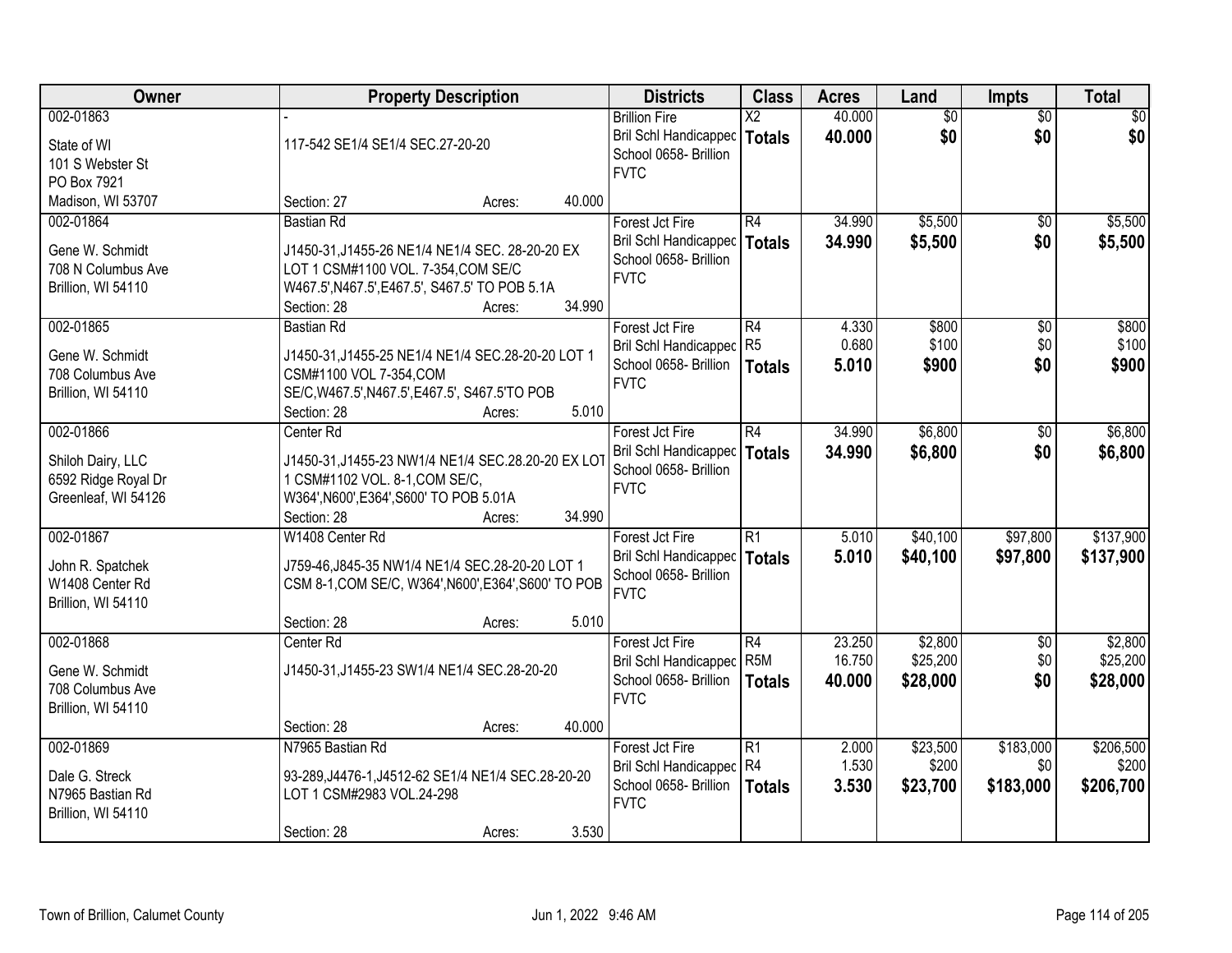| Owner                 | <b>Property Description</b>                          | <b>Districts</b>                                      | <b>Class</b>                      | <b>Acres</b>    | Land               | <b>Impts</b>           | <b>Total</b>       |
|-----------------------|------------------------------------------------------|-------------------------------------------------------|-----------------------------------|-----------------|--------------------|------------------------|--------------------|
| 002-01870             | W1327 Center Rd                                      | Forest Jct Fire                                       | $\overline{R1}$                   | 1.350           | \$17,700           | \$166,500              | \$184,200          |
| David Rosenau         | J2948-46, J5342-52, 335537 SE1/4 NE1/4 SEC. 28-20-20 | Bril Schl Handicapped                                 | <b>Totals</b>                     | 1.350           | \$17,700           | \$166,500              | \$184,200          |
| W1327 Center Rd       | COM1321.25'S & 232.3'W NE/C,                         | School 0658- Brillion                                 |                                   |                 |                    |                        |                    |
| Brillion, WI 54110    | S254.8', W230', N254.8', E230'TO POB, SUBJ TO WATER  | <b>FVTC</b>                                           |                                   |                 |                    |                        |                    |
|                       | 1.350<br>Section: 28<br>Acres:                       |                                                       |                                   |                 |                    |                        |                    |
| 002-01871             | W1590 Center Rd                                      | Forest Jct Fire                                       | $\overline{R1}$                   | 1.190           | \$16,200           | \$69,700               | \$85,900           |
|                       |                                                      | <b>Bril Schl Handicapped</b>                          | <b>Totals</b>                     | 1.190           | \$16,200           | \$69,700               | \$85,900           |
| Jannine B. Rother     | J713-6,J1086-45 NE1/4 NW1/4 SEC.28-20-20 LOT 1       | School 0658- Brillion                                 |                                   |                 |                    |                        |                    |
| W1590 Center Rd       | CSM#2706 VOL.21-383                                  | <b>FVTC</b>                                           |                                   |                 |                    |                        |                    |
| Brillion, WI 54110    | 1.190<br>Section: 28                                 |                                                       |                                   |                 |                    |                        |                    |
| 002-01872             | Acres:<br>W1502 Center Rd                            |                                                       | R1                                | 5.000           | \$40,000           | \$136,500              | \$176,500          |
|                       |                                                      | Forest Jct Fire<br><b>Bril Schl Handicapped</b>       |                                   |                 |                    |                        |                    |
| Lonie L. Bastian      | J256-17 NE1/4 NW1/4 SEC.28-20-20 E5AC                | School 0658- Brillion                                 | <b>Totals</b>                     | 5.000           | \$40,000           | \$136,500              | \$176,500          |
| W1502 Center Rd       |                                                      | <b>FVTC</b>                                           |                                   |                 |                    |                        |                    |
| Brillion, WI 54110    |                                                      |                                                       |                                   |                 |                    |                        |                    |
|                       | Section: 28<br>5.000<br>Acres:                       |                                                       |                                   |                 |                    |                        |                    |
| 002-01875             | Center Rd                                            | Forest Jct Fire                                       | R4                                | 18.500          | \$3,600            | $\sqrt[6]{}$           | \$3,600            |
| Robert L. Maile       | 150-684 W1/2 NW1/4 NW1/4 SEC.28-20-20 LOT 2          | <b>Bril Schl Handicapped</b>                          | <b>Totals</b>                     | 18,500          | \$3,600            | \$0                    | \$3,600            |
| W1560 Conservation Rd | CSM#453 VOL.1-135 COM NW/C, E655.77', S1113.7',      | School 0658- Brillion                                 |                                   |                 |                    |                        |                    |
| Brillion, WI 54110    | W302.43', S217', W357', N1351.07' TO POB             | <b>FVTC</b>                                           |                                   |                 |                    |                        |                    |
|                       | 18.500<br>Section: 28<br>Acres:                      |                                                       |                                   |                 |                    |                        |                    |
| 002-01876             | W1666 Center Rd                                      | Forest Jct Fire                                       | $\overline{R1}$                   | 1.500           | \$19,000           | \$189,000              | \$208,000          |
|                       |                                                      | Bril Schl Handicapped                                 | <b>Totals</b>                     | 1.500           | \$19,000           | \$189,000              | \$208,000          |
| Pamela D. Giese       | 154-89, J517-49 W1/2 NW1/4 NW1/4 SEC.28-20-20 LOT    | School 0658- Brillion                                 |                                   |                 |                    |                        |                    |
| W1666 Center Rd       | 1 CSM#453 VOL.3-135 COM655.77'E &1113.70'S NE/C      | <b>FVTC</b>                                           |                                   |                 |                    |                        |                    |
| Brillion, WI 54110    | S217', W302.43', N217', E302.43' TO POB              |                                                       |                                   |                 |                    |                        |                    |
|                       | Section: 28<br>1.500<br>Acres:                       |                                                       |                                   |                 |                    |                        |                    |
| 002-01877             | Center Rd                                            | Forest Jct Fire                                       | $\overline{R4}$<br>R <sub>5</sub> | 23.260<br>1.770 | \$4,500<br>\$1,200 | $\overline{50}$<br>\$0 | \$4,500<br>\$1,200 |
| Marilyn M. Maile      | J606-20 E1/2 NW1/4 NW1/4 SEC.28-20-20                | <b>Bril Schl Handicapped</b><br>School 0658- Brillion | R <sub>5</sub> M                  | 6.000           | \$9,600            | \$0                    | \$9,600            |
| W1560 Conservation Rd | COM163.85'W N1/4/C TO W/L E5AC                       | <b>FVTC</b>                                           |                                   | 31.030          | \$15,300           | \$0                    | \$15,300           |
| Brillion, WI 54110    | S583.61, W1406.71', S747.18'TO C/L CENTER            |                                                       | <b>Totals</b>                     |                 |                    |                        |                    |
|                       | 31.030<br>Section: 28<br>Acres:                      |                                                       |                                   |                 |                    |                        |                    |
| 002-01878             | Center <sub>Rd</sub>                                 | Forest Jct Fire                                       | $\overline{R4}$                   | 40.000          | \$7,700            | $\overline{50}$        | \$7,700            |
| Arlene E. Maile Rt    | 165-353, J1499-31 SW1/4 NW1/4 SEC.28-20-20           | <b>Bril Schl Handicapped</b>                          | <b>Totals</b>                     | 40.000          | \$7,700            | \$0                    | \$7,700            |
| W1520 Conservation Rd |                                                      | School 0658- Brillion                                 |                                   |                 |                    |                        |                    |
| Brillion, WI 54110    |                                                      | <b>FVTC</b>                                           |                                   |                 |                    |                        |                    |
|                       | 40.000<br>Section: 28<br>Acres:                      |                                                       |                                   |                 |                    |                        |                    |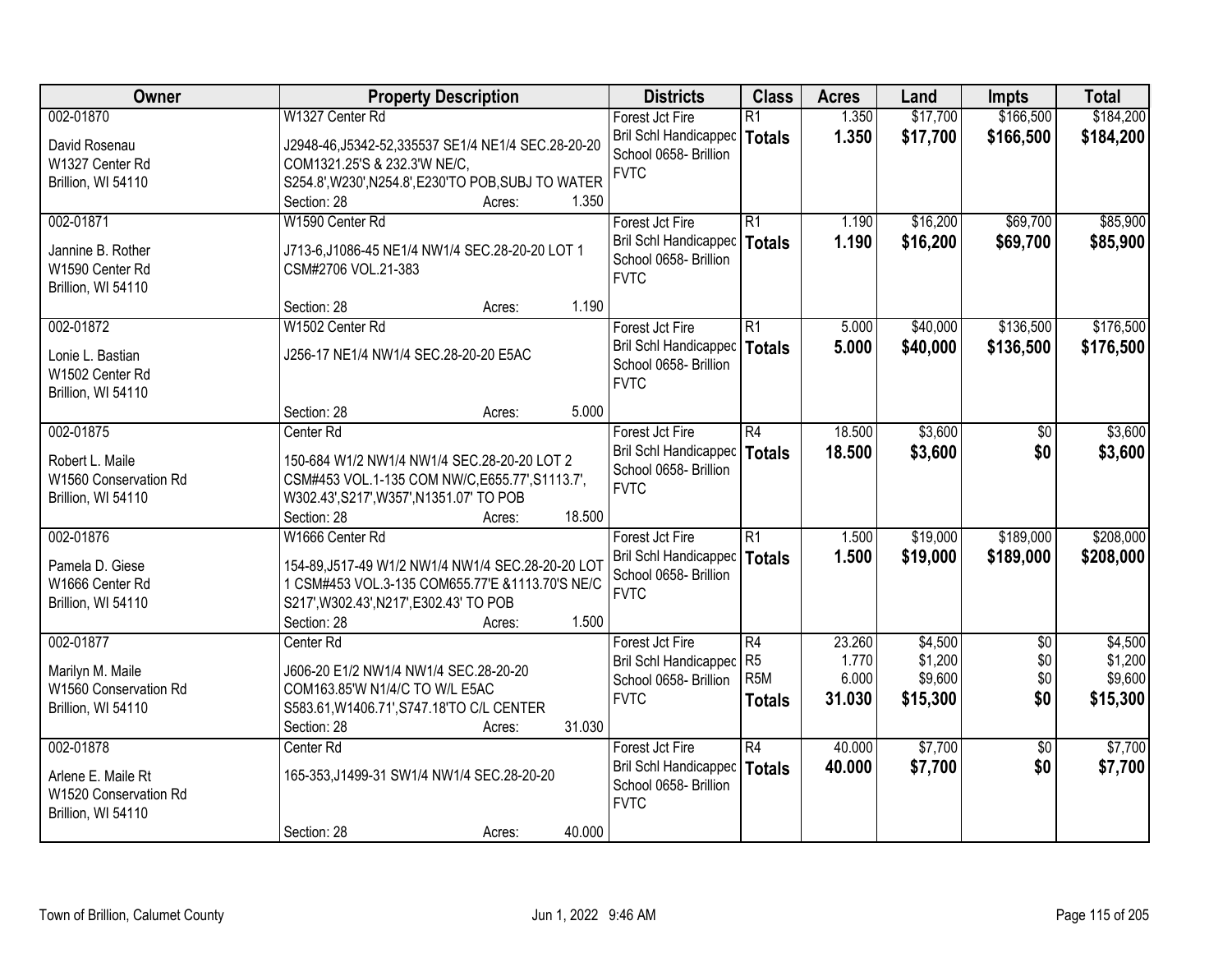| Owner                                                                           | <b>Property Description</b>                                                                                                                                                                       | <b>Districts</b>                                                                        | <b>Class</b>                                         | <b>Acres</b>               | Land                            | Impts                                     | <b>Total</b>                      |
|---------------------------------------------------------------------------------|---------------------------------------------------------------------------------------------------------------------------------------------------------------------------------------------------|-----------------------------------------------------------------------------------------|------------------------------------------------------|----------------------------|---------------------------------|-------------------------------------------|-----------------------------------|
| 002-01879<br>Arlene E. Maile Rt<br>W1520 Conservation Rd<br>Brillion, WI 54110  | W1520 Conservation Rd<br>165-353, J1499-31 SE1/4 NW1/4 SEC.28-20-20 EX<br>CSM#2814 VOL.23-41                                                                                                      | Forest Jct Fire<br>Bril Schl Handicapped R7<br>School 0658- Brillion<br><b>FVTC</b>     | $\overline{R4}$<br><b>Totals</b>                     | 36.259<br>2.000<br>38.259  | \$6,700<br>\$22,500<br>\$29,200 | $\overline{50}$<br>\$153,100<br>\$153,100 | \$6,700<br>\$175,600<br>\$182,300 |
|                                                                                 | 38.259<br>Section: 28<br>Acres:                                                                                                                                                                   |                                                                                         |                                                      |                            |                                 |                                           |                                   |
| 002-01880<br>Wayne R. Maile<br>W1520 Conservation Rd<br>Brillion, WI 54110      | W1550 Conservation Rd<br>89-132, J1499-31 NE1/4 SW1/4 SEC. 28-20-20 EX<br>CSM#2810 VOL.23-29                                                                                                      | Forest Jct Fire<br><b>Bril Schl Handicapped</b><br>School 0658- Brillion<br><b>FVTC</b> | R4<br>R <sub>5</sub><br><b>Totals</b>                | 37.947<br>0.680<br>38.627  | \$7,000<br>\$100<br>\$7,100     | $\overline{50}$<br>\$0<br>\$0             | \$7,000<br>\$100<br>\$7,100       |
|                                                                                 | 38.627<br>Section: 28<br>Acres:                                                                                                                                                                   |                                                                                         |                                                      |                            |                                 |                                           |                                   |
| 002-01881<br>Marilyn Maile Maile<br>W1560 Conservation Rd<br>Brillion, WI 54110 | W1560 Conservation Rd<br>J129-46 NE1/4 SW1/4 SEC.28-20-20 LOT 1 CSM#2810<br>VOL.23-29                                                                                                             | Forest Jct Fire<br><b>Bril Schl Handicapped</b><br>School 0658- Brillion<br><b>FVTC</b> | $\overline{R1}$<br><b>Totals</b>                     | 1.469<br>1.469             | \$18,700<br>\$18,700            | \$116,100<br>\$116,100                    | \$134,800<br>\$134,800            |
|                                                                                 | 1.469<br>Section: 28<br>Acres:                                                                                                                                                                    |                                                                                         |                                                      |                            |                                 |                                           |                                   |
| 002-01882<br>Arlene E. Maile Rt<br>W1520 Conservation Rd<br>Brillion, WI 54110  | 89-132, J1499-31 NW1/4 SW1/4 SEC.28-20-20                                                                                                                                                         | Forest Jct Fire<br><b>Bril Schl Handicapped</b><br>School 0658- Brillion<br><b>FVTC</b> | $\overline{R4}$<br>R <sub>5</sub> M<br><b>Totals</b> | 25.000<br>15.000<br>40.000 | \$4,800<br>\$22,500<br>\$27,300 | \$0<br>\$0<br>\$0                         | \$4,800<br>\$22,500<br>\$27,300   |
|                                                                                 | 40.000<br>Section: 28<br>Acres:                                                                                                                                                                   |                                                                                         |                                                      |                            |                                 |                                           |                                   |
| 002-01883<br>Ott Douglas J Rev Liv Tr<br>N8118 Church St<br>Brillion, WI 54110  | <b>Conservation Rd</b><br>J1326-10, J1690-16 SW1/4 SW1/4 SEC. 28-20-20, EX<br>COM671.15' E OF SW/C, N122.26'<br>E40', N17.08', E231.81', S139.34' W271.81' POB<br>39.200<br>Section: 28<br>Acres: | Forest Jct Fire<br><b>Bril Schl Handicapped</b><br>School 0658- Brillion<br><b>FVTC</b> | $\overline{R4}$<br>R <sub>5</sub> M<br><b>Totals</b> | 38.430<br>0.770<br>39.200  | \$7,100<br>\$1,200<br>\$8,300   | $\overline{50}$<br>\$0<br>\$0             | \$7,100<br>\$1,200<br>\$8,300     |
| 002-01884<br>John G. Berghuis<br>W1672 Conservation Rd<br>Brillion, WI 54110    | W1672 Conservation Rd<br>J1534-19, J3056-33 SW1/4 SW1/4 SEC.28-20-20<br>COM671.15'E SW/C, N122.26',<br>E40', N17.08', E231.8', S139.34', W271.81'TO POB<br>0.850<br>Section: 28<br>Acres:         | Forest Jct Fire<br>Bril Schl Handicapped<br>School 0658- Brillion<br><b>FVTC</b>        | $\overline{R1}$<br><b>Totals</b>                     | 0.850<br>0.850             | \$9,400<br>\$9,400              | \$130,900<br>\$130,900                    | \$140,300<br>\$140,300            |
| 002-01885<br>Ott Douglas J Rev Liv Tr<br>N8118 Church St<br>Brillion, WI 54110  | <b>Conservation Rd</b><br>J1326-10, J1690-16 SE1/4 SW1/4 SEC. 28-20-20, EX<br>E10A<br>30.000<br>Section: 28<br>Acres:                                                                             | Forest Jct Fire<br><b>Bril Schl Handicapped</b><br>School 0658- Brillion<br><b>FVTC</b> | $\overline{R4}$<br>R <sub>5</sub> M<br><b>Totals</b> | 26.000<br>4.000<br>30.000  | \$4,600<br>\$6,000<br>\$10,600  | $\overline{50}$<br>\$0<br>\$0             | \$4,600<br>\$6,000<br>\$10,600    |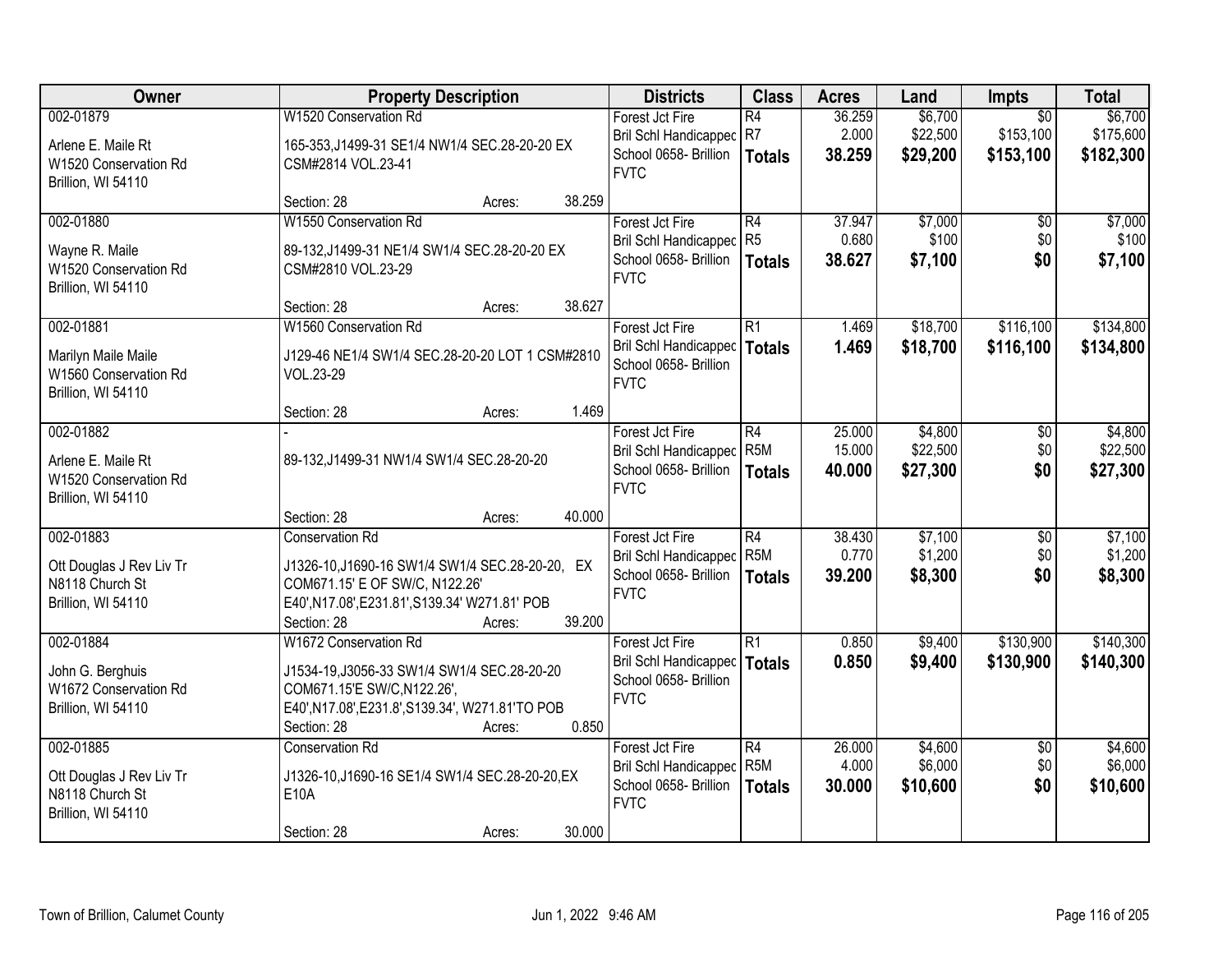| Owner                                                                  |                                                                                                   | <b>Property Description</b> |        | <b>Districts</b>                                                                 | <b>Class</b>                     | <b>Acres</b>     | Land                | <b>Impts</b>           | <b>Total</b>        |
|------------------------------------------------------------------------|---------------------------------------------------------------------------------------------------|-----------------------------|--------|----------------------------------------------------------------------------------|----------------------------------|------------------|---------------------|------------------------|---------------------|
| 002-01886                                                              | W1630 Conservation Rd                                                                             |                             |        | Forest Jct Fire                                                                  | $\overline{R1}$                  | 5.000            | \$40,000            | \$154,000              | \$194,000           |
| Timothy J. Boettcher<br>W1630 Conservation Rd<br>Brillion, WI 54110    | 108-282 SE1/4 SW1/4 SEC.28-20-20 LOT 2 CSM#3033<br>VOL.25-131                                     |                             |        | Bril Schl Handicapped<br>School 0658- Brillion<br><b>FVTC</b>                    | <b>Totals</b>                    | 5.000            | \$40,000            | \$154,000              | \$194,000           |
|                                                                        | Section: 28                                                                                       | Acres:                      | 5.000  |                                                                                  |                                  |                  |                     |                        |                     |
| 002-01887                                                              | <b>Bastian Rd</b>                                                                                 |                             |        | Forest Jct Fire                                                                  | R4                               | 36.030           | \$6,800             | $\overline{30}$        | \$6,800             |
| Glen W. Abel<br>N7884 Bastian Rd<br>Brillion, WI 54110                 | 165-18 NE1/4 SE1/4 SEC.28-20-20 EX CSM 7-285<br>2.97A                                             |                             |        | <b>Bril Schl Handicapped</b><br>School 0658- Brillion<br><b>FVTC</b>             | R7<br><b>Totals</b>              | 1.000<br>37.030  | \$7,000<br>\$13,800 | \$1,700<br>\$1,700     | \$8,700<br>\$15,500 |
|                                                                        | Section: 28                                                                                       | Acres:                      | 37.030 |                                                                                  |                                  |                  |                     |                        |                     |
| 002-01888                                                              | N7883 Bastian Rd                                                                                  |                             |        | Forest Jct Fire                                                                  | R1                               | 2.970            | \$28,800            | \$13,200               | \$42,000            |
| Kyle D. Doolittle<br>N244 State Rd 55<br>Kaukauna, WI 54130            | J977-43, J3130-27, J5665-47 NE1/4 SE1/4 SEC. 28-20-20<br>TRACT 1 CSM#1072 VOL.7-285               |                             |        | Bril Schl Handicapped<br>School 0658- Brillion<br><b>FVTC</b>                    | Totals                           | 2.970            | \$28,800            | \$13,200               | \$42,000            |
|                                                                        | Section: 28                                                                                       | Acres:                      | 2.970  |                                                                                  |                                  |                  |                     |                        |                     |
| 002-01889                                                              | <b>Conservation Rd</b>                                                                            |                             |        | Forest Jct Fire                                                                  | R4                               | 36.000           | \$7,000             | \$0                    | \$7,000             |
| Glen W. Abel<br>N7884 Bastian Rd<br>Brillion, WI 54110                 | 94-35, J3311-36 NW1/4 SE1/4 SEC.28-20-20                                                          |                             |        | Bril Schl Handicapped<br>School 0658- Brillion<br><b>FVTC</b>                    | R <sub>5M</sub><br><b>Totals</b> | 4.000<br>40.000  | \$6,400<br>\$13,400 | \$0<br>\$0             | \$6,400<br>\$13,400 |
|                                                                        | Section: 28                                                                                       | Acres:                      | 40.000 |                                                                                  |                                  |                  |                     |                        |                     |
| 002-01890                                                              | W1607 Conservation Rd                                                                             |                             |        | Forest Jct Fire                                                                  | $\overline{X2}$                  | 40.000           | $\overline{30}$     | $\overline{30}$        | $\overline{30}$     |
| State of WI<br>101 S Webster St<br>PO Box 7921                         | 94-206 SW1/4 SE1/4 SEC.28-20-20                                                                   |                             |        | <b>Bril Schl Handicapped</b><br>School 0658- Brillion<br><b>FVTC</b>             | <b>Totals</b>                    | 40.000           | \$0                 | \$0                    | \$0                 |
| Madison, WI 53707                                                      | Section: 28                                                                                       | Acres:                      | 40.000 |                                                                                  |                                  |                  |                     |                        |                     |
| 002-01891                                                              | N7765 Bastian Rd                                                                                  |                             |        | Forest Jct Fire                                                                  | $\overline{\mathsf{X2}}$         | 40.000           | $\sqrt{$0}$         | $\sqrt{6}$             | $\sqrt{50}$         |
| State of WI<br>101 S Webster St<br>PO Box 7921                         | 91-332 SE1/4 SE1/4 SEC.28-20-20                                                                   |                             |        | Bril Schl Handicapped<br>School 0658- Brillion<br><b>FVTC</b>                    | Totals                           | 40.000           | \$0                 | \$0                    | \$0                 |
| Madison, WI 53707                                                      | Section: 28                                                                                       | Acres:                      | 40.000 |                                                                                  |                                  |                  |                     |                        |                     |
| 002-01892<br>Paul G. Berghuis<br>N7990 Church St<br>Brillion, WI 54110 | <b>Conservation Rd</b><br>J4720-35, J4741-46, J5766-28 NE1/4 NE1/4<br>SEC.29-20-20<br>Section: 29 | Acres:                      | 40.000 | Forest Jct Fire<br>Bril Schl Handicapped<br>School 0658- Brillion<br><b>FVTC</b> | R4<br>Totals                     | 40.000<br>40.000 | \$7,700<br>\$7,700  | $\overline{30}$<br>\$0 | \$7,700<br>\$7,700  |
|                                                                        |                                                                                                   |                             |        |                                                                                  |                                  |                  |                     |                        |                     |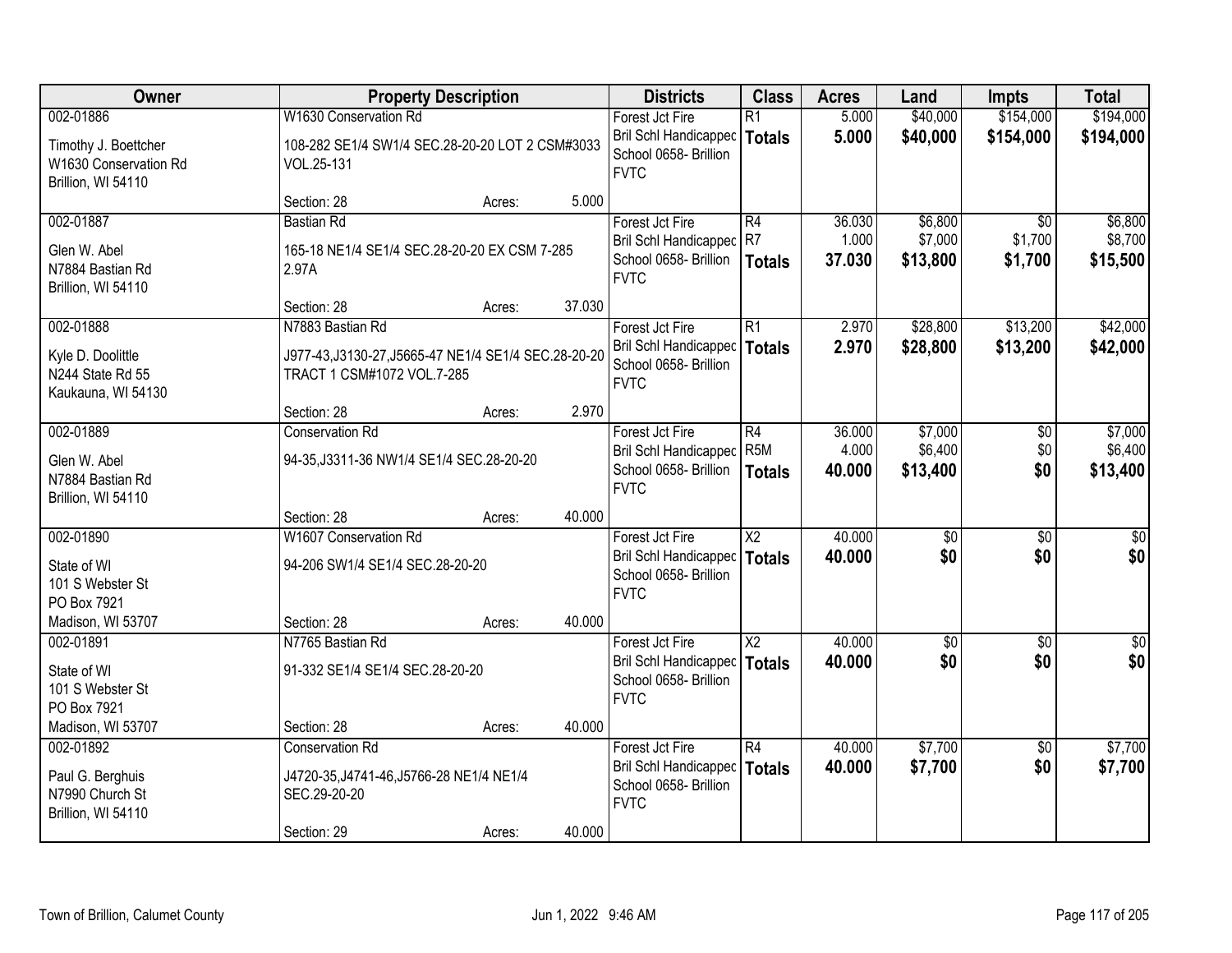| Owner                                                                            | <b>Property Description</b>                                                                                                                                                 |        |        | <b>Districts</b>                                                                                 | <b>Class</b>                                        | <b>Acres</b>                       | Land                                      | <b>Impts</b>                              | <b>Total</b>                              |
|----------------------------------------------------------------------------------|-----------------------------------------------------------------------------------------------------------------------------------------------------------------------------|--------|--------|--------------------------------------------------------------------------------------------------|-----------------------------------------------------|------------------------------------|-------------------------------------------|-------------------------------------------|-------------------------------------------|
| 002-01893<br>Paul G. Berghuis<br>N7990 Church St<br>Brillion, WI 54110           | Center <sub>Rd</sub><br>J4720-35, J4741-46, J5766-28 NW1/4 NE1/4<br>SEC.29-20-20                                                                                            |        |        | Forest Jct Fire<br>Bril Schl Handicapped<br>School 0658- Brillion<br><b>FVTC</b>                 | $\overline{R4}$<br>R <sub>5M</sub><br><b>Totals</b> | 34.000<br>6.000<br>40.000          | \$6,600<br>\$9,000<br>\$15,600            | $\overline{50}$<br>\$0<br>\$0             | \$6,600<br>\$9,000<br>\$15,600            |
|                                                                                  | Section: 29                                                                                                                                                                 | Acres: | 40.000 |                                                                                                  |                                                     |                                    |                                           |                                           |                                           |
| 002-01894<br>Lyle W. Ott<br>N8329 Hwy 57<br>Hilbert, WI 54129                    | <b>Conservation Rd</b><br>162-739, J1065-42 SW1/4 NE1/4 SEC.29-20-20 EX<br>CSM#1317 VOL.9-190                                                                               |        |        | Forest Jct Fire<br><b>Bril Schl Handicapped</b><br>School 0658- Brillion<br><b>FVTC</b>          | R4<br>Totals                                        | 33.250<br>33.250                   | \$3,900<br>\$3,900                        | $\overline{50}$<br>\$0                    | \$3,900<br>\$3,900                        |
|                                                                                  | Section: 29                                                                                                                                                                 | Acres: | 33.250 |                                                                                                  |                                                     |                                    |                                           |                                           |                                           |
| 002-01895<br>Yue P. Lovaj<br>W1872 Conservation Rd<br>Brillion, WI 54110         | W1872 Conservation Rd<br>J1251-29, J2277-45 SW1/4 NE1/4 SEC.29-20-20 LOT 1<br>CSM#1317 VOL.9-190,COM1332.61'S<br>N1/4C, E364.26', S807.51' S08.51', N807.51'<br>Section: 29 | Acres: | 6.750  | Forest Jct Fire<br>Bril Schl Handicapped   Totals<br>School 0658- Brillion<br><b>FVTC</b>        | R1                                                  | 6.750<br>6.750                     | \$49,600<br>\$49,600                      | \$75,400<br>\$75,400                      | \$125,000<br>\$125,000                    |
| 002-01896<br>Lyle W. Ott<br>N8329 Hwy 57<br>Hilbert, WI 54129                    | Center Rd<br>162-739, J1065-42 SE1/4 NE1/4 SEC.29-20-20                                                                                                                     |        |        | Forest Jct Fire<br><b>Bril Schl Handicapped</b><br>School 0658- Brillion<br><b>FVTC</b>          | R4<br>R <sub>5M</sub><br><b>Totals</b>              | 33.000<br>7.000<br>40.000          | \$3,900<br>\$10,500<br>\$14,400           | \$0<br>\$0<br>\$0                         | \$3,900<br>\$10,500<br>\$14,400           |
|                                                                                  | Section: 29                                                                                                                                                                 | Acres: | 40.000 |                                                                                                  |                                                     |                                    |                                           |                                           |                                           |
| 002-01897<br>Ott Annette R Rev L Tr<br>N8118 Church Rd<br>Brillion, WI 54110     | Center Rd<br>J341-26, J1439-49 NE1/4 NW1/4 SEC.29-20-20                                                                                                                     |        |        | Forest Jct Fire<br><b>Bril Schl Handicapped   Totals</b><br>School 0658- Brillion<br><b>FVTC</b> | $\overline{R4}$                                     | 40.000<br>40.000                   | \$7,500<br>\$7,500                        | $\overline{50}$<br>\$0                    | \$7,500<br>\$7,500                        |
|                                                                                  | Section: 29                                                                                                                                                                 | Acres: | 40.000 |                                                                                                  |                                                     |                                    |                                           |                                           |                                           |
| 002-01898<br>Ott Lyle & Sharon Rev Liv Trst<br>N8329 Hwy 57<br>Hilbert, WI 54129 | Center Rd<br>J382-29, J397-12, J4813-6 NW1/4 NW1/4 SEC. 29-20-20                                                                                                            |        |        | Forest Jct Fire<br>Bril Schl Handicapped<br>School 0658- Brillion<br><b>FVTC</b>                 | R4<br>R <sub>5</sub><br>R <sub>5</sub> M<br>Totals  | 32.500<br>5.000<br>2.500<br>40.000 | \$6,300<br>\$3,500<br>\$4,000<br>\$13,800 | $\overline{50}$<br>\$0<br>\$0<br>\$0      | \$6,300<br>\$3,500<br>\$4,000<br>\$13,800 |
| 002-01899                                                                        | Section: 29<br>N7990 Church St                                                                                                                                              | Acres: | 40.000 |                                                                                                  | R4                                                  | 37.000                             | \$7,000                                   |                                           | \$7,000                                   |
| Paul G. Berghuis<br>N7990 Church St<br>Brillion, WI 54110                        | J4720-35, J4741-46, J5766-28 SW1/4 NW1/4<br>SEC.29-20-20<br>Section: 29                                                                                                     | Acres: | 40.000 | Forest Jct Fire<br><b>Bril Schl Handicapped</b><br>School 0658- Brillion<br><b>FVTC</b>          | R7<br><b>Totals</b>                                 | 3.000<br>40.000                    | \$31,500<br>\$38,500                      | $\overline{30}$<br>\$398,200<br>\$398,200 | \$429,700<br>\$436,700                    |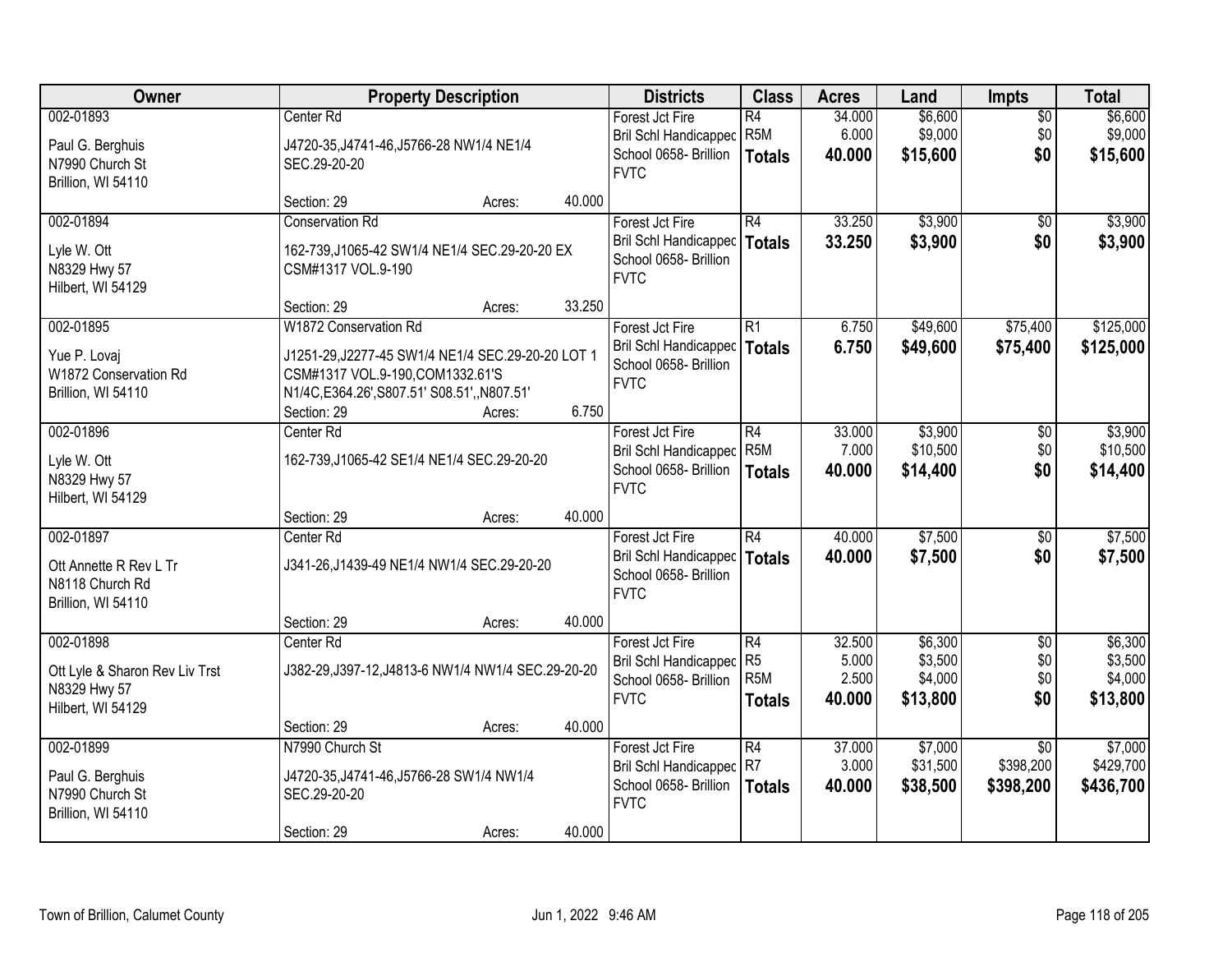| Owner                    | <b>Property Description</b>                            |        |        | <b>Districts</b>             | <b>Class</b>    | <b>Acres</b> | Land            | <b>Impts</b>    | <b>Total</b> |
|--------------------------|--------------------------------------------------------|--------|--------|------------------------------|-----------------|--------------|-----------------|-----------------|--------------|
| 002-01900                | <b>Conservation Rd</b>                                 |        |        | Forest Jct Fire              | R4              | 32.000       | \$6,000         | $\overline{50}$ | \$6,000      |
| Paul G. Berghuis         | J4720-35, J4741-46. J5766-28 SE1/4 NW1/4               |        |        | <b>Bril Schl Handicapped</b> | R <sub>5M</sub> | 8.000        | \$12,800        | \$0             | \$12,800     |
| N7990 Church St          | SEC.29-20-20                                           |        |        | School 0658- Brillion        | <b>Totals</b>   | 40.000       | \$18,800        | \$0             | \$18,800     |
| Brillion, WI 54110       |                                                        |        |        | <b>FVTC</b>                  |                 |              |                 |                 |              |
|                          | Section: 29                                            | Acres: | 40.000 |                              |                 |              |                 |                 |              |
| 002-01901                | <b>Conservation Rd</b>                                 |        |        | Forest Jct Fire              | R4              | 18.460       | \$3,300         | $\overline{50}$ | \$3,300      |
| Bill F. Vandewettering   | J630-5 NE1/4 SW1/4 SEC.29-20-20 EX S2RDS, EX           |        |        | Bril Schl Handicapped        | Totals          | 18.460       | \$3,300         | \$0             | \$3,300      |
| Brenda A. Vandewettering | CSM8-24 2.62AC & EX 17.92AC                            |        |        | School 0658- Brillion        |                 |              |                 |                 |              |
| 7838 Vandewettering Rd   |                                                        |        |        | <b>FVTC</b>                  |                 |              |                 |                 |              |
| Greenleaf, WI 54126      | Section: 29                                            | Acres: | 18.460 |                              |                 |              |                 |                 |              |
| 002-01902                | W1835 Conservation Rd                                  |        |        | Forest Jct Fire              | R1              | 2.620        | \$26,900        | \$135,500       | \$162,400    |
| Kelly Joe Behnke         | J2126-41, J2981-45 PRT NE1/4 SW1/4 SEC.29-20-20        |        |        | Bril Schl Handicapped R5     |                 | 3.120        | \$12,500        | \$0             | \$12,500     |
| W1835 Conservation Rd    | LOT 1 CSM#3088 VOL.26-14                               |        |        | School 0658- Brillion        | Totals          | 5.740        | \$39,400        | \$135,500       | \$174,900    |
| Brillion, WI 54110       |                                                        |        |        | <b>FVTC</b>                  |                 |              |                 |                 |              |
|                          | Section: 29                                            | Acres: | 5.740  |                              |                 |              |                 |                 |              |
| 002-01903                | <b>Conservation Rd</b>                                 |        |        | Forest Jct Fire              | R4              | 14.800       | \$2,900         | $\sqrt{6}$      | \$2,900      |
| Lisa C. Vandewettering   | J2126-42 NE1/4 SW1/4 SEC.20-20-20 COM C/COR            |        |        | Bril Schl Handicapped        | <b>Totals</b>   | 14.800       | \$2,900         | \$0             | \$2,900      |
| 7838 Vandewettering Rd   | SEC.29, S472.33', W285.06', S128.54', W1036.99' TO W/L |        |        | School 0658- Brillion        |                 |              |                 |                 |              |
| Greenleaf, WI 54126      | NE-SW, N631.58'TO NW/C NE-SW, E1321.26'TO POB EX       |        |        | <b>FVTC</b>                  |                 |              |                 |                 |              |
|                          | Section: 29                                            | Acres: | 14.800 |                              |                 |              |                 |                 |              |
| 002-01904                | <b>Conservation Rd</b>                                 |        |        | Forest Jct Fire              | $\overline{X2}$ | 39.000       | $\overline{50}$ | $\overline{50}$ | $\sqrt{30}$  |
| State of WI              | J630-5, J1053-21 NW1/4 SW1/4 SEC.29-20-20, EX          |        |        | <b>Bril Schl Handicapped</b> | <b>Totals</b>   | 39,000       | \$0             | \$0             | \$0          |
| 101 S Webster St         | S2RDS                                                  |        |        | School 0658- Brillion        |                 |              |                 |                 |              |
| PO Box 7921              |                                                        |        |        | <b>FVTC</b>                  |                 |              |                 |                 |              |
| Madison, WI 53707        | Section: 29                                            | Acres: | 39.000 |                              |                 |              |                 |                 |              |
| 002-01905                | <b>Conservation Rd</b>                                 |        |        | Forest Jct Fire              | R4              | 2.660        | \$400           | $\sqrt{$0}$     | \$400        |
| Paul G. Berghuis         | J4720-35, J4741-46, J5766-28 SW1/4 SW1/4 & S2RDS       |        |        | Bril Schl Handicapped R5     |                 | 38.340       | \$26,900        | \$0             | \$26,900     |
| N7990 Church St          | NW1/4 SW1/4 SEC.29-20-20                               |        |        | School 0658- Brillion        | <b>Totals</b>   | 41.000       | \$27,300        | \$0             | \$27,300     |
| Brillion, WI 54110       |                                                        |        |        | <b>FVTC</b>                  |                 |              |                 |                 |              |
|                          | Section: 29                                            | Acres: | 41.000 |                              |                 |              |                 |                 |              |
| 002-01906                | N7990 Church St                                        |        |        | Forest Jct Fire              | R4              | 36.810       | \$7,000         | $\overline{50}$ | \$7,000      |
| Paul G. Berghuis         | J4720-35, J4741-46, J5766-28 SE1/4 SW1/4 & S2RDS       |        |        | Bril Schl Handicapped        | R <sub>5</sub>  | 3.890        | \$2,700         | \$0             | \$2,700      |
| N7990 Church St          | NE1/4 SW1/4 SEC.29-20-20                               |        |        | School 0658- Brillion        | R7              | 0.300        | \$2,100         | \$1,500         | \$3,600      |
| Brillion, WI 54110       |                                                        |        |        | <b>FVTC</b>                  | <b>Totals</b>   | 41.000       | \$11,800        | \$1,500         | \$13,300     |
|                          | Section: 29                                            | Acres: | 41.000 |                              |                 |              |                 |                 |              |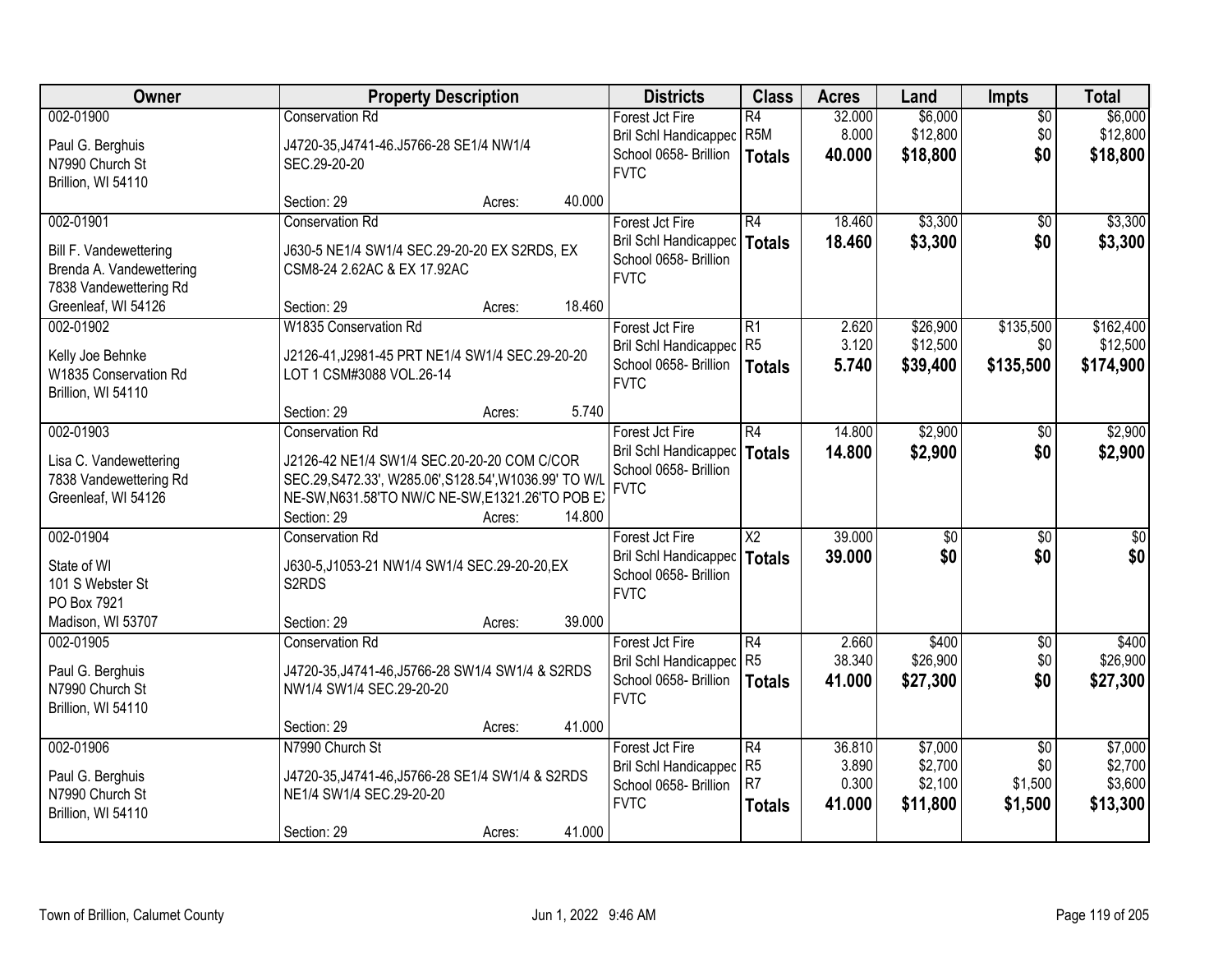| Owner                                                                            | <b>Property Description</b>                                                                                                                         |        |        | <b>Districts</b>                                                                        | <b>Class</b>                            | <b>Acres</b>              | Land                            | Impts                  | <b>Total</b>                    |
|----------------------------------------------------------------------------------|-----------------------------------------------------------------------------------------------------------------------------------------------------|--------|--------|-----------------------------------------------------------------------------------------|-----------------------------------------|---------------------------|---------------------------------|------------------------|---------------------------------|
| 002-01907                                                                        | <b>Conservation Rd</b>                                                                                                                              |        |        | Forest Jct Fire<br>Bril Schl Handicapped                                                | $\overline{R4}$<br>R <sub>5</sub> M     | 23.000<br>17.000          | \$4,400<br>\$27,200             | $\overline{50}$<br>\$0 | \$4,400<br>\$27,200             |
| Dale Maile<br>W1536 Conservation Rd<br>Brillion, WI 54110                        | J3028-27, J3028-28, J6343-31 NE1/4 SE1/4<br>SEC.29-20-20                                                                                            |        |        | School 0658- Brillion<br><b>FVTC</b>                                                    | <b>Totals</b>                           | 40.000                    | \$31,600                        | \$0                    | \$31,600                        |
|                                                                                  | Section: 29                                                                                                                                         | Acres: | 40.000 |                                                                                         |                                         |                           |                                 |                        |                                 |
| 002-01908                                                                        | <b>Conservation Rd</b>                                                                                                                              |        |        | Forest Jct Fire                                                                         | R4                                      | 37.700                    | \$7,300                         | \$0                    | \$7,300                         |
| Dale Maile<br>W1536 Conservation Rd<br>Brillion, WI 54110                        | J3028-27, J3028-28, J6343-31 NW1/4 SE1/4<br>SEC.29-20-20 EX CSM 7-323                                                                               |        |        | Bril Schl Handicapped<br>School 0658- Brillion<br><b>FVTC</b>                           | <b>Totals</b>                           | 37.700                    | \$7,300                         | \$0                    | \$7,300                         |
|                                                                                  | Section: 29                                                                                                                                         | Acres: | 37.700 |                                                                                         |                                         |                           |                                 |                        |                                 |
| 002-01909                                                                        | W1850 Conservation Rd                                                                                                                               |        |        | Forest Jct Fire                                                                         | $\overline{R1}$                         | 2.300                     | \$25,200                        | \$103,300              | \$128,500                       |
| Robert Krummel<br>W1850 Conservation Rd<br>Brillion, WI 54110                    | J628-25, J579-56 NW1/4 SE1/4 SEC.29-20-20 LOT 1<br>CSM 7-323, COM 2665.22 FT S N1/4<br>COR, E389.76', S234 .4', W198.18', SW61.08', W155            |        |        | <b>Bril Schl Handicapped</b><br>School 0658- Brillion<br><b>FVTC</b>                    | <b>Totals</b>                           | 2.300                     | \$25,200                        | \$103,300              | \$128,500                       |
|                                                                                  | Section: 29                                                                                                                                         | Acres: | 2.300  |                                                                                         |                                         |                           |                                 |                        |                                 |
| 002-01910<br>Thomas R. Brouillard<br>W1774 Conservation Rd<br>Brillion, WI 54110 | W1774 Conservation Rd<br>J1690-14, J3176-54 SW1/4 SE1/4 SEC.29-20-20 LOT 1<br>CSM#2541 VOL.20-1 COM S1/4/C, N348.5', E500',<br>S348.5', W500'TO POB |        |        | Forest Jct Fire<br><b>Bril Schl Handicapped</b><br>School 0658- Brillion<br><b>FVTC</b> | $\overline{R1}$<br><b>Totals</b>        | 4.000<br>4.000            | \$34,500<br>\$34,500            | \$176,900<br>\$176,900 | \$211,400<br>\$211,400          |
|                                                                                  | Section: 29                                                                                                                                         | Acres: | 4.000  |                                                                                         |                                         |                           |                                 |                        |                                 |
| 002-01911<br>Ott Douglas J Rev Liv Tr<br>N8118 Church St<br>Brillion, WI 54110   | <b>Conservation Rd</b><br>135-140 SE1/4 SE1/4 SEC.29-20-20                                                                                          |        |        | Forest Jct Fire<br><b>Bril Schl Handicapped</b><br>School 0658- Brillion<br><b>FVTC</b> | R4<br>R <sub>5</sub> M<br><b>Totals</b> | 32.000<br>8.000<br>40.000 | \$6,200<br>\$12,800<br>\$19,000 | \$0<br>\$0<br>\$0      | \$6,200<br>\$12,800<br>\$19,000 |
|                                                                                  | Section: 29                                                                                                                                         | Acres: | 40.000 |                                                                                         |                                         |                           |                                 |                        |                                 |
| 002-01912<br>Corey J. Ott<br>W2121 Center Rd<br>Brillion, WI 54110               | W2121 Center Rd<br>134-405, J382-29, J4813-6 NE1/4 NE1/4 SEC.30-20-20<br>LOT 1 CSM#3545 VOL.31-149<br>Section: 30                                   |        | 1.400  | Forest Jct Fire<br><b>Bril Schl Handicapped</b><br>School 0658- Brillion<br><b>FVTC</b> | $\overline{R7}$<br>Totals               | 1.400<br>1.400            | \$17,100<br>\$17,100            | \$120,200<br>\$120,200 | \$137,300<br>\$137,300          |
| 002-01913                                                                        | <b>Irish Rd</b>                                                                                                                                     | Acres: |        | Forest Jct Fire                                                                         | $\overline{R4}$                         | 25.940                    | \$5,000                         | $\overline{50}$        | \$5,000                         |
| Ott Lyle & Sharon Rev Liv Trst<br>N8329 Hwy 57<br>Hilbert, WI 54129              | J657-7, J2941-5, J4813-6 NW1/4 NE 1/4 SEC. 30-20-20<br>EX PRT DESC.J2016-I56                                                                        |        |        | Bril Schl Handicapped<br>School 0658- Brillion<br><b>FVTC</b>                           | <b>Totals</b>                           | 25.940                    | \$5,000                         | \$0                    | \$5,000                         |
|                                                                                  | Section: 30                                                                                                                                         | Acres: | 25.940 |                                                                                         |                                         |                           |                                 |                        |                                 |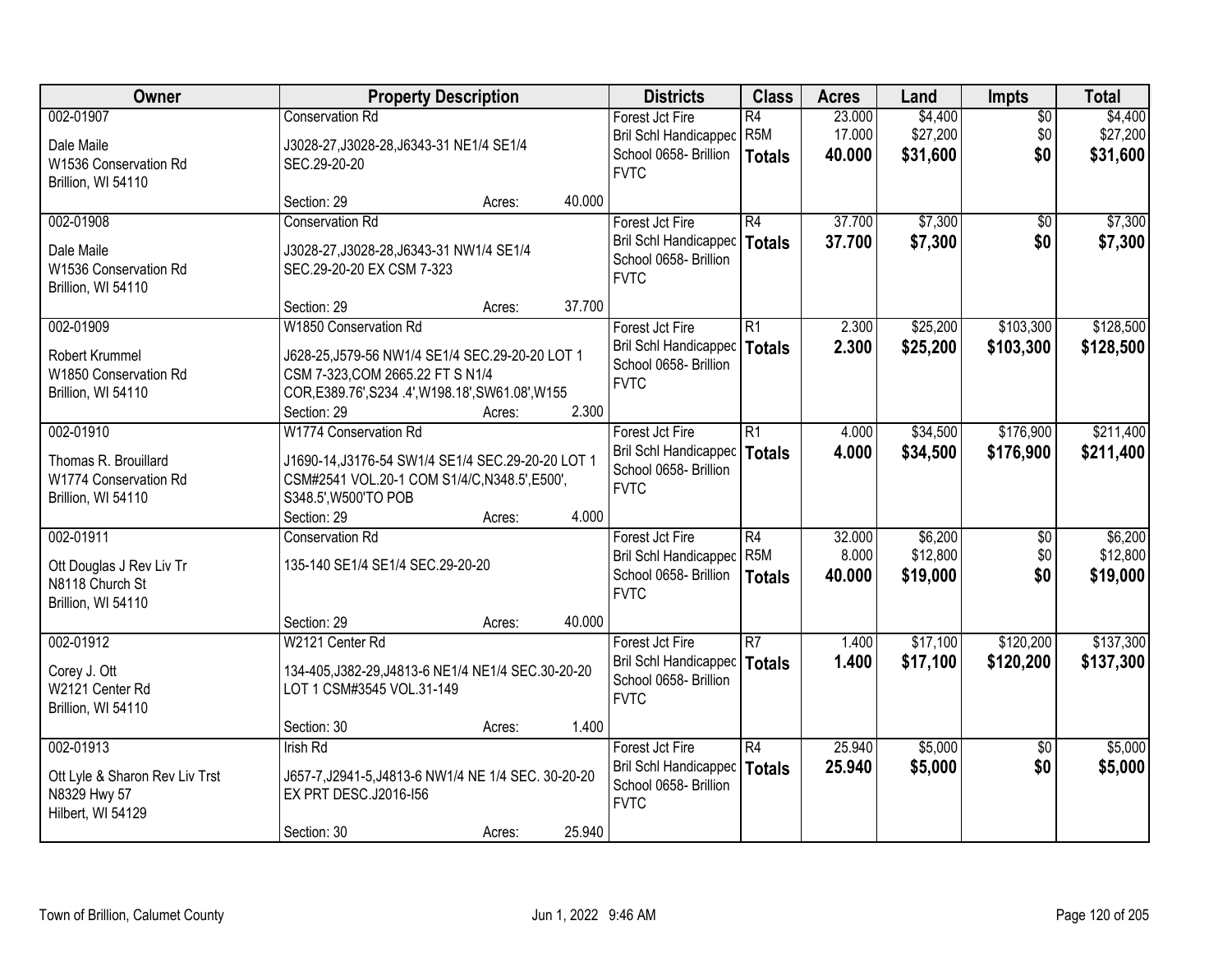| Owner                           | <b>Property Description</b>                          | <b>Districts</b>                     | <b>Class</b>           | <b>Acres</b> | Land        | <b>Impts</b>    | <b>Total</b> |
|---------------------------------|------------------------------------------------------|--------------------------------------|------------------------|--------------|-------------|-----------------|--------------|
| 002-01914                       | W2255 Center Rd                                      | Forest Jct Fire                      | R1                     | 2.000        | \$23,500    | \$151,500       | \$175,000    |
| Margaret C. Kimmes              | J2016-56, J3190-27 NW-NE&NE-NW S.30-20-20, COM       | Bril Schl Handicapped R4             |                        | 14.610       | \$2,800     | \$0             | \$2,800      |
| W2255 Center Rd                 | N1/4/C, E1319.33', S464.39', W1689.63'-C/L IRISH     | School 0658- Brillion                | Totals                 | 16.610       | \$26,300    | \$151,500       | \$177,800    |
| Hilbert, WI 54129               | RD, NE 359.02', NELY ALG CRV219.7', E74.29'POB, EX   | <b>FVTC</b>                          |                        |              |             |                 |              |
|                                 | Section: 30<br>16.610<br>Acres:                      |                                      |                        |              |             |                 |              |
| 002-01915                       | <b>Irish Rd</b>                                      | Forest Jct Fire                      | R4                     | 20.000       | \$3,800     | $\overline{50}$ | \$3,800      |
|                                 |                                                      | Bril Schl Handicapped                | Totals                 | 20.000       | \$3,800     | \$0             | \$3,800      |
| Ott Lyle & Sharon Rev Liv Trst  | J657-7, J2941-5, J4813-6 N1/2 OF SW1/4 NE1/4 SEC.30- | School 0658- Brillion                |                        |              |             |                 |              |
| N8329 Hwy 57                    | $20 - 20$                                            | <b>FVTC</b>                          |                        |              |             |                 |              |
| Hilbert, WI 54129               | 20.000<br>Section: 30<br>Acres:                      |                                      |                        |              |             |                 |              |
| 002-01916                       | <b>Irish Rd</b>                                      | Forest Jct Fire                      | $\overline{\text{X2}}$ | 20.000       | \$0         | \$0             | \$0          |
|                                 |                                                      | Bril Schl Handicapped   Totals       |                        | 20.000       | \$0         | \$0             | \$0          |
| State of WI                     | 109-162,143-774 S1/2 OF SW1/4 NE1/4 SEC.30-20-20     | School 0658- Brillion                |                        |              |             |                 |              |
| 101 S Webster St                |                                                      | <b>FVTC</b>                          |                        |              |             |                 |              |
| PO Box 7921                     |                                                      |                                      |                        |              |             |                 |              |
| Madison, WI 53707               | 20.000<br>Section: 30<br>Acres:                      |                                      |                        |              |             |                 |              |
| 002-01917                       | Church St                                            | Forest Jct Fire                      | R4                     | 25.000       | \$4,700     | \$0             | \$4,700      |
| Ott Lyle & Sharon Rev Liv Trst  | 134-405, J382-29, J4813-6 SE1/4 NE1/4 SEC.30-20-20   | <b>Bril Schl Handicapped</b>         | R <sub>5M</sub>        | 15.000       | \$24,000    | \$0             | \$24,000     |
| N8329 Hwy 57                    |                                                      | School 0658- Brillion<br><b>FVTC</b> | <b>Totals</b>          | 40.000       | \$28,700    | \$0             | \$28,700     |
| Hilbert, WI 54129               |                                                      |                                      |                        |              |             |                 |              |
|                                 | 40.000<br>Section: 30<br>Acres:                      |                                      |                        |              |             |                 |              |
| 002-01918                       | <b>Irish Rd</b>                                      | Forest Jct Fire                      | R4                     | 10.180       | \$2,000     | $\sqrt{6}$      | \$2,000      |
| Ott Lyle & Sharon Rev Liv Trst  | J657-7, J2941-5, J4813-6 PRT NE1/4 NW FRAC 1/4 SEC   | Bril Schl Handicapped                | Totals                 | 10.180       | \$2,000     | \$0             | \$2,000      |
| N8329 Hwy 57                    | 30-20-20, LYG E OF HWY EX PRT J2016-156              | School 0658- Brillion                |                        |              |             |                 |              |
| Hilbert, WI 54129               |                                                      | <b>FVTC</b>                          |                        |              |             |                 |              |
|                                 | 10.180<br>Section: 30<br>Acres:                      |                                      |                        |              |             |                 |              |
| 002-01919                       | Irish Rd                                             | Forest Jct Fire                      | $\overline{\text{X2}}$ | 13.480       | $\sqrt{$0}$ | $\sqrt{6}$      | $\sqrt{50}$  |
|                                 |                                                      | Bril Schl Handicapped   Totals       |                        | 13.480       | \$0         | \$0             | \$0          |
| State of WI                     | 155-282, J1891-37 NE1/4 NW FRAC 1/4 SEC.30-20-20     | School 0658- Brillion                |                        |              |             |                 |              |
| 101 S Webster St<br>PO Box 7921 | PRT LYG BETWN RR & CTH D                             | <b>FVTC</b>                          |                        |              |             |                 |              |
| Madison, WI 53707               | 13.480<br>Section: 30                                |                                      |                        |              |             |                 |              |
| 002-01920                       | Acres:<br>Hwy 57                                     | Forest Jct Fire                      | R4                     | 6.000        | \$1,200     | $\overline{30}$ | \$1,200      |
|                                 |                                                      | Bril Schl Handicapped                | R <sub>5</sub>         | 1.500        | \$1,100     | \$0             | \$1,100      |
| Renee I. Zimmer                 | J3306-47 PT NE1/4 NW FRAC 1/4 SEC. 30-20-20, LYG     | School 0658- Brillion                |                        | 7.500        | \$2,300     | \$0             | \$2,300      |
| N8189 Hwy 57                    | W OF RR                                              | <b>FVTC</b>                          | <b>Totals</b>          |              |             |                 |              |
| Hilbert, WI 54129               |                                                      |                                      |                        |              |             |                 |              |
|                                 | 7.500<br>Section: 30<br>Acres:                       |                                      |                        |              |             |                 |              |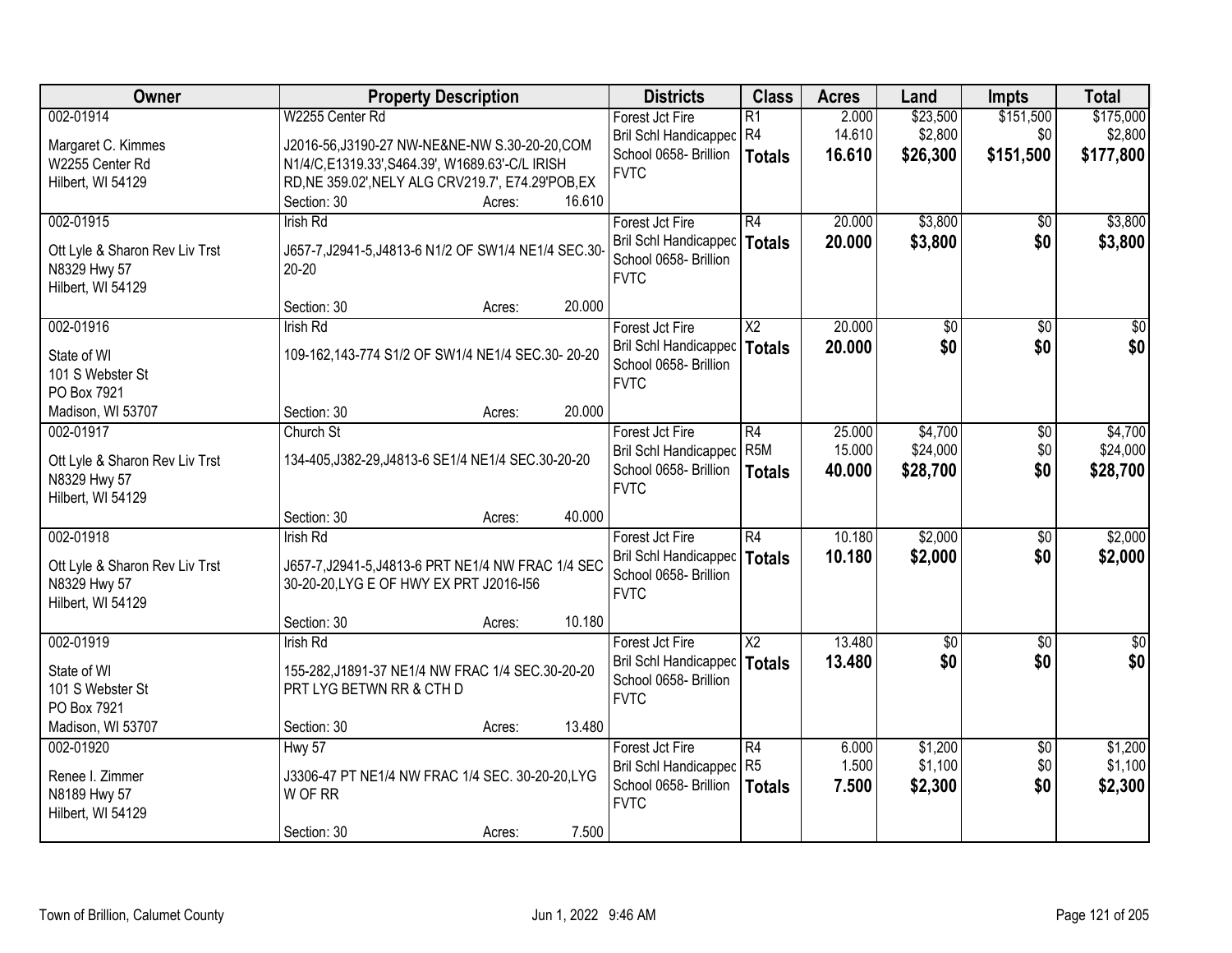| Owner                          |                                                    | <b>Property Description</b> |        | <b>Districts</b>                                      | <b>Class</b>                       | <b>Acres</b>     | Land                | Impts           | <b>Total</b>        |
|--------------------------------|----------------------------------------------------|-----------------------------|--------|-------------------------------------------------------|------------------------------------|------------------|---------------------|-----------------|---------------------|
| 002-01921                      | State Highway 57                                   |                             |        | Forest Jct Fire                                       | R4                                 | 11.000           | \$2,100             | $\overline{50}$ | \$2,100             |
| Renee I. Zimmer                | J3306-47 W1/2 NW FRAC 1/4 SEC.30-20- 20,LYG W OF   |                             |        | <b>Bril Schl Handicapped</b><br>School 0658- Brillion | R <sub>5</sub><br>R <sub>5</sub> M | 4.200<br>6.750   | \$3,000<br>\$10,200 | \$0<br>\$0      | \$3,000<br>\$10,200 |
| N8189 Hwy 57                   | HWY, EX RR & HWY 57, EX 40.25A                     |                             |        | <b>FVTC</b>                                           | <b>Totals</b>                      | 21.950           | \$15,300            | \$0             | \$15,300            |
| Hilbert, WI 54129              |                                                    |                             |        |                                                       |                                    |                  |                     |                 |                     |
|                                | Section: 30                                        | Acres:                      | 21.950 |                                                       |                                    |                  |                     |                 |                     |
| 002-01922                      | Hwy 57                                             |                             |        | Forest Jct Fire                                       | $\overline{R4}$<br>R <sub>5</sub>  | 25.250<br>15.000 | \$4,300             | \$0             | \$4,300             |
| Keller Revoc Trust             | 154-90,153-622 PT W1/2 SEC.30-20-20,COM NW/C,      |                             |        | <b>Bril Schl Handicapped</b><br>School 0658- Brillion |                                    | 40.250           | \$10,500            | \$0<br>\$0      | \$10,500            |
| W2208 County Rd Hr             | S760.26'& POB, S1940.1', SE414' ALG RIV TO W-L HWY |                             |        | <b>FVTC</b>                                           | <b>Totals</b>                      |                  | \$14,800            |                 | \$14,800            |
| Brillion, WI 54110             | 57, NE ALG HWY ABT 2257.5', W1331.8 TO POB         |                             |        |                                                       |                                    |                  |                     |                 |                     |
|                                | Section: 30                                        | Acres:                      | 40.250 |                                                       |                                    |                  |                     |                 |                     |
| 002-01923                      | <b>Irish Rd</b>                                    |                             |        | Forest Jct Fire                                       | $\overline{\text{X2}}$             | 22.750           | \$0                 | $\overline{50}$ | $\overline{50}$     |
| State of WI                    | 155-282, J1891-37 SE1/4 NW FRAC 1/4 SEC.30-20-20   |                             |        | <b>Bril Schl Handicapped</b>                          | <b>Totals</b>                      | 22.750           | \$0                 | \$0             | \$0                 |
| 101 S Webster St               | LYG W OF HWY D & N OF RIVER, EX RR & HWY 57, EX    |                             |        | School 0658- Brillion                                 |                                    |                  |                     |                 |                     |
| PO Box 7921                    | 4.13AC                                             |                             |        | <b>FVTC</b>                                           |                                    |                  |                     |                 |                     |
| Madison, WI 53707              | Section: 30                                        | Acres:                      | 22.750 |                                                       |                                    |                  |                     |                 |                     |
| 002-01924                      | <b>Irish Rd</b>                                    |                             |        | Forest Jct Fire                                       | R4                                 | 6.290            | \$1,200             | $\sqrt[6]{}$    | \$1,200             |
| Ott Lyle & Sharon Rev Liv Trst | J657-7, J2941-5, J4813-6 SE1/4 NW FRAC 1/4         |                             |        | <b>Bril Schl Handicapped</b>                          | <b>Totals</b>                      | 6.290            | \$1,200             | \$0             | \$1,200             |
| N8329 Hwy 57                   | SEC.30-20-20 N6.29A LYG E OF HWY                   |                             |        | School 0658- Brillion                                 |                                    |                  |                     |                 |                     |
| Hilbert, WI 54129              |                                                    |                             |        | <b>FVTC</b>                                           |                                    |                  |                     |                 |                     |
|                                | Section: 30                                        | Acres:                      | 6.290  |                                                       |                                    |                  |                     |                 |                     |
| 002-01925                      | N7938 Irish Rd                                     |                             |        | Forest Jct Fire                                       | $\overline{R1}$                    | 8.720            | \$60,500            | \$63,300        | \$123,800           |
| Elizabeth M. Heinen            | 151-673, J1778-25 SE1/4 NW1/4 SEC.30-20-20 COM     |                             |        | <b>Bril Schl Handicapped</b>                          | <b>Totals</b>                      | 8.720            | \$60,500            | \$63,300        | \$123,800           |
| N7938 Irish Rd                 | N1/4/C SEC.30, S1755.74'ALG E/L                    |                             |        | School 0658- Brillion                                 |                                    |                  |                     |                 |                     |
| Hilbert, WI 54129              | NW1/4, W50.16'&POB, W515.41' TO C/L                |                             |        | <b>FVTC</b>                                           |                                    |                  |                     |                 |                     |
|                                | Section: 30                                        | Acres:                      | 8.720  |                                                       |                                    |                  |                     |                 |                     |
| 002-01926                      | Irish Rd                                           |                             |        | Forest Jct Fire                                       | $\overline{X2}$                    | 0.880            | $\sqrt{30}$         | $\overline{50}$ | $\frac{1}{6}$       |
| State of WI                    | 109-162 SE1/4 NW FRAC 1/4 SEC.30-20-20 LYG S OF    |                             |        | <b>Bril Schl Handicapped</b>                          | <b>Totals</b>                      | 0.880            | \$0                 | \$0             | \$0                 |
| 101 S Webster St               | <b>RIVER</b>                                       |                             |        | School 0658- Brillion                                 |                                    |                  |                     |                 |                     |
| PO Box 7921                    |                                                    |                             |        | <b>FVTC</b>                                           |                                    |                  |                     |                 |                     |
| Madison, WI 53707              | Section: 30                                        | Acres:                      | 0.880  |                                                       |                                    |                  |                     |                 |                     |
| 002-01927                      | <b>Irish Rd</b>                                    |                             |        | Forest Jct Fire                                       | $\overline{\text{X2}}$             | 36.840           | \$0                 | $\overline{50}$ | $\overline{50}$     |
| State of WI                    | 109-162 NE1/4 SW FRAC 1/4 SEC.30-20-20 LYG S OF    |                             |        | <b>Bril Schl Handicapped</b>                          | <b>Totals</b>                      | 36.840           | \$0                 | \$0             | \$0                 |
| 101 S Webster St               | <b>RIVER</b>                                       |                             |        | School 0658- Brillion                                 |                                    |                  |                     |                 |                     |
| PO Box 7921                    |                                                    |                             |        | <b>FVTC</b>                                           |                                    |                  |                     |                 |                     |
| Madison, WI 53707              | Section: 30                                        | Acres:                      | 36.840 |                                                       |                                    |                  |                     |                 |                     |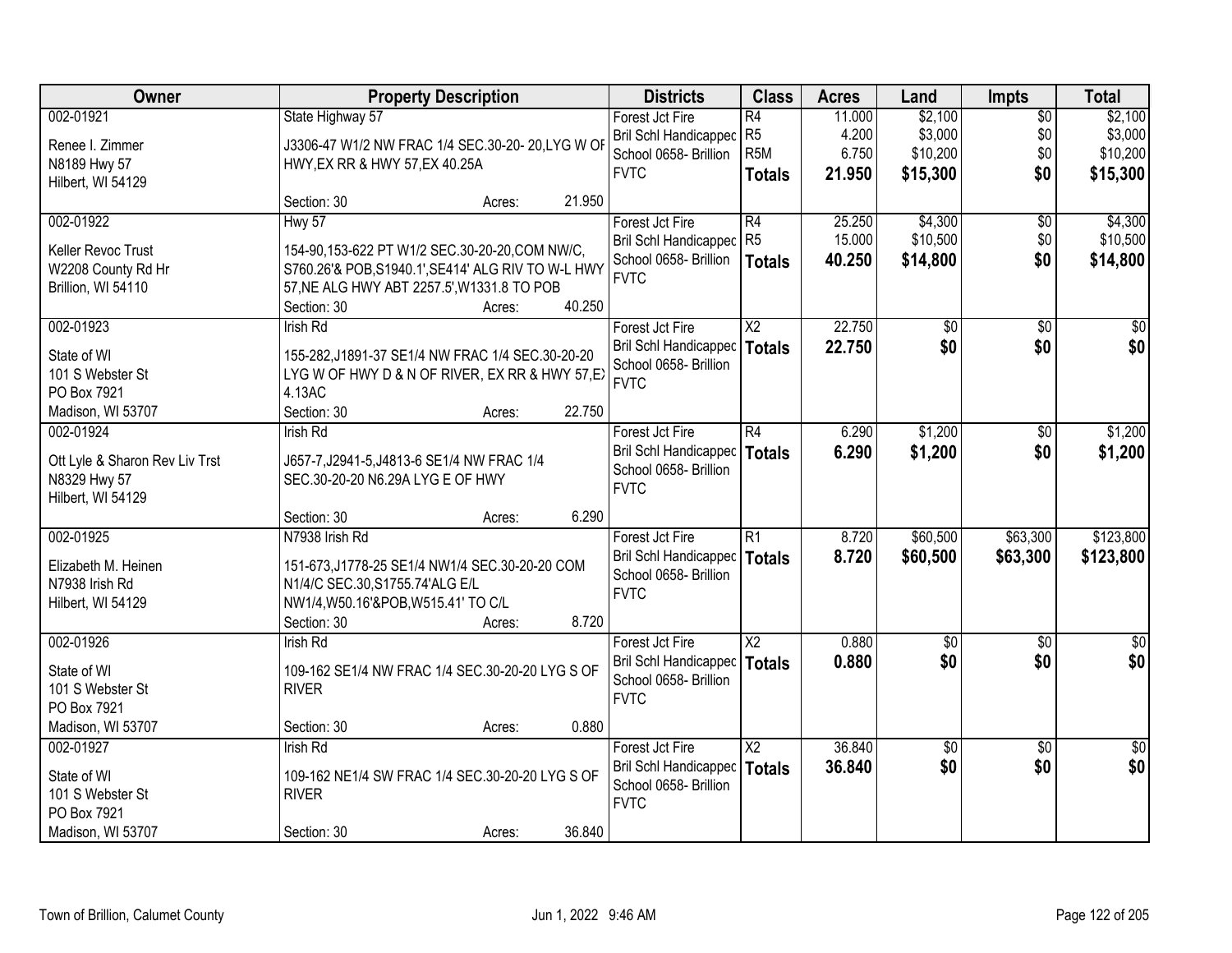| Owner                                                                                 |                                                                    | <b>Property Description</b>                                                                                                                                 |        | <b>Districts</b>                                                                        | <b>Class</b>                              | <b>Acres</b>                       | Land                                        | <b>Impts</b>                     | <b>Total</b>                                |
|---------------------------------------------------------------------------------------|--------------------------------------------------------------------|-------------------------------------------------------------------------------------------------------------------------------------------------------------|--------|-----------------------------------------------------------------------------------------|-------------------------------------------|------------------------------------|---------------------------------------------|----------------------------------|---------------------------------------------|
| 002-01928<br>State of WI<br>101 S Webster St                                          | State Highway 57<br>LYGN OF RIVER                                  | 155-282, J1891-37 NE1/4 SW FRAC 1/4 SEC.30-20-20                                                                                                            |        | Forest Jct Fire<br>Bril Schl Handicapped<br>School 0658- Brillion<br><b>FVTC</b>        | $\overline{\text{X2}}$<br><b>Totals</b>   | 3.160<br>3.160                     | $\overline{60}$<br>\$0                      | $\overline{50}$<br>\$0           | \$0<br>\$0                                  |
| PO Box 7921<br>Madison, WI 53707                                                      | Section: 30                                                        | Acres:                                                                                                                                                      | 3.160  |                                                                                         |                                           |                                    |                                             |                                  |                                             |
| 002-01929<br>Keller Revoc Trust<br>W2208 County Rd Hr<br>Brillion, WI 54110           | <b>Hwy 57</b><br>OF RIV, E OF HWY 57 & W OF RR                     | 153-622 PT NW1/4 SW FRAC 1/4 SEC. 30-20-20, LYG N                                                                                                           |        | Forest Jct Fire<br>Bril Schl Handicapped<br>School 0658- Brillion<br><b>FVTC</b>        | R <sub>5</sub><br><b>Totals</b>           | 4.600<br>4.600                     | \$3,200<br>\$3,200                          | \$0<br>\$0                       | \$3,200<br>\$3,200                          |
|                                                                                       | Section: 30                                                        | Acres:                                                                                                                                                      | 4.600  |                                                                                         |                                           |                                    |                                             |                                  |                                             |
| 002-01930<br>Michael O. Weins<br>N7667 Irish Rd<br>Hilbert, WI 54129                  | <b>Hwy 57</b><br>Section: 30                                       | J337-37 W1/2 SW FRAC1/4 SEC.30-20-20 LYG S OF<br>RIV & W OF RR, EX HWY/ROW VOL.58-541, EX HWY/<br>ROW J588-52 .07AC & EX 34.47AC DESC J1727-10<br>Acres:    | 24.280 | Forest Jct Fire<br>Bril Schl Handicapped R6<br>School 0658- Brillion<br><b>FVTC</b>     | FM8<br><b>Totals</b>                      | 24.000<br>0.280<br>24.280          | (\$76,800)<br>\$900<br>\$900                | \$0<br>\$0<br>\$0                | $\overline{50}$<br>\$900<br>\$900           |
| 002-01931<br><b>Conservation Club Brillion</b><br><b>Box 55</b><br>Brillion, WI 54110 | Ott Rd<br>Section: 30                                              | J1727-10, J2126-26 W1/2 SW FRAC1/4 SEC.30-20-20<br>COM144.47'E SW/C, NE7.71', NW144'TO E/L<br>HWY, N799.8', NELY ALNG CRV801.15', SE435.7', SE410<br>Acres: | 34.470 | Forest Jct Fire<br>Bril Schl Handicapped<br>School 0658- Brillion<br><b>FVTC</b>        | X4<br><b>Totals</b>                       | 34.470<br>34.470                   | \$0<br>\$0                                  | $\sqrt[6]{3}$<br>\$0             | $\sqrt{50}$<br>\$0                          |
| 002-01932<br>State of WI<br>101 S Webster St<br>PO Box 7921<br>Madison, WI 53707      | Ott Rd<br>DESC.J1650-34<br>Section: 30                             | 109-162 SE1/4 SW FRAC 1/4 SEC.30-20-20 EX E1/2<br>Acres:                                                                                                    | 20.000 | Forest Jct Fire<br>Bril Schl Handicapped<br>School 0658- Brillion<br><b>FVTC</b>        | $\overline{\text{X2}}$<br>Totals          | 20.000<br>20.000                   | $\overline{50}$<br>\$0                      | $\overline{50}$<br>\$0           | $\overline{50}$<br>\$0                      |
| 002-01933<br>Calumet Flyers Inc<br>220 S Clay St<br>Depere, WI 54115                  | Ott Rd<br>Section: 30                                              | J1650-34 SE1/4 SW FRAC 1/4 SEC.30-20-20 E1/2<br>Acres:                                                                                                      | 20.000 | Forest Jct Fire<br>Bril Schl Handicapped R4<br>School 0658- Brillion<br><b>FVTC</b>     | R1<br>R <sub>5</sub><br><b>Totals</b>     | 1.000<br>8.500<br>10.500<br>20.000 | \$14,500<br>\$1,300<br>\$12,000<br>\$27,800 | \$4,400<br>\$0<br>\$0<br>\$4,400 | \$18,900<br>\$1,300<br>\$12,000<br>\$32,200 |
| 002-01934<br>State of WI<br>101 S Webster St<br>PO Box 7921<br>Madison, WI 53707      | <b>Irish Rd</b><br>109-162 NE1/4 SE1/4 SEC.30-20-20<br>Section: 30 | Acres:                                                                                                                                                      | 40.000 | Forest Jct Fire<br><b>Bril Schl Handicapped</b><br>School 0658- Brillion<br><b>FVTC</b> | $\overline{\mathsf{X2}}$<br><b>Totals</b> | 40.000<br>40.000                   | $\overline{50}$<br>\$0                      | $\overline{50}$<br>\$0           | $\overline{30}$<br>\$0                      |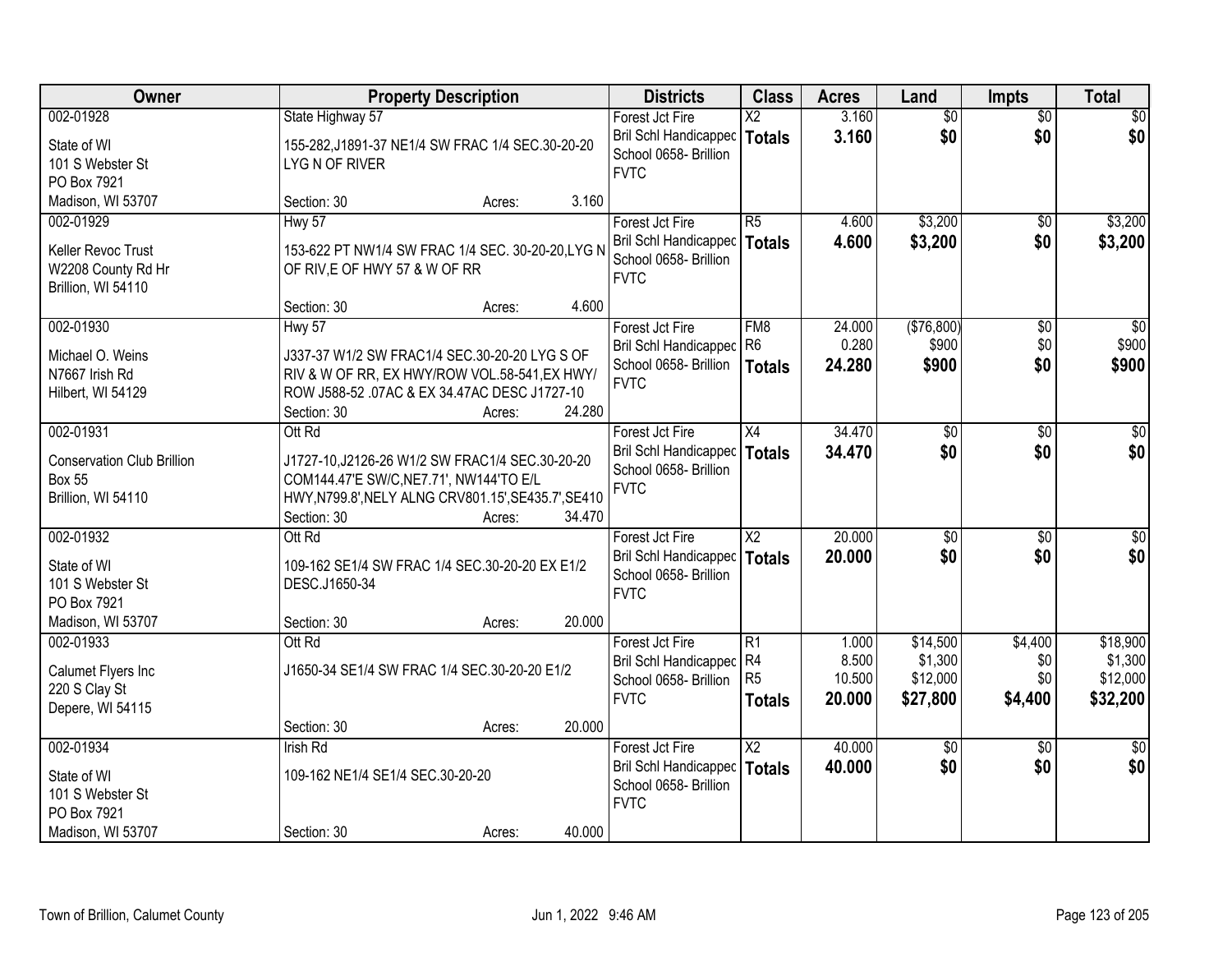| Owner                      |                                                   | <b>Property Description</b> |        | <b>Districts</b>                               | <b>Class</b>             | <b>Acres</b>    | Land            | <b>Impts</b>    | <b>Total</b>    |
|----------------------------|---------------------------------------------------|-----------------------------|--------|------------------------------------------------|--------------------------|-----------------|-----------------|-----------------|-----------------|
| 002-01935                  | N7820 Irish Rd                                    |                             |        | Forest Jct Fire                                | $\overline{\text{X2}}$   | 40.000          | $\overline{50}$ | $\overline{50}$ | $\sqrt{50}$     |
| State of WI                | 109-162 NW1/4 SE1/4 SEC.30-20-20                  |                             |        | Bril Schl Handicapped<br>School 0658- Brillion | Totals                   | 40.000          | \$0             | \$0             | \$0             |
| 101 S Webster St           |                                                   |                             |        | <b>FVTC</b>                                    |                          |                 |                 |                 |                 |
| PO Box 7921                |                                                   |                             |        |                                                |                          |                 |                 |                 |                 |
| Madison, WI 53707          | Section: 30                                       | Acres:                      | 40.000 |                                                |                          |                 |                 |                 |                 |
| 002-01936                  | Irish Rd                                          |                             |        | Forest Jct Fire                                | R4                       | 36.700          | \$7,000         | $\overline{50}$ | \$7,000         |
| Gary J. Weins              | 180-236, J4823-50 SW1/4 SE1/4 SEC.30-20-20 EX LOT |                             |        | Hilb Schl<br>Handicapped                       | R <sub>5</sub>           | 0.500<br>37.200 | \$2,000         | \$0<br>\$0      | \$2,000         |
| N7706 Irish Rd             | 1 CSM 5-299                                       |                             |        | School 2534 - Hilbert                          | <b>Totals</b>            |                 | \$9,000         |                 | \$9,000         |
| Hilbert, WI 54129          |                                                   |                             |        | <b>FVTC</b>                                    |                          |                 |                 |                 |                 |
|                            | Section: 30                                       | Acres:                      | 37.200 |                                                |                          |                 |                 |                 |                 |
| 002-01937                  | N7706 Irish Rd                                    |                             |        | Forest Jct Fire                                | R1                       | 2.800           | \$27,900        | \$152,200       | \$180,100       |
| Gary J. Weins              | 180-428 SW1/4 SE1/4 SEC.30-20-20 LOT 1 CSM 5-299  |                             |        | Hilb Schl                                      | <b>Totals</b>            | 2.800           | \$27,900        | \$152,200       | \$180,100       |
| N7706 Irish Rd             |                                                   |                             |        | Handicapped<br>School 2534 - Hilbert           |                          |                 |                 |                 |                 |
| Hilbert, WI 54129          |                                                   |                             |        | <b>FVTC</b>                                    |                          |                 |                 |                 |                 |
|                            | Section: 30                                       | Acres:                      | 2.800  |                                                |                          |                 |                 |                 |                 |
| 002-01938                  | County Rd P                                       |                             |        | Forest Jct Fire                                | $\overline{\text{X2}}$   | 40.000          | $\overline{50}$ | \$0             | $\overline{50}$ |
| State of WI                | 182-237 SE1/4 SE1/4 SEC.30-20-20 W1/2             |                             |        | Hilb Schl                                      | <b>Totals</b>            | 40.000          | \$0             | \$0             | \$0             |
| 101 S Webster St           |                                                   |                             |        | Handicapped<br>School 2534 - Hilbert           |                          |                 |                 |                 |                 |
| PO Box 7921                |                                                   |                             |        | <b>FVTC</b>                                    |                          |                 |                 |                 |                 |
| Madison, WI 53707          | Section: 30                                       | Acres:                      | 40.000 |                                                |                          |                 |                 |                 |                 |
| 002-01939                  | County Rd P                                       |                             |        | Forest Jct Fire                                | $\overline{\text{X2}}$   | 20.000          | \$0             | $\overline{50}$ | $\sqrt{50}$     |
| State of WI                | 132-577 SE1/4 SE1/4 SEC.30-20-20 E1/2             |                             |        | Bril Schl Handicapped   Totals                 |                          | 20,000          | \$0             | \$0             | \$0             |
| 101 S Webster St           |                                                   |                             |        | School 0658- Brillion<br><b>FVTC</b>           |                          |                 |                 |                 |                 |
| PO Box 7921                |                                                   |                             |        |                                                |                          |                 |                 |                 |                 |
| Madison, WI 53707          | Section: 30                                       | Acres:                      | 20.000 |                                                |                          |                 |                 |                 |                 |
| 002-01940                  | Vacated Rr/Row                                    |                             |        | Forest Jct Fire                                | $\overline{\mathsf{X2}}$ | 12.660          | $\sqrt{$0}$     | \$0             | \$0             |
| State of WI Dnr Vac/Rr     | 362635 VACATED RR THRU SEC.30-20-20               |                             |        | Bril Schl Handicapped                          | Totals                   | 12.660          | \$0             | \$0             | \$0             |
| 101 S Webster St           |                                                   |                             |        | School 0658- Brillion                          |                          |                 |                 |                 |                 |
| PO Box 7921                |                                                   |                             |        | <b>FVTC</b>                                    |                          |                 |                 |                 |                 |
| Madison, WI 53707          | Section: 30                                       | Acres:                      | 12.660 |                                                |                          |                 |                 |                 |                 |
| 002-01941                  |                                                   |                             |        | Forest Jct Fire                                | $\overline{X2}$          | 0.000           | $\overline{50}$ | $\overline{50}$ | $\frac{1}{6}$   |
| State of WI Dot Hwy 57/Row | J588-51 HWY 57 THRU SEC.30-20-20 PROJ 4085-3-00   |                             |        | Bril Schl Handicapped                          | Totals                   | 0.000           | \$0             | \$0             | \$0             |
| 101 S Webster St           |                                                   |                             |        | School 0658- Brillion                          |                          |                 |                 |                 |                 |
| Madison, WI 53707          |                                                   |                             |        | <b>FVTC</b>                                    |                          |                 |                 |                 |                 |
|                            | Section: 30                                       | Acres:                      | 0.000  |                                                |                          |                 |                 |                 |                 |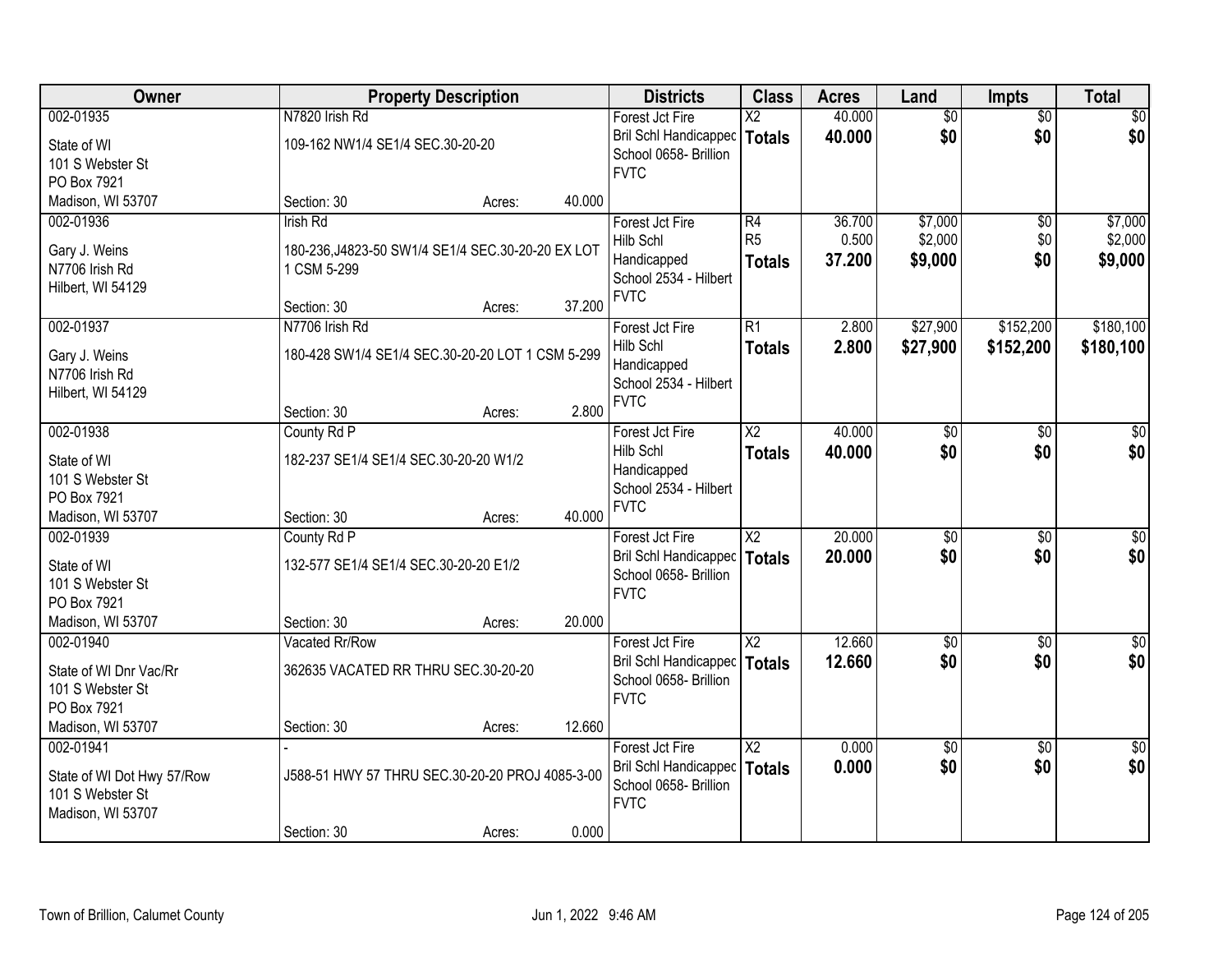| Owner                                                                             | <b>Property Description</b>                                                                                                                                                                              | <b>Districts</b>                                                                        | <b>Class</b>                                       | <b>Acres</b>               | Land                              | <b>Impts</b>                  | <b>Total</b>                      |
|-----------------------------------------------------------------------------------|----------------------------------------------------------------------------------------------------------------------------------------------------------------------------------------------------------|-----------------------------------------------------------------------------------------|----------------------------------------------------|----------------------------|-----------------------------------|-------------------------------|-----------------------------------|
| 002-01942<br>State of WI Dot Hwy 57/Row<br>101 S Webster St<br>Madison, WI 53707  | J2788-31 HWY 57 THRU SEC.30-20-20 PROJECT NO<br>4085-12-21                                                                                                                                               | Forest Jct Fire<br><b>Bril Schl Handicapped</b><br>School 0658- Brillion<br><b>FVTC</b> | $\overline{\mathsf{X2}}$<br><b>Totals</b>          | 0.390<br>0.390             | $\overline{60}$<br>\$0            | $\overline{50}$<br>\$0        | \$0<br>\$0                        |
|                                                                                   | 0.390<br>Section: 30<br>Acres:                                                                                                                                                                           |                                                                                         |                                                    |                            |                                   |                               |                                   |
| 002-01943<br>State of WI<br>101 S Webster St<br>PO Box 7921<br>Madison, WI 53707  | N7670 Irish Rd<br>94-190 NE1/4 NE1/4 SEC.31-20-20, EX PT LYG S & W<br>OF HWY<br>35.000<br>Section: 31<br>Acres:                                                                                          | Forest Jct Fire<br>Hilb Schl<br>Handicapped<br>School 2534 - Hilbert<br><b>FVTC</b>     | $\overline{\text{X2}}$<br><b>Totals</b>            | 35.000<br>35.000           | $\overline{50}$<br>\$0            | $\overline{50}$<br>\$0        | \$0<br>\$0                        |
| 002-01944<br>Kevin C. Wenzel<br>W1461 County Pp<br>Hilbert, WI 54129              | <b>Irish Rd</b><br>J926-15, J1269-56 PT NE1/4 NE1/4 SEC.31-20-20 LYG<br>S & W OF HWY, EX CSM#1103 VOL.8-3<br>3.570<br>Section: 31<br>Acres:                                                              | Forest Jct Fire<br>Hilb Schl<br>Handicapped<br>School 2534 - Hilbert<br><b>FVTC</b>     | R4<br><b>Totals</b>                                | 3.570<br>3.570             | \$700<br>\$700                    | \$0<br>\$0                    | \$700<br>\$700                    |
| 002-01945<br>Daniel J. Weins<br>N70 W13398 Brentwood<br>Menomonee Falls, WI 53051 | <b>Irish Rd</b><br>J582-18 PT NE1/4 NE1/4 SEC.31-20-20 LOT 1 CSM<br>8-3, COM 1322'W & 220'S NE/C, SELY ALG C/L HWY<br>639.09', W298.43', N549.57' TO POB LYG S & W HWY<br>1.430<br>Section: 31<br>Acres: | Forest Jct Fire<br>Hilb Schl<br>Handicapped<br>School 2534 - Hilbert<br><b>FVTC</b>     | R4<br>R <sub>5</sub><br><b>Totals</b>              | 1.110<br>0.320<br>1.430    | \$200<br>\$100<br>\$300           | $\sqrt[6]{3}$<br>\$0<br>\$0   | \$200<br>\$100<br>\$300           |
| 002-01946<br>Lucas Weins<br>N7685 Irish Rd<br>Hilbert, WI 54129                   | N7685 Irish Rd<br>88-502 NW1/4 NE1/4 SEC.31-20-20 LOT 1 CSM#2950<br>VOL.24-163<br>2.875<br>Section: 31<br>Acres:                                                                                         | Forest Jct Fire<br>Hilb Schl<br>Handicapped<br>School 2534 - Hilbert<br><b>FVTC</b>     | $\overline{R7}$<br><b>Totals</b>                   | 2.875<br>2.875             | \$30,400<br>\$30,400              | \$109,700<br>\$109,700        | \$140,100<br>\$140,100            |
| 002-01947<br>Michael O. Weins<br>N7667 Irish Rd<br>Hilbert, WI 54129              | Irish Rd<br>88-502 SW1/4 NE1/4 SEC.31-20-20 EX THT PRT OF<br>J2346-57 (24.35AC)<br>15.650<br>Section: 31<br>Acres:                                                                                       | Forest Jct Fire<br>Hilb Schl<br>Handicapped<br>School 2534 - Hilbert<br><b>FVTC</b>     | R4<br><b>Totals</b>                                | 15.650<br>15.650           | \$3,000<br>\$3,000                | \$0<br>\$0                    | \$3,000<br>\$3,000                |
| 002-01948<br>Nancy J. Weins<br>N7706 Irish Rd<br>Hilbert, WI 54129                | Irish Rd<br>88-502, J2346-58, J5802-40 THT PRT W1/2 NE1/4 &<br>THT PRT NE1/4 NW1/4 SEC. 31-20-20 DESC.<br>J2346-I56-58<br>50.000<br>Section: 31<br>Acres:                                                | Forest Jct Fire<br>Hilb Schl<br>Handicapped<br>School 2534 - Hilbert<br><b>FVTC</b>     | FM <sub>8</sub><br>R <sub>4</sub><br><b>Totals</b> | 35.000<br>15.000<br>50.000 | (\$105,000)<br>\$2,900<br>\$2,900 | $\overline{50}$<br>\$0<br>\$0 | $\sqrt{50}$<br>\$2,900<br>\$2,900 |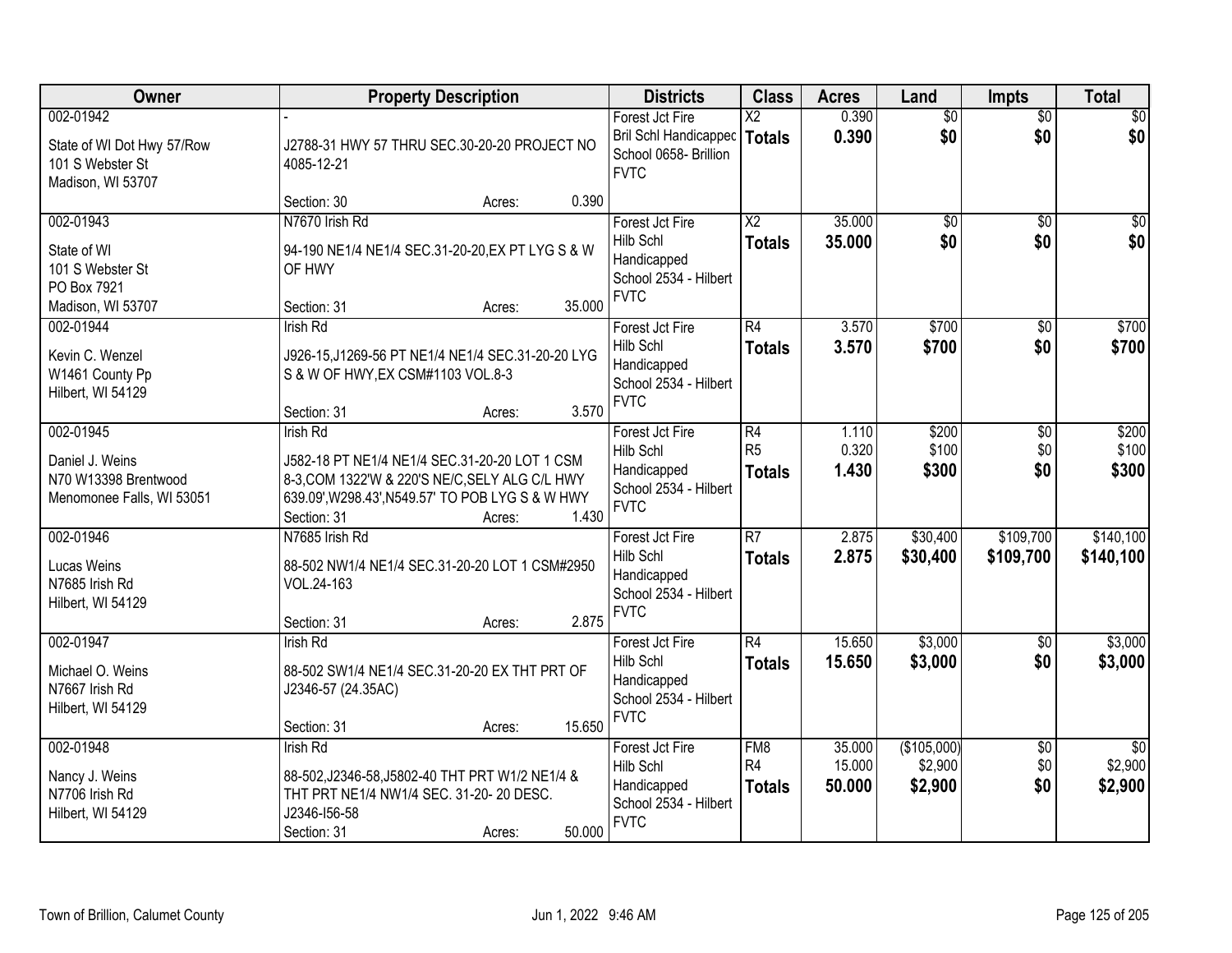| Owner                                                                                |                                                                                                             | <b>Property Description</b> |                                                                                     | <b>Districts</b>                                                                    | <b>Class</b>                                             | <b>Acres</b>                         | Land                                          | <b>Impts</b>                       | <b>Total</b>                                      |
|--------------------------------------------------------------------------------------|-------------------------------------------------------------------------------------------------------------|-----------------------------|-------------------------------------------------------------------------------------|-------------------------------------------------------------------------------------|----------------------------------------------------------|--------------------------------------|-----------------------------------------------|------------------------------------|---------------------------------------------------|
| 002-01949<br>Jeffry D. Kopecky<br>N7545 Irish Rd<br>Hilbert, WI 54129                | N7545 Irish Rd<br>J926-15-J1269-56 SE1/4 NE1/4 SEC.31-20-20 LOT 1<br>CSM#3340 VOL.29-7                      |                             | Forest Jct Fire<br>Hilb Schl<br>Handicapped<br>School 2534 - Hilbert<br><b>FVTC</b> | $\overline{R1}$<br><b>Totals</b>                                                    | 3.180<br>3.180                                           | \$30,000<br>\$30,000                 | \$194,000<br>\$194,000                        | \$224,000<br>\$224,000             |                                                   |
|                                                                                      | Section: 31                                                                                                 | Acres:                      | 3.180                                                                               |                                                                                     |                                                          |                                      |                                               |                                    |                                                   |
| 002-01950<br>State of WI<br>101 S Webster St<br>PO Box 7921<br>Madison, WI 53707     | <b>Irish Rd</b><br>94-190 SE1/4 NE1/4 SEC.31-20-20 PRT LYG N & E OF<br><b>HWY</b><br>Section: 31            | Acres:                      | 7.500                                                                               | Forest Jct Fire<br>Hilb Schl<br>Handicapped<br>School 2534 - Hilbert<br><b>FVTC</b> | $\overline{\text{X2}}$<br><b>Totals</b>                  | 7.500<br>7.500                       | $\overline{50}$<br>\$0                        | \$0<br>\$0                         | \$0<br>\$0                                        |
| 002-01951<br>Kay M. Weins<br>N7667 Irish Rd<br>Hilbert, WI 54129                     | Ott Rd<br>88-502 NE1/4 NW FRAC 1/4 SEC.31-20-20 EX W2RDS<br>& EX THT PRT J2346-57 (19.53 AC)<br>Section: 31 | Acres:                      | 19.470                                                                              | Forest Jct Fire<br>Hilb Schl<br>Handicapped<br>School 2534 - Hilbert<br><b>FVTC</b> | $\overline{R4}$<br>R <sub>5</sub><br><b>Totals</b>       | 17.720<br>1.750<br>19.470            | \$3,100<br>\$5,300<br>\$8,400                 | \$0<br>\$0<br>\$0                  | \$3,100<br>\$5,300<br>\$8,400                     |
| 002-01952<br>Funny Frog Farm, LLC<br>N7706 Irish Rd<br>Hilbert, WI 54129             | Hwy 57<br>J588-49, J4270-4 W1/2 NW FRAC 1/4 SEC.31-20-20 EX<br>RR &EX HWY ROW J588-49 .07A<br>Section: 31   | Acres:                      | 62.080                                                                              | Forest Jct Fire<br>Hilb Schl<br>Handicapped<br>School 2534 - Hilbert<br><b>FVTC</b> | FM <sub>8</sub><br>R4<br>R <sub>5</sub><br><b>Totals</b> | 28.000<br>20.220<br>13.860<br>62.080 | ( \$84,000)<br>\$3,500<br>\$9,000<br>\$12,500 | $\sqrt[6]{3}$<br>\$0<br>\$0<br>\$0 | $\overline{50}$<br>\$3,500<br>\$9,000<br>\$12,500 |
| 002-01953<br>Daniel J. Weins<br>N70 W13398 Brentwood Dr<br>Menomonee Falls, WI 53051 | Ott Rd<br>J2010-6 SE1/4 NW FRAC 1/4 SEC.31-20-20 & W2RDS<br>NE1/4 NW FRAC 1/4<br>Section: 31                | Acres:                      | 41.000                                                                              | Forest Jct Fire<br>Hilb Schl<br>Handicapped<br>School 2534 - Hilbert<br><b>FVTC</b> | $\overline{R4}$<br>R <sub>5</sub><br><b>Totals</b>       | 37.000<br>4.000<br>41.000            | \$5,800<br>\$2,600<br>\$8,400                 | $\overline{50}$<br>\$0<br>\$0      | \$5,800<br>\$2,600<br>\$8,400                     |
| 002-01954<br>Keith Propson<br>N8379 State Highway 55<br>Menasha, WI 54952            | State Highway 57<br>J926-15, J1269-56 NE1/4 SW FRAC 1/4 SEC.31-20-20<br>N17.5AC AKA N35RDS<br>Section: 31   | Acres:                      | 17.500                                                                              | Forest Jct Fire<br>Hilb Schl<br>Handicapped<br>School 2534 - Hilbert<br><b>FVTC</b> | FM <sub>6</sub><br><b>Totals</b>                         | 17.500<br>17.500                     | ( \$52,500)<br>\$0                            | $\overline{50}$<br>\$0             | \$0<br>\$0                                        |
| 002-01955<br>Michael R. Schroeder<br>N7447 Irish Rd<br>Hilbert, WI 54129             | State Highway 57<br>J1004-43, J2653-19 NE1/4 SW FRAC 1/4 SEC.31-20-20<br>S45RDS<br>Section: 31              | Acres:                      | 22.500                                                                              | Forest Jct Fire<br>Hilb Schl<br>Handicapped<br>School 2534 - Hilbert<br><b>FVTC</b> | R4<br>R <sub>5</sub><br><b>Totals</b>                    | 6.500<br>16.000<br>22.500            | \$1,300<br>\$11,200<br>\$12,500               | $\overline{60}$<br>\$0<br>\$0      | \$1,300<br>\$11,200<br>\$12,500                   |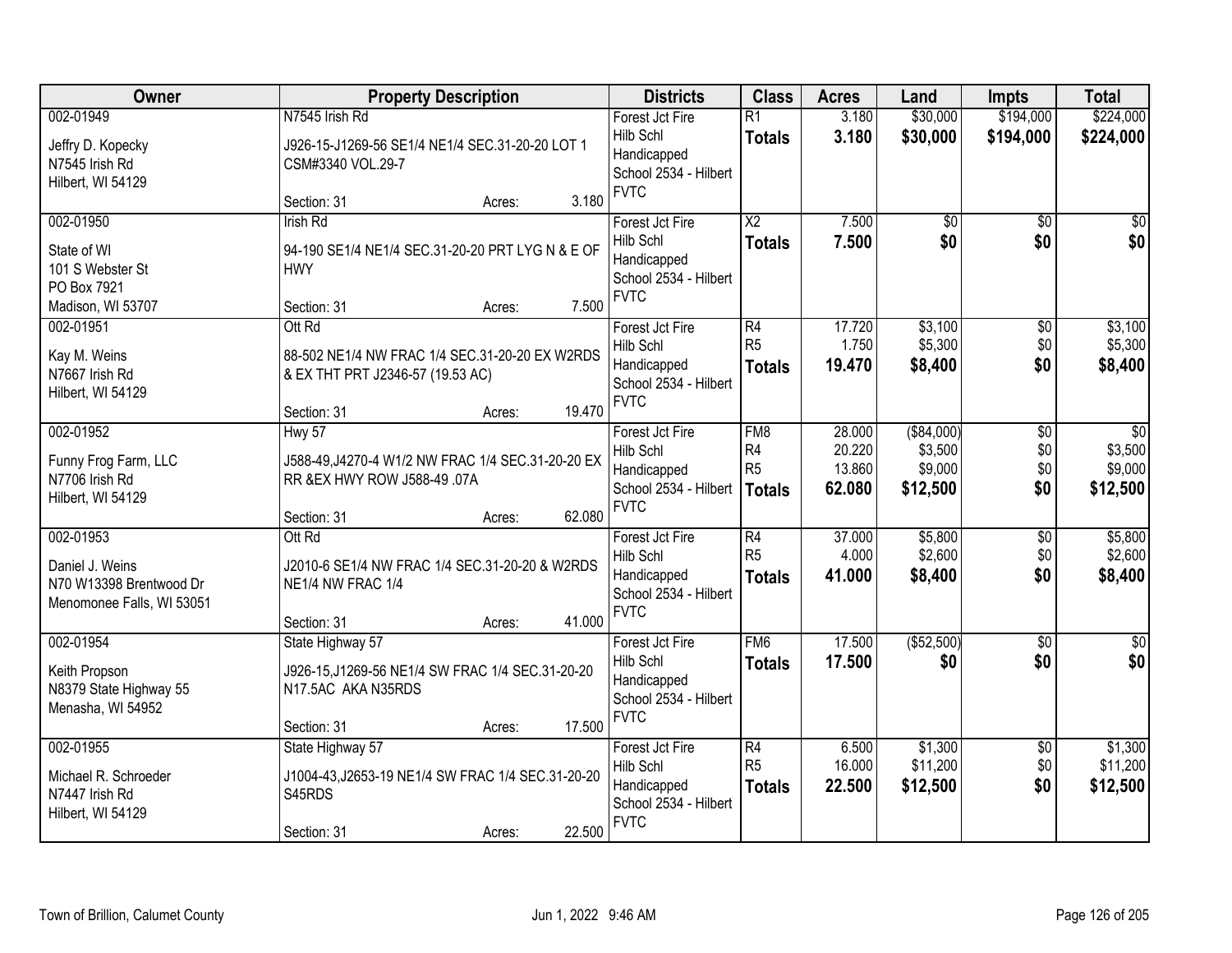| Owner                                                                               | <b>Property Description</b>                                                                                                                                                                    | <b>Districts</b>                                                                                       | <b>Class</b>                                                         | <b>Acres</b>                        | Land                                     | <b>Impts</b>                               | <b>Total</b>                               |
|-------------------------------------------------------------------------------------|------------------------------------------------------------------------------------------------------------------------------------------------------------------------------------------------|--------------------------------------------------------------------------------------------------------|----------------------------------------------------------------------|-------------------------------------|------------------------------------------|--------------------------------------------|--------------------------------------------|
| 002-01956<br>Gehl Carol H Revoc Tr<br>PO Box 303<br>Hilbert, WI 54129               | W2432 Crosstown Rd<br>179-366, J3741-41 SW SW FRAC 1/4 SEC.31-20-20 LOT<br>2 CSM#3402 VOL.29-201                                                                                               | Forest Jct Fire<br>Hilb Schl<br>Handicapped<br>School 2534 - Hilbert<br><b>FVTC</b>                    | $\overline{R4}$<br><b>Totals</b>                                     | 1.650<br>1.650                      | \$300<br>\$300                           | $\overline{50}$<br>\$0                     | \$300<br>\$300                             |
| 002-01957<br>Paul O. Gehl<br>PO Box 303<br>Hilbert, WI 54129<br>002-01958           | 1.650<br>Section: 31<br>Acres:<br>Crosstown Rd<br>J3638-19 J3892-15 SW FRAC1/4 SEC.31-20-20 W1/2<br>W1/2 EX .25AC HWY 57/ROW J2748-41<br>33.780<br>Section: 31<br>Acres:<br>W2332 Crosstown Rd | Forest Jct Fire<br>Hilb Schl<br>Handicapped<br>School 2534 - Hilbert<br><b>FVTC</b><br>Forest Jct Fire | R4<br>R <sub>5</sub><br><b>Totals</b><br>R2                          | 33.420<br>0.360<br>33.780<br>25.000 | \$6,000<br>\$200<br>\$6,200<br>\$94,500  | $\overline{50}$<br>\$0<br>\$0<br>\$388,100 | \$6,000<br>\$200<br>\$6,200<br>\$482,600   |
| <b>Lunda Construction Company</b><br>620 Gebhardt Rd<br>Black River Falls, WI 54615 | 149-320, 153-723, J16-34 SE1/4 SW FRAC 1/4<br>SEC.31-20-20 EX DOC#362635<br>40.000<br>Section: 31<br>Acres:                                                                                    | Hilb Schl<br>Handicapped<br>School 2534 - Hilbert<br><b>FVTC</b>                                       | R <sub>5</sub><br><b>Totals</b>                                      | 15.000<br>40.000                    | \$9,600<br>\$104,100                     | \$0<br>\$388,100                           | \$9,600<br>\$492,200                       |
| 002-01959<br>Jessica A. Wenzel<br>W1461 County Pp<br>Hilbert, WI 54129              | <b>Irish Rd</b><br>J926-15, J1269-56 NE1/4 SE1/4 SEC.31-20-20 N17.5AC<br>17.500<br>Section: 31<br>Acres:                                                                                       | Forest Jct Fire<br>Hilb Schl<br>Handicapped<br>School 2534 - Hilbert<br><b>FVTC</b>                    | $\overline{R4}$<br><b>Totals</b>                                     | 17.500<br>17.500                    | \$3,300<br>\$3,300                       | \$0<br>\$0                                 | \$3,300<br>\$3,300                         |
| 002-01960<br>Michael R. Schroeder<br>N7447 Irish Rd<br>Hilbert, WI 54129            | N7447 Irish Rd<br>J1004-43, J2653-19 NE1/4 SE1/4 SEC.31-20-20<br>S45RDS<br>22.500<br>Section: 31<br>Acres:                                                                                     | Forest Jct Fire<br>Hilb Schl<br>Handicapped<br>School 2534 - Hilbert<br><b>FVTC</b>                    | $\overline{R1}$<br>R <sub>4</sub><br>R <sub>5</sub><br><b>Totals</b> | 3.000<br>19.250<br>0.250<br>22.500  | \$29,000<br>\$3,700<br>\$200<br>\$32,900 | \$215,500<br>\$0<br>\$0<br>\$215,500       | \$244,500<br>\$3,700<br>\$200<br>\$248,400 |
| 002-01961<br>Keith Propson<br>N8379 State Highway 55<br>Menasha, WI 54952           | Crosstown Rd<br>J926-15, J1269-56 NW1/4 SE1/4 SEC.31-20-20 N17.5A<br>AKA N35RDS<br>17.500<br>Section: 31<br>Acres:                                                                             | Forest Jct Fire<br>Hilb Schl<br>Handicapped<br>School 2534 - Hilbert<br><b>FVTC</b>                    | FM <sub>6</sub><br>R <sub>5</sub><br><b>Totals</b>                   | 13.000<br>4.500<br>17.500           | ( \$39,000)<br>\$3,000<br>\$3,000        | $\sqrt{6}$<br>\$0<br>\$0                   | $\overline{30}$<br>\$3,000<br>\$3,000      |
| 002-01962<br>Michael R. Schroeder<br>N7447 Irish Rd<br>Hilbert, WI 54129            | Crosstown Rd<br>J1004-43, J2653-19 S45RDS NW1/4 SE1/4 SEC.31-<br>$20 - 20$<br>22.500<br>Section: 31<br>Acres:                                                                                  | Forest Jct Fire<br>Hilb Schl<br>Handicapped<br>School 2534 - Hilbert<br><b>FVTC</b>                    | R4<br>R <sub>5</sub><br><b>Totals</b>                                | 4.500<br>18.000<br>22.500           | \$700<br>\$12,200<br>\$12,900            | $\overline{30}$<br>\$0<br>\$0              | \$700<br>\$12,200<br>\$12,900              |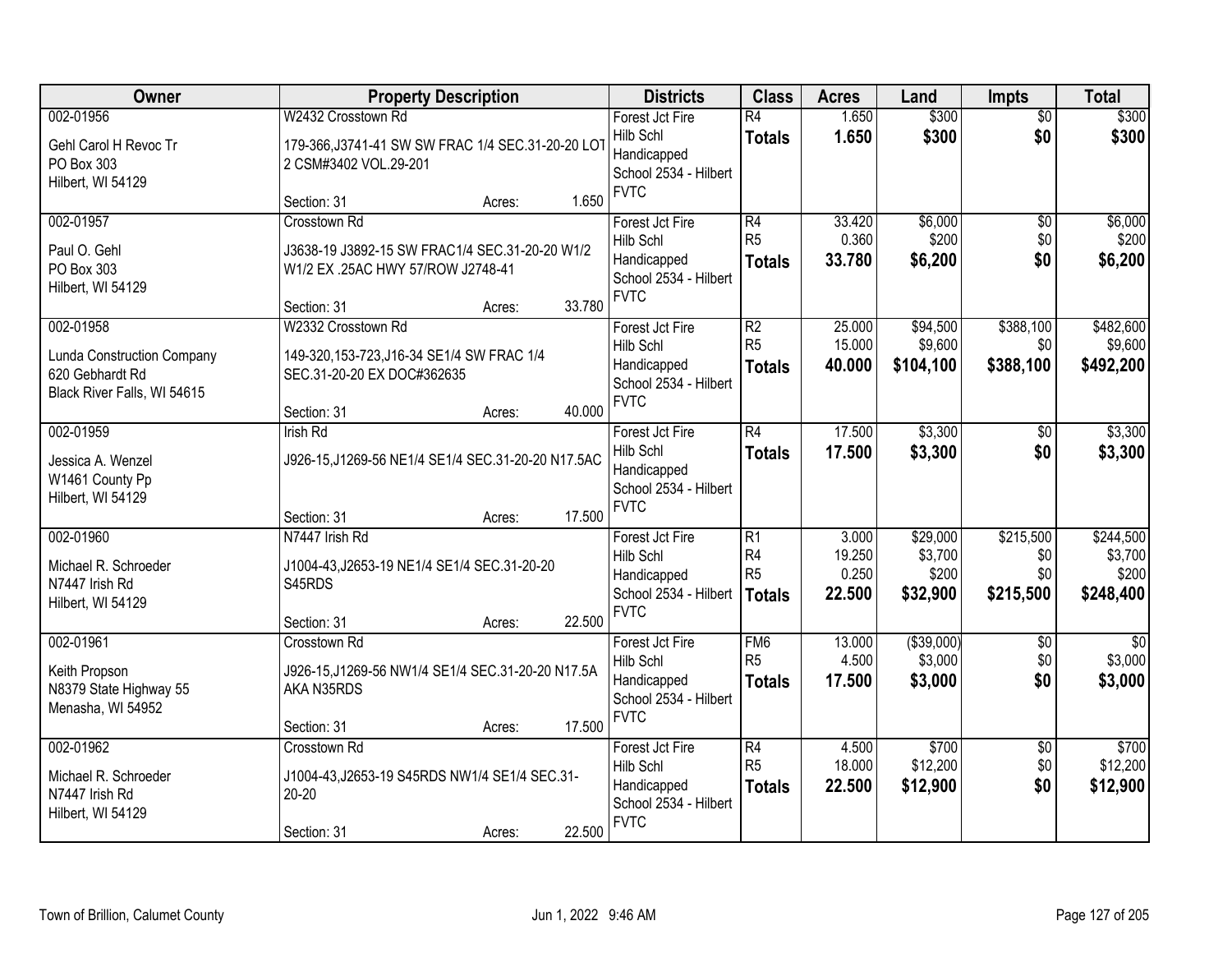| Owner                                                                                       | <b>Property Description</b>                                                                                                                       | <b>Districts</b>                                                                    | <b>Class</b>                                       | <b>Acres</b>              | Land                            | Impts                         | <b>Total</b>                      |
|---------------------------------------------------------------------------------------------|---------------------------------------------------------------------------------------------------------------------------------------------------|-------------------------------------------------------------------------------------|----------------------------------------------------|---------------------------|---------------------------------|-------------------------------|-----------------------------------|
| 002-01963<br>Gehl Carol H Revoc Tr<br>PO Box 303<br>Hilbert, WI 54129                       | Crosstown Rd<br>J2929-18, J3095-3, 330099, 330100 SW1/4 SE1/4 SEC.<br>31-20-20 EX S545' OF W400'                                                  | Forest Jct Fire<br>Hilb Schl<br>Handicapped<br>School 2534 - Hilbert<br><b>FVTC</b> | $\overline{R4}$<br>R <sub>5</sub><br><b>Totals</b> | 31.750<br>3.250<br>35.000 | \$6,100<br>\$2,100<br>\$8,200   | $\overline{50}$<br>\$0<br>\$0 | \$6,100<br>\$2,100<br>\$8,200     |
|                                                                                             | 35.000<br>Section: 31<br>Acres:                                                                                                                   |                                                                                     |                                                    |                           |                                 |                               |                                   |
| 002-01964<br>Glen P. Schaffer<br>W2278 Crosstown Rd<br>Hilbert, WI 54129                    | W2278 Crosstown Rd<br>J526-48, J1761-41 COM SW/C SW1/4 SE1/4 SEC.<br>31-20-20, N545', E400', S545', W400'TO POB<br>5.000<br>Section: 31<br>Acres: | Forest Jct Fire<br>Hilb Schl<br>Handicapped<br>School 2534 - Hilbert<br><b>FVTC</b> | $\overline{R1}$<br>R <sub>5</sub><br><b>Totals</b> | 3.000<br>2.000<br>5.000   | \$29,000<br>\$4,600<br>\$33,600 | \$140,400<br>\$0<br>\$140,400 | \$169,400<br>\$4,600<br>\$174,000 |
| 002-01965<br>Jamie M. Pomeroy<br>W2150 Crosstown Rd<br>Hilbert, WI 54129                    | W2150 Crosstown Rd<br>J1004-43, J3164-33 SE1/4 SE1/4 SEC.31-20-20 LOT 1<br>CSM#3543 VOL.31-143<br>3.000<br>Section: 31<br>Acres:                  | Forest Jct Fire<br>Hilb Schl<br>Handicapped<br>School 2534 - Hilbert<br><b>FVTC</b> | $\overline{R1}$<br>R <sub>4</sub><br><b>Totals</b> | 1.000<br>2.000<br>3.000   | \$14,500<br>\$400<br>\$14,900   | \$207,100<br>\$0<br>\$207,100 | \$221,600<br>\$400<br>\$222,000   |
| 002-01966<br>Michael T. Ortlieb<br>W2104 Crosstown Rd<br>Hilbert, WI 54129                  | W2104 Crosstown Rd<br>159-214, J493-33 SE1/4 SE1/4 SEC.31-20-20 S299' OF<br>E266' - INCL CSM 4-37<br>1.840<br>Section: 31<br>Acres:               | Forest Jct Fire<br>Hilb Schl<br>Handicapped<br>School 2534 - Hilbert<br><b>FVTC</b> | $\overline{R1}$<br><b>Totals</b>                   | 1.840<br>1.840            | \$22,100<br>\$22,100            | \$81,800<br>\$81,800          | \$103,900<br>\$103,900            |
| 002-01967<br>State of WI Dnr Vac/Rr<br>101 S Webster St<br>PO Box 7921<br>Madison, WI 53707 | 362635 VACATED RR THRU SEC.31-20-20<br>12.120<br>Section: 31<br>Acres:                                                                            | Forest Jct Fire<br>Hilb Schl<br>Handicapped<br>School 2534 - Hilbert<br><b>FVTC</b> | $\overline{\text{X2}}$<br><b>Totals</b>            | 12.120<br>12.120          | $\overline{50}$<br>\$0          | $\overline{50}$<br>\$0        | $\overline{50}$<br>\$0            |
| 002-01968<br>State of WI Dot Hwy 57/Row<br>101 S Webster St<br>Madison, WI 53707            | Hwy 57<br>J588-49 HWY 57/ROW THRU SEC.31-20-20 PROJ<br>4085-3-00<br>0.070<br>Section: 31<br>Acres:                                                | Forest Jct Fire<br>Hilb Schl<br>Handicapped<br>School 2534 - Hilbert<br><b>FVTC</b> | $\overline{\text{X2}}$<br><b>Totals</b>            | 0.070<br>0.070            | \$0<br>\$0                      | $\overline{60}$<br>\$0        | $\sqrt{50}$<br>\$0                |
| 002-01969<br>State of WI Dot Hwy 57/Row<br>101 S Webster St<br>Madison, WI 53707            | J2748-41 HWY 57 THRU SEC.31-20-20 PROJECT NO<br>4085-12-21<br>0.250<br>Section: 31<br>Acres:                                                      | Forest Jct Fire<br>Hilb Schl<br>Handicapped<br>School 2534 - Hilbert<br><b>FVTC</b> | $\overline{\text{X2}}$<br><b>Totals</b>            | 0.250<br>0.250            | \$0<br>\$0                      | $\overline{50}$<br>\$0        | \$0<br>\$0                        |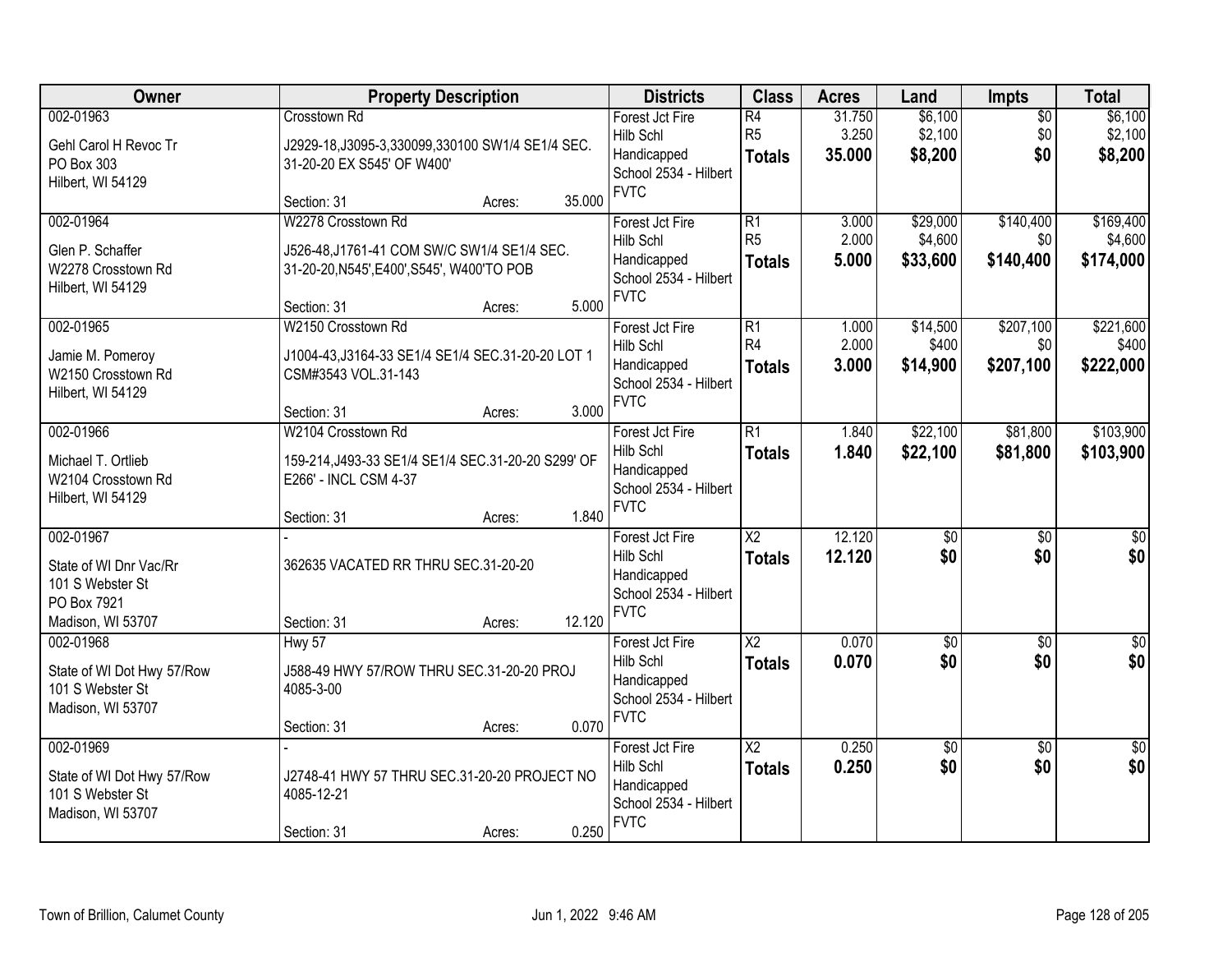| Owner                            | <b>Property Description</b>               |        |        | <b>Districts</b>                     | <b>Class</b>           | <b>Acres</b> | Land            | <b>Impts</b>    | <b>Total</b>    |
|----------------------------------|-------------------------------------------|--------|--------|--------------------------------------|------------------------|--------------|-----------------|-----------------|-----------------|
| 002-01970                        | W1727 Conservation Rd                     |        |        | Forest Jct Fire                      | $\overline{\text{X2}}$ | 40.000       | $\overline{50}$ | $\overline{50}$ | $\sqrt{50}$     |
| State of WI                      | 91-390 NE1/4 NE1/4 SEC.32-20-20           |        |        | Hilb Schl                            | <b>Totals</b>          | 40.000       | \$0             | \$0             | \$0             |
| 101 S Webster St                 |                                           |        |        | Handicapped                          |                        |              |                 |                 |                 |
| PO Box 7921                      |                                           |        |        | School 2534 - Hilbert                |                        |              |                 |                 |                 |
| Madison, WI 53707                | Section: 32                               | Acres: | 40.000 | <b>FVTC</b>                          |                        |              |                 |                 |                 |
| 002-01971                        | <b>Conservation Rd</b>                    |        |        | Forest Jct Fire                      | $\overline{\text{X2}}$ | 39.000       | $\overline{50}$ | $\overline{50}$ | $\sqrt{50}$     |
| State of WI                      | 91-390 NW1/4 NE1/4 SEC.32-20-20, EX W2RDS |        |        | Hilb Schl                            | <b>Totals</b>          | 39.000       | \$0             | \$0             | \$0             |
| 101 S Webster St                 |                                           |        |        | Handicapped                          |                        |              |                 |                 |                 |
| PO Box 7921                      |                                           |        |        | School 2534 - Hilbert                |                        |              |                 |                 |                 |
| Madison, WI 53707                | Section: 32                               | Acres: | 39.000 | <b>FVTC</b>                          |                        |              |                 |                 |                 |
| 002-01972                        |                                           |        |        | Forest Jct Fire                      | X <sub>2</sub>         | 41.000       | \$0             | \$0             | $\overline{50}$ |
|                                  |                                           |        |        | Hilb Schl                            | <b>Totals</b>          | 41.000       | \$0             | \$0             | \$0             |
| State of WI                      | 91-255 SW1/4 NE1/4 & W2RDS NW1/4 NE1/4    |        |        | Handicapped                          |                        |              |                 |                 |                 |
| 101 S Webster St                 | SEC.32-20-20                              |        |        | School 2534 - Hilbert                |                        |              |                 |                 |                 |
| PO Box 7921<br>Madison, WI 53707 | Section: 32                               | Acres: | 41.000 | <b>FVTC</b>                          |                        |              |                 |                 |                 |
| 002-01973                        | <b>Conservation Rd</b>                    |        |        | Forest Jct Fire                      | $\overline{\text{X2}}$ | 40.000       | $\overline{60}$ | \$0             | $\sqrt{50}$     |
|                                  |                                           |        |        | Hilb Schl                            | <b>Totals</b>          | 40.000       | \$0             | \$0             | \$0             |
| State of WI                      | 91-390 SE1/4 NE1/4 SEC.32-20-20           |        |        | Handicapped                          |                        |              |                 |                 |                 |
| 101 S Webster St                 |                                           |        |        | School 2534 - Hilbert                |                        |              |                 |                 |                 |
| PO Box 7921                      |                                           |        |        | <b>FVTC</b>                          |                        |              |                 |                 |                 |
| Madison, WI 53707                | Section: 32                               | Acres: | 40.000 |                                      |                        |              |                 |                 |                 |
| 002-01974                        | <b>Conservation Rd</b>                    |        |        | Forest Jct Fire                      | R4                     | 3.000        | \$400           | \$0             | \$400           |
| Paul G. Berghuis                 | J4720-35, J4741-46, J5766-28 NE1/4 NW1/4  |        |        | Hilb Schl                            | R <sub>5</sub>         | 37.000       | \$51,200        | \$0             | \$51,200        |
| N7990 Church St                  | SEC.32-20-20                              |        |        | Handicapped                          | <b>Totals</b>          | 40.000       | \$51,600        | \$0             | \$51,600        |
| Brillion, WI 54110               |                                           |        |        | School 2534 - Hilbert<br><b>FVTC</b> |                        |              |                 |                 |                 |
|                                  | Section: 32                               | Acres: | 40.000 |                                      |                        |              |                 |                 |                 |
| 002-01975                        | <b>Irish Rd</b>                           |        |        | Forest Jct Fire                      | $\overline{X2}$        | 40.000       | $\overline{60}$ | $\overline{50}$ | $\overline{50}$ |
| State of WI                      | 123-706,94-190 NW1/4 NW1/4 SEC.32-20-20   |        |        | Hilb Schl                            | <b>Totals</b>          | 40.000       | \$0             | \$0             | \$0             |
| 101 S Webster St                 |                                           |        |        | Handicapped                          |                        |              |                 |                 |                 |
| PO Box 7921                      |                                           |        |        | School 2534 - Hilbert                |                        |              |                 |                 |                 |
| Madison, WI 53707                | Section: 32                               | Acres: | 40.000 | <b>FVTC</b>                          |                        |              |                 |                 |                 |
| 002-01976                        | N7570 Irish Rd                            |        |        | Forest Jct Fire                      | $\overline{X2}$        | 40.000       | $\overline{60}$ | $\overline{50}$ | $\sqrt{50}$     |
|                                  |                                           |        |        | Hilb Schl                            | <b>Totals</b>          | 40.000       | \$0             | \$0             | \$0             |
| State of WI                      | 94-190 SW1/4 NW1/4 SEC.32-20-20           |        |        | Handicapped                          |                        |              |                 |                 |                 |
| 101 S Webster St<br>PO Box 7921  |                                           |        |        | School 2534 - Hilbert                |                        |              |                 |                 |                 |
| Madison, WI 53707                | Section: 32                               | Acres: | 40.000 | <b>FVTC</b>                          |                        |              |                 |                 |                 |
|                                  |                                           |        |        |                                      |                        |              |                 |                 |                 |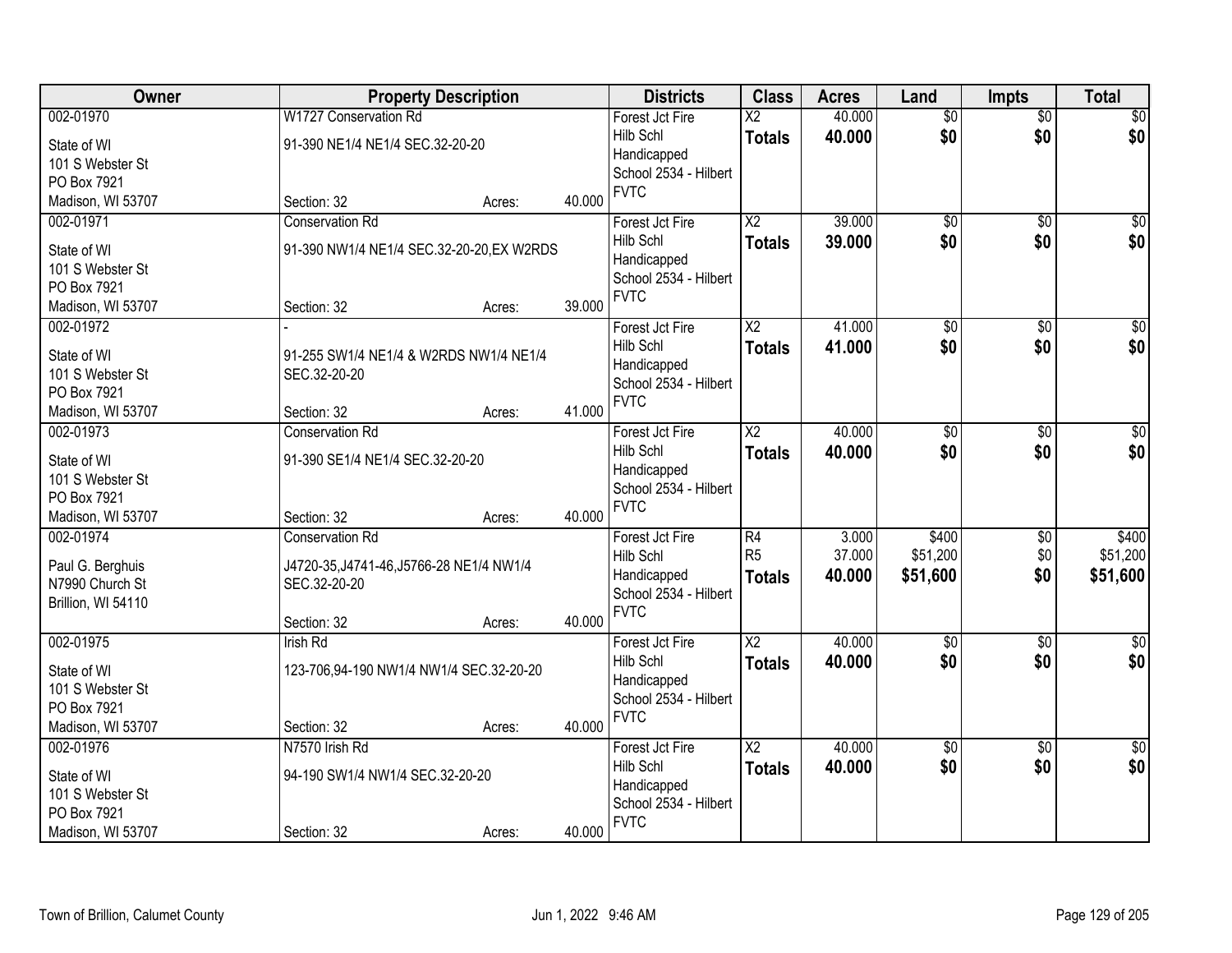| Owner                            |                                                        | <b>Property Description</b> |        | <b>Districts</b>             | <b>Class</b>                            | <b>Acres</b>     | Land                   | <b>Impts</b>           | <b>Total</b>           |
|----------------------------------|--------------------------------------------------------|-----------------------------|--------|------------------------------|-----------------------------------------|------------------|------------------------|------------------------|------------------------|
| 002-01977                        | <b>Irish Rd</b>                                        |                             |        | Forest Jct Fire<br>Hilb Schl | $\overline{\text{X2}}$<br><b>Totals</b> | 40.000<br>40.000 | $\overline{50}$<br>\$0 | $\overline{50}$<br>\$0 | $\sqrt{50}$<br>\$0     |
| State of WI                      | 91-255,94-190 SE1/4 NW1/4 SEC.32-20-20                 |                             |        | Handicapped                  |                                         |                  |                        |                        |                        |
| 101 S Webster St<br>PO Box 7921  |                                                        |                             |        | School 2534 - Hilbert        |                                         |                  |                        |                        |                        |
| Madison, WI 53707                | Section: 32                                            | Acres:                      | 40.000 | <b>FVTC</b>                  |                                         |                  |                        |                        |                        |
| 002-01978                        | <b>Irish Rd</b>                                        |                             |        | Forest Jct Fire              | $\overline{\text{X2}}$                  | 40.000           | $\overline{50}$        | $\overline{50}$        | $\sqrt{50}$            |
|                                  |                                                        |                             |        | Hilb Schl                    | <b>Totals</b>                           | 40.000           | \$0                    | \$0                    | \$0                    |
| State of WI                      | 91-255,123-338 NE1/4 SW1/4 SEC.32-20-20                |                             |        | Handicapped                  |                                         |                  |                        |                        |                        |
| 101 S Webster St                 |                                                        |                             |        | School 2534 - Hilbert        |                                         |                  |                        |                        |                        |
| PO Box 7921<br>Madison, WI 53707 | Section: 32                                            | Acres:                      | 40.000 | <b>FVTC</b>                  |                                         |                  |                        |                        |                        |
| 002-01979                        | <b>Irish Rd</b>                                        |                             |        | Forest Jct Fire              | X <sub>2</sub>                          | 25.000           | \$0                    | \$0                    | $\overline{50}$        |
|                                  |                                                        |                             |        | Hilb Schl                    | <b>Totals</b>                           | 25.000           | \$0                    | \$0                    | \$0                    |
| State of WI                      | 123-338 E25A OF NW1/4 SW1/4 SEC.32- 20-20              |                             |        | Handicapped                  |                                         |                  |                        |                        |                        |
| 101 S Webster St                 |                                                        |                             |        | School 2534 - Hilbert        |                                         |                  |                        |                        |                        |
| PO Box 7921<br>Madison, WI 53707 | Section: 32                                            | Acres:                      | 25.000 | <b>FVTC</b>                  |                                         |                  |                        |                        |                        |
| 002-01980                        | N7444 Irish Rd                                         |                             |        | Forest Jct Fire              | R1                                      | 2.000            | \$23,500               | \$101,500              | \$125,000              |
|                                  |                                                        |                             |        | Hilb Schl                    | R <sub>5</sub>                          | 9.000            | \$36,000               | \$0                    | \$36,000               |
| David Gambsky Sue G. Eldred      | J637-49, J3212-49 NW1/4 SW1/4 SEC.32-20-20, EX E25/    |                             |        | Handicapped                  | R <sub>6</sub>                          | 4.000            | \$13,600               | \$0                    | \$13,600               |
| N7444 Irish Rd                   |                                                        |                             |        | School 2534 - Hilbert        | Totals                                  | 15.000           | \$73,100               | \$101,500              | \$174,600              |
| Hilbert, WI 54129                | Section: 32                                            |                             | 15.000 | <b>FVTC</b>                  |                                         |                  |                        |                        |                        |
| 002-01981                        | Crosstown Rd                                           | Acres:                      |        | Forest Jct Fire              | $\overline{R4}$                         | 38.500           | \$7,400                | $\overline{50}$        | \$7,400                |
|                                  |                                                        |                             |        | Hilb Schl                    | R <sub>5</sub>                          | 1.500            | \$100                  | \$0                    | \$100                  |
| Paul O. Gehl                     | 178-346, J377-21 SW1/4 SW1/4 SEC.32-20-20 COM          |                             |        | Handicapped                  | <b>Totals</b>                           | 40.000           | \$7,500                | \$0                    | \$7,500                |
| PO Box 303                       | SW/C SEC 32, N1330.81', E1629.99', S870.07', W903.10', |                             |        | School 2534 - Hilbert        |                                         |                  |                        |                        |                        |
| Hilbert, WI 54129                | S461.44', W711'TO POB                                  |                             |        | <b>FVTC</b>                  |                                         |                  |                        |                        |                        |
|                                  | Section: 32                                            | Acres:                      | 40.000 |                              | $\overline{R1}$                         |                  |                        |                        |                        |
| 002-01982                        | W2022 Crosstown Rd                                     |                             |        | Forest Jct Fire<br>Hilb Schl | <b>Totals</b>                           | 5.000<br>5.000   | \$40,000<br>\$40,000   | \$166,200<br>\$166,200 | \$206,200<br>\$206,200 |
| Michael M. Gehl                  | J377-21, J3669-57 SW1/4 SW1/4 SEC.32-20-20 LOT 1       |                             |        | Handicapped                  |                                         |                  |                        |                        |                        |
| W2022 Crosstown Rd               | CSM#1965 VOL.14-83 COM711'E SW/C, E472', N461.44       |                             |        | School 2534 - Hilbert        |                                         |                  |                        |                        |                        |
| Hilbert, WI 54129                | W472', S461.44'TO POB, RES 33' RD/ROW                  |                             |        | <b>FVTC</b>                  |                                         |                  |                        |                        |                        |
|                                  | Section: 32                                            | Acres:                      | 5.000  |                              |                                         |                  |                        |                        |                        |
| 002-01983                        | Crosstown Rd                                           |                             |        | Forest Jct Fire<br>Hilb Schl | R4<br>R <sub>5</sub>                    | 23.070<br>11.350 | \$4,500<br>\$7,000     | $\overline{30}$<br>\$0 | \$4,500<br>\$7,000     |
| Flora Louise Gehl                | 178-346, J377-21 SE1/4 SW1/4 & PRT SW1/4 SW1/4         |                             |        | Handicapped                  |                                         | 34.420           | \$11,500               | \$0                    | \$11,500               |
| 5455 W 208th St                  | SEC.32-20-20 EX PRT LOT 1 CSM#2570 V.20-147 EX         |                             |        | School 2534 - Hilbert        | <b>Totals</b>                           |                  |                        |                        |                        |
| Bucyrus, KS 66013                | DOC#465883                                             |                             |        | <b>FVTC</b>                  |                                         |                  |                        |                        |                        |
|                                  | Section: 32                                            | Acres:                      | 34.420 |                              |                                         |                  |                        |                        |                        |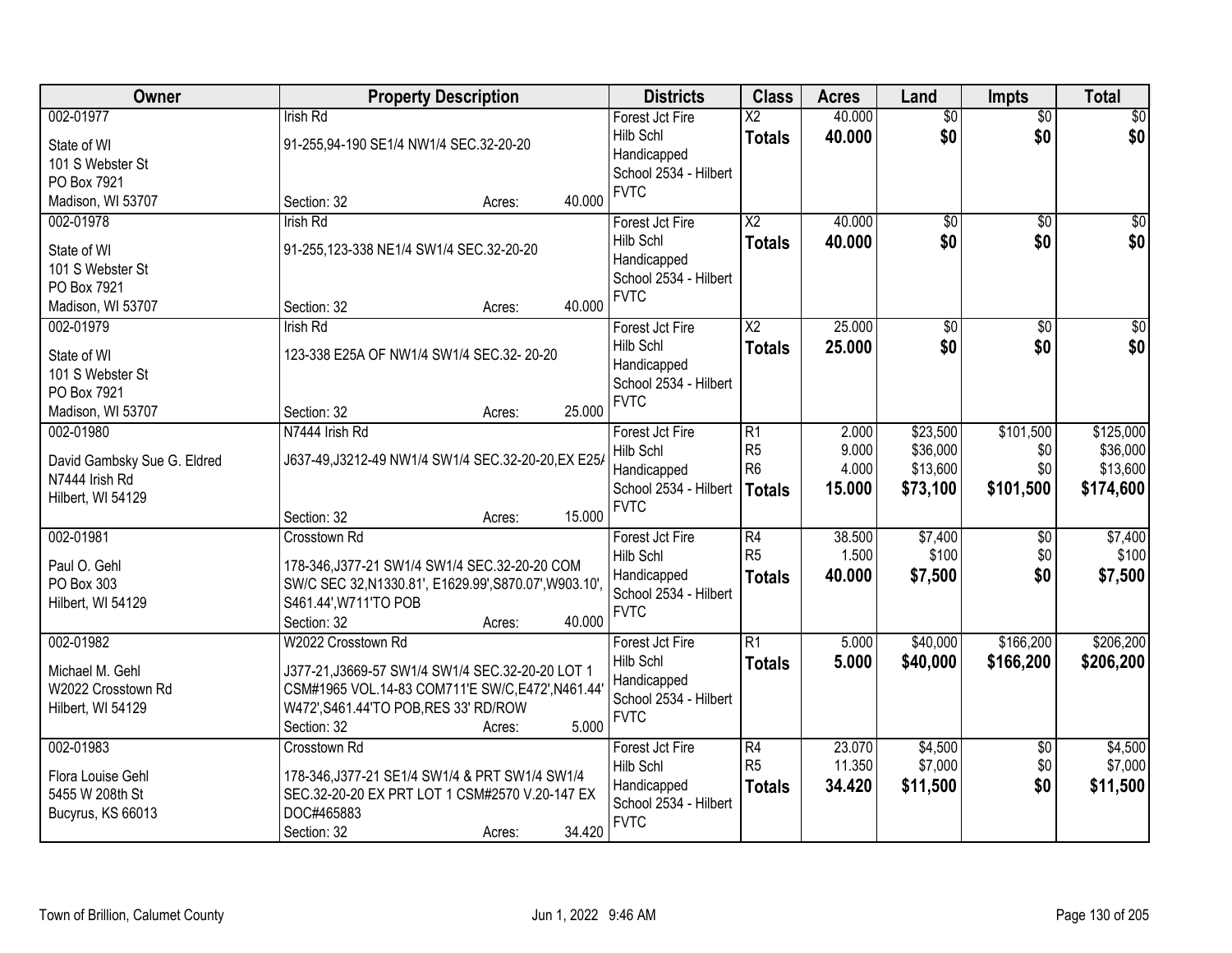| Owner                      |                                                  | <b>Property Description</b> |        | <b>Districts</b>                     | <b>Class</b>             | <b>Acres</b> | Land            | Impts           | <b>Total</b>     |
|----------------------------|--------------------------------------------------|-----------------------------|--------|--------------------------------------|--------------------------|--------------|-----------------|-----------------|------------------|
| 002-01984                  | Crosstown Rd                                     |                             |        | Forest Jct Fire                      | $\overline{\text{X2}}$   | 40.000       | $\overline{50}$ | $\overline{50}$ | \$0              |
| State of WI                | 94-65 NE1/4 SE1/4 SEC.32-20-20                   |                             |        | Hilb Schl                            | <b>Totals</b>            | 40.000       | \$0             | \$0             | \$0              |
| 101 S Webster St           |                                                  |                             |        | Handicapped                          |                          |              |                 |                 |                  |
| PO Box 7921                |                                                  |                             |        | School 2534 - Hilbert<br><b>FVTC</b> |                          |              |                 |                 |                  |
| Madison, WI 53707          | Section: 32                                      | Acres:                      | 40.000 |                                      |                          |              |                 |                 |                  |
| 002-01985                  | Crosstown Rd                                     |                             |        | Forest Jct Fire                      | $\overline{R5}$          | 40.000       | \$25,600        | $\overline{50}$ | \$25,600         |
| Flora Louise Gehl          | 178-346, J377-21 NW1/4 SE1/4 SEC.32-20-20        |                             |        | Hilb Schl                            | <b>Totals</b>            | 40.000       | \$25,600        | \$0             | \$25,600         |
| 5455 W 208th St            |                                                  |                             |        | Handicapped                          |                          |              |                 |                 |                  |
| Bucyrus, KS 66013          |                                                  |                             |        | School 2534 - Hilbert<br><b>FVTC</b> |                          |              |                 |                 |                  |
|                            | Section: 32                                      | Acres:                      | 40.000 |                                      |                          |              |                 |                 |                  |
| 002-01986                  | Crosstown Rd                                     |                             |        | Forest Jct Fire                      | $\overline{R5}$          | 31.691       | \$20,600        | $\overline{50}$ | \$20,600         |
| Flora Louise Gehl          | 178-346, J377-21 SW1/4 SE1/4 SEC.32-20-20 EX PRT |                             |        | Hilb Schl                            | <b>Totals</b>            | 31.691       | \$20,600        | \$0             | \$20,600         |
| 5455 W 208th St            | LOT 1 CSM#2570 VOL.20-147                        |                             |        | Handicapped                          |                          |              |                 |                 |                  |
| Bucyrus, KS 66013          |                                                  |                             |        | School 2534 - Hilbert                |                          |              |                 |                 |                  |
|                            | Section: 32                                      | Acres:                      | 31.691 | <b>FVTC</b>                          |                          |              |                 |                 |                  |
| 002-01987                  | Crosstown Rd                                     |                             |        | Forest Jct Fire                      | $\overline{\text{R5}}$   | 19.000       | \$12,000        | \$0             | \$12,000         |
| Ox-Bow Sportsman Club, Inc | 180-326 SE1/4 SE1/4 SEC.32-20-20 E38RDS INC      |                             |        | Hilb Schl                            | <b>Totals</b>            | 19.000       | \$12,000        | \$0             | \$12,000         |
| PO Box 287                 | ING/EGR EASE DOC.#379368                         |                             |        | Handicapped                          |                          |              |                 |                 |                  |
| W1698 Hilbert Rd           |                                                  |                             |        | School 2534 - Hilbert                |                          |              |                 |                 |                  |
| Hilbert, WI 54129          | Section: 32                                      | Acres:                      | 19.000 | <b>FVTC</b>                          |                          |              |                 |                 |                  |
| 002-01988                  | Crosstown Rd                                     |                             |        | Forest Jct Fire                      | $\overline{\text{X2}}$   | 21.000       | $\overline{50}$ | $\overline{50}$ | $\overline{\$0}$ |
| State of WI                | 107-112 W42RDS SE1/4 SE1/4 SEC.32-20-20          |                             |        | Hilb Schl                            | <b>Totals</b>            | 21.000       | \$0             | \$0             | \$0              |
| 101 S Webster St           |                                                  |                             |        | Handicapped                          |                          |              |                 |                 |                  |
| PO Box 7921                |                                                  |                             |        | School 2534 - Hilbert                |                          |              |                 |                 |                  |
| Madison, WI 53707          | Section: 32                                      | Acres:                      | 21.000 | <b>FVTC</b>                          |                          |              |                 |                 |                  |
| 002-01989                  | <b>Conservation Rd</b>                           |                             |        | Forest Jct Fire                      | $\overline{\text{X2}}$   | 40.000       | 30              | $\sqrt{6}$      | \$0              |
| State of WI                | 82-76,122-353 NE1/4 NE1/4 SEC.33-20-20           |                             |        | Hilb Schl                            | <b>Totals</b>            | 40.000       | \$0             | \$0             | \$0              |
| 101 S Webster St           |                                                  |                             |        | Handicapped                          |                          |              |                 |                 |                  |
| PO Box 7921                |                                                  |                             |        | School 2534 - Hilbert<br><b>FVTC</b> |                          |              |                 |                 |                  |
| Madison, WI 53707          | Section: 33                                      | Acres:                      | 40.000 |                                      |                          |              |                 |                 |                  |
| 002-01990                  | <b>Conservation Rd</b>                           |                             |        | Forest Jct Fire                      | $\overline{\mathsf{x2}}$ | 40.000       | \$0             | $\overline{30}$ | \$0              |
| State of WI                | 94-206 NW1/4 NE1/4 SEC.33-20-20                  |                             |        | Hilb Schl                            | <b>Totals</b>            | 40.000       | \$0             | \$0             | \$0              |
| 101 S Webster St           |                                                  |                             |        | Handicapped                          |                          |              |                 |                 |                  |
| PO Box 7921                |                                                  |                             |        | School 2534 - Hilbert<br><b>FVTC</b> |                          |              |                 |                 |                  |
| Madison, WI 53707          | Section: 33                                      | Acres:                      | 40.000 |                                      |                          |              |                 |                 |                  |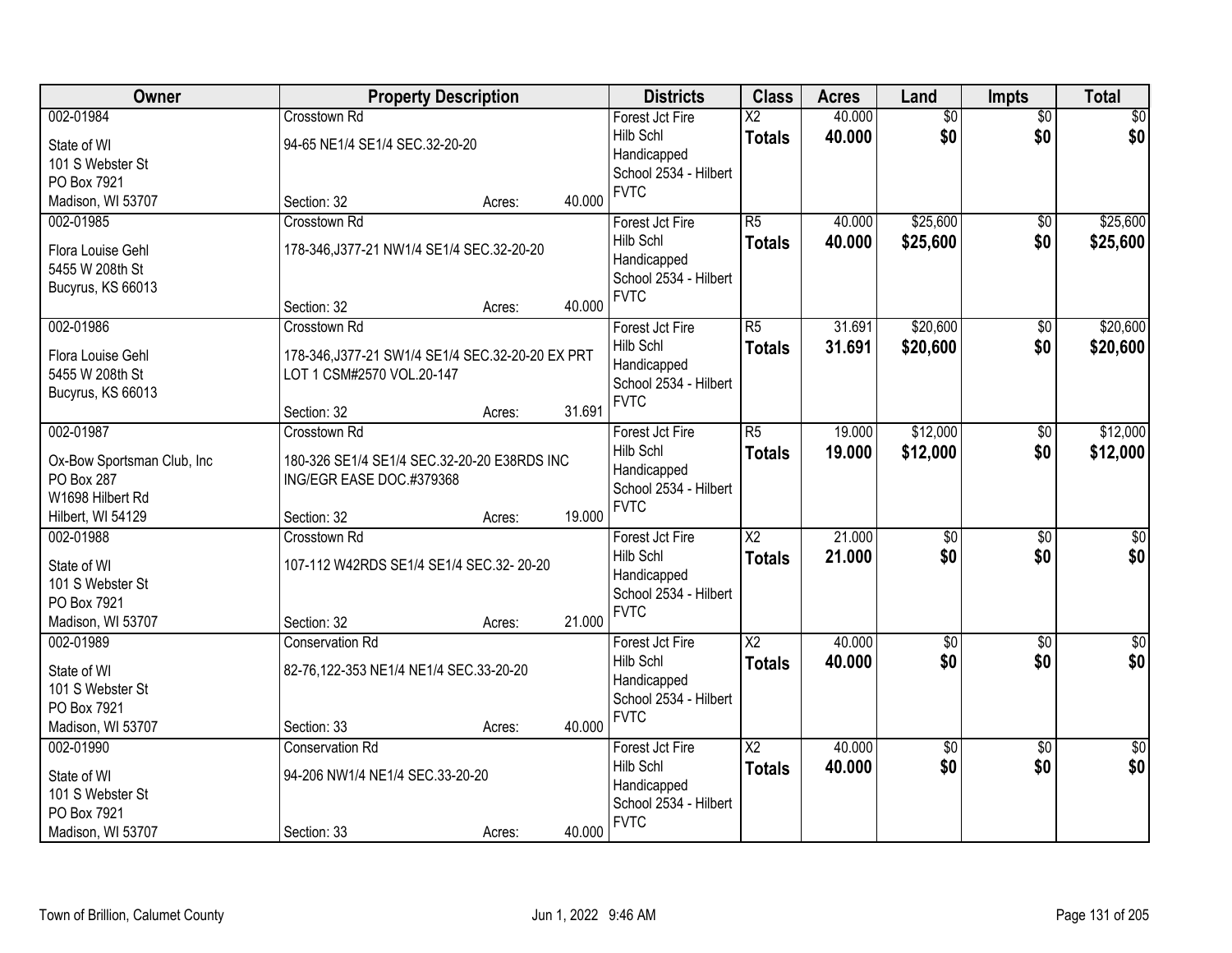| Owner                           | <b>Property Description</b>             |        |        | <b>Districts</b>                     | <b>Class</b>           | <b>Acres</b> | Land            | <b>Impts</b>    | <b>Total</b>     |
|---------------------------------|-----------------------------------------|--------|--------|--------------------------------------|------------------------|--------------|-----------------|-----------------|------------------|
| 002-01991                       | <b>Conservation Rd</b>                  |        |        | Forest Jct Fire                      | $\overline{\text{X2}}$ | 40.000       | $\overline{50}$ | $\overline{50}$ | \$0              |
| State of WI                     | 83-559,91-183 SW1/4 NE1/4 SEC.33-20-20  |        |        | Hilb Schl                            | <b>Totals</b>          | 40.000       | \$0             | \$0             | \$0              |
| 101 S Webster St                |                                         |        |        | Handicapped                          |                        |              |                 |                 |                  |
| PO Box 7921                     |                                         |        |        | School 2534 - Hilbert                |                        |              |                 |                 |                  |
| Madison, WI 53707               | Section: 33                             | Acres: | 40.000 | <b>FVTC</b>                          |                        |              |                 |                 |                  |
| 002-01992                       | <b>Conservation Rd</b>                  |        |        | Forest Jct Fire                      | $\overline{\text{X2}}$ | 40.000       | $\overline{60}$ | $\overline{50}$ | \$0              |
| State of WI                     | 94-155,158-161 SE1/4 NE1/4 SEC.33-20-20 |        |        | Hilb Schl                            | <b>Totals</b>          | 40.000       | \$0             | \$0             | \$0              |
| 101 S Webster St                |                                         |        |        | Handicapped                          |                        |              |                 |                 |                  |
| PO Box 7921                     |                                         |        |        | School 2534 - Hilbert                |                        |              |                 |                 |                  |
| Madison, WI 53707               | Section: 33                             | Acres: | 40.000 | <b>FVTC</b>                          |                        |              |                 |                 |                  |
| 002-01993                       | W1635 Conservation Rd                   |        |        | Forest Jct Fire                      | $\overline{\text{X2}}$ | 40.000       | $\overline{50}$ | \$0             | $\overline{\$0}$ |
|                                 |                                         |        |        | Hilb Schl                            | <b>Totals</b>          | 40.000       | \$0             | \$0             | \$0              |
| State of WI                     | 91-387 NE1/4 NW1/4 SEC.33-20-20         |        |        | Handicapped                          |                        |              |                 |                 |                  |
| 101 S Webster St<br>PO Box 7921 |                                         |        |        | School 2534 - Hilbert                |                        |              |                 |                 |                  |
| Madison, WI 53707               | Section: 33                             | Acres: | 40.000 | <b>FVTC</b>                          |                        |              |                 |                 |                  |
| 002-01994                       | <b>W1665 Conservation Rd</b>            |        |        | Forest Jct Fire                      | X <sub>2</sub>         | 40.000       | \$0             | \$0             | $\sqrt{60}$      |
|                                 |                                         |        |        | Hilb Schl                            | <b>Totals</b>          | 40.000       | \$0             | \$0             | \$0              |
| State of WI                     | 91-390 NW1/4 NW1/4 SEC.33-20-20         |        |        | Handicapped                          |                        |              |                 |                 |                  |
| 101 S Webster St                |                                         |        |        | School 2534 - Hilbert                |                        |              |                 |                 |                  |
| PO Box 7921                     |                                         |        |        | <b>FVTC</b>                          |                        |              |                 |                 |                  |
| Madison, WI 53707               | Section: 33                             | Acres: | 40.000 |                                      |                        |              |                 |                 |                  |
| 002-01995                       | <b>Conservation Rd</b>                  |        |        | Forest Jct Fire                      | $\overline{\text{X2}}$ | 40.000       | $\overline{50}$ | $\overline{50}$ | $\sqrt{50}$      |
| State of WI                     | 91-390 SW1/4 NW1/4 SEC.33-20-20         |        |        | Hilb Schl                            | <b>Totals</b>          | 40.000       | \$0             | \$0             | \$0              |
| 101 S Webster St                |                                         |        |        | Handicapped<br>School 2534 - Hilbert |                        |              |                 |                 |                  |
| PO Box 7921                     |                                         |        |        | <b>FVTC</b>                          |                        |              |                 |                 |                  |
| Madison, WI 53707               | Section: 33                             | Acres: | 40.000 |                                      |                        |              |                 |                 |                  |
| 002-01996                       | <b>Conservation Rd</b>                  |        |        | Forest Jct Fire                      | X <sub>2</sub>         | 40.000       | $\overline{60}$ | $\overline{50}$ | $\overline{50}$  |
| State of WI                     | 91-255 SE1/4 NW1/4 SEC.33-20-20         |        |        | Hilb Schl                            | <b>Totals</b>          | 40.000       | \$0             | \$0             | \$0              |
| 101 S Webster St                |                                         |        |        | Handicapped                          |                        |              |                 |                 |                  |
| PO Box 7921                     |                                         |        |        | School 2534 - Hilbert                |                        |              |                 |                 |                  |
| Madison, WI 53707               | Section: 33                             | Acres: | 40.000 | <b>FVTC</b>                          |                        |              |                 |                 |                  |
| 002-01997                       | <b>Conservation Rd</b>                  |        |        | Forest Jct Fire                      | $\overline{\text{X2}}$ | 40.000       | $\overline{60}$ | $\overline{50}$ | $\sqrt{30}$      |
| State of WI                     | 91-183 NE1/4 SW1/4 SEC.33-20-20         |        |        | Hilb Schl                            | <b>Totals</b>          | 40.000       | \$0             | \$0             | \$0              |
| 101 S Webster St                |                                         |        |        | Handicapped                          |                        |              |                 |                 |                  |
| PO Box 7921                     |                                         |        |        | School 2534 - Hilbert                |                        |              |                 |                 |                  |
| Madison, WI 53707               | Section: 33                             | Acres: | 40.000 | <b>FVTC</b>                          |                        |              |                 |                 |                  |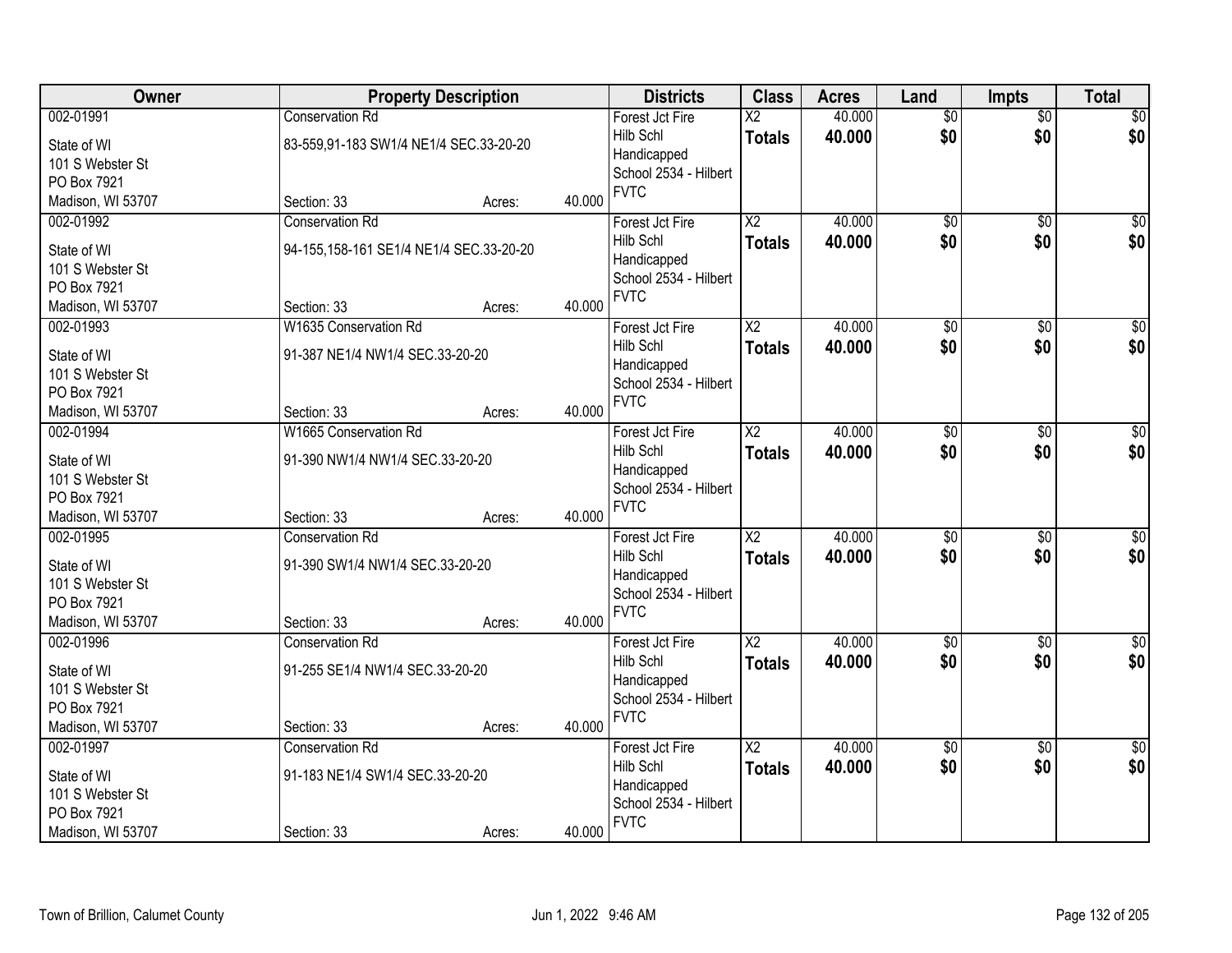| Owner                           | <b>Property Description</b>                   |        |        | <b>Districts</b>                     | <b>Class</b>           | <b>Acres</b> | Land            | <b>Impts</b>    | <b>Total</b>    |
|---------------------------------|-----------------------------------------------|--------|--------|--------------------------------------|------------------------|--------------|-----------------|-----------------|-----------------|
| 002-01998                       | <b>Conservation Rd</b>                        |        |        | Forest Jct Fire                      | $\overline{\text{X2}}$ | 40.000       | $\overline{50}$ | $\overline{50}$ | $\sqrt{50}$     |
| State of WI                     | 91-183 NW1/4 SW1/4 SEC.33-20-20               |        |        | Hilb Schl                            | <b>Totals</b>          | 40.000       | \$0             | \$0             | \$0             |
| 101 S Webster St                |                                               |        |        | Handicapped                          |                        |              |                 |                 |                 |
| PO Box 7921                     |                                               |        |        | School 2534 - Hilbert                |                        |              |                 |                 |                 |
| Madison, WI 53707               | Section: 33                                   | Acres: | 40.000 | <b>FVTC</b>                          |                        |              |                 |                 |                 |
| 002-01999                       | <b>Conservation Rd</b>                        |        |        | Forest Jct Fire                      | $\overline{\text{X2}}$ | 40.000       | $\overline{50}$ | $\overline{50}$ | $\sqrt{50}$     |
| State of WI                     | 91-183 SW1/4 SW1/4 SEC.33-20-20               |        |        | Hilb Schl                            | <b>Totals</b>          | 40.000       | \$0             | \$0             | \$0             |
| 101 S Webster St                |                                               |        |        | Handicapped                          |                        |              |                 |                 |                 |
| PO Box 7921                     |                                               |        |        | School 2534 - Hilbert                |                        |              |                 |                 |                 |
| Madison, WI 53707               | Section: 33                                   | Acres: | 40.000 | <b>FVTC</b>                          |                        |              |                 |                 |                 |
| 002-02000                       | <b>Conservation Rd</b>                        |        |        | Forest Jct Fire                      | X <sub>2</sub>         | 40.000       | \$0             | \$0             | $\overline{50}$ |
|                                 |                                               |        |        | Hilb Schl                            | <b>Totals</b>          | 40.000       | \$0             | \$0             | \$0             |
| State of WI                     | 91-284,91-332,94-206 SE1/4 SW1/4 SEC.33-20-20 |        |        | Handicapped                          |                        |              |                 |                 |                 |
| 101 S Webster St<br>PO Box 7921 |                                               |        |        | School 2534 - Hilbert                |                        |              |                 |                 |                 |
| Madison, WI 53707               | Section: 33                                   | Acres: | 40.000 | <b>FVTC</b>                          |                        |              |                 |                 |                 |
| 002-02001                       | <b>Conservation Rd</b>                        |        |        | Forest Jct Fire                      | $\overline{\text{X2}}$ | 40.000       | $\overline{60}$ | \$0             | $\sqrt{50}$     |
|                                 |                                               |        |        | Hilb Schl                            | <b>Totals</b>          | 40.000       | \$0             | \$0             | \$0             |
| State of WI                     | 91-402 NE1/4 SE1/4 SEC.33-20-20               |        |        | Handicapped                          |                        |              |                 |                 |                 |
| 101 S Webster St                |                                               |        |        | School 2534 - Hilbert                |                        |              |                 |                 |                 |
| PO Box 7921                     |                                               |        |        | <b>FVTC</b>                          |                        |              |                 |                 |                 |
| Madison, WI 53707               | Section: 33                                   | Acres: | 40.000 |                                      |                        |              |                 |                 |                 |
| 002-02002                       | <b>Conservation Rd</b>                        |        |        | Forest Jct Fire                      | $\overline{\text{X2}}$ | 40.000       | $\overline{50}$ | $\overline{50}$ | $\overline{50}$ |
| State of WI                     | 91-183 NW1/4 SE1/4 SEC.33-20-20               |        |        | Hilb Schl                            | <b>Totals</b>          | 40.000       | \$0             | \$0             | \$0             |
| 101 S Webster St                |                                               |        |        | Handicapped<br>School 2534 - Hilbert |                        |              |                 |                 |                 |
| PO Box 7921                     |                                               |        |        | <b>FVTC</b>                          |                        |              |                 |                 |                 |
| Madison, WI 53707               | Section: 33                                   | Acres: | 40.000 |                                      |                        |              |                 |                 |                 |
| 002-02003                       | <b>Conservation Rd</b>                        |        |        | Forest Jct Fire                      | $\overline{X2}$        | 40.000       | $\overline{60}$ | $\overline{50}$ | $\overline{50}$ |
| State of WI                     | 94-684,121-359 SW1/4 SE1/4 SEC.33-20-20       |        |        | Hilb Schl                            | <b>Totals</b>          | 40.000       | \$0             | \$0             | \$0             |
| 101 S Webster St                |                                               |        |        | Handicapped                          |                        |              |                 |                 |                 |
| PO Box 7921                     |                                               |        |        | School 2534 - Hilbert                |                        |              |                 |                 |                 |
| Madison, WI 53707               | Section: 33                                   | Acres: | 40.000 | <b>FVTC</b>                          |                        |              |                 |                 |                 |
| 002-02004                       | <b>Conservation Rd</b>                        |        |        | Forest Jct Fire                      | $\overline{X2}$        | 40.000       | $\overline{60}$ | $\overline{50}$ | $\sqrt{50}$     |
| State of WI                     | 94-683 SE1/4 SE1/4 SEC.33-20-20               |        |        | Hilb Schl                            | <b>Totals</b>          | 40.000       | \$0             | \$0             | \$0             |
| 101 S Webster St                |                                               |        |        | Handicapped                          |                        |              |                 |                 |                 |
| PO Box 7921                     |                                               |        |        | School 2534 - Hilbert                |                        |              |                 |                 |                 |
| Madison, WI 53707               | Section: 33                                   | Acres: | 40.000 | <b>FVTC</b>                          |                        |              |                 |                 |                 |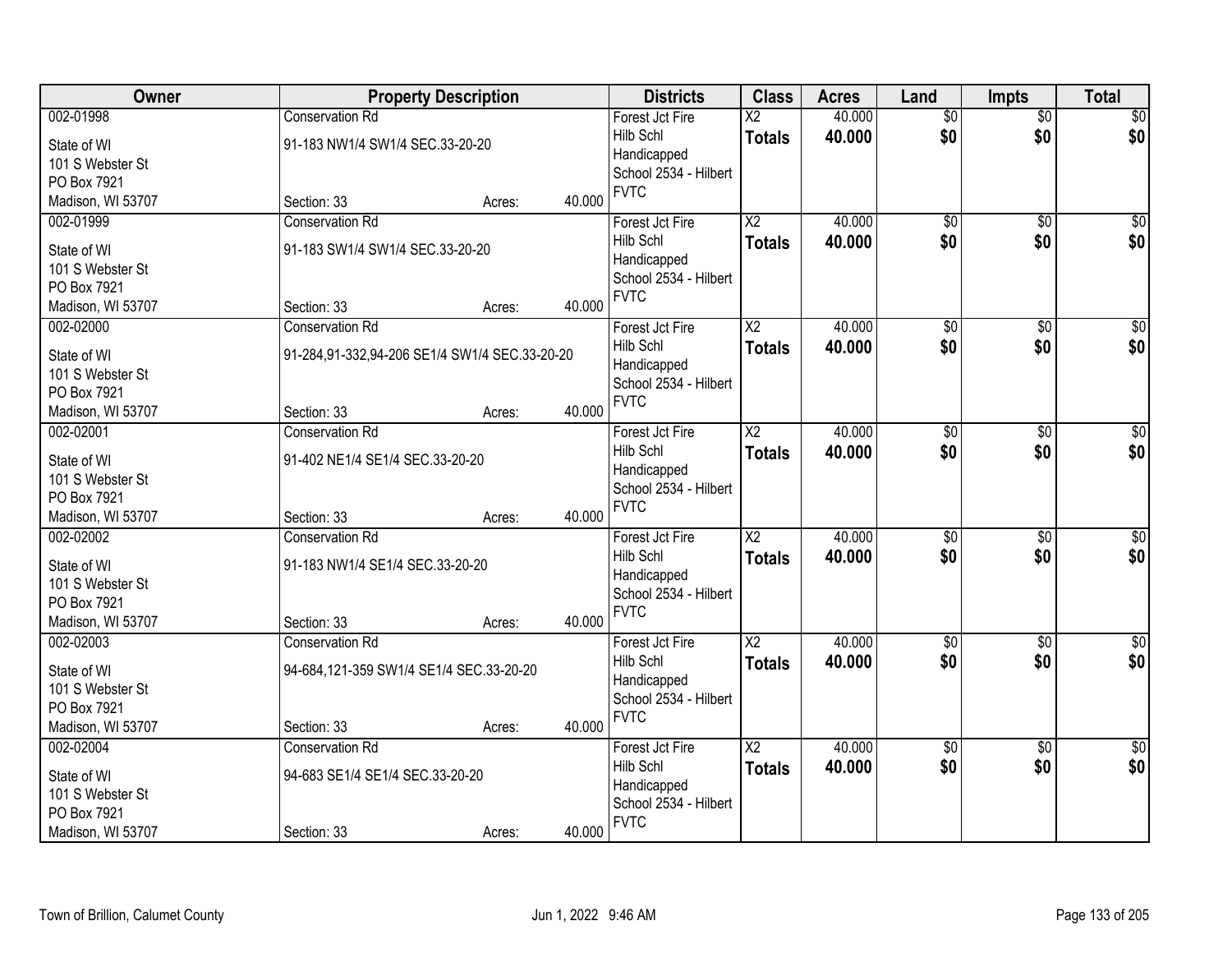| Owner                                                       |                                           | <b>Property Description</b> |        | <b>Districts</b>                                                                               | <b>Class</b>                     | <b>Acres</b>     | Land                   | <b>Impts</b>           | <b>Total</b>           |
|-------------------------------------------------------------|-------------------------------------------|-----------------------------|--------|------------------------------------------------------------------------------------------------|----------------------------------|------------------|------------------------|------------------------|------------------------|
| 002-02005<br>State of WI<br>101 S Webster St<br>PO Box 7921 | 98-583 NE1/4 NE1/4 SEC.34-20-20           |                             |        | <b>Brillion Fire</b><br>Bril Schl Handicapped<br>School 0658- Brillion<br><b>FVTC</b>          | $\overline{X2}$<br><b>Totals</b> | 40.000<br>40.000 | $\overline{50}$<br>\$0 | $\overline{50}$<br>\$0 | \$0<br>\$0             |
| Madison, WI 53707                                           | Section: 34                               | Acres:                      | 40.000 |                                                                                                |                                  |                  |                        |                        |                        |
| 002-02006<br>State of WI<br>101 S Webster St<br>PO Box 7921 | 122-353 NW1/4 NE1/4 SEC.34-20-20          |                             |        | <b>Brillion Fire</b><br>Bril Schl Handicapped<br>School 0658- Brillion<br><b>FVTC</b>          | X <sub>2</sub><br><b>Totals</b>  | 40.000<br>40.000 | \$0<br>\$0             | \$0<br>\$0             | $\sqrt{50}$<br>\$0     |
| Madison, WI 53707                                           | Section: 34                               | Acres:                      | 40.000 |                                                                                                |                                  |                  |                        |                        |                        |
| 002-02007<br>State of WI<br>101 S Webster St<br>PO Box 7921 | 91-333,91-334 SW1/4 NE1/4 SEC.34-20-20    |                             |        | <b>Brillion Fire</b><br>Bril Schl Handicapped<br>School 0658- Brillion<br><b>FVTC</b>          | $\overline{X2}$<br>Totals        | 40.000<br>40.000 | $\overline{50}$<br>\$0 | \$0<br>\$0             | $\overline{50}$<br>\$0 |
| Madison, WI 53707                                           | Section: 34                               | Acres:                      | 40.000 |                                                                                                |                                  |                  |                        |                        |                        |
| 002-02008<br>State of WI<br>101 S Webster St<br>PO Box 7921 | 116-241, J449-35 SE1/4 NE1/4 SEC.34-20-20 |                             |        | <b>Brillion Fire</b><br>Bril Schl Handicapped<br>School 0658- Brillion<br><b>FVTC</b>          | X <sub>2</sub><br><b>Totals</b>  | 40.000<br>40.000 | \$0<br>\$0             | \$0<br>\$0             | $\sqrt{50}$<br>\$0     |
| Madison, WI 53707                                           | Section: 34                               | Acres:                      | 40.000 |                                                                                                |                                  |                  |                        |                        |                        |
| 002-02009<br>State of WI<br>101 S Webster St<br>PO Box 7921 | 91-332 NE1/4 NW1/4 SEC.34-20-20           |                             |        | <b>Brillion Fire</b><br>Bril Schl Handicapped<br>School 0658- Brillion<br><b>FVTC</b>          | $\overline{\text{X2}}$<br>Totals | 40.000<br>40.000 | \$0<br>\$0             | $\overline{50}$<br>\$0 | $\sqrt{50}$<br>\$0     |
| Madison, WI 53707                                           | Section: 34                               | Acres:                      | 40.000 |                                                                                                |                                  |                  |                        |                        |                        |
| 002-02010<br>State of WI<br>101 S Webster St<br>PO Box 7921 | 91-332 NW1/4 NW1/4 SEC.34-20-20           |                             |        | <b>Brillion Fire</b><br>Bril Schl Handicapped   Totals<br>School 0658- Brillion<br><b>FVTC</b> | $\overline{X2}$                  | 40.000<br>40.000 | $\sqrt{6}$<br>\$0      | $\overline{50}$<br>\$0 | $\overline{50}$<br>\$0 |
| Madison, WI 53707                                           | Section: 34                               | Acres:                      | 40.000 |                                                                                                |                                  |                  |                        |                        |                        |
| 002-02011<br>State of WI<br>101 S Webster St<br>PO Box 7921 | 91-332 SW1/4 NW1/4 SEC.34-20-20           |                             |        | <b>Brillion Fire</b><br>Bril Schl Handicapped<br>School 0658- Brillion<br><b>FVTC</b>          | X <sub>2</sub><br><b>Totals</b>  | 40.000<br>40.000 | $\overline{50}$<br>\$0 | $\overline{50}$<br>\$0 | $\overline{50}$<br>\$0 |
| Madison, WI 53707                                           | Section: 34                               | Acres:                      | 40.000 |                                                                                                |                                  |                  |                        |                        |                        |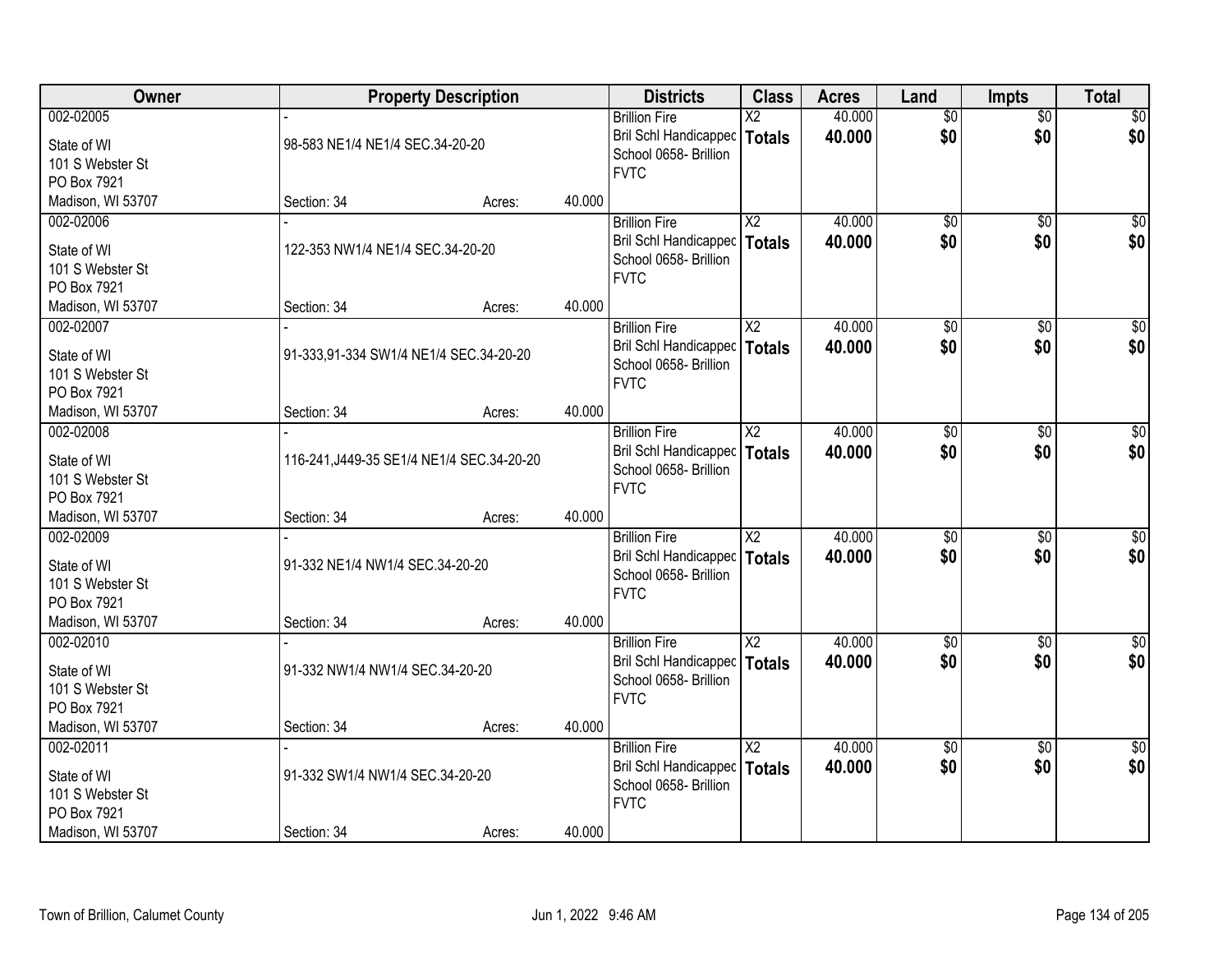| Owner                                                                     | <b>Property Description</b>                                                                                                                | <b>Districts</b>                                                                         | <b>Class</b>                     | <b>Acres</b>            | Land                             | <b>Impts</b>                    | <b>Total</b>                      |
|---------------------------------------------------------------------------|--------------------------------------------------------------------------------------------------------------------------------------------|------------------------------------------------------------------------------------------|----------------------------------|-------------------------|----------------------------------|---------------------------------|-----------------------------------|
| 002-02012<br>State of WI<br>101 S Webster St<br>PO Box 7921               | 94-576 SE1/4 NW1/4 SEC.34-20-20                                                                                                            | <b>Brillion Fire</b><br>Bril Schl Handicapped<br>School 0658- Brillion<br><b>FVTC</b>    | $\overline{X2}$<br><b>Totals</b> | 40.000<br>40.000        | $\overline{50}$<br>\$0           | $\overline{50}$<br>\$0          | \$0<br>\$0                        |
| Madison, WI 53707                                                         | 40.000<br>Section: 34<br>Acres:                                                                                                            |                                                                                          |                                  |                         |                                  |                                 |                                   |
| 002-02013<br>State of WI<br>101 S Webster St<br>PO Box 7921               | W1125 Deer Vw Rd<br>94-576 NE1/4 SW1/4 SEC.34-20-20                                                                                        | <b>Brillion Fire</b><br>Bril Schl Handicapped<br>School 0658- Brillion<br><b>FVTC</b>    | $\overline{X2}$<br><b>Totals</b> | 40.000<br>40.000        | $\overline{60}$<br>\$0           | $\overline{50}$<br>\$0          | \$0<br>\$0                        |
| Madison, WI 53707                                                         | 40.000<br>Section: 34<br>Acres:                                                                                                            |                                                                                          |                                  |                         |                                  |                                 |                                   |
| 002-02014<br>State of WI<br>101 S Webster St<br>PO Box 7921               | 91-332 NW1/4 SW1/4 SEC.34-20-20                                                                                                            | <b>Brillion Fire</b><br>Bril Schl Handicapped<br>School 0658- Brillion<br><b>FVTC</b>    | $\overline{X2}$<br>Totals        | 40.000<br>40.000        | $\overline{50}$<br>\$0           | \$0<br>\$0                      | $\overline{\$0}$<br>\$0           |
| Madison, WI 53707                                                         | 40.000<br>Section: 34<br>Acres:                                                                                                            |                                                                                          |                                  |                         |                                  |                                 |                                   |
| 002-02015<br>State of WI<br>101 S Webster St<br>PO Box 7921               | 94-683 SW1/4 SW1/4 SEC.34-20-20                                                                                                            | <b>Brillion Fire</b><br>Bril Schl Handicapped<br>School 0658- Brillion<br><b>FVTC</b>    | X <sub>2</sub><br><b>Totals</b>  | 40.000<br>40.000        | \$0<br>\$0                       | $\sqrt[6]{3}$<br>\$0            | $\sqrt{50}$<br>\$0                |
| Madison, WI 53707                                                         | 40.000<br>Section: 34<br>Acres:                                                                                                            |                                                                                          |                                  |                         |                                  |                                 |                                   |
| 002-02016<br>State of WI<br>101 S Webster St<br>PO Box 7921               | Deer Vw Rd<br>94-684 SE1/4 SW1/4 SEC.34-20-20, EX S480'OF E340'                                                                            | <b>Brillion Fire</b><br>Bril Schl Handicapped<br>School 0658- Brillion<br><b>FVTC</b>    | $\overline{X2}$<br><b>Totals</b> | 36.250<br>36.250        | $\overline{50}$<br>\$0           | $\overline{50}$<br>\$0          | $\sqrt{50}$<br>\$0                |
| Madison, WI 53707                                                         | 36.250<br>Section: 34<br>Acres:                                                                                                            |                                                                                          |                                  |                         |                                  |                                 |                                   |
| 002-02017<br>April M. Lawrence<br>252 Valleyview Dr<br>Brillion, WI 54110 | W1109 Deer Vw Rd<br>94-684, J4253-11, J5196-41 SE1/4 SW1/4 SEC.34-20-20<br>COM AT SE/C SE-SW, W340', N480', E340', S480'TO<br>POB<br>3.750 | <b>Brillion Fire</b><br>Bril Schl Handicapped R2<br>School 0658- Brillion<br><b>FVTC</b> | R1<br><b>Totals</b>              | 1.500<br>2.250<br>3.750 | \$16,500<br>\$22,500<br>\$39,000 | \$77,100<br>\$3,100<br>\$80,200 | \$93,600<br>\$25,600<br>\$119,200 |
| 002-02018                                                                 | Section: 34<br>Acres:<br>Deer Vw Rd                                                                                                        | <b>Brillion Fire</b>                                                                     | X <sub>2</sub>                   | 56.150                  | $\overline{60}$                  | $\overline{50}$                 | $\overline{50}$                   |
| State of WI<br>101 S Webster St<br>PO Box 7921                            | J4253-11, J5196-41 NW & NE1/4 SE1/4 SEC.34-20-20<br>LOT 2 CSM#3335 VOL.28-260                                                              | Bril Schl Handicapped<br>School 0658- Brillion<br><b>FVTC</b>                            | <b>Totals</b>                    | 56.150                  | \$0                              | \$0                             | \$0                               |
| Madison, WI 53707                                                         | 56.150<br>Section: 34<br>Acres:                                                                                                            |                                                                                          |                                  |                         |                                  |                                 |                                   |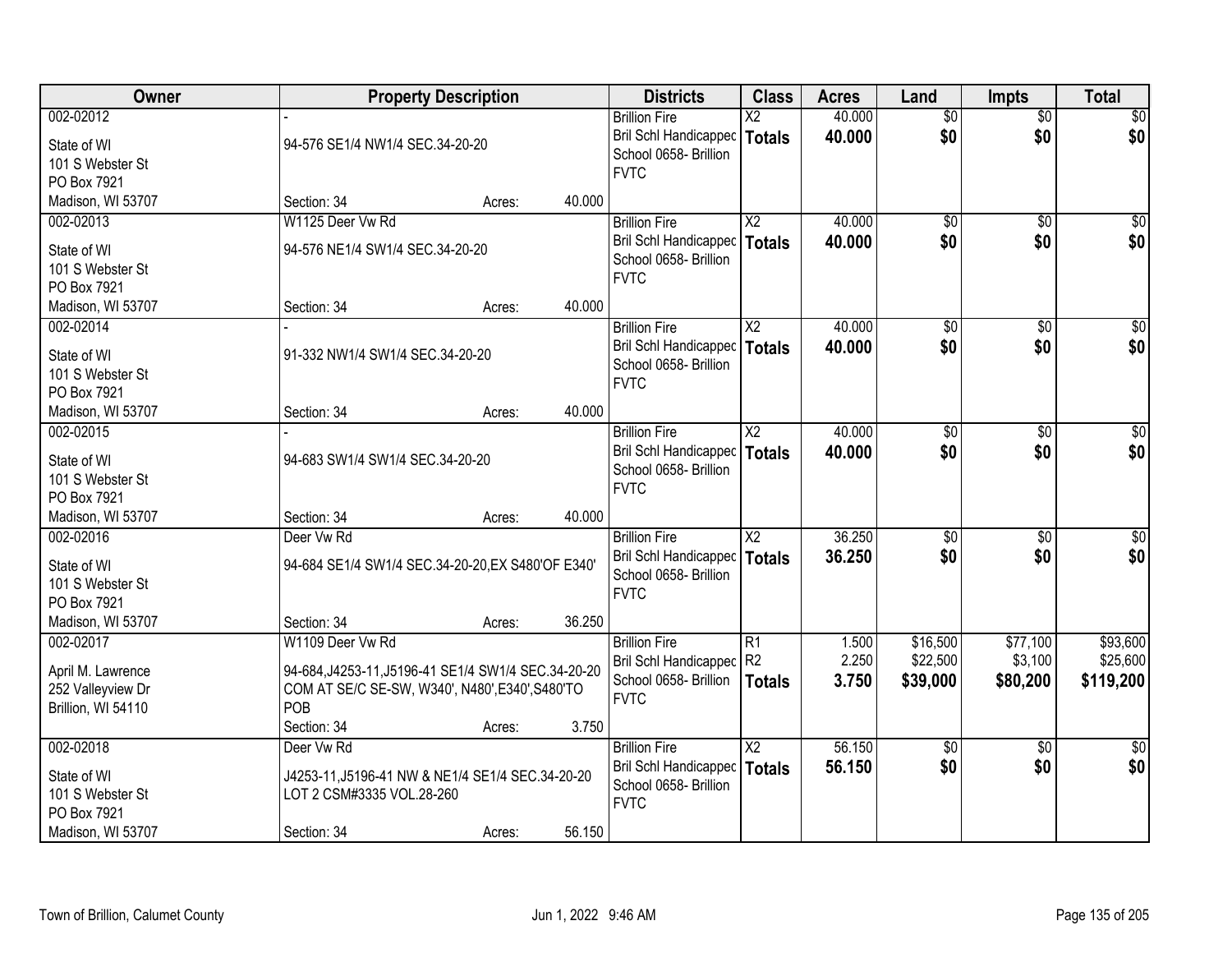| Owner                                      |                                                   | <b>Property Description</b> |        | <b>Districts</b>                                        | <b>Class</b>             | <b>Acres</b> | Land            | <b>Impts</b>    | <b>Total</b> |
|--------------------------------------------|---------------------------------------------------|-----------------------------|--------|---------------------------------------------------------|--------------------------|--------------|-----------------|-----------------|--------------|
| 002-02019                                  | Deer Vw Rd                                        |                             |        | <b>Brillion Fire</b>                                    | R4                       | 45.850       | \$8,900         | $\overline{50}$ | \$8,900      |
| Craig S. Hedrich                           | J899-16 PRT NE1/4, NW1/4 & SW1/4 SE1/4            |                             |        | Bril Schl Handicapped                                   | Totals                   | 45.850       | \$8,900         | \$0             | \$8,900      |
| W878 E River Rd                            | SEC.34-20-20 DESC.J800-16 45.85AC                 |                             |        | School 0658- Brillion                                   |                          |              |                 |                 |              |
| Brillion, WI 54110                         |                                                   |                             |        | <b>FVTC</b>                                             |                          |              |                 |                 |              |
|                                            | Section: 34                                       | Acres:                      | 45.850 |                                                         |                          |              |                 |                 |              |
| 002-02020                                  | Deer Vw Rd                                        |                             |        | <b>Brillion Fire</b>                                    | R4                       | 3.000        | \$400           | $\overline{50}$ | \$400        |
| Hedrich Amy R Rev L Tr                     | J4253-11, J5196-41 NW1/4 SE1/4 SEC.34-20-20 LOT 1 |                             |        | Bril Schl Handicapped                                   | R <sub>5M</sub>          | 0.900        | \$1,500         | \$0             | \$1,500      |
| W878 E River Rd                            | CSM#3335 VOL.28-260                               |                             |        | School 0658- Brillion                                   | <b>Totals</b>            | 3.900        | \$1,900         | \$0             | \$1,900      |
| Brillion, WI 54110                         |                                                   |                             |        | <b>FVTC</b>                                             |                          |              |                 |                 |              |
|                                            | Section: 34                                       | Acres:                      | 3.900  |                                                         |                          |              |                 |                 |              |
| 002-02021                                  | W1040 Deer Vw Rd                                  |                             |        | <b>Brillion Fire</b>                                    | R2                       | 2.310        | \$23,000        | \$3,900         | \$26,900     |
| Corey Neuman                               | J4253-11, J5196-41 SW1/4 SE1/4 SEC.34-20-20Lot 1, |                             |        | Bril Schl Handicapped   Totals                          |                          | 2.310        | \$23,000        | \$3,900         | \$26,900     |
| 213 E National Ave                         | CSM 3659 VOL.32-243                               |                             |        | School 0658- Brillion                                   |                          |              |                 |                 |              |
| Brillion, WI 54110                         |                                                   |                             |        | <b>FVTC</b>                                             |                          |              |                 |                 |              |
|                                            | Section: 34                                       | Acres:                      | 2.310  |                                                         |                          |              |                 |                 |              |
| 002-02022                                  | W1108 Deer Vw Rd                                  |                             |        | <b>Brillion Fire</b>                                    | R2                       | 1.500        | \$23,000        | \$67,600        | \$90,600     |
|                                            |                                                   |                             |        | <b>Bril Schl Handicapped</b>                            | <b>Totals</b>            | 1.500        | \$23,000        | \$67,600        | \$90,600     |
| John C. Hoppe                              | 95-353 COM SE/C SW1/4 SE1/4 SEC.                  |                             |        | School 0658- Brillion                                   |                          |              |                 |                 |              |
| 2930 W College Ave<br>Greenfield, WI 53221 | 34-20-20, N249', W263', S249', E263'TO POB        |                             |        | <b>FVTC</b>                                             |                          |              |                 |                 |              |
|                                            | Section: 34                                       | Acres:                      | 1.500  |                                                         |                          |              |                 |                 |              |
| 002-02023                                  | Deer Vw Rd                                        |                             |        | <b>Brillion Fire</b>                                    | R4                       | 37.000       | \$6,500         | $\sqrt{6}$      | \$6,500      |
|                                            |                                                   |                             |        | Bril Schl Handicapped                                   | R <sub>5M</sub>          | 3.000        | \$4,800         | \$0             | \$4,800      |
| Gayla A. Hedrich Rlt                       | 153-628, J3677-1 SE1/4 SE1/4 SEC.34-20-20         |                             |        | School 0658- Brillion                                   | Totals                   | 40.000       | \$11,300        | \$0             | \$11,300     |
| N8339 Bastian Rd                           |                                                   |                             |        | <b>FVTC</b>                                             |                          |              |                 |                 |              |
| Brillion, WI 54110                         |                                                   |                             |        |                                                         |                          |              |                 |                 |              |
|                                            | Section: 34                                       | Acres:                      | 40.000 |                                                         |                          | 36.000       |                 |                 |              |
| 002-02031                                  |                                                   |                             |        | <b>Brillion Fire</b>                                    | $\overline{\mathsf{X2}}$ |              | $\overline{50}$ | $\overline{50}$ | $\sqrt{50}$  |
| State of WI                                | 98-583, J519-53 PRT NE1/4 & NW1/4 NW1/4 SEC       |                             |        | Bril Schl Handicapped   Totals<br>School 0658- Brillion |                          | 36.000       | \$0             | \$0             | \$0          |
| 101 S Webster St                           | 35-20-20, COM NE/C NW1/4, W60RDS, SWLY TO PT      |                             |        | <b>FVTC</b>                                             |                          |              |                 |                 |              |
| PO Box 7921                                | 100RDS E SE/C NW1/4, E1272.46', N422'             |                             |        |                                                         |                          |              |                 |                 |              |
| Madison, WI 53707                          | Section: 35                                       | Acres:                      | 36.000 |                                                         |                          |              |                 |                 |              |
| 002-02032                                  | N7603 County Pp                                   |                             |        | <b>Brillion Fire</b>                                    | R1                       | 3.660        | \$32,600        | \$108,400       | \$141,000    |
| Lindy R. Berglund                          | J864-27, J1560-41 NE & NW1/4 NE1/4 SEC.35-20-20   |                             |        | Bril Schl Handicapped                                   | <b>Totals</b>            | 3.660        | \$32,600        | \$108,400       | \$141,000    |
| N7603 County Pp                            | LT1 CSM#107 VOL.1-269,COM SE/C NE-NW              |                             |        | School 0658- Brillion                                   |                          |              |                 |                 |              |
| Brillion, WI 54110                         | W377.54', N422', E412.9', S422.12', W35.36'TO POB |                             |        | <b>FVTC</b>                                             |                          |              |                 |                 |              |
|                                            | Section: 35                                       | Acres:                      | 3.660  |                                                         |                          |              |                 |                 |              |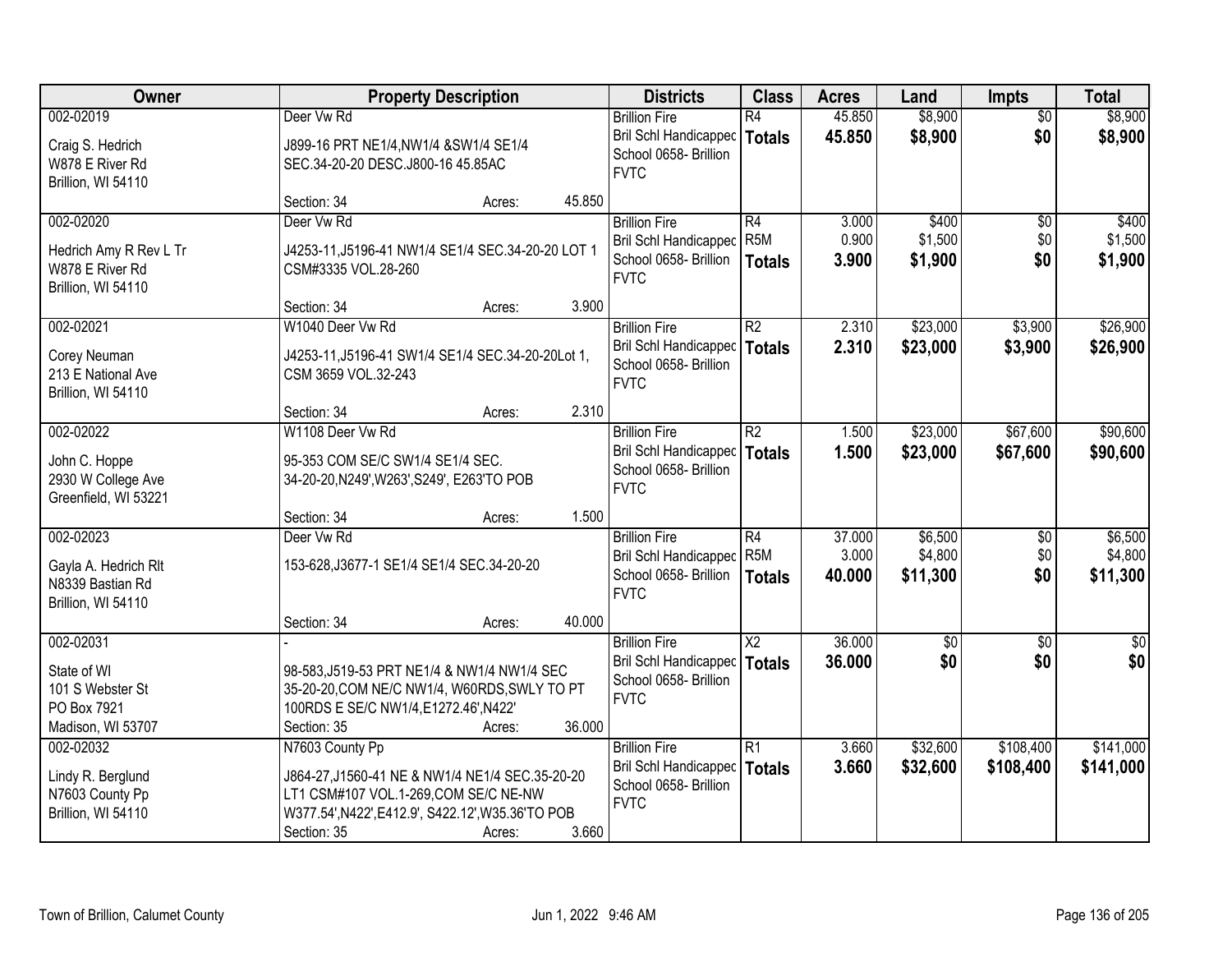| Owner                               | <b>Property Description</b>                                                                                 | <b>Districts</b>                               | <b>Class</b>             | <b>Acres</b> | Land            | <b>Impts</b>    | <b>Total</b>     |
|-------------------------------------|-------------------------------------------------------------------------------------------------------------|------------------------------------------------|--------------------------|--------------|-----------------|-----------------|------------------|
| 002-02033                           |                                                                                                             | <b>Brillion Fire</b>                           | $\overline{\mathsf{X2}}$ | 40.000       | $\overline{50}$ | $\overline{50}$ | \$0              |
| State of WI                         | 98-583 COM NW/C NW1/4 NW1/4, E100RD SWLY TO                                                                 | Bril Schl Handicapped                          | <b>Totals</b>            | 40.000       | \$0             | \$0             | \$0              |
| 101 S Webster St                    | PT, W60RDS, N80RDS TO POB, ALSO PT OF NE1/4                                                                 | School 0658- Brillion                          |                          |              |                 |                 |                  |
| PO Box 7921                         | NW1/4 SEC.35-20-20                                                                                          | <b>FVTC</b>                                    |                          |              |                 |                 |                  |
| Madison, WI 53707                   | Section: 35<br>40.000<br>Acres:                                                                             |                                                |                          |              |                 |                 |                  |
| 002-02034                           |                                                                                                             | <b>Brillion Fire</b>                           | $\overline{X2}$          | 20.000       | $\overline{50}$ | $\overline{50}$ | $\overline{30}$  |
| State of WI                         | 116-241, J449-35 SW1/4 NW1/4 SEC.35-20-20 N1/2                                                              | Bril Schl Handicapped                          | <b>Totals</b>            | 20.000       | \$0             | \$0             | \$0              |
| 101 S Webster St                    |                                                                                                             | School 0658- Brillion                          |                          |              |                 |                 |                  |
| PO Box 7921                         |                                                                                                             | <b>FVTC</b>                                    |                          |              |                 |                 |                  |
| Madison, WI 53707                   | 20.000<br>Section: 35<br>Acres:                                                                             |                                                |                          |              |                 |                 |                  |
| 002-02035                           |                                                                                                             | <b>Brillion Fire</b>                           | R4                       | 22.410       | \$3,600         | \$0             | \$3,600          |
|                                     |                                                                                                             | Bril Schl Handicapped R5                       |                          | 4.400        | \$2,400         | \$0             | \$2,400          |
| Craig S. Hedrich<br>W878 E River Rd | 116-241, J1124-43 SE1/4 NW1/4 SEC.35-20-20 EX COM                                                           | School 0658- Brillion                          | <b>Totals</b>            | 26.810       | \$6,000         | \$0             | \$6,000          |
| Brillion, WI 54110                  | NE/C, S769.18', W501.9', N555.76', W99.15', N45DEG W<br>TO PT 115.5'S N-L, N115.5', E858', TO POB & EX S30' | <b>FVTC</b>                                    |                          |              |                 |                 |                  |
|                                     | Section: 35<br>26.810<br>Acres:                                                                             |                                                |                          |              |                 |                 |                  |
| 002-02037                           | County Pp                                                                                                   | <b>Brillion Fire</b>                           | X4                       | 1.000        | \$0             | $\sqrt[6]{3}$   | \$0              |
|                                     |                                                                                                             | Bril Schl Handicapped                          | <b>Totals</b>            | 1.000        | \$0             | \$0             | \$0              |
| Cemetery South Town of Brillion     | 1-25 SE1/4 NW1/4 SEC.35-20-20 S165'OF N301'OF                                                               | School 0658- Brillion                          |                          |              |                 |                 |                  |
| County Pp                           | E264' (RECORDED CEMETERY PLAT DESC.S165'OF                                                                  | <b>FVTC</b>                                    |                          |              |                 |                 |                  |
| Brillion, WI 54110                  | N301'OF E282')<br>1.000                                                                                     |                                                |                          |              |                 |                 |                  |
| 002-02038                           | Section: 35<br>Acres:<br>N7575 County Pp                                                                    | <b>Brillion Fire</b>                           | X4                       | 0.740        | $\overline{50}$ | $\overline{30}$ | $\overline{50}$  |
|                                     |                                                                                                             |                                                |                          |              | \$0             | \$0             |                  |
| Trinity Ev Luth Chrc Cemetery       | 38-369 PT SE1/4 NW1/4 SEC.35-20-20 COM301'S                                                                 | Bril Schl Handicapped<br>School 0658- Brillion | <b>Totals</b>            | 0.740        |                 |                 | \$0              |
| 235 W Water St                      | NE/C,S130', W10RDS, NWLY7RDS, N85', E264'TO POB                                                             | <b>FVTC</b>                                    |                          |              |                 |                 |                  |
| Brillion, WI 54110                  |                                                                                                             |                                                |                          |              |                 |                 |                  |
|                                     | 0.740<br>Section: 35<br>Acres:                                                                              |                                                |                          |              |                 |                 |                  |
| 002-02039                           | County Pp                                                                                                   | <b>Brillion Fire</b>                           | X4                       | 3.100        | $\overline{50}$ | $\overline{50}$ | $\overline{\$0}$ |
| Trinity Ev Luth Chrc Cemetery       | J2851-43 SE1/4 NW/4 SEC.35-20-20 COM858'W                                                                   | Bril Schl Handicapped                          | Totals                   | 3.100        | \$0             | \$0             | \$0              |
| 235 W Water St                      | NE/C, E379.5', S297', SE TO PT, E7', S39.5', SE115.5',                                                      | School 0658- Brillion<br><b>FVTC</b>           |                          |              |                 |                 |                  |
| Brillion, WI 54110                  | E165', S35', W264', N50', NW TO PT W148.5', NW TO                                                           |                                                |                          |              |                 |                 |                  |
|                                     | 3.100<br>Section: 35<br>Acres:                                                                              |                                                |                          |              |                 |                 |                  |
| 002-02040                           | N7537 County Pp                                                                                             | <b>Brillion Fire</b>                           | R1                       | 5.600        | \$43,300        | \$99,500        | \$142,800        |
| Jean E. Schwahn                     | J837-10, J1241-15, J5846-29 SE1/4 NW1/4 SEC.35-20-20                                                        | Bril Schl Handicapped                          | Totals                   | 5.600        | \$43,300        | \$99,500        | \$142,800        |
| N7537 County Pp                     | COM 1776.03'S&14.79'W NE/C                                                                                  | School 0658- Brillion                          |                          |              |                 |                 |                  |
| Brillion, WI 54110                  | NW1/4, W249.21', N50', NW226.9',                                                                            | <b>FVTC</b>                                    |                          |              |                 |                 |                  |
|                                     | 5.600<br>Section: 35<br>Acres:                                                                              |                                                |                          |              |                 |                 |                  |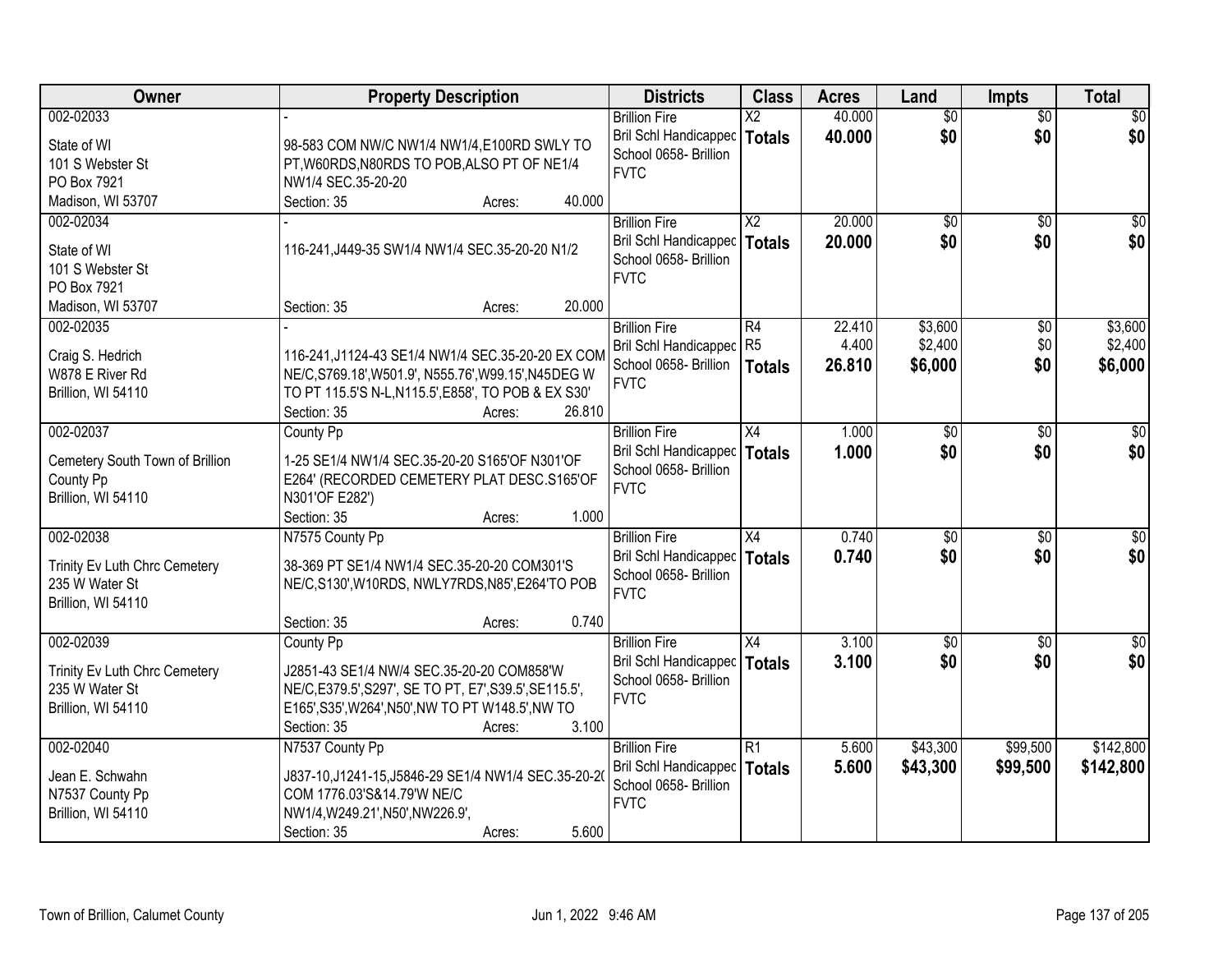| Owner                                    | <b>Property Description</b>                           | <b>Districts</b>                     | <b>Class</b>     | <b>Acres</b> | Land     | <b>Impts</b>    | <b>Total</b> |
|------------------------------------------|-------------------------------------------------------|--------------------------------------|------------------|--------------|----------|-----------------|--------------|
| 002-02041                                | N7499 County Pp                                       | <b>Brillion Fire</b>                 | $\overline{R1}$  | 1.129        | \$15,700 | \$106,100       | \$121,800    |
| Jared J. Krueger                         | J4671-10, J5246-61, J5248-67 NE1/4 SW1/4              | <b>Bril Schl Handicapped</b>         | <b>Totals</b>    | 1.129        | \$15,700 | \$106,100       | \$121,800    |
| N7499 County Pp                          | SEC.35-20-20 LOT 1 CSM #2311 VOL.17-150, COM          | School 0658- Brillion                |                  |              |          |                 |              |
| Brillion, WI 54110                       | NE/C NE-SW, S208.72', W208 .72', N208.72', E208.72'TO | <b>FVTC</b>                          |                  |              |          |                 |              |
|                                          | 1.129<br>Section: 35<br>Acres:                        |                                      |                  |              |          |                 |              |
| 002-02042                                | N7449 County Pp                                       | <b>Brillion Fire</b>                 | $\overline{R1}$  | 1.200        | \$16,300 | \$110,000       | \$126,300    |
| Merlin D. Horswill                       | J538-47, J2480-7 NE1/4 SW1/4 SEC.35-20-20 COM         | Bril Schl Handicapped                | <b>Totals</b>    | 1.200        | \$16,300 | \$110,000       | \$126,300    |
| N7449 County Pp                          | 555'S NE/C NE-SW, W300', S175', E300', N175'TO POB    | School 0658- Brillion                |                  |              |          |                 |              |
| Brillion, WI 54110                       |                                                       | <b>FVTC</b>                          |                  |              |          |                 |              |
|                                          | 1.200<br>Section: 35<br>Acres:                        |                                      |                  |              |          |                 |              |
| 002-02043                                | County Pp                                             | <b>Brillion Fire</b>                 | $\overline{R4}$  | 28.000       | \$4,400  | $\overline{50}$ | \$4,400      |
|                                          |                                                       | Bril Schl Handicapped                | R <sub>5</sub>   | 12.000       | \$7,800  | \$0             | \$7,800      |
| Gayla A. Hedrich Rlt<br>N8339 Bastian Rd | 153-628, J3677-1 NW1/4 SW1/4 SEC.35-20-20             | School 0658- Brillion                | <b>Totals</b>    | 40.000       | \$12,200 | \$0             | \$12,200     |
| Brillion, WI 54110                       |                                                       | <b>FVTC</b>                          |                  |              |          |                 |              |
|                                          | 40.000<br>Section: 35<br>Acres:                       |                                      |                  |              |          |                 |              |
| 002-02044                                | Deer Vw Rd                                            | <b>Brillion Fire</b>                 | R4               | 17.000       | \$3,000  | \$0             | \$3,000      |
|                                          |                                                       | <b>Bril Schl Handicapped</b>         | R <sub>5</sub> M | 3.000        | \$4,500  | \$0             | \$4,500      |
| Hedrich Kenneth O RIt                    | 153-628, J3677-1 E1/2 SW1/4 SW1/4 SEC.35-20-20        | School 0658- Brillion                | <b>Totals</b>    | 20.000       | \$7,500  | \$0             | \$7,500      |
| N8339 Bastian Rd                         |                                                       | <b>FVTC</b>                          |                  |              |          |                 |              |
| Brillion, WI 54110                       | 20.000<br>Section: 35<br>Acres:                       |                                      |                  |              |          |                 |              |
| 002-02045                                | Deer Vw Rd                                            | <b>Brillion Fire</b>                 | $\overline{R4}$  | 17.110       | \$3,100  | $\overline{50}$ | \$3,100      |
|                                          |                                                       | Bril Schl Handicapped                | <b>Totals</b>    | 17.110       | \$3,100  | \$0             | \$3,100      |
| Hedrich Kenneth O Rlt                    | 153-628, J3677-1 W1/2 SW1/4 SW1/4 SEC.35-20-20 EX     | School 0658- Brillion                |                  |              |          |                 |              |
| N8339 Bastian Rd                         | 1.29A & EX CSM#3266 V.28-34                           | <b>FVTC</b>                          |                  |              |          |                 |              |
| Brillion, WI 54110                       |                                                       |                                      |                  |              |          |                 |              |
|                                          | 17.111<br>Section: 35<br>Acres:                       |                                      |                  |              |          |                 |              |
| 002-02046                                | W860 Deer Vw Rd                                       | <b>Brillion Fire</b>                 | $\overline{R1}$  | 1.889        | \$22,500 | \$185,500       | \$208,000    |
| Stacie A. Roehrig                        | J4838-7, J6121-28 SW1/4 SW1/4 SEC.35-20-20 LOT 1      | Bril Schl Handicapped R4             |                  | 1.000        | \$200    | \$0             | \$200        |
| W860 Deer View Rd                        | CSM #3266 VOL.28-34 PREV DESC AS CSM#497              | School 0658- Brillion<br><b>FVTC</b> | <b>Totals</b>    | 2.889        | \$22,700 | \$185,500       | \$208,200    |
| Brillion, WI 54110                       |                                                       |                                      |                  |              |          |                 |              |
|                                          | 2.889<br>Section: 35<br>Acres:                        |                                      |                  |              |          |                 |              |
| 002-02047                                | Deer Vw Rd                                            | <b>Brillion Fire</b>                 | R4               | 31.320       | \$5,800  | $\overline{50}$ | \$5,800      |
| Hedrich Kenneth O RIt                    | 153-628, J3677-1 SE1/4 SW1/4 SEC.35-20-20 EX 1.5AC    | Bril Schl Handicapped                | R <sub>5</sub>   | 3.430        | \$2,300  | \$0             | \$2,300      |
| N8339 Bastian Rd                         | DESC.V85-328, EX 1.14AC, EX J1729-19 .12AC &          | School 0658- Brillion                | <b>Totals</b>    | 34.750       | \$8,100  | \$0             | \$8,100      |
| Brillion, WI 54110                       | <b>EX.89AC</b>                                        | <b>FVTC</b>                          |                  |              |          |                 |              |
|                                          | 34.750<br>Section: 35<br>Acres:                       |                                      |                  |              |          |                 |              |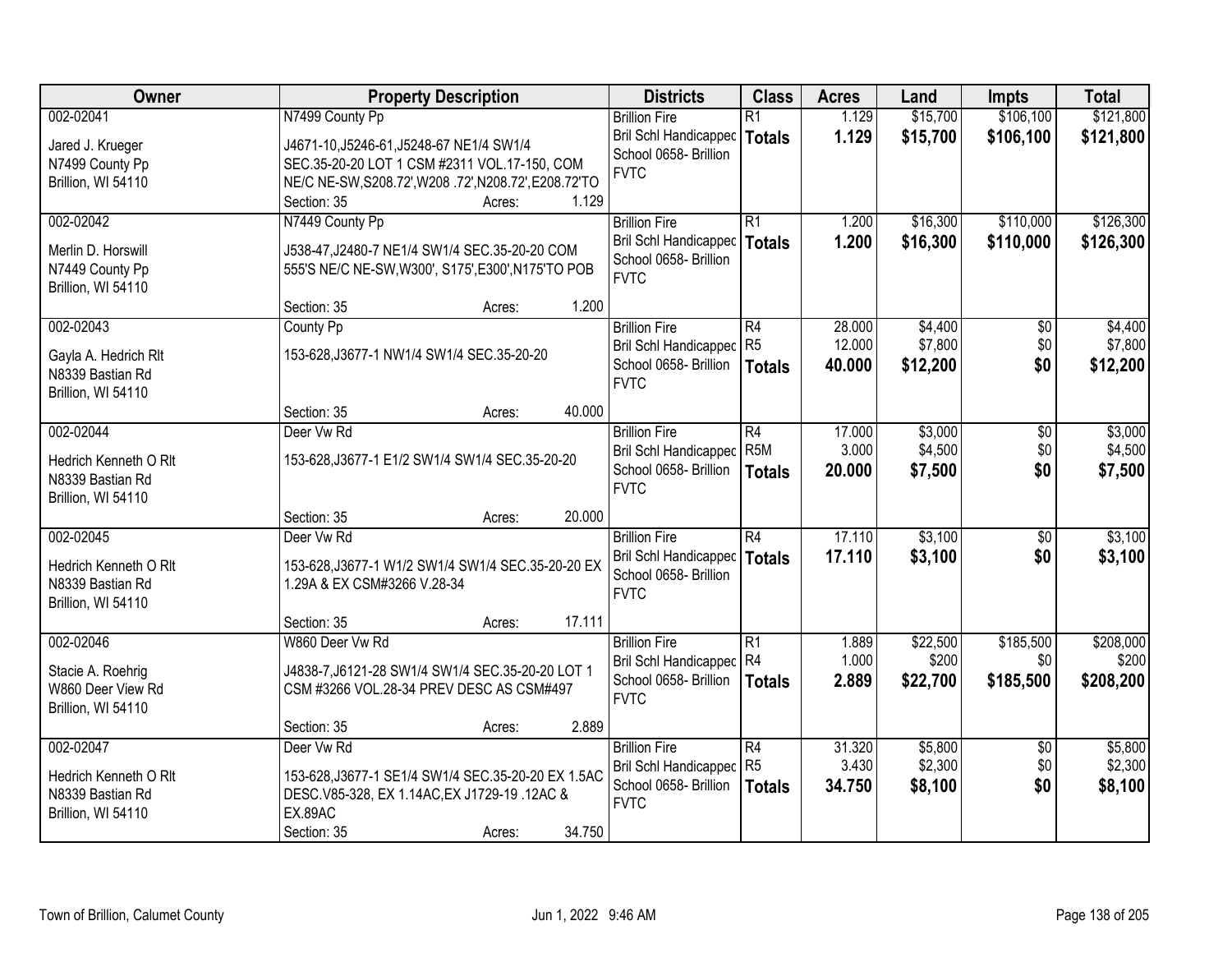| Owner                         | <b>Property Description</b>                           | <b>Districts</b>                     | <b>Class</b>    | <b>Acres</b> | Land     | <b>Impts</b>    | <b>Total</b> |
|-------------------------------|-------------------------------------------------------|--------------------------------------|-----------------|--------------|----------|-----------------|--------------|
| 002-02048                     | N7347 Sunset Dr                                       | <b>Brillion Fire</b>                 | $\overline{R1}$ | 1.140        | \$15,800 | \$172,100       | \$187,900    |
| Joseph J. Gerhartz            | 153-625, J679-46 COM N264'OF S1/4 COR SE1/4 SW1/      | <b>Bril Schl Handicapped</b>         | <b>Totals</b>   | 1.140        | \$15,800 | \$172,100       | \$187,900    |
| N7347 Sunset Dr               | SEC.35-20-20, N200', W247.5', S200', E247.5'TO POB    | School 0658- Brillion                |                 |              |          |                 |              |
| Brillion, WI 54110            | ALSO DESC.AS CSM#491 VOL.3-235                        | <b>FVTC</b>                          |                 |              |          |                 |              |
|                               | 1.140<br>Section: 35<br>Acres:                        |                                      |                 |              |          |                 |              |
| 002-02049                     | W690 Deer Vw Rd                                       | <b>Brillion Fire</b>                 | $\overline{R1}$ | 1.500        | \$19,000 | \$117,800       | \$136,800    |
| Bernhart O. Peters            | 126-698, J2867-37 COM SE/C SE1/4 SW1/4 SEC.           | Bril Schl Handicapped                | <b>Totals</b>   | 1.500        | \$19,000 | \$117,800       | \$136,800    |
| W690 Deer View Rd             | 35-20-20, W247.5', N264', E247.5', S264'TO POB        | School 0658- Brillion                |                 |              |          |                 |              |
| Brillion, WI 54110            |                                                       | <b>FVTC</b>                          |                 |              |          |                 |              |
|                               | 1.500<br>Section: 35<br>Acres:                        |                                      |                 |              |          |                 |              |
| 002-02050                     | W792 Deer Vw Rd                                       | <b>Brillion Fire</b>                 | $\overline{R1}$ | 1.410        | \$18,200 | \$170,400       | \$188,600    |
| Elizabeth A. Halbach          | 162-276, J3962-37 SE-SW S.35-20-20, COM INTR          | Bril Schl Handicapped                | <b>Totals</b>   | 1.410        | \$18,200 | \$170,400       | \$188,600    |
| W792 Deer View Rd             | HWY&TN RD, E365', N175', W198' - C/L HWY, SW ALG C/I  | School 0658- Brillion                |                 |              |          |                 |              |
| Brillion, WI 54110            | HWY-POB & PRT DESC. J3692-37 (INCL PRT DESC           | <b>FVTC</b>                          |                 |              |          |                 |              |
|                               | Section: 35<br>1.410<br>Acres:                        |                                      |                 |              |          |                 |              |
| 002-02051                     | W780 Deer Vw Rd                                       | <b>Brillion Fire</b>                 | $\overline{R1}$ | 0.660        | \$8,300  | \$119,300       | \$127,600    |
|                               |                                                       | <b>Bril Schl Handicapped</b>         | <b>Totals</b>   | 0.660        | \$8,300  | \$119,300       | \$127,600    |
| Labitzky 4, LLC               | J1332-28, J3962-34 SE-SW S.35-20-20, COM365'E INTR    | School 0658- Brillion                |                 |              |          |                 |              |
| N780 Deer View Rd             | C/L HWY&TN RD, E120', N175', W120', S175'-POB &30'    | <b>FVTC</b>                          |                 |              |          |                 |              |
| Brillion, WI 54110            | STRIP ALG E/L DESC.J1729-21 & DESC.J3962-34,EX        |                                      |                 |              |          |                 |              |
|                               | 0.660<br>Section: 35<br>Acres:                        |                                      |                 |              |          |                 |              |
| 002-02052                     | W768 Deer Vw Rd                                       | <b>Brillion Fire</b>                 | $\overline{R1}$ | 1.120        | \$15,600 | \$142,900       | \$158,500    |
| Susan L. Graf                 | 95-358, J2387-56 SE-SW SEC.35-20-20, COM485'E         | <b>Bril Schl Handicapped</b>         | <b>Totals</b>   | 1.120        | \$15,600 | \$142,900       | \$158,500    |
| Gary I. Graf                  | INTR C/L HWY&TN RD, E190',                            | School 0658- Brillion<br><b>FVTC</b> |                 |              |          |                 |              |
| W768 Deer View Rd             | N175', W190', S175'-POB, & 30' STRP ON E/L J1729-20 & |                                      |                 |              |          |                 |              |
| Brillion, WI 54110            | Section: 35<br>1.120<br>Acres:                        |                                      |                 |              |          |                 |              |
| 002-02053                     | W744 Deer Vw Rd                                       | <b>Brillion Fire</b>                 | R1              | 1.570        | \$19,600 | \$127,800       | \$147,400    |
| Carol A. Emmer                | 95-267, J1729-23 SE-SW SEC.35-20-20 COM1776.87'E      | Bril Schl Handicapped                | <b>Totals</b>   | 1.570        | \$19,600 | \$127,800       | \$147,400    |
| W744 Deer View Rd             | SW/C,E300', N175', W300', S175'-POB & DESC.J3962-36   | School 0658- Brillion                |                 |              |          |                 |              |
| Brillion, WI 54110            |                                                       | <b>FVTC</b>                          |                 |              |          |                 |              |
|                               | 1.570<br>Section: 35<br>Acres:                        |                                      |                 |              |          |                 |              |
| 002-02054                     |                                                       | <b>Brillion Fire</b>                 | $\overline{R5}$ | 15.422       | \$6,800  | $\overline{50}$ | \$6,800      |
| Lorenz Land Development, Inc. | J3849-36, J4212-29 PT NE1/4 SE1/4 SEC.35-20-20 LYG    | Bril Schl Handicapped                | <b>Totals</b>   | 15.422       | \$6,800  | \$0             | \$6,800      |
| W2257 Gentry Dr Ste 4         | N & E OF CREEK, EXT THT PRT ANNEXED TO CITY           | School 0658- Brillion                |                 |              |          |                 |              |
| Kaukauna, WI 54130            | J2834-1 & J4463-56                                    | <b>FVTC</b>                          |                 |              |          |                 |              |
|                               | 15.422<br>Section: 35<br>Acres:                       |                                      |                 |              |          |                 |              |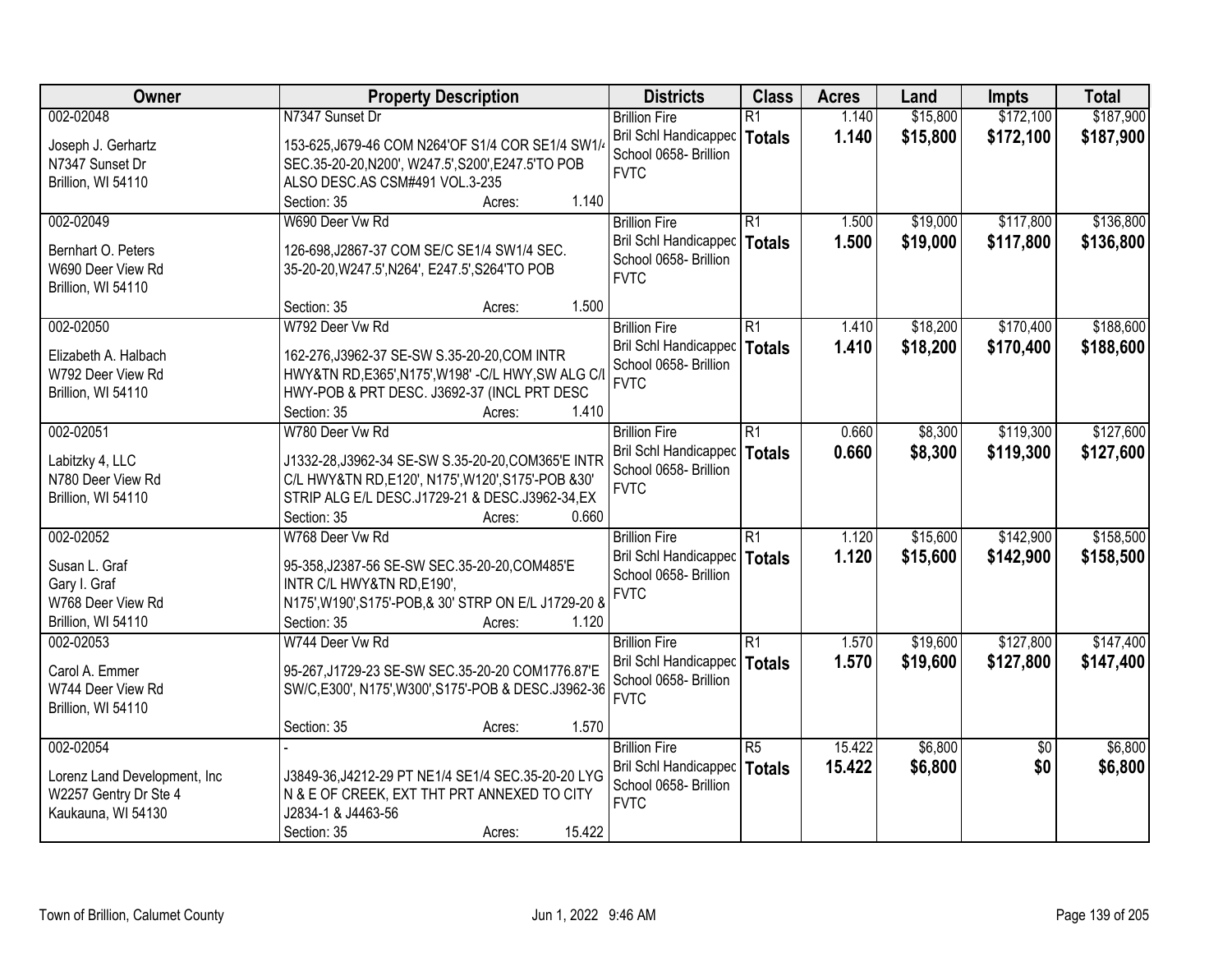| Owner                             |                                                                                                     | <b>Property Description</b> |        | <b>Districts</b>                               | <b>Class</b>    | <b>Acres</b> | Land     | Impts           | <b>Total</b> |
|-----------------------------------|-----------------------------------------------------------------------------------------------------|-----------------------------|--------|------------------------------------------------|-----------------|--------------|----------|-----------------|--------------|
| 002-02055                         | <b>National Rd</b>                                                                                  |                             |        | <b>Brillion Fire</b>                           | $\overline{R4}$ | 18.500       | \$3,400  | $\overline{50}$ | \$3,400      |
| Corey J. Behnke                   | 94-497, J5983-40 N1/2 NE1/4 NE1/4 SEC.36-20-20                                                      |                             |        | <b>Bril Schl Handicapped</b>                   | R <sub>5</sub>  | 1.500        | \$100    | \$0             | \$100        |
| N7877 Long Lake Rd                |                                                                                                     |                             |        | School 0658- Brillion                          | <b>Totals</b>   | 20.000       | \$3,500  | \$0             | \$3,500      |
| Brillion, WI 54110                |                                                                                                     |                             |        | <b>FVTC</b>                                    |                 |              |          |                 |              |
|                                   | Section: 36                                                                                         | Acres:                      | 20.000 |                                                |                 |              |          |                 |              |
| 002-02056                         | Long Lake Rd                                                                                        |                             |        | <b>Brillion Fire</b>                           | R4              | 32.440       | \$6,100  | $\overline{50}$ | \$6,100      |
| Steinfest Farms, LLC              | 93-217, J3463-15 E1/2 NE1/4 SEC.36-20-20 TRACT 3                                                    |                             |        | <b>Bril Schl Handicapped</b>                   | R <sub>5</sub>  | 1.000        | \$100    | \$0             | \$100        |
| 24323 Sunnyslope Rd               | CSM#1 VOL 1-1 EX CSM#3199 VOL.27-77                                                                 |                             |        | School 0658- Brillion                          | <b>Totals</b>   | 33.440       | \$6,200  | \$0             | \$6,200      |
| Brillion, WI 54110                |                                                                                                     |                             |        | <b>FVTC</b>                                    |                 |              |          |                 |              |
|                                   | Section: 36                                                                                         | Acres:                      | 33.440 |                                                |                 |              |          |                 |              |
| 002-02057                         | W191 E Hills Rd                                                                                     |                             |        | <b>Brillion Fire</b>                           | R1              | 1.320        | \$17,400 | \$187,100       | \$204,500    |
| Tony M. Ott                       | 94-645 NE1/4 NE1/4 SEC.36-20-20 LOT 1 TRACT 4                                                       |                             |        | Bril Schl Handicapped                          | <b>Totals</b>   | 1.320        | \$17,400 | \$187,100       | \$204,500    |
| W191 E Hills Rd                   | <b>CSM#1 VOL.1-1</b>                                                                                |                             |        | School 0658- Brillion                          |                 |              |          |                 |              |
| Brillion, WI 54110                |                                                                                                     |                             |        | <b>FVTC</b>                                    |                 |              |          |                 |              |
|                                   | Section: 36                                                                                         | Acres:                      | 1.320  |                                                |                 |              |          |                 |              |
| 002-02058                         | W209 E Hills Rd                                                                                     |                             |        | <b>Brillion Fire</b>                           | R1              | 0.750        | \$9,000  | \$100,400       | \$109,400    |
|                                   |                                                                                                     |                             |        | <b>Bril Schl Handicapped</b>                   | <b>Totals</b>   | 0.750        | \$9,000  | \$100,400       | \$109,400    |
| Jason J. Ruebl<br>W209 E Hills Rd | 94-286, J3418-9 N1/2 NE1/4 SEC.36-20-20 PRT TRACT<br>4 (LOT 2) CSM1-1, CM1979.5'N, 1022.3'W & 175'S |                             |        | School 0658- Brillion                          |                 |              |          |                 |              |
| Brillion, WI 54110                | E1/4/C,S218.24',SW63.9',NW115                                                                       |                             |        | <b>FVTC</b>                                    |                 |              |          |                 |              |
|                                   | Section: 36                                                                                         | Acres:                      | 0.750  |                                                |                 |              |          |                 |              |
| 002-02059                         | W197 E Hills Rd                                                                                     |                             |        | <b>Brillion Fire</b>                           | $\overline{R1}$ | 1.550        | \$19,500 | \$196,200       | \$215,700    |
|                                   |                                                                                                     |                             |        | Bril Schl Handicapped                          | <b>Totals</b>   | 1.550        | \$19,500 | \$196,200       | \$215,700    |
| Dean J. Steinfest                 | J164-13, J971-28, J4987-43 N1/2 NE1/4                                                               |                             |        | School 0658- Brillion                          |                 |              |          |                 |              |
| W197 E Hills Rd                   | SEC.36-20-20, COM 1979.5'N, 1347.2'W, & 33'E SE/C,                                                  |                             |        | <b>FVTC</b>                                    |                 |              |          |                 |              |
| Brillion, WI 54110                | S142', E207.3', S114.65', W207.33                                                                   |                             |        |                                                |                 |              |          |                 |              |
|                                   | Section: 36                                                                                         | Acres:                      | 1.550  |                                                |                 |              |          |                 |              |
| 002-02060                         | W207 E Hills Rd                                                                                     |                             |        | <b>Brillion Fire</b>                           | $\overline{R1}$ | 0.760        | \$9,100  | \$171,400       | \$180,500    |
| Sandra S. Trochta                 | 94-202 LOT 4 TRACT 4 CSM 1-1, BEING PRT OF NE1/4                                                    |                             |        | Bril Schl Handicapped<br>School 0658- Brillion | <b>Totals</b>   | 0.760        | \$9,100  | \$171,400       | \$180,500    |
| W207 E Hills Rd                   | <b>NE1/4</b>                                                                                        |                             |        | <b>FVTC</b>                                    |                 |              |          |                 |              |
| Brillion, WI 54110                |                                                                                                     |                             |        |                                                |                 |              |          |                 |              |
|                                   | Section: 36                                                                                         | Acres:                      | 0.760  |                                                |                 |              |          |                 |              |
| 002-02061                         | W213 E Hills Rd                                                                                     |                             |        | <b>Brillion Fire</b>                           | R1              | 1.500        | \$19,000 | \$117,300       | \$136,300    |
| Stefanie A. Hayford               | 120-695 PRT N1/2 NE SEC.36-20-20 LOT 1 CSM #97                                                      |                             |        | Bril Schl Handicapped                          | <b>Totals</b>   | 1.500        | \$19,000 | \$117,300       | \$136,300    |
| W213 E Hills Rd                   | VOL.1-244, COM 654.78'S, 1340.89'E, & 454.20'S                                                      |                             |        | School 0658- Brillion                          |                 |              |          |                 |              |
| Brillion, WI 54110                | NW/C, SE150', S159.77', SW157.9',                                                                   |                             |        | <b>FVTC</b>                                    |                 |              |          |                 |              |
|                                   | Section: 36                                                                                         | Acres:                      | 1.500  |                                                |                 |              |          |                 |              |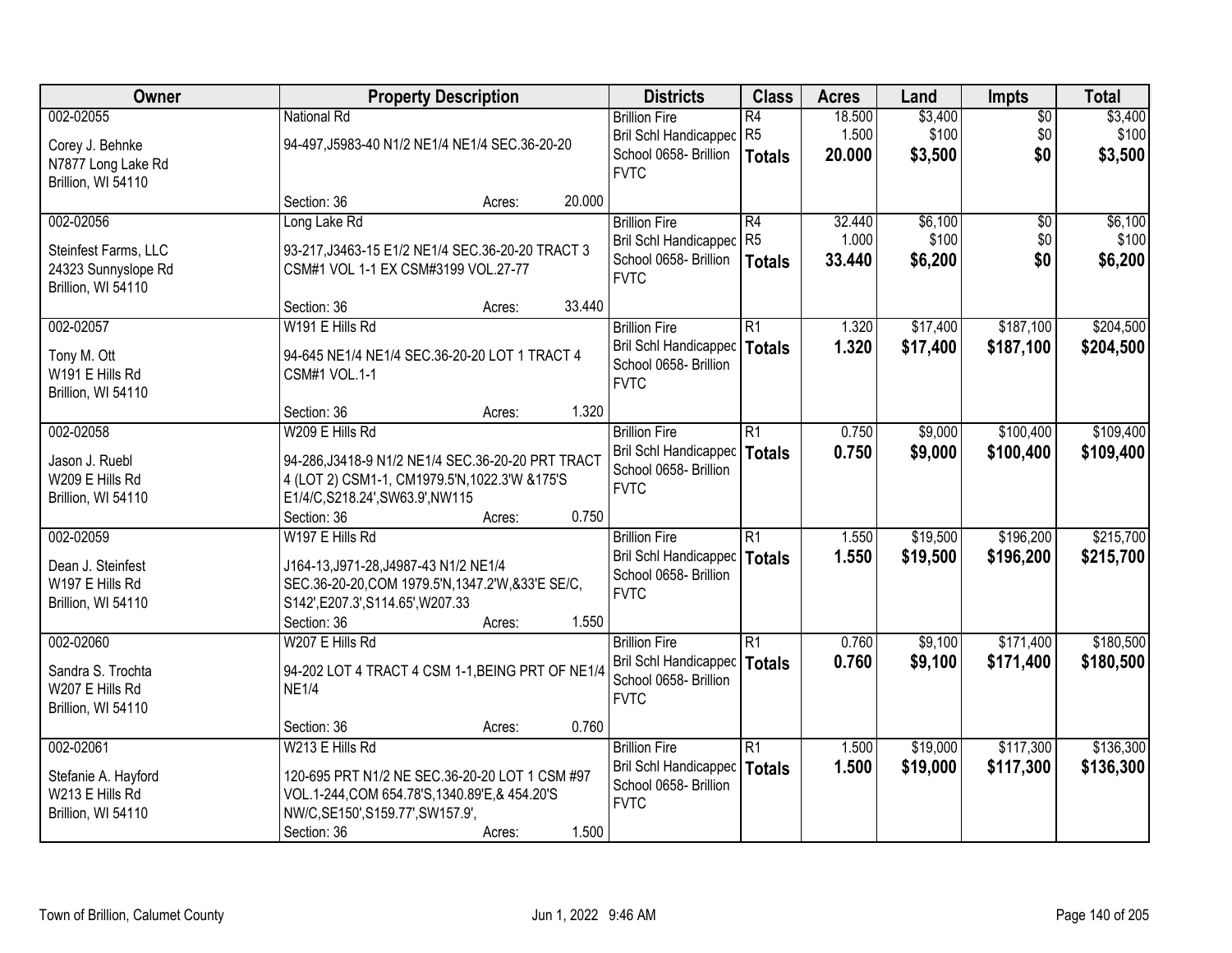| Owner                                 | <b>Property Description</b>                                          | <b>Districts</b>                                      | <b>Class</b>    | <b>Acres</b> | Land     | <b>Impts</b> | <b>Total</b> |
|---------------------------------------|----------------------------------------------------------------------|-------------------------------------------------------|-----------------|--------------|----------|--------------|--------------|
| 002-02062                             | W211 E Hills Rd                                                      | <b>Brillion Fire</b>                                  | $\overline{R1}$ | 0.490        | \$7,000  | \$143,500    | \$150,500    |
| Amber L. Christel                     | 165-781, J1276-39 PRT N1/2 NE1/4 SEC.36-20-20 LOT                    | Bril Schl Handicapped                                 | <b>Totals</b>   | 0.490        | \$7,000  | \$143,500    | \$150,500    |
| W211 E Hills Rd                       | 6 TRACT 4 CSM 1-1 & INGR/ EGR EASEMENT                               | School 0658- Brillion                                 |                 |              |          |              |              |
| Brillion, WI 54110                    | VOL.94-533                                                           | <b>FVTC</b>                                           |                 |              |          |              |              |
|                                       | 0.490<br>Section: 36<br>Acres:                                       |                                                       |                 |              |          |              |              |
| 002-02063                             | <b>National Ave</b>                                                  | <b>Brillion Fire</b>                                  | $\overline{R4}$ | 6.429        | \$1,200  | \$0          | \$1,200      |
|                                       | 151-785, J1550-43, J5983-40 N1/2 NW1/4 NE1/4                         | <b>Bril Schl Handicapped</b>                          | R <sub>5</sub>  | 0.350        | \$0      | \$0          | \$0          |
| Corey J. Behnke<br>N7877 Long Lake Rd | SEC.36-20-20 EX PRT ANNEXED DOC.#380999                              | School 0658- Brillion                                 | <b>Totals</b>   | 6.779        | \$1,200  | \$0          | \$1,200      |
| Brillion, WI 54110                    |                                                                      | <b>FVTC</b>                                           |                 |              |          |              |              |
|                                       | 6.779<br>Section: 36<br>Acres:                                       |                                                       |                 |              |          |              |              |
| 002-02064                             | E Hills Rd                                                           | <b>Brillion Fire</b>                                  | R1              | 1.000        | \$38,500 | \$269,700    | \$308,200    |
| Julia A. Wenzel                       | J57-8, J293-32, J5983-40 S1/2 NW1/4 NE1/4                            | Bril Schl Handicapped R4                              |                 | 2.394        | \$500    | \$0          | \$500        |
| W218 E Hills Rd                       | SEC.36-20-20 LYG NORTH OF N/L E HILLS RD, EX                         | School 0658- Brillion                                 | <b>Totals</b>   | 3.394        | \$39,000 | \$269,700    | \$308,700    |
| Brillion, WI 54110                    | 1.25A & EX PRT ANNEXED DOC#380999                                    | <b>FVTC</b>                                           |                 |              |          |              |              |
|                                       | Section: 36<br>3.394<br>Acres:                                       |                                                       |                 |              |          |              |              |
| 002-02066                             | N7508 Round Lake Rd                                                  | <b>Brillion Fire</b>                                  | $\overline{R1}$ | 3.140        | \$29,800 | \$46,400     | \$76,200     |
|                                       |                                                                      | <b>Bril Schl Handicapped</b>                          | <b>Totals</b>   | 3.140        | \$29,800 | \$46,400     | \$76,200     |
| Brandon Andrew Fuhrmann               | 119-2, J2215-2 PRT SW1/4 NE1/4 SEC.36-20-20 LOT 1                    | School 0658- Brillion                                 |                 |              |          |              |              |
| N7508 Round Lake Rd                   | CSM#3122 VOL.26-130 (3.14AC) PREV DESC AS                            | <b>FVTC</b>                                           |                 |              |          |              |              |
| Brillion, WI 54110                    | CSM#2888                                                             |                                                       |                 |              |          |              |              |
|                                       | 3.140<br>Section: 36<br>Acres:                                       |                                                       |                 |              |          |              |              |
| 002-02067                             | W273 E Hills Rd                                                      | <b>Brillion Fire</b>                                  | $\overline{R1}$ | 2.020        | \$23,600 | \$125,200    | \$148,800    |
| Nicholas E. Euler                     | 119-713 PRT N1/2 NE1/4 SEC.36-20-20 COM                              | <b>Bril Schl Handicapped</b><br>School 0658- Brillion | <b>Totals</b>   | 2.020        | \$23,600 | \$125,200    | \$148,800    |
| W273 E Hills Rd                       | 1297.68'S, 299.83'E&169.07' NE                                       | <b>FVTC</b>                                           |                 |              |          |              |              |
| Wisconsin, WI 54110                   | N1/4/C, NE194.91', SE333.76',                                        |                                                       |                 |              |          |              |              |
|                                       | Section: 36<br>2.020<br>Acres:                                       |                                                       |                 |              |          |              |              |
| 002-02068                             | W277 E Hills Rd                                                      | <b>Brillion Fire</b>                                  | $\overline{R1}$ | 4.350        | \$36,400 | \$163,300    | \$199,700    |
| Smith Steven P&Bonnie J Liv Tr        | J872-49, J872-50, J1644-32 SW1/4 NE1/4 SEC.36-20-20                  | Bril Schl Handicapped                                 | <b>Totals</b>   | 4.350        | \$36,400 | \$163,300    | \$199,700    |
| W277 E Hills Rd                       | CSM#100 VOL.1-252 & COM SE/C                                         | School 0658- Brillion                                 |                 |              |          |              |              |
| Brillion, WI 54110                    | CSM, SE185.21', N142.95', NW152.7', NW88.13', SW295.3                | <b>FVTC</b>                                           |                 |              |          |              |              |
|                                       | 4.350<br>Section: 36<br>Acres:                                       |                                                       |                 |              |          |              |              |
| 002-02069                             | W281 E Hills Rd                                                      | <b>Brillion Fire</b>                                  | $\overline{R1}$ | 1.600        | \$19,900 | \$120,100    | \$140,000    |
|                                       |                                                                      | <b>Bril Schl Handicapped</b>                          | <b>Totals</b>   | 1.600        | \$19,900 | \$120,100    | \$140,000    |
| Michelle A. Dobbe                     | 165-296 SW1/4 NE1/4 SEC.36-20-20 COM1297.68'S &                      | School 0658- Brillion                                 |                 |              |          |              |              |
| W281 E Hills Rd                       | 233'E N1/4 COR SEC.36-20-20, ELY151.58'                              | <b>FVTC</b>                                           |                 |              |          |              |              |
| Brillion, WI 54110                    | SELY125.86', S248.48', W200', N348.48'TO POB<br>1.600<br>Section: 36 |                                                       |                 |              |          |              |              |
|                                       | Acres:                                                               |                                                       |                 |              |          |              |              |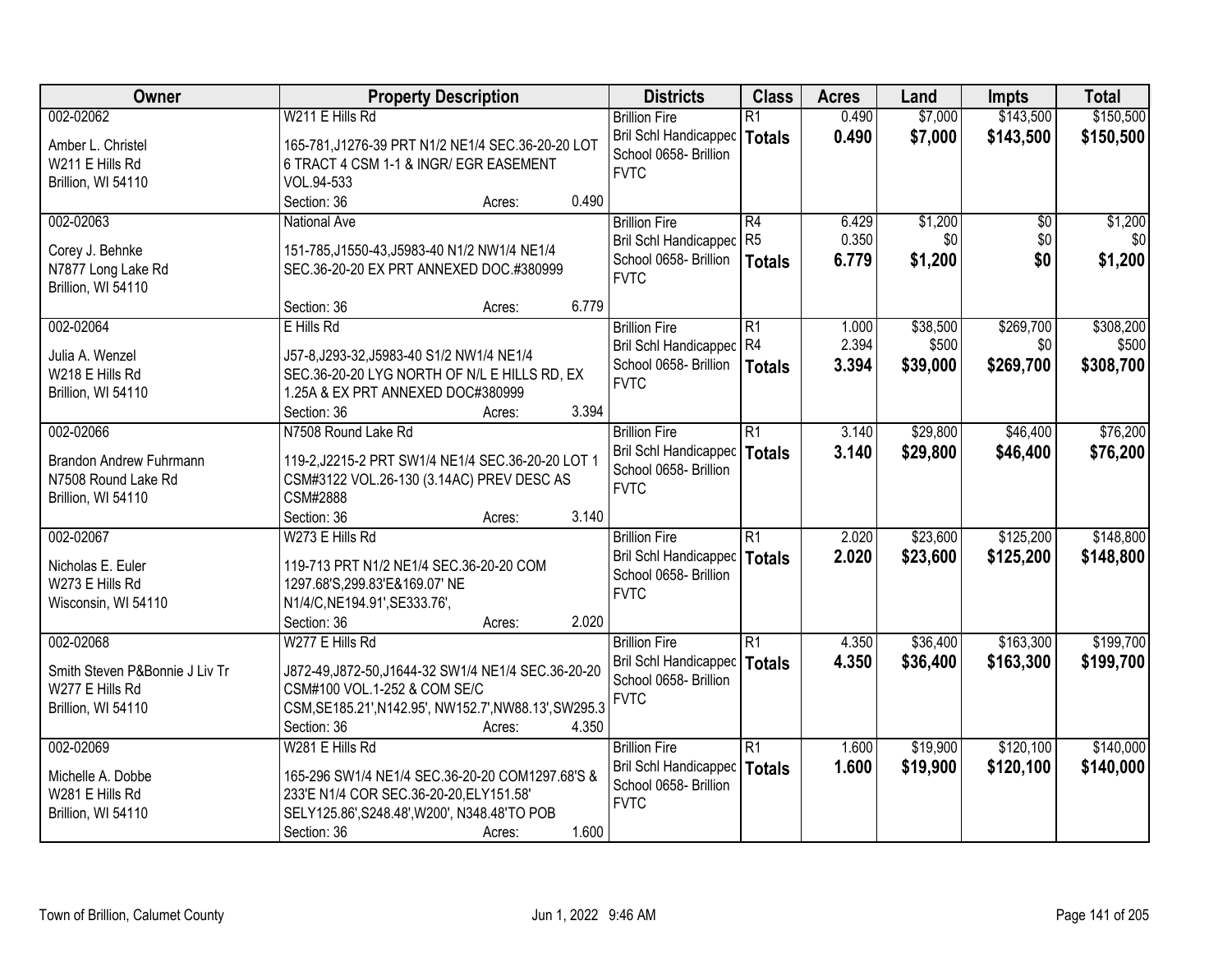| Owner                                 | <b>Property Description</b>                                                               | <b>Districts</b>             | <b>Class</b>    | <b>Acres</b> | Land     | <b>Impts</b>    | <b>Total</b> |
|---------------------------------------|-------------------------------------------------------------------------------------------|------------------------------|-----------------|--------------|----------|-----------------|--------------|
| 002-02070                             | W285 E Hills Rd                                                                           | <b>Brillion Fire</b>         | $\overline{R1}$ | 1.340        | \$14,900 | \$163,800       | \$178,700    |
| Robert L. Schabow                     | 102-129,102-130 W1/2 NE1/4 SEC.36-20-20                                                   | <b>Bril Schl Handicapped</b> | R <sub>5</sub>  | 0.520        | \$400    | \$0             | \$400        |
| W285 E Hills Rd                       | COM1297.68'S OF N1/4 COR                                                                  | School 0658- Brillion        | <b>Totals</b>   | 1.860        | \$15,300 | \$163,800       | \$179,100    |
| Brillion, WI 54110                    | SEC.36, E233', S348.48', W233', N348.48'TO POB, SUBJ                                      | <b>FVTC</b>                  |                 |              |          |                 |              |
|                                       | 1.860<br>Section: 36<br>Acres:                                                            |                              |                 |              |          |                 |              |
| 002-02071                             | N7524 Round Lake Rd                                                                       | <b>Brillion Fire</b>         | $\overline{R1}$ | 1.180        | \$16,100 | \$186,300       | \$202,400    |
| Jean Trochta                          | J2215-2, J3968-55 SW1/4 NE1/4 SEC.36-20-20 LOT 1                                          | <b>Bril Schl Handicapped</b> | <b>Totals</b>   | 1.180        | \$16,100 | \$186,300       | \$202,400    |
| N7524 Round Lake Rd                   | CSM#2042 VOL.14-316                                                                       | School 0658- Brillion        |                 |              |          |                 |              |
| Brillion, WI 54110                    |                                                                                           | <b>FVTC</b>                  |                 |              |          |                 |              |
|                                       | 1.180<br>Section: 36<br>Acres:                                                            |                              |                 |              |          |                 |              |
| 002-02072                             | Long Lake Rd                                                                              | <b>Brillion Fire</b>         | R4              | 19.850       | \$3,300  | \$0             | \$3,300      |
| Ann M. Kubichek                       | J1657-10, J2608-41 TRACT 2 CSM 1-1 NE1/4 SEC.                                             | Bril Schl Handicapped R5     |                 | 0.240        | \$100    | \$0             | \$100        |
| 24322 Manitowoc Rd                    | 36-20-20, BEING PRT OF SE1/4 NE1/4                                                        | School 0658- Brillion        | <b>Totals</b>   | 20.090       | \$3,400  | \$0             | \$3,400      |
| Reedsville, WI 54230                  |                                                                                           | <b>FVTC</b>                  |                 |              |          |                 |              |
|                                       | 20.090<br>Section: 36<br>Acres:                                                           |                              |                 |              |          |                 |              |
| 002-02073                             | N7537 Long Lake Rd                                                                        | <b>Brillion Fire</b>         | $\overline{R1}$ | 2.740        | \$27,600 | \$124,900       | \$152,500    |
|                                       |                                                                                           | Bril Schl Handicapped        | <b>Totals</b>   | 2.740        | \$27,600 | \$124,900       | \$152,500    |
| Karl J. Koehler<br>N7537 Long Lake Rd | J1573-21, J3242-5 SE1/4 NE1/4 SEC.36.20-20 LOT 1<br>CSM#3199 VOL.27-77 PREV DESC AS CSM#1 | School 0658- Brillion        |                 |              |          |                 |              |
| Brillion, WI 54110                    |                                                                                           | <b>FVTC</b>                  |                 |              |          |                 |              |
|                                       | 2.740<br>Section: 36<br>Acres:                                                            |                              |                 |              |          |                 |              |
| 002-02074                             | <b>Blackbird Ln</b>                                                                       | <b>Brillion Fire</b>         | $\overline{R4}$ | 27.640       | \$4,300  | $\overline{50}$ | \$4,300      |
|                                       |                                                                                           | <b>Bril Schl Handicapped</b> | R <sub>5</sub>  | 4.640        | \$2,300  | \$0             | \$2,300      |
| Mary T. Levash                        | J2909-29, J2909-32 NE1/4 NW1/4 SEC.36-20-20 EX                                            | School 0658- Brillion        | <b>Totals</b>   | 32.280       | \$6,600  | \$0             | \$6,600      |
| 104 Bentwood Dr                       | N17.5RDS OF E11.5 RDS EX S33', EX PRT ANNEX. TO                                           | <b>FVTC</b>                  |                 |              |          |                 |              |
| Brillion, WI 54110                    | CITY & EX CSM 9-396                                                                       |                              |                 |              |          |                 |              |
| 002-02075                             | Section: 36<br>32.280<br>Acres:<br>N7683 Round Lake Rd                                    | <b>Brillion Fire</b>         | $\overline{R1}$ | 1.000        | \$14,500 | \$64,500        | \$79,000     |
|                                       |                                                                                           | <b>Bril Schl Handicapped</b> |                 | 1.000        | \$14,500 | \$64,500        |              |
| Wayne C. Pribbernow                   | 128-603, J1897-39, J5013-34 NE1/4 NW1/4                                                   | School 0658- Brillion        | <b>Totals</b>   |              |          |                 | \$79,000     |
| N7683 Round Lake Rd                   | SEC.36-20-20 N17.5RDS OF E11.5RDS EX N150'IN                                              | <b>FVTC</b>                  |                 |              |          |                 |              |
| Brillion, WI 54110                    | <b>CITY OF BRILLION</b>                                                                   |                              |                 |              |          |                 |              |
|                                       | 1.000<br>Section: 36<br>Acres:                                                            |                              |                 |              |          |                 |              |
| 002-02076                             | N7679 Round Lake Rd                                                                       | <b>Brillion Fire</b>         | $\overline{R1}$ | 0.720        | \$8,800  | \$180,100       | \$188,900    |
| Ashley M. Moser                       | J1480-150 NE1/4 NW1/4 SEC.36-20-20 TRCT 1 CSM #                                           | <b>Bril Schl Handicapped</b> | <b>Totals</b>   | 0.720        | \$8,800  | \$180,100       | \$188,900    |
| N7679 Round Lake Rd                   | 1400 VOL.9-396, COM288.75'S N1/4/C, S165', W189                                           | School 0658- Brillion        |                 |              |          |                 |              |
| Brillion, WI 54110                    | .75', N165', E189.75'TO POB                                                               | <b>FVTC</b>                  |                 |              |          |                 |              |
|                                       | 0.720<br>Section: 36<br>Acres:                                                            |                              |                 |              |          |                 |              |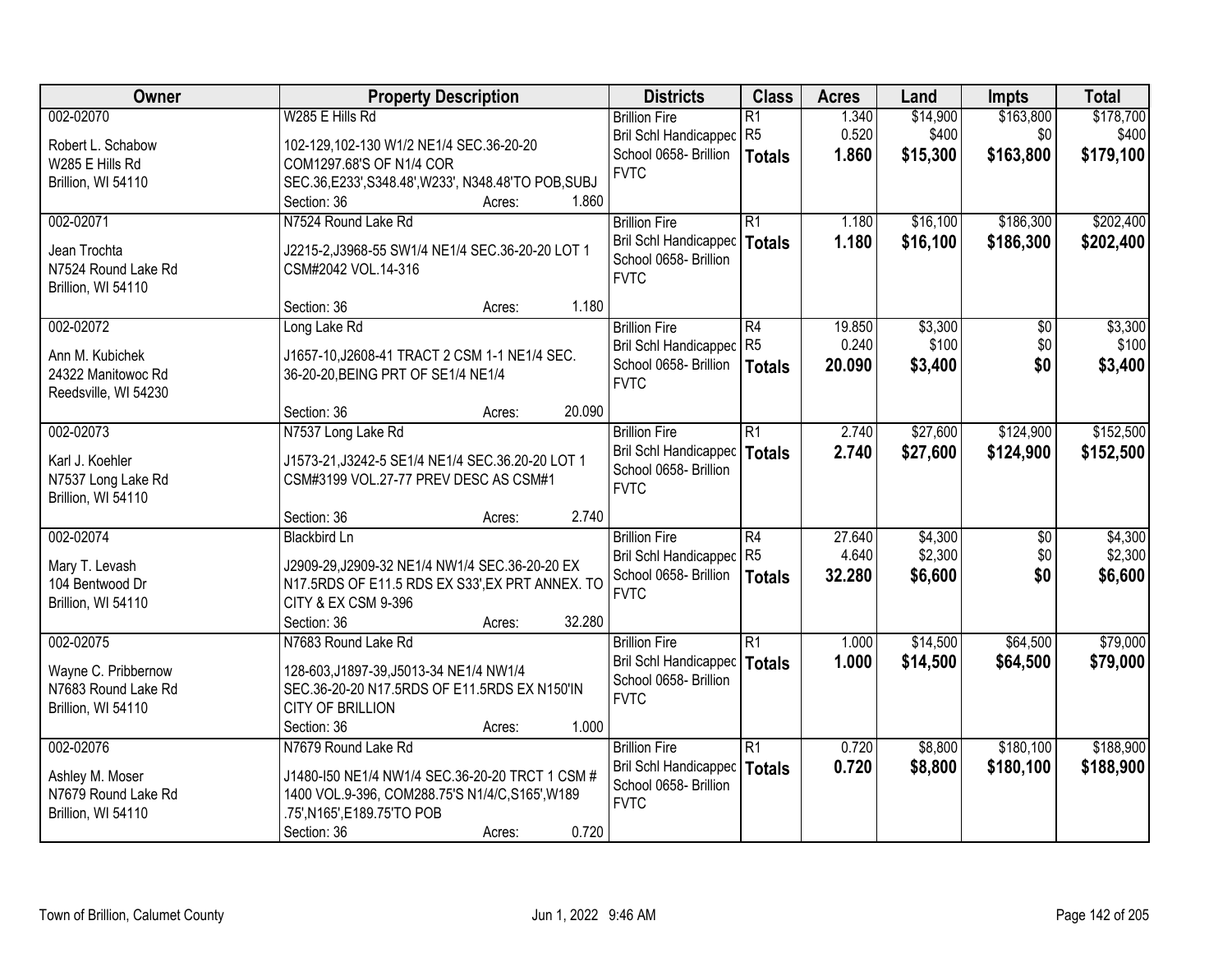| Owner                               | <b>Property Description</b>                                                  | <b>Districts</b>                                              | <b>Class</b>    | <b>Acres</b> | Land            | <b>Impts</b>    | <b>Total</b>    |
|-------------------------------------|------------------------------------------------------------------------------|---------------------------------------------------------------|-----------------|--------------|-----------------|-----------------|-----------------|
| 002-02077                           | <b>Blackbird Ln</b>                                                          | <b>Brillion Fire</b>                                          | X4              | 1.000        | $\overline{50}$ | $\overline{50}$ | $\overline{30}$ |
| Town of Brillion                    | J722-22 NE1/4 NW1/4 SEC.36-20-20 S33' DESC AS<br><b>BLACKBIRD LANE</b>       | Bril Schl Handicapped<br>School 0658- Brillion<br><b>FVTC</b> | <b>Totals</b>   | 1.000        | \$0             | \$0             | \$0             |
| Brillion, WI 54110                  |                                                                              |                                                               |                 |              |                 |                 |                 |
|                                     | 1.000<br>Section: 36<br>Acres:                                               |                                                               |                 |              |                 |                 |                 |
| 002-02078                           | <b>National Rd</b>                                                           | <b>Brillion Fire</b>                                          | R4              | 10.000       | \$1,900         | $\overline{50}$ | \$1,900         |
| Mary T. Levash                      | J2909-29, J2909-32 NW1/4 NW1/4 SEC.36-20-20 EX                               | <b>Bril Schl Handicapped</b><br>School 0658- Brillion         | R <sub>5</sub>  | 1.230        | \$800           | \$0<br>\$0      | \$800           |
| 104 Bentwood Dr                     | THT PRT ANNEXED TO CITY                                                      | <b>FVTC</b>                                                   | <b>Totals</b>   | 11.230       | \$2,700         |                 | \$2,700         |
| Brillion, WI 54110                  | NW/C,E564.46',S130',W563.79 FT.N130' TO POB & EX                             |                                                               |                 |              |                 |                 |                 |
|                                     | 11.230<br>Section: 36<br>Acres:                                              |                                                               |                 |              |                 |                 |                 |
| 002-02079                           | N7507 Round Lake Rd                                                          | <b>Brillion Fire</b>                                          | R4              | 57.320       | \$11,100        | \$0             | \$11,100        |
| Steinfest Farms, LLC                | 93-212, J3069-32 PRT S1/2 NW1/4 & N1/2 SW1/4                                 | Bril Schl Handicapped                                         | R <sub>5</sub>  | 13.000       | \$8,500         | \$0             | \$8,500         |
| 24323 Sunny Slope Rd                | SEC.36-20-20 DESC J3069-32                                                   | School 0658- Brillion                                         | R <sub>7</sub>  | 0.250        | \$3,400         | \$13,400        | \$16,800        |
| Brillion, WI 54110                  |                                                                              | <b>FVTC</b>                                                   | <b>Totals</b>   | 70.570       | \$23,000        | \$13,400        | \$36,400        |
|                                     | 70.570<br>Section: 36<br>Acres:                                              |                                                               |                 |              |                 |                 |                 |
| 002-02080                           | N7597 Blackbird Ln                                                           | <b>Brillion Fire</b>                                          | R1              | 1.000        | \$16,500        | \$267,400       | \$283,900       |
|                                     |                                                                              | Bril Schl Handicapped                                         | <b>Totals</b>   | 1.000        | \$16,500        | \$267,400       | \$283,900       |
| Michael Vasko<br>N7597 Blackbird Ln | 158-310, J1189-24 N1/2 SW1/4 NW1/4 SEC.36-20-20<br>TRACT 1 CSM#525 VOL.3-316 | School 0658- Brillion                                         |                 |              |                 |                 |                 |
| Brillion, WI 54110                  |                                                                              | <b>FVTC</b>                                                   |                 |              |                 |                 |                 |
|                                     | 1.000<br>Section: 36<br>Acres:                                               |                                                               |                 |              |                 |                 |                 |
| 002-02081                           | N7593 Blackbird Ln                                                           | <b>Brillion Fire</b>                                          | $\overline{R1}$ | 1.000        | \$16,500        | \$227,100       | \$243,600       |
|                                     |                                                                              | Bril Schl Handicapped                                         | Totals          | 1.000        | \$16,500        | \$227,100       | \$243,600       |
| John David Mcclain                  | J968-11, J1250-31, PT OF N1/2 SW1/4 NW1/4                                    | School 0658- Brillion                                         |                 |              |                 |                 |                 |
| N7593 Blackbird Ln                  | SEC.36-20-20TRACT 2 CSM#525 VOL. 3-316                                       | <b>FVTC</b>                                                   |                 |              |                 |                 |                 |
| Brillion, WI 54110                  |                                                                              |                                                               |                 |              |                 |                 |                 |
|                                     | 1.000<br>Section: 36<br>Acres:                                               |                                                               |                 |              |                 |                 |                 |
| 002-02082                           | N7590 Blackbird Ln                                                           | <b>Brillion Fire</b>                                          | $\overline{R1}$ | 2.500        | \$26,300        | \$195,200       | \$221,500       |
| Nancy C. Andre                      | 178-188 PRT N1/2 SW-NW1/4 SEC.36-20-20 LT2                                   | Bril Schl Handicapped                                         | <b>Totals</b>   | 2.500        | \$26,300        | \$195,200       | \$221,500       |
| N7590 Blackbird Ln                  | CSM#735 V5-179, COM626.04' N&724.86'E W1/4                                   | School 0658- Brillion                                         |                 |              |                 |                 |                 |
| Brillion, WI 54110                  | COR, SEC.36, N150', E727.14', S150', W727. 14'TO POB                         | <b>FVTC</b>                                                   |                 |              |                 |                 |                 |
|                                     | Section: 36<br>2.500<br>Acres:                                               |                                                               |                 |              |                 |                 |                 |
| 002-02083                           | N7591 Blackbird Ln                                                           | <b>Brillion Fire</b>                                          | $\overline{R1}$ | 1.000        | \$14,500        | \$238,900       | \$253,400       |
| Donald C. Koehler                   | J1527-20, J1741-52 SW1/4 NW1/4 SEC.36-20-20 LOT 1                            | Bril Schl Handicapped                                         | Totals          | 1.000        | \$14,500        | \$238,900       | \$253,400       |
| N7591 Blackbird Ln                  | CSM#735 VOL.5-179 COM 656.04'N& 368.46'E W1/4/C,                             | School 0658- Brillion                                         |                 |              |                 |                 |                 |
| Brillion, WI 54110                  | N150', E290.4', S150', W290.4'TO POB (INCL LOT 3                             | <b>FVTC</b>                                                   |                 |              |                 |                 |                 |
|                                     | 1.000<br>Section: 36<br>Acres:                                               |                                                               |                 |              |                 |                 |                 |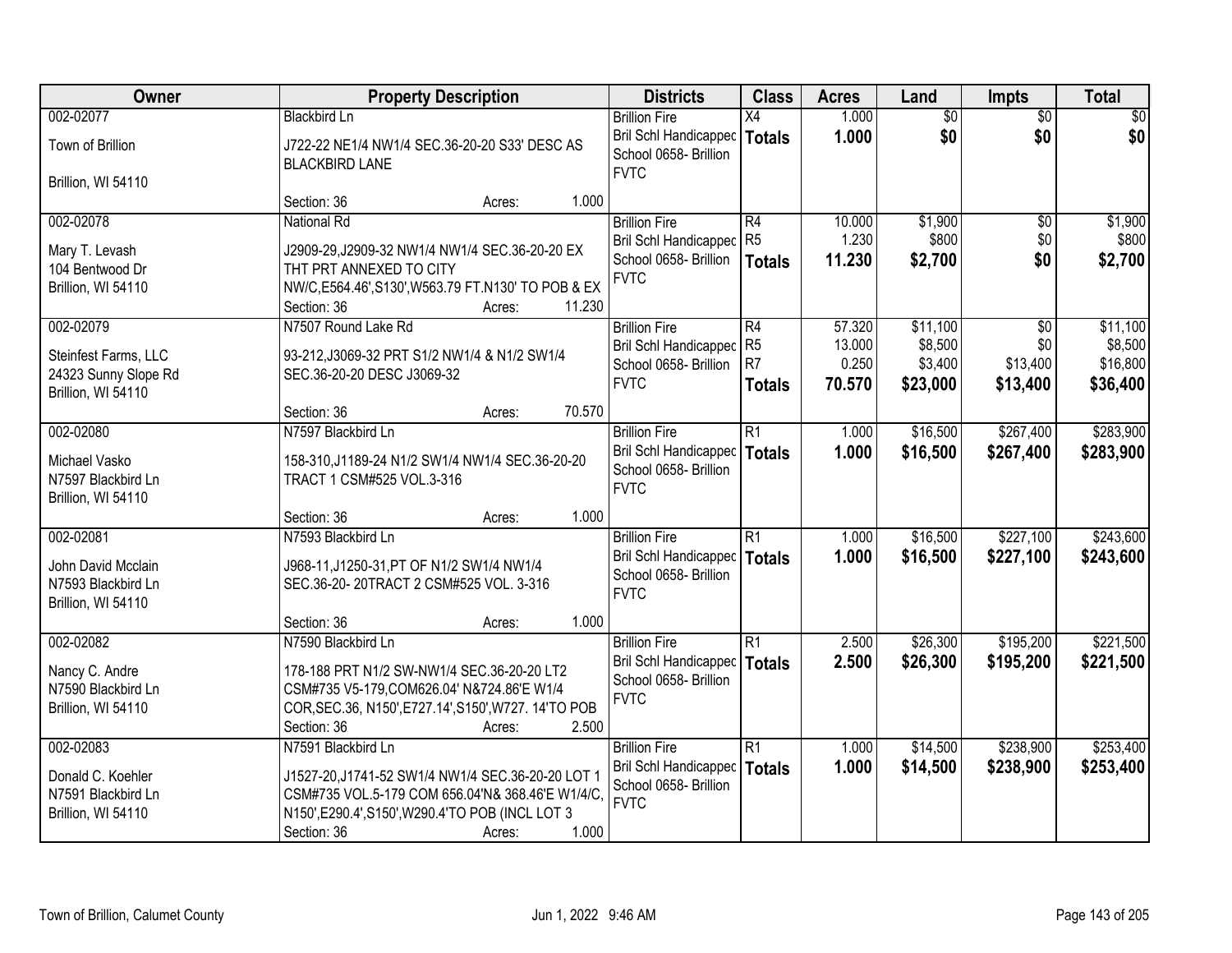| Owner                                    | <b>Property Description</b>                            | <b>Districts</b>             | <b>Class</b>    | <b>Acres</b> | Land        | Impts           | <b>Total</b>    |
|------------------------------------------|--------------------------------------------------------|------------------------------|-----------------|--------------|-------------|-----------------|-----------------|
| 002-02084                                | Estate Dr                                              | <b>Brillion Fire</b>         | $\overline{R1}$ | 1.270        | \$16,900    | $\overline{50}$ | \$16,900        |
| Jeremy Haese                             | 166-88, J5394-5 N1/2 SW1/4 NW1/4 SEC.36-20-20 LOT      | <b>Bril Schl Handicapped</b> | <b>Totals</b>   | 1.270        | \$16,900    | \$0             | \$16,900        |
| 11807 Hilltop Rd                         | 1 CSM#694 VOL.5-79, COM2677 - 7'W C                    | School 0658- Brillion        |                 |              |             |                 |                 |
| Cato, WI 54230                           | 1/16/C, S506.04'&POB, S150', E335.46', N150', W335.46' | <b>FVTC</b>                  |                 |              |             |                 |                 |
|                                          | 1.270<br>Section: 36<br>Acres:                         |                              |                 |              |             |                 |                 |
| 002-02085                                | <b>Blackbird Ln</b>                                    | <b>Brillion Fire</b>         | $\overline{R1}$ | 1.680        | \$20,600    | \$0             | \$20,600        |
| Jeremy M. Eickert                        | 168-159, J2059-16 S1/2 NW S.36-20-20 LOT 1             | <b>Bril Schl Handicapped</b> | <b>Totals</b>   | 1.680        | \$20,600    | \$0             | \$20,600        |
| N7600 Blackbird Ln                       | CSM#1552 VOL.10-358, RES N49.5' FOR RD, EX             | School 0658- Brillion        |                 |              |             |                 |                 |
| Brillion, WI 54110                       | W30', EX CSM#2143 V.15-247 ANNEX TO CITY & EX          | <b>FVTC</b>                  |                 |              |             |                 |                 |
|                                          | 1.680<br>Section: 36<br>Acres:                         |                              |                 |              |             |                 |                 |
| 002-02087                                | N7592 Blackbird Ln                                     | <b>Brillion Fire</b>         | R1              | 1.982        | \$23,300    | \$241,500       | \$264,800       |
|                                          |                                                        | Bril Schl Handicapped        | <b>Totals</b>   | 1.982        | \$23,300    | \$241,500       | \$264,800       |
| Robert F. Behnke                         | 168-60, J1953-30, J2992-21 S1/2 NW1/4 SEC.36-20-20     | School 0658- Brillion        |                 |              |             |                 |                 |
| N7592 Blackbird Ln<br>Brillion, WI 54110 | LOT 1 CSM#3251 VOL.27-258 PREV DESC AS<br>CSM#1552     | <b>FVTC</b>                  |                 |              |             |                 |                 |
|                                          | 1.982<br>Section: 36<br>Acres:                         |                              |                 |              |             |                 |                 |
| 002-02089                                | <b>Blackbird Ln</b>                                    | <b>Brillion Fire</b>         | X4              | 0.910        | \$0         | \$0             | \$0             |
|                                          |                                                        | Bril Schl Handicapped        | <b>Totals</b>   | 0.910        | \$0         | \$0             | \$0             |
| Town of Brillion                         | J1564-54, J1564-55, J1564-56 N1/2 SW1/4 NW1/4          | School 0658- Brillion        |                 |              |             |                 |                 |
| <b>Blackbird Ln</b>                      | SEC.36-20-20 E66'OF VOL.166-88 & W66' OF               | <b>FVTC</b>                  |                 |              |             |                 |                 |
| Brillion, WI 54110                       | E793.14'OF LOT 3 CSM 3-316 DESC. AS BLACKBIRD          |                              |                 |              |             |                 |                 |
|                                          | Section: 36<br>0.910<br>Acres:                         |                              |                 |              |             |                 |                 |
| 002-02090                                | W317 Blackbird Ln                                      | <b>Brillion Fire</b>         | $\overline{R1}$ | 10.210       | \$54,700    | \$168,600       | \$223,300       |
| Faith A. Thiel                           | J2540-1, J2802-13 SE1/4 NW1/4 SEC.36-20-20, LOT 1      | <b>Bril Schl Handicapped</b> | <b>Totals</b>   | 10.210       | \$54,700    | \$168,600       | \$223,300       |
| W4909 Harrison Rd                        | CSM#1675 VOL.11-323 COM 1366.29'S N1/4 COR.            | School 0658- Brillion        |                 |              |             |                 |                 |
| Hilbert, WI 54129                        | S608.89', W727.47', N608.29', E733.18' TO POB          | <b>FVTC</b>                  |                 |              |             |                 |                 |
|                                          | 10.210<br>Section: 36<br>Acres:                        |                              |                 |              |             |                 |                 |
| 002-02091                                | N7497 Round Lake Rd                                    | <b>Brillion Fire</b>         | $\overline{R1}$ | 1.420        | \$18,300    | \$79,500        | \$97,800        |
| Roger K. Maertz                          | J3240-11, J3599-57 S1/2 SE1/4 NW1/4 SEC.36-20-20       | <b>Bril Schl Handicapped</b> | <b>Totals</b>   | 1.420        | \$18,300    | \$79,500        | \$97,800        |
| N7497 Round Lake Rd                      | LOT 1 CSM#1804 VOL.12-389 COM 2514.05'S                | School 0658- Brillion        |                 |              |             |                 |                 |
| Brillion, WI 54110                       | N1/4/C, W187.21', S86.33', W89.98', S162, 92',         | <b>FVTC</b>                  |                 |              |             |                 |                 |
|                                          | 1.420<br>Section: 36<br>Acres:                         |                              |                 |              |             |                 |                 |
| 002-02092                                | <b>Blackbird Ln</b>                                    | <b>Brillion Fire</b>         | $\overline{X4}$ | 1.780        | $\sqrt{50}$ | $\overline{50}$ | $\overline{50}$ |
| Town of Brillion                         | J731-29 SE1/4 NW1/4 SEC.36-20-20 N49.5' & PRT          | Bril Schl Handicapped        | <b>Totals</b>   | 1.780        | \$0         | \$0             | \$0             |
|                                          | SW-NW1/4 DESCRIBED AS BLACKBIRD LANE                   | School 0658- Brillion        |                 |              |             |                 |                 |
| Brillion, WI 54110                       |                                                        | <b>FVTC</b>                  |                 |              |             |                 |                 |
|                                          | 1.780<br>Section: 36<br>Acres:                         |                              |                 |              |             |                 |                 |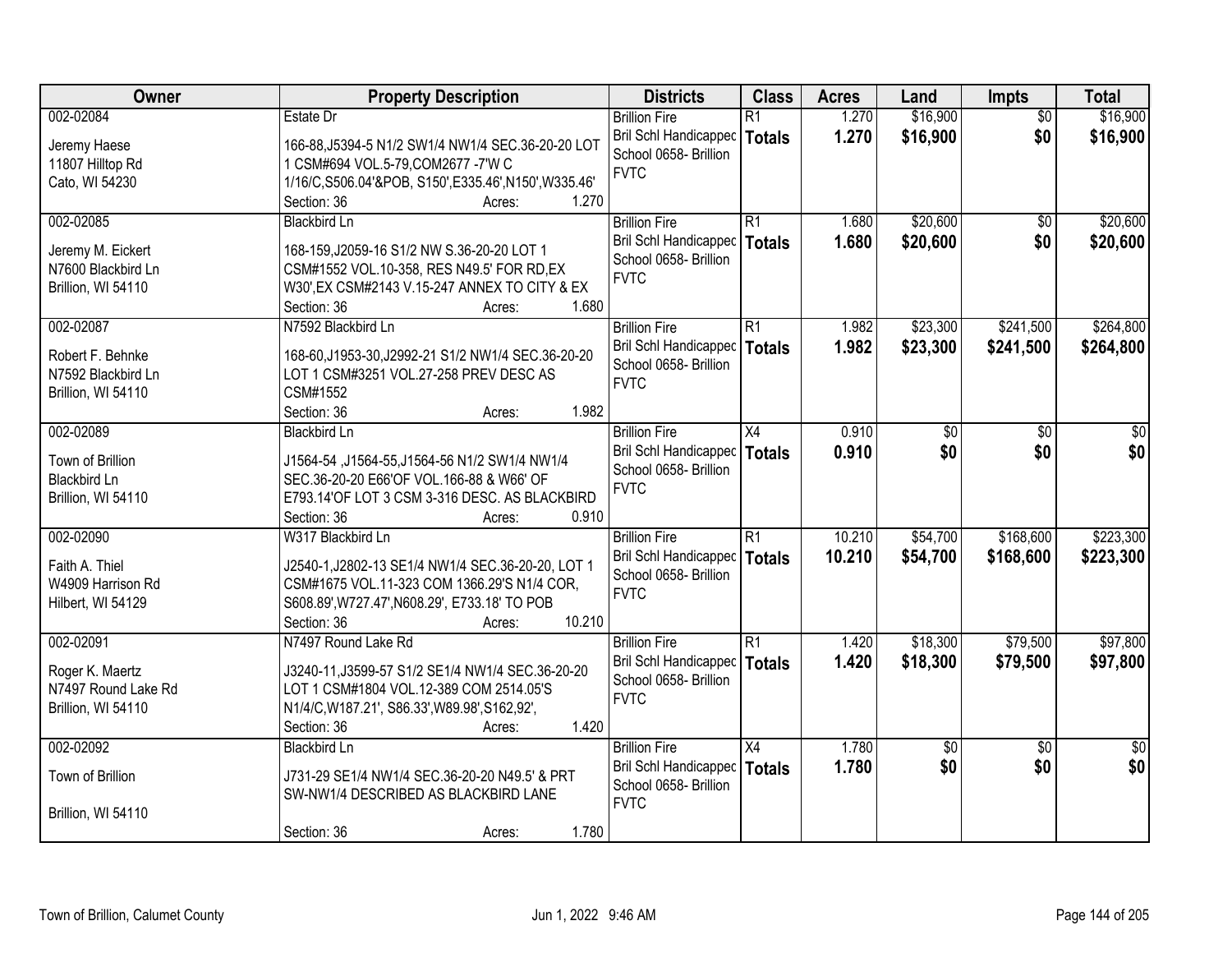| Owner                    | <b>Property Description</b>                         | <b>Districts</b>             | <b>Class</b>    | <b>Acres</b> | Land     | <b>Impts</b>    | <b>Total</b> |
|--------------------------|-----------------------------------------------------|------------------------------|-----------------|--------------|----------|-----------------|--------------|
| 002-02093                | W375 Blackbird Ln                                   | <b>Brillion Fire</b>         | $\overline{R1}$ | 8.820        | \$58,000 | \$243,500       | \$301,500    |
| Karla J. Miller          | J2533-23, J2944-28 SW1/4&SE1/4 NW1/4 SEC.36-20-20   | Bril Schl Handicapped        | <b>Totals</b>   | 8.820        | \$58,000 | \$243,500       | \$301,500    |
| W375 Blackbird Ln        | LOT 2 CSM#1675 VOL.11-323                           | School 0658- Brillion        |                 |              |          |                 |              |
| Brillion, WI 54110       | COM1366.29'S&733.18'W N1/4/C,                       | <b>FVTC</b>                  |                 |              |          |                 |              |
|                          | 8.820<br>Section: 36<br>Acres:                      |                              |                 |              |          |                 |              |
| 002-02094                | N7457 Round Lake Rd                                 | <b>Brillion Fire</b>         | $\overline{R1}$ | 3.150        | \$29,800 | \$167,500       | \$197,300    |
| <b>Thomas Zinkel</b>     | 93-212 N1/2 NE1/4 SW1/4 SEC.36-20-20 LOT 1 CSM      | Bril Schl Handicapped        | <b>Totals</b>   | 3.150        | \$29,800 | \$167,500       | \$197,300    |
| 117 W Chestnut St        | 1787 VOL.12-340 & N6' LYG ABOVE CSM, EX S6'         | School 0658- Brillion        |                 |              |          |                 |              |
| Chilton, WI 53014        |                                                     | <b>FVTC</b>                  |                 |              |          |                 |              |
|                          | 3.150<br>Section: 36<br>Acres:                      |                              |                 |              |          |                 |              |
| 002-02095                | N7449 Round Lake Rd                                 | <b>Brillion Fire</b>         | $\overline{R1}$ | 10.000       | \$67,500 | \$432,400       | \$499,900    |
| Ariens Mary M Life Trust | 138-211, J528-51 S1/2 NE1/4 SW1/4 SEC.36-20-20      | <b>Bril Schl Handicapped</b> | R <sub>5</sub>  | 2.190        | \$1,200  | \$0             | \$1,200      |
| N7449 Round Lake Rd      |                                                     | School 0658- Brillion        | R <sub>6</sub>  | 7.810        | \$23,400 | \$0             | \$23,400     |
| Brillion, WI 54110       |                                                     | <b>FVTC</b>                  | <b>Totals</b>   | 20.000       | \$92,100 | \$432,400       | \$524,500    |
|                          | 20.000<br>Section: 36<br>Acres:                     |                              |                 |              |          |                 |              |
| 002-02096                |                                                     | <b>Brillion Fire</b>         | R5              | 14.450       | \$9,800  | $\sqrt[6]{}$    | \$9,800      |
| Ariens Mary M Life Trust | 138-211, J528-51 S1/2 NW1/4 SW1/4 SEC.36-20-20      | <b>Bril Schl Handicapped</b> | R <sub>6</sub>  | 5.550        | \$16,700 | \$0             | \$16,700     |
| N7449 Round Lake Rd      |                                                     | School 0658- Brillion        | <b>Totals</b>   | 20.000       | \$26,500 | \$0             | \$26,500     |
| Brillion, WI 54110       |                                                     | <b>FVTC</b>                  |                 |              |          |                 |              |
|                          | 20.000<br>Section: 36<br>Acres:                     |                              |                 |              |          |                 |              |
| 002-02099                | N7347 Round Lake Rd                                 | <b>Brillion Fire</b>         | $\overline{R1}$ | 8.750        | \$60,600 | \$250,300       | \$310,900    |
| Terrence Michael Hruby   | 151-228, J1121-14 SE1/4 SW1/4 SEC.36-20-20Lot 1,    | Bril Schl Handicapped        | <b>Totals</b>   | 8.750        | \$60,600 | \$250,300       | \$310,900    |
| N7347 Round Lake Rd      | CSM 3676 VOL.33-32                                  | School 0658- Brillion        |                 |              |          |                 |              |
| Brillion, WI 54110       |                                                     | <b>FVTC</b>                  |                 |              |          |                 |              |
|                          | 8.750<br>Section: 36<br>Acres:                      |                              |                 |              |          |                 |              |
| 002-02100                | N7379 Round Lake Rd                                 | <b>Brillion Fire</b>         | $\overline{R1}$ | 3.480        | \$31,600 | \$7,900         | \$39,500     |
| Lacey M. Kalies          | 156-736, J793-34 SE1/4 SW1/4 SEC.36-20-20Lot 1, CSM | Bril Schl Handicapped        | <b>Totals</b>   | 3.480        | \$31,600 | \$7,900         | \$39,500     |
| N7369 Round Lake Rd      | 3658 VOL.32-239                                     | School 0658- Brillion        |                 |              |          |                 |              |
| Brillion, WI 54110       |                                                     | <b>FVTC</b>                  |                 |              |          |                 |              |
|                          | 3.480<br>Section: 36<br>Acres:                      |                              |                 |              |          |                 |              |
| 002-02101                | Long Lake Rd                                        | <b>Brillion Fire</b>         | $\overline{R4}$ | 33.530       | \$5,200  | $\overline{50}$ | \$5,200      |
| Ann M. Kubichek          | 1657-10, J2608-41 NE1/4 SE1/4 SEC.36-20-20 EX       | <b>Bril Schl Handicapped</b> | R <sub>5</sub>  | 6.450        | \$3,700  | \$0             | \$3,700      |
| 24322 Manitowoc Rd       | .02AC ROW DOC#507873                                | School 0658- Brillion        | <b>Totals</b>   | 39.980       | \$8,900  | \$0             | \$8,900      |
| Reedsville, WI 54230     |                                                     | <b>FVTC</b>                  |                 |              |          |                 |              |
|                          | 39.980<br>Section: 36<br>Acres:                     |                              |                 |              |          |                 |              |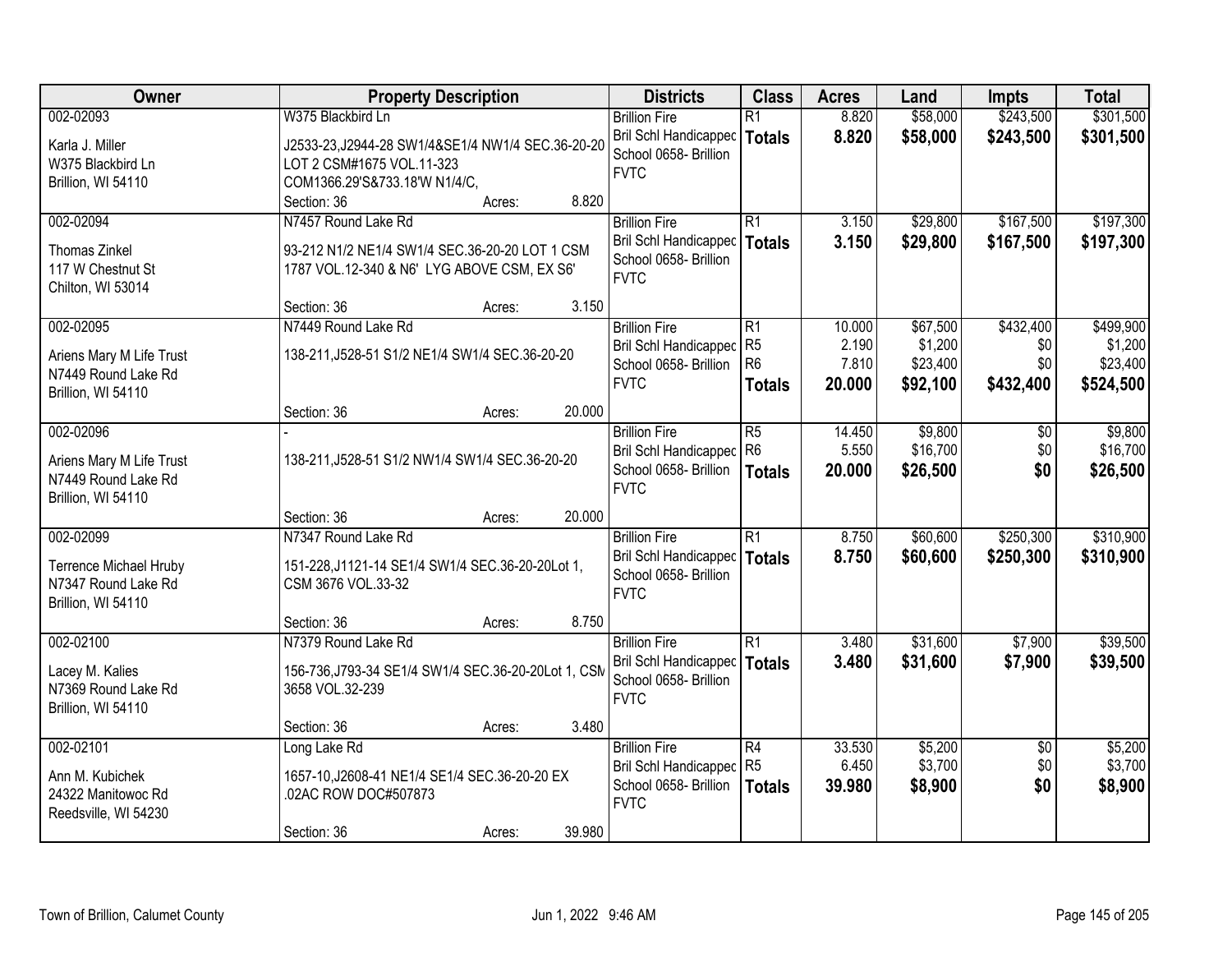| Owner                             | <b>Property Description</b>                       | <b>Districts</b>             | <b>Class</b>    | <b>Acres</b> | Land            | <b>Impts</b>    | <b>Total</b>    |
|-----------------------------------|---------------------------------------------------|------------------------------|-----------------|--------------|-----------------|-----------------|-----------------|
| 002-02102                         | Long Lake Rd                                      | <b>Brillion Fire</b>         | $\overline{R4}$ | 0.660        | \$100           | $\overline{50}$ | \$100           |
| Michael J. Sengbusch              | J1684-26 PRT N1/2 SE1/4 SEC.36-20-20              | Bril Schl Handicapped        | <b>Totals</b>   | 0.660        | \$100           | \$0             | \$100           |
| 20735 Manitowoc Rd                | COM1292.01'S E1/4/C, S14.08'                      | School 0658- Brillion        |                 |              |                 |                 |                 |
| Reedsville, WI 54230              | W2666.92', N7.42', E2666.97 ' TO POB - DESC.      | <b>FVTC</b>                  |                 |              |                 |                 |                 |
|                                   | 0.660<br>Section: 36<br>Acres:                    |                              |                 |              |                 |                 |                 |
| 002-02103                         | Round Lake Rd                                     | <b>Brillion Fire</b>         | R4              | 29.117       | \$4,900         | $\overline{50}$ | \$4,900         |
|                                   |                                                   | Bril Schl Handicapped        | R <sub>5</sub>  | 2.720        | \$1,200         | \$0             | \$1,200         |
| Ann M. Kubichek                   | 1657-10, J2608-41, J4957-11 NW1/4 SE1/4           | School 0658- Brillion        | <b>Totals</b>   | 31.837       | \$6,100         | \$0             | \$6,100         |
| 24322 Manitowoc Rd                | SEC.36-20-20, EX N365' OF W368', EX CSM#2200 VOL  | <b>FVTC</b>                  |                 |              |                 |                 |                 |
| Reedsville, WI 54230              | 16-116                                            |                              |                 |              |                 |                 |                 |
|                                   | Section: 36<br>31.837<br>Acres:                   |                              |                 |              |                 |                 |                 |
| 002-02104                         | N7490 Round Lake Rd                               | <b>Brillion Fire</b>         | $\overline{R1}$ | 3.040        | \$29,200        | \$80,000        | \$109,200       |
| Andrew J. Fuhrmann                | 87-43,90-535,J2215-2 NW1/4 SE1/4 SEC.36-20-20 LOT | Bril Schl Handicapped        | <b>Totals</b>   | 3.040        | \$29,200        | \$80,000        | \$109,200       |
| N7490 Round Lake Rd               | 1 CSM#2888 VOL.23-290                             | School 0658- Brillion        |                 |              |                 |                 |                 |
| Brillion, WI 54110                |                                                   | <b>FVTC</b>                  |                 |              |                 |                 |                 |
|                                   | 3.040<br>Section: 36<br>Acres:                    |                              |                 |              |                 |                 |                 |
| 002-02105                         | N7354 Round Lake Rd                               | <b>Brillion Fire</b>         | $\overline{R1}$ | 2.000        | \$23,500        | \$115,500       | \$139,000       |
|                                   |                                                   | Bril Schl Handicapped        | R4              | 14.300       | \$2,800         | \$0             | \$2,800         |
| Jill M. Trochta                   | J1695-56, J1695-57 SW1/4 SE1/4 SEC.36-20-20 COM   | School 0658- Brillion        | R5              | 6.890        | \$4,300         | \$0             | \$4,300         |
| N7354 Round Lake Rd               | S1/4/C,N993.89',E547.06', SE910.44',S33',SELY ALG | <b>FVTC</b>                  | <b>Totals</b>   | 23.190       | \$30,600        | \$115,500       | \$146,100       |
| Brillion, WI 54110                | CURVE 177.42', S230.30', W1327.46'TO POB          |                              |                 |              |                 |                 |                 |
|                                   | 23.190<br>Section: 36<br>Acres:                   |                              |                 |              |                 |                 |                 |
| 002-02106                         | Long Lake Rd                                      | <b>Brillion Fire</b>         | R4              | 53.640       | \$10,400        | $\overline{30}$ | \$10,400        |
| Michael J. Sengbusch              | J1684-27 S1/2 SE1/4 SEC.36-20-20 COM 174.7'W      | <b>Bril Schl Handicapped</b> | R <sub>5</sub>  | 1.700        | \$100           | \$0             | \$100           |
| 20735 Manitowoc Rd                | SE/C, W839.15', NWLY ALG CRVE512.36', N33',       | School 0658- Brillion        | Totals          | 55.340       | \$10,500        | \$0             | \$10,500        |
| Reedsville, WI 54230              | NW910.44', W574.06', N326.99',                    | <b>FVTC</b>                  |                 |              |                 |                 |                 |
|                                   | 55.340<br>Section: 36<br>Acres:                   |                              |                 |              |                 |                 |                 |
| 002-02107                         | Round Lake Rd                                     | <b>Brillion Fire</b>         | X4              | 1.000        | $\overline{60}$ | $\overline{50}$ | $\overline{30}$ |
| <b>Conservation Club Brillion</b> | 85-6 SE1/4 SE1/4 SEC.36-20-20 COM INTR S/L SE1/4  | <b>Bril Schl Handicapped</b> | Totals          | 1.000        | \$0             | \$0             | \$0             |
| <b>Box 55</b>                     |                                                   | School 0658- Brillion        |                 |              |                 |                 |                 |
|                                   | & W/L TOWN RD, NWLY ALG S/L RD TO W/L SE-SE, S    | <b>FVTC</b>                  |                 |              |                 |                 |                 |
| Brillion, WI 54110                | TO SHORE OF LAKE, SELY ALG SHORE TO S/L           |                              |                 |              |                 |                 |                 |
|                                   | 1.000<br>Section: 36<br>Acres:                    |                              |                 |              |                 |                 |                 |
| 002-02108                         | N7309 Long Lake Rd                                | <b>Brillion Fire</b>         | R1              | 1.090        | \$15,300        | \$116,700       | \$132,000       |
| Macallister S. Cashell            | 92-116,95-226,J606-48,J1688-52 SE1/4 SE1/4        | Bril Schl Handicapped        | <b>Totals</b>   | 1.090        | \$15,300        | \$116,700       | \$132,000       |
| 4181 Man Cal Rd                   | SEC.36-20-20 S16RDS OF E10RDS & COM165'W SE/C     | School 0658- Brillion        |                 |              |                 |                 |                 |
| Reedsville, WI 54230              | SEC/36, W9.71', NWLY264.19' E20', S264'TO POB     | <b>FVTC</b>                  |                 |              |                 |                 |                 |
|                                   | 1.090<br>Section: 36<br>Acres:                    |                              |                 |              |                 |                 |                 |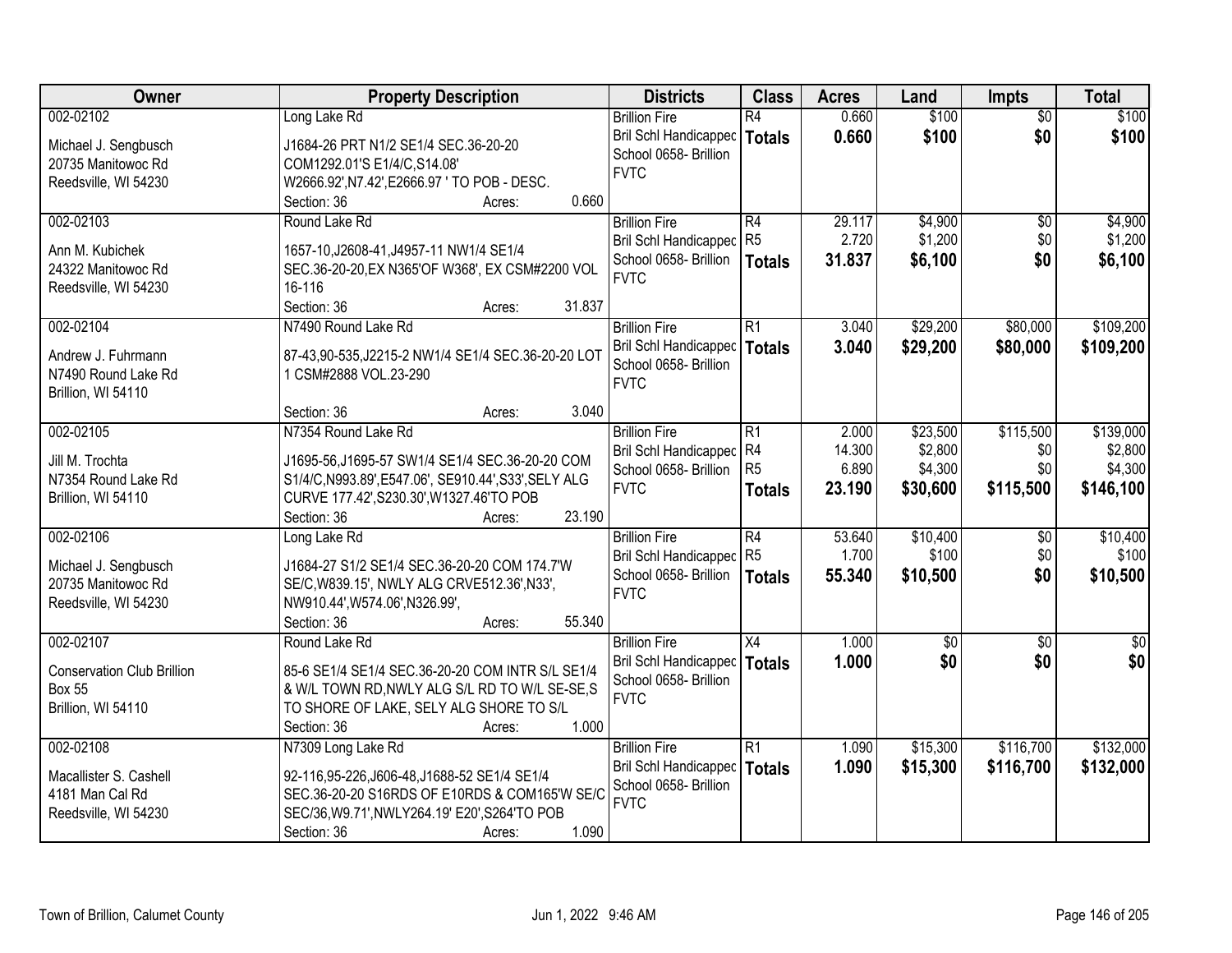| <b>Owner</b>                                                                                             | <b>Property Description</b>                                                                                                                                                                              | <b>Districts</b>                                                                                                                          | <b>Class</b>                     | <b>Acres</b>   | Land                   | Impts                  | <b>Total</b>           |
|----------------------------------------------------------------------------------------------------------|----------------------------------------------------------------------------------------------------------------------------------------------------------------------------------------------------------|-------------------------------------------------------------------------------------------------------------------------------------------|----------------------------------|----------------|------------------------|------------------------|------------------------|
| 002-02109<br><b>Brillion Conservation Club</b><br><b>Box 55</b><br>Brillion, WI 54110                    | Round Lake Rd<br>77-51, J1241-40 SE1/4 SE1/4 SEC.36-20-20 EX<br>VOL.85-6, EX VOL.92-116, EX J1684-27, EX J1688-52,<br>EX J1695-56-57 (BNG PRT ROUND LAKE LOCATED IN<br>0.280<br>Section: 36              | <b>Brillion Fire</b><br><b>Bril Schl Handicapped</b><br>School 0658- Brillion<br><b>FVTC</b>                                              | X4<br><b>Totals</b>              | 0.280<br>0.280 | $\overline{50}$<br>\$0 | $\overline{50}$<br>\$0 | $\overline{50}$<br>\$0 |
| 002-02111<br>Beach Fay M Revoc Trust<br>N8817 Main St<br>PO Box 185<br>Forest Junction, WI 54123         | Acres:<br>Main St<br>J1413-47 VILLAGE OF BALDWIN S1/2 MILL ST LYG<br>BTW W/L E18' LOT 3 EXT BLK 11 & W/L RAILROAD ST<br>0.090<br>Section: 17<br>Acres:                                                   | <b>Forest Junction</b><br>Sanitary District #5<br>Forest Jct Fire<br><b>Bril Schl Handicapped</b><br>School 0658- Brillion<br><b>FVTC</b> | $\overline{R1}$<br><b>Totals</b> | 0.090<br>0.090 | \$1,100<br>\$1,100     | \$0<br>\$0             | \$1,100<br>\$1,100     |
| 002-02112<br>Paul Metko<br>N8748 Milwaukee St<br>PO Box 67<br>Forest Junction, WI 54123                  | N8748 Milwaukee St<br>162-280 VILLAGE OF BALDWIN (NOW FOREST<br>JUNCTION) LOTS 7,8,9,10,11,12 & S1/2 OF 13<br>BLK 4 COM 675.38'N, 457.9'E, 111.65'SW<br>1.090<br>Section: 17<br>Acres:                   | <b>Forest Junction</b><br>Sanitary District #5<br>Forest Jct Fire<br><b>Bril Schl Handicapped</b><br>School 0658- Brillion<br><b>FVTC</b> | $\overline{R2}$<br><b>Totals</b> | 1.090<br>1.090 | \$13,200<br>\$13,200   | \$51,100<br>\$51,100   | \$64,300<br>\$64,300   |
| 002-02113<br>Jeffrey D. Stewart<br>PO Box 127<br>Forest Junction, WI 54123                               | W2071 Harrison St<br>171-79 VILLAGE OF BALDWIN (NOW FOREST<br>JUNCTION) PRT LOT 13 & ALL LOT 14 BLK 4<br>COM675.38'N & 296.71'E W/Q/C<br>0.220<br>Section: 17<br>Acres:                                  | <b>Forest Junction</b><br>Sanitary District #5<br>Forest Jct Fire<br><b>Bril Schl Handicapped</b><br>School 0658- Brillion<br><b>FVTC</b> | $\overline{R1}$<br><b>Totals</b> | 0.220<br>0.220 | \$9,600<br>\$9,600     | \$141,600<br>\$141,600 | \$151,200<br>\$151,200 |
| 002-02114<br>Michael Hinske<br>N8760 Randolph St<br>Forest Junction, WI 54123                            | N8760 Randolph St<br>J156-23,J1794-16 VILLAGE OF BALDWIN (FOR JUNC)<br>LOT 6, BLK 5 & LOT 7 BLK 6 & PRT VAC HARRISON &<br>WALNUT STS COM 574.70'N, 489.19'E & 62.45'NE<br>0.420<br>Section: 17<br>Acres: | <b>Forest Junction</b><br>Sanitary District #5<br>Forest Jct Fire<br><b>Bril Schl Handicapped</b><br>School 0658- Brillion<br><b>FVTC</b> | $\overline{R1}$<br><b>Totals</b> | 0.420<br>0.420 | \$13,900<br>\$13,900   | \$67,700<br>\$67,700   | \$81,600<br>\$81,600   |
| 002-02115<br>Zion Evangelical United Methodist<br>Church<br>N8893 Church St<br>Forest Junction, WI 54123 | Randolph St<br>137-557, J2606-35 VILLAGE OF BALDWIN (NOW<br>FOREST JUNCTION) LOTS 7 THRU 11 BLK 9,EX S21'<br>OF LOT 11<br>1.060<br>Section: 17<br>Acres:                                                 | Forest Junction<br>Sanitary District #5<br>Forest Jct Fire<br><b>Bril Schl Handicapped</b><br>School 0658- Brillion<br><b>FVTC</b>        | $\overline{X4}$<br><b>Totals</b> | 1.060<br>1.060 | $\overline{50}$<br>\$0 | $\overline{50}$<br>\$0 | $\overline{50}$<br>\$0 |
| 002-02116<br>Kathryn H. Wright<br>1041 S Hawthorne Rd<br>Winston Salem, NC 27103-4418                    | N8782 Randolph St<br>J3926-3 VILLAGE OF BALDWIN (NOW FOREST<br>JUNCTION)COM1170.4' NE&200'SE W1/4/C<br>SC.17, SW86 .72', SE151', NE86.71', NW151' POB PRT<br>1.000<br>Section: 17<br>Acres:              | Forest Junction<br>Sanitary District #5<br>Forest Jct Fire<br><b>Bril Schl Handicapped</b><br>School 0658- Brillion<br><b>FVTC</b>        | $\overline{R1}$<br><b>Totals</b> | 1.000<br>1.000 | \$14,500<br>\$14,500   | \$54,200<br>\$54,200   | \$68,700<br>\$68,700   |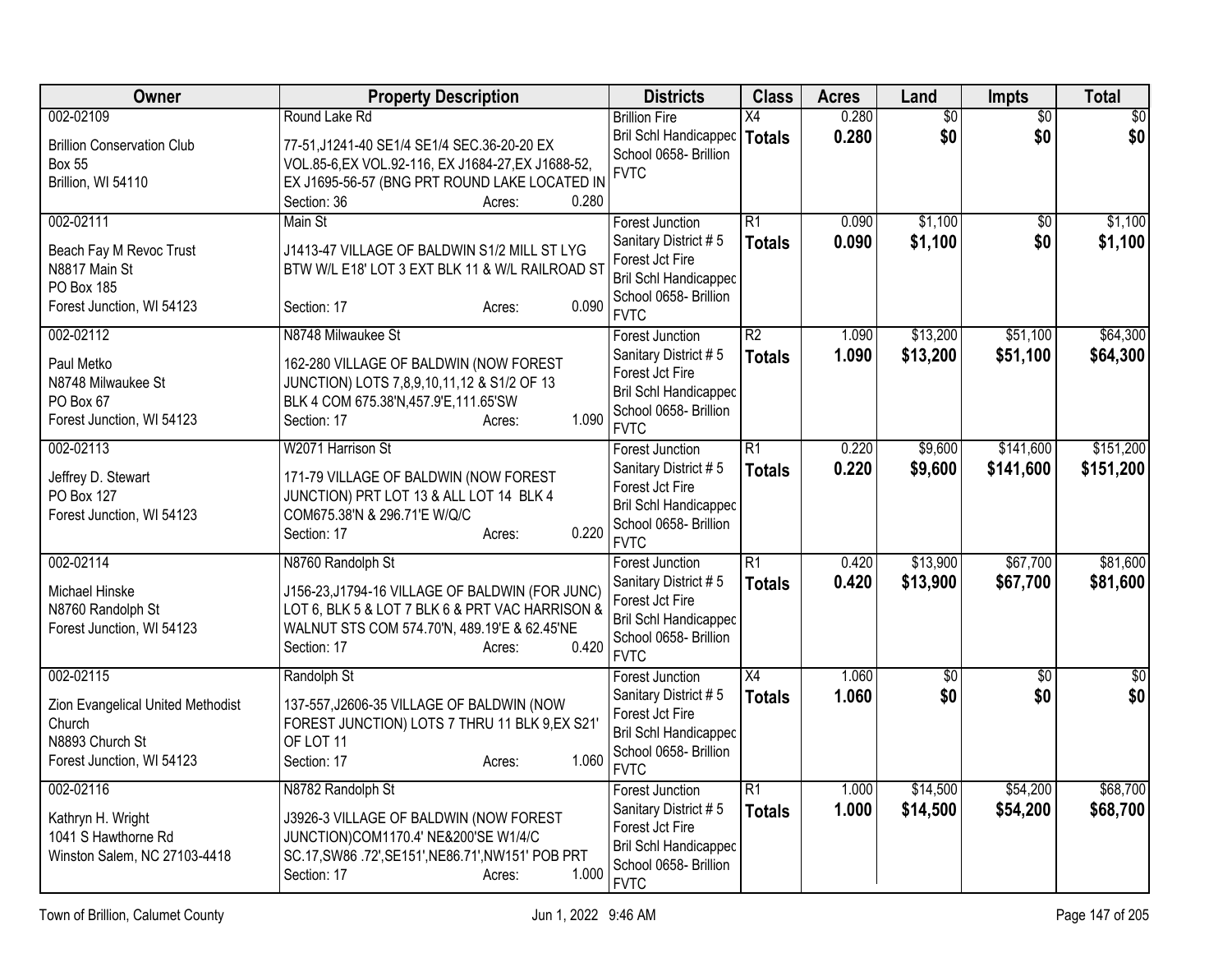| Owner                     | <b>Property Description</b>                     | <b>Districts</b>                     | <b>Class</b>    | <b>Acres</b> | Land     | <b>Impts</b>    | <b>Total</b> |
|---------------------------|-------------------------------------------------|--------------------------------------|-----------------|--------------|----------|-----------------|--------------|
| 002-02117                 | N8772 Randolph St                               | <b>Forest Junction</b>               | $\overline{R1}$ | 0.300        | \$4,100  | \$82,500        | \$86,600     |
| Luke A. Abel              | J443-36, J1777-14 VILLAGE OF BALDWIN (NOW       | Sanitary District #5                 | <b>Totals</b>   | 0.300        | \$4,100  | \$82,500        | \$86,600     |
| PO Box 74                 | FOREST JUNCTION) LOT 13 & 14<br>BLK9            | Forest Jct Fire                      |                 |              |          |                 |              |
| Forest Junction, WI 54123 |                                                 | <b>Bril Schl Handicapped</b>         |                 |              |          |                 |              |
|                           | 0.300<br>Section: 17<br>Acres:                  | School 0658- Brillion<br><b>FVTC</b> |                 |              |          |                 |              |
| 002-02118                 | N8768 Randolph St                               | <b>Forest Junction</b>               | $\overline{R1}$ | 0.210        | \$9,100  | \$75,700        | \$84,800     |
| Marjorie F. Ott           | 147-272, J3631-51 VILLAGE OF BALDWIN (NOW       | Sanitary District #5                 | <b>Totals</b>   | 0.210        | \$9,100  | \$75,700        | \$84,800     |
| N8768 Randolph St         | FOREST JUNCTION) LOT 15 & E1/2 OF LOT 16 BLK 9  | Forest Jct Fire                      |                 |              |          |                 |              |
| <b>PO Box 121</b>         |                                                 | Bril Schl Handicapped                |                 |              |          |                 |              |
| Forest Junction, WI 54123 | 0.210<br>Section: 17<br>Acres:                  | School 0658- Brillion                |                 |              |          |                 |              |
|                           |                                                 | <b>FVTC</b>                          |                 |              |          |                 |              |
| 002-02119                 | N8764 Randolph St                               | <b>Forest Junction</b>               | $\overline{R1}$ | 0.340        | \$6,900  | \$0             | \$6,900      |
| Renae R. Ott              | J1321-7, J1321-8 VILLAGE OF BALDWIN (FOR JUNC)  | Sanitary District #5                 | <b>Totals</b>   | 0.340        | \$6,900  | \$0             | \$6,900      |
| N8768 Randolph St         | BLK 9 & PRT VACATED HARRISOI<br>W1/2 LOT 16     | Forest Jct Fire                      |                 |              |          |                 |              |
| PO Box 121                | & WALNUT ST & PRT DESC DOC#532074,EX S10'OF     | <b>Bril Schl Handicapped</b>         |                 |              |          |                 |              |
| Forest Junction, WI 54123 | 0.340<br>Section: 17<br>Acres:                  | School 0658- Brillion                |                 |              |          |                 |              |
|                           |                                                 | <b>FVTC</b>                          |                 |              |          |                 |              |
| 002-02120                 | W2072 Harrison St                               | <b>Forest Junction</b>               | $\overline{R1}$ | 0.180        | \$7,800  | \$56,800        | \$64,600     |
| Brad Johnson              | J996-39,J1384-29 VILLAGE OF BALDWIN (FOR JUNC)  | Sanitary District #5                 | <b>Totals</b>   | 0.180        | \$7,800  | \$56,800        | \$64,600     |
| W2072 Harrison St         | BLK 10 SUBJ TO ENCROACHMENT<br>LOT <sub>1</sub> | Forest Jct Fire                      |                 |              |          |                 |              |
| Forest Junction, WI 54123 | EASEMENT J354-9                                 | <b>Bril Schl Handicapped</b>         |                 |              |          |                 |              |
|                           | 0.180<br>Section: 17<br>Acres:                  | School 0658- Brillion                |                 |              |          |                 |              |
|                           |                                                 | <b>FVTC</b>                          |                 |              |          |                 |              |
| 002-02121                 | N8784 Milwaukee St                              | <b>Forest Junction</b>               | $\overline{R2}$ | 1.560        | \$21,300 | $\overline{50}$ | \$21,300     |
| Paul Metko                | J1106-51, J1480-55 VILLAGE OF BALDWIN (NOW      | Sanitary District #5                 | <b>Totals</b>   | 1.560        | \$21,300 | \$0             | \$21,300     |
| PO Box 83                 | FOREST JUNCTION) LOT 2 THRU 10, PRT 11 & 12,    | Forest Jct Fire                      |                 |              |          |                 |              |
| Forest Junction, WI 54123 | BLK 10COM W1/4/C SEC 17, NE 21DEG 895.6' TO     | <b>Bril Schl Handicapped</b>         |                 |              |          |                 |              |
|                           | 1.560<br>Section: 17<br>Acres:                  | School 0658- Brillion<br><b>FVTC</b> |                 |              |          |                 |              |
| 002-02124                 | Main St                                         | Forest Junction                      | $\overline{R1}$ | 0.230        | \$5,000  | \$11,900        | \$16,900     |
|                           |                                                 | Sanitary District #5                 |                 |              |          |                 |              |
| Beach Fay M Revoc Trust   | 148-756, J1367-27 VILLAGE OF BALDWIN (NOW       | Forest Jct Fire                      | <b>Totals</b>   | 0.230        | \$5,000  | \$11,900        | \$16,900     |
| N8817 Main St             | FOREST JUNCTION) LOT 4 & E18' OF LOT 3 BLK 11   | <b>Bril Schl Handicapped</b>         |                 |              |          |                 |              |
| <b>PO Box 185</b>         |                                                 | School 0658- Brillion                |                 |              |          |                 |              |
| Forest Junction, WI 54123 | 0.230<br>Section: 17<br>Acres:                  | <b>FVTC</b>                          |                 |              |          |                 |              |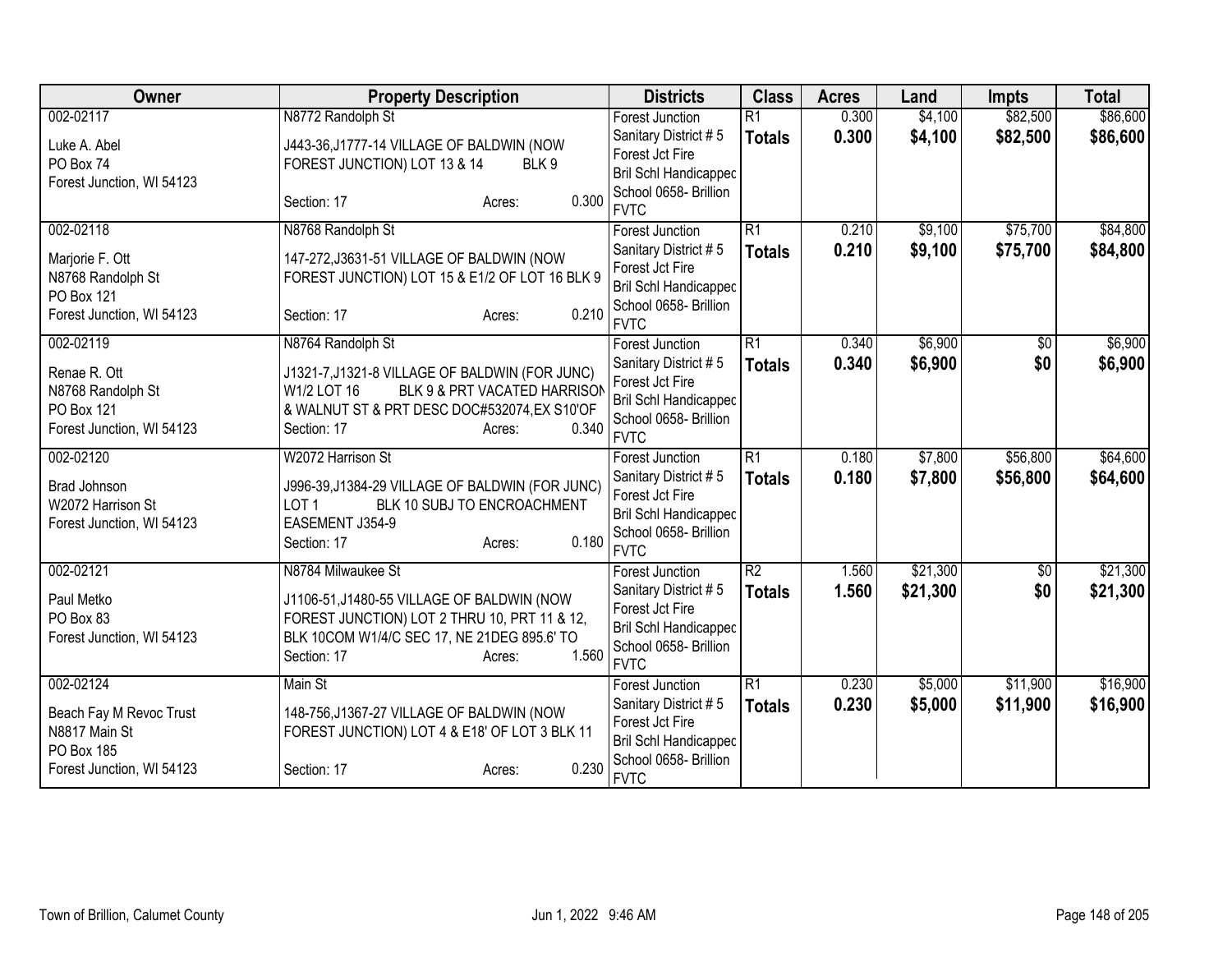| Owner                          | <b>Property Description</b>                          | <b>Districts</b>                                      | <b>Class</b>    | <b>Acres</b> | Land     | <b>Impts</b> | <b>Total</b> |
|--------------------------------|------------------------------------------------------|-------------------------------------------------------|-----------------|--------------|----------|--------------|--------------|
| 002-02125                      | N8817 Main St                                        | <b>Forest Junction</b>                                | $\overline{R1}$ | 0.120        | \$5,200  | \$114,000    | \$119,200    |
| Beach Fay M Revoc Trust        | J1367-27, J1486-21 VILL.OF BALDWIN-NOW               | Sanitary District #5                                  | <b>Totals</b>   | 0.120        | \$5,200  | \$114,000    | \$119,200    |
| N8817 Main St                  | FOR.JUNCT LOTS 5 & 6 DESC IN J1367-27, J1483-48      | Forest Jct Fire                                       |                 |              |          |              |              |
| PO Box 185                     | & J1486-21 EX J1486-22, EX DOC#387782 EX             | <b>Bril Schl Handicapped</b><br>School 0658- Brillion |                 |              |          |              |              |
| Forest Junction, WI 54123      | 0.120<br>Section: 17<br>Acres:                       | <b>FVTC</b>                                           |                 |              |          |              |              |
| 002-02126                      | N8815 Main St                                        | <b>Forest Junction</b>                                | $\overline{R1}$ | 0.059        | \$2,600  | \$69,500     | \$72,100     |
| Tracy L. Olson                 | J1212-29, J1483-48 VILL.OF BALDWIN-NOW               | Sanitary District #5                                  | <b>Totals</b>   | 0.059        | \$2,600  | \$69,500     | \$72,100     |
| N8815 Main St                  | FOR.JUNCT PRT LOTS 5 & 6<br>BLK 11 DESC              | Forest Jct Fire                                       |                 |              |          |              |              |
| Forest Junction, WI 54123      | DOC#416663-COM NE/C PCL 2 VOL.40-299, SW ALG         | <b>Bril Schl Handicapped</b>                          |                 |              |          |              |              |
|                                | 0.059<br>Section: 17<br>Acres:                       | School 0658- Brillion                                 |                 |              |          |              |              |
|                                |                                                      | <b>FVTC</b>                                           |                 |              |          |              |              |
| 002-02127                      | N8807 Main St                                        | <b>Forest Junction</b>                                | $\overline{R2}$ | 0.250        | \$4,400  | \$108,000    | \$112,400    |
| <b>Truckey Properties, LLC</b> | J2928-19, J3434-31 VILL.OF BALDWIN-NOW FOR.JCT       | Sanitary District #5<br>Forest Jct Fire               | <b>Totals</b>   | 0.250        | \$4,400  | \$108,000    | \$112,400    |
| W2009 Finnigans Ridge Ln       | S56' LOTS 5 & 6 BLK11, EX COM 49.27'N SW/ LOT        | <b>Bril Schl Handicapped</b>                          |                 |              |          |              |              |
| Freedom, WI 54130              | 5, N6', SE38.56' W TO POB; ALSO COM56'N SE/C LT6     | School 0658- Brillion                                 |                 |              |          |              |              |
|                                | 0.250<br>Section: 17<br>Acres:                       | <b>FVTC</b>                                           |                 |              |          |              |              |
| 002-02128                      | N8803 Main St                                        | Forest Junction                                       | R2              | 0.170        | \$3,000  | \$58,500     | \$61,500     |
| Nicholas S. Michiels           | J2140-5, J4948-3A VILLAGE OF BALDWIN (NOW            | Sanitary District #5                                  | <b>Totals</b>   | 0.170        | \$3,000  | \$58,500     | \$61,500     |
| 8213 Wink Rd                   | FOREST JUNCTION) N40'LOT 7<br><b>BLK 11</b>          | Forest Jct Fire                                       |                 |              |          |              |              |
| Kaukauna, WI 54130             |                                                      | <b>Bril Schl Handicapped</b>                          |                 |              |          |              |              |
|                                | 0.170<br>Section: 17<br>Acres:                       | School 0658- Brillion                                 |                 |              |          |              |              |
|                                |                                                      | <b>FVTC</b>                                           |                 |              |          |              |              |
| 002-02129                      | N8801 Main St                                        | <b>Forest Junction</b>                                | $\overline{R1}$ | 0.367        | \$13,000 | \$57,400     | \$70,400     |
| Thomas Nicholson               | J398-55, J2436-6, J4948-3A VILLAGE OF BALDWIN        | Sanitary District #5                                  | <b>Totals</b>   | 0.367        | \$13,000 | \$57,400     | \$70,400     |
| N8801 Main St                  | (NOW FOREST JUNCTION) S10'LOT 7 & ALL LOT 8 &        | Forest Jct Fire                                       |                 |              |          |              |              |
| PO Box 156                     | N13'LOT 9<br><b>BLK 11</b>                           | Bril Schl Handicapped<br>School 0658- Brillion        |                 |              |          |              |              |
| Forest Junction, WI 54123      | 0.367<br>Section: 17<br>Acres:                       | <b>FVTC</b>                                           |                 |              |          |              |              |
| 002-02130                      | N8795 Main St                                        | Forest Junction                                       | R1              | 0.180        | \$7,800  | \$74,700     | \$82,500     |
| Marvin Steinbach               | J2885-4 VILLAGE OF BALDWIN (NOW FOREST               | Sanitary District #5                                  | <b>Totals</b>   | 0.180        | \$7,800  | \$74,700     | \$82,500     |
| N8795 Main St                  | JUNCTION) S37' LT9&COM NE/C LT10,S2', NWLY TO        | Forest Jct Fire                                       |                 |              |          |              |              |
| PO Box 85                      | PT ON N/L LT10 50'W OF POB,E TO POB<br><b>BLK 11</b> | <b>Bril Schl Handicapped</b>                          |                 |              |          |              |              |
| Forest Junction, WI 54123      | 0.180<br>Section: 17<br>Acres:                       | School 0658- Brillion                                 |                 |              |          |              |              |
|                                |                                                      | <b>FVTC</b>                                           |                 |              |          |              |              |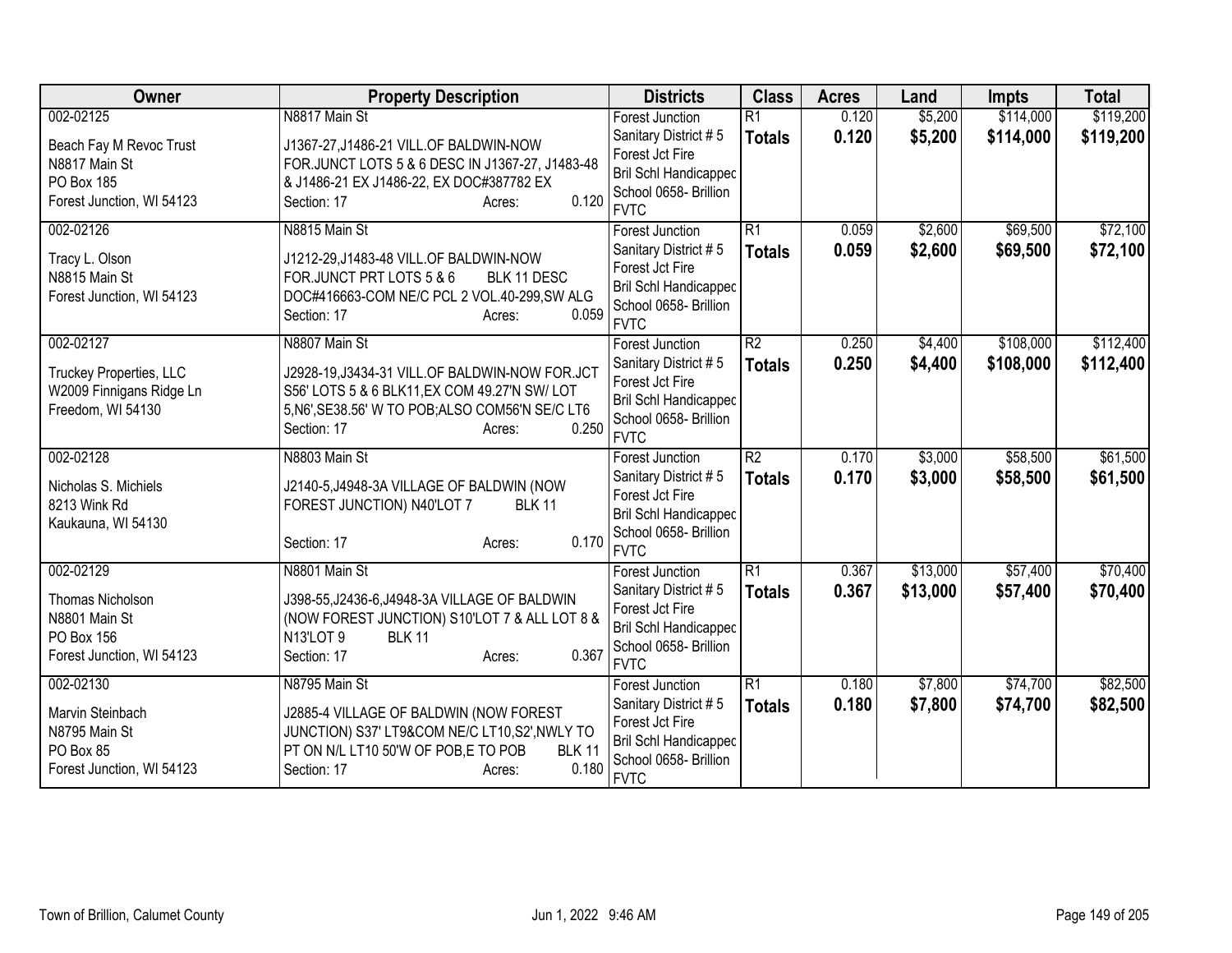| Owner                     | <b>Property Description</b>                         | <b>Districts</b>                                      | <b>Class</b>    | <b>Acres</b> | Land     | <b>Impts</b> | <b>Total</b> |
|---------------------------|-----------------------------------------------------|-------------------------------------------------------|-----------------|--------------|----------|--------------|--------------|
| 002-02131                 | N8793 Main St                                       | <b>Forest Junction</b>                                | $\overline{R1}$ | 0.340        | \$12,500 | \$58,900     | \$71,400     |
| Antonio Nolasco           | 148-700, J6150-65 VILLAGE OF BALDWIN (NOW           | Sanitary District #5                                  | <b>Totals</b>   | 0.340        | \$12,500 | \$58,900     | \$71,400     |
| N8793 Main St             | FOREST JUNCTION) PRT LOTS 10,11 & 27 BLK 11         | Forest Jct Fire                                       |                 |              |          |              |              |
| PO Box 43                 | COM1255.69'N&34.74'E W1/4/C, E41.87'TO NW/C LOT     | <b>Bril Schl Handicapped</b>                          |                 |              |          |              |              |
| Forest Junction, WI 54123 | 0.340<br>Section: 17<br>Acres:                      | School 0658- Brillion<br><b>FVTC</b>                  |                 |              |          |              |              |
|                           |                                                     |                                                       |                 |              |          |              |              |
| 002-02132                 | N8785 Main St                                       | <b>Forest Junction</b>                                | $\overline{R1}$ | 0.500        | \$15,400 | \$96,500     | \$111,900    |
| Warren Wyngaard           | J465-40, J3465-40 VILLAGE OF BALDWIN BLK 11         | Sanitary District #5<br>Forest Jct Fire               | <b>Totals</b>   | 0.500        | \$15,400 | \$96,500     | \$111,900    |
| N8785 Main St             | LOTS 11 &12 &PRT LOT27 LYG W OF LT 11&PRT           | <b>Bril Schl Handicapped</b>                          |                 |              |          |              |              |
| PO Box 206                | LT13 COM NE/C, S4', NW195.55'TO W/L, N21.32', TO    | School 0658- Brillion                                 |                 |              |          |              |              |
| Forest Junction, WI 54123 | 0.500<br>Section: 17<br>Acres:                      | <b>FVTC</b>                                           |                 |              |          |              |              |
| 002-02133                 | N8781 Main St                                       | <b>Forest Junction</b>                                | $\overline{R1}$ | 0.130        | \$5,700  | \$91,600     | \$97,300     |
|                           |                                                     | Sanitary District #5                                  | <b>Totals</b>   | 0.130        | \$5,700  | \$91,600     | \$97,300     |
| David M. Larson           | 97-545, J3339-18 VILLAGE OF BALDWIN BLK 11 LOT      | Forest Jct Fire                                       |                 |              |          |              |              |
| N8781 Main St             | 13, EX J3465-40 & PRT LT 14 COM NE/C                | Bril Schl Handicapped                                 |                 |              |          |              |              |
| Forest Junction, WI 54123 | LT14, SW10.99', NW172.89'TO W/L, N30.51'TO NW/C LT  | School 0658- Brillion                                 |                 |              |          |              |              |
|                           | 0.130<br>Section: 17<br>Acres:                      | <b>FVTC</b>                                           |                 |              |          |              |              |
| 002-02134                 | N8777 Main St                                       | <b>Forest Junction</b>                                | $\overline{R1}$ | 0.149        | \$6,500  | \$101,600    | \$108,100    |
| <b>Taylor Wolf</b>        | J255-4, J3339-20, 330516 VILLAGE OF BALDWIN LOT     | Sanitary District #5                                  | <b>Totals</b>   | 0.149        | \$6,500  | \$101,600    | \$108,100    |
| N8777 Main St             | 14, EX J3339-18 & PRT LT 15, COM                    | Forest Jct Fire                                       |                 |              |          |              |              |
| Brillion, WI 54110        | NE/C, SW20.5', NW152. 76'TO W/L, N32'TO NW/C, SE164 | Bril Schl Handicapped                                 |                 |              |          |              |              |
|                           | 0.149<br>Section: 17<br>Acres:                      | School 0658- Brillion                                 |                 |              |          |              |              |
|                           |                                                     | <b>FVTC</b>                                           |                 |              |          |              |              |
| 002-02135                 | N8772 Church St                                     | <b>Forest Junction</b>                                | $\overline{R1}$ | 1.000        | \$16,500 | \$44,300     | \$60,800     |
| Carol Holtz               | J633-12, J1333-18 VILLAGE OF BALDWIN LOT 15, EX     | Sanitary District #5                                  | <b>Totals</b>   | 1.000        | \$16,500 | \$44,300     | \$60,800     |
| N8772 Church St           | J3339-17 LOT 16, EX E62' OF S32' LOT 17, EX N18' OF | Forest Jct Fire                                       |                 |              |          |              |              |
| PO Box 94                 | E62'&EX S32'<br><b>BLK 11</b>                       | <b>Bril Schl Handicapped</b><br>School 0658- Brillion |                 |              |          |              |              |
| Forest Junction, WI 54123 | 1.000<br>Section: 17<br>Acres:                      | <b>FVTC</b>                                           |                 |              |          |              |              |
| 002-02136                 | N8769 Main St                                       | Forest Junction                                       | R1              | 0.073        | \$1,300  | \$0          | \$1,300      |
|                           |                                                     | Sanitary District #5                                  | <b>Totals</b>   | 0.073        | \$1,300  | \$0          | \$1,300      |
| Anthony Schmidt           | 155-778, J224-28 VILLAGE OF BALDWIN (NOW            | Forest Jct Fire                                       |                 |              |          |              |              |
| N8747 Church St           | FOREST JUNCTION) E62'OF S32'LOT 16 & N18'OF         | <b>Bril Schl Handicapped</b>                          |                 |              |          |              |              |
| PO Box 131                | E62'LOT 17<br><b>BLK 11</b>                         | School 0658- Brillion                                 |                 |              |          |              |              |
| Forest Junction, WI 54123 | 0.073<br>Section: 17<br>Acres:                      | <b>FVTC</b>                                           |                 |              |          |              |              |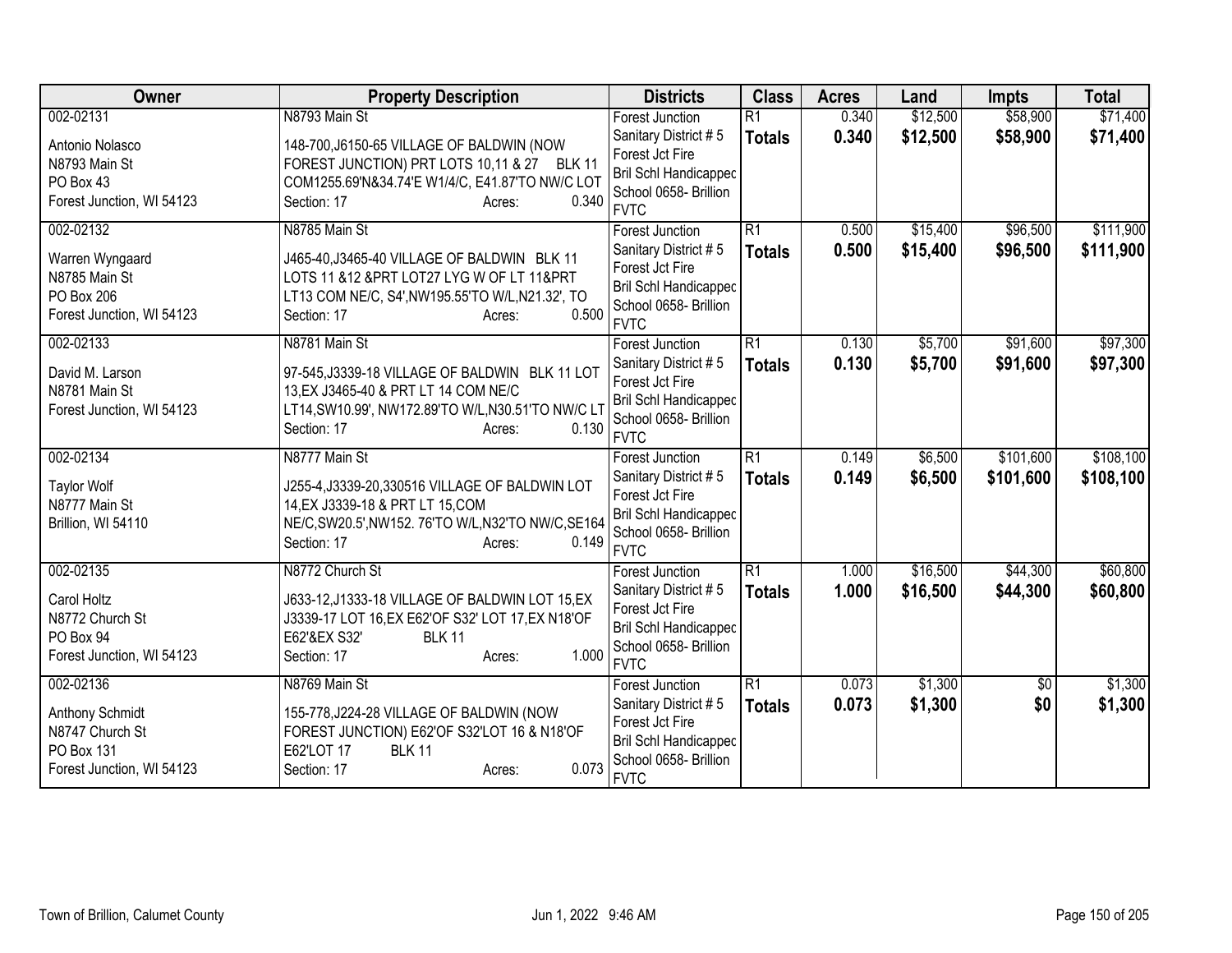| Owner                        | <b>Property Description</b>                                    | <b>Districts</b>                                      | <b>Class</b>             | <b>Acres</b> | Land     | <b>Impts</b> | <b>Total</b>    |
|------------------------------|----------------------------------------------------------------|-------------------------------------------------------|--------------------------|--------------|----------|--------------|-----------------|
| 002-02137                    | N8763 Main St                                                  | <b>Forest Junction</b>                                | $\overline{\mathsf{R2}}$ | 0.390        | \$6,800  | \$57,200     | \$64,000        |
| <b>Anthony Schmidt</b>       | J591-33,J1269-44 VILLAGE OF BALDWIN (NOW                       | Sanitary District #5                                  | <b>Totals</b>            | 0.390        | \$6,800  | \$57,200     | \$64,000        |
| N8747 Church St              | FOREST JUNCTION) S32'LOT 17 & LOT 18 BLK 11                    | Forest Jct Fire                                       |                          |              |          |              |                 |
| PO Box 131                   |                                                                | <b>Bril Schl Handicapped</b>                          |                          |              |          |              |                 |
| Forest Junction, WI 54123    | 0.390<br>Section: 17<br>Acres:                                 | School 0658- Brillion<br><b>FVTC</b>                  |                          |              |          |              |                 |
| 002-02138                    | W2097 Harrison St                                              | <b>Forest Junction</b>                                | $\overline{R2}$          | 0.470        | \$12,500 | \$50,500     | \$63,000        |
| Anthony Schmidt              | 85-457, J4421-49 VILLAGE OF BALDWIN (NOW                       | Sanitary District #5                                  | <b>Totals</b>            | 0.470        | \$12,500 | \$50,500     | \$63,000        |
| N8747 Church St              | FOREST JUNCTION) LOTS 19,20 & 21 BLK 11 EX                     | Forest Jct Fire                                       |                          |              |          |              |                 |
| <b>PO Box 131</b>            | NORTHERLY PRT LT19 KNOWN AS HARRISON ST                        | <b>Bril Schl Handicapped</b>                          |                          |              |          |              |                 |
| Forest Junction, WI 54123    | 0.470<br>Section: 17<br>Acres:                                 | School 0658- Brillion                                 |                          |              |          |              |                 |
|                              |                                                                | <b>FVTC</b>                                           |                          |              |          |              |                 |
| 002-02139                    | N8818 Church St                                                | <b>Forest Junction</b>                                | $\overline{R1}$          | 1.520        | \$20,900 | \$86,600     | \$107,500       |
| Bradford S. Pyle             | J1667-51, J3599-22 VILL OF BALDWIN-NOW FOREST                  | Sanitary District #5                                  | <b>Totals</b>            | 1.520        | \$20,900 | \$86,600     | \$107,500       |
| N8818 Church St              | JNT PRT LTS1-3&23-24, CM823.14'S NW /C                         | Forest Jct Fire                                       |                          |              |          |              |                 |
| PO Box 42                    | S.17, SE362.63' ALG S/L CMPGR                                  | <b>Bril Schl Handicapped</b>                          |                          |              |          |              |                 |
| Forest Junction, WI 54123    | 1.520<br>Section: 17<br>Acres:                                 | School 0658- Brillion                                 |                          |              |          |              |                 |
|                              |                                                                | <b>FVTC</b>                                           |                          |              |          |              |                 |
| 002-02140                    | Church St                                                      | <b>Forest Junction</b>                                | $\overline{R1}$          | 0.620        | \$17,000 | \$0          | \$17,000        |
| Nicholas S. Michiels         | J1584-6, J3599-22 VIL.OF BALDWIN (NOW FOREST                   | Sanitary District #5                                  | <b>Totals</b>            | 0.620        | \$17,000 | \$0          | \$17,000        |
| 8213 Wink Rd                 | JCT.)LTS 1,2,3,22-26 BLK 11 EX#345905 & EX#345906              | Forest Jct Fire                                       |                          |              |          |              |                 |
| Kaukauna, WI 54130           |                                                                | <b>Bril Schl Handicapped</b><br>School 0658- Brillion |                          |              |          |              |                 |
|                              | 0.620<br>Section: 17<br>Acres:                                 | <b>FVTC</b>                                           |                          |              |          |              |                 |
| 002-02141                    | Church St                                                      | <b>Forest Junction</b>                                | $\overline{R1}$          | 0.034        | \$1,500  | $\sqrt{6}$   | \$1,500         |
|                              |                                                                | Sanitary District #5                                  | <b>Totals</b>            | 0.034        | \$1,500  | \$0          | \$1,500         |
| Melvin L. Timm               | 84-91, J825-31 VILLAGE OF BALDWIN (NOW FOREST<br><b>BLK 11</b> | Forest Jct Fire                                       |                          |              |          |              |                 |
| 7065 Woodenshoe Rd #2        | JUNCTION) LOT 27, N20'                                         | Bril Schl Handicapped                                 |                          |              |          |              |                 |
| Neenah, WI 54956             | 0.034<br>Section: 17<br>Acres:                                 | School 0658- Brillion                                 |                          |              |          |              |                 |
|                              |                                                                | <b>FVTC</b>                                           |                          |              |          |              |                 |
| 002-02142                    | Church St                                                      | Forest Junction                                       | $\overline{X4}$          | 0.650        | \$0      | \$0          | $\overline{50}$ |
| Zion United Methodist Church | 27-273 FRANZKE'S ADDN. VIL FOR JUNCT BLK 1                     | Sanitary District #5                                  | <b>Totals</b>            | 0.650        | \$0      | \$0          | \$0             |
| N8893 Church St              |                                                                | Forest Jct Fire                                       |                          |              |          |              |                 |
| PO Box 66                    |                                                                | <b>Bril Schl Handicapped</b>                          |                          |              |          |              |                 |
| Forest Junction, WI 54123    | 0.650<br>Section: 18<br>Acres:                                 | School 0658- Brillion                                 |                          |              |          |              |                 |
|                              |                                                                | <b>FVTC</b>                                           |                          |              |          |              |                 |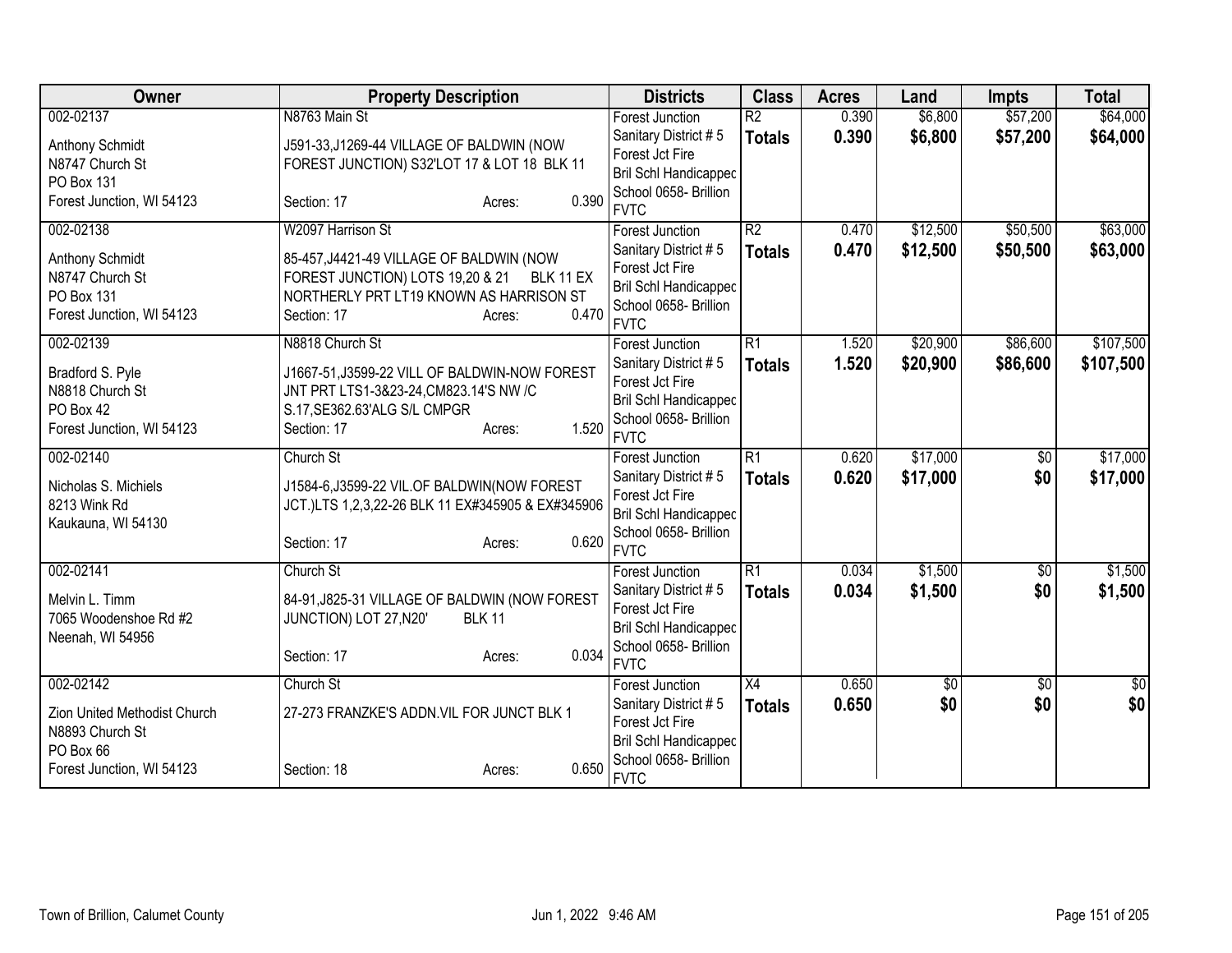| Owner                             | <b>Property Description</b>                       |                  | <b>Districts</b>                                      | <b>Class</b>    | <b>Acres</b> | Land            | <b>Impts</b>    | <b>Total</b>   |
|-----------------------------------|---------------------------------------------------|------------------|-------------------------------------------------------|-----------------|--------------|-----------------|-----------------|----------------|
| 002-02143                         | Church St                                         |                  | <b>Forest Junction</b>                                | $\overline{X4}$ | 0.300        | $\overline{50}$ | $\overline{50}$ | $\frac{1}{20}$ |
| Zion United Methodist Church      | 28-228 FRANZKE'S ADDN LOTS 1 & 2                  | BLK <sub>2</sub> | Sanitary District #5                                  | <b>Totals</b>   | 0.300        | \$0             | \$0             | \$0            |
| N8893 Church St                   |                                                   |                  | Forest Jct Fire                                       |                 |              |                 |                 |                |
| PO Box 66                         |                                                   |                  | Bril Schl Handicapped                                 |                 |              |                 |                 |                |
| Forest Junction, WI 54123         | Section: 18                                       | 0.300<br>Acres:  | School 0658- Brillion<br><b>FVTC</b>                  |                 |              |                 |                 |                |
| 002-02144                         | N8877 Church St                                   |                  | <b>Forest Junction</b>                                | $\overline{R1}$ | 0.290        | \$11,600        | \$84,900        | \$96,500       |
|                                   |                                                   |                  | Sanitary District #5                                  | <b>Totals</b>   | 0.290        | \$11,600        | \$84,900        | \$96,500       |
| Paul L. Schley<br>N8877 Church St | J1159-39 FRANZKE'S ADDN LOTS 3 & 4                | BLK <sub>2</sub> | Forest Jct Fire                                       |                 |              |                 |                 |                |
| PO Box 126                        |                                                   |                  | <b>Bril Schl Handicapped</b>                          |                 |              |                 |                 |                |
| Forest Junction, WI 54123         | Section: 18                                       | 0.290<br>Acres:  | School 0658- Brillion                                 |                 |              |                 |                 |                |
|                                   |                                                   |                  | <b>FVTC</b>                                           |                 |              |                 |                 |                |
| 002-02145                         | N8873 Church St                                   |                  | <b>Forest Junction</b>                                | $\overline{R1}$ | 0.290        | \$11,600        | \$105,600       | \$117,200      |
| Timothy L. Brandes                | 91-538, J3123-32 FRANZKE'S ADDN LOTS 5 & 6        |                  | Sanitary District #5                                  | <b>Totals</b>   | 0.290        | \$11,600        | \$105,600       | \$117,200      |
| N8873 Church St                   | BLK <sub>2</sub>                                  |                  | Forest Jct Fire                                       |                 |              |                 |                 |                |
| PO Box 162                        |                                                   |                  | <b>Bril Schl Handicapped</b><br>School 0658- Brillion |                 |              |                 |                 |                |
| Forest Junction, WI 54123         | Section: 18                                       | 0.290<br>Acres:  | <b>FVTC</b>                                           |                 |              |                 |                 |                |
| 002-02146                         | N8867 Church St                                   |                  | <b>Forest Junction</b>                                | $\overline{R1}$ | 0.224        | \$9,800         | \$88,100        | \$97,900       |
| Ryan L. Whiting                   | J3419-49, J4830-45, 328176 FRANZKE'S ADDN LOT 7 & |                  | Sanitary District #5                                  | <b>Totals</b>   | 0.224        | \$9,800         | \$88,100        | \$97,900       |
| N8867 Church St                   | N1/2 LOT 8 BLK 2                                  |                  | Forest Jct Fire                                       |                 |              |                 |                 |                |
| <b>PO Box 123</b>                 |                                                   |                  | <b>Bril Schl Handicapped</b>                          |                 |              |                 |                 |                |
| Forest Junction, WI 54123         | Section: 18                                       | 0.224<br>Acres:  | School 0658- Brillion                                 |                 |              |                 |                 |                |
|                                   |                                                   |                  | <b>FVTC</b>                                           |                 |              |                 |                 |                |
| 002-02147                         | N8861 Church St                                   |                  | <b>Forest Junction</b>                                | $\overline{R1}$ | 0.220        | \$9,600         | \$101,600       | \$111,200      |
| Stephanie Braman                  | J2429-18, J4303-24 FRANZKE'S ADDN LOT 9 & S1/2    |                  | Sanitary District #5<br>Forest Jct Fire               | <b>Totals</b>   | 0.220        | \$9,600         | \$101,600       | \$111,200      |
| N8771 Church St                   | LOT 8 BLK 2 & ALLEY LYG W OF ABOVE LOTS           |                  | Bril Schl Handicapped                                 |                 |              |                 |                 |                |
| Brillion, WI 54110                |                                                   |                  | School 0658- Brillion                                 |                 |              |                 |                 |                |
|                                   | Section: 18                                       | 0.220<br>Acres:  | <b>FVTC</b>                                           |                 |              |                 |                 |                |
| 002-02148                         | N8855 Church St                                   |                  | Forest Junction                                       | R1              | 0.215        | \$9,400         | \$86,000        | \$95,400       |
| Alex Pingel                       | J501-1, J3166-55 FRANZKE'S ADDN LOTS 10 & 11      |                  | Sanitary District #5                                  | <b>Totals</b>   | 0.215        | \$9,400         | \$86,000        | \$95,400       |
| PO Box 63                         | BLK 2 & ALLEY W OF LOT 10                         |                  | Forest Jct Fire                                       |                 |              |                 |                 |                |
| Forest Junction, WI 54123         |                                                   |                  | <b>Bril Schl Handicapped</b>                          |                 |              |                 |                 |                |
|                                   | Section: 18                                       | 0.215<br>Acres:  | School 0658- Brillion<br><b>FVTC</b>                  |                 |              |                 |                 |                |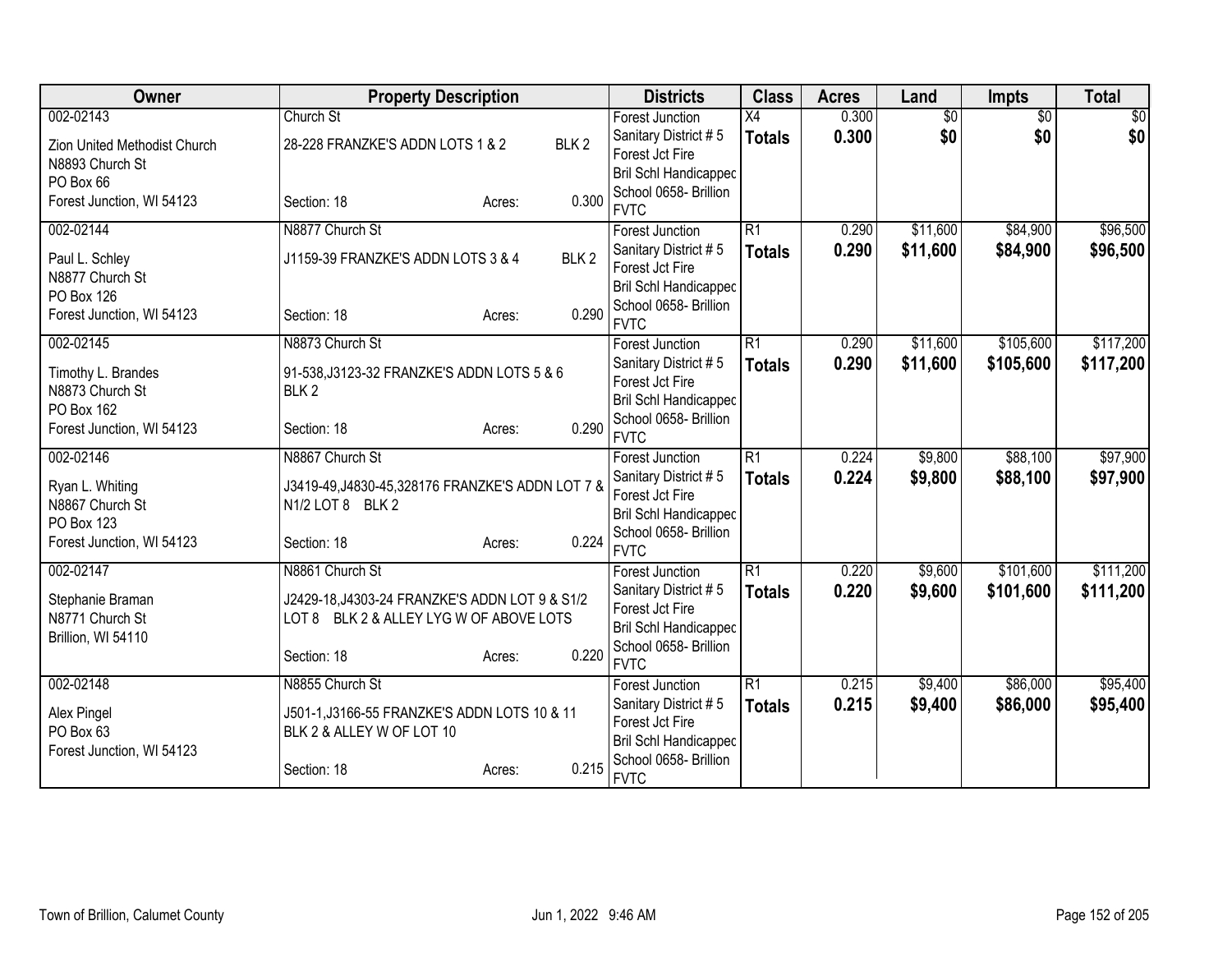| Owner                                                                                                  | <b>Property Description</b>                                                                                                                                                                                 | <b>Districts</b>                                                                                                                                         | <b>Class</b>                     | <b>Acres</b>   | Land                   | <b>Impts</b>           | <b>Total</b>           |
|--------------------------------------------------------------------------------------------------------|-------------------------------------------------------------------------------------------------------------------------------------------------------------------------------------------------------------|----------------------------------------------------------------------------------------------------------------------------------------------------------|----------------------------------|----------------|------------------------|------------------------|------------------------|
| 002-02149<br>Zion United Methodist Church<br>N8893 Church St<br>PO Box 66<br>Forest Junction, WI 54123 | 79-249 FRANZKE'S ADDN. LOTS 1,2 & 3<br><b>BLK 3 &amp;</b><br>ALLEY LYG E OF LOTS 2 & 3<br>0.680<br>Section: 18<br>Acres:                                                                                    | <b>Forest Junction</b><br>Sanitary District #5<br>Forest Jct Fire<br><b>Bril Schl Handicapped</b><br>School 0658- Brillion                               | X4<br><b>Totals</b>              | 0.680<br>0.680 | $\overline{50}$<br>\$0 | $\overline{50}$<br>\$0 | \$0<br>\$0             |
| 002-02150<br>Paul L. Schley<br>N8877 Church St<br>PO Box 126<br>Forest Junction, WI 54123              | Church St<br>160-203, J1159-39 FRANZKE'S ADDN E1/2 LOTS 4 & 5<br>& ALLEY LYG E OF LOTS<br>BLK 3 ALL DESC<br>AS:COM NW/C LOT 3 BLK 2, W84', S100', E84', N100'TO<br>0.193<br>Section: 18<br>Acres:           | <b>FVTC</b><br><b>Forest Junction</b><br>Sanitary District #5<br>Forest Jct Fire<br><b>Bril Schl Handicapped</b><br>School 0658- Brillion<br><b>FVTC</b> | R1<br><b>Totals</b>              | 0.193<br>0.193 | \$3,400<br>\$3,400     | \$0<br>\$0             | \$3,400<br>\$3,400     |
| 002-02151<br>Nancy A. Brandes<br>N8873 Church St<br>PO Box 162<br>Forest Junction, WI 54123            | Church St<br>84-382, J3123-32 FRANZKE'S ADDN E1/2 LOTS 6 & 7 &<br>ALLEY LYG E OF LOTS, BLK 3,& ALLEY LYG W OF LO<br>7 & N1/2 LT 8 BLK2<br>0.193<br>Section: 18<br>Acres:                                    | <b>Forest Junction</b><br>Sanitary District #5<br>Forest Jct Fire<br><b>Bril Schl Handicapped</b><br>School 0658- Brillion<br><b>FVTC</b>                | $\overline{R1}$<br><b>Totals</b> | 0.193<br>0.193 | \$3,400<br>\$3,400     | \$0<br>\$0             | \$3,400<br>\$3,400     |
| 002-02152<br>Judy Mcglin<br>W2110 Campground Rd<br>PO Box 163<br>Forest Junction, WI 54123             | W2110 Campground Rd<br>J2491-11, J2596-43 FRANZKE'S ADDN LOTS 8,9 & 10<br>BLK <sub>3</sub><br>1.000<br>Section: 18<br>Acres:                                                                                | <b>Forest Junction</b><br>Sanitary District #5<br>Forest Jct Fire<br>Bril Schl Handicapped<br>School 0658- Brillion<br><b>FVTC</b>                       | $\overline{R1}$<br><b>Totals</b> | 1.000<br>1.000 | \$16,500<br>\$16,500   | \$113,300<br>\$113,300 | \$129,800<br>\$129,800 |
| 002-02153<br><b>Tina Wunrow</b><br>N8807 Church St<br>Brillion, WI 54110                               | N8807 Church St<br>J1427-2, J3594-18 VILLAGE OF FOREST JUNCTION<br>BLK <sub>1</sub><br>LOT <sub>1</sub><br>1.000<br>Section: 18<br>Acres:                                                                   | <b>Forest Junction</b><br>Sanitary District #5<br>Forest Jct Fire<br><b>Bril Schl Handicapped</b><br>School 0658- Brillion<br><b>FVTC</b>                | R1<br><b>Totals</b>              | 1.000<br>1.000 | \$16,500<br>\$16,500   | \$65,900<br>\$65,900   | \$82,400<br>\$82,400   |
| 002-02154<br>David Schultz<br>E335 Hwy 54<br>Luxemburg, WI 54217                                       | N8811 Church St<br>J1114-45, J1311-34 VILLAGE OF FOREST JUNCTION<br>ALL LTS 2&3 BLK 1, EX COM INTR S/L MILL ST & W/L<br>CHURCH ST, W165'TO W/L BLK1, S74.32', E165' TO W/<br>0.140<br>Section: 18<br>Acres: | Forest Junction<br>Sanitary District #5<br>Forest Jct Fire<br>Bril Schl Handicapped<br>School 0658- Brillion<br><b>FVTC</b>                              | R1<br><b>Totals</b>              | 0.140<br>0.140 | \$6,100<br>\$6,100     | \$2,800<br>\$2,800     | \$8,900<br>\$8,900     |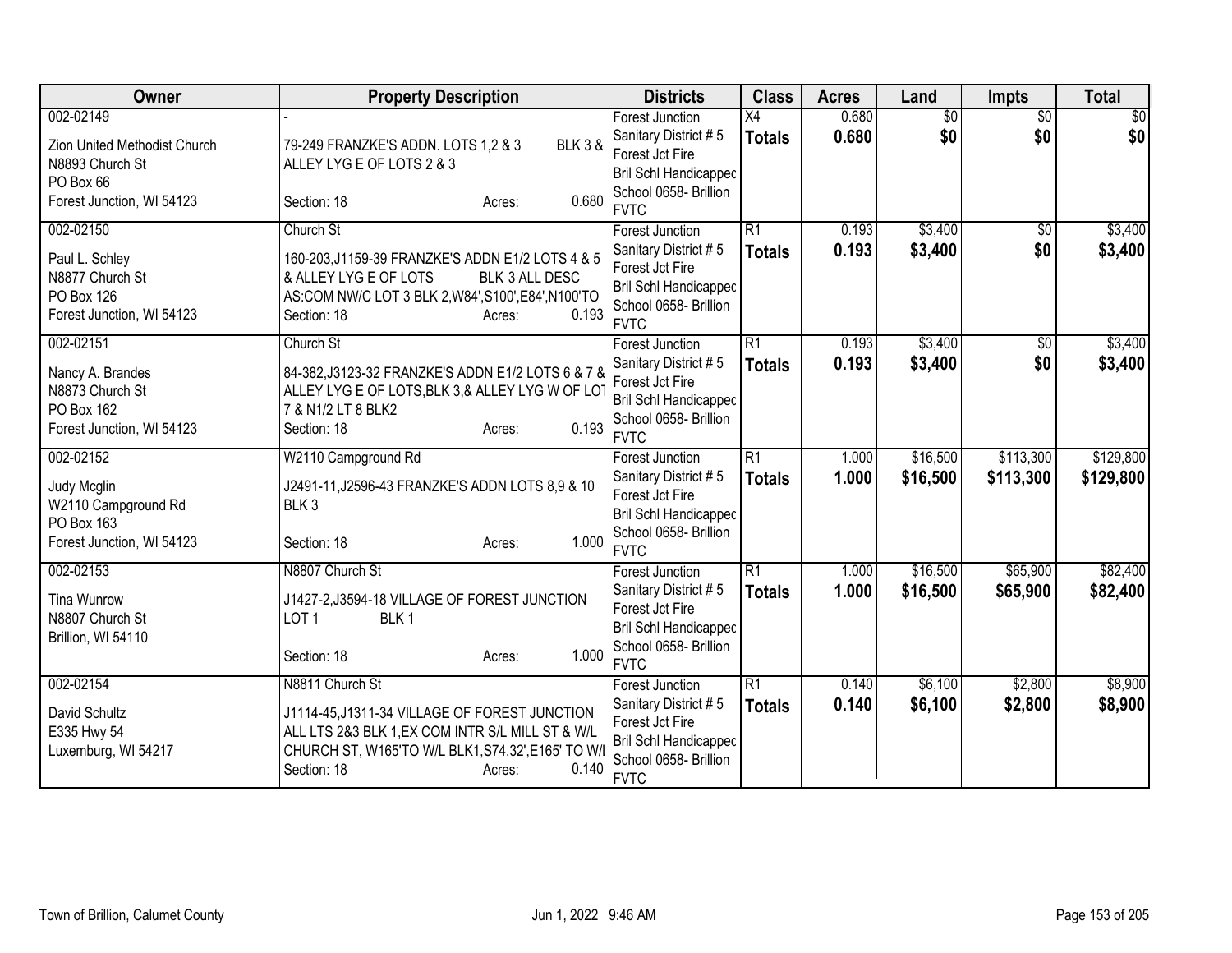| Owner                          | <b>Property Description</b>                            | <b>Districts</b>                                      | <b>Class</b>    | <b>Acres</b> | Land     | <b>Impts</b> | <b>Total</b> |
|--------------------------------|--------------------------------------------------------|-------------------------------------------------------|-----------------|--------------|----------|--------------|--------------|
| 002-02155                      | N8817 Church St                                        | <b>Forest Junction</b>                                | $\overline{R1}$ | 0.230        | \$10,000 | \$74,500     | \$84,500     |
| Colt Jeffers                   | J2436-10, J3007-11, J5803-16 VILLAGE OF FOREST         | Sanitary District #5                                  | <b>Totals</b>   | 0.230        | \$10,000 | \$74,500     | \$84,500     |
| W6844 Alder Way                | JUNCTION COM NE/C BLK 1, S130.35'&POB                  | Forest Jct Fire                                       |                 |              |          |              |              |
| Appleton, WI 54915             | W165', S74.32', E165', N74.6' TO POB, BNG PRT LOTS 3   | Bril Schl Handicapped                                 |                 |              |          |              |              |
|                                | 0.230<br>Section: 18<br>Acres:                         | School 0658- Brillion<br><b>FVTC</b>                  |                 |              |          |              |              |
| 002-02156                      | N8823 Church St                                        | <b>Forest Junction</b>                                | $\overline{R1}$ | 1.000        | \$16,500 | \$7,700      | \$24,200     |
|                                |                                                        | Sanitary District #5                                  | <b>Totals</b>   | 1.000        | \$16,500 | \$7,700      | \$24,200     |
| Steve I. Hristov               | J1371-52, J1834-30, J4625-52 VILLAGE OF FOREST         | Forest Jct Fire                                       |                 |              |          |              |              |
| N8823 Church St                | JUNCTION PRT LOTS 4& 5 BLK 1-DESC AS: COM60'S          | Bril Schl Handicapped                                 |                 |              |          |              |              |
| Brillion, WI 54110             | NE/C LOT 5, S69', W165', N69', E165'TO POB, EX         | School 0658- Brillion                                 |                 |              |          |              |              |
|                                | 1.000<br>Section: 18<br>Acres:                         | <b>FVTC</b>                                           |                 |              |          |              |              |
| 002-02157                      | N8829 Church St                                        | <b>Forest Junction</b>                                | $\overline{R1}$ | 0.380        | \$13,200 | \$117,300    | \$130,500    |
| Tyler R. Brown                 | 175-625, J1237-53 VILLAGE OF FOREST JUNCTION           | Sanitary District #5                                  | <b>Totals</b>   | 0.380        | \$13,200 | \$117,300    | \$130,500    |
| N8829 Church St                | N60' LOT 5 & ALL LOT 6 EX J3570-53<br>BLK <sub>1</sub> | Forest Jct Fire                                       |                 |              |          |              |              |
| Brillion, WI 54110             |                                                        | <b>Bril Schl Handicapped</b>                          |                 |              |          |              |              |
|                                | 0.380<br>Section: 18<br>Acres:                         | School 0658- Brillion                                 |                 |              |          |              |              |
|                                |                                                        | <b>FVTC</b>                                           |                 |              |          |              |              |
| 002-02160                      | W2145 Keller St                                        | <b>Forest Junction</b>                                | $\overline{R1}$ | 3.100        | \$27,800 | \$428,900    | \$456,700    |
| Jason R. Keller                | 78-218, J4647-65 VILLAGE OF FOREST JUNCTION            | Sanitary District #5                                  | <b>Totals</b>   | 3.100        | \$27,800 | \$428,900    | \$456,700    |
| <b>PO Box 146</b>              | LOT 2 CSM#1735 VOL.12-165 BEING PRT OF BLKS            | Forest Jct Fire                                       |                 |              |          |              |              |
| Forest Junction, WI 54123      | 2,4&5 &PRT OF QUENTIN, JEFFERSON &                     | <b>Bril Schl Handicapped</b><br>School 0658- Brillion |                 |              |          |              |              |
|                                | 3.100<br>Section: 18<br>Acres:                         | <b>FVTC</b>                                           |                 |              |          |              |              |
| 002-02161                      | W2115 Keller St                                        | <b>Forest Junction</b>                                | $\overline{R1}$ | 3.100        | \$27,800 | \$115,700    | \$143,500    |
|                                |                                                        | Sanitary District #5                                  | <b>Totals</b>   | 3.100        | \$27,800 | \$115,700    | \$143,500    |
| Lisa A. Keller                 | J1904-12, J3570-53 VIL FOR JCT, PRT LTS5&6 BLK1        | Forest Jct Fire                                       |                 |              |          |              |              |
| W2115 Keller St                | &LTS1&2 BLK5&VAC MILW&QUENT STS & LT1                  | Bril Schl Handicapped                                 |                 |              |          |              |              |
| PO Box 203                     | CSM#1735 VOL. 12-165 & PCL DESC J4324-36-Now           | School 0658- Brillion                                 |                 |              |          |              |              |
| Forest Junction, WI 54123-0203 | 3.100<br>Section: 18<br>Acres:                         | <b>FVTC</b>                                           |                 |              |          |              |              |
| 002-02162                      | W2163 Keller St                                        | Forest Junction                                       | $\overline{R1}$ | 3.020        | \$27,600 | \$105,600    | \$133,200    |
| Rommel C. Paggao P             | J1443-19, J1443-21 VILLAGE OF FOREST JUNCTION          | Sanitary District #5                                  | <b>Totals</b>   | 3.020        | \$27,600 | \$105,600    | \$133,200    |
| W2163 Keller St                | PRT OF N1/2 NE1/4 SEC.18-20-20 COM 762'NW INTR         | Forest Jct Fire                                       |                 |              |          |              |              |
| Brillion, WI 54110             | S/L RR ROW & W/L PINE ST, S368', NW411',               | <b>Bril Schl Handicapped</b>                          |                 |              |          |              |              |
|                                | 3.020<br>Section: 18<br>Acres:                         | School 0658- Brillion                                 |                 |              |          |              |              |
|                                |                                                        | <b>FVTC</b>                                           |                 |              |          |              |              |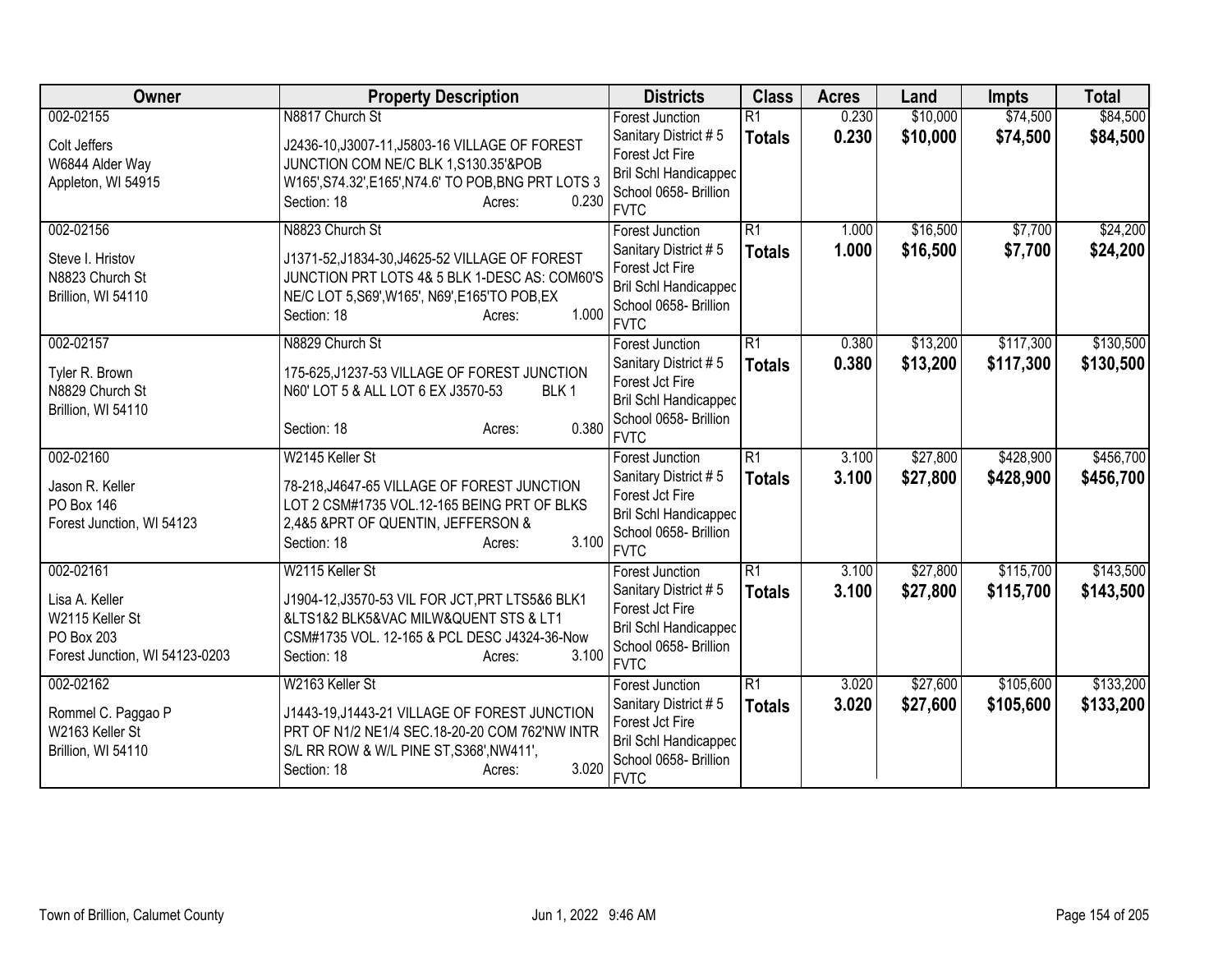| Owner                                  | <b>Property Description</b>                        |                 | <b>Districts</b>                        | <b>Class</b>    | <b>Acres</b> | Land        | <b>Impts</b> | <b>Total</b> |
|----------------------------------------|----------------------------------------------------|-----------------|-----------------------------------------|-----------------|--------------|-------------|--------------|--------------|
| 002-02163                              | W2168 Campground Rd                                |                 | <b>Forest Junction</b>                  | $\overline{R1}$ | 1.420        | \$20,100    | \$151,400    | \$171,500    |
| Alvin R. Ott                           | 122-260, J3001-16 NE1/4 NE1/4 SEC. 18-20-20 COM    |                 | Sanitary District #5                    | <b>Totals</b>   | 1.420        | \$20,100    | \$151,400    | \$171,500    |
| PO Box 24                              | NE/C SEC.18, W235', S50',                          |                 | Forest Jct Fire                         |                 |              |             |              |              |
| Forest Junction, WI 54123              | W486.5'&POB, W50', S30', W442.7', SE ALG N/L RR TO |                 | <b>Bril Schl Handicapped</b>            |                 |              |             |              |              |
|                                        | Section: 18                                        | 1.420<br>Acres: | School 0658- Brillion                   |                 |              |             |              |              |
|                                        |                                                    |                 | <b>FVTC</b>                             |                 |              |             |              |              |
| 002-02165                              | N8871 Loren Ln                                     |                 | <b>Forest Junction</b>                  | R1              | 0.301        | \$11,800    | \$86,100     | \$97,900     |
| Robert F. Ruelle                       | PCA-S83,J2184-1,J5099-13 QUIET MEADOWS LOT 1       |                 | Sanitary District #5<br>Forest Jct Fire | <b>Totals</b>   | 0.301        | \$11,800    | \$86,100     | \$97,900     |
| N8871 Loren Ln                         |                                                    |                 | <b>Bril Schl Handicapped</b>            |                 |              |             |              |              |
| <b>PO Box 114</b>                      |                                                    |                 | School 0658- Brillion                   |                 |              |             |              |              |
| Forest Junction, WI 54123              | Section: 18                                        | 0.301<br>Acres: | <b>FVTC</b>                             |                 |              |             |              |              |
| 002-02166                              | W2150 Campground Rd                                |                 | <b>Forest Junction</b>                  | R1              | 1.000        | \$16,500    | \$119,000    | \$135,500    |
|                                        |                                                    |                 | Sanitary District #5                    | <b>Totals</b>   | 1.000        | \$16,500    | \$119,000    | \$135,500    |
| Adam K. Juckem                         | J2837-21, J2912-39 QUIET MEADOWS LOT 2             |                 | Forest Jct Fire                         |                 |              |             |              |              |
| PO Box 23<br>Forest Junction, WI 54123 |                                                    |                 | <b>Bril Schl Handicapped</b>            |                 |              |             |              |              |
|                                        | Section: 18                                        | 1.000<br>Acres: | School 0658- Brillion                   |                 |              |             |              |              |
|                                        |                                                    |                 | <b>FVTC</b>                             |                 |              |             |              |              |
| 002-02167                              | W2163 Hwy 10                                       |                 | <b>Forest Junction</b>                  | R1              | 1.252        | \$18,600    | \$267,200    | \$285,800    |
| Jewel A. Meetz                         | J359-14 QUIET MEADOWS LOT 3                        |                 | Sanitary District #5                    | <b>Totals</b>   | 1.252        | \$18,600    | \$267,200    | \$285,800    |
| W2163 Hwy 10                           |                                                    |                 | Forest Jct Fire                         |                 |              |             |              |              |
| Brillion, WI 54110                     |                                                    |                 | Bril Schl Handicapped                   |                 |              |             |              |              |
|                                        | Section: 18                                        | 1.250<br>Acres: | School 0658- Brillion<br><b>FVTC</b>    |                 |              |             |              |              |
| 002-02169                              | N8876 Lorna Ln                                     |                 | Forest Junction                         | $\overline{X4}$ | 0.300        | $\sqrt{$0}$ | $\sqrt{6}$   | $\sqrt{50}$  |
|                                        |                                                    |                 | Sanitary District #5                    | <b>Totals</b>   | 0.300        | \$0         | \$0          | \$0          |
| Zion United Methodist Church           | PCA-S83,J2184-1 QUIET MEADOWS LOT 5                |                 | Forest Jct Fire                         |                 |              |             |              |              |
| N8893 Church St                        |                                                    |                 | <b>Bril Schl Handicapped</b>            |                 |              |             |              |              |
| PO Box 66                              |                                                    |                 | School 0658- Brillion                   |                 |              |             |              |              |
| Forest Junction, WI 54123              | Section: 18                                        | 0.300<br>Acres: | <b>FVTC</b>                             |                 |              |             |              |              |
| 002-02170                              | N8868 Loren Ln                                     |                 | <b>Forest Junction</b>                  | R1              | 0.340        | \$12,500    | \$77,400     | \$89,900     |
| Darleen J. Danoff                      | J2184-1, J3041-45 QUIET MEADOWS LOT 6              |                 | Sanitary District #5                    | <b>Totals</b>   | 0.340        | \$12,500    | \$77,400     | \$89,900     |
| N8868 Loren Ln                         |                                                    |                 | Forest Jct Fire                         |                 |              |             |              |              |
| PO Box 73                              |                                                    |                 | <b>Bril Schl Handicapped</b>            |                 |              |             |              |              |
| Forest Junction, WI 54123              | Section: 18                                        | 0.340<br>Acres: | School 0658- Brillion                   |                 |              |             |              |              |
|                                        |                                                    |                 | <b>FVTC</b>                             |                 |              |             |              |              |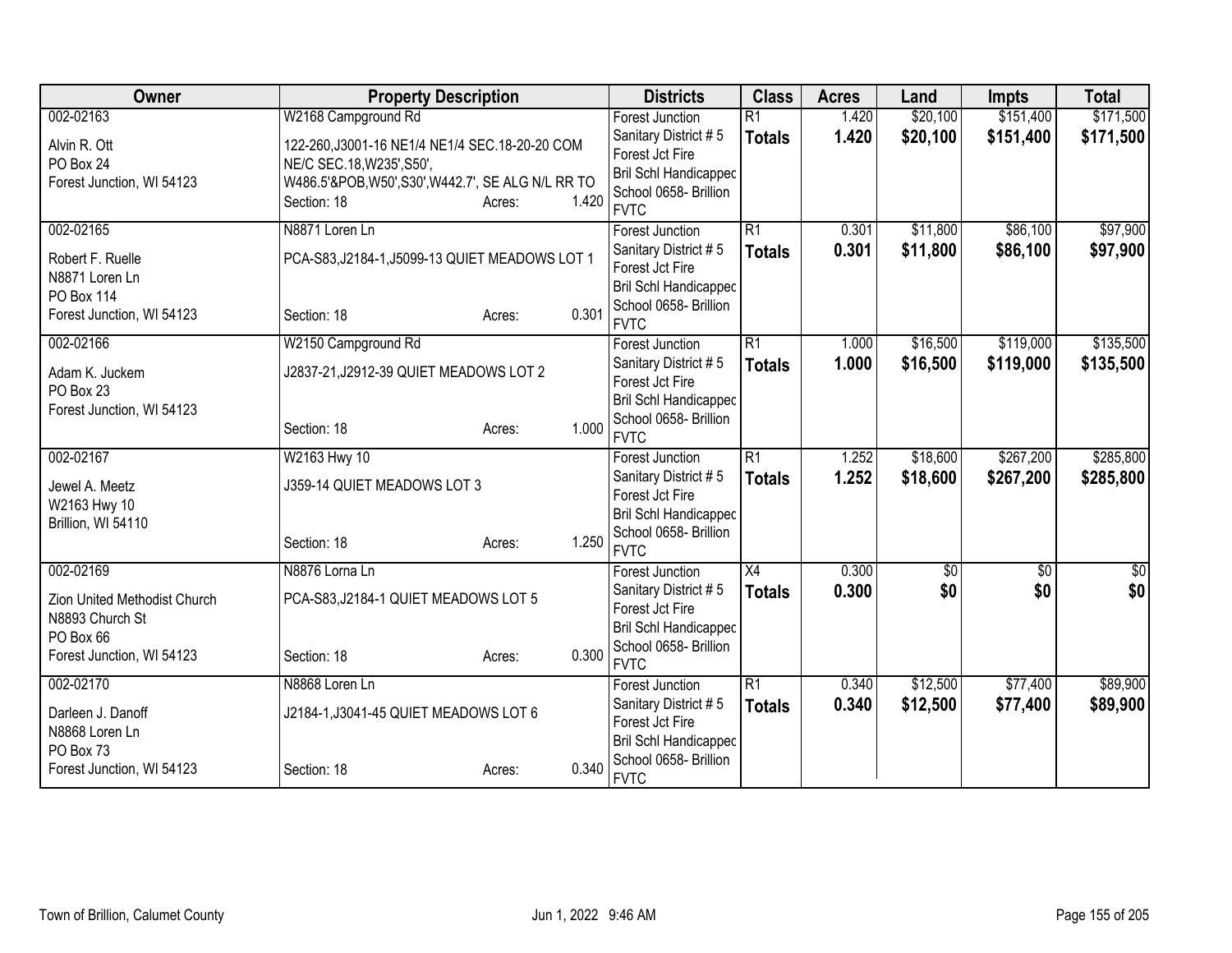| Owner                             | <b>Property Description</b>                     |                 | <b>Districts</b>                        | <b>Class</b>    | <b>Acres</b> | Land     | <b>Impts</b> | <b>Total</b> |
|-----------------------------------|-------------------------------------------------|-----------------|-----------------------------------------|-----------------|--------------|----------|--------------|--------------|
| 002-02171                         | W2128 Campground Rd                             |                 | <b>Forest Junction</b>                  | $\overline{R1}$ | 1.000        | \$16,500 | \$155,500    | \$172,000    |
| Mitchell J. Gruett                | J2184-1, J3002-48 QUIET MEADOWS LOT 7           |                 | Sanitary District #5                    | <b>Totals</b>   | 1.000        | \$16,500 | \$155,500    | \$172,000    |
| W2128 Campground Rd               |                                                 |                 | Forest Jct Fire                         |                 |              |          |              |              |
| Brillion, WI 54110                |                                                 |                 | <b>Bril Schl Handicapped</b>            |                 |              |          |              |              |
|                                   | Section: 18                                     | 1.000<br>Acres: | School 0658- Brillion<br><b>FVTC</b>    |                 |              |          |              |              |
| 002-02172                         | W2317 US Highway 10                             |                 | <b>Forest Junction</b>                  | $\overline{R2}$ | 0.390        | \$13,600 | \$70,600     | \$84,200     |
|                                   |                                                 |                 | Sanitary District #5                    |                 | 0.390        | \$13,600 | \$70,600     | \$84,200     |
| <b>Buss Elaine R Living Trust</b> | J1214-24, J4735-2, J5691-33 QUIET MEADOWS REPLA |                 | Forest Jct Fire                         | <b>Totals</b>   |              |          |              |              |
| 2795 Fox run                      | OF LOT 4 LOT 1                                  |                 | <b>Bril Schl Handicapped</b>            |                 |              |          |              |              |
| Appleton, WI 54914                |                                                 |                 | School 0658- Brillion                   |                 |              |          |              |              |
|                                   | Section: 18                                     | 0.390<br>Acres: | <b>FVTC</b>                             |                 |              |          |              |              |
| 002-02173                         | Lorna Ln                                        |                 | <b>Forest Junction</b>                  | X4              | 0.700        | \$0      | \$0          | \$0          |
| Zion United Methodist Church      | J2606-35 QUIET MEADOWS REPLAT OF LOT 4 LOT 2    |                 | Sanitary District #5                    | <b>Totals</b>   | 0.700        | \$0      | \$0          | \$0          |
| N8893 Church St                   |                                                 |                 | Forest Jct Fire                         |                 |              |          |              |              |
| PO Box 66                         |                                                 |                 | Bril Schl Handicapped                   |                 |              |          |              |              |
| Forest Junction, WI 54123         | Section: 18                                     | 0.700<br>Acres: | School 0658- Brillion                   |                 |              |          |              |              |
|                                   |                                                 |                 | <b>FVTC</b>                             |                 |              |          |              |              |
| 002-02174                         | N8889 Randolph St                               |                 | <b>Forest Junction</b>                  | R1              | 0.850        | \$30,500 | \$153,000    | \$183,500    |
| Amy A. Roggenbauer                | J2842-57, J3130-33 FOREST ESTATES LOTS 1 & 2    |                 | Sanitary District #5<br>Forest Jct Fire | <b>Totals</b>   | 0.850        | \$30,500 | \$153,000    | \$183,500    |
| N8889 Randolph St                 | NE1/4 NW1/4 SEC 17-20-20 EX .02AC HWY/ROW       |                 | Bril Schl Handicapped                   |                 |              |          |              |              |
| Brillion, WI 54110                | DOC.#395999                                     |                 | School 0658- Brillion                   |                 |              |          |              |              |
|                                   | Section: 17                                     | 0.850<br>Acres: | <b>FVTC</b>                             |                 |              |          |              |              |
| 002-02176                         | N8881 Randolph St                               |                 | <b>Forest Junction</b>                  | R1              | 0.340        | \$24,800 | \$192,800    | \$217,600    |
| Keith F. Behnke                   | J3130-33, J3487-30 FOREST ESTATES LOT 3 NE1/4   |                 | Sanitary District #5                    | <b>Totals</b>   | 0.340        | \$24,800 | \$192,800    | \$217,600    |
| N8881 Randolph St                 | SW1/4 SEC.17-20-20                              |                 | Forest Jct Fire                         |                 |              |          |              |              |
| Brillion, WI 54110                |                                                 |                 | Bril Schl Handicapped                   |                 |              |          |              |              |
|                                   | Section: 17                                     | 0.340<br>Acres: | School 0658- Brillion                   |                 |              |          |              |              |
|                                   |                                                 |                 | <b>FVTC</b>                             |                 |              |          |              |              |
| 002-02177                         | N8877 Randolph St                               |                 | Forest Junction<br>Sanitary District #5 | R1              | 0.360        | \$25,200 | \$159,100    | \$184,300    |
| Jason Reif                        | J2842-57, J3130-33 FOREST ESTATES LOT 4 NE1/4   |                 | Forest Jct Fire                         | <b>Totals</b>   | 0.360        | \$25,200 | \$159,100    | \$184,300    |
| N8877 Randolph St                 | SW1/4 SEC. 17-20-20                             |                 | <b>Bril Schl Handicapped</b>            |                 |              |          |              |              |
| Brillion, WI 54110                |                                                 |                 | School 0658- Brillion                   |                 |              |          |              |              |
|                                   | Section: 17                                     | 0.360<br>Acres: | <b>FVTC</b>                             |                 |              |          |              |              |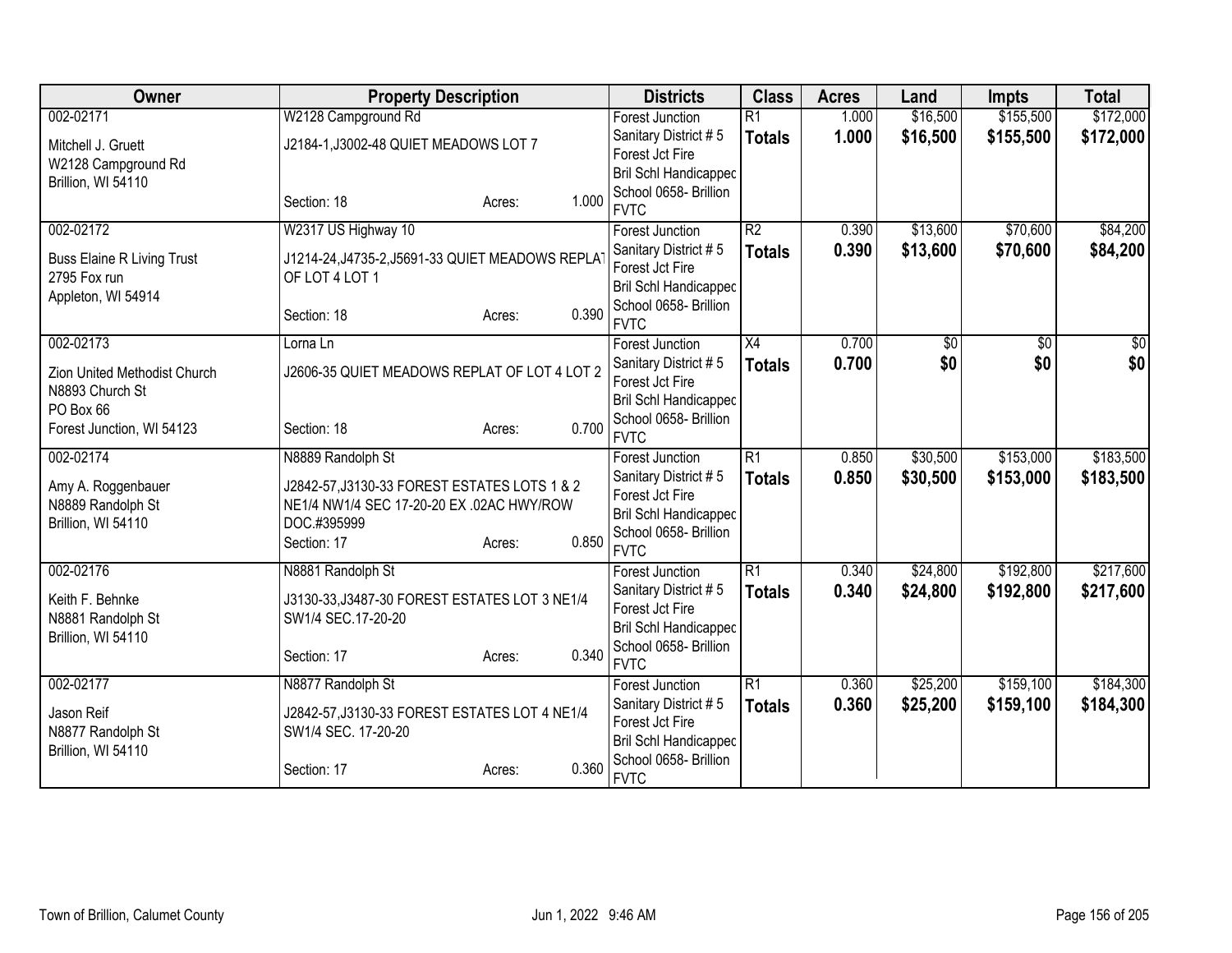| Owner                    | <b>Property Description</b>                       |                 | <b>Districts</b>                        | <b>Class</b>    | <b>Acres</b> | Land     | <b>Impts</b> | <b>Total</b> |
|--------------------------|---------------------------------------------------|-----------------|-----------------------------------------|-----------------|--------------|----------|--------------|--------------|
| 002-02178                | N8864 Tiffany Ln                                  |                 | Forest Junction                         | $\overline{R1}$ | 0.430        | \$26,300 | \$171,100    | \$197,400    |
| Deanna M. Bates          | J2842-57, J3130-33 FOREST ESTATES LOT 5 NE1/4     |                 | Sanitary District #5                    | <b>Totals</b>   | 0.430        | \$26,300 | \$171,100    | \$197,400    |
| N8864 Tiffany Ln         | NW1/4 SEC. 17-20-20                               |                 | Forest Jct Fire                         |                 |              |          |              |              |
| Brillion, WI 54110       |                                                   |                 | <b>Bril Schl Handicapped</b>            |                 |              |          |              |              |
|                          | Section: 17                                       | 0.430<br>Acres: | School 0658- Brillion                   |                 |              |          |              |              |
|                          |                                                   |                 | <b>FVTC</b>                             |                 |              |          |              |              |
| 002-02179                | N8872 Tiffany Ln                                  |                 | Forest Junction                         | $\overline{R1}$ | 0.530        | \$27,300 | \$165,300    | \$192,600    |
| Jeremy Ranallo-Kralovetz | J2842-57, J3130-33 FOREST ESTATES LOT 6 NE1/4     |                 | Sanitary District #5                    | <b>Totals</b>   | 0.530        | \$27,300 | \$165,300    | \$192,600    |
| N8872 Tiffany Ln         | NW1/4 SEC. 17-20-20                               |                 | Forest Jct Fire                         |                 |              |          |              |              |
| Brillion, WI 54110       |                                                   |                 | <b>Bril Schl Handicapped</b>            |                 |              |          |              |              |
|                          | Section: 17                                       | 0.530<br>Acres: | School 0658- Brillion<br><b>FVTC</b>    |                 |              |          |              |              |
| 002-02180                | N8878 Tiffany Ln                                  |                 |                                         | $\overline{R1}$ | 0.480        | \$26,800 | \$201,100    | \$227,900    |
|                          |                                                   |                 | <b>Forest Junction</b>                  |                 |              |          |              |              |
| Joann W. Kopack          | J2842-57, J3130-33 FOREST ESTATES LOT 7 NE1/4     |                 | Sanitary District #5<br>Forest Jct Fire | <b>Totals</b>   | 0.480        | \$26,800 | \$201,100    | \$227,900    |
| N8878 Tiffany Ln         | NW1/4 SEC. 17-20-20                               |                 | <b>Bril Schl Handicapped</b>            |                 |              |          |              |              |
| Brillion, WI 54110       |                                                   |                 | School 0658- Brillion                   |                 |              |          |              |              |
|                          | Section: 17                                       | 0.480<br>Acres: | <b>FVTC</b>                             |                 |              |          |              |              |
| 002-02181                | N8879 Tiffany Ln                                  |                 | Forest Junction                         | $\overline{R1}$ | 0.480        | \$26,800 | \$205,800    | \$232,600    |
|                          |                                                   |                 | Sanitary District #5                    | <b>Totals</b>   | 0.480        | \$26,800 | \$205,800    | \$232,600    |
| Michael F. Krisch        | J2842-57, J3130-33 FOREST ESTATES LOT 8 NE1/4     |                 | Forest Jct Fire                         |                 |              |          |              |              |
| N8879 Tiffany Ln         | NW1/4 SEC. 17-20-20                               |                 | <b>Bril Schl Handicapped</b>            |                 |              |          |              |              |
| Brillion, WI 54110       |                                                   |                 | School 0658- Brillion                   |                 |              |          |              |              |
|                          | Section: 17                                       | 0.480<br>Acres: | <b>FVTC</b>                             |                 |              |          |              |              |
| 002-02182                | N8873 Tiffany Ln                                  |                 | <b>Forest Junction</b>                  | $\overline{R1}$ | 0.530        | \$27,300 | \$204,400    | \$231,700    |
| Jana A. Overman          | J2842-57, J3130-33, J4914-36 FOREST ESTATES LOT 9 |                 | Sanitary District #5                    | <b>Totals</b>   | 0.530        | \$27,300 | \$204,400    | \$231,700    |
| N8873 Tiffany Ln         | NE1/4 NW1/4 SEC. 17-20-20                         |                 | Forest Jct Fire                         |                 |              |          |              |              |
| Brillion, WI 54110       |                                                   |                 | <b>Bril Schl Handicapped</b>            |                 |              |          |              |              |
|                          | Section: 17                                       | 0.530<br>Acres: | School 0658- Brillion                   |                 |              |          |              |              |
|                          |                                                   |                 | <b>FVTC</b>                             |                 |              |          |              |              |
| 002-02183                | N8865 Tiffany Ln                                  |                 | Forest Junction                         | $\overline{R1}$ | 0.430        | \$26,300 | \$196,700    | \$223,000    |
| Eickert Mary D Rev Trst  | J5052-1, J5327-27, J5327-36 FOREST ESTATES LOT 10 |                 | Sanitary District #5                    | <b>Totals</b>   | 0.430        | \$26,300 | \$196,700    | \$223,000    |
| N8865 Tiffany Ln         | NE1/4 NW1/4 SEC. 17-20-20                         |                 | Forest Jct Fire                         |                 |              |          |              |              |
| Brillion, WI 54110       |                                                   |                 | <b>Bril Schl Handicapped</b>            |                 |              |          |              |              |
|                          | Section: 17                                       | 0.430<br>Acres: | School 0658- Brillion                   |                 |              |          |              |              |
|                          |                                                   |                 | <b>FVTC</b>                             |                 |              |          |              |              |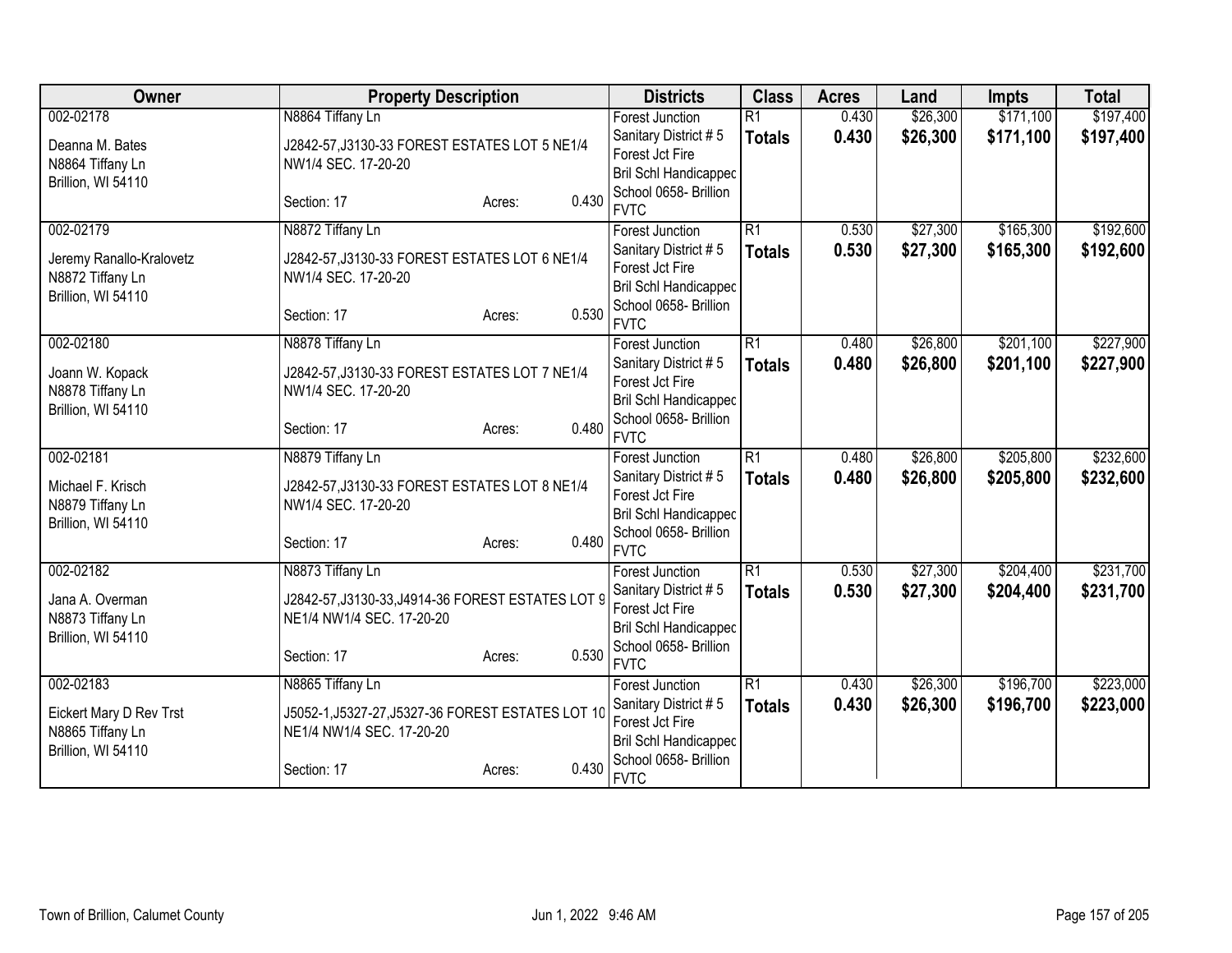| Owner                                | <b>Property Description</b>                     |       | <b>Districts</b>                                      | <b>Class</b>    | <b>Acres</b> | Land     | <b>Impts</b>    | <b>Total</b> |
|--------------------------------------|-------------------------------------------------|-------|-------------------------------------------------------|-----------------|--------------|----------|-----------------|--------------|
| 002-02184                            | N8874 Randolph St                               |       | <b>Forest Junction</b>                                | $\overline{R1}$ | 0.770        | \$29,700 | \$168,700       | \$198,400    |
| Alicia R. Schmalz                    | J2842-57, J3130-33, J4629-24 FOREST ESTATES LOT |       | Sanitary District #5                                  | <b>Totals</b>   | 0.770        | \$29,700 | \$168,700       | \$198,400    |
| N8874 Randolph St                    | 11 NE1/4 NW1/4 SEC. 17-20-20 NOW LOT 1 CSM#3468 |       | Forest Jct Fire                                       |                 |              |          |                 |              |
| Brillion, WI 54110                   | VOL.30-182                                      |       | <b>Bril Schl Handicapped</b>                          |                 |              |          |                 |              |
|                                      | Section: 17<br>Acres:                           | 0.770 | School 0658- Brillion                                 |                 |              |          |                 |              |
|                                      |                                                 |       | <b>FVTC</b>                                           |                 |              |          |                 |              |
| 002-02185                            | N8866 Randolph St                               |       | <b>Forest Junction</b>                                | $\overline{R1}$ | 0.820        | \$30,200 | \$198,500       | \$228,700    |
| Linda M. Jankowski                   | J3130-33, J4802-48, #329935 FOREST ESTATES LOT  |       | Sanitary District #5                                  | <b>Totals</b>   | 0.820        | \$30,200 | \$198,500       | \$228,700    |
| N8866 Randolph St                    | 12 & 13 NE1/4 NW1/4 SEC. 17-20-20 NOW LOT 2     |       | Forest Jct Fire                                       |                 |              |          |                 |              |
| Brillion, WI 54110                   | CSM#3468 VOL.30-182                             |       | <b>Bril Schl Handicapped</b><br>School 0658- Brillion |                 |              |          |                 |              |
|                                      | Section: 17<br>Acres:                           | 0.820 | <b>FVTC</b>                                           |                 |              |          |                 |              |
| 002-02187                            | N8862 Randolph St                               |       | Forest Junction                                       | $\overline{R1}$ | 0.410        | \$26,100 | \$149,300       | \$175,400    |
| Patricia A. Davis                    | J3626-28, J4067-7 FOREST ESTATES LOT 14 NE-NE   |       | Sanitary District #5                                  | <b>Totals</b>   | 0.410        | \$26,100 | \$149,300       | \$175,400    |
| N8862 Randolph St                    | SEC.17-20-20 NOW LOT 3 CSM#3468 VOL.30-182      |       | Forest Jct Fire                                       |                 |              |          |                 |              |
| Brillion, WI 54110                   |                                                 |       | <b>Bril Schl Handicapped</b>                          |                 |              |          |                 |              |
|                                      | Section: 17<br>Acres:                           | 0.410 | School 0658- Brillion                                 |                 |              |          |                 |              |
|                                      |                                                 |       | <b>FVTC</b>                                           |                 |              |          |                 |              |
| 002-02188                            | N8856 Randolph St                               |       | <b>Forest Junction</b>                                | $\overline{R1}$ | 0.410        | \$26,100 | \$186,800       | \$212,900    |
| Hietpas Vincent & Cheryl Irrevocable | J2842-57, J3130-33, J4582-24 FOREST ESTATES LOT |       | Sanitary District #5                                  | <b>Totals</b>   | 0.410        | \$26,100 | \$186,800       | \$212,900    |
| Trust                                | 15 NE1/4 NW1/4 SEC. 17-20-20 NOW LOT 4 CSM#3468 |       | Forest Jct Fire                                       |                 |              |          |                 |              |
| N8856 Randolph St                    | VOL.30-182                                      |       | <b>Bril Schl Handicapped</b>                          |                 |              |          |                 |              |
| Brillion, WI 54110                   | Section: 17<br>Acres:                           | 0.410 | School 0658- Brillion<br><b>FVTC</b>                  |                 |              |          |                 |              |
| 002-02189                            | <b>Wildflower Ln</b>                            |       | Forest Junction                                       | $\overline{R1}$ | 3.160        | \$55,100 | $\overline{50}$ | \$55,100     |
|                                      |                                                 |       | Sanitary District #5                                  | <b>Totals</b>   | 3.160        | \$55,100 | \$0             | \$55,100     |
| <b>Vans Realty Construction</b>      | J2834-30, J3895-7 JUNCTION MEADOWS OL 1 SE1/4   |       | Forest Jct Fire                                       |                 |              |          |                 |              |
| 2525 S Oneida St                     | SE1/4 SEC.7-20-20                               |       | Bril Schl Handicapped                                 |                 |              |          |                 |              |
| Appleton, WI 54915                   | Section: 7<br>Acres:                            | 3.160 | School 0658- Brillion                                 |                 |              |          |                 |              |
|                                      |                                                 |       | <b>FVTC</b>                                           |                 |              |          |                 |              |
| 002-02190                            | W2108 Marigold Dr                               |       | Forest Junction                                       | R1              | 0.850        | \$40,400 | \$161,200       | \$201,600    |
| Schneider Patti J Rv Tr              | J3106-52, J5015-16 JUNCTION MEADOWS LOT 1 SE1/  |       | Sanitary District #5                                  | <b>Totals</b>   | 0.850        | \$40,400 | \$161,200       | \$201,600    |
| W2108 Marigold Dr                    | SE1/4 SEC.7-20-20                               |       | Forest Jct Fire                                       |                 |              |          |                 |              |
| Brillion, WI 54110                   |                                                 |       | Bril Schl Handicapped                                 |                 |              |          |                 |              |
|                                      | Section: 7<br>Acres:                            | 0.850 | School 0658- Brillion<br><b>FVTC</b>                  |                 |              |          |                 |              |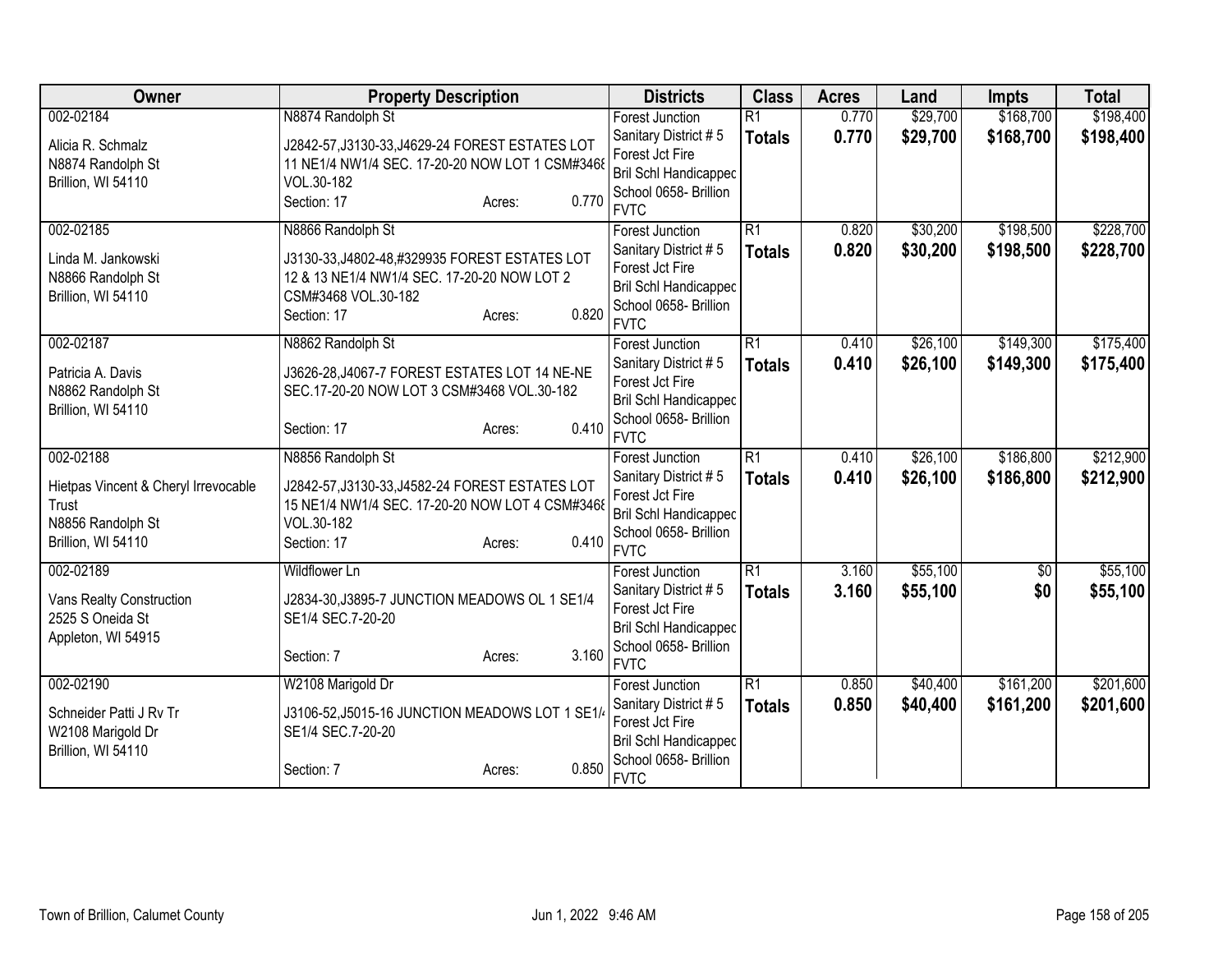| Owner               | <b>Property Description</b>                    |                                               | <b>Districts</b>                               | <b>Class</b>                     | <b>Acres</b> | Land     | <b>Impts</b> | <b>Total</b> |
|---------------------|------------------------------------------------|-----------------------------------------------|------------------------------------------------|----------------------------------|--------------|----------|--------------|--------------|
| 002-02191           | W2116 Marigold Dr                              |                                               | <b>Forest Junction</b>                         | $\overline{R1}$                  | 0.740        | \$38,700 | \$172,800    | \$211,500    |
| Diane M. Bohman     | J4946-61, J4946-62, #336465 JUNCTION MEADOWS   |                                               | Sanitary District #5                           | <b>Totals</b>                    | 0.740        | \$38,700 | \$172,800    | \$211,500    |
| W2116 Marigold Dr   | LOT 2 SE1/4 SE1/4 SEC. 7-20-20                 |                                               | Forest Jct Fire                                |                                  |              |          |              |              |
| Brillion, WI 54110  |                                                |                                               | Bril Schl Handicapped                          |                                  |              |          |              |              |
|                     | Section: 7                                     | 0.740<br>Acres:                               | School 0658- Brillion                          |                                  |              |          |              |              |
|                     |                                                |                                               | <b>FVTC</b>                                    |                                  |              |          |              |              |
| 002-02192           | W2126 Marigold Dr                              |                                               | <b>Forest Junction</b><br>Sanitary District #5 | $\overline{R1}$<br><b>Totals</b> | 0.740        | \$38,700 | \$173,400    | \$212,100    |
| Donna M. Hanson     |                                                | J3870-30, J3870-31, J4980-14 JUNCTION MEADOWS |                                                |                                  | 0.740        | \$38,700 | \$173,400    | \$212,100    |
| W2126 Marigold Dr   | LOT 3 SE1/4 SE1/4 SEC.7-20-20                  | Forest Jct Fire                               |                                                |                                  |              |          |              |              |
| Brillion, WI 54110  |                                                |                                               | Bril Schl Handicapped                          |                                  |              |          |              |              |
|                     | Section: 7                                     | 0.740<br>Acres:                               | School 0658- Brillion                          |                                  |              |          |              |              |
|                     |                                                |                                               | <b>FVTC</b>                                    |                                  |              |          |              |              |
| 002-02193           | W2134 Marigold Dr                              |                                               | Forest Junction                                | $\overline{R1}$                  | 0.730        | \$38,600 | \$160,200    | \$198,800    |
| Brock M. Joosten    | J3106-52, J4853-51, J4853-52 JUNCTION MEADOWS  |                                               | Sanitary District #5                           | <b>Totals</b>                    | 0.730        | \$38,600 | \$160,200    | \$198,800    |
| W2134 Marigold Dr   | LOT 4 SE1/4 SE1/4 SEC. 7-20-20                 |                                               | Forest Jct Fire                                |                                  |              |          |              |              |
| Brillion, WI 54110  |                                                |                                               | Bril Schl Handicapped                          |                                  |              |          |              |              |
|                     | Section: 7                                     | 0.730<br>Acres:                               | School 0658- Brillion                          |                                  |              |          |              |              |
|                     |                                                |                                               | <b>FVTC</b>                                    |                                  |              |          |              |              |
| 002-02194           | W2142 Marigold Dr                              |                                               | <b>Forest Junction</b>                         | $\overline{R1}$                  | 0.730        | \$38,600 | \$152,100    | \$190,700    |
| Abbigail M. Borseth | J3895-49, J3924-7, J4483-25 JUNCTION MEADOWS   |                                               | Sanitary District #5                           | <b>Totals</b>                    | 0.730        | \$38,600 | \$152,100    | \$190,700    |
| W2142 Marigold Dr   | LOT 5 SE-SE SEC.7-20-20                        |                                               | Forest Jct Fire                                |                                  |              |          |              |              |
| Brillion, WI 54110  |                                                |                                               | Bril Schl Handicapped                          |                                  |              |          |              |              |
|                     | Section: 7                                     | 0.730<br>Acres:                               | School 0658- Brillion                          |                                  |              |          |              |              |
|                     |                                                |                                               | <b>FVTC</b>                                    |                                  |              |          |              |              |
| 002-02195           | W2152 Marigold Dr                              |                                               | Forest Junction                                | $\overline{R1}$                  | 0.730        | \$38,600 | \$101,700    | \$140,300    |
| Joseph R. Micke     | J3106-52, J3870-27, J5781-37 JUNCTION MEADOWS  |                                               | Sanitary District #5                           | <b>Totals</b>                    | 0.730        | \$38,600 | \$101,700    | \$140,300    |
| W2152 Marigold Dr   | LOT 6 SE1/4 SE1/4 SEC.7-20-20                  |                                               | Forest Jct Fire                                |                                  |              |          |              |              |
| Brillion, WI 54110  |                                                |                                               | Bril Schl Handicapped                          |                                  |              |          |              |              |
|                     | Section: 7                                     | 0.730<br>Acres:                               | School 0658- Brillion<br><b>FVTC</b>           |                                  |              |          |              |              |
|                     |                                                |                                               |                                                | R1                               |              | \$38,400 | \$158,700    | \$197,100    |
| 002-02196           | W2160 Marigold Dr                              |                                               | Forest Junction                                |                                  | 0.720        |          |              |              |
| Kelly J. Tisler     | J3106-52, J5045-59 JUNCTION MEADOWS LOT 7 SE1/ |                                               | Sanitary District #5<br>Forest Jct Fire        | <b>Totals</b>                    | 0.720        | \$38,400 | \$158,700    | \$197,100    |
| W2160 Marigold Dr   | SE1/4 SEC. 7-20-20                             |                                               | Bril Schl Handicapped                          |                                  |              |          |              |              |
| Brillion, WI 54110  |                                                |                                               | School 0658- Brillion                          |                                  |              |          |              |              |
|                     | Section: 7                                     | 0.720<br>Acres:                               | <b>FVTC</b>                                    |                                  |              |          |              |              |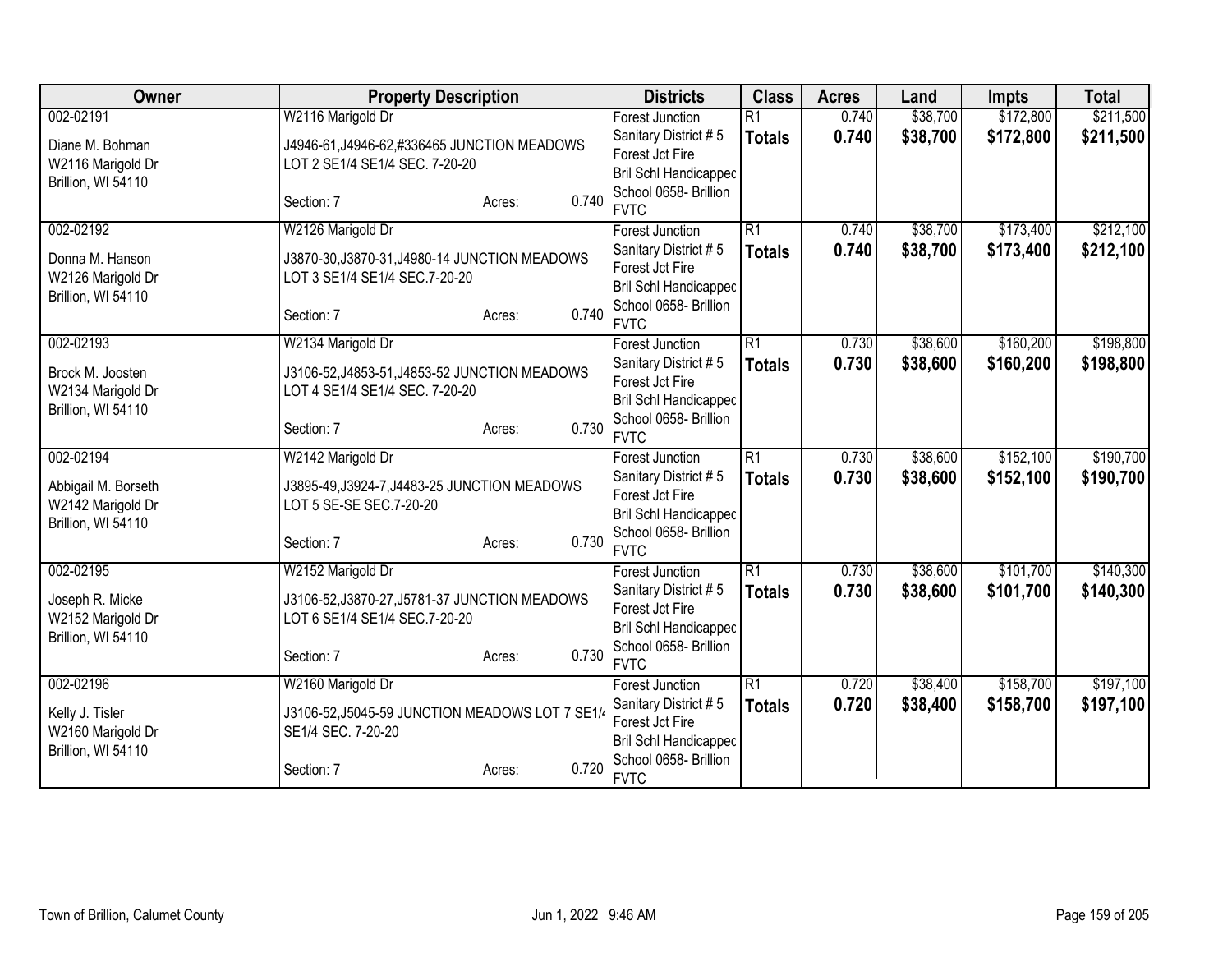| Owner                                      | <b>Property Description</b>                                               |                      | <b>Districts</b>                               | <b>Class</b>    | <b>Acres</b> | Land      | <b>Impts</b> | <b>Total</b> |
|--------------------------------------------|---------------------------------------------------------------------------|----------------------|------------------------------------------------|-----------------|--------------|-----------|--------------|--------------|
| 002-02197                                  | W2170 Marigold Dr                                                         |                      | <b>Forest Junction</b>                         | $\overline{R1}$ | 0.720        | \$38,400  | \$162,200    | \$200,600    |
| Jeremy P. Thompson                         | J4862-40, J4862-41, J5894-47 JUNCTION MEADOWS                             |                      | Sanitary District #5                           | <b>Totals</b>   | 0.720        | \$38,400  | \$162,200    | \$200,600    |
| W2170 Marigold Dr                          | LOT 8 SE SE SEC.7-20-20                                                   |                      | Forest Jct Fire                                |                 |              |           |              |              |
| Brillion, WI 54110                         |                                                                           |                      | Bril Schl Handicapped                          |                 |              |           |              |              |
|                                            | Section: 7                                                                | 0.720<br>Acres:      | School 0658- Brillion<br><b>FVTC</b>           |                 |              |           |              |              |
| 002-02198                                  | W2178 Marigold Dr                                                         |                      | Forest Junction                                | $\overline{R1}$ | 0.770        | \$39,200  | \$161,800    | \$201,000    |
| Paul A. Geiger                             | J3106-52, J3680-17 JUNCTION MEADOWS LOT 9 SE1/                            |                      | Sanitary District #5                           | <b>Totals</b>   | 0.770        | \$39,200  | \$161,800    | \$201,000    |
| W2178 Marigold Dr                          | SE1/4 SEC.7-20-20                                                         |                      | Forest Jct Fire                                |                 |              |           |              |              |
| Brillion, WI 54110                         |                                                                           |                      | Bril Schl Handicapped                          |                 |              |           |              |              |
|                                            | Section: 7                                                                | 0.770<br>Acres:      | School 0658- Brillion                          |                 |              |           |              |              |
|                                            |                                                                           |                      | <b>FVTC</b><br><b>Forest Junction</b>          | $\overline{R1}$ |              |           |              |              |
| 002-02199                                  | N8960 Wildflower Ln                                                       |                      |                                                |                 | 0.431        | \$34,000  | \$123,700    | \$157,700    |
| <b>Tiffany Stolp</b>                       | J3924-8, J4491-31, J4491-32 JUNCTION MEADOWS                              | Sanitary District #5 | <b>Totals</b>                                  | 0.431           | \$34,000     | \$123,700 | \$157,700    |              |
| N8960 Wildflower Ln                        | LOT 10 SE-SE SEC.7-20-20                                                  |                      | Forest Jct Fire                                |                 |              |           |              |              |
| Brillion, WI 54110                         |                                                                           |                      | Bril Schl Handicapped<br>School 0658- Brillion |                 |              |           |              |              |
|                                            | Section: 7                                                                | 0.430<br>Acres:      | <b>FVTC</b>                                    |                 |              |           |              |              |
| 002-02200                                  | W2171 Marigold Dr                                                         |                      | Forest Junction                                | $\overline{R1}$ | 0.410        | \$33,700  | \$156,200    | \$189,900    |
|                                            |                                                                           |                      | Sanitary District #5                           | <b>Totals</b>   | 0.410        | \$33,700  | \$156,200    | \$189,900    |
| Gregory S. Stoegbauer<br>W2171 Marigold Dr | J4271-50, J4271-51, J4746-42 JUNCTION MEADOWS<br>LOT 11 SE SE SEC.7-20-20 |                      | Forest Jct Fire                                |                 |              |           |              |              |
| Brillion, WI 54110                         |                                                                           |                      | Bril Schl Handicapped                          |                 |              |           |              |              |
|                                            | Section: 7                                                                | 0.410<br>Acres:      | School 0658- Brillion                          |                 |              |           |              |              |
|                                            |                                                                           |                      | <b>FVTC</b>                                    |                 |              |           |              |              |
| 002-02201                                  | W2161 Marigold Dr                                                         |                      | <b>Forest Junction</b>                         | $\overline{R1}$ | 0.410        | \$33,700  | \$156,900    | \$190,600    |
| Joseph L. Zinkel                           | J3106-52, J4907-35, J4907-36 JUNCTION MEADOWS                             |                      | Sanitary District #5                           | <b>Totals</b>   | 0.410        | \$33,700  | \$156,900    | \$190,600    |
| W2161 Marigold Dr                          | LOT 12 SE1/4 SE1/4 SEC. 7-20-20                                           |                      | Forest Jct Fire                                |                 |              |           |              |              |
| Brillion, WI 54110                         |                                                                           |                      | Bril Schl Handicapped                          |                 |              |           |              |              |
|                                            | Section: 7                                                                | 0.410<br>Acres:      | School 0658- Brillion<br><b>FVTC</b>           |                 |              |           |              |              |
| 002-02202                                  | W2153 Marigold Dr                                                         |                      |                                                | $\overline{R1}$ | 0.410        | \$33,700  | \$199,900    | \$233,600    |
|                                            |                                                                           |                      | Forest Junction<br>Sanitary District #5        |                 | 0.410        | \$33,700  | \$199,900    | \$233,600    |
| Eslinger Sara J Revocable Trust            | J3106-52, J4777-08, J4777-09 JUNCTION MEADOWS                             |                      | Forest Jct Fire                                | <b>Totals</b>   |              |           |              |              |
| W2153 Marigold Dr                          | LOT 13 SE1/4 SE1/4 SEC. 7-20-20                                           |                      | Bril Schl Handicapped                          |                 |              |           |              |              |
| Brillion, WI 54110                         |                                                                           |                      | School 0658- Brillion                          |                 |              |           |              |              |
|                                            | Section: 7                                                                | 0.410<br>Acres:      | <b>FVTC</b>                                    |                 |              |           |              |              |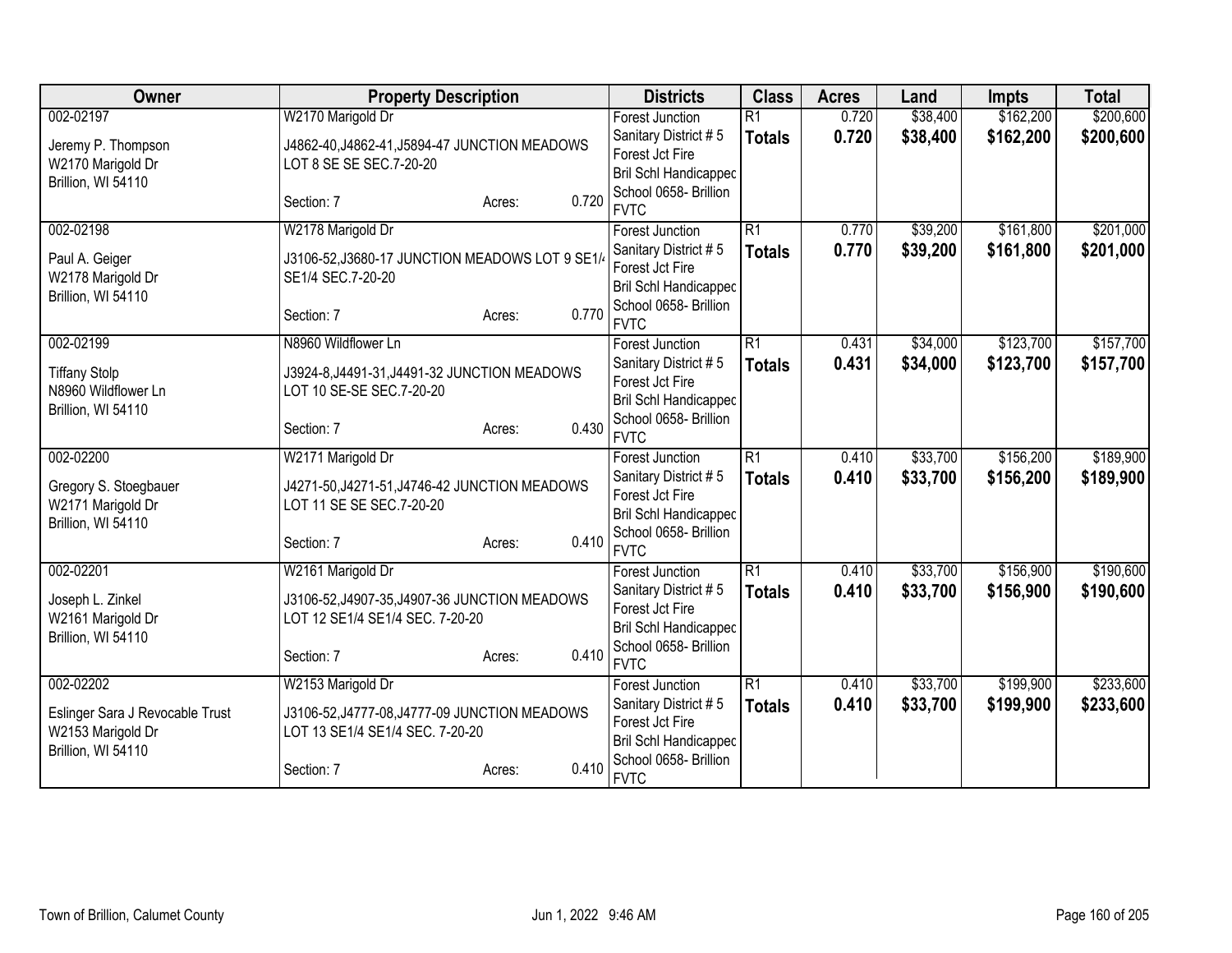| Owner                           | <b>Property Description</b>                    |                 | <b>Districts</b>                     | <b>Class</b>    | <b>Acres</b> | Land     | <b>Impts</b> | <b>Total</b> |
|---------------------------------|------------------------------------------------|-----------------|--------------------------------------|-----------------|--------------|----------|--------------|--------------|
| 002-02203                       | W2143 Marigold Dr                              |                 | <b>Forest Junction</b>               | $\overline{R1}$ | 0.410        | \$33,700 | \$147,800    | \$181,500    |
| Larry G. Stephens               | J4673-9, J4673-10, J5932-59 JUNCTION MEADOWS   |                 | Sanitary District #5                 | <b>Totals</b>   | 0.410        | \$33,700 | \$147,800    | \$181,500    |
| W2143 Marigold Dr               | LOT 14 SE1/4 SE1/4 SEC. 7-20-20                |                 | Forest Jct Fire                      |                 |              |          |              |              |
| Brillion, WI 54110              |                                                |                 | Bril Schl Handicapped                |                 |              |          |              |              |
|                                 | Section: 7                                     | 0.410<br>Acres: | School 0658- Brillion                |                 |              |          |              |              |
|                                 |                                                |                 | <b>FVTC</b>                          |                 |              |          |              |              |
| 002-02204                       | W2135 Marigold Dr                              |                 | <b>Forest Junction</b>               | $\overline{R1}$ | 0.410        | \$33,700 | \$122,600    | \$156,300    |
| Christopher N. Seider           | J3106-52, J4496-19, J5131-63 JUNCTION MEADOWS  |                 | Sanitary District #5                 | <b>Totals</b>   | 0.410        | \$33,700 | \$122,600    | \$156,300    |
| W2135 Marigold Dr               | LOT 15 SE1/4 SE1/4 SEC.7-20-20                 | Forest Jct Fire |                                      |                 |              |          |              |              |
| Brillion, WI 54110              |                                                |                 | Bril Schl Handicapped                |                 |              |          |              |              |
|                                 | Section: 7                                     | 0.410<br>Acres: | School 0658- Brillion                |                 |              |          |              |              |
|                                 |                                                |                 | <b>FVTC</b>                          |                 |              |          |              |              |
| 002-02205                       | W2127 Marigold Dr                              |                 | <b>Forest Junction</b>               | $\overline{R1}$ | 0.410        | \$33,700 | \$149,700    | \$183,400    |
| Scott R and Elizabe Brandenburg | J4468-31, J4617-50, 347844 JUNCTION MEADOWS LO |                 | Sanitary District #5                 | <b>Totals</b>   | 0.410        | \$33,700 | \$149,700    | \$183,400    |
| W2127 Marigold Dr               | 16 SE1/4 SE1/4 SEC. 7-20-20                    |                 | Forest Jct Fire                      |                 |              |          |              |              |
| Brillion, WI 54110              |                                                |                 | <b>Bril Schl Handicapped</b>         |                 |              |          |              |              |
|                                 | Section: 7                                     | 0.410<br>Acres: | School 0658- Brillion                |                 |              |          |              |              |
|                                 |                                                |                 | <b>FVTC</b>                          |                 |              |          |              |              |
| 002-02206                       | W2117 Marigold Dr                              |                 | <b>Forest Junction</b>               | $\overline{R1}$ | 0.410        | \$33,700 | \$135,900    | \$169,600    |
| David P. Menzer                 | J4212-51, J4212-52, 332221 JUNCTION MEADOWS LO |                 | Sanitary District #5                 | <b>Totals</b>   | 0.410        | \$33,700 | \$135,900    | \$169,600    |
| W2117 Marigold Dr               | 17 SE-SE SEC.7-20-20                           |                 | Forest Jct Fire                      |                 |              |          |              |              |
| Brillion, WI 54110              |                                                |                 | <b>Bril Schl Handicapped</b>         |                 |              |          |              |              |
|                                 | Section: 7                                     | 0.410<br>Acres: | School 0658- Brillion                |                 |              |          |              |              |
|                                 |                                                |                 | <b>FVTC</b>                          |                 |              |          |              |              |
| 002-02207                       | W2109 Marigold Dr                              |                 | <b>Forest Junction</b>               | $\overline{R1}$ | 0.470        | \$34,600 | \$167,400    | \$202,000    |
| Michael R. Berken               | J3106-52, J4858-56 JUNCTION MEADOWS LOT 18     |                 | Sanitary District #5                 | <b>Totals</b>   | 0.470        | \$34,600 | \$167,400    | \$202,000    |
| W2109 Marigold Dr               | SE1/4 SE1/4 SEC. 7-20-20                       |                 | Forest Jct Fire                      |                 |              |          |              |              |
| Brillion, WI 54110              |                                                |                 | Bril Schl Handicapped                |                 |              |          |              |              |
|                                 | Section: 7                                     | 0.470<br>Acres: | School 0658- Brillion                |                 |              |          |              |              |
|                                 |                                                |                 | <b>FVTC</b>                          |                 |              |          |              |              |
| 002-02208                       | W2110 Daisy Ln                                 |                 | Forest Junction                      | R1              | 0.470        | \$34,600 | \$0          | \$34,600     |
| Todd A. Stebane                 | J2834-30, J3544-35 JUNCTION MEADOWS LOT 19 SE  |                 | Sanitary District #5                 | <b>Totals</b>   | 0.470        | \$34,600 | \$0          | \$34,600     |
| W2118 Daisy Ln                  | SE SEC.7-20-20                                 |                 | Forest Jct Fire                      |                 |              |          |              |              |
| Brillion, WI 54110              |                                                |                 | Bril Schl Handicapped                |                 |              |          |              |              |
|                                 | Section: 7                                     | 0.470<br>Acres: | School 0658- Brillion<br><b>FVTC</b> |                 |              |          |              |              |
|                                 |                                                |                 |                                      |                 |              |          |              |              |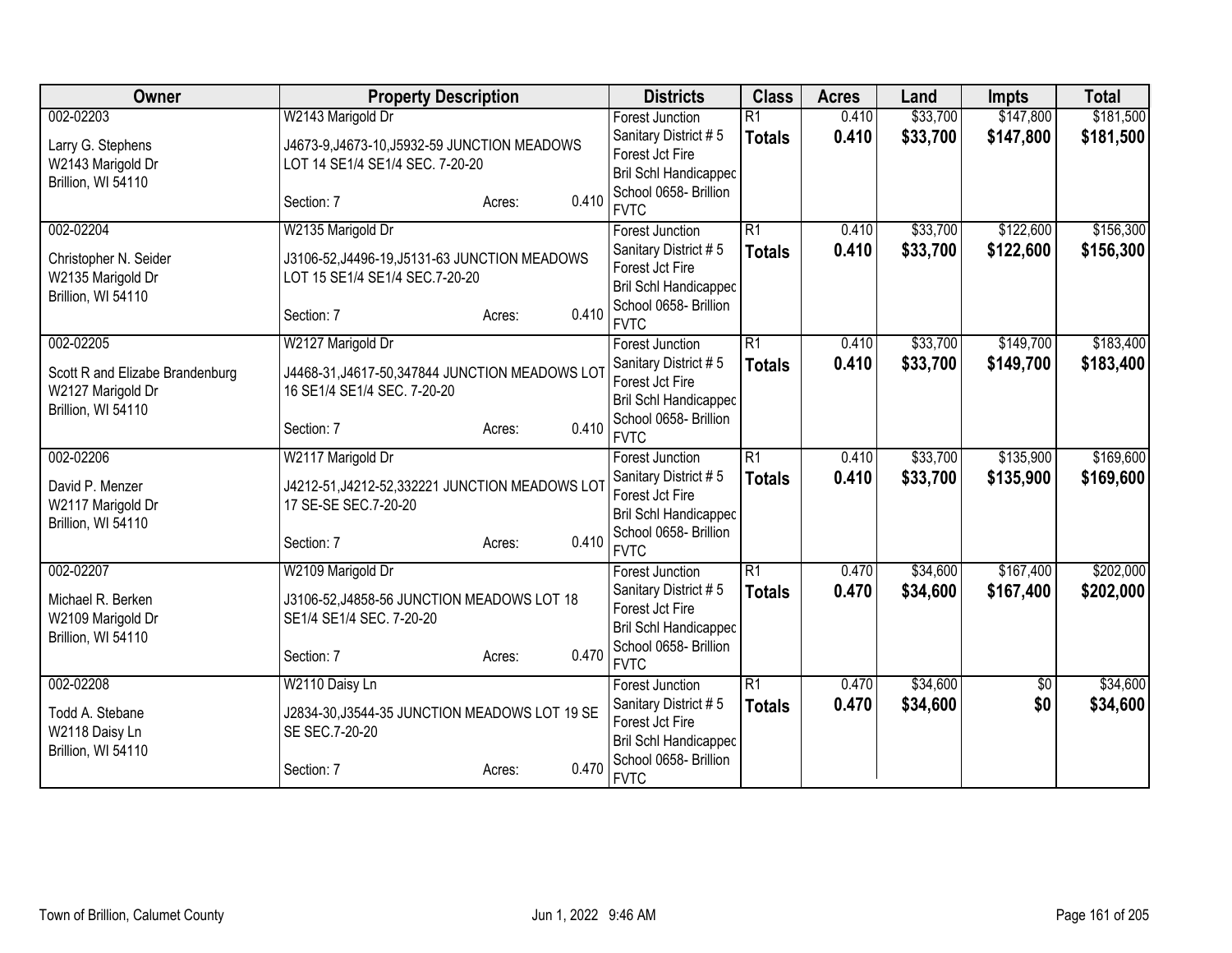| Owner                  | <b>Property Description</b>                   |                                              | <b>Districts</b>                               | <b>Class</b>                     | <b>Acres</b> | Land     | <b>Impts</b> | <b>Total</b> |
|------------------------|-----------------------------------------------|----------------------------------------------|------------------------------------------------|----------------------------------|--------------|----------|--------------|--------------|
| 002-02209              | W2118 Daisy Ln                                |                                              | <b>Forest Junction</b>                         | $\overline{R1}$                  | 0.410        | \$33,700 | \$180,200    | \$213,900    |
| Todd A. Stebane        | J3544-35, J6078-32, J6078-33 JUNCTION MEADOWS |                                              | Sanitary District #5                           | <b>Totals</b>                    | 0.410        | \$33,700 | \$180,200    | \$213,900    |
| W2118 Daisy Ln         | LOT 20 SE SE SEC.7-20-20                      |                                              | Forest Jct Fire                                |                                  |              |          |              |              |
| Brillion, WI 54110     |                                               |                                              | Bril Schl Handicapped                          |                                  |              |          |              |              |
|                        | Section: 7                                    | 0.410<br>Acres:                              | School 0658- Brillion                          |                                  |              |          |              |              |
|                        |                                               |                                              | <b>FVTC</b>                                    |                                  |              |          |              |              |
| 002-02210              | W2128 Daisy Ln                                |                                              | <b>Forest Junction</b><br>Sanitary District #5 | $\overline{R1}$<br><b>Totals</b> | 0.410        | \$33,700 | \$139,100    | \$172,800    |
| Scott E. Zelten        |                                               | J2834-30, J3544-35, J6108-7 JUNCTION MEADOWS |                                                |                                  | 0.410        | \$33,700 | \$139,100    | \$172,800    |
| W2128 Daisy Ln         | LOT 21 SE SE SEC.7-20-20                      | Forest Jct Fire                              |                                                |                                  |              |          |              |              |
| Brillion, WI 54110     |                                               |                                              | Bril Schl Handicapped                          |                                  |              |          |              |              |
|                        | Section: 7                                    | 0.410<br>Acres:                              | School 0658- Brillion                          |                                  |              |          |              |              |
|                        |                                               |                                              | <b>FVTC</b>                                    |                                  |              |          |              |              |
| 002-02211              | W2136 Daisy Ln                                |                                              | Forest Junction                                | $\overline{R1}$                  | 0.410        | \$33,700 | \$148,600    | \$182,300    |
| Nathan R. Vanderzanden | J2834-30, J3544-35, J6288-37 JUNCTION MEADOWS |                                              | Sanitary District #5                           | <b>Totals</b>                    | 0.410        | \$33,700 | \$148,600    | \$182,300    |
| W2136 Daisy Ln         | LOT 22 SE SE SEC.7-20-20                      |                                              | Forest Jct Fire                                |                                  |              |          |              |              |
| Brillion, WI 54110     |                                               |                                              | Bril Schl Handicapped                          |                                  |              |          |              |              |
|                        | Section: 7                                    | 0.410<br>Acres:                              | School 0658- Brillion                          |                                  |              |          |              |              |
|                        |                                               |                                              | <b>FVTC</b>                                    |                                  |              |          |              |              |
| 002-02212              | W2144 Daisy Ln                                |                                              | <b>Forest Junction</b>                         | $\overline{R1}$                  | 0.410        | \$33,700 | \$168,900    | \$202,600    |
| Zackary J. Dietrich    | J2834-30, J3544-35 JUNCTION MEADOWS LOT 23 SE |                                              | Sanitary District #5                           | <b>Totals</b>                    | 0.410        | \$33,700 | \$168,900    | \$202,600    |
| W2144 Daisy Ln         | SE SEC.7-20-20                                |                                              | Forest Jct Fire                                |                                  |              |          |              |              |
| Brillion, WI 54110     |                                               |                                              | Bril Schl Handicapped                          |                                  |              |          |              |              |
|                        | Section: 7                                    | 0.410<br>Acres:                              | School 0658- Brillion                          |                                  |              |          |              |              |
|                        |                                               |                                              | <b>FVTC</b>                                    |                                  |              |          |              |              |
| 002-02213              | W2154 Daisy Ln                                |                                              | Forest Junction                                | $\overline{R1}$                  | 0.410        | \$33,700 | \$167,400    | \$201,100    |
| Frank R. Dominczak     | 2834-30, J3455-35 JUNCTION MEADOWS LOT 24 SE  |                                              | Sanitary District #5                           | <b>Totals</b>                    | 0.410        | \$33,700 | \$167,400    | \$201,100    |
| W2154 Daisy Ln         | SE SEC.7-20-20                                |                                              | Forest Jct Fire                                |                                  |              |          |              |              |
| Brillion, WI 54110     |                                               |                                              | Bril Schl Handicapped                          |                                  |              |          |              |              |
|                        | Section: 7                                    | 0.410<br>Acres:                              | School 0658- Brillion                          |                                  |              |          |              |              |
|                        |                                               |                                              | <b>FVTC</b>                                    |                                  |              |          |              |              |
| 002-02214              | W2162 Daisy Ln                                |                                              | Forest Junction                                | R1                               | 0.410        | \$33,700 | \$166,300    | \$200,000    |
| Chelsea D. Bongert     | J3895-7, J5339-14, J5865-53 JUNCTION MEADOWS  |                                              | Sanitary District #5                           | <b>Totals</b>                    | 0.410        | \$33,700 | \$166,300    | \$200,000    |
| W2162 Daisy Ln         | LOT 25 SE SE SEC.7-20-20                      |                                              | Forest Jct Fire                                |                                  |              |          |              |              |
| Brillion, WI 54110     |                                               |                                              | <b>Bril Schl Handicapped</b>                   |                                  |              |          |              |              |
|                        | Section: 7                                    | 0.410<br>Acres:                              | School 0658- Brillion                          |                                  |              |          |              |              |
|                        |                                               |                                              | <b>FVTC</b>                                    |                                  |              |          |              |              |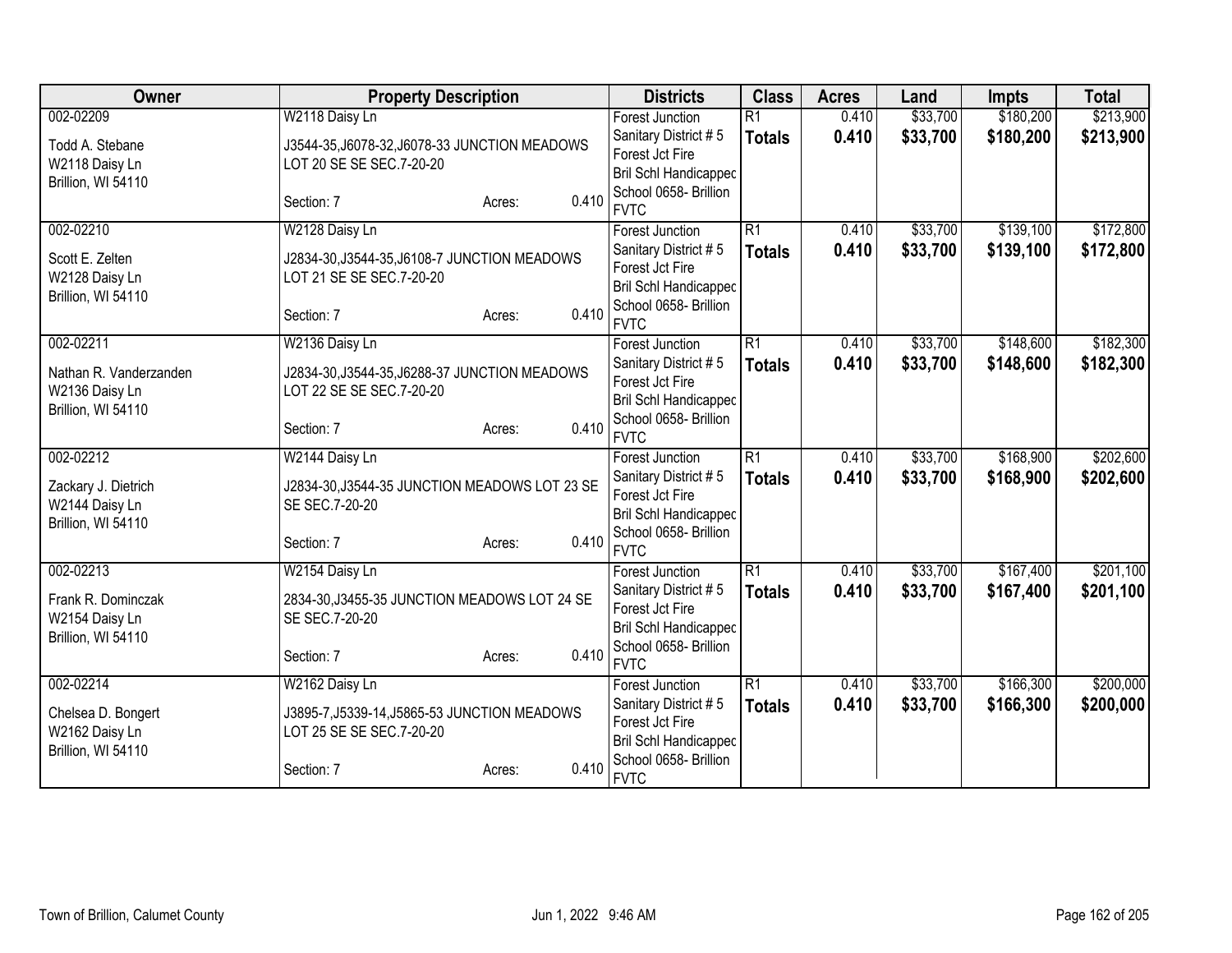| Owner               | <b>Property Description</b>                                                      |                 | <b>Districts</b>             | <b>Class</b>    | <b>Acres</b> | Land     | <b>Impts</b> | <b>Total</b> |
|---------------------|----------------------------------------------------------------------------------|-----------------|------------------------------|-----------------|--------------|----------|--------------|--------------|
| 002-02215           | W2172 Daisy Ln                                                                   |                 | Forest Junction              | $\overline{R1}$ | 0.410        | \$33,700 | \$160,300    | \$194,000    |
| Renee M. Kucharski  | J2834-30, J3455-35 JUNCTION MEADOWS LOT 26 SE                                    |                 | Sanitary District #5         | <b>Totals</b>   | 0.410        | \$33,700 | \$160,300    | \$194,000    |
| W2172 Daisy Ln      | SE SEC.7-20-20                                                                   |                 | Forest Jct Fire              |                 |              |          |              |              |
| Brillion, WI 54110  |                                                                                  |                 | <b>Bril Schl Handicapped</b> |                 |              |          |              |              |
|                     | Section: 7                                                                       | 0.410<br>Acres: | School 0658- Brillion        |                 |              |          |              |              |
|                     |                                                                                  |                 | <b>FVTC</b>                  |                 |              |          |              |              |
| 002-02216           | N8946 Wildflower Ln                                                              |                 | <b>Forest Junction</b>       | $\overline{R1}$ | 0.430        | \$34,000 | \$127,500    | \$161,500    |
| Jason J. Brockman   | J4537-49, J4537-50, J4938-38 JUNCTION MEADOWS                                    |                 | Sanitary District #5         | <b>Totals</b>   | 0.430        | \$34,000 | \$127,500    | \$161,500    |
| N8946 Wildflower Ln | LOT 27 SE SE SEC.7-20-20                                                         |                 | Forest Jct Fire              |                 |              |          |              |              |
| Brillion, WI 54110  |                                                                                  |                 | <b>Bril Schl Handicapped</b> |                 |              |          |              |              |
|                     | Section: 7                                                                       | 0.430           | School 0658- Brillion        |                 |              |          |              |              |
|                     |                                                                                  | Acres:          | <b>FVTC</b>                  |                 |              |          |              |              |
| 002-02217           | W2111 Daisy Ln                                                                   |                 | Forest Junction              | $\overline{R1}$ | 0.480        | \$34,800 | \$156,000    | \$190,800    |
| Melissa Retzlaff    |                                                                                  |                 | Sanitary District #5         | <b>Totals</b>   | 0.480        | \$34,800 | \$156,000    | \$190,800    |
|                     | J2834-30, J3544-35, J5932-39 JUNCTION MEADOWS<br>LOT 28 SE1/4 SE1/4 SEC. 7-20-20 |                 | Forest Jct Fire              |                 |              |          |              |              |
| W2111 Daisy Ln      |                                                                                  |                 | <b>Bril Schl Handicapped</b> |                 |              |          |              |              |
| Brillion, WI 54110  |                                                                                  | 0.480           | School 0658- Brillion        |                 |              |          |              |              |
|                     | Section: 7                                                                       | Acres:          | <b>FVTC</b>                  |                 |              |          |              |              |
| 002-02218           | W2119 Daisy Ln                                                                   |                 | <b>Forest Junction</b>       | $\overline{R1}$ | 0.410        | \$33,700 | \$144,900    | \$178,600    |
| James J. Wendel     | J3895-7, J5227-31, J5227-32 JUNCTION MEADOWS                                     |                 | Sanitary District #5         | <b>Totals</b>   | 0.410        | \$33,700 | \$144,900    | \$178,600    |
| W2119 Daisy Ln      | LOT 29 SE SE SEC.7-20-20                                                         |                 | Forest Jct Fire              |                 |              |          |              |              |
| Brillion, WI 54110  |                                                                                  |                 | <b>Bril Schl Handicapped</b> |                 |              |          |              |              |
|                     | Section: 7                                                                       | 0.410<br>Acres: | School 0658- Brillion        |                 |              |          |              |              |
|                     |                                                                                  |                 | <b>FVTC</b>                  |                 |              |          |              |              |
| 002-02219           | W2129 Daisy Ln                                                                   |                 | Forest Junction              | $\overline{R1}$ | 0.410        | \$33,700 | \$133,500    | \$167,200    |
| Ashley M. Skalmusky | J3895-7, J5256-42, J5256-43 JUNCTION MEADOWS                                     |                 | Sanitary District #5         | <b>Totals</b>   | 0.410        | \$33,700 | \$133,500    | \$167,200    |
| W2129 Daisy Ln      | LOT 30 SE SE SEC.7-20-20                                                         |                 | Forest Jct Fire              |                 |              |          |              |              |
| Brillion, WI 54110  |                                                                                  |                 | <b>Bril Schl Handicapped</b> |                 |              |          |              |              |
|                     | Section: 7                                                                       | 0.410<br>Acres: | School 0658- Brillion        |                 |              |          |              |              |
|                     |                                                                                  |                 | <b>FVTC</b>                  |                 |              |          |              |              |
| 002-02220           | W2137 Daisy Ln                                                                   |                 | Forest Junction              | R1              | 0.410        | \$33,700 | \$149,000    | \$182,700    |
| Keary A. Biese      | J3895-7, J5425-22, J5425-23 JUNCTION MEADOWS                                     |                 | Sanitary District #5         | <b>Totals</b>   | 0.410        | \$33,700 | \$149,000    | \$182,700    |
| W2137 Daisy Ln      | LOT 31 SE SE SEC.7-20-20                                                         |                 | Forest Jct Fire              |                 |              |          |              |              |
| Brillion, WI 54110  |                                                                                  |                 | <b>Bril Schl Handicapped</b> |                 |              |          |              |              |
|                     | Section: 7                                                                       | 0.410<br>Acres: | School 0658- Brillion        |                 |              |          |              |              |
|                     |                                                                                  |                 | <b>FVTC</b>                  |                 |              |          |              |              |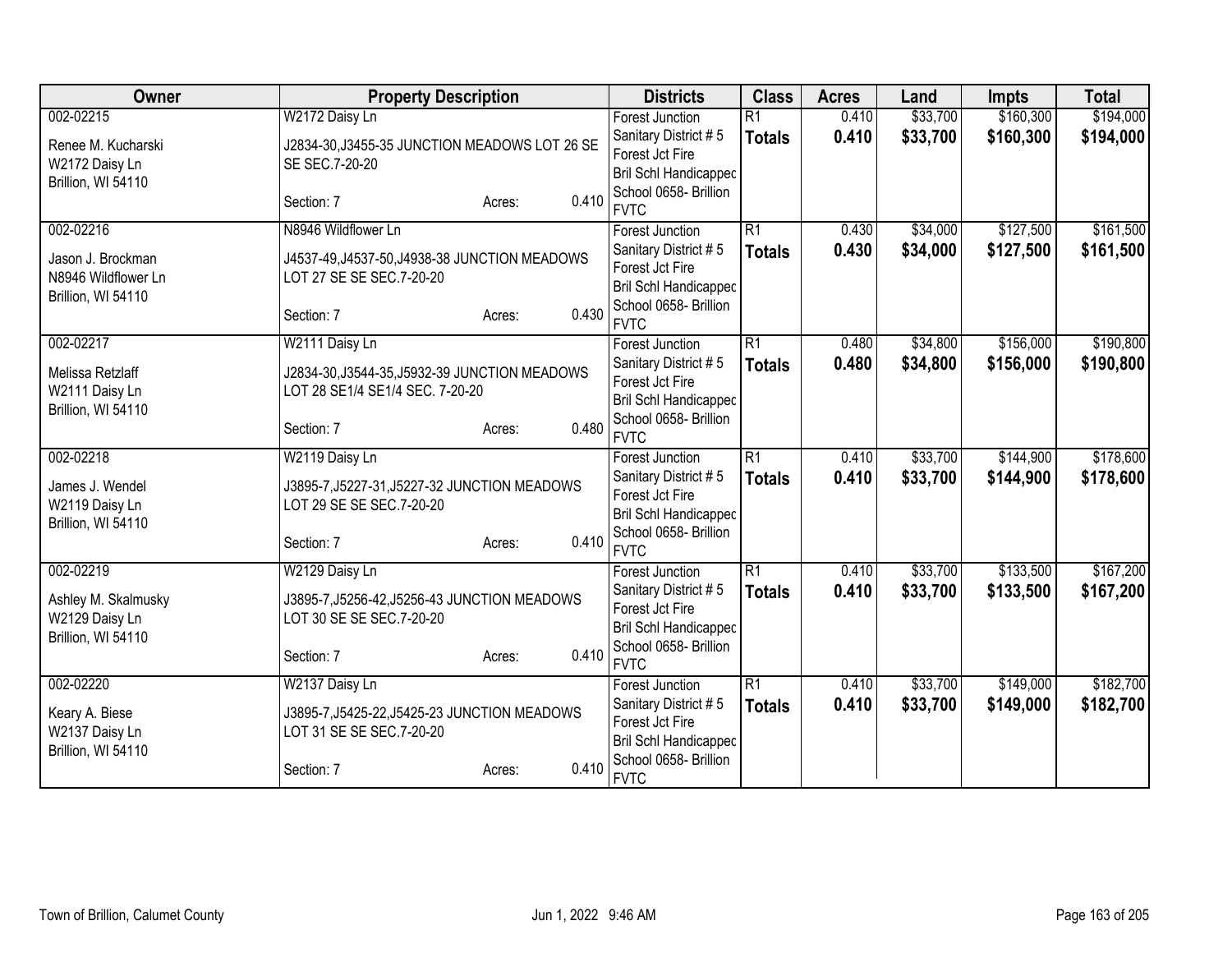| Owner                                | <b>Property Description</b>                                     |                 | <b>Districts</b>                     | <b>Class</b>    | <b>Acres</b> | Land     | <b>Impts</b> | <b>Total</b> |
|--------------------------------------|-----------------------------------------------------------------|-----------------|--------------------------------------|-----------------|--------------|----------|--------------|--------------|
| 002-02221                            | W2145 Daisy Ln                                                  |                 | <b>Forest Junction</b>               | $\overline{R1}$ | 0.410        | \$33,700 | \$177,400    | \$211,100    |
| Adam J. Stenz                        | J3455-35, J6470-53, J6470-54 JUNCTION MEADOWS                   |                 | Sanitary District #5                 | <b>Totals</b>   | 0.410        | \$33,700 | \$177,400    | \$211,100    |
| W2145 Daisy Ln                       | LOT 32 SE SE SEC.7-20-20                                        |                 | Forest Jct Fire                      |                 |              |          |              |              |
| Brillion, WI 54110                   |                                                                 |                 | Bril Schl Handicapped                |                 |              |          |              |              |
|                                      | Section: 7                                                      | 0.410<br>Acres: | School 0658- Brillion                |                 |              |          |              |              |
|                                      |                                                                 |                 | <b>FVTC</b>                          |                 |              |          |              |              |
| 002-02222                            | W2155 Daisy Ln                                                  |                 | <b>Forest Junction</b>               | $\overline{R1}$ | 0.410        | \$33,700 | \$162,900    | \$196,600    |
| Allen A & Barbara A Mueske Rev Liv   | J2834-30,#334936,#334937 JUNCTION MEADOWS                       |                 | Sanitary District #5                 | <b>Totals</b>   | 0.410        | \$33,700 | \$162,900    | \$196,600    |
| Trust                                | LOT 33 SE SE SEC.7-20-20                                        |                 | Forest Jct Fire                      |                 |              |          |              |              |
| W2155 Daisy Ln                       |                                                                 |                 | Bril Schl Handicapped                |                 |              |          |              |              |
| Brillion, WI 54110                   | Section: 7                                                      | 0.410<br>Acres: | School 0658- Brillion<br><b>FVTC</b> |                 |              |          |              |              |
| 002-02223                            | W2163 Daisy Ln                                                  |                 | Forest Junction                      | $\overline{R1}$ | 0.410        | \$33,700 | \$158,200    | \$191,900    |
|                                      |                                                                 |                 | Sanitary District #5                 |                 |              |          |              |              |
| Deborah M. Blankenship               | J2834-30,335590,335591 JUNCTION MEADOWS LOT                     |                 | Forest Jct Fire                      | <b>Totals</b>   | 0.410        | \$33,700 | \$158,200    | \$191,900    |
| W2163 Daisy Ln                       | 34 SE SE SEC.7-20-20                                            |                 | Bril Schl Handicapped                |                 |              |          |              |              |
| Brillion, WI 54110                   |                                                                 |                 | School 0658- Brillion                |                 |              |          |              |              |
|                                      | Section: 7                                                      | 0.410<br>Acres: | <b>FVTC</b>                          |                 |              |          |              |              |
| 002-02224                            | W2173 Daisy Ln                                                  |                 | <b>Forest Junction</b>               | $\overline{R1}$ | 0.410        | \$33,700 | \$186,200    | \$219,900    |
|                                      |                                                                 |                 | Sanitary District #5                 | <b>Totals</b>   | 0.410        | \$33,700 | \$186,200    | \$219,900    |
| Robert R. Vanbeek                    | J2834-30, J3544-35 JUNCTION MEADOWS LOT 35 SE<br>SE SEC.7-20-20 |                 | Forest Jct Fire                      |                 |              |          |              |              |
| W2173 Daisy Ln<br>Brillion, WI 54110 |                                                                 |                 | Bril Schl Handicapped                |                 |              |          |              |              |
|                                      | Section: 7                                                      | 0.410<br>Acres: | School 0658- Brillion                |                 |              |          |              |              |
|                                      |                                                                 |                 | <b>FVTC</b>                          |                 |              |          |              |              |
| 002-02225                            | N8930 Wildflower Ln                                             |                 | Forest Junction                      | $\overline{R1}$ | 0.420        | \$33,800 | \$129,600    | \$163,400    |
| Paula A. Abrego                      | J3924-8, J4484-51, J4484-52 JUNCTION MEADOWS                    |                 | Sanitary District #5                 | <b>Totals</b>   | 0.420        | \$33,800 | \$129,600    | \$163,400    |
| N8930 Wildflower Ln                  | LOT 36 SE-SE SEC.7-20-20                                        |                 | Forest Jct Fire                      |                 |              |          |              |              |
| Brillion, WI 54110                   |                                                                 |                 | Bril Schl Handicapped                |                 |              |          |              |              |
|                                      | Section: 7                                                      | 0.420<br>Acres: | School 0658- Brillion                |                 |              |          |              |              |
|                                      |                                                                 |                 | <b>FVTC</b>                          |                 |              |          |              |              |
| 002-02226                            | N8931 Wildflower Ln                                             |                 | Forest Junction                      | R1              | 0.530        | \$35,500 | \$134,300    | \$169,800    |
| Jordan R. Endries                    | J3895-7, J4357-52 JUNCTION MEADOWS LOT 37 SE                    |                 | Sanitary District #5                 | <b>Totals</b>   | 0.530        | \$35,500 | \$134,300    | \$169,800    |
| N8931 Wildflower Ln                  | SE SEC.7-20-20                                                  |                 | Forest Jct Fire                      |                 |              |          |              |              |
| Brillion, WI 54110                   |                                                                 |                 | Bril Schl Handicapped                |                 |              |          |              |              |
|                                      | Section: 7                                                      | 0.530<br>Acres: | School 0658- Brillion<br><b>FVTC</b> |                 |              |          |              |              |
|                                      |                                                                 |                 |                                      |                 |              |          |              |              |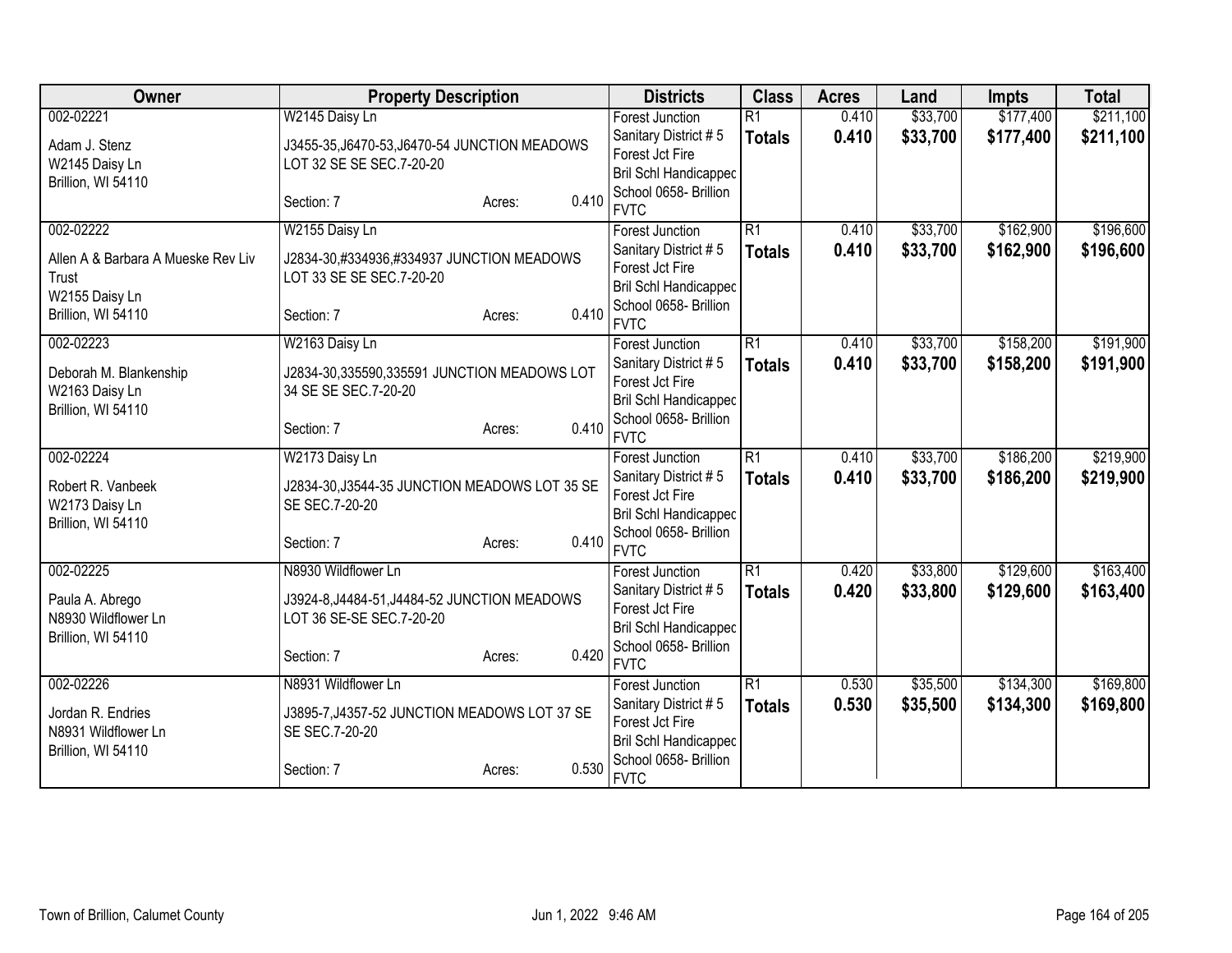| Owner                                  | <b>Property Description</b>                                            |                                              | <b>Districts</b>                               | <b>Class</b>    | <b>Acres</b> | Land     | <b>Impts</b> | <b>Total</b> |
|----------------------------------------|------------------------------------------------------------------------|----------------------------------------------|------------------------------------------------|-----------------|--------------|----------|--------------|--------------|
| 002-02227                              | N8941 Wildflower Ln                                                    |                                              | <b>Forest Junction</b>                         | $\overline{R1}$ | 0.430        | \$34,000 | \$138,600    | \$172,600    |
| Atley T. Gay                           | J3544-35, J3619-20, J4626-49 JUNCTION MEADOWS                          |                                              | Sanitary District #5                           | <b>Totals</b>   | 0.430        | \$34,000 | \$138,600    | \$172,600    |
| N8941 Wildflower Ln                    | LOT 38 SE-SE SEC. 7-20-20                                              |                                              | Forest Jct Fire                                |                 |              |          |              |              |
| Brillion, WI 54110                     |                                                                        |                                              | Bril Schl Handicapped                          |                 |              |          |              |              |
|                                        | Section: 7                                                             | 0.430<br>Acres:                              | School 0658- Brillion                          |                 |              |          |              |              |
| 002-02228                              | N8951 Wildflower Ln                                                    |                                              | <b>FVTC</b>                                    | $\overline{R1}$ | 0.430        | \$34,000 | \$138,600    | \$172,600    |
|                                        |                                                                        |                                              | <b>Forest Junction</b><br>Sanitary District #5 | <b>Totals</b>   |              |          |              |              |
| Matthew R. Schultz                     |                                                                        | J3895-7, J4780-54, J4780-55 JUNCTION MEADOWS |                                                |                 | 0.430        | \$34,000 | \$138,600    | \$172,600    |
| N8951 Wildflower Ln                    | LOT 39 SE SE SEC.7-20-20                                               |                                              | Forest Jct Fire<br>Bril Schl Handicapped       |                 |              |          |              |              |
| Brillion, WI 54110                     |                                                                        |                                              | School 0658- Brillion                          |                 |              |          |              |              |
|                                        | Section: 7                                                             | 0.430<br>Acres:                              | <b>FVTC</b>                                    |                 |              |          |              |              |
| 002-02229                              | N8961 Wildflower Ln                                                    |                                              | Forest Junction                                | $\overline{R1}$ | 0.430        | \$34,000 | \$163,800    | \$197,800    |
|                                        |                                                                        |                                              | Sanitary District #5                           | <b>Totals</b>   | 0.430        | \$34,000 | \$163,800    | \$197,800    |
| Barry W. Streck<br>N8961 Wildflower Ln | J3544-35, J3544-36 JUNCTION MEADOWS LOT 40<br>SE1/4 SE1/4 SEC. 7-20-20 |                                              | Forest Jct Fire                                |                 |              |          |              |              |
| Brillion, WI 54110                     |                                                                        |                                              | Bril Schl Handicapped                          |                 |              |          |              |              |
|                                        | Section: 7                                                             | 0.430<br>Acres:                              | School 0658- Brillion                          |                 |              |          |              |              |
|                                        |                                                                        |                                              | <b>FVTC</b>                                    |                 |              |          |              |              |
| 002-02230                              | N8971 Wildflower Ln                                                    |                                              | <b>Forest Junction</b>                         | $\overline{R1}$ | 0.430        | \$34,000 | \$141,600    | \$175,600    |
| Randall A. Rahn                        | J3673-17, J5499-54, J5499-55 JUNCTION MEADOWS                          |                                              | Sanitary District #5                           | <b>Totals</b>   | 0.430        | \$34,000 | \$141,600    | \$175,600    |
| N8971 Wildflower Ln                    | LOT 41 SE1/4 SE1/4 SEC.7-20-20                                         |                                              | Forest Jct Fire                                |                 |              |          |              |              |
| Brillion, WI 54110                     |                                                                        |                                              | Bril Schl Handicapped                          |                 |              |          |              |              |
|                                        | Section: 7                                                             | 0.430<br>Acres:                              | School 0658- Brillion                          |                 |              |          |              |              |
| 002-02231                              | N8981 Wildflower Ln                                                    |                                              | <b>FVTC</b><br>Forest Junction                 | $\overline{R1}$ | 0.740        | \$38,700 | \$120,800    | \$159,500    |
|                                        |                                                                        |                                              | Sanitary District #5                           | <b>Totals</b>   | 0.740        | \$38,700 | \$120,800    | \$159,500    |
| Tye J. Thake                           | J4376-46, J4376-47 JUNCTION MEADOWS LOT 42 SE                          |                                              | Forest Jct Fire                                |                 |              |          |              |              |
| N8981 Wildflower Ln                    | SE SEC.7-20-20                                                         |                                              | Bril Schl Handicapped                          |                 |              |          |              |              |
| Brillion, WI 54110                     |                                                                        |                                              | School 0658- Brillion                          |                 |              |          |              |              |
|                                        | Section: 7                                                             | 0.740<br>Acres:                              | <b>FVTC</b>                                    |                 |              |          |              |              |
| 002-02232                              | Tim Dr                                                                 |                                              | Forest Junction                                | X4              | 0.000        | \$0      | \$0          | \$0          |
| Town of Brillion                       | 181-511, PCC-008 STANELLE ACRES TIM DRIVE S1/2                         |                                              | Sanitary District #5                           | <b>Totals</b>   | 0.000        | \$0      | \$0          | \$0          |
| Tim Dr                                 | SW1/4 SEC.8-20-20                                                      |                                              | Forest Jct Fire                                |                 |              |          |              |              |
| Brillion, WI 54110                     |                                                                        |                                              | Bril Schl Handicapped                          |                 |              |          |              |              |
|                                        | Section: 8                                                             | 0.000<br>Acres:                              | School 0658- Brillion                          |                 |              |          |              |              |
|                                        |                                                                        |                                              | <b>FVTC</b>                                    |                 |              |          |              |              |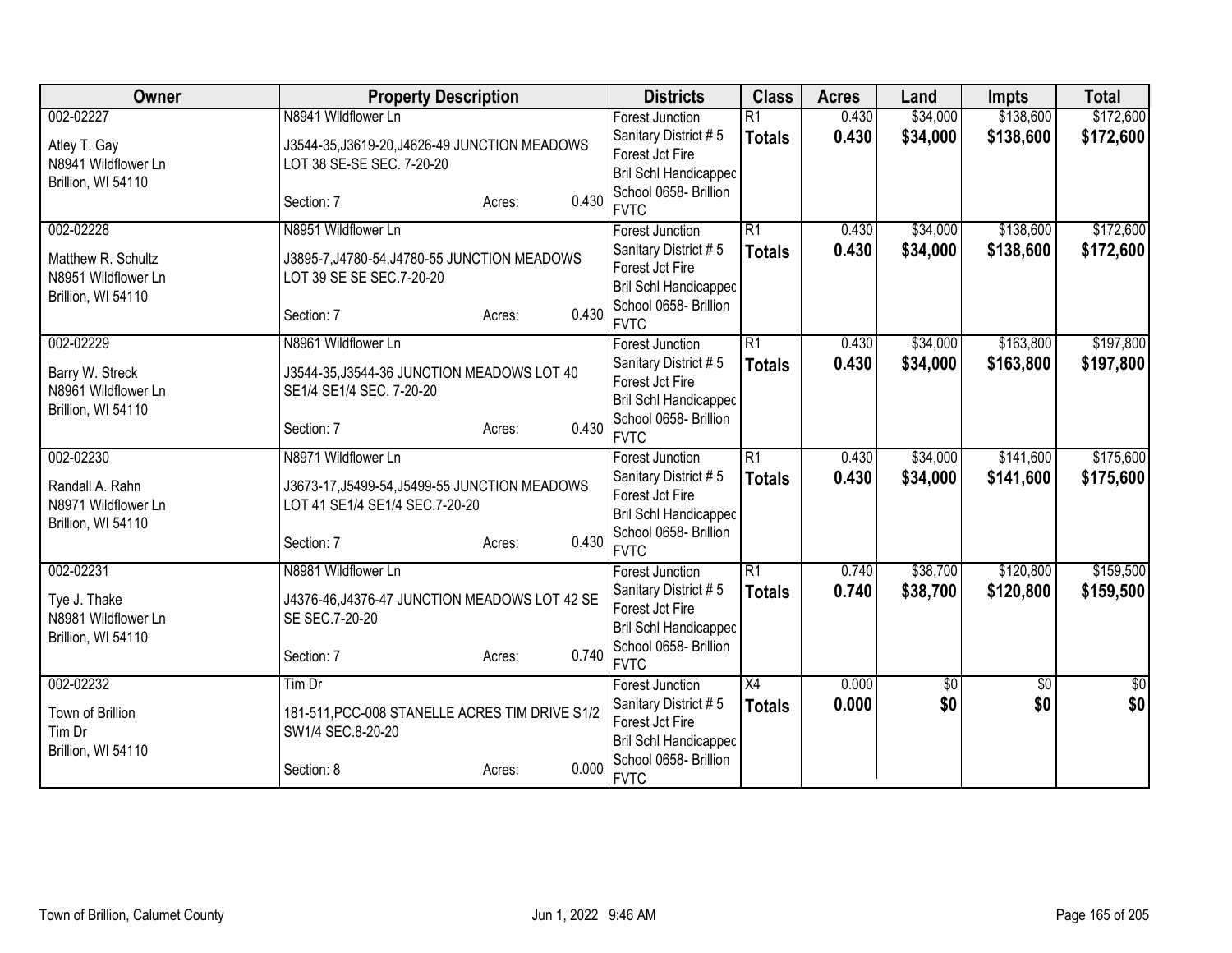| Owner                 | <b>Property Description</b>                     |                 | <b>Districts</b>                                      | <b>Class</b>    | <b>Acres</b> | Land            | <b>Impts</b>    | <b>Total</b>    |
|-----------------------|-------------------------------------------------|-----------------|-------------------------------------------------------|-----------------|--------------|-----------------|-----------------|-----------------|
| 002-02233             | <b>Rich Ct</b>                                  |                 | <b>Forest Junction</b>                                | $\overline{X4}$ | 0.000        | $\overline{50}$ | $\overline{50}$ | $\overline{50}$ |
| Town of Brillion      | 181-511 STANELLE ACRES RICH COURT S1/2 SW1/4    |                 | Sanitary District #5                                  | <b>Totals</b>   | 0.000        | \$0             | \$0             | \$0             |
| Rich Ct               | SEC.8-20-20                                     |                 | Forest Jct Fire                                       |                 |              |                 |                 |                 |
| Brillion, WI 54110    |                                                 |                 | <b>Bril Schl Handicapped</b>                          |                 |              |                 |                 |                 |
|                       | Section: 8                                      | 0.000<br>Acres: | School 0658- Brillion                                 |                 |              |                 |                 |                 |
|                       |                                                 |                 | <b>FVTC</b>                                           |                 |              |                 |                 |                 |
| 002-02234             | Lanetta Dr                                      |                 | <b>Forest Junction</b>                                | X4              | 0.000        | $\overline{50}$ | $\overline{50}$ | \$0             |
| Town of Brillion      | 181-511 STANELLE ACRES & 1ST ADDN LANETTA       |                 | Sanitary District #5                                  | <b>Totals</b>   | 0.000        | \$0             | \$0             | \$0             |
| Lanetta Dr            | DRIVE S1/2 SW1/4 SEC.8-20-20                    |                 | Forest Jct Fire                                       |                 |              |                 |                 |                 |
| Brillion, WI 54110    |                                                 |                 | <b>Bril Schl Handicapped</b>                          |                 |              |                 |                 |                 |
|                       | Section: 8                                      | 0.000<br>Acres: | School 0658- Brillion                                 |                 |              |                 |                 |                 |
|                       |                                                 |                 | <b>FVTC</b>                                           |                 |              |                 |                 |                 |
| 002-02235             | Cafe Ct                                         |                 | <b>Forest Junction</b>                                | X4              | 0.000        | \$0             | \$0             | \$0             |
| Town of Brillion      | 181-511 STANELLE ACRES CAFE COURT S1/2 SW1/4    |                 | Sanitary District #5                                  | <b>Totals</b>   | 0.000        | \$0             | \$0             | \$0             |
| Cafe Court            | SEC.8-20-20                                     |                 | Forest Jct Fire                                       |                 |              |                 |                 |                 |
| Brillion, WI 54110    |                                                 |                 | <b>Bril Schl Handicapped</b>                          |                 |              |                 |                 |                 |
|                       | Section: 8                                      | 0.000<br>Acres: | School 0658- Brillion                                 |                 |              |                 |                 |                 |
|                       |                                                 |                 | <b>FVTC</b>                                           |                 |              |                 |                 |                 |
| 002-02236             | N8962 Church St                                 |                 | <b>Forest Junction</b>                                | R1              | 0.468        | \$12,800        | \$121,800       | \$134,600       |
| Michael M. Schumacher | 80-573,180-328,J4723-15 STANELLE ACRES LOT 1    |                 | Sanitary District #5                                  | <b>Totals</b>   | 0.468        | \$12,800        | \$121,800       | \$134,600       |
| N8962 Church St       | SW1/4 SW1/4 SEC.8-20-20                         |                 | Forest Jct Fire                                       |                 |              |                 |                 |                 |
| Brillion, WI 54110    |                                                 |                 | Bril Schl Handicapped                                 |                 |              |                 |                 |                 |
|                       | Section: 8                                      | 0.468<br>Acres: | School 0658- Brillion<br><b>FVTC</b>                  |                 |              |                 |                 |                 |
|                       | N8972 Church St                                 |                 |                                                       | R1              |              |                 | \$139,400       | \$152,200       |
| 002-02237             |                                                 |                 | Forest Junction                                       |                 | 0.468        | \$12,800        |                 |                 |
| Cindy K. Hanke        | 180-328, J4139-4 STANELLE ACRES LOT 2 SW1/4     |                 | Sanitary District #5                                  | <b>Totals</b>   | 0.468        | \$12,800        | \$139,400       | \$152,200       |
| N8972 Church St       | SW1/4 SEC.8-20-20                               |                 | Forest Jct Fire                                       |                 |              |                 |                 |                 |
| Brillion, WI 54110    |                                                 |                 | <b>Bril Schl Handicapped</b><br>School 0658- Brillion |                 |              |                 |                 |                 |
|                       | Section: 8                                      | 0.468<br>Acres: | <b>FVTC</b>                                           |                 |              |                 |                 |                 |
| 002-02238             | N8982 Church St                                 |                 | Forest Junction                                       | R1              | 0.755        | \$17,400        | \$98,400        | \$115,800       |
|                       |                                                 |                 | Sanitary District #5                                  |                 | 0.755        | \$17,400        |                 |                 |
| Richard E. Walesh     | 180-328, J4217-43, J5955-1 STANELLE ACRES LOT 3 |                 | Forest Jct Fire                                       | <b>Totals</b>   |              |                 | \$98,400        | \$115,800       |
| N8982 Church St       | SW1/4 SW1/4 SEC.8-20-20                         |                 | <b>Bril Schl Handicapped</b>                          |                 |              |                 |                 |                 |
| Brillion, WI 54110    |                                                 |                 | School 0658- Brillion                                 |                 |              |                 |                 |                 |
|                       | Section: 8                                      | 0.755<br>Acres: | <b>FVTC</b>                                           |                 |              |                 |                 |                 |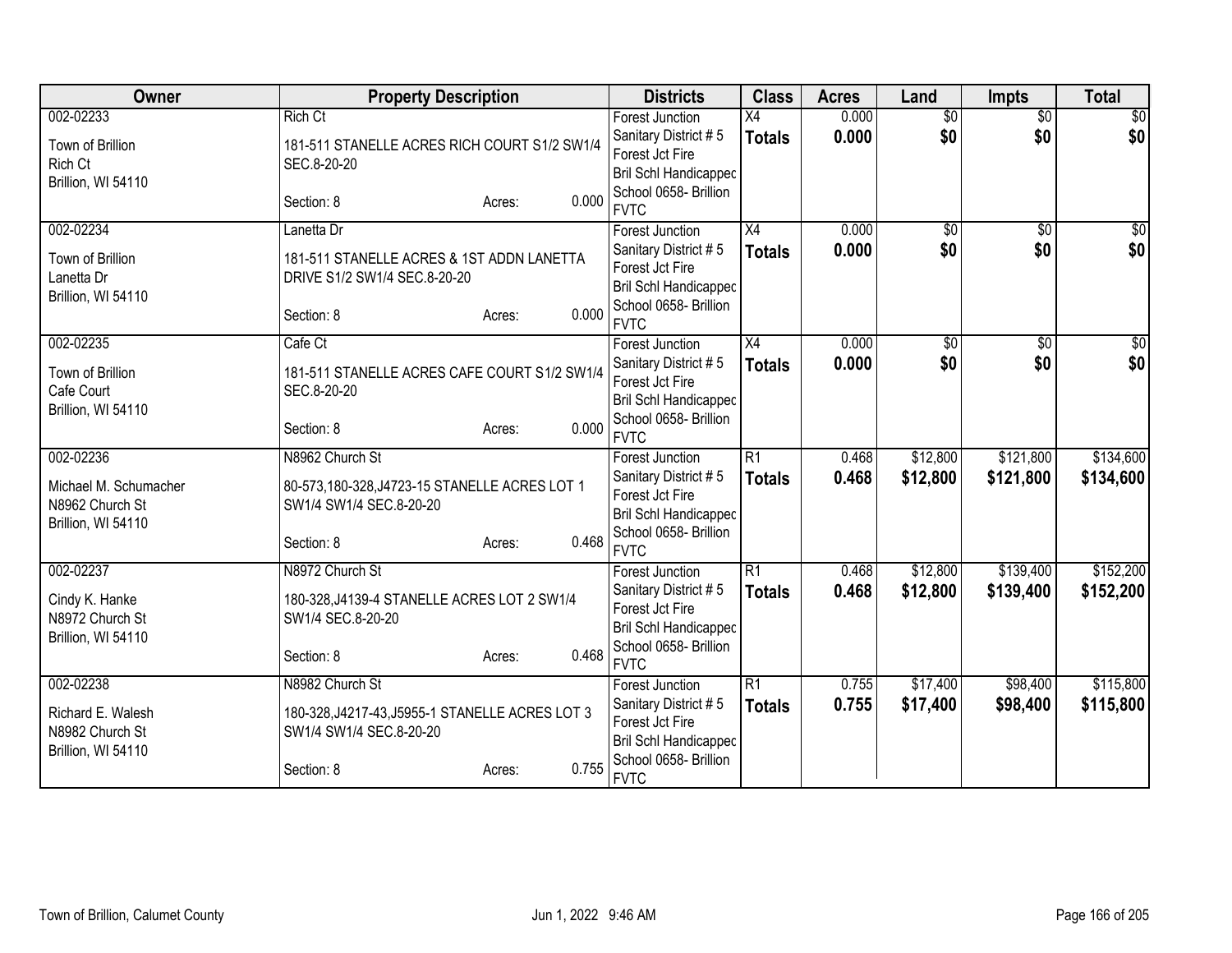| Owner               | <b>Property Description</b>                       |                 | <b>Districts</b>                                | <b>Class</b>    | <b>Acres</b> | Land     | <b>Impts</b> | <b>Total</b> |
|---------------------|---------------------------------------------------|-----------------|-------------------------------------------------|-----------------|--------------|----------|--------------|--------------|
| 002-02239           | N9002 Church St                                   |                 | Forest Junction                                 | $\overline{R1}$ | 0.785        | \$17,900 | \$74,900     | \$92,800     |
| Denise R. Dorin     | 180-328, J4341-51 STANELLE ACRES LOT 4 W1/2       |                 | Sanitary District #5                            | <b>Totals</b>   | 0.785        | \$17,900 | \$74,900     | \$92,800     |
| N9002 Church St     | SW1/4 SEC.8-20-20                                 |                 | Forest Jct Fire                                 |                 |              |          |              |              |
| Brillion, WI 54110  |                                                   |                 | <b>Bril Schl Handicapped</b>                    |                 |              |          |              |              |
|                     | Section: 8                                        | 0.785<br>Acres: | School 0658- Brillion                           |                 |              |          |              |              |
|                     |                                                   |                 | <b>FVTC</b>                                     |                 |              |          |              |              |
| 002-02240           | N9018 Church St                                   |                 | Forest Junction                                 | $\overline{R1}$ | 0.547        | \$14,200 | \$74,600     | \$88,800     |
| John K. Wunrow      | 80-573,180-328,J4531-55 STANELLE ACRES LOT 5      |                 | Sanitary District #5                            | <b>Totals</b>   | 0.547        | \$14,200 | \$74,600     | \$88,800     |
| N9018 Church St     | NW1/4 SW1/4 SEC.8-20-20                           |                 | Forest Jct Fire                                 |                 |              |          |              |              |
| Brillion, WI 54110  |                                                   |                 | <b>Bril Schl Handicapped</b>                    |                 |              |          |              |              |
|                     | Section: 8                                        | 0.547<br>Acres: | School 0658- Brillion                           |                 |              |          |              |              |
|                     |                                                   |                 | <b>FVTC</b>                                     |                 |              |          |              |              |
| 002-02241           | N9028 Church St                                   |                 | <b>Forest Junction</b>                          | $\overline{R1}$ | 0.468        | \$12,800 | \$79,100     | \$91,900     |
| Patricia A. Schultz | J4602-66, J4723-19, J5093-30 STANELLE ACRES LOT 6 |                 | Sanitary District #5                            | <b>Totals</b>   | 0.468        | \$12,800 | \$79,100     | \$91,900     |
| N9028 Church St     | NW1/4 SW1/4 SEC.8-20-20                           |                 | Forest Jct Fire                                 |                 |              |          |              |              |
| Brillion, WI 54110  |                                                   |                 | <b>Bril Schl Handicapped</b>                    |                 |              |          |              |              |
|                     | Section: 8                                        | 0.468<br>Acres: | School 0658- Brillion                           |                 |              |          |              |              |
|                     |                                                   |                 | <b>FVTC</b>                                     |                 |              |          |              |              |
| 002-02242           | N9038 Church St                                   |                 | <b>Forest Junction</b>                          | $\overline{R1}$ | 0.473        | \$16,500 | \$152,500    | \$169,000    |
| Travis L. Skinkis   | 180-328, J4181-24 STANELLE ACRES LOT 7 NW1/4      |                 | Sanitary District #5                            | <b>Totals</b>   | 0.473        | \$16,500 | \$152,500    | \$169,000    |
| N9038 Church St     | SW1/4 SEC.8-20-20                                 |                 | Forest Jct Fire                                 |                 |              |          |              |              |
| Brillion, WI 54110  |                                                   |                 | Bril Schl Handicapped                           |                 |              |          |              |              |
|                     | Section: 8                                        | 0.473<br>Acres: | School 0658- Brillion<br><b>FVTC</b>            |                 |              |          |              |              |
| 002-02243           |                                                   |                 |                                                 | $\overline{R1}$ | 0.455        | \$12,600 | \$92,700     | \$105,300    |
|                     | W2091 Stanelle Rd                                 |                 | Forest Junction                                 |                 |              |          |              |              |
| Jacob Button        | 80-573,180-328,J4680-35 STANELLE ACRES LOT 8      |                 | Sanitary District #5                            | <b>Totals</b>   | 0.455        | \$12,600 | \$92,700     | \$105,300    |
| W2091 Stanelle Rd   | NW1/4 SW1/4 SEC.8-20-20                           |                 | Forest Jct Fire<br><b>Bril Schl Handicapped</b> |                 |              |          |              |              |
| Brillion, WI 54110  |                                                   |                 | School 0658- Brillion                           |                 |              |          |              |              |
|                     | Section: 8                                        | 0.455<br>Acres: | <b>FVTC</b>                                     |                 |              |          |              |              |
| 002-02244           | W2081 Stanelle Rd                                 |                 | <b>Forest Junction</b>                          | $\overline{R1}$ | 0.436        | \$12,300 | \$89,600     | \$101,900    |
|                     |                                                   |                 | Sanitary District #5                            | <b>Totals</b>   | 0.436        | \$12,300 | \$89,600     | \$101,900    |
| <b>Ryan Mueller</b> | 80-573,180-328,334586 STANELLE ACRES LOT 9        |                 | Forest Jct Fire                                 |                 |              |          |              |              |
| W2081 Stanelle Rd   | NW1/4 SW1/4 SEC.8-20-20                           |                 | <b>Bril Schl Handicapped</b>                    |                 |              |          |              |              |
| Brillion, WI 54110  |                                                   |                 | School 0658- Brillion                           |                 |              |          |              |              |
|                     | Section: 8                                        | 0.436<br>Acres: | <b>FVTC</b>                                     |                 |              |          |              |              |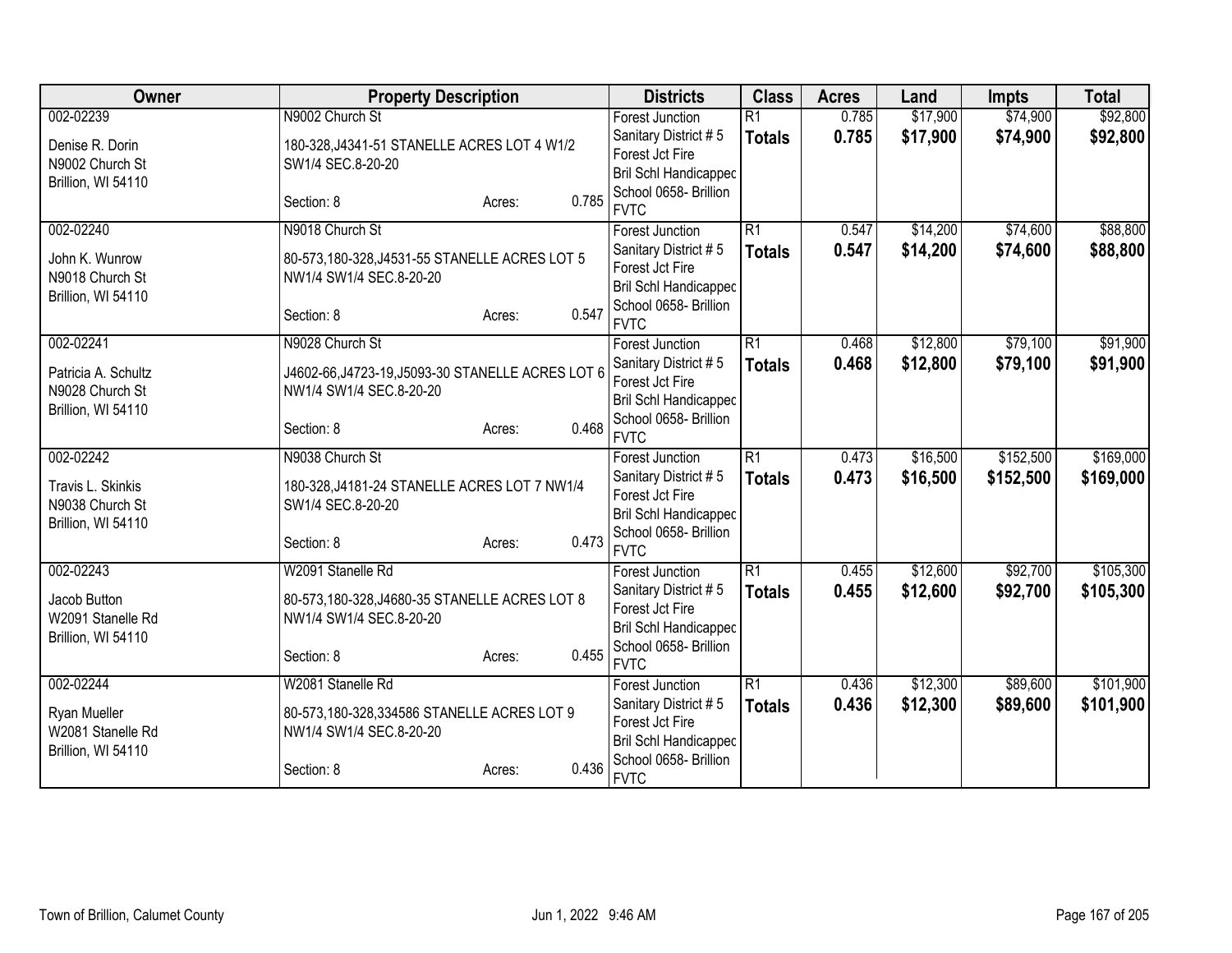| Owner                                                                       | <b>Property Description</b>                                                                                                                             | <b>Districts</b>                                                                                                                          | <b>Class</b>                     | <b>Acres</b>     | Land                 | Impts                  | <b>Total</b>           |
|-----------------------------------------------------------------------------|---------------------------------------------------------------------------------------------------------------------------------------------------------|-------------------------------------------------------------------------------------------------------------------------------------------|----------------------------------|------------------|----------------------|------------------------|------------------------|
| 002-02245<br>Levi S. Gibler<br>W2071 Stanelle Rd<br>Brillion, WI 54110      | W2071 Stanelle Rd<br>80-573,180-328, J5012-17 STANELLE ACRES LOT 10<br>NW1/4 SW1/4 SEC.8-20-20                                                          | <b>Forest Junction</b><br>Sanitary District #5<br>Forest Jct Fire<br>Bril Schl Handicapped<br>School 0658- Brillion                       | $\overline{R1}$<br><b>Totals</b> | 0.413<br>0.413   | \$11,800<br>\$11,800 | \$94,600<br>\$94,600   | \$106,400<br>\$106,400 |
|                                                                             | 0.413<br>Section: 8<br>Acres:                                                                                                                           | <b>FVTC</b>                                                                                                                               |                                  |                  |                      |                        |                        |
| 002-02246<br>Austin A. Belling<br>W2063 Stanelle Rd<br>Brillion, WI 54110   | W2063 Stanelle Rd<br>80-573,180-328, J5912-45 STANELLE ACRES LOT 11<br>NW1/4 SW1/4 SEC.8-20-20<br>0.413<br>Section: 8<br>Acres:                         | <b>Forest Junction</b><br>Sanitary District #5<br>Forest Jct Fire<br><b>Bril Schl Handicapped</b><br>School 0658- Brillion<br><b>FVTC</b> | $\overline{R1}$<br><b>Totals</b> | 0.413<br>0.413   | \$11,800<br>\$11,800 | \$101,000<br>\$101,000 | \$112,800<br>\$112,800 |
| 002-02247<br>Wendy A. Weinert<br>W2053 Stanelle Rd<br>Brillion, WI 54110    | W2053 Stanelle Rd<br>80-573,180-328,J4622-11 STANELLE ACRES LOT 12<br>NW1/4 SW1/4 SEC.8-20-20<br>0.436<br>Section: 8<br>Acres:                          | <b>Forest Junction</b><br>Sanitary District #5<br>Forest Jct Fire<br>Bril Schl Handicapped<br>School 0658- Brillion<br><b>FVTC</b>        | $\overline{R1}$<br><b>Totals</b> | 0.436<br>0.436   | \$12,300<br>\$12,300 | \$86,900<br>\$86,900   | \$99,200<br>\$99,200   |
| 002-02248<br>Crystal R. Kowalchyk<br>N9054 Lanetta Dr<br>Brillion, WI 54110 | N9054 Lanetta Dr<br>J3526-51, J4095-18 STANELLE ACRES LOT 13 NW1/4<br>SW1/4 SEC.8-20-20<br>0.448<br>Section: 8<br>Acres:                                | <b>Forest Junction</b><br>Sanitary District #5<br>Forest Jct Fire<br><b>Bril Schl Handicapped</b><br>School 0658- Brillion<br><b>FVTC</b> | $\overline{R1}$<br><b>Totals</b> | 0.448<br>0.448   | \$12,500<br>\$12,500 | \$148,200<br>\$148,200 | \$160,700<br>\$160,700 |
| 002-02249<br>Michael Borchardt<br>N9068 Lanetta Dr<br>Brillion, WI 54110    | N9068 Lanetta Dr<br>J3526-51, J3524-16 STANELLE ACRES LOT 14 NW1/4<br>SW1/4 SEC.8-20-20<br>0.633<br>Section: 8<br>Acres:                                | <b>Forest Junction</b><br>Sanitary District #5<br>Forest Jct Fire<br><b>Bril Schl Handicapped</b><br>School 0658- Brillion<br><b>FVTC</b> | $\overline{R1}$<br><b>Totals</b> | 0.633<br>0.633   | \$15,500<br>\$15,500 | \$112,000<br>\$112,000 | \$127,500<br>\$127,500 |
| 002-02250<br>Ethan E. Ott<br>N9084 Lanetta Dr<br>Brillion, WI 54110         | N9084 Lanetta Dr<br>J3526-50, J3526-51, J5316-41 STANELLE ACRES LOT<br>15 NW1/4 SW1/4 SEC.8-20-20<br>0.998<br>Section: 8<br>Acres:                      | <b>Forest Junction</b><br>Sanitary District #5<br>Forest Jct Fire<br><b>Bril Schl Handicapped</b><br>School 0658- Brillion<br><b>FVTC</b> | $\overline{R1}$<br><b>Totals</b> | 0.998<br>0.998   | \$19,900<br>\$19,900 | \$99,200<br>\$99,200   | \$119,100<br>\$119,100 |
| 002-19830<br>Gayla A. Hedrich Rlt<br>N8339 Bastian Rd<br>Brillion, WI 54110 | County Hr<br>J2140-18, J3043-15 NW1/4 SW1/4 SEC.21-20-20 EX<br>CTH HR/ROW 1.39AC(J1178-12) EX CSM#2126<br>VOL.15-193<br>29.390<br>Section: 21<br>Acres: | Forest Jct Fire<br>Bril Schl Handicapped<br>School 0658- Brillion<br><b>FVTC</b>                                                          | R4<br>Totals                     | 29.390<br>29.390 | \$5,700<br>\$5,700   | \$0<br>\$0             | \$5,700<br>\$5,700     |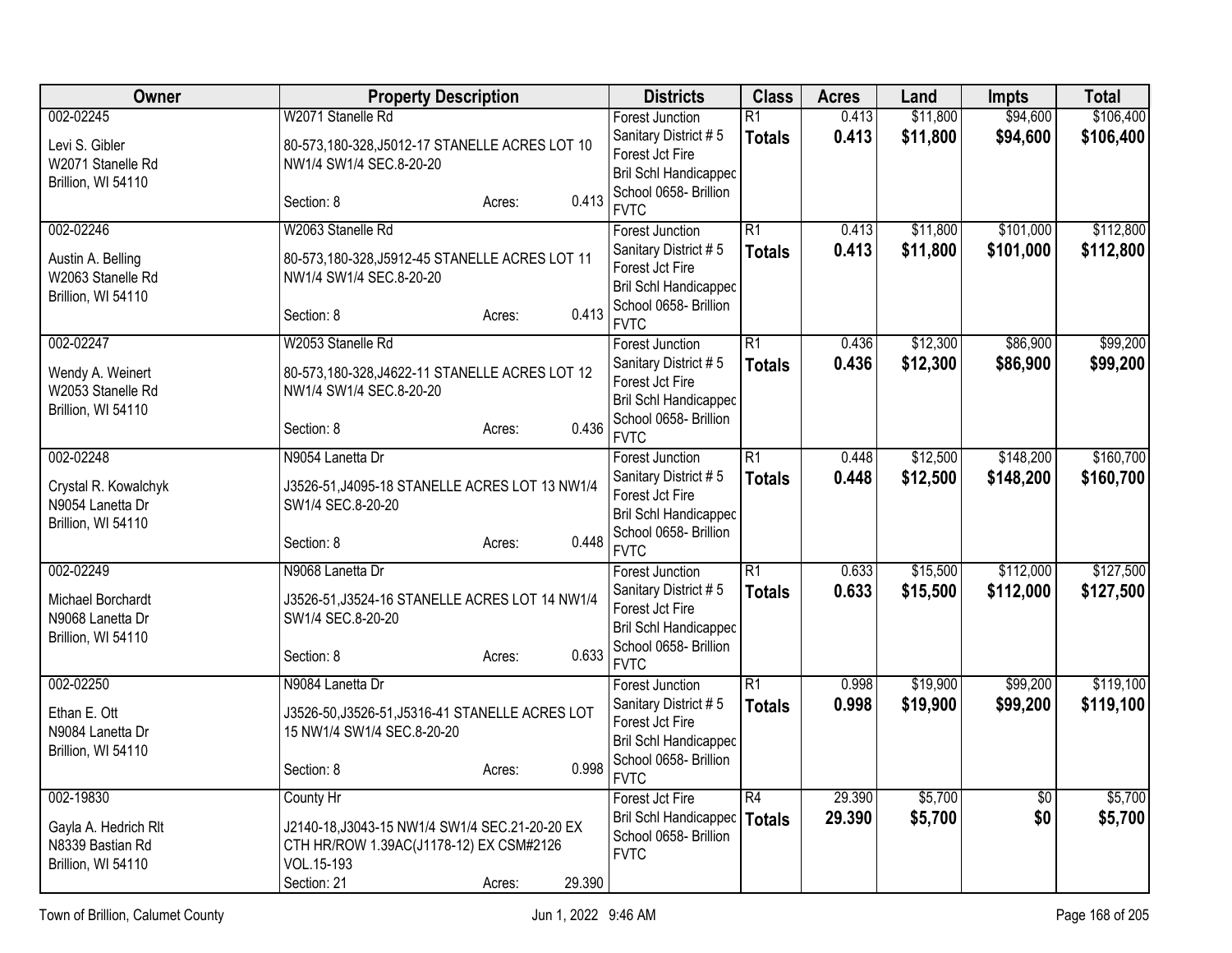| Owner                      | <b>Property Description</b>                          | <b>Districts</b>             | <b>Class</b>         | <b>Acres</b>   | Land                | Impts                        | <b>Total</b>         |
|----------------------------|------------------------------------------------------|------------------------------|----------------------|----------------|---------------------|------------------------------|----------------------|
| 002-20218                  | N9187 Jodar Rd                                       | <b>Brillion Fire</b>         | $\overline{R1}$      | 1.770          | \$21,400            | \$201,400                    | \$222,800            |
| Preston E. Stebane         | J2744-44, J4429-45, J4445-35 SE1/4 NW1/4             | <b>Bril Schl Handicapped</b> | <b>Totals</b>        | 1.770          | \$21,400            | \$201,400                    | \$222,800            |
| N9187 Jodar Rd             | SEC.11-20-20 LOT1 CSM#2147                           | School 0658- Brillion        |                      |                |                     |                              |                      |
| Brillion, WI 54110         | VOL.15-261, COM1366'S                                | <b>FVTC</b>                  |                      |                |                     |                              |                      |
|                            | 1.770<br>Section: 11<br>Acres:                       |                              |                      |                |                     |                              |                      |
| 002-20219                  | N8833 Long Lake Rd                                   | <b>Brillion Fire</b>         | $\overline{R1}$      | 2.230          | \$24,800            | \$191,700                    | \$216,500            |
|                            |                                                      | Bril Schl Handicapped        | <b>Totals</b>        | 2.230          | \$24,800            | \$191,700                    | \$216,500            |
| Nancy J. Geiger            | J186-30, J3979-42, J4074-1 NE1/4 NE1/4 SEC. 13-20-20 | School 0658- Brillion        |                      |                |                     |                              |                      |
| N8833 Long Lake Rd         | LT1 CSM15-15 #2071, COM728'S                         | <b>FVTC</b>                  |                      |                |                     |                              |                      |
| Brillion, WI 54110         | NE1/4/C,S312',W312',N312', E312'TO POB               |                              |                      |                |                     |                              |                      |
|                            | 2.230<br>Section: 13<br>Acres:                       |                              |                      |                |                     |                              |                      |
| 002-20220                  | W2213 Schmidt Rd                                     | Forest Jct Fire              | $\overline{R1}$      | 1.430          | \$18,400            | \$251,500                    | \$269,900            |
| Dennis D. Micke            | 109-448, J4196-22 NW1/4 NE1/4 SEC. 7-20-20 LT1       | Bril Schl Handicapped R4     |                      | 3.000          | \$600               | \$0                          | \$600                |
| W2213 Schmidt Rd           | CSM15-107,#2098,COM767.23' E                         | School 0658- Brillion        | <b>Totals</b>        | 4.430          | \$19,000            | \$251,500                    | \$270,500            |
| Brillion, WI 54110         | N1/4/C,E572.01',S401.91',                            | <b>FVTC</b>                  |                      |                |                     |                              |                      |
|                            | 4.430<br>Section: 7<br>Acres:                        |                              |                      |                |                     |                              |                      |
| 002-20221                  | N8892 Randolph St                                    | Forest Jct Fire              | X4                   | 4.600          | \$0                 | \$0                          | \$0                  |
|                            |                                                      | <b>Bril Schl Handicapped</b> | <b>Totals</b>        | 4.600          | \$0                 | \$0                          | \$0                  |
| Town of Brillion Town Hall | J2842-57, J3130-33, J4042-39 NE1/4 NW1/4 SEC         | School 0658- Brillion        |                      |                |                     |                              |                      |
| N8892 Randolph St          | 17-20-20 LT1 CSM14-377 #2062, COM50.01'S N1/4/C      | <b>FVTC</b>                  |                      |                |                     |                              |                      |
| Forest Junction, WI 54123  | S382.36', W572.28', N382. 27', E573.74' TO POB EX    |                              |                      |                |                     |                              |                      |
|                            | 4.600<br>Section: 17<br>Acres:                       |                              |                      |                |                     |                              |                      |
| 002-21915                  | N7369 Round Lake Rd                                  | <b>Brillion Fire</b>         | $\overline{R1}$      | 2.151          | \$24,300            | \$341,800                    | \$366,100            |
| Lacey M. Kalies            | J2224-19, J2224-21, J4722-36 SE1/4 SW1/4             | Bril Schl Handicapped        | <b>Totals</b>        | 2.151          | \$24,300            | \$341,800                    | \$366,100            |
| N7369 Round Lake Rd        | SEC.36-20-20, LT 1 CSM#2183 VOL 16-56 COM S1/4C      | School 0658- Brillion        |                      |                |                     |                              |                      |
| Brillion, WI 54110         | SEC 36 N 800.73'POB, N200.14', W472.32', S196.78',   | <b>FVTC</b>                  |                      |                |                     |                              |                      |
|                            | Section: 36<br>2.151<br>Acres:                       |                              |                      |                |                     |                              |                      |
| 002-21917                  | N7470 Round Lake Rd                                  | <b>Brillion Fire</b>         | X4                   | 5.073          | $\sqrt{30}$         | $\overline{50}$              | $\frac{6}{3}$        |
|                            |                                                      | Bril Schl Handicapped        | <b>Totals</b>        | 5.073          | \$0                 | \$0                          | \$0                  |
| City of Brillion           | 1657-10, J2608-41, J4958-53 NW1/4 SE1/4              | School 0658- Brillion        |                      |                |                     |                              |                      |
| 130 Calumet St             | SEC.36-20-20, LOT 1 CSM#2200 VOL 16-116              | <b>FVTC</b>                  |                      |                |                     |                              |                      |
| Brillion, WI 54110         | COM367.63'S C/COR, E370.39', N354.55'TO N/L<br>5.073 |                              |                      |                |                     |                              |                      |
|                            | Section: 36<br>Acres:                                |                              |                      |                |                     |                              |                      |
| 002-21921                  | W1134 Harvestore Rd                                  | <b>Brillion Fire</b>         | R4<br>R <sub>7</sub> | 5.480<br>1.000 | \$1,100<br>\$13,500 | $\overline{50}$<br>\$109,900 | \$1,100<br>\$123,400 |
| Adam D. Schnell            | J4610-54, J4699-33, J5817-14 SE1/4 SW1/4             | Bril Schl Handicapped        |                      |                |                     |                              |                      |
| W1134 Harvestor Rd         | SEC.15-20-20 LOT 2 CSM#2196 VOL.16-105 COM           | School 0658- Brillion        | <b>Totals</b>        | 6.480          | \$14,600            | \$109,900                    | \$124,500            |
| Brillion, WI 54110         | S1/4C SEC 15, W574', N492' E574', S492' POB          | <b>FVTC</b>                  |                      |                |                     |                              |                      |
|                            | 6.481<br>Section: 15<br>Acres:                       |                              |                      |                |                     |                              |                      |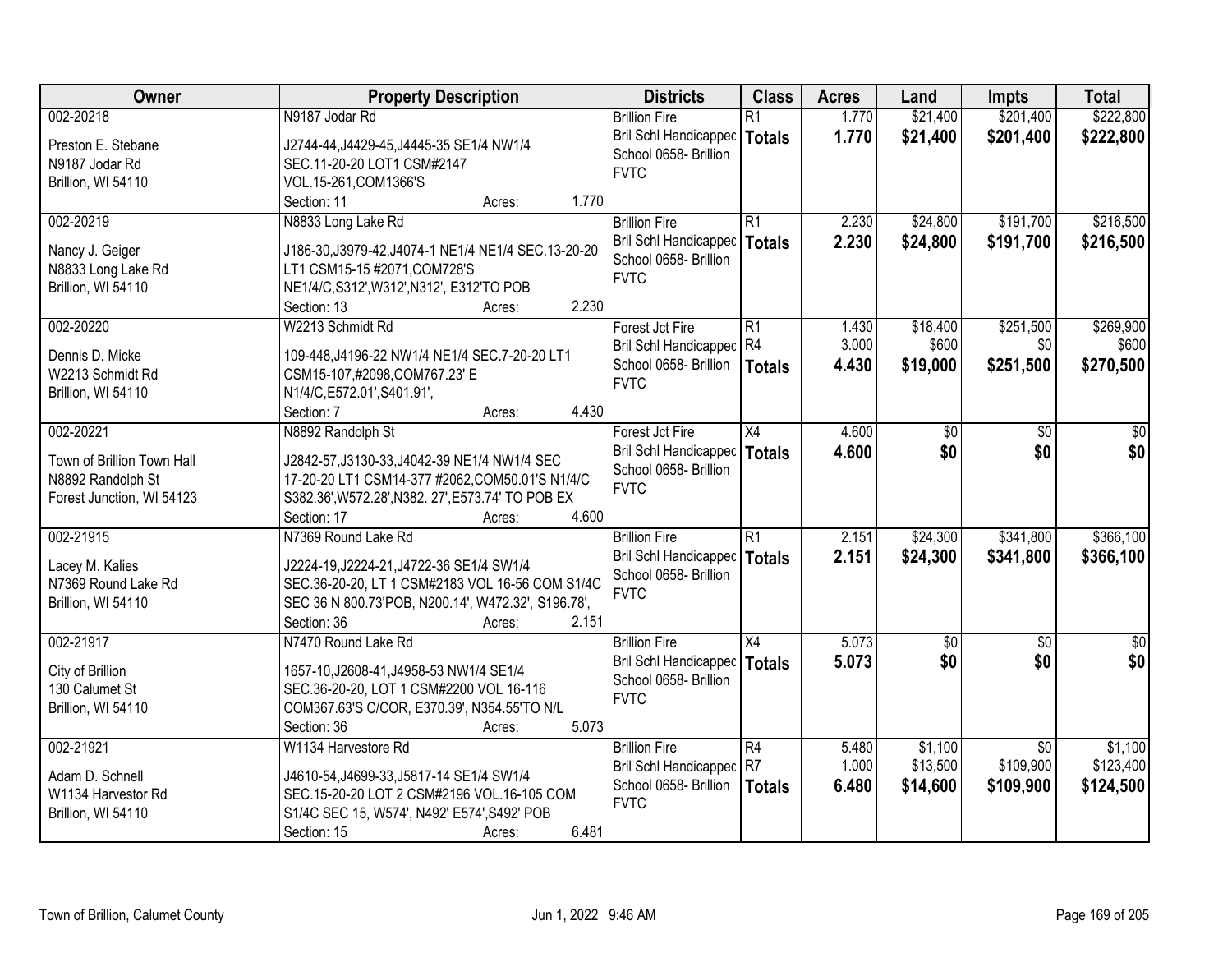| Owner                              | <b>Property Description</b>                          | <b>Districts</b>                        | <b>Class</b>    | <b>Acres</b> | Land       | <b>Impts</b>           | <b>Total</b>           |
|------------------------------------|------------------------------------------------------|-----------------------------------------|-----------------|--------------|------------|------------------------|------------------------|
| 002-21923                          | W1134 Harvestore Rd                                  | <b>Brillion Fire</b>                    | $\overline{R4}$ | 1.460        | \$300      | $\overline{50}$        | \$300                  |
| Patrick L. Geiger                  | J4610-54, J4699-33, J4702-25 SE1/4 SW1/4             | Bril Schl Handicapped R7                |                 | 1.000        | \$7,000    | \$34,800               | \$41,800               |
| N9670 Bastian Rd                   | SEC.15-20-20 LT 1 CSM 2196 VOL 16-105 COM S1/4C      | School 0658- Brillion                   | <b>Totals</b>   | 2.460        | \$7,300    | \$34,800               | \$42,100               |
| Brillion, WI 54110                 | SEC 15, W540' POB, W218', N492', E218', S492'POB     | <b>FVTC</b>                             |                 |              |            |                        |                        |
|                                    | 2.460<br>Section: 15<br>Acres:                       |                                         |                 |              |            |                        |                        |
| 002-23057                          | W2096 Schmidt Rd                                     | Forest Jct Fire                         | $\overline{R1}$ | 1.500        | \$19,000   | \$420,500              | \$439,500              |
|                                    |                                                      | <b>Bril Schl Handicapped</b>            | <b>Totals</b>   | 1.500        | \$19,000   | \$420,500              | \$439,500              |
| David Donald Emmer                 | J1664-3, J1671-42 PRT SW1/4 SW1/4 SEC 5-20-20Lot 1   | School 0658- Brillion                   |                 |              |            |                        |                        |
| W2096 Schmidt Rd                   | CSM 3865 VOL.35-136                                  | <b>FVTC</b>                             |                 |              |            |                        |                        |
| Brillion, WI 54110                 | 1.500<br>Section: 5<br>Acres:                        |                                         |                 |              |            |                        |                        |
| 002-23059                          | N8373 County Pp                                      | <b>Brillion Fire</b>                    | $\overline{R1}$ | 2.820        | \$28,000   | \$124,900              | \$152,900              |
|                                    |                                                      | <b>Bril Schl Handicapped</b>            | <b>Totals</b>   | 2.820        | \$28,000   | \$124,900              | \$152,900              |
| Peter M. Rank                      | 109-42, J625-32, J5042-62 SE1/4 NE1/4 SEC 23-20-20   | School 0658- Brillion                   |                 |              |            |                        |                        |
| N8373 County Pp                    | LOT 1 CSM # 2259 VOL 16-309 EX .45AC DESC            | <b>FVTC</b>                             |                 |              |            |                        |                        |
| Brillion, WI 54110                 | DOC#502947                                           |                                         |                 |              |            |                        |                        |
|                                    | 2.820<br>Section: 23<br>Acres:                       |                                         |                 |              |            |                        |                        |
| 002-23061                          | County Pp                                            | <b>Brillion Fire</b>                    | $\overline{R4}$ | 30.531       | \$5,400    | \$0                    | \$5,400                |
| Krueger Allen H & Nyla M Revocable | J1591-7, J4671-10, J5246-61 NE1/4 SW1/4 SEC 35-20-20 | Bril Schl Handicapped                   | R <sub>5</sub>  | 7.140        | \$4,700    | \$0                    | \$4,700                |
| Trust                              | EX COM 555'S NE/C NE-SW                              | School 0658- Brillion                   | <b>Totals</b>   | 37.671       | \$10,100   | \$0                    | \$10,100               |
| 136 N 9th St                       | W300', S175', E300', N175'TO POB & EX CSM #2311      | <b>FVTC</b>                             |                 |              |            |                        |                        |
| Hilbert, WI 54129                  | 37.671<br>Section: 35<br>Acres:                      |                                         |                 |              |            |                        |                        |
| 002-23125                          | 951 Driftwood Dr                                     | <b>Brillion Fire</b>                    | R1              | 0.470        | \$3,500    | $\sqrt[6]{30}$         | \$3,500                |
|                                    |                                                      | Bril Schl Handicapped                   | <b>Totals</b>   | 0.470        | \$3,500    | \$0                    | \$3,500                |
| Dale W. Galoff                     | 168-159, J2059-16, J5166-28 S1/2 NW SEC 36-20-20     | School 0658- Brillion                   |                 |              |            |                        |                        |
| 951 Driftwood                      | PRT LOT1 CSM10-358, COM1312.1'S                      | <b>FVTC</b>                             |                 |              |            |                        |                        |
| Brillion, WI 54110                 | 30'E,392.09'S&160'E NW/C SEC.<br>0.470               |                                         |                 |              |            |                        |                        |
| 002-24012                          | Section: 36<br>Acres:                                |                                         | $\overline{X4}$ |              |            |                        |                        |
|                                    | Mill St                                              | <b>Forest Junction</b>                  |                 | 0.350        | $\sqrt{6}$ | $\overline{30}$<br>\$0 | $\overline{50}$<br>\$0 |
| Chicago Milw St Paul Rr Co         | 7-324,30-318 VILLAGE OF BALDWIN (NOW FOREST          | Sanitary District #5<br>Forest Jct Fire | <b>Totals</b>   | 0.350        | \$0        |                        |                        |
| 420 E 18th St                      | JUNCTION) LOTS 11 & 12<br>BLK 10 SW-NW               | Bril Schl Handicapped                   |                 |              |            |                        |                        |
| Tacoma, WA 98421                   | SEC.17-20-20                                         | School 0658- Brillion                   |                 |              |            |                        |                        |
|                                    | 0.350<br>Section: 17<br>Acres:                       | <b>FVTC</b>                             |                 |              |            |                        |                        |
| 002-25438                          | Hacker Rd                                            | <b>Brillion Fire</b>                    | $\overline{R4}$ | 26.620       | \$4,900    | $\overline{50}$        | \$4,900                |
|                                    |                                                      | <b>Bril Schl Handicapped</b>            | R <sub>5</sub>  | 0.250        | \$100      | \$0                    | \$100                  |
| Woldt Farms, LLC                   | 109-42, J625-32 SE1/4 NE1/4 SEC 23-20-20 EX 2.55AC   | School 0658- Brillion                   | <b>Totals</b>   | 26.870       | \$5,000    | \$0                    | \$5,000                |
| N9594 County Pp                    | & EX J3638-35 & EX CSM #2259 VOL 16-309 3.27AC &     | <b>FVTC</b>                             |                 |              |            |                        |                        |
| Brillion, WI 54110                 | EX CSM#2352 VOL 17-289 & EX DOC.#387457              |                                         |                 |              |            |                        |                        |
|                                    | 26.870<br>Section: 23<br>Acres:                      |                                         |                 |              |            |                        |                        |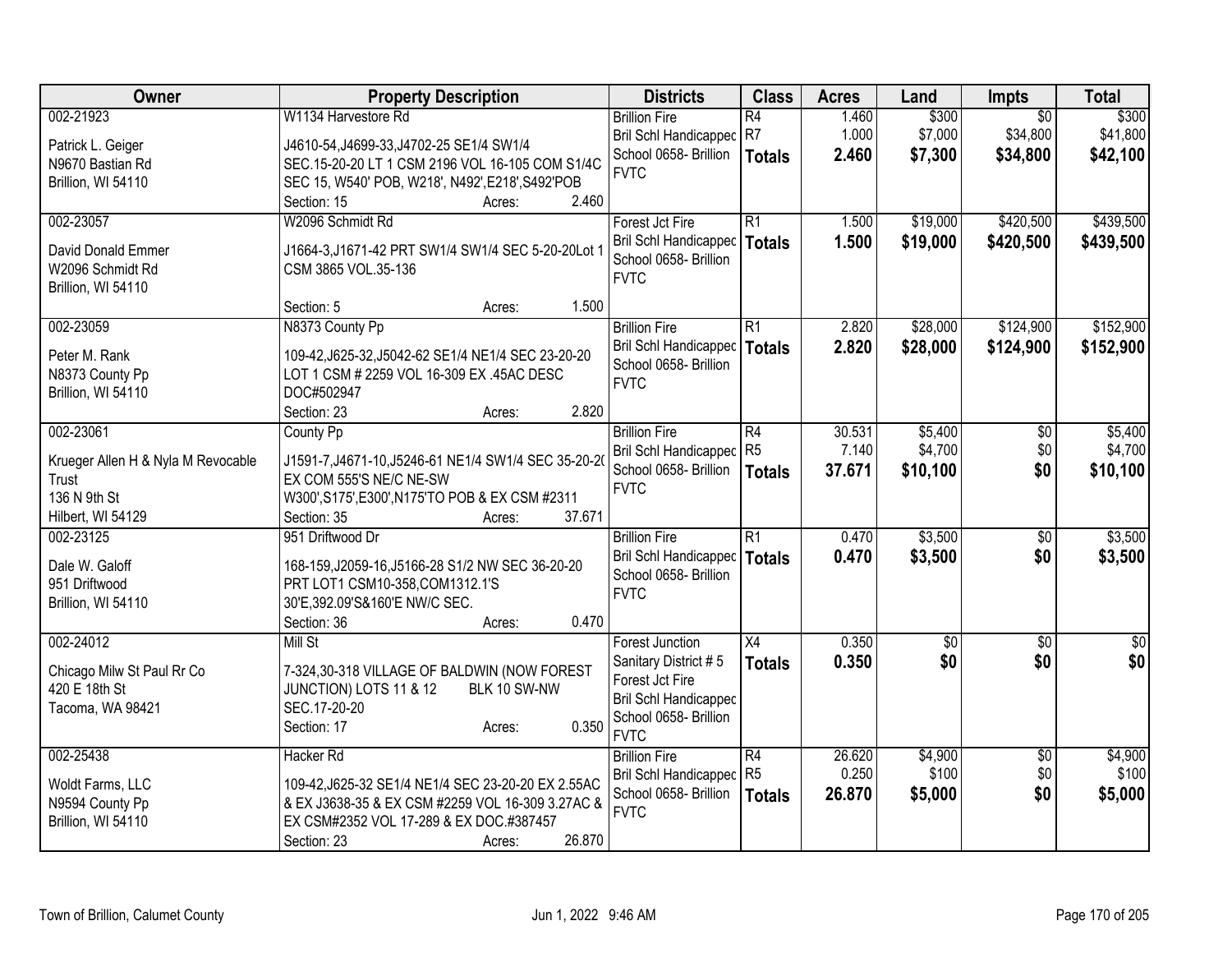| 002-25440<br>3.830<br>\$34,000<br>Forest Jct Fire<br>$\overline{R7}$<br>Bril Schl Handicapped<br>3.830<br>\$34,000<br>\$226,400<br>Totals<br>J2846-32 NE&NW1/4 NW1/4 SEC.21-20-20Lot 2, CSM<br>Colleen M. Vanderloop<br>School 0658- Brillion<br>W1661 Harvestore Rd<br>3235 VOL.27-206<br><b>FVTC</b><br>Brillion, WI 54110<br>3.830<br>Section: 21<br>Acres:<br>002-25442<br>N8199 Church St<br>R1<br>\$28,000<br>\$182,500<br>Forest Jct Fire<br>2.820<br>2.820<br>\$28,000<br>\$182,500<br>Bril Schl Handicapped<br><b>Totals</b><br>Amy L. Breeden<br>114-388, J1757-3, J5799-48 NE1/4 SE1/4 SEC. 19-20-20<br>School 0658- Brillion<br>N8199 Church St<br>LOT 1 CSM#2383 VOL18-80 2.83AC<br><b>FVTC</b><br>Brillion, WI 54110<br>2.820<br>Section: 19<br>Acres:<br>002-25444<br>R4<br>32.800<br>\$6,300<br>Harvestore Rd<br><b>Brillion Fire</b><br>$\sqrt{50}$<br>Bril Schl Handicapped<br>32.800<br>\$6,300<br>\$0<br><b>Totals</b><br>Eb Tesch Irrevocable Trust<br>100-30 SW1/4 SW1/4 SEC.14-20-20 EX PRT CSM#2341<br>School 0658- Brillion<br>220 Achievement Dr Rm 121<br>VOL17-276<br><b>FVTC</b><br>Brillion, WI 54110<br>32.800<br>Section: 14<br>Acres:<br>E Hills Rd<br>2.630<br>002-25558<br><b>Brillion Fire</b><br>X4<br>\$0<br>\$0<br>\$0<br>Bril Schl Handicapped<br>2.630<br>\$0<br><b>Totals</b><br>98-420,98-421 N1/2 NE1/4 SEC.36-20-20 E HILLS RD<br>Town of Brillion<br>School 0658- Brillion<br>E Hills Rd<br><b>FVTC</b><br>Brillion, WI 54110<br>2.630<br>Section: 36<br>Acres:<br>002-26554<br>W2026 Rich Ct<br>$\overline{R1}$<br>\$32,000<br>\$96,800<br>1.700<br><b>Forest Junction</b><br>1.700<br>\$32,000<br>Sanitary District #5<br>\$96,800<br><b>Totals</b><br>80-573,180-328 STANELLE ACRES 1ST ADD LOT 16<br>Andrew W. Noss<br>Forest Jct Fire<br>W2026 Rich Ct<br>NW SW SEC.8-20-20<br><b>Bril Schl Handicapped</b><br>Brillion, WI 54110<br>School 0658- Brillion<br>1.700<br>Section: 8<br>Acres:<br><b>FVTC</b><br>002-26556<br>W2020 Rich Ct<br>R1<br>\$33,900<br>\$101,700<br>1.890<br>Forest Junction<br>Sanitary District #5<br>1.890<br>\$33,900<br>\$101,700<br><b>Totals</b><br>Theresa M. Cavanaugh<br>80-573,180-328 STANELLE ACRES 1ST ADD LOT 17<br>Forest Jct Fire<br>W2020 Rich Ct<br>NW SW SEC.8-20-20<br>Bril Schl Handicapped<br>Brillion, WI 54110<br>School 0658- Brillion<br>1.890<br>Section: 8<br>Acres:<br><b>FVTC</b><br>$\overline{R1}$<br>\$118,800<br>002-26558<br>W2025 Rich Ct<br>1.110<br>\$26,100<br><b>Forest Junction</b><br>Sanitary District #5<br>1.110<br>\$26,100<br>\$118,800<br><b>Totals</b><br>Alf Rentals, LLC<br>80-573,180-328 STANELLE ACRES 1ST ADDN LOT 18<br>Forest Jct Fire<br>302 S Bluemound Dr<br>NW SW SEC.8-20-20<br><b>Bril Schl Handicapped</b> | Owner                   | <b>Property Description</b> | <b>Districts</b> | <b>Class</b> | <b>Acres</b> | Land | <b>Impts</b> | <b>Total</b>           |
|-------------------------------------------------------------------------------------------------------------------------------------------------------------------------------------------------------------------------------------------------------------------------------------------------------------------------------------------------------------------------------------------------------------------------------------------------------------------------------------------------------------------------------------------------------------------------------------------------------------------------------------------------------------------------------------------------------------------------------------------------------------------------------------------------------------------------------------------------------------------------------------------------------------------------------------------------------------------------------------------------------------------------------------------------------------------------------------------------------------------------------------------------------------------------------------------------------------------------------------------------------------------------------------------------------------------------------------------------------------------------------------------------------------------------------------------------------------------------------------------------------------------------------------------------------------------------------------------------------------------------------------------------------------------------------------------------------------------------------------------------------------------------------------------------------------------------------------------------------------------------------------------------------------------------------------------------------------------------------------------------------------------------------------------------------------------------------------------------------------------------------------------------------------------------------------------------------------------------------------------------------------------------------------------------------------------------------------------------------------------------------------------------------------------------------------------------------------------------------------------------------------------------------------------------------------------------------------------------------------------------------------------------------------------------------------------------------------------------------------------------------|-------------------------|-----------------------------|------------------|--------------|--------------|------|--------------|------------------------|
|                                                                                                                                                                                                                                                                                                                                                                                                                                                                                                                                                                                                                                                                                                                                                                                                                                                                                                                                                                                                                                                                                                                                                                                                                                                                                                                                                                                                                                                                                                                                                                                                                                                                                                                                                                                                                                                                                                                                                                                                                                                                                                                                                                                                                                                                                                                                                                                                                                                                                                                                                                                                                                                                                                                                                       |                         | W1661 Harvestore Rd         |                  |              |              |      | \$226,400    | \$260,400<br>\$260,400 |
|                                                                                                                                                                                                                                                                                                                                                                                                                                                                                                                                                                                                                                                                                                                                                                                                                                                                                                                                                                                                                                                                                                                                                                                                                                                                                                                                                                                                                                                                                                                                                                                                                                                                                                                                                                                                                                                                                                                                                                                                                                                                                                                                                                                                                                                                                                                                                                                                                                                                                                                                                                                                                                                                                                                                                       |                         |                             |                  |              |              |      |              |                        |
|                                                                                                                                                                                                                                                                                                                                                                                                                                                                                                                                                                                                                                                                                                                                                                                                                                                                                                                                                                                                                                                                                                                                                                                                                                                                                                                                                                                                                                                                                                                                                                                                                                                                                                                                                                                                                                                                                                                                                                                                                                                                                                                                                                                                                                                                                                                                                                                                                                                                                                                                                                                                                                                                                                                                                       |                         |                             |                  |              |              |      |              | \$210,500<br>\$210,500 |
|                                                                                                                                                                                                                                                                                                                                                                                                                                                                                                                                                                                                                                                                                                                                                                                                                                                                                                                                                                                                                                                                                                                                                                                                                                                                                                                                                                                                                                                                                                                                                                                                                                                                                                                                                                                                                                                                                                                                                                                                                                                                                                                                                                                                                                                                                                                                                                                                                                                                                                                                                                                                                                                                                                                                                       |                         |                             |                  |              |              |      |              | \$6,300                |
|                                                                                                                                                                                                                                                                                                                                                                                                                                                                                                                                                                                                                                                                                                                                                                                                                                                                                                                                                                                                                                                                                                                                                                                                                                                                                                                                                                                                                                                                                                                                                                                                                                                                                                                                                                                                                                                                                                                                                                                                                                                                                                                                                                                                                                                                                                                                                                                                                                                                                                                                                                                                                                                                                                                                                       |                         |                             |                  |              |              |      |              | \$6,300                |
|                                                                                                                                                                                                                                                                                                                                                                                                                                                                                                                                                                                                                                                                                                                                                                                                                                                                                                                                                                                                                                                                                                                                                                                                                                                                                                                                                                                                                                                                                                                                                                                                                                                                                                                                                                                                                                                                                                                                                                                                                                                                                                                                                                                                                                                                                                                                                                                                                                                                                                                                                                                                                                                                                                                                                       |                         |                             |                  |              |              |      |              |                        |
|                                                                                                                                                                                                                                                                                                                                                                                                                                                                                                                                                                                                                                                                                                                                                                                                                                                                                                                                                                                                                                                                                                                                                                                                                                                                                                                                                                                                                                                                                                                                                                                                                                                                                                                                                                                                                                                                                                                                                                                                                                                                                                                                                                                                                                                                                                                                                                                                                                                                                                                                                                                                                                                                                                                                                       |                         |                             |                  |              |              |      |              | $\overline{30}$<br>\$0 |
|                                                                                                                                                                                                                                                                                                                                                                                                                                                                                                                                                                                                                                                                                                                                                                                                                                                                                                                                                                                                                                                                                                                                                                                                                                                                                                                                                                                                                                                                                                                                                                                                                                                                                                                                                                                                                                                                                                                                                                                                                                                                                                                                                                                                                                                                                                                                                                                                                                                                                                                                                                                                                                                                                                                                                       |                         |                             |                  |              |              |      |              |                        |
|                                                                                                                                                                                                                                                                                                                                                                                                                                                                                                                                                                                                                                                                                                                                                                                                                                                                                                                                                                                                                                                                                                                                                                                                                                                                                                                                                                                                                                                                                                                                                                                                                                                                                                                                                                                                                                                                                                                                                                                                                                                                                                                                                                                                                                                                                                                                                                                                                                                                                                                                                                                                                                                                                                                                                       |                         |                             |                  |              |              |      |              | \$128,800<br>\$128,800 |
|                                                                                                                                                                                                                                                                                                                                                                                                                                                                                                                                                                                                                                                                                                                                                                                                                                                                                                                                                                                                                                                                                                                                                                                                                                                                                                                                                                                                                                                                                                                                                                                                                                                                                                                                                                                                                                                                                                                                                                                                                                                                                                                                                                                                                                                                                                                                                                                                                                                                                                                                                                                                                                                                                                                                                       |                         |                             |                  |              |              |      |              | \$135,600<br>\$135,600 |
|                                                                                                                                                                                                                                                                                                                                                                                                                                                                                                                                                                                                                                                                                                                                                                                                                                                                                                                                                                                                                                                                                                                                                                                                                                                                                                                                                                                                                                                                                                                                                                                                                                                                                                                                                                                                                                                                                                                                                                                                                                                                                                                                                                                                                                                                                                                                                                                                                                                                                                                                                                                                                                                                                                                                                       |                         |                             |                  |              |              |      |              |                        |
| School 0658- Brillion<br>1.110<br>Section: 8<br>Acres:                                                                                                                                                                                                                                                                                                                                                                                                                                                                                                                                                                                                                                                                                                                                                                                                                                                                                                                                                                                                                                                                                                                                                                                                                                                                                                                                                                                                                                                                                                                                                                                                                                                                                                                                                                                                                                                                                                                                                                                                                                                                                                                                                                                                                                                                                                                                                                                                                                                                                                                                                                                                                                                                                                | Appleton, WI 54914-3922 |                             |                  |              |              |      |              | \$144,900<br>\$144,900 |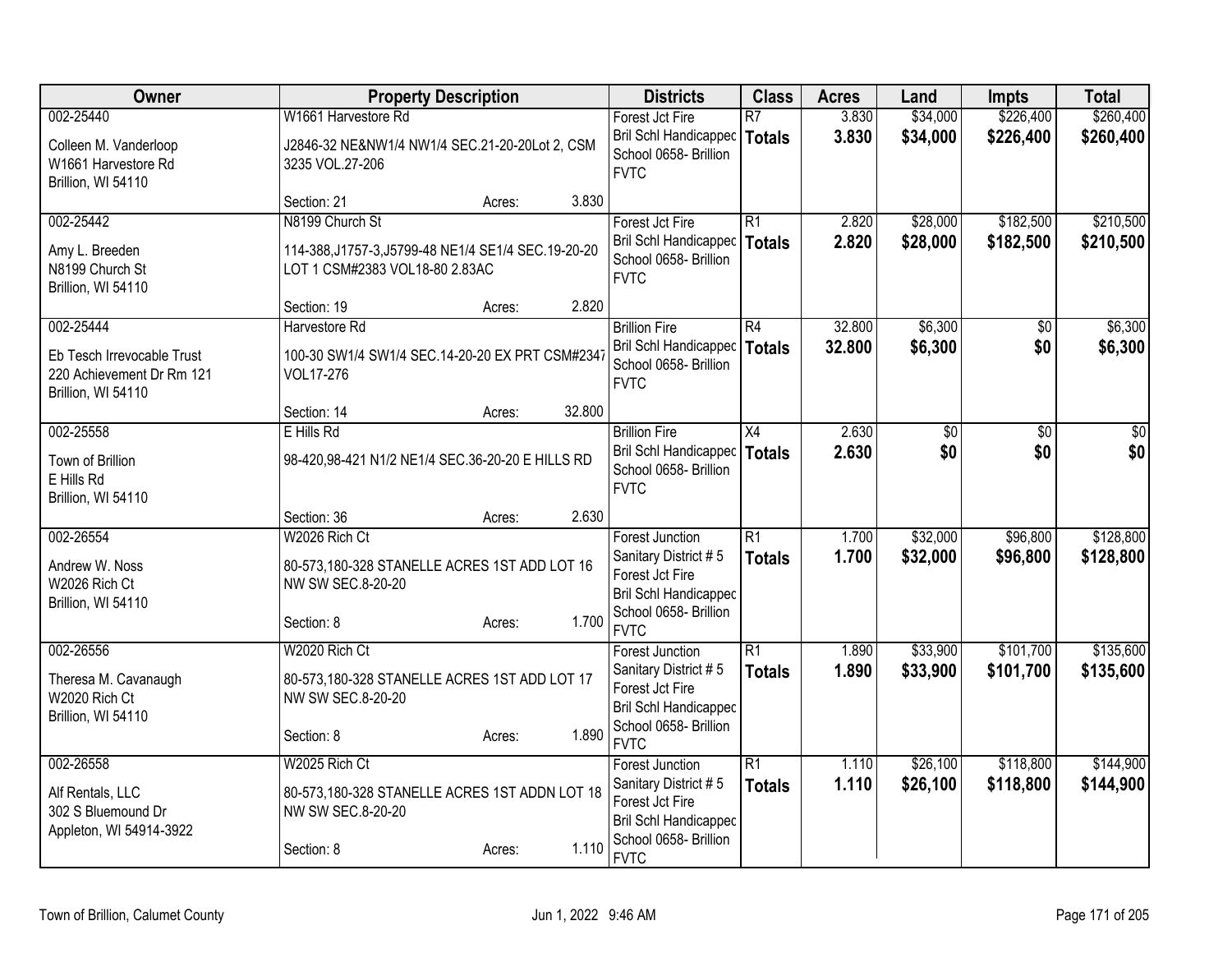| Owner                               | <b>Property Description</b>                                        |                 | <b>Districts</b>                        | <b>Class</b>    | <b>Acres</b> | Land     | <b>Impts</b> | <b>Total</b> |
|-------------------------------------|--------------------------------------------------------------------|-----------------|-----------------------------------------|-----------------|--------------|----------|--------------|--------------|
| 002-26560                           | N9044 Lanetta Dr                                                   |                 | <b>Forest Junction</b>                  | $\overline{R1}$ | 0.413        | \$11,800 | \$83,200     | \$95,000     |
| Kimberly L. Norman                  | 80-573,180-328 STANELLE ACRES 1ST ADDN LOT 19                      |                 | Sanitary District #5                    | <b>Totals</b>   | 0.413        | \$11,800 | \$83,200     | \$95,000     |
| N9044 Lanetta Dr                    | NW SW SEC.8-20-20                                                  |                 | Forest Jct Fire                         |                 |              |          |              |              |
| Brillion, WI 54110                  |                                                                    |                 | Bril Schl Handicapped                   |                 |              |          |              |              |
|                                     | Section: 8                                                         | 0.410<br>Acres: | School 0658- Brillion<br><b>FVTC</b>    |                 |              |          |              |              |
| 002-26562                           | N9034 Lanetta Dr                                                   |                 | <b>Forest Junction</b>                  | $\overline{R1}$ | 0.413        | \$11,800 | \$92,300     | \$104,100    |
| Jeff T. Arcand                      | 80-573,180-328 STANELLE ACRES 1ST ADDN LOT 20                      |                 | Sanitary District #5                    | <b>Totals</b>   | 0.413        | \$11,800 | \$92,300     | \$104,100    |
| N9034 Lanetta Dr                    | NW SW SEC. 8-20-20                                                 |                 | Forest Jct Fire                         |                 |              |          |              |              |
| Brillion, WI 54110                  |                                                                    |                 | Bril Schl Handicapped                   |                 |              |          |              |              |
|                                     | Section: 8                                                         | 0.410<br>Acres: | School 0658- Brillion                   |                 |              |          |              |              |
|                                     |                                                                    |                 | <b>FVTC</b>                             |                 |              |          |              |              |
| 002-26564                           | N9024 Lanetta Dr                                                   |                 | Forest Junction                         | $\overline{R1}$ | 0.410        | \$11,800 | \$107,400    | \$119,200    |
| Kyle J. Eslinger                    | 80-573,180-328 STANELLE ACRES 1ST ADDN LOT 21                      |                 | Sanitary District #5                    | <b>Totals</b>   | 0.410        | \$11,800 | \$107,400    | \$119,200    |
| N9024 Lanetta Dr                    | NW SW SEC.8-20-20                                                  |                 | Forest Jct Fire                         |                 |              |          |              |              |
| Brillion, WI 54110                  |                                                                    |                 | Bril Schl Handicapped                   |                 |              |          |              |              |
|                                     | Section: 8                                                         | 0.410<br>Acres: | School 0658- Brillion<br><b>FVTC</b>    |                 |              |          |              |              |
| 002-26566                           | N9014 Lanetta Dr                                                   |                 | <b>Forest Junction</b>                  | $\overline{R1}$ | 0.419        | \$11,900 | \$79,500     | \$91,400     |
|                                     |                                                                    |                 | Sanitary District #5                    | <b>Totals</b>   | 0.419        | \$11,900 | \$79,500     | \$91,400     |
| Kory J. Kersten<br>N9014 Lanetta Dr | 80-573,180-328 STANELLE ACRES 1ST ADDN LOT 22<br>NW SW SEC.8-20-20 |                 | Forest Jct Fire                         |                 |              |          |              |              |
| Brillion, WI 54110                  |                                                                    |                 | <b>Bril Schl Handicapped</b>            |                 |              |          |              |              |
|                                     | Section: 8                                                         | 0.419<br>Acres: | School 0658- Brillion                   |                 |              |          |              |              |
|                                     |                                                                    |                 | <b>FVTC</b>                             |                 |              |          |              |              |
| 002-26568                           | N9015 Lanetta Dr                                                   |                 | Forest Junction                         | $\overline{R1}$ | 0.395        | \$11,500 | \$86,900     | \$98,400     |
| Rachel M. Beard                     | 80-573,180-328 STANELLE ACRES 1ST ADDN LOT 23                      |                 | Sanitary District #5                    | <b>Totals</b>   | 0.395        | \$11,500 | \$86,900     | \$98,400     |
| N9015 Lanetta Dr                    | NW SW SEC.8-20-20                                                  |                 | Forest Jct Fire                         |                 |              |          |              |              |
| Brillion, WI 54110                  |                                                                    |                 | Bril Schl Handicapped                   |                 |              |          |              |              |
|                                     | Section: 8                                                         | 0.395<br>Acres: | School 0658- Brillion<br><b>FVTC</b>    |                 |              |          |              |              |
| 002-26570                           | N9025 Lanetta Dr                                                   |                 |                                         | R1              | 0.373        | \$11,100 | \$93,000     | \$104,100    |
|                                     |                                                                    |                 | Forest Junction<br>Sanitary District #5 |                 | 0.373        |          |              |              |
| David E. Cottrill                   | 80-573,180-328 STANELLE ACRES 1ST ADDN LOT 24                      |                 | Forest Jct Fire                         | <b>Totals</b>   |              | \$11,100 | \$93,000     | \$104,100    |
| Loretta M. Cottrill                 | NW SW SEC.8-20-20                                                  |                 | <b>Bril Schl Handicapped</b>            |                 |              |          |              |              |
| N9025 Lanetta Dr                    |                                                                    |                 | School 0658- Brillion                   |                 |              |          |              |              |
| Brillion, WI 54110                  | Section: 8                                                         | 0.373<br>Acres: | <b>FVTC</b>                             |                 |              |          |              |              |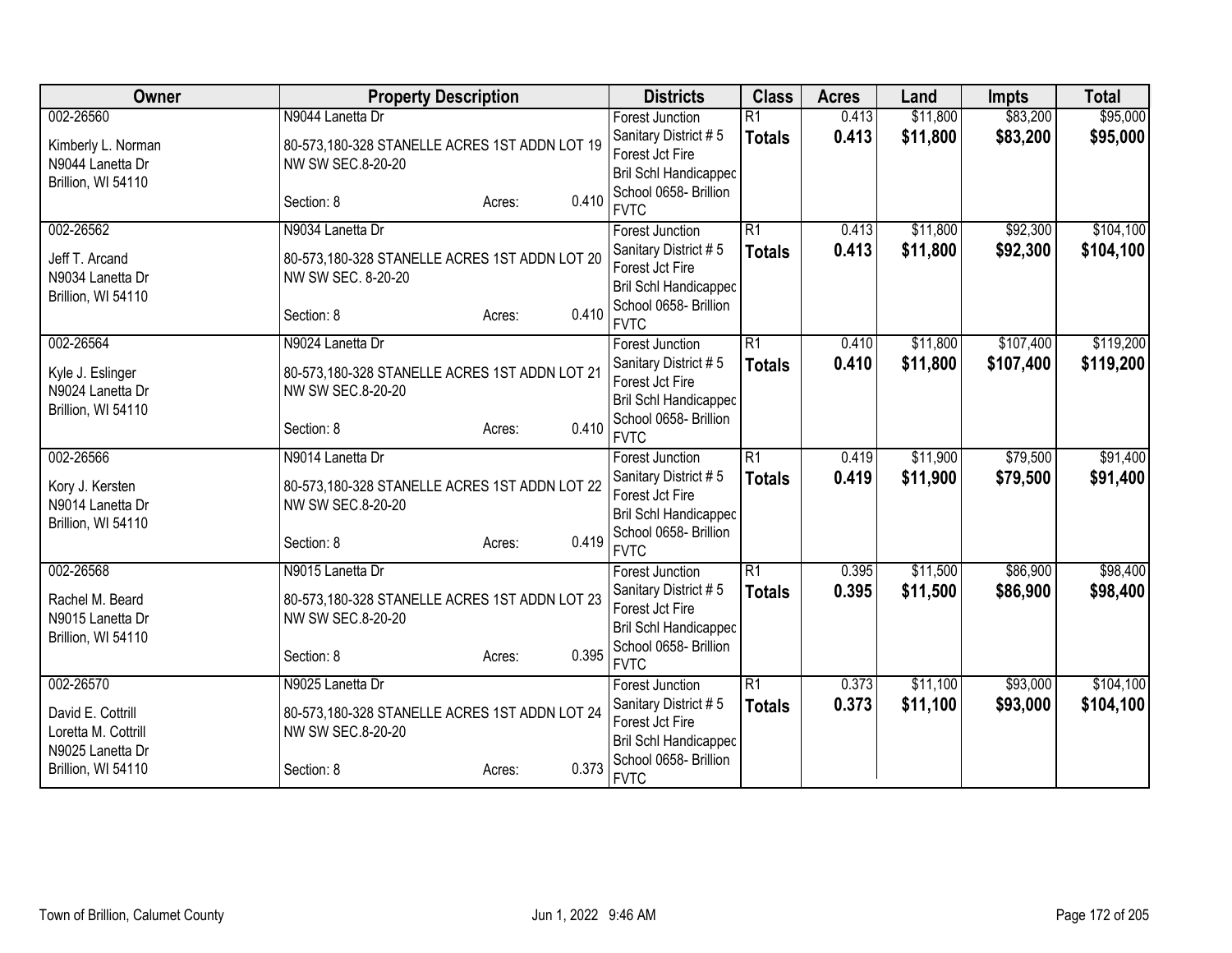| Owner                                                                                    | <b>Property Description</b>                                                                                                                                                 | <b>Districts</b>                                                                                                                   | <b>Class</b>                                | <b>Acres</b>                       | Land                                     | <b>Impts</b>                                     | <b>Total</b>                               |
|------------------------------------------------------------------------------------------|-----------------------------------------------------------------------------------------------------------------------------------------------------------------------------|------------------------------------------------------------------------------------------------------------------------------------|---------------------------------------------|------------------------------------|------------------------------------------|--------------------------------------------------|--------------------------------------------|
| 002-26572                                                                                | N9035 Lanetta Dr                                                                                                                                                            | <b>Forest Junction</b>                                                                                                             | R1                                          | 0.373                              | \$11,100                                 | \$64,600                                         | \$75,700                                   |
| Joanne K. Bird<br>N9035 Lanetta Dr<br>Brillion, WI 54110                                 | 80-573,180-328 STANELLE ACRES 1ST ADDN LOT 25<br>NW SW SEC.8-20-20                                                                                                          | Sanitary District #5<br>Forest Jct Fire<br>Bril Schl Handicapped                                                                   | <b>Totals</b>                               | 0.373                              | \$11,100                                 | \$64,600                                         | \$75,700                                   |
|                                                                                          | 0.373<br>Section: 8<br>Acres:                                                                                                                                               | School 0658- Brillion<br><b>FVTC</b>                                                                                               |                                             |                                    |                                          |                                                  |                                            |
| 002-26574                                                                                | County K                                                                                                                                                                    | <b>Brillion Fire</b>                                                                                                               | R4                                          | 34.500                             | \$6,700                                  | \$0                                              | \$6,700                                    |
| Bernard G. Geiger Jr<br>N9141 Boettcher Rd<br>Brillion, WI 54110                         | W-357,180-35 SE1/4 SW1/4 SEC.3-20-20 COM144.44'N<br>S1/4/C,N1186.63', W1319.8'TO NW/C SE-SW,S1291.03<br>FT TO N/L CTY KK, E392.13', N264                                    | Bril Schl Handicapped R5<br>School 0658- Brillion<br><b>FVTC</b>                                                                   | Totals                                      | 1.580<br>36.080                    | \$100<br>\$6,800                         | \$0<br>\$0                                       | \$100<br>\$6,800                           |
|                                                                                          | 36.080<br>Section: 3<br>Acres:                                                                                                                                              |                                                                                                                                    |                                             |                                    |                                          |                                                  |                                            |
| 002-26576<br>American Transmission Co, LLC<br>N19 W23993 Ridgeview Pkwy W<br>PO Box 6113 | N9156 Holmes Rd<br>J56-19, J1441-26 SW1/4 NE1/4 SEC.8-20-20 LOT 1<br>CSM#2457 VOL.19-52                                                                                     | Forest Jct Fire<br>Bril Schl Handicapped<br>School 0658- Brillion<br><b>FVTC</b>                                                   | $\overline{X4}$<br><b>Totals</b>            | 25.799<br>25.799                   | $\overline{50}$<br>\$0                   | $\overline{50}$<br>\$0                           | $\overline{30}$<br>\$0                     |
| De Pere, WI 54115                                                                        | 25.799<br>Section: 8<br>Acres:                                                                                                                                              |                                                                                                                                    |                                             |                                    |                                          |                                                  |                                            |
| 002-26578<br>Timothy W. Krueger<br>W1444 Rusch Rd<br>Brillion, WI 54110                  | N8745 Bastian Rd<br>94-643,178-810 SE1/4 NE1/4 SEC.16-20-20 EX<br>CSM#2504 VOL 19-231 1.336AC INCL DRIVEWAY &<br>WELL AGR #342801<br>38.664<br>Section: 16<br>Acres:        | Forest Jct Fire<br><b>Bril Schl Handicapped</b><br>School 0658- Brillion<br><b>FVTC</b>                                            | R4<br>R <sub>5</sub><br>R7<br><b>Totals</b> | 36.190<br>0.810<br>1.664<br>38.664 | \$7,000<br>\$100<br>\$19,500<br>\$26,600 | $\overline{50}$<br>\$0<br>\$150,900<br>\$150,900 | \$7,000<br>\$100<br>\$170,400<br>\$177,500 |
| 002-26580                                                                                | Rosner Rd                                                                                                                                                                   | Forest Jct Fire                                                                                                                    | R4                                          | 19.470                             | \$3,800                                  | $\overline{50}$                                  | \$3,800                                    |
| Kevin H. Lamers<br>N8444 Rosner Rd<br>Hilbert, WI 54129                                  | J1174-17, J5142-48 NW1/4 NW FRAC 1/4 SEC.19-20-20<br>EX CSM#2518 VOL.19-284                                                                                                 | Bril Schl Handicapped<br>School 0658- Brillion<br><b>FVTC</b>                                                                      | Totals                                      | 19.470                             | \$3,800                                  | \$0                                              | \$3,800                                    |
|                                                                                          | 19.470<br>Section: 19<br>Acres:                                                                                                                                             |                                                                                                                                    |                                             |                                    |                                          |                                                  |                                            |
| 002-26582<br>Town of Brillion<br>Brillion, WI 54110                                      | Keller St<br>J1517-47, J1777-25, J4647-65 NE-NE<br>SEC.18-20-20, PRT LOT 1 CSM 9-326 VAC RR THRU<br>SEC.18, COM 823.14'S& 1093.91'NW NE/C<br>0.155<br>Section: 18<br>Acres: | <b>Forest Junction</b><br>Sanitary District #5<br>Forest Jct Fire<br>Bril Schl Handicapped<br>School 0658- Brillion<br><b>FVTC</b> | X4<br><b>Totals</b>                         | 0.155<br>0.155                     | $\overline{50}$<br>\$0                   | $\overline{50}$<br>\$0                           | \$0<br>\$0                                 |
| 002-26584                                                                                | <b>Bastian Rd</b>                                                                                                                                                           | <b>Brillion Fire</b>                                                                                                               | R1                                          | 4.500                              | \$29,800                                 | $\overline{50}$                                  | \$29,800                                   |
| Lyle Clavers<br>N5433 County E<br>De Pere, WI 54115                                      | 85-604,85-605,94-489 PRT W1/2 NW1/4 SEC.22-20-20<br>LOT 1 CSM#2530 VOL.19-328                                                                                               | Bril Schl Handicapped<br>School 0658- Brillion<br><b>FVTC</b>                                                                      | Totals                                      | 4.500                              | \$29,800                                 | \$0                                              | \$29,800                                   |
|                                                                                          | 4.500<br>Section: 22<br>Acres:                                                                                                                                              |                                                                                                                                    |                                             |                                    |                                          |                                                  |                                            |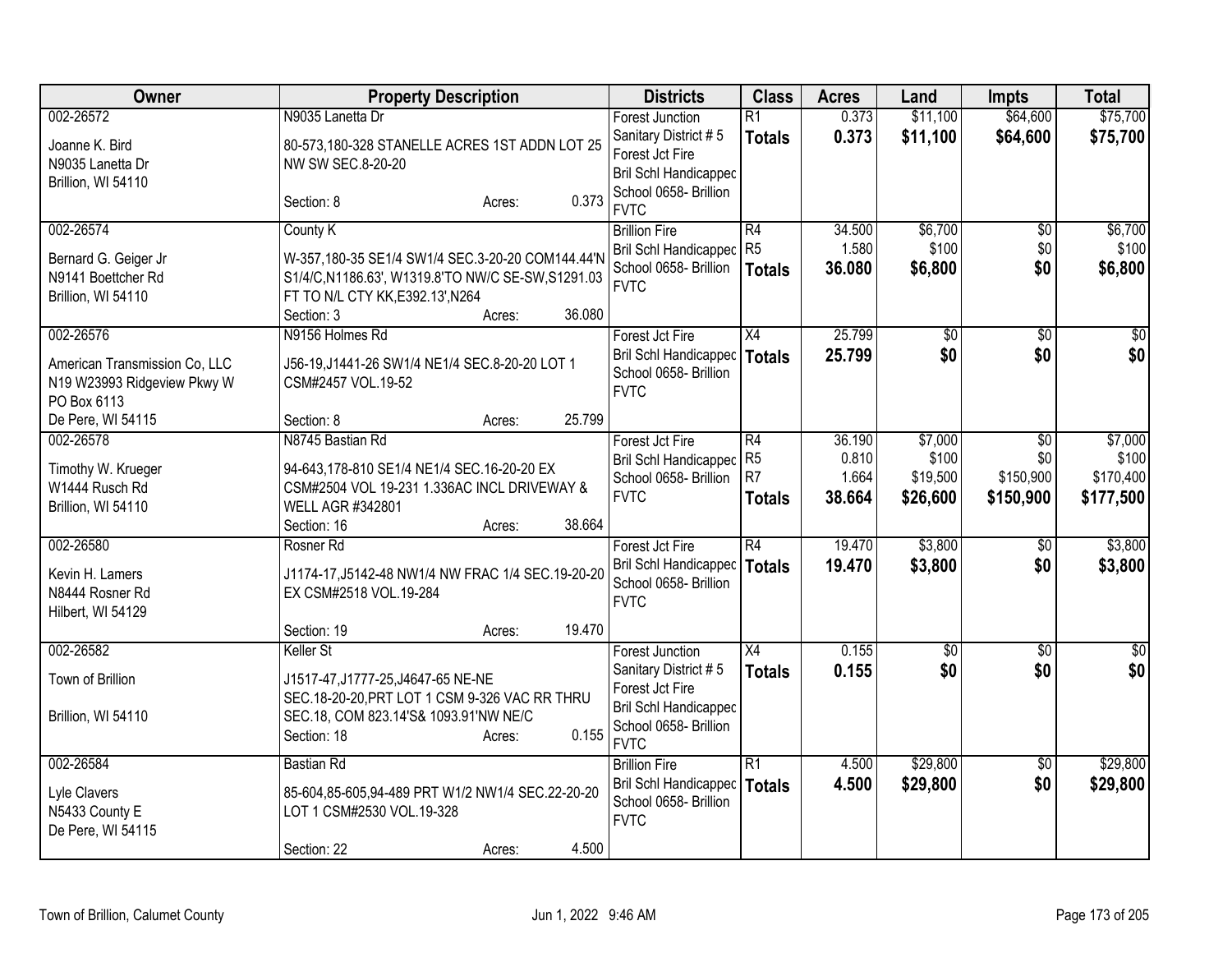| 002-26590<br>911 Driftwood Dr<br>0.670<br>\$4,300<br>\$1,400<br><b>Brillion Fire</b><br>R1<br>Bril Schl Handicapped   Totals<br>0.670<br>\$4,300<br>\$1,400<br>\$5,700<br>Wayne C. Krueger<br>168-159, J2059-16, 327288 SW1/4 NW1/4 SEC. 36-20-20<br>School 0658- Brillion<br>911 Driftwood<br>PRT LOT 1 CSM#1552 VOL.10-358 COM 1312.1'S &<br><b>FVTC</b><br>Brillion, WI 54110<br>30'E NW/C SEC.36, E290', S164.51', W130',<br>0.670<br>Section: 36<br>Acres:<br>925 Driftwood Dr<br>\$3,000<br>002-26592<br>R1<br>0.340<br>\$8,800<br><b>Brillion Fire</b><br>Bril Schl Handicapped   Totals<br>0.340<br>\$3,000<br>\$8,800<br>168-159, J2059-16, J5021-32 SW1/4 NW1/4<br>Joseph F. Weiers<br>School 0658- Brillion<br>925 Driftwood Dr<br>SEC.36-20-20 PRT CSM#1552 VOL.10-358,COM<br><b>FVTC</b><br>Brillion, WI 54110<br>1312.1'S, 30'E, 164.09'S & 160'E NW/C<br>0.340<br>Section: 36<br>Acres:<br>\$3,500<br>002-26594<br>939 Driftwood Dr<br><b>Brillion Fire</b><br>R1<br>0.470<br>$\sqrt{50}$<br>\$0<br>Bril Schl Handicapped<br>0.470<br>\$3,500<br>\$3,500<br><b>Totals</b><br>Cynthia J. Kerns<br>168-159, J2059-16, J4421-41 SW1/4 NW1/4<br>School 0658- Brillion<br>SEC.36-20-20 PRT CSM#1552 VOL.10-358,COM<br>939 Driftwood Dr<br><b>FVTC</b><br>1312.1'S, 30'E, 278.09'S & 160'E NW/C<br>Brillion, WI 54110<br>0.470<br>Section: 36<br>Acres:<br>002-26854<br>Vacated Rr/Row<br>$\overline{\text{X2}}$<br>6.070<br>$\overline{50}$<br><b>Forest Junction</b><br>$\sqrt{6}$<br>\$0<br>\$0<br>\$0<br>Sanitary District #5<br>6.070<br><b>Totals</b><br>State of WI Dnr Vac/Rr<br>VACATED RR THRU SEC.17-20-20 NORTH/SOUTH<br>Forest Jct Fire<br>101 S Webster St<br>LINE (WIS CENTRAL LTD)<br><b>Bril Schl Handicapped</b><br>PO Box 7921<br>School 0658- Brillion<br>6.070<br>Madison, WI 53707<br>Section: 17<br>Acres:<br><b>FVTC</b><br>6.500<br>X <sub>2</sub><br>$\overline{50}$<br>002-26856<br>Vacated Rr/Row<br>\$0<br>Forest Junction<br>\$0<br>\$0<br>6.500<br>Sanitary District #5<br><b>Totals</b><br>VACATED RR THRU SEC.18-20-20 NORTH/SOUTH<br>State of WI Dnr Vac/Rr<br>Forest Jct Fire<br>101 S Webster St<br>LINE (WIS CENTRAL LTD)<br><b>Bril Schl Handicapped</b><br>PO Box 7921<br>School 0658- Brillion<br>6.500<br>Madison, WI 53707<br>Section: 18<br>Acres:<br><b>FVTC</b><br>002-27576<br>W1511 Man-Cal Rd<br>R4<br>2.000<br>\$400<br>$\overline{50}$<br>Forest Jct Fire<br>\$218,300<br>Bril Schl Handicapped R7<br>1.205<br>\$15,300<br>117-191 NE1/4 NW FRAC 1/4 SEC.4-20-20 LOT 1<br>Shelby A. Edinger<br>School 0658- Brillion<br>3.205<br>\$15,700<br>\$218,300<br>\$234,000<br>Totals<br>CSM#2591 VOL.20-223, COM N1/4/C SEC.4, E14.56',<br>W1511 Man-Cal Rd<br><b>FVTC</b><br>S796.98', W169.31', N796.06', E166.72'TO POB<br>Brillion, WI 54110<br>3.205<br>Section: 4<br>Acres:<br>002-27578<br>R2<br>\$28,300<br>\$1,060,400<br>N8941 Holmes Rd<br>2.970<br><b>Forest Junction</b><br>\$1,088,700<br>2.970<br>\$28,300<br>\$1,060,400<br>Sanitary District #5<br><b>Totals</b><br>127-810, J745-55 SE1/4 SW1/4 SEC.8-20-20 LOT 1<br>Bischel James A & Nancy J Revocable<br>Forest Jct Fire<br>CSM#2547 VOL.20-26 COM451'N&33'W S1/4/C, W246',<br>Trust<br><b>Bril Schl Handicapped</b><br>9990 161st St Ste 1<br>N526', E246'TO W/L RD, S526'TO POB<br>School 0658- Brillion<br>2.970<br>Chippewa Falls, WI 54729<br>Section: 8<br>Acres: | Owner | <b>Property Description</b> | <b>Districts</b> | <b>Class</b> | <b>Acres</b> | Land | <b>Impts</b> | <b>Total</b> |
|--------------------------------------------------------------------------------------------------------------------------------------------------------------------------------------------------------------------------------------------------------------------------------------------------------------------------------------------------------------------------------------------------------------------------------------------------------------------------------------------------------------------------------------------------------------------------------------------------------------------------------------------------------------------------------------------------------------------------------------------------------------------------------------------------------------------------------------------------------------------------------------------------------------------------------------------------------------------------------------------------------------------------------------------------------------------------------------------------------------------------------------------------------------------------------------------------------------------------------------------------------------------------------------------------------------------------------------------------------------------------------------------------------------------------------------------------------------------------------------------------------------------------------------------------------------------------------------------------------------------------------------------------------------------------------------------------------------------------------------------------------------------------------------------------------------------------------------------------------------------------------------------------------------------------------------------------------------------------------------------------------------------------------------------------------------------------------------------------------------------------------------------------------------------------------------------------------------------------------------------------------------------------------------------------------------------------------------------------------------------------------------------------------------------------------------------------------------------------------------------------------------------------------------------------------------------------------------------------------------------------------------------------------------------------------------------------------------------------------------------------------------------------------------------------------------------------------------------------------------------------------------------------------------------------------------------------------------------------------------------------------------------------------------------------------------------------------------------------------------------------------------------------------------------------------------------------------------------------------------------------------------------------------------------------------------------------------------------------------------------------------------------------|-------|-----------------------------|------------------|--------------|--------------|------|--------------|--------------|
|                                                                                                                                                                                                                                                                                                                                                                                                                                                                                                                                                                                                                                                                                                                                                                                                                                                                                                                                                                                                                                                                                                                                                                                                                                                                                                                                                                                                                                                                                                                                                                                                                                                                                                                                                                                                                                                                                                                                                                                                                                                                                                                                                                                                                                                                                                                                                                                                                                                                                                                                                                                                                                                                                                                                                                                                                                                                                                                                                                                                                                                                                                                                                                                                                                                                                                                                                                                                  |       |                             |                  |              |              |      |              | \$5,700      |
|                                                                                                                                                                                                                                                                                                                                                                                                                                                                                                                                                                                                                                                                                                                                                                                                                                                                                                                                                                                                                                                                                                                                                                                                                                                                                                                                                                                                                                                                                                                                                                                                                                                                                                                                                                                                                                                                                                                                                                                                                                                                                                                                                                                                                                                                                                                                                                                                                                                                                                                                                                                                                                                                                                                                                                                                                                                                                                                                                                                                                                                                                                                                                                                                                                                                                                                                                                                                  |       |                             |                  |              |              |      |              |              |
| \$11,800<br>\$11,800<br>\$3,500<br>$\overline{30}$<br>$\sqrt{50}$<br>\$0 <br>\$400<br>\$1,088,700                                                                                                                                                                                                                                                                                                                                                                                                                                                                                                                                                                                                                                                                                                                                                                                                                                                                                                                                                                                                                                                                                                                                                                                                                                                                                                                                                                                                                                                                                                                                                                                                                                                                                                                                                                                                                                                                                                                                                                                                                                                                                                                                                                                                                                                                                                                                                                                                                                                                                                                                                                                                                                                                                                                                                                                                                                                                                                                                                                                                                                                                                                                                                                                                                                                                                                |       |                             |                  |              |              |      |              |              |
|                                                                                                                                                                                                                                                                                                                                                                                                                                                                                                                                                                                                                                                                                                                                                                                                                                                                                                                                                                                                                                                                                                                                                                                                                                                                                                                                                                                                                                                                                                                                                                                                                                                                                                                                                                                                                                                                                                                                                                                                                                                                                                                                                                                                                                                                                                                                                                                                                                                                                                                                                                                                                                                                                                                                                                                                                                                                                                                                                                                                                                                                                                                                                                                                                                                                                                                                                                                                  |       |                             |                  |              |              |      |              |              |
|                                                                                                                                                                                                                                                                                                                                                                                                                                                                                                                                                                                                                                                                                                                                                                                                                                                                                                                                                                                                                                                                                                                                                                                                                                                                                                                                                                                                                                                                                                                                                                                                                                                                                                                                                                                                                                                                                                                                                                                                                                                                                                                                                                                                                                                                                                                                                                                                                                                                                                                                                                                                                                                                                                                                                                                                                                                                                                                                                                                                                                                                                                                                                                                                                                                                                                                                                                                                  |       |                             |                  |              |              |      |              |              |
|                                                                                                                                                                                                                                                                                                                                                                                                                                                                                                                                                                                                                                                                                                                                                                                                                                                                                                                                                                                                                                                                                                                                                                                                                                                                                                                                                                                                                                                                                                                                                                                                                                                                                                                                                                                                                                                                                                                                                                                                                                                                                                                                                                                                                                                                                                                                                                                                                                                                                                                                                                                                                                                                                                                                                                                                                                                                                                                                                                                                                                                                                                                                                                                                                                                                                                                                                                                                  |       |                             |                  |              |              |      |              |              |
|                                                                                                                                                                                                                                                                                                                                                                                                                                                                                                                                                                                                                                                                                                                                                                                                                                                                                                                                                                                                                                                                                                                                                                                                                                                                                                                                                                                                                                                                                                                                                                                                                                                                                                                                                                                                                                                                                                                                                                                                                                                                                                                                                                                                                                                                                                                                                                                                                                                                                                                                                                                                                                                                                                                                                                                                                                                                                                                                                                                                                                                                                                                                                                                                                                                                                                                                                                                                  |       |                             |                  |              |              |      |              |              |
|                                                                                                                                                                                                                                                                                                                                                                                                                                                                                                                                                                                                                                                                                                                                                                                                                                                                                                                                                                                                                                                                                                                                                                                                                                                                                                                                                                                                                                                                                                                                                                                                                                                                                                                                                                                                                                                                                                                                                                                                                                                                                                                                                                                                                                                                                                                                                                                                                                                                                                                                                                                                                                                                                                                                                                                                                                                                                                                                                                                                                                                                                                                                                                                                                                                                                                                                                                                                  |       |                             |                  |              |              |      |              |              |
|                                                                                                                                                                                                                                                                                                                                                                                                                                                                                                                                                                                                                                                                                                                                                                                                                                                                                                                                                                                                                                                                                                                                                                                                                                                                                                                                                                                                                                                                                                                                                                                                                                                                                                                                                                                                                                                                                                                                                                                                                                                                                                                                                                                                                                                                                                                                                                                                                                                                                                                                                                                                                                                                                                                                                                                                                                                                                                                                                                                                                                                                                                                                                                                                                                                                                                                                                                                                  |       |                             |                  |              |              |      |              |              |
|                                                                                                                                                                                                                                                                                                                                                                                                                                                                                                                                                                                                                                                                                                                                                                                                                                                                                                                                                                                                                                                                                                                                                                                                                                                                                                                                                                                                                                                                                                                                                                                                                                                                                                                                                                                                                                                                                                                                                                                                                                                                                                                                                                                                                                                                                                                                                                                                                                                                                                                                                                                                                                                                                                                                                                                                                                                                                                                                                                                                                                                                                                                                                                                                                                                                                                                                                                                                  |       |                             |                  |              |              |      |              |              |
|                                                                                                                                                                                                                                                                                                                                                                                                                                                                                                                                                                                                                                                                                                                                                                                                                                                                                                                                                                                                                                                                                                                                                                                                                                                                                                                                                                                                                                                                                                                                                                                                                                                                                                                                                                                                                                                                                                                                                                                                                                                                                                                                                                                                                                                                                                                                                                                                                                                                                                                                                                                                                                                                                                                                                                                                                                                                                                                                                                                                                                                                                                                                                                                                                                                                                                                                                                                                  |       |                             |                  |              |              |      |              |              |
|                                                                                                                                                                                                                                                                                                                                                                                                                                                                                                                                                                                                                                                                                                                                                                                                                                                                                                                                                                                                                                                                                                                                                                                                                                                                                                                                                                                                                                                                                                                                                                                                                                                                                                                                                                                                                                                                                                                                                                                                                                                                                                                                                                                                                                                                                                                                                                                                                                                                                                                                                                                                                                                                                                                                                                                                                                                                                                                                                                                                                                                                                                                                                                                                                                                                                                                                                                                                  |       |                             |                  |              |              |      |              |              |
|                                                                                                                                                                                                                                                                                                                                                                                                                                                                                                                                                                                                                                                                                                                                                                                                                                                                                                                                                                                                                                                                                                                                                                                                                                                                                                                                                                                                                                                                                                                                                                                                                                                                                                                                                                                                                                                                                                                                                                                                                                                                                                                                                                                                                                                                                                                                                                                                                                                                                                                                                                                                                                                                                                                                                                                                                                                                                                                                                                                                                                                                                                                                                                                                                                                                                                                                                                                                  |       |                             |                  |              |              |      |              |              |
|                                                                                                                                                                                                                                                                                                                                                                                                                                                                                                                                                                                                                                                                                                                                                                                                                                                                                                                                                                                                                                                                                                                                                                                                                                                                                                                                                                                                                                                                                                                                                                                                                                                                                                                                                                                                                                                                                                                                                                                                                                                                                                                                                                                                                                                                                                                                                                                                                                                                                                                                                                                                                                                                                                                                                                                                                                                                                                                                                                                                                                                                                                                                                                                                                                                                                                                                                                                                  |       |                             |                  |              |              |      |              |              |
|                                                                                                                                                                                                                                                                                                                                                                                                                                                                                                                                                                                                                                                                                                                                                                                                                                                                                                                                                                                                                                                                                                                                                                                                                                                                                                                                                                                                                                                                                                                                                                                                                                                                                                                                                                                                                                                                                                                                                                                                                                                                                                                                                                                                                                                                                                                                                                                                                                                                                                                                                                                                                                                                                                                                                                                                                                                                                                                                                                                                                                                                                                                                                                                                                                                                                                                                                                                                  |       |                             |                  |              |              |      |              |              |
|                                                                                                                                                                                                                                                                                                                                                                                                                                                                                                                                                                                                                                                                                                                                                                                                                                                                                                                                                                                                                                                                                                                                                                                                                                                                                                                                                                                                                                                                                                                                                                                                                                                                                                                                                                                                                                                                                                                                                                                                                                                                                                                                                                                                                                                                                                                                                                                                                                                                                                                                                                                                                                                                                                                                                                                                                                                                                                                                                                                                                                                                                                                                                                                                                                                                                                                                                                                                  |       |                             |                  |              |              |      |              |              |
|                                                                                                                                                                                                                                                                                                                                                                                                                                                                                                                                                                                                                                                                                                                                                                                                                                                                                                                                                                                                                                                                                                                                                                                                                                                                                                                                                                                                                                                                                                                                                                                                                                                                                                                                                                                                                                                                                                                                                                                                                                                                                                                                                                                                                                                                                                                                                                                                                                                                                                                                                                                                                                                                                                                                                                                                                                                                                                                                                                                                                                                                                                                                                                                                                                                                                                                                                                                                  |       |                             |                  |              |              |      |              |              |
|                                                                                                                                                                                                                                                                                                                                                                                                                                                                                                                                                                                                                                                                                                                                                                                                                                                                                                                                                                                                                                                                                                                                                                                                                                                                                                                                                                                                                                                                                                                                                                                                                                                                                                                                                                                                                                                                                                                                                                                                                                                                                                                                                                                                                                                                                                                                                                                                                                                                                                                                                                                                                                                                                                                                                                                                                                                                                                                                                                                                                                                                                                                                                                                                                                                                                                                                                                                                  |       |                             |                  |              |              |      |              |              |
|                                                                                                                                                                                                                                                                                                                                                                                                                                                                                                                                                                                                                                                                                                                                                                                                                                                                                                                                                                                                                                                                                                                                                                                                                                                                                                                                                                                                                                                                                                                                                                                                                                                                                                                                                                                                                                                                                                                                                                                                                                                                                                                                                                                                                                                                                                                                                                                                                                                                                                                                                                                                                                                                                                                                                                                                                                                                                                                                                                                                                                                                                                                                                                                                                                                                                                                                                                                                  |       |                             |                  |              |              |      |              |              |
| \$233,600                                                                                                                                                                                                                                                                                                                                                                                                                                                                                                                                                                                                                                                                                                                                                                                                                                                                                                                                                                                                                                                                                                                                                                                                                                                                                                                                                                                                                                                                                                                                                                                                                                                                                                                                                                                                                                                                                                                                                                                                                                                                                                                                                                                                                                                                                                                                                                                                                                                                                                                                                                                                                                                                                                                                                                                                                                                                                                                                                                                                                                                                                                                                                                                                                                                                                                                                                                                        |       |                             |                  |              |              |      |              |              |
|                                                                                                                                                                                                                                                                                                                                                                                                                                                                                                                                                                                                                                                                                                                                                                                                                                                                                                                                                                                                                                                                                                                                                                                                                                                                                                                                                                                                                                                                                                                                                                                                                                                                                                                                                                                                                                                                                                                                                                                                                                                                                                                                                                                                                                                                                                                                                                                                                                                                                                                                                                                                                                                                                                                                                                                                                                                                                                                                                                                                                                                                                                                                                                                                                                                                                                                                                                                                  |       |                             |                  |              |              |      |              |              |
|                                                                                                                                                                                                                                                                                                                                                                                                                                                                                                                                                                                                                                                                                                                                                                                                                                                                                                                                                                                                                                                                                                                                                                                                                                                                                                                                                                                                                                                                                                                                                                                                                                                                                                                                                                                                                                                                                                                                                                                                                                                                                                                                                                                                                                                                                                                                                                                                                                                                                                                                                                                                                                                                                                                                                                                                                                                                                                                                                                                                                                                                                                                                                                                                                                                                                                                                                                                                  |       |                             |                  |              |              |      |              |              |
|                                                                                                                                                                                                                                                                                                                                                                                                                                                                                                                                                                                                                                                                                                                                                                                                                                                                                                                                                                                                                                                                                                                                                                                                                                                                                                                                                                                                                                                                                                                                                                                                                                                                                                                                                                                                                                                                                                                                                                                                                                                                                                                                                                                                                                                                                                                                                                                                                                                                                                                                                                                                                                                                                                                                                                                                                                                                                                                                                                                                                                                                                                                                                                                                                                                                                                                                                                                                  |       |                             |                  |              |              |      |              |              |
|                                                                                                                                                                                                                                                                                                                                                                                                                                                                                                                                                                                                                                                                                                                                                                                                                                                                                                                                                                                                                                                                                                                                                                                                                                                                                                                                                                                                                                                                                                                                                                                                                                                                                                                                                                                                                                                                                                                                                                                                                                                                                                                                                                                                                                                                                                                                                                                                                                                                                                                                                                                                                                                                                                                                                                                                                                                                                                                                                                                                                                                                                                                                                                                                                                                                                                                                                                                                  |       |                             |                  |              |              |      |              |              |
|                                                                                                                                                                                                                                                                                                                                                                                                                                                                                                                                                                                                                                                                                                                                                                                                                                                                                                                                                                                                                                                                                                                                                                                                                                                                                                                                                                                                                                                                                                                                                                                                                                                                                                                                                                                                                                                                                                                                                                                                                                                                                                                                                                                                                                                                                                                                                                                                                                                                                                                                                                                                                                                                                                                                                                                                                                                                                                                                                                                                                                                                                                                                                                                                                                                                                                                                                                                                  |       |                             |                  |              |              |      |              |              |
|                                                                                                                                                                                                                                                                                                                                                                                                                                                                                                                                                                                                                                                                                                                                                                                                                                                                                                                                                                                                                                                                                                                                                                                                                                                                                                                                                                                                                                                                                                                                                                                                                                                                                                                                                                                                                                                                                                                                                                                                                                                                                                                                                                                                                                                                                                                                                                                                                                                                                                                                                                                                                                                                                                                                                                                                                                                                                                                                                                                                                                                                                                                                                                                                                                                                                                                                                                                                  |       |                             |                  |              |              |      |              |              |
|                                                                                                                                                                                                                                                                                                                                                                                                                                                                                                                                                                                                                                                                                                                                                                                                                                                                                                                                                                                                                                                                                                                                                                                                                                                                                                                                                                                                                                                                                                                                                                                                                                                                                                                                                                                                                                                                                                                                                                                                                                                                                                                                                                                                                                                                                                                                                                                                                                                                                                                                                                                                                                                                                                                                                                                                                                                                                                                                                                                                                                                                                                                                                                                                                                                                                                                                                                                                  |       |                             |                  |              |              |      |              |              |
|                                                                                                                                                                                                                                                                                                                                                                                                                                                                                                                                                                                                                                                                                                                                                                                                                                                                                                                                                                                                                                                                                                                                                                                                                                                                                                                                                                                                                                                                                                                                                                                                                                                                                                                                                                                                                                                                                                                                                                                                                                                                                                                                                                                                                                                                                                                                                                                                                                                                                                                                                                                                                                                                                                                                                                                                                                                                                                                                                                                                                                                                                                                                                                                                                                                                                                                                                                                                  |       |                             |                  |              |              |      |              |              |
|                                                                                                                                                                                                                                                                                                                                                                                                                                                                                                                                                                                                                                                                                                                                                                                                                                                                                                                                                                                                                                                                                                                                                                                                                                                                                                                                                                                                                                                                                                                                                                                                                                                                                                                                                                                                                                                                                                                                                                                                                                                                                                                                                                                                                                                                                                                                                                                                                                                                                                                                                                                                                                                                                                                                                                                                                                                                                                                                                                                                                                                                                                                                                                                                                                                                                                                                                                                                  |       |                             |                  |              |              |      |              |              |
|                                                                                                                                                                                                                                                                                                                                                                                                                                                                                                                                                                                                                                                                                                                                                                                                                                                                                                                                                                                                                                                                                                                                                                                                                                                                                                                                                                                                                                                                                                                                                                                                                                                                                                                                                                                                                                                                                                                                                                                                                                                                                                                                                                                                                                                                                                                                                                                                                                                                                                                                                                                                                                                                                                                                                                                                                                                                                                                                                                                                                                                                                                                                                                                                                                                                                                                                                                                                  |       |                             |                  |              |              |      |              |              |
|                                                                                                                                                                                                                                                                                                                                                                                                                                                                                                                                                                                                                                                                                                                                                                                                                                                                                                                                                                                                                                                                                                                                                                                                                                                                                                                                                                                                                                                                                                                                                                                                                                                                                                                                                                                                                                                                                                                                                                                                                                                                                                                                                                                                                                                                                                                                                                                                                                                                                                                                                                                                                                                                                                                                                                                                                                                                                                                                                                                                                                                                                                                                                                                                                                                                                                                                                                                                  |       |                             |                  |              |              |      |              |              |
|                                                                                                                                                                                                                                                                                                                                                                                                                                                                                                                                                                                                                                                                                                                                                                                                                                                                                                                                                                                                                                                                                                                                                                                                                                                                                                                                                                                                                                                                                                                                                                                                                                                                                                                                                                                                                                                                                                                                                                                                                                                                                                                                                                                                                                                                                                                                                                                                                                                                                                                                                                                                                                                                                                                                                                                                                                                                                                                                                                                                                                                                                                                                                                                                                                                                                                                                                                                                  |       |                             |                  |              |              |      |              |              |
|                                                                                                                                                                                                                                                                                                                                                                                                                                                                                                                                                                                                                                                                                                                                                                                                                                                                                                                                                                                                                                                                                                                                                                                                                                                                                                                                                                                                                                                                                                                                                                                                                                                                                                                                                                                                                                                                                                                                                                                                                                                                                                                                                                                                                                                                                                                                                                                                                                                                                                                                                                                                                                                                                                                                                                                                                                                                                                                                                                                                                                                                                                                                                                                                                                                                                                                                                                                                  |       |                             |                  |              |              |      |              |              |
|                                                                                                                                                                                                                                                                                                                                                                                                                                                                                                                                                                                                                                                                                                                                                                                                                                                                                                                                                                                                                                                                                                                                                                                                                                                                                                                                                                                                                                                                                                                                                                                                                                                                                                                                                                                                                                                                                                                                                                                                                                                                                                                                                                                                                                                                                                                                                                                                                                                                                                                                                                                                                                                                                                                                                                                                                                                                                                                                                                                                                                                                                                                                                                                                                                                                                                                                                                                                  |       |                             |                  |              |              |      |              |              |
|                                                                                                                                                                                                                                                                                                                                                                                                                                                                                                                                                                                                                                                                                                                                                                                                                                                                                                                                                                                                                                                                                                                                                                                                                                                                                                                                                                                                                                                                                                                                                                                                                                                                                                                                                                                                                                                                                                                                                                                                                                                                                                                                                                                                                                                                                                                                                                                                                                                                                                                                                                                                                                                                                                                                                                                                                                                                                                                                                                                                                                                                                                                                                                                                                                                                                                                                                                                                  |       |                             |                  |              |              |      |              |              |
|                                                                                                                                                                                                                                                                                                                                                                                                                                                                                                                                                                                                                                                                                                                                                                                                                                                                                                                                                                                                                                                                                                                                                                                                                                                                                                                                                                                                                                                                                                                                                                                                                                                                                                                                                                                                                                                                                                                                                                                                                                                                                                                                                                                                                                                                                                                                                                                                                                                                                                                                                                                                                                                                                                                                                                                                                                                                                                                                                                                                                                                                                                                                                                                                                                                                                                                                                                                                  |       |                             |                  |              |              |      |              |              |
|                                                                                                                                                                                                                                                                                                                                                                                                                                                                                                                                                                                                                                                                                                                                                                                                                                                                                                                                                                                                                                                                                                                                                                                                                                                                                                                                                                                                                                                                                                                                                                                                                                                                                                                                                                                                                                                                                                                                                                                                                                                                                                                                                                                                                                                                                                                                                                                                                                                                                                                                                                                                                                                                                                                                                                                                                                                                                                                                                                                                                                                                                                                                                                                                                                                                                                                                                                                                  |       |                             | <b>FVTC</b>      |              |              |      |              |              |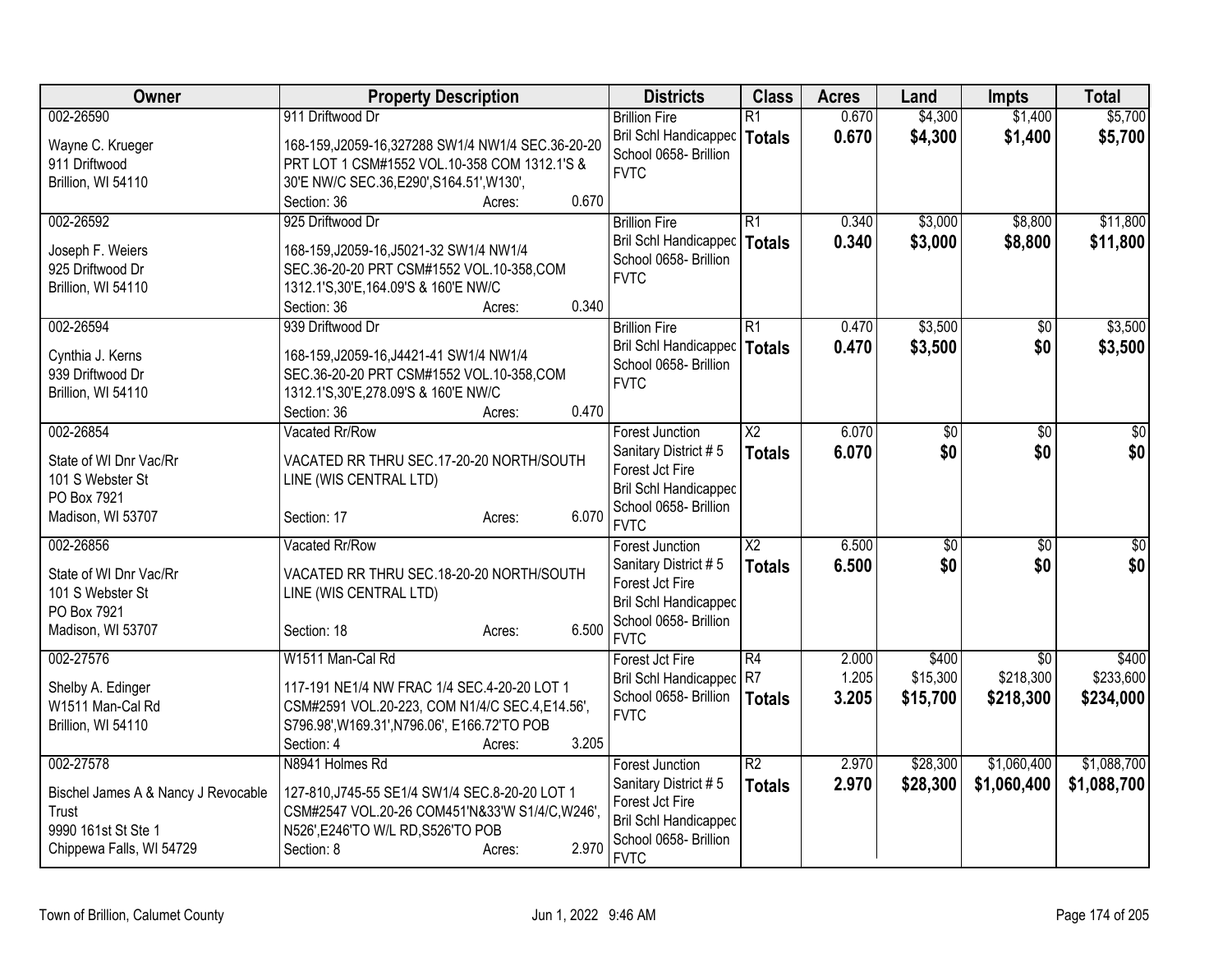| Owner                                                                                | <b>Property Description</b>                                                                                                                                                                  |                  | <b>Districts</b>                                                                                                    | <b>Class</b>                                | <b>Acres</b>                       | Land                                     | <b>Impts</b>                                     | <b>Total</b>                               |
|--------------------------------------------------------------------------------------|----------------------------------------------------------------------------------------------------------------------------------------------------------------------------------------------|------------------|---------------------------------------------------------------------------------------------------------------------|---------------------------------------------|------------------------------------|------------------------------------------|--------------------------------------------------|--------------------------------------------|
| 002-27580<br>Town of Brillion<br>Holmes Rd<br>Brillion, WI 54110                     | Hwy 10<br>127-810, J745-55 SE1/4 SW1/4 SEC.8-20-20 E33'OF<br>CSM#2547 VOL.20-26 DEDICATED TO HOLMES RD<br>Section: 8                                                                         | 0.399<br>Acres:  | <b>Forest Junction</b><br>Sanitary District #5<br>Forest Jct Fire<br>Bril Schl Handicapped<br>School 0658- Brillion | X4<br><b>Totals</b>                         | 0.399<br>0.399                     | $\overline{50}$<br>\$0                   | $\overline{50}$<br>\$0                           | \$0<br>\$0                                 |
| 002-27582<br>Patrick L. Geiger<br>N9670 Bastian Rd<br>Brillion, WI 54110             | N8996 Boettcher Rd<br>169-793, J1191-26 SW1/4 SE1/4 SEC.10-20-20 EX<br>CSM#2630 VOL.20-376<br>Section: 10                                                                                    | 35.000<br>Acres: | <b>FVTC</b><br><b>Brillion Fire</b><br>Bril Schl Handicapped<br>School 0658- Brillion<br><b>FVTC</b>                | R4<br>R <sub>5</sub><br>R7<br><b>Totals</b> | 32.480<br>0.520<br>2.000<br>35.000 | \$6,100<br>\$100<br>\$22,500<br>\$28,700 | $\overline{50}$<br>\$0<br>\$358,000<br>\$358,000 | \$6,100<br>\$100<br>\$380,500<br>\$386,700 |
| 002-27584<br>James J. Kilgas<br>W383 Harvestore Rd<br>Brillion, WI 54110             | 112-216 NE1/4 SW1/4 SEC.13-20-20 W1/2                                                                                                                                                        |                  | <b>Brillion Fire</b><br>Bril Schl Handicapped<br>School 0658- Brillion<br><b>FVTC</b>                               | R4<br>Totals                                | 20.000<br>20.000                   | \$3,900<br>\$3,900                       | $\overline{50}$<br>\$0                           | \$3,900<br>\$3,900                         |
|                                                                                      | Section: 13                                                                                                                                                                                  | 20.000<br>Acres: |                                                                                                                     |                                             |                                    |                                          |                                                  |                                            |
| 002-27586<br>South Wittmann Family Farm Tr<br>1408 Buchanan Ct<br>Kaukauna, WI 54130 | Harvestore Rd<br>112-216 SE1/4 SW1/4 SEC.13-20-20 E1/2                                                                                                                                       |                  | <b>Brillion Fire</b><br><b>Bril Schl Handicapped</b><br>School 0658- Brillion<br><b>FVTC</b>                        | R4<br>R <sub>5</sub><br>Totals              | 19.500<br>0.500<br>20.000          | \$3,800<br>\$100<br>\$3,900              | $\overline{60}$<br>\$0<br>\$0                    | \$3,800<br>\$100<br>\$3,900                |
|                                                                                      | Section: 13                                                                                                                                                                                  | 20.000<br>Acres: |                                                                                                                     |                                             |                                    |                                          |                                                  |                                            |
| 002-27588<br>Paul H. Gerhartz<br>W712 Hacker Rd<br>Brillion, WI 54110                | Hacker Rd<br>J932-43, J1055-50 SE1/4 NW1/4 SEC.23-20-20 LOT 2<br>CSM#2609 VOL.20-292 COM2464.87'E 1/4/C,N133.33',<br>E43.87', N129.58', W44.13', N159.5, NE129.55', SE29.83',<br>Section: 23 | 1.371<br>Acres:  | <b>Brillion Fire</b><br>Bril Schl Handicapped<br>School 0658- Brillion<br><b>FVTC</b>                               | R4<br><b>Totals</b>                         | 1.370<br>1.370                     | \$300<br>\$300                           | $\sqrt{6}$<br>\$0                                | \$300<br>\$300                             |
| 002-27590<br>Ott Douglas J Rev Liv Tr<br>N8118 Church St<br>Brillion, WI 54110       | <b>Conservation Rd</b><br>J1690-14, J3176-54 SW1/4 SE1/4 SEC. 29-20-20 EX<br>CSM#2541 VOL.20-1<br>Section: 29                                                                                | 36.000<br>Acres: | Forest Jct Fire<br>Bril Schl Handicapped<br>School 0658- Brillion<br><b>FVTC</b>                                    | R4<br>R <sub>5</sub><br>Totals              | 33.500<br>2.500<br>36.000          | \$6,500<br>\$800<br>\$7,300              | $\sqrt[6]{}$<br>\$0<br>\$0                       | \$6,500<br>\$800<br>\$7,300                |
| 002-27592<br>Flora Louise Gehl<br>5455 W 208th St<br>Bucyrus, KS 66013               | Crosstown Rd<br>178-346, J377-21 SW1/4 SE1/4 SEC.32-20-20 PRT LOT<br>1 CSM#2576 VOL.20-147 LYG IN TN OF BRILLION<br>Section: 32                                                              | 9.958<br>Acres:  | Forest Jct Fire<br>Hilb Schl<br>Handicapped<br>School 2534 - Hilbert<br><b>FVTC</b>                                 | R <sub>5</sub><br><b>Totals</b>             | 9.958<br>9.958                     | \$6,500<br>\$6,500                       | \$0<br>\$0                                       | \$6,500<br>\$6,500                         |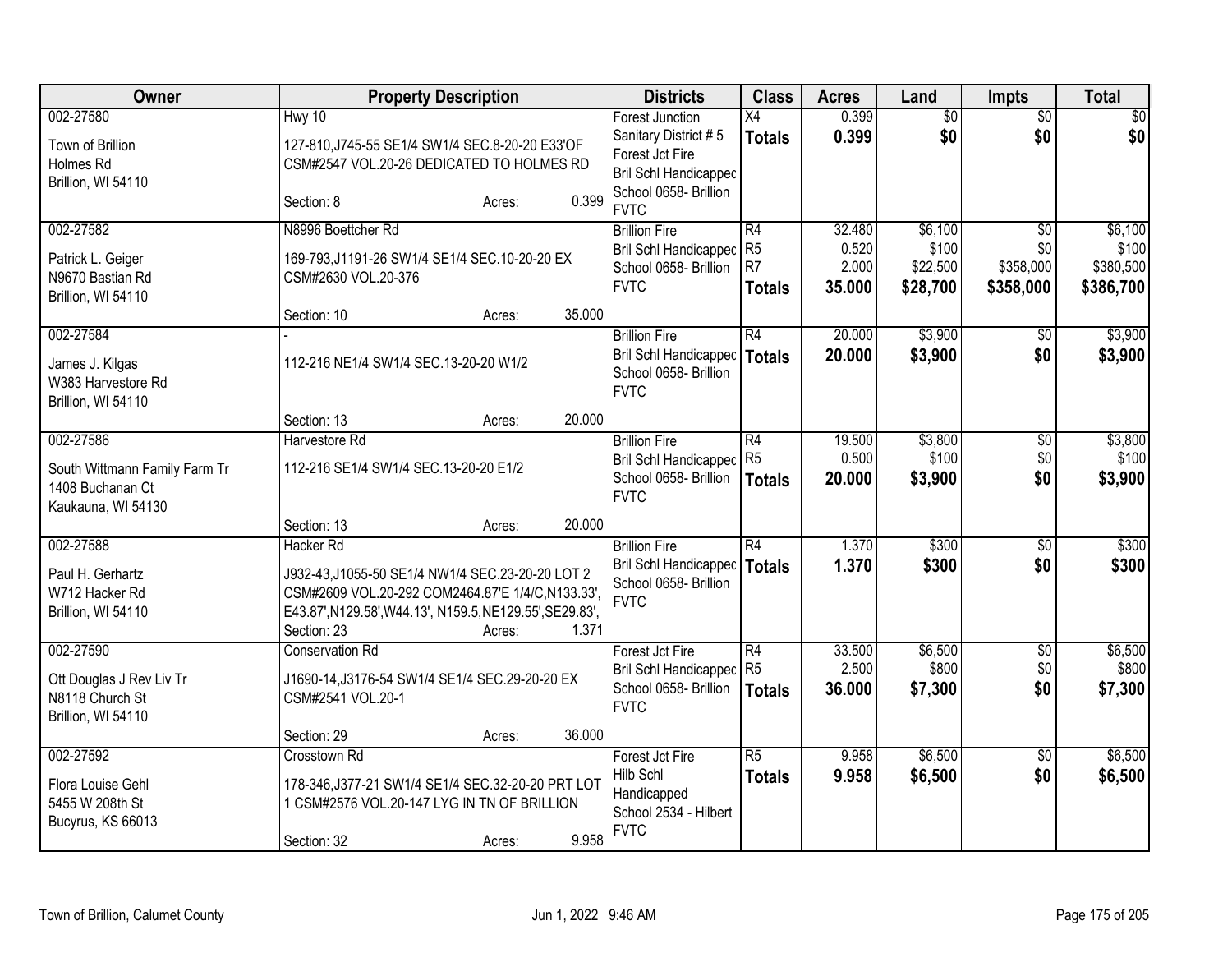| Owner                                      | <b>Property Description</b>                                        |                 | <b>Districts</b>                        | <b>Class</b>    | <b>Acres</b> | Land     | <b>Impts</b>    | <b>Total</b> |
|--------------------------------------------|--------------------------------------------------------------------|-----------------|-----------------------------------------|-----------------|--------------|----------|-----------------|--------------|
| 002-27594                                  | N9016 Mary Ellen Ct                                                |                 | Forest Junction                         | $\overline{R1}$ | 0.370        | \$11,100 | \$117,000       | \$128,100    |
| Theresa Harper                             | 80-573,180-328 STANELLE ACRES 2ND ADDN LOT 26                      |                 | Sanitary District #5                    | <b>Totals</b>   | 0.370        | \$11,100 | \$117,000       | \$128,100    |
| N9016 Mary Ellen Ct                        | NW SW SEC.8-20-20                                                  |                 | Forest Jct Fire                         |                 |              |          |                 |              |
| Brillion, WI 54110                         |                                                                    |                 | <b>Bril Schl Handicapped</b>            |                 |              |          |                 |              |
|                                            | Section: 8                                                         | 0.370<br>Acres: | School 0658- Brillion                   |                 |              |          |                 |              |
|                                            |                                                                    |                 | <b>FVTC</b>                             |                 |              |          |                 |              |
| 002-27596                                  | N9025 Mary Ellen Ct                                                |                 | <b>Forest Junction</b>                  | $\overline{R1}$ | 0.340        | \$10,500 | $\overline{50}$ | \$10,500     |
| <b>Stanelle Arthur Estate</b>              | 80-573,180-328 STANELLE ACRES 2ND ADDN LOT 27                      |                 | Sanitary District #5                    | <b>Totals</b>   | 0.340        | \$10,500 | \$0             | \$10,500     |
| W2088 Stanelle Rd                          | NW SW SEC.8-20-20                                                  |                 | Forest Jct Fire                         |                 |              |          |                 |              |
| Brillion, WI 54110                         |                                                                    |                 | <b>Bril Schl Handicapped</b>            |                 |              |          |                 |              |
|                                            | Section: 8                                                         | 0.340<br>Acres: | School 0658- Brillion<br><b>FVTC</b>    |                 |              |          |                 |              |
| 002-27598                                  | N9036 Mary Ellen Ct                                                |                 | Forest Junction                         | $\overline{R1}$ | 0.470        | \$12,900 | \$126,500       | \$139,400    |
|                                            |                                                                    |                 | Sanitary District #5                    |                 | 0.470        | \$12,900 | \$126,500       | \$139,400    |
| Cody R. Kasten                             | 80-573,180-328 STANELLE ACRES 2ND ADDN LOT 28                      |                 | Forest Jct Fire                         | <b>Totals</b>   |              |          |                 |              |
| N9036 Mary Ellen Ct                        | NW SW SEC.8-20-20                                                  |                 | <b>Bril Schl Handicapped</b>            |                 |              |          |                 |              |
| Brillion, WI 54110                         |                                                                    |                 | School 0658- Brillion                   |                 |              |          |                 |              |
|                                            | Section: 8                                                         | 0.470<br>Acres: | <b>FVTC</b>                             |                 |              |          |                 |              |
| 002-27600                                  | N9037 Mary Ellen Ct                                                |                 | <b>Forest Junction</b>                  | $\overline{R1}$ | 0.480        | \$13,000 | \$132,400       | \$145,400    |
|                                            |                                                                    |                 | Sanitary District #5                    | <b>Totals</b>   | 0.480        | \$13,000 | \$132,400       | \$145,400    |
| Herbert B. Breiling<br>N9037 Mary Ellen Ct | 80-573,180-328 STANELLE ACRES 2ND ADDN LOT 29<br>NW SW SEC.8-20-20 |                 | Forest Jct Fire                         |                 |              |          |                 |              |
| Brillion, WI 54110                         |                                                                    |                 | <b>Bril Schl Handicapped</b>            |                 |              |          |                 |              |
|                                            | Section: 8                                                         | 0.480<br>Acres: | School 0658- Brillion                   |                 |              |          |                 |              |
|                                            |                                                                    |                 | <b>FVTC</b>                             |                 |              |          |                 |              |
| 002-27602                                  | N9027 Mary Ellen Ct                                                |                 | Forest Junction                         | $\overline{R1}$ | 0.300        | \$9,800  | \$80,100        | \$89,900     |
| Dawn M. Sestak                             | 80-573,180-328 STANELLE ACRES 2ND ADDN LOT 30                      |                 | Sanitary District #5                    | <b>Totals</b>   | 0.300        | \$9,800  | \$80,100        | \$89,900     |
| N9027 Mary Ellen Ct                        | NW SW SEC.8-20-20                                                  |                 | Forest Jct Fire                         |                 |              |          |                 |              |
| Brillion, WI 54110                         |                                                                    |                 | <b>Bril Schl Handicapped</b>            |                 |              |          |                 |              |
|                                            | Section: 8                                                         | 0.300<br>Acres: | School 0658- Brillion                   |                 |              |          |                 |              |
|                                            |                                                                    |                 | <b>FVTC</b>                             |                 |              |          |                 |              |
| 002-27604                                  | N9017 Mary Ellen Ct                                                |                 | Forest Junction                         | R1              | 0.370        | \$11,100 | $\frac{1}{20}$  | \$11,100     |
| <b>Stanelle Arthur Estate</b>              | 80-573,180-328 STANELLE ACRES 2ND ADDN LOT 31                      |                 | Sanitary District #5<br>Forest Jct Fire | <b>Totals</b>   | 0.370        | \$11,100 | \$0             | \$11,100     |
| W2088 Stanelle Rd                          | NW SW SEC.8-20-20                                                  |                 | <b>Bril Schl Handicapped</b>            |                 |              |          |                 |              |
| Brillion, WI 54110                         |                                                                    |                 | School 0658- Brillion                   |                 |              |          |                 |              |
|                                            | Section: 8                                                         | 0.370<br>Acres: | <b>FVTC</b>                             |                 |              |          |                 |              |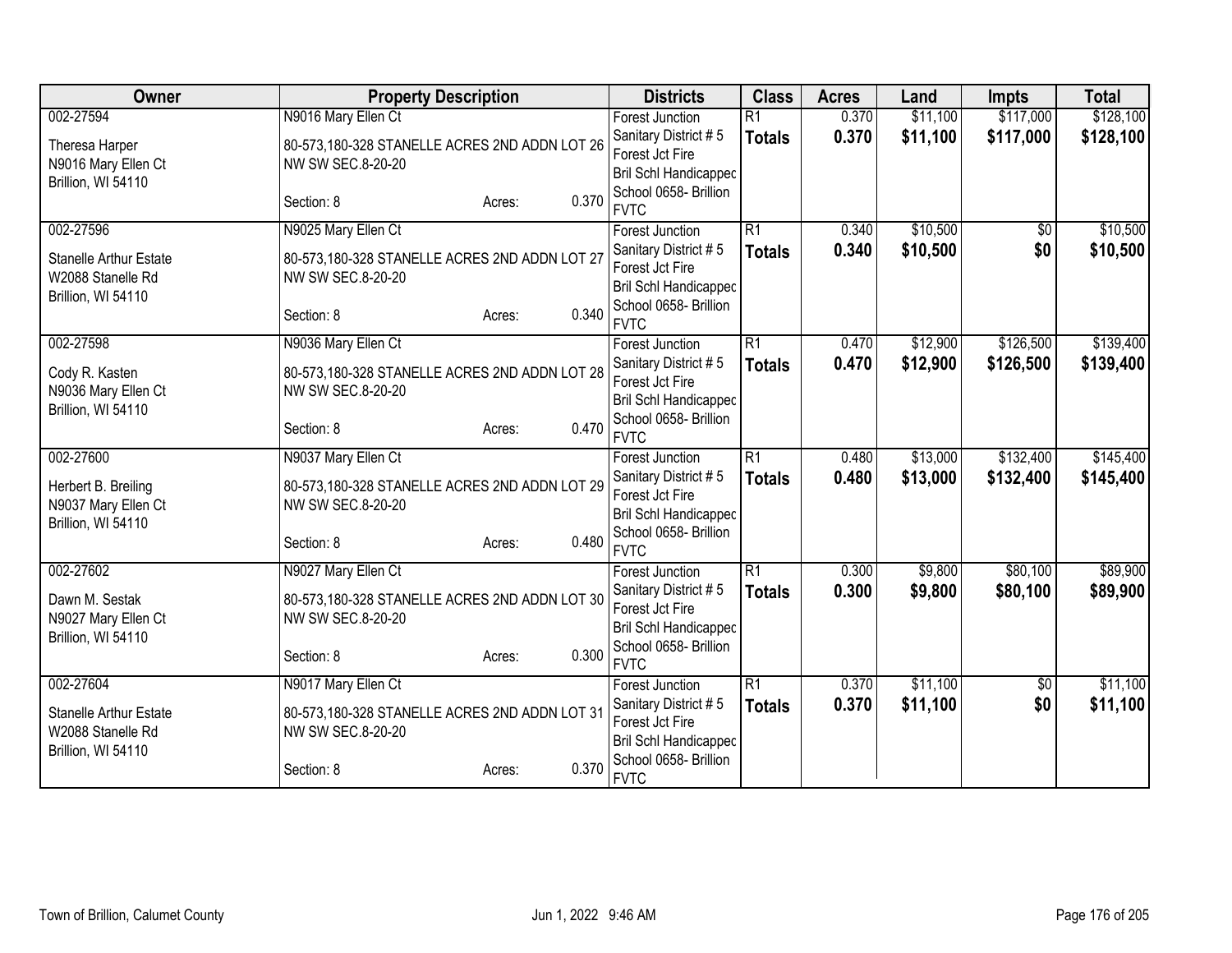| Owner                                                                        | <b>Property Description</b>                                                                                        | <b>Districts</b>                                                                                                                          | <b>Class</b>                                       | <b>Acres</b>              | Land                        | <b>Impts</b>           | <b>Total</b>                |
|------------------------------------------------------------------------------|--------------------------------------------------------------------------------------------------------------------|-------------------------------------------------------------------------------------------------------------------------------------------|----------------------------------------------------|---------------------------|-----------------------------|------------------------|-----------------------------|
| 002-27606<br>Michael T. Thomack<br><b>W2079 Tim Dr</b><br>Brillion, WI 54110 | W2079 Tim Dr<br>80-573 STANELLE ACRES 2ND ADDN LOT 32 SW SW<br>SEC.8-20-20                                         | <b>Forest Junction</b><br>Sanitary District #5<br>Forest Jct Fire<br><b>Bril Schl Handicapped</b>                                         | $\overline{R1}$<br><b>Totals</b>                   | 0.620<br>0.620            | \$15,300<br>\$15,300        | \$109,600<br>\$109,600 | \$124,900<br>\$124,900      |
|                                                                              | 0.620<br>Section: 8<br>Acres:                                                                                      | School 0658- Brillion<br><b>FVTC</b>                                                                                                      |                                                    |                           |                             |                        |                             |
| 002-27608<br>Robert J. Schommer<br>W2063 Tim Dr<br>Brillion, WI 54110        | W2063 Tim Dr<br>80-573 STANELLE ACRES 2ND ADDN LOT 33 SW SW<br>SEC.8-20-20                                         | <b>Forest Junction</b><br>Sanitary District #5<br>Forest Jct Fire<br><b>Bril Schl Handicapped</b><br>School 0658- Brillion                | $\overline{R1}$<br><b>Totals</b>                   | 0.630<br>0.630            | \$15,500<br>\$15,500        | \$94,700<br>\$94,700   | \$110,200<br>\$110,200      |
| 002-27610                                                                    | 0.630<br>Section: 8<br>Acres:<br>W2053 Tim Dr                                                                      | <b>FVTC</b><br><b>Forest Junction</b>                                                                                                     | $\overline{R1}$                                    | 0.630                     | \$15,500                    | \$123,700              | \$139,200                   |
| Cynthia L. Ellis<br>W2053 Tim Dr<br>Brillion, WI 54110                       | 80-573 STANELLE ACRES 2ND ADDN LOT 34 SW SW<br>SEC.8-20-20                                                         | Sanitary District #5<br>Forest Jct Fire<br><b>Bril Schl Handicapped</b>                                                                   | <b>Totals</b>                                      | 0.630                     | \$15,500                    | \$123,700              | \$139,200                   |
|                                                                              | 0.630<br>Section: 8<br>Acres:                                                                                      | School 0658- Brillion<br><b>FVTC</b>                                                                                                      |                                                    |                           |                             |                        |                             |
| 002-27612<br>Town of Brillion<br>Mary Ellen Ct<br>Brillion, WI 54110         | Mary Ellen Ct<br>80-573,180-328 STANELLE ACRES 2ND ADDN MARY<br>ELLEN CT NW SW SEC.8-20-20                         | <b>Forest Junction</b><br>Sanitary District #5<br>Forest Jct Fire<br>Bril Schl Handicapped<br>School 0658- Brillion                       | X4<br><b>Totals</b>                                | 0.000<br>0.000            | $\sqrt{60}$<br>\$0          | $\overline{50}$<br>\$0 | $\overline{50}$<br>\$0      |
| 002-27614                                                                    | 0.000<br>Section: 8<br>Acres:                                                                                      | <b>FVTC</b>                                                                                                                               | $\overline{X4}$                                    | 0.000                     |                             |                        |                             |
| Town of Brillion<br>Tim Dr<br>Brillion, WI 54110                             | $Tim$ Dr<br>80-573,180-328 STANELLE ACRES 2ND ADDN TIM<br>DRIVE NW SW SEC.8-20-20<br>0.000<br>Section: 8<br>Acres: | <b>Forest Junction</b><br>Sanitary District #5<br>Forest Jct Fire<br><b>Bril Schl Handicapped</b><br>School 0658- Brillion<br><b>FVTC</b> | <b>Totals</b>                                      | 0.000                     | \$0<br>\$0                  | $\overline{50}$<br>\$0 | $\overline{\$0}$<br>\$0     |
| 002-28088<br>William L. Rank<br>2240 Harvestore Rd<br>Brillion, WI 54110     | Harvestore Rd<br>103-139 SW1/4 SE1/4 SEC.13-20-20 LOT 1 CSM#2712<br>VOL.21-403 ASSESSED W/ID#1421 (LOT 2)          | <b>Brillion Fire</b><br>Bril Schl Handicapped<br>School 0658- Brillion<br><b>FVTC</b>                                                     |                                                    | Assessed with 002-01421   |                             |                        |                             |
|                                                                              | 1.678<br>Section: 13<br>Acres:                                                                                     |                                                                                                                                           |                                                    |                           |                             |                        |                             |
| 002-28090<br>Woldt Farms, LLC<br>N9594 County Pp<br>Brillion, WI 54110       | Harvestore Rd<br>103-139 SW1/4 SE1/4 SEC.13-20-20 EX CSM#2712<br>VOL.21-403                                        | <b>Brillion Fire</b><br><b>Bril Schl Handicapped</b><br>School 0658- Brillion<br><b>FVTC</b>                                              | $\overline{R4}$<br>R <sub>5</sub><br><b>Totals</b> | 34.704<br>0.820<br>35.524 | \$6,700<br>\$100<br>\$6,800 | \$0<br>\$0<br>\$0      | \$6,700<br>\$100<br>\$6,800 |
|                                                                              | 35.524<br>Section: 13<br>Acres:                                                                                    |                                                                                                                                           |                                                    |                           |                             |                        |                             |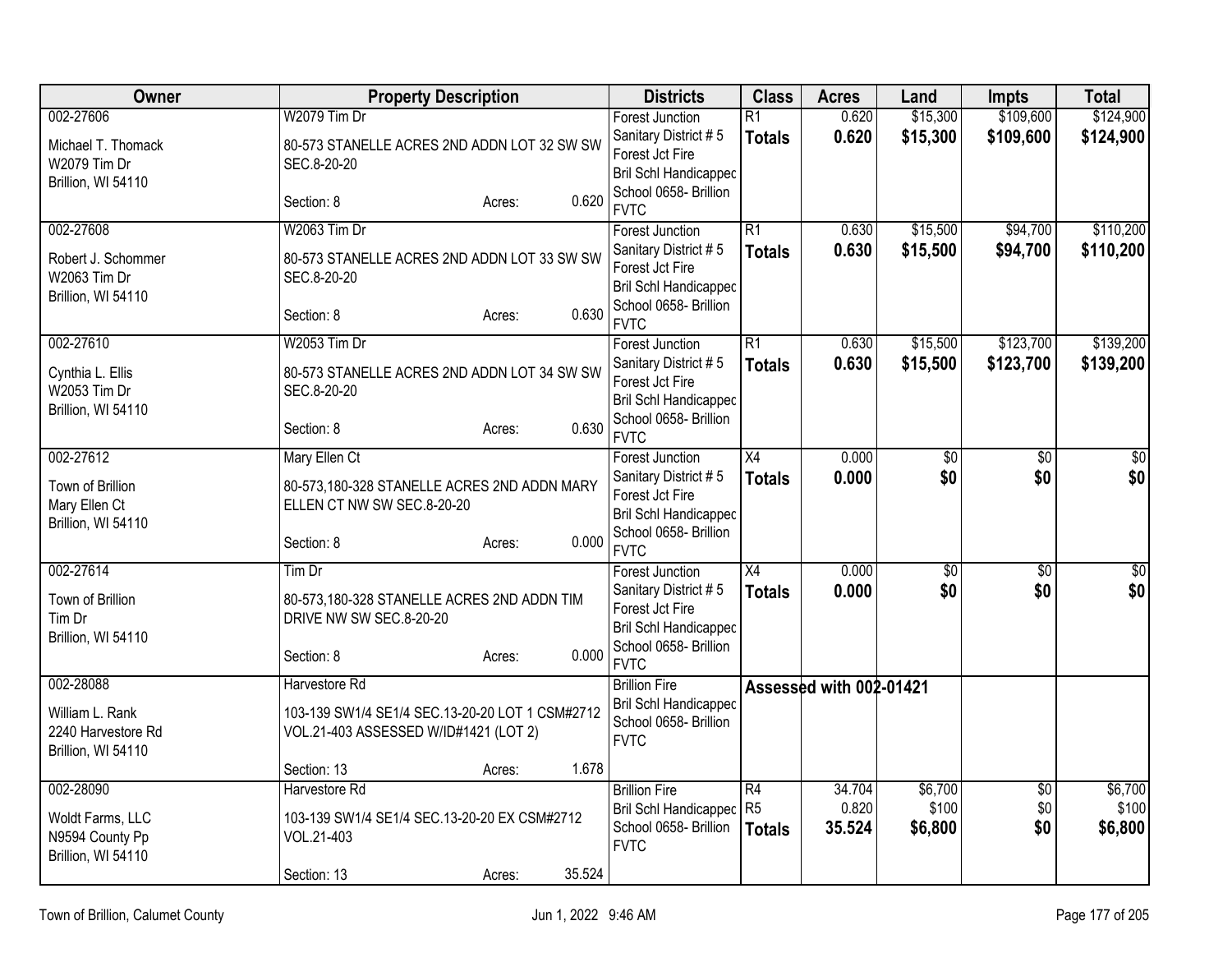| Owner                          | <b>Property Description</b>                            | <b>Districts</b>                                      | <b>Class</b>     | <b>Acres</b> | Land     | <b>Impts</b>    | <b>Total</b> |
|--------------------------------|--------------------------------------------------------|-------------------------------------------------------|------------------|--------------|----------|-----------------|--------------|
| 002-28092                      | W521 Harvestore Rd                                     | <b>Brillion Fire</b>                                  | $\overline{R1}$  | 2.000        | \$23,500 | \$332,800       | \$356,300    |
| Stacy M. Nett                  | W-51, J625-32 NE1/4 NE1/4 SEC.23-20-20 LOT 2           | Bril Schl Handicapped                                 | R4               | 6.000        | \$1,200  | \$0             | \$1,200      |
| W521 Harvestore Rd             | CSM#2713 VOL.21-408                                    | School 0658- Brillion                                 | R <sub>5</sub>   | 3.478        | \$10,000 | \$0             | \$10,000     |
| Brillion, WI 54110             |                                                        | <b>FVTC</b>                                           | <b>Totals</b>    | 11.478       | \$34,700 | \$332,800       | \$367,500    |
|                                | 11.478<br>Section: 23<br>Acres:                        |                                                       |                  |              |          |                 |              |
| 002-28094                      | County Pp                                              | <b>Brillion Fire</b>                                  | R4               | 26.774       | \$5,000  | $\overline{50}$ | \$5,000      |
| Woldt Farms, LLC               | W-51, J625-32 NE1/4 NE1/4 SEC.23-20-20 EX S130'OF      | Bril Schl Handicapped                                 | <b>Totals</b>    | 26.774       | \$5,000  | \$0             | \$5,000      |
| N9594 County Pp                | E185' & EX CSM#2713 VOL.21-408                         | School 0658- Brillion                                 |                  |              |          |                 |              |
| Brillion, WI 54110             |                                                        | <b>FVTC</b>                                           |                  |              |          |                 |              |
|                                | 26.774<br>Section: 23<br>Acres:                        |                                                       |                  |              |          |                 |              |
| 002-28096                      | W1620 Center Rd                                        | Forest Jct Fire                                       | $\overline{R2}$  | 9.830        | \$49,000 | \$3,800         | \$52,800     |
| Kevin M. Sell                  | J713-6, J1086-45 N1/2 NW1/4 SEC. 28-20-20              | <b>Bril Schl Handicapped</b>                          | R4               | 6.630        | \$1,300  | \$0             | \$1,300      |
| N4825 County Ee                | COM1331.47'N&1055.56'E W1/4/C,                         | School 0658- Brillion                                 | R <sub>5</sub> M | 6.560        | \$9,900  | \$0             | \$9,900      |
| Appleton, WI 54913             | N747.12', E1406.71', S746.29',                         | <b>FVTC</b>                                           | <b>Totals</b>    | 23.020       | \$60,200 | \$3,800         | \$64,000     |
|                                | 23.020<br>Section: 28<br>Acres:                        |                                                       |                  |              |          |                 |              |
| 002-28338                      | N8989 Wildflower Ln                                    | <b>Forest Junction</b>                                | $\overline{R1}$  | 0.758        | \$39,000 | \$205,400       | \$244,400    |
|                                |                                                        | Sanitary District #5                                  | <b>Totals</b>    | 0.758        | \$39,000 | \$205,400       | \$244,400    |
| <b>Patrick Kloes</b>           | J2834-30, J3895-47 JUNCTION MEADOWS 1ST ADDN           | Forest Jct Fire                                       |                  |              |          |                 |              |
| N8989 Wildflower Ln            | LOT 43 & 1/39TH IN OUTLOT 2 NE1/4 SE1/4                | <b>Bril Schl Handicapped</b>                          |                  |              |          |                 |              |
| Brillion, WI 54110             | SEC.7-20-20                                            | School 0658- Brillion                                 |                  |              |          |                 |              |
|                                | 0.758<br>Section: 7<br>Acres:                          | <b>FVTC</b>                                           |                  |              |          |                 |              |
| 002-28340                      | N8997 Wildflower Ln                                    | <b>Forest Junction</b>                                | $\overline{R1}$  | 0.399        | \$33,500 | \$271,900       | \$305,400    |
| Gary C. Jenkins Jr             | J2834-30, J3895-47 JUNCTION MEADOWS 1ST ADDN           | Sanitary District #5                                  | <b>Totals</b>    | 0.399        | \$33,500 | \$271,900       | \$305,400    |
| N8997 Wildflower Ln            | LOT 44 & 1/39TH IN OUTLOT 2 NE1/4 SE1/4                | Forest Jct Fire                                       |                  |              |          |                 |              |
| Brillion, WI 54110             | SEC.7-20-20                                            | <b>Bril Schl Handicapped</b>                          |                  |              |          |                 |              |
|                                | 0.399<br>Section: 7<br>Acres:                          | School 0658- Brillion                                 |                  |              |          |                 |              |
|                                |                                                        | <b>FVTC</b>                                           |                  |              |          |                 |              |
| 002-28342                      | N9005 Wildflower Ln                                    | <b>Forest Junction</b>                                | $\overline{R1}$  | 0.400        | \$33,500 | \$223,600       | \$257,100    |
| Robert Fuhrmann                | J2834-30, J3895-47 JUNCTION MEADOWS 1ST ADDN           | Sanitary District #5                                  | <b>Totals</b>    | 0.400        | \$33,500 | \$223,600       | \$257,100    |
| N9005 Wildflower Ln            | LOT 45 & 1/39TH IN OUTLOT 2 NE1/4 SE1/4                | Forest Jct Fire                                       |                  |              |          |                 |              |
| Brillion, WI 54110             | SEC.7-20-20                                            | <b>Bril Schl Handicapped</b><br>School 0658- Brillion |                  |              |          |                 |              |
|                                | 0.400<br>Section: 7<br>Acres:                          | <b>FVTC</b>                                           |                  |              |          |                 |              |
| 002-28344                      | N9013 Wildflower Ln                                    | <b>Forest Junction</b>                                | $\overline{R1}$  | 0.582        | \$36,300 | \$0             | \$36,300     |
|                                |                                                        | Sanitary District #5                                  | <b>Totals</b>    | 0.582        | \$36,300 | \$0             | \$36,300     |
| Eslinger Sara J Revocable Trst | J2834-30, J3895-47 JUNCTION MEADOWS 1ST ADDN           | Forest Jct Fire                                       |                  |              |          |                 |              |
| W2153 Marigold Dr              | LOT 46 & 1/39TH IN OUTLOT 2 NE1/4 SE1/4<br>SEC.7-20-20 | <b>Bril Schl Handicapped</b>                          |                  |              |          |                 |              |
| Brillion, WI 54110             | 0.582                                                  | School 0658- Brillion                                 |                  |              |          |                 |              |
|                                | Section: 7<br>Acres:                                   | <b>FVTC</b>                                           |                  |              |          |                 |              |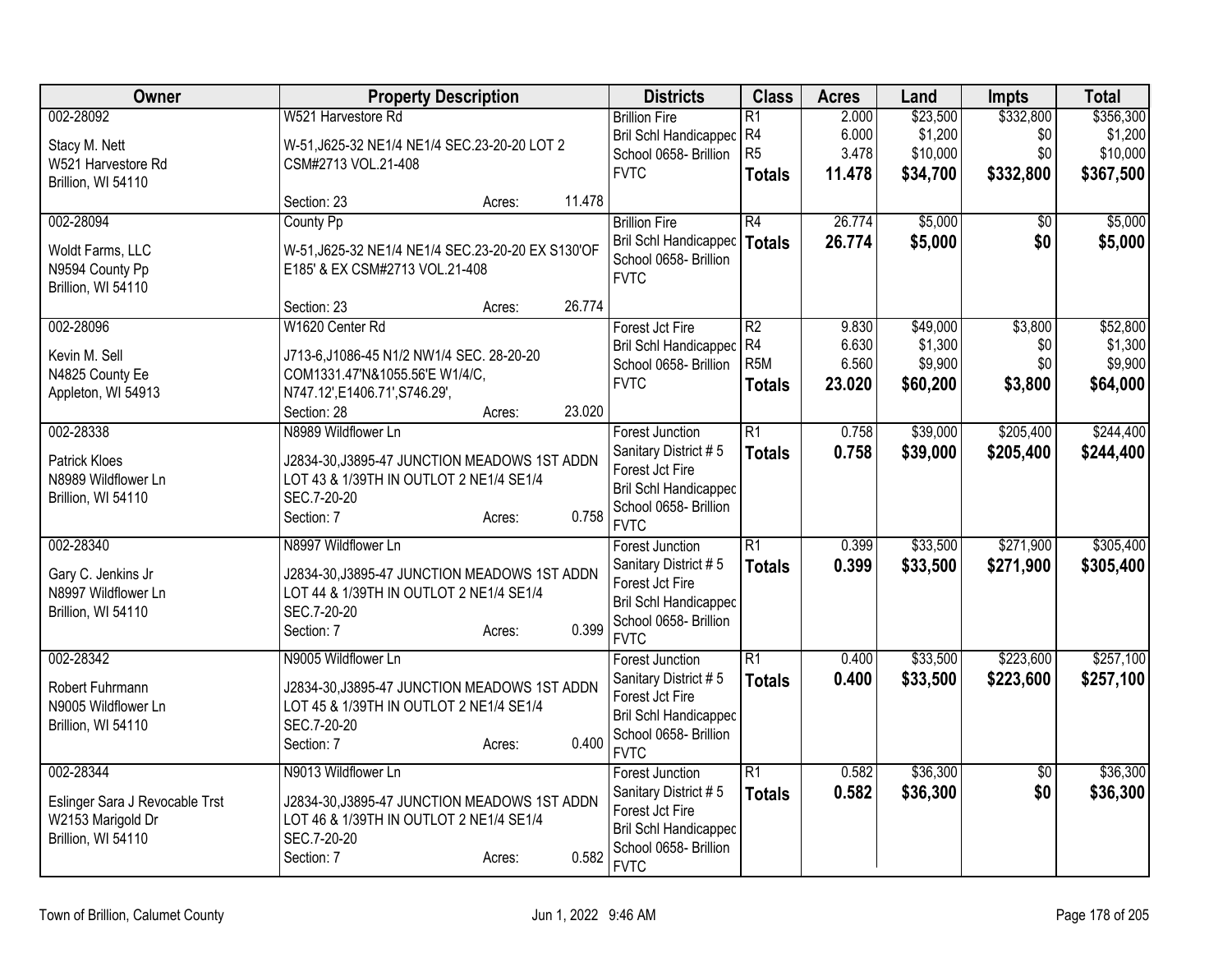| 002-28346<br>W2194 Wildflower Ln<br>\$34,500<br>\$149,900<br>\$184,400<br>$\overline{R1}$<br>0.466<br><b>Forest Junction</b><br>0.466<br>\$34,500<br>\$149,900<br>Sanitary District #5<br>\$184,400<br><b>Totals</b><br>J2834-30, J3895-47 JUNCTION MEADOWS 1ST ADDN<br>Mark E. Fowler<br>Forest Jct Fire<br>LOT 47 & 1/39TH IN OUTLOT 2 NE1/4 SE1/4<br>W2194 Wildflower Ln<br><b>Bril Schl Handicapped</b><br>Brillion, WI 54110<br>SEC.7-20-20<br>School 0658- Brillion<br>0.466<br>Section: 7<br>Acres:<br><b>FVTC</b><br>$\overline{R1}$<br>\$190,600<br>002-28348<br>W2186 Wildflower Ln<br>\$34,100<br><b>Forest Junction</b><br>0.438<br>0.438<br>\$34,100<br>\$190,600<br>Sanitary District #5<br><b>Totals</b><br>J2834-30, J3895-47 JUNCTION MEADOWS 1ST ADDN<br>James M. Leonhard<br>Forest Jct Fire<br>LOT 48 & 1/39TH IN OUTLOT 2 NE1/4 SE1/4<br>W2186 Wildflower Ln<br><b>Bril Schl Handicapped</b><br>SEC.7-20-20<br>Brillion, WI 54110<br>School 0658- Brillion<br>0.438<br>Section: 7<br>Acres:<br><b>FVTC</b><br>002-28350<br>W2178 Wildflower Ln<br>$\overline{R1}$<br>\$33,800<br>\$172,800<br>0.420<br><b>Forest Junction</b><br>Sanitary District #5<br>0.420<br>\$33,800<br>\$172,800<br><b>Totals</b><br>J2834-30, J3895-47 JUNCTION MEADOWS 1ST ADDN<br>Natasha Rae Grenzer<br>Forest Jct Fire<br>LOT 49 & 1/39TH IN OUTLOT 2 NE1/4 SE1/4<br>W2178 Wildflower Ln<br><b>Bril Schl Handicapped</b><br>SEC.7-20-20<br>Brillion, WI 54110<br>School 0658- Brillion<br>0.420<br>Section: 7<br>Acres:<br><b>FVTC</b><br>$\overline{R1}$<br>\$33,800<br>\$161,500<br>002-28352<br>W2172 Wildflower Ln<br>0.419<br><b>Forest Junction</b><br>\$33,800<br>0.419<br>\$161,500<br>Sanitary District #5<br><b>Totals</b><br>J2834-30, J3895-47 JUNCTION MEADOWS 1ST ADDN<br>Jennifer A. Fredriksen<br>Forest Jct Fire<br>W2172 Wildflower Ln<br>LOT 50 & 1/39TH IN OUTLOT 2 NE1/4 SE1/4<br><b>Bril Schl Handicapped</b><br>SEC.7-20-20<br>Brillion, WI 54110<br>School 0658- Brillion<br>0.419<br>Section: 7<br>Acres:<br><b>FVTC</b><br>002-28354<br>$\overline{R1}$<br>\$33,800<br>\$196,800<br>W2164 Wildflower Ln<br>0.418<br><b>Forest Junction</b><br>0.418<br>\$33,800<br>Sanitary District #5<br>\$196,800<br><b>Totals</b><br>J2834-30, J3895-47 JUNCTION MEADOWS 1ST ADDN<br>Ryan R. Behnke<br>Forest Jct Fire<br>W2164 Wildflower Ln<br>LOT 51 & 1/39TH IN OUTLOT 2 NE1/4 SE1/4<br>Bril Schl Handicapped<br>SEC.7-20-20<br>Brillion, WI 54110<br>School 0658- Brillion<br>0.418<br>Section: 7<br>Acres:<br><b>FVTC</b><br>\$193,100<br>002-28356<br>W2156 Wildflower Ln<br>$\overline{R1}$<br>\$33,700<br>0.413<br>Forest Junction<br>Sanitary District #5<br>0.413<br>\$33,700<br>\$193,100<br><b>Totals</b><br><b>Matthew Kowalis</b><br>J2834-30, J3895-47 JUNCTION MEADOWS 1ST ADDN<br>Forest Jct Fire<br>W2156 Wildflower Ln<br>LOT 52 & 1/39TH IN OUTLOT 2 NE1/4 SE1/4<br>Bril Schl Handicapped<br>SEC.7-20-20<br>Brillion, WI 54110<br>School 0658- Brillion<br>0.413<br>Section: 7<br>Acres:<br><b>FVTC</b> | Owner | <b>Property Description</b> | <b>Districts</b> | <b>Class</b> | <b>Acres</b> | Land | <b>Impts</b> | <b>Total</b> |
|---------------------------------------------------------------------------------------------------------------------------------------------------------------------------------------------------------------------------------------------------------------------------------------------------------------------------------------------------------------------------------------------------------------------------------------------------------------------------------------------------------------------------------------------------------------------------------------------------------------------------------------------------------------------------------------------------------------------------------------------------------------------------------------------------------------------------------------------------------------------------------------------------------------------------------------------------------------------------------------------------------------------------------------------------------------------------------------------------------------------------------------------------------------------------------------------------------------------------------------------------------------------------------------------------------------------------------------------------------------------------------------------------------------------------------------------------------------------------------------------------------------------------------------------------------------------------------------------------------------------------------------------------------------------------------------------------------------------------------------------------------------------------------------------------------------------------------------------------------------------------------------------------------------------------------------------------------------------------------------------------------------------------------------------------------------------------------------------------------------------------------------------------------------------------------------------------------------------------------------------------------------------------------------------------------------------------------------------------------------------------------------------------------------------------------------------------------------------------------------------------------------------------------------------------------------------------------------------------------------------------------------------------------------------------------------------------------------------------------------------------------------------------------------------------------------------------------------------------------------------------------------------------------------------------------------------------------------------------------------------------------------------------------------------|-------|-----------------------------|------------------|--------------|--------------|------|--------------|--------------|
|                                                                                                                                                                                                                                                                                                                                                                                                                                                                                                                                                                                                                                                                                                                                                                                                                                                                                                                                                                                                                                                                                                                                                                                                                                                                                                                                                                                                                                                                                                                                                                                                                                                                                                                                                                                                                                                                                                                                                                                                                                                                                                                                                                                                                                                                                                                                                                                                                                                                                                                                                                                                                                                                                                                                                                                                                                                                                                                                                                                                                                             |       |                             |                  |              |              |      |              |              |
|                                                                                                                                                                                                                                                                                                                                                                                                                                                                                                                                                                                                                                                                                                                                                                                                                                                                                                                                                                                                                                                                                                                                                                                                                                                                                                                                                                                                                                                                                                                                                                                                                                                                                                                                                                                                                                                                                                                                                                                                                                                                                                                                                                                                                                                                                                                                                                                                                                                                                                                                                                                                                                                                                                                                                                                                                                                                                                                                                                                                                                             |       |                             |                  |              |              |      |              |              |
|                                                                                                                                                                                                                                                                                                                                                                                                                                                                                                                                                                                                                                                                                                                                                                                                                                                                                                                                                                                                                                                                                                                                                                                                                                                                                                                                                                                                                                                                                                                                                                                                                                                                                                                                                                                                                                                                                                                                                                                                                                                                                                                                                                                                                                                                                                                                                                                                                                                                                                                                                                                                                                                                                                                                                                                                                                                                                                                                                                                                                                             |       |                             |                  |              |              |      |              |              |
| \$224,700<br>\$224,700<br>\$206,600<br>\$206,600<br>\$195,300<br>\$195,300<br>\$230,600<br>\$230,600<br>\$226,800<br>\$226,800                                                                                                                                                                                                                                                                                                                                                                                                                                                                                                                                                                                                                                                                                                                                                                                                                                                                                                                                                                                                                                                                                                                                                                                                                                                                                                                                                                                                                                                                                                                                                                                                                                                                                                                                                                                                                                                                                                                                                                                                                                                                                                                                                                                                                                                                                                                                                                                                                                                                                                                                                                                                                                                                                                                                                                                                                                                                                                              |       |                             |                  |              |              |      |              |              |
|                                                                                                                                                                                                                                                                                                                                                                                                                                                                                                                                                                                                                                                                                                                                                                                                                                                                                                                                                                                                                                                                                                                                                                                                                                                                                                                                                                                                                                                                                                                                                                                                                                                                                                                                                                                                                                                                                                                                                                                                                                                                                                                                                                                                                                                                                                                                                                                                                                                                                                                                                                                                                                                                                                                                                                                                                                                                                                                                                                                                                                             |       |                             |                  |              |              |      |              |              |
|                                                                                                                                                                                                                                                                                                                                                                                                                                                                                                                                                                                                                                                                                                                                                                                                                                                                                                                                                                                                                                                                                                                                                                                                                                                                                                                                                                                                                                                                                                                                                                                                                                                                                                                                                                                                                                                                                                                                                                                                                                                                                                                                                                                                                                                                                                                                                                                                                                                                                                                                                                                                                                                                                                                                                                                                                                                                                                                                                                                                                                             |       |                             |                  |              |              |      |              |              |
|                                                                                                                                                                                                                                                                                                                                                                                                                                                                                                                                                                                                                                                                                                                                                                                                                                                                                                                                                                                                                                                                                                                                                                                                                                                                                                                                                                                                                                                                                                                                                                                                                                                                                                                                                                                                                                                                                                                                                                                                                                                                                                                                                                                                                                                                                                                                                                                                                                                                                                                                                                                                                                                                                                                                                                                                                                                                                                                                                                                                                                             |       |                             |                  |              |              |      |              |              |
|                                                                                                                                                                                                                                                                                                                                                                                                                                                                                                                                                                                                                                                                                                                                                                                                                                                                                                                                                                                                                                                                                                                                                                                                                                                                                                                                                                                                                                                                                                                                                                                                                                                                                                                                                                                                                                                                                                                                                                                                                                                                                                                                                                                                                                                                                                                                                                                                                                                                                                                                                                                                                                                                                                                                                                                                                                                                                                                                                                                                                                             |       |                             |                  |              |              |      |              |              |
|                                                                                                                                                                                                                                                                                                                                                                                                                                                                                                                                                                                                                                                                                                                                                                                                                                                                                                                                                                                                                                                                                                                                                                                                                                                                                                                                                                                                                                                                                                                                                                                                                                                                                                                                                                                                                                                                                                                                                                                                                                                                                                                                                                                                                                                                                                                                                                                                                                                                                                                                                                                                                                                                                                                                                                                                                                                                                                                                                                                                                                             |       |                             |                  |              |              |      |              |              |
|                                                                                                                                                                                                                                                                                                                                                                                                                                                                                                                                                                                                                                                                                                                                                                                                                                                                                                                                                                                                                                                                                                                                                                                                                                                                                                                                                                                                                                                                                                                                                                                                                                                                                                                                                                                                                                                                                                                                                                                                                                                                                                                                                                                                                                                                                                                                                                                                                                                                                                                                                                                                                                                                                                                                                                                                                                                                                                                                                                                                                                             |       |                             |                  |              |              |      |              |              |
|                                                                                                                                                                                                                                                                                                                                                                                                                                                                                                                                                                                                                                                                                                                                                                                                                                                                                                                                                                                                                                                                                                                                                                                                                                                                                                                                                                                                                                                                                                                                                                                                                                                                                                                                                                                                                                                                                                                                                                                                                                                                                                                                                                                                                                                                                                                                                                                                                                                                                                                                                                                                                                                                                                                                                                                                                                                                                                                                                                                                                                             |       |                             |                  |              |              |      |              |              |
|                                                                                                                                                                                                                                                                                                                                                                                                                                                                                                                                                                                                                                                                                                                                                                                                                                                                                                                                                                                                                                                                                                                                                                                                                                                                                                                                                                                                                                                                                                                                                                                                                                                                                                                                                                                                                                                                                                                                                                                                                                                                                                                                                                                                                                                                                                                                                                                                                                                                                                                                                                                                                                                                                                                                                                                                                                                                                                                                                                                                                                             |       |                             |                  |              |              |      |              |              |
|                                                                                                                                                                                                                                                                                                                                                                                                                                                                                                                                                                                                                                                                                                                                                                                                                                                                                                                                                                                                                                                                                                                                                                                                                                                                                                                                                                                                                                                                                                                                                                                                                                                                                                                                                                                                                                                                                                                                                                                                                                                                                                                                                                                                                                                                                                                                                                                                                                                                                                                                                                                                                                                                                                                                                                                                                                                                                                                                                                                                                                             |       |                             |                  |              |              |      |              |              |
|                                                                                                                                                                                                                                                                                                                                                                                                                                                                                                                                                                                                                                                                                                                                                                                                                                                                                                                                                                                                                                                                                                                                                                                                                                                                                                                                                                                                                                                                                                                                                                                                                                                                                                                                                                                                                                                                                                                                                                                                                                                                                                                                                                                                                                                                                                                                                                                                                                                                                                                                                                                                                                                                                                                                                                                                                                                                                                                                                                                                                                             |       |                             |                  |              |              |      |              |              |
|                                                                                                                                                                                                                                                                                                                                                                                                                                                                                                                                                                                                                                                                                                                                                                                                                                                                                                                                                                                                                                                                                                                                                                                                                                                                                                                                                                                                                                                                                                                                                                                                                                                                                                                                                                                                                                                                                                                                                                                                                                                                                                                                                                                                                                                                                                                                                                                                                                                                                                                                                                                                                                                                                                                                                                                                                                                                                                                                                                                                                                             |       |                             |                  |              |              |      |              |              |
|                                                                                                                                                                                                                                                                                                                                                                                                                                                                                                                                                                                                                                                                                                                                                                                                                                                                                                                                                                                                                                                                                                                                                                                                                                                                                                                                                                                                                                                                                                                                                                                                                                                                                                                                                                                                                                                                                                                                                                                                                                                                                                                                                                                                                                                                                                                                                                                                                                                                                                                                                                                                                                                                                                                                                                                                                                                                                                                                                                                                                                             |       |                             |                  |              |              |      |              |              |
|                                                                                                                                                                                                                                                                                                                                                                                                                                                                                                                                                                                                                                                                                                                                                                                                                                                                                                                                                                                                                                                                                                                                                                                                                                                                                                                                                                                                                                                                                                                                                                                                                                                                                                                                                                                                                                                                                                                                                                                                                                                                                                                                                                                                                                                                                                                                                                                                                                                                                                                                                                                                                                                                                                                                                                                                                                                                                                                                                                                                                                             |       |                             |                  |              |              |      |              |              |
|                                                                                                                                                                                                                                                                                                                                                                                                                                                                                                                                                                                                                                                                                                                                                                                                                                                                                                                                                                                                                                                                                                                                                                                                                                                                                                                                                                                                                                                                                                                                                                                                                                                                                                                                                                                                                                                                                                                                                                                                                                                                                                                                                                                                                                                                                                                                                                                                                                                                                                                                                                                                                                                                                                                                                                                                                                                                                                                                                                                                                                             |       |                             |                  |              |              |      |              |              |
|                                                                                                                                                                                                                                                                                                                                                                                                                                                                                                                                                                                                                                                                                                                                                                                                                                                                                                                                                                                                                                                                                                                                                                                                                                                                                                                                                                                                                                                                                                                                                                                                                                                                                                                                                                                                                                                                                                                                                                                                                                                                                                                                                                                                                                                                                                                                                                                                                                                                                                                                                                                                                                                                                                                                                                                                                                                                                                                                                                                                                                             |       |                             |                  |              |              |      |              |              |
|                                                                                                                                                                                                                                                                                                                                                                                                                                                                                                                                                                                                                                                                                                                                                                                                                                                                                                                                                                                                                                                                                                                                                                                                                                                                                                                                                                                                                                                                                                                                                                                                                                                                                                                                                                                                                                                                                                                                                                                                                                                                                                                                                                                                                                                                                                                                                                                                                                                                                                                                                                                                                                                                                                                                                                                                                                                                                                                                                                                                                                             |       |                             |                  |              |              |      |              |              |
|                                                                                                                                                                                                                                                                                                                                                                                                                                                                                                                                                                                                                                                                                                                                                                                                                                                                                                                                                                                                                                                                                                                                                                                                                                                                                                                                                                                                                                                                                                                                                                                                                                                                                                                                                                                                                                                                                                                                                                                                                                                                                                                                                                                                                                                                                                                                                                                                                                                                                                                                                                                                                                                                                                                                                                                                                                                                                                                                                                                                                                             |       |                             |                  |              |              |      |              |              |
|                                                                                                                                                                                                                                                                                                                                                                                                                                                                                                                                                                                                                                                                                                                                                                                                                                                                                                                                                                                                                                                                                                                                                                                                                                                                                                                                                                                                                                                                                                                                                                                                                                                                                                                                                                                                                                                                                                                                                                                                                                                                                                                                                                                                                                                                                                                                                                                                                                                                                                                                                                                                                                                                                                                                                                                                                                                                                                                                                                                                                                             |       |                             |                  |              |              |      |              |              |
|                                                                                                                                                                                                                                                                                                                                                                                                                                                                                                                                                                                                                                                                                                                                                                                                                                                                                                                                                                                                                                                                                                                                                                                                                                                                                                                                                                                                                                                                                                                                                                                                                                                                                                                                                                                                                                                                                                                                                                                                                                                                                                                                                                                                                                                                                                                                                                                                                                                                                                                                                                                                                                                                                                                                                                                                                                                                                                                                                                                                                                             |       |                             |                  |              |              |      |              |              |
|                                                                                                                                                                                                                                                                                                                                                                                                                                                                                                                                                                                                                                                                                                                                                                                                                                                                                                                                                                                                                                                                                                                                                                                                                                                                                                                                                                                                                                                                                                                                                                                                                                                                                                                                                                                                                                                                                                                                                                                                                                                                                                                                                                                                                                                                                                                                                                                                                                                                                                                                                                                                                                                                                                                                                                                                                                                                                                                                                                                                                                             |       |                             |                  |              |              |      |              |              |
|                                                                                                                                                                                                                                                                                                                                                                                                                                                                                                                                                                                                                                                                                                                                                                                                                                                                                                                                                                                                                                                                                                                                                                                                                                                                                                                                                                                                                                                                                                                                                                                                                                                                                                                                                                                                                                                                                                                                                                                                                                                                                                                                                                                                                                                                                                                                                                                                                                                                                                                                                                                                                                                                                                                                                                                                                                                                                                                                                                                                                                             |       |                             |                  |              |              |      |              |              |
|                                                                                                                                                                                                                                                                                                                                                                                                                                                                                                                                                                                                                                                                                                                                                                                                                                                                                                                                                                                                                                                                                                                                                                                                                                                                                                                                                                                                                                                                                                                                                                                                                                                                                                                                                                                                                                                                                                                                                                                                                                                                                                                                                                                                                                                                                                                                                                                                                                                                                                                                                                                                                                                                                                                                                                                                                                                                                                                                                                                                                                             |       |                             |                  |              |              |      |              |              |
|                                                                                                                                                                                                                                                                                                                                                                                                                                                                                                                                                                                                                                                                                                                                                                                                                                                                                                                                                                                                                                                                                                                                                                                                                                                                                                                                                                                                                                                                                                                                                                                                                                                                                                                                                                                                                                                                                                                                                                                                                                                                                                                                                                                                                                                                                                                                                                                                                                                                                                                                                                                                                                                                                                                                                                                                                                                                                                                                                                                                                                             |       |                             |                  |              |              |      |              |              |
|                                                                                                                                                                                                                                                                                                                                                                                                                                                                                                                                                                                                                                                                                                                                                                                                                                                                                                                                                                                                                                                                                                                                                                                                                                                                                                                                                                                                                                                                                                                                                                                                                                                                                                                                                                                                                                                                                                                                                                                                                                                                                                                                                                                                                                                                                                                                                                                                                                                                                                                                                                                                                                                                                                                                                                                                                                                                                                                                                                                                                                             |       |                             |                  |              |              |      |              |              |
|                                                                                                                                                                                                                                                                                                                                                                                                                                                                                                                                                                                                                                                                                                                                                                                                                                                                                                                                                                                                                                                                                                                                                                                                                                                                                                                                                                                                                                                                                                                                                                                                                                                                                                                                                                                                                                                                                                                                                                                                                                                                                                                                                                                                                                                                                                                                                                                                                                                                                                                                                                                                                                                                                                                                                                                                                                                                                                                                                                                                                                             |       |                             |                  |              |              |      |              |              |
|                                                                                                                                                                                                                                                                                                                                                                                                                                                                                                                                                                                                                                                                                                                                                                                                                                                                                                                                                                                                                                                                                                                                                                                                                                                                                                                                                                                                                                                                                                                                                                                                                                                                                                                                                                                                                                                                                                                                                                                                                                                                                                                                                                                                                                                                                                                                                                                                                                                                                                                                                                                                                                                                                                                                                                                                                                                                                                                                                                                                                                             |       |                             |                  |              |              |      |              |              |
|                                                                                                                                                                                                                                                                                                                                                                                                                                                                                                                                                                                                                                                                                                                                                                                                                                                                                                                                                                                                                                                                                                                                                                                                                                                                                                                                                                                                                                                                                                                                                                                                                                                                                                                                                                                                                                                                                                                                                                                                                                                                                                                                                                                                                                                                                                                                                                                                                                                                                                                                                                                                                                                                                                                                                                                                                                                                                                                                                                                                                                             |       |                             |                  |              |              |      |              |              |
|                                                                                                                                                                                                                                                                                                                                                                                                                                                                                                                                                                                                                                                                                                                                                                                                                                                                                                                                                                                                                                                                                                                                                                                                                                                                                                                                                                                                                                                                                                                                                                                                                                                                                                                                                                                                                                                                                                                                                                                                                                                                                                                                                                                                                                                                                                                                                                                                                                                                                                                                                                                                                                                                                                                                                                                                                                                                                                                                                                                                                                             |       |                             |                  |              |              |      |              |              |
|                                                                                                                                                                                                                                                                                                                                                                                                                                                                                                                                                                                                                                                                                                                                                                                                                                                                                                                                                                                                                                                                                                                                                                                                                                                                                                                                                                                                                                                                                                                                                                                                                                                                                                                                                                                                                                                                                                                                                                                                                                                                                                                                                                                                                                                                                                                                                                                                                                                                                                                                                                                                                                                                                                                                                                                                                                                                                                                                                                                                                                             |       |                             |                  |              |              |      |              |              |
|                                                                                                                                                                                                                                                                                                                                                                                                                                                                                                                                                                                                                                                                                                                                                                                                                                                                                                                                                                                                                                                                                                                                                                                                                                                                                                                                                                                                                                                                                                                                                                                                                                                                                                                                                                                                                                                                                                                                                                                                                                                                                                                                                                                                                                                                                                                                                                                                                                                                                                                                                                                                                                                                                                                                                                                                                                                                                                                                                                                                                                             |       |                             |                  |              |              |      |              |              |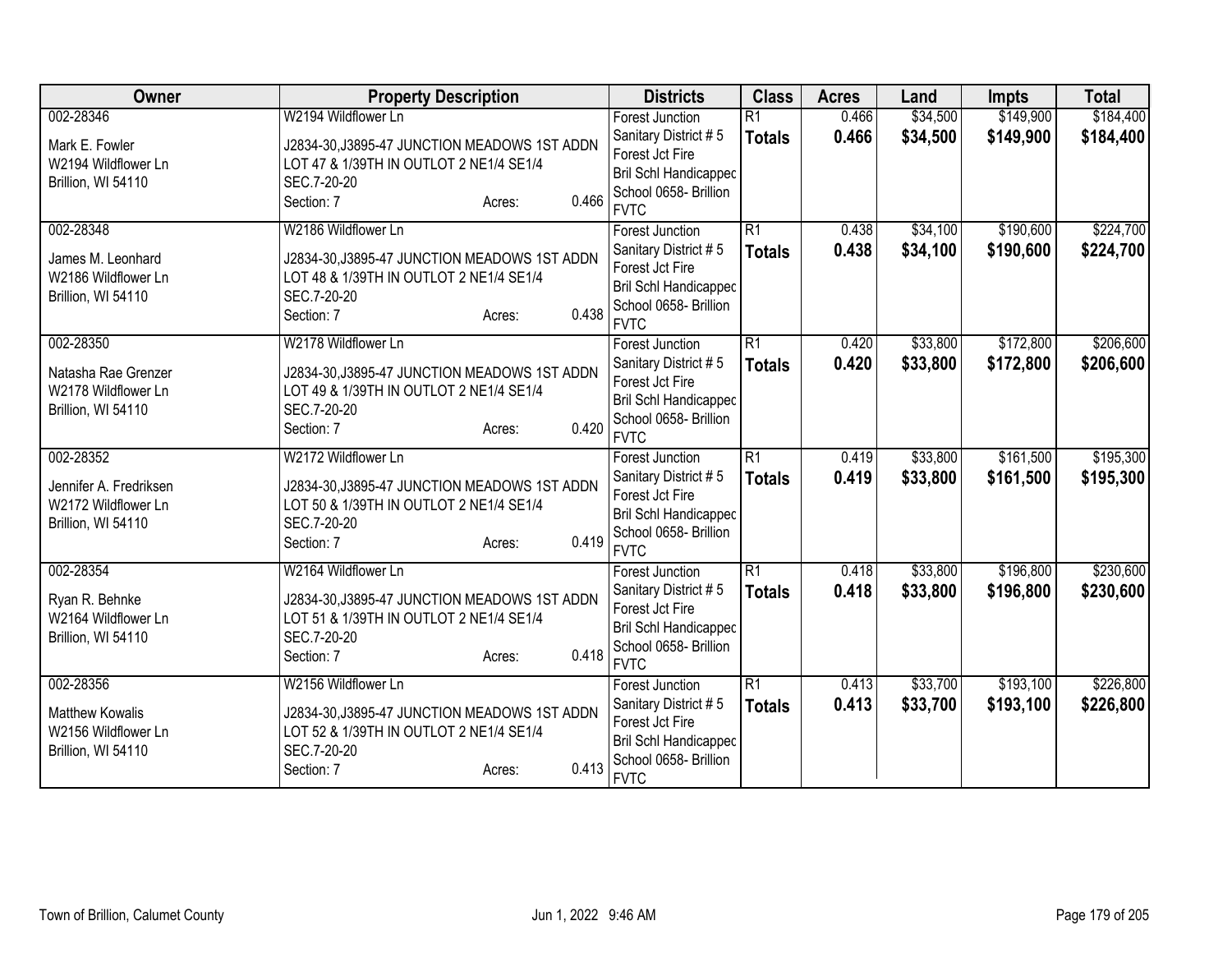| Owner                                                                         | <b>Property Description</b>                                                                                                                                    | <b>Districts</b>                                                                                                                          | <b>Class</b>                     | <b>Acres</b>   | Land                 | <b>Impts</b>           | <b>Total</b>           |
|-------------------------------------------------------------------------------|----------------------------------------------------------------------------------------------------------------------------------------------------------------|-------------------------------------------------------------------------------------------------------------------------------------------|----------------------------------|----------------|----------------------|------------------------|------------------------|
| 002-28358                                                                     | W2146 Wildflower Ln                                                                                                                                            | <b>Forest Junction</b>                                                                                                                    | $\overline{R1}$                  | 0.619          | \$36,900             | \$210,900              | \$247,800              |
| Ryan Lonergan<br>W2146 Wildflower Ln<br>Brillion, WI 54115                    | J2834-30, J3895-47 JUNCTION MEADOWS 1ST ADDN<br>LOT 53 & 1/39TH IN OUTLOT 2 NE1/4 SE1/4<br>SEC.7-20-20<br>0.620<br>Section: 7<br>Acres:                        | Sanitary District #5<br>Forest Jct Fire<br><b>Bril Schl Handicapped</b><br>School 0658- Brillion                                          | <b>Totals</b>                    | 0.619          | \$36,900             | \$210,900              | \$247,800              |
|                                                                               |                                                                                                                                                                | <b>FVTC</b>                                                                                                                               |                                  |                |                      |                        |                        |
| 002-28370<br>Austin D. Schisel<br>W2141 Wildflower Ln<br>Brillion, WI 54110   | W2141 Wildflower Ln<br>J2834-30, J3895-47 JUNCTION MEADOWS 1ST ADDN<br>LOT 59 & 1/39TH IN OUTLOT 2 NE1/4 SE1/4<br>SEC.7-20-20<br>0.561<br>Section: 7<br>Acres: | Forest Junction<br>Sanitary District #5<br>Forest Jct Fire<br><b>Bril Schl Handicapped</b><br>School 0658- Brillion<br><b>FVTC</b>        | $\overline{R1}$<br><b>Totals</b> | 0.561<br>0.561 | \$36,000<br>\$36,000 | \$192,100<br>\$192,100 | \$228,100<br>\$228,100 |
| 002-28372<br>Joseph R. Tikalsky<br>W2149 Wildflower Ln<br>Brillion, WI 54110  | W2149 Wildflower Ln<br>J2834-30, J3895-47 JUNCTION MEADOWS 1ST ADDN<br>LOT 60 & 1/39TH IN OUTLOT 2 NE1/4 SE1/4<br>SEC.7-20-20<br>0.493<br>Section: 7<br>Acres: | <b>Forest Junction</b><br>Sanitary District #5<br>Forest Jct Fire<br><b>Bril Schl Handicapped</b><br>School 0658- Brillion<br><b>FVTC</b> | $\overline{R1}$<br><b>Totals</b> | 0.493<br>0.493 | \$35,000<br>\$35,000 | \$205,800<br>\$205,800 | \$240,800<br>\$240,800 |
| 002-28374<br>Bradley C. Fredrick<br>W2157 Wildflower Ln<br>Brillion, WI 54110 | W2157 Wildflower Ln<br>J2834-30, J3895-47 JUNCTION MEADOWS 1ST ADDN<br>LOT 61 & 1/39TH IN OUTLOT 2 NE1/4 SE1/4<br>SEC.7-20-20<br>0.417<br>Section: 7<br>Acres: | Forest Junction<br>Sanitary District #5<br>Forest Jct Fire<br>Bril Schl Handicapped<br>School 0658- Brillion<br><b>FVTC</b>               | $\overline{R1}$<br><b>Totals</b> | 0.417<br>0.417 | \$33,800<br>\$33,800 | \$203,000<br>\$203,000 | \$236,800<br>\$236,800 |
| 002-28376<br>Shawn Vandevelde<br>W2165 Wildflower Ln<br>Brillion, WI 54110    | W2165 Wildflower Ln<br>J2834-30, J3895-47 JUNCTION MEADOWS 1ST ADDN<br>LOT 62 & 1/39TH IN OUTLOT 2 NE1/4 SE1/4<br>SEC.7-20-20<br>0.342<br>Section: 7<br>Acres: | <b>Forest Junction</b><br>Sanitary District #5<br>Forest Jct Fire<br><b>Bril Schl Handicapped</b><br>School 0658- Brillion<br><b>FVTC</b> | $\overline{R1}$<br><b>Totals</b> | 0.342<br>0.342 | \$32,300<br>\$32,300 | \$197,500<br>\$197,500 | \$229,800<br>\$229,800 |
| 002-28378<br>Brian P. Schwalbach<br>W2172 Tim Dr<br>Brillion, WI 54110        | W2172 Tim Dr<br>J2834-30, J3895-47 JUNCTION MEADOWS 1ST ADDN<br>LOT 63 & 1/39TH IN OUTLOT 2 NE1/4 SE1/4<br>SEC.7-20-20<br>0.789<br>Section: 7<br>Acres:        | Forest Junction<br>Sanitary District #5<br>Forest Jct Fire<br>Bril Schl Handicapped<br>School 0658- Brillion<br><b>FVTC</b>               | $\overline{R1}$<br><b>Totals</b> | 0.789<br>0.789 | \$39,500<br>\$39,500 | \$212,600<br>\$212,600 | \$252,100<br>\$252,100 |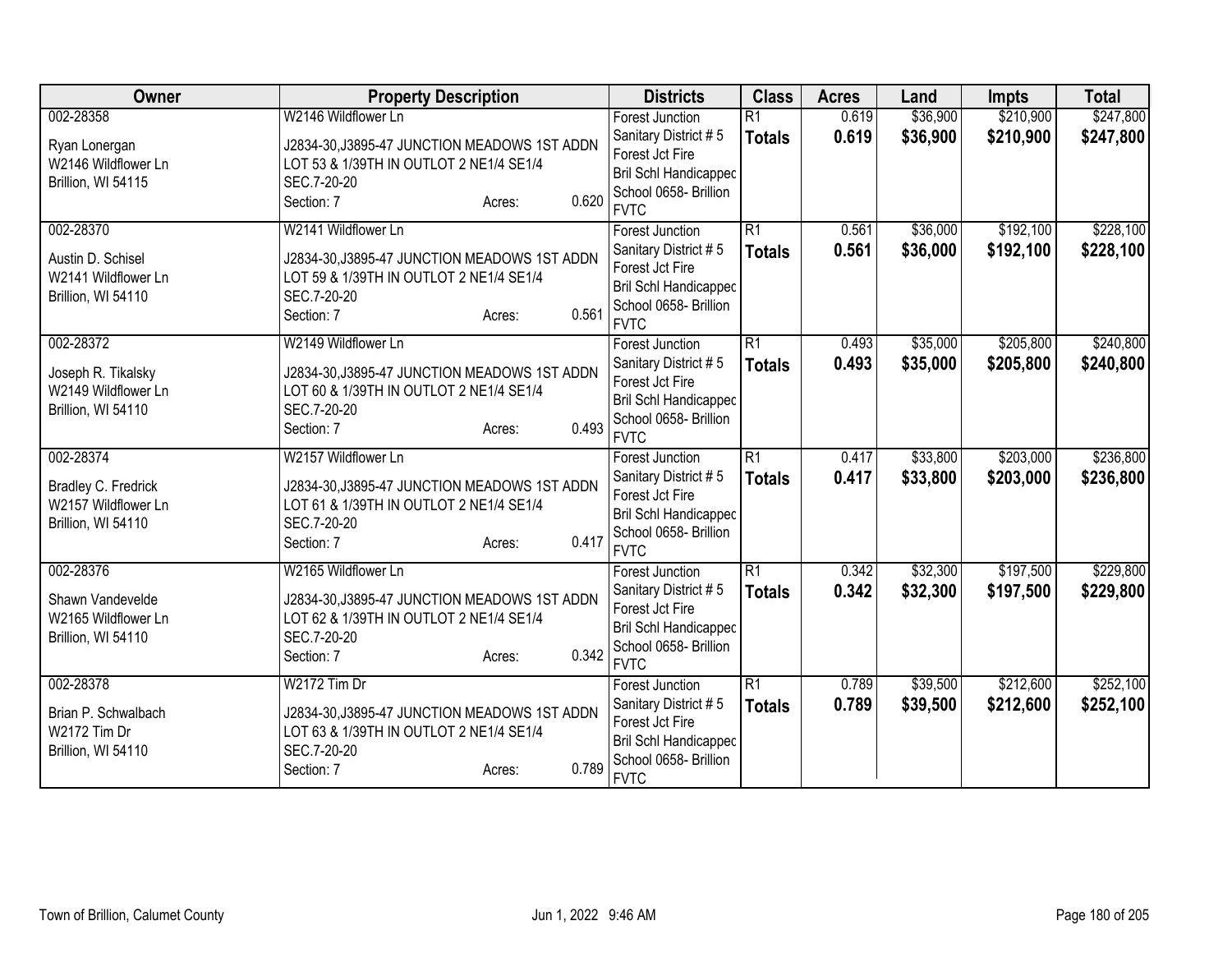| Owner                 | <b>Property Description</b>                  | <b>Districts</b>                               | <b>Class</b>    | <b>Acres</b> | Land     | <b>Impts</b> | <b>Total</b> |
|-----------------------|----------------------------------------------|------------------------------------------------|-----------------|--------------|----------|--------------|--------------|
| 002-28380             | W2162 Tim Dr                                 | <b>Forest Junction</b>                         | $\overline{R1}$ | 0.342        | \$32,300 | \$127,200    | \$159,500    |
| William A. Gast       | J2834-30, J3895-47 JUNCTION MEADOWS 1ST ADDN | Sanitary District #5                           | <b>Totals</b>   | 0.342        | \$32,300 | \$127,200    | \$159,500    |
| W2162 Tim Dr          | LOT 64 & 1/39TH IN OUTLOT 2 NE1/4 SE1/4      | Forest Jct Fire                                |                 |              |          |              |              |
| Brillion, WI 54110    | SEC.7-20-20                                  | Bril Schl Handicapped                          |                 |              |          |              |              |
|                       | 0.342<br>Section: 7<br>Acres:                | School 0658- Brillion                          |                 |              |          |              |              |
|                       |                                              | <b>FVTC</b>                                    |                 |              |          |              |              |
| 002-28382             | W2154 Tim Dr                                 | <b>Forest Junction</b>                         | $\overline{R1}$ | 0.417        | \$33,800 | \$142,100    | \$175,900    |
| Nicholas J. Krebsbach | J2834-30, J3895-47 JUNCTION MEADOWS 1ST ADDN | Sanitary District #5                           | <b>Totals</b>   | 0.417        | \$33,800 | \$142,100    | \$175,900    |
| W2154 Tim Dr          | LOT 65 & 1/39TH IN OUTLOT 2 NE1/4 SE1/4      | Forest Jct Fire                                |                 |              |          |              |              |
| Brillion, WI 54110    | SEC.7-20-20                                  | <b>Bril Schl Handicapped</b>                   |                 |              |          |              |              |
|                       | 0.417<br>Section: 7<br>Acres:                | School 0658- Brillion<br><b>FVTC</b>           |                 |              |          |              |              |
| 002-28384             | W2146 Tim Dr                                 | <b>Forest Junction</b>                         | $\overline{R1}$ | 0.493        | \$35,000 | \$173,700    | \$208,700    |
|                       |                                              | Sanitary District #5                           | <b>Totals</b>   | 0.493        | \$35,000 | \$173,700    | \$208,700    |
| Jason E. Zelten       | J2834-30, J3895-47 JUNCTION MEADOWS 1ST ADDN | Forest Jct Fire                                |                 |              |          |              |              |
| W2146 Tim Dr          | LOT 66 & 1/39TH IN OUTLOT 2 NE1/4 SE1/4      | <b>Bril Schl Handicapped</b>                   |                 |              |          |              |              |
| Brillion, WI 54110    | SEC.7-20-20                                  | School 0658- Brillion                          |                 |              |          |              |              |
|                       | 0.493<br>Section: 7<br>Acres:                | <b>FVTC</b>                                    |                 |              |          |              |              |
| 002-28386             | W2138 Tim Dr                                 | <b>Forest Junction</b>                         | $\overline{R1}$ | 0.505        | \$35,100 | \$167,400    | \$202,500    |
| Chad J. Roehrig       | J2834-30, J3895-47 JUNCTION MEADOWS 1ST ADDN | Sanitary District #5                           | <b>Totals</b>   | 0.505        | \$35,100 | \$167,400    | \$202,500    |
| W2138 Tim Dr          | LOT 67 & 1/39TH IN OUTLOT 2 NE1/4 SE1/4      | Forest Jct Fire                                |                 |              |          |              |              |
| Brillion, WI 54110    | SEC.7-20-20                                  | <b>Bril Schl Handicapped</b>                   |                 |              |          |              |              |
|                       | 0.505<br>Section: 7<br>Acres:                | School 0658- Brillion                          |                 |              |          |              |              |
|                       |                                              | <b>FVTC</b>                                    |                 |              |          |              |              |
| 002-28388             | W2130 Tim Dr                                 | <b>Forest Junction</b>                         | $\overline{R1}$ | 0.455        | \$34,400 | \$126,900    | \$161,300    |
| Jeromy J. Rueger      | J2834-30, J3895-47 JUNCTION MEADOWS 1ST ADDN | Sanitary District #5                           | <b>Totals</b>   | 0.455        | \$34,400 | \$126,900    | \$161,300    |
| W2130 Tim Dr          | LOT 68 & 1/39TH IN OUTLOT 2 NE1/4 SE1/4      | Forest Jct Fire                                |                 |              |          |              |              |
| Brillion, WI 54110    | SEC.7-20-20                                  | Bril Schl Handicapped                          |                 |              |          |              |              |
|                       | 0.455<br>Section: 7<br>Acres:                | School 0658- Brillion                          |                 |              |          |              |              |
|                       | W2122 Tim Dr                                 | <b>FVTC</b>                                    | $\overline{R1}$ |              |          |              | \$173,500    |
| 002-28390             |                                              | <b>Forest Junction</b><br>Sanitary District #5 |                 | 0.412        | \$33,700 | \$139,800    |              |
| Kim L. Giguere        | J2834-30, J3895-47 JUNCTION MEADOWS 1ST ADDN | Forest Jct Fire                                | <b>Totals</b>   | 0.412        | \$33,700 | \$139,800    | \$173,500    |
| W2122 Tim Dr          | LOT 69 & 1/39TH IN OUTLOT 2 NE1/4 SE1/4      | Bril Schl Handicapped                          |                 |              |          |              |              |
| Brillion, WI 54110    | SEC.7-20-20                                  | School 0658- Brillion                          |                 |              |          |              |              |
|                       | 0.412<br>Section: 7<br>Acres:                | <b>FVTC</b>                                    |                 |              |          |              |              |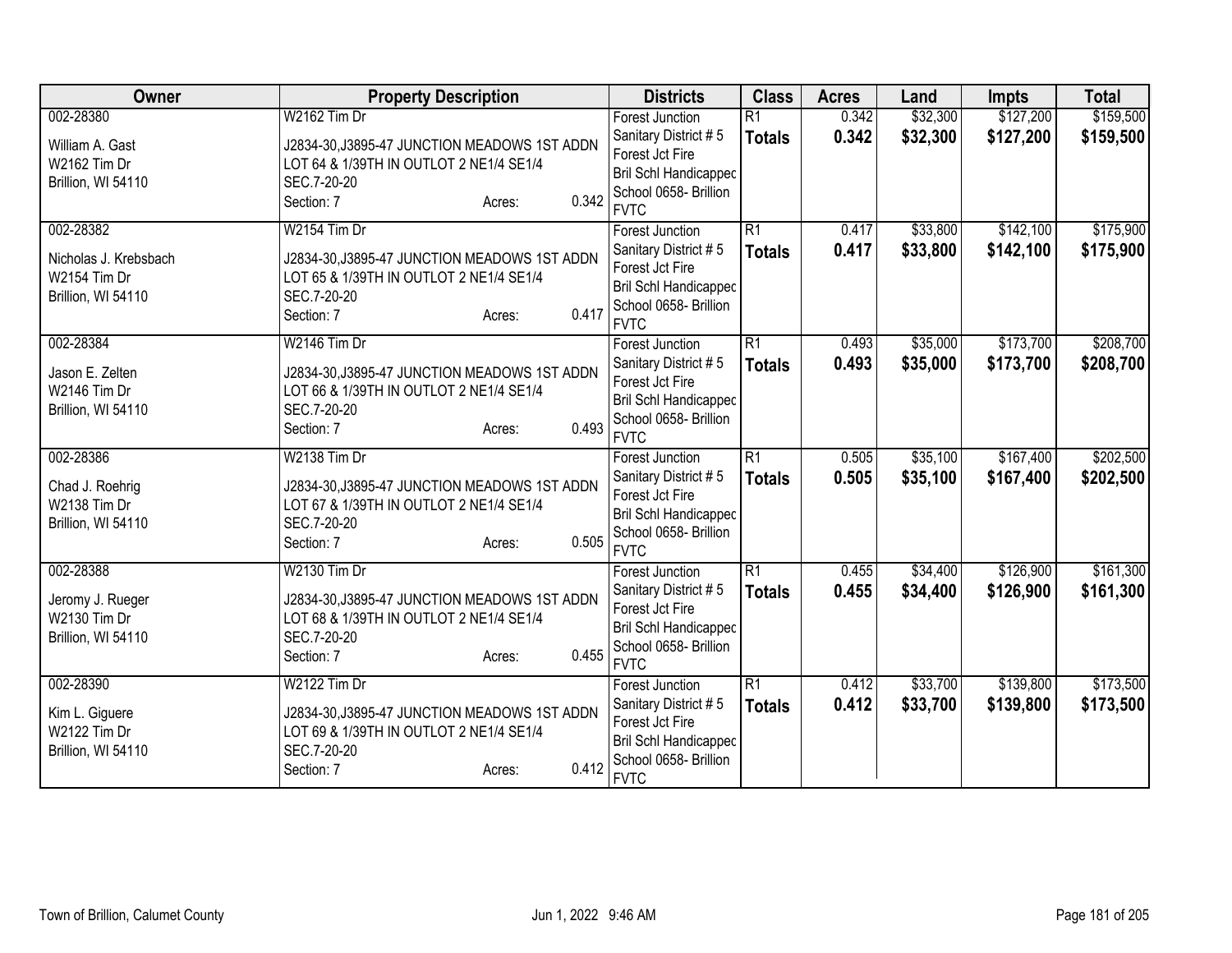| Owner               | <b>Property Description</b>                            | <b>Districts</b>                     | <b>Class</b>    | <b>Acres</b> | Land     | <b>Impts</b> | <b>Total</b> |
|---------------------|--------------------------------------------------------|--------------------------------------|-----------------|--------------|----------|--------------|--------------|
| 002-28392           | W2114 Tim Dr                                           | <b>Forest Junction</b>               | $\overline{R1}$ | 0.466        | \$34,500 | \$172,600    | \$207,100    |
| Daniel Mesenbrink   | J2834-30, J3895-47 JUNCTION MEADOWS 1ST ADDN           | Sanitary District #5                 | <b>Totals</b>   | 0.466        | \$34,500 | \$172,600    | \$207,100    |
| W2114 Tim Dr        | LOT 70 & 1/39TH IN OUTLOT 2 NE1/4 SE1/4                | Forest Jct Fire                      |                 |              |          |              |              |
| Brillion, WI 54110  | SEC.7-20-20                                            | <b>Bril Schl Handicapped</b>         |                 |              |          |              |              |
|                     | 0.466<br>Section: 7<br>Acres:                          | School 0658- Brillion                |                 |              |          |              |              |
|                     |                                                        | <b>FVTC</b>                          |                 |              |          |              |              |
| 002-28394           | W2106 Tim Dr                                           | <b>Forest Junction</b>               | $\overline{R1}$ | 0.662        | \$37,500 | \$201,200    | \$238,700    |
| Steven J. Hackbarth | J2834-30, J3895-47 JUNCTION MEADOWS 1ST ADDN           | Sanitary District #5                 | <b>Totals</b>   | 0.662        | \$37,500 | \$201,200    | \$238,700    |
| W2106 Tim Dr        | LOT 71 & 1/39TH IN OUTLOT 2 NE1/4 SE1/4                | Forest Jct Fire                      |                 |              |          |              |              |
| Brillion, WI 54110  | SEC.7-20-20                                            | <b>Bril Schl Handicapped</b>         |                 |              |          |              |              |
|                     | 0.662<br>Section: 7<br>Acres:                          | School 0658- Brillion<br><b>FVTC</b> |                 |              |          |              |              |
| 002-28396           | W2107 Tim Dr                                           | <b>Forest Junction</b>               | $\overline{R1}$ | 0.622        | \$36,900 | \$162,100    | \$199,000    |
|                     |                                                        | Sanitary District #5                 |                 | 0.622        | \$36,900 |              |              |
| Brian S. Kunstman   | J2834-30, J3895-47 JUNCTION MEADOWS 1ST ADDN           | Forest Jct Fire                      | <b>Totals</b>   |              |          | \$162,100    | \$199,000    |
| W2107 Tim Dr        | LOT 72 & 1/39TH IN OUTLOT 2 NE1/4 SE1/4                | <b>Bril Schl Handicapped</b>         |                 |              |          |              |              |
| Brillion, WI 54110  | SEC.7-20-20                                            | School 0658- Brillion                |                 |              |          |              |              |
|                     | 0.622<br>Section: 7<br>Acres:                          | <b>FVTC</b>                          |                 |              |          |              |              |
| 002-28398           | W2115 Tim Dr                                           | <b>Forest Junction</b>               | $\overline{R1}$ | 0.555        | \$35,900 | \$138,500    | \$174,400    |
|                     |                                                        | Sanitary District #5                 | <b>Totals</b>   | 0.555        | \$35,900 | \$138,500    | \$174,400    |
| Casey K. Leanna     | J2834-30, J3895-47 JUNCTION MEADOWS 1ST ADDN           | Forest Jct Fire                      |                 |              |          |              |              |
| N2115 Tim Dr        | LOT 73 & 1/39TH IN OUTLOT 2 NE1/4 SE1/4<br>SEC.7-20-20 | <b>Bril Schl Handicapped</b>         |                 |              |          |              |              |
| Brillion, WI 54110  | 0.555<br>Section: 7                                    | School 0658- Brillion                |                 |              |          |              |              |
|                     | Acres:                                                 | <b>FVTC</b>                          |                 |              |          |              |              |
| 002-28400           | W2123 Tim Dr                                           | <b>Forest Junction</b>               | $\overline{R1}$ | 0.730        | \$38,600 | \$174,500    | \$213,100    |
| Aaron N. Kobs       | J2834-30, J3895-47 JUNCTION MEADOWS 1ST ADDN           | Sanitary District #5                 | <b>Totals</b>   | 0.730        | \$38,600 | \$174,500    | \$213,100    |
| W2123 Tim Dr        | LOT 74 & 1/39TH IN OUTLOT 2 NE1/4 SE1/4                | Forest Jct Fire                      |                 |              |          |              |              |
| Brillion, WI 54110  | SEC.7-20-20                                            | Bril Schl Handicapped                |                 |              |          |              |              |
|                     | 0.730<br>Section: 7<br>Acres:                          | School 0658- Brillion                |                 |              |          |              |              |
|                     |                                                        | <b>FVTC</b>                          |                 |              |          |              |              |
| 002-28402           | W2131 Tim Dr                                           | Forest Junction                      | $\overline{R1}$ | 0.699        | \$38,100 | \$168,400    | \$206,500    |
| Jesse Krepline      | J2834-30, J3895-47 JUNCTION MEADOWS 1ST ADDN           | Sanitary District #5                 | <b>Totals</b>   | 0.699        | \$38,100 | \$168,400    | \$206,500    |
| W2131 Tim Dr        | LOT 75 & 1/39TH IN OUTLOT 2 NE1/4 SE1/4                | Forest Jct Fire                      |                 |              |          |              |              |
| Brillion, WI 54110  | SEC.7-20-20                                            | <b>Bril Schl Handicapped</b>         |                 |              |          |              |              |
|                     | 0.699<br>Section: 7<br>Acres:                          | School 0658- Brillion                |                 |              |          |              |              |
|                     |                                                        | <b>FVTC</b>                          |                 |              |          |              |              |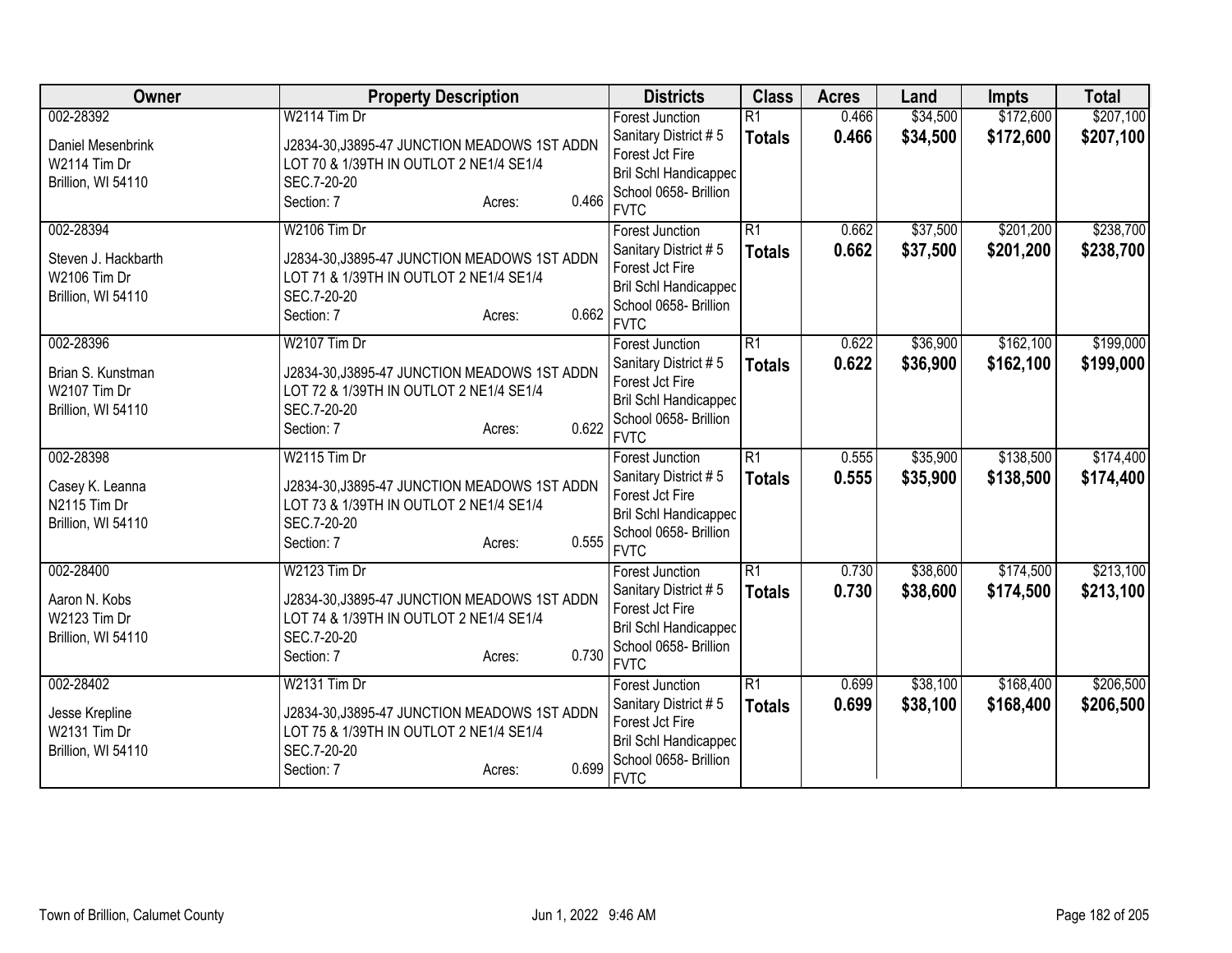| Owner                                  | <b>Property Description</b>                                                             | <b>Districts</b>                                      | <b>Class</b>    | <b>Acres</b> | Land     | <b>Impts</b> | <b>Total</b> |
|----------------------------------------|-----------------------------------------------------------------------------------------|-------------------------------------------------------|-----------------|--------------|----------|--------------|--------------|
| 002-28404                              | W2139 Tim Dr                                                                            | <b>Forest Junction</b>                                | $\overline{R1}$ | 0.732        | \$38,600 | \$149,000    | \$187,600    |
| Zachariah L. Dorn                      | J2834-30, J3895-47 JUNCTION MEADOWS 1ST ADDN                                            | Sanitary District #5                                  | <b>Totals</b>   | 0.732        | \$38,600 | \$149,000    | \$187,600    |
| W2139 Tim Dr                           | LOT 76 & 1/39TH IN OUTLOT 2 NE1/4 SE1/4                                                 | Forest Jct Fire                                       |                 |              |          |              |              |
| Brillion, WI 54110                     | SEC.7-20-20                                                                             | <b>Bril Schl Handicapped</b><br>School 0658- Brillion |                 |              |          |              |              |
|                                        | 0.732<br>Section: 7<br>Acres:                                                           | <b>FVTC</b>                                           |                 |              |          |              |              |
| 002-28406                              | W2147 Tim Dr                                                                            | <b>Forest Junction</b>                                | $\overline{R1}$ | 0.699        | \$38,100 | \$159,900    | \$198,000    |
| Nicole Ann Stehula                     | J2834-30, J3895-47 JUNCTION MEADOWS 1ST ADDN                                            | Sanitary District #5                                  | <b>Totals</b>   | 0.699        | \$38,100 | \$159,900    | \$198,000    |
| W2147 Tim Dr                           | LOT 77 & 1/39TH IN OUTLOT 2 NE1/4 SE1/4                                                 | Forest Jct Fire                                       |                 |              |          |              |              |
| Brillion, WI 54110                     | SEC.7-20-20                                                                             | Bril Schl Handicapped                                 |                 |              |          |              |              |
|                                        | 0.699<br>Section: 7<br>Acres:                                                           | School 0658- Brillion<br><b>FVTC</b>                  |                 |              |          |              |              |
| 002-28408                              | <b>W2155 Tim Dr</b>                                                                     | <b>Forest Junction</b>                                | $\overline{R1}$ | 0.736        | \$38,700 | \$162,600    | \$201,300    |
| Joseph B & Angela M Scott Living Trust | J2834-30, J3895-47 JUNCTION MEADOWS 1ST ADDN                                            | Sanitary District #5                                  | <b>Totals</b>   | 0.736        | \$38,700 | \$162,600    | \$201,300    |
| W2155 Tim Dr                           | LOT 78 & 1/39TH IN OUTLOT 2 NE1/4 SE1/4                                                 | Forest Jct Fire                                       |                 |              |          |              |              |
| Brillion, WI 54110                     | SEC.7-20-20                                                                             | Bril Schl Handicapped                                 |                 |              |          |              |              |
|                                        | 0.736<br>Section: 7<br>Acres:                                                           | School 0658- Brillion<br><b>FVTC</b>                  |                 |              |          |              |              |
| 002-28410                              | W2163 Tim Dr                                                                            | Forest Junction                                       | $\overline{R1}$ | 0.738        | \$38,700 | \$166,800    | \$205,500    |
|                                        |                                                                                         | Sanitary District #5                                  | <b>Totals</b>   | 0.738        | \$38,700 | \$166,800    | \$205,500    |
| Austin T. Schwalenberg                 | J2834-30, J3895-47 JUNCTION MEADOWS 1ST ADDN                                            | Forest Jct Fire                                       |                 |              |          |              |              |
| W2163 Tim Dr                           | LOT 79 & 1/39TH IN OUTLOT 2 NE1/4 SE1/4                                                 | Bril Schl Handicapped                                 |                 |              |          |              |              |
| Brillion, WI 54110                     | SEC.7-20-20<br>0.738                                                                    | School 0658- Brillion                                 |                 |              |          |              |              |
|                                        | Section: 7<br>Acres:                                                                    | <b>FVTC</b>                                           |                 |              |          |              |              |
| 002-28412                              | W2171 Tim Dr                                                                            | <b>Forest Junction</b>                                | $\overline{R1}$ | 0.740        | \$38,700 | \$196,200    | \$234,900    |
| David M. Gauger                        | J2834-30, J3895-47 JUNCTION MEADOWS 1ST ADDN                                            | Sanitary District #5                                  | <b>Totals</b>   | 0.740        | \$38,700 | \$196,200    | \$234,900    |
| W2171 Tim Dr                           | LOT 80 & 1/39TH IN OUTLOT 2 NE1/4 SE1/4                                                 | Forest Jct Fire                                       |                 |              |          |              |              |
| Brillion, WI 54110                     | SEC.7-20-20                                                                             | <b>Bril Schl Handicapped</b>                          |                 |              |          |              |              |
|                                        | 0.740<br>Section: 7<br>Acres:                                                           | School 0658- Brillion<br><b>FVTC</b>                  |                 |              |          |              |              |
| 002-28414                              | W2179 Tim Dr                                                                            | Forest Junction                                       | $\overline{R1}$ | 0.778        | \$39,300 | \$191,500    | \$230,800    |
|                                        |                                                                                         | Sanitary District #5                                  | <b>Totals</b>   | 0.778        | \$39,300 | \$191,500    | \$230,800    |
| John A. Oney<br>W2179 Tim Dr           | J2834-30, J3895-47 JUNCTION MEADOWS 1ST ADDN<br>LOT 81 & 1/39TH IN OUTLOT 2 NE1/4 SE1/4 | Forest Jct Fire                                       |                 |              |          |              |              |
| Brillion, WI 54110                     | SEC.7-20-20                                                                             | <b>Bril Schl Handicapped</b>                          |                 |              |          |              |              |
|                                        | 0.778<br>Section: 7<br>Acres:                                                           | School 0658- Brillion                                 |                 |              |          |              |              |
|                                        |                                                                                         | <b>FVTC</b>                                           |                 |              |          |              |              |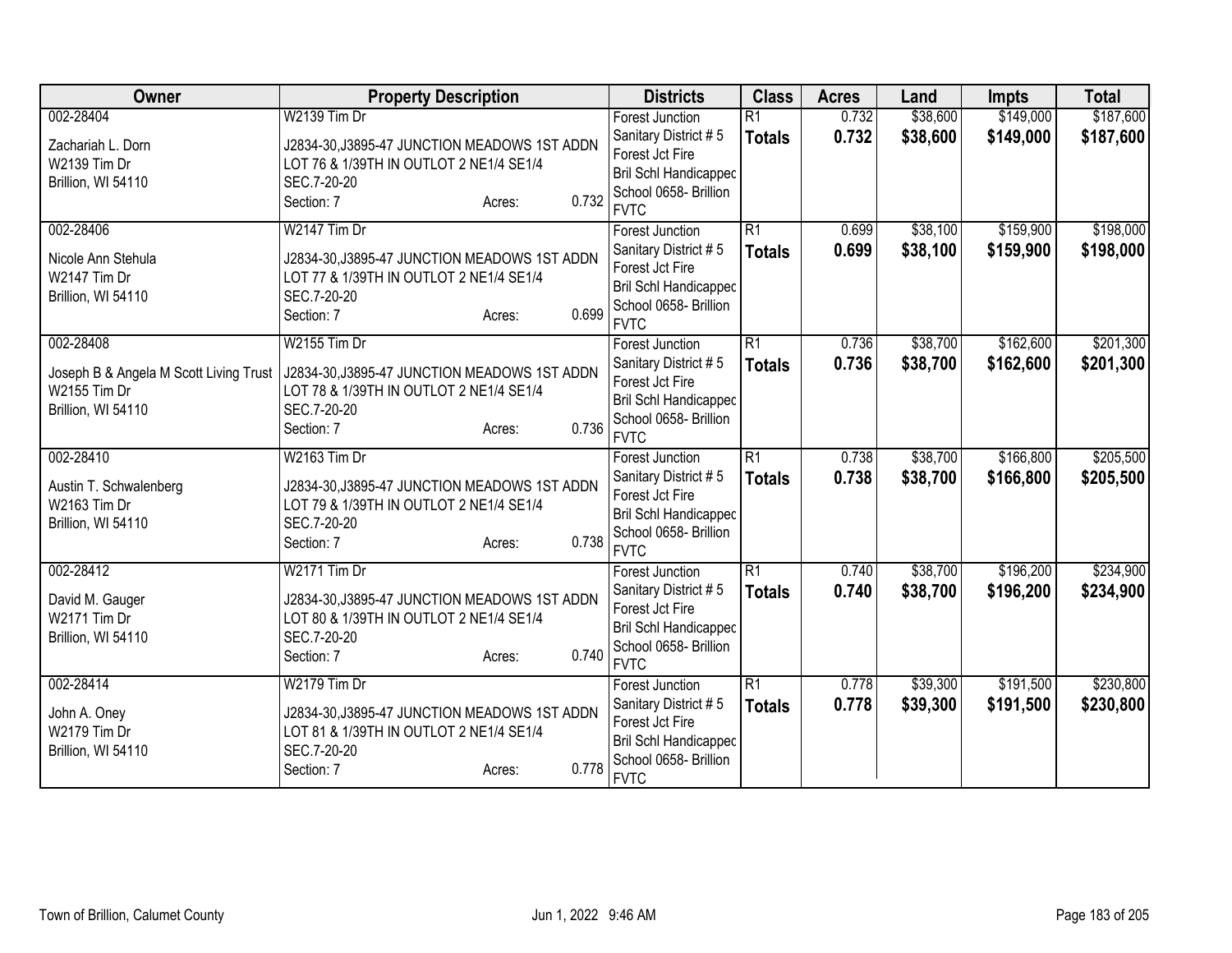| Owner                                                                        | <b>Property Description</b>                                                                                                                                                                           | <b>Districts</b>                                                                                                                   | <b>Class</b>                                       | <b>Acres</b>              | Land                          | <b>Impts</b>           | <b>Total</b>                  |
|------------------------------------------------------------------------------|-------------------------------------------------------------------------------------------------------------------------------------------------------------------------------------------------------|------------------------------------------------------------------------------------------------------------------------------------|----------------------------------------------------|---------------------------|-------------------------------|------------------------|-------------------------------|
| 002-28416<br>Only-002 Reference<br>Forest Junction, WI 54123                 | <b>Wildflower Ln</b><br>J2834-30, J3895-47 JUNCTION MEADOWS 1ST ADDN<br>OUTLOT 2 NE1/4 SE1/4 SEC.7-20-20 EACH LOT IN<br>1ST ADDN TO HAVE A 1/39TH INTEREST IN OUTLOT<br>0.729<br>Section: 7<br>Acres: | <b>Forest Junction</b><br>Sanitary District #5<br>Forest Jct Fire<br>Bril Schl Handicapped<br>School 0658- Brillion<br><b>FVTC</b> | <b>Totals</b>                                      |                           |                               |                        |                               |
| 002-28418<br>Town of Brillion<br>Wildflower Ln<br>Forest Junction, WI 54123  | Tim Dr<br>J2834-30, J3895-47 JUNCTION MEADOWS 1ST ADDN<br>TIM DR NE1/4 SE1/4 SEC.7-20-20<br>1.625<br>Section: 7<br>Acres:                                                                             | Forest Junction<br>Sanitary District #5<br>Forest Jct Fire<br><b>Bril Schl Handicapped</b><br>School 0658- Brillion<br><b>FVTC</b> | X4<br><b>Totals</b>                                | 1.625<br>1.625            | $\overline{50}$<br>\$0        | $\overline{50}$<br>\$0 | $\overline{30}$<br>\$0        |
| 002-28420<br>Town of Brillion<br>Tim Dr<br>Forest Junction, WI 54123         | <b>Wildflower Ln</b><br>J2834-30, J3895-47 JUNCTION MEADOWS 1ST ADDN<br>WILDFLOWER LN NE1/4 SE1/4 SEC.7-20-20<br>3.445<br>Section: 7<br>Acres:                                                        | <b>Forest Junction</b><br>Sanitary District #5<br>Forest Jct Fire<br>Bril Schl Handicapped<br>School 0658- Brillion<br><b>FVTC</b> | X4<br><b>Totals</b>                                | 3.445<br>3.445            | $\overline{50}$<br>\$0        | $\overline{50}$<br>\$0 | \$0<br>\$0                    |
| 002-28722<br>Terri A. Boettcher<br>W1177 Harvestore Rd<br>Brillion, WI 54110 | W1177 Harvestore Rd<br>118-750, J852-34 NE1/4 NW1/4 SEC.22-20-20 LOT 1<br>CSM#2798 VOL.22-308<br>Section: 22<br>1.684<br>Acres:                                                                       | <b>Brillion Fire</b><br>Bril Schl Handicapped<br>School 0658- Brillion<br><b>FVTC</b>                                              | $\overline{R1}$<br><b>Totals</b>                   | 1.684<br>1.684            | \$20,700<br>\$20,700          | \$189,100<br>\$189,100 | \$209,800<br>\$209,800        |
| 002-28730<br>Lisa M. Kober<br>811 Lee Ct<br>Brillion, WI 54110               | Lee St<br>137-571, J1249-58, J4774-65 NW1/4 SE1/4<br>SEC.23-20-20 S3ACRES OF FOLL: COM NE/C NW-SE,<br>S80RDS, W12RDS, N80RDS, E12RDS TO POB<br>3.000<br>Section: 23<br>Acres:                         | <b>Brillion Fire</b><br>Bril Schl Handicapped<br>School 0658- Brillion<br><b>FVTC</b>                                              | $\overline{R1}$<br>Totals                          | 3.000<br>3.000            | \$11,900<br>\$11,900          | \$15,100<br>\$15,100   | \$27,000<br>\$27,000          |
| 002-28732<br>Dale Maile<br>W1536 Conservation Rd<br>Brillion, WI 54110       | W1536 Conservation Rd<br>165-353, J1499-31 SE1/4 NW1/4 SEC. 28-20-20 LOT 1<br>CSM#2814 VOL.23-41<br>1.741<br>Section: 28<br>Acres:                                                                    | Forest Jct Fire<br>Bril Schl Handicapped<br>School 0658- Brillion<br><b>FVTC</b>                                                   | $\overline{R1}$<br>Totals                          | 1.741<br>1.741            | \$21,200<br>\$21,200          | \$152,300<br>\$152,300 | \$173,500<br>\$173,500        |
| 002-28734<br>Tim Thor<br>21475 Goodwin Rd<br>Reedsville, WI 54230            | Long Lake Rd<br>93-316 NE1/4 SE1/4 SEC.12-20-20 OL1 CSM#2783<br>VOL.22-251<br>20.000<br>Section: 12<br>Acres:                                                                                         | <b>Brillion Fire</b><br><b>Bril Schl Handicapped</b><br>School 0658- Brillion<br><b>FVTC</b>                                       | $\overline{R4}$<br>R <sub>5</sub><br><b>Totals</b> | 17.000<br>3.000<br>20.000 | \$3,300<br>\$1,900<br>\$5,200 | \$0<br>\$0<br>\$0      | \$3,300<br>\$1,900<br>\$5,200 |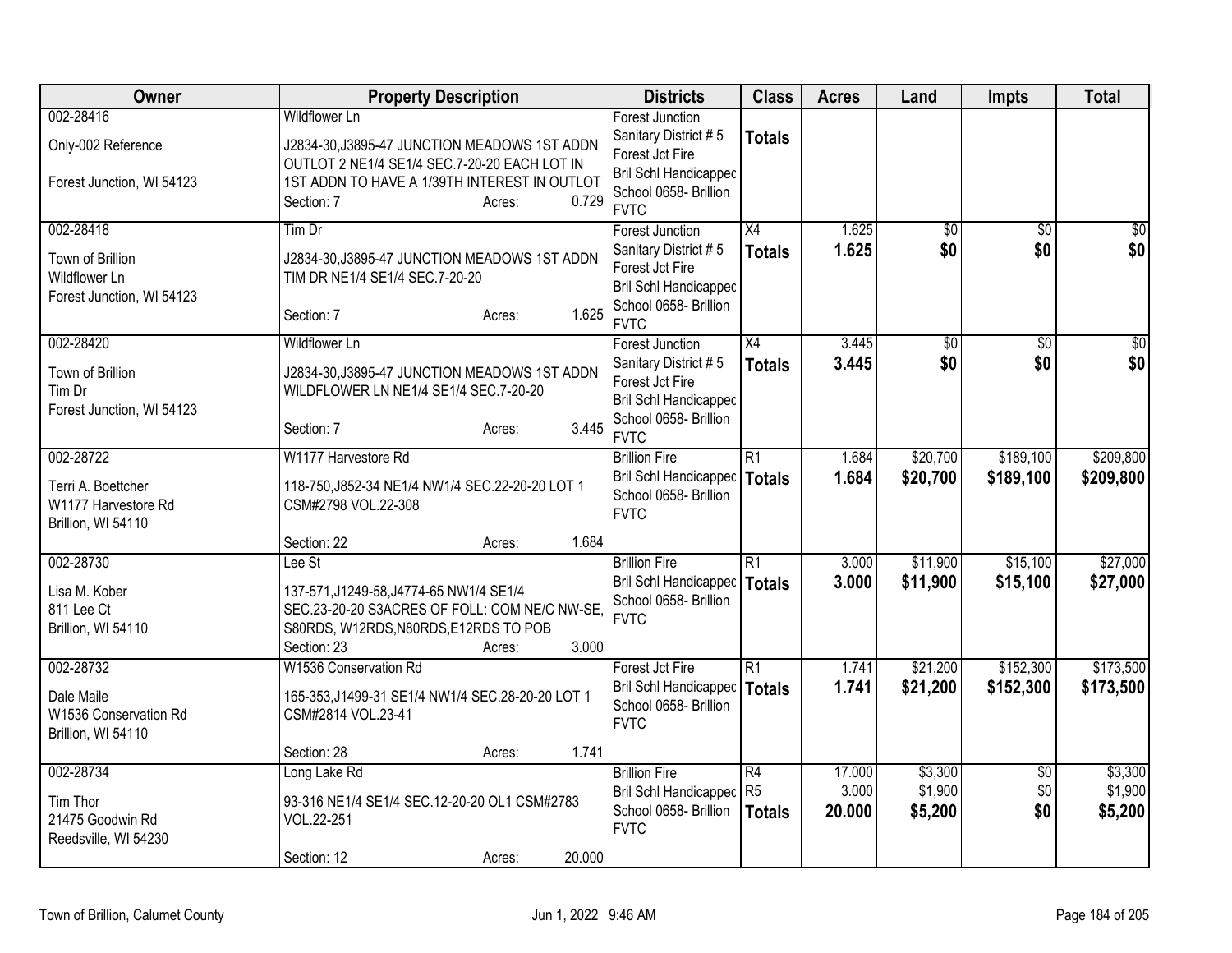| Owner                      |                                                   | <b>Property Description</b> |        | <b>Districts</b>                                      | <b>Class</b>                       | <b>Acres</b>    | Land                | <b>Impts</b>    | <b>Total</b>        |
|----------------------------|---------------------------------------------------|-----------------------------|--------|-------------------------------------------------------|------------------------------------|-----------------|---------------------|-----------------|---------------------|
| 002-28736                  | Long Lake Rd                                      |                             |        | <b>Brillion Fire</b>                                  | $\overline{R4}$                    | 29.770          | \$5,300             | $\overline{60}$ | \$5,300             |
| Schuh Anna M Rev Trst      | 93-316 SE1/4 NE1/4 SEC.12-20-20 EX LOT 1          |                             |        | Bril Schl Handicapped R5                              |                                    | 0.230           | \$100               | \$0             | \$100               |
| 24426 Marquette Rd         | CSM#2783 VOL.22-251                               |                             |        | School 0658- Brillion                                 | <b>Totals</b>                      | 30,000          | \$5,400             | \$0             | \$5,400             |
| Brillion, WI 54110         |                                                   |                             |        | <b>FVTC</b>                                           |                                    |                 |                     |                 |                     |
|                            | Section: 12                                       | Acres:                      | 30.000 |                                                       |                                    |                 |                     |                 |                     |
| 002-28738                  | Hwy 10                                            |                             |        | Forest Jct Fire                                       | $\overline{X2}$                    | 0.020           | \$0                 | $\sqrt{6}$      | \$0                 |
| State of WI Dot Hwy 10/Row | 179-492 SW1/4 SE1/4 SEC.8-20-20 HWY 10/ROW        |                             |        | <b>Bril Schl Handicapped</b>                          | <b>Totals</b>                      | 0.020           | \$0                 | \$0             | \$0                 |
| 101 S Webster St           | THRU SEC.8 PROJECT 1500-21-21 DOC#398245          |                             |        | School 0658- Brillion<br><b>FVTC</b>                  |                                    |                 |                     |                 |                     |
| Madison, WI 53707          |                                                   |                             |        |                                                       |                                    |                 |                     |                 |                     |
|                            | Section: 8                                        | Acres:                      | 0.020  |                                                       |                                    |                 |                     |                 |                     |
| 002-29812                  | N Boettcher Rd                                    |                             |        | <b>Brillion Fire</b>                                  | $\overline{R4}$                    | 16.655          | \$3,200             | \$0             | \$3,200             |
| Dennis R. Bastian          | J2634-7, J3261-25 NW1/4 NE1/4 SEC.10-20-20 EX     |                             |        | Bril Schl Handicapped                                 | R <sub>5</sub>                     | 0.250           | \$100               | \$0             | \$100               |
| W1045 County K             | N416'OF W832' & EX CSM#2908 VOL.24-12             |                             |        | School 0658- Brillion<br><b>FVTC</b>                  | <b>Totals</b>                      | 16.905          | \$3,300             | \$0             | \$3,300             |
| Brillion, WI 54110         |                                                   |                             |        |                                                       |                                    |                 |                     |                 |                     |
|                            | Section: 10                                       | Acres:                      | 16.905 |                                                       |                                    |                 |                     |                 |                     |
| 002-29960                  | Stanelle Rd                                       |                             |        | <b>Forest Junction</b>                                | $\overline{R5}$                    | 0.566           | \$400               | $\sqrt[6]{3}$   | \$400               |
| Lanetta M. Stanelle        | J828-58, J3465-14, 350087 NW1/4 SW1/4 SEC.8-20-20 |                             |        | Sanitary District #5                                  | <b>Totals</b>                      | 0.566           | \$400               | \$0             | \$400               |
| N5899 Hwy 57               | LOT 1 CSM#2921 VOL.24-57                          |                             |        | Forest Jct Fire                                       |                                    |                 |                     |                 |                     |
| Hilbert, WI 54129          |                                                   |                             |        | <b>Bril Schl Handicapped</b><br>School 0658- Brillion |                                    |                 |                     |                 |                     |
|                            | Section: 8                                        | Acres:                      | 0.570  | <b>FVTC</b>                                           |                                    |                 |                     |                 |                     |
| 002-30022                  | <b>Irish Rd</b>                                   |                             |        | Forest Jct Fire                                       | R4                                 | 25.440          | \$4,900             | $\overline{60}$ | \$4,900             |
| Michael O. Weins           | 88-502 NW1/4 NE1/4 SEC.31-20-20 LOT 2 CSM#3565    |                             |        | Hilb Schl                                             | R <sub>5</sub>                     | 0.680           | \$100               | \$0             | \$100               |
| N7667 Irish Rd             | VOL.31-211                                        |                             |        | Handicapped                                           | <b>Totals</b>                      | 26.120          | \$5,000             | \$0             | \$5,000             |
| Hilbert, WI 54129          |                                                   |                             |        | School 2534 - Hilbert                                 |                                    |                 |                     |                 |                     |
|                            | Section: 31                                       | Acres:                      | 26.120 | <b>FVTC</b>                                           |                                    |                 |                     |                 |                     |
| 002-30024                  | <b>Irish Rd</b>                                   |                             |        | Forest Jct Fire                                       | R5                                 | 0.222           | \$200               | \$0             | \$200               |
| David Henke                | 88-502 NW1/4 NE1/4 SEC.31-20-20 OL 1 CSM#2950     |                             |        | Hilb Schl                                             | <b>Totals</b>                      | 0.222           | \$200               | \$0             | \$200               |
| 2065 S Woodshire Dr        | VOL.24-163                                        |                             |        | Handicapped                                           |                                    |                 |                     |                 |                     |
| New Berlin, WI 53151       |                                                   |                             |        | School 2534 - Hilbert<br><b>FVTC</b>                  |                                    |                 |                     |                 |                     |
|                            | Section: 31                                       | Acres:                      | 0.222  |                                                       |                                    |                 |                     |                 |                     |
| 002-30410                  | W1375 Center Rd                                   |                             |        | Forest Jct Fire                                       | R1                                 | 2.500           | \$26,300            | \$52,600        | \$78,900            |
| Michael D. Powell          | 93-289, J4476-1, J4512-62 PRT SE1/4 NE1/4         |                             |        | <b>Bril Schl Handicapped</b>                          | R <sub>4</sub>                     | 30.010          | \$5,800             | \$0             | \$5,800             |
| PO Box 25                  | SEC.28-20-20 LOT 2 CSM#2983 VOL.24-398            |                             |        | School 0658- Brillion                                 | R <sub>5</sub><br>R <sub>5</sub> M | 0.500           | \$100               | \$0             | \$100               |
| Forest Junction, WI 54123  |                                                   |                             |        | <b>FVTC</b>                                           |                                    | 2.000<br>35.010 | \$3,200<br>\$35,400 | \$0<br>\$52,600 | \$3,200<br>\$88,000 |
|                            | Section: 28                                       | Acres:                      | 35.010 |                                                       | <b>Totals</b>                      |                 |                     |                 |                     |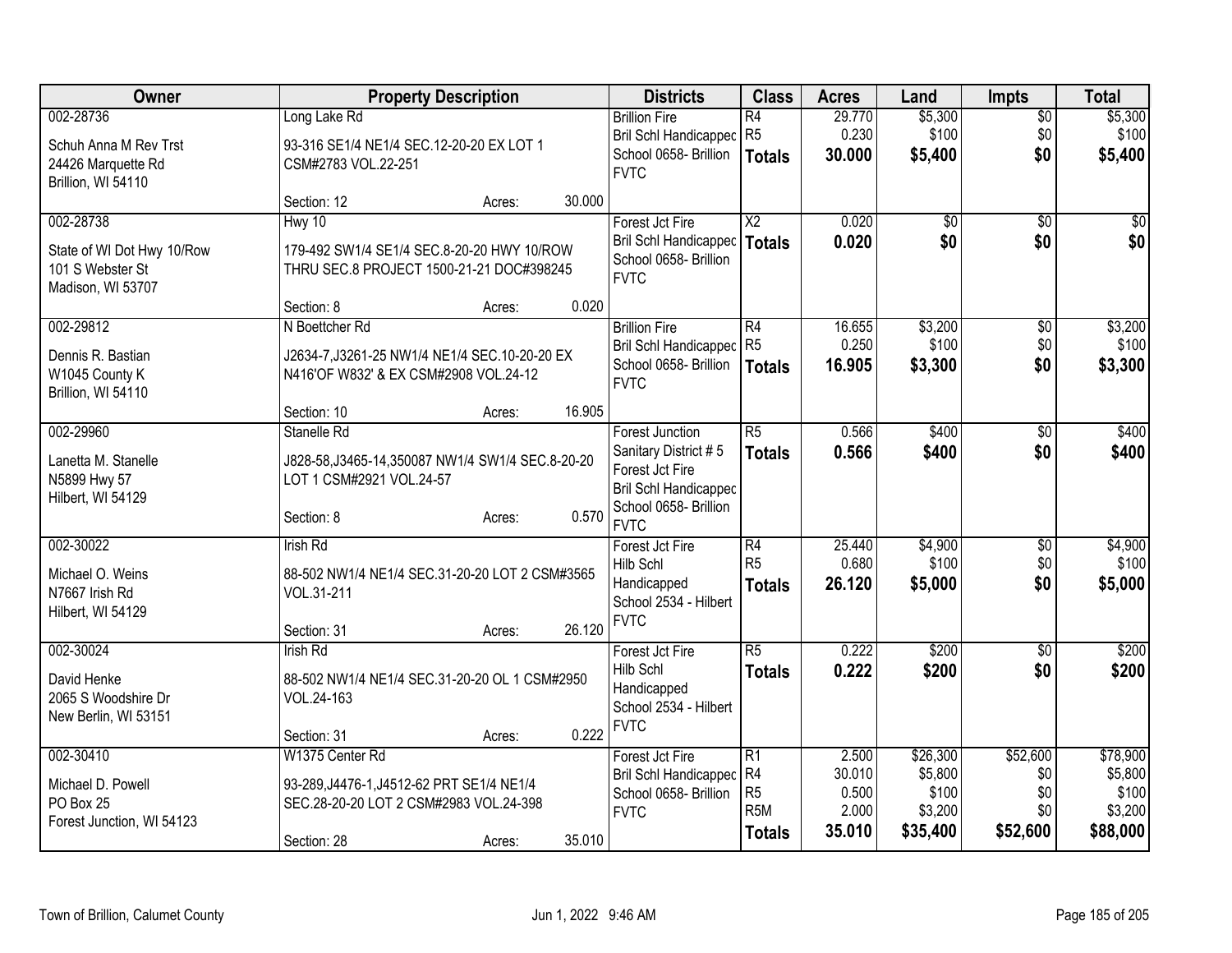| Owner                                                                           |                                                                                                                            | <b>Property Description</b> |        | <b>Districts</b>                                                                        | <b>Class</b>                                                                | <b>Acres</b>                                 | Land                                                | <b>Impts</b>                                     | <b>Total</b>                                         |
|---------------------------------------------------------------------------------|----------------------------------------------------------------------------------------------------------------------------|-----------------------------|--------|-----------------------------------------------------------------------------------------|-----------------------------------------------------------------------------|----------------------------------------------|-----------------------------------------------------|--------------------------------------------------|------------------------------------------------------|
| 002-30618<br>Colleen M. Vanderloop<br>W1661 Harvestore Rd<br>Brillion, WI 54110 | Harvestore Rd<br>J2846-32, J5568-35 NE & NW1/4 NW1/4<br>SEC.21-20-20Lot 3, CSM 3235 VOL.27-206                             |                             |        | Forest Jct Fire<br><b>Bril Schl Handicapped</b><br>School 0658- Brillion<br><b>FVTC</b> | R4<br>R <sub>5</sub><br><b>Totals</b>                                       | 30.610<br>0.500<br>31.110                    | \$5,900<br>\$400<br>\$6,300                         | $\overline{50}$<br>\$0<br>\$0                    | \$5,900<br>\$400<br>\$6,300                          |
|                                                                                 | Section: 21                                                                                                                | Acres:                      | 31.110 |                                                                                         |                                                                             |                                              |                                                     |                                                  |                                                      |
| 002-30656<br>Gordon J. Speirs<br>6592 Ridge Royale Dr<br>Greenleaf, WI 54126    | Rusch Rd<br>J413-43, J745-53 PRT SW1/4 SEC.9-20-20 DESC IN<br>DOC#424302 SUBJ TO DRIVEWAY EASE<br>DOC#424303<br>Section: 9 | Acres:                      | 61.530 | Forest Jct Fire<br><b>Bril Schl Handicapped</b><br>School 0658- Brillion<br><b>FVTC</b> | R4<br>R <sub>5</sub><br>R <sub>5</sub> M<br><b>Totals</b>                   | 52.530<br>4.000<br>5.000<br>61.530           | \$10,100<br>\$2,800<br>\$8,000<br>\$20,900          | $\overline{50}$<br>\$0<br>\$0<br>\$0             | \$10,100<br>\$2,800<br>\$8,000<br>\$20,900           |
| 002-30658<br>Gordon J. Speirs<br>6592 Ridge Royale Dr<br>Greenleaf, WI 54126    | Rusch Rd<br>J370-I52, J745-54 W1/2 NW1/4 SEC.16-20-20 EX LOT 2<br>CSM#3050 VOL.25-204<br>Section: 16                       | Acres:                      | 70.000 | Forest Jct Fire<br>Bril Schl Handicapped R5<br>School 0658- Brillion<br><b>FVTC</b>     | R4<br><b>Totals</b>                                                         | 61.000<br>9.000<br>70.000                    | \$11,500<br>\$5,400<br>\$16,900                     | \$0<br>\$0<br>\$0                                | \$11,500<br>\$5,400<br>\$16,900                      |
| 002-30676<br>Heidi Gardner<br>3405 County Pp<br>De Pere, WI 54115               | W276 Hwy 10<br>J297-53, J378-51 SW1/4 SE1/4 SEC.24-20-20 EX<br>J3639-1, EX CSM#3048 VOL.25-194<br>Section: 24              | Acres:                      | 34.020 | <b>Brillion Fire</b><br>Bril Schl Handicapped<br>School 0658- Brillion<br><b>FVTC</b>   | R4<br>R <sub>5</sub><br>R <sub>5</sub> M<br>R <sub>7</sub><br><b>Totals</b> | 22.600<br>0.400<br>10.440<br>0.580<br>34.020 | \$4,400<br>\$100<br>\$16,700<br>\$4,100<br>\$25,300 | $\sqrt{6}$<br>\$0<br>\$0<br>\$12,400<br>\$12,400 | \$4,400<br>\$100<br>\$16,700<br>\$16,500<br>\$37,700 |
| 002-30680<br>Lorayne A. Braden<br>1 Circle Dr<br>Brillion, WI 54110             | <b>Conservation Rd</b><br>108-282 PRT SE1/4 SW1/4 SEC.28-20-20 LOT 1<br>CSM#3033 VOL.25-131<br>Section: 28                 | Acres:                      | 5.000  | Forest Jct Fire<br>Bril Schl Handicapped<br>School 0658- Brillion<br><b>FVTC</b>        | $\overline{R5}$<br>Totals                                                   | 5.000<br>5.000                               | \$3,300<br>\$3,300                                  | \$0<br>\$0                                       | \$3,300<br>\$3,300                                   |
| 002-30682<br>Christopher L. Tamm<br>N9148 Boettcher Rd<br>Brillion, WI 54110    | Boettcher Rd<br>J3969-16, J6520-52 SW1/4 NE1/4 SEC. 10-20-20 EX<br>CSM 3032 VOL.25-128<br>Section: 10                      | Acres:                      | 37.727 | <b>Brillion Fire</b><br>Bril Schl Handicapped<br>School 0658- Brillion<br><b>FVTC</b>   | R4<br>R <sub>5</sub><br><b>Totals</b>                                       | 37.000<br>0.727<br>37.727                    | \$7,100<br>\$100<br>\$7,200                         | $\overline{50}$<br>\$0<br>\$0                    | \$7,100<br>\$100<br>\$7,200                          |
| 002-30684<br>Garry Tamm<br>N8645 Boettcher Rd<br>Brillion, WI 54110             | N8645 Boettcher Rd<br>J55-12 NE1/4 SW1/4 SEC.15-20-20 CSM 3031<br>VOL.25-125<br>Section: 15                                | Acres:                      | 2.785  | <b>Brillion Fire</b><br>Bril Schl Handicapped<br>School 0658- Brillion<br><b>FVTC</b>   | $\overline{R1}$<br><b>Totals</b>                                            | 2.785<br>2.785                               | \$27,800<br>\$27,800                                | \$199,700<br>\$199,700                           | \$227,500<br>\$227,500                               |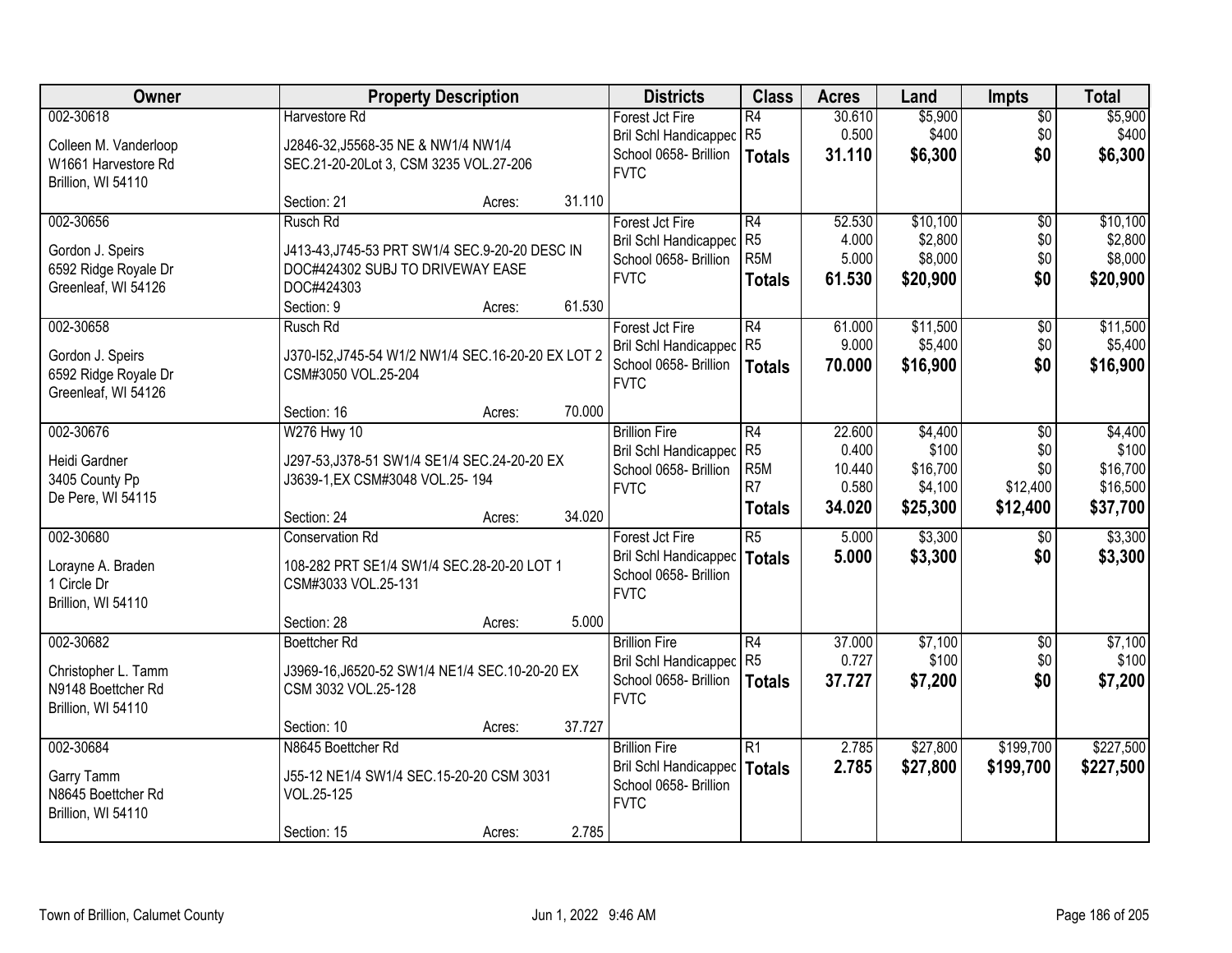| Owner                 |                           | <b>Property Description</b>                    |       | <b>Districts</b>             | <b>Class</b>    | <b>Acres</b> | Land     | <b>Impts</b> | <b>Total</b> |
|-----------------------|---------------------------|------------------------------------------------|-------|------------------------------|-----------------|--------------|----------|--------------|--------------|
| 002-30686             | W2015 Harvestore Rd       |                                                |       | Forest Jct Fire              | $\overline{R1}$ | 3.500        | \$30,500 | \$274,000    | \$304,500    |
| Michael J. Majeski    |                           | J2796-8, J4647-63 PRT NW1/4 NW1/4 SEC.20-20-20 |       | <b>Bril Schl Handicapped</b> | R4              | 1.360        | \$300    | \$0          | \$300        |
| W2015 Harvestor Rd    | LOT 1 CSM#3027 VOL.25-109 |                                                |       | School 0658- Brillion        | R <sub>5</sub>  | 3.500        | \$2,500  | \$0          | \$2,500      |
| Brillion, WI 54110    |                           |                                                |       | <b>FVTC</b>                  | <b>Totals</b>   | 8.360        | \$33,300 | \$274,000    | \$307,300    |
|                       | Section: 20               | Acres:                                         | 8.360 |                              |                 |              |          |              |              |
| 002-30862             | <b>Hacker Rd</b>          |                                                |       | <b>Brillion Fire</b>         | $\overline{R2}$ | 0.185        | \$4,000  | \$27,500     | \$31,500     |
|                       |                           |                                                |       | <b>Bril Schl Handicapped</b> | <b>Totals</b>   | 0.185        | \$4,000  | \$27,500     | \$31,500     |
| Gjs Investments, LLC  |                           | J4269-40, J4269-45 NE1/4 SE1/4 SEC.23-20-20    |       | School 0658- Brillion        |                 |              |          |              |              |
| PO Box 5365           |                           | BRILLION STORAGE CONDOMINIUM UNIT 101 SUBJ     |       | <b>FVTC</b>                  |                 |              |          |              |              |
| Depere, WI 54115      | Section: 23               | TO DECLARATION DOC#424849 SUBJ STAT            | 0.000 |                              |                 |              |          |              |              |
| 002-30864             | Hacker Rd                 | Acres:                                         |       | <b>Brillion Fire</b>         | $\overline{R2}$ | 0.185        | \$4,000  | \$27,500     | \$31,500     |
|                       |                           |                                                |       | <b>Bril Schl Handicapped</b> |                 |              |          |              |              |
| John C. Winkel        |                           | J4269-40, J4269-45 NE1/4 SE1/4 SEC.23-20-20    |       | School 0658- Brillion        | <b>Totals</b>   | 0.185        | \$4,000  | \$27,500     | \$31,500     |
| 3509 Sunset Ln        |                           | BRILLION STORAGE CONDOMINIUM UNIT 102 SUBJ     |       | <b>FVTC</b>                  |                 |              |          |              |              |
| Brillion, WI 54110    |                           | TO DECLARATION DOC#424849 SUBJ STAT            |       |                              |                 |              |          |              |              |
|                       | Section: 23               | Acres:                                         | 0.000 |                              |                 |              |          |              |              |
| 002-30866             | <b>Hacker Rd</b>          |                                                |       | <b>Brillion Fire</b>         | $\overline{R2}$ | 0.185        | \$4,000  | \$27,500     | \$31,500     |
| Gjs Investments, LLC  |                           | J4269-40, J4269-45 NE 1/4 SE1/4 SEC.23-20-20   |       | <b>Bril Schl Handicapped</b> | <b>Totals</b>   | 0.185        | \$4,000  | \$27,500     | \$31,500     |
| PO Box 5365           |                           | BRILLION STORAGE CONDOMINIUMS UNIT 103 SUB.    |       | School 0658- Brillion        |                 |              |          |              |              |
| De Pere, WI 54115     |                           | TO DECLARATION DOC#424849 SUBJ STAT            |       | <b>FVTC</b>                  |                 |              |          |              |              |
|                       | Section: 23               | Acres:                                         | 0.000 |                              |                 |              |          |              |              |
| 002-30868             | <b>Hacker Rd</b>          |                                                |       | <b>Brillion Fire</b>         | $\overline{R2}$ | 0.185        | \$4,000  | \$27,500     | \$31,500     |
|                       |                           |                                                |       | <b>Bril Schl Handicapped</b> | <b>Totals</b>   | 0.185        | \$4,000  | \$27,500     | \$31,500     |
| Kimberly K. Leao      |                           | J4269-40, J4269-45 NE 1/4 SE1/4 SEC.23-20-20   |       | School 0658- Brillion        |                 |              |          |              |              |
| Pmb 7896              |                           | BRILLION STORAGE CONDOMINIUMS UNIT 104 SUB.    |       | <b>FVTC</b>                  |                 |              |          |              |              |
| 401 E 8th St Ste 214  |                           | TO DECLARATION DOC#424849 SUBJ STAT            |       |                              |                 |              |          |              |              |
| Sioux Falls, SD 57103 | Section: 23               | Acres:                                         | 0.000 |                              |                 |              |          |              |              |
| 002-30870             | Hacker Rd                 |                                                |       | <b>Brillion Fire</b>         | $\overline{R2}$ | 0.185        | \$4,000  | \$40,500     | \$44,500     |
| Gjs Investments, LLC  |                           | J4269-40, J4269-45 NE 1/4 SE1/4 SEC.23-20-20   |       | Bril Schl Handicapped        | <b>Totals</b>   | 0.185        | \$4,000  | \$40,500     | \$44,500     |
| PO Box 5365           |                           | BRILLION STORAGE CONDOMINIUMS UNIT 105 SUB.    |       | School 0658- Brillion        |                 |              |          |              |              |
| Depere, WI 54115      |                           | TO DECLARATION DOC#424849 SUBJ STAT            |       | <b>FVTC</b>                  |                 |              |          |              |              |
|                       | Section: 23               | Acres:                                         | 0.000 |                              |                 |              |          |              |              |
| 002-30872             | Hacker Rd                 |                                                |       | <b>Brillion Fire</b>         | $\overline{R2}$ | 0.185        | \$4,000  | \$40,500     | \$44,500     |
|                       |                           |                                                |       | Bril Schl Handicapped        | <b>Totals</b>   | 0.185        | \$4,000  | \$40,500     | \$44,500     |
| Gjs Investments, LLC  |                           | J4269-40, J4269-45 NE 1/4 SE1/4 SEC.23-20-20   |       | School 0658- Brillion        |                 |              |          |              |              |
| PO Box 5365           |                           | BRILLION STORAGE CONDOMINIUMS UNIT 106 SUB.    |       | <b>FVTC</b>                  |                 |              |          |              |              |
| Depere, WI 54115      |                           | TO DECLARATION DOC#424849 SUBJ STAT            |       |                              |                 |              |          |              |              |
|                       | Section: 23               | Acres:                                         | 0.000 |                              |                 |              |          |              |              |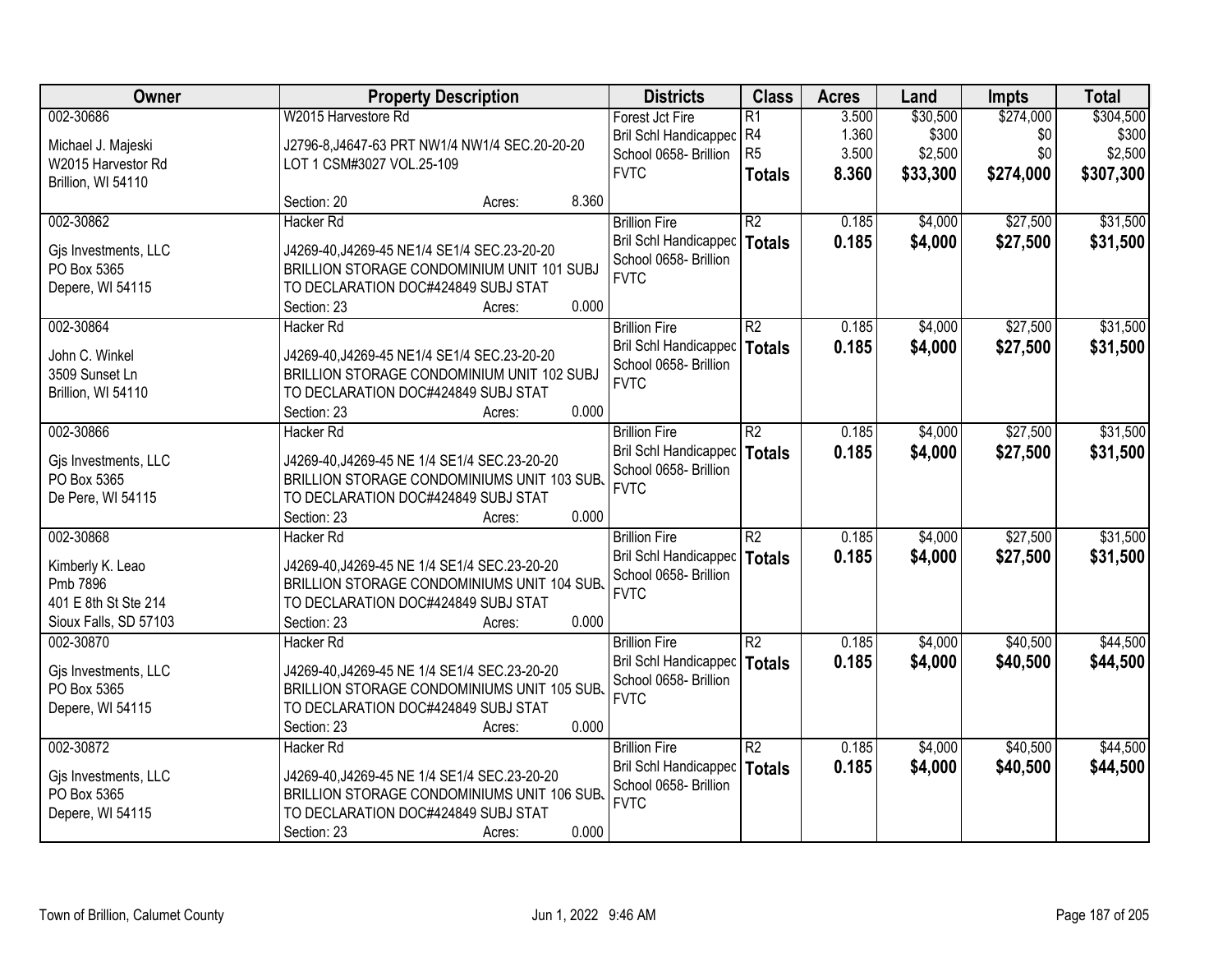| Owner                               | <b>Property Description</b>                  | <b>Districts</b>             | <b>Class</b>    | <b>Acres</b> | Land    | <b>Impts</b>    | <b>Total</b> |
|-------------------------------------|----------------------------------------------|------------------------------|-----------------|--------------|---------|-----------------|--------------|
| 002-30874                           | <b>Hacker Rd</b>                             | <b>Brillion Fire</b>         | $\overline{R2}$ | 0.185        | \$4,000 | \$1,200         | \$5,200      |
| Gjs Investments, LLC                | J4269-40, J4269-45 NE 1/4 SE1/4 SEC.23-20-20 | <b>Bril Schl Handicapped</b> | <b>Totals</b>   | 0.185        | \$4,000 | \$1,200         | \$5,200      |
| PO Box 5365                         | BRILLION STORAGE CONDOMINIUMS UNIT 107 SUB.  | School 0658- Brillion        |                 |              |         |                 |              |
| Depere, WI 54115                    | TO DECLARATION DOC#424849 SUBJ STAT          | <b>FVTC</b>                  |                 |              |         |                 |              |
|                                     | 0.000<br>Section: 23<br>Acres:               |                              |                 |              |         |                 |              |
| 002-30876                           | <b>Hacker Rd</b>                             | <b>Brillion Fire</b>         | $\overline{R2}$ | 0.185        | \$4,000 | \$1,200         | \$5,200      |
|                                     |                                              | <b>Bril Schl Handicapped</b> | <b>Totals</b>   | 0.185        | \$4,000 | \$1,200         | \$5,200      |
| Gjs Investments, LLC                | J4269-40, J4269-45 NE 1/4 SE1/4 SEC.23-20-20 | School 0658- Brillion        |                 |              |         |                 |              |
| PO Box 5365                         | BRILLION STORAGE CONDOMINIUMS UNIT 108 SUB.  | <b>FVTC</b>                  |                 |              |         |                 |              |
| Depere, WI 54115                    | TO DECLARATION DOC#424849 SUBJ STAT          |                              |                 |              |         |                 |              |
|                                     | 0.000<br>Section: 23<br>Acres:               |                              |                 |              |         |                 |              |
| 002-30878                           | Hacker Rd                                    | <b>Brillion Fire</b>         | $\overline{R2}$ | 0.185        | \$2,000 | \$0             | \$2,000      |
| Gjs Investments, LLC                | J4269-40, J4269-45 NE 1/4 SE1/4 SEC.23-20-20 | <b>Bril Schl Handicapped</b> | <b>Totals</b>   | 0.185        | \$2,000 | \$0             | \$2,000      |
| PO Box 5365                         | BRILLION STORAGE CONDOMINIUMS UNIT 109 SUB.  | School 0658- Brillion        |                 |              |         |                 |              |
| Depere, WI 54115                    | TO DECLARATION DOC#424849 SUBJ STAT          | <b>FVTC</b>                  |                 |              |         |                 |              |
|                                     | 0.000<br>Section: 23<br>Acres:               |                              |                 |              |         |                 |              |
| 002-30880                           | Hacker Rd                                    | <b>Brillion Fire</b>         | R2              | 0.185        | \$2,000 | \$0             | \$2,000      |
|                                     |                                              | <b>Bril Schl Handicapped</b> | <b>Totals</b>   | 0.185        | \$2,000 | \$0             | \$2,000      |
| Gis Investments, LLC                | J4269-40, J4269-45 NE 1/4 SE1/4 SEC.23-20-20 | School 0658- Brillion        |                 |              |         |                 |              |
| PO Box 5365                         | BRILLION STORAGE CONDOMINIUMS UNIT 110 SUB.  | <b>FVTC</b>                  |                 |              |         |                 |              |
| Depere, WI 54115                    | TO DECLARATION DOC#424849 SUBJ STAT          |                              |                 |              |         |                 |              |
|                                     | 0.000<br>Section: 23<br>Acres:               |                              |                 |              |         |                 |              |
| 002-30882                           | <b>Hacker Rd</b>                             | <b>Brillion Fire</b>         | $\overline{R2}$ | 0.185        | \$2,000 | $\overline{50}$ | \$2,000      |
| Gjs Investments, LLC                | J4269-40, J4269-45 NE 1/4 SE1/4 SEC.23-20-20 | Bril Schl Handicapped        | <b>Totals</b>   | 0.185        | \$2,000 | \$0             | \$2,000      |
| PO Box 5365                         | BRILLION STORAGE CONDOMINIUMS UNIT 111 SUB.  | School 0658- Brillion        |                 |              |         |                 |              |
| Depere, WI 54115                    | TO DECLARATION DOC#424849 SUBJ STAT          | <b>FVTC</b>                  |                 |              |         |                 |              |
|                                     | 0.000<br>Section: 23<br>Acres:               |                              |                 |              |         |                 |              |
| 002-30884                           | <b>Hacker Rd</b>                             | <b>Brillion Fire</b>         | $\overline{R2}$ | 0.185        | \$2,000 | $\overline{50}$ | \$2,000      |
|                                     | J4269-40, J4269-45 NE 1/4 SE1/4 SEC.23-20-20 | <b>Bril Schl Handicapped</b> | <b>Totals</b>   | 0.185        | \$2,000 | \$0             | \$2,000      |
| Gjs Investments, LLC<br>PO Box 5365 | BRILLION STORAGE CONDOMINIUMS UNIT 112 SUB.  | School 0658- Brillion        |                 |              |         |                 |              |
| Depere, WI 54115                    | TO DECLARATION DOC#424849 SUBJ STAT          | <b>FVTC</b>                  |                 |              |         |                 |              |
|                                     | 0.000<br>Section: 23<br>Acres:               |                              |                 |              |         |                 |              |
| 002-30886                           | <b>Hacker Rd</b>                             | <b>Brillion Fire</b>         | $\overline{R2}$ | 0.185        | \$2,000 | $\overline{50}$ | \$2,000      |
|                                     |                                              | <b>Bril Schl Handicapped</b> |                 | 0.185        |         | \$0             |              |
| Gjs Investments, LLC                | J4269-40, J4269-45 NE 1/4 SE1/4 SEC.23-20-20 | School 0658- Brillion        | <b>Totals</b>   |              | \$2,000 |                 | \$2,000      |
| PO Box 5365                         | BRILLION STORAGE CONDOMINIUMS UNIT 201 SUB.  | <b>FVTC</b>                  |                 |              |         |                 |              |
| Depere, WI 54115                    | TO DECLARATION DOC#424849 SUBJ STAT          |                              |                 |              |         |                 |              |
|                                     | 0.000<br>Section: 23<br>Acres:               |                              |                 |              |         |                 |              |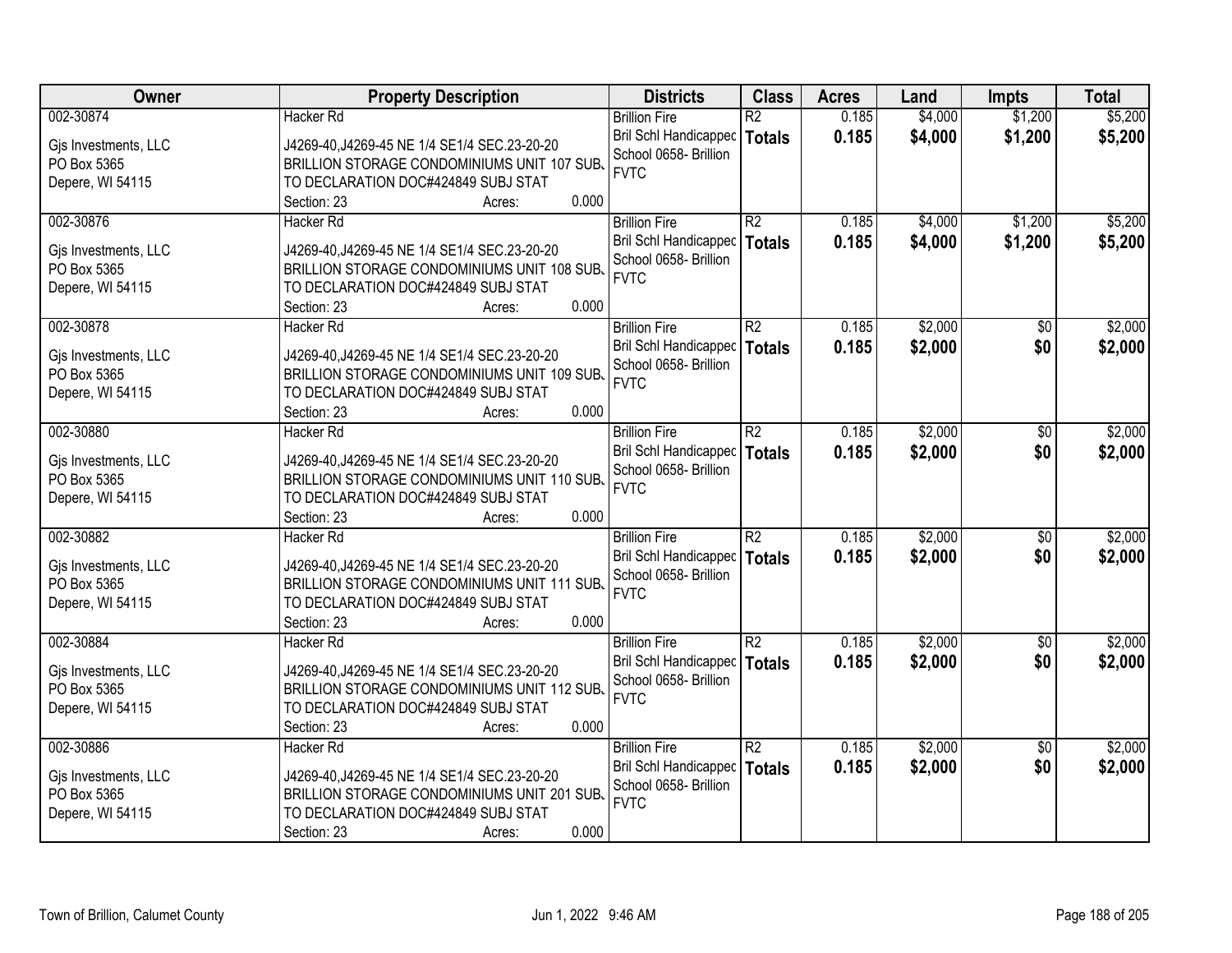| Owner                | <b>Property Description</b>                  | <b>Districts</b>             | <b>Class</b>    | <b>Acres</b> | Land    | <b>Impts</b>    | <b>Total</b> |
|----------------------|----------------------------------------------|------------------------------|-----------------|--------------|---------|-----------------|--------------|
| 002-30888            | <b>Hacker Rd</b>                             | <b>Brillion Fire</b>         | $\overline{R2}$ | 0.185        | \$2,000 | $\overline{30}$ | \$2,000      |
| Gjs Investments, LLC | J4269-40, J4269-45 NE 1/4 SE1/4 SEC.23-20-20 | <b>Bril Schl Handicapped</b> | <b>Totals</b>   | 0.185        | \$2,000 | \$0             | \$2,000      |
| PO Box 5365          | BRILLION STORAGE CONDOMINIUMS UNIT 202 SUB.  | School 0658- Brillion        |                 |              |         |                 |              |
| Depere, WI 54115     | TO DECLARATION DOC#424849 SUBJ STAT          | <b>FVTC</b>                  |                 |              |         |                 |              |
|                      | 0.000<br>Section: 23<br>Acres:               |                              |                 |              |         |                 |              |
| 002-30890            | Hacker Rd                                    | <b>Brillion Fire</b>         | R2              | 0.185        | \$2,000 | $\overline{50}$ | \$2,000      |
|                      |                                              | <b>Bril Schl Handicapped</b> | <b>Totals</b>   | 0.185        | \$2,000 | \$0             | \$2,000      |
| Gjs Investments, LLC | J4269-40, J4269-45 NE 1/4 SE1/4 SEC.23-20-20 | School 0658- Brillion        |                 |              |         |                 |              |
| PO Box 5365          | BRILLION STORAGE CONDOMINIUMS UNIT 203 SUB.  | <b>FVTC</b>                  |                 |              |         |                 |              |
| Depere, WI 54115     | TO DECLARATION DOC#424849 SUBJ STAT          |                              |                 |              |         |                 |              |
|                      | 0.000<br>Section: 23<br>Acres:               |                              |                 |              |         |                 |              |
| 002-30892            | Hacker Rd                                    | <b>Brillion Fire</b>         | $\overline{R2}$ | 0.185        | \$2,000 | \$0             | \$2,000      |
| Gjs Investments, LLC | J4269-40, J4269-45 NE 1/4 SE1/4 SEC.23-20-20 | <b>Bril Schl Handicapped</b> | <b>Totals</b>   | 0.185        | \$2,000 | \$0             | \$2,000      |
| PO Box 5365          | BRILLION STORAGE CONDOMINIUMS UNIT 204 SUB.  | School 0658- Brillion        |                 |              |         |                 |              |
| Depere, WI 54115     | TO DECLARATION DOC#424849 SUBJ STAT          | <b>FVTC</b>                  |                 |              |         |                 |              |
|                      | 0.000<br>Section: 23<br>Acres:               |                              |                 |              |         |                 |              |
| 002-30894            | Hacker Rd                                    | <b>Brillion Fire</b>         | R2              | 0.185        | \$2,000 | \$0             | \$2,000      |
|                      |                                              | <b>Bril Schl Handicapped</b> | <b>Totals</b>   | 0.185        | \$2,000 | \$0             | \$2,000      |
| Gjs Investments, LLC | J4269-40, J4269-45 NE 1/4 SE1/4 SEC.23-20-20 | School 0658- Brillion        |                 |              |         |                 |              |
| PO Box 5365          | BRILLION STORAGE CONDOMINIUMS UNIT 205 SUB.  | <b>FVTC</b>                  |                 |              |         |                 |              |
| Depere, WI 54115     | TO DECLARATION DOC#424849 SUBJ STAT          |                              |                 |              |         |                 |              |
|                      | 0.000<br>Section: 23<br>Acres:               |                              |                 |              |         |                 |              |
| 002-30896            | <b>Hacker Rd</b>                             | <b>Brillion Fire</b>         | $\overline{R2}$ | 0.185        | \$2,000 | $\overline{50}$ | \$2,000      |
| Gjs Investments, LLC | J4269-40, J4269-45 NE 1/4 SE1/4 SEC.23-20-20 | <b>Bril Schl Handicapped</b> | <b>Totals</b>   | 0.185        | \$2,000 | \$0             | \$2,000      |
| PO Box 5365          | BRILLION STORAGE CONDOMINIUMS UNIT 206 SUB.  | School 0658- Brillion        |                 |              |         |                 |              |
| Depere, WI 54115     | TO DECLARATION DOC#424849 SUBJ STAT          | <b>FVTC</b>                  |                 |              |         |                 |              |
|                      | 0.000<br>Section: 23<br>Acres:               |                              |                 |              |         |                 |              |
| 002-30898            | Hacker Rd                                    | <b>Brillion Fire</b>         | $\overline{R2}$ | 0.185        | \$2,000 | \$0             | \$2,000      |
|                      |                                              | Bril Schl Handicapped        | <b>Totals</b>   | 0.185        | \$2,000 | \$0             | \$2,000      |
| Gjs Investments, LLC | J4269-40, J4269-45 NE 1/4 SE1/4 SEC.23-20-20 | School 0658- Brillion        |                 |              |         |                 |              |
| PO Box 5365          | BRILLION STORAGE CONDOMINIUMS UNIT 207 SUB.  | <b>FVTC</b>                  |                 |              |         |                 |              |
| De Pere, WI 54115    | TO DECLARATION DOC#424849 SUBJ STAT          |                              |                 |              |         |                 |              |
|                      | 0.000<br>Section: 23<br>Acres:               |                              |                 |              |         |                 |              |
| 002-30900            | Hacker Rd                                    | <b>Brillion Fire</b>         | $\overline{R2}$ | 0.185        | \$2,000 | $\overline{50}$ | \$2,000      |
| Gjs Investments, LLC | J4269-40, J4269-45 NE 1/4 SE1/4 SEC.23-20-20 | <b>Bril Schl Handicapped</b> | <b>Totals</b>   | 0.185        | \$2,000 | \$0             | \$2,000      |
| PO Box 5365          | BRILLION STORAGE CONDOMINIUMS UNIT 208 SUB.  | School 0658- Brillion        |                 |              |         |                 |              |
| De Pere, WI 54115    | TO DECLARATION DOC#424849 SUBJ STAT          | <b>FVTC</b>                  |                 |              |         |                 |              |
|                      | 0.000<br>Section: 23<br>Acres:               |                              |                 |              |         |                 |              |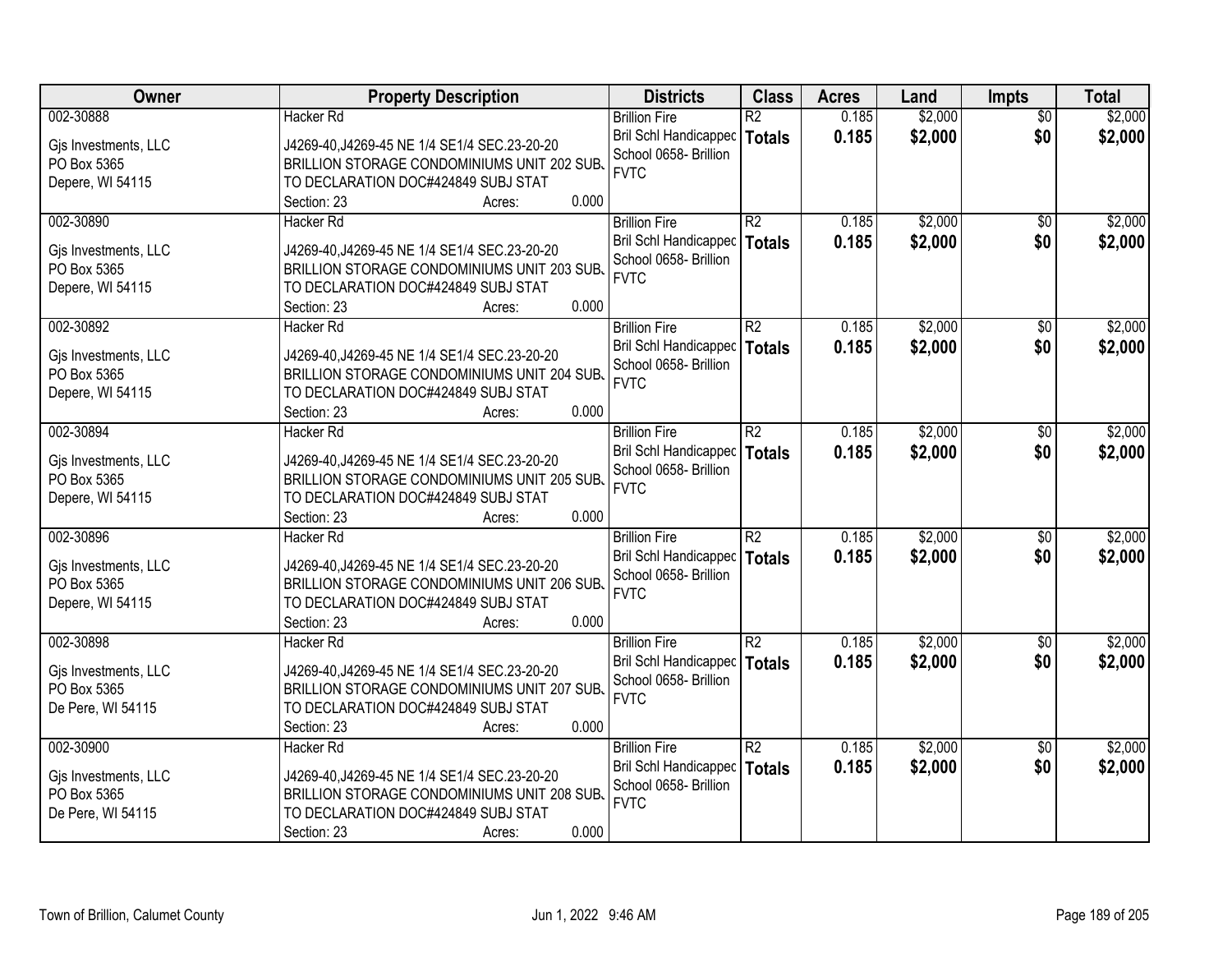| Owner                | <b>Property Description</b>                  | <b>Districts</b>      | <b>Class</b>    | <b>Acres</b> | Land    | <b>Impts</b>    | <b>Total</b> |
|----------------------|----------------------------------------------|-----------------------|-----------------|--------------|---------|-----------------|--------------|
| 002-30902            | <b>Hacker Rd</b>                             | <b>Brillion Fire</b>  | $\overline{R2}$ | 0.185        | \$2,000 | $\overline{50}$ | \$2,000      |
| Gjs Investments, LLC | J4269-40, J4269-45 NE 1/4 SE1/4 SEC.23-20-20 | Bril Schl Handicapped | Totals          | 0.185        | \$2,000 | \$0             | \$2,000      |
| PO Box 5365          | BRILLION STORAGE CONDOMINIUMS UNIT 209 SUB.  | School 0658- Brillion |                 |              |         |                 |              |
| De Pere, WI 54115    | TO DECLARATION DOC#424849 SUBJ STAT          | <b>FVTC</b>           |                 |              |         |                 |              |
|                      | 0.000<br>Section: 23<br>Acres:               |                       |                 |              |         |                 |              |
| 002-30904            | Hacker Rd                                    | <b>Brillion Fire</b>  | R <sub>2</sub>  | 0.185        | \$2,000 | \$0             | \$2,000      |
|                      |                                              | Bril Schl Handicapped | Totals          | 0.185        | \$2,000 | \$0             | \$2,000      |
| Gjs Investments, LLC | J4269-40, J4269-45 NE 1/4 SE1/4 SEC.23-20-20 | School 0658- Brillion |                 |              |         |                 |              |
| PO Box 5365          | BRILLION STORAGE CONDOMINIUMS UNIT 210 SUB.  | <b>FVTC</b>           |                 |              |         |                 |              |
| Depere, WI 54115     | TO DECLARATION DOC#424849 SUBJ STAT          |                       |                 |              |         |                 |              |
|                      | 0.000<br>Section: 23<br>Acres:               |                       |                 |              |         |                 |              |
| 002-30906            | <b>Hacker Rd</b>                             | <b>Brillion Fire</b>  | R2              | 0.185        | \$2,000 | \$0             | \$2,000      |
| Gjs Investments, LLC | J4269-40, J4269-45 NE 1/4 SE1/4 SEC.23-20-20 | Bril Schl Handicapped | Totals          | 0.185        | \$2,000 | \$0             | \$2,000      |
| PO Box 5365          | BRILLION STORAGE CONDOMINIUMS UNIT 211 SUB.  | School 0658- Brillion |                 |              |         |                 |              |
| Depere, WI 54115     | TO DECLARATION DOC#424849 SUBJ STAT          | <b>FVTC</b>           |                 |              |         |                 |              |
|                      | 0.000<br>Section: 23<br>Acres:               |                       |                 |              |         |                 |              |
| 002-30908            | Hacker Rd                                    | <b>Brillion Fire</b>  | R <sub>2</sub>  | 0.185        | \$2,000 | $\sqrt[6]{}$    | \$2,000      |
|                      |                                              | Bril Schl Handicapped | <b>Totals</b>   | 0.185        | \$2,000 | \$0             | \$2,000      |
| Gjs Investments, LLC | J4269-40, J4269-45 NE 1/4 SE1/4 SEC.23-20-20 | School 0658- Brillion |                 |              |         |                 |              |
| PO Box 5365          | BRILLION STORAGE CONDOMINIUMS UNIT 212 SUB.  | <b>FVTC</b>           |                 |              |         |                 |              |
| Depere, WI 54115     | TO DECLARATION DOC#424849 SUBJ STAT          |                       |                 |              |         |                 |              |
|                      | 0.000<br>Section: 23<br>Acres:               |                       |                 |              |         |                 |              |
| 002-30910            | <b>Hacker Rd</b>                             | <b>Brillion Fire</b>  | $\overline{R2}$ | 0.185        | \$2,000 | \$0             | \$2,000      |
| Gjs Investments, LLC | J4269-40, J4269-45 NE 1/4 SE1/4 SEC.23-20-20 | Bril Schl Handicapped | Totals          | 0.185        | \$2,000 | \$0             | \$2,000      |
| PO Box 5365          | BRILLION STORAGE CONDOMINIUMS UNIT 213 SUB.  | School 0658- Brillion |                 |              |         |                 |              |
| Depere, WI 54115     | TO DECLARATION DOC#424849 SUBJ STAT          | <b>FVTC</b>           |                 |              |         |                 |              |
|                      | 0.000<br>Section: 23<br>Acres:               |                       |                 |              |         |                 |              |
| 002-30912            | Hacker Rd                                    | <b>Brillion Fire</b>  | $\overline{R2}$ | 0.185        | \$2,000 | \$0             | \$2,000      |
|                      |                                              | Bril Schl Handicapped | Totals          | 0.185        | \$2,000 | \$0             | \$2,000      |
| Gjs Investments, LLC | J4269-40, J4269-45 NE 1/4 SE1/4 SEC.23-20-20 | School 0658- Brillion |                 |              |         |                 |              |
| PO Box 5365          | BRILLION STORAGE CONDOMINIUMS UNIT 214 SUB.  | <b>FVTC</b>           |                 |              |         |                 |              |
| Depere, WI 54115     | TO DECLARATION DOC#424849 SUBJ STAT          |                       |                 |              |         |                 |              |
|                      | 0.000<br>Section: 23<br>Acres:               |                       |                 |              |         |                 |              |
| 002-30914            | Hacker Rd                                    | <b>Brillion Fire</b>  | $\overline{R2}$ | 0.185        | \$2,000 | $\overline{50}$ | \$2,000      |
| Gjs Investments, LLC | J4269-40, J4269-45 NE 1/4 SE1/4 SEC.23-20-20 | Bril Schl Handicapped | Totals          | 0.185        | \$2,000 | \$0             | \$2,000      |
| PO Box 5365          | BRILLION STORAGE CONDOMINIUMS UNIT 301 SUB.  | School 0658- Brillion |                 |              |         |                 |              |
| Depere, WI 54115     | TO DECLARATION DOC#424849 SUBJ STAT          | <b>FVTC</b>           |                 |              |         |                 |              |
|                      | 0.000<br>Section: 23<br>Acres:               |                       |                 |              |         |                 |              |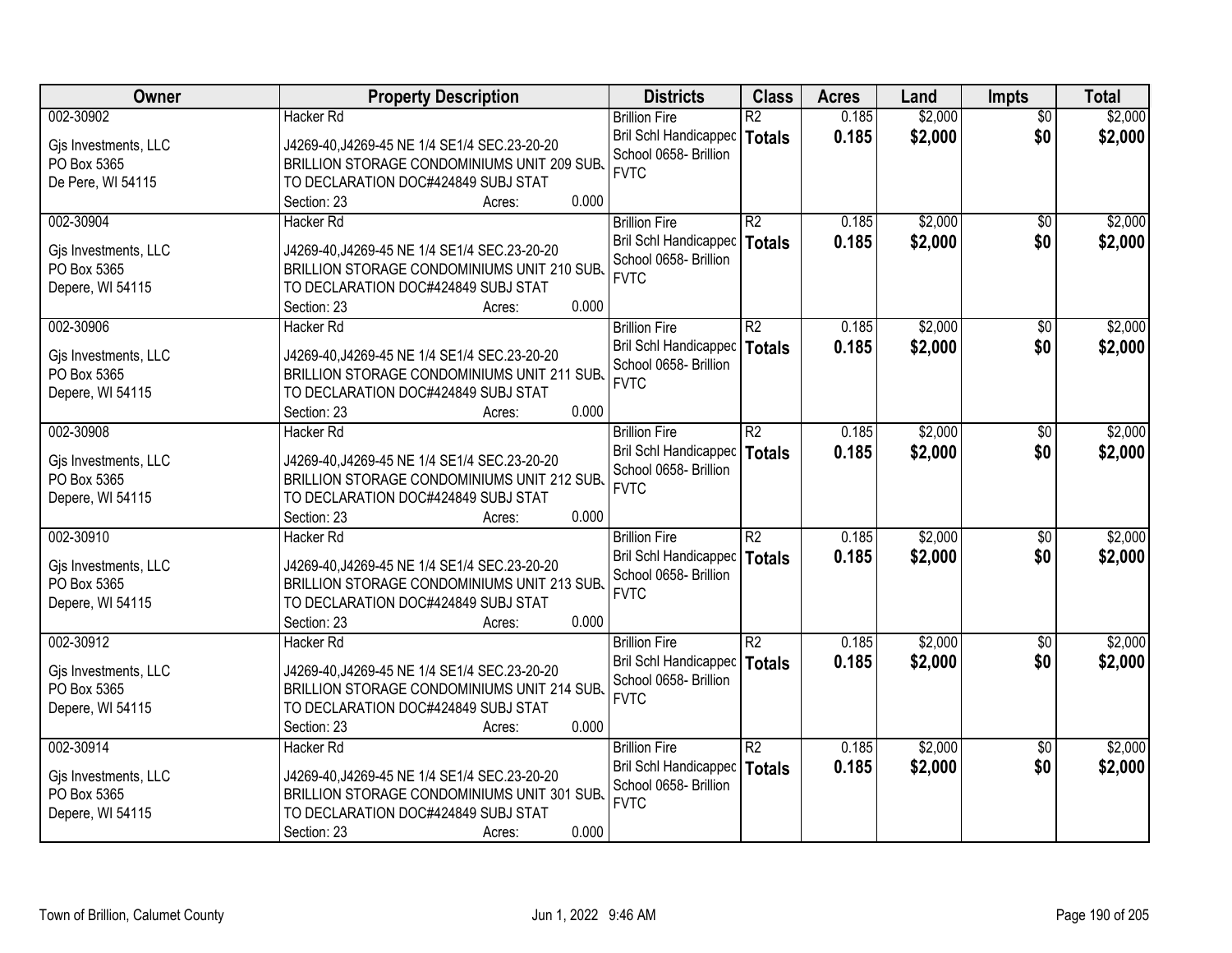| Owner                               | <b>Property Description</b>                                                                 | <b>Districts</b>                     | <b>Class</b>    | <b>Acres</b> | Land    | <b>Impts</b>    | <b>Total</b> |
|-------------------------------------|---------------------------------------------------------------------------------------------|--------------------------------------|-----------------|--------------|---------|-----------------|--------------|
| 002-30916                           | <b>Hacker Rd</b>                                                                            | <b>Brillion Fire</b>                 | $\overline{R2}$ | 0.185        | \$2,000 | $\overline{50}$ | \$2,000      |
| Gjs Investments, LLC                | J4269-40, J4269-45 NE 1/4 SE1/4 SEC.23-20-20                                                | Bril Schl Handicapped                | Totals          | 0.185        | \$2,000 | \$0             | \$2,000      |
| PO Box 5365                         | BRILLION STORAGE CONDOMINIUMS UNIT 302 SUB.                                                 | School 0658- Brillion                |                 |              |         |                 |              |
| Depere, WI 54115                    | TO DECLARATION DOC#424849 SUBJ STAT                                                         | <b>FVTC</b>                          |                 |              |         |                 |              |
|                                     | 0.000<br>Section: 23<br>Acres:                                                              |                                      |                 |              |         |                 |              |
| 002-30918                           | Hacker Rd                                                                                   | <b>Brillion Fire</b>                 | R <sub>2</sub>  | 0.185        | \$2,000 | \$0             | \$2,000      |
|                                     |                                                                                             | Bril Schl Handicapped                | Totals          | 0.185        | \$2,000 | \$0             | \$2,000      |
| Gjs Investments, LLC                | J4269-40, J4269-45 NE 1/4 SE1/4 SEC.23-20-20                                                | School 0658- Brillion                |                 |              |         |                 |              |
| PO Box 5365                         | BRILLION STORAGE CONDOMINIUMS UNIT 303 SUB.                                                 | <b>FVTC</b>                          |                 |              |         |                 |              |
| Depere, WI 54115                    | TO DECLARATION DOC#424849 SUBJ STAT                                                         |                                      |                 |              |         |                 |              |
|                                     | 0.000<br>Section: 23<br>Acres:                                                              |                                      |                 |              |         |                 |              |
| 002-30920                           | <b>Hacker Rd</b>                                                                            | <b>Brillion Fire</b>                 | R2              | 0.185        | \$2,000 | \$0             | \$2,000      |
| Gjs Investments, LLC                | J4269-40, J4269-45 NE 1/4 SE1/4 SEC.23-20-20                                                | Bril Schl Handicapped                | Totals          | 0.185        | \$2,000 | \$0             | \$2,000      |
| PO Box 5365                         | BRILLION STORAGE CONDOMINIUMS UNIT 304 SUB.                                                 | School 0658- Brillion<br><b>FVTC</b> |                 |              |         |                 |              |
| Depere, WI 54115                    | TO DECLARATION DOC#424849 SUBJ STAT                                                         |                                      |                 |              |         |                 |              |
|                                     | 0.000<br>Section: 23<br>Acres:                                                              |                                      |                 |              |         |                 |              |
| 002-30922                           | Hacker Rd                                                                                   | <b>Brillion Fire</b>                 | R <sub>2</sub>  | 0.185        | \$2,000 | $\sqrt[6]{3}$   | \$2,000      |
|                                     |                                                                                             | Bril Schl Handicapped                | <b>Totals</b>   | 0.185        | \$2,000 | \$0             | \$2,000      |
| Gjs Investments, LLC<br>PO Box 5365 | J4269-40, J4269-45 NE 1/4 SE1/4 SEC.23-20-20<br>BRILLION STORAGE CONDOMINIUMS UNIT 305 SUB. | School 0658- Brillion                |                 |              |         |                 |              |
| Depere, WI 54115                    | TO DECLARATION DOC#424849 SUBJ STAT                                                         | <b>FVTC</b>                          |                 |              |         |                 |              |
|                                     | 0.000<br>Section: 23<br>Acres:                                                              |                                      |                 |              |         |                 |              |
| 002-30924                           | <b>Hacker Rd</b>                                                                            | <b>Brillion Fire</b>                 | $\overline{R2}$ | 0.185        | \$2,000 | \$0             | \$2,000      |
|                                     |                                                                                             | Bril Schl Handicapped                |                 | 0.185        | \$2,000 | \$0             | \$2,000      |
| Gjs Investments, LLC                | J4269-40, J4269-45 NE 1/4 SE1/4 SEC.23-20-20                                                | School 0658- Brillion                | Totals          |              |         |                 |              |
| PO Box 5365                         | BRILLION STORAGE CONDOMINIUMS UNIT 306 SUB.                                                 | <b>FVTC</b>                          |                 |              |         |                 |              |
| Depere, WI 54115                    | TO DECLARATION DOC#424849 SUBJ STAT                                                         |                                      |                 |              |         |                 |              |
|                                     | 0.000<br>Section: 23<br>Acres:                                                              |                                      |                 |              |         |                 |              |
| 002-30926                           | Hacker Rd                                                                                   | <b>Brillion Fire</b>                 | $\overline{R2}$ | 0.185        | \$2,000 | \$0             | \$2,000      |
| Gjs Investments, LLC                | J4269-40, J4269-45 NE 1/4 SE1/4 SEC.23-20-20                                                | Bril Schl Handicapped                | Totals          | 0.185        | \$2,000 | \$0             | \$2,000      |
| PO Box 5365                         | BRILLION STORAGE CONDOMINIUMS UNIT 307 SUB.                                                 | School 0658- Brillion                |                 |              |         |                 |              |
| Depere, WI 54115                    | TO DECLARATION DOC#424849 SUBJ STAT                                                         | <b>FVTC</b>                          |                 |              |         |                 |              |
|                                     | 0.000<br>Section: 23<br>Acres:                                                              |                                      |                 |              |         |                 |              |
| 002-30928                           | Hacker Rd                                                                                   | <b>Brillion Fire</b>                 | $\overline{R2}$ | 0.185        | \$2,000 | $\overline{50}$ | \$2,000      |
|                                     |                                                                                             | Bril Schl Handicapped                | Totals          | 0.185        | \$2,000 | \$0             | \$2,000      |
| Gjs Investments, LLC                | J4269-40, J4269-45 NE 1/4 SE1/4 SEC.23-20-20                                                | School 0658- Brillion                |                 |              |         |                 |              |
| PO Box 5365                         | BRILLION STORAGE CONDOMINIUMS UNIT 308 SUB.                                                 | <b>FVTC</b>                          |                 |              |         |                 |              |
| Depere, WI 54115                    | TO DECLARATION DOC#424849 SUBJ STAT                                                         |                                      |                 |              |         |                 |              |
|                                     | 0.000<br>Section: 23<br>Acres:                                                              |                                      |                 |              |         |                 |              |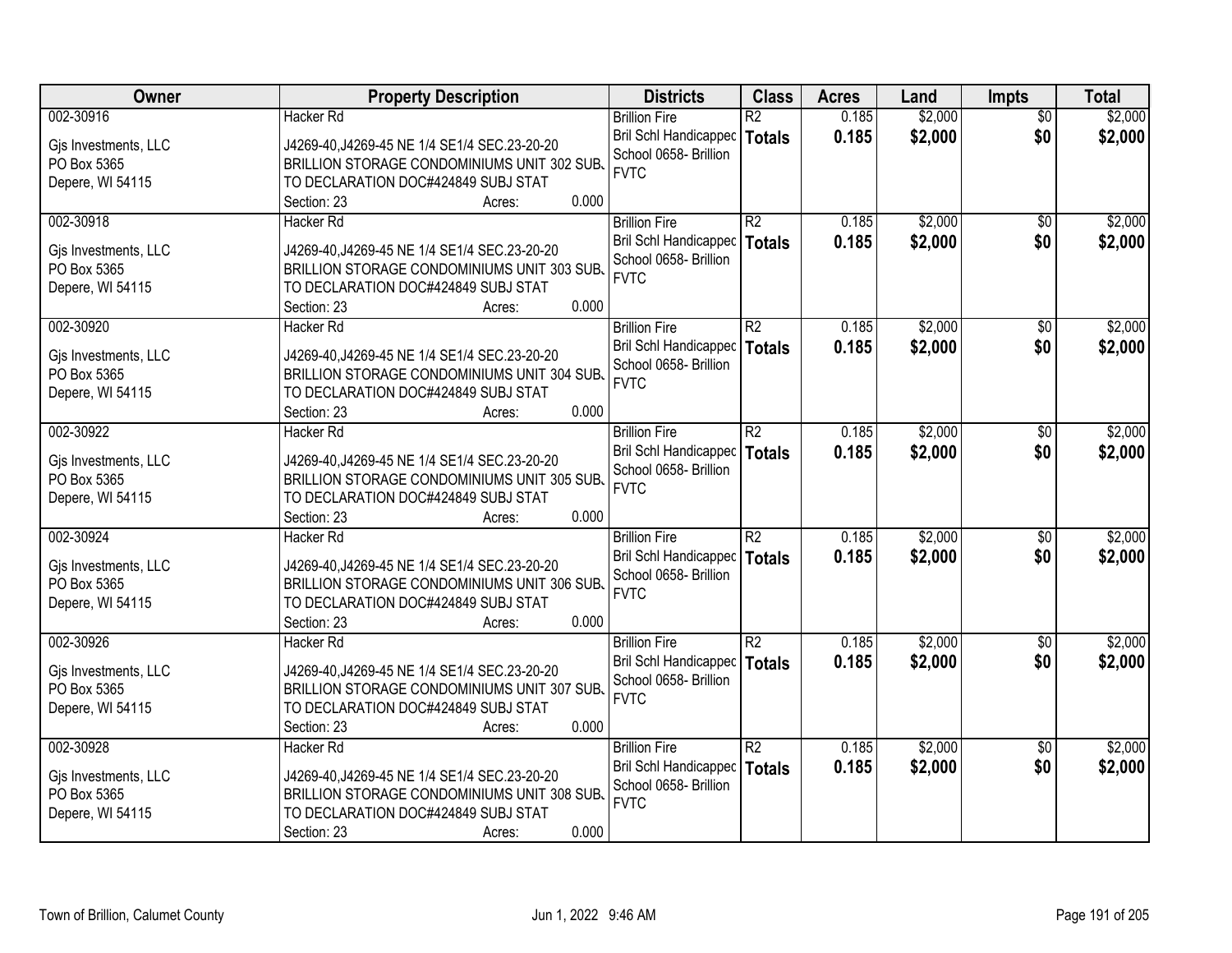| Owner                | <b>Property Description</b>                  | <b>Districts</b>             | <b>Class</b>    | <b>Acres</b> | Land    | <b>Impts</b>    | <b>Total</b> |
|----------------------|----------------------------------------------|------------------------------|-----------------|--------------|---------|-----------------|--------------|
| 002-30930            | <b>Hacker Rd</b>                             | <b>Brillion Fire</b>         | $\overline{R2}$ | 0.185        | \$2,000 | $\overline{30}$ | \$2,000      |
| Gjs Investments, LLC | J4269-40, J4269-45 NE 1/4 SE1/4 SEC.23-20-20 | <b>Bril Schl Handicapped</b> | <b>Totals</b>   | 0.185        | \$2,000 | \$0             | \$2,000      |
| PO Box 5365          | BRILLION STORAGE CONDOMINIUMS UNIT 401 SUB.  | School 0658- Brillion        |                 |              |         |                 |              |
| Depere, WI 54115     | TO DECLARATION DOC#424849 SUBJ STAT          | <b>FVTC</b>                  |                 |              |         |                 |              |
|                      | 0.000<br>Section: 23<br>Acres:               |                              |                 |              |         |                 |              |
| 002-30932            | Hacker Rd                                    | <b>Brillion Fire</b>         | R2              | 0.185        | \$2,000 | $\overline{50}$ | \$2,000      |
|                      |                                              | <b>Bril Schl Handicapped</b> | <b>Totals</b>   | 0.185        | \$2,000 | \$0             | \$2,000      |
| Gjs Investments, LLC | J4269-40, J4269-45 NE 1/4 SE1/4 SEC.23-20-20 | School 0658- Brillion        |                 |              |         |                 |              |
| PO Box 5365          | BRILLION STORAGE CONDOMINIUMS UNIT 402 SUB.  | <b>FVTC</b>                  |                 |              |         |                 |              |
| Depere, WI 54115     | TO DECLARATION DOC#424849 SUBJ STAT          |                              |                 |              |         |                 |              |
|                      | 0.000<br>Section: 23<br>Acres:               |                              |                 |              |         |                 |              |
| 002-30934            | Hacker Rd                                    | <b>Brillion Fire</b>         | $\overline{R2}$ | 0.185        | \$2,000 | \$0             | \$2,000      |
| Gjs Investments, LLC | J4269-40, J4269-45 NE 1/4 SE1/4 SEC.23-20-20 | <b>Bril Schl Handicapped</b> | <b>Totals</b>   | 0.185        | \$2,000 | \$0             | \$2,000      |
| PO Box 5365          | BRILLION STORAGE CONDOMINIUMS UNIT 403 SUB.  | School 0658- Brillion        |                 |              |         |                 |              |
| Depere, WI 54115     | TO DECLARATION DOC#424849 SUBJ STAT          | <b>FVTC</b>                  |                 |              |         |                 |              |
|                      | 0.000<br>Section: 23<br>Acres:               |                              |                 |              |         |                 |              |
| 002-30936            | Hacker Rd                                    | <b>Brillion Fire</b>         | R2              | 0.185        | \$2,000 | \$0             | \$2,000      |
|                      |                                              | <b>Bril Schl Handicapped</b> | <b>Totals</b>   | 0.185        | \$2,000 | \$0             | \$2,000      |
| Gjs Investments, LLC | J4269-40, J4269-45 NE 1/4 SE1/4 SEC.23-20-20 | School 0658- Brillion        |                 |              |         |                 |              |
| PO Box 5365          | BRILLION STORAGE CONDOMINIUMS UNIT 404 SUB.  | <b>FVTC</b>                  |                 |              |         |                 |              |
| Depere, WI 54115     | TO DECLARATION DOC#424849 SUBJ STAT          |                              |                 |              |         |                 |              |
|                      | 0.000<br>Section: 23<br>Acres:               |                              |                 |              |         |                 |              |
| 002-30938            | <b>Hacker Rd</b>                             | <b>Brillion Fire</b>         | $\overline{R2}$ | 0.185        | \$2,000 | \$1,800         | \$3,800      |
| Gjs Investments, LLC | J4269-40, J4269-45 NE 1/4 SE1/4 SEC.23-20-20 | <b>Bril Schl Handicapped</b> | <b>Totals</b>   | 0.185        | \$2,000 | \$1,800         | \$3,800      |
| PO Box 5365          | BRILLION STORAGE CONDOMINIUMS UNIT 405 SUB.  | School 0658- Brillion        |                 |              |         |                 |              |
| Depere, WI 54115     | TO DECLARATION DOC#424849 SUBJ STAT          | <b>FVTC</b>                  |                 |              |         |                 |              |
|                      | 0.000<br>Section: 23<br>Acres:               |                              |                 |              |         |                 |              |
| 002-30940            | Hacker Rd                                    | <b>Brillion Fire</b>         | $\overline{R2}$ | 0.185        | \$2,000 | \$1,800         | \$3,800      |
|                      |                                              | Bril Schl Handicapped        | <b>Totals</b>   | 0.185        | \$2,000 | \$1,800         | \$3,800      |
| Gjs Investments, LLC | J4269-40, J4269-45 NE 1/4 SE1/4 SEC.23-20-20 | School 0658- Brillion        |                 |              |         |                 |              |
| PO Box 5365          | BRILLION STORAGE CONDOMINIUMS UNIT 406 SUB.  | <b>FVTC</b>                  |                 |              |         |                 |              |
| Depere, WI 54115     | TO DECLARATION DOC#424849 SUBJ STAT          |                              |                 |              |         |                 |              |
|                      | 0.000<br>Section: 23<br>Acres:               |                              |                 |              |         |                 |              |
| 002-30942            | Hacker Rd                                    | <b>Brillion Fire</b>         | $\overline{R2}$ | 0.185        | \$2,000 | \$1,200         | \$3,200      |
| Gjs Investments, LLC | J4269-40, J4269-45 NE 1/4 SE1/4 SEC.23-20-20 | <b>Bril Schl Handicapped</b> | <b>Totals</b>   | 0.185        | \$2,000 | \$1,200         | \$3,200      |
| PO Box 5365          | BRILLION STORAGE CONDOMINIUMS UNIT 407 SUB.  | School 0658- Brillion        |                 |              |         |                 |              |
| Depere, WI 54115     | TO DECLARATION DOC#424849 SUBJ STAT          | <b>FVTC</b>                  |                 |              |         |                 |              |
|                      | 0.000<br>Section: 23<br>Acres:               |                              |                 |              |         |                 |              |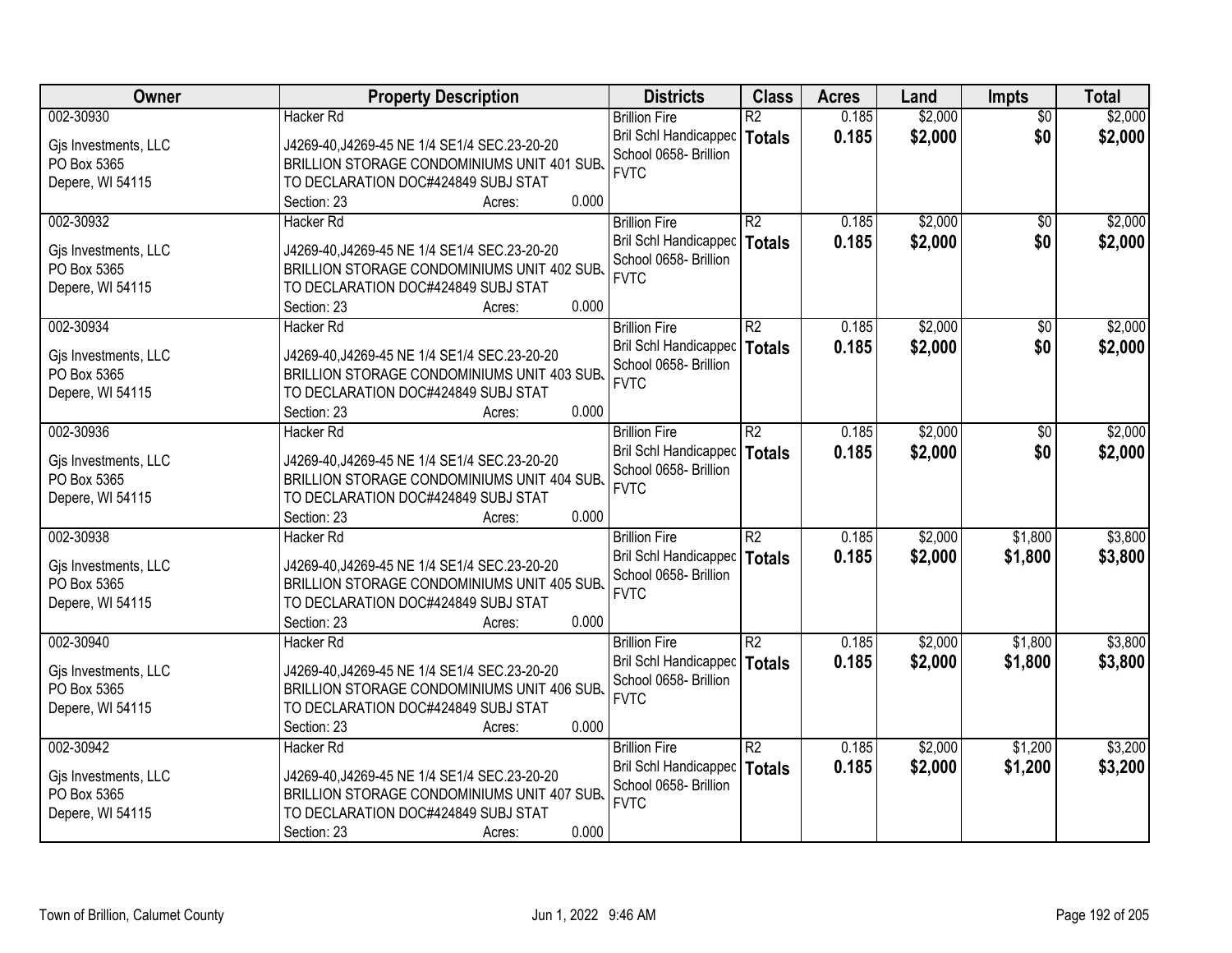| Owner                               | <b>Property Description</b>                                                                 | <b>Districts</b>                     | <b>Class</b>    | <b>Acres</b> | Land    | <b>Impts</b> | <b>Total</b> |
|-------------------------------------|---------------------------------------------------------------------------------------------|--------------------------------------|-----------------|--------------|---------|--------------|--------------|
| 002-30944                           | <b>Hacker Rd</b>                                                                            | <b>Brillion Fire</b>                 | $\overline{R2}$ | 0.185        | \$2,000 | \$1,200      | \$3,200      |
| Gjs Investments, LLC                | J4269-40, J4269-45 NE 1/4 SE1/4 SEC.23-20-20                                                | <b>Bril Schl Handicapped</b>         | <b>Totals</b>   | 0.185        | \$2,000 | \$1,200      | \$3,200      |
| PO Box 5365                         | BRILLION STORAGE CONDOMINIUMS UNIT 408 SUB.                                                 | School 0658- Brillion                |                 |              |         |              |              |
| Depere, WI 54115                    | TO DECLARATION DOC#424849 SUBJ STAT                                                         | <b>FVTC</b>                          |                 |              |         |              |              |
|                                     | 0.000<br>Section: 23<br>Acres:                                                              |                                      |                 |              |         |              |              |
| 002-30946                           | <b>Hacker Rd</b>                                                                            | <b>Brillion Fire</b>                 | $\overline{R2}$ | 0.185        | \$4,000 | \$32,000     | \$36,000     |
|                                     |                                                                                             | <b>Bril Schl Handicapped</b>         | <b>Totals</b>   | 0.185        | \$4,000 | \$32,000     | \$36,000     |
| Gjs Investments, LLC                | J4269-40, J4269-45 NE 1/4 SE1/4 SEC.23-20-20                                                | School 0658- Brillion                |                 |              |         |              |              |
| PO Box 5365                         | BRILLION STORAGE CONDOMINIUMS UNIT 409 SUB.                                                 | <b>FVTC</b>                          |                 |              |         |              |              |
| Depere, WI 54115                    | TO DECLARATION DOC#424849 SUBJ STAT                                                         |                                      |                 |              |         |              |              |
|                                     | 0.000<br>Section: 23<br>Acres:                                                              |                                      |                 |              |         |              |              |
| 002-30948                           | Hacker Rd                                                                                   | <b>Brillion Fire</b>                 | $\overline{R2}$ | 0.185        | \$4,000 | \$38,100     | \$42,100     |
| Gjs Investments, LLC                | J4269-40, J4269-45 NE 1/4 SE1/4 SEC.23-20-20                                                | <b>Bril Schl Handicapped</b>         | <b>Totals</b>   | 0.185        | \$4,000 | \$38,100     | \$42,100     |
| PO Box 5365                         | BRILLION STORAGE CONDOMINIUMS UNIT 410 SUB.                                                 | School 0658- Brillion<br><b>FVTC</b> |                 |              |         |              |              |
| Depere, WI 54115                    | TO DECLARATION DOC#424849 SUBJ STAT                                                         |                                      |                 |              |         |              |              |
|                                     | 0.000<br>Section: 23<br>Acres:                                                              |                                      |                 |              |         |              |              |
| 002-30950                           | Hacker Rd                                                                                   | <b>Brillion Fire</b>                 | R2              | 0.185        | \$4,000 | \$36,700     | \$40,700     |
|                                     |                                                                                             | <b>Bril Schl Handicapped</b>         | <b>Totals</b>   | 0.185        | \$4,000 | \$36,700     | \$40,700     |
| A&M Storage, LLC<br>458 Windmill Dr | J4269-40, J4269-45 NE 1/4 SE1/4 SEC.23-20-20<br>BRILLION STORAGE CONDOMINIUMS UNIT 501 SUB. | School 0658- Brillion                |                 |              |         |              |              |
| Kaukauna, WI 54130                  | TO DECLARATION DOC#424849 SUBJ STAT                                                         | <b>FVTC</b>                          |                 |              |         |              |              |
|                                     | 0.000<br>Section: 23<br>Acres:                                                              |                                      |                 |              |         |              |              |
| 002-30952                           | <b>Hacker Rd</b>                                                                            | <b>Brillion Fire</b>                 | $\overline{R2}$ | 0.185        | \$4,000 | \$33,500     | \$37,500     |
|                                     |                                                                                             | Bril Schl Handicapped                | <b>Totals</b>   | 0.185        | \$4,000 | \$33,500     | \$37,500     |
| A&M Storage, LLC                    | J4269-40, J4269-45 NE 1/4 SE1/4 SEC.23-20-20                                                | School 0658- Brillion                |                 |              |         |              |              |
| 458 Windmill Dr                     | BRILLION STORAGE CONDOMINIUMS UNIT 502 SUB.                                                 | <b>FVTC</b>                          |                 |              |         |              |              |
| Kaukauna, WI 54130                  | TO DECLARATION DOC#424849 SUBJ STAT                                                         |                                      |                 |              |         |              |              |
|                                     | 0.000<br>Section: 23<br>Acres:                                                              |                                      |                 |              |         |              |              |
| 002-30954                           | <b>Hacker Rd</b>                                                                            | <b>Brillion Fire</b>                 | $\overline{R2}$ | 0.185        | \$4,000 | \$33,500     | \$37,500     |
| Gjs Investments, LLC                | J4269-40, J4269-45 NE 1/4 SE1/4 SEC.23-20-20                                                | <b>Bril Schl Handicapped</b>         | <b>Totals</b>   | 0.185        | \$4,000 | \$33,500     | \$37,500     |
| PO Box 5365                         | BRILLION STORAGE CONDOMINIUMS UNIT 503 SUB.                                                 | School 0658- Brillion                |                 |              |         |              |              |
| Depere, WI 54115                    | TO DECLARATION DOC#424849 SUBJ STAT                                                         | <b>FVTC</b>                          |                 |              |         |              |              |
|                                     | 0.000<br>Section: 23<br>Acres:                                                              |                                      |                 |              |         |              |              |
| 002-30956                           | <b>Hacker Rd</b>                                                                            | <b>Brillion Fire</b>                 | $\overline{R2}$ | 0.185        | \$4,000 | \$33,500     | \$37,500     |
|                                     |                                                                                             | <b>Bril Schl Handicapped</b>         | <b>Totals</b>   | 0.185        | \$4,000 | \$33,500     | \$37,500     |
| Gjs Investments, LLC                | J4269-40, J4269-45 NE 1/4 SE1/4 SEC.23-20-20                                                | School 0658- Brillion                |                 |              |         |              |              |
| PO Box 5365                         | BRILLION STORAGE CONDOMINIUMS UNIT 504 SUB.                                                 | <b>FVTC</b>                          |                 |              |         |              |              |
| Depere, WI 54115                    | TO DECLARATION DOC#424849 SUBJ STAT                                                         |                                      |                 |              |         |              |              |
|                                     | 0.000<br>Section: 23<br>Acres:                                                              |                                      |                 |              |         |              |              |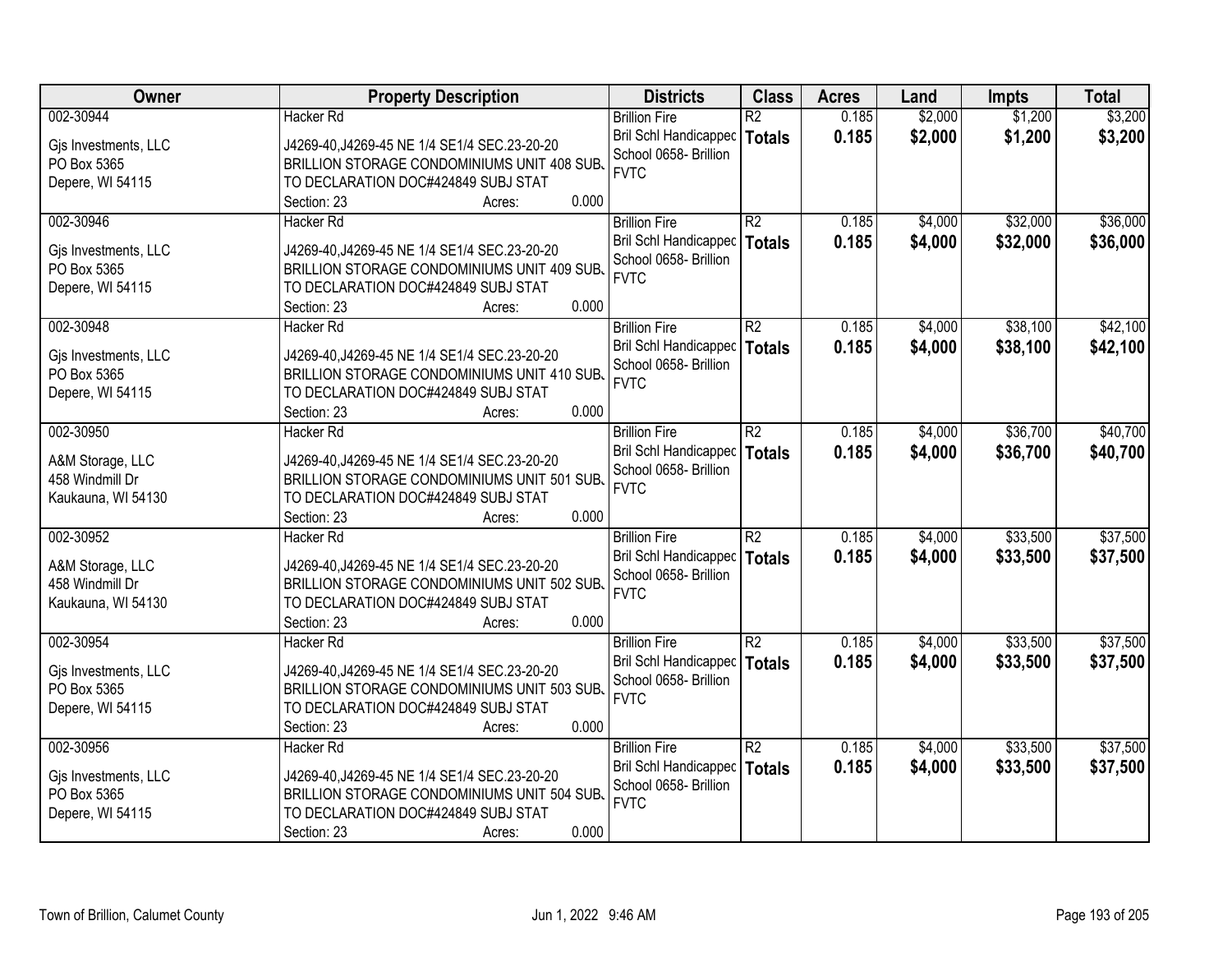| Owner                               | <b>Property Description</b>                                                                  | <b>Districts</b>                     | <b>Class</b>    | <b>Acres</b> | Land    | <b>Impts</b> | <b>Total</b> |
|-------------------------------------|----------------------------------------------------------------------------------------------|--------------------------------------|-----------------|--------------|---------|--------------|--------------|
| 002-30958                           | <b>Hacker Rd</b>                                                                             | <b>Brillion Fire</b>                 | $\overline{R2}$ | 0.185        | \$4,000 | \$73,800     | \$77,800     |
| Gjs Investments, LLC                | J4269-40, J4269-45 NE 1/4 SE1/4 SEC.23-20-20                                                 | <b>Bril Schl Handicapped</b>         | <b>Totals</b>   | 0.185        | \$4,000 | \$73,800     | \$77,800     |
| PO Box 5365                         | BRILLION STORAGE CONDOMINIUMS UNIT 505 SUB.                                                  | School 0658- Brillion                |                 |              |         |              |              |
| Depere, WI 54115                    | TO DECLARATION DOC#424849 SUBJ STAT                                                          | <b>FVTC</b>                          |                 |              |         |              |              |
|                                     | 0.000<br>Section: 23<br>Acres:                                                               |                                      |                 |              |         |              |              |
| 002-30960                           | <b>Hacker Rd</b>                                                                             | <b>Brillion Fire</b>                 | $\overline{R2}$ | 0.185        | \$4,000 | \$74,500     | \$78,500     |
|                                     |                                                                                              | <b>Bril Schl Handicapped</b>         | <b>Totals</b>   | 0.185        | \$4,000 | \$74,500     | \$78,500     |
| Gjs Investments, LLC                | J4269-40, J4269-45 NE 1/4 SE1/4 SEC.23-20-20                                                 | School 0658- Brillion                |                 |              |         |              |              |
| PO Box 5365                         | BRILLION STORAGE CONDOMINIUMS UNIT 506 SUB.                                                  | <b>FVTC</b>                          |                 |              |         |              |              |
| Depere, WI 54115                    | TO DECLARATION DOC#424849 SUBJ STAT                                                          |                                      |                 |              |         |              |              |
|                                     | 0.000<br>Section: 23<br>Acres:                                                               |                                      |                 |              |         |              |              |
| 002-30962                           | Hacker Rd                                                                                    | <b>Brillion Fire</b>                 | $\overline{R2}$ | 0.185        | \$4,000 | \$73,800     | \$77,800     |
| Gjs Investments, LLC                | J4269-40, J4269-45 NE 1/4 SE1/4 SEC.23-20-20                                                 | <b>Bril Schl Handicapped</b>         | <b>Totals</b>   | 0.185        | \$4,000 | \$73,800     | \$77,800     |
| PO Box 5365                         | BRILLION STORAGE CONDOMINIUMS UNIT 507 SUB.                                                  | School 0658- Brillion<br><b>FVTC</b> |                 |              |         |              |              |
| Depere, WI 54115                    | TO DECLARATION DOC#424849 SUBJ STAT                                                          |                                      |                 |              |         |              |              |
|                                     | 0.000<br>Section: 23<br>Acres:                                                               |                                      |                 |              |         |              |              |
| 002-30964                           | Hacker Rd                                                                                    | <b>Brillion Fire</b>                 | R2              | 0.185        | \$4,000 | \$73,800     | \$77,800     |
|                                     |                                                                                              | <b>Bril Schl Handicapped</b>         | <b>Totals</b>   | 0.185        | \$4,000 | \$73,800     | \$77,800     |
| Gis Investments, LLC<br>PO Box 5365 | J4269-40, J4269-45 NE 1/4 SE1/4 SEC. 23-20-20<br>BRILLION STORAGE CONDOMINIUMS UNIT 508 SUB. | School 0658- Brillion                |                 |              |         |              |              |
| Depere, WI 54115                    | TO DECLARATION DOC#424849 SUBJ STAT                                                          | <b>FVTC</b>                          |                 |              |         |              |              |
|                                     | 0.000<br>Section: 23<br>Acres:                                                               |                                      |                 |              |         |              |              |
| 002-30966                           | <b>Hacker Rd</b>                                                                             | <b>Brillion Fire</b>                 | $\overline{R2}$ | 0.185        | \$4,000 | \$1,200      | \$5,200      |
|                                     |                                                                                              | Bril Schl Handicapped                | <b>Totals</b>   | 0.185        | \$4,000 | \$1,200      | \$5,200      |
| Gjs Investments, LLC                | J4269-40, J4269-45 NE 1/4 SE1/4 SEC.23-20-20                                                 | School 0658- Brillion                |                 |              |         |              |              |
| PO Box 5365                         | BRILLION STORAGE CONDOMINIUMS UNIT 601 SUB.                                                  | <b>FVTC</b>                          |                 |              |         |              |              |
| Depere, WI 54115                    | TO DECLARATION DOC#424849 SUBJ STAT                                                          |                                      |                 |              |         |              |              |
|                                     | 0.000<br>Section: 23<br>Acres:                                                               |                                      |                 |              |         |              |              |
| 002-30968                           | <b>Hacker Rd</b>                                                                             | <b>Brillion Fire</b>                 | $\overline{R2}$ | 0.185        | \$4,000 | \$1,200      | \$5,200      |
| Gjs Investments, LLC                | J4269-40, J4269-45 NE 1/4 SE1/4 SEC.23-20-20                                                 | <b>Bril Schl Handicapped</b>         | <b>Totals</b>   | 0.185        | \$4,000 | \$1,200      | \$5,200      |
| PO Box 5365                         | BRILLION STORAGE CONDOMINIUMS UNIT 602 SUB.                                                  | School 0658- Brillion                |                 |              |         |              |              |
| Depere, WI 54115                    | TO DECLARATION DOC#424849 SUBJ STAT                                                          | <b>FVTC</b>                          |                 |              |         |              |              |
|                                     | 0.000<br>Section: 23<br>Acres:                                                               |                                      |                 |              |         |              |              |
| 002-30970                           | <b>Hacker Rd</b>                                                                             | <b>Brillion Fire</b>                 | $\overline{R2}$ | 0.185        | \$4,000 | \$1,100      | \$5,100      |
|                                     |                                                                                              | <b>Bril Schl Handicapped</b>         | <b>Totals</b>   | 0.185        | \$4,000 | \$1,100      | \$5,100      |
| Gjs Investments, LLC                | J4269-40, J4269-45 NE 1/4 SE1/4 SEC.23-20-20                                                 | School 0658- Brillion                |                 |              |         |              |              |
| PO Box 5365                         | BRILLION STORAGE CONDOMINIUMS UNIT 603 SUB.                                                  | <b>FVTC</b>                          |                 |              |         |              |              |
| Depere, WI 54115                    | TO DECLARATION DOC#424849 SUBJ STAT                                                          |                                      |                 |              |         |              |              |
|                                     | 0.000<br>Section: 23<br>Acres:                                                               |                                      |                 |              |         |              |              |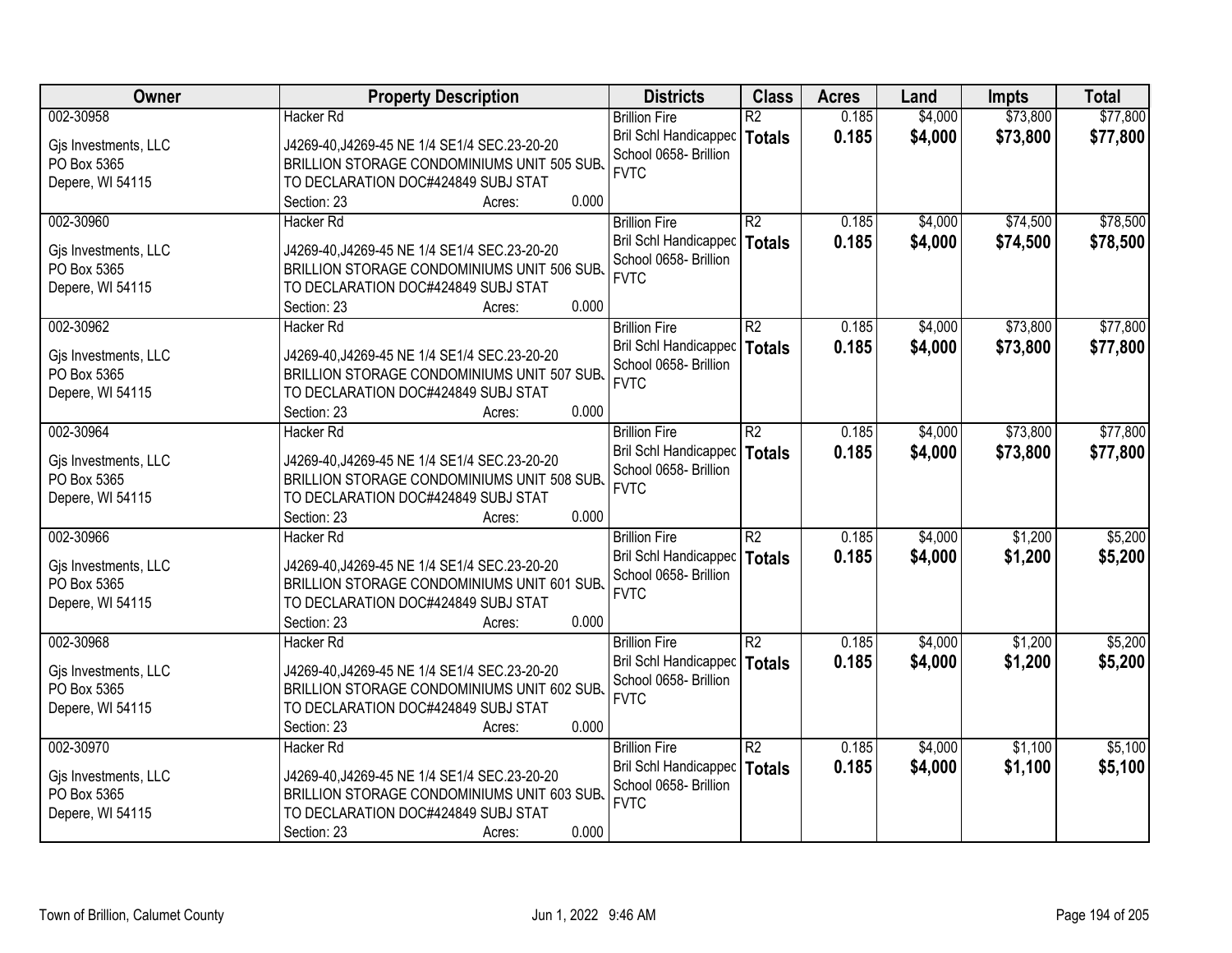| Owner                | <b>Property Description</b>                  | <b>Districts</b>             | <b>Class</b>    | <b>Acres</b> | Land    | <b>Impts</b>    | <b>Total</b> |
|----------------------|----------------------------------------------|------------------------------|-----------------|--------------|---------|-----------------|--------------|
| 002-30972            | <b>Hacker Rd</b>                             | <b>Brillion Fire</b>         | $\overline{R2}$ | 0.185        | \$4,000 | \$1,100         | \$5,100      |
| Gjs Investments, LLC | J4269-40, J4269-45 NE 1/4 SE1/4 SEC.23-20-20 | <b>Bril Schl Handicapped</b> | <b>Totals</b>   | 0.185        | \$4,000 | \$1,100         | \$5,100      |
| PO Box 5365          | BRILLION STORAGE CONDOMINIUMS UNIT 604 SUB.  | School 0658- Brillion        |                 |              |         |                 |              |
| Depere, WI 54115     | TO DECLARATION DOC#424849 SUBJ STAT          | <b>FVTC</b>                  |                 |              |         |                 |              |
|                      | 0.000<br>Section: 23<br>Acres:               |                              |                 |              |         |                 |              |
| 002-30974            | Hacker Rd                                    | <b>Brillion Fire</b>         | R2              | 0.185        | \$2,000 | $\overline{50}$ | \$2,000      |
|                      |                                              | <b>Bril Schl Handicapped</b> | <b>Totals</b>   | 0.185        | \$2,000 | \$0             | \$2,000      |
| Gjs Investments, LLC | J4269-40, J4269-45 NE 1/4 SE1/4 SEC.23-20-20 | School 0658- Brillion        |                 |              |         |                 |              |
| PO Box 5365          | BRILLION STORAGE CONDOMINIUMS UNIT 605 SUB.  | <b>FVTC</b>                  |                 |              |         |                 |              |
| Depere, WI 54115     | TO DECLARATION DOC#424849 SUBJ STAT          |                              |                 |              |         |                 |              |
|                      | 0.000<br>Section: 23<br>Acres:               |                              |                 |              |         |                 |              |
| 002-30976            | Hacker Rd                                    | <b>Brillion Fire</b>         | $\overline{R2}$ | 0.185        | \$2,000 | \$0             | \$2,000      |
| Gjs Investments, LLC | J4269-40, J4269-45 NE 1/4 SE1/4 SEC.23-20-20 | <b>Bril Schl Handicapped</b> | <b>Totals</b>   | 0.185        | \$2,000 | \$0             | \$2,000      |
| PO Box 5365          | BRILLION STORAGE CONDOMINIUMS UNIT 606 SUB.  | School 0658- Brillion        |                 |              |         |                 |              |
| Depere, WI 54115     | TO DECLARATION DOC#424849 SUBJ STAT          | <b>FVTC</b>                  |                 |              |         |                 |              |
|                      | 0.000<br>Section: 23<br>Acres:               |                              |                 |              |         |                 |              |
| 002-30978            | Hacker Rd                                    | <b>Brillion Fire</b>         | R2              | 0.185        | \$2,000 | \$0             | \$2,000      |
|                      |                                              | <b>Bril Schl Handicapped</b> | <b>Totals</b>   | 0.185        | \$2,000 | \$0             | \$2,000      |
| Gjs Investments, LLC | J4269-40, J4269-45 NE 1/4 SE1/4 SEC.23-20-20 | School 0658- Brillion        |                 |              |         |                 |              |
| PO Box 5365          | BRILLION STORAGE CONDOMINIUMS UNIT 607 SUB.  | <b>FVTC</b>                  |                 |              |         |                 |              |
| Depere, WI 54115     | TO DECLARATION DOC#424849 SUBJ STAT          |                              |                 |              |         |                 |              |
|                      | 0.000<br>Section: 23<br>Acres:               |                              |                 |              |         |                 |              |
| 002-30980            | <b>Hacker Rd</b>                             | <b>Brillion Fire</b>         | $\overline{R2}$ | 0.185        | \$2,000 | $\overline{50}$ | \$2,000      |
| Gjs Investments, LLC | J4269-40, J4269-45 NE 1/4 SE1/4 SEC.23-20-20 | <b>Bril Schl Handicapped</b> | <b>Totals</b>   | 0.185        | \$2,000 | \$0             | \$2,000      |
| PO Box 5365          | BRILLION STORAGE CONDOMINIUMS UNIT 608 SUB.  | School 0658- Brillion        |                 |              |         |                 |              |
| Depere, WI 54115     | TO DECLARATION DOC#424849 SUBJ STAT          | <b>FVTC</b>                  |                 |              |         |                 |              |
|                      | 0.000<br>Section: 23<br>Acres:               |                              |                 |              |         |                 |              |
| 002-30982            | Hacker Rd                                    | <b>Brillion Fire</b>         | $\overline{R2}$ | 0.185        | \$2,000 | \$0             | \$2,000      |
|                      |                                              | Bril Schl Handicapped        | <b>Totals</b>   | 0.185        | \$2,000 | \$0             | \$2,000      |
| Gjs Investments, LLC | J4269-40, J4269-45 NE 1/4 SE1/4 SEC.23-20-20 | School 0658- Brillion        |                 |              |         |                 |              |
| PO Box 5365          | BRILLION STORAGE CONDOMINIUMS UNIT 609 SUB.  | <b>FVTC</b>                  |                 |              |         |                 |              |
| Depere, WI 54115     | TO DECLARATION DOC#424849 SUBJ STAT          |                              |                 |              |         |                 |              |
|                      | 0.000<br>Section: 23<br>Acres:               |                              |                 |              |         |                 |              |
| 002-30984            | Hacker Rd                                    | <b>Brillion Fire</b>         | $\overline{R2}$ | 0.185        | \$2,000 | $\overline{50}$ | \$2,000      |
| Gjs Investments, LLC | J4269-40, J4269-45 NE 1/4 SE1/4 SEC.23-20-20 | <b>Bril Schl Handicapped</b> | <b>Totals</b>   | 0.185        | \$2,000 | \$0             | \$2,000      |
| PO Box 5365          | BRILLION STORAGE CONDOMINIUMS UNIT 610 SUB.  | School 0658- Brillion        |                 |              |         |                 |              |
| Depere, WI 54115     | TO DECLARATION DOC#424849 SUBJ STAT          | <b>FVTC</b>                  |                 |              |         |                 |              |
|                      | 0.000<br>Section: 23<br>Acres:               |                              |                 |              |         |                 |              |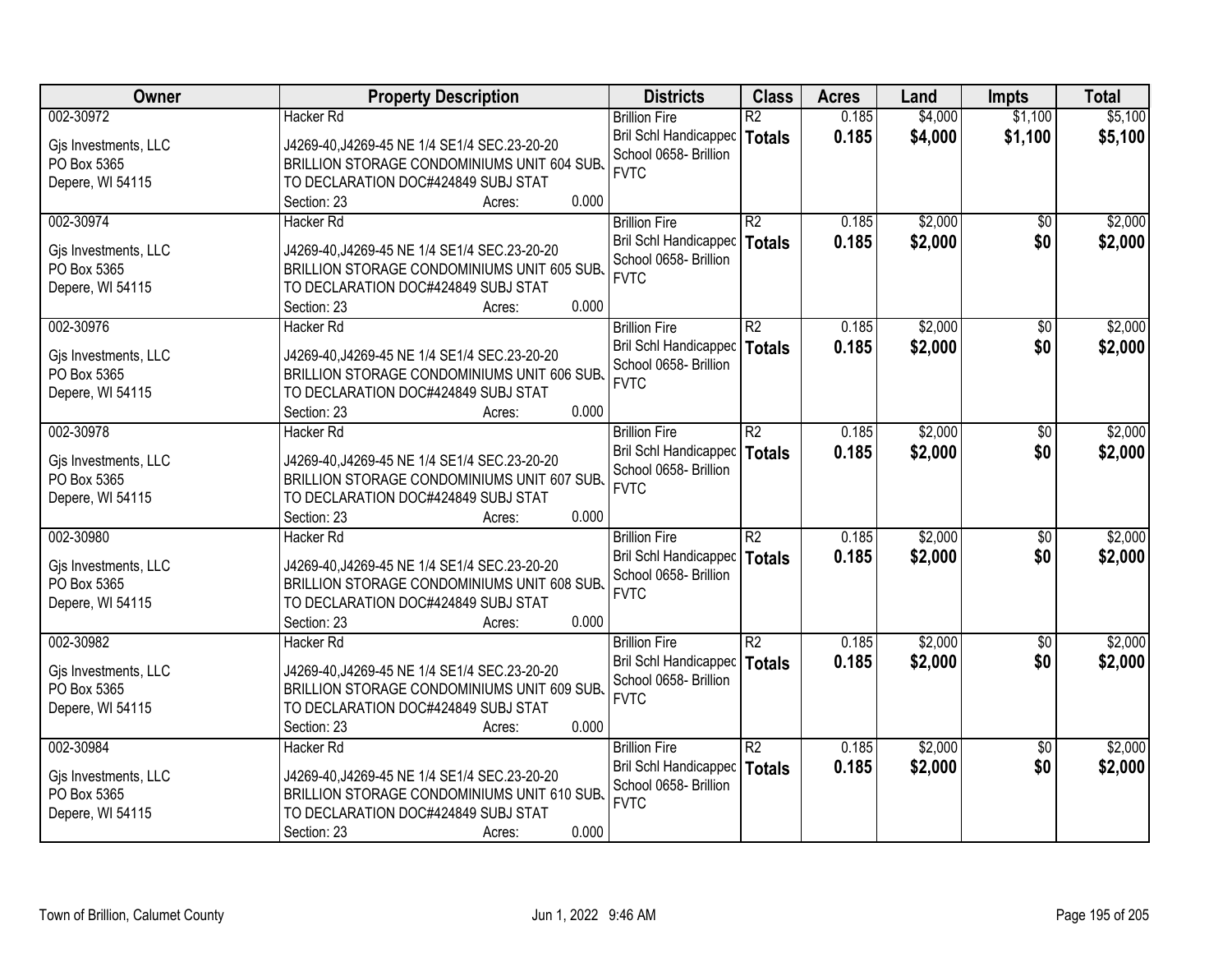| Owner                               | <b>Property Description</b>                  | <b>Districts</b>             | <b>Class</b>    | <b>Acres</b> | Land    | <b>Impts</b>    | <b>Total</b> |
|-------------------------------------|----------------------------------------------|------------------------------|-----------------|--------------|---------|-----------------|--------------|
| 002-30986                           | <b>Hacker Rd</b>                             | <b>Brillion Fire</b>         | $\overline{R2}$ | 0.185        | \$2,000 | $\overline{30}$ | \$2,000      |
| Gjs Investments, LLC                | J4269-40, J4269-45 NE 1/4 SE1/4 SEC.23-20-20 | <b>Bril Schl Handicapped</b> | <b>Totals</b>   | 0.185        | \$2,000 | \$0             | \$2,000      |
| PO Box 5365                         | BRILLION STORAGE CONDOMINIUMS UNIT 611 SUB.  | School 0658- Brillion        |                 |              |         |                 |              |
| Depere, WI 54115                    | TO DECLARATION DOC#424849 SUBJ STAT          | <b>FVTC</b>                  |                 |              |         |                 |              |
|                                     | 0.000<br>Section: 23<br>Acres:               |                              |                 |              |         |                 |              |
| 002-30988                           | Hacker Rd                                    | <b>Brillion Fire</b>         | R2              | 0.185        | \$2,000 | $\overline{50}$ | \$2,000      |
|                                     |                                              | Bril Schl Handicapped        | <b>Totals</b>   | 0.185        | \$2,000 | \$0             | \$2,000      |
| Gjs Investments, LLC                | J4269-40, J4269-45 NE 1/4 SE1/4 SEC.23-20-20 | School 0658- Brillion        |                 |              |         |                 |              |
| PO Box 5365                         | BRILLION STORAGE CONDOMINIUMS UNIT 612 SUB.  | <b>FVTC</b>                  |                 |              |         |                 |              |
| Depere, WI 54115                    | TO DECLARATION DOC#424849 SUBJ STAT          |                              |                 |              |         |                 |              |
|                                     | 0.000<br>Section: 23<br>Acres:               |                              |                 |              |         |                 |              |
| 002-30990                           | Hacker Rd                                    | <b>Brillion Fire</b>         | $\overline{R2}$ | 0.185        | \$2,000 | \$0             | \$2,000      |
| Gjs Investments, LLC                | J4269-40, J4269-45 NE 1/4 SE1/4 SEC.23-20-20 | <b>Bril Schl Handicapped</b> | <b>Totals</b>   | 0.185        | \$2,000 | \$0             | \$2,000      |
| PO Box 5365                         | BRILLION STORAGE CONDOMINIUMS UNIT 701 SUB.  | School 0658- Brillion        |                 |              |         |                 |              |
| Depere, WI 54115                    | TO DECLARATION DOC#424849 SUBJ STAT          | <b>FVTC</b>                  |                 |              |         |                 |              |
|                                     | 0.000<br>Section: 23<br>Acres:               |                              |                 |              |         |                 |              |
| 002-30992                           | Hacker Rd                                    | <b>Brillion Fire</b>         | R2              | 0.185        | \$2,000 | $\sqrt{6}$      | \$2,000      |
|                                     | J4269-40, J4269-45 NE 1/4 SE1/4 SEC.23-20-20 | <b>Bril Schl Handicapped</b> | <b>Totals</b>   | 0.185        | \$2,000 | \$0             | \$2,000      |
| Gis Investments, LLC<br>PO Box 5365 | BRILLION STORAGE CONDOMINIUMS UNIT 702 SUB.  | School 0658- Brillion        |                 |              |         |                 |              |
| Depere, WI 54115                    | TO DECLARATION DOC#424849 SUBJ STAT          | <b>FVTC</b>                  |                 |              |         |                 |              |
|                                     | 0.000<br>Section: 23<br>Acres:               |                              |                 |              |         |                 |              |
| 002-30994                           | <b>Hacker Rd</b>                             | <b>Brillion Fire</b>         | $\overline{R2}$ | 0.185        | \$2,000 | \$0             | \$2,000      |
|                                     |                                              | Bril Schl Handicapped        | <b>Totals</b>   | 0.185        | \$2,000 | \$0             | \$2,000      |
| Gjs Investments, LLC                | J4269-40, J4269-45 NE 1/4 SE1/4 SEC.23-20-20 | School 0658- Brillion        |                 |              |         |                 |              |
| PO Box 5365                         | BRILLION STORAGE CONDOMINIUMS UNIT 703 SUB.  | <b>FVTC</b>                  |                 |              |         |                 |              |
| Depere, WI 54115                    | TO DECLARATION DOC#424849 SUBJ STAT          |                              |                 |              |         |                 |              |
|                                     | 0.000<br>Section: 23<br>Acres:               |                              |                 |              |         |                 |              |
| 002-30996                           | Hacker Rd                                    | <b>Brillion Fire</b>         | $\overline{R2}$ | 0.185        | \$2,000 | \$0             | \$2,000      |
| Gjs Investments, LLC                | J4269-40, J4269-45 NE 1/4 SE1/4 SEC.23-20-20 | <b>Bril Schl Handicapped</b> | <b>Totals</b>   | 0.185        | \$2,000 | \$0             | \$2,000      |
| PO Box 5365                         | BRILLION STORAGE CONDOMINIUMS UNIT 704 SUB.  | School 0658- Brillion        |                 |              |         |                 |              |
| Depere, WI 54115                    | TO DECLARATION DOC#424849 SUBJ STAT          | <b>FVTC</b>                  |                 |              |         |                 |              |
|                                     | 0.000<br>Section: 23<br>Acres:               |                              |                 |              |         |                 |              |
| 002-30998                           | <b>Hacker Rd</b>                             | <b>Brillion Fire</b>         | $\overline{R2}$ | 0.185        | \$2,000 | $\overline{50}$ | \$2,000      |
|                                     |                                              | Bril Schl Handicapped        | <b>Totals</b>   | 0.185        | \$2,000 | \$0             | \$2,000      |
| Gjs Investments, LLC                | J4269-40, J4269-45 NE 1/4 SE1/4 SEC.23-20-20 | School 0658- Brillion        |                 |              |         |                 |              |
| PO Box 5365                         | BRILLION STORAGE CONDOMINIUMS UNIT 705 SUB.  | <b>FVTC</b>                  |                 |              |         |                 |              |
| Depere, WI 54115                    | TO DECLARATION DOC#424849 SUBJ STAT          |                              |                 |              |         |                 |              |
|                                     | 0.000<br>Section: 23<br>Acres:               |                              |                 |              |         |                 |              |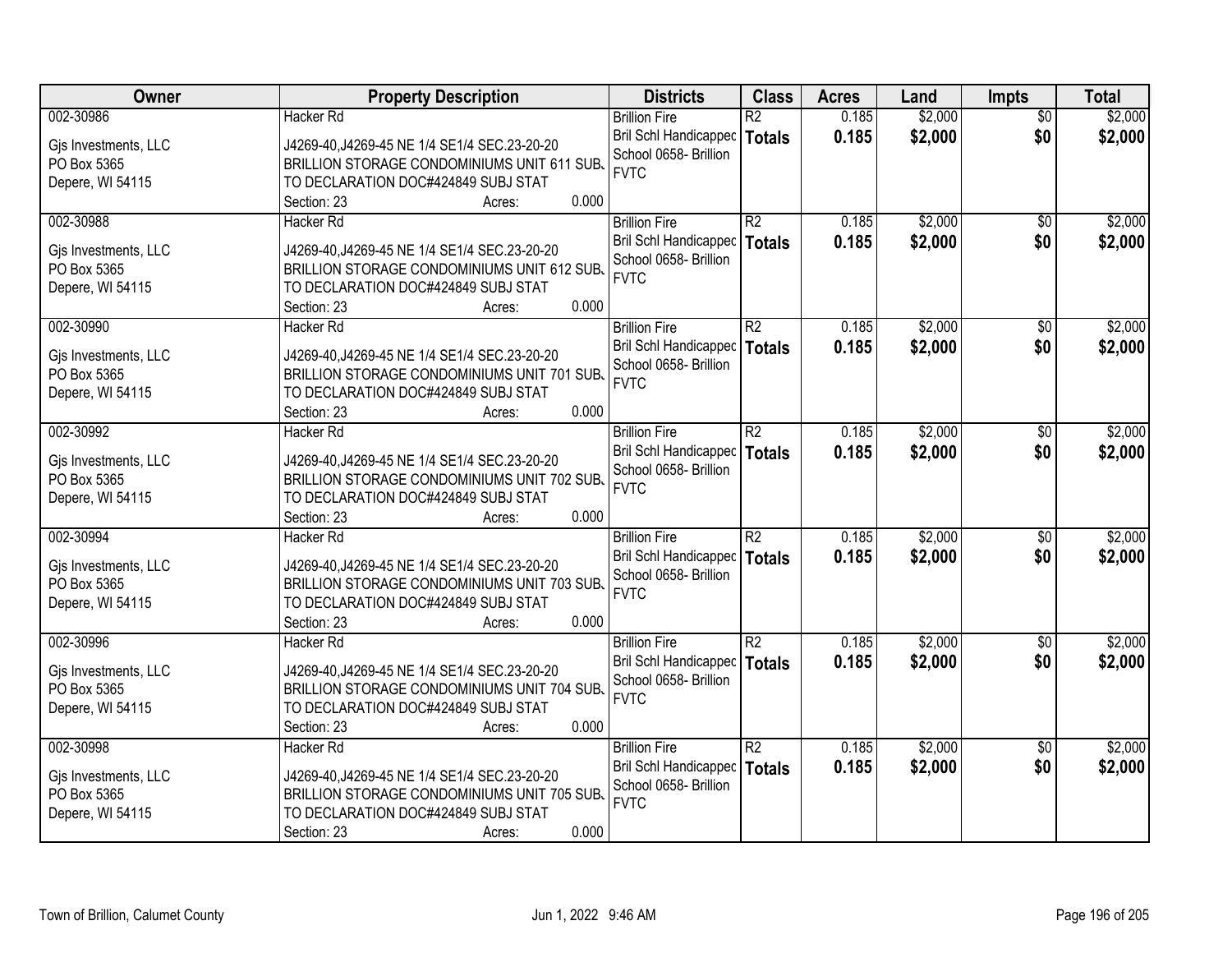| Owner                 | <b>Property Description</b>                       | <b>Districts</b>             | <b>Class</b>    | <b>Acres</b> | Land     | <b>Impts</b>    | <b>Total</b> |
|-----------------------|---------------------------------------------------|------------------------------|-----------------|--------------|----------|-----------------|--------------|
| 002-31000             | <b>Hacker Rd</b>                                  | <b>Brillion Fire</b>         | $\overline{R2}$ | 0.185        | \$2,000  | $\overline{30}$ | \$2,000      |
| Gjs Investments, LLC  | J4269-40, J4269-45 NE 1/4 SE1/4 SEC.23-20-20      | Bril Schl Handicapped        | <b>Totals</b>   | 0.185        | \$2,000  | \$0             | \$2,000      |
| PO Box 5365           | BRILLION STORAGE CONDOMINIUMS UNIT 706 SUB.       | School 0658- Brillion        |                 |              |          |                 |              |
| Depere, WI 54115      | TO DECLARATION DOC#424849 SUBJ STAT               | <b>FVTC</b>                  |                 |              |          |                 |              |
|                       | 0.000<br>Section: 23<br>Acres:                    |                              |                 |              |          |                 |              |
| 002-31002             | Hacker Rd                                         | <b>Brillion Fire</b>         | R2              | 0.185        | \$2,000  | $\overline{50}$ | \$2,000      |
|                       |                                                   | Bril Schl Handicapped        |                 |              |          |                 |              |
| Gjs Investments, LLC  | J4269-40, J4269-45 NE 1/4 SE1/4 SEC.23-20-20      | School 0658- Brillion        | <b>Totals</b>   | 0.185        | \$2,000  | \$0             | \$2,000      |
| PO Box 5365           | BRILLION STORAGE CONDOMINIUMS UNIT 707 SUB.       | <b>FVTC</b>                  |                 |              |          |                 |              |
| Depere, WI 54115      | TO DECLARATION DOC#424849 SUBJ STAT               |                              |                 |              |          |                 |              |
|                       | 0.185<br>Section: 23<br>Acres:                    |                              |                 |              |          |                 |              |
| 002-31004             | Hacker Rd                                         | <b>Brillion Fire</b>         | $\overline{R2}$ | 0.185        | \$2,000  | \$0             | \$2,000      |
|                       |                                                   | <b>Bril Schl Handicapped</b> | <b>Totals</b>   | 0.185        | \$2,000  | \$0             | \$2,000      |
| Gjs Investments, LLC  | J4269-40, J4269-45 NE 1/4 SE1/4 SEC.23-20-20      | School 0658- Brillion        |                 |              |          |                 |              |
| PO Box 5365           | BRILLION STORAGE CONDOMINIUMS UNIT 708 SUB.       | <b>FVTC</b>                  |                 |              |          |                 |              |
| Depere, WI 54115      | TO DECLARATION DOC#424849 SUBJ STAT               |                              |                 |              |          |                 |              |
|                       | 0.000<br>Section: 23<br>Acres:                    |                              |                 |              |          |                 |              |
| 002-31006             | <b>Hacker Rd</b>                                  | <b>Brillion Fire</b>         | $\overline{R2}$ | 0.185        | \$2,000  | \$0             | \$2,000      |
| Gis Investments, LLC  | J4269-40, J4269-45 NE 1/4 SE1/4 SEC.23-20-20      | <b>Bril Schl Handicapped</b> | <b>Totals</b>   | 0.185        | \$2,000  | \$0             | \$2,000      |
| PO Box 5365           | BRILLION STORAGE CONDOMINIUMS UNIT 709 SUB.       | School 0658- Brillion        |                 |              |          |                 |              |
| Depere, WI 54115      | TO DECLARATION DOC#424849 SUBJ STAT               | <b>FVTC</b>                  |                 |              |          |                 |              |
|                       | 0.000<br>Section: 23<br>Acres:                    |                              |                 |              |          |                 |              |
| 002-31008             | Hacker Rd                                         | <b>Brillion Fire</b>         | $\overline{R2}$ | 0.185        | \$2,000  | $\overline{30}$ | \$2,000      |
|                       |                                                   | Bril Schl Handicapped        | <b>Totals</b>   | 0.185        | \$2,000  | \$0             | \$2,000      |
| Gjs Investments, LLC  | J4269-40, J4269-45 NE 1/4 SE1/4 SEC.23-20-20      | School 0658- Brillion        |                 |              |          |                 |              |
| PO Box 5365           | BRILLION STORAGE CONDOMINIUMS UNIT 710 SUB.       | <b>FVTC</b>                  |                 |              |          |                 |              |
| Depere, WI 54115      | TO DECLARATION DOC#424849 SUBJ STAT               |                              |                 |              |          |                 |              |
|                       | Section: 23<br>0.000<br>Acres:                    |                              |                 |              |          |                 |              |
| 002-31172             | W124 National Rd                                  | <b>Brillion Fire</b>         | $\overline{R7}$ | 4.590        | \$19,400 | \$226,400       | \$245,800    |
| Sunnyslope Dairy, LLC | 94-498, J5983-40 PRT SE1/4 SE1/4 SEC.25-20-20 LOT | Bril Schl Handicapped        | <b>Totals</b>   | 4.590        | \$19,400 | \$226,400       | \$245,800    |
| 20507 Sunnyslope Rd   | 2 CSM#3093 VOL.26-32                              | School 0658- Brillion        |                 |              |          |                 |              |
| Reedsville, WI 54230  |                                                   | <b>FVTC</b>                  |                 |              |          |                 |              |
|                       | 4.590<br>Section: 25<br>Acres:                    |                              |                 |              |          |                 |              |
| 002-31174             | Long Lake Rd                                      | <b>Brillion Fire</b>         | $\overline{R4}$ | 17.700       | \$3,400  | $\overline{50}$ | \$3,400      |
|                       |                                                   | Bril Schl Handicapped        | R <sub>5</sub>  | 0.710        | \$100    | \$0             | \$100        |
| Corey J. Behnke       | 94-498, J5983-40 PRT SE1/4 SE1/4 SEC.25-20-20 EX  | School 0658- Brillion        | <b>Totals</b>   | 18.410       | \$3,500  | \$0             | \$3,500      |
| N7877 Long Lake Rd    | W450' EX CSM#3093 VOL.26-32                       | <b>FVTC</b>                  |                 |              |          |                 |              |
| Brillion, WI 54110    |                                                   |                              |                 |              |          |                 |              |
|                       | 18.410<br>Section: 25<br>Acres:                   |                              |                 |              |          |                 |              |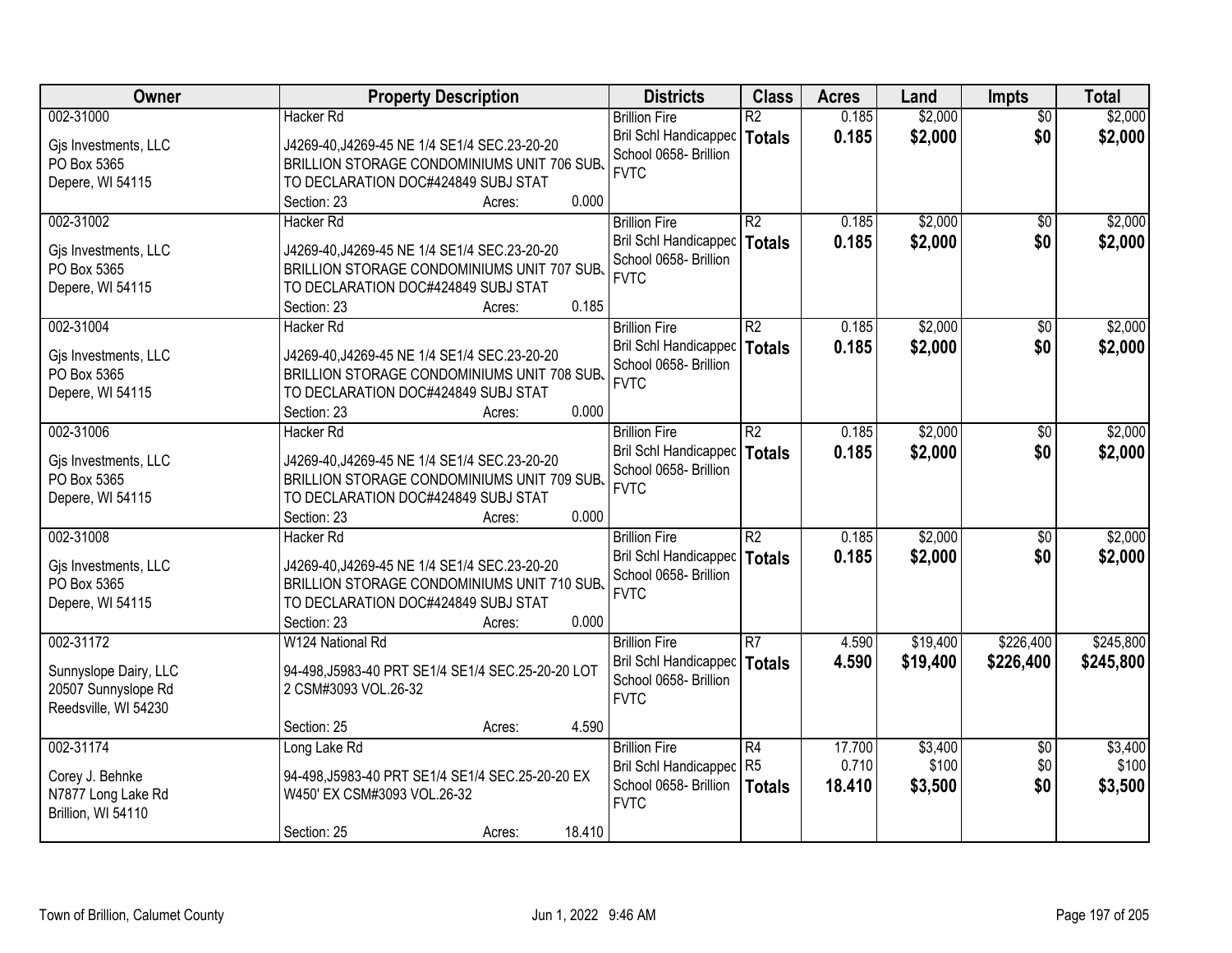| Owner                    |                                                    | <b>Property Description</b> |        | <b>Districts</b>             | <b>Class</b>    | <b>Acres</b> | Land     | <b>Impts</b>    | <b>Total</b> |
|--------------------------|----------------------------------------------------|-----------------------------|--------|------------------------------|-----------------|--------------|----------|-----------------|--------------|
| 002-31254                | Rusch Rd                                           |                             |        | Forest Jct Fire              | R4              | 32.450       | \$6,300  | $\overline{50}$ | \$6,300      |
| Timothy W. Krueger       | W-213 PRT SW1/4 SE1/4 SEC.9-20-20 EX CSM#3106      |                             |        | Bril Schl Handicapped R5     |                 | 0.300        | \$0      | \$0             | \$0          |
| W1444 Rusch Rd           | VOL.26-79 (7.25A)                                  |                             |        | School 0658- Brillion        | Totals          | 32.750       | \$6,300  | \$0             | \$6,300      |
| Brillion, WI 54110       |                                                    |                             |        | <b>FVTC</b>                  |                 |              |          |                 |              |
|                          | Section: 9                                         | Acres:                      | 32.750 |                              |                 |              |          |                 |              |
| 002-31270                | Round Lake Rd                                      |                             |        | <b>Brillion Fire</b>         | R4              | 21.540       | \$3,800  | $\overline{50}$ | \$3,800      |
| Corey J. Behnke          | 119-2, J2215-2 SW1/4 NE1/4 SEC.36-20-20 LOT 2      |                             |        | <b>Bril Schl Handicapped</b> | R <sub>5</sub>  | 5.600        | \$3,700  | \$0             | \$3,700      |
| N7877 Long Lake Rd       | CSM#2888 VOL.23-290 EX CSM#3122 VOL.26-130         |                             |        | School 0658- Brillion        | <b>Totals</b>   | 27.140       | \$7,500  | \$0             | \$7,500      |
| Brillion, WI 54110       | (3.14A)                                            |                             |        | <b>FVTC</b>                  |                 |              |          |                 |              |
|                          | Section: 36                                        | Acres:                      | 27.140 |                              |                 |              |          |                 |              |
| 002-31284                | W597 Hacker Rd                                     |                             |        | <b>Brillion Fire</b>         | R2              | 3.400        | \$29,700 | \$384,000       | \$413,700    |
| Pribbernow Brothers, LLC | 137-571, J1761-35, 379040 NW1/4 SE1/4 SEC.23-20-20 |                             |        | Bril Schl Handicapped        | Totals          | 3.400        | \$29,700 | \$384,000       | \$413,700    |
| W601 Hacker Rd           | LOT 2 CSM#3120 VOL.26-120 PREV DESC CSM#2819       |                             |        | School 0658- Brillion        |                 |              |          |                 |              |
| Brillion, WI 54110       | VOL.15.968 (INCL CSM#1502)                         |                             |        | <b>FVTC</b>                  |                 |              |          |                 |              |
|                          | Section: 23                                        | Acres:                      | 3.400  |                              |                 |              |          |                 |              |
| 002-31292                | Church St                                          |                             |        | Forest Jct Fire              | $\overline{R2}$ | 0.300        | \$5,200  | $\sqrt{6}$      | \$5,200      |
| Roger F. Brooks          | 24-434 PRT NE1/4 SE1/4 SEC.18-20-20 COM            |                             |        | Bril Schl Handicapped        | <b>Totals</b>   | 0.300        | \$5,200  | \$0             | \$5,200      |
| W2563 Man-Cal Rd         | E1/4/C, S545.77'TO SE/C OF J4567-50 & POB, SALG E  |                             |        | School 0658- Brillion        |                 |              |          |                 |              |
| Kaukauna, WI 54130       | LINE OF SE1/4 TO NE OF J6880-28, W ALG N LINE TO   |                             |        | <b>FVTC</b>                  |                 |              |          |                 |              |
|                          | Section: 18                                        | Acres:                      | 0.300  |                              |                 |              |          |                 |              |
| 002-31322                | Schmidt Rd                                         |                             |        | Forest Jct Fire              | R4              | 68.600       | \$13,300 | $\overline{30}$ | \$13,300     |
| Kate M. Schnell          | J1664-3, J1671-42 PRT NW1/4 SW1/4 & SW1/4 SW1/4 8  |                             |        | <b>Bril Schl Handicapped</b> | R <sub>5</sub>  | 7.510        | \$5,300  | \$0             | \$5,300      |
| W979 County K            | W1/2 SE SW SEC.5-20-20 DESC DOC#436032 SUBJ        |                             |        | School 0658- Brillion        | Totals          | 76.110       | \$18,600 | \$0             | \$18,600     |
| Brillion, WI 54110       | TO CONS EASE DOC#383854                            |                             |        | <b>FVTC</b>                  |                 |              |          |                 |              |
|                          | Section: 5                                         | Acres:                      | 76.110 |                              |                 |              |          |                 |              |
| 002-31328                | Schmidt Rd                                         |                             |        | Forest Jct Fire              | R4              | 27.540       | \$5,300  | \$0             | \$5,300      |
| Aak Holdings III, LLC    | J3058-56, J3058-57, J3069-22 PRT NW1/4 SW1/4 SW1/4 |                             |        | Bril Schl Handicapped        | Totals          | 27.540       | \$5,300  | \$0             | \$5,300      |
| N9434 Cemetery Rd        | SEC.6-20-20 DESC AS PARCEL 1 DOC#440228            |                             |        | School 0658- Brillion        |                 |              |          |                 |              |
| Brillion, WI 54110       |                                                    |                             |        | <b>FVTC</b>                  |                 |              |          |                 |              |
|                          | Section: 6                                         | Acres:                      | 27.540 |                              |                 |              |          |                 |              |
| 002-31660                | W221 E Hills Rd                                    |                             |        | <b>Brillion Fire</b>         | R1              | 2.956        | \$28,800 | \$336,000       | \$364,800    |
| Gregory S. Sunke         | J2161-16, J3480-37 NW1/4 NE1/4 SEC.36-20-20Lot 1,  |                             |        | Bril Schl Handicapped        | <b>Totals</b>   | 2.956        | \$28,800 | \$336,000       | \$364,800    |
| W221 E Hills Rd          | CSM 3746 VOL.34-1                                  |                             |        | School 0658- Brillion        |                 |              |          |                 |              |
| Brillion, WI 54110       |                                                    |                             |        | <b>FVTC</b>                  |                 |              |          |                 |              |
|                          | Section: 36                                        | Acres:                      | 2.960  |                              |                 |              |          |                 |              |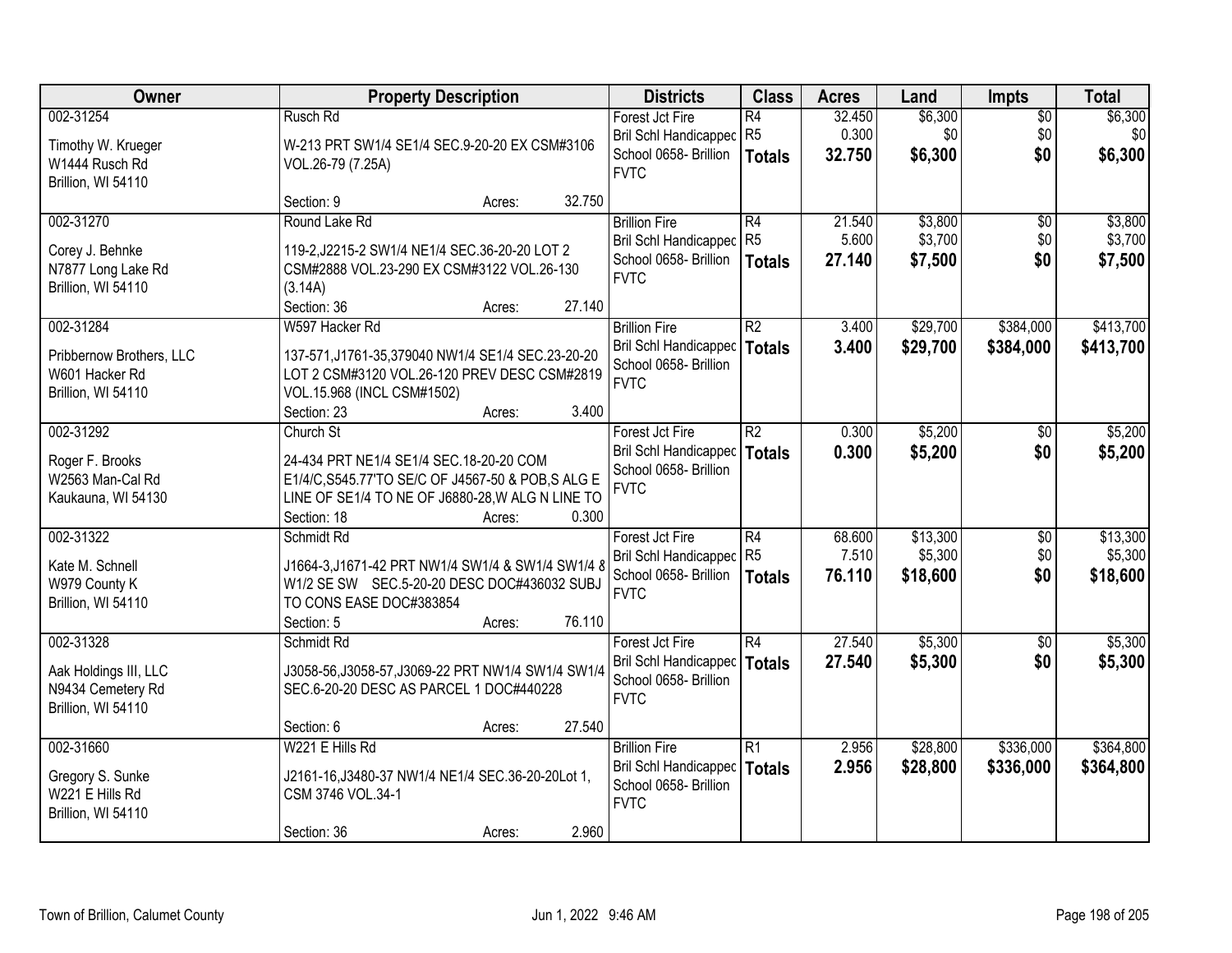| Owner                                 | <b>Property Description</b>                       | <b>Districts</b>             | <b>Class</b>    | <b>Acres</b> | Land     | <b>Impts</b>    | <b>Total</b> |
|---------------------------------------|---------------------------------------------------|------------------------------|-----------------|--------------|----------|-----------------|--------------|
| 002-32046                             | N7600 Blackbird Ln                                | <b>Brillion Fire</b>         | $\overline{R1}$ | 3.700        | \$32,900 | \$314,400       | \$347,300    |
| Jeremy M. Eickert                     | 168-60, J1953-30, J2992-21 S1/2 NW1/4             | Bril Schl Handicapped        | <b>Totals</b>   | 3.700        | \$32,900 | \$314,400       | \$347,300    |
| N7600 Blackbird Ln                    | SEC.26-20-20Lot 1, CSM 3925 VOL.36-4              | School 0658- Brillion        |                 |              |          |                 |              |
| Brillion, WI 54110                    |                                                   | <b>FVTC</b>                  |                 |              |          |                 |              |
|                                       | 3.700<br>Section: 36<br>Acres:                    |                              |                 |              |          |                 |              |
| 002-32258                             | W615 Man-Cal Rd                                   | <b>Brillion Fire</b>         | R4              | 41.121       | \$6,500  | $\overline{50}$ | \$6,500      |
| Mark J & Janet K Wittman Living Trust | J4859-21, J4862-58 NW1/4 NE FRAC 1/4 SEC.2-20-20  | <b>Bril Schl Handicapped</b> | R <sub>5</sub>  | 0.500        | \$100    | \$0             | \$100        |
| W615 Man-Cal Rd                       | LOT 2 CSM#3295 VOL.28-133                         | School 0658- Brillion        | R <sub>7</sub>  | 2.800        | \$29,700 | \$315,300       | \$345,000    |
| Brillion, WI 54110                    |                                                   | <b>FVTC</b>                  | <b>Totals</b>   | 44.421       | \$36,300 | \$315,300       | \$351,600    |
|                                       | 44.421<br>Section: 2<br>Acres:                    |                              |                 |              |          |                 |              |
| 002-32378                             | <b>Bastian Rd</b>                                 | <b>Brillion Fire</b>         | R4              | 33.048       | \$6,400  | \$0             | \$6,400      |
| Patrick L. Geiger                     | W-357,180-35 SW1/4 SW1/4 SEC.3-20-20 LOT 2        | Bril Schl Handicapped        | R <sub>5</sub>  | 1.000        | \$100    | \$0             | \$100        |
| N9670 Bastian Rd                      | CSM#3332 VOL.28-250 PREV DESC AS CSM#2501 EX      | School 0658- Brillion        | <b>Totals</b>   | 34.048       | \$6,500  | \$0             | \$6,500      |
| Brillion, WI 54110                    | HWY ROW VOL.85-347                                | <b>FVTC</b>                  |                 |              |          |                 |              |
|                                       | 34.048<br>Section: 3<br>Acres:                    |                              |                 |              |          |                 |              |
| 002-32476                             | <b>Irish Rd</b>                                   | Forest Jct Fire              | R4              | 31.590       | \$6,100  | $\sqrt[6]{3}$   | \$6,100      |
| Jessica A. Wenzel                     | J926-15-J1269-56 SE1/4 NE1/4 SEC.31-20-20 LOT 2   | Hilb Schl                    | R <sub>5</sub>  | 0.720        | \$100    | \$0             | \$100        |
| W1461 County Pp                       | CSM#3340 VOL.29-7                                 | Handicapped                  | <b>Totals</b>   | 32.310       | \$6,200  | \$0             | \$6,200      |
| Hilbert, WI 54129                     |                                                   | School 2534 - Hilbert        |                 |              |          |                 |              |
|                                       | 32.310<br>Section: 31<br>Acres:                   | <b>FVTC</b>                  |                 |              |          |                 |              |
| 002-32516                             | Rusch Rd                                          | <b>Brillion Fire</b>         | $\overline{R4}$ | 31.440       | \$5,700  | $\overline{50}$ | \$5,700      |
| Andy R. Schuh                         | 119-703 SW1/4 SW1/4 SEC.11-20-20 LOT 2 CSM#3359   | Bril Schl Handicapped        | R <sub>5</sub>  | 2.000        | \$1,300  | \$0             | \$1,300      |
| N8793 Long Lake Rd                    | VOL.29-67                                         | School 0658- Brillion        | <b>Totals</b>   | 33.440       | \$7,000  | \$0             | \$7,000      |
| Brillion, WI 54110                    |                                                   | <b>FVTC</b>                  |                 |              |          |                 |              |
|                                       | 33.440<br>Section: 11<br>Acres:                   |                              |                 |              |          |                 |              |
| 002-32518                             | N7877 Long Lake Rd                                | <b>Brillion Fire</b>         | R1              | 2.350        | \$25,400 | \$300,000       | \$325,400    |
| Corey J. Behnke                       | J940-6, J5983-40 NE SE& SE NE1/4 SEC.25-20-20 LOT | Bril Schl Handicapped R5     |                 | 2.000        | \$1,400  | \$0             | \$1,400      |
| N7877 Long Lake Rd                    | 1 CSM#3360 VOL.29-70                              | School 0658- Brillion        | <b>Totals</b>   | 4.350        | \$26,800 | \$300,000       | \$326,800    |
| Brillion, WI 54110                    |                                                   | <b>FVTC</b>                  |                 |              |          |                 |              |
|                                       | 4.350<br>Section: 25<br>Acres:                    |                              |                 |              |          |                 |              |
| 002-32528                             | Schmidt Rd                                        | Forest Jct Fire              | R4              | 22.800       | \$4,400  | $\overline{50}$ | \$4,400      |
| Nathan Schnell                        | J1664-3, J1671-42 NW1/4 NW1/4 SEC.8-20-20Lot 3,   | <b>Bril Schl Handicapped</b> | R <sub>5</sub>  | 3.430        | \$2,100  | \$0             | \$2,100      |
| W979 County K                         | CSM 3868 VOL.35-148                               | School 0658- Brillion        | <b>Totals</b>   | 26.230       | \$6,500  | \$0             | \$6,500      |
| Brillion, WI 54110                    |                                                   | <b>FVTC</b>                  |                 |              |          |                 |              |
|                                       | 26.230<br>Section: 8<br>Acres:                    |                              |                 |              |          |                 |              |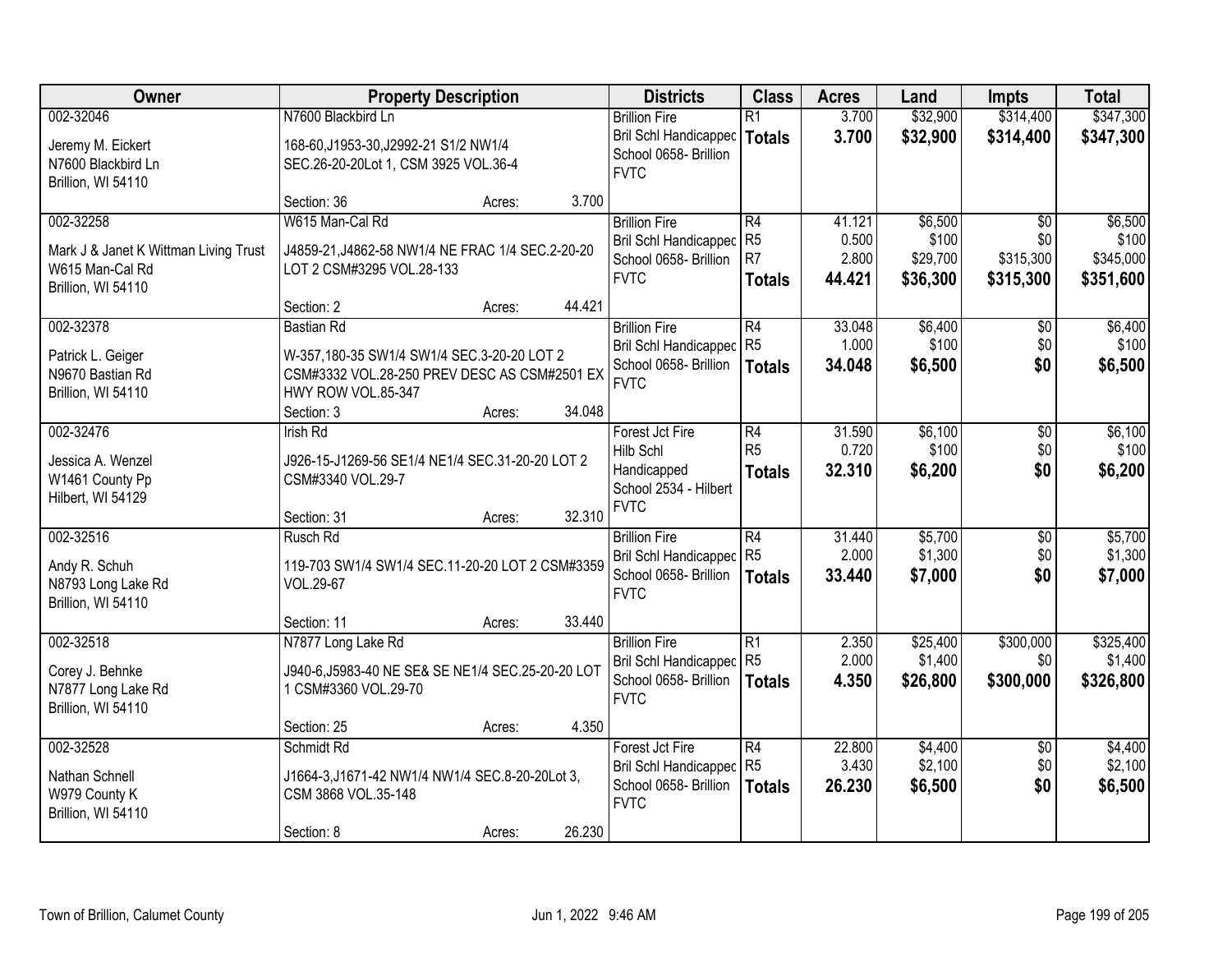| Owner                                       |                                                                                 | <b>Property Description</b> |        | <b>Districts</b>                                      | <b>Class</b>                      | <b>Acres</b>    | Land                | <b>Impts</b>           | <b>Total</b>         |
|---------------------------------------------|---------------------------------------------------------------------------------|-----------------------------|--------|-------------------------------------------------------|-----------------------------------|-----------------|---------------------|------------------------|----------------------|
| 002-32548<br>Alexander A. Krueger           | N9434 Cemetery Rd<br>J2927-6, J3273-51 NW1/4 SE1/4 SEC.6-20-20 LOT 2            |                             |        | Forest Jct Fire<br>Bril Schl Handicapped R5           | $\overline{R1}$                   | 6.510<br>5.640  | \$48,300<br>\$4,000 | \$693,200<br>\$0       | \$741,500<br>\$4,000 |
| N9434 Cemetery Rd<br>Brillion, WI 54110     | CSM#3379 VOL.29-128 SUBJ TO EASE DOC#486034                                     |                             |        | School 0658- Brillion<br><b>FVTC</b>                  | <b>Totals</b>                     | 12.150          | \$52,300            | \$693,200              | \$745,500            |
|                                             | Section: 6                                                                      | Acres:                      | 12.150 |                                                       |                                   |                 |                     |                        |                      |
| 002-33090                                   | Crosstown Rd                                                                    |                             |        | Forest Jct Fire                                       | $\overline{R4}$<br>R <sub>5</sub> | 25.250<br>3.350 | \$4,900             | $\overline{50}$        | \$4,900              |
| Gehl Carol H Revoc Tr                       | 179-366, J3741-41 SW SW FRAC 1/4 SEC.31-20-20 LOT                               |                             |        | Hilb Schl<br>Handicapped                              | <b>Totals</b>                     | 28.600          | \$2,200<br>\$7,100  | \$0<br>\$0             | \$2,200<br>\$7,100   |
| PO Box 303                                  | 1 CSM#3402 VOL.29-201                                                           |                             |        | School 2534 - Hilbert                                 |                                   |                 |                     |                        |                      |
| Hilbert, WI 54129                           | Section: 31                                                                     | Acres:                      | 28.600 | <b>FVTC</b>                                           |                                   |                 |                     |                        |                      |
| 002-38352                                   | <b>Boettcher Rd</b>                                                             |                             |        | <b>Brillion Fire</b>                                  | R4                                | 26.750          | \$4,900             | \$0                    | \$4,900              |
| Boettcher David&Deb Ry Liv Tr               | J852-34-35 NW1/4 NE1/4 SEC.15-20-20 LOT 2                                       |                             |        | Bril Schl Handicapped                                 | R <sub>5</sub>                    | 1.500           | \$100               | \$0                    | \$100                |
| N8789 Boettcher Rd                          | CSM#3428 VOL.30-50                                                              |                             |        | School 0658- Brillion<br><b>FVTC</b>                  | <b>Totals</b>                     | 28.250          | \$5,000             | \$0                    | \$5,000              |
| Brillion, WI 54110                          |                                                                                 |                             |        |                                                       |                                   |                 |                     |                        |                      |
|                                             | Section: 15                                                                     | Acres:                      | 28.250 |                                                       |                                   |                 |                     |                        |                      |
| 002-38358                                   | Schmidt Rd                                                                      |                             |        | Forest Jct Fire                                       | X4                                | 1.860           | \$0                 | \$0                    | \$0                  |
| Zion Evang United Breth Church              | J3069-22 PRT SE1/4 SW1/4 SEC.6-20-20 COM198'W                                   |                             |        | <b>Bril Schl Handicapped</b><br>School 0658- Brillion | <b>Totals</b>                     | 1.860           | \$0                 | \$0                    | \$0                  |
| N8893 Church St                             | S/Q/C, W97.4', N625.28' NE331.68', S111.23', W198',                             |                             |        | <b>FVTC</b>                                           |                                   |                 |                     |                        |                      |
| Forest Junction, WI 54123                   | S637'TO POB                                                                     |                             |        |                                                       |                                   |                 |                     |                        |                      |
|                                             | Section: 6                                                                      | Acres:                      | 1.860  |                                                       |                                   |                 |                     |                        |                      |
| 002-42954                                   | County Pp                                                                       |                             |        | <b>Brillion Fire</b>                                  | R4<br>R <sub>5</sub>              | 34.710<br>2.810 | \$5,300<br>\$8,100  | $\overline{50}$<br>\$0 | \$5,300<br>\$8,100   |
| Kelsey S. Woldt                             | J5180-10 NW1/4 SW1/4 SEC 12-20-20 LOT 2                                         |                             |        | <b>Bril Schl Handicapped</b><br>School 0658- Brillion | <b>Totals</b>                     | 37.520          | \$13,400            | \$0                    | \$13,400             |
| N9594 County Pp                             | CSM#3520 VOL.31-68                                                              |                             |        | <b>FVTC</b>                                           |                                   |                 |                     |                        |                      |
| Brillion, WI 54110                          | Section: 12                                                                     |                             | 37.520 |                                                       |                                   |                 |                     |                        |                      |
| 002-43074                                   | Crosstown Rd                                                                    | Acres:                      |        | Forest Jct Fire                                       | $\overline{R4}$                   | 34.530          | \$6,500             | $\overline{50}$        | \$6,500              |
|                                             |                                                                                 |                             |        | Hilb Schl                                             | R <sub>5</sub>                    | 1.360           | \$100               | \$0                    | \$100                |
| Gehl Carol H Revoc Tr                       | J1004-43, J3164-33 SE1/4 SE1/4 SEC.31-20-20 LOT 2                               |                             |        | Handicapped                                           | <b>Totals</b>                     | 35,890          | \$6,600             | \$0                    | \$6,600              |
| PO Box 303<br>Hilbert, WI 54129             | CSM#3543 VOL.31-143                                                             |                             |        | School 2534 - Hilbert                                 |                                   |                 |                     |                        |                      |
|                                             | Section: 31                                                                     | Acres:                      | 35.890 | <b>FVTC</b>                                           |                                   |                 |                     |                        |                      |
| 002-43082                                   | W2123 Center Rd                                                                 |                             |        | Forest Jct Fire                                       | $\overline{R4}$                   | 29.330          | \$5,700             | $\overline{30}$        | \$5,700              |
|                                             |                                                                                 |                             |        | <b>Bril Schl Handicapped</b>                          | R <sub>7</sub>                    | 8.000           | \$46,500            | \$527,700              | \$574,200            |
| River Bridge Holsteins, LLC<br>N8329 Hwy 57 | 134-405, J382-29, J4813-6 NE1/4 NE1/4 SEC.30-20-20<br>LOT 2 CSM#3545 VOL.31-149 |                             |        | School 0658- Brillion                                 | X4                                | 1.700           | \$0                 | \$0                    | \$0                  |
| Hilbert, WI 54129                           |                                                                                 |                             |        | <b>FVTC</b>                                           | <b>Totals</b>                     | 39.030          | \$52,200            | \$527,700              | \$579,900            |
|                                             | Section: 30                                                                     | Acres:                      | 39.030 |                                                       |                                   |                 |                     |                        |                      |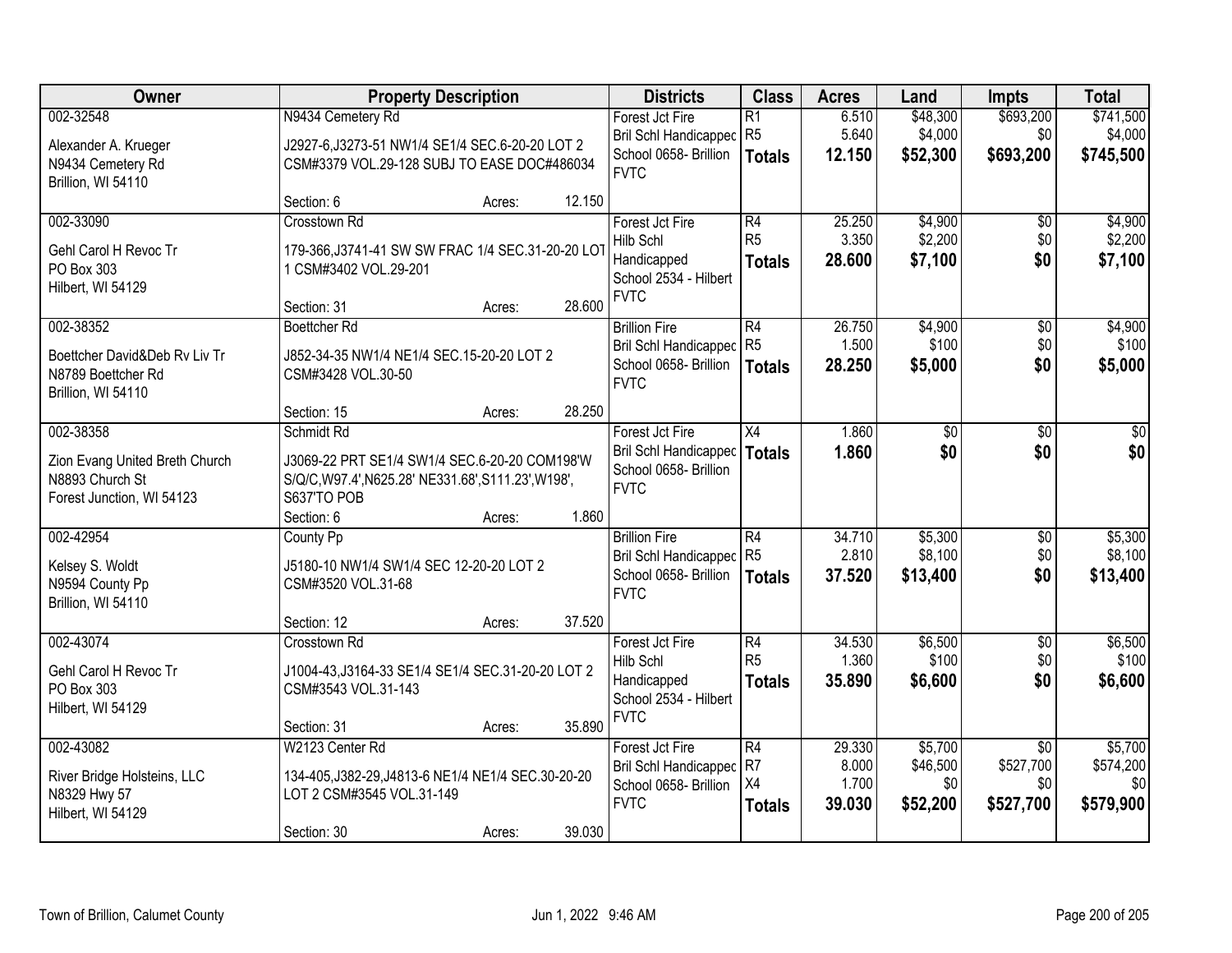| Owner                                                         | <b>Property Description</b>                                                                                                                | <b>Districts</b>                                                                                                | <b>Class</b>                                       | <b>Acres</b>            | Land                          | <b>Impts</b>                  | <b>Total</b>                    |
|---------------------------------------------------------------|--------------------------------------------------------------------------------------------------------------------------------------------|-----------------------------------------------------------------------------------------------------------------|----------------------------------------------------|-------------------------|-------------------------------|-------------------------------|---------------------------------|
| 002-43116                                                     | N7667 Irish Rd                                                                                                                             | Forest Jct Fire<br>Hilb Schl                                                                                    | $\overline{R1}$<br>R <sub>4</sub>                  | 1.300<br>3.270          | \$17,200<br>\$600             | \$266,500<br>\$0              | \$283,700<br>\$600              |
| Michael O. Weins<br>N7667 Irish Rd<br>Hilbert, WI 54129       | 88-502 NW1/4 NE1/4 SEC.31-20-20 LOT 1 CSM#3565<br>VOL.31-211<br>4.570<br>Section: 31<br>Acres:                                             | Handicapped<br>School 2534 - Hilbert<br><b>FVTC</b>                                                             | <b>Totals</b>                                      | 4.570                   | \$17,800                      | \$266,500                     | \$284,300                       |
| 002-43756<br><b>Andrew Engel</b>                              | W2120 Wildflower Ln<br>J2834-30, J3895-47 REPLAT JUNCTION MEADOWS                                                                          | <b>Forest Junction</b><br>Sanitary District #5<br>Forest Jct Fire                                               | $\overline{R1}$<br>R <sub>5</sub><br><b>Totals</b> | 1.620<br>1.000<br>2.620 | \$39,700<br>\$700<br>\$40,400 | \$205,700<br>\$0<br>\$205,700 | \$245,400<br>\$700<br>\$246,100 |
| W2120 Wildflower<br>Brillion, WI 54110                        | 1ST ADDN LOT 54 & 1/39TH IN OL 2 NE1/4 SE1/4<br>SEC.7-20-20 (NO BUILDING OR FILL IN WETLAND<br>2.620<br>Section: 7<br>Acres:               | <b>Bril Schl Handicapped</b><br>School 0658- Brillion<br><b>FVTC</b>                                            |                                                    |                         |                               |                               |                                 |
| 002-43758                                                     | W2109 Wildflower Ln                                                                                                                        | <b>Forest Junction</b>                                                                                          | $\overline{R1}$                                    | 0.460                   | \$34,500                      | \$225,000                     | \$259,500                       |
| Travis M. Jellum<br>W2109 Wildflower Ln<br>Brillion, WI 54110 | J2834-30, J3895-47 REPLAT JUNCTION MEADOWS<br>1ST ADDN LOT 55 & 1/39TH IN OL 2 NE1/4 SE1/4<br>SEC.7-20-20<br>0.460<br>Section: 7<br>Acres: | Sanitary District #5<br>Forest Jct Fire<br><b>Bril Schl Handicapped</b><br>School 0658- Brillion<br><b>FVTC</b> | <b>Totals</b>                                      | 0.460                   | \$34,500                      | \$225,000                     | \$259,500                       |
| 002-43760                                                     | W2117 Wildflower Ln                                                                                                                        | <b>Forest Junction</b>                                                                                          | $\overline{R1}$                                    | 0.410                   | \$33,700                      | \$232,800                     | \$266,500                       |
| Michael D. Regan<br>W2117 Wildflower Ln<br>Brillion, WI 54110 | J2834-30, J3895-47 REPLAT JUNCTION MEADOWS<br>1ST ADDN LOT 56 & 1/39TH IN OL 2 NE1/4 SE1/4<br>SEC.7-20-20<br>0.410<br>Section: 7<br>Acres: | Sanitary District #5<br>Forest Jct Fire<br><b>Bril Schl Handicapped</b><br>School 0658- Brillion<br><b>FVTC</b> | <b>Totals</b>                                      | 0.410                   | \$33,700                      | \$232,800                     | \$266,500                       |
| 002-43762                                                     | W2125 Wildflower Ln                                                                                                                        | Forest Junction                                                                                                 | $\overline{R1}$                                    | 0.410                   | \$33,700                      | \$213,200                     | \$246,900                       |
| David D. Meyer<br>W2125 Wildflower Ln<br>Brillion, WI 54110   | J2834-30, J3895-47 REPLAT JUNCTION MEADOWS<br>1ST ADDN LOT 57 & 1/39TH IN OL 2 NE1/4 SE1/4<br>SEC.7-20-20<br>0.410<br>Section: 7<br>Acres: | Sanitary District #5<br>Forest Jct Fire<br>Bril Schl Handicapped<br>School 0658- Brillion<br><b>FVTC</b>        | <b>Totals</b>                                      | 0.410                   | \$33,700                      | \$213,200                     | \$246,900                       |
| 002-43764                                                     | W2133 Wildflower Ln                                                                                                                        | Forest Junction                                                                                                 | $\overline{R1}$                                    | 0.480                   | \$34,800                      | \$218,300                     | \$253,100                       |
| Jacob Piojda<br>W2133 Wildflower Ln<br>Brillion, WI 54110     | J2834-30, J3895-47 REPLAT JUNCTION MEADOWS<br>1ST ADDN LOT 58 & 1/39TH IN OL 2 NE1/4 SE1/4<br>SEC.7-20-20<br>0.480<br>Section: 7<br>Acres: | Sanitary District #5<br>Forest Jct Fire<br>Bril Schl Handicapped<br>School 0658- Brillion<br><b>FVTC</b>        | <b>Totals</b>                                      | 0.480                   | \$34,800                      | \$218,300                     | \$253,100                       |
| 002-43782                                                     | Rosner Rd                                                                                                                                  | Forest Jct Fire                                                                                                 | $\overline{R1}$                                    | 2.000                   | \$23,500                      | \$230,700                     | \$254,200                       |
| Shay M. Ott<br>N8388 Rosner Rd<br>Hilbert, WI 54129           | J1082-12, J2213-11, J4813-6 SW1/4 NW FRAC 1/4<br>SEC.19-20-20LOT 1 CSM#3616 VOL.32-96                                                      | <b>Bril Schl Handicapped</b><br>School 0658- Brillion<br><b>FVTC</b>                                            | <b>Totals</b>                                      | 2.000                   | \$23,500                      | \$230,700                     | \$254,200                       |
|                                                               | 2.000<br>Section: 19<br>Acres:                                                                                                             |                                                                                                                 |                                                    |                         |                               |                               |                                 |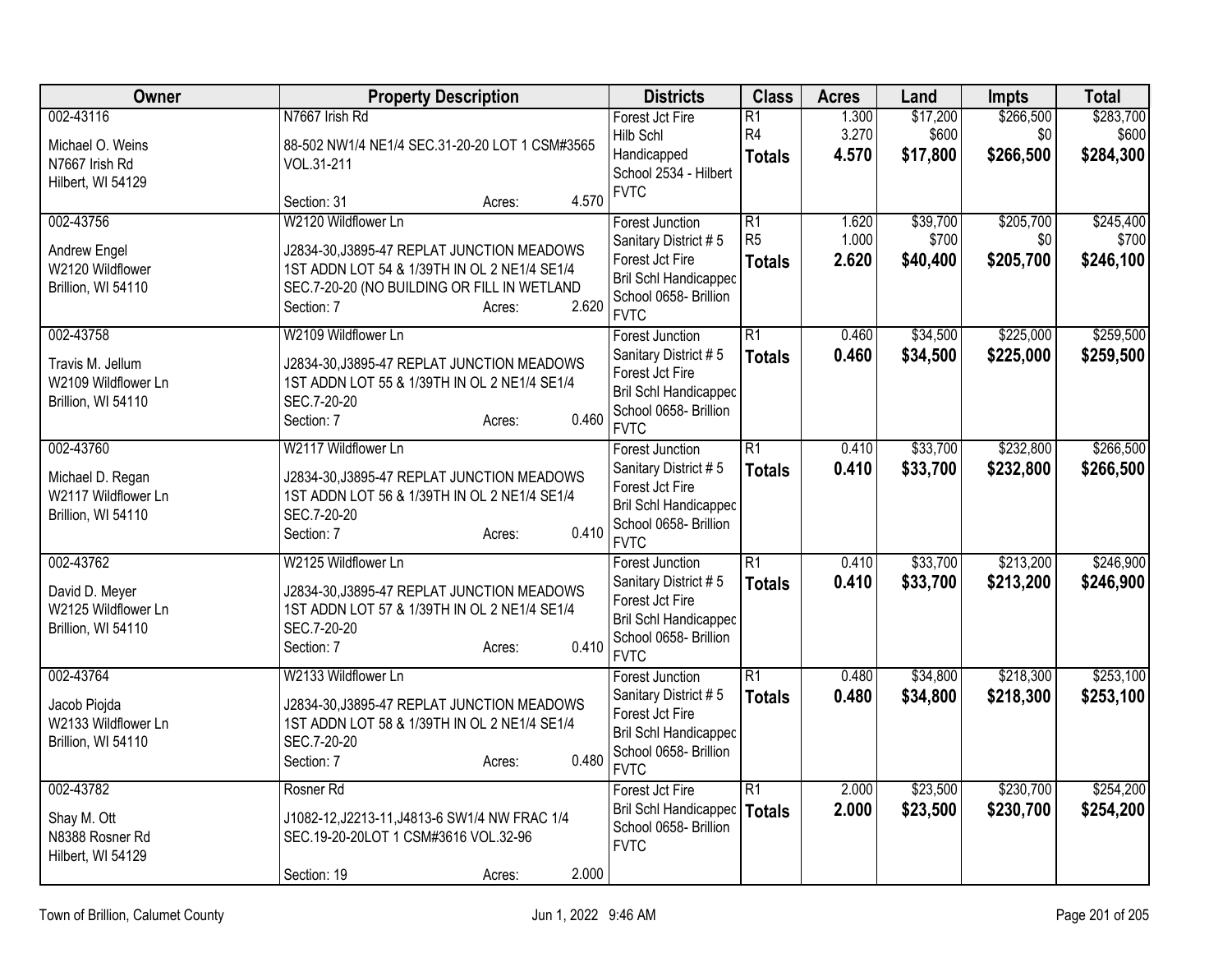| Owner                              |                                                    | <b>Property Description</b> |        | <b>Districts</b>                     | <b>Class</b>    | <b>Acres</b> | Land     | <b>Impts</b>    | <b>Total</b> |
|------------------------------------|----------------------------------------------------|-----------------------------|--------|--------------------------------------|-----------------|--------------|----------|-----------------|--------------|
| 002-43788                          | Long Lake Rd                                       |                             |        | <b>Brillion Fire</b>                 | $\overline{R4}$ | 35.650       | \$6,600  | $\overline{50}$ | \$6,600      |
| Simon J. Geiger                    | J408-3, J1575-55 NE1/4 NE FRAC 1/4 SEC.1-20-20Lot  |                             |        | <b>Bril Schl Handicapped</b>         | R <sub>5</sub>  | 5.040        | \$3,300  | \$0             | \$3,300      |
| 8231 Burns Rd                      | 2, CSM 3621 VOL.32-110                             |                             |        | School 0658- Brillion                | R <sub>7</sub>  | 4.000        | \$18,500 | \$36,400        | \$54,900     |
| Brillion, WI 54110                 |                                                    |                             |        | <b>FVTC</b>                          | <b>Totals</b>   | 44.690       | \$28,400 | \$36,400        | \$64,800     |
|                                    | Section: 1                                         | Acres:                      | 44.690 |                                      |                 |              |          |                 |              |
| 002-43974                          | Man-Cal Rd                                         |                             |        | Forest Jct Fire                      | $\overline{R4}$ | 9.410        | \$1,800  | $\overline{50}$ | \$1,800      |
| Wink Farm, LLC                     | 77-151 NE1/4 NE FRAC 1/4 SEC.6-20-20Lot 1, CSM     |                             |        | Bril Schl Handicapped                | R <sub>5</sub>  | 0.500        | \$100    | \$0             | \$100        |
| W6551 County Rd O                  | 3655 VOL.32-228                                    |                             |        | School 0658- Brillion                | <b>Totals</b>   | 9.910        | \$1,900  | \$0             | \$1,900      |
| Hortonville, WI 54944              |                                                    |                             |        | <b>FVTC</b>                          |                 |              |          |                 |              |
|                                    | Section: 6                                         | Acres:                      | 9.910  |                                      |                 |              |          |                 |              |
| 002-43976                          | Man-Cal Rd                                         |                             |        | Forest Jct Fire                      | $\overline{R4}$ | 21.000       | \$4,100  | $\overline{50}$ | \$4,100      |
| Wink Farm, LLC                     | 77-151 NE1/4 NE FRAC 1/4 SEC.6-20-20Lot 3, CSM     |                             |        | <b>Bril Schl Handicapped</b>         | R <sub>5</sub>  | 0.200        | \$100    | \$0             | \$100        |
| W6551 County Rd O                  | 3655 VOL.32-228                                    |                             |        | School 0658- Brillion                | <b>Totals</b>   | 21.200       | \$4,200  | \$0             | \$4,200      |
| Hortonville, WI 54944              |                                                    |                             |        | <b>FVTC</b>                          |                 |              |          |                 |              |
|                                    | Section: 6                                         | Acres:                      | 21.200 |                                      |                 |              |          |                 |              |
| 002-43984                          | Deer Vw Rd                                         |                             |        | <b>Brillion Fire</b>                 | $\overline{R5}$ | 9.860        | \$8,300  | $\overline{50}$ | \$8,300      |
| Struebing Family, LLC              | J4253-11, J5196-41 SW1/4 SE1/4 SEC.34-20-20Lot 2,  |                             |        | Bril Schl Handicapped                | <b>Totals</b>   | 9.860        | \$8,300  | \$0             | \$8,300      |
| 252 Valleyview Dr                  | CSM 3659 VOL.32-243                                |                             |        | School 0658- Brillion                |                 |              |          |                 |              |
| Brillion, WI 54110                 |                                                    |                             |        | <b>FVTC</b>                          |                 |              |          |                 |              |
|                                    | Section: 34                                        | Acres:                      | 9.860  |                                      |                 |              |          |                 |              |
| 002-44516                          | County Rd PP                                       |                             |        | <b>Brillion Fire</b>                 | $\overline{R5}$ | 0.140        | \$100    | \$0             | \$100        |
| William P. Abel                    | 35-164 SE1/4 NW/4 SEC.35-20-20COM 858'W NE/C,      |                             |        | <b>Bril Schl Handicapped</b>         | <b>Totals</b>   | 0.140        | \$100    | \$0             | \$100        |
| County Pp                          | S115.5', NW 45DEGREES TO N LINE OF NW1/4, E TO     |                             |        | School 0658- Brillion                |                 |              |          |                 |              |
| Brillion, WI 54110                 | POB                                                |                             |        | <b>FVTC</b>                          |                 |              |          |                 |              |
|                                    | Section: 35                                        | Acres:                      | 0.140  |                                      |                 |              |          |                 |              |
| 002-44946                          | Church St                                          |                             |        | <b>Forest Junction</b>               | $\overline{R1}$ | 1.940        | \$24,500 | \$278,900       | \$303,400    |
| Anthony Schmidt                    | 148-320 SE1/4 NE1/4 SEC.18-20-20Lot 2, CSM 3777    |                             |        | Sanitary District #5                 | <b>Totals</b>   | 1.940        | \$24,500 | \$278,900       | \$303,400    |
| N8747 Church St                    | VOL.34-98                                          |                             |        | Forest Jct Fire                      |                 |              |          |                 |              |
| PO Box 131                         |                                                    |                             |        | <b>Bril Schl Handicapped</b>         |                 |              |          |                 |              |
| Forest Junction, WI 54123          | Section: 18                                        | Acres:                      | 1.940  | School 0658- Brillion<br><b>FVTC</b> |                 |              |          |                 |              |
| 002-45196                          | Holmes Rd                                          |                             |        | Forest Jct Fire                      | R4              | 2.850        | \$600    | $\overline{50}$ | \$600        |
| Bernhardt Thomas L Revocable Trust | J56-19, J1441-26 NW1/4 SE1/4 SEC.8-20-20Lot 1, CSM |                             |        | Bril Schl Handicapped                | <b>Totals</b>   | 2.850        | \$600    | \$0             | \$600        |
| 621 Rosehill Rd                    | 3792 VOL.34-148-PRT NOT IN SANITARY DISTRICT       |                             |        | School 0658- Brillion                |                 |              |          |                 |              |
| Kaukauna, WI 54130                 |                                                    |                             |        | <b>FVTC</b>                          |                 |              |          |                 |              |
|                                    | Section: 8                                         | Acres:                      | 2.850  |                                      |                 |              |          |                 |              |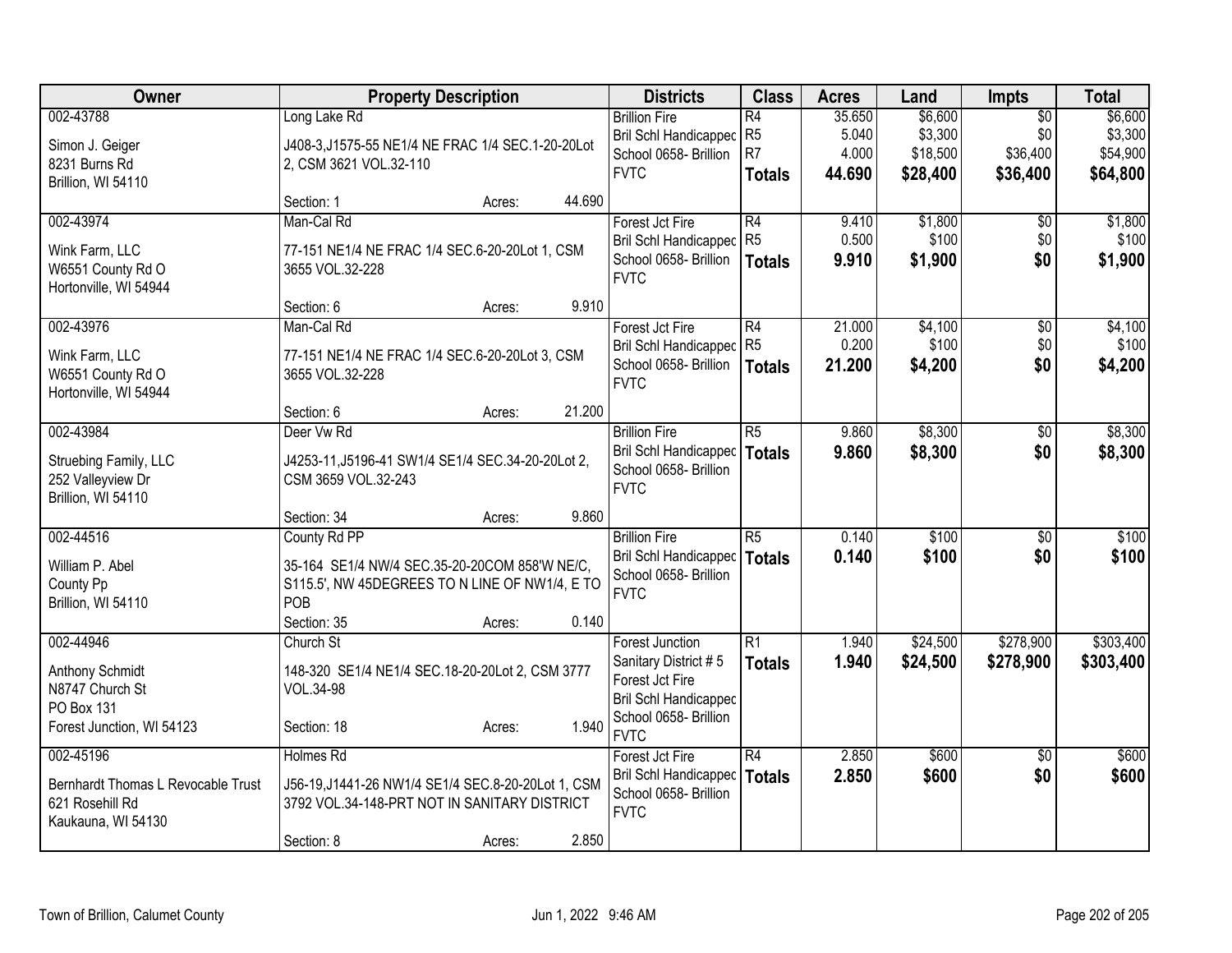| Owner                                                                                    | <b>Property Description</b>                                                                                                                     | <b>Districts</b>                                                                             | <b>Class</b>                                       | <b>Acres</b>              | Land                          | <b>Impts</b>                  | <b>Total</b>                  |
|------------------------------------------------------------------------------------------|-------------------------------------------------------------------------------------------------------------------------------------------------|----------------------------------------------------------------------------------------------|----------------------------------------------------|---------------------------|-------------------------------|-------------------------------|-------------------------------|
| 002-45198<br>Bernhardt Thomas L Revocable Trust<br>621 Rosehill Rd<br>Kaukauna, WI 54130 | Holmes Rd<br>J56-19, J1441-26 NW1/4 SE1/4 SEC.8-20-20Lot 2, CSM<br>3792- PRT LYG IN SANITARY DISTRICT                                           | <b>Forest Junction</b><br>Sanitary District #5<br>Forest Jct Fire<br>Bril Schl Handicapped   | $\overline{R4}$<br>R <sub>5</sub><br><b>Totals</b> | 5.250<br>0.380<br>5.630   | \$1,000<br>\$100<br>\$1,100   | $\overline{50}$<br>\$0<br>\$0 | \$1,000<br>\$100<br>\$1,100   |
|                                                                                          | Section: 8<br>Acres:                                                                                                                            | School 0658- Brillion<br>5.630<br><b>FVTC</b>                                                |                                                    |                           |                               |                               |                               |
| 002-45240                                                                                | Man-Cal Rd                                                                                                                                      | <b>Brillion Fire</b>                                                                         | R4                                                 | 10.000                    | \$1,900                       | \$0                           | \$1,900                       |
| Dennis Brooks<br>N9327 Harwood Rd<br>Kaukauna, WI 54130                                  | J2865-36, J2956-31 SW1/4 NW1/4 & NW-NW<br>SEC.4-20-20COM NW/C SEC 4, E158.79', S2744.12',<br>W158.79', N2742.38' TO POB<br>Section: 4<br>Acres: | Bril Schl Handicapped<br>School 0658- Brillion<br><b>FVTC</b><br>10.000                      | <b>Totals</b>                                      | 10,000                    | \$1,900                       | \$0                           | \$1,900                       |
| 002-45296                                                                                | Schmidt Rd                                                                                                                                      | Forest Jct Fire                                                                              | R4                                                 | 6.370                     | \$1,100                       | $\overline{50}$               | \$1.100                       |
| David Donald Emmer<br>W2096 Schmidt Rd<br>Brillion, WI 54110                             | J1664-3, J1671-42 PRT SW1/4 SW1/4 SEC 5-20-20Lot 2<br>CSM 3865 VOL.35-136                                                                       | <b>Bril Schl Handicapped</b><br>School 0658- Brillion<br><b>FVTC</b>                         | R <sub>5</sub><br><b>Totals</b>                    | 5.000<br>11.370           | \$20,000<br>\$21,100          | \$0<br>\$0                    | \$20,000<br>\$21,100          |
|                                                                                          | 11.370<br>Section: 5<br>Acres:                                                                                                                  |                                                                                              |                                                    |                           |                               |                               |                               |
| 002-45520<br>Jeanne L. Hagenow<br>N8352 Hacker Rd                                        | J2778-1, J2778-3 SW1/4 NE1/4 SEC.20-20-20Lot 1, CSM<br>3847 VOL.35-69                                                                           | Forest Jct Fire<br>Bril Schl Handicapped<br>School 0658- Brillion<br><b>FVTC</b>             | R4<br>R <sub>5</sub><br><b>Totals</b>              | 14.840<br>1.000<br>15.840 | \$2,700<br>\$600<br>\$3,300   | $\overline{60}$<br>\$0<br>\$0 | \$2,700<br>\$600<br>\$3,300   |
| Brillion, WI 54110                                                                       | Section: 20<br>Acres:                                                                                                                           | 15.840                                                                                       |                                                    |                           |                               |                               |                               |
| 002-45522<br>Town of Brillion<br>PO Box 216<br>Forest Junction, WI 54123                 | J2778-1, J2778-3 SW1/4 NE1/4 SEC.20-20-20Outlot 1,<br>CSM 3847 VOL.35-69                                                                        | Forest Jct Fire<br>Bril Schl Handicapped   Totals<br>School 0658- Brillion                   | X4                                                 | 0.670<br>0.670            | \$0<br>\$0                    | \$0<br>\$0                    | $\overline{50}$<br>\$0        |
|                                                                                          | Section: 20<br>Acres:                                                                                                                           | 0.670                                                                                        |                                                    |                           |                               |                               |                               |
| 002-45540<br>Hornstead Dairy, LLC<br>W397 Man-Cal Rd<br>Brillion, WI 54110               | County K<br>85-531, J1355-7 NE1/4 NE1/4 SEC.11-20-20Lot 2, CSM<br>3858 VOL.35-108                                                               | <b>Brillion Fire</b><br><b>Bril Schl Handicapped</b><br>School 0658- Brillion<br><b>FVTC</b> | R4<br>R5<br><b>Totals</b>                          | 16.130<br>1.500<br>17.630 | \$2,900<br>\$1,100<br>\$4,000 | \$0<br>\$0<br>\$0             | \$2,900<br>\$1,100<br>\$4,000 |
|                                                                                          | 17.630<br>Section: 11<br>Acres:                                                                                                                 |                                                                                              |                                                    |                           |                               |                               |                               |
| 002-45550<br>Todd J. Maeder<br>W2011 Schmidt Rd<br>Brillion, WI 54110                    | W2011 Schmidt Rd<br>J1664-3, J1671-42 NW1/4 NW1/4 SEC.8-20-20Lot 1,<br>CSM 3868 VOL.35-148                                                      | Forest Jct Fire<br>Bril Schl Handicapped<br>School 0658- Brillion<br><b>FVTC</b>             | $\overline{R1}$<br><b>Totals</b>                   | 1.750<br>1.750            | \$21,300<br>\$21,300          | \$318,200<br>\$318,200        | \$339,500<br>\$339,500        |
|                                                                                          | Section: 8<br>Acres:                                                                                                                            | 1.750                                                                                        |                                                    |                           |                               |                               |                               |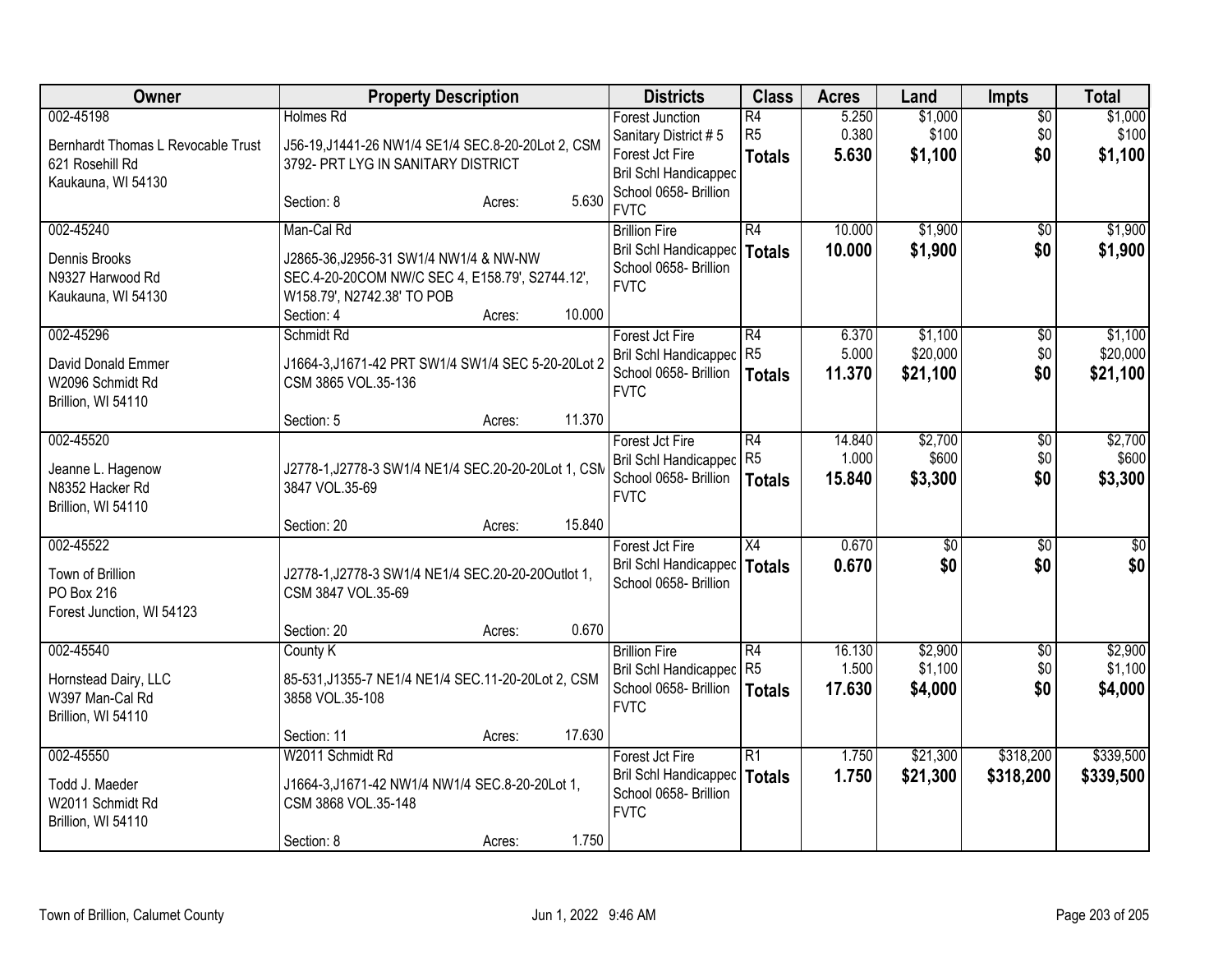| Owner                | <b>Property Description</b>                        | <b>Districts</b>                                      | <b>Class</b>  | <b>Acres</b>   | Land               | <b>Impts</b>           | <b>Total</b>       |
|----------------------|----------------------------------------------------|-------------------------------------------------------|---------------|----------------|--------------------|------------------------|--------------------|
| 002-45552            | Schmidt Rd                                         | Forest Jct Fire                                       | R4            | 1.450          | \$200              | $\overline{50}$        | \$200              |
| Todd J. Maeder       | J1664-3, J1671-42 NW1/4 NW1/4 SEC.8-20-20Lot 2,    | Bril Schl Handicapped R5                              |               | 2.620          | \$1,900            | \$0                    | \$1,900            |
| W2011 Schmidt Rd     | CSM 3868 VOL.35-148                                | School 0658- Brillion                                 | <b>Totals</b> | 4.070          | \$2,100            | \$0                    | \$2,100            |
| Brillion, WI 54110   |                                                    | <b>FVTC</b>                                           |               |                |                    |                        |                    |
|                      | 4.070<br>Section: 8<br>Acres:                      |                                                       |               |                |                    |                        |                    |
| 002-45562            | W2066 Hwy 10                                       | Forest Junction                                       | R4            | 0.830          | \$200              | \$0                    | \$200              |
| Dean R. Stanelle     | 80-573 SW &SE SW1/4 SEC.8-20-20 LYG W RRLot 1,     | Sanitary District #5                                  | R5M           | 1.140          | \$1,700            | \$0                    | \$1,700            |
| W2051 Schmidt Rd     | CSM 3879 VOL.35-189                                | Forest Jct Fire                                       | <b>Totals</b> | 1.970          | \$1,900            | \$0                    | \$1,900            |
| Brillion, WI 54110   |                                                    | <b>Bril Schl Handicapped</b>                          |               |                |                    |                        |                    |
|                      | 1.970<br>Section: 8<br>Acres:                      | School 0658- Brillion                                 |               |                |                    |                        |                    |
|                      |                                                    | <b>FVTC</b>                                           |               |                |                    |                        |                    |
| 002-45860            | <b>Bastian Rd</b>                                  | Forest Jct Fire                                       | R4<br>R5M     | 6.000<br>1.000 | \$1,200<br>\$1,500 | $\overline{60}$<br>\$0 | \$1,200<br>\$1,500 |
| Shiloh Dairy, LLC    | J2640-15, J3425-3 SE1/4 SE1/4 SEC. 16-20-20Lot 2,  | <b>Bril Schl Handicapped</b><br>School 0658- Brillion |               | 7.000          | \$2,700            | \$0                    | \$2,700            |
| 6592 Ridge Royale Dr | CSM 3932 VOL.36-27                                 | <b>FVTC</b>                                           | Totals        |                |                    |                        |                    |
| Greenleaf, WI 54126  |                                                    |                                                       |               |                |                    |                        |                    |
|                      | 7.000<br>Section: 16<br>Acres:                     |                                                       |               |                |                    |                        |                    |
| 002-46038            | Hwy 10                                             | Forest Jct Fire                                       | R4            | 33.420         | \$6,500            | $\overline{60}$        | \$6,500            |
| Shiloh Dairy, LLC    | J2300-50, J3230-45 NW1/4 SW1/4 SEC. 16-20-20 LYG N | Bril Schl Handicapped R5                              |               | 0.500          | \$100              | \$0                    | \$100              |
| 6592 Ridge Royal Dr  | OF RRLot 2, CSM 3955 VOL.36-101                    | School 0658- Brillion                                 | Totals        | 33.920         | \$6,600            | \$0                    | \$6,600            |
| Greenleaf, WI 54126  |                                                    | <b>FVTC</b>                                           |               |                |                    |                        |                    |
|                      | 33.920<br>Section: 16<br>Acres:                    |                                                       |               |                |                    |                        |                    |
| 002-46058            | W1122 Center Rd                                    | <b>Brillion Fire</b>                                  | R1            | 1.360          | \$8,500            | \$200                  | \$8,700            |
| Jay R. Geiger        | 128-428 E1/2 NE1/4 NW1/4 SEC.27-20-20 EX CSM#151   | Bril Schl Handicapped R4                              |               | 16.930         | \$2,000            | \$0                    | \$2,000            |
| W1122 Center Rd      | VOL.1-380NOW TOWN OF BRILLION PER                  | School 0658- Brillion                                 | <b>Totals</b> | 18.290         | \$10,500           | \$200                  | \$10,700           |
| Brillion, WI 54110   | ORDINANCE 21-04                                    | <b>FVTC</b>                                           |               |                |                    |                        |                    |
|                      | 18.290<br>Section: 27<br>Acres:                    |                                                       |               |                |                    |                        |                    |